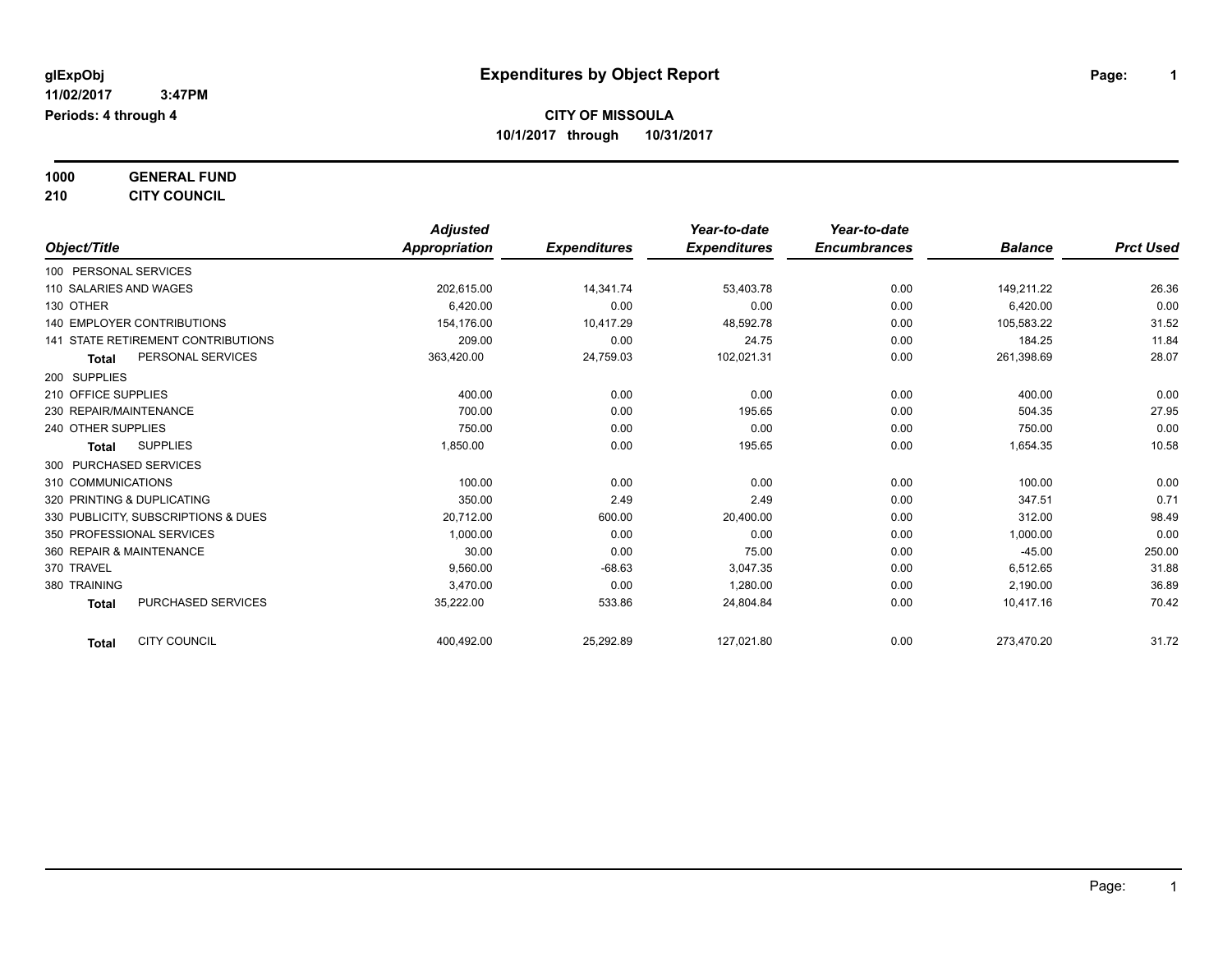**1000 GENERAL FUND 220 MAYOR**

*Object/Title Adjusted Appropriation Expenditures Year-to-date Expenditures Year-to-date Encumbrances Balance Prct Used* 100 PERSONAL SERVICES 110 SALARIES AND WAGES 404,429.00 31,579.81 118,286.06 0.00 286,142.94 29.25 120 OVERTIME 500.00 0.00 0.00 0.00 500.00 0.00 130 OTHER 7,800.00 0.00 0.00 0.00 7,800.00 0.00 140 EMPLOYER CONTRIBUTIONS 124,828.00 9,848.62 41,737.82 0.00 83,090.18 83,090.18 33.44 141 STATE RETIREMENT CONTRIBUTIONS 412.00 0.00 53.63 0.00 358.37 13.02 **Total** PERSONAL SERVICES 537,969.00 41,428.43 160,077.51 0.00 377,891.49 29.76 200 SUPPLIES 210 OFFICE SUPPLIES 1,004.00 11.99 196.07 0.00 807.93 19 220 OPERATING SUPPLIES 1,120.00 0.00 0.00 0.00 1,120.00 0.00  $230$  REPAIR/MAINTENANCE  $\hphantom{-}0.00$   $\hphantom{-}0.00$   $\hphantom{-}0.00$   $\hphantom{-}0.00$   $\hphantom{-}0.00$   $\hphantom{-}0.00$   $\hphantom{-}0.00$ 231 GASOLINE 108.00 0.00 0.00 0.00 108.00 0.00 240 OTHER SUPPLIES 400.00 0.00 0.00 0.00 400.00 0.00 **Total** SUPPLIES 2,732.00 11.99 196.07 0.00 2,535.93 7.18 300 PURCHASED SERVICES 310 COMMUNICATIONS 890.00 0.00 20.66 0.00 869.34 2.32 320 PRINTING & DUPLICATING 3,056.00 0.00 0.00 0.00 3,056.00 0.00 330 PUBLICITY, SUBSCRIPTIONS & DUES 10,617.00 877.00 8,391.98 0.00 2,225.02 79.04 344 TELEPHONE SERVICE 6,076.00 642.46 957.54 0.00 5,118.46 15.76 350 PROFESSIONAL SERVICES 3,307.00 0.00 0.00 0.00 3,307.00 0.00 360 REPAIR & MAINTENANCE 24.89 24.89 17.21 150.57 150.57 0.00 454.43 454.43 24.89 370 TRAVEL 2,508.00 243.69 9.72 380 TRAINING 2,320.00 0.00 0.00 0.00 2,320.00 0.00 390 OTHER PURCHASED SERVICES 1,250.00 0.00 0.00 0.00 1,250.00 0.00 **Total** PURCHASED SERVICES 30,629.00 1,780.36 9,764.44 0.00 20,864.56 31.88 **Total** MAYOR 571,330.00 43,220.78 170,038.02 0.00 401,291.98 29.76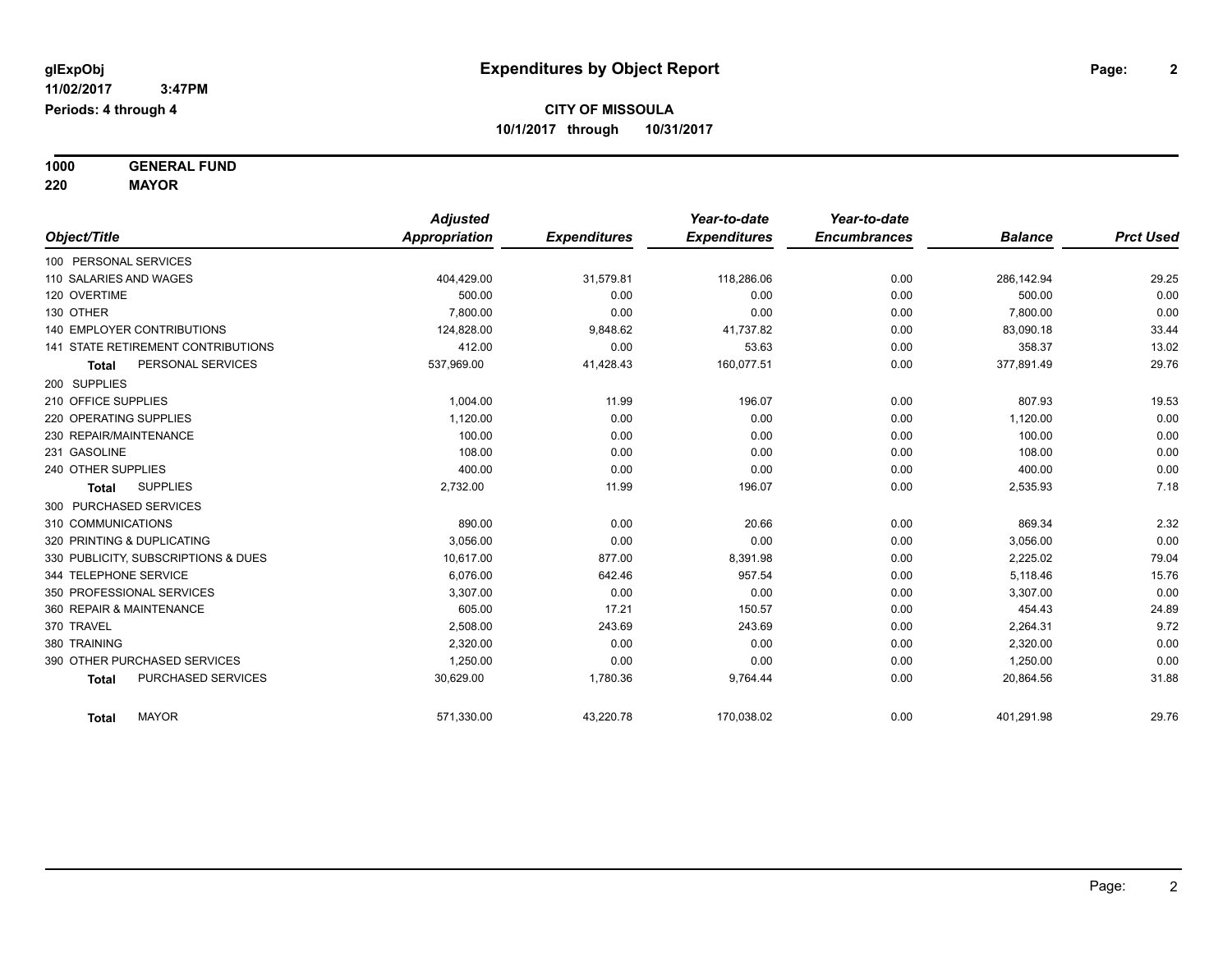# **1000 GENERAL FUND**

**221 HUMAN RESOURCES**

|                                           | <b>Adjusted</b> |                     | Year-to-date        | Year-to-date        |                |                  |
|-------------------------------------------|-----------------|---------------------|---------------------|---------------------|----------------|------------------|
| Object/Title                              | Appropriation   | <b>Expenditures</b> | <b>Expenditures</b> | <b>Encumbrances</b> | <b>Balance</b> | <b>Prct Used</b> |
| 100 PERSONAL SERVICES                     |                 |                     |                     |                     |                |                  |
| 110 SALARIES AND WAGES                    | 264.686.00      | 16,143.16           | 61.711.79           | 0.00                | 202,974.21     | 23.32            |
| 120 OVERTIME                              | 0.00            | 0.00                | 0.00                | 0.00                | 0.00           | 0.00             |
| <b>140 EMPLOYER CONTRIBUTIONS</b>         | 97,500.00       | 6,187.98            | 27,243.12           | 0.00                | 70,256.88      | 27.94            |
| <b>141 STATE RETIREMENT CONTRIBUTIONS</b> | 264.00          | 0.00                | 28.55               | 0.00                | 235.45         | 10.81            |
| PERSONAL SERVICES<br>Total                | 362,450.00      | 22,331.14           | 88,983.46           | 0.00                | 273,466.54     | 24.55            |
| 200 SUPPLIES                              |                 |                     |                     |                     |                |                  |
| 210 OFFICE SUPPLIES                       | 3,315.00        | 64.99               | 924.93              | 0.00                | 2,390.07       | 27.90            |
| 220 OPERATING SUPPLIES                    | 300.00          | 0.00                | 0.00                | 0.00                | 300.00         | 0.00             |
| 231 GASOLINE                              | 172.00          | 0.00                | 0.00                | 0.00                | 172.00         | 0.00             |
| <b>SUPPLIES</b><br><b>Total</b>           | 3,787.00        | 64.99               | 924.93              | 0.00                | 2,862.07       | 24.42            |
| 300 PURCHASED SERVICES                    |                 |                     |                     |                     |                |                  |
| 310 COMMUNICATIONS                        | 550.00          | 0.00                | 56.19               | 0.00                | 493.81         | 10.22            |
| 320 PRINTING & DUPLICATING                | 1,732.00        | 310.44              | 310.44              | 0.00                | 1,421.56       | 17.92            |
| 330 PUBLICITY, SUBSCRIPTIONS & DUES       | 2.241.00        | 109.00              | 109.00              | 0.00                | 2,132.00       | 4.86             |
| 344 TELEPHONE SERVICE                     | 335.00          | 22.25               | 24.92               | 0.00                | 310.08         | 7.44             |
| 350 PROFESSIONAL SERVICES                 | 11,000.00       | 0.00                | 1,750.00            | 0.00                | 9,250.00       | 15.91            |
| 360 REPAIR & MAINTENANCE                  | 3,992.00        | 0.00                | 65.05               | 0.00                | 3,926.95       | 1.63             |
| 370 TRAVEL                                | 3,088.00        | 18.00               | 251.02              | 0.00                | 2,836.98       | 8.13             |
| 380 TRAINING                              | 3,050.00        | 388.00              | 538.64              | 0.00                | 2,511.36       | 17.66            |
| 390 OTHER PURCHASED SERVICES              | 17,490.00       | 4,288.48            | 8,457.62            | 0.00                | 9,032.38       | 48.36            |
| PURCHASED SERVICES<br><b>Total</b>        | 43,478.00       | 5,136.17            | 11,562.88           | 0.00                | 31,915.12      | 26.59            |
| 900 CAPITAL OUTLAY                        |                 |                     |                     |                     |                |                  |
| 940 MACHINERY & EQUIPMENT                 | 0.00            | 0.00                | 0.00                | 0.00                | 0.00           | 0.00             |
| <b>CAPITAL OUTLAY</b><br><b>Total</b>     | 0.00            | 0.00                | 0.00                | 0.00                | 0.00           | 0.00             |
| <b>HUMAN RESOURCES</b><br>Total           | 409,715.00      | 27,532.30           | 101,471.27          | 0.00                | 308,243.73     | 24.77            |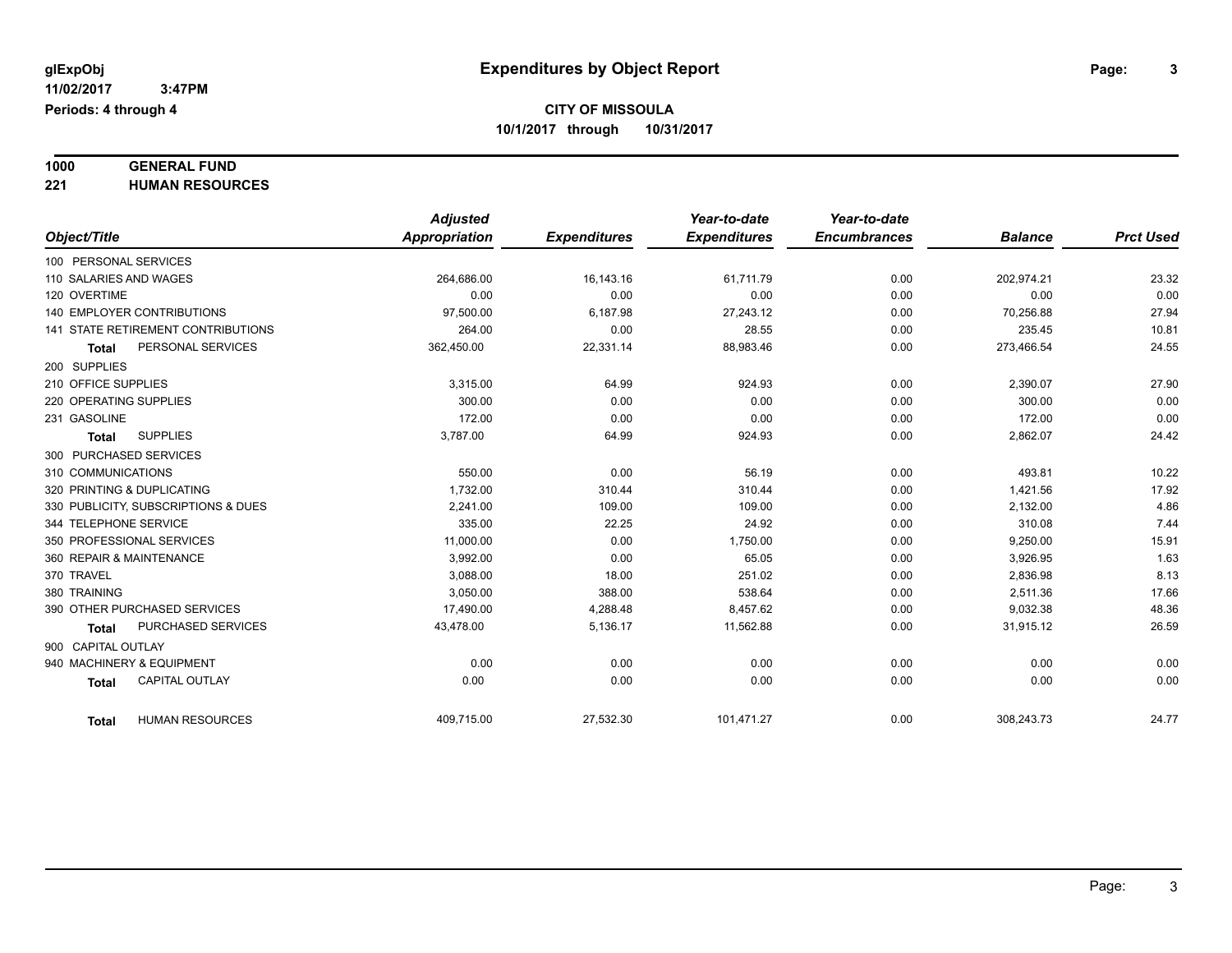| 1000 | <b>GENERAL FUND</b> |
|------|---------------------|
|      |                     |

**223 CITY CLERK**

|                                            | <b>Adjusted</b>      |                     | Year-to-date        | Year-to-date        |                |                  |
|--------------------------------------------|----------------------|---------------------|---------------------|---------------------|----------------|------------------|
| Object/Title                               | <b>Appropriation</b> | <b>Expenditures</b> | <b>Expenditures</b> | <b>Encumbrances</b> | <b>Balance</b> | <b>Prct Used</b> |
| 100 PERSONAL SERVICES                      |                      |                     |                     |                     |                |                  |
| 110 SALARIES AND WAGES                     | 245,641.00           | 18,795.27           | 70,506.92           | 0.00                | 175,134.08     | 28.70            |
| 120 OVERTIME                               | 0.00                 | 0.00                | 0.00                | 0.00                | 0.00           | 0.00             |
| 130 OTHER                                  | 0.00                 | 0.00                | 0.00                | 0.00                | 0.00           | 0.00             |
| 140 EMPLOYER CONTRIBUTIONS                 | 94,987.00            | 7,593.00            | 33,275.75           | 0.00                | 61,711.25      | 35.03            |
| 141 STATE RETIREMENT CONTRIBUTIONS         | 246.00               | 0.00                | 32.21               | 0.00                | 213.79         | 13.09            |
| <b>150 STATE RETIREMENT</b>                | 0.00                 | 0.00                | 0.00                | 0.00                | 0.00           | 0.00             |
| PERSONAL SERVICES<br>Total                 | 340,874.00           | 26,388.27           | 103,814.88          | 0.00                | 237,059.12     | 30.46            |
| 200 SUPPLIES                               |                      |                     |                     |                     |                |                  |
| 210 OFFICE SUPPLIES                        | 2,710.00             | 85.24               | 690.96              | 0.00                | 2,019.04       | 25.50            |
| 220 OPERATING SUPPLIES                     | 250.00               | 32.29               | 66.59               | 0.00                | 183.41         | 26.64            |
| 230 REPAIR/MAINTENANCE                     | 0.00                 | 0.00                | 0.00                | 0.00                | 0.00           | 0.00             |
| 231 GASOLINE                               | 250.00               | 45.00               | 45.00               | 0.00                | 205.00         | 18.00            |
| 240 OTHER SUPPLIES                         | 225.00               | 0.00                | 86.90               | 0.00                | 138.10         | 38.62            |
| <b>SUPPLIES</b><br>Total                   | 3,435.00             | 162.53              | 889.45              | 0.00                | 2,545.55       | 25.89            |
| 300 PURCHASED SERVICES                     |                      |                     |                     |                     |                |                  |
| 310 COMMUNICATIONS                         | 19,743.00            | 7,353.78            | 13,969.36           | 0.00                | 5,773.64       | 70.76            |
| 320 PRINTING & DUPLICATING                 | 700.00               | 0.00                | 0.00                | 0.00                | 700.00         | 0.00             |
| 330 PUBLICITY, SUBSCRIPTIONS & DUES        | 1,925.00             | 79.00               | 791.48              | 0.00                | 1,133.52       | 41.12            |
| 344 TELEPHONE SERVICE                      | 200.00               | 3.79                | 7.84                | 0.00                | 192.16         | 3.92             |
| 350 PROFESSIONAL SERVICES                  | 116,100.00           | 434.59              | 1,862.10            | 0.00                | 114,237.90     | 1.60             |
| 360 REPAIR & MAINTENANCE                   | 1,450.00             | 60.54               | 327.65              | 0.00                | 1,122.35       | 22.60            |
| 370 TRAVEL                                 | 5,150.00             | 0.00                | 0.00                | 0.00                | 5,150.00       | 0.00             |
| 380 TRAINING                               | 4,620.00             | 0.00                | 160.00              | 0.00                | 4,460.00       | 3.46             |
| 390 OTHER PURCHASED SERVICES               | 3,500.00             | 0.00                | 543.00              | 0.00                | 2,957.00       | 15.51            |
| PURCHASED SERVICES<br><b>Total</b>         | 153,388.00           | 7,931.70            | 17,661.43           | 0.00                | 135,726.57     | 11.51            |
| 500 FIXED CHARGES                          |                      |                     |                     |                     |                |                  |
| 500 FIXED CHARGES                          | 0.00                 | 0.00                | 0.00                | 0.00                | 0.00           | 0.00             |
| <b>FIXED CHARGES</b><br>Total              | 0.00                 | 0.00                | 0.00                | 0.00                | 0.00           | 0.00             |
| 700 GRANTS & CONTRIBUTIONS                 |                      |                     |                     |                     |                |                  |
| 700 GRANTS & CONTRIBUTIONS                 | 64,580.00            | 7,532.42            | 13,772.87           | 0.00                | 50,807.13      | 21.33            |
| <b>GRANTS &amp; CONTRIBUTIONS</b><br>Total | 64,580.00            | 7,532.42            | 13,772.87           | 0.00                | 50,807.13      | 21.33            |
| 800 OTHER OBJECTS                          |                      |                     |                     |                     |                |                  |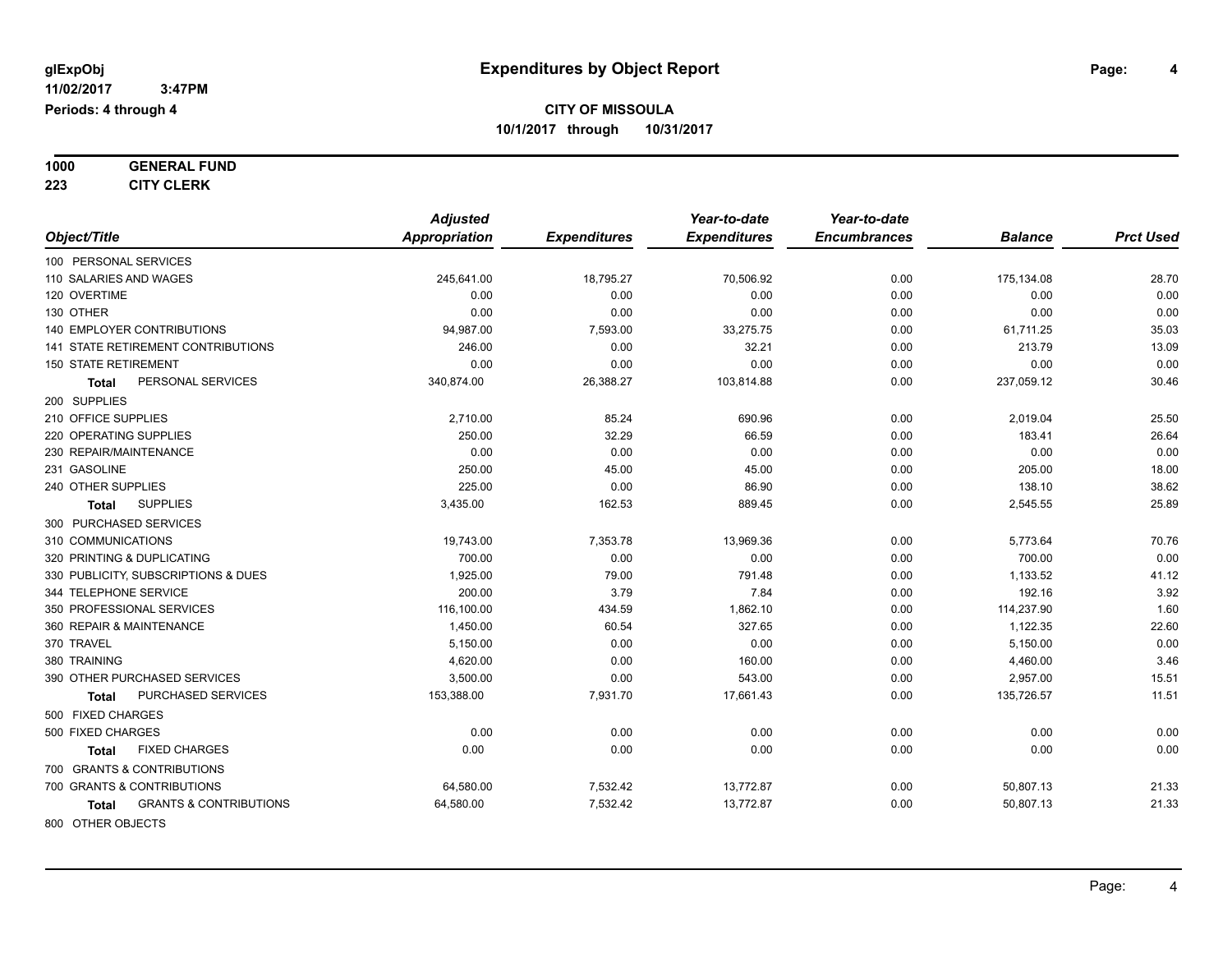**1000 GENERAL FUND 223 CITY CLERK**

| Object/Title              |                       | <b>Adjusted</b><br>Appropriation | <b>Expenditures</b> | Year-to-date<br><b>Expenditures</b> | Year-to-date<br><b>Encumbrances</b> | <b>Balance</b> | <b>Prct Used</b> |
|---------------------------|-----------------------|----------------------------------|---------------------|-------------------------------------|-------------------------------------|----------------|------------------|
| 845 CONTINGENCY           |                       | 0.00                             | 0.00                | 0.00                                | 0.00                                | 0.00           | 0.00             |
| <b>Total</b>              | OTHER OBJECTS         | 0.00                             | 0.00                | 0.00                                | 0.00                                | 0.00           | 0.00             |
| 900 CAPITAL OUTLAY        |                       |                                  |                     |                                     |                                     |                |                  |
| 930 IMPROVEMENTS          |                       | 0.00                             | 0.00                | 0.00                                | 0.00                                | 0.00           | 0.00             |
| 940 MACHINERY & EQUIPMENT |                       | 0.00                             | 0.00                | 0.00                                | 0.00                                | 0.00           | 0.00             |
| <b>Total</b>              | <b>CAPITAL OUTLAY</b> | 0.00                             | 0.00                | 0.00                                | 0.00                                | 0.00           | 0.00             |
| <b>Total</b>              | <b>CITY CLERK</b>     | 562.277.00                       | 42.014.92           | 136.138.63                          | 0.00                                | 426.138.37     | 24.21            |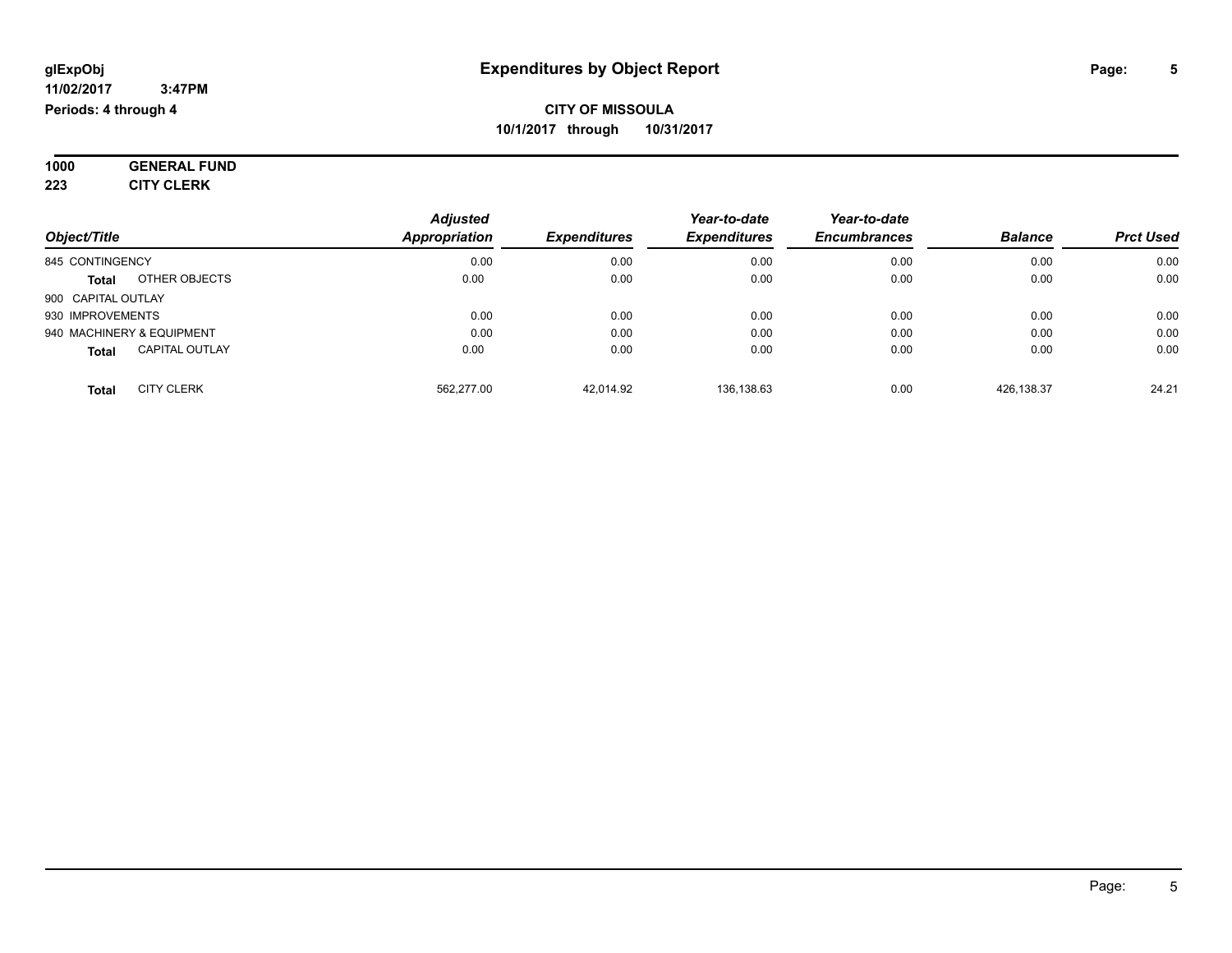# **1000 GENERAL FUND**

**224 INFORMATION SERVICES**

|                                       | <b>Adjusted</b> |                     | Year-to-date        | Year-to-date        |                |                  |
|---------------------------------------|-----------------|---------------------|---------------------|---------------------|----------------|------------------|
| Object/Title                          | Appropriation   | <b>Expenditures</b> | <b>Expenditures</b> | <b>Encumbrances</b> | <b>Balance</b> | <b>Prct Used</b> |
| 100 PERSONAL SERVICES                 |                 |                     |                     |                     |                |                  |
| 110 SALARIES AND WAGES                | 444,476.00      | 34,279.53           | 128,096.32          | 0.00                | 316,379.68     | 28.82            |
| 120 OVERTIME                          | 0.00            | 0.00                | 571.51              | 0.00                | $-571.51$      | 0.00             |
| 130 OTHER                             | 5,400.00        | 0.00                | 0.00                | 0.00                | 5,400.00       | 0.00             |
| <b>140 EMPLOYER CONTRIBUTIONS</b>     | 162,145.00      | 12,815.95           | 52,607.90           | 0.00                | 109,537.10     | 32.44            |
| 141 STATE RETIREMENT CONTRIBUTIONS    | 449.00          | 0.00                | 54.32               | 0.00                | 394.68         | 12.10            |
| PERSONAL SERVICES<br>Total            | 612,470.00      | 47,095.48           | 181,330.05          | 0.00                | 431,139.95     | 29.61            |
| 200 SUPPLIES                          |                 |                     |                     |                     |                |                  |
| 210 OFFICE SUPPLIES                   | 5,235.00        | 44.86               | 756.68              | 0.00                | 4,478.32       | 14.45            |
| 220 OPERATING SUPPLIES                | 13,209.00       | 171.95              | 797.94              | 0.00                | 12,411.06      | 6.04             |
| 230 REPAIR/MAINTENANCE                | 5,140.00        | 0.00                | 42.92               | 0.00                | 5,097.08       | 0.84             |
| 231 GASOLINE                          | 750.00          | 41.70               | 76.97               | 0.00                | 673.03         | 10.26            |
| 240 OTHER SUPPLIES                    | 2,900.00        | 115.35              | 115.35              | 0.00                | 2,784.65       | 3.98             |
| <b>SUPPLIES</b><br>Total              | 27,234.00       | 373.86              | 1,789.86            | 0.00                | 25,444.14      | 6.57             |
| 300 PURCHASED SERVICES                |                 |                     |                     |                     |                |                  |
| 310 COMMUNICATIONS                    | 156.00          | 0.00                | 76.65               | 0.00                | 79.35          | 49.13            |
| 320 PRINTING & DUPLICATING            | 350.00          | 0.00                | 0.00                | 0.00                | 350.00         | 0.00             |
| 330 PUBLICITY, SUBSCRIPTIONS & DUES   | 500.00          | 0.00                | 0.00                | 0.00                | 500.00         | 0.00             |
| 344 TELEPHONE SERVICE                 | 161,230.00      | 18,987.78           | 52,571.20           | 0.00                | 108,658.80     | 32.61            |
| 350 PROFESSIONAL SERVICES             | 4,380.00        | 0.00                | 0.00                | 0.00                | 4,380.00       | 0.00             |
| 360 REPAIR & MAINTENANCE              | 417,800.00      | 158,974.45          | 303,452.21          | 0.00                | 114,347.79     | 72.63            |
| 370 TRAVEL                            | 9.259.00        | 1,434.60            | 4,639.70            | 0.00                | 4,619.30       | 50.11            |
| 380 TRAINING                          | 14,406.00       | 0.00                | 6,475.00            | 0.00                | 7,931.00       | 44.95            |
| 390 OTHER PURCHASED SERVICES          | 3,700.00        | 0.00                | 0.00                | 0.00                | 3,700.00       | 0.00             |
| PURCHASED SERVICES<br>Total           | 611,781.00      | 179,396.83          | 367,214.76          | 0.00                | 244,566.24     | 60.02            |
| 500 FIXED CHARGES                     |                 |                     |                     |                     |                |                  |
| 500 FIXED CHARGES                     | 0.00            | 0.00                | 0.00                | 0.00                | 0.00           | 0.00             |
| <b>FIXED CHARGES</b><br><b>Total</b>  | 0.00            | 0.00                | 0.00                | 0.00                | 0.00           | 0.00             |
| 900 CAPITAL OUTLAY                    |                 |                     |                     |                     |                |                  |
| 940 MACHINERY & EQUIPMENT             | 0.00            | 0.00                | 0.00                | 0.00                | 0.00           | 0.00             |
| <b>CAPITAL OUTLAY</b><br><b>Total</b> | 0.00            | 0.00                | 0.00                | 0.00                | 0.00           | 0.00             |
|                                       |                 |                     |                     |                     |                |                  |
| <b>INFORMATION SERVICES</b><br>Total  | 1,251,485.00    | 226,866.17          | 550,334.67          | 0.00                | 701,150.33     | 43.97            |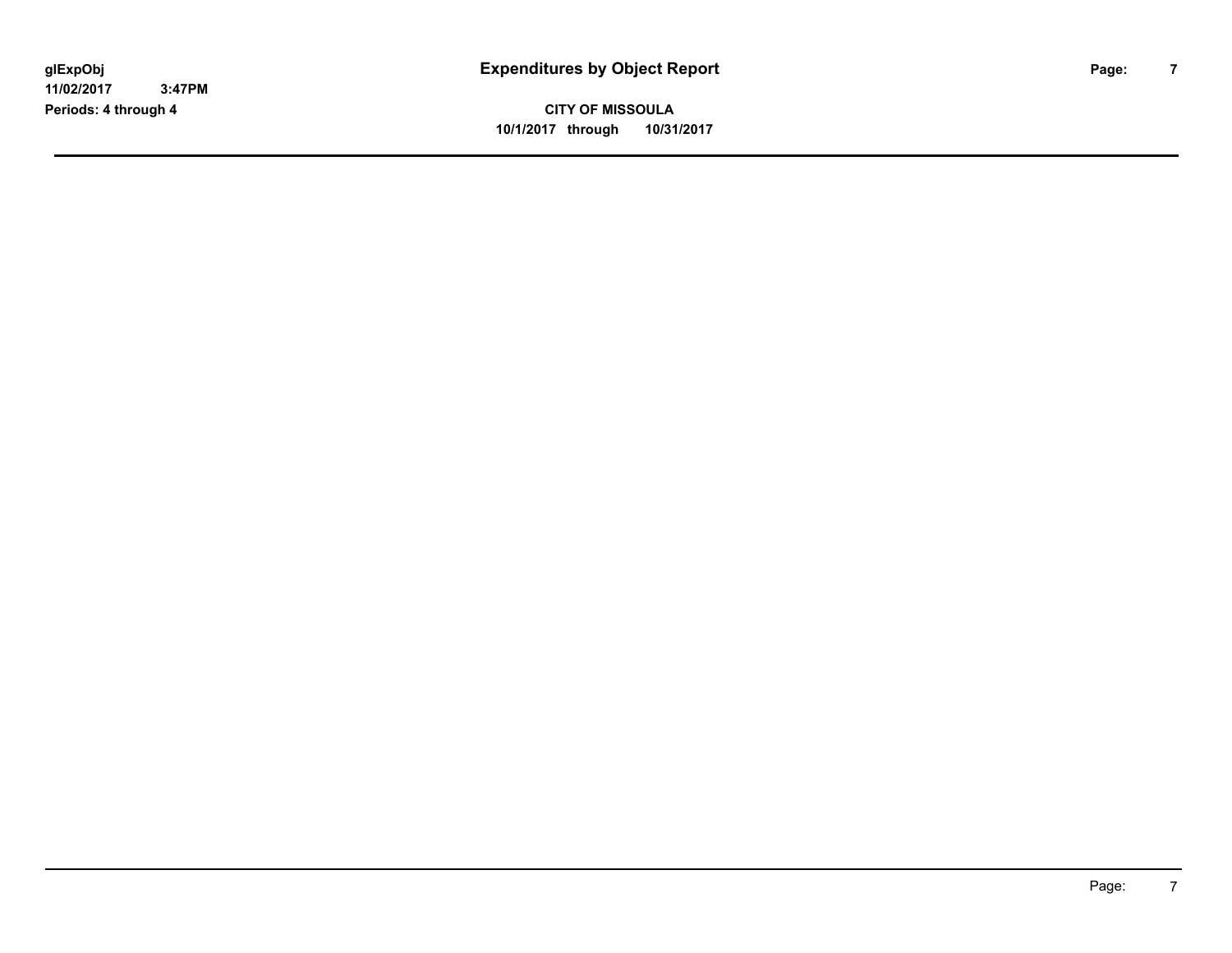| 1000 | <b>GENERAL FUND</b>    |
|------|------------------------|
| 230  | <b>MUNICIPAL COURT</b> |

| Object/Title                               | <b>Adjusted</b><br>Appropriation | <b>Expenditures</b> | Year-to-date<br><b>Expenditures</b> | Year-to-date<br><b>Encumbrances</b> | <b>Balance</b>          | <b>Prct Used</b> |
|--------------------------------------------|----------------------------------|---------------------|-------------------------------------|-------------------------------------|-------------------------|------------------|
|                                            |                                  |                     |                                     |                                     |                         |                  |
| 100 PERSONAL SERVICES                      |                                  |                     |                                     |                                     |                         |                  |
| 110 SALARIES AND WAGES<br>120 OVERTIME     | 836,369.00<br>30.503.00          | 65,561.34           | 245,661.65<br>1.223.28              | 0.00                                | 590,707.35<br>29.279.72 | 29.37            |
| <b>140 EMPLOYER CONTRIBUTIONS</b>          |                                  | 441.81              |                                     | 0.00                                |                         | 4.01<br>35.16    |
| <b>141 STATE RETIREMENT CONTRIBUTIONS</b>  | 330,734.00<br>847.00             | 26,426.30           | 116,280.41                          | 0.00                                | 214,453.59              | 13.13            |
| PERSONAL SERVICES                          |                                  | 0.00                | 111.25<br>363,276.59                | 0.00                                | 735.75<br>835,176.41    | 30.31            |
| Total                                      | 1,198,453.00                     | 92,429.45           |                                     | 0.00                                |                         |                  |
| 200 SUPPLIES                               |                                  |                     |                                     |                                     |                         |                  |
| 210 OFFICE SUPPLIES                        | 4,756.00                         | 161.35              | 556.85                              | 0.00                                | 4,199.15                | 11.71            |
| 220 OPERATING SUPPLIES                     | 9,576.00                         | 0.00                | 0.00                                | 0.00                                | 9,576.00                | 0.00             |
| 230 REPAIR/MAINTENANCE                     | 0.00                             | 0.00                | 0.00                                | 0.00                                | 0.00                    | 0.00             |
| 240 OTHER SUPPLIES                         | 4,090.00                         | 2,615.40            | 2,683.71                            | 0.00                                | 1,406.29                | 65.62            |
| <b>SUPPLIES</b><br>Total                   | 18,422.00                        | 2,776.75            | 3,240.56                            | 0.00                                | 15,181.44               | 17.59            |
| 300 PURCHASED SERVICES                     |                                  |                     |                                     |                                     |                         |                  |
| 310 COMMUNICATIONS                         | 11,500.00                        | 0.00                | 5,384.18                            | 0.00                                | 6,115.82                | 46.82            |
| 320 PRINTING & DUPLICATING                 | 1,187.00                         | 0.00                | 0.00                                | 0.00                                | 1,187.00                | 0.00             |
| 330 PUBLICITY, SUBSCRIPTIONS & DUES        | 10,196.00                        | 778.00              | 3,395.00                            | 0.00                                | 6,801.00                | 33.30            |
| 344 TELEPHONE SERVICE                      | 1,584.00                         | 210.24              | 370.81                              | 0.00                                | 1,213.19                | 23.41            |
| 350 PROFESSIONAL SERVICES                  | 206,822.00                       | 2,317.37            | 7,511.41                            | 0.00                                | 199,310.59              | 3.63             |
| 360 REPAIR & MAINTENANCE                   | 34,673.00                        | 0.00                | 233.75                              | 0.00                                | 34,439.25               | 0.67             |
| 370 TRAVEL                                 | 5,174.00                         | 0.00                | 0.00                                | 0.00                                | 5,174.00                | 0.00             |
| 380 TRAINING                               | 9,000.00                         | 0.00                | 2,748.25                            | 0.00                                | 6,251.75                | 30.54            |
| 390 OTHER PURCHASED SERVICES               | 6,263.00                         | 473.54              | 665.76                              | 0.00                                | 5,597.24                | 10.63            |
| PURCHASED SERVICES<br>Total                | 286,399.00                       | 3,779.15            | 20,309.16                           | 0.00                                | 266,089.84              | 7.09             |
| 500 FIXED CHARGES                          |                                  |                     |                                     |                                     |                         |                  |
| 500 FIXED CHARGES                          | 0.00                             | 0.00                | 0.00                                | 0.00                                | 0.00                    | 0.00             |
| <b>FIXED CHARGES</b><br>Total              | 0.00                             | 0.00                | 0.00                                | 0.00                                | 0.00                    | 0.00             |
| 600 DEBT SERVICE                           |                                  |                     |                                     |                                     |                         |                  |
| 610 PRINCIPAL                              | 27,333.00                        | 0.00                | 0.00                                | 0.00                                | 27,333.00               | 0.00             |
| <b>DEBT SERVICE</b><br>Total               | 27,333.00                        | 0.00                | 0.00                                | 0.00                                | 27,333.00               | 0.00             |
| 700 GRANTS & CONTRIBUTIONS                 |                                  |                     |                                     |                                     |                         |                  |
| 700 GRANTS & CONTRIBUTIONS                 | 78,932.00                        | 0.00                | 0.00                                | 0.00                                | 78,932.00               | 0.00             |
| <b>GRANTS &amp; CONTRIBUTIONS</b><br>Total | 78,932.00                        | 0.00                | 0.00                                | 0.00                                | 78,932.00               | 0.00             |
| 800 OTHER OBJECTS                          |                                  |                     |                                     |                                     |                         |                  |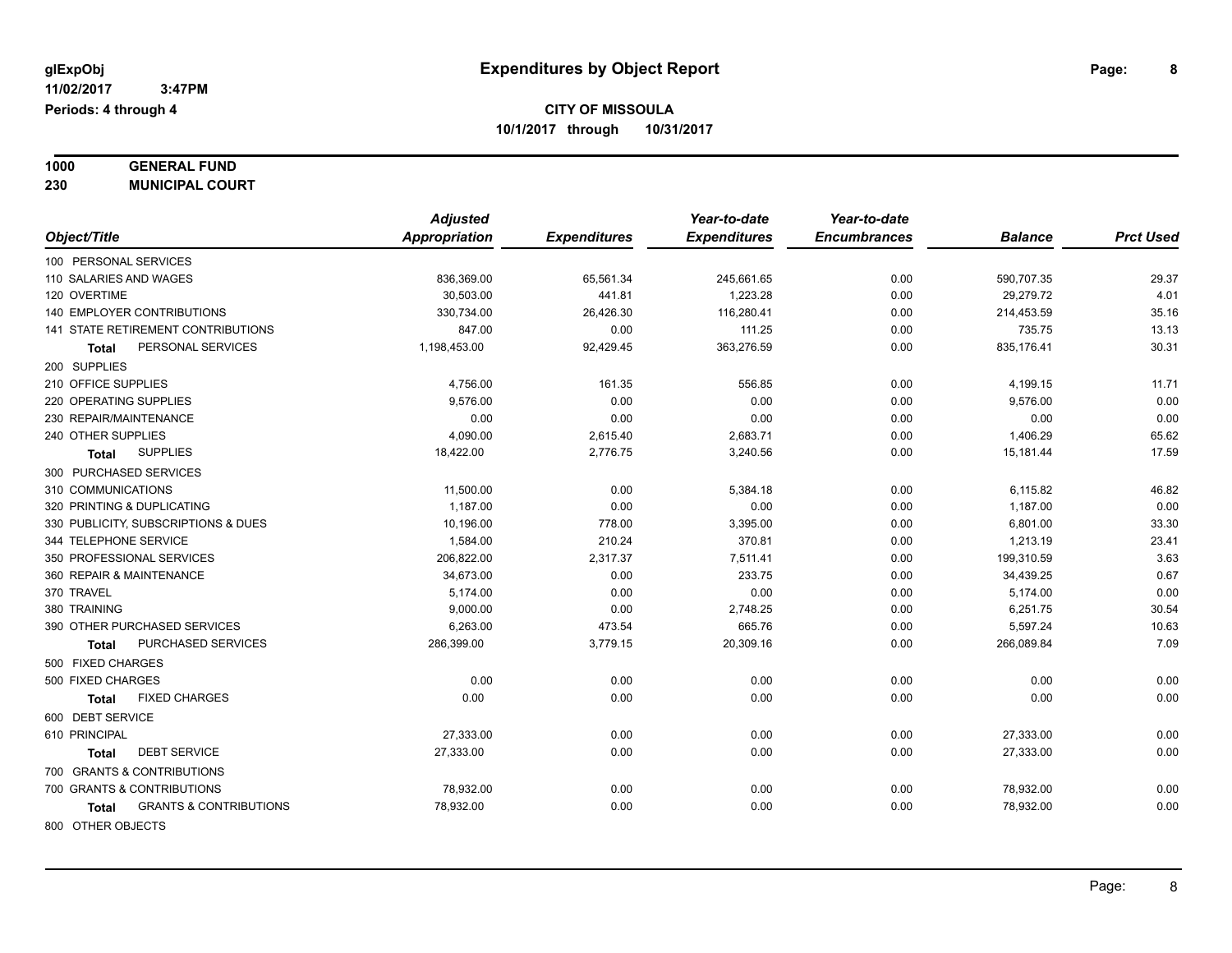| 1000 | <b>GENERAL FUND</b>    |  |
|------|------------------------|--|
| 230  | <b>MUNICIPAL COURT</b> |  |

|                                        | <b>Adjusted</b> |                            | Year-to-date               | Year-to-date        |                |                  |
|----------------------------------------|-----------------|----------------------------|----------------------------|---------------------|----------------|------------------|
| Object/Title                           | Appropriation   | <i><b>Expenditures</b></i> | <i><b>Expenditures</b></i> | <b>Encumbrances</b> | <b>Balance</b> | <b>Prct Used</b> |
| 820 TRANSFERS TO OTHER FUNDS           | 2.500.00        | 0.00                       | 0.00                       | 0.00                | 2,500.00       | 0.00             |
| OTHER OBJECTS<br><b>Total</b>          | 2.500.00        | 0.00                       | 0.00                       | 0.00                | 2,500.00       | 0.00             |
| 900 CAPITAL OUTLAY                     |                 |                            |                            |                     |                |                  |
| 940 MACHINERY & EQUIPMENT              | 0.00            | 0.00                       | 0.00                       | 0.00                | 0.00           | 0.00             |
| <b>CAPITAL OUTLAY</b><br><b>Total</b>  | 0.00            | 0.00                       | 0.00                       | 0.00                | 0.00           | 0.00             |
| <b>MUNICIPAL COURT</b><br><b>Total</b> | 1.612.039.00    | 98,985.35                  | 386.826.31                 | 0.00                | 1.225.212.69   | 24.00            |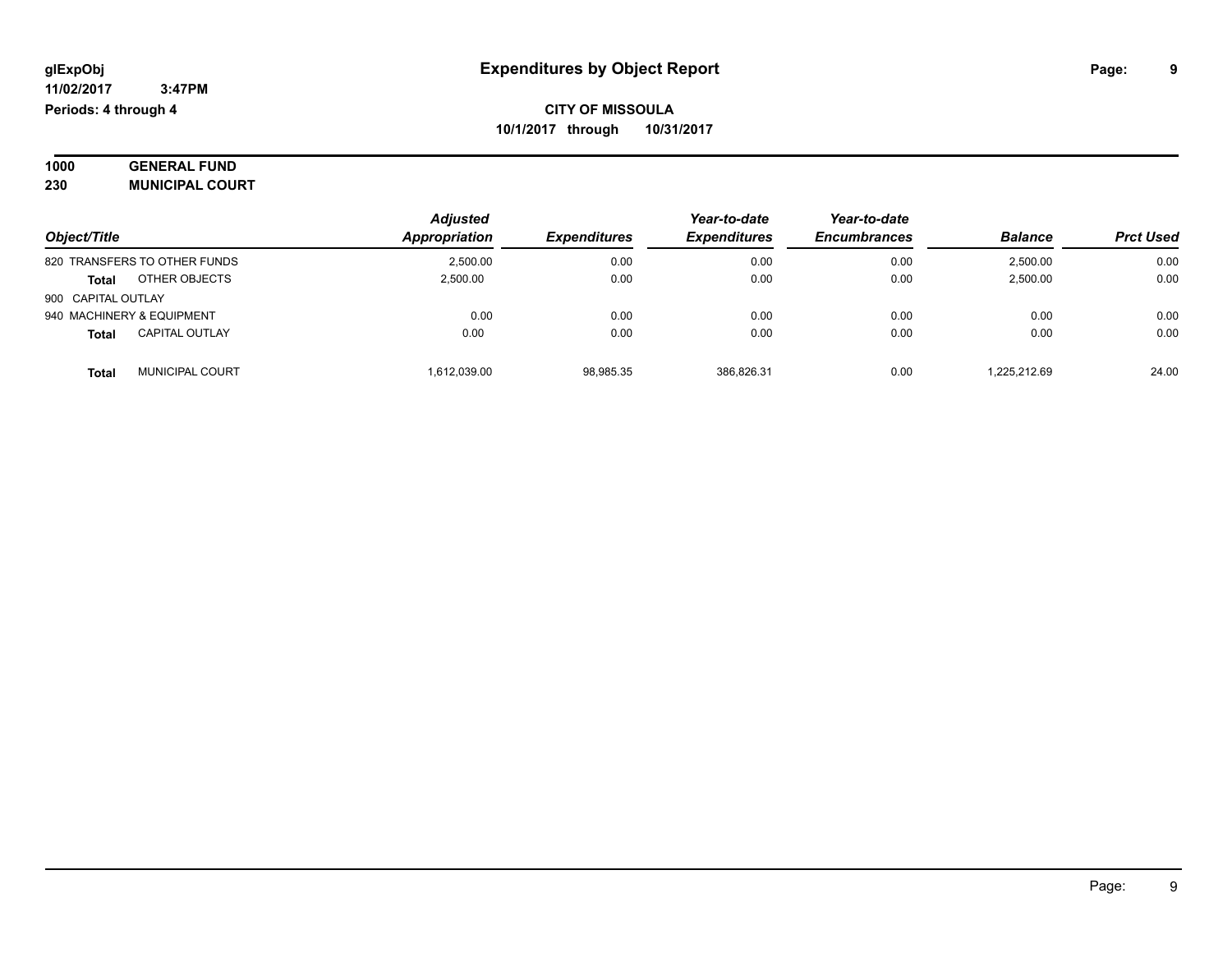**1000 GENERAL FUND 240 FINANCE**

|                                           | <b>Adjusted</b> |                     | Year-to-date        | Year-to-date        |                |                  |
|-------------------------------------------|-----------------|---------------------|---------------------|---------------------|----------------|------------------|
| Object/Title                              | Appropriation   | <b>Expenditures</b> | <b>Expenditures</b> | <b>Encumbrances</b> | <b>Balance</b> | <b>Prct Used</b> |
| 100 PERSONAL SERVICES                     |                 |                     |                     |                     |                |                  |
| 110 SALARIES AND WAGES                    | 735,554.00      | 53,581.04           | 213,653.77          | 0.00                | 521,900.23     | 29.05            |
| 120 OVERTIME                              | 1,000.00        | 0.00                | 0.00                | 0.00                | 1,000.00       | 0.00             |
| 140 EMPLOYER CONTRIBUTIONS                | 282,873.00      | 20,990.92           | 95,472.50           | 0.00                | 187,400.50     | 33.75            |
| <b>141 STATE RETIREMENT CONTRIBUTIONS</b> | 741.00          | 0.00                | 99.85               | 0.00                | 641.15         | 13.48            |
| PERSONAL SERVICES<br>Total                | 1,020,168.00    | 74,571.96           | 309,226.12          | 0.00                | 710,941.88     | 30.31            |
| 200 SUPPLIES                              |                 |                     |                     |                     |                |                  |
| 210 OFFICE SUPPLIES                       | 5,765.00        | 214.62              | 955.08              | 0.00                | 4,809.92       | 16.57            |
| 220 OPERATING SUPPLIES                    | 3,043.00        | $-59.52$            | 1,156.79            | 0.00                | 1,886.21       | 38.01            |
| 230 REPAIR/MAINTENANCE                    | 50.00           | 0.00                | 0.00                | 0.00                | 50.00          | 0.00             |
| 231 GASOLINE                              | 92.00           | 0.00                | 0.00                | 0.00                | 92.00          | 0.00             |
| 240 OTHER SUPPLIES                        | 0.00            | 0.00                | 0.00                | 0.00                | 0.00           | 0.00             |
| <b>SUPPLIES</b><br>Total                  | 8,950.00        | 155.10              | 2,111.87            | 0.00                | 6,838.13       | 23.60            |
| 300 PURCHASED SERVICES                    |                 |                     |                     |                     |                |                  |
| 310 COMMUNICATIONS                        | 43,893.00       | 0.00                | 19,175.19           | 0.00                | 24,717.81      | 43.69            |
| 320 PRINTING & DUPLICATING                | 5,480.00        | 133.64              | 769.99              | 0.00                | 4,710.01       | 14.05            |
| 330 PUBLICITY, SUBSCRIPTIONS & DUES       | 3,410.00        | 12.00               | 80.00               | 0.00                | 3,330.00       | 2.35             |
| 344 TELEPHONE SERVICE                     | 325.00          | 20.23               | 32.39               | 0.00                | 292.61         | 9.97             |
| 350 PROFESSIONAL SERVICES                 | 113,956.00      | 22,321.34           | 27,116.34           | 0.00                | 86,839.66      | 23.80            |
| 360 REPAIR & MAINTENANCE                  | 66,424.00       | 0.00                | 0.00                | 0.00                | 66,424.00      | 0.00             |
| 370 TRAVEL                                | 8,245.00        | 0.00                | 160.00              | 0.00                | 8,085.00       | 1.94             |
| 380 TRAINING                              | 7,330.00        | 1.75                | 200.75              | 0.00                | 7,129.25       | 2.74             |
| 390 OTHER PURCHASED SERVICES              | 0.00            | 0.00                | 0.00                | 0.00                | 0.00           | 0.00             |
| PURCHASED SERVICES<br><b>Total</b>        | 249,063.00      | 22,488.96           | 47,534.66           | 0.00                | 201,528.34     | 19.09            |
| 500 FIXED CHARGES                         |                 |                     |                     |                     |                |                  |
| 500 FIXED CHARGES                         | 500.00          | 0.00                | 0.00                | 0.00                | 500.00         | 0.00             |
| <b>FIXED CHARGES</b><br>Total             | 500.00          | 0.00                | 0.00                | 0.00                | 500.00         | 0.00             |
| 900 CAPITAL OUTLAY                        |                 |                     |                     |                     |                |                  |
| 940 MACHINERY & EQUIPMENT                 | 0.00            | 0.00                | 0.00                | 0.00                | 0.00           | 0.00             |
| CAPITAL OUTLAY<br><b>Total</b>            | 0.00            | 0.00                | 0.00                | 0.00                | 0.00           | 0.00             |
| <b>FINANCE</b><br><b>Total</b>            | 1,278,681.00    | 97,216.02           | 358,872.65          | 0.00                | 919,808.35     | 28.07            |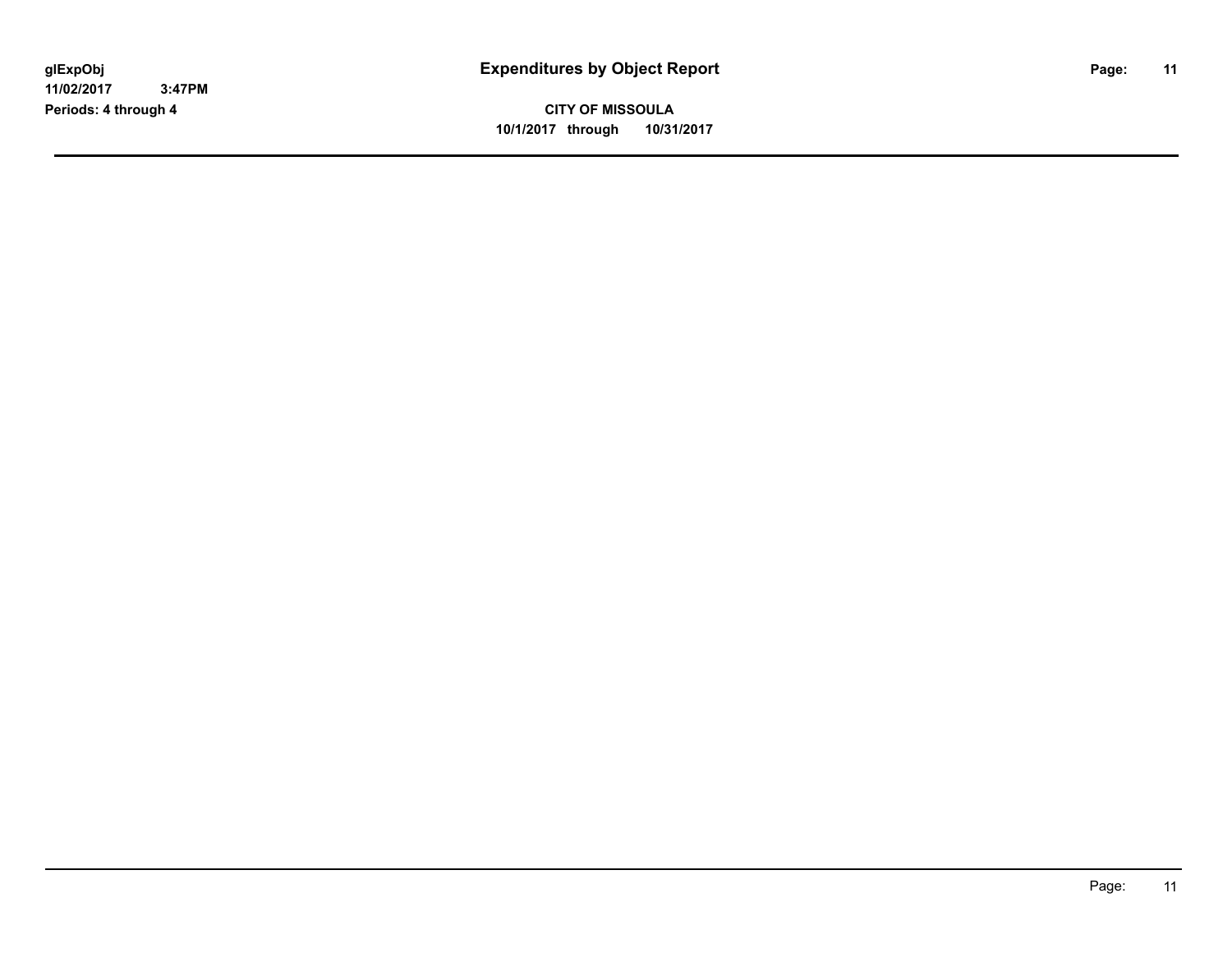# **1000 GENERAL FUND**

**245 CENTRALIZED SERVICES**

|                                                   | <b>Adjusted</b> |                     | Year-to-date        | Year-to-date        |                |                  |
|---------------------------------------------------|-----------------|---------------------|---------------------|---------------------|----------------|------------------|
| Object/Title                                      | Appropriation   | <b>Expenditures</b> | <b>Expenditures</b> | <b>Encumbrances</b> | <b>Balance</b> | <b>Prct Used</b> |
| 100 PERSONAL SERVICES                             |                 |                     |                     |                     |                |                  |
| 110 SALARIES AND WAGES                            | 181,276.00      | 13,879.69           | 52.048.81           | 0.00                | 129,227.19     | 28.71            |
| <b>140 EMPLOYER CONTRIBUTIONS</b>                 | 58,169.00       | 4,538.32            | 18,932.34           | 0.00                | 39,236.66      | 32.55            |
| 141 STATE RETIREMENT CONTRIBUTIONS                | 181.00          | 0.00                | 23.64               | 0.00                | 157.36         | 13.06            |
| PERSONAL SERVICES<br><b>Total</b>                 | 239,626.00      | 18,418.01           | 71,004.79           | 0.00                | 168,621.21     | 29.63            |
| 200 SUPPLIES                                      |                 |                     |                     |                     |                |                  |
| 210 OFFICE SUPPLIES                               | 1,000.00        | 0.00                | 0.00                | 0.00                | 1,000.00       | 0.00             |
| 220 OPERATING SUPPLIES                            | 700.00          | 0.00                | 133.92              | 0.00                | 566.08         | 19.13            |
| 231 GASOLINE                                      | 350.00          | 0.00                | 0.00                | 0.00                | 350.00         | 0.00             |
| <b>SUPPLIES</b><br><b>Total</b>                   | 2,050.00        | 0.00                | 133.92              | 0.00                | 1,916.08       | 6.53             |
| 300 PURCHASED SERVICES                            |                 |                     |                     |                     |                |                  |
| 310 COMMUNICATIONS                                | 300.00          | 0.00                | 0.00                | 0.00                | 300.00         | 0.00             |
| 320 PRINTING & DUPLICATING                        | 450.00          | 41.43               | 85.70               | 0.00                | 364.30         | 19.04            |
| 330 PUBLICITY, SUBSCRIPTIONS & DUES               | 400.00          | 0.00                | 0.00                | 0.00                | 400.00         | 0.00             |
| 344 TELEPHONE SERVICE                             | 700.00          | 20.94               | 31.55               | 0.00                | 668.45         | 4.51             |
| 350 PROFESSIONAL SERVICES                         | 51,500.00       | 0.00                | 0.00                | 0.00                | 51,500.00      | 0.00             |
| 370 TRAVEL                                        | 2,000.00        | 0.00                | 651.06              | 0.00                | 1,348.94       | 32.55            |
| 380 TRAINING                                      | 3,000.00        | 0.00                | 0.00                | 0.00                | 3,000.00       | 0.00             |
| 390 OTHER PURCHASED SERVICES                      | 0.00            | 0.00                | 0.00                | 0.00                | 0.00           | 0.00             |
| PURCHASED SERVICES<br><b>Total</b>                | 58,350.00       | 62.37               | 768.31              | 0.00                | 57,581.69      | 1.32             |
| 500 FIXED CHARGES                                 |                 |                     |                     |                     |                |                  |
| 550 MERCHANT SERVICE FEES                         | 0.00            | 0.00                | 0.00                | 0.00                | 0.00           | 0.00             |
| <b>FIXED CHARGES</b><br><b>Total</b>              | 0.00            | 0.00                | 0.00                | 0.00                | 0.00           | 0.00             |
| 700 GRANTS & CONTRIBUTIONS                        |                 |                     |                     |                     |                |                  |
| 700 GRANTS & CONTRIBUTIONS                        | 0.00            | 0.00                | 0.00                | 0.00                | 0.00           | 0.00             |
| <b>GRANTS &amp; CONTRIBUTIONS</b><br><b>Total</b> | 0.00            | 0.00                | 0.00                | 0.00                | 0.00           | 0.00             |
| <b>CENTRALIZED SERVICES</b><br><b>Total</b>       | 300.026.00      | 18,480.38           | 71,907.02           | 0.00                | 228.118.98     | 23.97            |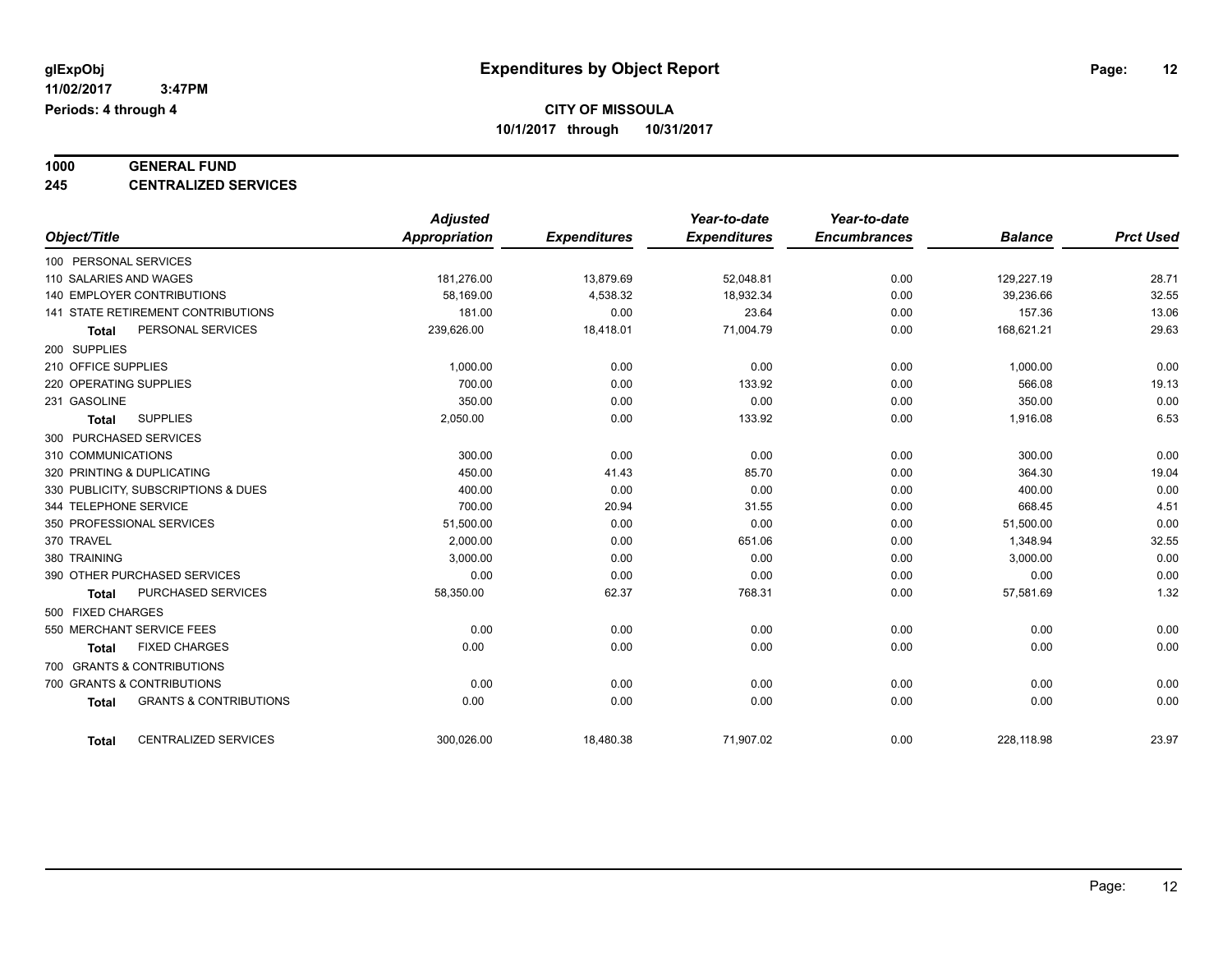# **1000 GENERAL FUND**

#### **246 FACILITY MAINTENANCE DEPARTMENT**

|                                                        | <b>Adjusted</b> |                     | Year-to-date        | Year-to-date        |                |                  |
|--------------------------------------------------------|-----------------|---------------------|---------------------|---------------------|----------------|------------------|
| Object/Title                                           | Appropriation   | <b>Expenditures</b> | <b>Expenditures</b> | <b>Encumbrances</b> | <b>Balance</b> | <b>Prct Used</b> |
| 100 PERSONAL SERVICES                                  |                 |                     |                     |                     |                |                  |
| 110 SALARIES AND WAGES                                 | 107,836.00      | 30.20               | 113.25              | 0.00                | 107,722.75     | 0.11             |
| 130 OTHER                                              | 9,230.00        | 0.00                | 0.00                | 0.00                | 9,230.00       | 0.00             |
| <b>140 EMPLOYER CONTRIBUTIONS</b>                      | 46.543.00       | 836.72              | 3,305.21            | 0.00                | 43,237.79      | 7.10             |
| <b>150 STATE RETIREMENT</b>                            | 119.00          | 0.00                | 0.00                | 0.00                | 119.00         | 0.00             |
| PERSONAL SERVICES<br><b>Total</b>                      | 163,728.00      | 866.92              | 3,418.46            | 0.00                | 160,309.54     | 2.09             |
| 200 SUPPLIES                                           |                 |                     |                     |                     |                |                  |
| 220 OPERATING SUPPLIES                                 | 7,142.00        | 206.98              | 468.72              | 0.00                | 6,673.28       | 6.56             |
| 230 REPAIR/MAINTENANCE                                 | 3,863.00        | 0.00                | 0.00                | 0.00                | 3,863.00       | 0.00             |
| 231 GASOLINE                                           | 170.00          | 334.93              | 908.56              | 0.00                | $-738.56$      | 534.45           |
| 240 OTHER SUPPLIES                                     | 8,410.00        | 26.90               | 219.01              | 0.00                | 8,190.99       | 2.60             |
| <b>SUPPLIES</b><br>Total                               | 19,585.00       | 568.81              | 1,596.29            | 0.00                | 17,988.71      | 8.15             |
| 300 PURCHASED SERVICES                                 |                 |                     |                     |                     |                |                  |
| 340 SEWER                                              | 2,873.00        | 0.00                | 980.79              | 0.00                | 1,892.21       | 34.14            |
| 341 ELECTRICITY & NATURAL GAS                          | 239,166.00      | 15,703.06           | 47,459.29           | 0.00                | 191,706.71     | 19.84            |
| 342 STORM WATER                                        | 0.00            | 0.00                | 0.00                | 0.00                | 0.00           | 0.00             |
| 343 WATER CHARGES                                      | 12,356.00       | 571.35              | 1,675.74            | 0.00                | 10,680.26      | 13.56            |
| 344 TELEPHONE SERVICE                                  | 1,295.00        | 59.25               | 118.40              | 0.00                | 1,176.60       | 9.14             |
| 345 GARBAGE                                            | 14,901.00       | 1,264.59            | 3,254.17            | 0.00                | 11,646.83      | 21.84            |
| 350 PROFESSIONAL SERVICES                              | 2,720.00        | 0.00                | 0.00                | 0.00                | 2,720.00       | 0.00             |
| 360 REPAIR & MAINTENANCE                               | 184,678.00      | 17,524.69           | 55,791.54           | 0.00                | 128,886.46     | 30.21            |
| 370 TRAVEL                                             | 150.00          | 0.00                | 0.00                | 0.00                | 150.00         | 0.00             |
| 380 TRAINING                                           | 0.00            | 0.00                | 0.00                | 0.00                | 0.00           | 0.00             |
| <b>PURCHASED SERVICES</b><br><b>Total</b>              | 458,139.00      | 35,122.94           | 109,279.93          | 0.00                | 348,859.07     | 23.85            |
| 700 GRANTS & CONTRIBUTIONS                             |                 |                     |                     |                     |                |                  |
| 700 GRANTS & CONTRIBUTIONS                             | 45,862.00       | 2,412.24            | 10,720.32           | 0.00                | 35,141.68      | 23.38            |
| <b>GRANTS &amp; CONTRIBUTIONS</b><br><b>Total</b>      | 45,862.00       | 2,412.24            | 10,720.32           | 0.00                | 35,141.68      | 23.38            |
| <b>FACILITY MAINTENANCE DEPARTMENT</b><br><b>Total</b> | 687,314.00      | 38,970.91           | 125,015.00          | 0.00                | 562,299.00     | 18.19            |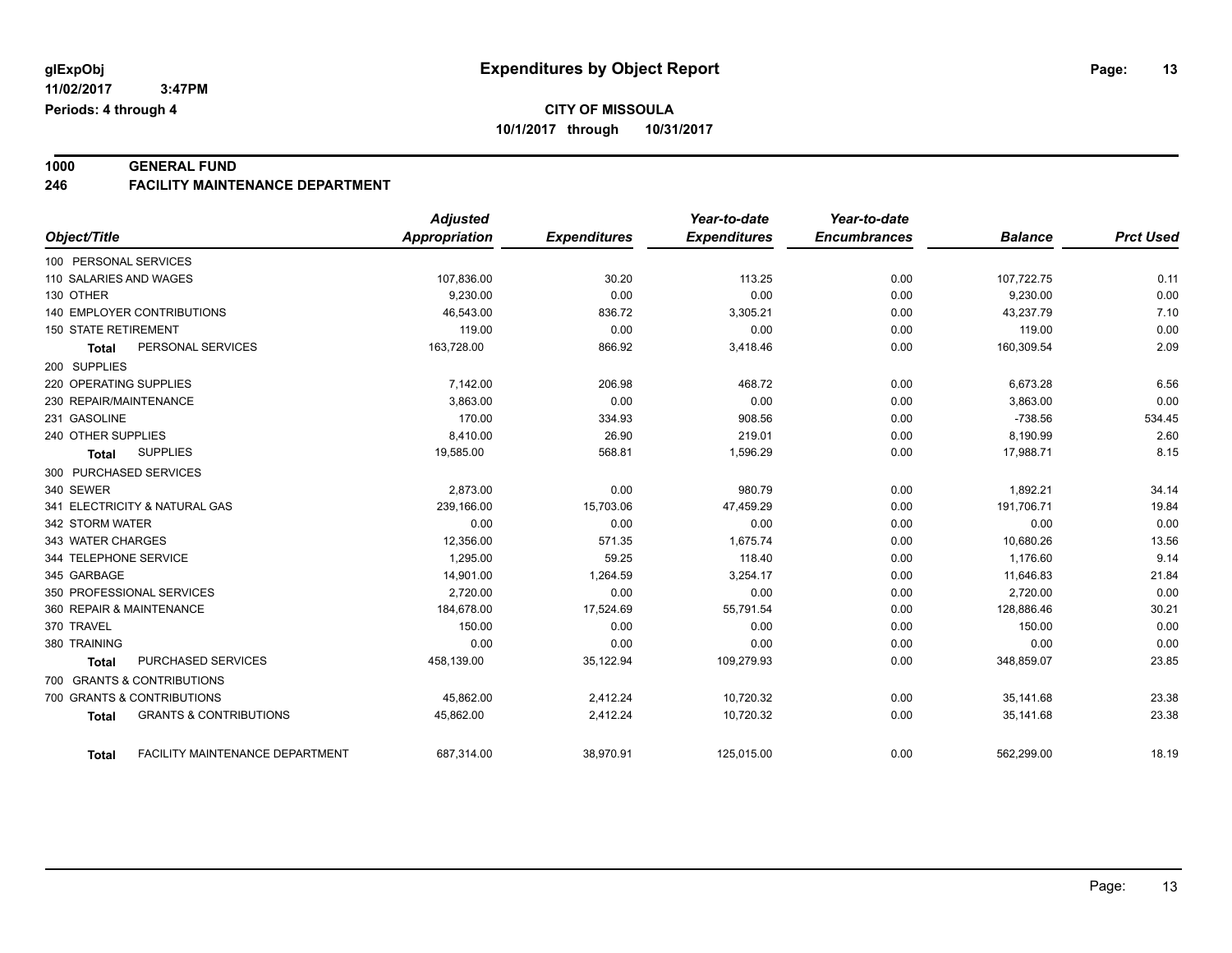# **1000 GENERAL FUND**

**250 DEVELOPMENT SERVICES**

|                                            | <b>Adjusted</b>      |                     | Year-to-date        | Year-to-date        |                |                  |
|--------------------------------------------|----------------------|---------------------|---------------------|---------------------|----------------|------------------|
| Object/Title                               | <b>Appropriation</b> | <b>Expenditures</b> | <b>Expenditures</b> | <b>Encumbrances</b> | <b>Balance</b> | <b>Prct Used</b> |
| 100 PERSONAL SERVICES                      |                      |                     |                     |                     |                |                  |
| 110 SALARIES AND WAGES                     | 1,386,269.00         | 114,032.32          | 482,026.57          | 0.00                | 904,242.43     | 34.77            |
| 120 OVERTIME                               | 4,276.00             | 0.00                | 0.00                | 0.00                | 4,276.00       | 0.00             |
| 130 OTHER                                  | 0.00                 | 0.00                | 0.00                | 0.00                | 0.00           | 0.00             |
| 140 EMPLOYER CONTRIBUTIONS                 | 491,224.00           | 42,114.84           | 197,771.80          | 0.00                | 293,452.20     | 40.26            |
| 141 STATE RETIREMENT CONTRIBUTIONS         | 1,290.00             | 0.00                | 102.48              | 0.00                | 1,187.52       | 7.94             |
| PERSONAL SERVICES<br>Total                 | 1,883,059.00         | 156,147.16          | 679,900.85          | 0.00                | 1,203,158.15   | 36.11            |
| 200 SUPPLIES                               |                      |                     |                     |                     |                |                  |
| 210 OFFICE SUPPLIES                        | 20,524.00            | 1,499.94            | 4,029.23            | 0.00                | 16,494.77      | 19.63            |
| 220 OPERATING SUPPLIES                     | 2,756.00             | 611.37              | 749.97              | 0.00                | 2,006.03       | 27.21            |
| 230 REPAIR/MAINTENANCE                     | 3,850.00             | 183.93              | 559.00              | 0.00                | 3,291.00       | 14.52            |
| 231 GASOLINE                               | 12,899.00            | 734.37              | 1,515.57            | 0.00                | 11,383.43      | 11.75            |
| 240 OTHER SUPPLIES                         | 1,155.00             | 0.00                | 26.58               | 0.00                | 1,128.42       | 2.30             |
| <b>SUPPLIES</b><br><b>Total</b>            | 41,184.00            | 3,029.61            | 6,880.35            | 0.00                | 34,303.65      | 16.71            |
| 300 PURCHASED SERVICES                     |                      |                     |                     |                     |                |                  |
| 310 COMMUNICATIONS                         | 11,853.00            | 71.11               | 1,420.60            | 0.00                | 10,432.40      | 11.99            |
| 320 PRINTING & DUPLICATING                 | 8,459.00             | 345.08              | 502.31              | 0.00                | 7,956.69       | 5.94             |
| 330 PUBLICITY, SUBSCRIPTIONS & DUES        | 11.505.00            | 21,384.92           | 22,191.59           | 0.00                | $-10,686.59$   | 192.89           |
| 344 TELEPHONE SERVICE                      | 15,535.00            | 1,943.52            | 2,733.52            | 0.00                | 12,801.48      | 17.60            |
| 350 PROFESSIONAL SERVICES                  | 151,406.00           | 23,835.38           | 42,164.14           | 0.00                | 109,241.86     | 27.85            |
| 360 REPAIR & MAINTENANCE                   | 25,359.00            | 2,834.00            | 2,979.00            | 0.00                | 22,380.00      | 11.75            |
| 370 TRAVEL                                 | 14,723.00            | 1,414.57            | 1,414.57            | 0.00                | 13,308.43      | 9.61             |
| 380 TRAINING                               | 14,439.00            | 530.00              | 2,575.00            | 0.00                | 11,864.00      | 17.83            |
| 390 OTHER PURCHASED SERVICES               | 950.00               | 5,714.15            | 5,714.15            | 0.00                | $-4,764.15$    | 601.49           |
| <b>PURCHASED SERVICES</b><br>Total         | 254,229.00           | 58,072.73           | 81,694.88           | 0.00                | 172,534.12     | 32.13            |
| 500 FIXED CHARGES                          |                      |                     |                     |                     |                |                  |
| 550 MERCHANT SERVICE FEES                  | 0.00                 | 0.00                | 0.00                | 0.00                | 0.00           | 0.00             |
| <b>FIXED CHARGES</b><br>Total              | 0.00                 | 0.00                | 0.00                | 0.00                | 0.00           | 0.00             |
| 700 GRANTS & CONTRIBUTIONS                 |                      |                     |                     |                     |                |                  |
| 700 GRANTS & CONTRIBUTIONS                 | 110,780.00           | 0.00                | 0.00                | 0.00                | 110,780.00     | 0.00             |
| <b>GRANTS &amp; CONTRIBUTIONS</b><br>Total | 110,780.00           | 0.00                | 0.00                | 0.00                | 110,780.00     | 0.00             |
| 800 OTHER OBJECTS                          |                      |                     |                     |                     |                |                  |
| 820 TRANSFERS TO OTHER FUNDS               | 213,975.00           | 0.00                | 0.00                | 0.00                | 213,975.00     | 0.00             |
|                                            |                      |                     |                     |                     |                |                  |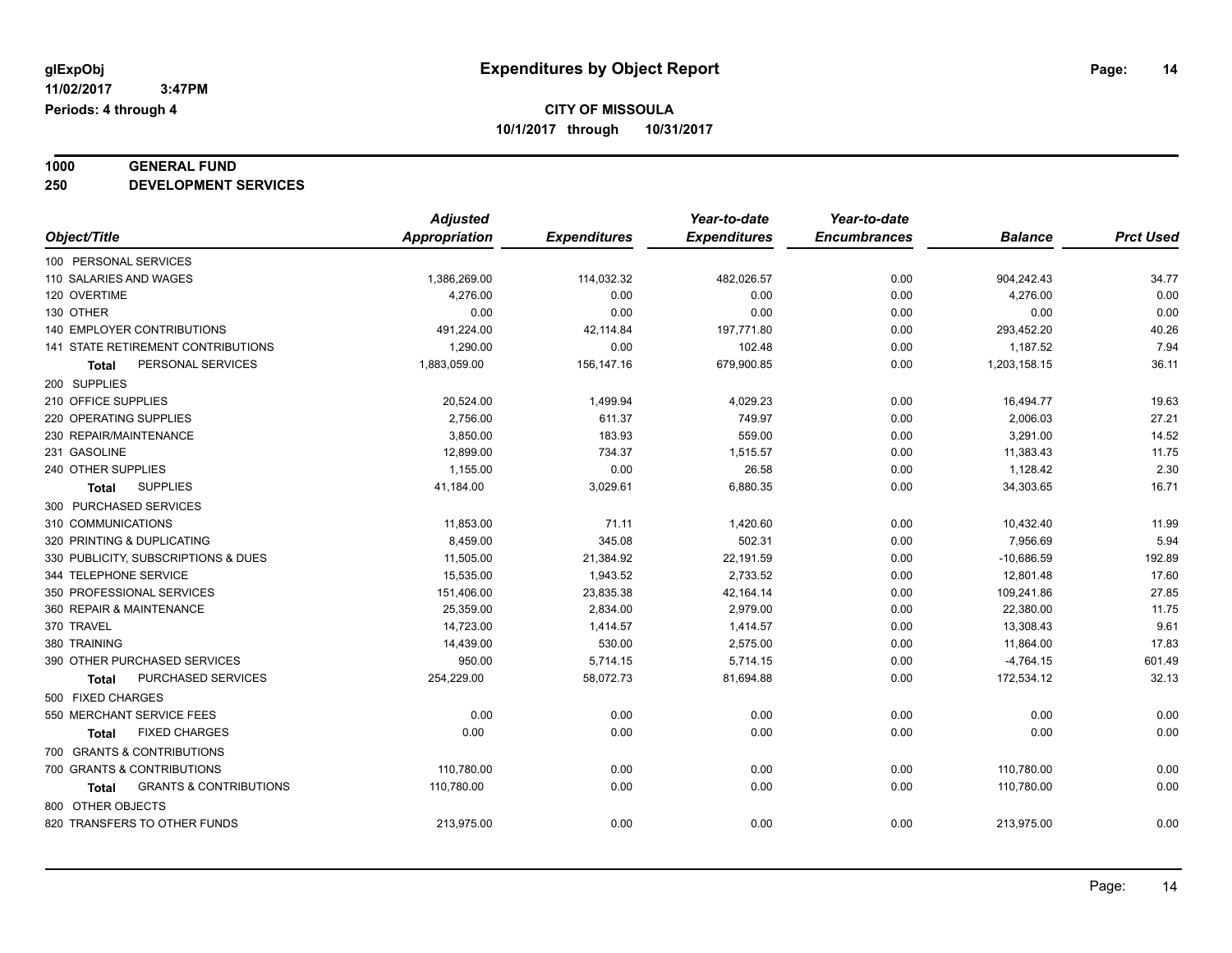#### **1000 GENERAL FUND 250 DEVELOPMENT SERVICES**

| Object/Title              |                       | <b>Adjusted</b><br>Appropriation | <b>Expenditures</b> | Year-to-date<br><b>Expenditures</b> | Year-to-date<br><b>Encumbrances</b> | <b>Balance</b> | <b>Prct Used</b> |
|---------------------------|-----------------------|----------------------------------|---------------------|-------------------------------------|-------------------------------------|----------------|------------------|
| Total                     | OTHER OBJECTS         | 213.975.00                       | 0.00                | 0.00                                | 0.00                                | 213.975.00     | 0.00             |
| 900 CAPITAL OUTLAY        |                       |                                  |                     |                                     |                                     |                |                  |
| 940 MACHINERY & EQUIPMENT |                       | 0.00                             | 0.00                | 0.00                                | 0.00                                | 0.00           | 0.00             |
| <b>Total</b>              | <b>CAPITAL OUTLAY</b> | 0.00                             | 0.00                | 0.00                                | 0.00                                | 0.00           | 0.00             |
| <b>Total</b>              | DEVELOPMENT SERVICES  | 2,503,227.00                     | 217,249.50          | 768,476.08                          | 0.00                                | 1,734,750.92   | 30.70            |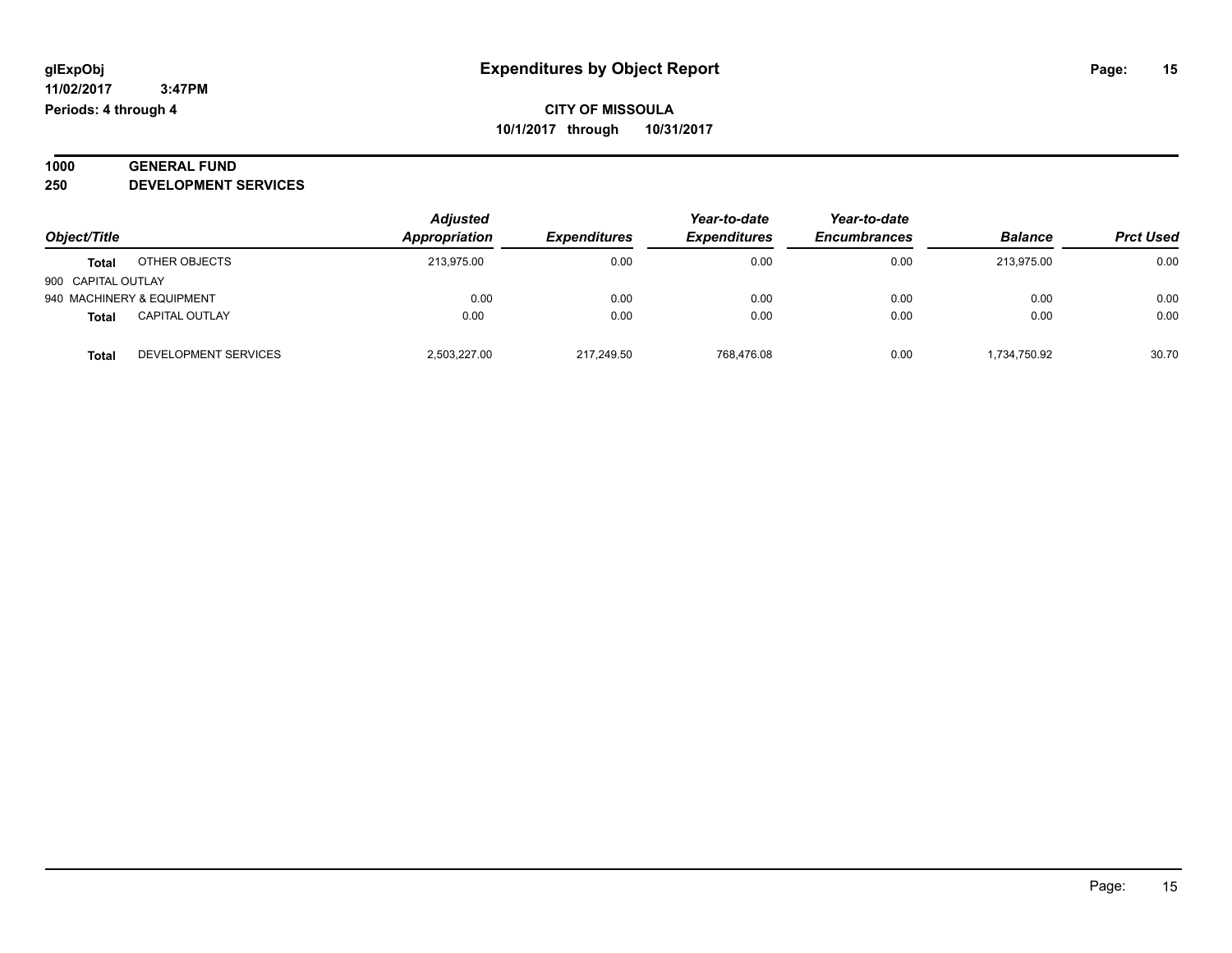**1000 GENERAL FUND 255 HOUSING & COMMUNITY DEVELOPMENT**

|                                            | <b>Adjusted</b>      |                     | Year-to-date        | Year-to-date        |                |                  |
|--------------------------------------------|----------------------|---------------------|---------------------|---------------------|----------------|------------------|
| Object/Title                               | <b>Appropriation</b> | <b>Expenditures</b> | <b>Expenditures</b> | <b>Encumbrances</b> | <b>Balance</b> | <b>Prct Used</b> |
| 100 PERSONAL SERVICES                      |                      |                     |                     |                     |                |                  |
| 110 SALARIES AND WAGES                     | 243,115.00           | 15,629.78           | 51,578.16           | 0.00                | 191,536.84     | 21.22            |
| 120 OVERTIME                               | 0.00                 | 0.00                | 0.00                | 0.00                | 0.00           | 0.00             |
| 140 EMPLOYER CONTRIBUTIONS                 | 81,229.00            | 5,068.00            | 19,904.51           | 0.00                | 61,324.49      | 24.50            |
| 141 STATE RETIREMENT CONTRIBUTIONS         | 243.00               | 0.00                | 21.65               | 0.00                | 221.35         | 8.91             |
| PERSONAL SERVICES<br>Total                 | 324,587.00           | 20,697.78           | 71,504.32           | 0.00                | 253,082.68     | 22.03            |
| 200 SUPPLIES                               |                      |                     |                     |                     |                |                  |
| 210 OFFICE SUPPLIES                        | 10,466.00            | 1,034.78            | 5,584.89            | 0.00                | 4,881.11       | 53.36            |
| 220 OPERATING SUPPLIES                     | 200.00               | 0.00                | 0.00                | 0.00                | 200.00         | 0.00             |
| 230 REPAIR/MAINTENANCE                     | 0.00                 | 0.00                | 0.00                | 0.00                | 0.00           | 0.00             |
| 231 GASOLINE                               | 0.00                 | 0.00                | 0.00                | 0.00                | 0.00           | 0.00             |
| 240 OTHER SUPPLIES                         | 0.00                 | 0.00                | 0.00                | 0.00                | 0.00           | 0.00             |
| <b>SUPPLIES</b><br>Total                   | 10,666.00            | 1,034.78            | 5,584.89            | 0.00                | 5,081.11       | 52.36            |
| 300 PURCHASED SERVICES                     |                      |                     |                     |                     |                |                  |
| 310 COMMUNICATIONS                         | 320.00               | 0.00                | 0.00                | 0.00                | 320.00         | 0.00             |
| 320 PRINTING & DUPLICATING                 | 4,535.00             | 0.00                | 0.00                | 0.00                | 4,535.00       | 0.00             |
| 330 PUBLICITY, SUBSCRIPTIONS & DUES        | 1,700.00             | 243.92              | 243.92              | 0.00                | 1,456.08       | 14.35            |
| 344 TELEPHONE SERVICE                      | 2,150.00             | 18.85               | 224.66              | 0.00                | 1,925.34       | 10.45            |
| 350 PROFESSIONAL SERVICES                  | 8,075.00             | 2,291.00            | 2,291.00            | 0.00                | 5,784.00       | 28.37            |
| 360 REPAIR & MAINTENANCE                   | 2.350.00             | 0.00                | 971.25              | 0.00                | 1,378.75       | 41.33            |
| 370 TRAVEL                                 | 8,077.00             | 0.00                | 192.00              | 0.00                | 7,885.00       | 2.38             |
| 380 TRAINING                               | 2,500.00             | 0.00                | 0.00                | 0.00                | 2,500.00       | 0.00             |
| 390 OTHER PURCHASED SERVICES               | 2,822.00             | 0.00                | 4,620.00            | 0.00                | $-1,798.00$    | 163.71           |
| PURCHASED SERVICES<br>Total                | 32,529.00            | 2,553.77            | 8,542.83            | 0.00                | 23,986.17      | 26.26            |
| 500 FIXED CHARGES                          |                      |                     |                     |                     |                |                  |
| 500 FIXED CHARGES                          | 0.00                 | 5,225.00            | 21,750.00           | 0.00                | $-21,750.00$   | 0.00             |
| 530 EQUIPMENT RENTAL                       | 46,000.00            | 0.00                | 0.00                | 0.00                | 46,000.00      | 0.00             |
| <b>FIXED CHARGES</b><br>Total              | 46,000.00            | 5,225.00            | 21,750.00           | 0.00                | 24,250.00      | 47.28            |
| 700 GRANTS & CONTRIBUTIONS                 |                      |                     |                     |                     |                |                  |
| 700 GRANTS & CONTRIBUTIONS                 | 305,532.00           | 6,000.00            | 164,000.00          | 0.00                | 141,532.00     | 53.68            |
| <b>GRANTS &amp; CONTRIBUTIONS</b><br>Total | 305,532.00           | 6,000.00            | 164,000.00          | 0.00                | 141,532.00     | 53.68            |
| 900 CAPITAL OUTLAY                         |                      |                     |                     |                     |                |                  |
| 940 MACHINERY & EQUIPMENT                  | 4,000.00             | 0.00                | 0.00                | 0.00                | 4,000.00       | 0.00             |
|                                            |                      |                     |                     |                     |                |                  |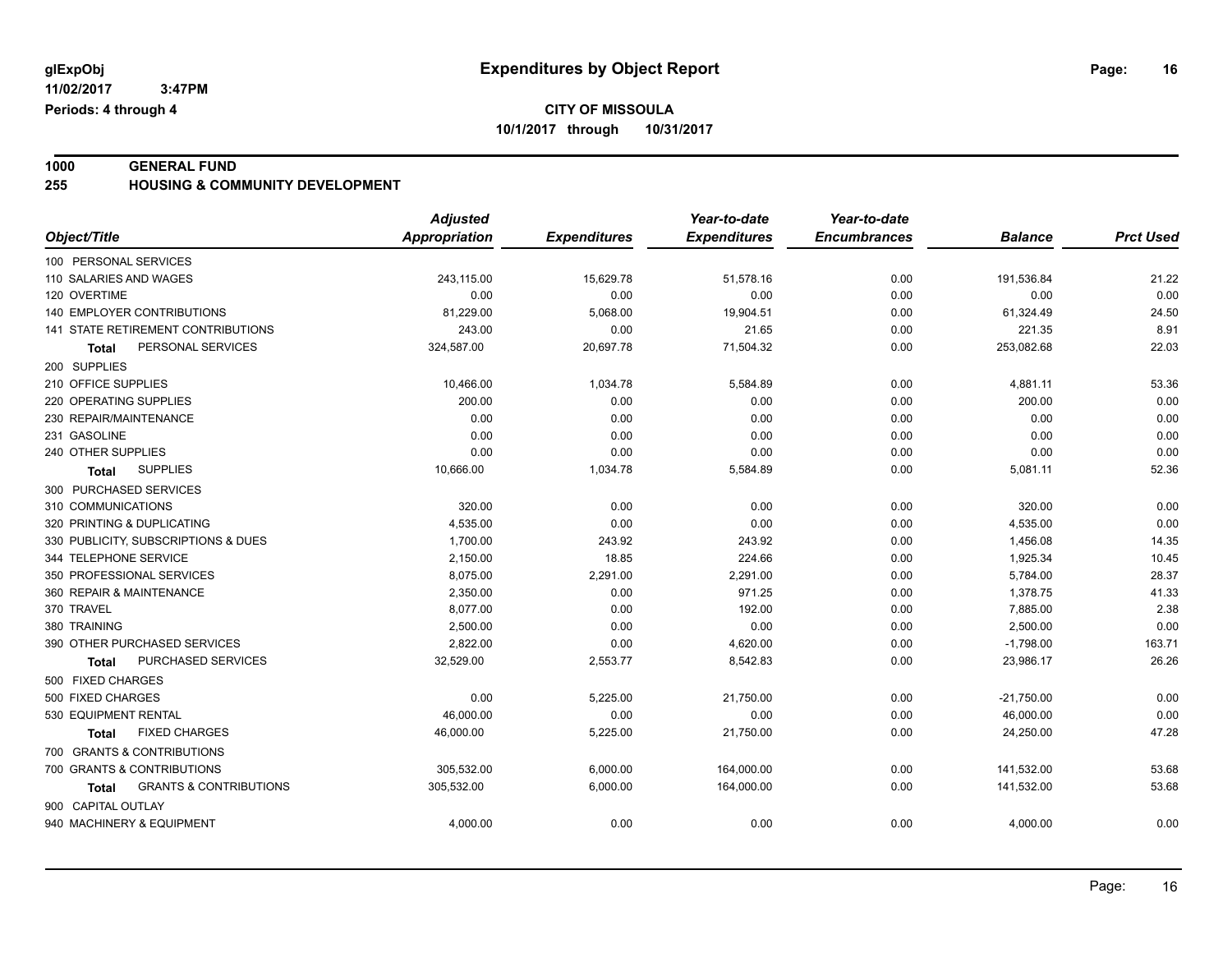**11/02/2017 3:47PM Periods: 4 through 4**

**CITY OF MISSOULA 10/1/2017 through 10/31/2017**

# **1000 GENERAL FUND**

**255 HOUSING & COMMUNITY DEVELOPMENT**

|              |                                           | Adjusted      |                            | Year-to-date        | Year-to-date        |                | <b>Prct Used</b> |
|--------------|-------------------------------------------|---------------|----------------------------|---------------------|---------------------|----------------|------------------|
| Object/Title |                                           | Appropriation | <i><b>Expenditures</b></i> | <b>Expenditures</b> | <b>Encumbrances</b> | <b>Balance</b> |                  |
| Total        | <b>CAPITAL OUTLAY</b>                     | 4.000.00      | 0.00                       | 0.00                | 0.00                | 4.000.00       | 0.00             |
| <b>Total</b> | <b>HOUSING &amp; COMMUNITY DEVELOPMEN</b> | 723.314.00    | 35,511.33                  | 271.382.04          | 0.00                | 451.931.96     | 37.52            |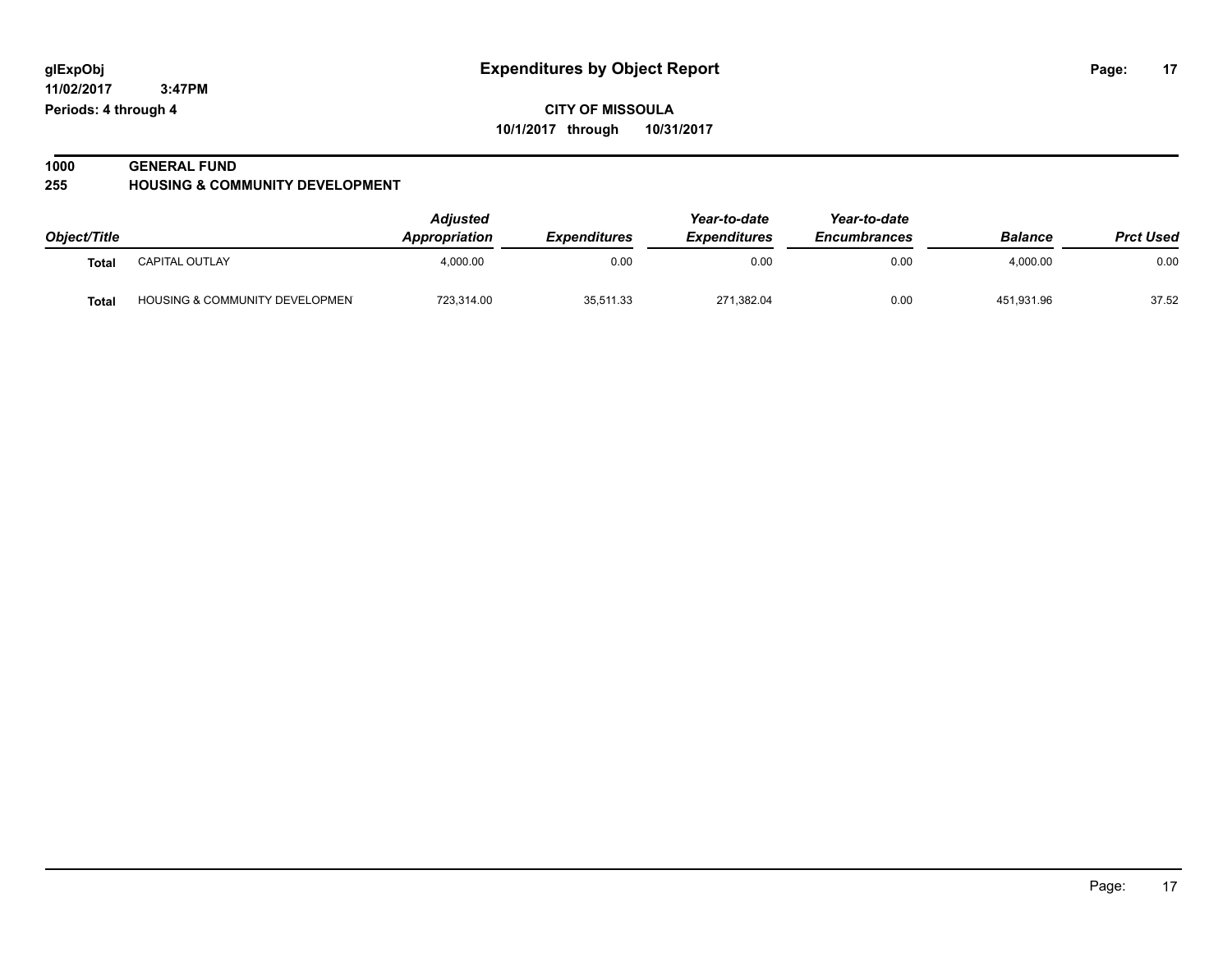| 1000 | <b>GENERAL FUND</b>  |
|------|----------------------|
| 270  | <b>CITY ATTORNEY</b> |

|                                            | <b>Adjusted</b> |                     | Year-to-date        | Year-to-date        |                |                  |
|--------------------------------------------|-----------------|---------------------|---------------------|---------------------|----------------|------------------|
| Object/Title                               | Appropriation   | <b>Expenditures</b> | <b>Expenditures</b> | <b>Encumbrances</b> | <b>Balance</b> | <b>Prct Used</b> |
| 100 PERSONAL SERVICES                      |                 |                     |                     |                     |                |                  |
| 110 SALARIES AND WAGES                     | 1,043,559.00    | 76,925.55           | 290,291.75          | 0.00                | 753,267.25     | 27.82            |
| 120 OVERTIME                               | 5,000.00        | 500.21              | 1,438.29            | 0.00                | 3,561.71       | 28.77            |
| 140 EMPLOYER CONTRIBUTIONS                 | 353,413.00      | 26,711.30           | 115,773.11          | 0.00                | 237,639.89     | 32.76            |
| 141 STATE RETIREMENT CONTRIBUTIONS         | 1.049.00        | 0.00                | 134.34              | 0.00                | 914.66         | 12.81            |
| PERSONAL SERVICES<br>Total                 | 1,403,021.00    | 104,137.06          | 407,637.49          | 0.00                | 995,383.51     | 29.05            |
| 200 SUPPLIES                               |                 |                     |                     |                     |                |                  |
| 210 OFFICE SUPPLIES                        | 6,118.00        | 458.09              | 1,677.63            | 0.00                | 4,440.37       | 27.42            |
| 220 OPERATING SUPPLIES                     | 1,250.00        | 690.52              | 690.52              | 0.00                | 559.48         | 55.24            |
| 231 GASOLINE                               | 263.00          | 0.00                | 27.22               | 0.00                | 235.78         | 10.35            |
| <b>SUPPLIES</b><br>Total                   | 7,631.00        | 1,148.61            | 2,395.37            | 0.00                | 5,235.63       | 31.39            |
| 300 PURCHASED SERVICES                     |                 |                     |                     |                     |                |                  |
| 310 COMMUNICATIONS                         | 1,350.00        | 0.00                | 191.89              | 0.00                | 1,158.11       | 14.21            |
| 320 PRINTING & DUPLICATING                 | 550.00          | 0.00                | 139.80              | 0.00                | 410.20         | 25.42            |
| 330 PUBLICITY, SUBSCRIPTIONS & DUES        | 13,000.00       | 255.92              | 4,008.92            | 0.00                | 8,991.08       | 30.84            |
| 344 TELEPHONE SERVICE                      | 264.00          | 33.81               | 52.02               | 0.00                | 211.98         | 19.70            |
| 350 PROFESSIONAL SERVICES                  | 3,250.00        | 53.60               | 1,315.16            | 0.00                | 1,934.84       | 40.47            |
| 360 REPAIR & MAINTENANCE                   | 19,930.00       | 52.61               | 19,033.00           | 0.00                | 897.00         | 95.50            |
| 370 TRAVEL                                 | 6,000.00        | 1,732.95            | 4,446.10            | 0.00                | 1,553.90       | 74.10            |
| 380 TRAINING                               | 9,000.00        | 0.00                | 760.00              | 0.00                | 8,240.00       | 8.44             |
| 390 OTHER PURCHASED SERVICES               | 0.00            | 0.00                | 0.00                | 0.00                | 0.00           | 0.00             |
| PURCHASED SERVICES<br><b>Total</b>         | 53,344.00       | 2,128.89            | 29,946.89           | 0.00                | 23,397.11      | 56.14            |
| 500 FIXED CHARGES                          |                 |                     |                     |                     |                |                  |
| 500 FIXED CHARGES                          | 0.00            | 0.00                | 0.00                | 0.00                | 0.00           | 0.00             |
| <b>FIXED CHARGES</b><br>Total              | 0.00            | 0.00                | 0.00                | 0.00                | 0.00           | 0.00             |
| 700 GRANTS & CONTRIBUTIONS                 |                 |                     |                     |                     |                |                  |
| 700 GRANTS & CONTRIBUTIONS                 | 167,818.00      | 0.00                | 40,154.50           | 0.00                | 127,663.50     | 23.93            |
| <b>GRANTS &amp; CONTRIBUTIONS</b><br>Total | 167,818.00      | 0.00                | 40,154.50           | 0.00                | 127,663.50     | 23.93            |
| 800 OTHER OBJECTS                          |                 |                     |                     |                     |                |                  |
| 845 CONTINGENCY                            | 0.00            | 0.00                | 0.00                | 0.00                | 0.00           | 0.00             |
| OTHER OBJECTS<br><b>Total</b>              | 0.00            | 0.00                | 0.00                | 0.00                | 0.00           | 0.00             |
| 900 CAPITAL OUTLAY                         |                 |                     |                     |                     |                |                  |
| 920 BUILDINGS                              | 0.00            | 0.00                | 0.00                | 0.00                | 0.00           | 0.00             |
|                                            |                 |                     |                     |                     |                |                  |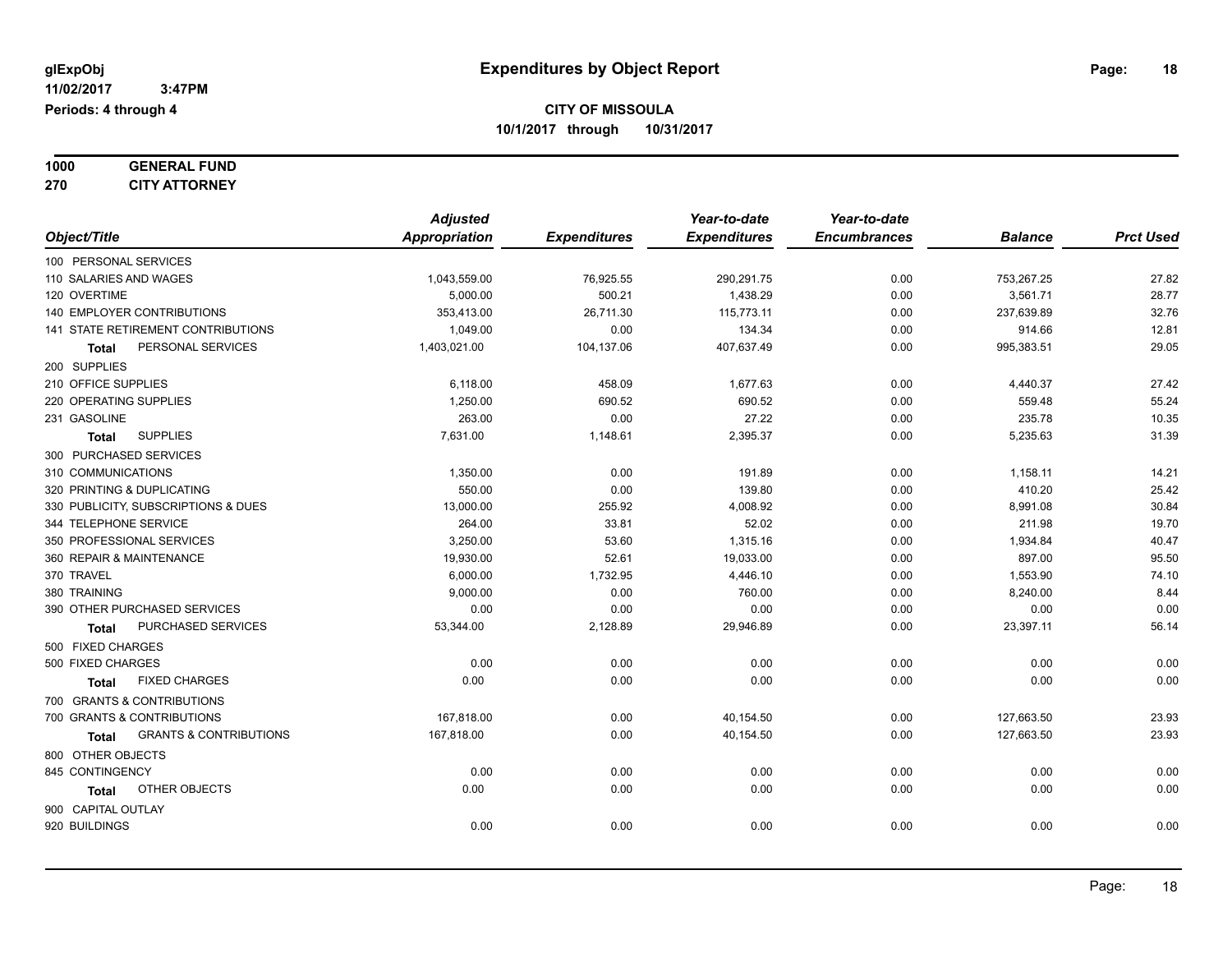**11/02/2017 3:47PM Periods: 4 through 4**

**CITY OF MISSOULA 10/1/2017 through 10/31/2017**

**1000 GENERAL FUND 270 CITY ATTORNEY**

| Object/Title |                           | <b>Adjusted</b><br>Appropriation | <i><b>Expenditures</b></i> | Year-to-date<br><b>Expenditures</b> | Year-to-date<br><b>Encumbrances</b> | <b>Balance</b> | <b>Prct Used</b> |
|--------------|---------------------------|----------------------------------|----------------------------|-------------------------------------|-------------------------------------|----------------|------------------|
|              | 940 MACHINERY & EQUIPMENT | 4,289.00                         | 998.86                     | 998.86                              | 0.00                                | 3,290.14       | 23.29            |
| <b>Total</b> | <b>CAPITAL OUTLAY</b>     | 4.289.00                         | 998.86                     | 998.86                              | 0.00                                | 3.290.14       | 23.29            |
| Total        | <b>CITY ATTORNEY</b>      | 1,636,103.00                     | 108,413.42                 | 481,133.11                          | 0.00                                | 1,154,969.89   | 29.41            |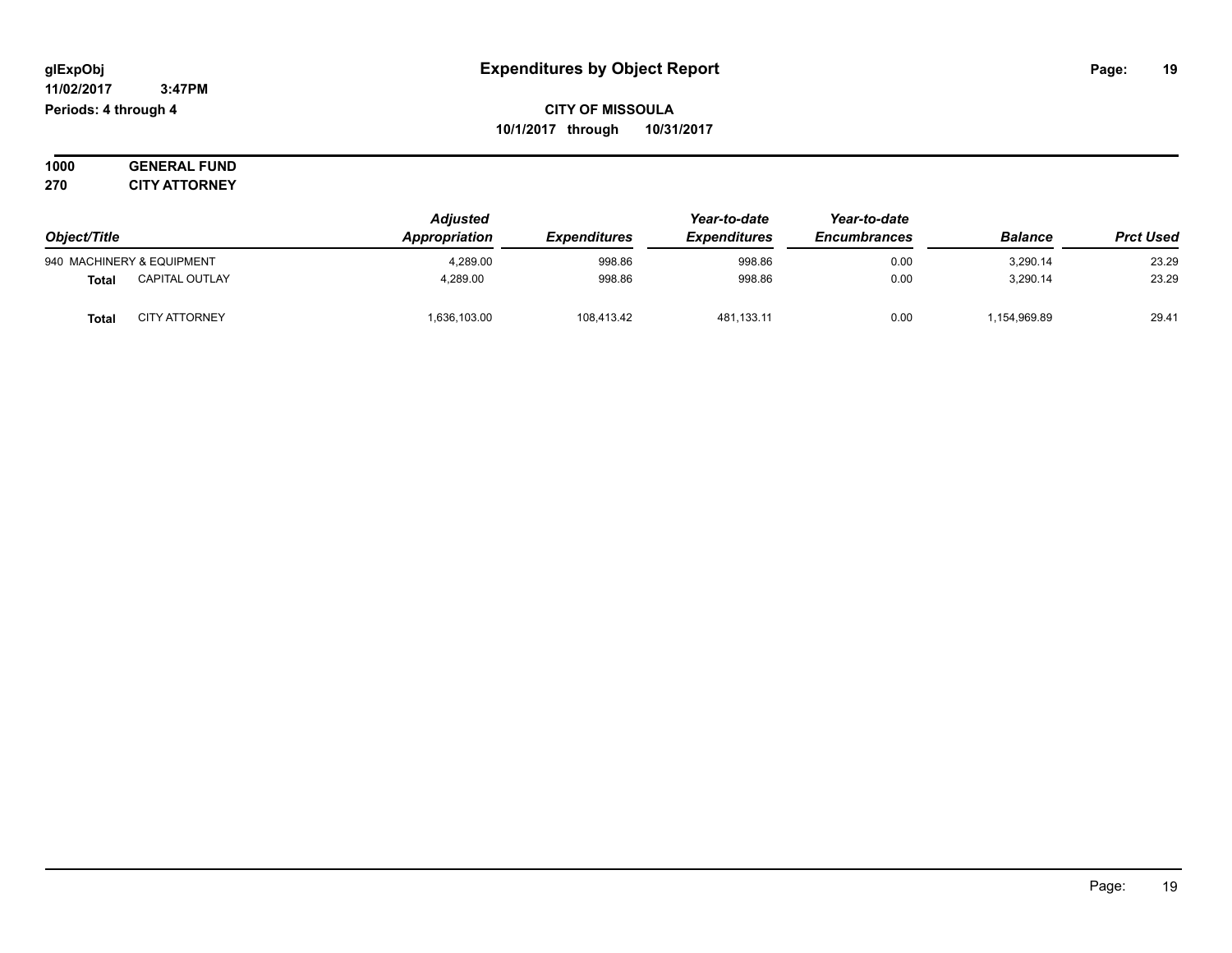# **1000 GENERAL FUND**

**280 PUBLIC WORKS OPERATIONS**

| <b>Expenditures</b><br>Object/Title<br>Appropriation<br><b>Expenditures</b><br><b>Encumbrances</b><br><b>Balance</b><br>100 PERSONAL SERVICES<br>0.00<br>110 SALARIES AND WAGES<br>506,928.00<br>41,356.77<br>151,731.33<br>355,196.67<br>120 OVERTIME<br>3,669.00<br>0.00<br>0.00<br>0.00<br>3,669.00<br>130 OTHER<br>2,330.00<br>60.00<br>240.00<br>0.00<br>2,090.00 | <b>Prct Used</b><br>29.93<br>0.00<br>10.30<br>31.63<br>15.17<br>30.26 |
|------------------------------------------------------------------------------------------------------------------------------------------------------------------------------------------------------------------------------------------------------------------------------------------------------------------------------------------------------------------------|-----------------------------------------------------------------------|
|                                                                                                                                                                                                                                                                                                                                                                        |                                                                       |
|                                                                                                                                                                                                                                                                                                                                                                        |                                                                       |
|                                                                                                                                                                                                                                                                                                                                                                        |                                                                       |
|                                                                                                                                                                                                                                                                                                                                                                        |                                                                       |
|                                                                                                                                                                                                                                                                                                                                                                        |                                                                       |
| <b>140 EMPLOYER CONTRIBUTIONS</b><br>239,428.00<br>18,586.31<br>75,737.24<br>0.00<br>163,690.76                                                                                                                                                                                                                                                                        |                                                                       |
| 141 STATE RETIREMENT CONTRIBUTIONS<br>512.00<br>0.00<br>77.65<br>0.00<br>434.35                                                                                                                                                                                                                                                                                        |                                                                       |
| PERSONAL SERVICES<br>752,867.00<br>60,003.08<br>227,786.22<br>0.00<br>525,080.78<br><b>Total</b>                                                                                                                                                                                                                                                                       |                                                                       |
| 200 SUPPLIES                                                                                                                                                                                                                                                                                                                                                           |                                                                       |
| 210 OFFICE SUPPLIES<br>1,150.00<br>0.00<br>999.81<br>150.19<br>0.00                                                                                                                                                                                                                                                                                                    | 13.06                                                                 |
| 1,935.00<br>220 OPERATING SUPPLIES<br>707.01<br>798.51<br>1,136.49<br>0.00                                                                                                                                                                                                                                                                                             | 41.27                                                                 |
| 230 REPAIR/MAINTENANCE<br>59,860.00<br>212.34<br>5,938.73<br>0.00<br>53,921.27                                                                                                                                                                                                                                                                                         | 9.92                                                                  |
| 231 GASOLINE<br>9,280.00<br>876.20<br>8,216.11<br>1,063.89<br>0.00                                                                                                                                                                                                                                                                                                     | 11.46                                                                 |
| 240 OTHER SUPPLIES<br>31,090.00<br>3,369.63<br>12,614.06<br>0.00<br>18,475.94                                                                                                                                                                                                                                                                                          | 40.57                                                                 |
| 5,165.18<br>20,565.38<br><b>SUPPLIES</b><br>103,315.00<br>0.00<br>82,749.62<br>Total                                                                                                                                                                                                                                                                                   | 19.91                                                                 |
| 300 PURCHASED SERVICES                                                                                                                                                                                                                                                                                                                                                 |                                                                       |
| 310 COMMUNICATIONS<br>300.00<br>0.00<br>21.61<br>0.00<br>278.39                                                                                                                                                                                                                                                                                                        | 7.20                                                                  |
| 200.00<br>320 PRINTING & DUPLICATING<br>24.48<br>43.49<br>0.00<br>156.51                                                                                                                                                                                                                                                                                               | 21.75                                                                 |
| 330 PUBLICITY, SUBSCRIPTIONS & DUES<br>1,100.00<br>0.00<br>21.00<br>1,079.00<br>0.00                                                                                                                                                                                                                                                                                   | 1.91                                                                  |
| 341 ELECTRICITY & NATURAL GAS<br>149,399.00<br>24,998.15<br>36,414.71<br>0.00<br>112,984.29                                                                                                                                                                                                                                                                            | 24.37                                                                 |
| 1,854.00<br>508.72<br>344 TELEPHONE SERVICE<br>852.80<br>0.00<br>1,001.20                                                                                                                                                                                                                                                                                              | 46.00                                                                 |
| 489.00<br>345 GARBAGE<br>15.60<br>62.40<br>426.60<br>0.00                                                                                                                                                                                                                                                                                                              | 12.76                                                                 |
| 757.00<br>0.00<br>323.39<br>433.61<br>350 PROFESSIONAL SERVICES<br>0.00                                                                                                                                                                                                                                                                                                | 42.72                                                                 |
| 360 REPAIR & MAINTENANCE<br>15,900.00<br>417.83<br>1,184.10<br>0.00<br>14,715.90                                                                                                                                                                                                                                                                                       | 7.45                                                                  |
| 1,550.00<br>370 TRAVEL<br>68.00<br>68.00<br>0.00<br>1,482.00                                                                                                                                                                                                                                                                                                           | 4.39                                                                  |
| 2,200.00<br>380 TRAINING<br>0.00<br>154.79<br>2,045.21<br>0.00                                                                                                                                                                                                                                                                                                         | 7.04                                                                  |
| PURCHASED SERVICES<br>173,749.00<br>26,032.78<br>39,146.29<br>0.00<br>134,602.71<br><b>Total</b>                                                                                                                                                                                                                                                                       | 22.53                                                                 |
| 500 FIXED CHARGES                                                                                                                                                                                                                                                                                                                                                      |                                                                       |
| 500 FIXED CHARGES<br>0.00<br>0.00<br>0.00<br>0.00<br>0.00                                                                                                                                                                                                                                                                                                              | 0.00                                                                  |
| 0.00<br>0.00<br>0.00<br>0.00<br><b>FIXED CHARGES</b><br>0.00<br><b>Total</b>                                                                                                                                                                                                                                                                                           | 0.00                                                                  |
| 800 OTHER OBJECTS                                                                                                                                                                                                                                                                                                                                                      |                                                                       |
| 850 SALARY SAVINGS<br>0.00<br>0.00<br>0.00<br>0.00<br>0.00                                                                                                                                                                                                                                                                                                             | 0.00                                                                  |
| OTHER OBJECTS<br>0.00<br>0.00<br>0.00<br>0.00<br>0.00<br>Total                                                                                                                                                                                                                                                                                                         | 0.00                                                                  |
| 900 CAPITAL OUTLAY                                                                                                                                                                                                                                                                                                                                                     |                                                                       |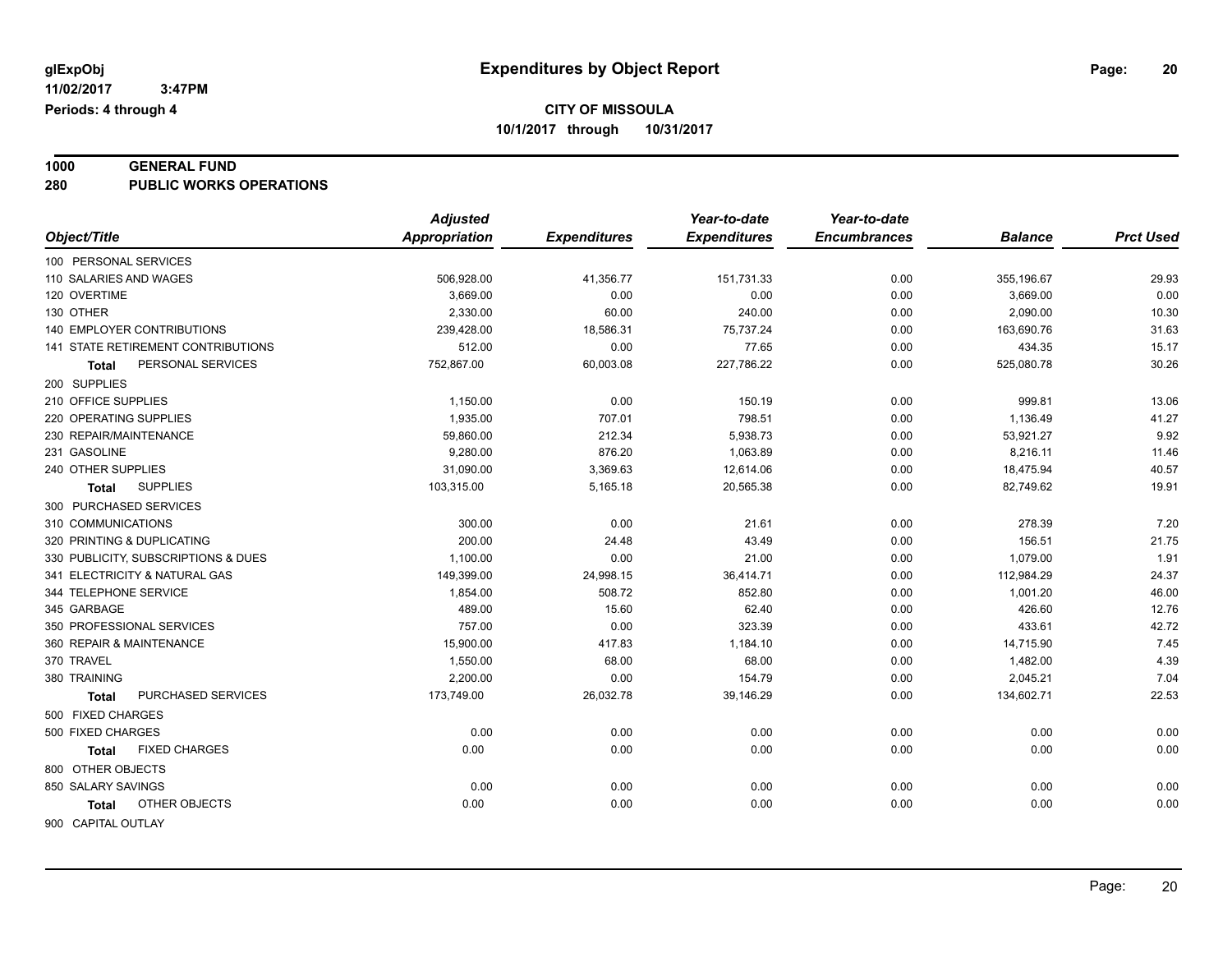| 1000 | <b>GENERAL FUND</b>            |  |
|------|--------------------------------|--|
| 280  | <b>PUBLIC WORKS OPERATIONS</b> |  |

| Object/Title<br>940 MACHINERY & EQUIPMENT |                         | <b>Adjusted</b><br>Appropriation | <b>Expenditures</b> | Year-to-date<br><b>Expenditures</b> | Year-to-date<br><b>Encumbrances</b> | <b>Balance</b> | <b>Prct Used</b> |
|-------------------------------------------|-------------------------|----------------------------------|---------------------|-------------------------------------|-------------------------------------|----------------|------------------|
|                                           |                         | 0.00                             | 0.00                | 0.00                                | 0.00                                | 0.00           | 0.00             |
| Total                                     | <b>CAPITAL OUTLAY</b>   | 0.00                             | 0.00                | 0.00                                | 0.00                                | 0.00           | 0.00             |
| Total                                     | PUBLIC WORKS OPERATIONS | 1,029,931.00                     | 91,201.04           | 287,497.89                          | 0.00                                | 742.433.11     | 27.91            |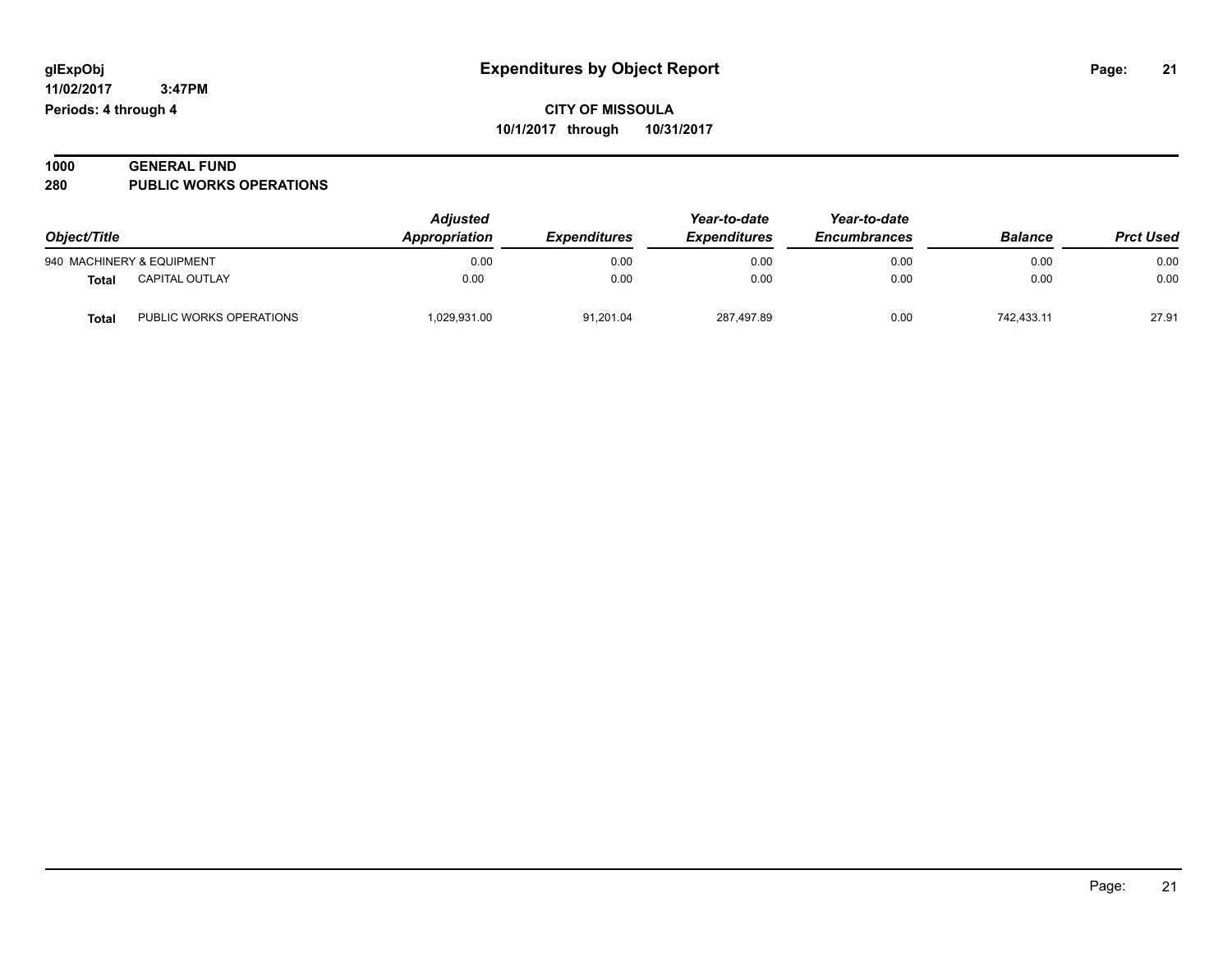**1000 GENERAL FUND 290 POLICE**

|                                       | <b>Adjusted</b> |                     | Year-to-date        | Year-to-date        |                |                  |
|---------------------------------------|-----------------|---------------------|---------------------|---------------------|----------------|------------------|
| Object/Title                          | Appropriation   | <b>Expenditures</b> | <b>Expenditures</b> | <b>Encumbrances</b> | <b>Balance</b> | <b>Prct Used</b> |
| 100 PERSONAL SERVICES                 |                 |                     |                     |                     |                |                  |
| 110 SALARIES AND WAGES                | 8,854,698.00    | 660,326.73          | 2,457,600.24        | 0.00                | 6,397,097.76   | 27.75            |
| 115 SALARIES/HEALTH INSURANCE BENEFIT | 0.00            | 78,336.00           | 294,528.00          | 0.00                | $-294,528.00$  | 0.00             |
| 120 OVERTIME                          | 270,705.00      | 11,713.72           | 92,272.67           | 0.00                | 178,432.33     | 34.09            |
| 121 OUTSIDE HIRE OVERTIME             | 75,000.00       | 10,548.82           | 81,311.96           | 0.00                | $-6,311.96$    | 108.42           |
| 122 COURT OVERTIME                    | 23,365.00       | 4,864.57            | 15,412.30           | 0.00                | 7,952.70       | 65.96            |
| 123 CELL PHONE OVERTIME               | 60,690.00       | 0.00                | 719.93              | 0.00                | 59,970.07      | 1.19             |
| 130 OTHER                             | 73,140.00       | 0.00                | 69,510.96           | 0.00                | 3,629.04       | 95.04            |
| 133 EDUCATION COMPENSATION            | 0.00            | 1,390.00            | 5,187.50            | 0.00                | $-5,187.50$    | 0.00             |
| 140 EMPLOYER CONTRIBUTIONS            | 3,441,059.00    | 176,895.93          | 706,163.27          | 0.00                | 2,734,895.73   | 20.52            |
| 141 STATE RETIREMENT CONTRIBUTIONS    | 2,569,389.00    | 0.00                | 192,901.42          | 0.00                | 2,376,487.58   | 7.51             |
| PERSONAL SERVICES<br><b>Total</b>     | 15,368,046.00   | 944,075.77          | 3,915,608.25        | 0.00                | 11,452,437.75  | 25.48            |
| 200 SUPPLIES                          |                 |                     |                     |                     |                |                  |
| 210 OFFICE SUPPLIES                   | 21,524.00       | 322.71              | 3,167.99            | 0.00                | 18,356.01      | 14.72            |
| 220 OPERATING SUPPLIES                | 100,457.00      | 4,444.88            | 22,351.05           | 0.00                | 78,105.95      | 22.25            |
| 230 REPAIR/MAINTENANCE                | 50,735.00       | 4,299.70            | 14,730.91           | 0.00                | 36,004.09      | 29.04            |
| 231 GASOLINE                          | 185,919.00      | 31,735.47           | 46,033.59           | 0.00                | 139,885.41     | 24.76            |
| <b>SUPPLIES</b><br><b>Total</b>       | 358,635.00      | 40,802.76           | 86,283.54           | 0.00                | 272,351.46     | 24.06            |
| 300 PURCHASED SERVICES                |                 |                     |                     |                     |                |                  |
| 310 COMMUNICATIONS                    | 21,896.00       | 649.20              | 17,760.27           | 0.00                | 4,135.73       | 81.11            |
| 320 PRINTING & DUPLICATING            | 11,364.00       | 1,063.24            | 1,197.49            | 0.00                | 10,166.51      | 10.54            |
| 330 PUBLICITY, SUBSCRIPTIONS & DUES   | 14,938.00       | 367.00              | 9,210.39            | 0.00                | 5,727.61       | 61.66            |
| 344 TELEPHONE SERVICE                 | 48,772.00       | 4,241.22            | 11,953.36           | 0.00                | 36,818.64      | 24.51            |
| 350 PROFESSIONAL SERVICES             | 71,155.00       | 6,005.58            | 17,771.04           | 0.00                | 53,383.96      | 24.98            |
| 360 REPAIR & MAINTENANCE              | 125,340.00      | 13,089.57           | 36,108.69           | 0.00                | 89,231.31      | 28.81            |
| 370 TRAVEL                            | 29,500.00       | 2,000.90            | 13,387.62           | 0.00                | 16,112.38      | 45.38            |
| 380 TRAINING                          | 37,150.00       | 920.00              | 14,396.79           | 0.00                | 22,753.21      | 38.75            |
| 390 OTHER PURCHASED SERVICES          | 25,000.00       | 2.00                | 12,088.34           | 0.00                | 12,911.66      | 48.35            |
| 392 DONATIONS AND SALES               | 0.00            | 1,853.13            | 3,220.38            | 0.00                | $-3,220.38$    | 0.00             |
| PURCHASED SERVICES<br>Total           | 385,115.00      | 30,191.84           | 137,094.37          | 0.00                | 248,020.63     | 35.60            |
| 500 FIXED CHARGES                     |                 |                     |                     |                     |                |                  |
| 500 FIXED CHARGES                     | 650.00          | 5,904.97            | 29,524.85           | 0.00                | $-28,874.85$   | 4,542.28         |
| 530 EQUIPMENT RENTAL                  | 71,214.00       | 0.00                | 0.00                | 0.00                | 71,214.00      | 0.00             |
|                                       |                 |                     |                     |                     |                |                  |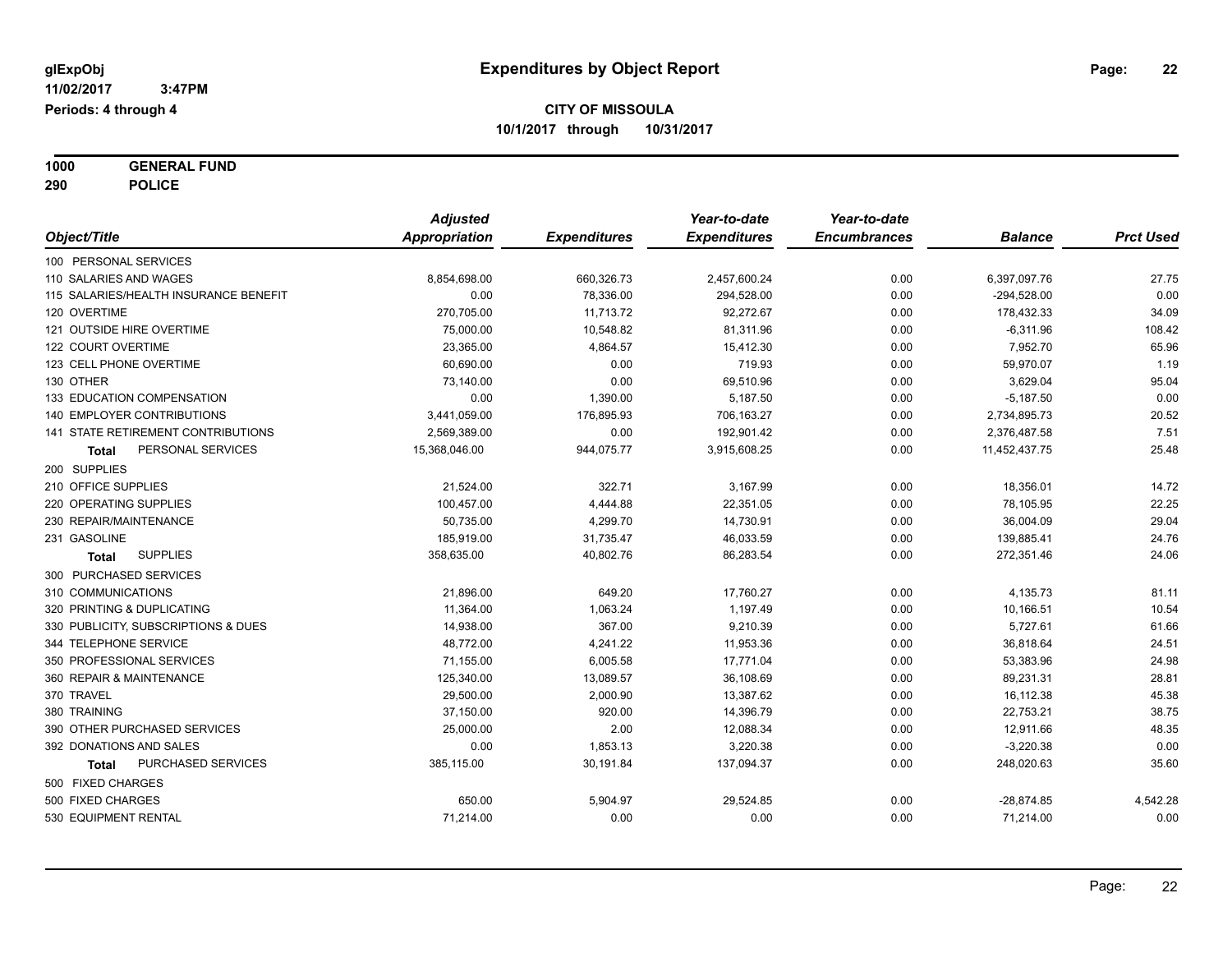**1000 GENERAL FUND 290 POLICE**

| Object/Title                 |                                   | <b>Adjusted</b><br>Appropriation | <b>Expenditures</b> | Year-to-date<br><b>Expenditures</b> | Year-to-date<br><b>Encumbrances</b> | <b>Balance</b> | <b>Prct Used</b> |
|------------------------------|-----------------------------------|----------------------------------|---------------------|-------------------------------------|-------------------------------------|----------------|------------------|
| <b>Total</b>                 | <b>FIXED CHARGES</b>              | 71,864.00                        | 5,904.97            | 29,524.85                           | 0.00                                | 42,339.15      | 41.08            |
| 700 GRANTS & CONTRIBUTIONS   |                                   |                                  |                     |                                     |                                     |                |                  |
| 700 GRANTS & CONTRIBUTIONS   |                                   | 4,000.00                         | 0.00                | 0.00                                | 0.00                                | 4,000.00       | 0.00             |
| <b>Total</b>                 | <b>GRANTS &amp; CONTRIBUTIONS</b> | 4,000.00                         | 0.00                | 0.00                                | 0.00                                | 4,000.00       | 0.00             |
| 800 OTHER OBJECTS            |                                   |                                  |                     |                                     |                                     |                |                  |
| 820 TRANSFERS TO OTHER FUNDS |                                   | 6,000.00                         | 0.00                | 0.00                                | 0.00                                | 6,000.00       | 0.00             |
| 850 SALARY SAVINGS           |                                   | 0.00                             | 0.00                | 0.00                                | 0.00                                | 0.00           | 0.00             |
| <b>Total</b>                 | OTHER OBJECTS                     | 6,000.00                         | 0.00                | 0.00                                | 0.00                                | 6,000.00       | 0.00             |
| 900 CAPITAL OUTLAY           |                                   |                                  |                     |                                     |                                     |                |                  |
| 940 MACHINERY & EQUIPMENT    |                                   | 40.950.00                        | 642.53              | 6.080.05                            | 0.00                                | 34,869.95      | 14.85            |
| <b>Total</b>                 | <b>CAPITAL OUTLAY</b>             | 40,950.00                        | 642.53              | 6,080.05                            | 0.00                                | 34,869.95      | 14.85            |
| <b>Total</b>                 | <b>POLICE</b>                     | 16,234,610.00                    | 1,021,617.87        | 4,174,591.06                        | 0.00                                | 12,060,018.94  | 25.71            |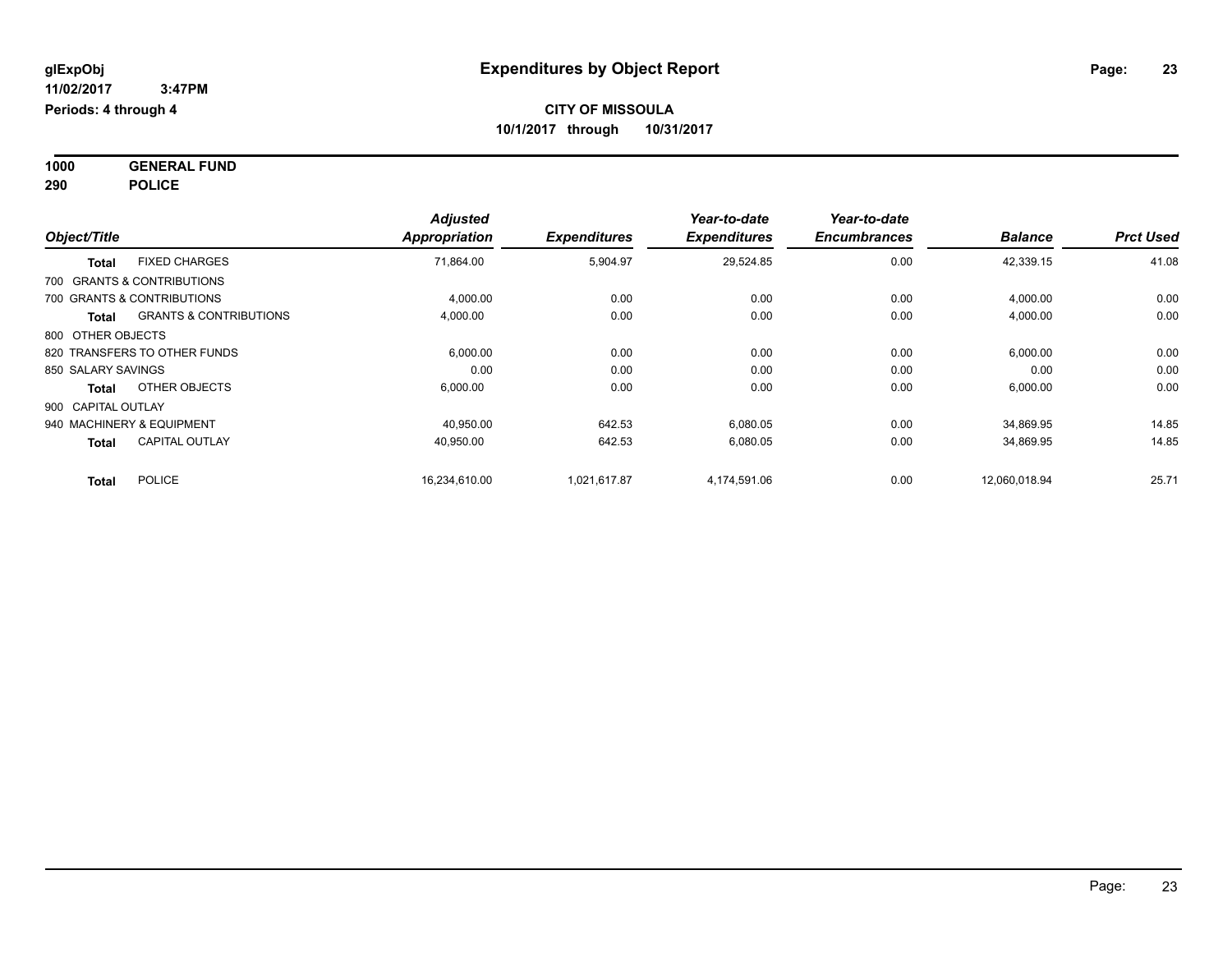**1000 GENERAL FUND 300 FIRE**

|                                       | <b>Adjusted</b>      |                     | Year-to-date        | Year-to-date        |                |                  |
|---------------------------------------|----------------------|---------------------|---------------------|---------------------|----------------|------------------|
| Object/Title                          | <b>Appropriation</b> | <b>Expenditures</b> | <b>Expenditures</b> | <b>Encumbrances</b> | <b>Balance</b> | <b>Prct Used</b> |
| 100 PERSONAL SERVICES                 |                      |                     |                     |                     |                |                  |
| 110 SALARIES AND WAGES                | 7,095,844.00         | 534,479.76          | 2,013,011.81        | 0.00                | 5,082,832.19   | 28.37            |
| 115 SALARIES/HEALTH INSURANCE BENEFIT | 847,872.00           | 67,584.00           | 269,826.00          | 0.00                | 578,046.00     | 31.82            |
| 120 OVERTIME                          | 846,810.00           | 172,322.28          | 663,456.30          | 0.00                | 183,353.70     | 78.35            |
| 130 OTHER                             | 60,950.00            | $-1,081.78$         | 60,044.28           | 0.00                | 905.72         | 98.51            |
| <b>140 EMPLOYER CONTRIBUTIONS</b>     | 1,738,955.00         | 133,669.49          | 521,120.49          | 0.00                | 1,217,834.51   | 29.97            |
| 141 STATE RETIREMENT CONTRIBUTIONS    | 2,538,910.00         | 0.00                | 191,741.56          | 0.00                | 2,347,168.44   | 7.55             |
| PERSONAL SERVICES<br>Total            | 13,129,341.00        | 906,973.75          | 3,719,200.44        | 0.00                | 9,410,140.56   | 28.33            |
| 200 SUPPLIES                          |                      |                     |                     |                     |                |                  |
| 210 OFFICE SUPPLIES                   | 16,004.00            | 442.44              | 1,315.39            | 0.00                | 14,688.61      | 8.22             |
| 220 OPERATING SUPPLIES                | 216,944.00           | 15,022.91           | 37,569.13           | 0.00                | 179,374.87     | 17.32            |
| 230 REPAIR/MAINTENANCE                | 61,500.00            | 1,870.86            | 10,942.40           | 0.00                | 50,557.60      | 17.79            |
| 231 GASOLINE                          | 61,827.00            | 5,391.00            | 14,260.66           | 0.00                | 47,566.34      | 23.07            |
| 240 OTHER SUPPLIES                    | 593.00               | 345.26              | 345.26              | 0.00                | 247.74         | 58.22            |
| <b>SUPPLIES</b><br>Total              | 356,868.00           | 23,072.47           | 64,432.84           | 0.00                | 292,435.16     | 18.06            |
| 300 PURCHASED SERVICES                |                      |                     |                     |                     |                |                  |
| 310 COMMUNICATIONS                    | 577.00               | 40.75               | 73.65               | 0.00                | 503.35         | 12.76            |
| 320 PRINTING & DUPLICATING            | 1,488.00             | 109.38              | 114.38              | 0.00                | 1,373.62       | 7.69             |
| 330 PUBLICITY, SUBSCRIPTIONS & DUES   | 13,563.00            | 0.00                | 1,984.50            | 0.00                | 11,578.50      | 14.63            |
| 340 SEWER                             | 1,465.00             | 0.00                | 589.56              | 0.00                | 875.44         | 40.24            |
| 341 ELECTRICITY & NATURAL GAS         | 76,723.00            | 4,907.98            | 15,153.49           | 0.00                | 61,569.51      | 19.75            |
| 343 WATER CHARGES                     | 14,677.00            | 2,556.00            | 5,682.77            | 0.00                | 8,994.23       | 38.72            |
| 344 TELEPHONE SERVICE                 | 20,088.00            | 1,386.07            | 4,211.09            | 0.00                | 15,876.91      | 20.96            |
| 345 GARBAGE                           | 5,850.00             | 617.55              | 2,454.71            | 0.00                | 3,395.29       | 41.96            |
| 350 PROFESSIONAL SERVICES             | 39,272.00            | 0.00                | 192.00              | 0.00                | 39,080.00      | 0.49             |
| 360 REPAIR & MAINTENANCE              | 73,044.00            | 10,774.10           | 29,631.89           | 0.00                | 43,412.11      | 40.57            |
| 370 TRAVEL                            | 32,358.00            | 446.11              | 796.11              | 0.00                | 31,561.89      | 2.46             |
| 380 TRAINING                          | 23,796.00            | 10,274.01           | 10,274.01           | 0.00                | 13,521.99      | 43.18            |
| 390 OTHER PURCHASED SERVICES          | 11,580.00            | 7.82                | 367.82              | 0.00                | 11,212.18      | 3.18             |
| PURCHASED SERVICES<br>Total           | 314,481.00           | 31,119.77           | 71,525.98           | 0.00                | 242,955.02     | 22.74            |
| 500 FIXED CHARGES                     |                      |                     |                     |                     |                |                  |
| 500 FIXED CHARGES                     | 308.00               | 0.00                | 0.00                | 0.00                | 308.00         | 0.00             |
| 530 EQUIPMENT RENTAL                  | 0.00                 | 0.00                | 0.00                | 0.00                | 0.00           | 0.00             |
|                                       |                      |                     |                     |                     |                |                  |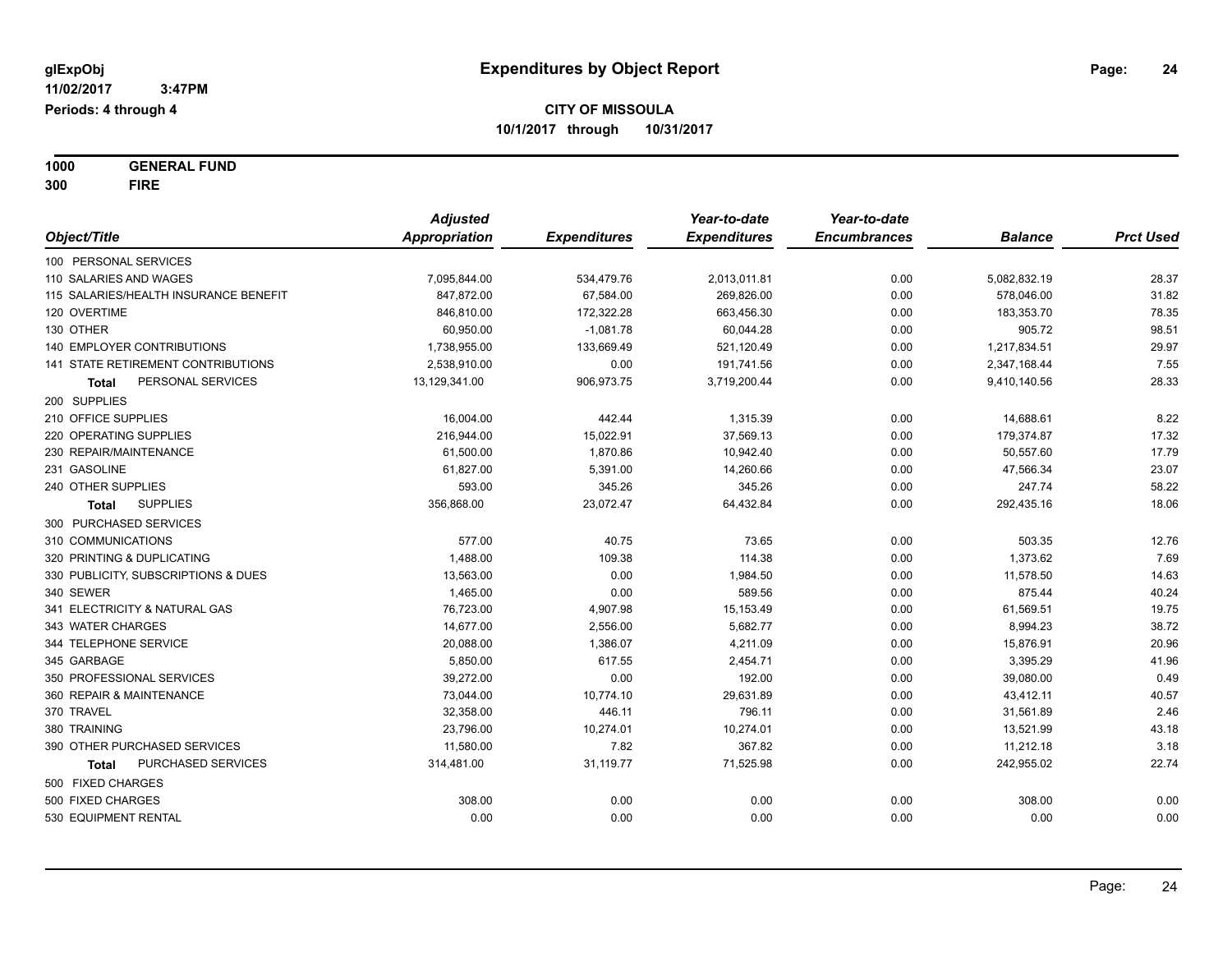**1000 GENERAL FUND 300 FIRE**

| Object/Title                                      | <b>Adjusted</b><br><b>Appropriation</b> | <b>Expenditures</b> | Year-to-date<br><b>Expenditures</b> | Year-to-date<br><b>Encumbrances</b> | <b>Balance</b> | <b>Prct Used</b> |
|---------------------------------------------------|-----------------------------------------|---------------------|-------------------------------------|-------------------------------------|----------------|------------------|
| <b>FIXED CHARGES</b><br><b>Total</b>              | 308.00                                  | 0.00                | 0.00                                | 0.00                                | 308.00         | 0.00             |
| 700 GRANTS & CONTRIBUTIONS                        |                                         |                     |                                     |                                     |                |                  |
| 700 GRANTS & CONTRIBUTIONS                        | 2,700.00                                | 0.00                | 2,700.00                            | 0.00                                | 0.00           | 100.00           |
| <b>GRANTS &amp; CONTRIBUTIONS</b><br><b>Total</b> | 2,700.00                                | 0.00                | 2,700.00                            | 0.00                                | 0.00           | 100.00           |
| 800 OTHER OBJECTS                                 |                                         |                     |                                     |                                     |                |                  |
| 820 TRANSFERS TO OTHER FUNDS                      |                                         | 0.00<br>0.00        | 0.00                                | 0.00                                | 0.00           | 0.00             |
| 850 SALARY SAVINGS                                |                                         | 0.00<br>0.00        | 0.00                                | 0.00                                | 0.00           | 0.00             |
| OTHER OBJECTS<br><b>Total</b>                     | 0.00                                    | 0.00                | 0.00                                | 0.00                                | 0.00           | 0.00             |
| 900 CAPITAL OUTLAY                                |                                         |                     |                                     |                                     |                |                  |
| 940 MACHINERY & EQUIPMENT                         |                                         | 0.00<br>0.00        | 10.47                               | 0.00                                | $-10.47$       | 0.00             |
| <b>CAPITAL OUTLAY</b><br><b>Total</b>             | 0.00                                    | 0.00                | 10.47                               | 0.00                                | $-10.47$       | 0.00             |
| <b>FIRE</b><br><b>Total</b>                       | 13,803,698.00                           | 961,165.99          | 3,857,869.73                        | 0.00                                | 9,945,828.27   | 27.95            |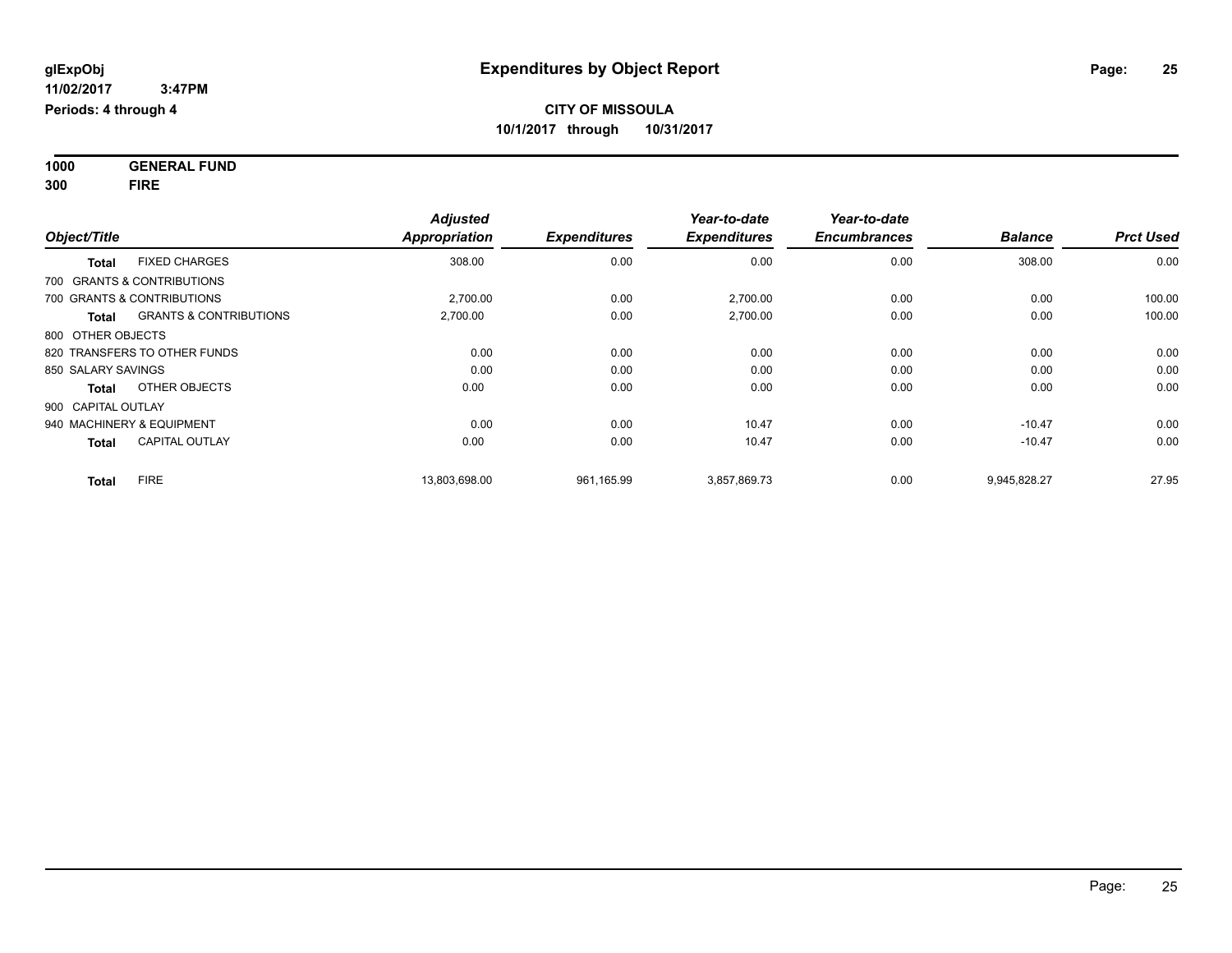# **1000 GENERAL FUND**

**320 STREET MAINTENANCE**

|                                           | <b>Adjusted</b>      |                     | Year-to-date        | Year-to-date        |                |                  |
|-------------------------------------------|----------------------|---------------------|---------------------|---------------------|----------------|------------------|
| Object/Title                              | <b>Appropriation</b> | <b>Expenditures</b> | <b>Expenditures</b> | <b>Encumbrances</b> | <b>Balance</b> | <b>Prct Used</b> |
| 100 PERSONAL SERVICES                     |                      |                     |                     |                     |                |                  |
| 110 SALARIES AND WAGES                    | 1,442,102.00         | 109,905.67          | 430,090.22          | 0.00                | 1,012,011.78   | 29.82            |
| 120 OVERTIME                              | 15,000.00            | 173.63              | 407.97              | 0.00                | 14,592.03      | 2.72             |
| 130 OTHER                                 | 6,000.00             | 520.00              | 2,140.00            | 0.00                | 3,860.00       | 35.67            |
| 140 EMPLOYER CONTRIBUTIONS                | 792,093.00           | 65,336.46           | 280,200.96          | 0.00                | 511,892.04     | 35.37            |
| 141 STATE RETIREMENT CONTRIBUTIONS        | 1,465.00             | 0.00                | 195.37              | 0.00                | 1,269.63       | 13.34            |
| PERSONAL SERVICES<br>Total                | 2,256,660.00         | 175,935.76          | 713,034.52          | 0.00                | 1,543,625.48   | 31.60            |
| 200 SUPPLIES                              |                      |                     |                     |                     |                |                  |
| 210 OFFICE SUPPLIES                       | 1,600.00             | 0.00                | 492.00              | 0.00                | 1,108.00       | 30.75            |
| 220 OPERATING SUPPLIES                    | 170,318.00           | 4,759.36            | 7,793.67            | 0.00                | 162,524.33     | 4.58             |
| 230 REPAIR/MAINTENANCE                    | 84,215.00            | 11.76               | 114.48              | 0.00                | 84,100.52      | 0.14             |
| 231 GASOLINE                              | 218,603.00           | 28,818.73           | 41,657.83           | 0.00                | 176,945.17     | 19.06            |
| 240 OTHER SUPPLIES                        | 0.00                 | 0.00                | 0.00                | 0.00                | 0.00           | 0.00             |
| 250 SUPPLIES FOR RESALE                   | 0.00                 | 0.00                | 0.00                | 0.00                | 0.00           | 0.00             |
| <b>SUPPLIES</b><br><b>Total</b>           | 474,736.00           | 33,589.85           | 50,057.98           | 0.00                | 424,678.02     | 10.54            |
| 300 PURCHASED SERVICES                    |                      |                     |                     |                     |                |                  |
| 310 COMMUNICATIONS                        | 0.00                 | 0.00                | 0.00                | 0.00                | 0.00           | 0.00             |
| 320 PRINTING & DUPLICATING                | 7,000.00             | 0.00                | 0.00                | 0.00                | 7,000.00       | 0.00             |
| 330 PUBLICITY, SUBSCRIPTIONS & DUES       | 3,000.00             | 253.56              | 253.56              | 0.00                | 2,746.44       | 8.45             |
| 341 ELECTRICITY & NATURAL GAS             | 0.00                 | 0.00                | 0.00                | 0.00                | 0.00           | 0.00             |
| 343 WATER CHARGES                         | 7,000.00             | 0.00                | 5,479.70            | 0.00                | 1,520.30       | 78.28            |
| 344 TELEPHONE SERVICE                     | 1,821.00             | 353.49              | 522.14              | 0.00                | 1,298.86       | 28.67            |
| 345 GARBAGE                               | 7,798.00             | 38.95               | 116.85              | 0.00                | 7,681.15       | 1.50             |
| 350 PROFESSIONAL SERVICES                 | 5,150.00             | 75.00               | 111.00              | 0.00                | 5,039.00       | 2.16             |
| 360 REPAIR & MAINTENANCE                  | 21,000.00            | 339.00              | 1,447.11            | 0.00                | 19,552.89      | 6.89             |
| 370 TRAVEL                                | 2,300.00             | 0.00                | 0.00                | 0.00                | 2,300.00       | 0.00             |
| 380 TRAINING                              | 1,500.00             | 0.00                | 0.00                | 0.00                | 1,500.00       | 0.00             |
| PURCHASED SERVICES<br>Total               | 56,569.00            | 1,060.00            | 7,930.36            | 0.00                | 48,638.64      | 14.02            |
| 400 BUILDING MATERIALS                    |                      |                     |                     |                     |                |                  |
| <b>400 BUILDING MATERIALS</b>             | 62,263.00            | 10,929.30           | 10,929.30           | 0.00                | 51,333.70      | 17.55            |
| <b>BUILDING MATERIALS</b><br><b>Total</b> | 62,263.00            | 10,929.30           | 10,929.30           | 0.00                | 51,333.70      | 17.55            |
| 500 FIXED CHARGES                         |                      |                     |                     |                     |                |                  |
| 500 FIXED CHARGES                         | 30,500.00            | 195.00              | 3,743.40            | 0.00                | 26,756.60      | 12.27            |
|                                           |                      |                     |                     |                     |                |                  |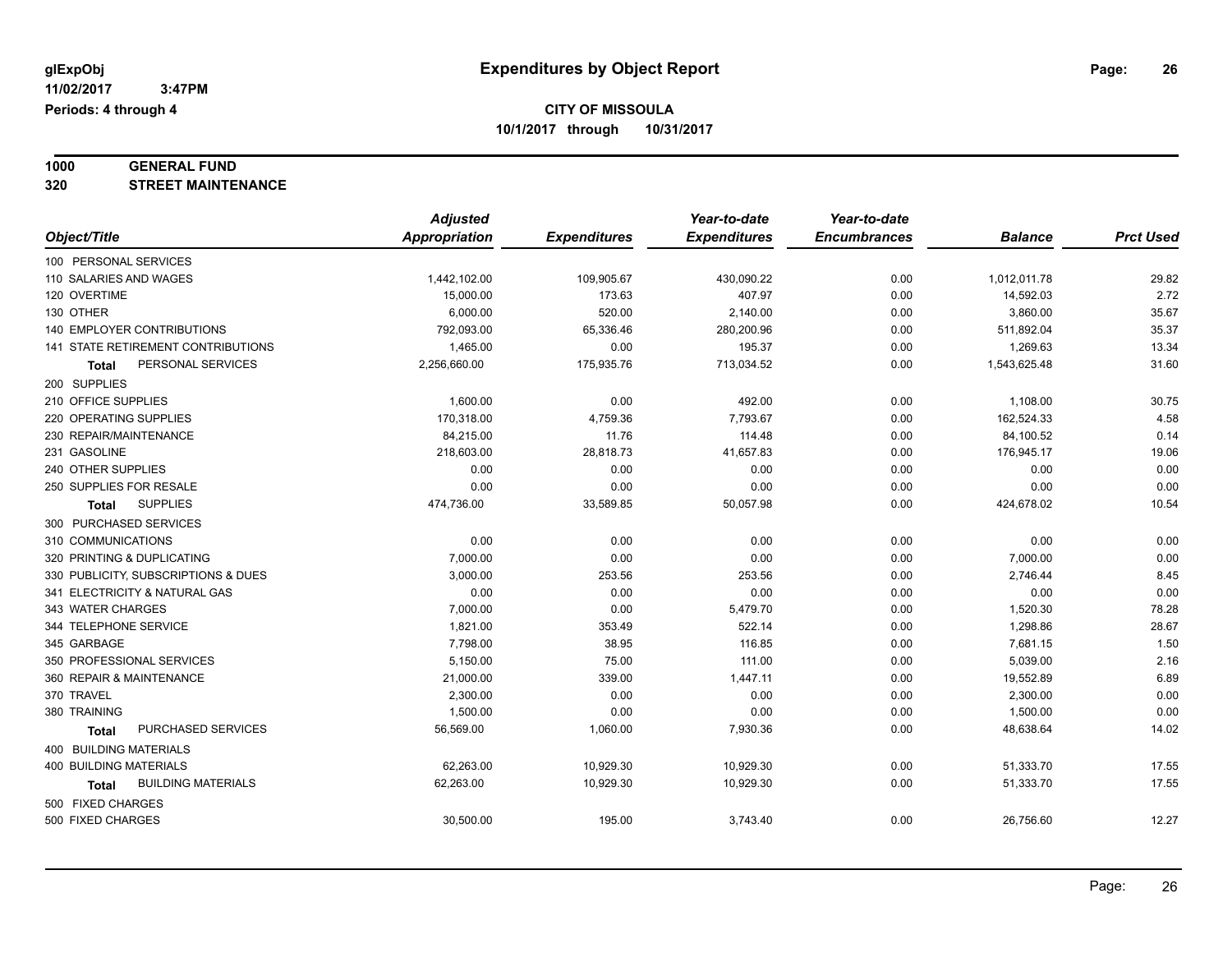#### **1000 GENERAL FUND 320 STREET MAINTENANCE**

|                    |                                   | <b>Adjusted</b> |                     | Year-to-date        | Year-to-date        |                |                  |
|--------------------|-----------------------------------|-----------------|---------------------|---------------------|---------------------|----------------|------------------|
| Object/Title       |                                   | Appropriation   | <b>Expenditures</b> | <b>Expenditures</b> | <b>Encumbrances</b> | <b>Balance</b> | <b>Prct Used</b> |
| <b>Total</b>       | <b>FIXED CHARGES</b>              | 30,500.00       | 195.00              | 3,743.40            | 0.00                | 26,756.60      | 12.27            |
| 600 DEBT SERVICE   |                                   |                 |                     |                     |                     |                |                  |
| 610 PRINCIPAL      |                                   | 0.00            | 0.00                | 0.00                | 0.00                | 0.00           | 0.00             |
|                    | 620 INTEREST / SERVICE FEES       | 0.00            | 0.00                | 0.00                | 0.00                | 0.00           | 0.00             |
| <b>Total</b>       | <b>DEBT SERVICE</b>               | 0.00            | 0.00                | 0.00                | 0.00                | 0.00           | 0.00             |
|                    | 700 GRANTS & CONTRIBUTIONS        |                 |                     |                     |                     |                |                  |
|                    | 700 GRANTS & CONTRIBUTIONS        | 0.00            | 0.00                | 0.00                | 0.00                | 0.00           | 0.00             |
| <b>Total</b>       | <b>GRANTS &amp; CONTRIBUTIONS</b> | 0.00            | 0.00                | 0.00                | 0.00                | 0.00           | 0.00             |
| 900 CAPITAL OUTLAY |                                   |                 |                     |                     |                     |                |                  |
| 930 IMPROVEMENTS   |                                   | 104,814.00      | 13,524.40           | 18,860.74           | 0.00                | 85,953.26      | 17.99            |
|                    | 940 MACHINERY & EQUIPMENT         | 0.00            | 0.00                | 0.00                | 0.00                | 0.00           | 0.00             |
| <b>Total</b>       | <b>CAPITAL OUTLAY</b>             | 104,814.00      | 13,524.40           | 18,860.74           | 0.00                | 85,953.26      | 17.99            |
| <b>Total</b>       | <b>STREET MAINTENANCE</b>         | 2,985,542.00    | 235,234.31          | 804,556.30          | 0.00                | 2,180,985.70   | 26.95            |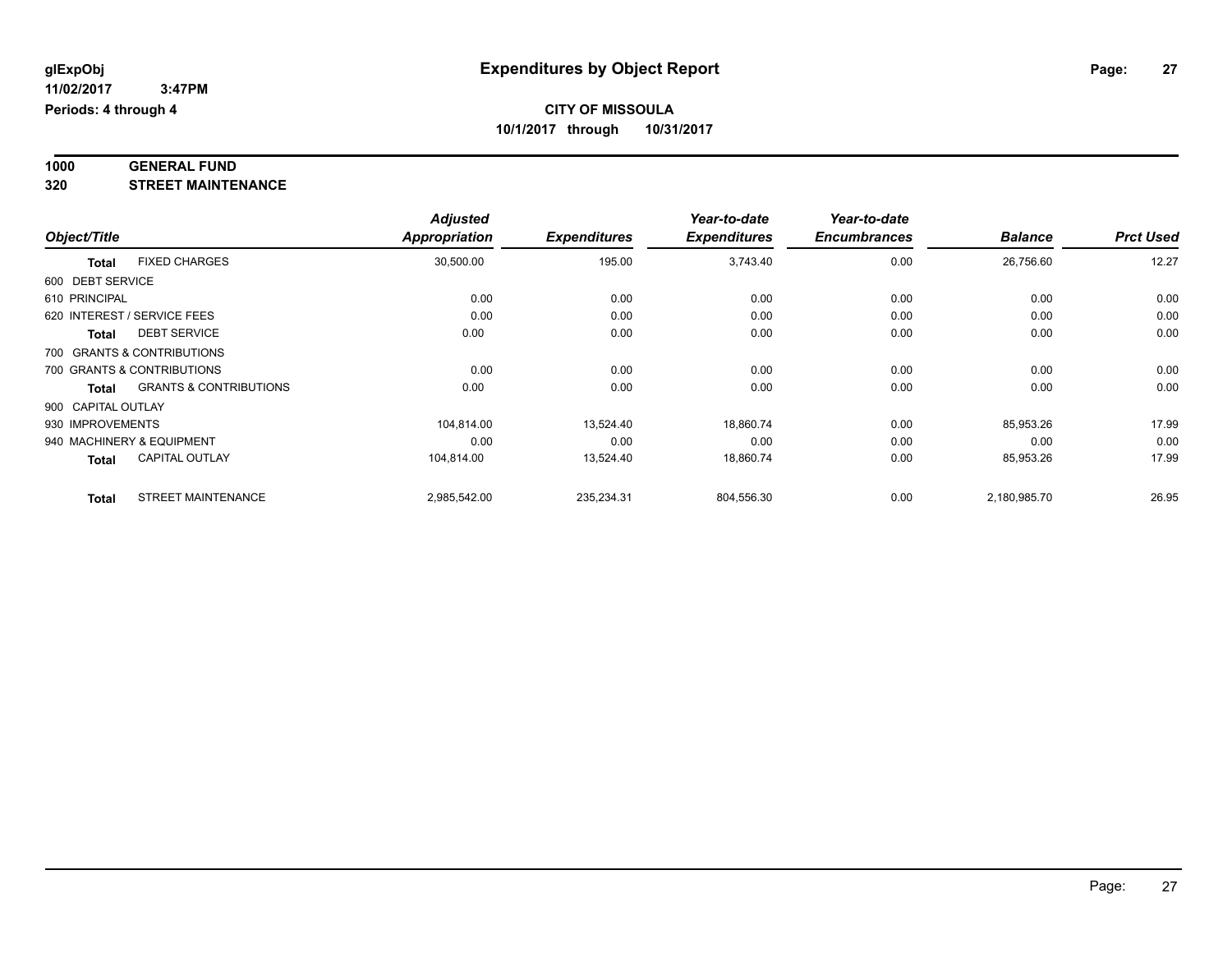# **1000 GENERAL FUND**

**321 FACIITIES MAINTENANCE**

|                                              | <b>Adjusted</b>      |                     | Year-to-date        | Year-to-date        |                |                  |
|----------------------------------------------|----------------------|---------------------|---------------------|---------------------|----------------|------------------|
| Object/Title                                 | <b>Appropriation</b> | <b>Expenditures</b> | <b>Expenditures</b> | <b>Encumbrances</b> | <b>Balance</b> | <b>Prct Used</b> |
| 100 PERSONAL SERVICES                        |                      |                     |                     |                     |                |                  |
| 110 SALARIES AND WAGES                       | 508,806.00           | 44,803.40           | 166,477.24          | 0.00                | 342,328.76     | 32.72            |
| 120 OVERTIME                                 | 2.000.00             | 19.68               | 110.21              | 0.00                | 1,889.79       | 5.51             |
| 130 OTHER                                    | 168,960.00           | 140.00              | 560.00              | 0.00                | 168,400.00     | 0.33             |
| <b>140 EMPLOYER CONTRIBUTIONS</b>            | 297,318.00           | 19,217.83           | 80,363.83           | 0.00                | 216,954.17     | 27.03            |
| 141 STATE RETIREMENT CONTRIBUTIONS           | 679.00               | 0.00                | 74.64               | 0.00                | 604.36         | 10.99            |
| PERSONAL SERVICES<br><b>Total</b>            | 977,763.00           | 64,180.91           | 247,585.92          | 0.00                | 730,177.08     | 25.32            |
| 200 SUPPLIES                                 |                      |                     |                     |                     |                |                  |
| 210 OFFICE SUPPLIES                          | 1,000.00             | 0.00                | 68.35               | 0.00                | 931.65         | 6.84             |
| 220 OPERATING SUPPLIES                       | 35,750.00            | 1,141.17            | 7,306.98            | 0.00                | 28,443.02      | 20.44            |
| 230 REPAIR/MAINTENANCE                       | 39,399.00            | 5,284.85            | 16,929.56           | 0.00                | 22,469.44      | 42.97            |
| 231 GASOLINE                                 | 3,032.00             | 432.99              | 620.29              | 0.00                | 2,411.71       | 20.46            |
| 240 OTHER SUPPLIES                           | 2,600.00             | 0.00                | 0.00                | 0.00                | 2,600.00       | 0.00             |
| <b>SUPPLIES</b><br>Total                     | 81,781.00            | 6,859.01            | 24,925.18           | 0.00                | 56,855.82      | 30.48            |
| 300 PURCHASED SERVICES                       |                      |                     |                     |                     |                |                  |
| 310 COMMUNICATIONS                           | 156.00               | 0.00                | 45.21               | 0.00                | 110.79         | 28.98            |
| 320 PRINTING & DUPLICATING                   | 350.00               | 0.00                | 0.00                | 0.00                | 350.00         | 0.00             |
| 330 PUBLICITY, SUBSCRIPTIONS & DUES          | 230.00               | 248.74              | 248.74              | 0.00                | $-18.74$       | 108.15           |
| 344 TELEPHONE SERVICE                        | 1,295.00             | 69.25               | 266.95              | 0.00                | 1,028.05       | 20.61            |
| 350 PROFESSIONAL SERVICES                    | 11,924.00            | 1,044.00            | 2,544.00            | 0.00                | 9,380.00       | 21.34            |
| 360 REPAIR & MAINTENANCE                     | 7,920.00             | 0.00                | 0.00                | 0.00                | 7,920.00       | 0.00             |
| 370 TRAVEL                                   | 900.00               | 0.00                | 0.00                | 0.00                | 900.00         | 0.00             |
| 380 TRAINING                                 | 850.00               | 0.00                | 0.00                | 0.00                | 850.00         | 0.00             |
| PURCHASED SERVICES<br><b>Total</b>           | 23,625.00            | 1,361.99            | 3,104.90            | 0.00                | 20,520.10      | 13.14            |
| 800 OTHER OBJECTS                            |                      |                     |                     |                     |                |                  |
| 845 CONTINGENCY                              | 0.00                 | 0.00                | 0.00                | 0.00                | 0.00           | 0.00             |
| OTHER OBJECTS<br><b>Total</b>                | 0.00                 | 0.00                | 0.00                | 0.00                | 0.00           | 0.00             |
| 900 CAPITAL OUTLAY                           |                      |                     |                     |                     |                |                  |
| 940 MACHINERY & EQUIPMENT                    | 0.00                 | 0.00                | 0.00                | 0.00                | 0.00           | 0.00             |
| <b>CAPITAL OUTLAY</b><br><b>Total</b>        | 0.00                 | 0.00                | 0.00                | 0.00                | 0.00           | 0.00             |
|                                              |                      |                     |                     |                     |                |                  |
| <b>FACIITIES MAINTENANCE</b><br><b>Total</b> | 1,083,169.00         | 72,401.91           | 275,616.00          | 0.00                | 807,553.00     | 25.45            |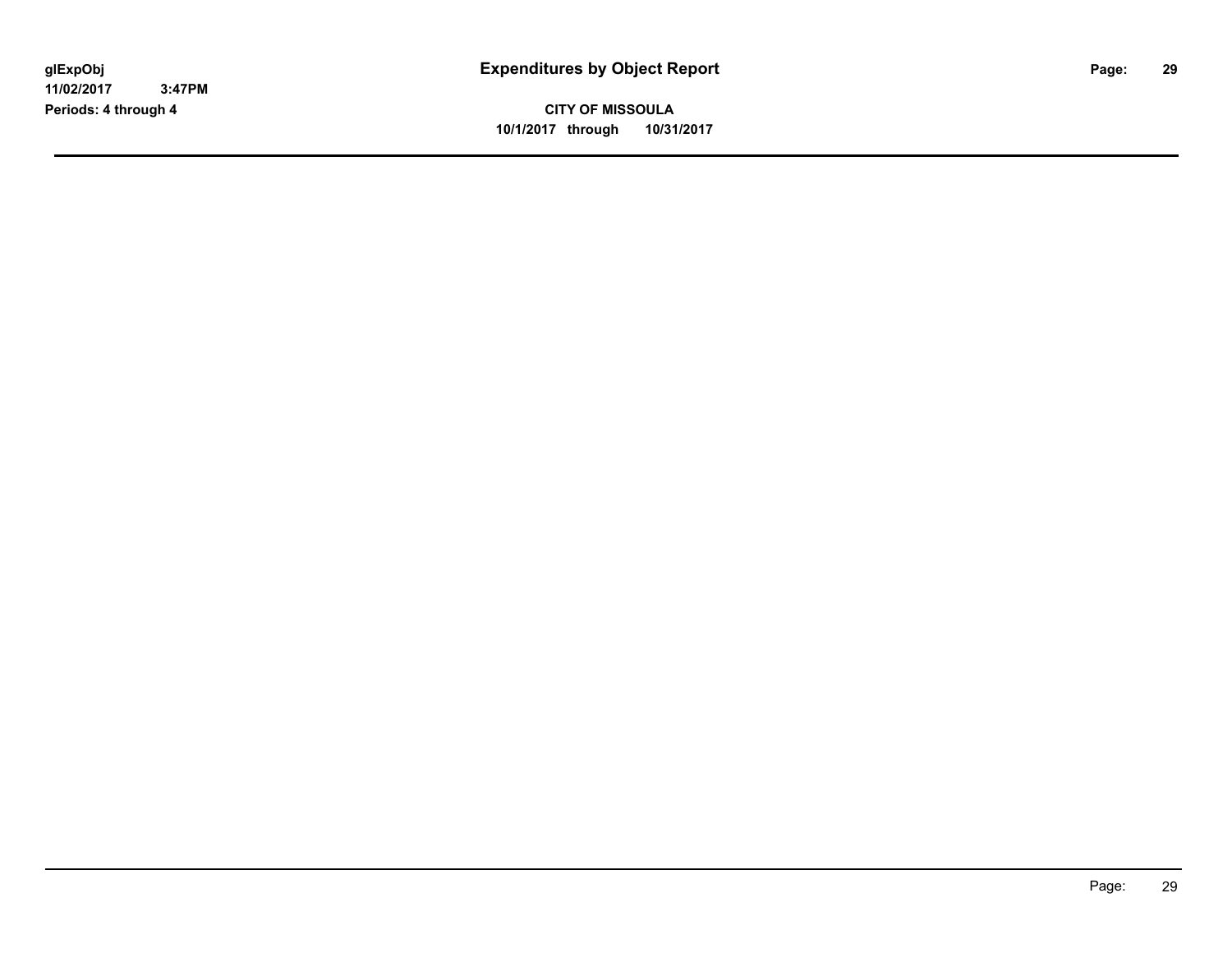#### **1000 GENERAL FUND 340 CEMETERY**

|                                     | <b>Adjusted</b> |                     | Year-to-date        | Year-to-date        |                |                  |
|-------------------------------------|-----------------|---------------------|---------------------|---------------------|----------------|------------------|
| Object/Title                        | Appropriation   | <b>Expenditures</b> | <b>Expenditures</b> | <b>Encumbrances</b> | <b>Balance</b> | <b>Prct Used</b> |
| 100 PERSONAL SERVICES               |                 |                     |                     |                     |                |                  |
| 110 SALARIES AND WAGES              | 388,452.00      | 33,555.66           | 114,316.50          | 0.00                | 274,135.50     | 29.43            |
| 120 OVERTIME                        | 5,000.00        | 1,391.40            | 1,915.49            | 0.00                | 3,084.51       | 38.31            |
| 140 EMPLOYER CONTRIBUTIONS          | 169,869.00      | 12,755.56           | 54,864.67           | 0.00                | 115,004.33     | 32.30            |
| 141 STATE RETIREMENT CONTRIBUTIONS  | 389.00          | 0.00                | 52.12               | 0.00                | 336.88         | 13.40            |
| PERSONAL SERVICES<br><b>Total</b>   | 563,710.00      | 47,702.62           | 171,148.78          | 0.00                | 392,561.22     | 30.36            |
| 200 SUPPLIES                        |                 |                     |                     |                     |                |                  |
| 210 OFFICE SUPPLIES                 | 2,770.00        | 122.19              | 293.41              | 0.00                | 2,476.59       | 10.59            |
| 220 OPERATING SUPPLIES              | 37,302.00       | 1,903.05            | 11,681.06           | 0.00                | 25,620.94      | 31.31            |
| 230 REPAIR/MAINTENANCE              | 20,120.00       | 2,371.76            | 7,209.83            | 0.00                | 12,910.17      | 35.83            |
| 231 GASOLINE                        | 14,398.00       | 2,537.10            | 3,283.33            | 0.00                | 11,114.67      | 22.80            |
| 240 OTHER SUPPLIES                  | 0.00            | 0.00                | 0.00                | 0.00                | 0.00           | 0.00             |
| 250 SUPPLIES FOR RESALE             | 0.00            | 0.00                | 0.00                | 0.00                | 0.00           | 0.00             |
| <b>SUPPLIES</b><br>Total            | 74,590.00       | 6,934.10            | 22,467.63           | 0.00                | 52,122.37      | 30.12            |
| 300 PURCHASED SERVICES              |                 |                     |                     |                     |                |                  |
| 310 COMMUNICATIONS                  | 2,015.00        | 41.61               | 1,069.05            | 0.00                | 945.95         | 53.05            |
| 320 PRINTING & DUPLICATING          | 775.00          | 0.00                | 0.00                | 0.00                | 775.00         | 0.00             |
| 330 PUBLICITY, SUBSCRIPTIONS & DUES | 813.00          | 0.00                | 0.00                | 0.00                | 813.00         | 0.00             |
| 341 ELECTRICITY & NATURAL GAS       | 19,552.00       | 1,748.03            | 6,328.77            | 0.00                | 13,223.23      | 32.37            |
| 343 WATER CHARGES                   | 1,082.00        | 67.15               | 191.87              | 0.00                | 890.13         | 17.73            |
| 344 TELEPHONE SERVICE               | 2,400.00        | 110.68              | 325.41              | 0.00                | 2,074.59       | 13.56            |
| 345 GARBAGE                         | 1,325.00        | 83.60               | 334.40              | 0.00                | 990.60         | 25.24            |
| 350 PROFESSIONAL SERVICES           | 1,000.00        | 0.00                | 0.00                | 0.00                | 1,000.00       | 0.00             |
| 360 REPAIR & MAINTENANCE            | 3,700.00        | 92.54               | 579.18              | 0.00                | 3,120.82       | 15.65            |
| 370 TRAVEL                          | 500.00          | 0.00                | 0.00                | 0.00                | 500.00         | 0.00             |
| 380 TRAINING                        | 2,006.00        | 52.25               | 52.25               | 0.00                | 1,953.75       | 2.60             |
| 390 OTHER PURCHASED SERVICES        | 3,342.00        | 249.75              | 632.60              | 0.00                | 2,709.40       | 18.93            |
| PURCHASED SERVICES<br>Total         | 38,510.00       | 2,445.61            | 9,513.53            | 0.00                | 28,996.47      | 24.70            |
| 400 BUILDING MATERIALS              |                 |                     |                     |                     |                |                  |
| <b>400 BUILDING MATERIALS</b>       | 0.00            | 0.00                | 0.00                | 0.00                | 0.00           | 0.00             |
| <b>BUILDING MATERIALS</b><br>Total  | 0.00            | 0.00                | 0.00                | 0.00                | 0.00           | 0.00             |
| 500 FIXED CHARGES                   |                 |                     |                     |                     |                |                  |
| 500 FIXED CHARGES                   | 0.00            | 0.00                | 0.00                | 0.00                | 0.00           | 0.00             |
|                                     |                 |                     |                     |                     |                |                  |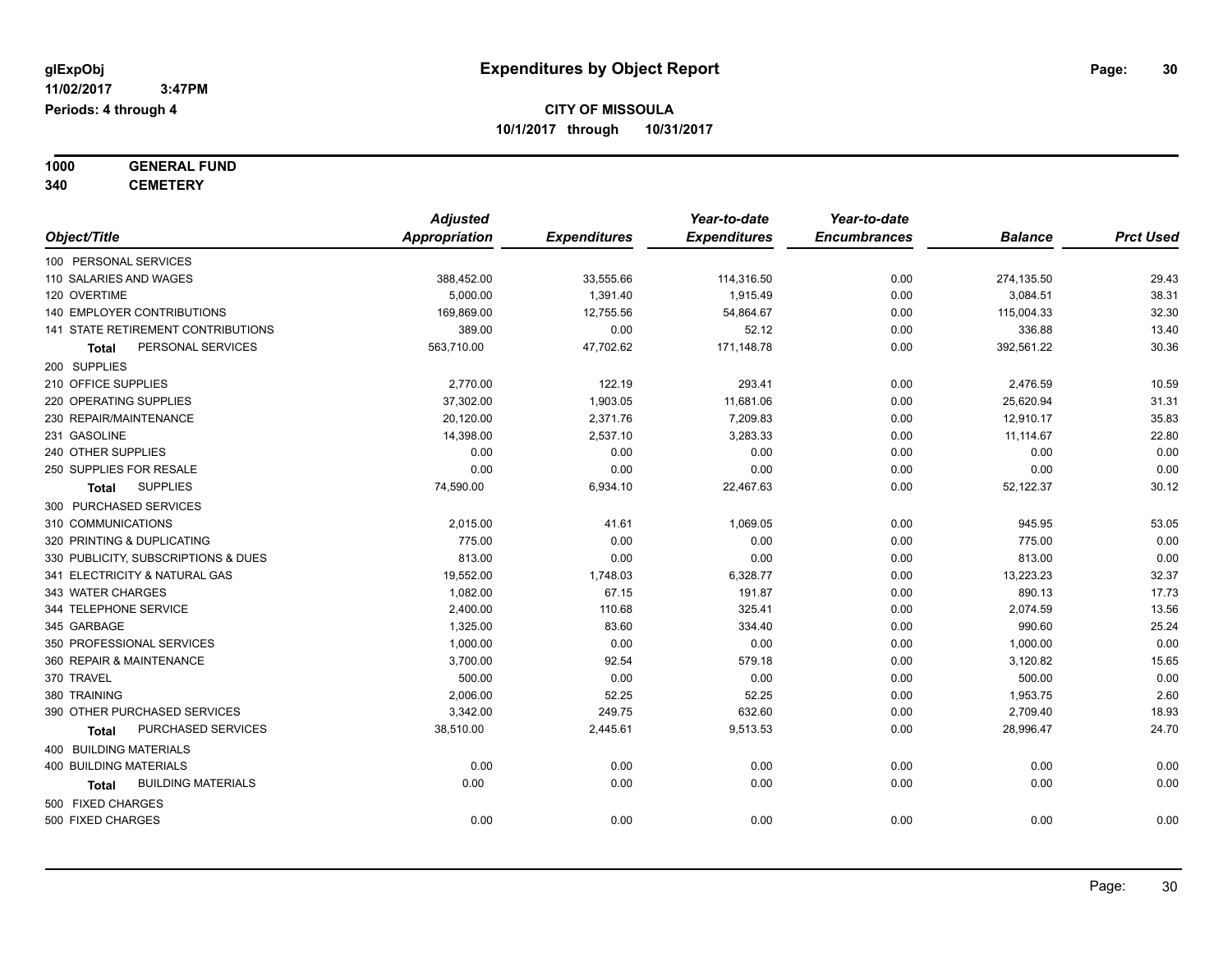**1000 GENERAL FUND 340 CEMETERY**

*Object/Title Adjusted Appropriation Expenditures Year-to-date Expenditures Year-to-date Encumbrances Balance Prct Used* 530 EQUIPMENT RENTAL 500.00 72.50 417.78 0.00 82.22 83.56 **Total** FIXED CHARGES 500.00 72.50 417.78 0.00 82.22 83.56 800 OTHER OBJECTS 845 CONTINGENCY 8,185.00 0.00 2,692.00 5,493.00 32.89 850 SALARY SAVINGS 0.00 0.00 0.00 0.00 0.00 0.00 **Total** OTHER OBJECTS 8,185.00 0.00 2,692.00 0.00 5,493.00 32.89 900 CAPITAL OUTLAY 920 BUILDINGS 0.00 0.00 0.00 0.00 0.00 0.00 930 IMPROVEMENTS 0.00 0.00 0.00 0.00 0.00 0.00 940 MACHINERY & EQUIPMENT 0.00 0.00 0.00 0.00 0.00 0.00 **Total** CAPITAL OUTLAY 0.00 0.00 0.00 0.00 0.00 0.00 **Total** CEMETERY 685,495.00 57,154.83 206,239.72 0.00 479,255.28 30.09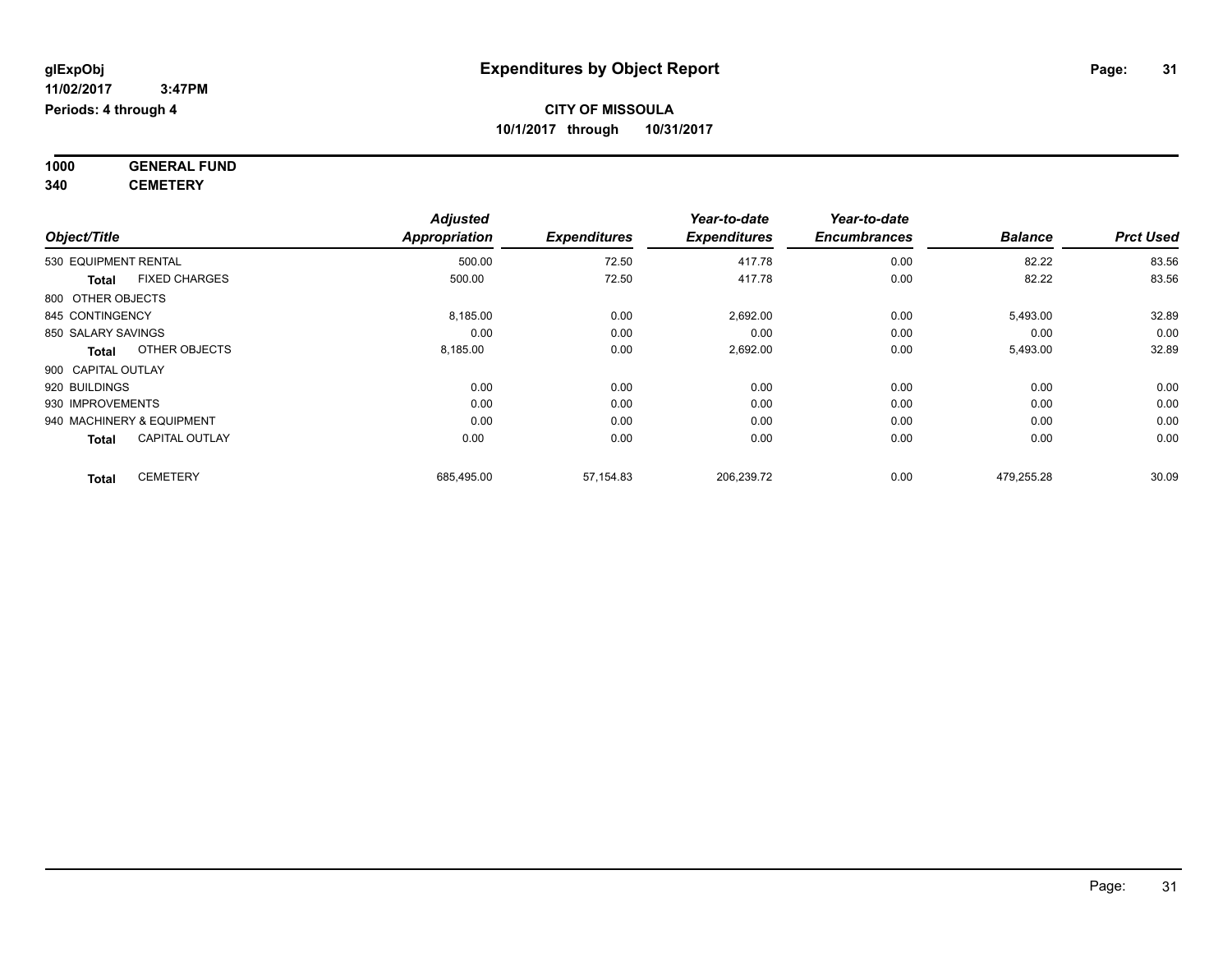# **1000 GENERAL FUND**

**370 PARKS & RECREATION**

|                                      | <b>Adjusted</b>      |                     | Year-to-date        | Year-to-date        |                |                  |
|--------------------------------------|----------------------|---------------------|---------------------|---------------------|----------------|------------------|
| Object/Title                         | <b>Appropriation</b> | <b>Expenditures</b> | <b>Expenditures</b> | <b>Encumbrances</b> | <b>Balance</b> | <b>Prct Used</b> |
| 100 PERSONAL SERVICES                |                      |                     |                     |                     |                |                  |
| 110 SALARIES AND WAGES               | 2,352,807.00         | 202,267.29          | 807,373.87          | 0.00                | 1,545,433.13   | 34.32            |
| 120 OVERTIME                         | 7,000.00             | 2,346.92            | 4,047.14            | 0.00                | 2,952.86       | 57.82            |
| 130 OTHER                            | 12,760.00            | 0.00                | 0.00                | 0.00                | 12,760.00      | 0.00             |
| <b>140 EMPLOYER CONTRIBUTIONS</b>    | 828,026.00           | 71,151.85           | 315,421.28          | 0.00                | 512,604.72     | 38.09            |
| 141 STATE RETIREMENT CONTRIBUTIONS   | 1,962.00             | 0.00                | 390.94              | 0.00                | 1,571.06       | 19.93            |
| PERSONAL SERVICES<br><b>Total</b>    | 3,202,555.00         | 275,766.06          | 1,127,233.23        | 0.00                | 2,075,321.77   | 35.20            |
| 200 SUPPLIES                         |                      |                     |                     |                     |                |                  |
| 210 OFFICE SUPPLIES                  | 5,465.00             | 448.84              | 1,465.01            | 0.00                | 3,999.99       | 26.81            |
| 220 OPERATING SUPPLIES               | 139,127.00           | 11,210.83           | 41,409.71           | 0.00                | 97,717.29      | 29.76            |
| 230 REPAIR/MAINTENANCE               | 68,649.00            | 1,333.70            | 13,424.60           | 0.00                | 55,224.40      | 19.56            |
| 231 GASOLINE                         | 79.836.00            | 7.628.16            | 7.628.16            | 0.00                | 72.207.84      | 9.55             |
| 240 OTHER SUPPLIES                   | 0.00                 | 0.00                | 0.00                | 0.00                | 0.00           | 0.00             |
| <b>SUPPLIES</b><br>Total             | 293,077.00           | 20,621.53           | 63,927.48           | 0.00                | 229,149.52     | 21.81            |
| 300 PURCHASED SERVICES               |                      |                     |                     |                     |                |                  |
| 310 COMMUNICATIONS                   | 4,553.00             | 0.00                | 543.81              | 0.00                | 4,009.19       | 11.94            |
| 320 PRINTING & DUPLICATING           | 8,700.00             | 242.72              | 423.27              | 0.00                | 8,276.73       | 4.87             |
| 330 PUBLICITY, SUBSCRIPTIONS & DUES  | 9,140.00             | 761.00              | 1,124.00            | 0.00                | 8,016.00       | 12.30            |
| 340 SEWER                            | 2,263.00             | 0.00                | 1,194.34            | 0.00                | 1,068.66       | 52.78            |
| 341 ELECTRICITY & NATURAL GAS        | 120,045.00           | 0.00                | 400.88              | 0.00                | 119,644.12     | 0.33             |
| 343 WATER CHARGES                    | 156,800.00           | 46,094.04           | 97,106.32           | 0.00                | 59,693.68      | 61.93            |
| 344 TELEPHONE SERVICE                | 20,021.00            | 1,930.14            | 4,795.00            | 0.00                | 15,226.00      | 23.95            |
| 345 GARBAGE                          | 30,296.00            | 3,767.50            | 15,909.08           | 0.00                | 14,386.92      | 52.51            |
| 350 PROFESSIONAL SERVICES            | 69,250.00            | 3,502.95            | 13,421.39           | 0.00                | 55,828.61      | 19.38            |
| 360 REPAIR & MAINTENANCE             | 57,756.00            | 1,049.02            | 17,418.45           | 0.00                | 40,337.55      | 30.16            |
| 370 TRAVEL                           | 6,194.00             | 1,054.97            | 1,661.72            | 0.00                | 4,532.28       | 26.83            |
| 380 TRAINING                         | 5,236.00             | 0.00                | 435.00              | 0.00                | 4,801.00       | 8.31             |
| 390 OTHER PURCHASED SERVICES         | 26,371.00            | 6,113.87            | 18,766.09           | 0.00                | 7,604.91       | 71.16            |
| PURCHASED SERVICES<br>Total          | 516,625.00           | 64,516.21           | 173,199.35          | 0.00                | 343,425.65     | 33.53            |
| 500 FIXED CHARGES                    |                      |                     |                     |                     |                |                  |
| 500 FIXED CHARGES                    | 1,300.00             | 0.00                | 0.00                | 0.00                | 1,300.00       | 0.00             |
| <b>FIXED CHARGES</b><br><b>Total</b> | 1,300.00             | 0.00                | 0.00                | 0.00                | 1,300.00       | 0.00             |
| 700 GRANTS & CONTRIBUTIONS           |                      |                     |                     |                     |                |                  |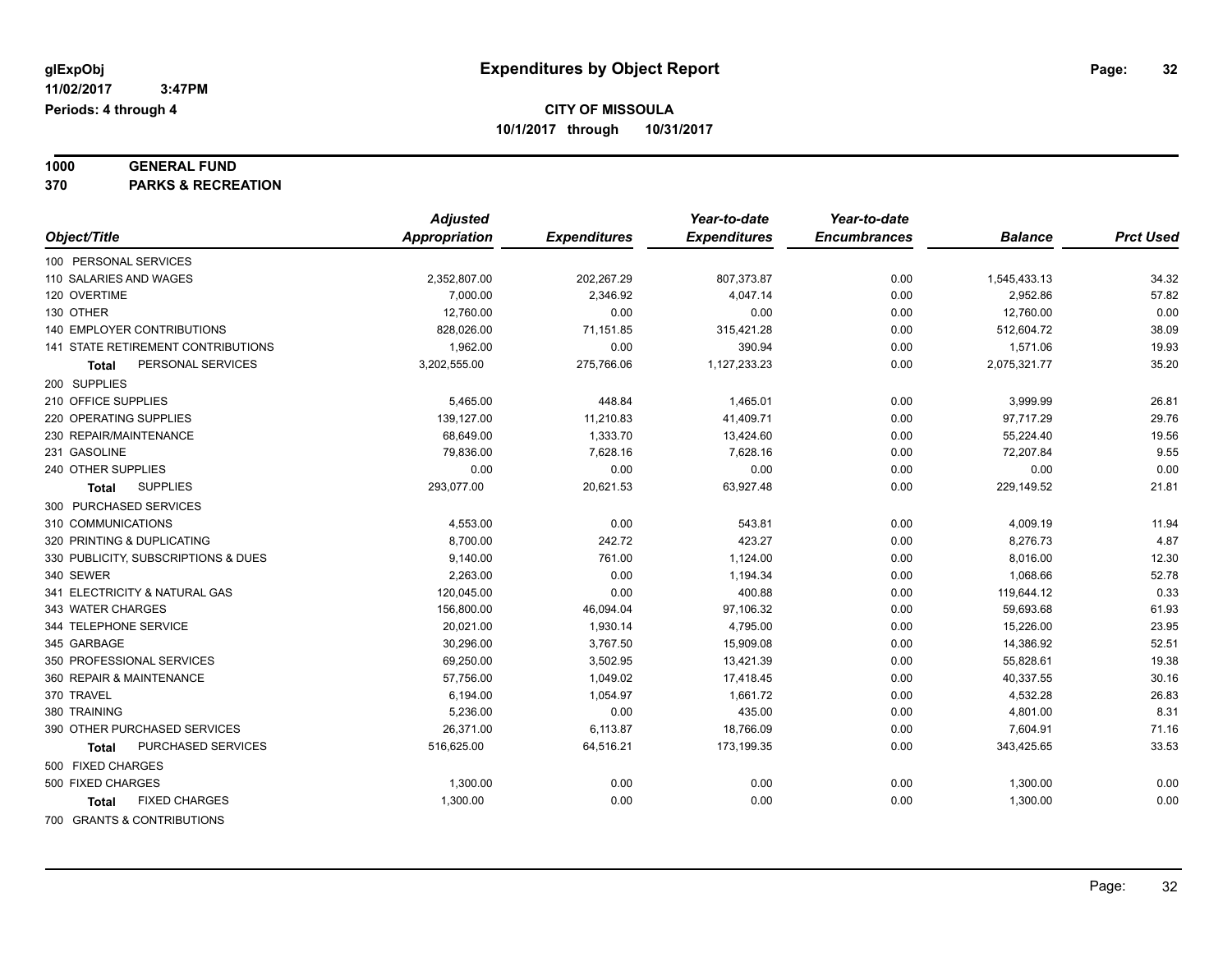| 1000 | <b>GENERAL FUND</b>            |  |
|------|--------------------------------|--|
| 270  | <b>DADIZO &amp; DEGDEATION</b> |  |

**370 PARKS & RECREATION**

|                           |                                   | <b>Adjusted</b>      |                     | Year-to-date        | Year-to-date        |                |                  |
|---------------------------|-----------------------------------|----------------------|---------------------|---------------------|---------------------|----------------|------------------|
| Object/Title              |                                   | <b>Appropriation</b> | <b>Expenditures</b> | <b>Expenditures</b> | <b>Encumbrances</b> | <b>Balance</b> | <b>Prct Used</b> |
|                           | 700 GRANTS & CONTRIBUTIONS        | 0.00                 | 0.00                | 0.00                | 0.00                | 0.00           | 0.00             |
| <b>Total</b>              | <b>GRANTS &amp; CONTRIBUTIONS</b> | 0.00                 | 0.00                | 0.00                | 0.00                | 0.00           | 0.00             |
| 800 OTHER OBJECTS         |                                   |                      |                     |                     |                     |                |                  |
|                           | 820 TRANSFERS TO OTHER FUNDS      | 17.810.00            | 0.00                | 0.00                | 0.00                | 17.810.00      | 0.00             |
| <b>Total</b>              | OTHER OBJECTS                     | 17.810.00            | 0.00                | 0.00                | 0.00                | 17.810.00      | 0.00             |
| 900 CAPITAL OUTLAY        |                                   |                      |                     |                     |                     |                |                  |
| 930 IMPROVEMENTS          |                                   | 0.00                 | 459.00              | 459.00              | 0.00                | $-459.00$      | 0.00             |
| 940 MACHINERY & EQUIPMENT |                                   | 0.00                 | 0.00                | 0.00                | 0.00                | 0.00           | 0.00             |
| <b>Total</b>              | <b>CAPITAL OUTLAY</b>             | 0.00                 | 459.00              | 459.00              | 0.00                | $-459.00$      | 0.00             |
| <b>Total</b>              | <b>PARKS &amp; RECREATION</b>     | 4.031.367.00         | 361.362.80          | 1.364.819.06        | 0.00                | 2.666.547.94   | 33.85            |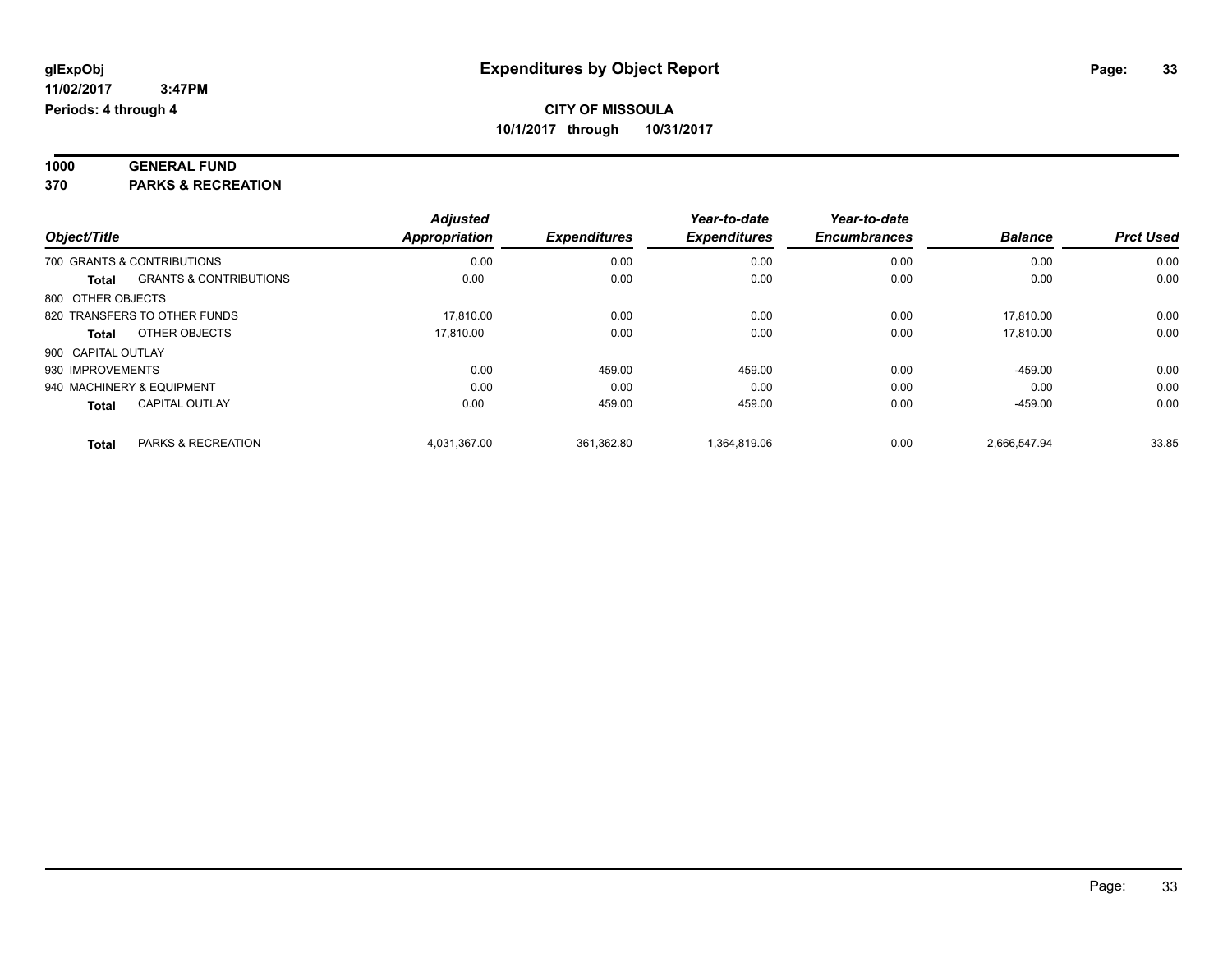#### **1000 GENERAL FUND 390 NON-DEPARTMENTAL**

|                                                   | <b>Adjusted</b> |                     | Year-to-date        | Year-to-date        |                |                  |
|---------------------------------------------------|-----------------|---------------------|---------------------|---------------------|----------------|------------------|
| Object/Title                                      | Appropriation   | <b>Expenditures</b> | <b>Expenditures</b> | <b>Encumbrances</b> | <b>Balance</b> | <b>Prct Used</b> |
| 100 PERSONAL SERVICES                             |                 |                     |                     |                     |                |                  |
| 110 SALARIES AND WAGES                            | 34,111.00       | 0.00                | 0.00                | 0.00                | 34,111.00      | 0.00             |
| 120 OVERTIME                                      | 25,000.00       | 0.00                | 0.00                | 0.00                | 25,000.00      | 0.00             |
| 140 EMPLOYER CONTRIBUTIONS                        | $-90,560.00$    | 371.64              | 628.95              | 0.00                | $-91,188.95$   | $-0.69$          |
| 141 STATE RETIREMENT CONTRIBUTIONS                | 2,379.00        | 0.00                | 0.00                | 0.00                | 2,379.00       | 0.00             |
| PERSONAL SERVICES<br><b>Total</b>                 | $-29,070.00$    | 371.64              | 628.95              | 0.00                | $-29,698.95$   | $-2.16$          |
| 200 SUPPLIES                                      |                 |                     |                     |                     |                |                  |
| 220 OPERATING SUPPLIES                            | 0.00            | 0.00                | 87,242.00           | 0.00                | $-87,242.00$   | 0.00             |
| 230 REPAIR/MAINTENANCE                            | 50,000.00       | $-10,978.70$        | $-10,978.70$        | 0.00                | 60,978.70      | $-21.96$         |
| 240 OTHER SUPPLIES                                | 0.00            | 0.00                | 0.00                | 0.00                | 0.00           | 0.00             |
| <b>SUPPLIES</b><br><b>Total</b>                   | 50,000.00       | $-10,978.70$        | 76,263.30           | 0.00                | $-26,263.30$   | 152.53           |
| 300 PURCHASED SERVICES                            |                 |                     |                     |                     |                |                  |
| 341 ELECTRICITY & NATURAL GAS                     | 0.00            | 912.50              | 912.50              | 0.00                | $-912.50$      | 0.00             |
| 342 STORM WATER                                   | 22,023.00       | 0.00                | 0.00                | 0.00                | 22,023.00      | 0.00             |
| 350 PROFESSIONAL SERVICES                         | 0.00            | 0.00                | 0.00                | 0.00                | 0.00           | 0.00             |
| 360 REPAIR & MAINTENANCE                          | 0.00            | 0.00                | 0.00                | 0.00                | 0.00           | 0.00             |
| 390 OTHER PURCHASED SERVICES                      | 0.00            | 0.00                | 0.00                | 0.00                | 0.00           | 0.00             |
| PURCHASED SERVICES<br>Total                       | 22,023.00       | 912.50              | 912.50              | 0.00                | 21,110.50      | 4.14             |
| 500 FIXED CHARGES                                 |                 |                     |                     |                     |                |                  |
| 500 FIXED CHARGES                                 | 1,058,263.00    | 28,767.29           | 601,077.75          | 0.00                | 457, 185.25    | 56.80            |
| 550 MERCHANT SERVICE FEES                         | 0.00            | 0.00                | 0.00                | 0.00                | 0.00           | 0.00             |
| <b>FIXED CHARGES</b><br><b>Total</b>              | 1,058,263.00    | 28,767.29           | 601,077.75          | 0.00                | 457, 185.25    | 56.80            |
| 600 DEBT SERVICE                                  |                 |                     |                     |                     |                |                  |
| 610 PRINCIPAL                                     | 220,478.00      | 0.00                | 83,998.55           | 0.00                | 136,479.45     | 38.10            |
| 620 INTEREST / SERVICE FEES                       | 7,409.00        | 0.00                | 3,238.31            | 0.00                | 4,170.69       | 43.71            |
| <b>DEBT SERVICE</b><br>Total                      | 227,887.00      | 0.00                | 87,236.86           | 0.00                | 140,650.14     | 38.28            |
| 700 GRANTS & CONTRIBUTIONS                        |                 |                     |                     |                     |                |                  |
| 700 GRANTS & CONTRIBUTIONS                        | 2,066,269.00    | 0.00                | 0.00                | 0.00                | 2,066,269.00   | 0.00             |
| <b>GRANTS &amp; CONTRIBUTIONS</b><br><b>Total</b> | 2,066,269.00    | 0.00                | 0.00                | 0.00                | 2,066,269.00   | 0.00             |
| 800 OTHER OBJECTS                                 |                 |                     |                     |                     |                |                  |
| 820 TRANSFERS TO OTHER FUNDS                      | 2,046,503.00    | 43,380.59           | 179,369.18          | 0.00                | 1,867,133.82   | 8.76             |
| 845 CONTINGENCY                                   | 132,225.00      | 1,600.00            | 16,600.00           | 0.00                | 115,625.00     | 12.55            |
| 850 SALARY SAVINGS                                | 0.00            | 0.00                | 0.00                | 0.00                | 0.00           | 0.00             |
|                                                   |                 |                     |                     |                     |                |                  |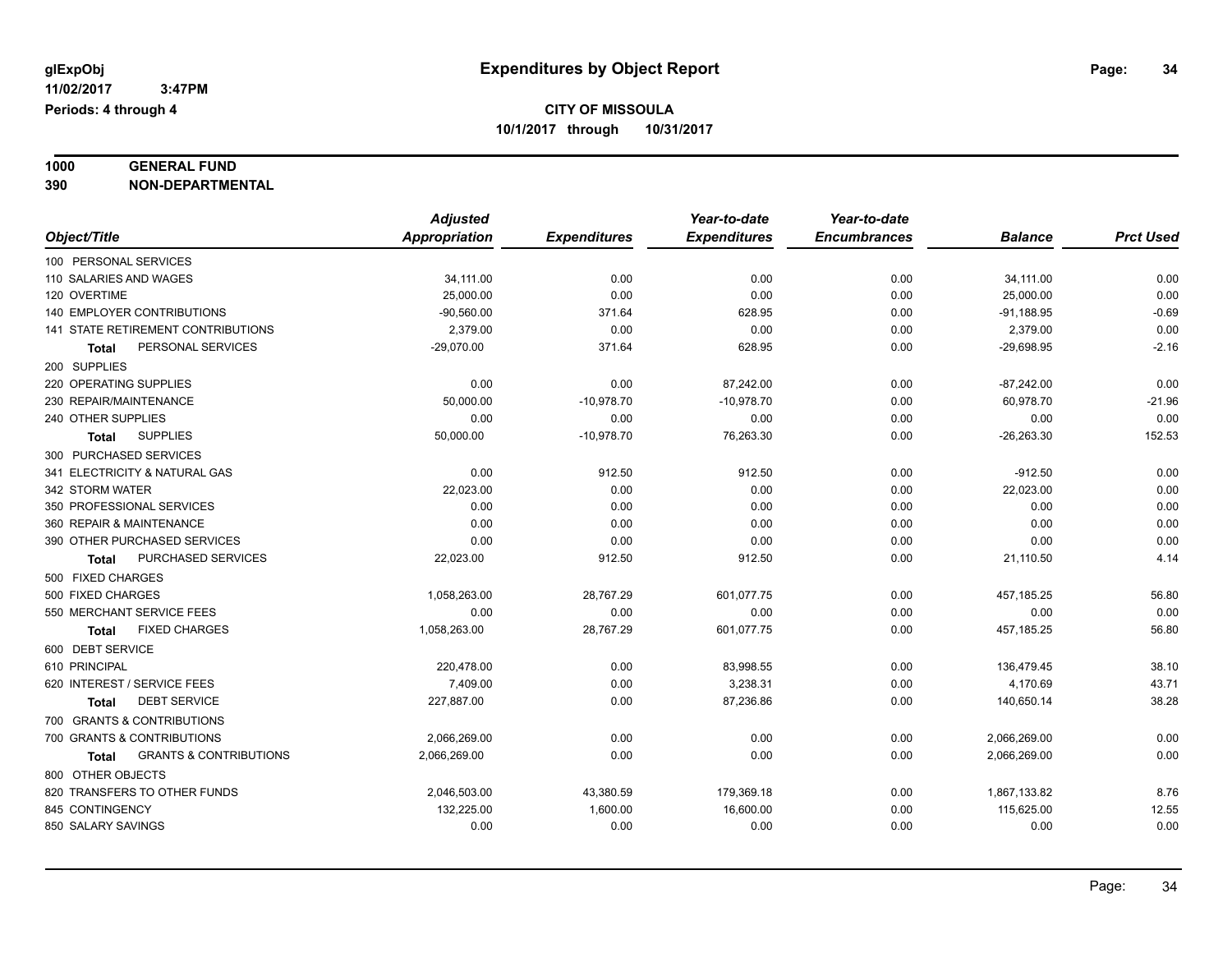| 1000 | <b>GENERAL FUND</b>     |
|------|-------------------------|
| 390  | <b>NON-DEPARTMENTAL</b> |

| Object/Title              |                       | <b>Adjusted</b><br>Appropriation | <b>Expenditures</b> | Year-to-date<br><b>Expenditures</b> | Year-to-date<br><b>Encumbrances</b> | <b>Balance</b> | <b>Prct Used</b> |
|---------------------------|-----------------------|----------------------------------|---------------------|-------------------------------------|-------------------------------------|----------------|------------------|
| <b>Total</b>              | OTHER OBJECTS         | 2.178.728.00                     | 44,980.59           | 195.969.18                          | 0.00                                | 1.982.758.82   | 8.99             |
| 900 CAPITAL OUTLAY        |                       |                                  |                     |                                     |                                     |                |                  |
| 940 MACHINERY & EQUIPMENT |                       | 0.00                             | 0.00                | 0.00                                | 0.00                                | 0.00           | 0.00             |
| <b>Total</b>              | <b>CAPITAL OUTLAY</b> | 0.00                             | 0.00                | 0.00                                | 0.00                                | 0.00           | 0.00             |
| <b>Total</b>              | NON-DEPARTMENTAL      | 5,574,100.00                     | 64,053.32           | 962,088.54                          | 0.00                                | 4,612,011.46   | 17.26            |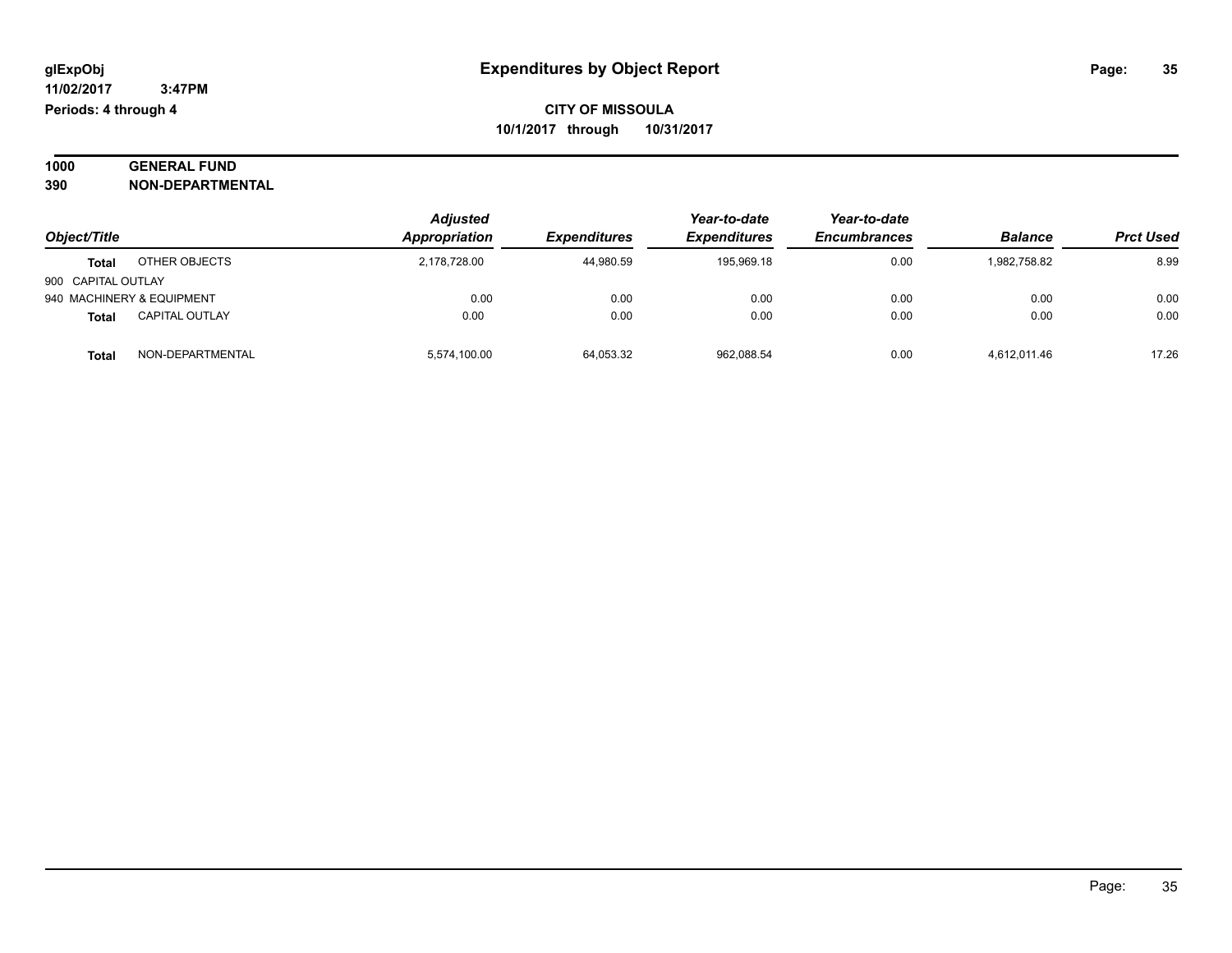**1000 GENERAL FUND**

|                                           | <b>Adjusted</b>      | <b>Expenditures</b> | Year-to-date<br><b>Expenditures</b> | Year-to-date<br><b>Encumbrances</b> | <b>Balance</b> | <b>Prct Used</b> |
|-------------------------------------------|----------------------|---------------------|-------------------------------------|-------------------------------------|----------------|------------------|
| Object/Title                              | <b>Appropriation</b> |                     |                                     |                                     |                |                  |
| 100 PERSONAL SERVICES                     |                      |                     |                                     |                                     |                |                  |
| 110 SALARIES AND WAGES                    | 27,279,573.00        | 2,081,474.71        | 7,907,980.04                        | 0.00                                | 19,371,592.96  | 28.99            |
| 115 SALARIES/HEALTH INSURANCE BENEFIT     | 847,872.00           | 145,920.00          | 564,354.00                          | 0.00                                | 283,518.00     | 66.56            |
| 120 OVERTIME                              | 1,216,463.00         | 188,909.65          | 765,442.86                          | 0.00                                | 451,020.14     | 62.92            |
| 121 OUTSIDE HIRE OVERTIME                 | 75,000.00            | 10,548.82           | 81,311.96                           | 0.00                                | $-6,311.96$    | 108.42           |
| 122 COURT OVERTIME                        | 23,365.00            | 4,864.57            | 15,412.30                           | 0.00                                | 7,952.70       | 65.96            |
| 123 CELL PHONE OVERTIME                   | 60,690.00            | 0.00                | 719.93                              | 0.00                                | 59,970.07      | 1.19             |
| 130 OTHER                                 | 352,990.00           | $-361.78$           | 132,495.24                          | 0.00                                | 220,494.76     | 37.54            |
| 133 EDUCATION COMPENSATION                | 0.00                 | 1,390.00            | 5,187.50                            | 0.00                                | $-5,187.50$    | 0.00             |
| 140 EMPLOYER CONTRIBUTIONS                | 9,694,009.00         | 671,534.31          | 2,805,397.94                        | 0.00                                | 6,888,611.06   | 28.94            |
| <b>141 STATE RETIREMENT CONTRIBUTIONS</b> | 5,121,616.00         | 0.00                | 386,120.37                          | 0.00                                | 4,735,495.63   | 7.54             |
| <b>150 STATE RETIREMENT</b>               | 119.00               | 0.00                | 0.00                                | 0.00                                | 119.00         | 0.00             |
| PERSONAL SERVICES<br><b>Total</b>         | 44,671,697.00        | 3,104,280.28        | 12,664,422.14                       | 0.00                                | 32,007,274.86  | 28.35            |
| 200 SUPPLIES                              |                      |                     |                                     |                                     |                |                  |
| 210 OFFICE SUPPLIES                       | 110,806.00           | 4,912.04            | 22,324.66                           | 0.00                                | 88,481.34      | 20.15            |
| 220 OPERATING SUPPLIES                    | 741,379.00           | 40,842.80           | 220,216.56                          | 0.00                                | 521,162.44     | 29.70            |
| 230 REPAIR/MAINTENANCE                    | 448,181.00           | 4,590.20            | 59,109.38                           | 0.00                                | 389,071.62     | 13.19            |
| 231 GASOLINE                              | 587,949.00           | 78,575.65           | 117,121.07                          | 0.00                                | 470,827.93     | 19.92            |
| 240 OTHER SUPPLIES                        | 52,213.00            | 6,472.54            | 16,090.87                           | 0.00                                | 36,122.13      | 30.82            |
| 250 SUPPLIES FOR RESALE                   | 0.00                 | 0.00                | 0.00                                | 0.00                                | 0.00           | 0.00             |
| <b>SUPPLIES</b><br>Total                  | 1,940,528.00         | 135,393.23          | 434,862.54                          | 0.00                                | 1,505,665.46   | 22.41            |
| 300 PURCHASED SERVICES                    |                      |                     |                                     |                                     |                |                  |
| 310 COMMUNICATIONS                        | 120,152.00           | 8,156.45            | 59,808.32                           | 0.00                                | 60,343.68      | 49.78            |
| 320 PRINTING & DUPLICATING                | 56,726.00            | 2,272.90            | 3,589.36                            | 0.00                                | 53,136.64      | 6.33             |
| 330 PUBLICITY, SUBSCRIPTIONS & DUES       | 118,990.00           | 25,970.06           | 72,454.08                           | 0.00                                | 46,535.92      | 60.89            |
| 340 SEWER                                 | 6,601.00             | 0.00                | 2,764.69                            | 0.00                                | 3,836.31       | 41.88            |
| 341 ELECTRICITY & NATURAL GAS             | 604,885.00           | 48,269.72           | 106,669.64                          | 0.00                                | 498,215.36     | 17.63            |
| 342 STORM WATER                           | 22,023.00            | 0.00                | 0.00                                | 0.00                                | 22,023.00      | 0.00             |
| 343 WATER CHARGES                         | 191,915.00           | 49,288.54           | 110,136.40                          | 0.00                                | 81,778.60      | 57.39            |
| 344 TELEPHONE SERVICE                     | 285,945.00           | 30,562.69           | 80,051.60                           | 0.00                                | 205,893.40     | 28.00            |
| 345 GARBAGE                               | 60,659.00            | 5,787.79            | 22,131.61                           | 0.00                                | 38,527.39      | 36.49            |
| 350 PROFESSIONAL SERVICES                 | 872,024.00           | 61,880.81           | 118,372.97                          | 0.00                                | 753,651.03     | 13.57            |
| 360 REPAIR & MAINTENANCE                  | 1,061,951.00         | 205,225.56          | 469,448.44                          | 0.00                                | 592,502.56     | 44.21            |
| 370 TRAVEL                                | 147,236.00           | 8,345.16            | 30,958.94                           | 0.00                                | 116,277.06     | 21.03            |
| 380 TRAINING                              | 145,873.00           | 12,166.01           | 40,050.48                           | 0.00                                | 105,822.52     | 27.46            |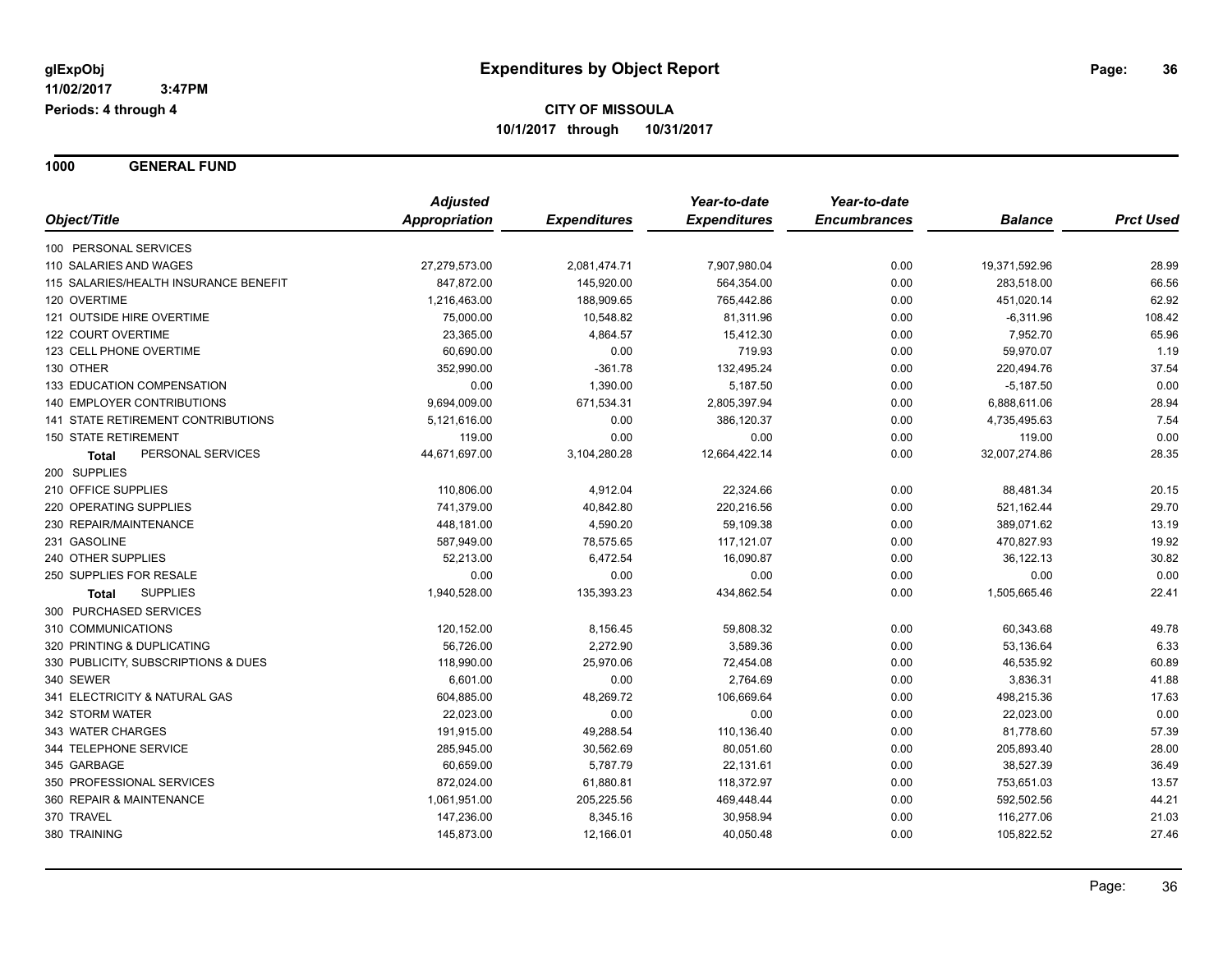**1000 GENERAL FUND**

| Object/Title                                      | <b>Adjusted</b><br>Appropriation | <b>Expenditures</b> | Year-to-date<br><b>Expenditures</b> | Year-to-date<br><b>Encumbrances</b> | <b>Balance</b> | <b>Prct Used</b> |
|---------------------------------------------------|----------------------------------|---------------------|-------------------------------------|-------------------------------------|----------------|------------------|
|                                                   |                                  |                     |                                     |                                     |                |                  |
| 390 OTHER PURCHASED SERVICES                      | 102,268.00                       | 16,849.61           | 51,855.38                           | 0.00                                | 50,412.62      | 50.71            |
| 392 DONATIONS AND SALES                           | 0.00                             | 1,853.13            | 3,220.38                            | 0.00                                | $-3,220.38$    | 0.00             |
| PURCHASED SERVICES<br><b>Total</b>                | 3,797,248.00                     | 476,628.43          | 1,171,512.29                        | 0.00                                | 2,625,735.71   | 30.85            |
| 400 BUILDING MATERIALS                            |                                  |                     |                                     |                                     |                |                  |
| <b>400 BUILDING MATERIALS</b>                     | 62,263.00                        | 10,929.30           | 10,929.30                           | 0.00                                | 51,333.70      | 17.55            |
| <b>BUILDING MATERIALS</b><br><b>Total</b>         | 62,263.00                        | 10,929.30           | 10,929.30                           | 0.00                                | 51,333.70      | 17.55            |
| 500 FIXED CHARGES                                 |                                  |                     |                                     |                                     |                |                  |
| 500 FIXED CHARGES                                 | 1,091,521.00                     | 40,092.26           | 656,096.00                          | 0.00                                | 435,425.00     | 60.11            |
| 530 EQUIPMENT RENTAL                              | 117,714.00                       | 72.50               | 417.78                              | 0.00                                | 117,296.22     | 0.35             |
| 550 MERCHANT SERVICE FEES                         | 0.00                             | 0.00                | 0.00                                | 0.00                                | 0.00           | 0.00             |
| <b>FIXED CHARGES</b><br>Total                     | 1,209,235.00                     | 40,164.76           | 656,513.78                          | 0.00                                | 552,721.22     | 54.29            |
| 600 DEBT SERVICE                                  |                                  |                     |                                     |                                     |                |                  |
| 610 PRINCIPAL                                     | 247,811.00                       | 0.00                | 83,998.55                           | 0.00                                | 163,812.45     | 33.90            |
| 620 INTEREST / SERVICE FEES                       | 7,409.00                         | 0.00                | 3,238.31                            | 0.00                                | 4,170.69       | 43.71            |
| <b>DEBT SERVICE</b><br>Total                      | 255,220.00                       | 0.00                | 87,236.86                           | 0.00                                | 167,983.14     | 34.18            |
| 700 GRANTS & CONTRIBUTIONS                        |                                  |                     |                                     |                                     |                |                  |
| 700 GRANTS & CONTRIBUTIONS                        | 2,846,473.00                     | 15,944.66           | 231,347.69                          | 0.00                                | 2,615,125.31   | 8.13             |
| <b>GRANTS &amp; CONTRIBUTIONS</b><br><b>Total</b> | 2,846,473.00                     | 15,944.66           | 231,347.69                          | 0.00                                | 2,615,125.31   | 8.13             |
| 800 OTHER OBJECTS                                 |                                  |                     |                                     |                                     |                |                  |
| 820 TRANSFERS TO OTHER FUNDS                      | 2,286,788.00                     | 43,380.59           | 179,369.18                          | 0.00                                | 2,107,418.82   | 7.84             |
| 845 CONTINGENCY                                   | 140,410.00                       | 1,600.00            | 19,292.00                           | 0.00                                | 121,118.00     | 13.74            |
| 850 SALARY SAVINGS                                | 0.00                             | 0.00                | 0.00                                | 0.00                                | 0.00           | 0.00             |
| OTHER OBJECTS<br><b>Total</b>                     | 2,427,198.00                     | 44,980.59           | 198,661.18                          | 0.00                                | 2,228,536.82   | 8.18             |
| 900 CAPITAL OUTLAY                                |                                  |                     |                                     |                                     |                |                  |
| 920 BUILDINGS                                     | 0.00                             | 0.00                | 0.00                                | 0.00                                | 0.00           | 0.00             |
| 930 IMPROVEMENTS                                  | 104,814.00                       | 13,983.40           | 19,319.74                           | 0.00                                | 85,494.26      | 18.43            |
| 940 MACHINERY & EQUIPMENT                         | 49,239.00                        | 1,641.39            | 7,089.38                            | 0.00                                | 42,149.62      | 14.40            |
| CAPITAL OUTLAY                                    | 154,053.00                       | 15,624.79           | 26,409.12                           | 0.00                                | 127,643.88     | 17.14            |
| <b>Total</b>                                      |                                  |                     |                                     |                                     |                |                  |
| <b>GENERAL FUND</b><br><b>Total</b>               | 57,363,915.00                    | 3,843,946.04        | 15,481,894.90                       | 0.00                                | 41,882,020.10  | 26.99            |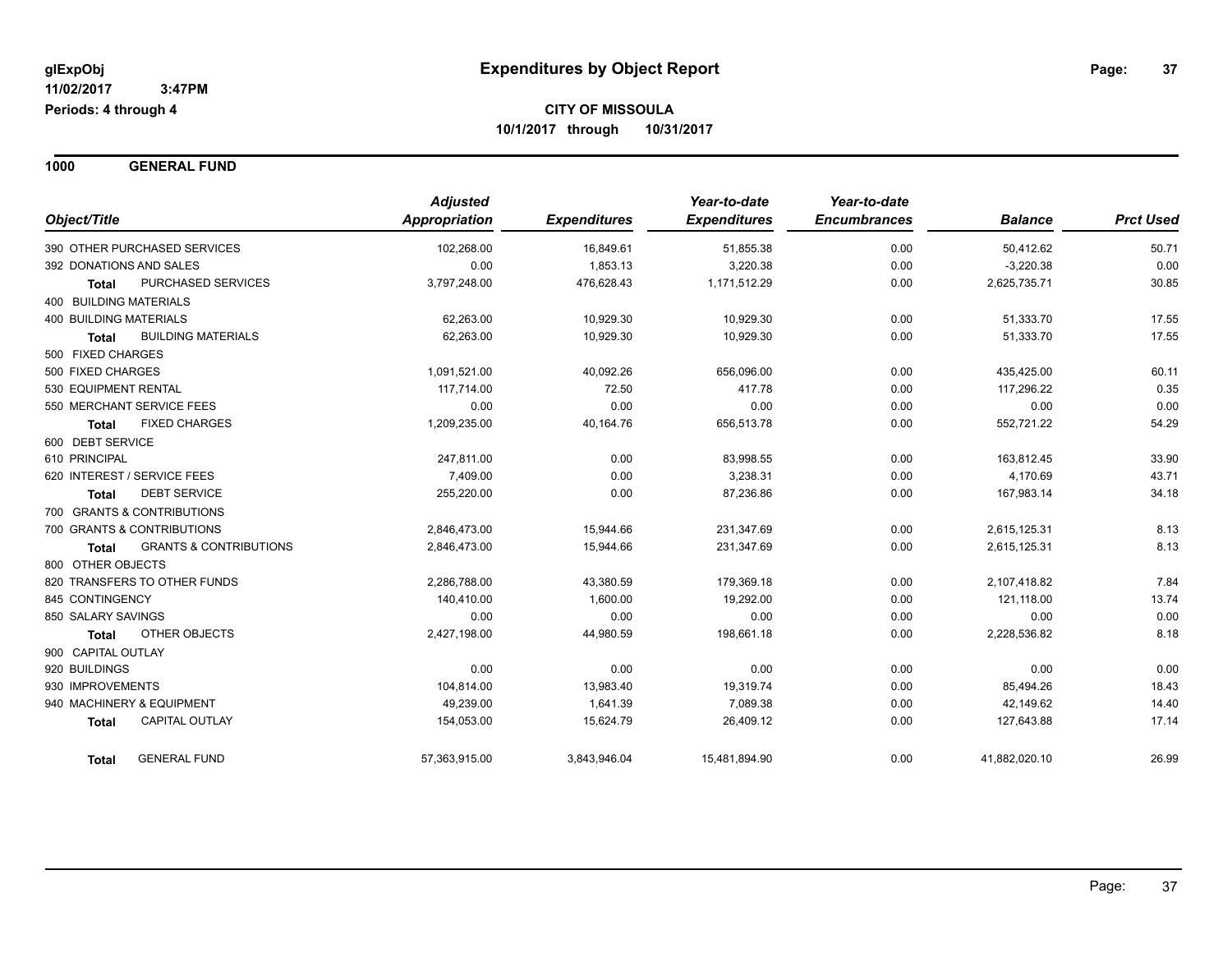# **1211 PARK ACQUISITION & DEVELOPMENT**

#### **370 PARKS & RECREATION**

|                              |                              | <b>Adjusted</b> |                     | Year-to-date        | Year-to-date        |                |                  |
|------------------------------|------------------------------|-----------------|---------------------|---------------------|---------------------|----------------|------------------|
| Object/Title                 |                              | Appropriation   | <b>Expenditures</b> | <b>Expenditures</b> | <b>Encumbrances</b> | <b>Balance</b> | <b>Prct Used</b> |
| 200 SUPPLIES                 |                              |                 |                     |                     |                     |                |                  |
| 220 OPERATING SUPPLIES       |                              | 10,000.00       | 0.00                | 0.00                | 0.00                | 10,000.00      | 0.00             |
| <b>Total</b>                 | <b>SUPPLIES</b>              | 10,000.00       | 0.00                | 0.00                | 0.00                | 10,000.00      | 0.00             |
| 300 PURCHASED SERVICES       |                              |                 |                     |                     |                     |                |                  |
| 350 PROFESSIONAL SERVICES    |                              | 25,000.00       | 0.00                | 0.00                | 0.00                | 25,000.00      | 0.00             |
| 360 REPAIR & MAINTENANCE     |                              | 0.00            | 0.00                | 0.00                | 0.00                | 0.00           | 0.00             |
|                              | 390 OTHER PURCHASED SERVICES | 10,000.00       | 0.00                | 0.00                | 0.00                | 10,000.00      | 0.00             |
| <b>Total</b>                 | PURCHASED SERVICES           | 35,000.00       | 0.00                | 0.00                | 0.00                | 35,000.00      | 0.00             |
| 500 FIXED CHARGES            |                              |                 |                     |                     |                     |                |                  |
| 550 MERCHANT SERVICE FEES    |                              | 0.00            | 0.00                | 0.00                | 0.00                | 0.00           | 0.00             |
| <b>Total</b>                 | <b>FIXED CHARGES</b>         | 0.00            | 0.00                | 0.00                | 0.00                | 0.00           | 0.00             |
| 800 OTHER OBJECTS            |                              |                 |                     |                     |                     |                |                  |
| 820 TRANSFERS TO OTHER FUNDS |                              | 0.00            | 0.00                | 19,560.00           | 0.00                | $-19,560.00$   | 0.00             |
| <b>Total</b>                 | OTHER OBJECTS                | 0.00            | 0.00                | 19,560.00           | 0.00                | $-19,560.00$   | 0.00             |
| 900 CAPITAL OUTLAY           |                              |                 |                     |                     |                     |                |                  |
| 930 IMPROVEMENTS             |                              | 200,309.00      | 0.00                | 0.00                | 0.00                | 200,309.00     | 0.00             |
| 940 MACHINERY & EQUIPMENT    |                              | 29,650.00       | 0.00                | 0.00                | 0.00                | 29,650.00      | 0.00             |
| <b>Total</b>                 | <b>CAPITAL OUTLAY</b>        | 229,959.00      | 0.00                | 0.00                | 0.00                | 229,959.00     | 0.00             |
| <b>Total</b>                 | PARKS & RECREATION           | 274,959.00      | 0.00                | 19,560.00           | 0.00                | 255,399.00     | 7.11             |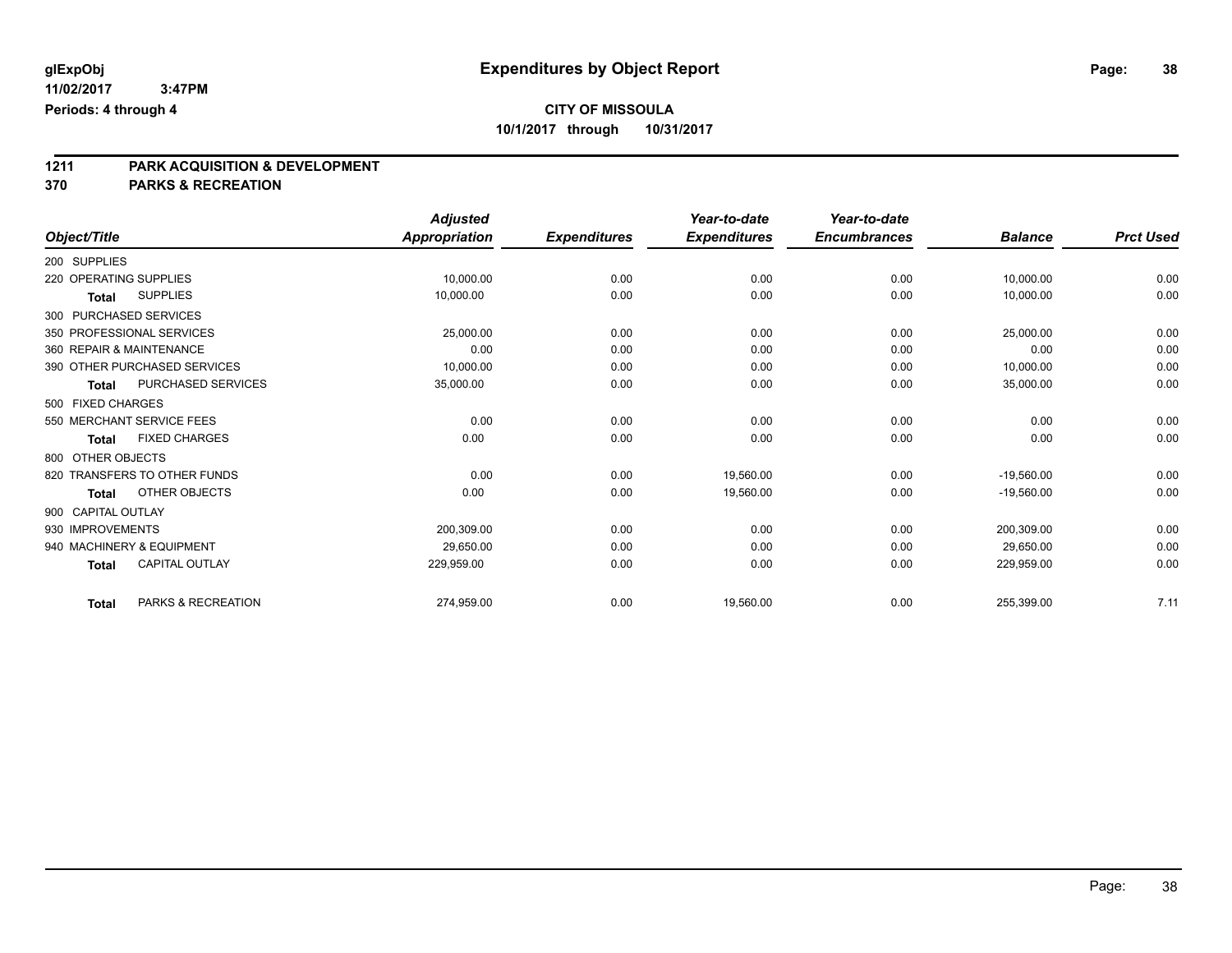#### **1211 PARK ACQUISITION & DEVELOPMENT**

|                          |                                | <b>Adjusted</b>      |                     | Year-to-date        | Year-to-date        |                |                  |
|--------------------------|--------------------------------|----------------------|---------------------|---------------------|---------------------|----------------|------------------|
| Object/Title             |                                | <b>Appropriation</b> | <b>Expenditures</b> | <b>Expenditures</b> | <b>Encumbrances</b> | <b>Balance</b> | <b>Prct Used</b> |
| 200 SUPPLIES             |                                |                      |                     |                     |                     |                |                  |
| 220 OPERATING SUPPLIES   |                                | 10,000.00            | 0.00                | 0.00                | 0.00                | 10,000.00      | 0.00             |
| <b>Total</b>             | <b>SUPPLIES</b>                | 10,000.00            | 0.00                | 0.00                | 0.00                | 10,000.00      | 0.00             |
| 300 PURCHASED SERVICES   |                                |                      |                     |                     |                     |                |                  |
|                          | 350 PROFESSIONAL SERVICES      | 25,000.00            | 0.00                | 0.00                | 0.00                | 25,000.00      | 0.00             |
| 360 REPAIR & MAINTENANCE |                                | 0.00                 | 0.00                | 0.00                | 0.00                | 0.00           | 0.00             |
|                          | 390 OTHER PURCHASED SERVICES   | 10,000.00            | 0.00                | 0.00                | 0.00                | 10,000.00      | 0.00             |
| <b>Total</b>             | PURCHASED SERVICES             | 35,000.00            | 0.00                | 0.00                | 0.00                | 35,000.00      | 0.00             |
| 500 FIXED CHARGES        |                                |                      |                     |                     |                     |                |                  |
|                          | 550 MERCHANT SERVICE FEES      | 0.00                 | 0.00                | 0.00                | 0.00                | 0.00           | 0.00             |
| <b>Total</b>             | <b>FIXED CHARGES</b>           | 0.00                 | 0.00                | 0.00                | 0.00                | 0.00           | 0.00             |
| 800 OTHER OBJECTS        |                                |                      |                     |                     |                     |                |                  |
|                          | 820 TRANSFERS TO OTHER FUNDS   | 0.00                 | 0.00                | 19,560.00           | 0.00                | $-19,560.00$   | 0.00             |
| <b>Total</b>             | <b>OTHER OBJECTS</b>           | 0.00                 | 0.00                | 19,560.00           | 0.00                | $-19,560.00$   | 0.00             |
| 900 CAPITAL OUTLAY       |                                |                      |                     |                     |                     |                |                  |
| 930 IMPROVEMENTS         |                                | 200,309.00           | 0.00                | 0.00                | 0.00                | 200,309.00     | 0.00             |
|                          | 940 MACHINERY & EQUIPMENT      | 29,650.00            | 0.00                | 0.00                | 0.00                | 29,650.00      | 0.00             |
| <b>Total</b>             | <b>CAPITAL OUTLAY</b>          | 229,959.00           | 0.00                | 0.00                | 0.00                | 229,959.00     | 0.00             |
| <b>Total</b>             | PARK ACQUISITION & DEVELOPMENT | 274,959.00           | 0.00                | 19,560.00           | 0.00                | 255,399.00     | 7.11             |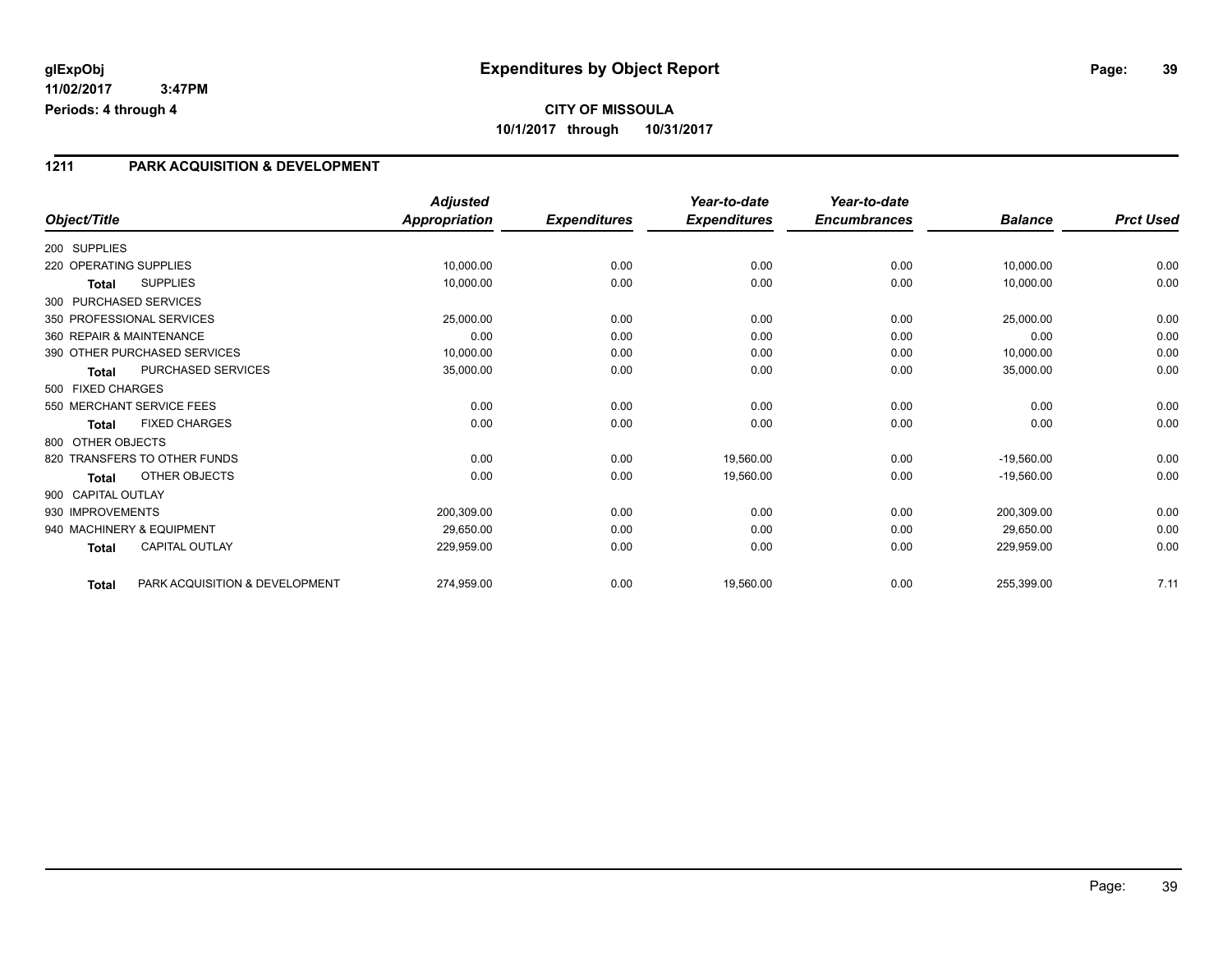**1212 PARK ENTERPRISE FUND**

**370 PARKS & RECREATION**

|                          |                              | <b>Adjusted</b> |                     | Year-to-date        | Year-to-date        |                |                  |
|--------------------------|------------------------------|-----------------|---------------------|---------------------|---------------------|----------------|------------------|
| Object/Title             |                              | Appropriation   | <b>Expenditures</b> | <b>Expenditures</b> | <b>Encumbrances</b> | <b>Balance</b> | <b>Prct Used</b> |
| 200 SUPPLIES             |                              |                 |                     |                     |                     |                |                  |
| 210 OFFICE SUPPLIES      |                              | 0.00            | 0.00                | 0.00                | 0.00                | 0.00           | 0.00             |
| 220 OPERATING SUPPLIES   |                              | 20,000.00       | 28.97               | 247.53              | 0.00                | 19,752.47      | 1.24             |
| 230 REPAIR/MAINTENANCE   |                              | 15.000.00       | 0.00                | 0.00                | 0.00                | 15,000.00      | 0.00             |
| 240 OTHER SUPPLIES       |                              | 0.00            | 0.00                | 0.00                | 0.00                | 0.00           | 0.00             |
| <b>Total</b>             | <b>SUPPLIES</b>              | 35,000.00       | 28.97               | 247.53              | 0.00                | 34,752.47      | 0.71             |
| 300 PURCHASED SERVICES   |                              |                 |                     |                     |                     |                |                  |
|                          | 350 PROFESSIONAL SERVICES    | 10,000.00       | 0.00                | 0.00                | 0.00                | 10,000.00      | 0.00             |
| 360 REPAIR & MAINTENANCE |                              | 0.00            | 0.00                | 0.00                | 0.00                | 0.00           | 0.00             |
|                          | 390 OTHER PURCHASED SERVICES | 20,000.00       | 0.00                | 0.00                | 0.00                | 20,000.00      | 0.00             |
| <b>Total</b>             | PURCHASED SERVICES           | 30,000.00       | 0.00                | 0.00                | 0.00                | 30,000.00      | 0.00             |
| 500 FIXED CHARGES        |                              |                 |                     |                     |                     |                |                  |
|                          | 550 MERCHANT SERVICE FEES    | 0.00            | 0.00                | 0.00                | 0.00                | 0.00           | 0.00             |
| <b>Total</b>             | <b>FIXED CHARGES</b>         | 0.00            | 0.00                | 0.00                | 0.00                | 0.00           | 0.00             |
| 800 OTHER OBJECTS        |                              |                 |                     |                     |                     |                |                  |
|                          | 820 TRANSFERS TO OTHER FUNDS | 0.00            | 0.00                | 0.00                | 0.00                | 0.00           | 0.00             |
| <b>Total</b>             | OTHER OBJECTS                | 0.00            | 0.00                | 0.00                | 0.00                | 0.00           | 0.00             |
| 900 CAPITAL OUTLAY       |                              |                 |                     |                     |                     |                |                  |
| 930 IMPROVEMENTS         |                              | 181,945.00      | 0.00                | 0.00                | 0.00                | 181,945.00     | 0.00             |
|                          | 940 MACHINERY & EQUIPMENT    | 85,415.00       | 0.00                | 0.00                | 0.00                | 85,415.00      | 0.00             |
| <b>Total</b>             | <b>CAPITAL OUTLAY</b>        | 267,360.00      | 0.00                | 0.00                | 0.00                | 267,360.00     | 0.00             |
| <b>Total</b>             | PARKS & RECREATION           | 332,360.00      | 28.97               | 247.53              | 0.00                | 332,112.47     | 0.07             |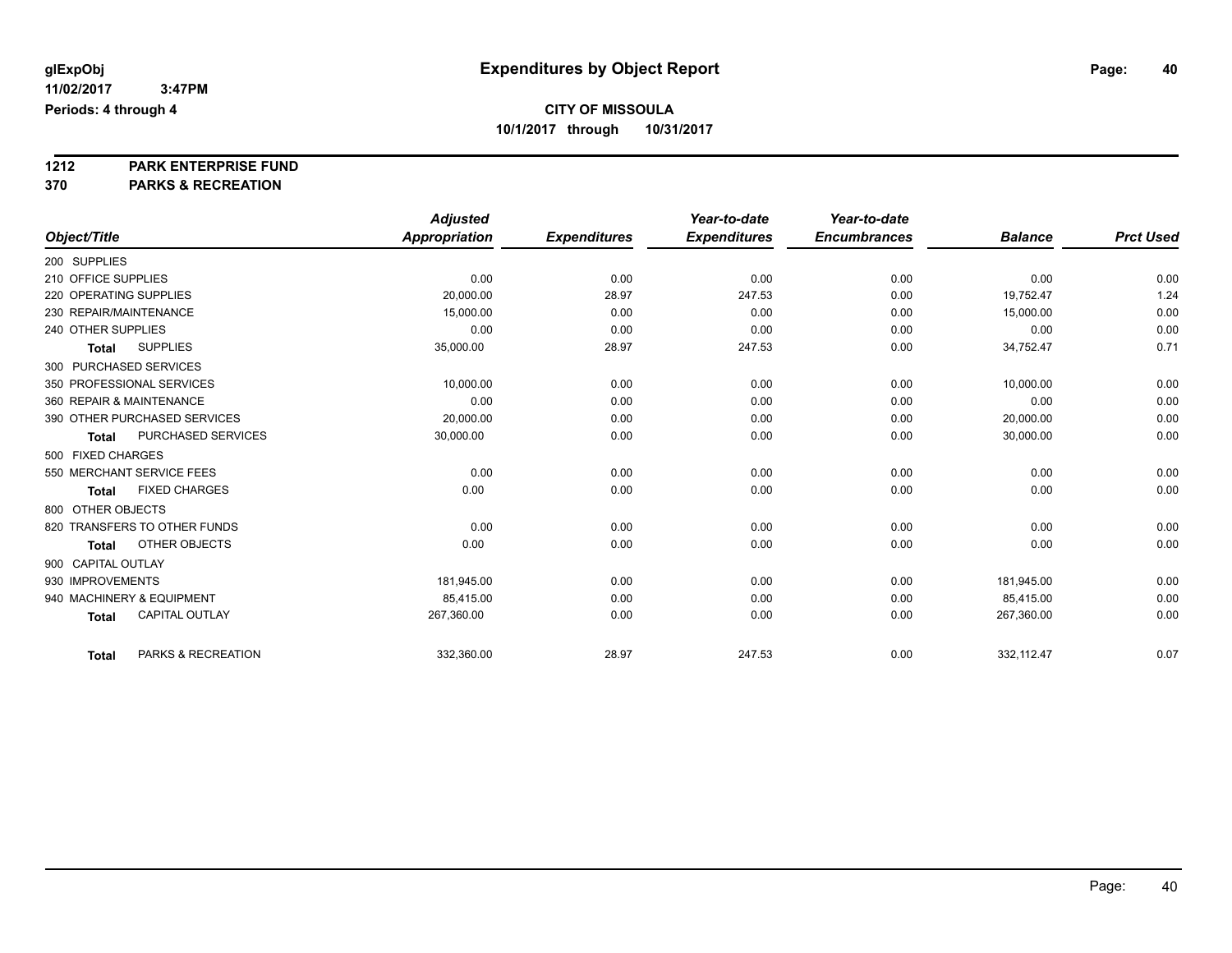#### **1212 PARK ENTERPRISE FUND**

|                                           | <b>Adjusted</b>      |                     | Year-to-date        | Year-to-date        |                |                  |
|-------------------------------------------|----------------------|---------------------|---------------------|---------------------|----------------|------------------|
| Object/Title                              | <b>Appropriation</b> | <b>Expenditures</b> | <b>Expenditures</b> | <b>Encumbrances</b> | <b>Balance</b> | <b>Prct Used</b> |
| 200 SUPPLIES                              |                      |                     |                     |                     |                |                  |
| 210 OFFICE SUPPLIES                       | 0.00                 | 0.00                | 0.00                | 0.00                | 0.00           | 0.00             |
| 220 OPERATING SUPPLIES                    | 20,000.00            | 28.97               | 247.53              | 0.00                | 19,752.47      | 1.24             |
| 230 REPAIR/MAINTENANCE                    | 15,000.00            | 0.00                | 0.00                | 0.00                | 15,000.00      | 0.00             |
| 240 OTHER SUPPLIES                        | 0.00                 | 0.00                | 0.00                | 0.00                | 0.00           | 0.00             |
| <b>SUPPLIES</b><br><b>Total</b>           | 35,000.00            | 28.97               | 247.53              | 0.00                | 34,752.47      | 0.71             |
| 300 PURCHASED SERVICES                    |                      |                     |                     |                     |                |                  |
| 350 PROFESSIONAL SERVICES                 | 10.000.00            | 0.00                | 0.00                | 0.00                | 10,000.00      | 0.00             |
| 360 REPAIR & MAINTENANCE                  | 0.00                 | 0.00                | 0.00                | 0.00                | 0.00           | 0.00             |
| 390 OTHER PURCHASED SERVICES              | 20,000.00            | 0.00                | 0.00                | 0.00                | 20,000.00      | 0.00             |
| <b>PURCHASED SERVICES</b><br><b>Total</b> | 30,000.00            | 0.00                | 0.00                | 0.00                | 30,000.00      | 0.00             |
| 500 FIXED CHARGES                         |                      |                     |                     |                     |                |                  |
| 550 MERCHANT SERVICE FEES                 | 0.00                 | 0.00                | 0.00                | 0.00                | 0.00           | 0.00             |
| <b>FIXED CHARGES</b><br><b>Total</b>      | 0.00                 | 0.00                | 0.00                | 0.00                | 0.00           | 0.00             |
| 800 OTHER OBJECTS                         |                      |                     |                     |                     |                |                  |
| 820 TRANSFERS TO OTHER FUNDS              | 0.00                 | 0.00                | 0.00                | 0.00                | 0.00           | 0.00             |
| OTHER OBJECTS<br><b>Total</b>             | 0.00                 | 0.00                | 0.00                | 0.00                | 0.00           | 0.00             |
| 900 CAPITAL OUTLAY                        |                      |                     |                     |                     |                |                  |
| 930 IMPROVEMENTS                          | 181,945.00           | 0.00                | 0.00                | 0.00                | 181,945.00     | 0.00             |
| 940 MACHINERY & EQUIPMENT                 | 85.415.00            | 0.00                | 0.00                | 0.00                | 85,415.00      | 0.00             |
| <b>CAPITAL OUTLAY</b><br><b>Total</b>     | 267,360.00           | 0.00                | 0.00                | 0.00                | 267,360.00     | 0.00             |
| PARK ENTERPRISE FUND<br><b>Total</b>      | 332,360.00           | 28.97               | 247.53              | 0.00                | 332,112.47     | 0.07             |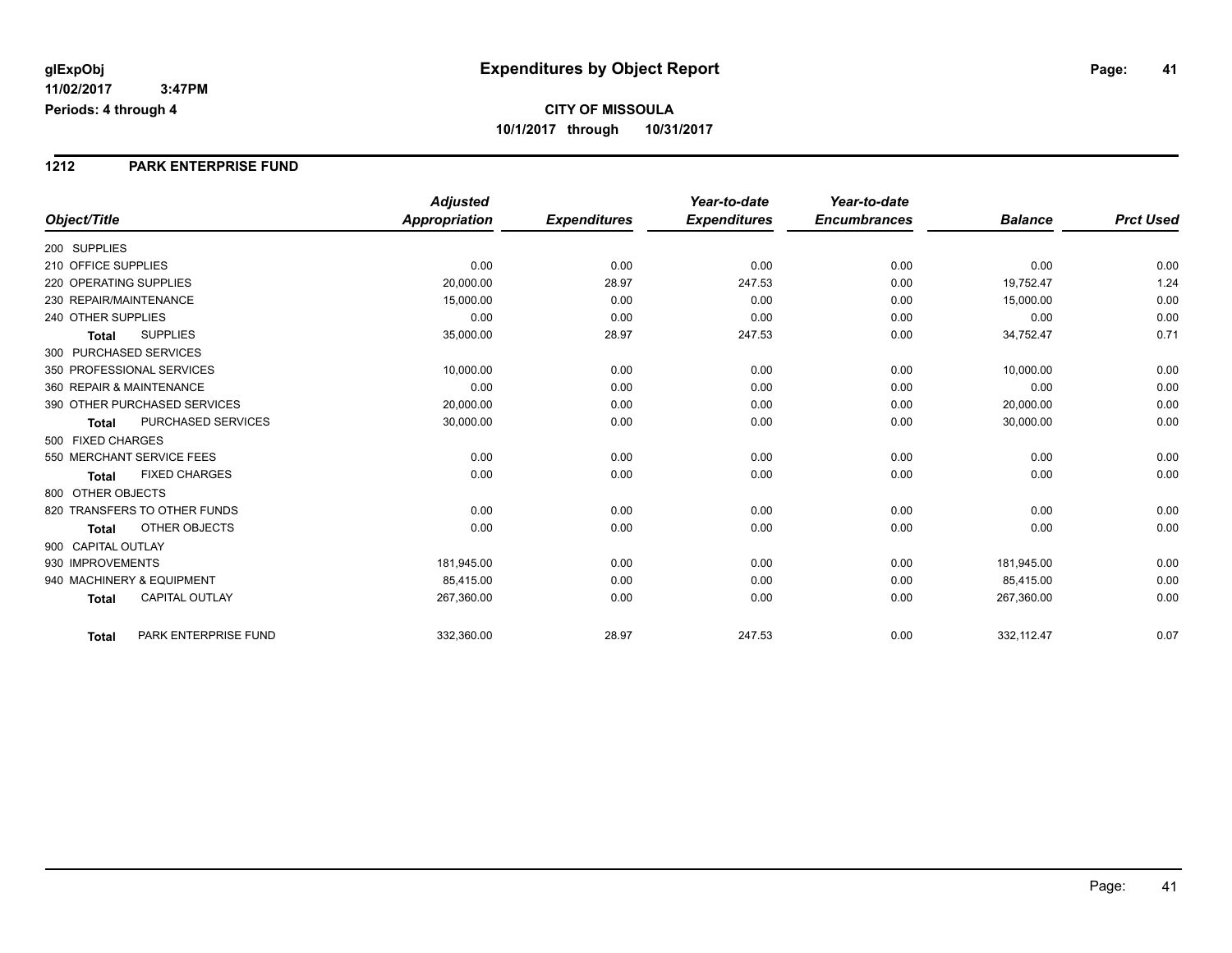**1216 PARKS & REC TRAILS, DEV 370 PARKS & RECREATION**

|                                            | <b>Adjusted</b>      |                     | Year-to-date        | Year-to-date        |                |                  |
|--------------------------------------------|----------------------|---------------------|---------------------|---------------------|----------------|------------------|
| Object/Title                               | <b>Appropriation</b> | <b>Expenditures</b> | <b>Expenditures</b> | <b>Encumbrances</b> | <b>Balance</b> | <b>Prct Used</b> |
| 100 PERSONAL SERVICES                      |                      |                     |                     |                     |                |                  |
| 110 SALARIES AND WAGES                     | 11,291.00            | 0.00                | 0.00                | 0.00                | 11,291.00      | 0.00             |
| 120 OVERTIME                               | 0.00                 | 0.00                | 0.00                | 0.00                | 0.00           | 0.00             |
| 140 EMPLOYER CONTRIBUTIONS                 | 1,909.00             | 0.00                | 0.00                | 0.00                | 1,909.00       | 0.00             |
| <b>141 STATE RETIREMENT CONTRIBUTIONS</b>  | 0.00                 | 0.00                | 0.00                | 0.00                | 0.00           | 0.00             |
| PERSONAL SERVICES<br>Total                 | 13,200.00            | 0.00                | 0.00                | 0.00                | 13,200.00      | 0.00             |
| 200 SUPPLIES                               |                      |                     |                     |                     |                |                  |
| 220 OPERATING SUPPLIES                     | 60,000.00            | 12,480.50           | 18,955.93           | 0.00                | 41,044.07      | 31.59            |
| 230 REPAIR/MAINTENANCE                     | 35.000.00            | 2,823.80            | 2,823.80            | 0.00                | 32,176.20      | 8.07             |
| 240 OTHER SUPPLIES                         | 1,100.00             | 0.00                | 0.00                | 0.00                | 1,100.00       | 0.00             |
| <b>SUPPLIES</b><br>Total                   | 96,100.00            | 15,304.30           | 21,779.73           | 0.00                | 74,320.27      | 22.66            |
| 300 PURCHASED SERVICES                     |                      |                     |                     |                     |                |                  |
| 350 PROFESSIONAL SERVICES                  | 157,150.00           | 0.00                | 4,190.60            | 0.00                | 152,959.40     | 2.67             |
| 360 REPAIR & MAINTENANCE                   | 10,000.00            | 0.00                | 588.50              | 0.00                | 9,411.50       | 5.89             |
| 370 TRAVEL                                 | 150.00               | 0.00                | 0.00                | 0.00                | 150.00         | 0.00             |
| 380 TRAINING                               | 150.00               | 0.00                | 0.00                | 0.00                | 150.00         | 0.00             |
| 390 OTHER PURCHASED SERVICES               | 100,000.00           | 0.00                | 473.28              | 0.00                | 99,526.72      | 0.47             |
| PURCHASED SERVICES<br>Total                | 267,450.00           | 0.00                | 5,252.38            | 0.00                | 262,197.62     | 1.96             |
| 500 FIXED CHARGES                          |                      |                     |                     |                     |                |                  |
| 550 MERCHANT SERVICE FEES                  | 0.00                 | 0.00                | 0.00                | 0.00                | 0.00           | 0.00             |
| <b>FIXED CHARGES</b><br>Total              | 0.00                 | 0.00                | 0.00                | 0.00                | 0.00           | 0.00             |
| 700 GRANTS & CONTRIBUTIONS                 |                      |                     |                     |                     |                |                  |
| 700 GRANTS & CONTRIBUTIONS                 | 100,000.00           | 0.00                | 0.00                | 0.00                | 100,000.00     | 0.00             |
| <b>GRANTS &amp; CONTRIBUTIONS</b><br>Total | 100,000.00           | 0.00                | 0.00                | 0.00                | 100,000.00     | 0.00             |
| 800 OTHER OBJECTS                          |                      |                     |                     |                     |                |                  |
| 820 TRANSFERS TO OTHER FUNDS               | 0.00                 | 0.00                | 51,136.55           | 0.00                | $-51,136.55$   | 0.00             |
| 845 CONTINGENCY                            | 25,000.00            | 0.00                | 0.00                | 0.00                | 25,000.00      | 0.00             |
| OTHER OBJECTS<br>Total                     | 25,000.00            | 0.00                | 51,136.55           | 0.00                | $-26, 136.55$  | 204.55           |
| 900 CAPITAL OUTLAY                         |                      |                     |                     |                     |                |                  |
| 920 BUILDINGS                              | 100,000.00           | 0.00                | 0.00                | 0.00                | 100,000.00     | 0.00             |
| 930 IMPROVEMENTS                           | 256,450.00           | 0.00                | 0.00                | 0.00                | 256,450.00     | 0.00             |
| 940 MACHINERY & EQUIPMENT                  | 0.00                 | 0.00                | 0.00                | 0.00                | 0.00           | 0.00             |
| CAPITAL OUTLAY<br><b>Total</b>             | 356,450.00           | 0.00                | 0.00                | 0.00                | 356,450.00     | 0.00             |
|                                            |                      |                     |                     |                     |                |                  |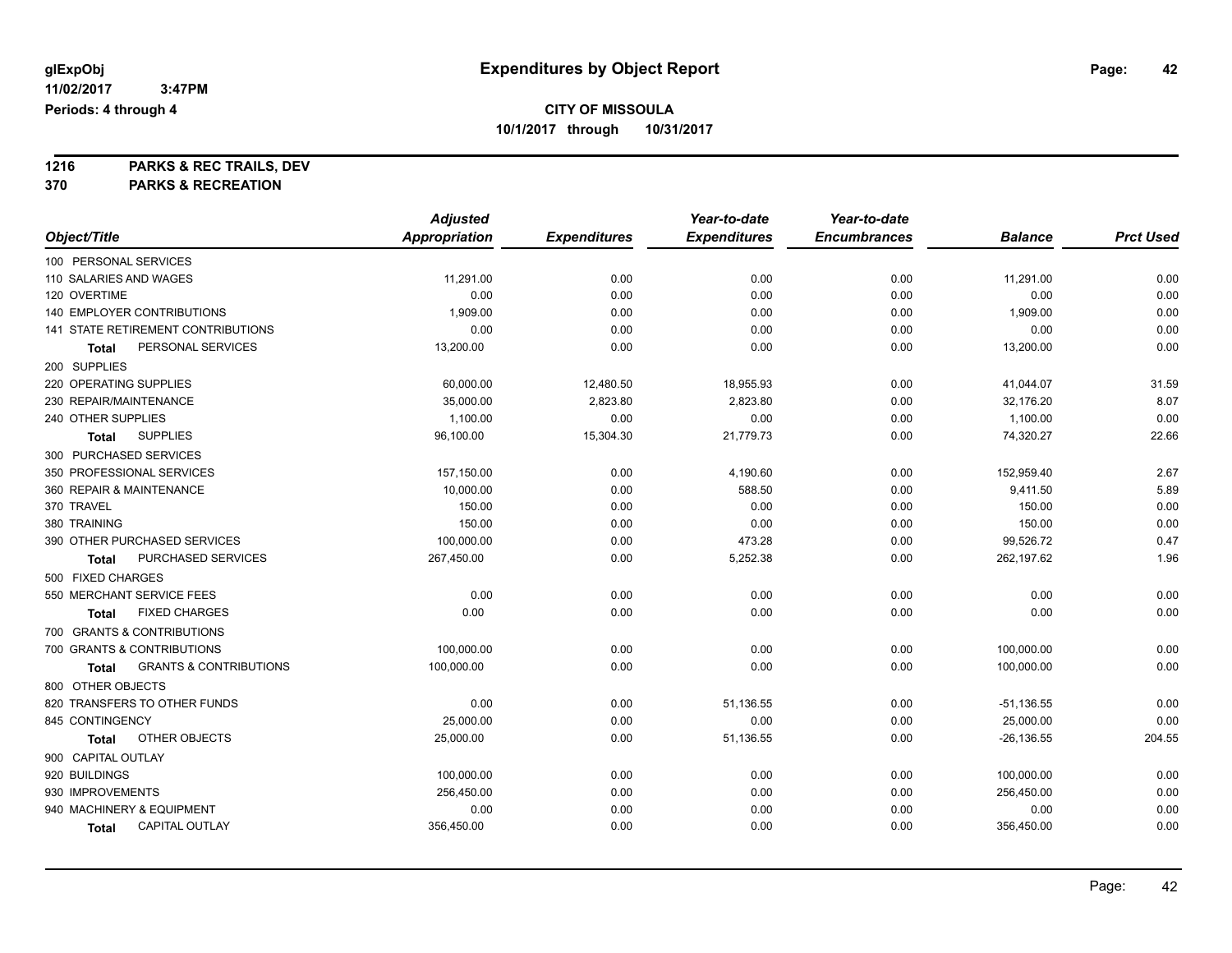| glExpObj<br>11/02/2017 | <b>Expenditures by Object Report</b><br>3:47PM |                                                            |           |           |      |            | Page: | 43   |
|------------------------|------------------------------------------------|------------------------------------------------------------|-----------|-----------|------|------------|-------|------|
| Periods: 4 through 4   |                                                | <b>CITY OF MISSOULA</b><br>10/1/2017 through<br>10/31/2017 |           |           |      |            |       |      |
| 1216                   | <b>PARKS &amp; REC TRAILS, DEV</b>             |                                                            |           |           |      |            |       |      |
| <b>Total</b>           | PARKS & RECREATION                             | 858,200.00                                                 | 15,304.30 | 78.168.66 | 0.00 | 780,031.34 |       | 9.11 |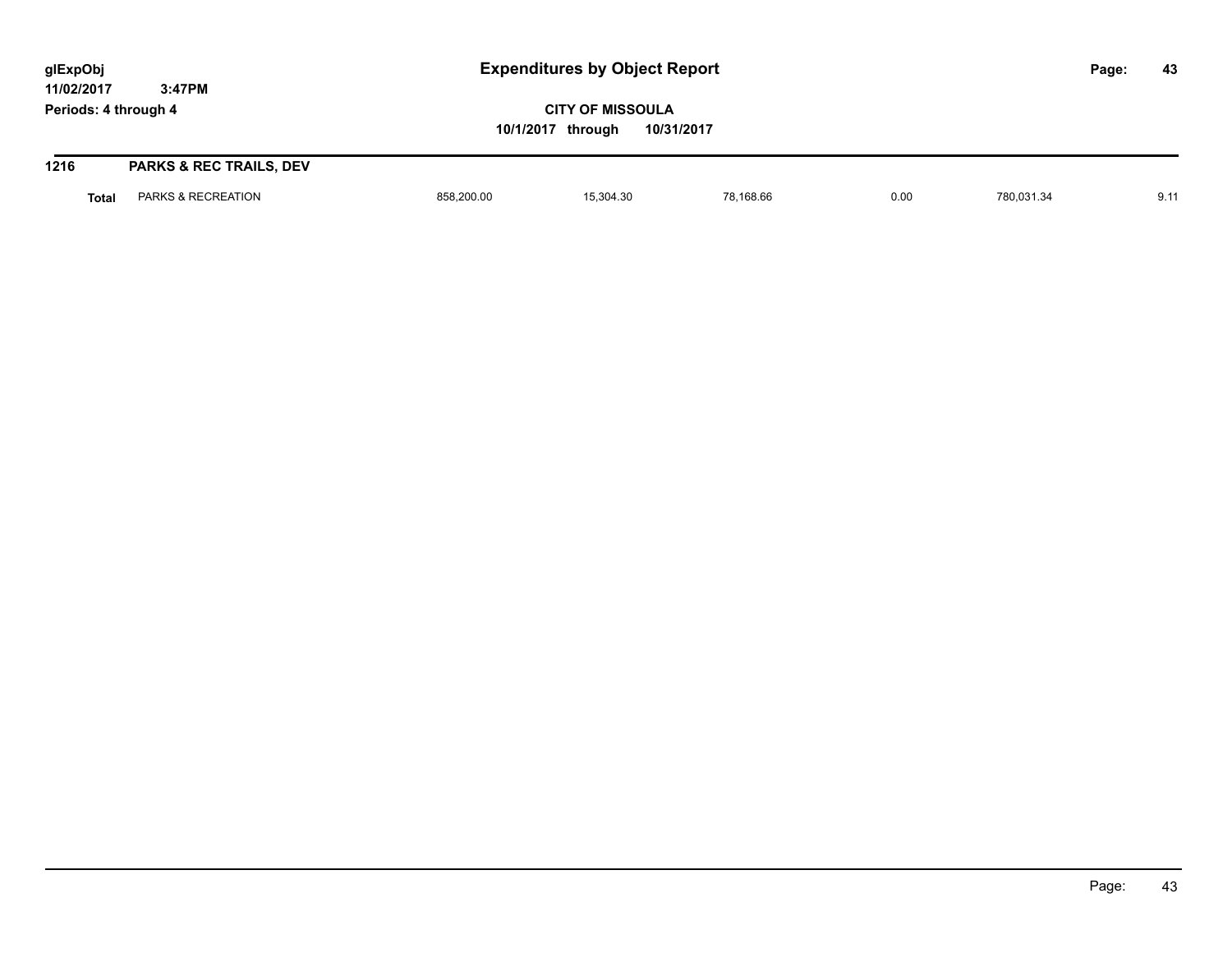### **1216 PARKS & REC TRAILS, DEV**

|                                                   | <b>Adjusted</b> |                     | Year-to-date        | Year-to-date        |                |                  |
|---------------------------------------------------|-----------------|---------------------|---------------------|---------------------|----------------|------------------|
| Object/Title                                      | Appropriation   | <b>Expenditures</b> | <b>Expenditures</b> | <b>Encumbrances</b> | <b>Balance</b> | <b>Prct Used</b> |
| 100 PERSONAL SERVICES                             |                 |                     |                     |                     |                |                  |
| 110 SALARIES AND WAGES                            | 11,291.00       | 0.00                | 0.00                | 0.00                | 11,291.00      | 0.00             |
| 120 OVERTIME                                      | 0.00            | 0.00                | 0.00                | 0.00                | 0.00           | 0.00             |
| <b>140 EMPLOYER CONTRIBUTIONS</b>                 | 1,909.00        | 0.00                | 0.00                | 0.00                | 1,909.00       | 0.00             |
| 141 STATE RETIREMENT CONTRIBUTIONS                | 0.00            | 0.00                | 0.00                | 0.00                | 0.00           | 0.00             |
| PERSONAL SERVICES<br><b>Total</b>                 | 13,200.00       | 0.00                | 0.00                | 0.00                | 13,200.00      | 0.00             |
| 200 SUPPLIES                                      |                 |                     |                     |                     |                |                  |
| 220 OPERATING SUPPLIES                            | 60,000.00       | 12,480.50           | 18,955.93           | 0.00                | 41,044.07      | 31.59            |
| 230 REPAIR/MAINTENANCE                            | 35,000.00       | 2,823.80            | 2,823.80            | 0.00                | 32,176.20      | 8.07             |
| 240 OTHER SUPPLIES                                | 1,100.00        | 0.00                | 0.00                | 0.00                | 1,100.00       | 0.00             |
| <b>SUPPLIES</b><br><b>Total</b>                   | 96,100.00       | 15,304.30           | 21,779.73           | 0.00                | 74,320.27      | 22.66            |
| 300 PURCHASED SERVICES                            |                 |                     |                     |                     |                |                  |
| 350 PROFESSIONAL SERVICES                         | 157,150.00      | 0.00                | 4,190.60            | 0.00                | 152,959.40     | 2.67             |
| 360 REPAIR & MAINTENANCE                          | 10,000.00       | 0.00                | 588.50              | 0.00                | 9,411.50       | 5.89             |
| 370 TRAVEL                                        | 150.00          | 0.00                | 0.00                | 0.00                | 150.00         | 0.00             |
| 380 TRAINING                                      | 150.00          | 0.00                | 0.00                | 0.00                | 150.00         | 0.00             |
| 390 OTHER PURCHASED SERVICES                      | 100,000.00      | 0.00                | 473.28              | 0.00                | 99,526.72      | 0.47             |
| PURCHASED SERVICES<br><b>Total</b>                | 267,450.00      | 0.00                | 5,252.38            | 0.00                | 262,197.62     | 1.96             |
| 500 FIXED CHARGES                                 |                 |                     |                     |                     |                |                  |
| 550 MERCHANT SERVICE FEES                         | 0.00            | 0.00                | 0.00                | 0.00                | 0.00           | 0.00             |
| <b>FIXED CHARGES</b><br><b>Total</b>              | 0.00            | 0.00                | 0.00                | 0.00                | 0.00           | 0.00             |
| 700 GRANTS & CONTRIBUTIONS                        |                 |                     |                     |                     |                |                  |
| 700 GRANTS & CONTRIBUTIONS                        | 100,000.00      | 0.00                | 0.00                | 0.00                | 100,000.00     | 0.00             |
| <b>GRANTS &amp; CONTRIBUTIONS</b><br><b>Total</b> | 100,000.00      | 0.00                | 0.00                | 0.00                | 100,000.00     | 0.00             |
| 800 OTHER OBJECTS                                 |                 |                     |                     |                     |                |                  |
| 820 TRANSFERS TO OTHER FUNDS                      | 0.00            | 0.00                | 51,136.55           | 0.00                | $-51,136.55$   | 0.00             |
| 845 CONTINGENCY                                   | 25,000.00       | 0.00                | 0.00                | 0.00                | 25,000.00      | 0.00             |
| OTHER OBJECTS<br>Total                            | 25,000.00       | 0.00                | 51,136.55           | 0.00                | $-26, 136.55$  | 204.55           |
| 900 CAPITAL OUTLAY                                |                 |                     |                     |                     |                |                  |
| 920 BUILDINGS                                     | 100,000.00      | 0.00                | 0.00                | 0.00                | 100,000.00     | 0.00             |
| 930 IMPROVEMENTS                                  | 256,450.00      | 0.00                | 0.00                | 0.00                | 256,450.00     | 0.00             |
| 940 MACHINERY & EQUIPMENT                         | 0.00            | 0.00                | 0.00                | 0.00                | 0.00           | 0.00             |
| <b>CAPITAL OUTLAY</b><br><b>Total</b>             | 356,450.00      | 0.00                | 0.00                | 0.00                | 356,450.00     | 0.00             |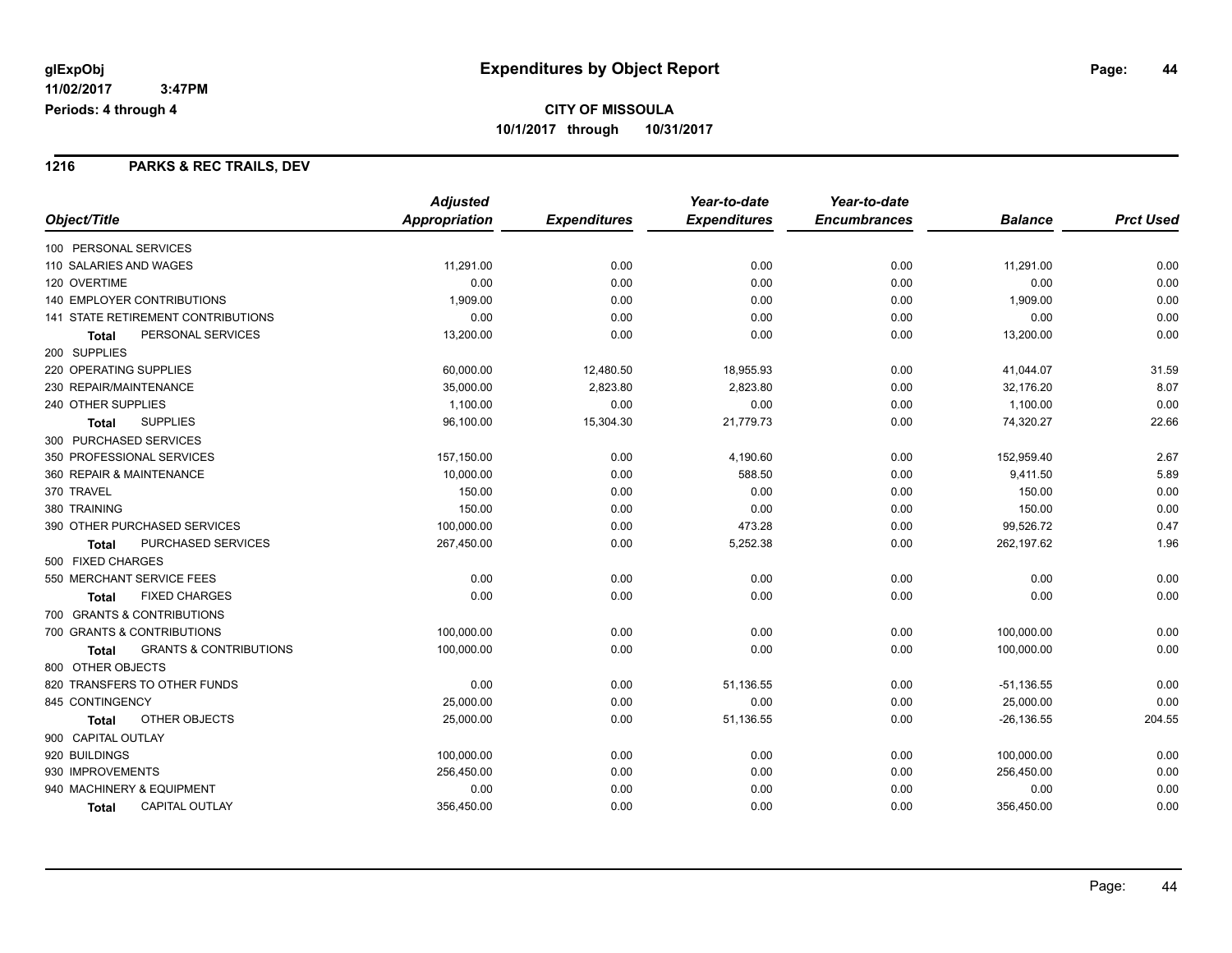| <b>Expenditures by Object Report</b><br>glExpObj<br>11/02/2017<br>3:47PM |                         |            |                                                            |           |      |            | 45<br>Page: |
|--------------------------------------------------------------------------|-------------------------|------------|------------------------------------------------------------|-----------|------|------------|-------------|
| Periods: 4 through 4                                                     |                         |            | <b>CITY OF MISSOULA</b><br>10/1/2017 through<br>10/31/2017 |           |      |            |             |
| <b>Total</b>                                                             | PARKS & REC TRAILS, DEV | 858,200.00 | 15,304.30                                                  | 78,168.66 | 0.00 | 780,031.34 | 9.11        |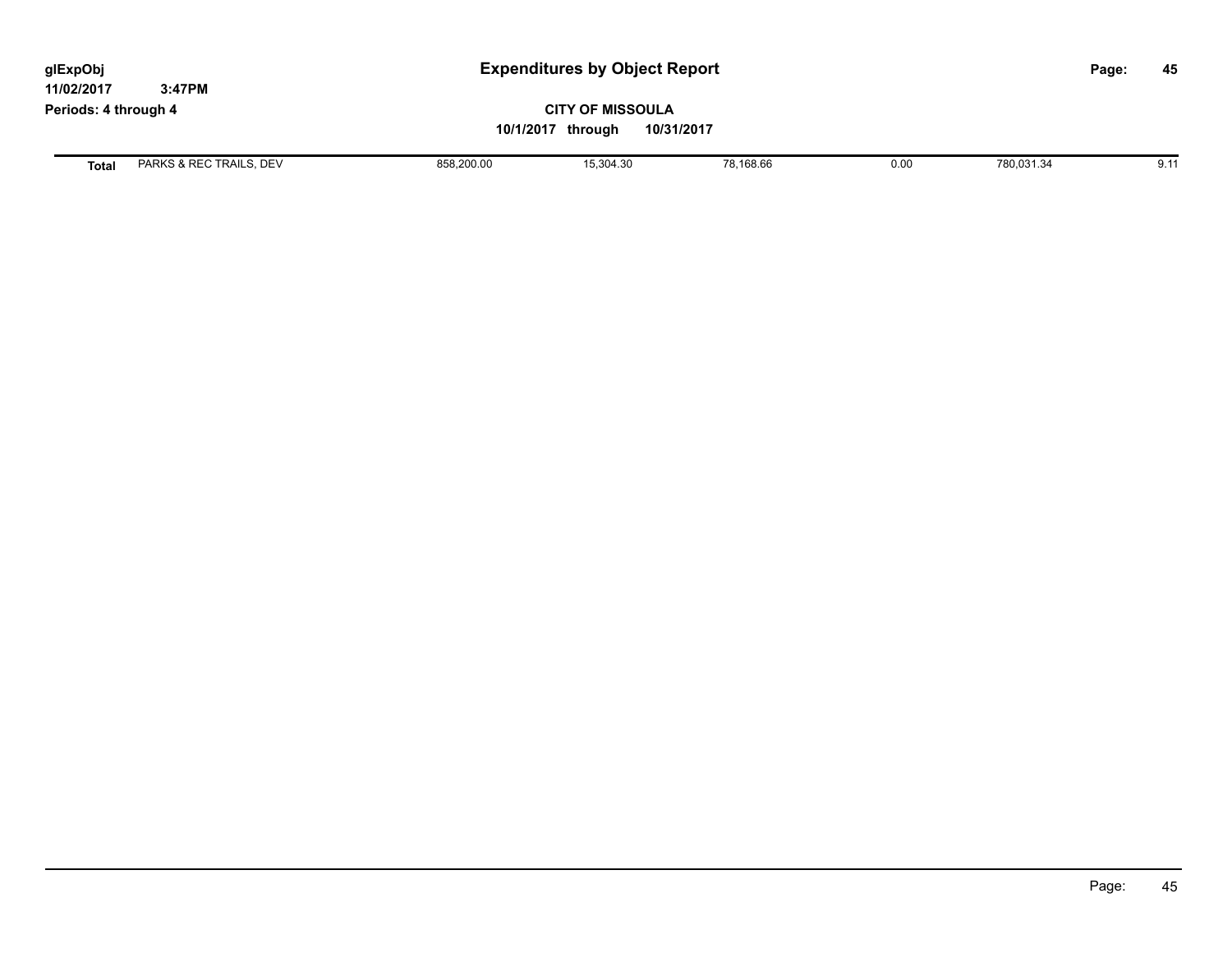**1217 PARKS CITY LIFE GYM LEASE**

**370 PARKS & RECREATION**

|                                           | <b>Adjusted</b>      |                     | Year-to-date        | Year-to-date        |                |                  |
|-------------------------------------------|----------------------|---------------------|---------------------|---------------------|----------------|------------------|
| Object/Title                              | <b>Appropriation</b> | <b>Expenditures</b> | <b>Expenditures</b> | <b>Encumbrances</b> | <b>Balance</b> | <b>Prct Used</b> |
| 100 PERSONAL SERVICES                     |                      |                     |                     |                     |                |                  |
| 110 SALARIES AND WAGES                    | 16,000.00            | 0.00                | 0.00                | 0.00                | 16,000.00      | 0.00             |
| 120 OVERTIME                              | 0.00                 | 0.00                | 0.00                | 0.00                | 0.00           | 0.00             |
| <b>140 EMPLOYER CONTRIBUTIONS</b>         | 1.000.00             | 0.00                | 0.00                | 0.00                | 1,000.00       | 0.00             |
| <b>141 STATE RETIREMENT CONTRIBUTIONS</b> | 0.00                 | 0.00                | 0.00                | 0.00                | 0.00           | 0.00             |
| PERSONAL SERVICES<br><b>Total</b>         | 17,000.00            | 0.00                | 0.00                | 0.00                | 17,000.00      | 0.00             |
| 200 SUPPLIES                              |                      |                     |                     |                     |                |                  |
| 210 OFFICE SUPPLIES                       | 0.00                 | 0.00                | 0.00                | 0.00                | 0.00           | 0.00             |
| 220 OPERATING SUPPLIES                    | 1,500.00             | 704.23              | 715.60              | 0.00                | 784.40         | 47.71            |
| 230 REPAIR/MAINTENANCE                    | 1,000.00             | 0.00                | 1,032.00            | 0.00                | $-32.00$       | 103.20           |
| <b>SUPPLIES</b><br><b>Total</b>           | 2,500.00             | 704.23              | 1,747.60            | 0.00                | 752.40         | 69.90            |
| 300 PURCHASED SERVICES                    |                      |                     |                     |                     |                |                  |
| 320 PRINTING & DUPLICATING                | 1,000.00             | 0.00                | 0.00                | 0.00                | 1,000.00       | 0.00             |
| 330 PUBLICITY, SUBSCRIPTIONS & DUES       | 1,000.00             | 0.00                | 0.00                | 0.00                | 1,000.00       | 0.00             |
| 360 REPAIR & MAINTENANCE                  | 0.00                 | 0.00                | 1,002.00            | 0.00                | $-1,002.00$    | 0.00             |
| 390 OTHER PURCHASED SERVICES              | 0.00                 | 0.00                | 0.00                | 0.00                | 0.00           | 0.00             |
| PURCHASED SERVICES<br><b>Total</b>        | 2,000.00             | 0.00                | 1,002.00            | 0.00                | 998.00         | 50.10            |
| 500 FIXED CHARGES                         |                      |                     |                     |                     |                |                  |
| 500 FIXED CHARGES                         | 24,000.00            | 4,400.00            | 11,000.00           | 0.00                | 13,000.00      | 45.83            |
| 550 MERCHANT SERVICE FEES                 | 0.00                 | 0.00                | 0.00                | 0.00                | 0.00           | 0.00             |
| <b>FIXED CHARGES</b><br><b>Total</b>      | 24,000.00            | 4,400.00            | 11,000.00           | 0.00                | 13,000.00      | 45.83            |
| 900 CAPITAL OUTLAY                        |                      |                     |                     |                     |                |                  |
| 930 IMPROVEMENTS                          | 5,000.00             | 0.00                | 0.00                | 0.00                | 5,000.00       | 0.00             |
| <b>CAPITAL OUTLAY</b><br><b>Total</b>     | 5,000.00             | 0.00                | 0.00                | 0.00                | 5,000.00       | 0.00             |
| PARKS & RECREATION<br>Total               | 50,500.00            | 5,104.23            | 13,749.60           | 0.00                | 36,750.40      | 27.23            |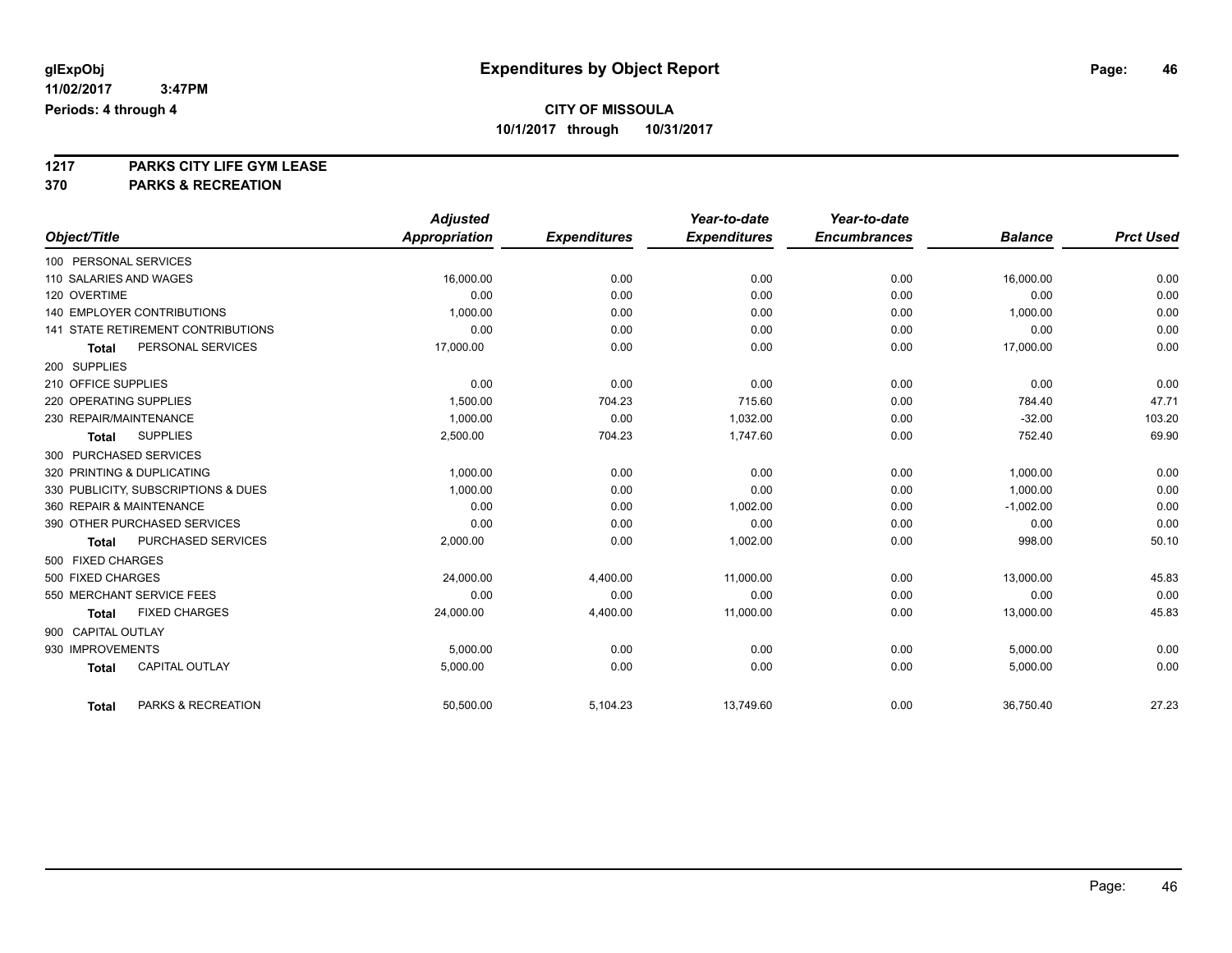#### **1217 PARKS CITY LIFE GYM LEASE**

|                                           | <b>Adjusted</b> |                     | Year-to-date        | Year-to-date        |                |                  |
|-------------------------------------------|-----------------|---------------------|---------------------|---------------------|----------------|------------------|
| Object/Title                              | Appropriation   | <b>Expenditures</b> | <b>Expenditures</b> | <b>Encumbrances</b> | <b>Balance</b> | <b>Prct Used</b> |
| 100 PERSONAL SERVICES                     |                 |                     |                     |                     |                |                  |
| 110 SALARIES AND WAGES                    | 16,000.00       | 0.00                | 0.00                | 0.00                | 16,000.00      | 0.00             |
| 120 OVERTIME                              | 0.00            | 0.00                | 0.00                | 0.00                | 0.00           | 0.00             |
| 140 EMPLOYER CONTRIBUTIONS                | 1,000.00        | 0.00                | 0.00                | 0.00                | 1,000.00       | 0.00             |
| <b>141 STATE RETIREMENT CONTRIBUTIONS</b> | 0.00            | 0.00                | 0.00                | 0.00                | 0.00           | 0.00             |
| PERSONAL SERVICES<br><b>Total</b>         | 17,000.00       | 0.00                | 0.00                | 0.00                | 17,000.00      | 0.00             |
| 200 SUPPLIES                              |                 |                     |                     |                     |                |                  |
| 210 OFFICE SUPPLIES                       | 0.00            | 0.00                | 0.00                | 0.00                | 0.00           | 0.00             |
| 220 OPERATING SUPPLIES                    | 1,500.00        | 704.23              | 715.60              | 0.00                | 784.40         | 47.71            |
| 230 REPAIR/MAINTENANCE                    | 1,000.00        | 0.00                | 1,032.00            | 0.00                | $-32.00$       | 103.20           |
| <b>SUPPLIES</b><br><b>Total</b>           | 2,500.00        | 704.23              | 1,747.60            | 0.00                | 752.40         | 69.90            |
| 300 PURCHASED SERVICES                    |                 |                     |                     |                     |                |                  |
| 320 PRINTING & DUPLICATING                | 1,000.00        | 0.00                | 0.00                | 0.00                | 1,000.00       | 0.00             |
| 330 PUBLICITY, SUBSCRIPTIONS & DUES       | 1,000.00        | 0.00                | 0.00                | 0.00                | 1,000.00       | 0.00             |
| 360 REPAIR & MAINTENANCE                  | 0.00            | 0.00                | 1,002.00            | 0.00                | $-1,002.00$    | 0.00             |
| 390 OTHER PURCHASED SERVICES              | 0.00            | 0.00                | 0.00                | 0.00                | 0.00           | 0.00             |
| PURCHASED SERVICES<br><b>Total</b>        | 2,000.00        | 0.00                | 1,002.00            | 0.00                | 998.00         | 50.10            |
| 500 FIXED CHARGES                         |                 |                     |                     |                     |                |                  |
| 500 FIXED CHARGES                         | 24,000.00       | 4,400.00            | 11,000.00           | 0.00                | 13,000.00      | 45.83            |
| 550 MERCHANT SERVICE FEES                 | 0.00            | 0.00                | 0.00                | 0.00                | 0.00           | 0.00             |
| <b>FIXED CHARGES</b><br><b>Total</b>      | 24,000.00       | 4,400.00            | 11,000.00           | 0.00                | 13,000.00      | 45.83            |
| 900 CAPITAL OUTLAY                        |                 |                     |                     |                     |                |                  |
| 930 IMPROVEMENTS                          | 5,000.00        | 0.00                | 0.00                | 0.00                | 5,000.00       | 0.00             |
| <b>CAPITAL OUTLAY</b><br><b>Total</b>     | 5,000.00        | 0.00                | 0.00                | 0.00                | 5,000.00       | 0.00             |
| PARKS CITY LIFE GYM LEASE<br><b>Total</b> | 50,500.00       | 5,104.23            | 13,749.60           | 0.00                | 36,750.40      | 27.23            |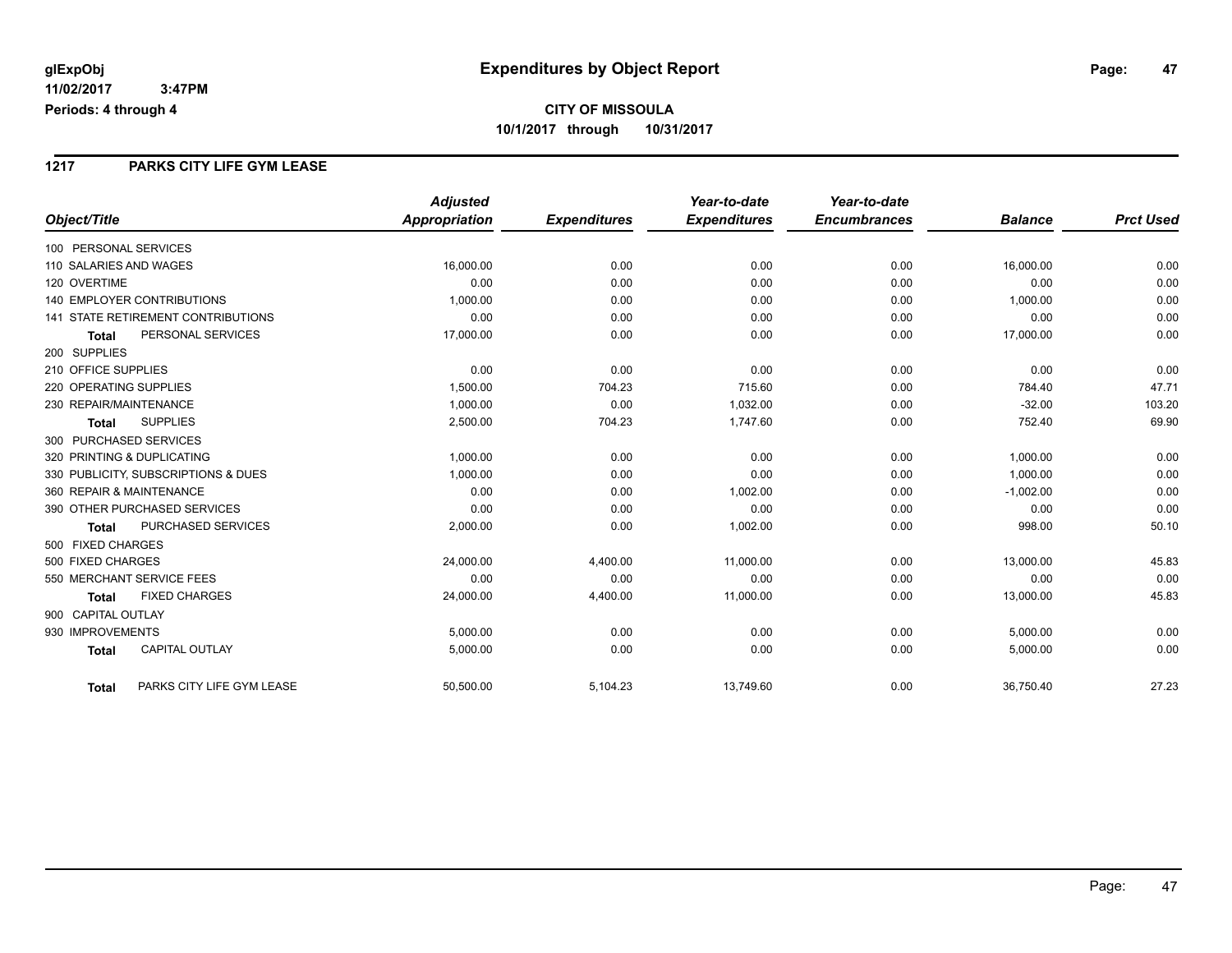**1218 ALL ABILITIES PLAYGROUND**

**370 PARKS & RECREATION**

|                          |                           | <b>Adjusted</b>      |                     | Year-to-date        | Year-to-date        |                |                  |
|--------------------------|---------------------------|----------------------|---------------------|---------------------|---------------------|----------------|------------------|
| Object/Title             |                           | <b>Appropriation</b> | <b>Expenditures</b> | <b>Expenditures</b> | <b>Encumbrances</b> | <b>Balance</b> | <b>Prct Used</b> |
| 300 PURCHASED SERVICES   |                           |                      |                     |                     |                     |                |                  |
|                          | 350 PROFESSIONAL SERVICES | 0.00                 | 0.00                | 0.00                | 0.00                | 0.00           | 0.00             |
| 360 REPAIR & MAINTENANCE |                           | 0.00                 | 0.00                | 0.00                | 0.00                | 0.00           | 0.00             |
| <b>Total</b>             | PURCHASED SERVICES        | 0.00                 | 0.00                | 0.00                | 0.00                | 0.00           | 0.00             |
| 500 FIXED CHARGES        |                           |                      |                     |                     |                     |                |                  |
|                          | 550 MERCHANT SERVICE FEES | 0.00                 | 0.00                | 0.00                | 0.00                | 0.00           | 0.00             |
| <b>Total</b>             | <b>FIXED CHARGES</b>      | 0.00                 | 0.00                | 0.00                | 0.00                | 0.00           | 0.00             |
| 900 CAPITAL OUTLAY       |                           |                      |                     |                     |                     |                |                  |
| 930 IMPROVEMENTS         |                           | 0.00                 | 0.00                | 0.00                | 0.00                | 0.00           | 0.00             |
| <b>Total</b>             | <b>CAPITAL OUTLAY</b>     | 0.00                 | 0.00                | 0.00                | 0.00                | 0.00           | 0.00             |
|                          |                           |                      |                     |                     |                     |                |                  |
| <b>Total</b>             | PARKS & RECREATION        | 0.00                 | 0.00                | 0.00                | 0.00                | 0.00           | 0.00             |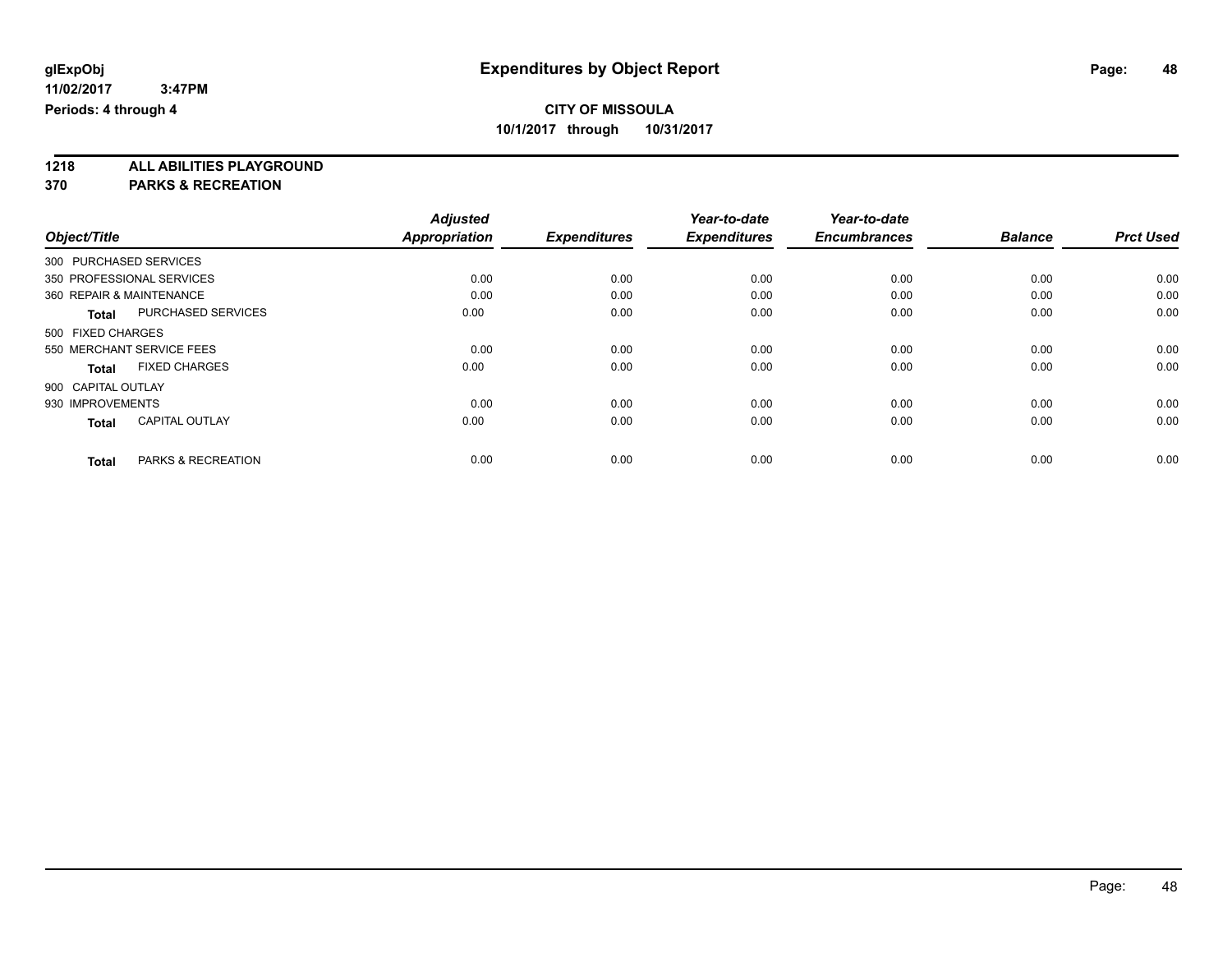#### **1218 ALL ABILITIES PLAYGROUND**

|                          |                           | <b>Adjusted</b>      |                     | Year-to-date        | Year-to-date        |                |                  |
|--------------------------|---------------------------|----------------------|---------------------|---------------------|---------------------|----------------|------------------|
| Object/Title             |                           | <b>Appropriation</b> | <b>Expenditures</b> | <b>Expenditures</b> | <b>Encumbrances</b> | <b>Balance</b> | <b>Prct Used</b> |
| 300 PURCHASED SERVICES   |                           |                      |                     |                     |                     |                |                  |
|                          | 350 PROFESSIONAL SERVICES | 0.00                 | 0.00                | 0.00                | 0.00                | 0.00           | 0.00             |
| 360 REPAIR & MAINTENANCE |                           | 0.00                 | 0.00                | 0.00                | 0.00                | 0.00           | 0.00             |
| <b>Total</b>             | PURCHASED SERVICES        | 0.00                 | 0.00                | 0.00                | 0.00                | 0.00           | 0.00             |
| 500 FIXED CHARGES        |                           |                      |                     |                     |                     |                |                  |
|                          | 550 MERCHANT SERVICE FEES | 0.00                 | 0.00                | 0.00                | 0.00                | 0.00           | 0.00             |
| Total                    | <b>FIXED CHARGES</b>      | 0.00                 | 0.00                | 0.00                | 0.00                | 0.00           | 0.00             |
| 900 CAPITAL OUTLAY       |                           |                      |                     |                     |                     |                |                  |
| 930 IMPROVEMENTS         |                           | 0.00                 | 0.00                | 0.00                | 0.00                | 0.00           | 0.00             |
| <b>Total</b>             | <b>CAPITAL OUTLAY</b>     | 0.00                 | 0.00                | 0.00                | 0.00                | 0.00           | 0.00             |
| <b>Total</b>             | ALL ABILITIES PLAYGROUND  | 0.00                 | 0.00                | 0.00                | 0.00                | 0.00           | 0.00             |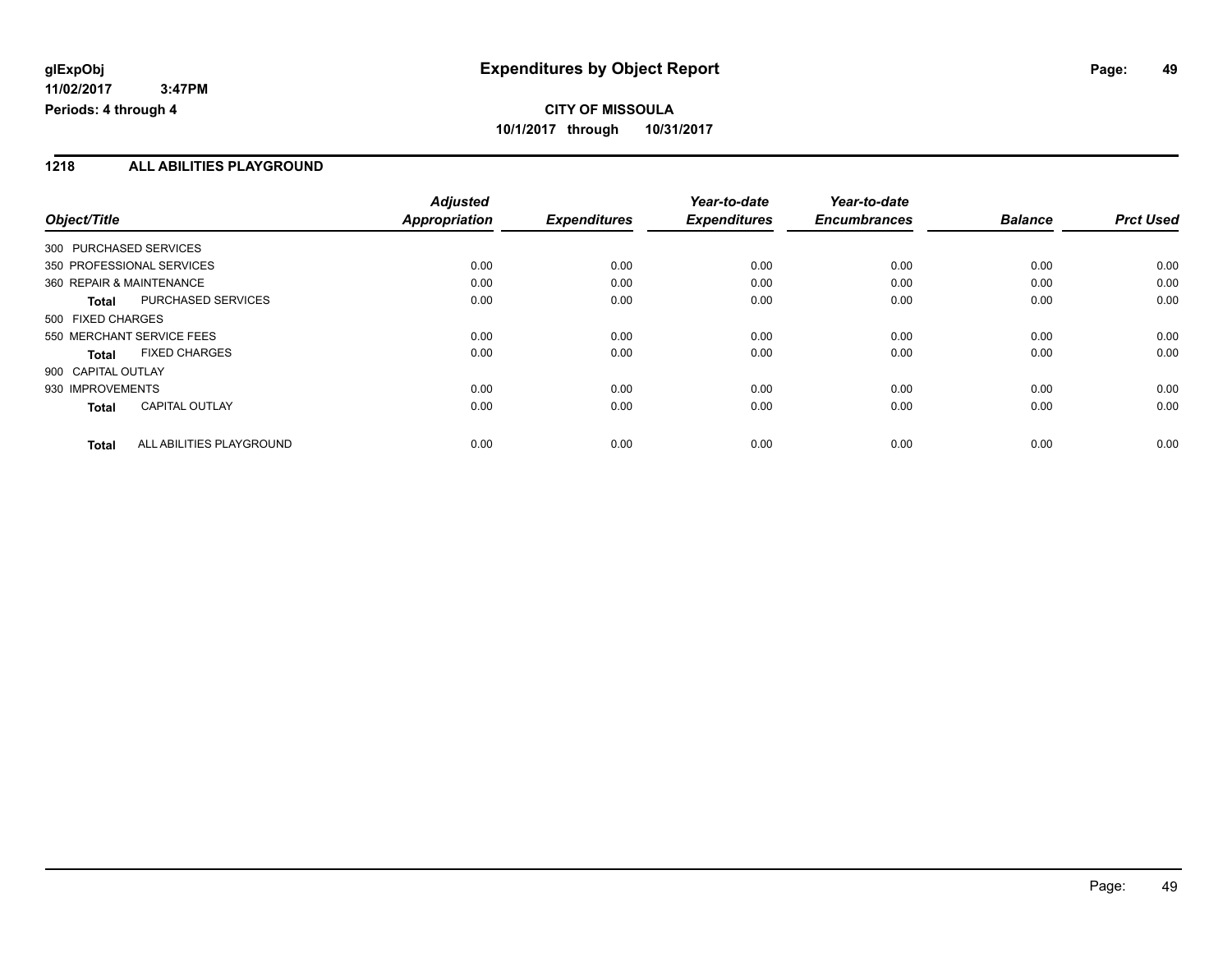# **1219 FT MISSOULA REGIONAL PARK**

**370 PARKS & RECREATION**

|                                      | <b>Adjusted</b>      |                     | Year-to-date        | Year-to-date        |                |                  |
|--------------------------------------|----------------------|---------------------|---------------------|---------------------|----------------|------------------|
| Object/Title                         | <b>Appropriation</b> | <b>Expenditures</b> | <b>Expenditures</b> | <b>Encumbrances</b> | <b>Balance</b> | <b>Prct Used</b> |
| 100 PERSONAL SERVICES                |                      |                     |                     |                     |                |                  |
| 110 SALARIES AND WAGES               | 256,704.00           | 16,031.52           | 67,656.57           | 0.00                | 189,047.43     | 26.36            |
| 120 OVERTIME                         | 2,000.00             | 0.00                | 298.48              | 0.00                | 1,701.52       | 14.92            |
| 140 EMPLOYER CONTRIBUTIONS           | 101,933.00           | 6,676.87            | 27,094.92           | 0.00                | 74,838.08      | 26.58            |
| 141 STATE RETIREMENT CONTRIBUTIONS   | 0.00                 | 0.00                | 34.18               | 0.00                | $-34.18$       | 0.00             |
| PERSONAL SERVICES<br>Total           | 360,637.00           | 22,708.39           | 95,084.15           | 0.00                | 265,552.85     | 26.37            |
| 200 SUPPLIES                         |                      |                     |                     |                     |                |                  |
| 220 OPERATING SUPPLIES               | 196,300.00           | 12,587.35           | 18,811.84           | 0.00                | 177,488.16     | 9.58             |
| 230 REPAIR/MAINTENANCE               | 13,191.00            | 1,178.20            | 1,559.56            | 0.00                | 11,631.44      | 11.82            |
| 231 GASOLINE                         | 12,055.00            | 266.03              | 549.36              | 0.00                | 11,505.64      | 4.56             |
| 240 OTHER SUPPLIES                   | 25,000.00            | 0.00                | 0.00                | 0.00                | 25,000.00      | 0.00             |
| 250 SUPPLIES FOR RESALE              | 1,000.00             | 0.00                | 0.00                | 0.00                | 1,000.00       | 0.00             |
| <b>SUPPLIES</b><br><b>Total</b>      | 247,546.00           | 14,031.58           | 20,920.76           | 0.00                | 226,625.24     | 8.45             |
| 300 PURCHASED SERVICES               |                      |                     |                     |                     |                |                  |
| 310 COMMUNICATIONS                   | 2,000.00             | 0.00                | 0.00                | 0.00                | 2,000.00       | 0.00             |
| 320 PRINTING & DUPLICATING           | 5,750.00             | 20.00               | 40.00               | 0.00                | 5,710.00       | 0.70             |
| 330 PUBLICITY, SUBSCRIPTIONS & DUES  | 10,000.00            | 128.00              | 1,123.50            | 0.00                | 8,876.50       | 11.24            |
| 340 SEWER                            | 1,000.00             | 0.00                | 0.00                | 0.00                | 1,000.00       | 0.00             |
| 341 ELECTRICITY & NATURAL GAS        | 23,368.00            | 1,886.18            | 6,142.55            | 0.00                | 17,225.45      | 26.29            |
| 342 STORM WATER                      | 0.00                 | 0.00                | 0.00                | 0.00                | 0.00           | 0.00             |
| 343 WATER CHARGES                    | 3,881.00             | 98.46               | 326.05              | 0.00                | 3,554.95       | 8.40             |
| 344 TELEPHONE SERVICE                | 3,728.00             | 188.70              | 325.68              | 0.00                | 3,402.32       | 8.74             |
| 345 GARBAGE                          | 7,510.00             | 930.76              | 4,294.76            | 0.00                | 3,215.24       | 57.19            |
| 350 PROFESSIONAL SERVICES            | 39,615.00            | 180.01              | 790.02              | 0.00                | 38,824.98      | 1.99             |
| 360 REPAIR & MAINTENANCE             | 7,500.00             | 400.00              | 6,336.95            | 0.00                | 1,163.05       | 84.49            |
| 370 TRAVEL                           | 2,500.00             | 0.00                | 0.00                | 0.00                | 2,500.00       | 0.00             |
| 380 TRAINING                         | 2,500.00             | 0.00                | 0.00                | 0.00                | 2,500.00       | 0.00             |
| 390 OTHER PURCHASED SERVICES         | 5,790.00             | 8,050.00            | 8,350.00            | 0.00                | $-2,560.00$    | 144.21           |
| PURCHASED SERVICES<br><b>Total</b>   | 115,142.00           | 11,882.11           | 27,729.51           | 0.00                | 87,412.49      | 24.08            |
| 500 FIXED CHARGES                    |                      |                     |                     |                     |                |                  |
| 500 FIXED CHARGES                    | 5,000.00             | 0.00                | 0.00                | 0.00                | 5,000.00       | 0.00             |
| 550 MERCHANT SERVICE FEES            | 0.00                 | 0.00                | 0.00                | 0.00                | 0.00           | 0.00             |
| <b>FIXED CHARGES</b><br><b>Total</b> | 5,000.00             | 0.00                | 0.00                | 0.00                | 5,000.00       | 0.00             |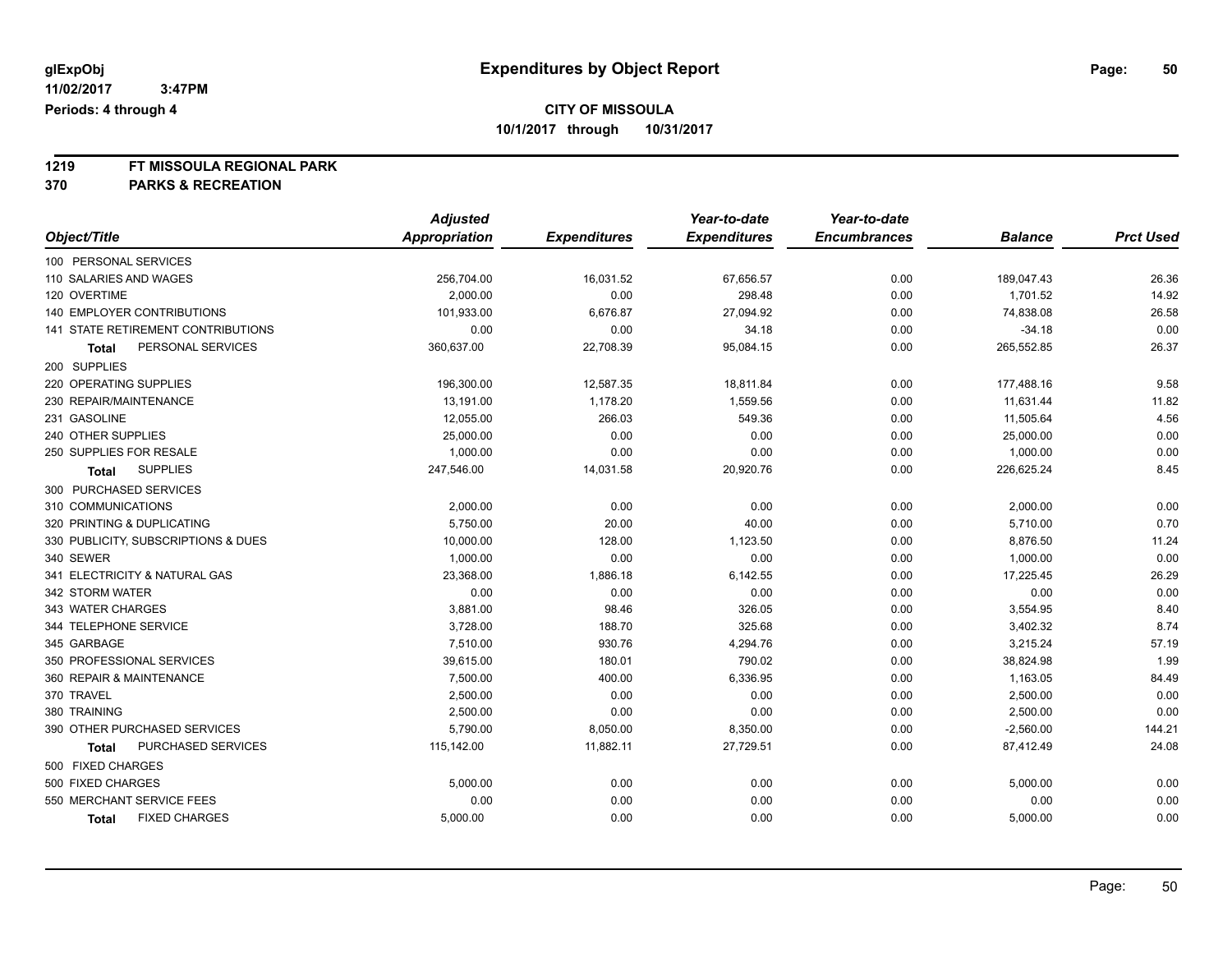# **1219 FT MISSOULA REGIONAL PARK**

**370 PARKS & RECREATION**

|                                       | <b>Adjusted</b> |                     | Year-to-date        | Year-to-date        |                |                  |
|---------------------------------------|-----------------|---------------------|---------------------|---------------------|----------------|------------------|
| Object/Title                          | Appropriation   | <b>Expenditures</b> | <b>Expenditures</b> | <b>Encumbrances</b> | <b>Balance</b> | <b>Prct Used</b> |
| 900 CAPITAL OUTLAY                    |                 |                     |                     |                     |                |                  |
| 930 IMPROVEMENTS                      | 15,000.00       | 3.171.50            | 18,689.20           | 0.00                | $-3.689.20$    | 124.59           |
| 940 MACHINERY & EQUIPMENT             | 26,400.00       | 0.00                | 0.00                | 0.00                | 26.400.00      | 0.00             |
| <b>CAPITAL OUTLAY</b><br><b>Total</b> | 41.400.00       | 3.171.50            | 18.689.20           | 0.00                | 22.710.80      | 45.14            |
| PARKS & RECREATION<br><b>Total</b>    | 769,725.00      | 51,793.58           | 162.423.62          | 0.00                | 607,301.38     | 21.10            |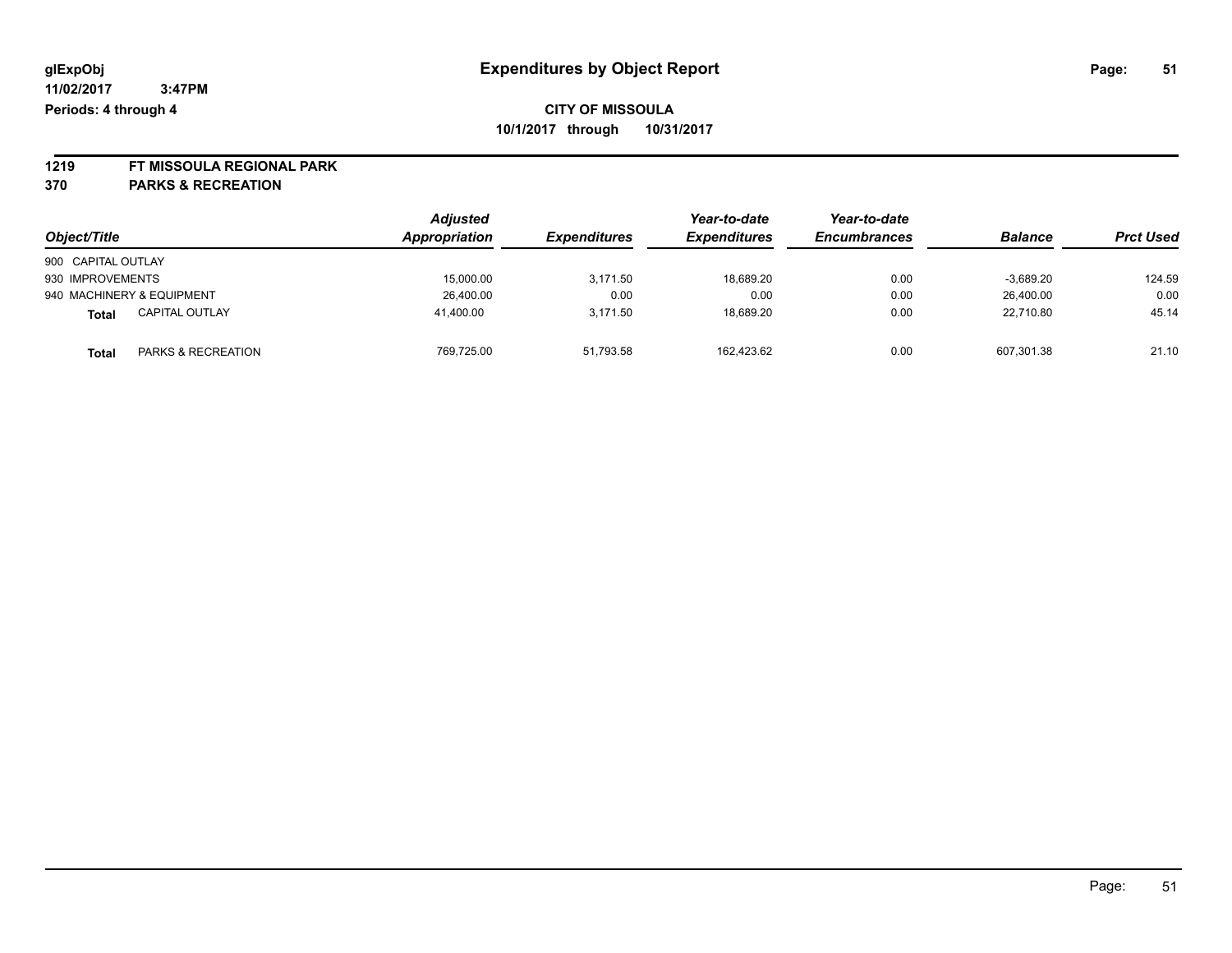#### **1219 FT MISSOULA REGIONAL PARK**

|                                           | <b>Adjusted</b> |                     | Year-to-date        | Year-to-date        |                |                  |
|-------------------------------------------|-----------------|---------------------|---------------------|---------------------|----------------|------------------|
| Object/Title                              | Appropriation   | <b>Expenditures</b> | <b>Expenditures</b> | <b>Encumbrances</b> | <b>Balance</b> | <b>Prct Used</b> |
| 100 PERSONAL SERVICES                     |                 |                     |                     |                     |                |                  |
| 110 SALARIES AND WAGES                    | 256,704.00      | 16,031.52           | 67,656.57           | 0.00                | 189,047.43     | 26.36            |
| 120 OVERTIME                              | 2,000.00        | 0.00                | 298.48              | 0.00                | 1,701.52       | 14.92            |
| <b>140 EMPLOYER CONTRIBUTIONS</b>         | 101,933.00      | 6,676.87            | 27,094.92           | 0.00                | 74,838.08      | 26.58            |
| <b>141 STATE RETIREMENT CONTRIBUTIONS</b> | 0.00            | 0.00                | 34.18               | 0.00                | $-34.18$       | 0.00             |
| PERSONAL SERVICES<br><b>Total</b>         | 360,637.00      | 22,708.39           | 95,084.15           | 0.00                | 265,552.85     | 26.37            |
| 200 SUPPLIES                              |                 |                     |                     |                     |                |                  |
| 220 OPERATING SUPPLIES                    | 196,300.00      | 12,587.35           | 18,811.84           | 0.00                | 177,488.16     | 9.58             |
| 230 REPAIR/MAINTENANCE                    | 13,191.00       | 1,178.20            | 1,559.56            | 0.00                | 11,631.44      | 11.82            |
| 231 GASOLINE                              | 12,055.00       | 266.03              | 549.36              | 0.00                | 11,505.64      | 4.56             |
| 240 OTHER SUPPLIES                        | 25,000.00       | 0.00                | 0.00                | 0.00                | 25,000.00      | 0.00             |
| 250 SUPPLIES FOR RESALE                   | 1,000.00        | 0.00                | 0.00                | 0.00                | 1,000.00       | 0.00             |
| <b>SUPPLIES</b><br><b>Total</b>           | 247,546.00      | 14,031.58           | 20,920.76           | 0.00                | 226,625.24     | 8.45             |
| 300 PURCHASED SERVICES                    |                 |                     |                     |                     |                |                  |
| 310 COMMUNICATIONS                        | 2,000.00        | 0.00                | 0.00                | 0.00                | 2,000.00       | 0.00             |
| 320 PRINTING & DUPLICATING                | 5,750.00        | 20.00               | 40.00               | 0.00                | 5,710.00       | 0.70             |
| 330 PUBLICITY, SUBSCRIPTIONS & DUES       | 10,000.00       | 128.00              | 1,123.50            | 0.00                | 8,876.50       | 11.24            |
| 340 SEWER                                 | 1,000.00        | 0.00                | 0.00                | 0.00                | 1,000.00       | 0.00             |
| 341 ELECTRICITY & NATURAL GAS             | 23,368.00       | 1,886.18            | 6,142.55            | 0.00                | 17,225.45      | 26.29            |
| 342 STORM WATER                           | 0.00            | 0.00                | 0.00                | 0.00                | 0.00           | 0.00             |
| 343 WATER CHARGES                         | 3,881.00        | 98.46               | 326.05              | 0.00                | 3,554.95       | 8.40             |
| 344 TELEPHONE SERVICE                     | 3,728.00        | 188.70              | 325.68              | 0.00                | 3,402.32       | 8.74             |
| 345 GARBAGE                               | 7,510.00        | 930.76              | 4,294.76            | 0.00                | 3,215.24       | 57.19            |
| 350 PROFESSIONAL SERVICES                 | 39,615.00       | 180.01              | 790.02              | 0.00                | 38,824.98      | 1.99             |
| 360 REPAIR & MAINTENANCE                  | 7,500.00        | 400.00              | 6,336.95            | 0.00                | 1,163.05       | 84.49            |
| 370 TRAVEL                                | 2,500.00        | 0.00                | 0.00                | 0.00                | 2,500.00       | 0.00             |
| 380 TRAINING                              | 2,500.00        | 0.00                | 0.00                | 0.00                | 2,500.00       | 0.00             |
| 390 OTHER PURCHASED SERVICES              | 5,790.00        | 8,050.00            | 8,350.00            | 0.00                | $-2,560.00$    | 144.21           |
| PURCHASED SERVICES<br><b>Total</b>        | 115,142.00      | 11,882.11           | 27,729.51           | 0.00                | 87,412.49      | 24.08            |
| 500 FIXED CHARGES                         |                 |                     |                     |                     |                |                  |
| 500 FIXED CHARGES                         | 5,000.00        | 0.00                | 0.00                | 0.00                | 5,000.00       | 0.00             |
| 550 MERCHANT SERVICE FEES                 | 0.00            | 0.00                | 0.00                | 0.00                | 0.00           | 0.00             |
| <b>FIXED CHARGES</b><br>Total             | 5,000.00        | 0.00                | 0.00                | 0.00                | 5,000.00       | 0.00             |
| 900 CAPITAL OUTLAY                        |                 |                     |                     |                     |                |                  |

Page: 52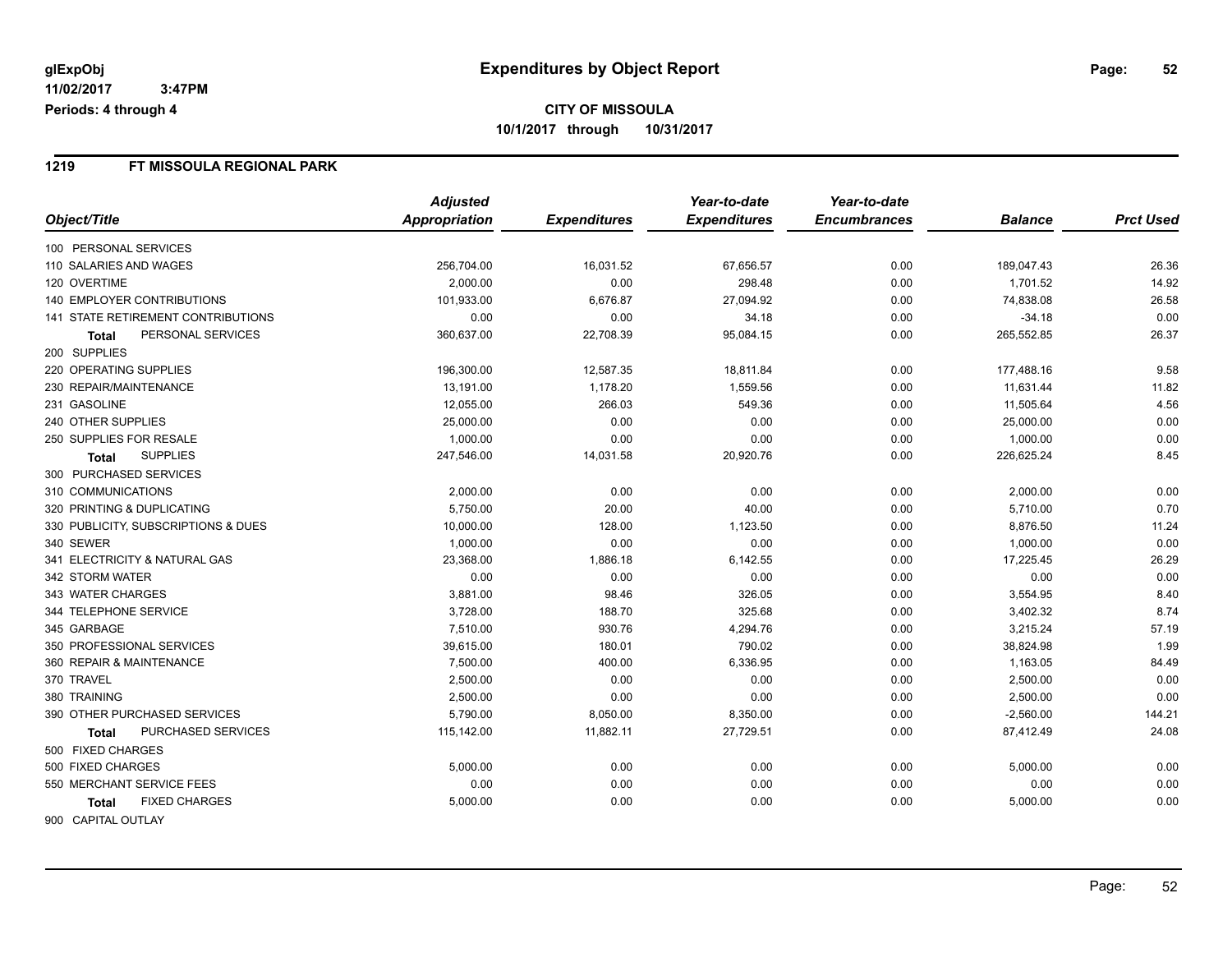**CITY OF MISSOULA 10/1/2017 through 10/31/2017**

#### **1219 FT MISSOULA REGIONAL PARK**

|                                    | <b>Adjusted</b> |                            | Year-to-date        | Year-to-date        |                |                  |
|------------------------------------|-----------------|----------------------------|---------------------|---------------------|----------------|------------------|
| Object/Title                       | Appropriation   | <i><b>Expenditures</b></i> | <b>Expenditures</b> | <b>Encumbrances</b> | <b>Balance</b> | <b>Prct Used</b> |
| 930 IMPROVEMENTS                   | 15.000.00       | 3.171.50                   | 18.689.20           | 0.00                | $-3.689.20$    | 124.59           |
| 940 MACHINERY & EQUIPMENT          | 26,400.00       | 0.00                       | 0.00                | 0.00                | 26.400.00      | 0.00             |
| <b>CAPITAL OUTLAY</b><br>Total     | 41,400.00       | 3,171.50                   | 18,689.20           | 0.00                | 22,710.80      | 45.14            |
| FT MISSOULA REGIONAL PARK<br>Total | 769,725.00      | 51,793.58                  | 162.423.62          | 0.00                | 607,301.38     | 21.10            |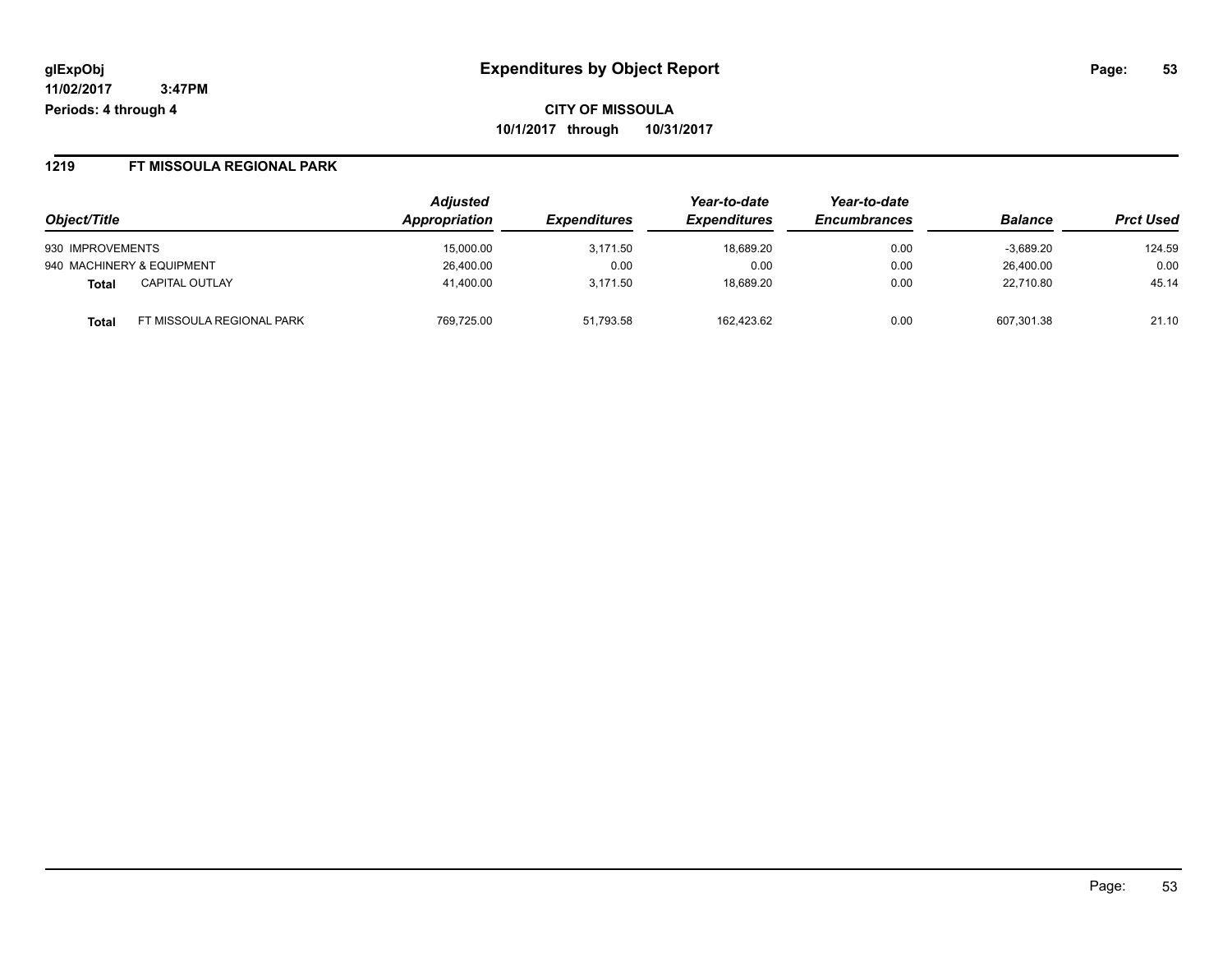## **CITY OF MISSOULA 10/1/2017 through 10/31/2017**

# **1241 CREMAIN WALL & CEMETERY DONATIONS FUND**

**340 CEMETERY**

| Object/Title       |                           | <b>Adjusted</b><br><b>Appropriation</b> | <b>Expenditures</b> | Year-to-date<br><b>Expenditures</b> | Year-to-date<br><b>Encumbrances</b> | <b>Balance</b> | <b>Prct Used</b> |
|--------------------|---------------------------|-----------------------------------------|---------------------|-------------------------------------|-------------------------------------|----------------|------------------|
| 500 FIXED CHARGES  |                           |                                         |                     |                                     |                                     |                |                  |
|                    | 550 MERCHANT SERVICE FEES | 0.00                                    | 0.00                | 0.00                                | 0.00                                | 0.00           | 0.00             |
| <b>Total</b>       | <b>FIXED CHARGES</b>      | 0.00                                    | 0.00                | 0.00                                | 0.00                                | 0.00           | 0.00             |
| 900 CAPITAL OUTLAY |                           |                                         |                     |                                     |                                     |                |                  |
| 930 IMPROVEMENTS   |                           | 10,000.00                               | 0.00                | 183.00                              | 0.00                                | 9,817.00       | 1.83             |
| <b>Total</b>       | <b>CAPITAL OUTLAY</b>     | 10,000.00                               | 0.00                | 183.00                              | 0.00                                | 9,817.00       | 1.83             |
| <b>Total</b>       | <b>CEMETERY</b>           | 10,000.00                               | 0.00                | 183.00                              | 0.00                                | 9,817.00       | 1.83             |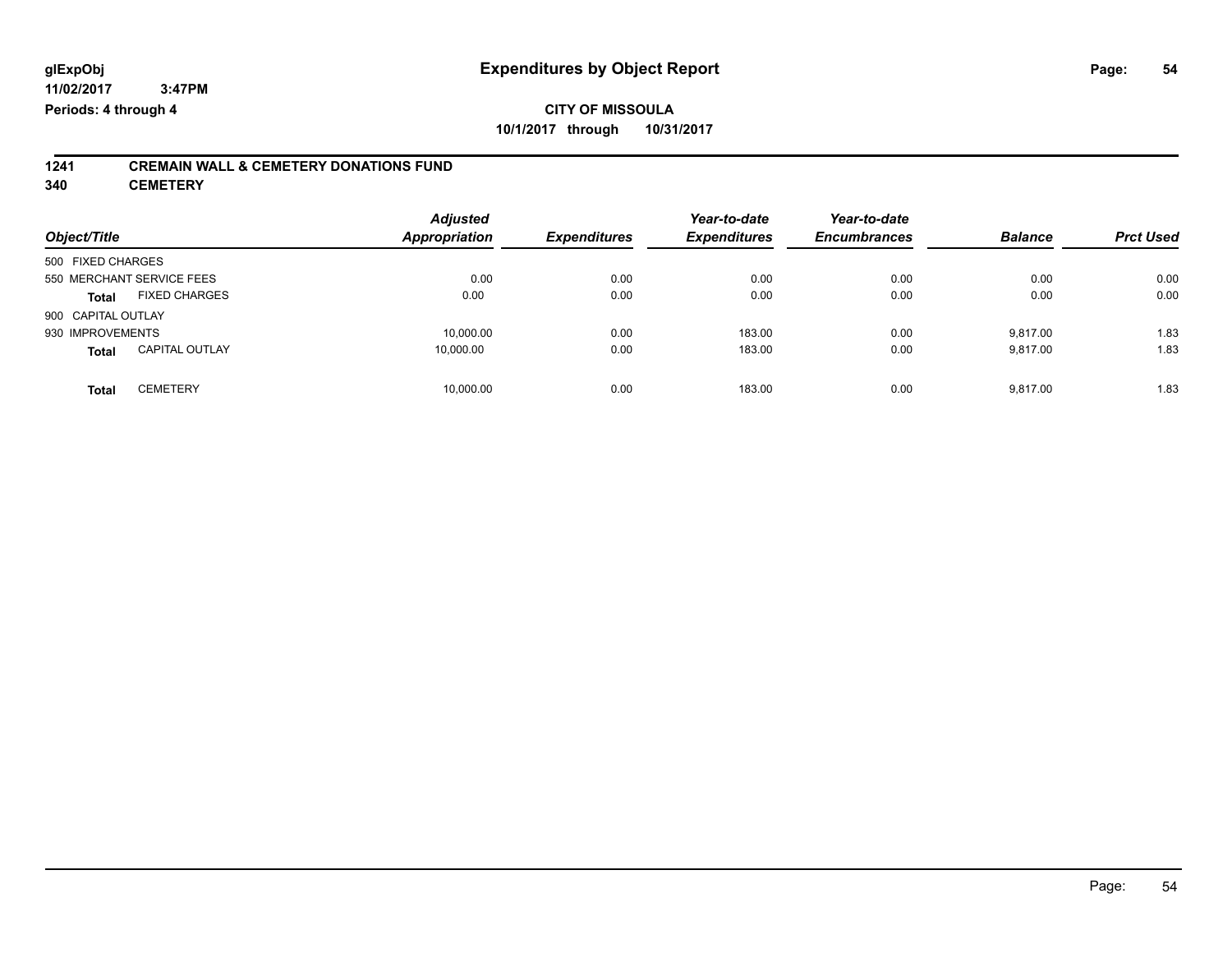#### **1241 CREMAIN WALL & CEMETERY DONATIONS FUND**

| Object/Title       |                                             | <b>Adjusted</b><br><b>Appropriation</b> | <b>Expenditures</b> | Year-to-date<br><b>Expenditures</b> | Year-to-date<br><b>Encumbrances</b> | <b>Balance</b> | <b>Prct Used</b> |
|--------------------|---------------------------------------------|-----------------------------------------|---------------------|-------------------------------------|-------------------------------------|----------------|------------------|
| 500 FIXED CHARGES  |                                             |                                         |                     |                                     |                                     |                |                  |
|                    | 550 MERCHANT SERVICE FEES                   | 0.00                                    | 0.00                | 0.00                                | 0.00                                | 0.00           | 0.00             |
| <b>Total</b>       | <b>FIXED CHARGES</b>                        | 0.00                                    | 0.00                | 0.00                                | 0.00                                | 0.00           | 0.00             |
| 900 CAPITAL OUTLAY |                                             |                                         |                     |                                     |                                     |                |                  |
| 930 IMPROVEMENTS   |                                             | 10,000.00                               | 0.00                | 183.00                              | 0.00                                | 9.817.00       | 1.83             |
| <b>Total</b>       | <b>CAPITAL OUTLAY</b>                       | 10.000.00                               | 0.00                | 183.00                              | 0.00                                | 9.817.00       | 1.83             |
| <b>Total</b>       | <b>CREMAIN WALL &amp; CEMETERY DONATION</b> | 10,000.00                               | 0.00                | 183.00                              | 0.00                                | 9.817.00       | 1.83             |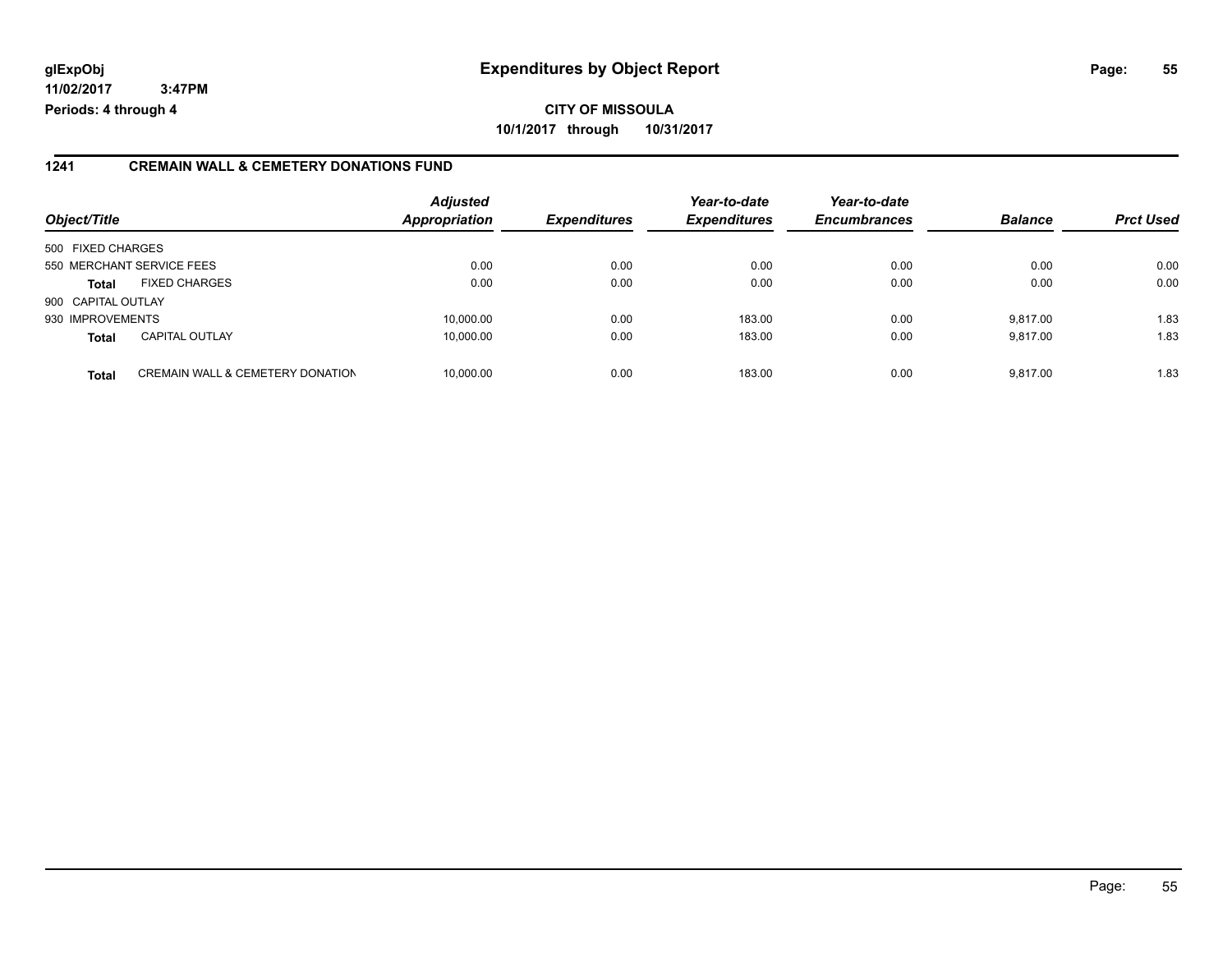**1242 CEMETERY CARE FUND**

**340 CEMETERY**

|                        |                              | <b>Adjusted</b>      |                     | Year-to-date        | Year-to-date        |                |                  |
|------------------------|------------------------------|----------------------|---------------------|---------------------|---------------------|----------------|------------------|
| Object/Title           |                              | <b>Appropriation</b> | <b>Expenditures</b> | <b>Expenditures</b> | <b>Encumbrances</b> | <b>Balance</b> | <b>Prct Used</b> |
| 300 PURCHASED SERVICES |                              |                      |                     |                     |                     |                |                  |
| 370 TRAVEL             |                              | 0.00                 | 0.00                | 0.00                | 0.00                | 0.00           | 0.00             |
| 380 TRAINING           |                              | 0.00                 | 0.00                | 0.00                | 0.00                | 0.00           | 0.00             |
| <b>Total</b>           | PURCHASED SERVICES           | 0.00                 | 0.00                | 0.00                | 0.00                | 0.00           | 0.00             |
| 500 FIXED CHARGES      |                              |                      |                     |                     |                     |                |                  |
|                        | 550 MERCHANT SERVICE FEES    | 0.00                 | 0.00                | 0.00                | 0.00                | 0.00           | 0.00             |
| Total                  | <b>FIXED CHARGES</b>         | 0.00                 | 0.00                | 0.00                | 0.00                | 0.00           | 0.00             |
| 800 OTHER OBJECTS      |                              |                      |                     |                     |                     |                |                  |
|                        | 820 TRANSFERS TO OTHER FUNDS | 0.00                 | 0.00                | 0.00                | 0.00                | 0.00           | 0.00             |
| 845 CONTINGENCY        |                              | 10,000.00            | 0.00                | 0.00                | 0.00                | 10,000.00      | 0.00             |
| <b>Total</b>           | OTHER OBJECTS                | 10,000.00            | 0.00                | 0.00                | 0.00                | 10,000.00      | 0.00             |
| 900 CAPITAL OUTLAY     |                              |                      |                     |                     |                     |                |                  |
| 920 BUILDINGS          |                              | 30,000.00            | 0.00                | 0.00                | 0.00                | 30,000.00      | 0.00             |
| 930 IMPROVEMENTS       |                              | 20,000.00            | 2,202.76            | 5,909.64            | 0.00                | 14,090.36      | 29.55            |
|                        | 940 MACHINERY & EQUIPMENT    | 80,000.00            | 0.00                | 0.00                | 0.00                | 80,000.00      | 0.00             |
| <b>Total</b>           | <b>CAPITAL OUTLAY</b>        | 130,000.00           | 2,202.76            | 5,909.64            | 0.00                | 124,090.36     | 4.55             |
| <b>Total</b>           | <b>CEMETERY</b>              | 140,000.00           | 2,202.76            | 5,909.64            | 0.00                | 134,090.36     | 4.22             |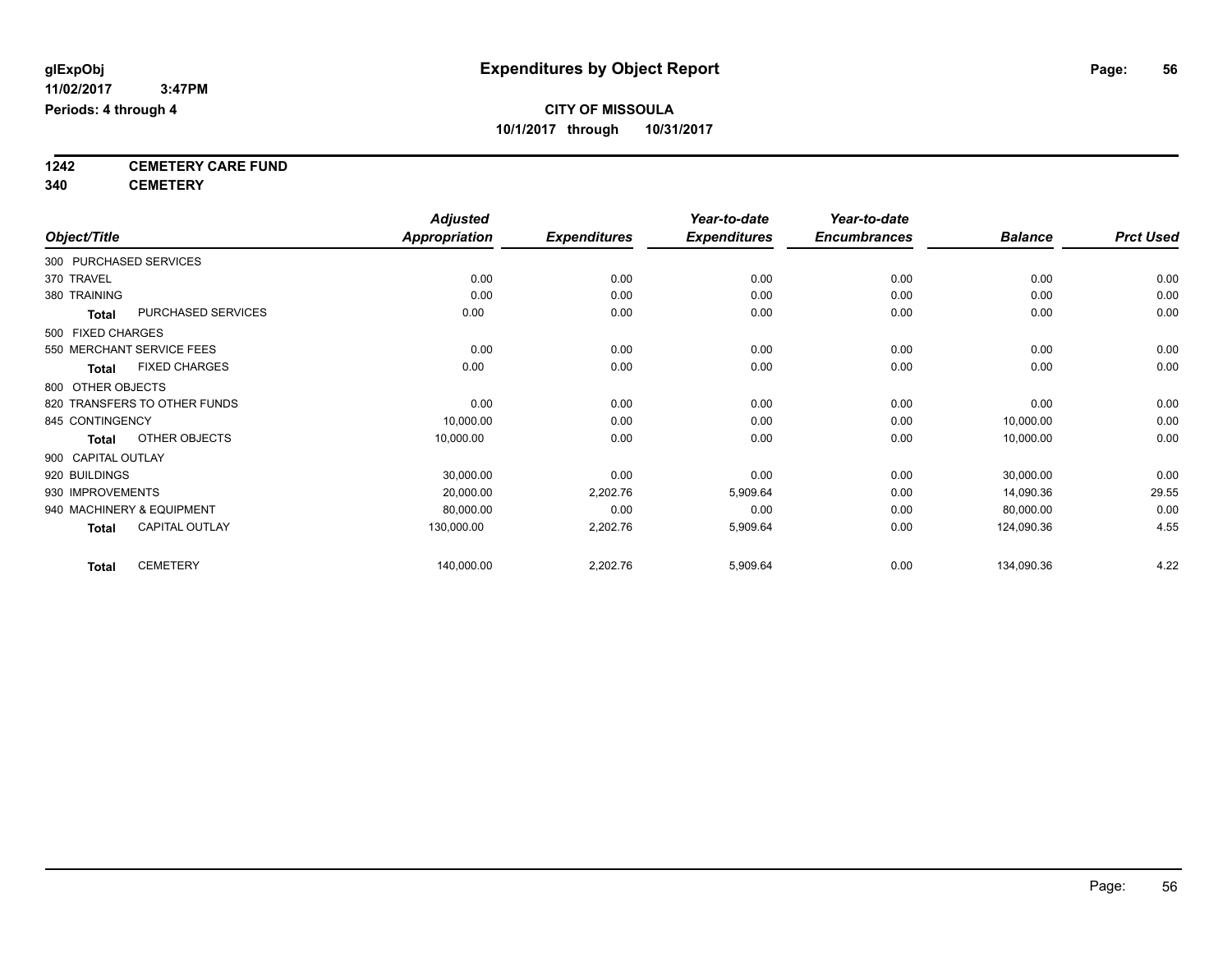#### **1242 CEMETERY CARE FUND**

|                                    | <b>Adjusted</b>      |                     | Year-to-date        | Year-to-date        |                |                  |
|------------------------------------|----------------------|---------------------|---------------------|---------------------|----------------|------------------|
| Object/Title                       | <b>Appropriation</b> | <b>Expenditures</b> | <b>Expenditures</b> | <b>Encumbrances</b> | <b>Balance</b> | <b>Prct Used</b> |
| 300 PURCHASED SERVICES             |                      |                     |                     |                     |                |                  |
| 370 TRAVEL                         | 0.00                 | 0.00                | 0.00                | 0.00                | 0.00           | 0.00             |
| 380 TRAINING                       | 0.00                 | 0.00                | 0.00                | 0.00                | 0.00           | 0.00             |
| PURCHASED SERVICES<br>Total        | 0.00                 | 0.00                | 0.00                | 0.00                | 0.00           | 0.00             |
| 500 FIXED CHARGES                  |                      |                     |                     |                     |                |                  |
| 550 MERCHANT SERVICE FEES          | 0.00                 | 0.00                | 0.00                | 0.00                | 0.00           | 0.00             |
| <b>FIXED CHARGES</b><br>Total      | 0.00                 | 0.00                | 0.00                | 0.00                | 0.00           | 0.00             |
| 800 OTHER OBJECTS                  |                      |                     |                     |                     |                |                  |
| 820 TRANSFERS TO OTHER FUNDS       | 0.00                 | 0.00                | 0.00                | 0.00                | 0.00           | 0.00             |
| 845 CONTINGENCY                    | 10,000.00            | 0.00                | 0.00                | 0.00                | 10,000.00      | 0.00             |
| OTHER OBJECTS<br>Total             | 10,000.00            | 0.00                | 0.00                | 0.00                | 10,000.00      | 0.00             |
| 900 CAPITAL OUTLAY                 |                      |                     |                     |                     |                |                  |
| 920 BUILDINGS                      | 30,000.00            | 0.00                | 0.00                | 0.00                | 30,000.00      | 0.00             |
| 930 IMPROVEMENTS                   | 20,000.00            | 2,202.76            | 5,909.64            | 0.00                | 14,090.36      | 29.55            |
| 940 MACHINERY & EQUIPMENT          | 80,000.00            | 0.00                | 0.00                | 0.00                | 80,000.00      | 0.00             |
| <b>CAPITAL OUTLAY</b><br>Total     | 130,000.00           | 2,202.76            | 5,909.64            | 0.00                | 124,090.36     | 4.55             |
| CEMETERY CARE FUND<br><b>Total</b> | 140,000.00           | 2,202.76            | 5,909.64            | 0.00                | 134,090.36     | 4.22             |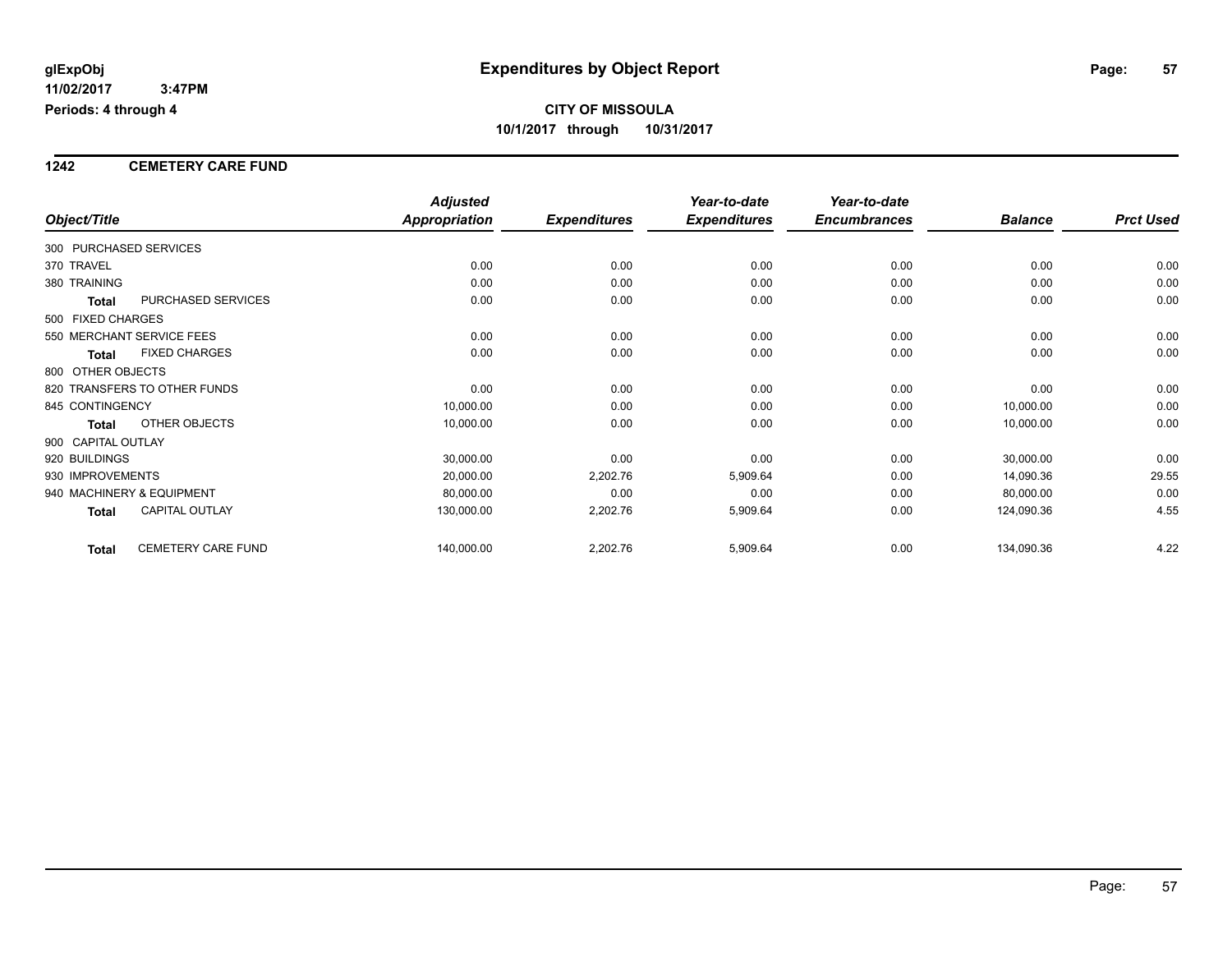**1243 CEMETERY MEMORIAL FUND**

**340 CEMETERY**

| Object/Title                          | <b>Adjusted</b><br><b>Appropriation</b> | <b>Expenditures</b> | Year-to-date<br><b>Expenditures</b> | Year-to-date<br><b>Encumbrances</b> | <b>Balance</b> | <b>Prct Used</b> |
|---------------------------------------|-----------------------------------------|---------------------|-------------------------------------|-------------------------------------|----------------|------------------|
| 500 FIXED CHARGES                     |                                         |                     |                                     |                                     |                |                  |
| 550 MERCHANT SERVICE FEES             | 0.00                                    | 0.00                | 0.00                                | 0.00                                | 0.00           | 0.00             |
| <b>FIXED CHARGES</b><br><b>Total</b>  | 0.00                                    | 0.00                | 0.00                                | 0.00                                | 0.00           | 0.00             |
| 900 CAPITAL OUTLAY                    |                                         |                     |                                     |                                     |                |                  |
| 930 IMPROVEMENTS                      | 8.000.00                                | 0.00                | 193.70                              | 0.00                                | 7,806.30       | 2.42             |
| <b>CAPITAL OUTLAY</b><br><b>Total</b> | 8.000.00                                | 0.00                | 193.70                              | 0.00                                | 7,806.30       | 2.42             |
| <b>CEMETERY</b><br>Total              | 8.000.00                                | 0.00                | 193.70                              | 0.00                                | 7.806.30       | 2.42             |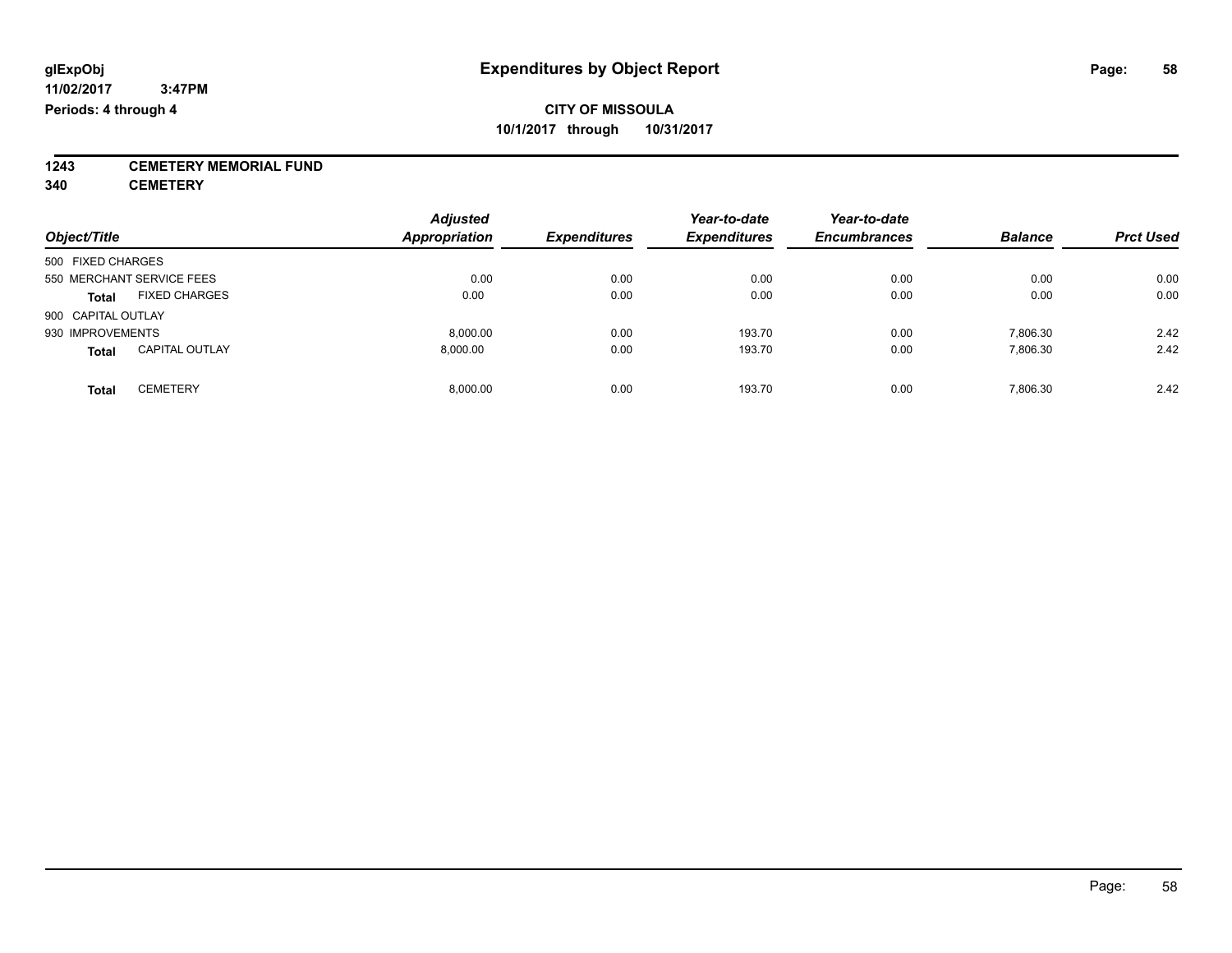#### **1243 CEMETERY MEMORIAL FUND**

|                    |                               | <b>Adjusted</b>      |                     | Year-to-date        | Year-to-date        |                |                  |
|--------------------|-------------------------------|----------------------|---------------------|---------------------|---------------------|----------------|------------------|
| Object/Title       |                               | <b>Appropriation</b> | <b>Expenditures</b> | <b>Expenditures</b> | <b>Encumbrances</b> | <b>Balance</b> | <b>Prct Used</b> |
| 500 FIXED CHARGES  |                               |                      |                     |                     |                     |                |                  |
|                    | 550 MERCHANT SERVICE FEES     | 0.00                 | 0.00                | 0.00                | 0.00                | 0.00           | 0.00             |
| <b>Total</b>       | <b>FIXED CHARGES</b>          | 0.00                 | 0.00                | 0.00                | 0.00                | 0.00           | 0.00             |
| 900 CAPITAL OUTLAY |                               |                      |                     |                     |                     |                |                  |
| 930 IMPROVEMENTS   |                               | 8,000.00             | 0.00                | 193.70              | 0.00                | 7.806.30       | 2.42             |
| <b>Total</b>       | <b>CAPITAL OUTLAY</b>         | 8.000.00             | 0.00                | 193.70              | 0.00                | 7.806.30       | 2.42             |
| <b>Total</b>       | <b>CEMETERY MEMORIAL FUND</b> | 8,000.00             | 0.00                | 193.70              | 0.00                | 7,806.30       | 2.42             |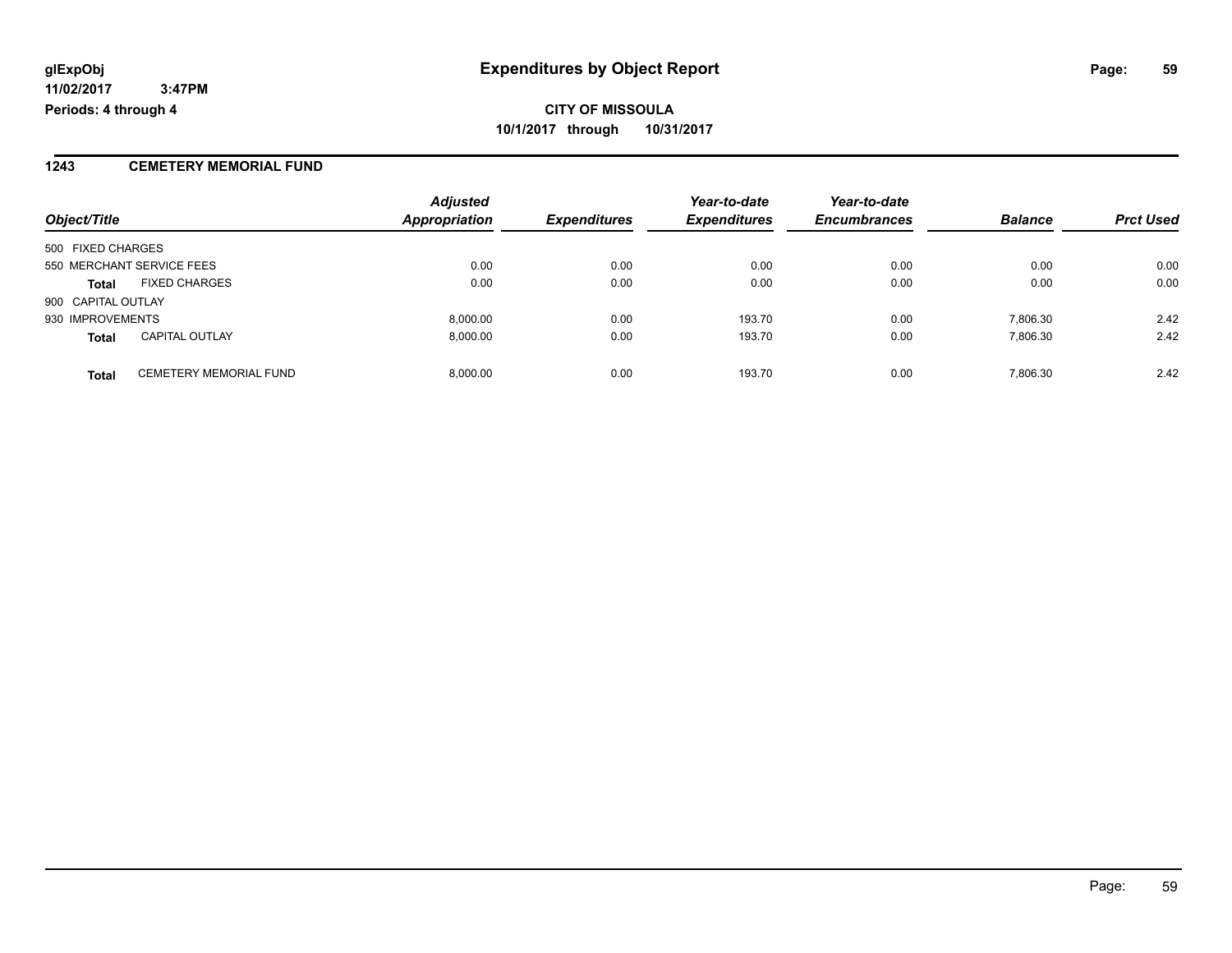**1265 TITLE 1 PROJECTS FUND**

**240 FINANCE**

|                   |                                   | <b>Adjusted</b>      |                     | Year-to-date        | Year-to-date        |                |                  |
|-------------------|-----------------------------------|----------------------|---------------------|---------------------|---------------------|----------------|------------------|
| Object/Title      |                                   | <b>Appropriation</b> | <b>Expenditures</b> | <b>Expenditures</b> | <b>Encumbrances</b> | <b>Balance</b> | <b>Prct Used</b> |
| 500 FIXED CHARGES |                                   |                      |                     |                     |                     |                |                  |
| 500 FIXED CHARGES |                                   | 0.00                 | 0.00                | 0.00                | 0.00                | 0.00           | 0.00             |
|                   | 550 MERCHANT SERVICE FEES         | 0.00                 | 0.00                | 0.00                | 0.00                | 0.00           | 0.00             |
| <b>Total</b>      | <b>FIXED CHARGES</b>              | 0.00                 | 0.00                | 0.00                | 0.00                | 0.00           | 0.00             |
|                   | 700 GRANTS & CONTRIBUTIONS        |                      |                     |                     |                     |                |                  |
|                   | 700 GRANTS & CONTRIBUTIONS        | 146,924.00           | 0.00                | 0.00                | 0.00                | 146,924.00     | 0.00             |
| <b>Total</b>      | <b>GRANTS &amp; CONTRIBUTIONS</b> | 146,924.00           | 0.00                | 0.00                | 0.00                | 146,924.00     | 0.00             |
| 800 OTHER OBJECTS |                                   |                      |                     |                     |                     |                |                  |
|                   | 820 TRANSFERS TO OTHER FUNDS      | 0.00                 | 0.00                | 0.00                | 0.00                | 0.00           | 0.00             |
| 845 CONTINGENCY   |                                   | 0.00                 | 0.00                | 0.00                | 0.00                | 0.00           | 0.00             |
| <b>Total</b>      | OTHER OBJECTS                     | 0.00                 | 0.00                | 0.00                | 0.00                | 0.00           | 0.00             |
| <b>Total</b>      | <b>FINANCE</b>                    | 146,924.00           | 0.00                | 0.00                | 0.00                | 146,924.00     | 0.00             |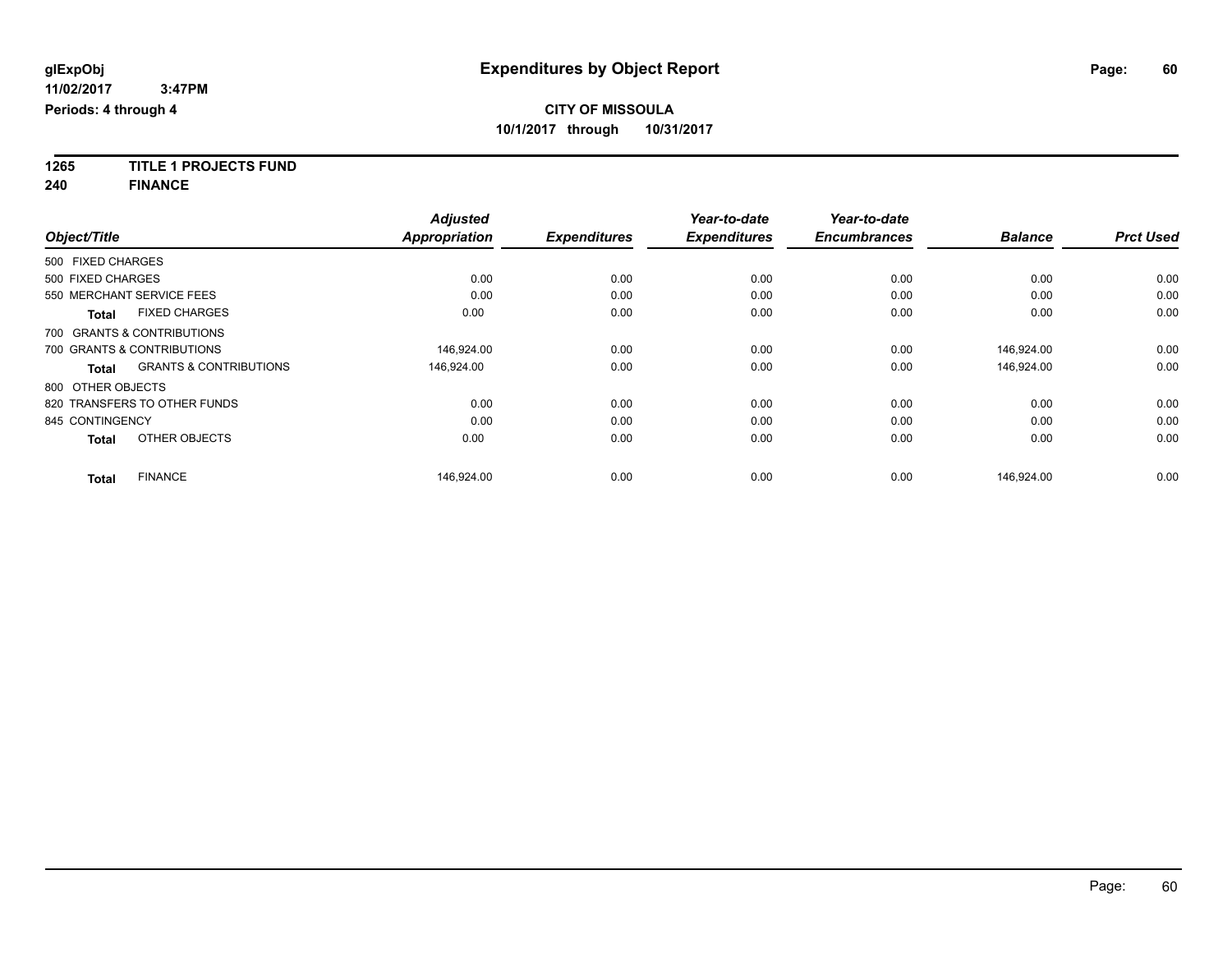#### **1265 TITLE 1 PROJECTS FUND**

|                                                   | <b>Adjusted</b>      |                     | Year-to-date        | Year-to-date        |                |                  |
|---------------------------------------------------|----------------------|---------------------|---------------------|---------------------|----------------|------------------|
| Object/Title                                      | <b>Appropriation</b> | <b>Expenditures</b> | <b>Expenditures</b> | <b>Encumbrances</b> | <b>Balance</b> | <b>Prct Used</b> |
| 500 FIXED CHARGES                                 |                      |                     |                     |                     |                |                  |
| 500 FIXED CHARGES                                 | 0.00                 | 0.00                | 0.00                | 0.00                | 0.00           | 0.00             |
| 550 MERCHANT SERVICE FEES                         | 0.00                 | 0.00                | 0.00                | 0.00                | 0.00           | 0.00             |
| <b>FIXED CHARGES</b><br><b>Total</b>              | 0.00                 | 0.00                | 0.00                | 0.00                | 0.00           | 0.00             |
| 700 GRANTS & CONTRIBUTIONS                        |                      |                     |                     |                     |                |                  |
| 700 GRANTS & CONTRIBUTIONS                        | 146,924.00           | 0.00                | 0.00                | 0.00                | 146,924.00     | 0.00             |
| <b>GRANTS &amp; CONTRIBUTIONS</b><br><b>Total</b> | 146,924.00           | 0.00                | 0.00                | 0.00                | 146,924.00     | 0.00             |
| 800 OTHER OBJECTS                                 |                      |                     |                     |                     |                |                  |
| 820 TRANSFERS TO OTHER FUNDS                      | 0.00                 | 0.00                | 0.00                | 0.00                | 0.00           | 0.00             |
| 845 CONTINGENCY                                   | 0.00                 | 0.00                | 0.00                | 0.00                | 0.00           | 0.00             |
| OTHER OBJECTS<br><b>Total</b>                     | 0.00                 | 0.00                | 0.00                | 0.00                | 0.00           | 0.00             |
| TITLE 1 PROJECTS FUND<br><b>Total</b>             | 146,924.00           | 0.00                | 0.00                | 0.00                | 146,924.00     | 0.00             |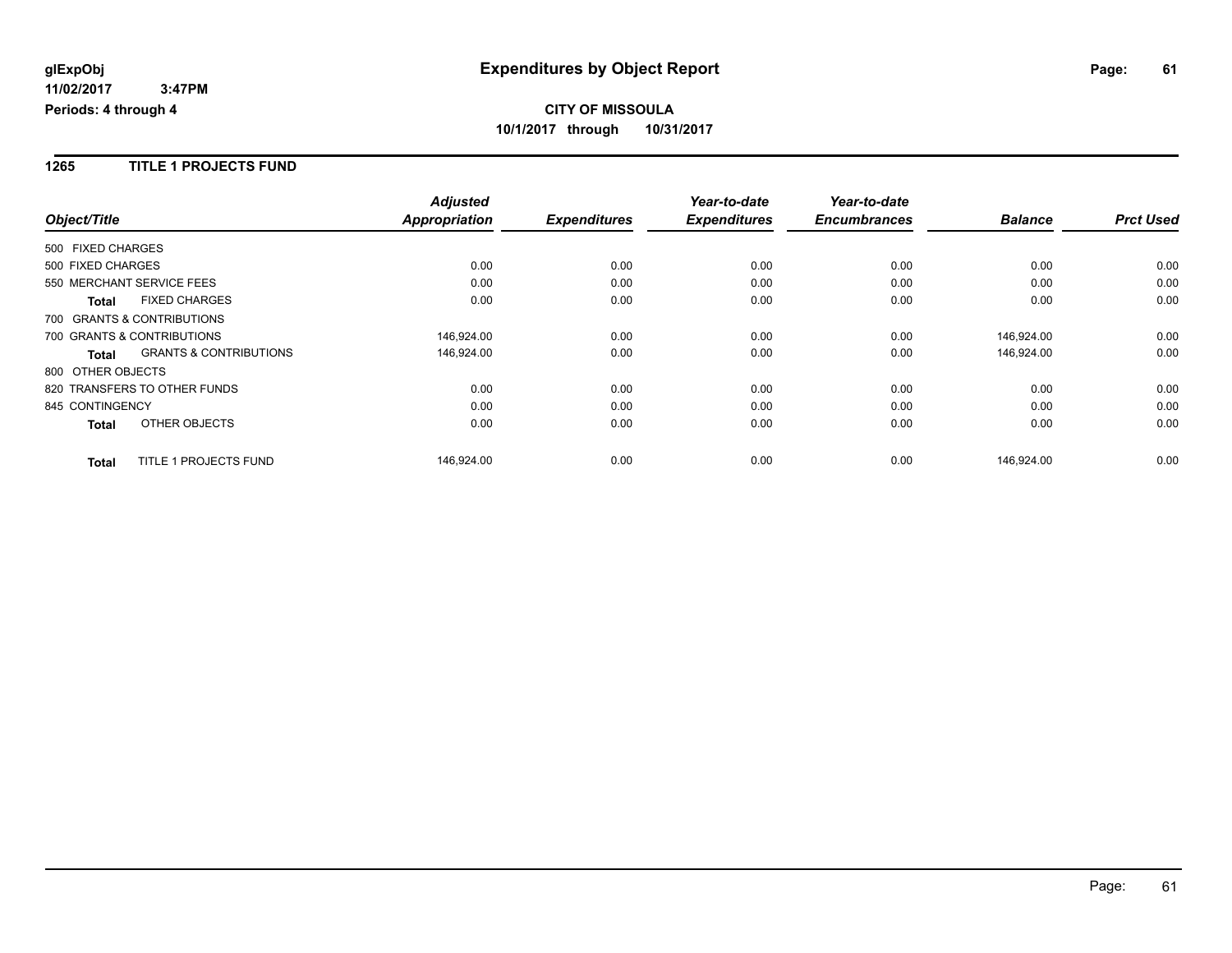# **1396 PROGRAM INCOME REVOLVING LOAN PROGRAM**

**390 NON-DEPARTMENTAL**

|                   |                                   | <b>Adjusted</b>      |                     | Year-to-date        | Year-to-date        |                |                  |
|-------------------|-----------------------------------|----------------------|---------------------|---------------------|---------------------|----------------|------------------|
| Object/Title      |                                   | <b>Appropriation</b> | <b>Expenditures</b> | <b>Expenditures</b> | <b>Encumbrances</b> | <b>Balance</b> | <b>Prct Used</b> |
|                   | 300 PURCHASED SERVICES            |                      |                     |                     |                     |                |                  |
|                   | 350 PROFESSIONAL SERVICES         | 0.00                 | 0.00                | 0.00                | 0.00                | 0.00           | 0.00             |
| <b>Total</b>      | PURCHASED SERVICES                | 0.00                 | 0.00                | 0.00                | 0.00                | 0.00           | 0.00             |
| 500 FIXED CHARGES |                                   |                      |                     |                     |                     |                |                  |
|                   | 550 MERCHANT SERVICE FEES         | 0.00                 | 0.00                | 0.00                | 0.00                | 0.00           | 0.00             |
| <b>Total</b>      | <b>FIXED CHARGES</b>              | 0.00                 | 0.00                | 0.00                | 0.00                | 0.00           | 0.00             |
|                   | 700 GRANTS & CONTRIBUTIONS        |                      |                     |                     |                     |                |                  |
|                   | 700 GRANTS & CONTRIBUTIONS        | 62.439.00            | 0.00                | 0.00                | 0.00                | 62.439.00      | 0.00             |
| <b>Total</b>      | <b>GRANTS &amp; CONTRIBUTIONS</b> | 62,439.00            | 0.00                | 0.00                | 0.00                | 62,439.00      | 0.00             |
| Total             | NON-DEPARTMENTAL                  | 62.439.00            | 0.00                | 0.00                | 0.00                | 62.439.00      | 0.00             |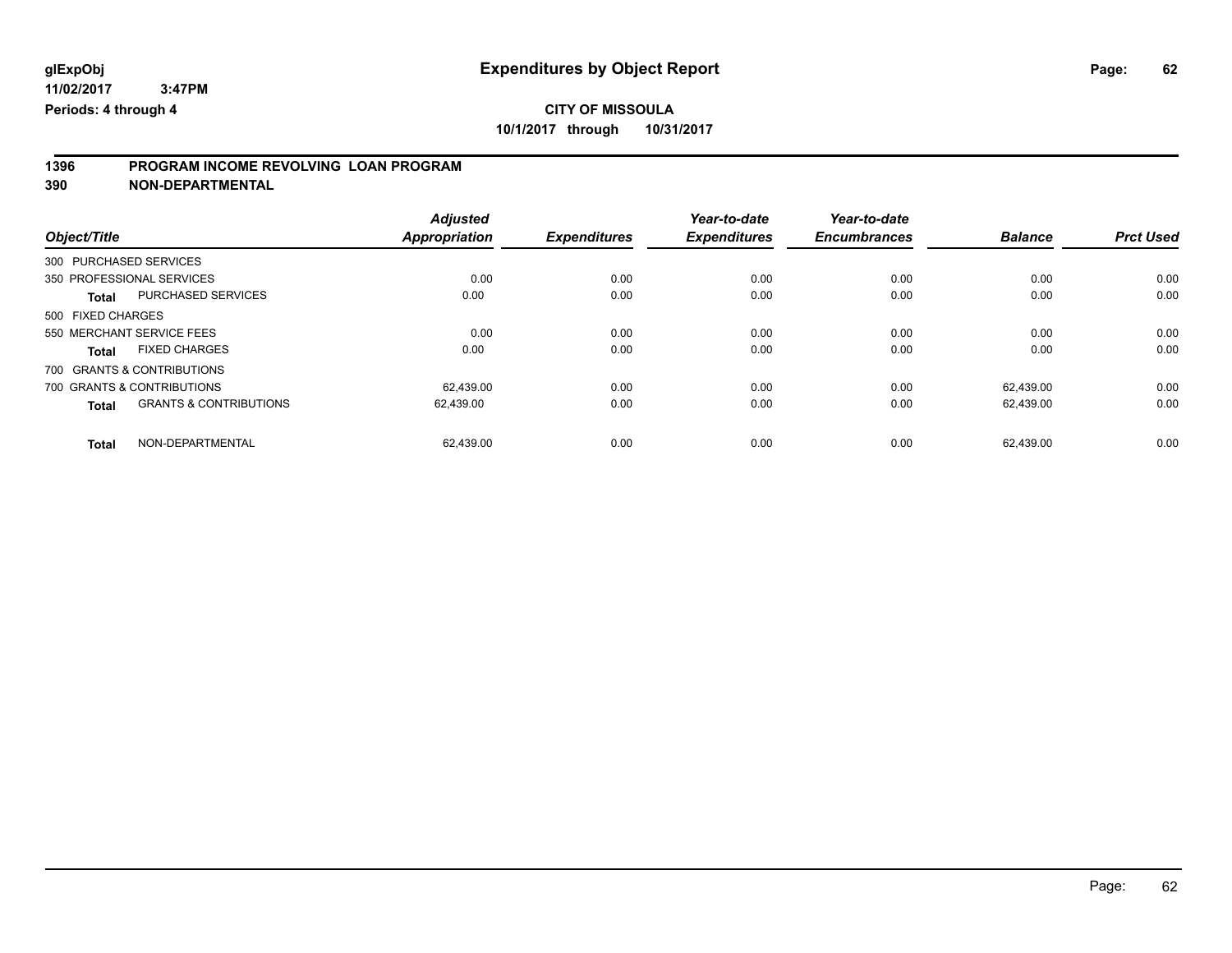## **CITY OF MISSOULA 10/1/2017 through 10/31/2017**

#### **1396 PROGRAM INCOME REVOLVING LOAN PROGRAM**

| Object/Title           |                                   | <b>Adjusted</b><br>Appropriation | <b>Expenditures</b> | Year-to-date<br><b>Expenditures</b> | Year-to-date<br><b>Encumbrances</b> | <b>Balance</b> | <b>Prct Used</b> |
|------------------------|-----------------------------------|----------------------------------|---------------------|-------------------------------------|-------------------------------------|----------------|------------------|
| 300 PURCHASED SERVICES |                                   |                                  |                     |                                     |                                     |                |                  |
|                        | 350 PROFESSIONAL SERVICES         | 0.00                             | 0.00                | 0.00                                | 0.00                                | 0.00           | 0.00             |
| Total                  | PURCHASED SERVICES                | 0.00                             | 0.00                | 0.00                                | 0.00                                | 0.00           | 0.00             |
| 500 FIXED CHARGES      |                                   |                                  |                     |                                     |                                     |                |                  |
|                        | 550 MERCHANT SERVICE FEES         | 0.00                             | 0.00                | 0.00                                | 0.00                                | 0.00           | 0.00             |
| Total                  | <b>FIXED CHARGES</b>              | 0.00                             | 0.00                | 0.00                                | 0.00                                | 0.00           | 0.00             |
|                        | 700 GRANTS & CONTRIBUTIONS        |                                  |                     |                                     |                                     |                |                  |
|                        | 700 GRANTS & CONTRIBUTIONS        | 62.439.00                        | 0.00                | 0.00                                | 0.00                                | 62.439.00      | 0.00             |
| <b>Total</b>           | <b>GRANTS &amp; CONTRIBUTIONS</b> | 62,439.00                        | 0.00                | 0.00                                | 0.00                                | 62.439.00      | 0.00             |
| <b>Total</b>           | PROGRAM INCOME REVOLVING LOAN P   | 62.439.00                        | 0.00                | 0.00                                | 0.00                                | 62.439.00      | 0.00             |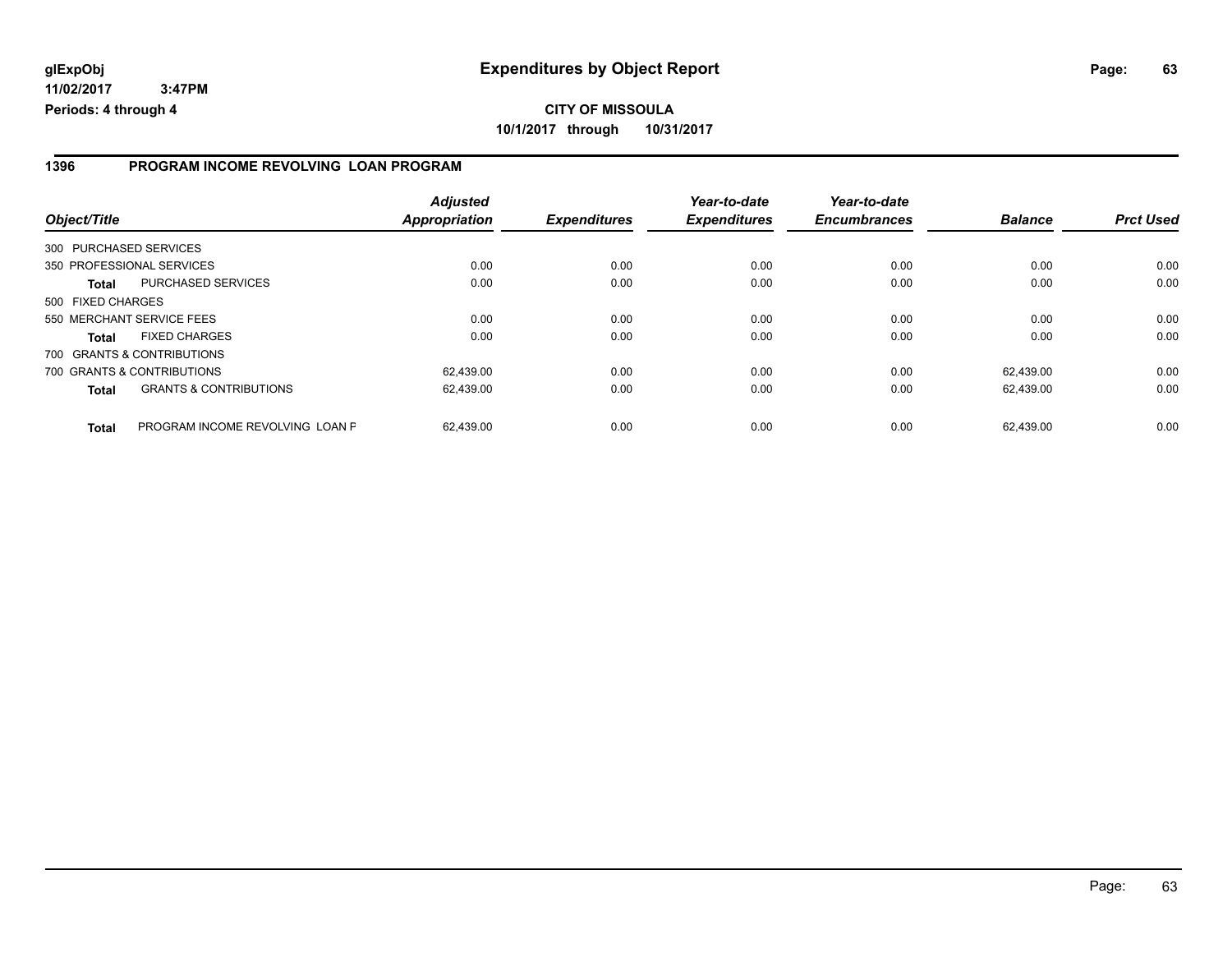**1397 STATE HOME PROGRAM INCOME**

**390 NON-DEPARTMENTAL**

|                   |                                   | <b>Adjusted</b> |                     | Year-to-date        | Year-to-date        |                |                  |
|-------------------|-----------------------------------|-----------------|---------------------|---------------------|---------------------|----------------|------------------|
| Object/Title      |                                   | Appropriation   | <b>Expenditures</b> | <b>Expenditures</b> | <b>Encumbrances</b> | <b>Balance</b> | <b>Prct Used</b> |
|                   | 300 PURCHASED SERVICES            |                 |                     |                     |                     |                |                  |
|                   | 350 PROFESSIONAL SERVICES         | 20.112.00       | 0.00                | 0.00                | 0.00                | 20,112.00      | 0.00             |
| <b>Total</b>      | <b>PURCHASED SERVICES</b>         | 20,112.00       | 0.00                | 0.00                | 0.00                | 20,112.00      | 0.00             |
| 500 FIXED CHARGES |                                   |                 |                     |                     |                     |                |                  |
|                   | 550 MERCHANT SERVICE FEES         | 0.00            | 0.00                | 0.00                | 0.00                | 0.00           | 0.00             |
| <b>Total</b>      | <b>FIXED CHARGES</b>              | 0.00            | 0.00                | 0.00                | 0.00                | 0.00           | 0.00             |
|                   | 700 GRANTS & CONTRIBUTIONS        |                 |                     |                     |                     |                |                  |
|                   | 700 GRANTS & CONTRIBUTIONS        | 0.00            | 0.00                | 25.396.96           | 0.00                | $-25.396.96$   | 0.00             |
| <b>Total</b>      | <b>GRANTS &amp; CONTRIBUTIONS</b> | 0.00            | 0.00                | 25,396.96           | 0.00                | $-25,396.96$   | 0.00             |
| <b>Total</b>      | NON-DEPARTMENTAL                  | 20.112.00       | 0.00                | 25.396.96           | 0.00                | $-5.284.96$    | 126.28           |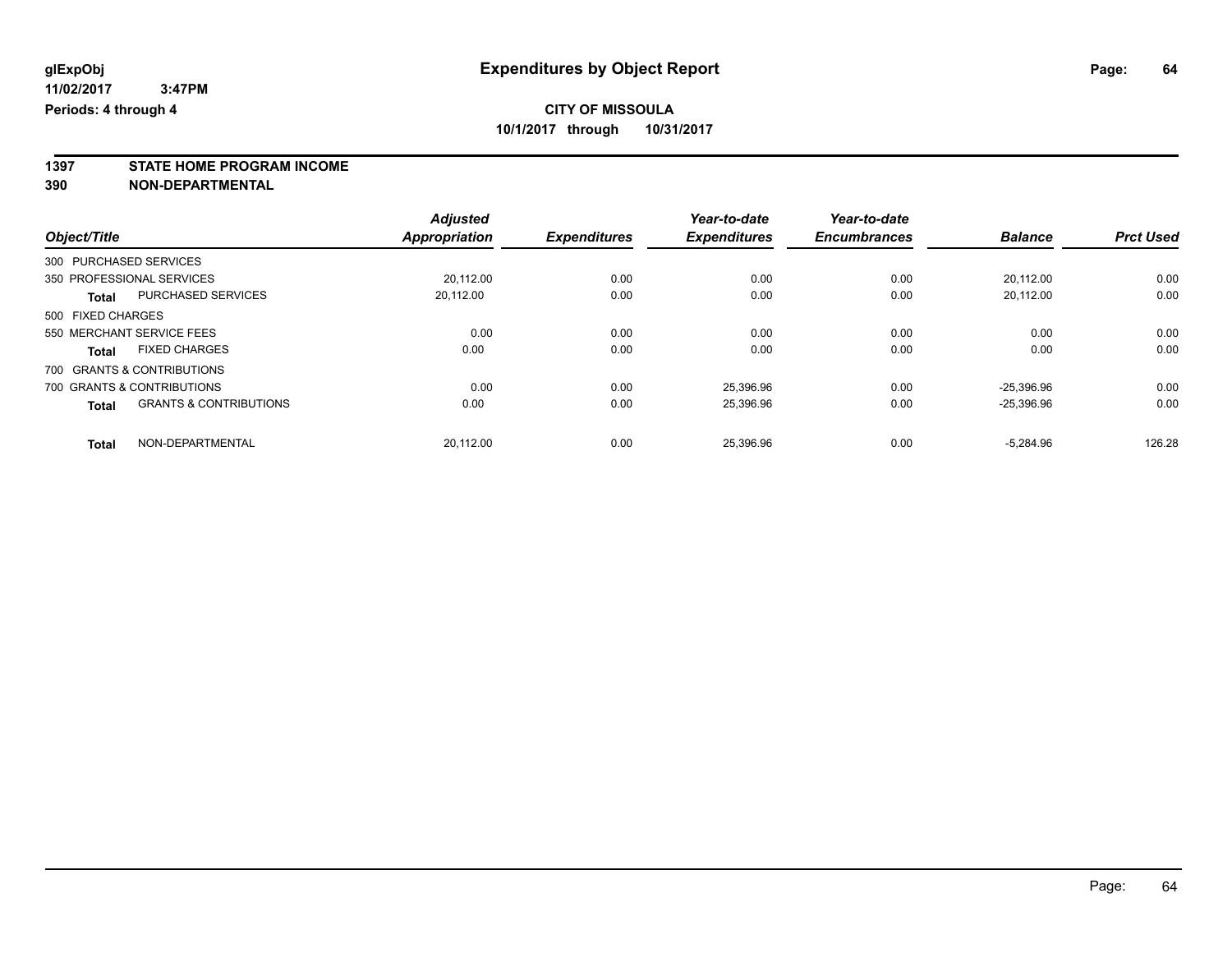#### **1397 STATE HOME PROGRAM INCOME**

|                                                   | <b>Adjusted</b>      |                     | Year-to-date        | Year-to-date        |                |                  |
|---------------------------------------------------|----------------------|---------------------|---------------------|---------------------|----------------|------------------|
| Object/Title                                      | <b>Appropriation</b> | <b>Expenditures</b> | <b>Expenditures</b> | <b>Encumbrances</b> | <b>Balance</b> | <b>Prct Used</b> |
| 300 PURCHASED SERVICES                            |                      |                     |                     |                     |                |                  |
| 350 PROFESSIONAL SERVICES                         | 20.112.00            | 0.00                | 0.00                | 0.00                | 20.112.00      | 0.00             |
| <b>PURCHASED SERVICES</b><br>Total                | 20.112.00            | 0.00                | 0.00                | 0.00                | 20.112.00      | 0.00             |
| 500 FIXED CHARGES                                 |                      |                     |                     |                     |                |                  |
| 550 MERCHANT SERVICE FEES                         | 0.00                 | 0.00                | 0.00                | 0.00                | 0.00           | 0.00             |
| <b>FIXED CHARGES</b><br><b>Total</b>              | 0.00                 | 0.00                | 0.00                | 0.00                | 0.00           | 0.00             |
| 700 GRANTS & CONTRIBUTIONS                        |                      |                     |                     |                     |                |                  |
| 700 GRANTS & CONTRIBUTIONS                        | 0.00                 | 0.00                | 25.396.96           | 0.00                | $-25.396.96$   | 0.00             |
| <b>GRANTS &amp; CONTRIBUTIONS</b><br><b>Total</b> | 0.00                 | 0.00                | 25,396.96           | 0.00                | $-25,396.96$   | 0.00             |
| STATE HOME PROGRAM INCOME<br><b>Total</b>         | 20.112.00            | 0.00                | 25.396.96           | 0.00                | $-5.284.96$    | 126.28           |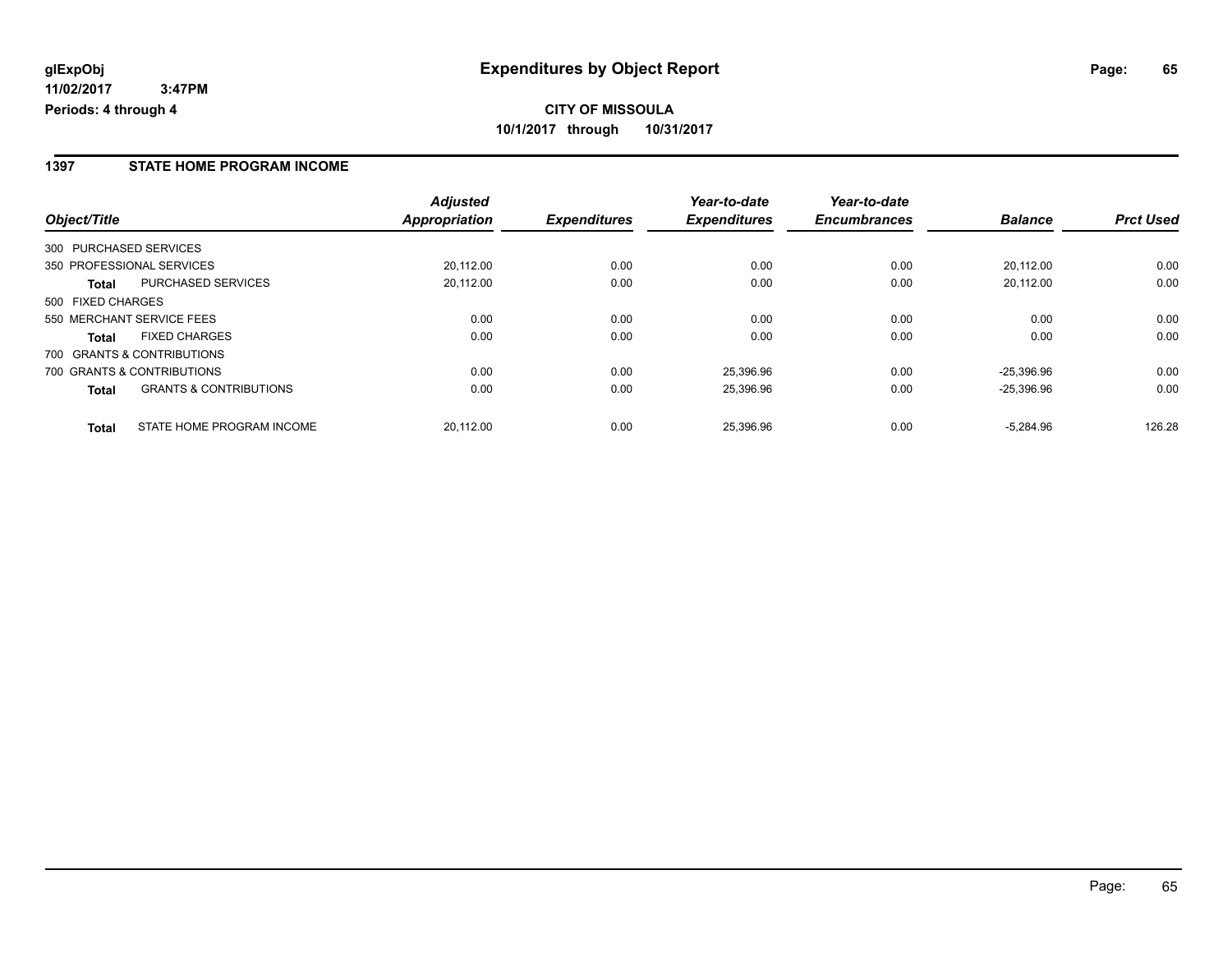# **2250 PLANNING FUND**

**250 DEVELOPMENT SERVICES**

|                                            | <b>Adjusted</b>      |                     | Year-to-date        | Year-to-date        |                |                  |
|--------------------------------------------|----------------------|---------------------|---------------------|---------------------|----------------|------------------|
| Object/Title                               | <b>Appropriation</b> | <b>Expenditures</b> | <b>Expenditures</b> | <b>Encumbrances</b> | <b>Balance</b> | <b>Prct Used</b> |
| 100 PERSONAL SERVICES                      |                      |                     |                     |                     |                |                  |
| 110 SALARIES AND WAGES                     | 321,325.00           | 22,541.91           | 78,879.52           | 0.00                | 242,445.48     | 24.55            |
| 140 EMPLOYER CONTRIBUTIONS                 | 110,037.00           | 8,930.61            | 34,273.29           | 0.00                | 75,763.71      | 31.15            |
| 141 STATE RETIREMENT CONTRIBUTIONS         | 0.00                 | 0.00                | 34.96               | 0.00                | $-34.96$       | 0.00             |
| PERSONAL SERVICES<br>Total                 | 431,362.00           | 31,472.52           | 113, 187. 77        | 0.00                | 318,174.23     | 26.24            |
| 200 SUPPLIES                               |                      |                     |                     |                     |                |                  |
| 210 OFFICE SUPPLIES                        | 5,740.00             | 170.30              | 398.48              | 0.00                | 5,341.52       | 6.94             |
| 220 OPERATING SUPPLIES                     | 3,423.00             | 873.60              | 873.60              | 0.00                | 2,549.40       | 25.52            |
| 231 GASOLINE                               | 100.00               | 0.00                | 0.00                | 0.00                | 100.00         | 0.00             |
| 240 OTHER SUPPLIES                         | 0.00                 | 0.00                | 0.00                | 0.00                | 0.00           | 0.00             |
| <b>SUPPLIES</b><br><b>Total</b>            | 9,263.00             | 1,043.90            | 1,272.08            | 0.00                | 7,990.92       | 13.73            |
| 300 PURCHASED SERVICES                     |                      |                     |                     |                     |                |                  |
| 310 COMMUNICATIONS                         | 1,200.00             | 164.18              | 174.88              | 0.00                | 1,025.12       | 14.57            |
| 320 PRINTING & DUPLICATING                 | 3,000.00             | 385.08              | 490.06              | 0.00                | 2,509.94       | 16.34            |
| 330 PUBLICITY, SUBSCRIPTIONS & DUES        | 7,560.00             | 540.00              | 1,222.00            | 0.00                | 6,338.00       | 16.16            |
| 344 TELEPHONE SERVICE                      | 100.00               | 9.91                | 11.46               | 0.00                | 88.54          | 11.46            |
| 350 PROFESSIONAL SERVICES                  | 51,000.00            | 20,000.00           | 20,250.00           | 0.00                | 30,750.00      | 39.71            |
| 360 REPAIR & MAINTENANCE                   | 2,077.00             | 0.00                | 0.00                | 0.00                | 2,077.00       | 0.00             |
| 370 TRAVEL                                 | 5,500.00             | 0.00                | 308.22              | 0.00                | 5,191.78       | 5.60             |
| 380 TRAINING                               | 4,000.00             | 0.00                | 165.00              | 0.00                | 3,835.00       | 4.13             |
| 390 OTHER PURCHASED SERVICES               | 1,600.00             | 0.00                | 0.00                | 0.00                | 1,600.00       | 0.00             |
| PURCHASED SERVICES<br><b>Total</b>         | 76,037.00            | 21,099.17           | 22,621.62           | 0.00                | 53,415.38      | 29.75            |
| 500 FIXED CHARGES                          |                      |                     |                     |                     |                |                  |
| 500 FIXED CHARGES                          | 25,000.00            | 0.00                | 0.00                | 0.00                | 25,000.00      | 0.00             |
| 550 MERCHANT SERVICE FEES                  | 0.00                 | 0.00                | 0.00                | 0.00                | 0.00           | 0.00             |
| <b>FIXED CHARGES</b><br><b>Total</b>       | 25,000.00            | 0.00                | 0.00                | 0.00                | 25,000.00      | 0.00             |
| 700 GRANTS & CONTRIBUTIONS                 |                      |                     |                     |                     |                |                  |
| 700 GRANTS & CONTRIBUTIONS                 | 0.00                 | 0.00                | 31,560.00           | 0.00                | $-31,560.00$   | 0.00             |
| <b>GRANTS &amp; CONTRIBUTIONS</b><br>Total | 0.00                 | 0.00                | 31,560.00           | 0.00                | $-31,560.00$   | 0.00             |
| 800 OTHER OBJECTS                          |                      |                     |                     |                     |                |                  |
| 820 TRANSFERS TO OTHER FUNDS               | 0.00                 | 0.00                | 0.00                | 0.00                | 0.00           | 0.00             |
| 845 CONTINGENCY                            | 0.00                 | 0.00                | 0.00                | 0.00                | 0.00           | 0.00             |
| OTHER OBJECTS<br><b>Total</b>              | 0.00                 | 0.00                | 0.00                | 0.00                | 0.00           | 0.00             |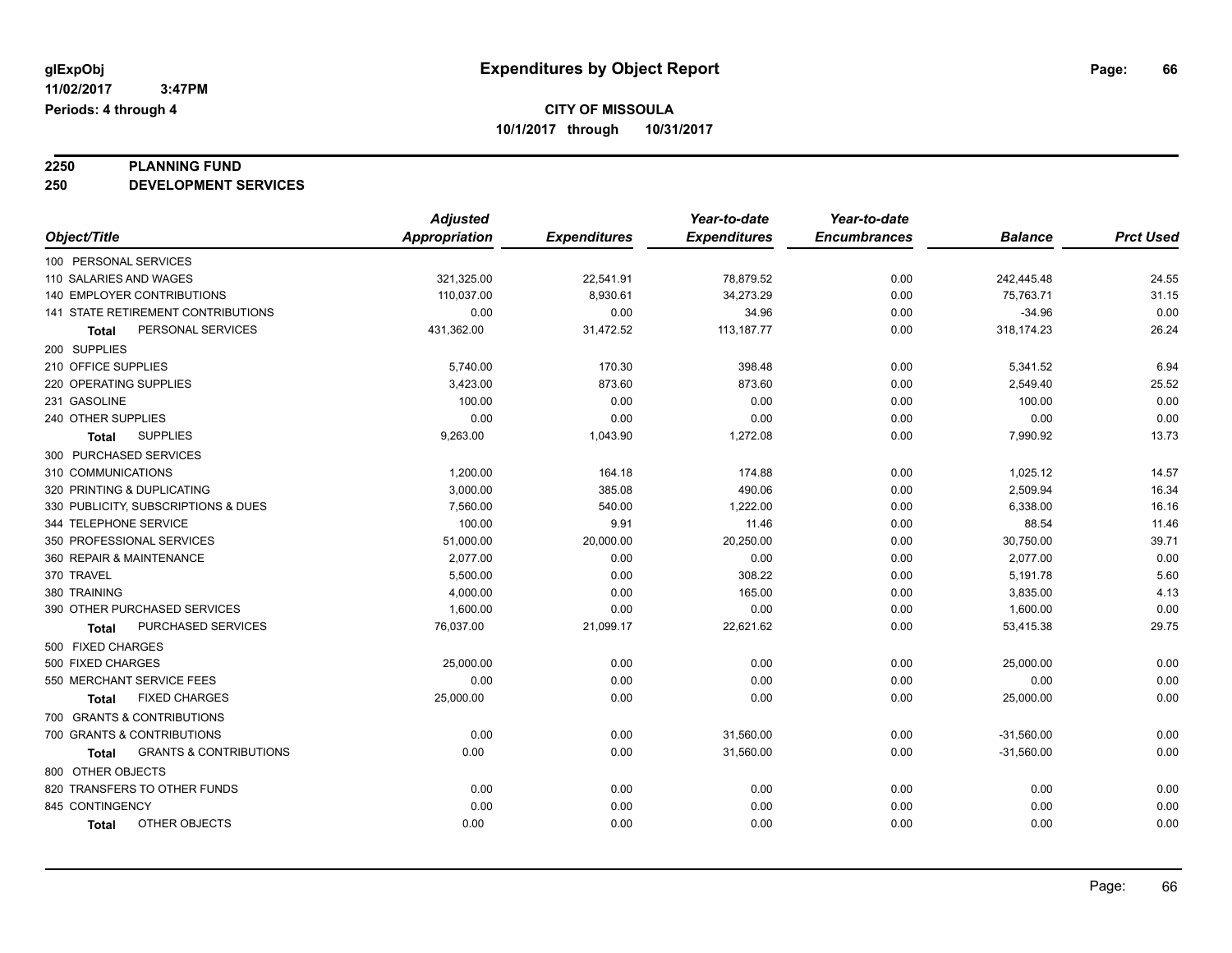| glExpObj                           |                      | <b>Expenditures by Object Report</b> |                                                            |            |      |            | Page: | 67    |
|------------------------------------|----------------------|--------------------------------------|------------------------------------------------------------|------------|------|------------|-------|-------|
| 11/02/2017<br>Periods: 4 through 4 | 3:47PM               |                                      | <b>CITY OF MISSOULA</b><br>10/1/2017 through<br>10/31/2017 |            |      |            |       |       |
| 2250                               | <b>PLANNING FUND</b> |                                      |                                                            |            |      |            |       |       |
| Total                              | DEVELOPMENT SERVICES | 541,662.00                           | 53,615.59                                                  | 168,641.47 | 0.00 | 373,020.53 |       | 31.13 |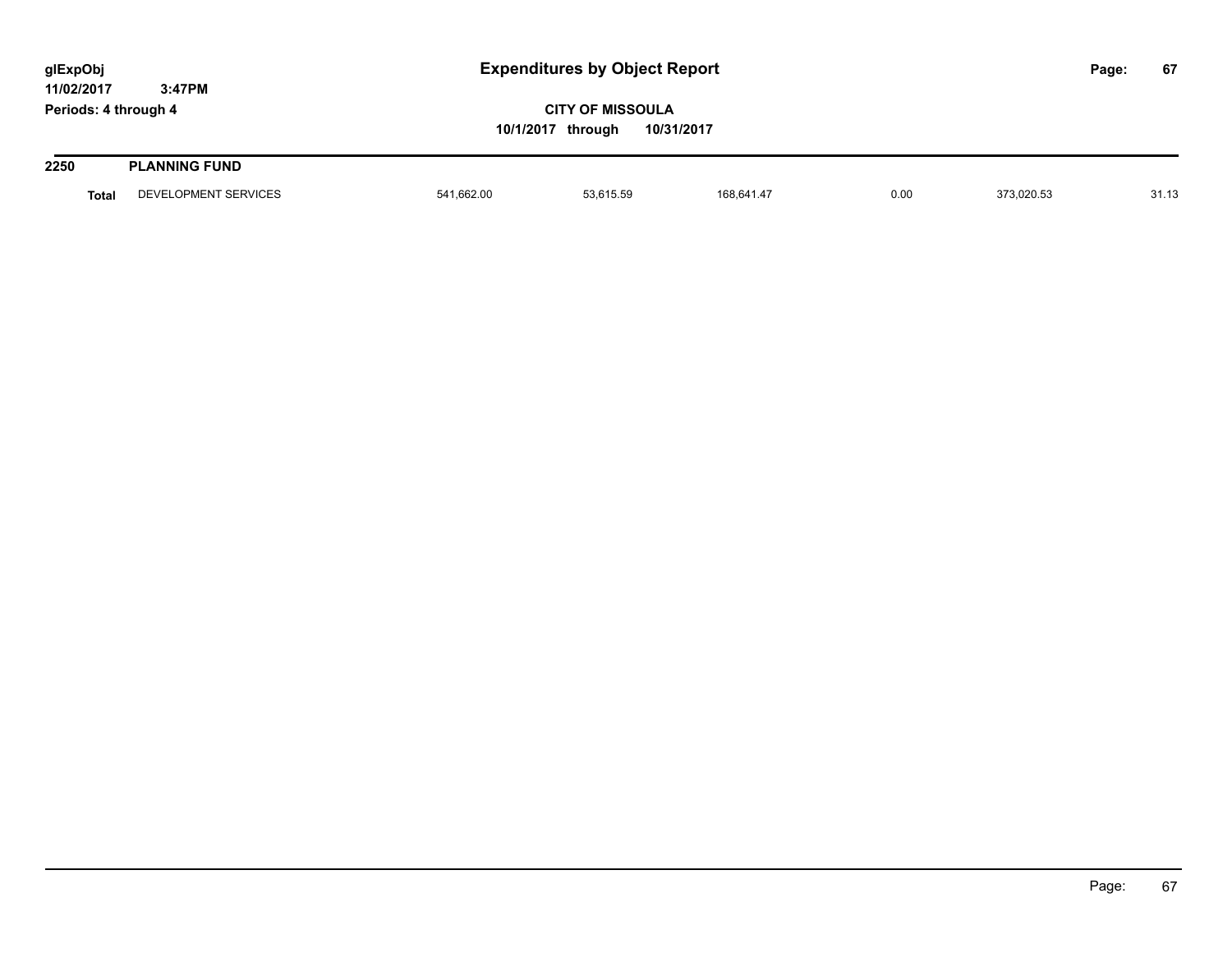**2250 PLANNING FUND**

|                                                   | <b>Adjusted</b>      |                     | Year-to-date        | Year-to-date        |                |                  |
|---------------------------------------------------|----------------------|---------------------|---------------------|---------------------|----------------|------------------|
| Object/Title                                      | <b>Appropriation</b> | <b>Expenditures</b> | <b>Expenditures</b> | <b>Encumbrances</b> | <b>Balance</b> | <b>Prct Used</b> |
| 100 PERSONAL SERVICES                             |                      |                     |                     |                     |                |                  |
| 110 SALARIES AND WAGES                            | 321,325.00           | 22,541.91           | 78,879.52           | 0.00                | 242,445.48     | 24.55            |
| <b>140 EMPLOYER CONTRIBUTIONS</b>                 | 110,037.00           | 8,930.61            | 34,273.29           | 0.00                | 75,763.71      | 31.15            |
| 141 STATE RETIREMENT CONTRIBUTIONS                | 0.00                 | 0.00                | 34.96               | 0.00                | $-34.96$       | 0.00             |
| PERSONAL SERVICES<br><b>Total</b>                 | 431,362.00           | 31,472.52           | 113, 187. 77        | 0.00                | 318,174.23     | 26.24            |
| 200 SUPPLIES                                      |                      |                     |                     |                     |                |                  |
| 210 OFFICE SUPPLIES                               | 5,740.00             | 170.30              | 398.48              | 0.00                | 5,341.52       | 6.94             |
| 220 OPERATING SUPPLIES                            | 3,423.00             | 873.60              | 873.60              | 0.00                | 2,549.40       | 25.52            |
| 231 GASOLINE                                      | 100.00               | 0.00                | 0.00                | 0.00                | 100.00         | 0.00             |
| 240 OTHER SUPPLIES                                | 0.00                 | 0.00                | 0.00                | 0.00                | 0.00           | 0.00             |
| <b>SUPPLIES</b><br>Total                          | 9,263.00             | 1,043.90            | 1,272.08            | 0.00                | 7,990.92       | 13.73            |
| 300 PURCHASED SERVICES                            |                      |                     |                     |                     |                |                  |
| 310 COMMUNICATIONS                                | 1,200.00             | 164.18              | 174.88              | 0.00                | 1,025.12       | 14.57            |
| 320 PRINTING & DUPLICATING                        | 3,000.00             | 385.08              | 490.06              | 0.00                | 2,509.94       | 16.34            |
| 330 PUBLICITY, SUBSCRIPTIONS & DUES               | 7,560.00             | 540.00              | 1,222.00            | 0.00                | 6,338.00       | 16.16            |
| 344 TELEPHONE SERVICE                             | 100.00               | 9.91                | 11.46               | 0.00                | 88.54          | 11.46            |
| 350 PROFESSIONAL SERVICES                         | 51,000.00            | 20,000.00           | 20,250.00           | 0.00                | 30,750.00      | 39.71            |
| 360 REPAIR & MAINTENANCE                          | 2,077.00             | 0.00                | 0.00                | 0.00                | 2,077.00       | 0.00             |
| 370 TRAVEL                                        | 5,500.00             | 0.00                | 308.22              | 0.00                | 5,191.78       | 5.60             |
| 380 TRAINING                                      | 4,000.00             | 0.00                | 165.00              | 0.00                | 3,835.00       | 4.13             |
| 390 OTHER PURCHASED SERVICES                      | 1,600.00             | 0.00                | 0.00                | 0.00                | 1,600.00       | 0.00             |
| PURCHASED SERVICES<br><b>Total</b>                | 76,037.00            | 21,099.17           | 22,621.62           | 0.00                | 53,415.38      | 29.75            |
| 500 FIXED CHARGES                                 |                      |                     |                     |                     |                |                  |
| 500 FIXED CHARGES                                 | 25,000.00            | 0.00                | 0.00                | 0.00                | 25,000.00      | 0.00             |
| 550 MERCHANT SERVICE FEES                         | 0.00                 | 0.00                | 0.00                | 0.00                | 0.00           | 0.00             |
| <b>FIXED CHARGES</b><br><b>Total</b>              | 25,000.00            | 0.00                | 0.00                | 0.00                | 25,000.00      | 0.00             |
| 700 GRANTS & CONTRIBUTIONS                        |                      |                     |                     |                     |                |                  |
| 700 GRANTS & CONTRIBUTIONS                        | 0.00                 | 0.00                | 31,560.00           | 0.00                | $-31,560.00$   | 0.00             |
| <b>GRANTS &amp; CONTRIBUTIONS</b><br><b>Total</b> | 0.00                 | 0.00                | 31,560.00           | 0.00                | $-31,560.00$   | 0.00             |
| 800 OTHER OBJECTS                                 |                      |                     |                     |                     |                |                  |
| 820 TRANSFERS TO OTHER FUNDS                      | 0.00                 | 0.00                | 0.00                | 0.00                | 0.00           | 0.00             |
| 845 CONTINGENCY                                   | 0.00                 | 0.00                | 0.00                | 0.00                | 0.00           | 0.00             |
| OTHER OBJECTS<br><b>Total</b>                     | 0.00                 | 0.00                | 0.00                | 0.00                | 0.00           | 0.00             |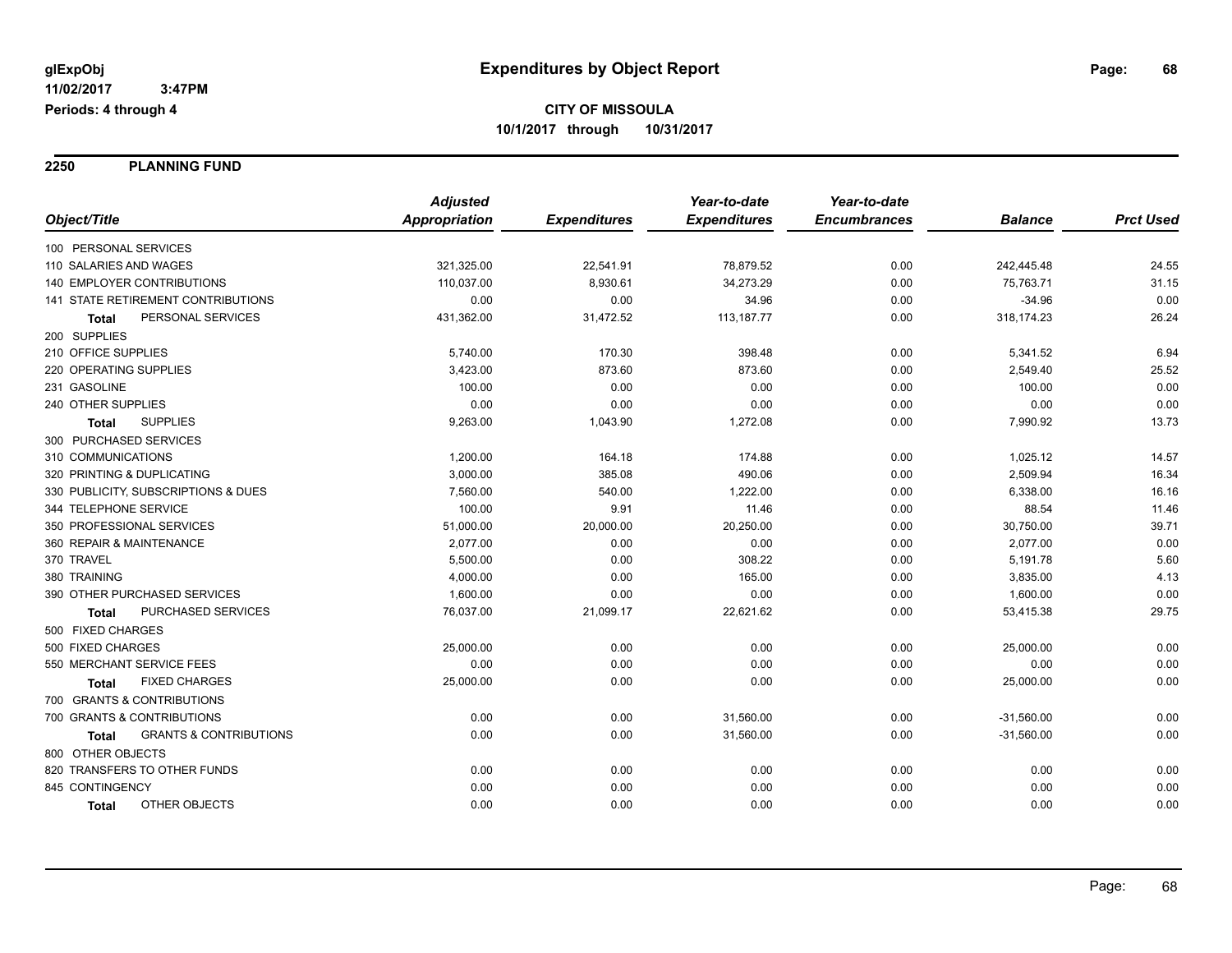| <b>Expenditures by Object Report</b><br>glExpObj<br>11/02/2017<br>3:47PM |                      |            |                         |            |      | 69<br>Page: |       |
|--------------------------------------------------------------------------|----------------------|------------|-------------------------|------------|------|-------------|-------|
| Periods: 4 through 4                                                     |                      |            | <b>CITY OF MISSOULA</b> |            |      |             |       |
|                                                                          |                      |            | 10/1/2017 through       | 10/31/2017 |      |             |       |
| <b>Total</b>                                                             | <b>PLANNING FUND</b> | 541,662.00 | 53,615.59               | 168,641.47 | 0.00 | 373,020.53  | 31.13 |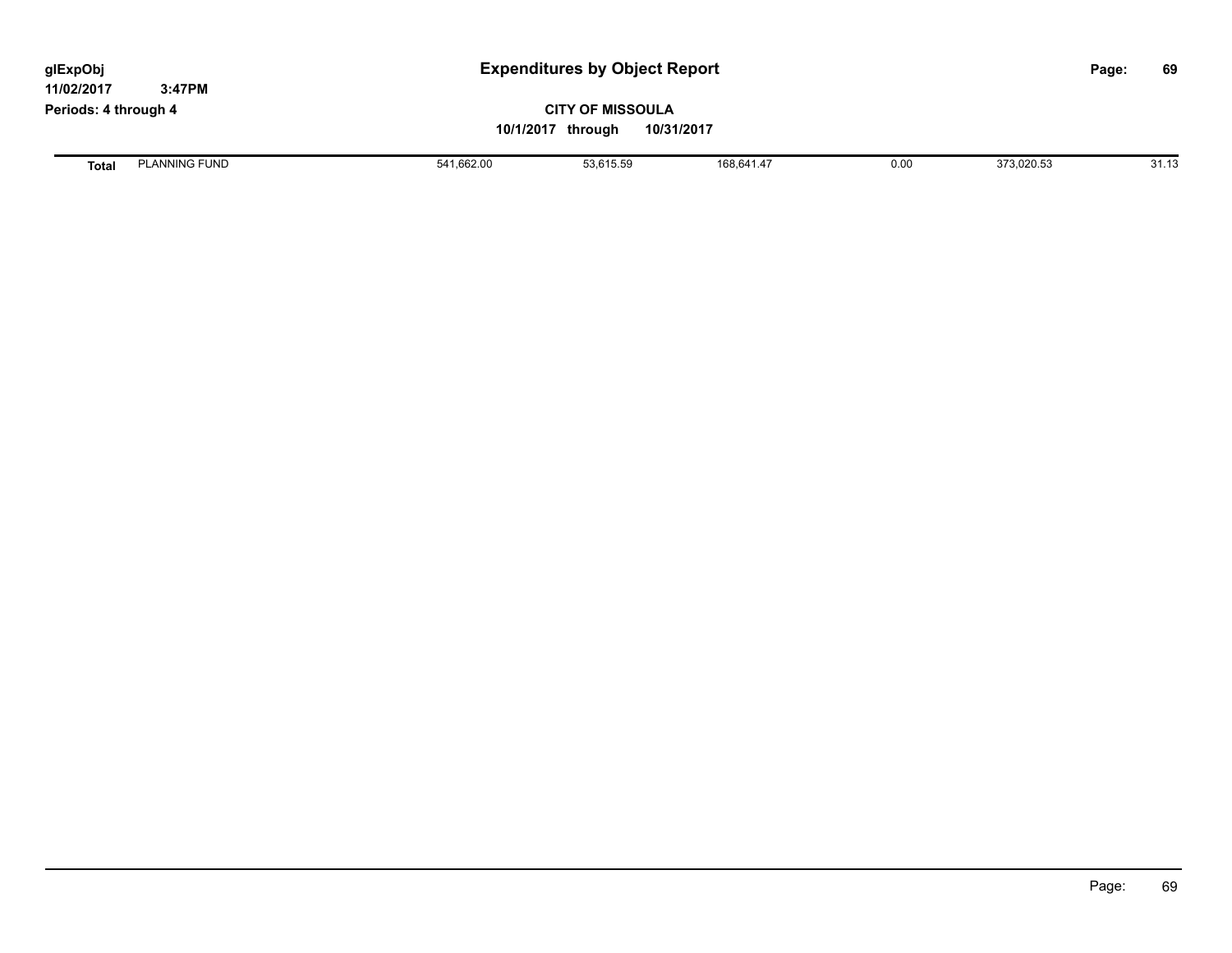# **2310 PUBLIC SAFETY INFORMATION SYSTEMS**

**310 BUILDING INSPECTION**

|                        |                            | <b>Adjusted</b>      |                     | Year-to-date        | Year-to-date        |                |                  |
|------------------------|----------------------------|----------------------|---------------------|---------------------|---------------------|----------------|------------------|
| Object/Title           |                            | <b>Appropriation</b> | <b>Expenditures</b> | <b>Expenditures</b> | <b>Encumbrances</b> | <b>Balance</b> | <b>Prct Used</b> |
| 200 SUPPLIES           |                            |                      |                     |                     |                     |                |                  |
| 210 OFFICE SUPPLIES    |                            | 0.00                 | 0.00                | 0.00                | 0.00                | 0.00           | 0.00             |
| 220 OPERATING SUPPLIES |                            | 0.00                 | 0.00                | 0.00                | 0.00                | 0.00           | 0.00             |
| Total                  | <b>SUPPLIES</b>            | 0.00                 | 0.00                | 0.00                | 0.00                | 0.00           | 0.00             |
| 500 FIXED CHARGES      |                            |                      |                     |                     |                     |                |                  |
|                        | 550 MERCHANT SERVICE FEES  | 0.00                 | 0.00                | 0.00                | 0.00                | 0.00           | 0.00             |
| <b>Total</b>           | <b>FIXED CHARGES</b>       | 0.00                 | 0.00                | 0.00                | 0.00                | 0.00           | 0.00             |
| 800 OTHER OBJECTS      |                            |                      |                     |                     |                     |                |                  |
| 845 CONTINGENCY        |                            | 0.00                 | 0.00                | 0.00                | 0.00                | 0.00           | 0.00             |
| <b>Total</b>           | OTHER OBJECTS              | 0.00                 | 0.00                | 0.00                | 0.00                | 0.00           | 0.00             |
| 900 CAPITAL OUTLAY     |                            |                      |                     |                     |                     |                |                  |
|                        | 940 MACHINERY & EQUIPMENT  | 0.00                 | 0.00                | 0.00                | 0.00                | 0.00           | 0.00             |
| <b>Total</b>           | <b>CAPITAL OUTLAY</b>      | 0.00                 | 0.00                | 0.00                | 0.00                | 0.00           | 0.00             |
| <b>Total</b>           | <b>BUILDING INSPECTION</b> | 0.00                 | 0.00                | 0.00                | 0.00                | 0.00           | 0.00             |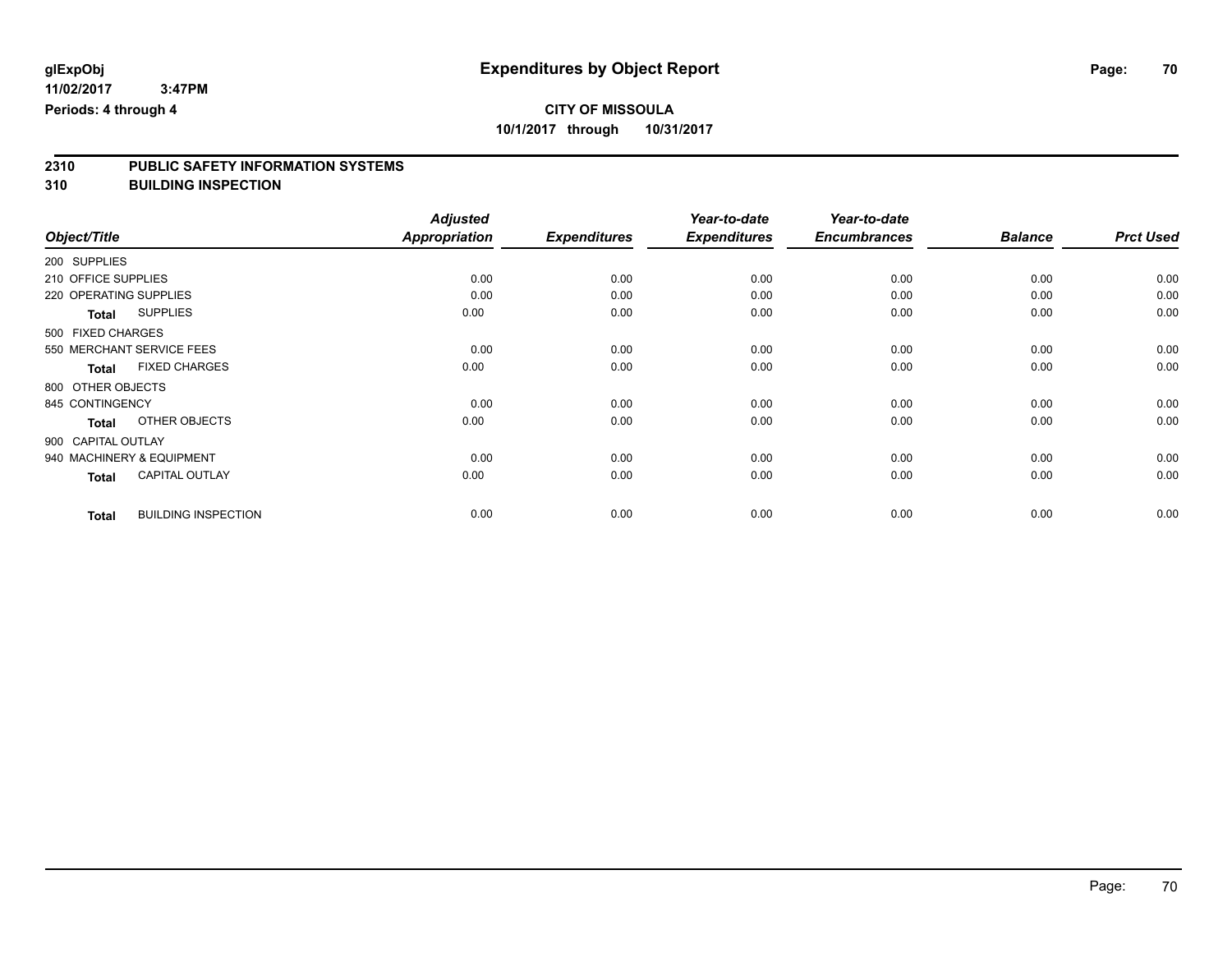#### **2310 PUBLIC SAFETY INFORMATION SYSTEMS**

|                        |                                   | <b>Adjusted</b>      |                     | Year-to-date        | Year-to-date        |                |                  |
|------------------------|-----------------------------------|----------------------|---------------------|---------------------|---------------------|----------------|------------------|
| Object/Title           |                                   | <b>Appropriation</b> | <b>Expenditures</b> | <b>Expenditures</b> | <b>Encumbrances</b> | <b>Balance</b> | <b>Prct Used</b> |
| 200 SUPPLIES           |                                   |                      |                     |                     |                     |                |                  |
| 210 OFFICE SUPPLIES    |                                   | 0.00                 | 0.00                | 0.00                | 0.00                | 0.00           | 0.00             |
| 220 OPERATING SUPPLIES |                                   | 0.00                 | 0.00                | 0.00                | 0.00                | 0.00           | 0.00             |
| Total                  | <b>SUPPLIES</b>                   | 0.00                 | 0.00                | 0.00                | 0.00                | 0.00           | 0.00             |
| 500 FIXED CHARGES      |                                   |                      |                     |                     |                     |                |                  |
|                        | 550 MERCHANT SERVICE FEES         | 0.00                 | 0.00                | 0.00                | 0.00                | 0.00           | 0.00             |
| <b>Total</b>           | <b>FIXED CHARGES</b>              | 0.00                 | 0.00                | 0.00                | 0.00                | 0.00           | 0.00             |
| 800 OTHER OBJECTS      |                                   |                      |                     |                     |                     |                |                  |
| 845 CONTINGENCY        |                                   | 0.00                 | 0.00                | 0.00                | 0.00                | 0.00           | 0.00             |
| <b>Total</b>           | OTHER OBJECTS                     | 0.00                 | 0.00                | 0.00                | 0.00                | 0.00           | 0.00             |
| 900 CAPITAL OUTLAY     |                                   |                      |                     |                     |                     |                |                  |
|                        | 940 MACHINERY & EQUIPMENT         | 0.00                 | 0.00                | 0.00                | 0.00                | 0.00           | 0.00             |
| Total                  | <b>CAPITAL OUTLAY</b>             | 0.00                 | 0.00                | 0.00                | 0.00                | 0.00           | 0.00             |
| <b>Total</b>           | PUBLIC SAFETY INFORMATION SYSTEM! | 0.00                 | 0.00                | 0.00                | 0.00                | 0.00           | 0.00             |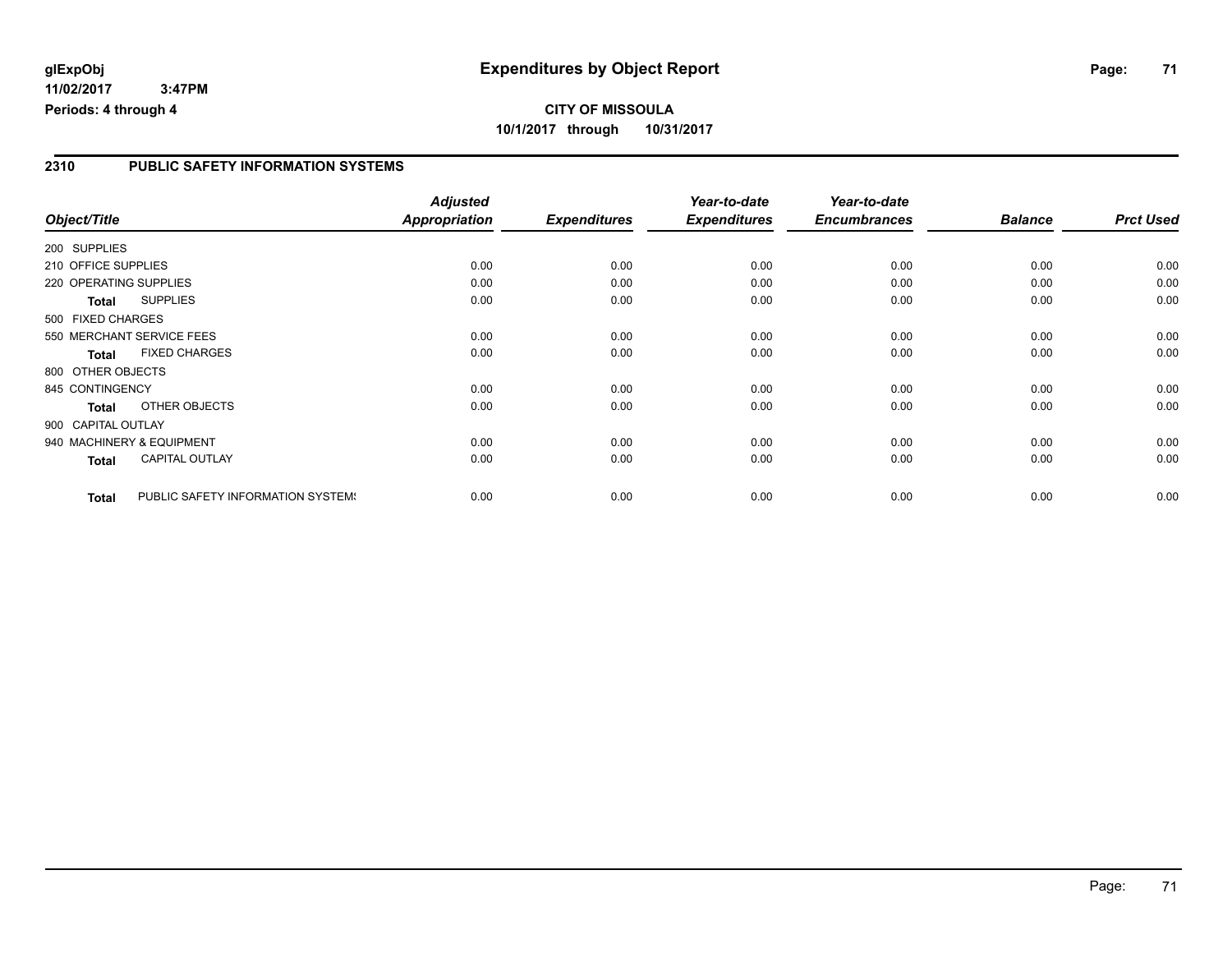# **2321 IMPACT FEE FUND**

**390 NON-DEPARTMENTAL**

|                    |                                         | <b>Adjusted</b>      |                     | Year-to-date        | Year-to-date        |                |                  |
|--------------------|-----------------------------------------|----------------------|---------------------|---------------------|---------------------|----------------|------------------|
| Object/Title       |                                         | <b>Appropriation</b> | <b>Expenditures</b> | <b>Expenditures</b> | <b>Encumbrances</b> | <b>Balance</b> | <b>Prct Used</b> |
|                    | 300 PURCHASED SERVICES                  |                      |                     |                     |                     |                |                  |
|                    | 350 PROFESSIONAL SERVICES               | 0.00                 | 0.00                | 0.00                | 0.00                | 0.00           | 0.00             |
| <b>Total</b>       | <b>PURCHASED SERVICES</b>               | 0.00                 | 0.00                | 0.00                | 0.00                | 0.00           | 0.00             |
| 500 FIXED CHARGES  |                                         |                      |                     |                     |                     |                |                  |
|                    | 550 MERCHANT SERVICE FEES               | 0.00                 | 0.00                | 0.00                | 0.00                | 0.00           | 0.00             |
| <b>Total</b>       | <b>FIXED CHARGES</b>                    | 0.00                 | 0.00                | 0.00                | 0.00                | 0.00           | 0.00             |
|                    | 700 GRANTS & CONTRIBUTIONS              |                      |                     |                     |                     |                |                  |
|                    | 700 GRANTS & CONTRIBUTIONS              | 0.00                 | 0.00                | 0.00                | 0.00                | 0.00           | 0.00             |
| <b>Total</b>       | <b>GRANTS &amp; CONTRIBUTIONS</b>       | 0.00                 | 0.00                | 0.00                | 0.00                | 0.00           | 0.00             |
| 800 OTHER OBJECTS  |                                         |                      |                     |                     |                     |                |                  |
|                    | 820 TRANSFERS TO OTHER FUNDS            | 0.00                 | 0.00                | 0.00                | 0.00                | 0.00           | 0.00             |
| <b>Total</b>       | OTHER OBJECTS                           | 0.00                 | 0.00                | 0.00                | 0.00                | 0.00           | 0.00             |
| 900 CAPITAL OUTLAY |                                         |                      |                     |                     |                     |                |                  |
| 930 IMPROVEMENTS   |                                         | 2,400,000.00         | 32,303.26           | 149,779.12          | 0.00                | 2,250,220.88   | 6.24             |
|                    | 940 CONFINED SPACE RESCUE TRAINING PROP | 0.00                 | 0.00                | 237.02              | 0.00                | $-237.02$      | 0.00             |
| <b>Total</b>       | CAPITAL OUTLAY                          | 2,400,000.00         | 32,303.26           | 150,016.14          | 0.00                | 2,249,983.86   | 6.25             |
| <b>Total</b>       | NON-DEPARTMENTAL                        | 2,400,000.00         | 32,303.26           | 150,016.14          | 0.00                | 2,249,983.86   | 6.25             |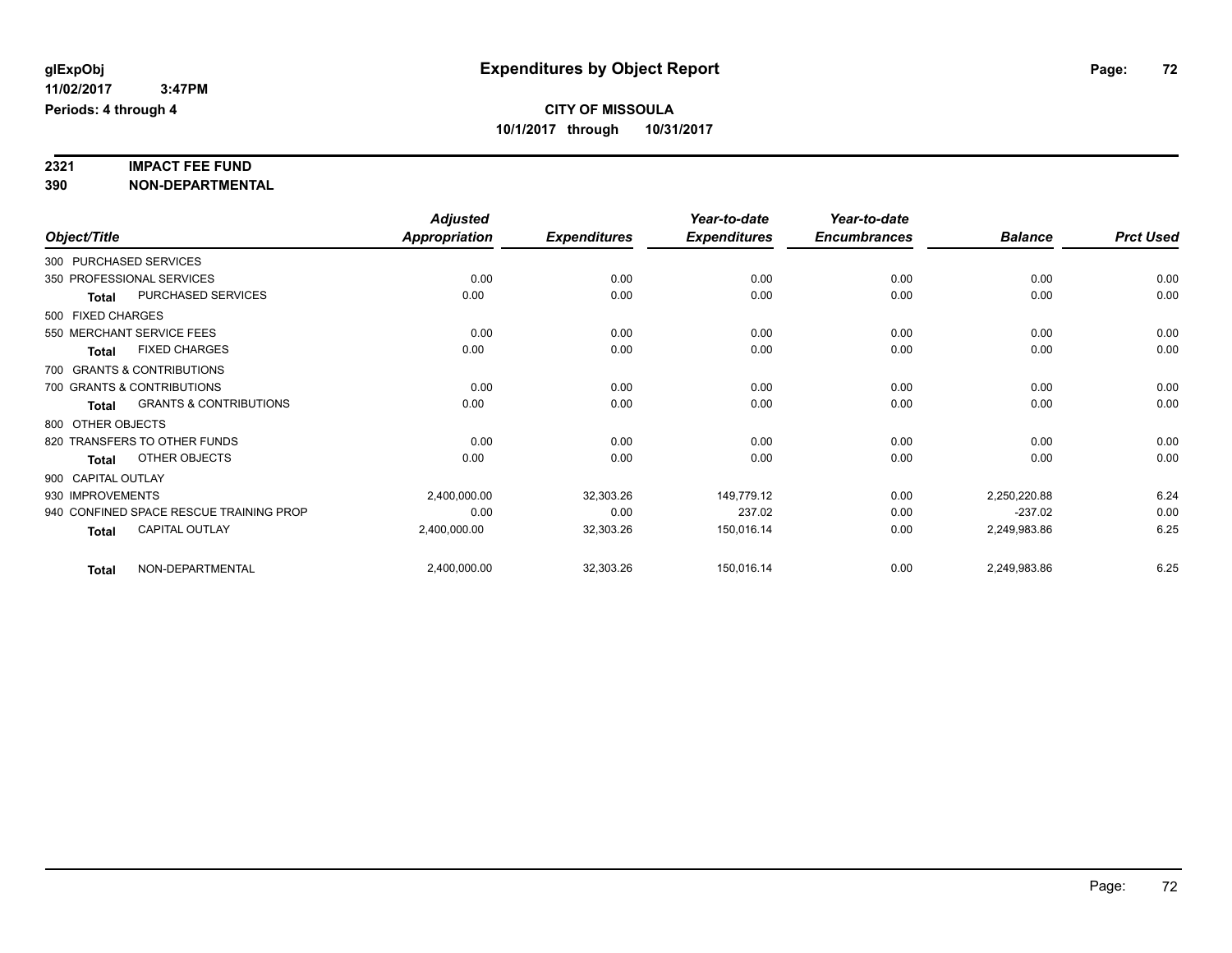**2321 IMPACT FEE FUND**

|                                                   | <b>Adjusted</b>      |                     | Year-to-date        | Year-to-date        |                |                  |
|---------------------------------------------------|----------------------|---------------------|---------------------|---------------------|----------------|------------------|
| Object/Title                                      | <b>Appropriation</b> | <b>Expenditures</b> | <b>Expenditures</b> | <b>Encumbrances</b> | <b>Balance</b> | <b>Prct Used</b> |
| 300 PURCHASED SERVICES                            |                      |                     |                     |                     |                |                  |
| 350 PROFESSIONAL SERVICES                         | 0.00                 | 0.00                | 0.00                | 0.00                | 0.00           | 0.00             |
| PURCHASED SERVICES<br><b>Total</b>                | 0.00                 | 0.00                | 0.00                | 0.00                | 0.00           | 0.00             |
| 500 FIXED CHARGES                                 |                      |                     |                     |                     |                |                  |
| 550 MERCHANT SERVICE FEES                         | 0.00                 | 0.00                | 0.00                | 0.00                | 0.00           | 0.00             |
| <b>FIXED CHARGES</b><br><b>Total</b>              | 0.00                 | 0.00                | 0.00                | 0.00                | 0.00           | 0.00             |
| 700 GRANTS & CONTRIBUTIONS                        |                      |                     |                     |                     |                |                  |
| 700 GRANTS & CONTRIBUTIONS                        | 0.00                 | 0.00                | 0.00                | 0.00                | 0.00           | 0.00             |
| <b>GRANTS &amp; CONTRIBUTIONS</b><br><b>Total</b> | 0.00                 | 0.00                | 0.00                | 0.00                | 0.00           | 0.00             |
| 800 OTHER OBJECTS                                 |                      |                     |                     |                     |                |                  |
| 820 TRANSFERS TO OTHER FUNDS                      | 0.00                 | 0.00                | 0.00                | 0.00                | 0.00           | 0.00             |
| OTHER OBJECTS<br><b>Total</b>                     | 0.00                 | 0.00                | 0.00                | 0.00                | 0.00           | 0.00             |
| 900 CAPITAL OUTLAY                                |                      |                     |                     |                     |                |                  |
| 930 IMPROVEMENTS                                  | 2,400,000.00         | 32,303.26           | 149,779.12          | 0.00                | 2,250,220.88   | 6.24             |
| 940 CONFINED SPACE RESCUE TRAINING PROP           | 0.00                 | 0.00                | 237.02              | 0.00                | $-237.02$      | 0.00             |
| <b>CAPITAL OUTLAY</b><br><b>Total</b>             | 2,400,000.00         | 32,303.26           | 150,016.14          | 0.00                | 2,249,983.86   | 6.25             |
| <b>IMPACT FEE FUND</b><br><b>Total</b>            | 2,400,000.00         | 32,303.26           | 150,016.14          | 0.00                | 2,249,983.86   | 6.25             |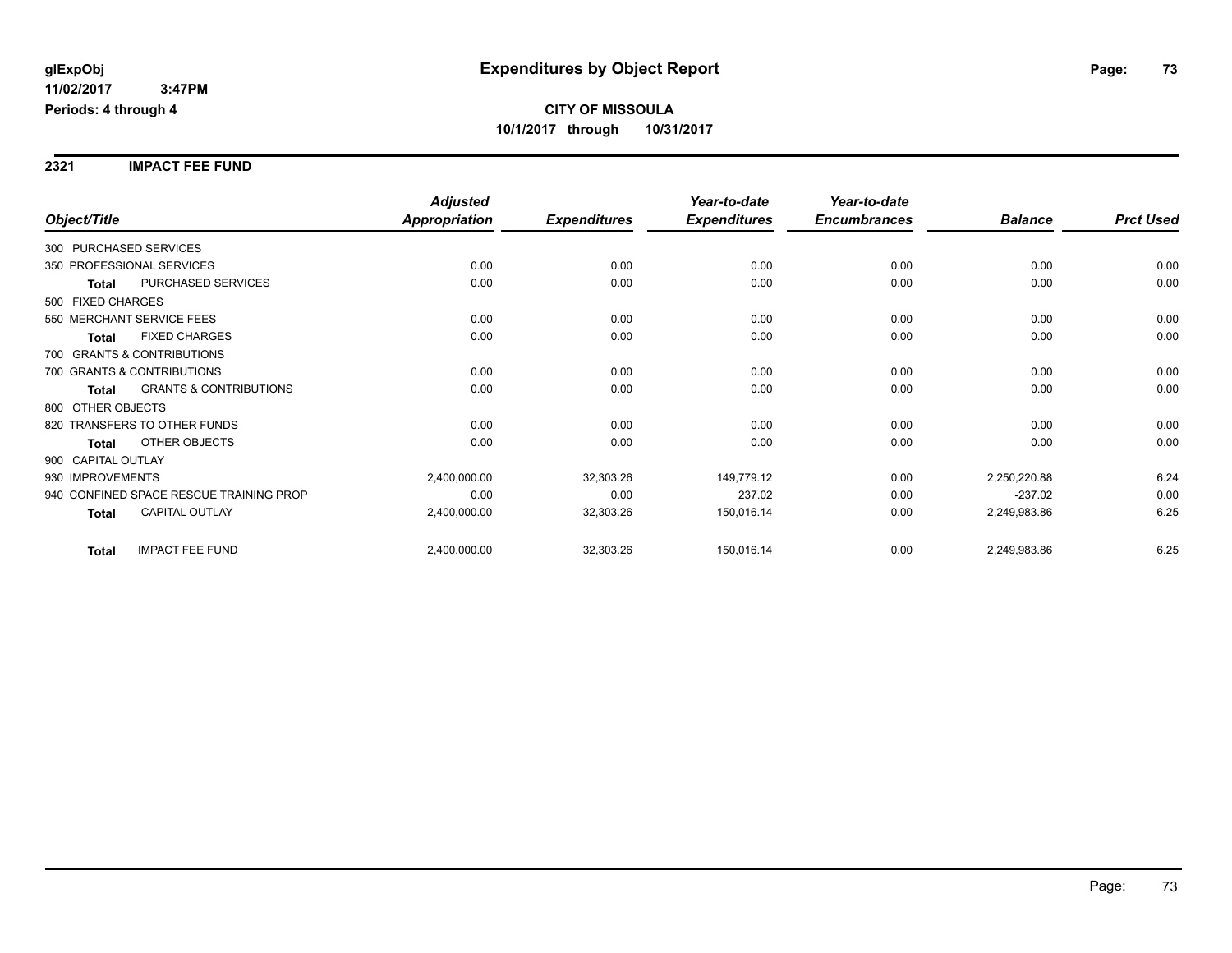# **2322 GEORGE ELMER/CATTLE DR INTERSECTION**

**390 NON-DEPARTMENTAL**

|                                       | <b>Adjusted</b>      |                     | Year-to-date        | Year-to-date        |                |                  |
|---------------------------------------|----------------------|---------------------|---------------------|---------------------|----------------|------------------|
| Object/Title                          | <b>Appropriation</b> | <b>Expenditures</b> | <b>Expenditures</b> | <b>Encumbrances</b> | <b>Balance</b> | <b>Prct Used</b> |
| 300 PURCHASED SERVICES                |                      |                     |                     |                     |                |                  |
| 350 PROFESSIONAL SERVICES             | 0.00                 | 0.00                | 0.00                | 0.00                | 0.00           | 0.00             |
| PURCHASED SERVICES<br><b>Total</b>    | 0.00                 | 0.00                | 0.00                | 0.00                | 0.00           | 0.00             |
| 500 FIXED CHARGES                     |                      |                     |                     |                     |                |                  |
| 550 MERCHANT SERVICE FEES             | 0.00                 | 0.00                | 0.00                | 0.00                | 0.00           | 0.00             |
| <b>FIXED CHARGES</b><br><b>Total</b>  | 0.00                 | 0.00                | 0.00                | 0.00                | 0.00           | 0.00             |
| 800 OTHER OBJECTS                     |                      |                     |                     |                     |                |                  |
| 820 TRANSFERS TO OTHER FUNDS          | 0.00                 | 0.00                | 0.00                | 0.00                | 0.00           | 0.00             |
| OTHER OBJECTS<br><b>Total</b>         | 0.00                 | 0.00                | 0.00                | 0.00                | 0.00           | 0.00             |
| 900 CAPITAL OUTLAY                    |                      |                     |                     |                     |                |                  |
| 930 IMPROVEMENTS                      | 0.00                 | 0.00                | 0.00                | 0.00                | 0.00           | 0.00             |
| <b>CAPITAL OUTLAY</b><br><b>Total</b> | 0.00                 | 0.00                | 0.00                | 0.00                | 0.00           | 0.00             |
| NON-DEPARTMENTAL<br><b>Total</b>      | 0.00                 | 0.00                | 0.00                | 0.00                | 0.00           | 0.00             |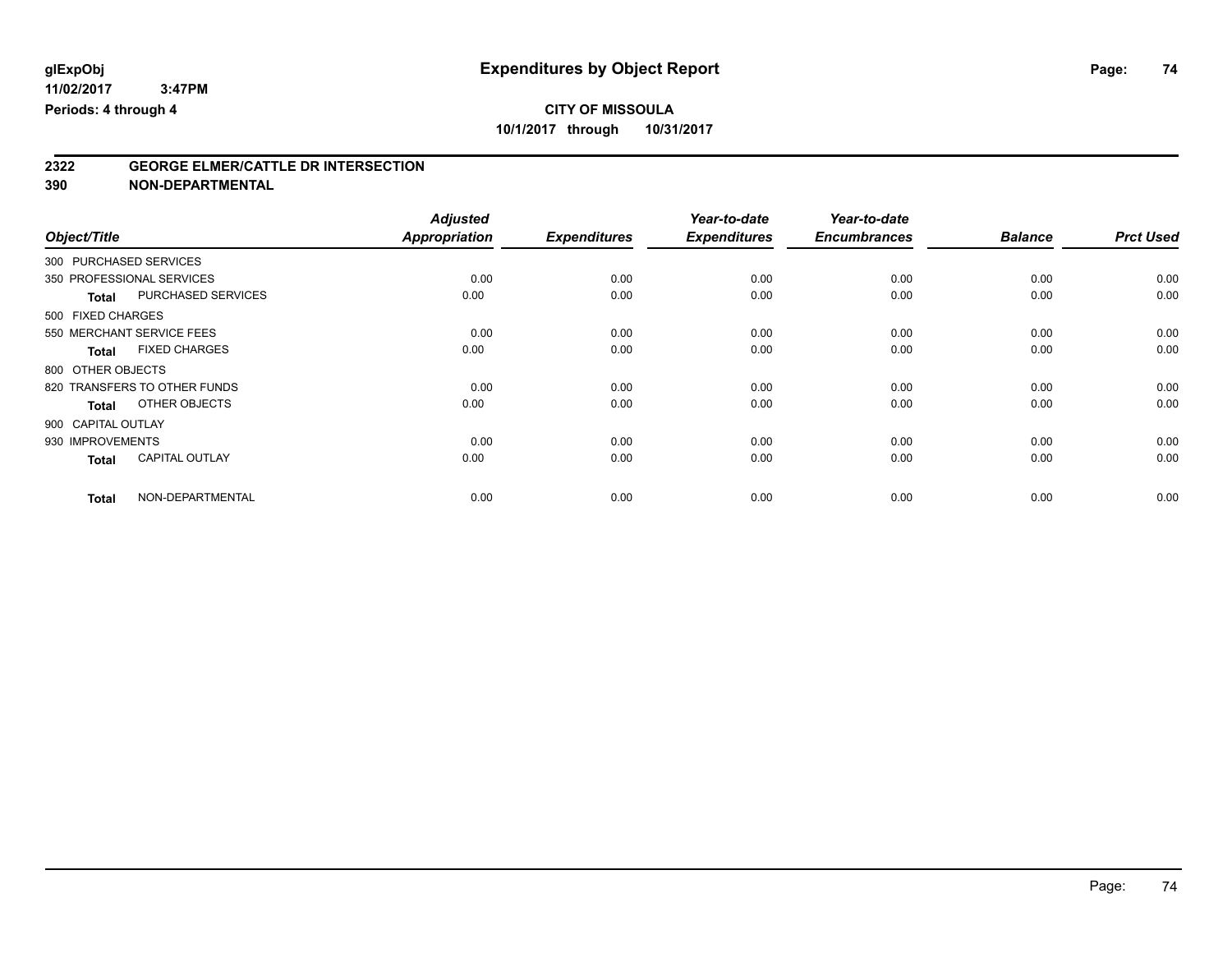# **CITY OF MISSOULA 10/1/2017 through 10/31/2017**

### **2322 GEORGE ELMER/CATTLE DR INTERSECTION**

| Object/Title           |                                         | <b>Adjusted</b><br><b>Appropriation</b> | <b>Expenditures</b> | Year-to-date<br><b>Expenditures</b> | Year-to-date<br><b>Encumbrances</b> | <b>Balance</b> | <b>Prct Used</b> |
|------------------------|-----------------------------------------|-----------------------------------------|---------------------|-------------------------------------|-------------------------------------|----------------|------------------|
| 300 PURCHASED SERVICES |                                         |                                         |                     |                                     |                                     |                |                  |
|                        | 350 PROFESSIONAL SERVICES               | 0.00                                    | 0.00                | 0.00                                | 0.00                                | 0.00           | 0.00             |
| <b>Total</b>           | PURCHASED SERVICES                      | 0.00                                    | 0.00                | 0.00                                | 0.00                                | 0.00           | 0.00             |
| 500 FIXED CHARGES      |                                         |                                         |                     |                                     |                                     |                |                  |
|                        | 550 MERCHANT SERVICE FEES               | 0.00                                    | 0.00                | 0.00                                | 0.00                                | 0.00           | 0.00             |
| <b>Total</b>           | <b>FIXED CHARGES</b>                    | 0.00                                    | 0.00                | 0.00                                | 0.00                                | 0.00           | 0.00             |
| 800 OTHER OBJECTS      |                                         |                                         |                     |                                     |                                     |                |                  |
|                        | 820 TRANSFERS TO OTHER FUNDS            | 0.00                                    | 0.00                | 0.00                                | 0.00                                | 0.00           | 0.00             |
| Total                  | OTHER OBJECTS                           | 0.00                                    | 0.00                | 0.00                                | 0.00                                | 0.00           | 0.00             |
| 900 CAPITAL OUTLAY     |                                         |                                         |                     |                                     |                                     |                |                  |
| 930 IMPROVEMENTS       |                                         | 0.00                                    | 0.00                | 0.00                                | 0.00                                | 0.00           | 0.00             |
| <b>Total</b>           | <b>CAPITAL OUTLAY</b>                   | 0.00                                    | 0.00                | 0.00                                | 0.00                                | 0.00           | 0.00             |
| <b>Total</b>           | <b>GEORGE ELMER/CATTLE DR INTERSECT</b> | 0.00                                    | 0.00                | 0.00                                | 0.00                                | 0.00           | 0.00             |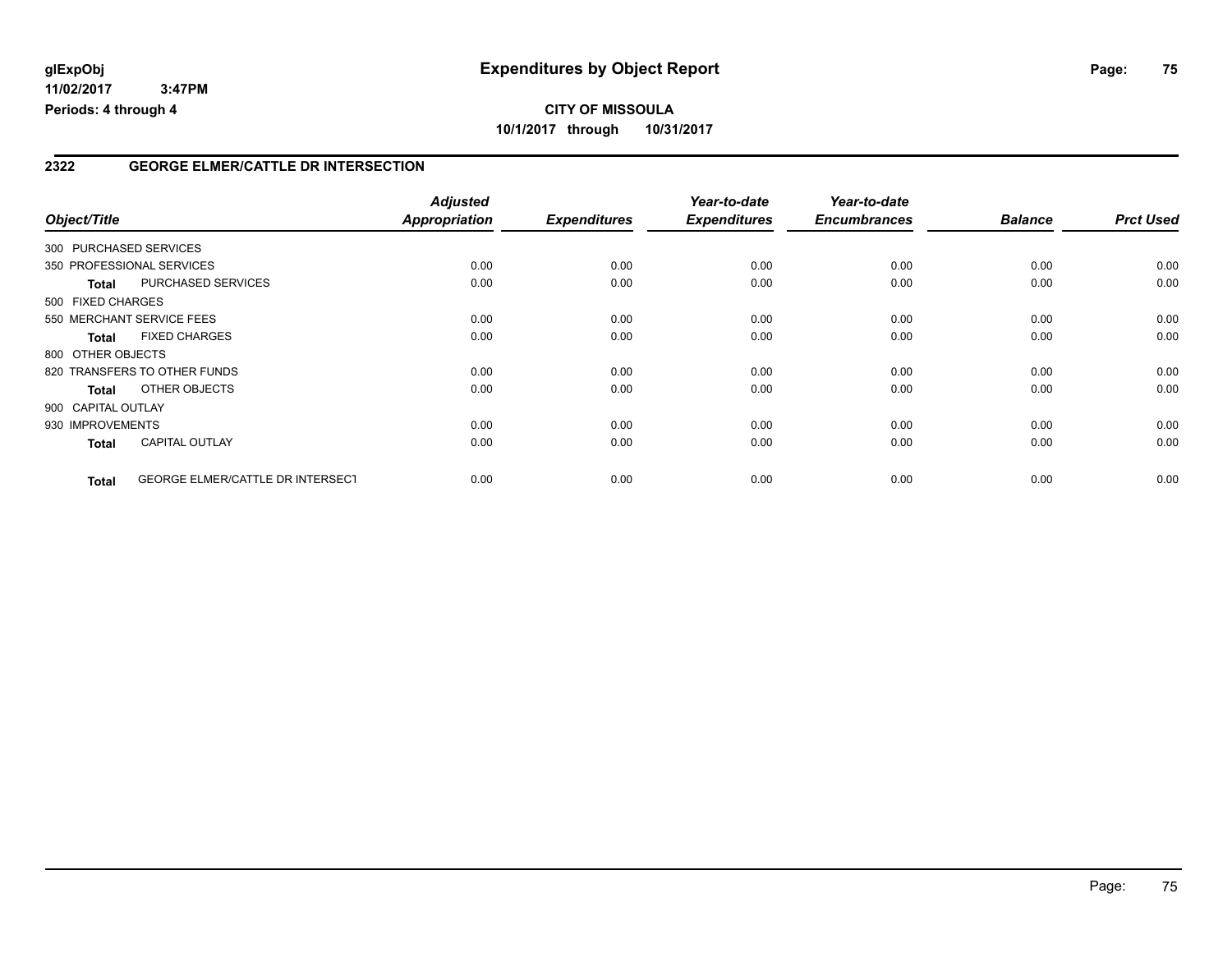**2365 PUBLIC ART FUND 220 MAYOR**

|                          |                              | <b>Adjusted</b> |                     | Year-to-date        | Year-to-date        |                |                  |
|--------------------------|------------------------------|-----------------|---------------------|---------------------|---------------------|----------------|------------------|
| Object/Title             |                              | Appropriation   | <b>Expenditures</b> | <b>Expenditures</b> | <b>Encumbrances</b> | <b>Balance</b> | <b>Prct Used</b> |
| 200 SUPPLIES             |                              |                 |                     |                     |                     |                |                  |
| 230 REPAIR/MAINTENANCE   |                              | 0.00            | 0.00                | 0.00                | 0.00                | 0.00           | 0.00             |
| <b>Total</b>             | <b>SUPPLIES</b>              | 0.00            | 0.00                | 0.00                | 0.00                | 0.00           | 0.00             |
| 300 PURCHASED SERVICES   |                              |                 |                     |                     |                     |                |                  |
|                          | 320 PRINTING & DUPLICATING   | 3,000.00        | 30.00               | 30.00               | 0.00                | 2,970.00       | 1.00             |
|                          | 350 PROFESSIONAL SERVICES    | 0.00            | 0.00                | 4,500.00            | 0.00                | $-4,500.00$    | 0.00             |
| 360 REPAIR & MAINTENANCE |                              | 0.00            | 0.00                | 0.00                | 0.00                | 0.00           | 0.00             |
|                          | 390 OTHER PURCHASED SERVICES | 12,943.00       | 0.00                | 0.00                | 0.00                | 12,943.00      | 0.00             |
| <b>Total</b>             | PURCHASED SERVICES           | 15,943.00       | 30.00               | 4,530.00            | 0.00                | 11,413.00      | 28.41            |
| 500 FIXED CHARGES        |                              |                 |                     |                     |                     |                |                  |
|                          | 550 MERCHANT SERVICE FEES    | 0.00            | 0.00                | 0.00                | 0.00                | 0.00           | 0.00             |
| <b>Total</b>             | <b>FIXED CHARGES</b>         | 0.00            | 0.00                | 0.00                | 0.00                | 0.00           | 0.00             |
| 800 OTHER OBJECTS        |                              |                 |                     |                     |                     |                |                  |
| 845 CONTINGENCY          |                              | 0.00            | 0.00                | 0.00                | 0.00                | 0.00           | 0.00             |
| Total                    | OTHER OBJECTS                | 0.00            | 0.00                | 0.00                | 0.00                | 0.00           | 0.00             |
| 900 CAPITAL OUTLAY       |                              |                 |                     |                     |                     |                |                  |
| 930 IMPROVEMENTS         |                              | 0.00            | 0.00                | 0.00                | 0.00                | 0.00           | 0.00             |
| <b>Total</b>             | <b>CAPITAL OUTLAY</b>        | 0.00            | 0.00                | 0.00                | 0.00                | 0.00           | 0.00             |
| <b>Total</b>             | <b>MAYOR</b>                 | 15,943.00       | 30.00               | 4,530.00            | 0.00                | 11,413.00      | 28.41            |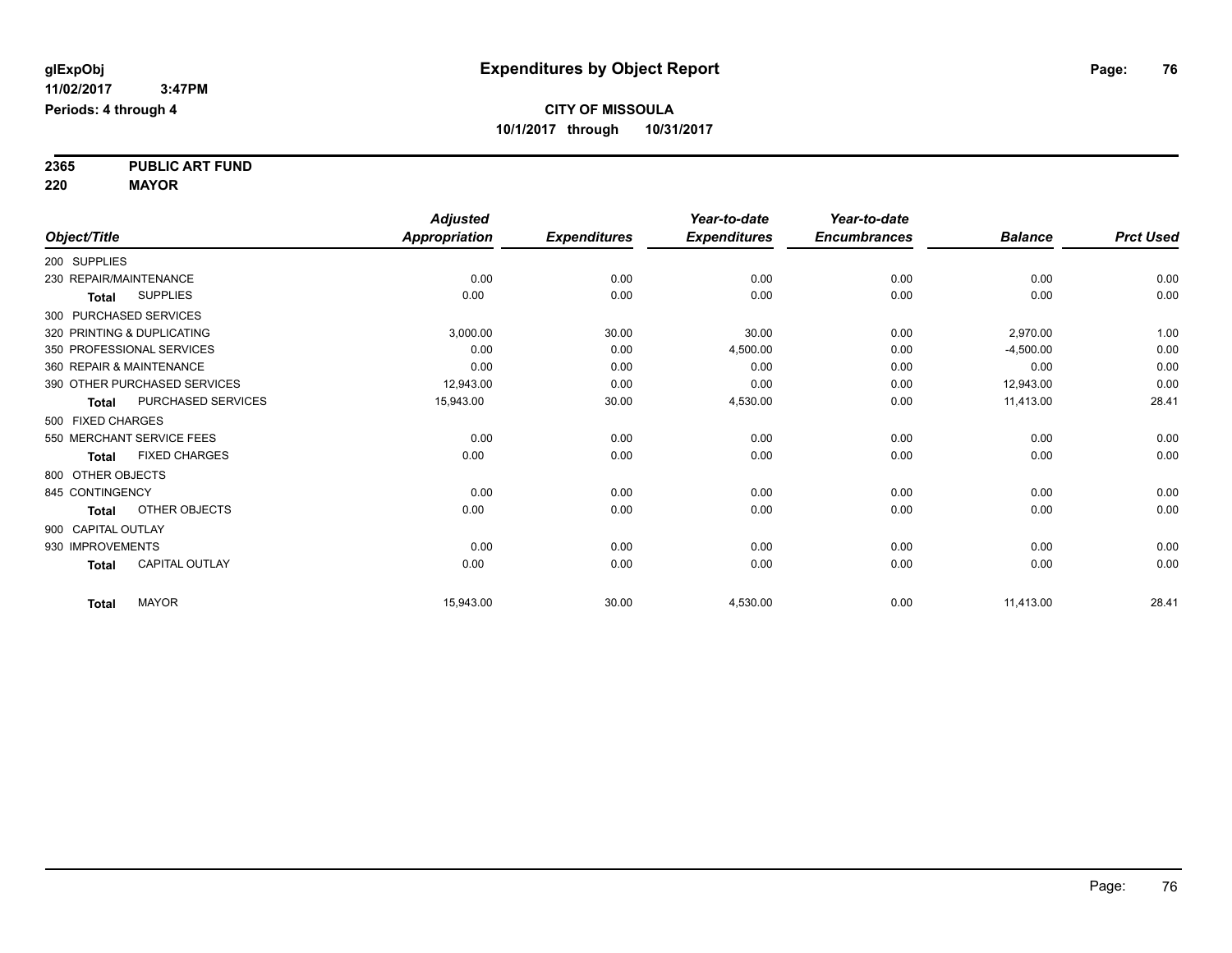#### **2365 PUBLIC ART FUND**

|                                       | <b>Adjusted</b>      |                     | Year-to-date        | Year-to-date        |                |                  |
|---------------------------------------|----------------------|---------------------|---------------------|---------------------|----------------|------------------|
| Object/Title                          | <b>Appropriation</b> | <b>Expenditures</b> | <b>Expenditures</b> | <b>Encumbrances</b> | <b>Balance</b> | <b>Prct Used</b> |
| 200 SUPPLIES                          |                      |                     |                     |                     |                |                  |
| 230 REPAIR/MAINTENANCE                | 0.00                 | 0.00                | 0.00                | 0.00                | 0.00           | 0.00             |
| <b>SUPPLIES</b><br><b>Total</b>       | 0.00                 | 0.00                | 0.00                | 0.00                | 0.00           | 0.00             |
| 300 PURCHASED SERVICES                |                      |                     |                     |                     |                |                  |
| 320 PRINTING & DUPLICATING            | 3,000.00             | 30.00               | 30.00               | 0.00                | 2,970.00       | 1.00             |
| 350 PROFESSIONAL SERVICES             | 0.00                 | 0.00                | 4,500.00            | 0.00                | $-4,500.00$    | 0.00             |
| 360 REPAIR & MAINTENANCE              | 0.00                 | 0.00                | 0.00                | 0.00                | 0.00           | 0.00             |
| 390 OTHER PURCHASED SERVICES          | 12,943.00            | 0.00                | 0.00                | 0.00                | 12,943.00      | 0.00             |
| PURCHASED SERVICES<br><b>Total</b>    | 15,943.00            | 30.00               | 4,530.00            | 0.00                | 11,413.00      | 28.41            |
| 500 FIXED CHARGES                     |                      |                     |                     |                     |                |                  |
| 550 MERCHANT SERVICE FEES             | 0.00                 | 0.00                | 0.00                | 0.00                | 0.00           | 0.00             |
| <b>FIXED CHARGES</b><br><b>Total</b>  | 0.00                 | 0.00                | 0.00                | 0.00                | 0.00           | 0.00             |
| 800 OTHER OBJECTS                     |                      |                     |                     |                     |                |                  |
| 845 CONTINGENCY                       | 0.00                 | 0.00                | 0.00                | 0.00                | 0.00           | 0.00             |
| <b>OTHER OBJECTS</b><br><b>Total</b>  | 0.00                 | 0.00                | 0.00                | 0.00                | 0.00           | 0.00             |
| 900 CAPITAL OUTLAY                    |                      |                     |                     |                     |                |                  |
| 930 IMPROVEMENTS                      | 0.00                 | 0.00                | 0.00                | 0.00                | 0.00           | 0.00             |
| <b>CAPITAL OUTLAY</b><br><b>Total</b> | 0.00                 | 0.00                | 0.00                | 0.00                | 0.00           | 0.00             |
| PUBLIC ART FUND<br><b>Total</b>       | 15,943.00            | 30.00               | 4,530.00            | 0.00                | 11,413.00      | 28.41            |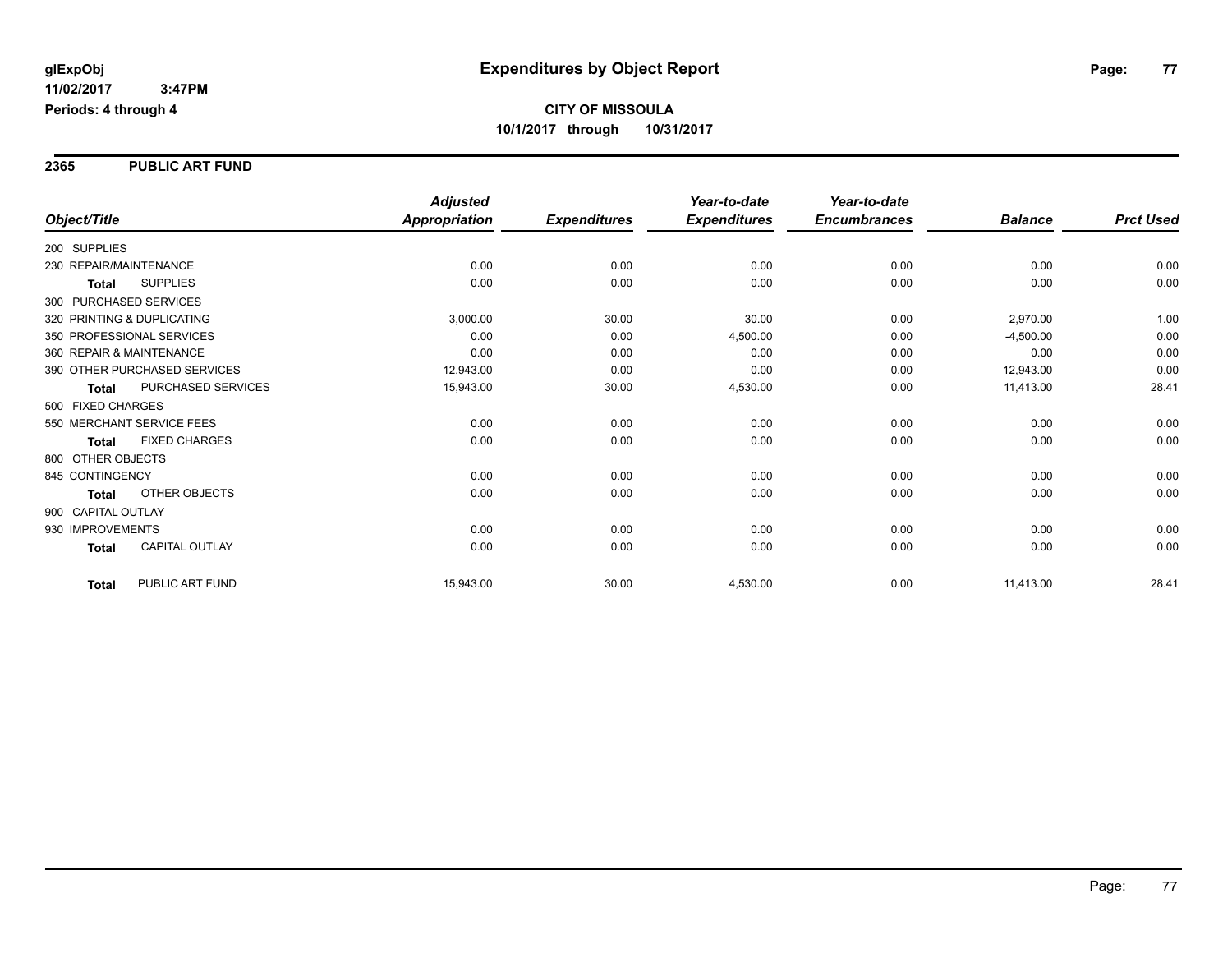# **2371 EMPLOYEE HEALTH INSURANCE LEVY FUND**

**390 NON-DEPARTMENTAL**

| Object/Title                         | <b>Adjusted</b><br>Appropriation | <b>Expenditures</b> | Year-to-date<br><b>Expenditures</b> | Year-to-date<br><b>Encumbrances</b> | <b>Balance</b> | <b>Prct Used</b> |
|--------------------------------------|----------------------------------|---------------------|-------------------------------------|-------------------------------------|----------------|------------------|
| 500 FIXED CHARGES                    |                                  |                     |                                     |                                     |                |                  |
| 550 MERCHANT SERVICE FEES            | 0.00                             | 0.00                | 0.00                                | 0.00                                | 0.00           | 0.00             |
| <b>FIXED CHARGES</b><br><b>Total</b> | 0.00                             | 0.00                | 0.00                                | 0.00                                | 0.00           | 0.00             |
| 800 OTHER OBJECTS                    |                                  |                     |                                     |                                     |                |                  |
| 820 TRANSFERS TO OTHER FUNDS         | 0.00                             | 0.00                | 0.00                                | 0.00                                | 0.00           | 0.00             |
| OTHER OBJECTS<br><b>Total</b>        | 0.00                             | 0.00                | 0.00                                | 0.00                                | 0.00           | 0.00             |
| NON-DEPARTMENTAL<br>Total            | 0.00                             | 0.00                | 0.00                                | 0.00                                | 0.00           | 0.00             |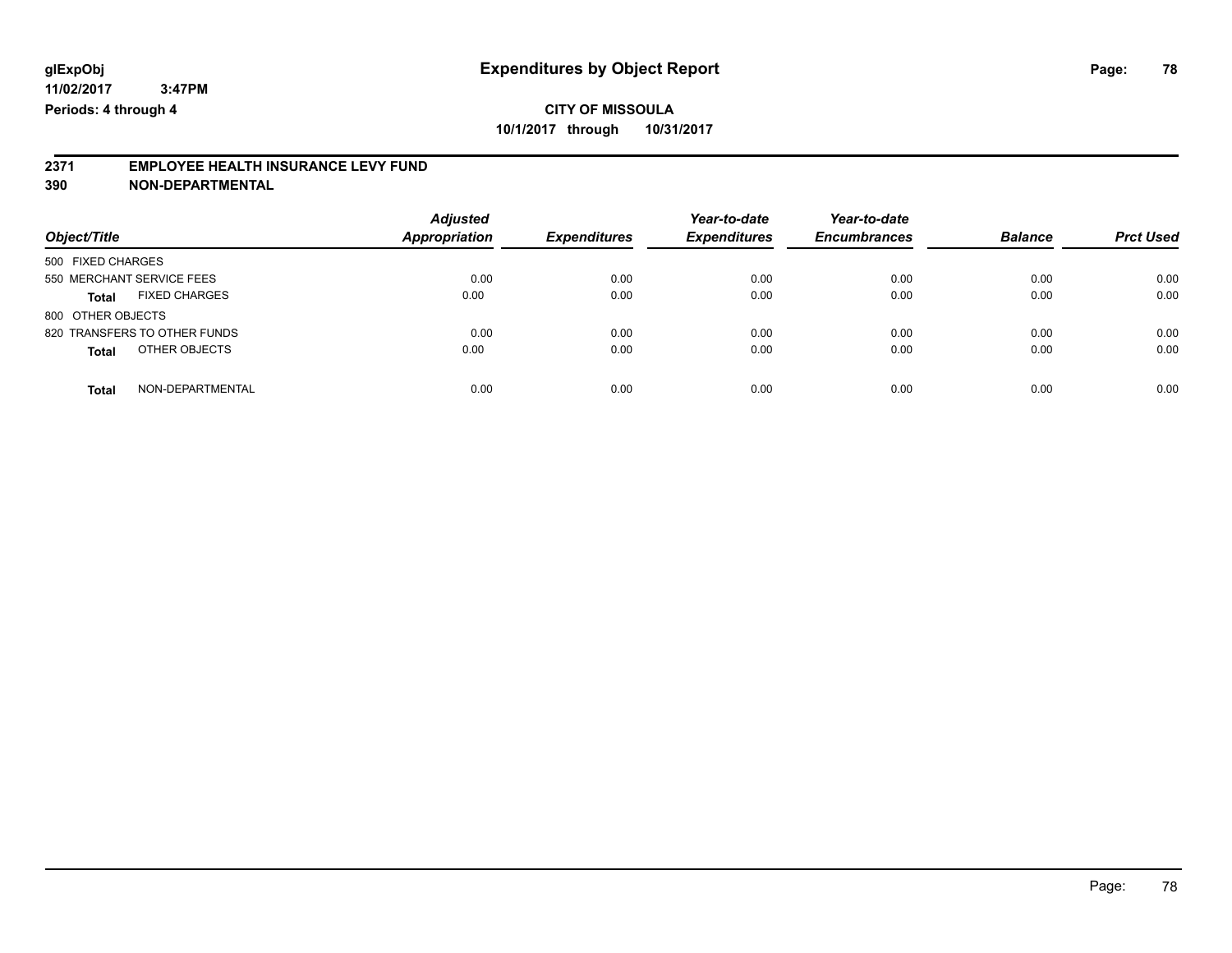#### **2371 EMPLOYEE HEALTH INSURANCE LEVY FUND**

| Object/Title              |                                  | <b>Adjusted</b><br><b>Appropriation</b> | <b>Expenditures</b> | Year-to-date        | Year-to-date        | <b>Balance</b> |                  |
|---------------------------|----------------------------------|-----------------------------------------|---------------------|---------------------|---------------------|----------------|------------------|
|                           |                                  |                                         |                     | <b>Expenditures</b> | <b>Encumbrances</b> |                | <b>Prct Used</b> |
| 500 FIXED CHARGES         |                                  |                                         |                     |                     |                     |                |                  |
| 550 MERCHANT SERVICE FEES |                                  | 0.00                                    | 0.00                | 0.00                | 0.00                | 0.00           | 0.00             |
| <b>Total</b>              | <b>FIXED CHARGES</b>             | 0.00                                    | 0.00                | 0.00                | 0.00                | 0.00           | 0.00             |
| 800 OTHER OBJECTS         |                                  |                                         |                     |                     |                     |                |                  |
|                           | 820 TRANSFERS TO OTHER FUNDS     | 0.00                                    | 0.00                | 0.00                | 0.00                | 0.00           | 0.00             |
| <b>Total</b>              | OTHER OBJECTS                    | 0.00                                    | 0.00                | 0.00                | 0.00                | 0.00           | 0.00             |
| <b>Total</b>              | EMPLOYEE HEALTH INSURANCE LEVY F | 0.00                                    | 0.00                | 0.00                | 0.00                | 0.00           | 0.00             |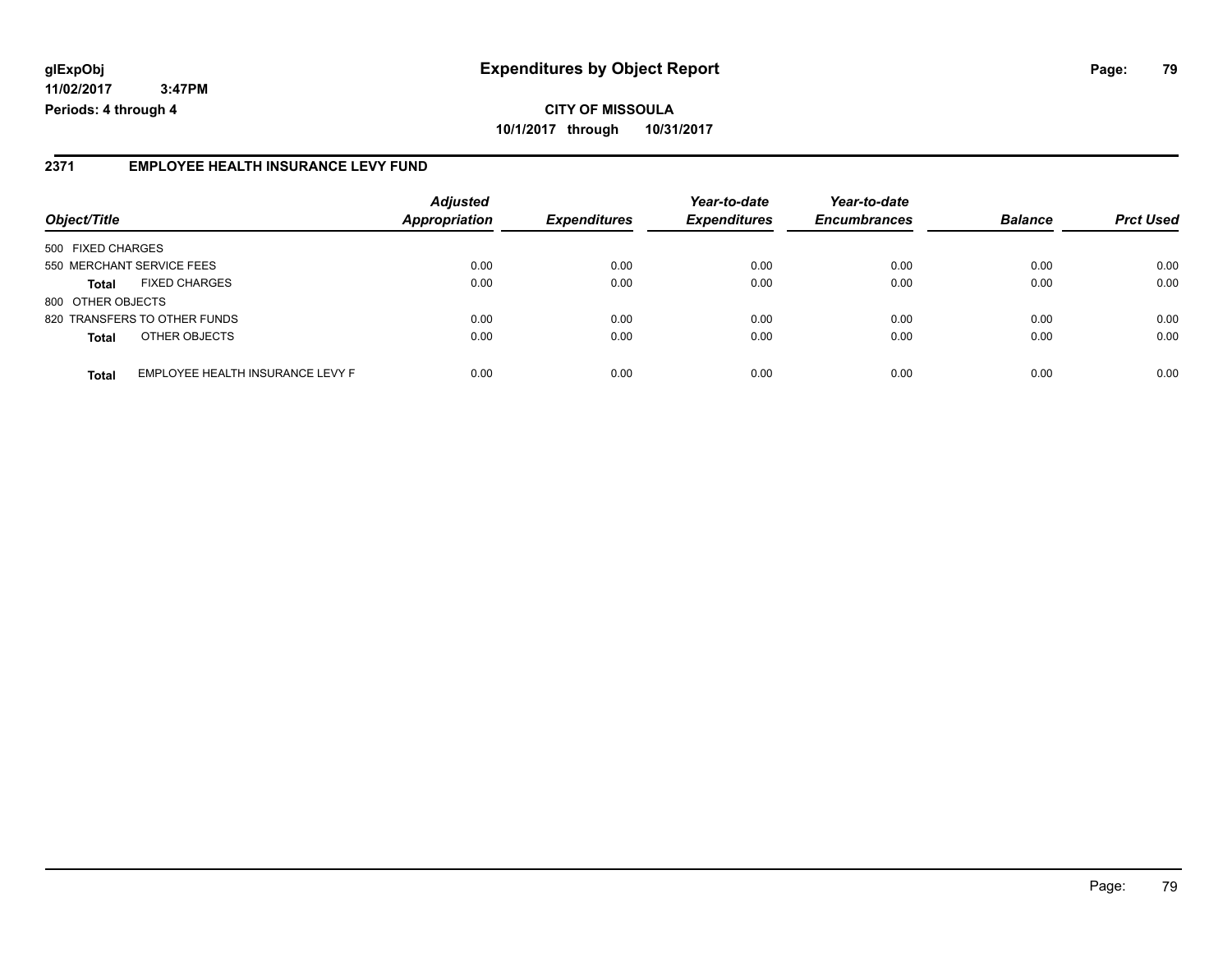**2372 PERMISSIVE MEDICAL LEVY**

**390 NON-DEPARTMENTAL**

| Object/Title                         | <b>Adjusted</b><br><b>Appropriation</b> | <b>Expenditures</b> | Year-to-date<br><b>Expenditures</b> | Year-to-date<br><b>Encumbrances</b> | <b>Balance</b> | <b>Prct Used</b> |
|--------------------------------------|-----------------------------------------|---------------------|-------------------------------------|-------------------------------------|----------------|------------------|
| 500 FIXED CHARGES                    |                                         |                     |                                     |                                     |                |                  |
| 550 MERCHANT SERVICE FEES            | 0.00                                    | 0.00                | 0.00                                | 0.00                                | 0.00           | 0.00             |
| <b>FIXED CHARGES</b><br><b>Total</b> | 0.00                                    | 0.00                | 0.00                                | 0.00                                | 0.00           | 0.00             |
| 800 OTHER OBJECTS                    |                                         |                     |                                     |                                     |                |                  |
| 820 TRANSFERS TO OTHER FUNDS         | 5,101,004.00                            | 0.00                | 0.00                                | 0.00                                | 5,101,004.00   | 0.00             |
| OTHER OBJECTS<br><b>Total</b>        | 5,101,004.00                            | 0.00                | 0.00                                | 0.00                                | 5,101,004.00   | 0.00             |
| NON-DEPARTMENTAL<br><b>Total</b>     | 5,101,004.00                            | 0.00                | 0.00                                | 0.00                                | 5,101,004.00   | 0.00             |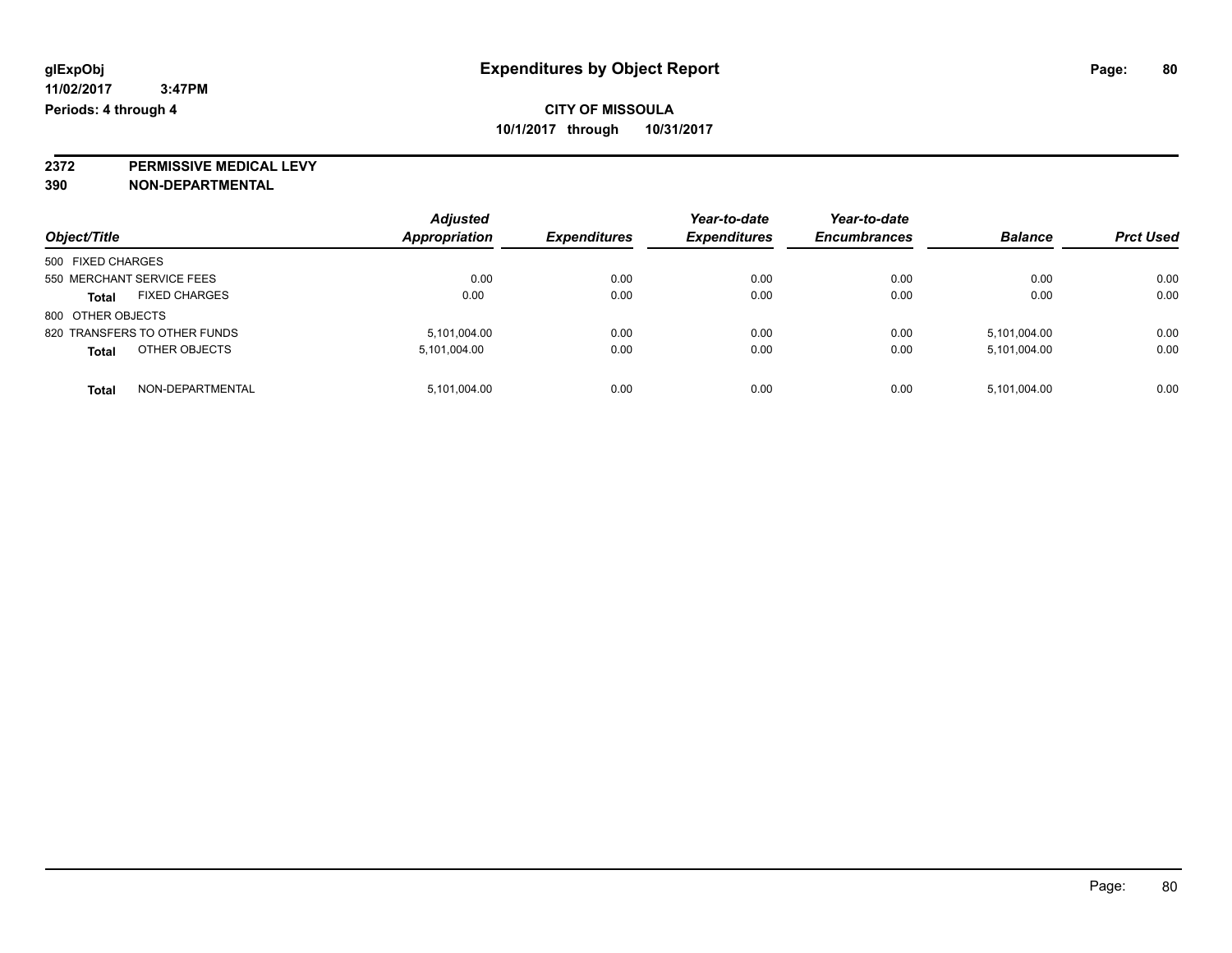### **2372 PERMISSIVE MEDICAL LEVY**

| Object/Title      |                              | <b>Adjusted</b>      | <b>Expenditures</b> | Year-to-date<br><b>Expenditures</b> | Year-to-date        | <b>Balance</b> |                  |
|-------------------|------------------------------|----------------------|---------------------|-------------------------------------|---------------------|----------------|------------------|
|                   |                              | <b>Appropriation</b> |                     |                                     | <b>Encumbrances</b> |                | <b>Prct Used</b> |
| 500 FIXED CHARGES |                              |                      |                     |                                     |                     |                |                  |
|                   | 550 MERCHANT SERVICE FEES    | 0.00                 | 0.00                | 0.00                                | 0.00                | 0.00           | 0.00             |
| <b>Total</b>      | <b>FIXED CHARGES</b>         | 0.00                 | 0.00                | 0.00                                | 0.00                | 0.00           | 0.00             |
| 800 OTHER OBJECTS |                              |                      |                     |                                     |                     |                |                  |
|                   | 820 TRANSFERS TO OTHER FUNDS | 5,101,004.00         | 0.00                | 0.00                                | 0.00                | 5,101,004.00   | 0.00             |
| <b>Total</b>      | OTHER OBJECTS                | 5,101,004.00         | 0.00                | 0.00                                | 0.00                | 5,101,004.00   | 0.00             |
| <b>Total</b>      | PERMISSIVE MEDICAL LEVY      | 5,101,004.00         | 0.00                | 0.00                                | 0.00                | 5,101,004.00   | 0.00             |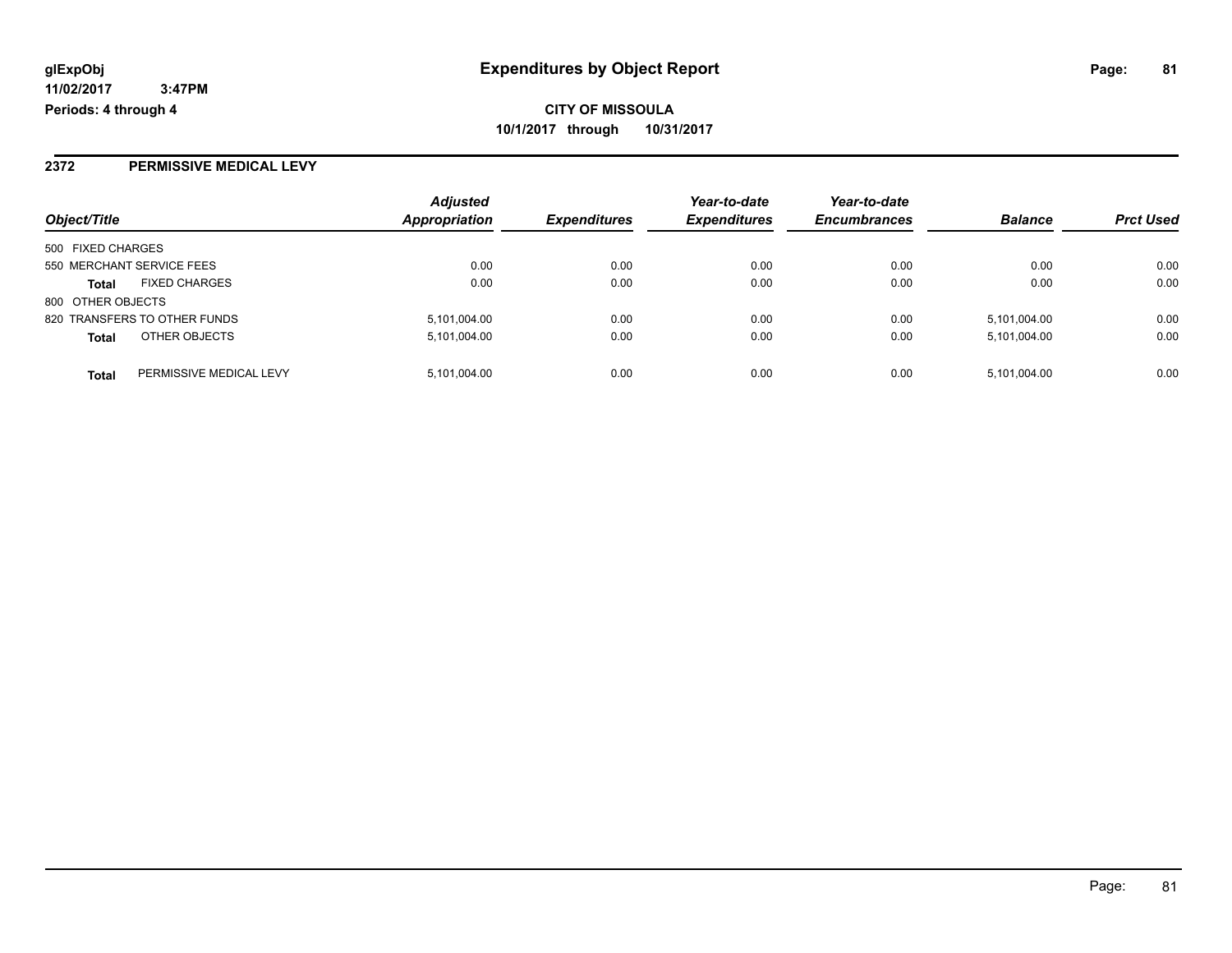# **2389 CABLE TELEVISION FRANCHISE FUND**

**390 NON-DEPARTMENTAL**

|                    |                                     | <b>Adjusted</b> |                     | Year-to-date        | Year-to-date        |                |                  |
|--------------------|-------------------------------------|-----------------|---------------------|---------------------|---------------------|----------------|------------------|
| Object/Title       |                                     | Appropriation   | <b>Expenditures</b> | <b>Expenditures</b> | <b>Encumbrances</b> | <b>Balance</b> | <b>Prct Used</b> |
|                    | 300 PURCHASED SERVICES              |                 |                     |                     |                     |                |                  |
|                    | 330 PUBLICITY, SUBSCRIPTIONS & DUES | 0.00            | 0.00                | 0.00                | 0.00                | 0.00           | 0.00             |
|                    | 350 PROFESSIONAL SERVICES           | 20,288.00       | 900.00              | 900.00              | 0.00                | 19,388.00      | 4.44             |
|                    | 360 REPAIR & MAINTENANCE            | 0.00            | 0.00                | 0.00                | 0.00                | 0.00           | 0.00             |
| 370 TRAVEL         |                                     | 1,000.00        | 0.00                | 0.00                | 0.00                | 1,000.00       | 0.00             |
| 380 TRAINING       |                                     | 1,000.00        | 0.00                | 0.00                | 0.00                | 1,000.00       | 0.00             |
| <b>Total</b>       | <b>PURCHASED SERVICES</b>           | 22,288.00       | 900.00              | 900.00              | 0.00                | 21,388.00      | 4.04             |
| 500 FIXED CHARGES  |                                     |                 |                     |                     |                     |                |                  |
|                    | 550 MERCHANT SERVICE FEES           | 0.00            | 0.00                | 0.00                | 0.00                | 0.00           | 0.00             |
| <b>Total</b>       | <b>FIXED CHARGES</b>                | 0.00            | 0.00                | 0.00                | 0.00                | 0.00           | 0.00             |
|                    | 700 GRANTS & CONTRIBUTIONS          |                 |                     |                     |                     |                |                  |
|                    | 700 GRANTS & CONTRIBUTIONS          | 440,000.00      | 120,000.00          | 120,000.00          | 0.00                | 320,000.00     | 27.27            |
| <b>Total</b>       | <b>GRANTS &amp; CONTRIBUTIONS</b>   | 440,000.00      | 120,000.00          | 120,000.00          | 0.00                | 320,000.00     | 27.27            |
| 800 OTHER OBJECTS  |                                     |                 |                     |                     |                     |                |                  |
|                    | 820 TRANSFERS TO OTHER FUNDS        | 221,433.00      | 0.00                | 0.00                | 0.00                | 221,433.00     | 0.00             |
| 845 CONTINGENCY    |                                     | 0.00            | 0.00                | 0.00                | 0.00                | 0.00           | 0.00             |
| <b>Total</b>       | OTHER OBJECTS                       | 221,433.00      | 0.00                | 0.00                | 0.00                | 221,433.00     | 0.00             |
| 900 CAPITAL OUTLAY |                                     |                 |                     |                     |                     |                |                  |
|                    | 940 MACHINERY & EQUIPMENT           | 37,567.00       | 14,599.00           | 14,943.82           | 0.00                | 22,623.18      | 39.78            |
| <b>Total</b>       | <b>CAPITAL OUTLAY</b>               | 37,567.00       | 14,599.00           | 14,943.82           | 0.00                | 22,623.18      | 39.78            |
| <b>Total</b>       | NON-DEPARTMENTAL                    | 721,288.00      | 135,499.00          | 135,843.82          | 0.00                | 585,444.18     | 18.83            |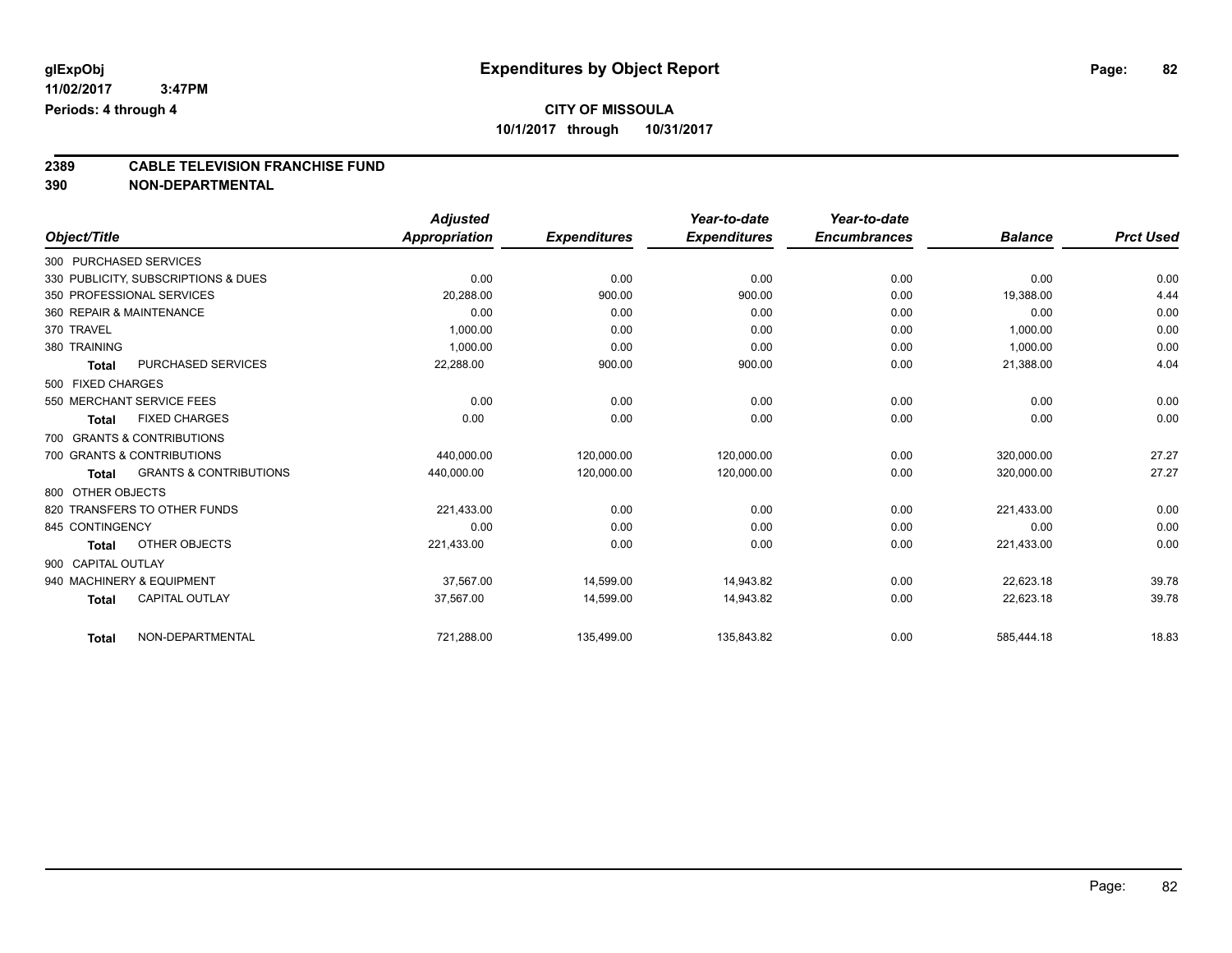# **CITY OF MISSOULA 10/1/2017 through 10/31/2017**

#### **2389 CABLE TELEVISION FRANCHISE FUND**

|                                     | <b>Adjusted</b>                 |                     | Year-to-date        | Year-to-date        |                |                  |
|-------------------------------------|---------------------------------|---------------------|---------------------|---------------------|----------------|------------------|
| Object/Title                        | Appropriation                   | <b>Expenditures</b> | <b>Expenditures</b> | <b>Encumbrances</b> | <b>Balance</b> | <b>Prct Used</b> |
| 300 PURCHASED SERVICES              |                                 |                     |                     |                     |                |                  |
| 330 PUBLICITY, SUBSCRIPTIONS & DUES | 0.00                            | 0.00                | 0.00                | 0.00                | 0.00           | 0.00             |
| 350 PROFESSIONAL SERVICES           | 20,288.00                       | 900.00              | 900.00              | 0.00                | 19,388.00      | 4.44             |
| 360 REPAIR & MAINTENANCE            | 0.00                            | 0.00                | 0.00                | 0.00                | 0.00           | 0.00             |
|                                     | 1,000.00                        | 0.00                | 0.00                | 0.00                | 1,000.00       | 0.00             |
| 380 TRAINING                        | 1,000.00                        | 0.00                | 0.00                | 0.00                | 1,000.00       | 0.00             |
| <b>PURCHASED SERVICES</b>           | 22,288.00                       | 900.00              | 900.00              | 0.00                | 21,388.00      | 4.04             |
| 500 FIXED CHARGES                   |                                 |                     |                     |                     |                |                  |
| 550 MERCHANT SERVICE FEES           | 0.00                            | 0.00                | 0.00                | 0.00                | 0.00           | 0.00             |
| <b>FIXED CHARGES</b>                | 0.00                            | 0.00                | 0.00                | 0.00                | 0.00           | 0.00             |
| 700 GRANTS & CONTRIBUTIONS          |                                 |                     |                     |                     |                |                  |
| 700 GRANTS & CONTRIBUTIONS          | 440,000.00                      | 120,000.00          | 120,000.00          | 0.00                | 320,000.00     | 27.27            |
| <b>GRANTS &amp; CONTRIBUTIONS</b>   | 440,000.00                      | 120,000.00          | 120,000.00          | 0.00                | 320,000.00     | 27.27            |
| 800 OTHER OBJECTS                   |                                 |                     |                     |                     |                |                  |
| 820 TRANSFERS TO OTHER FUNDS        | 221,433.00                      | 0.00                | 0.00                | 0.00                | 221,433.00     | 0.00             |
| 845 CONTINGENCY                     | 0.00                            | 0.00                | 0.00                | 0.00                | 0.00           | 0.00             |
| OTHER OBJECTS                       | 221,433.00                      | 0.00                | 0.00                | 0.00                | 221,433.00     | 0.00             |
| 900 CAPITAL OUTLAY                  |                                 |                     |                     |                     |                |                  |
| 940 MACHINERY & EQUIPMENT           | 37,567.00                       | 14,599.00           | 14,943.82           | 0.00                | 22,623.18      | 39.78            |
| <b>CAPITAL OUTLAY</b>               | 37,567.00                       | 14,599.00           | 14,943.82           | 0.00                | 22,623.18      | 39.78            |
|                                     |                                 |                     |                     |                     |                | 18.83            |
|                                     | CABLE TELEVISION FRANCHISE FUND | 721,288.00          | 135,499.00          | 135,843.82          | 0.00           | 585,444.18       |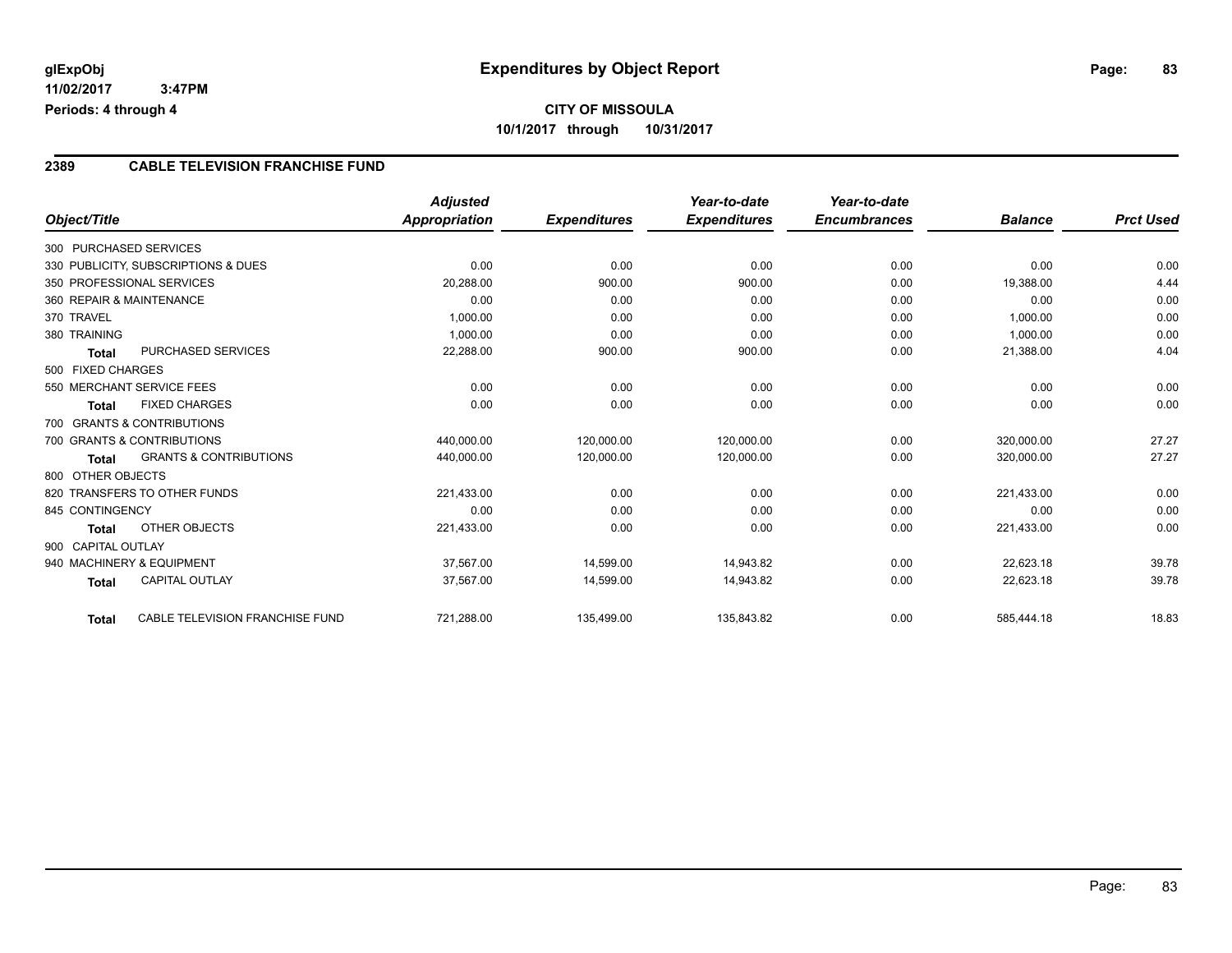**2390 DRUG FORFEITURE FUND**

**290 POLICE**

|                                                   | <b>Adjusted</b>      |                     | Year-to-date        | Year-to-date        |                |                  |
|---------------------------------------------------|----------------------|---------------------|---------------------|---------------------|----------------|------------------|
| Object/Title                                      | <b>Appropriation</b> | <b>Expenditures</b> | <b>Expenditures</b> | <b>Encumbrances</b> | <b>Balance</b> | <b>Prct Used</b> |
| 100 PERSONAL SERVICES                             |                      |                     |                     |                     |                |                  |
| 110 SALARIES AND WAGES                            | 0.00                 | 0.00                | 0.00                | 0.00                | 0.00           | 0.00             |
| 120 OVERTIME                                      | 0.00                 | 0.00                | 0.00                | 0.00                | 0.00           | 0.00             |
| <b>140 EMPLOYER CONTRIBUTIONS</b>                 | 0.00                 | 0.00                | 0.00                | 0.00                | 0.00           | 0.00             |
| PERSONAL SERVICES<br><b>Total</b>                 | 0.00                 | 0.00                | 0.00                | 0.00                | 0.00           | 0.00             |
| 200 SUPPLIES                                      |                      |                     |                     |                     |                |                  |
| 210 OFFICE SUPPLIES                               | 0.00                 | 0.00                | 0.00                | 0.00                | 0.00           | 0.00             |
| 220 OPERATING SUPPLIES                            | 3,000.00             | 100.68              | 616.35              | 0.00                | 2,383.65       | 20.55            |
| 230 REPAIR/MAINTENANCE                            | 3,000.00             | 0.00                | 0.00                | 0.00                | 3,000.00       | 0.00             |
| 231 GASOLINE                                      | 500.00               | 0.00                | 0.00                | 0.00                | 500.00         | 0.00             |
| 240 OTHER SUPPLIES                                | 0.00                 | 0.00                | 0.00                | 0.00                | 0.00           | 0.00             |
| <b>SUPPLIES</b><br><b>Total</b>                   | 6,500.00             | 100.68              | 616.35              | 0.00                | 5,883.65       | 9.48             |
| 300 PURCHASED SERVICES                            |                      |                     |                     |                     |                |                  |
| 310 COMMUNICATIONS                                | 500.00               | 0.00                | 0.00                | 0.00                | 500.00         | 0.00             |
| 320 PRINTING & DUPLICATING                        | 300.00               | 0.00                | 0.00                | 0.00                | 300.00         | 0.00             |
| 330 PUBLICITY, SUBSCRIPTIONS & DUES               | 0.00                 | 0.00                | 0.00                | 0.00                | 0.00           | 0.00             |
| 344 TELEPHONE SERVICE                             | 0.00                 | 0.00                | 0.00                | 0.00                | 0.00           | 0.00             |
| 350 PROFESSIONAL SERVICES                         | 0.00                 | 2,239.00            | 2,370.87            | 0.00                | $-2,370.87$    | 0.00             |
| 360 REPAIR & MAINTENANCE                          | 500.00               | 0.00                | 0.00                | 0.00                | 500.00         | 0.00             |
| 370 TRAVEL                                        | 2,000.00             | 0.00                | 0.00                | 0.00                | 2,000.00       | 0.00             |
| 380 TRAINING                                      | 1,500.00             | 1,700.00            | 1,700.00            | 0.00                | $-200.00$      | 113.33           |
| 390 OTHER PURCHASED SERVICES                      | 500.00               | 0.00                | 0.00                | 0.00                | 500.00         | 0.00             |
| PURCHASED SERVICES<br>Total                       | 5,300.00             | 3,939.00            | 4,070.87            | 0.00                | 1,229.13       | 76.81            |
| 500 FIXED CHARGES                                 |                      |                     |                     |                     |                |                  |
| 500 FIXED CHARGES                                 | 1,000.00             | 0.00                | 0.00                | 0.00                | 1,000.00       | 0.00             |
| 550 MERCHANT SERVICE FEES                         | 0.00                 | 0.00                | 0.00                | 0.00                | 0.00           | 0.00             |
| <b>FIXED CHARGES</b><br><b>Total</b>              | 1,000.00             | 0.00                | 0.00                | 0.00                | 1,000.00       | 0.00             |
| 700 GRANTS & CONTRIBUTIONS                        |                      |                     |                     |                     |                |                  |
| 700 GRANTS & CONTRIBUTIONS                        | 0.00                 | 0.00                | 0.00                | 0.00                | 0.00           | 0.00             |
| <b>GRANTS &amp; CONTRIBUTIONS</b><br><b>Total</b> | 0.00                 | 0.00                | 0.00                | 0.00                | 0.00           | 0.00             |
| 800 OTHER OBJECTS                                 |                      |                     |                     |                     |                |                  |
| 820 TRANSFERS TO OTHER FUNDS                      | 0.00                 | 0.00                | 0.00                | 0.00                | 0.00           | 0.00             |
| 845 CONTINGENCY                                   | 0.00                 | 0.00                | 0.00                | 0.00                | 0.00           | 0.00             |
|                                                   |                      |                     |                     |                     |                |                  |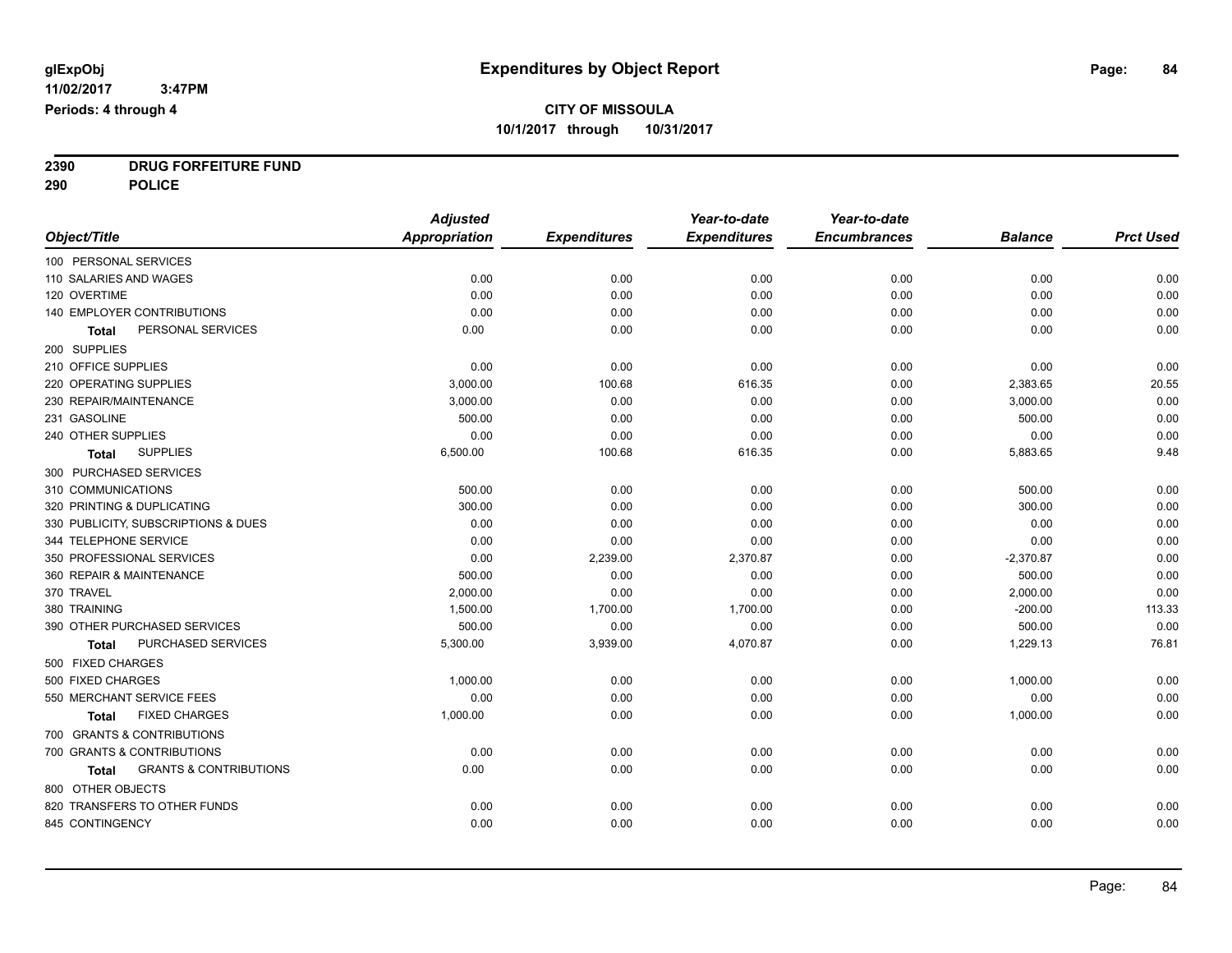**2390 DRUG FORFEITURE FUND**

**290 POLICE**

|                    |                           | <b>Adjusted</b> |                     | Year-to-date        | Year-to-date        |                |                  |
|--------------------|---------------------------|-----------------|---------------------|---------------------|---------------------|----------------|------------------|
| Object/Title       |                           | Appropriation   | <b>Expenditures</b> | <b>Expenditures</b> | <b>Encumbrances</b> | <b>Balance</b> | <b>Prct Used</b> |
| <b>Total</b>       | OTHER OBJECTS             | 0.00            | 0.00                | 0.00                | 0.00                | 0.00           | 0.00             |
| 900 CAPITAL OUTLAY |                           |                 |                     |                     |                     |                |                  |
| 930 IMPROVEMENTS   |                           | 0.00            | 0.00                | 0.00                | 0.00                | 0.00           | 0.00             |
|                    | 940 MACHINERY & EQUIPMENT | 5,000.00        | 0.00                | 0.00                | 0.00                | 5,000.00       | 0.00             |
| <b>Total</b>       | <b>CAPITAL OUTLAY</b>     | 5,000.00        | 0.00                | 0.00                | 0.00                | 5,000.00       | 0.00             |
| <b>Total</b>       | <b>POLICE</b>             | 17,800.00       | 4.039.68            | 4.687.22            | 0.00                | 13,112.78      | 26.33            |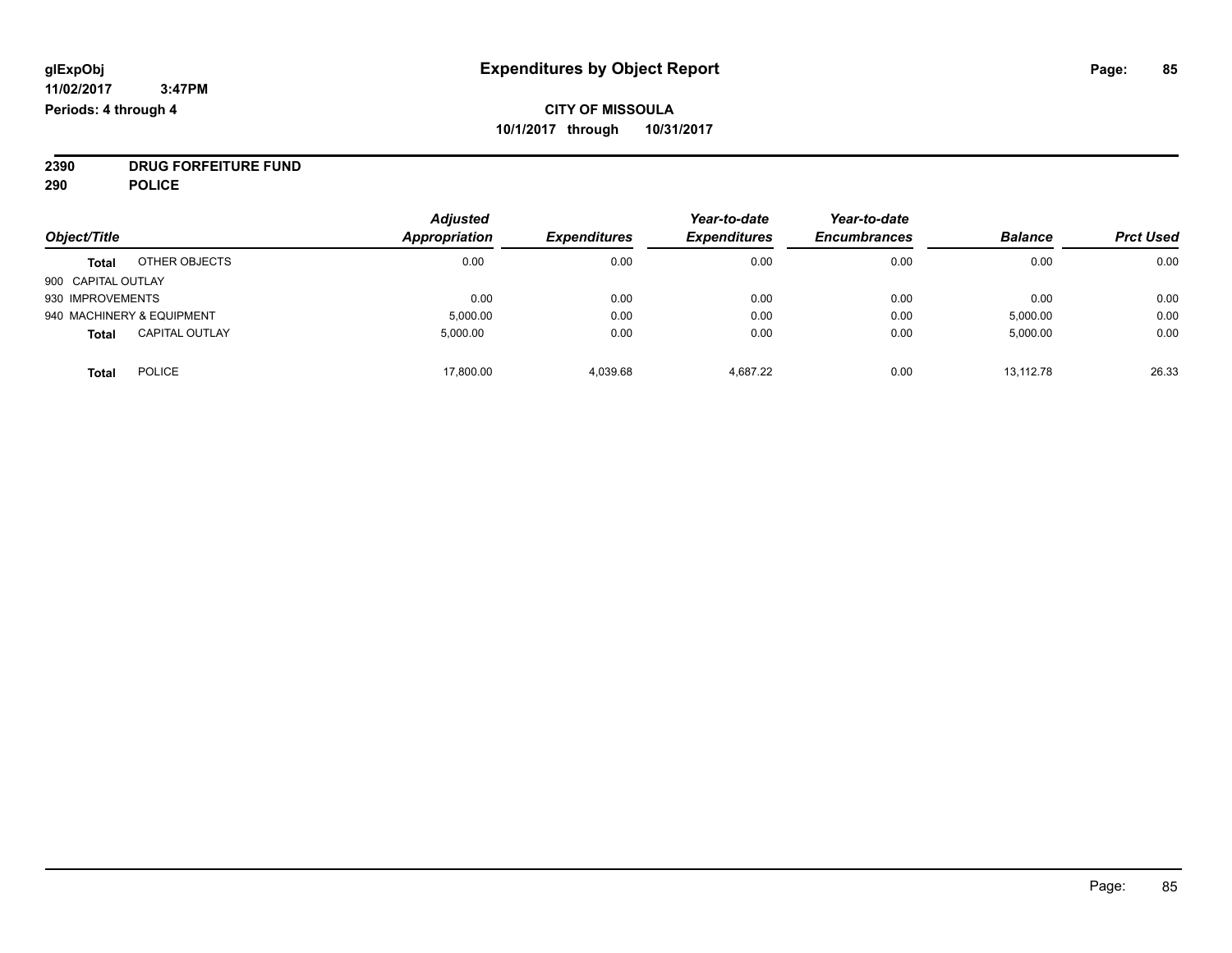#### **2390 DRUG FORFEITURE FUND**

|                                            | <b>Adjusted</b>      |                     | Year-to-date        | Year-to-date        |                |                  |
|--------------------------------------------|----------------------|---------------------|---------------------|---------------------|----------------|------------------|
| Object/Title                               | <b>Appropriation</b> | <b>Expenditures</b> | <b>Expenditures</b> | <b>Encumbrances</b> | <b>Balance</b> | <b>Prct Used</b> |
| 100 PERSONAL SERVICES                      |                      |                     |                     |                     |                |                  |
| 110 SALARIES AND WAGES                     | 0.00                 | 0.00                | 0.00                | 0.00                | 0.00           | 0.00             |
| 120 OVERTIME                               | 0.00                 | 0.00                | 0.00                | 0.00                | 0.00           | 0.00             |
| 140 EMPLOYER CONTRIBUTIONS                 | 0.00                 | 0.00                | 0.00                | 0.00                | 0.00           | 0.00             |
| PERSONAL SERVICES<br><b>Total</b>          | 0.00                 | 0.00                | 0.00                | 0.00                | 0.00           | 0.00             |
| 200 SUPPLIES                               |                      |                     |                     |                     |                |                  |
| 210 OFFICE SUPPLIES                        | 0.00                 | 0.00                | 0.00                | 0.00                | 0.00           | 0.00             |
| <b>220 OPERATING SUPPLIES</b>              | 3,000.00             | 100.68              | 616.35              | 0.00                | 2,383.65       | 20.55            |
| 230 REPAIR/MAINTENANCE                     | 3,000.00             | 0.00                | 0.00                | 0.00                | 3,000.00       | 0.00             |
| 231 GASOLINE                               | 500.00               | 0.00                | 0.00                | 0.00                | 500.00         | 0.00             |
| 240 OTHER SUPPLIES                         | 0.00                 | 0.00                | 0.00                | 0.00                | 0.00           | 0.00             |
| <b>SUPPLIES</b><br>Total                   | 6,500.00             | 100.68              | 616.35              | 0.00                | 5,883.65       | 9.48             |
| 300 PURCHASED SERVICES                     |                      |                     |                     |                     |                |                  |
| 310 COMMUNICATIONS                         | 500.00               | 0.00                | 0.00                | 0.00                | 500.00         | 0.00             |
| 320 PRINTING & DUPLICATING                 | 300.00               | 0.00                | 0.00                | 0.00                | 300.00         | 0.00             |
| 330 PUBLICITY, SUBSCRIPTIONS & DUES        | 0.00                 | 0.00                | 0.00                | 0.00                | 0.00           | 0.00             |
| 344 TELEPHONE SERVICE                      | 0.00                 | 0.00                | 0.00                | 0.00                | 0.00           | 0.00             |
| 350 PROFESSIONAL SERVICES                  | 0.00                 | 2,239.00            | 2,370.87            | 0.00                | $-2,370.87$    | 0.00             |
| 360 REPAIR & MAINTENANCE                   | 500.00               | 0.00                | 0.00                | 0.00                | 500.00         | 0.00             |
| 370 TRAVEL                                 | 2,000.00             | 0.00                | 0.00                | 0.00                | 2,000.00       | 0.00             |
| 380 TRAINING                               | 1,500.00             | 1,700.00            | 1,700.00            | 0.00                | $-200.00$      | 113.33           |
| 390 OTHER PURCHASED SERVICES               | 500.00               | 0.00                | 0.00                | 0.00                | 500.00         | 0.00             |
| <b>PURCHASED SERVICES</b><br>Total         | 5,300.00             | 3,939.00            | 4,070.87            | 0.00                | 1,229.13       | 76.81            |
| 500 FIXED CHARGES                          |                      |                     |                     |                     |                |                  |
| 500 FIXED CHARGES                          | 1,000.00             | 0.00                | 0.00                | 0.00                | 1,000.00       | 0.00             |
| 550 MERCHANT SERVICE FEES                  | 0.00                 | 0.00                | 0.00                | 0.00                | 0.00           | 0.00             |
| <b>FIXED CHARGES</b><br>Total              | 1,000.00             | 0.00                | 0.00                | 0.00                | 1,000.00       | 0.00             |
| 700 GRANTS & CONTRIBUTIONS                 |                      |                     |                     |                     |                |                  |
| 700 GRANTS & CONTRIBUTIONS                 | 0.00                 | 0.00                | 0.00                | 0.00                | 0.00           | 0.00             |
| <b>GRANTS &amp; CONTRIBUTIONS</b><br>Total | 0.00                 | 0.00                | 0.00                | 0.00                | 0.00           | 0.00             |
| 800 OTHER OBJECTS                          |                      |                     |                     |                     |                |                  |
| 820 TRANSFERS TO OTHER FUNDS               | 0.00                 | 0.00                | 0.00                | 0.00                | 0.00           | 0.00             |
| 845 CONTINGENCY                            | 0.00                 | 0.00                | 0.00                | 0.00                | 0.00           | 0.00             |
| OTHER OBJECTS<br>Total                     | 0.00                 | 0.00                | 0.00                | 0.00                | 0.00           | 0.00             |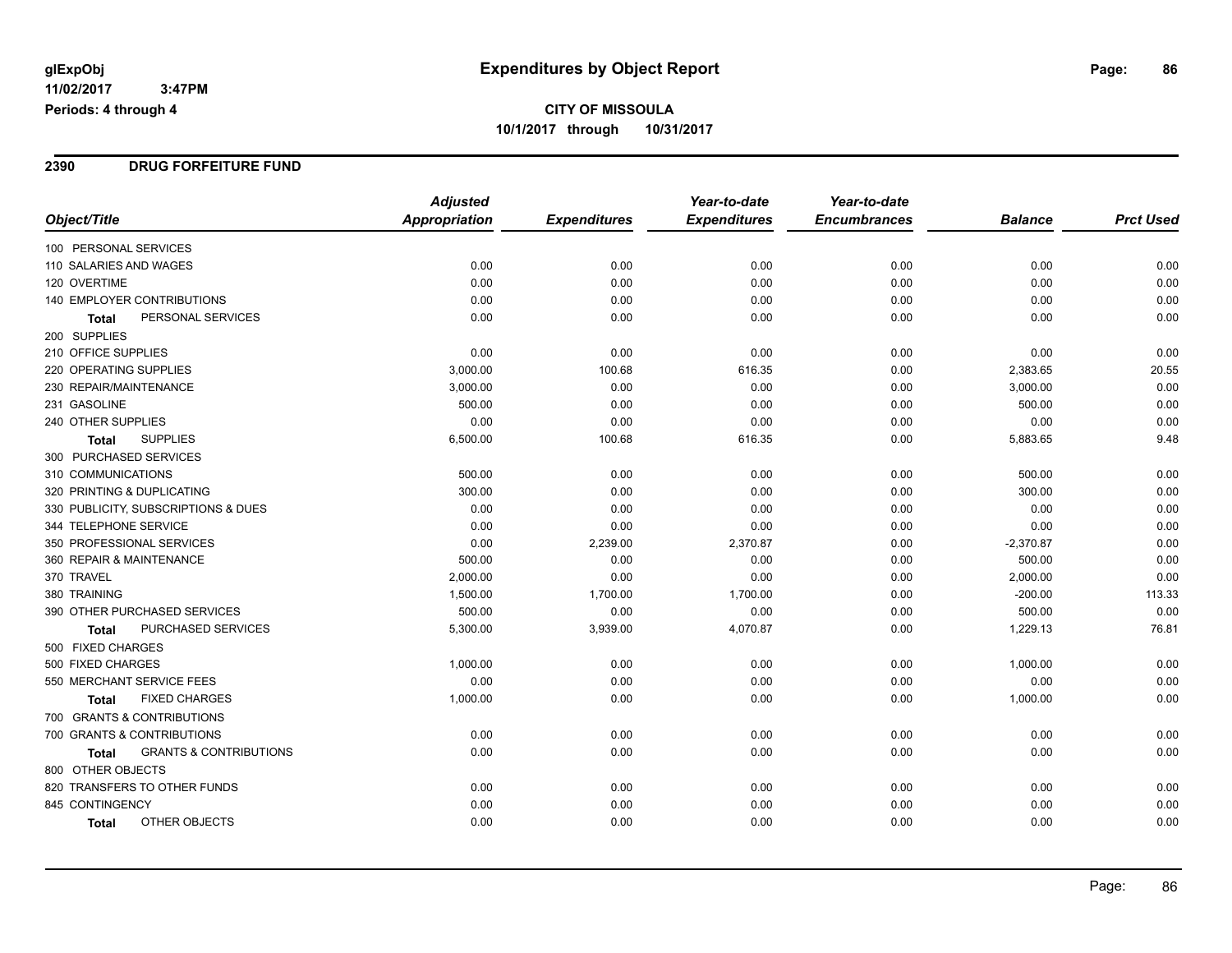**2390 DRUG FORFEITURE FUND**

| Object/Title                          |                      | <b>Adjusted</b><br><b>Appropriation</b> | <i><b>Expenditures</b></i> | Year-to-date<br><b>Expenditures</b> | Year-to-date<br><b>Encumbrances</b> | <b>Balance</b> | <b>Prct Used</b> |
|---------------------------------------|----------------------|-----------------------------------------|----------------------------|-------------------------------------|-------------------------------------|----------------|------------------|
| 900 CAPITAL OUTLAY                    |                      |                                         |                            |                                     |                                     |                |                  |
| 930 IMPROVEMENTS                      |                      | 0.00                                    | 0.00                       | 0.00                                | 0.00                                | 0.00           | 0.00             |
| 940 MACHINERY & EQUIPMENT             |                      | 5,000.00                                | 0.00                       | 0.00                                | 0.00                                | 5,000.00       | 0.00             |
| <b>CAPITAL OUTLAY</b><br><b>Total</b> |                      | 5.000.00                                | 0.00                       | 0.00                                | 0.00                                | 5,000.00       | 0.00             |
| <b>Total</b>                          | DRUG FORFEITURE FUND | 17.800.00                               | 4.039.68                   | 4.687.22                            | 0.00                                | 13.112.78      | 26.33            |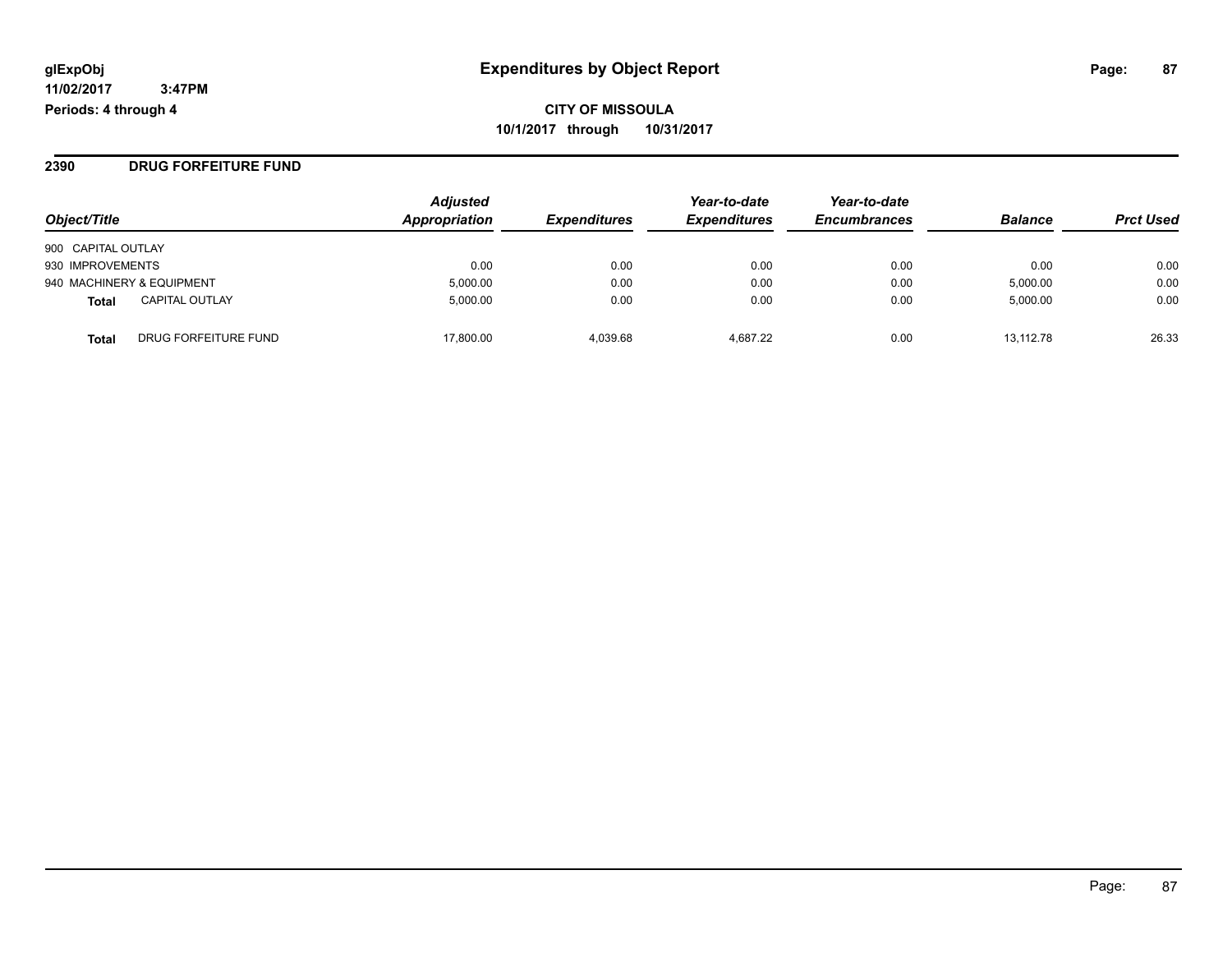**2394 BUILDING INSPECTION FUND**

**310 BUILDING INSPECTION**

|                                       | <b>Adjusted</b>      |                     | Year-to-date        | Year-to-date        |                |                  |
|---------------------------------------|----------------------|---------------------|---------------------|---------------------|----------------|------------------|
| Object/Title                          | <b>Appropriation</b> | <b>Expenditures</b> | <b>Expenditures</b> | <b>Encumbrances</b> | <b>Balance</b> | <b>Prct Used</b> |
| 100 PERSONAL SERVICES                 |                      |                     |                     |                     |                |                  |
| 110 SALARIES AND WAGES                | 811,835.00           | 45,450.69           | 162,712.99          | 0.00                | 649,122.01     | 20.04            |
| 115 SALARIES/HEALTH INSURANCE BENEFIT | 0.00                 | 0.00                | 0.00                | 0.00                | 0.00           | 0.00             |
| 120 OVERTIME                          | 500.00               | 0.00                | 0.00                | 0.00                | 500.00         | 0.00             |
| 130 OTHER                             | 0.00                 | 0.00                | 0.00                | 0.00                | 0.00           | 0.00             |
| 140 EMPLOYER CONTRIBUTIONS            | 281,738.00           | 16,917.07           | 70,334.32           | 0.00                | 211,403.68     | 24.96            |
| 141 STATE RETIREMENT CONTRIBUTIONS    | 0.00                 | 0.00                | 170.37              | 0.00                | $-170.37$      | 0.00             |
| PERSONAL SERVICES<br>Total            | 1,094,073.00         | 62,367.76           | 233,217.68          | 0.00                | 860,855.32     | 21.32            |
| 200 SUPPLIES                          |                      |                     |                     |                     |                |                  |
| 210 OFFICE SUPPLIES                   | 2,200.00             | 1,320.73            | 2,263.31            | 0.00                | $-63.31$       | 102.88           |
| 220 OPERATING SUPPLIES                | 5,500.00             | 13,760.99           | 14,814.78           | 0.00                | $-9,314.78$    | 269.36           |
| 230 REPAIR/MAINTENANCE                | 3,000.00             | 27.50               | 241.62              | 0.00                | 2,758.38       | 8.05             |
| 231 GASOLINE                          | 11,475.00            | 659.57              | 1,088.90            | 0.00                | 10,386.10      | 9.49             |
| 250 SUPPLIES FOR RESALE               | 500.00               | 0.00                | 0.00                | 0.00                | 500.00         | 0.00             |
| <b>SUPPLIES</b><br><b>Total</b>       | 22,675.00            | 15,768.79           | 18,408.61           | 0.00                | 4,266.39       | 81.18            |
| 300 PURCHASED SERVICES                |                      |                     |                     |                     |                |                  |
| 310 COMMUNICATIONS                    | 1,000.00             | 0.00                | 2.68                | 0.00                | 997.32         | 0.27             |
| 320 PRINTING & DUPLICATING            | 7,600.00             | 29.14               | 50.36               | 0.00                | 7,549.64       | 0.66             |
| 330 PUBLICITY, SUBSCRIPTIONS & DUES   | 2,100.00             | 11,000.00           | 11,364.95           | 0.00                | $-9,264.95$    | 541.19           |
| 344 TELEPHONE SERVICE                 | 13,548.00            | 1,600.66            | 2,246.95            | 0.00                | 11,301.05      | 16.59            |
| 350 PROFESSIONAL SERVICES             | 14,600.00            | 6,672.93            | 7,647.93            | 0.00                | 6,952.07       | 52.38            |
| 360 REPAIR & MAINTENANCE              | 44,378.00            | 0.00                | 962.42              | 0.00                | 43,415.58      | 2.17             |
| 370 TRAVEL                            | 5,025.00             | 1,286.04            | 2,247.04            | 0.00                | 2,777.96       | 44.72            |
| 380 TRAINING                          | 6,500.00             | 0.00                | 695.00              | 0.00                | 5,805.00       | 10.69            |
| PURCHASED SERVICES<br><b>Total</b>    | 94,751.00            | 20,588.77           | 25,217.33           | 0.00                | 69,533.67      | 26.61            |
| 500 FIXED CHARGES                     |                      |                     |                     |                     |                |                  |
| 500 FIXED CHARGES                     | 416,338.00           | 0.00                | 0.00                | 0.00                | 416,338.00     | 0.00             |
| 550 MERCHANT SERVICE FEES             | 0.00                 | 0.00                | 0.00                | 0.00                | 0.00           | 0.00             |
| <b>FIXED CHARGES</b><br><b>Total</b>  | 416,338.00           | 0.00                | 0.00                | 0.00                | 416,338.00     | 0.00             |
| 600 DEBT SERVICE                      |                      |                     |                     |                     |                |                  |
| 620 INTEREST / SERVICE FEES           | 0.00                 | 0.00                | 0.00                | 0.00                | 0.00           | 0.00             |
| <b>DEBT SERVICE</b><br><b>Total</b>   | 0.00                 | 0.00                | 0.00                | 0.00                | 0.00           | 0.00             |
| 900 CAPITAL OUTLAY                    |                      |                     |                     |                     |                |                  |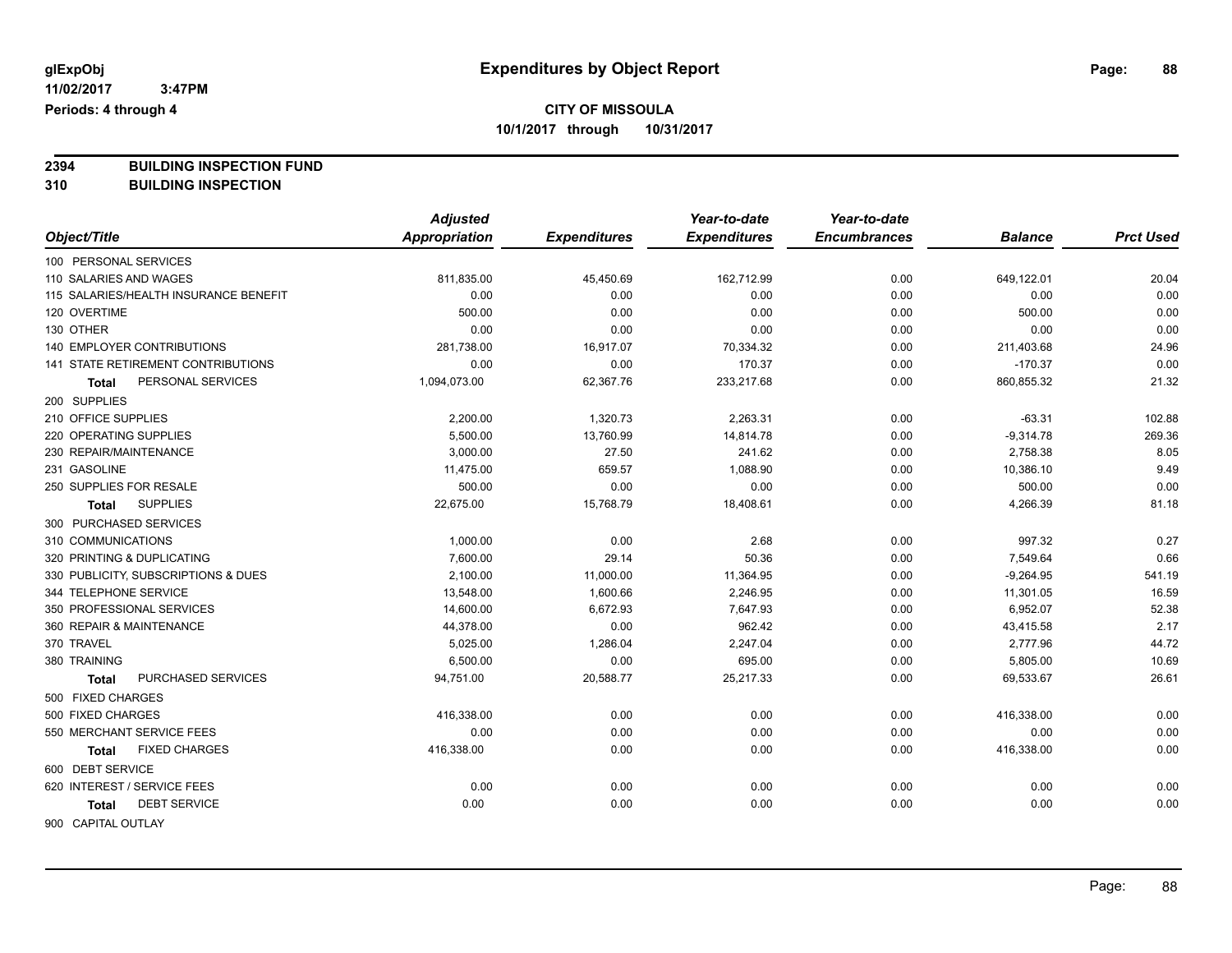**2394 BUILDING INSPECTION FUND**

**310 BUILDING INSPECTION**

| Object/Title |                            | <b>Adjusted</b><br>Appropriation<br><b>Expenditures</b> | Year-to-date<br><b>Expenditures</b> | Year-to-date<br><b>Encumbrances</b> | <b>Balance</b> | <b>Prct Used</b> |       |
|--------------|----------------------------|---------------------------------------------------------|-------------------------------------|-------------------------------------|----------------|------------------|-------|
|              | 940 MACHINERY & EQUIPMENT  | 0.00                                                    | 0.00                                | 0.00                                | 0.00           | 0.00             | 0.00  |
| Total        | <b>CAPITAL OUTLAY</b>      | 0.00                                                    | 0.00                                | 0.00                                | 0.00           | 0.00             | 0.00  |
| <b>Total</b> | <b>BUILDING INSPECTION</b> | 1,627,837.00                                            | 98,725.32                           | 276,843.62                          | 0.00           | 350,993.38       | 17.01 |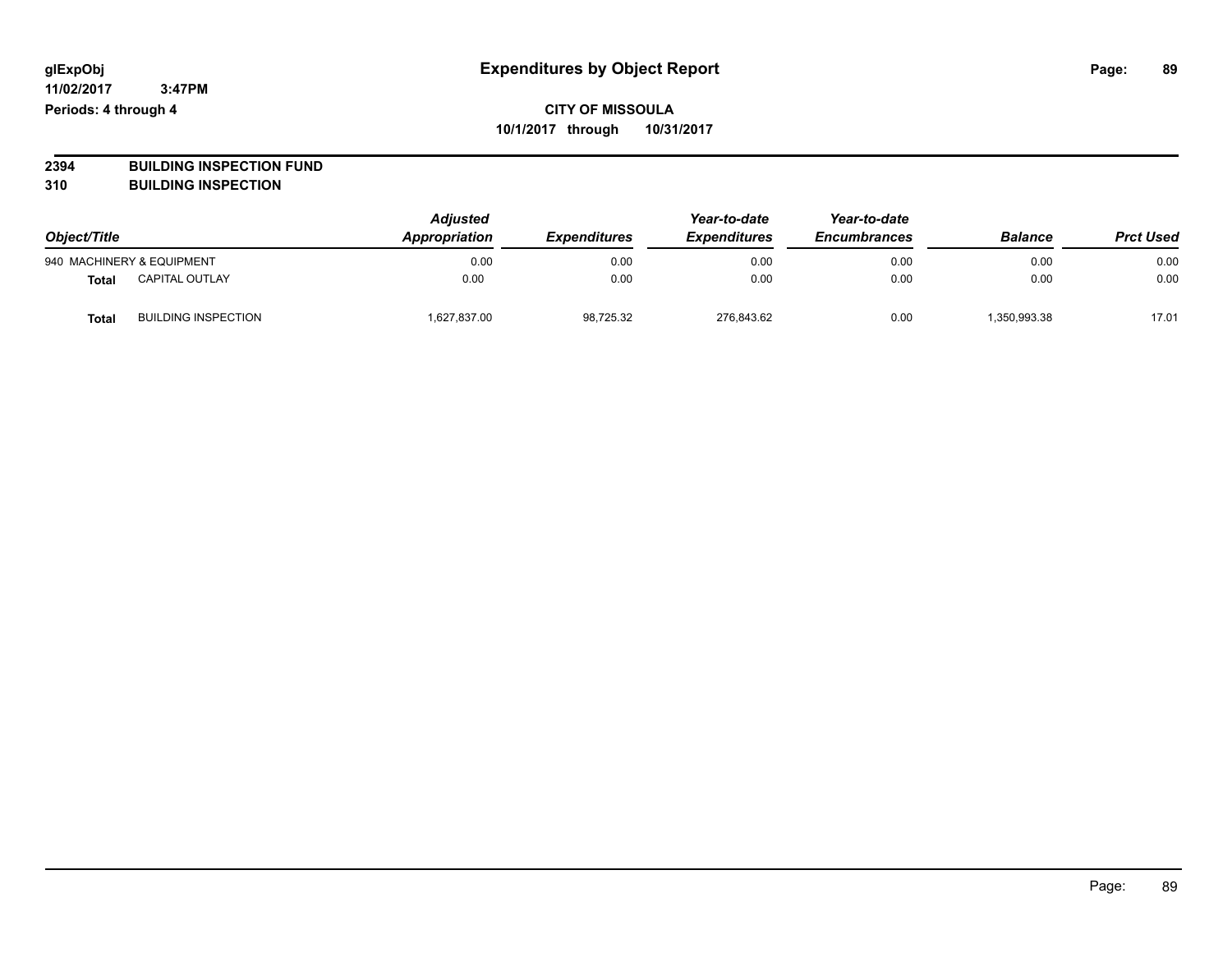#### **2394 BUILDING INSPECTION FUND**

|                                           | <b>Adjusted</b> |                     | Year-to-date        | Year-to-date        |                |                  |
|-------------------------------------------|-----------------|---------------------|---------------------|---------------------|----------------|------------------|
| Object/Title                              | Appropriation   | <b>Expenditures</b> | <b>Expenditures</b> | <b>Encumbrances</b> | <b>Balance</b> | <b>Prct Used</b> |
| 100 PERSONAL SERVICES                     |                 |                     |                     |                     |                |                  |
| 110 SALARIES AND WAGES                    | 811,835.00      | 45,450.69           | 162,712.99          | 0.00                | 649,122.01     | 20.04            |
| 115 SALARIES/HEALTH INSURANCE BENEFIT     | 0.00            | 0.00                | 0.00                | 0.00                | 0.00           | 0.00             |
| 120 OVERTIME                              | 500.00          | 0.00                | 0.00                | 0.00                | 500.00         | 0.00             |
| 130 OTHER                                 | 0.00            | 0.00                | 0.00                | 0.00                | 0.00           | 0.00             |
| 140 EMPLOYER CONTRIBUTIONS                | 281,738.00      | 16,917.07           | 70,334.32           | 0.00                | 211,403.68     | 24.96            |
| 141 STATE RETIREMENT CONTRIBUTIONS        | 0.00            | 0.00                | 170.37              | 0.00                | $-170.37$      | 0.00             |
| PERSONAL SERVICES<br>Total                | 1,094,073.00    | 62,367.76           | 233,217.68          | 0.00                | 860,855.32     | 21.32            |
| 200 SUPPLIES                              |                 |                     |                     |                     |                |                  |
| 210 OFFICE SUPPLIES                       | 2,200.00        | 1,320.73            | 2,263.31            | 0.00                | $-63.31$       | 102.88           |
| 220 OPERATING SUPPLIES                    | 5,500.00        | 13,760.99           | 14,814.78           | 0.00                | $-9,314.78$    | 269.36           |
| 230 REPAIR/MAINTENANCE                    | 3,000.00        | 27.50               | 241.62              | 0.00                | 2,758.38       | 8.05             |
| 231 GASOLINE                              | 11,475.00       | 659.57              | 1,088.90            | 0.00                | 10,386.10      | 9.49             |
| 250 SUPPLIES FOR RESALE                   | 500.00          | 0.00                | 0.00                | 0.00                | 500.00         | 0.00             |
| <b>SUPPLIES</b><br><b>Total</b>           | 22,675.00       | 15,768.79           | 18,408.61           | 0.00                | 4,266.39       | 81.18            |
| 300 PURCHASED SERVICES                    |                 |                     |                     |                     |                |                  |
| 310 COMMUNICATIONS                        | 1,000.00        | 0.00                | 2.68                | 0.00                | 997.32         | 0.27             |
| 320 PRINTING & DUPLICATING                | 7,600.00        | 29.14               | 50.36               | 0.00                | 7,549.64       | 0.66             |
| 330 PUBLICITY, SUBSCRIPTIONS & DUES       | 2,100.00        | 11,000.00           | 11,364.95           | 0.00                | $-9,264.95$    | 541.19           |
| 344 TELEPHONE SERVICE                     | 13,548.00       | 1,600.66            | 2,246.95            | 0.00                | 11,301.05      | 16.59            |
| 350 PROFESSIONAL SERVICES                 | 14,600.00       | 6,672.93            | 7,647.93            | 0.00                | 6,952.07       | 52.38            |
| 360 REPAIR & MAINTENANCE                  | 44,378.00       | 0.00                | 962.42              | 0.00                | 43,415.58      | 2.17             |
| 370 TRAVEL                                | 5,025.00        | 1,286.04            | 2,247.04            | 0.00                | 2,777.96       | 44.72            |
| 380 TRAINING                              | 6,500.00        | 0.00                | 695.00              | 0.00                | 5,805.00       | 10.69            |
| <b>PURCHASED SERVICES</b><br><b>Total</b> | 94,751.00       | 20,588.77           | 25,217.33           | 0.00                | 69,533.67      | 26.61            |
| 500 FIXED CHARGES                         |                 |                     |                     |                     |                |                  |
| 500 FIXED CHARGES                         | 416,338.00      | 0.00                | 0.00                | 0.00                | 416,338.00     | 0.00             |
| 550 MERCHANT SERVICE FEES                 | 0.00            | 0.00                | 0.00                | 0.00                | 0.00           | 0.00             |
| <b>FIXED CHARGES</b><br><b>Total</b>      | 416,338.00      | 0.00                | 0.00                | 0.00                | 416,338.00     | 0.00             |
| 600 DEBT SERVICE                          |                 |                     |                     |                     |                |                  |
| 620 INTEREST / SERVICE FEES               | 0.00            | 0.00                | 0.00                | 0.00                | 0.00           | 0.00             |
| <b>DEBT SERVICE</b><br>Total              | 0.00            | 0.00                | 0.00                | 0.00                | 0.00           | 0.00             |
| 900 CAPITAL OUTLAY                        |                 |                     |                     |                     |                |                  |
| 940 MACHINERY & EQUIPMENT                 | 0.00            | 0.00                | 0.00                | 0.00                | 0.00           | 0.00             |
|                                           |                 |                     |                     |                     |                |                  |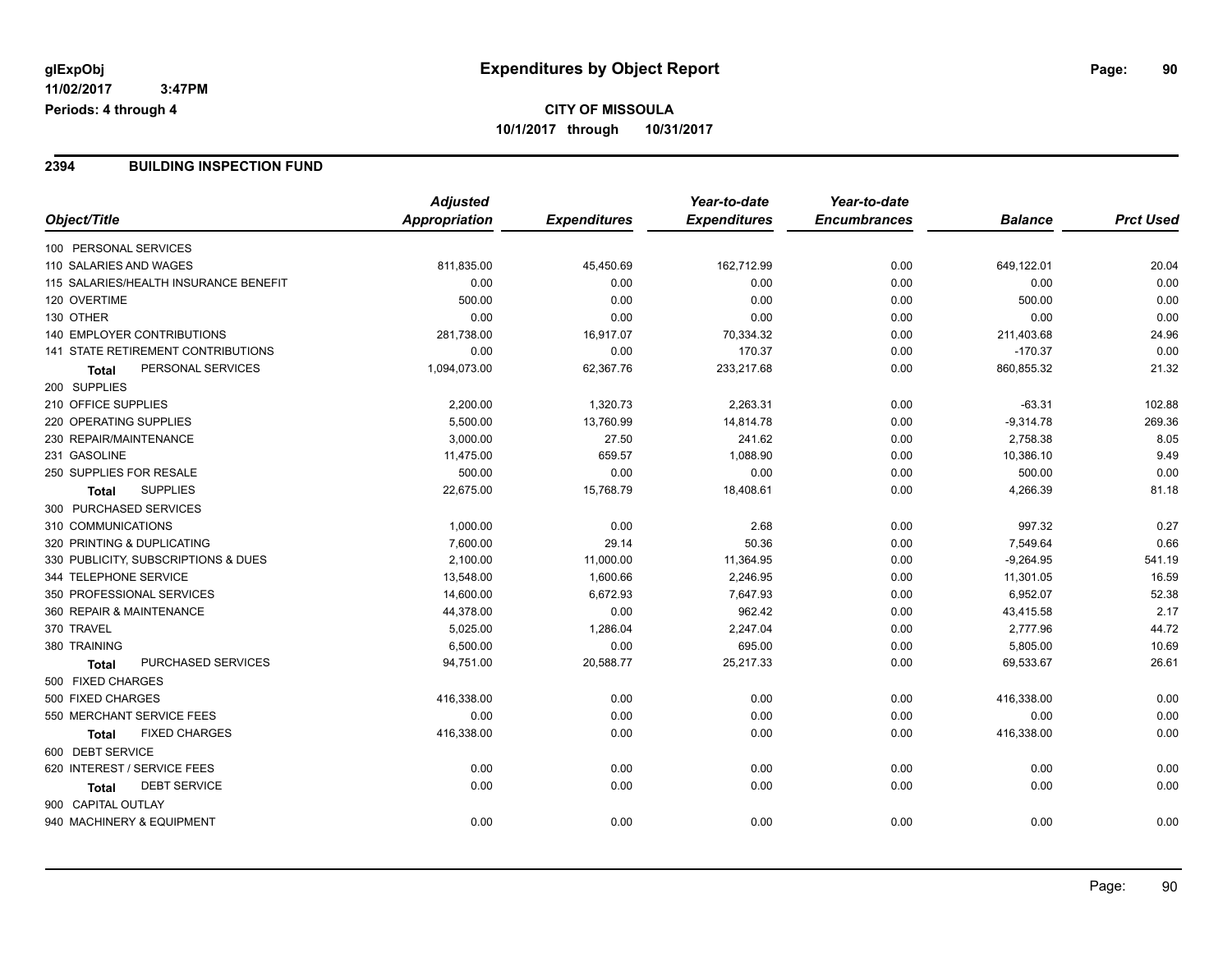# **CITY OF MISSOULA 10/1/2017 through 10/31/2017**

#### **2394 BUILDING INSPECTION FUND**

| Object/Title      |                                 | <b>Adjusted</b><br>Appropriation | <b>Expenditures</b> | Year-to-date<br><b>Expenditures</b> | Year-to-date<br><b>Encumbrances</b> | <b>Balance</b> | <b>Prct Used</b> |
|-------------------|---------------------------------|----------------------------------|---------------------|-------------------------------------|-------------------------------------|----------------|------------------|
| Tota <sub>l</sub> | <b>CAPITAL OUTLAY</b>           | 0.00                             | 0.00                | 0.00                                | 0.00                                | 0.00           | 0.00             |
| Tota.             | <b>BUILDING INSPECTION FUND</b> | 1,627,837.00                     | 98,725.32           | 276,843.62                          | 0.00                                | .350,993.38    | 17.01            |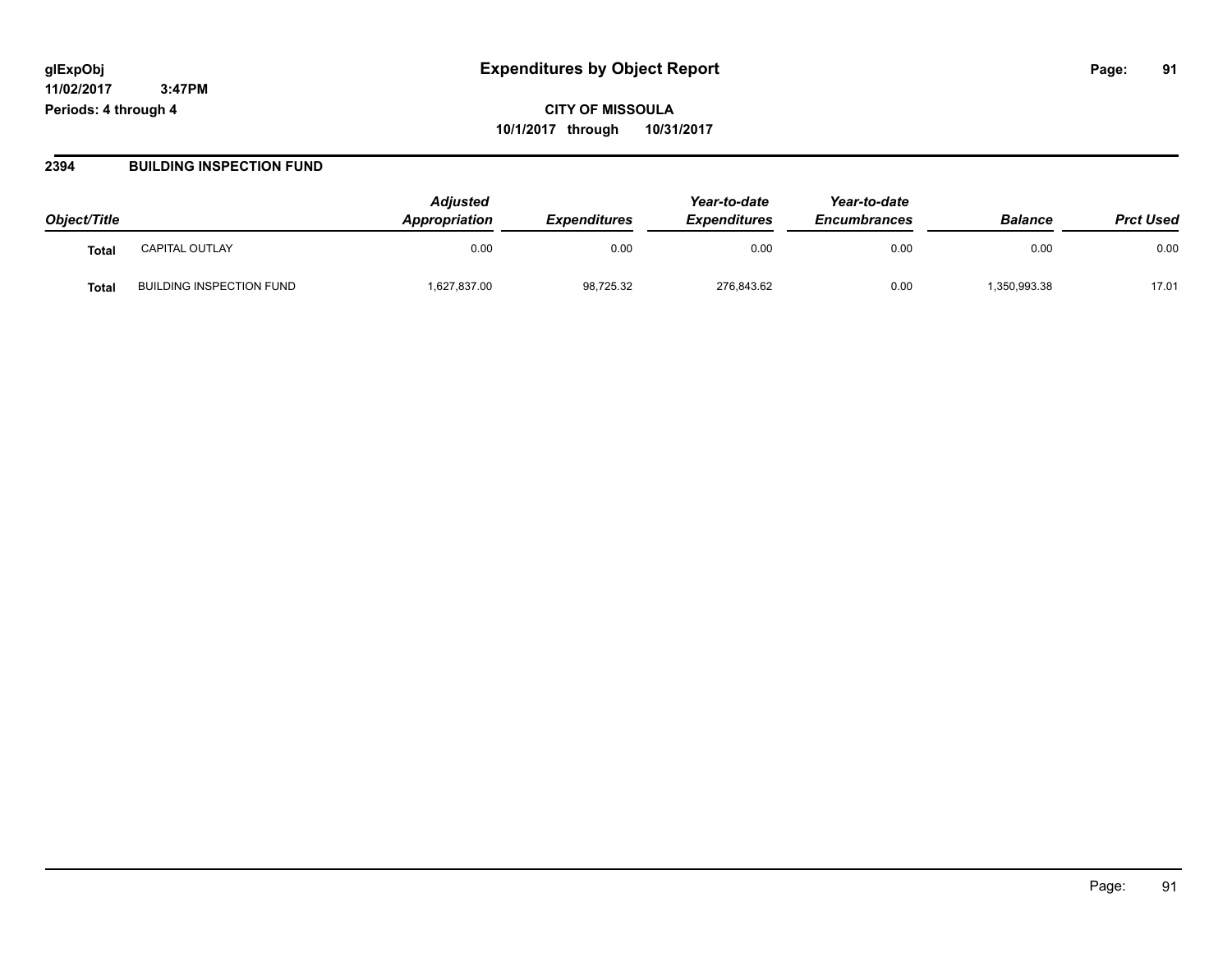# **2395 CITY GRANTS & PROGRAM INCOME FUND**

**390 NON-DEPARTMENTAL**

|                                            | <b>Adjusted</b> |                     | Year-to-date        | Year-to-date        |                |                  |
|--------------------------------------------|-----------------|---------------------|---------------------|---------------------|----------------|------------------|
| Object/Title                               | Appropriation   | <b>Expenditures</b> | <b>Expenditures</b> | <b>Encumbrances</b> | <b>Balance</b> | <b>Prct Used</b> |
| 300 PURCHASED SERVICES                     |                 |                     |                     |                     |                |                  |
| 350 PROFESSIONAL SERVICES                  | 0.00            | 0.00                | 0.00                | 0.00                | 0.00           | 0.00             |
| PURCHASED SERVICES<br><b>Total</b>         | 0.00            | 0.00                | 0.00                | 0.00                | 0.00           | 0.00             |
| 500 FIXED CHARGES                          |                 |                     |                     |                     |                |                  |
| 550 MERCHANT SERVICE FEES                  | 0.00            | 0.00                | 0.00                | 0.00                | 0.00           | 0.00             |
| <b>FIXED CHARGES</b><br>Total              | 0.00            | 0.00                | 0.00                | 0.00                | 0.00           | 0.00             |
| 700 GRANTS & CONTRIBUTIONS                 |                 |                     |                     |                     |                |                  |
| 700 GRANTS & CONTRIBUTIONS                 | 0.00            | 0.00                | 0.00                | 0.00                | 0.00           | 0.00             |
| <b>GRANTS &amp; CONTRIBUTIONS</b><br>Total | 0.00            | 0.00                | 0.00                | 0.00                | 0.00           | 0.00             |
| 800 OTHER OBJECTS                          |                 |                     |                     |                     |                |                  |
| 820 TRANSFERS TO OTHER FUNDS               | 0.00            | 0.00                | 0.00                | 0.00                | 0.00           | 0.00             |
| 845 CONTINGENCY                            | 0.00            | 0.00                | 0.00                | 0.00                | 0.00           | 0.00             |
| OTHER OBJECTS<br><b>Total</b>              | 0.00            | 0.00                | 0.00                | 0.00                | 0.00           | 0.00             |
| NON-DEPARTMENTAL<br><b>Total</b>           | 0.00            | 0.00                | 0.00                | 0.00                | 0.00           | 0.00             |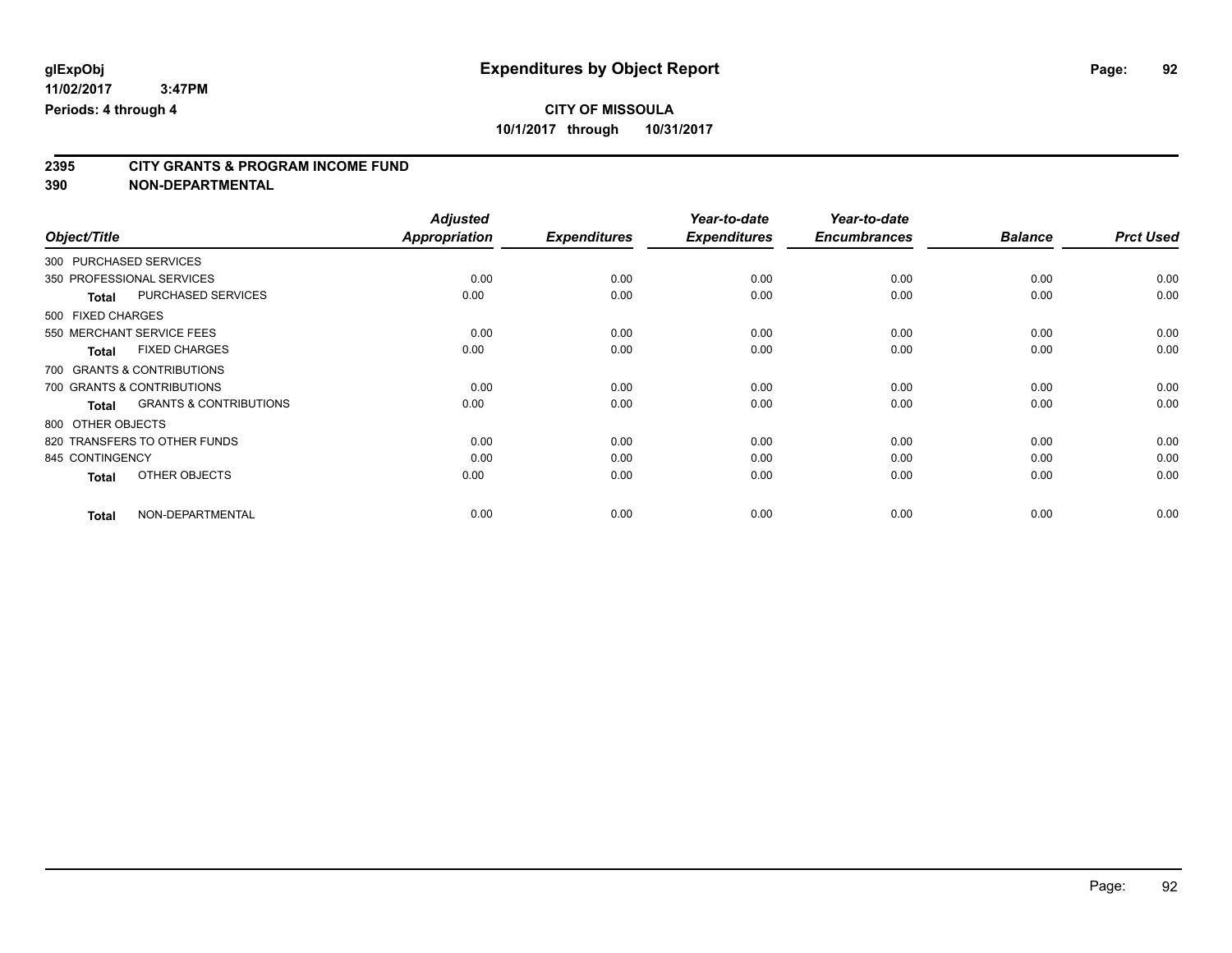# **CITY OF MISSOULA 10/1/2017 through 10/31/2017**

#### **2395 CITY GRANTS & PROGRAM INCOME FUND**

| Object/Title               |                                   | <b>Adjusted</b><br>Appropriation | <b>Expenditures</b> | Year-to-date<br><b>Expenditures</b> | Year-to-date<br><b>Encumbrances</b> | <b>Balance</b> | <b>Prct Used</b> |
|----------------------------|-----------------------------------|----------------------------------|---------------------|-------------------------------------|-------------------------------------|----------------|------------------|
| 300 PURCHASED SERVICES     |                                   |                                  |                     |                                     |                                     |                |                  |
|                            | 350 PROFESSIONAL SERVICES         | 0.00                             | 0.00                | 0.00                                | 0.00                                | 0.00           | 0.00             |
|                            | PURCHASED SERVICES                | 0.00                             | 0.00                | 0.00                                | 0.00                                | 0.00           | 0.00             |
| Total<br>500 FIXED CHARGES |                                   |                                  |                     |                                     |                                     |                |                  |
|                            | 550 MERCHANT SERVICE FEES         | 0.00                             | 0.00                | 0.00                                | 0.00                                | 0.00           | 0.00             |
| Total                      | <b>FIXED CHARGES</b>              | 0.00                             | 0.00                | 0.00                                | 0.00                                | 0.00           | 0.00             |
|                            | 700 GRANTS & CONTRIBUTIONS        |                                  |                     |                                     |                                     |                |                  |
|                            | 700 GRANTS & CONTRIBUTIONS        | 0.00                             | 0.00                | 0.00                                | 0.00                                | 0.00           | 0.00             |
| Total                      | <b>GRANTS &amp; CONTRIBUTIONS</b> | 0.00                             | 0.00                | 0.00                                | 0.00                                | 0.00           | 0.00             |
| 800 OTHER OBJECTS          |                                   |                                  |                     |                                     |                                     |                |                  |
|                            | 820 TRANSFERS TO OTHER FUNDS      | 0.00                             | 0.00                | 0.00                                | 0.00                                | 0.00           | 0.00             |
| 845 CONTINGENCY            |                                   | 0.00                             | 0.00                | 0.00                                | 0.00                                | 0.00           | 0.00             |
| <b>Total</b>               | OTHER OBJECTS                     | 0.00                             | 0.00                | 0.00                                | 0.00                                | 0.00           | 0.00             |
| <b>Total</b>               | CITY GRANTS & PROGRAM INCOME FUN  | 0.00                             | 0.00                | 0.00                                | 0.00                                | 0.00           | 0.00             |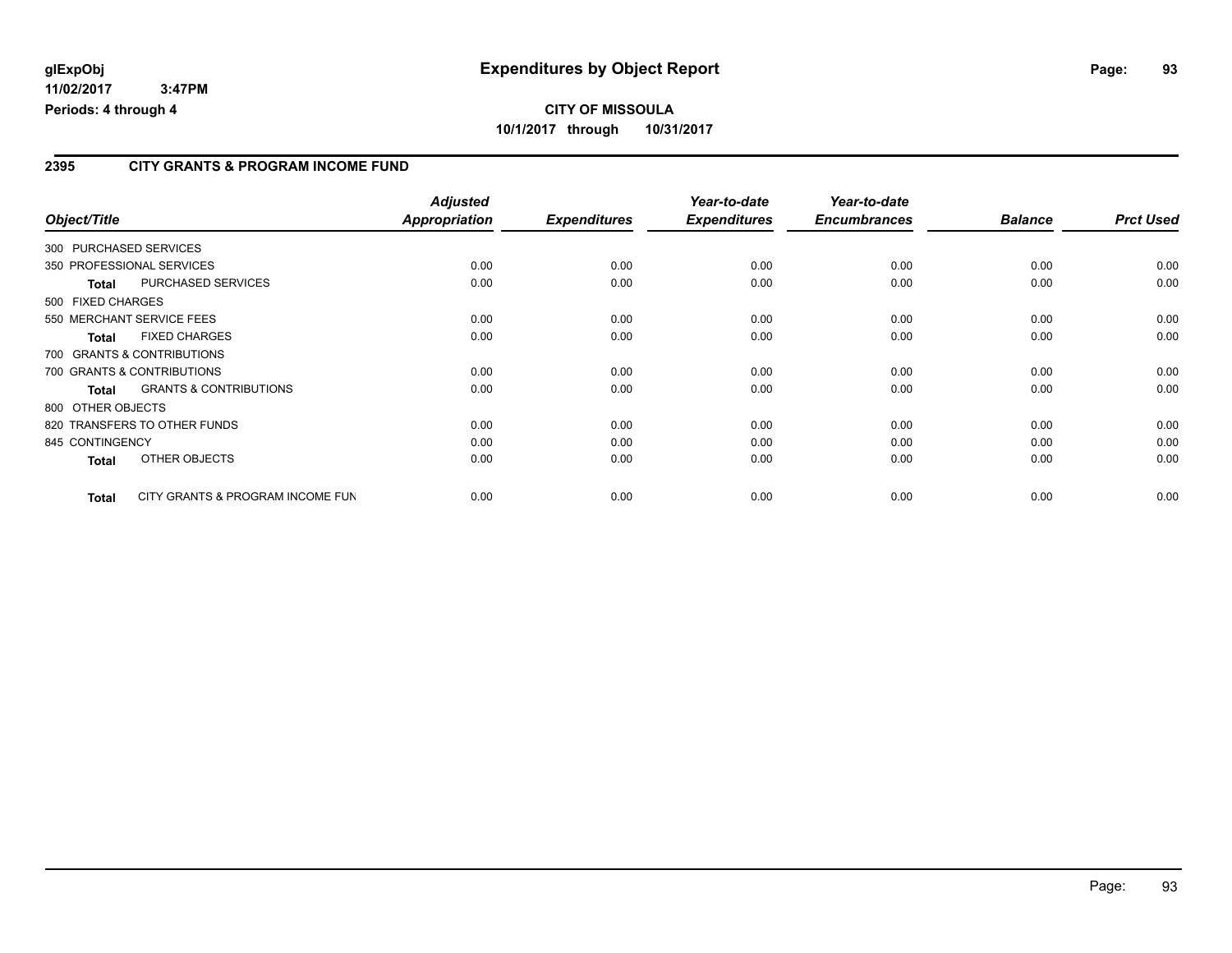**CITY OF MISSOULA 10/1/2017 through 10/31/2017**

#### **2396 ENERGY EFFICIENCY REVOLVING LOAN FUND 390 NON-DEPARTMENTAL**

| Object/Title |                                   | <b>Adjusted</b><br>Appropriation | <b>Expenditures</b> | Year-to-date<br><b>Expenditures</b> | Year-to-date<br><b>Encumbrances</b> | <b>Balance</b> | <b>Prct Used</b> |
|--------------|-----------------------------------|----------------------------------|---------------------|-------------------------------------|-------------------------------------|----------------|------------------|
|              | 700 GRANTS & CONTRIBUTIONS        |                                  |                     |                                     |                                     |                |                  |
|              | 700 GRANTS & CONTRIBUTIONS        | 0.00                             | 0.00                | 0.00                                | 0.00                                | 0.00           | 0.00             |
| Total        | <b>GRANTS &amp; CONTRIBUTIONS</b> | 0.00                             | 0.00                | 0.00                                | 0.00                                | 0.00           | 0.00             |
| Tota         | NON-DEPARTMENTAL                  | 0.00                             | 0.00                | 0.00                                | 0.00                                | 0.00           | 0.00             |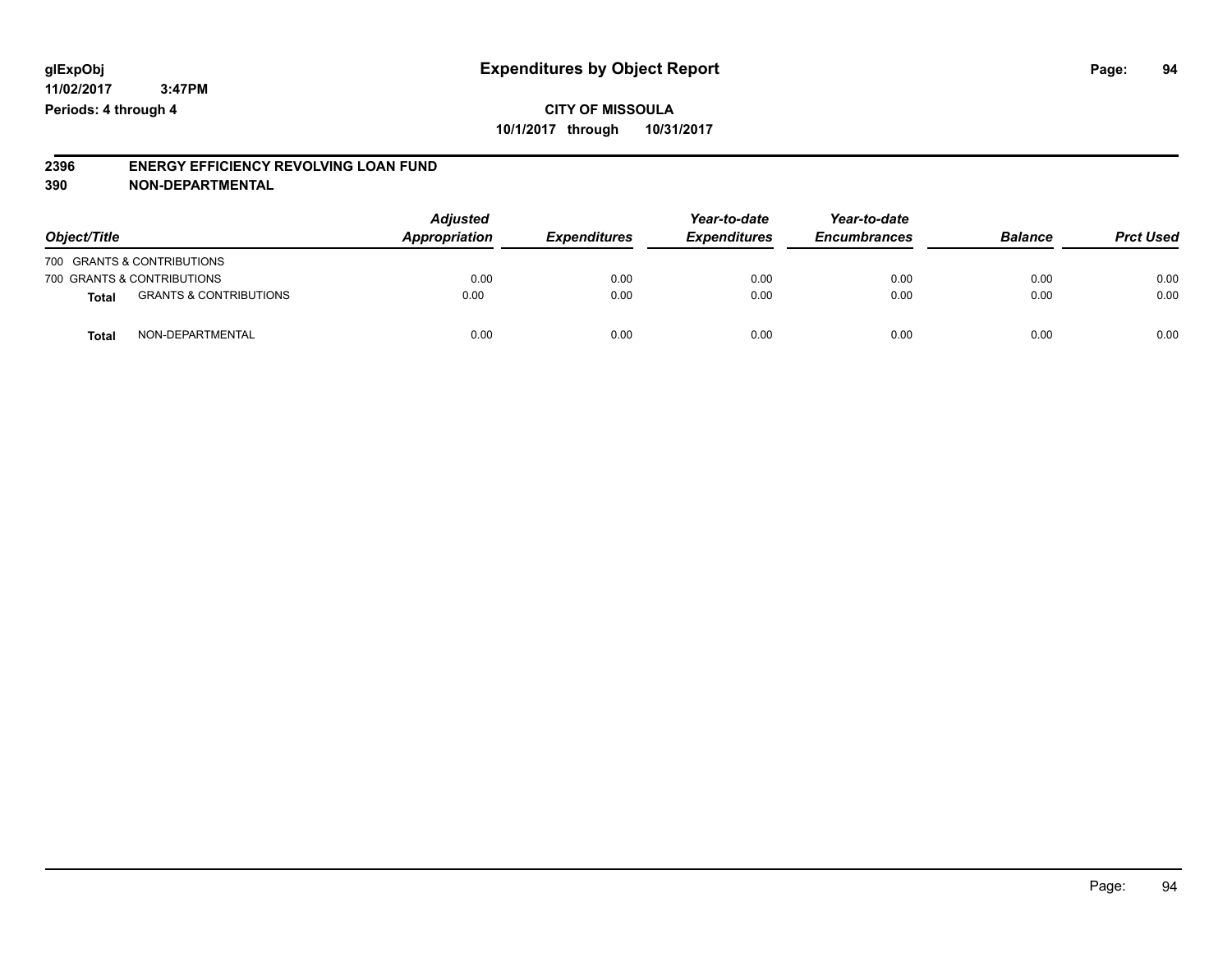### **glExpObj Expenditures by Object Report Page: 95**

**11/02/2017 3:47PM Periods: 4 through 4**

#### **2396 ENERGY EFFICIENCY REVOLVING LOAN FUND**

| Object/Title |                                   | <b>Adjusted</b><br><b>Appropriation</b> | <i><b>Expenditures</b></i> | Year-to-date<br><b>Expenditures</b> | Year-to-date<br><b>Encumbrances</b> | <b>Balance</b> | <b>Prct Used</b> |
|--------------|-----------------------------------|-----------------------------------------|----------------------------|-------------------------------------|-------------------------------------|----------------|------------------|
|              | 700 GRANTS & CONTRIBUTIONS        |                                         |                            |                                     |                                     |                |                  |
|              | 700 GRANTS & CONTRIBUTIONS        | 0.00                                    | 0.00                       | 0.00                                | 0.00                                | 0.00           | 0.00             |
| Total        | <b>GRANTS &amp; CONTRIBUTIONS</b> | 0.00                                    | 0.00                       | 0.00                                | 0.00                                | 0.00           | 0.00             |
| Tota         | ENERGY EFFICIENCY REVOLVING LOAN  | 0.00                                    | 0.00                       | 0.00                                | 0.00                                | 0.00           | 0.00             |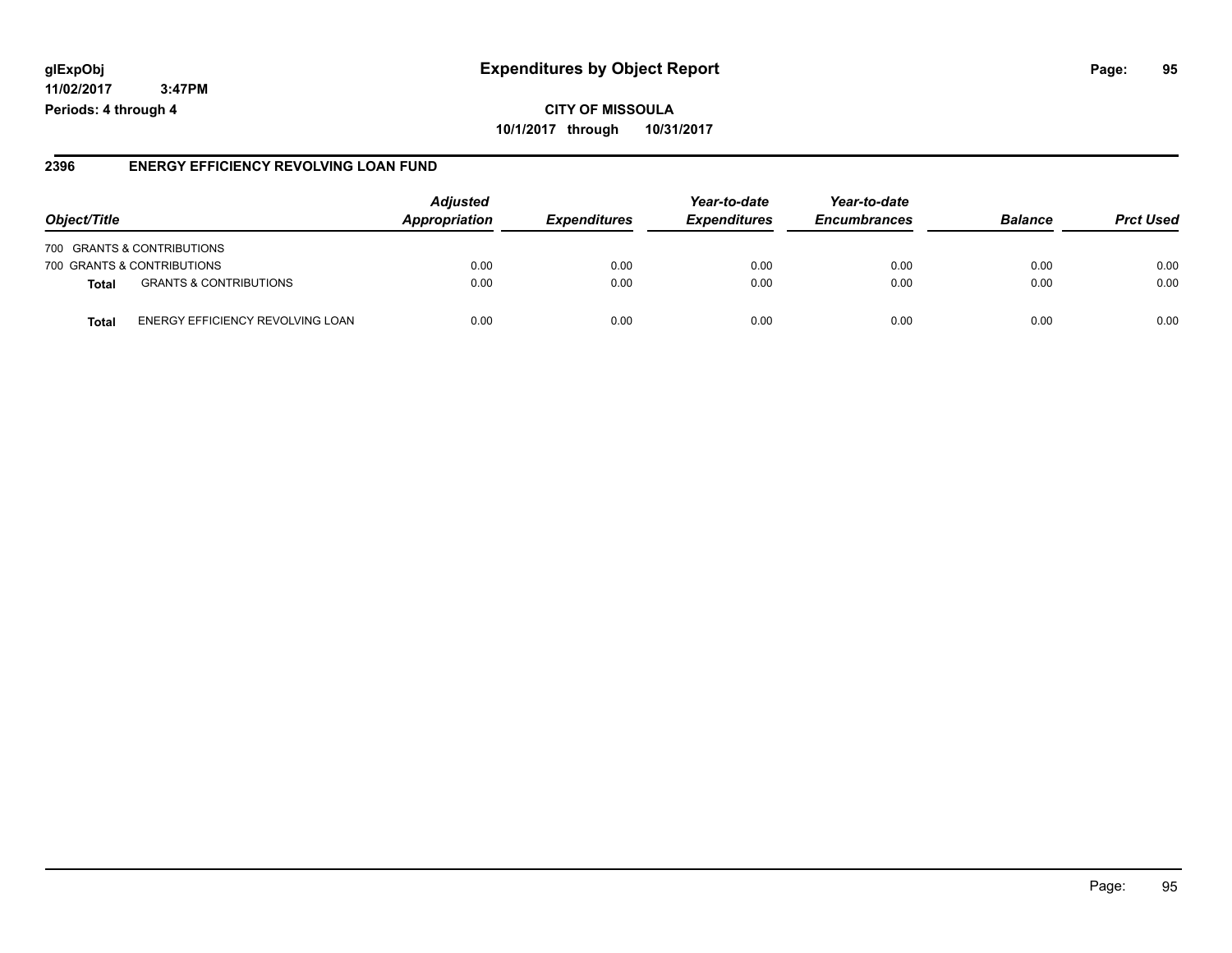# **2399 DANGEROUS BUILDING DEMOLITION & REPAIR F**

**310 BUILDING INSPECTION**

| Object/Title                               | <b>Adjusted</b><br><b>Appropriation</b> | <b>Expenditures</b> | Year-to-date<br><b>Expenditures</b> | Year-to-date<br><b>Encumbrances</b> | <b>Balance</b> | <b>Prct Used</b> |
|--------------------------------------------|-----------------------------------------|---------------------|-------------------------------------|-------------------------------------|----------------|------------------|
| 500 FIXED CHARGES                          |                                         |                     |                                     |                                     |                |                  |
| 550 MERCHANT SERVICE FEES                  | 0.00                                    | 0.00                | 0.00                                | 0.00                                | 0.00           | 0.00             |
| <b>FIXED CHARGES</b><br><b>Total</b>       | 0.00                                    | 0.00                | 0.00                                | 0.00                                | 0.00           | 0.00             |
| 800 OTHER OBJECTS                          |                                         |                     |                                     |                                     |                |                  |
| 845 CONTINGENCY                            | 15,000.00                               | 0.00                | 0.00                                | 0.00                                | 15,000.00      | 0.00             |
| OTHER OBJECTS<br><b>Total</b>              | 15,000.00                               | 0.00                | 0.00                                | 0.00                                | 15,000.00      | 0.00             |
| <b>BUILDING INSPECTION</b><br><b>Total</b> | 15,000.00                               | 0.00                | 0.00                                | 0.00                                | 15,000.00      | 0.00             |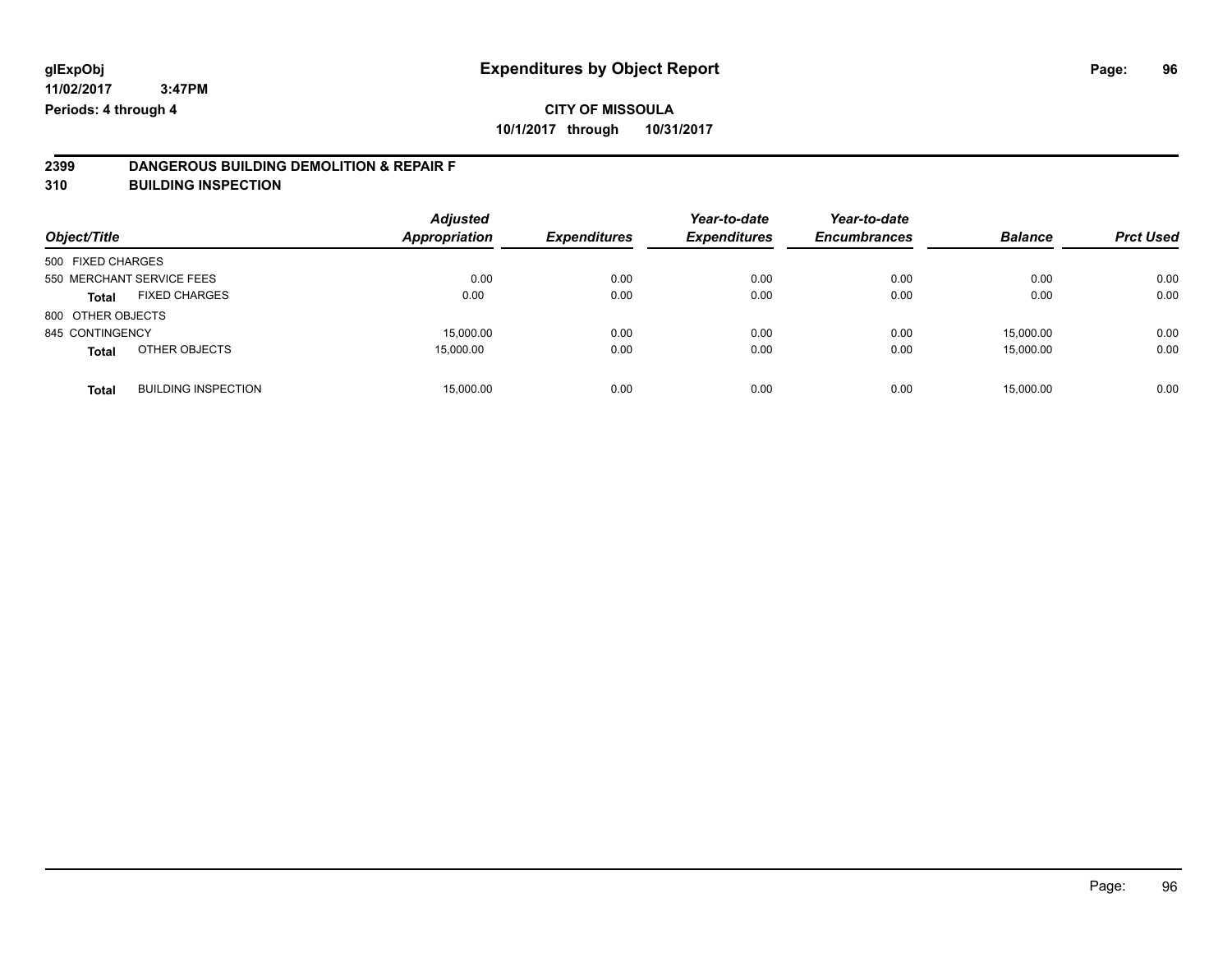# **CITY OF MISSOULA 10/1/2017 through 10/31/2017**

#### **2399 DANGEROUS BUILDING DEMOLITION & REPAIR F**

| Object/Title      |                                   | <b>Adjusted</b><br><b>Appropriation</b> | <b>Expenditures</b> | Year-to-date<br><b>Expenditures</b> | Year-to-date<br><b>Encumbrances</b> | <b>Balance</b> | <b>Prct Used</b> |
|-------------------|-----------------------------------|-----------------------------------------|---------------------|-------------------------------------|-------------------------------------|----------------|------------------|
| 500 FIXED CHARGES |                                   |                                         |                     |                                     |                                     |                |                  |
|                   | 550 MERCHANT SERVICE FEES         | 0.00                                    | 0.00                | 0.00                                | 0.00                                | 0.00           | 0.00             |
| Total             | <b>FIXED CHARGES</b>              | 0.00                                    | 0.00                | 0.00                                | 0.00                                | 0.00           | 0.00             |
| 800 OTHER OBJECTS |                                   |                                         |                     |                                     |                                     |                |                  |
| 845 CONTINGENCY   |                                   | 15.000.00                               | 0.00                | 0.00                                | 0.00                                | 15.000.00      | 0.00             |
| <b>Total</b>      | OTHER OBJECTS                     | 15.000.00                               | 0.00                | 0.00                                | 0.00                                | 15,000.00      | 0.00             |
| <b>Total</b>      | DANGEROUS BUILDING DEMOLITION & F | 15,000.00                               | 0.00                | 0.00                                | 0.00                                | 15,000.00      | 0.00             |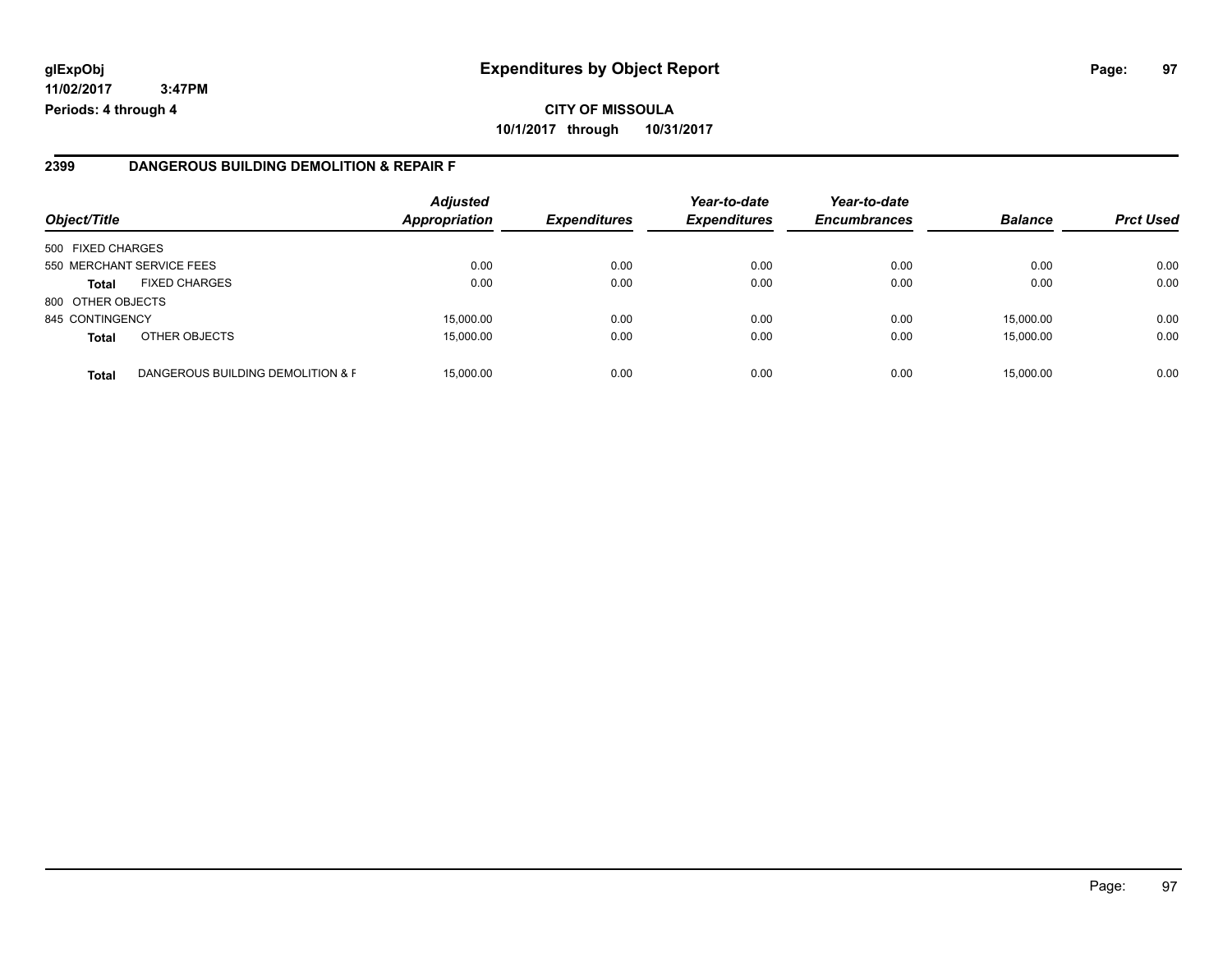# **2400 STREET LIGHTING ASSESSMENTS FUND**

#### **280 PUBLIC WORKS OPERATIONS**

|                               |                           | <b>Adjusted</b> |                     | Year-to-date        | Year-to-date        |                |                  |
|-------------------------------|---------------------------|-----------------|---------------------|---------------------|---------------------|----------------|------------------|
| Object/Title                  |                           | Appropriation   | <b>Expenditures</b> | <b>Expenditures</b> | <b>Encumbrances</b> | <b>Balance</b> | <b>Prct Used</b> |
| 300 PURCHASED SERVICES        |                           |                 |                     |                     |                     |                |                  |
| 341 ELECTRICITY & NATURAL GAS |                           | 353.271.00      | 56,318.64           | 83.827.84           | 0.00                | 269.443.16     | 23.73            |
| 350 PROFESSIONAL SERVICES     |                           | 11.743.00       | 0.00                | 0.00                | 0.00                | 11.743.00      | 0.00             |
| 360 REPAIR & MAINTENANCE      |                           | 0.00            | 0.00                | 0.00                | 0.00                | 0.00           | 0.00             |
| <b>Total</b>                  | <b>PURCHASED SERVICES</b> | 365.014.00      | 56,318.64           | 83,827.84           | 0.00                | 281,186.16     | 22.97            |
| 500 FIXED CHARGES             |                           |                 |                     |                     |                     |                |                  |
| 550 MERCHANT SERVICE FEES     |                           | 0.00            | 0.00                | 0.00                | 0.00                | 0.00           | 0.00             |
| <b>Total</b>                  | <b>FIXED CHARGES</b>      | 0.00            | 0.00                | 0.00                | 0.00                | 0.00           | 0.00             |
| <b>Total</b>                  | PUBLIC WORKS OPERATIONS   | 365.014.00      | 56.318.64           | 83.827.84           | 0.00                | 281.186.16     | 22.97            |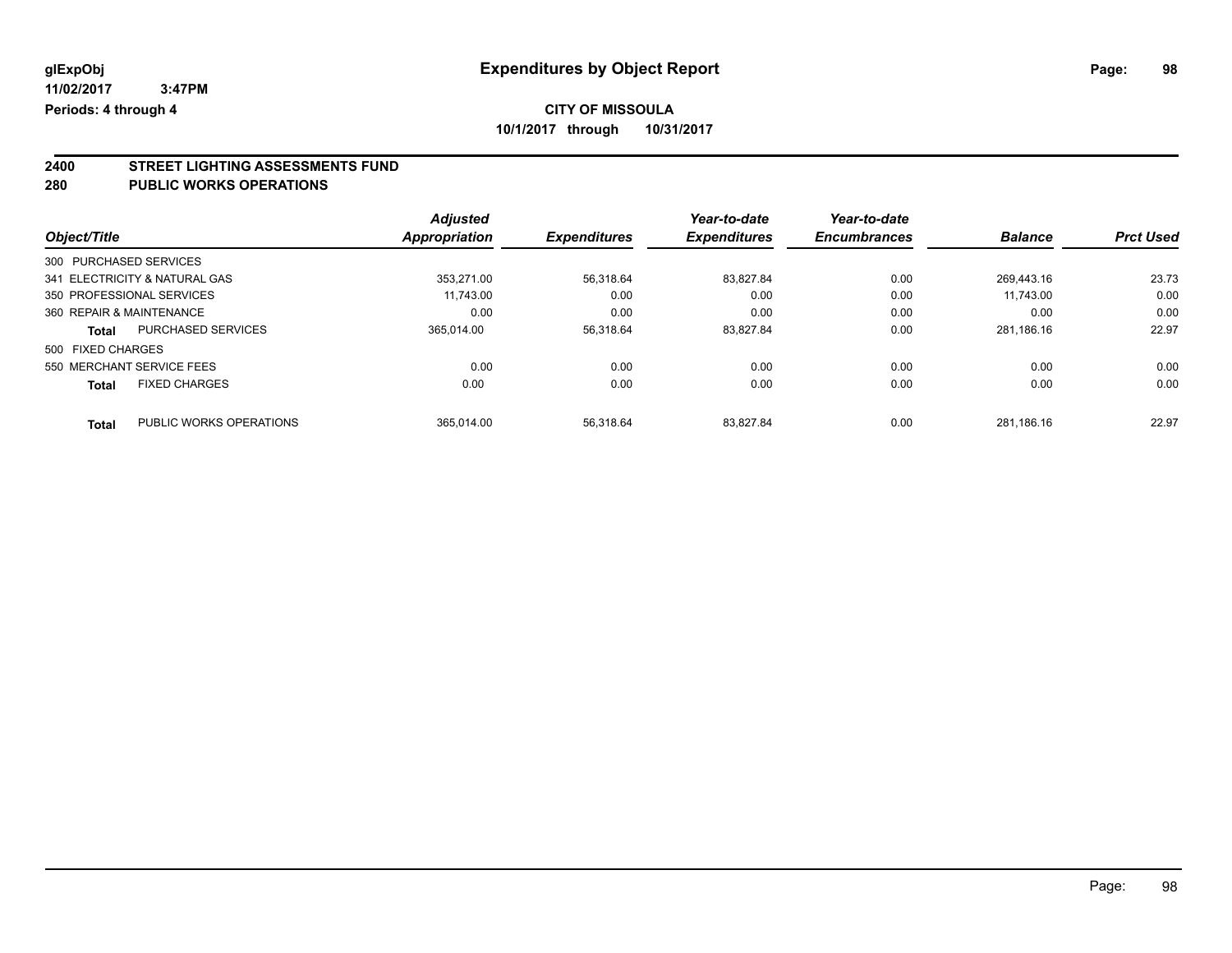#### **2400 STREET LIGHTING ASSESSMENTS FUND**

|                          |                                  | <b>Adjusted</b>      |                     | Year-to-date        | Year-to-date        |                |                  |
|--------------------------|----------------------------------|----------------------|---------------------|---------------------|---------------------|----------------|------------------|
| Object/Title             |                                  | <b>Appropriation</b> | <b>Expenditures</b> | <b>Expenditures</b> | <b>Encumbrances</b> | <b>Balance</b> | <b>Prct Used</b> |
| 300 PURCHASED SERVICES   |                                  |                      |                     |                     |                     |                |                  |
|                          | 341 ELECTRICITY & NATURAL GAS    | 353.271.00           | 56.318.64           | 83.827.84           | 0.00                | 269.443.16     | 23.73            |
|                          | 350 PROFESSIONAL SERVICES        | 11.743.00            | 0.00                | 0.00                | 0.00                | 11.743.00      | 0.00             |
| 360 REPAIR & MAINTENANCE |                                  | 0.00                 | 0.00                | 0.00                | 0.00                | 0.00           | 0.00             |
| <b>Total</b>             | <b>PURCHASED SERVICES</b>        | 365.014.00           | 56,318.64           | 83.827.84           | 0.00                | 281.186.16     | 22.97            |
| 500 FIXED CHARGES        |                                  |                      |                     |                     |                     |                |                  |
|                          | 550 MERCHANT SERVICE FEES        | 0.00                 | 0.00                | 0.00                | 0.00                | 0.00           | 0.00             |
| <b>Total</b>             | <b>FIXED CHARGES</b>             | 0.00                 | 0.00                | 0.00                | 0.00                | 0.00           | 0.00             |
| <b>Total</b>             | STREET LIGHTING ASSESSMENTS FUND | 365.014.00           | 56.318.64           | 83.827.84           | 0.00                | 281.186.16     | 22.97            |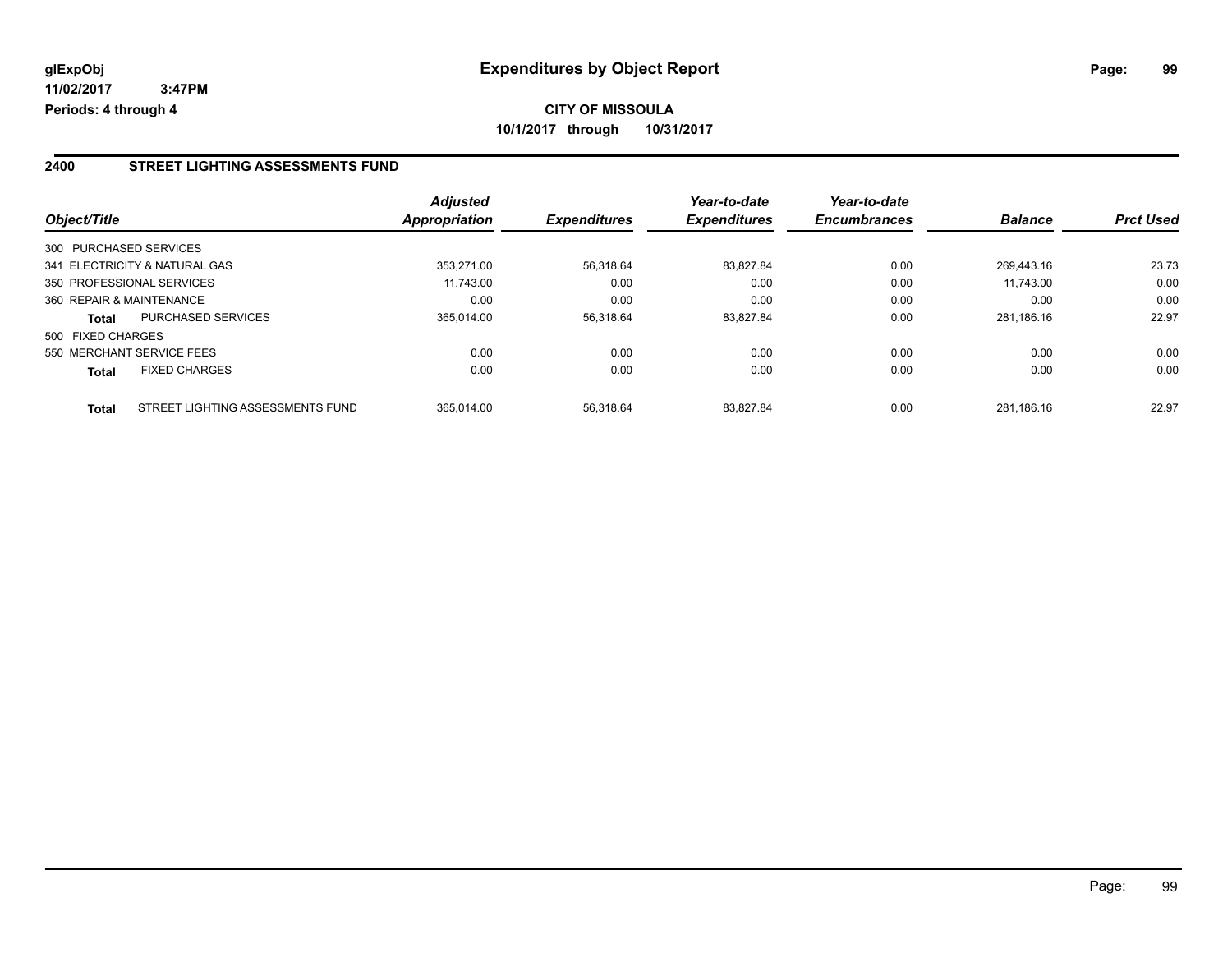# **CITY OF MISSOULA**

**10/1/2017 through 10/31/2017**

# **2500 STREET MAINTENANCE ASSESSMENT FUND**

**390 NON-DEPARTMENTAL**

|                   |                              | <b>Adjusted</b>      |                     | Year-to-date        | Year-to-date        |                |                  |
|-------------------|------------------------------|----------------------|---------------------|---------------------|---------------------|----------------|------------------|
| Object/Title      |                              | <b>Appropriation</b> | <b>Expenditures</b> | <b>Expenditures</b> | <b>Encumbrances</b> | <b>Balance</b> | <b>Prct Used</b> |
|                   | 300 PURCHASED SERVICES       |                      |                     |                     |                     |                |                  |
| 345 GARBAGE       |                              | 61.854.00            | 5,083.33            | 17.711.76           | 0.00                | 44.142.24      | 28.63            |
| Total             | PURCHASED SERVICES           | 61,854.00            | 5,083.33            | 17.711.76           | 0.00                | 44.142.24      | 28.63            |
| 500 FIXED CHARGES |                              |                      |                     |                     |                     |                |                  |
|                   | 550 MERCHANT SERVICE FEES    | 0.00                 | 0.00                | 0.00                | 0.00                | 0.00           | 0.00             |
| <b>Total</b>      | <b>FIXED CHARGES</b>         | 0.00                 | 0.00                | 0.00                | 0.00                | 0.00           | 0.00             |
| 800 OTHER OBJECTS |                              |                      |                     |                     |                     |                |                  |
|                   | 820 TRANSFERS TO OTHER FUNDS | 41.000.00            | 0.00                | 0.00                | 0.00                | 41.000.00      | 0.00             |
| <b>Total</b>      | OTHER OBJECTS                | 41.000.00            | 0.00                | 0.00                | 0.00                | 41.000.00      | 0.00             |
| <b>Total</b>      | NON-DEPARTMENTAL             | 102.854.00           | 5,083.33            | 17.711.76           | 0.00                | 85.142.24      | 17.22            |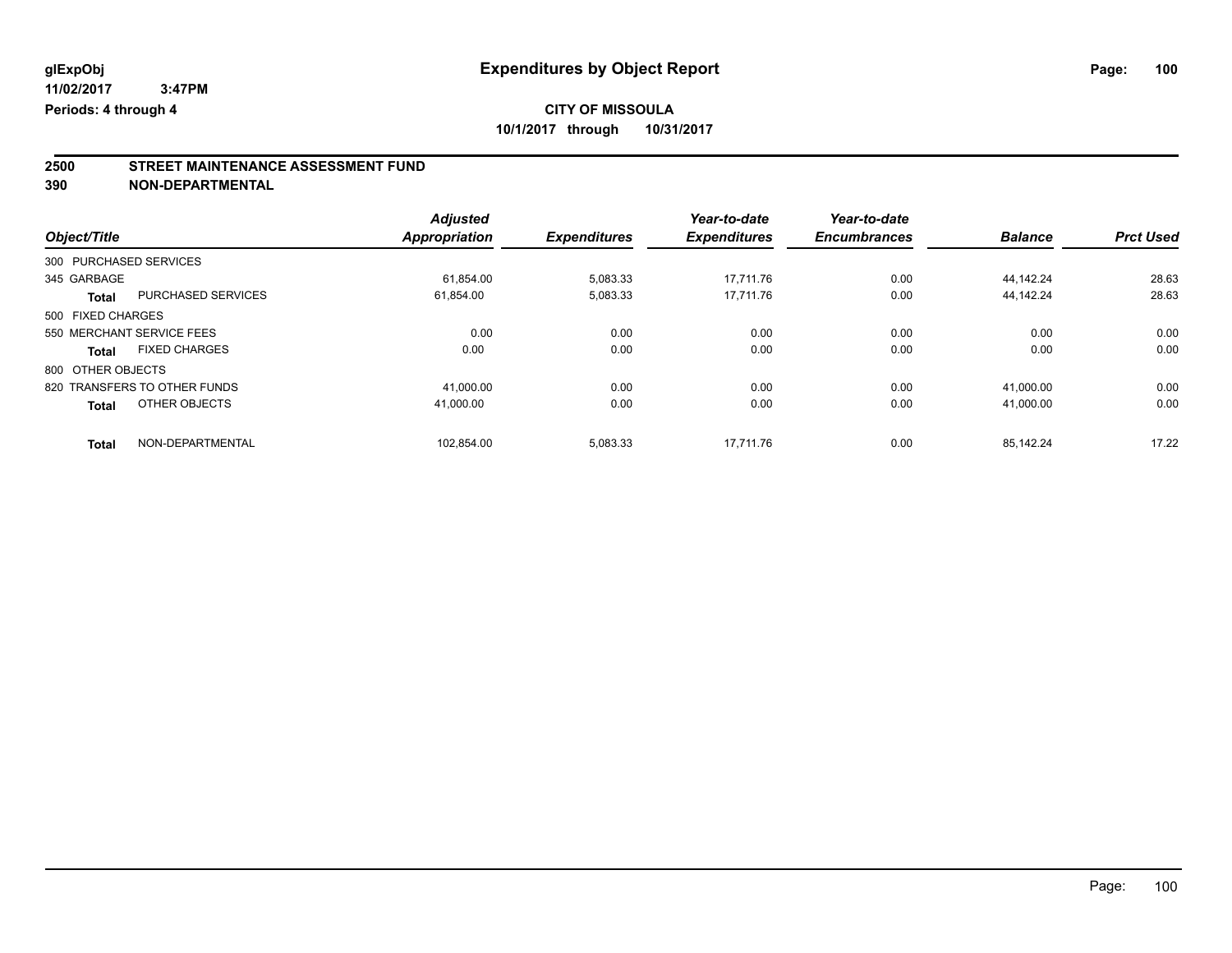#### **2500 STREET MAINTENANCE ASSESSMENT FUND**

|                   |                                  | <b>Adjusted</b>      |                     | Year-to-date        | Year-to-date        |                |                  |
|-------------------|----------------------------------|----------------------|---------------------|---------------------|---------------------|----------------|------------------|
| Object/Title      |                                  | <b>Appropriation</b> | <b>Expenditures</b> | <b>Expenditures</b> | <b>Encumbrances</b> | <b>Balance</b> | <b>Prct Used</b> |
|                   | 300 PURCHASED SERVICES           |                      |                     |                     |                     |                |                  |
| 345 GARBAGE       |                                  | 61.854.00            | 5,083.33            | 17.711.76           | 0.00                | 44.142.24      | 28.63            |
| <b>Total</b>      | <b>PURCHASED SERVICES</b>        | 61.854.00            | 5,083.33            | 17.711.76           | 0.00                | 44.142.24      | 28.63            |
| 500 FIXED CHARGES |                                  |                      |                     |                     |                     |                |                  |
|                   | 550 MERCHANT SERVICE FEES        | 0.00                 | 0.00                | 0.00                | 0.00                | 0.00           | 0.00             |
| <b>Total</b>      | <b>FIXED CHARGES</b>             | 0.00                 | 0.00                | 0.00                | 0.00                | 0.00           | 0.00             |
| 800 OTHER OBJECTS |                                  |                      |                     |                     |                     |                |                  |
|                   | 820 TRANSFERS TO OTHER FUNDS     | 41,000.00            | 0.00                | 0.00                | 0.00                | 41.000.00      | 0.00             |
| <b>Total</b>      | OTHER OBJECTS                    | 41,000.00            | 0.00                | 0.00                | 0.00                | 41.000.00      | 0.00             |
| <b>Total</b>      | STREET MAINTENANCE ASSESSMENT FI | 102.854.00           | 5,083.33            | 17.711.76           | 0.00                | 85.142.24      | 17.22            |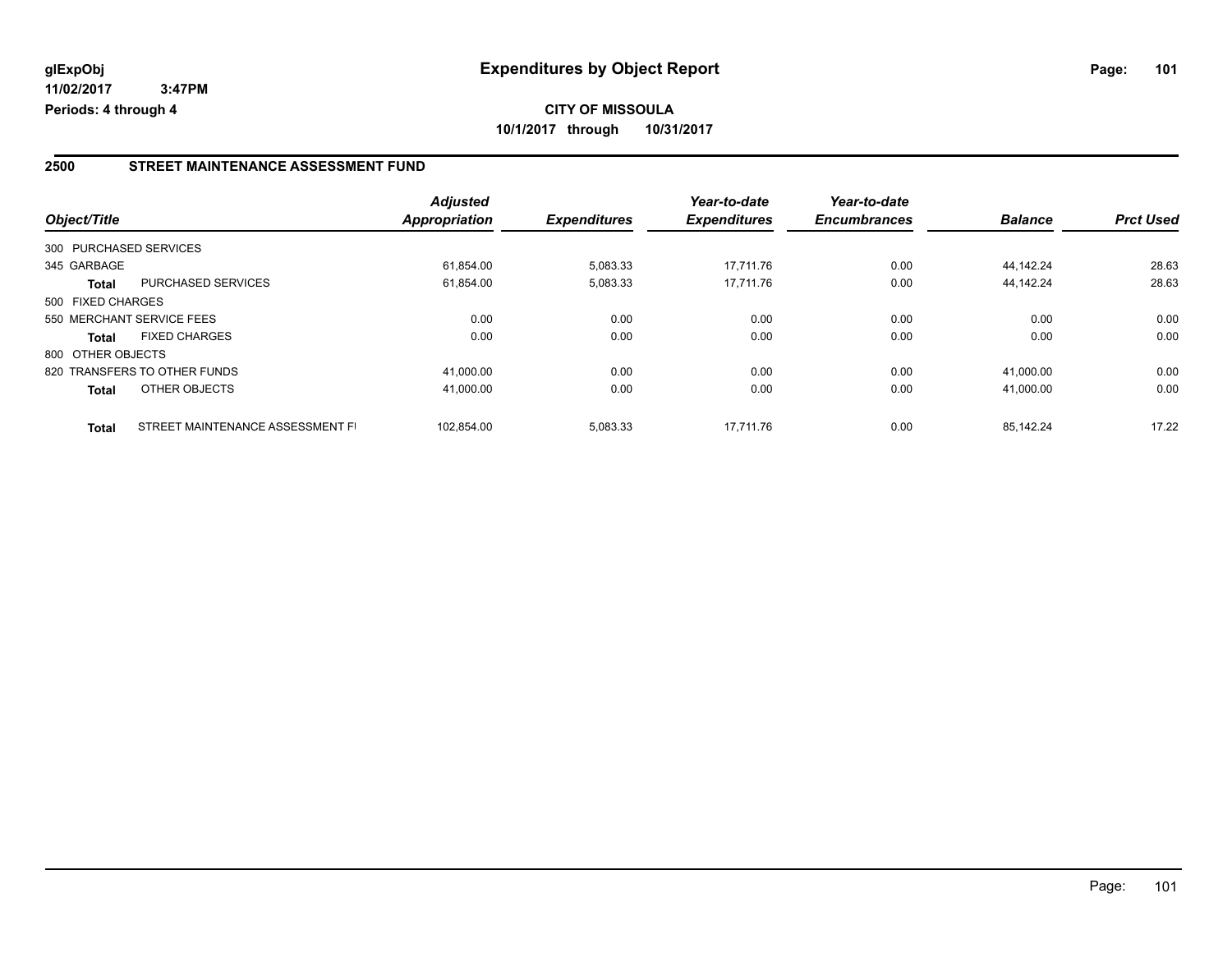# **2512 ROAD DISTRICT #1**

**320 STREET MAINTENANCE**

|                                           | <b>Adjusted</b>      |                     | Year-to-date        | Year-to-date        |                |                  |
|-------------------------------------------|----------------------|---------------------|---------------------|---------------------|----------------|------------------|
| Object/Title                              | <b>Appropriation</b> | <b>Expenditures</b> | <b>Expenditures</b> | <b>Encumbrances</b> | <b>Balance</b> | <b>Prct Used</b> |
| 100 PERSONAL SERVICES                     |                      |                     |                     |                     |                |                  |
| 110 SALARIES AND WAGES                    | 148,100.00           | 4,158.63            | 15,432.68           | 0.00                | 132,667.32     | 10.42            |
| 130 OTHER                                 | 0.00                 | 0.00                | 0.00                | 0.00                | 0.00           | 0.00             |
| <b>140 EMPLOYER CONTRIBUTIONS</b>         | 69,039.00            | 715.84              | 2,654.37            | 0.00                | 66,384.63      | 3.84             |
| <b>141 STATE RETIREMENT CONTRIBUTIONS</b> | 147.00               | 0.00                | 2.25                | 0.00                | 144.75         | 1.53             |
| <b>150 STATE RETIREMENT</b>               | 0.00                 | 0.00                | 0.00                | 0.00                | 0.00           | 0.00             |
| PERSONAL SERVICES<br><b>Total</b>         | 217,286.00           | 4,874.47            | 18,089.30           | 0.00                | 199,196.70     | 8.33             |
| 200 SUPPLIES                              |                      |                     |                     |                     |                |                  |
| 210 OFFICE SUPPLIES                       | 6,185.00             | 153.17              | 281.54              | 0.00                | 5,903.46       | 4.55             |
| 220 OPERATING SUPPLIES                    | 91,014.00            | 29,909.77           | 46,216.62           | 0.00                | 44,797.38      | 50.78            |
| 230 REPAIR/MAINTENANCE                    | 92,478.00            | 31,796.14           | 74,576.10           | 0.00                | 17,901.90      | 80.64            |
| 231 GASOLINE                              | 1,135.00             | 836.01              | 1,345.06            | 0.00                | $-210.06$      | 118.51           |
| 240 OTHER SUPPLIES                        | 549.00               | 177.07              | 177.07              | 0.00                | 371.93         | 32.25            |
| <b>SUPPLIES</b><br><b>Total</b>           | 191,361.00           | 62,872.16           | 122,596.39          | 0.00                | 68,764.61      | 64.07            |
| 300 PURCHASED SERVICES                    |                      |                     |                     |                     |                |                  |
| 310 COMMUNICATIONS                        | 0.00                 | 0.00                | 0.00                | 0.00                | 0.00           | 0.00             |
| 330 PUBLICITY, SUBSCRIPTIONS & DUES       | 0.00                 | 0.00                | 0.00                | 0.00                | 0.00           | 0.00             |
| 350 PROFESSIONAL SERVICES                 | 129,500.00           | 0.00                | 0.00                | 0.00                | 129,500.00     | 0.00             |
| 360 REPAIR & MAINTENANCE                  | 2,500.00             | 200.00              | 200.00              | 0.00                | 2,300.00       | 8.00             |
| 370 TRAVEL                                | 1,450.00             | 0.00                | 0.00                | 0.00                | 1,450.00       | 0.00             |
| 380 TRAINING                              | 350.00               | 0.00                | 0.00                | 0.00                | 350.00         | 0.00             |
| PURCHASED SERVICES<br><b>Total</b>        | 133,800.00           | 200.00              | 200.00              | 0.00                | 133,600.00     | 0.15             |
| 400 BUILDING MATERIALS                    |                      |                     |                     |                     |                |                  |
| <b>400 BUILDING MATERIALS</b>             | 275,201.00           | 74,878.67           | 240,125.35          | 0.00                | 35,075.65      | 87.25            |
| <b>BUILDING MATERIALS</b><br><b>Total</b> | 275,201.00           | 74,878.67           | 240,125.35          | 0.00                | 35,075.65      | 87.25            |
| 500 FIXED CHARGES                         |                      |                     |                     |                     |                |                  |
| 500 FIXED CHARGES                         | 101,949.00           | 0.00                | 3,023.50            | 0.00                | 98,925.50      | 2.97             |
| 550 MERCHANT SERVICE FEES                 | 0.00                 | 0.00                | 0.00                | 0.00                | 0.00           | 0.00             |
| <b>FIXED CHARGES</b><br><b>Total</b>      | 101,949.00           | 0.00                | 3,023.50            | 0.00                | 98,925.50      | 2.97             |
| 600 DEBT SERVICE                          |                      |                     |                     |                     |                |                  |
| 610 PRINCIPAL                             | 605,289.00           | 54,436.96           | 204,996.39          | 0.00                | 400,292.61     | 33.87            |
| 620 INTEREST / SERVICE FEES               | 46,121.00            | 5,316.05            | 20,289.94           | 0.00                | 25,831.06      | 43.99            |
| <b>DEBT SERVICE</b><br>Total              | 651,410.00           | 59,753.01           | 225,286.33          | 0.00                | 426,123.67     | 34.58            |
|                                           |                      |                     |                     |                     |                |                  |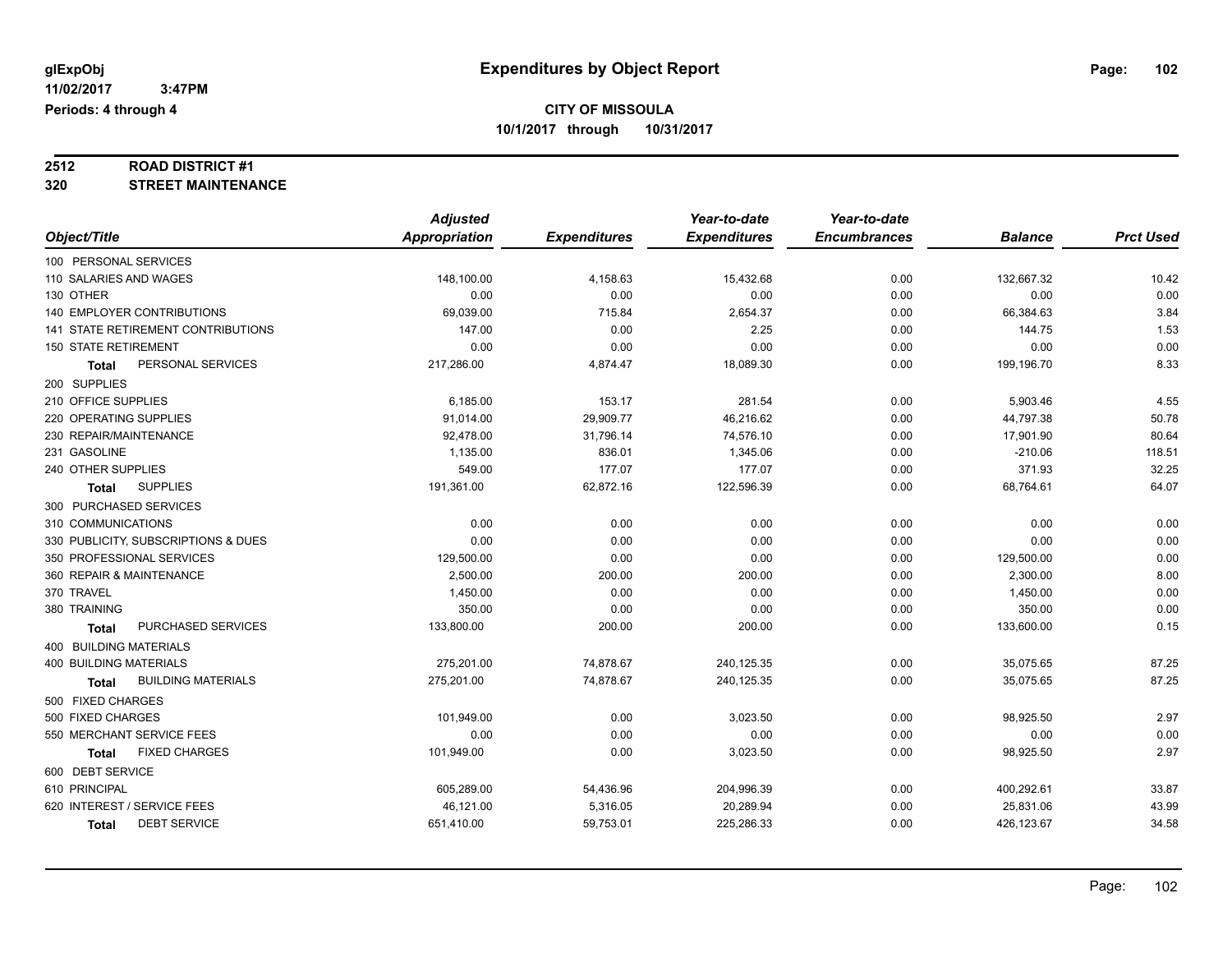# **2512 ROAD DISTRICT #1**

**320 STREET MAINTENANCE**

|                    |                                   | <b>Adjusted</b>      |                     | Year-to-date        | Year-to-date        |                |                  |
|--------------------|-----------------------------------|----------------------|---------------------|---------------------|---------------------|----------------|------------------|
| Object/Title       |                                   | <b>Appropriation</b> | <b>Expenditures</b> | <b>Expenditures</b> | <b>Encumbrances</b> | <b>Balance</b> | <b>Prct Used</b> |
|                    | 700 GRANTS & CONTRIBUTIONS        |                      |                     |                     |                     |                |                  |
|                    | 700 GRANTS & CONTRIBUTIONS        | 0.00                 | 0.00                | 0.00                | 0.00                | 0.00           | 0.00             |
| Total              | <b>GRANTS &amp; CONTRIBUTIONS</b> | 0.00                 | 0.00                | 0.00                | 0.00                | 0.00           | 0.00             |
| 800 OTHER OBJECTS  |                                   |                      |                     |                     |                     |                |                  |
|                    | 820 TRANSFERS TO OTHER FUNDS      | 0.00                 | 0.00                | 0.00                | 0.00                | 0.00           | 0.00             |
| 845 CONTINGENCY    |                                   | 0.00                 | 0.00                | 0.00                | 0.00                | 0.00           | 0.00             |
| <b>Total</b>       | OTHER OBJECTS                     | 0.00                 | 0.00                | 0.00                | 0.00                | 0.00           | 0.00             |
| 900 CAPITAL OUTLAY |                                   |                      |                     |                     |                     |                |                  |
| 930 IMPROVEMENTS   |                                   | 440.000.00           | 19,991.94           | 37,004.20           | 0.00                | 402,995.80     | 8.41             |
| <b>Total</b>       | <b>CAPITAL OUTLAY</b>             | 440.000.00           | 19.991.94           | 37,004.20           | 0.00                | 402,995.80     | 8.41             |
| <b>Total</b>       | <b>STREET MAINTENANCE</b>         | 2,011,007.00         | 222,570.25          | 646,325.07          | 0.00                | 1,364,681.93   | 32.14            |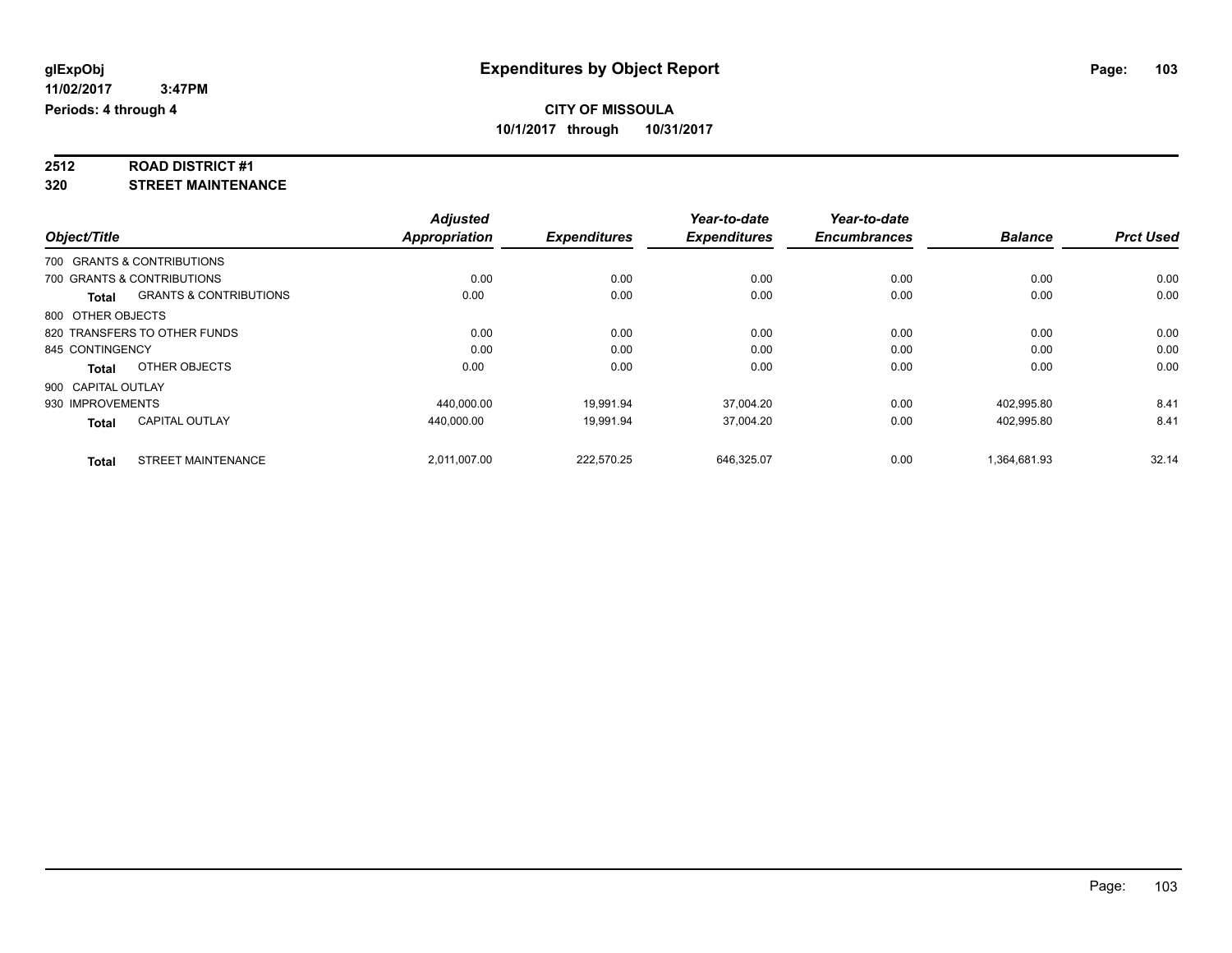# **2512 ROAD DISTRICT #1**

**390 NON-DEPARTMENTAL**

| Object/Title      |                      | <b>Adjusted</b><br>Appropriation | <b>Expenditures</b> | Year-to-date<br><b>Expenditures</b> | Year-to-date<br><b>Encumbrances</b> | <b>Balance</b> | <b>Prct Used</b> |
|-------------------|----------------------|----------------------------------|---------------------|-------------------------------------|-------------------------------------|----------------|------------------|
| 500 FIXED CHARGES |                      |                                  |                     |                                     |                                     |                |                  |
| 500 FIXED CHARGES |                      | 0.00                             | 0.00                | 0.00                                | 0.00                                | 0.00           | 0.00             |
| Total             | <b>FIXED CHARGES</b> | 0.00                             | 0.00                | 0.00                                | 0.00                                | 0.00           | 0.00             |
| Total             | NON-DEPARTMENTAL     | 0.00                             | 0.00                | 0.00                                | 0.00                                | 0.00           | 0.00             |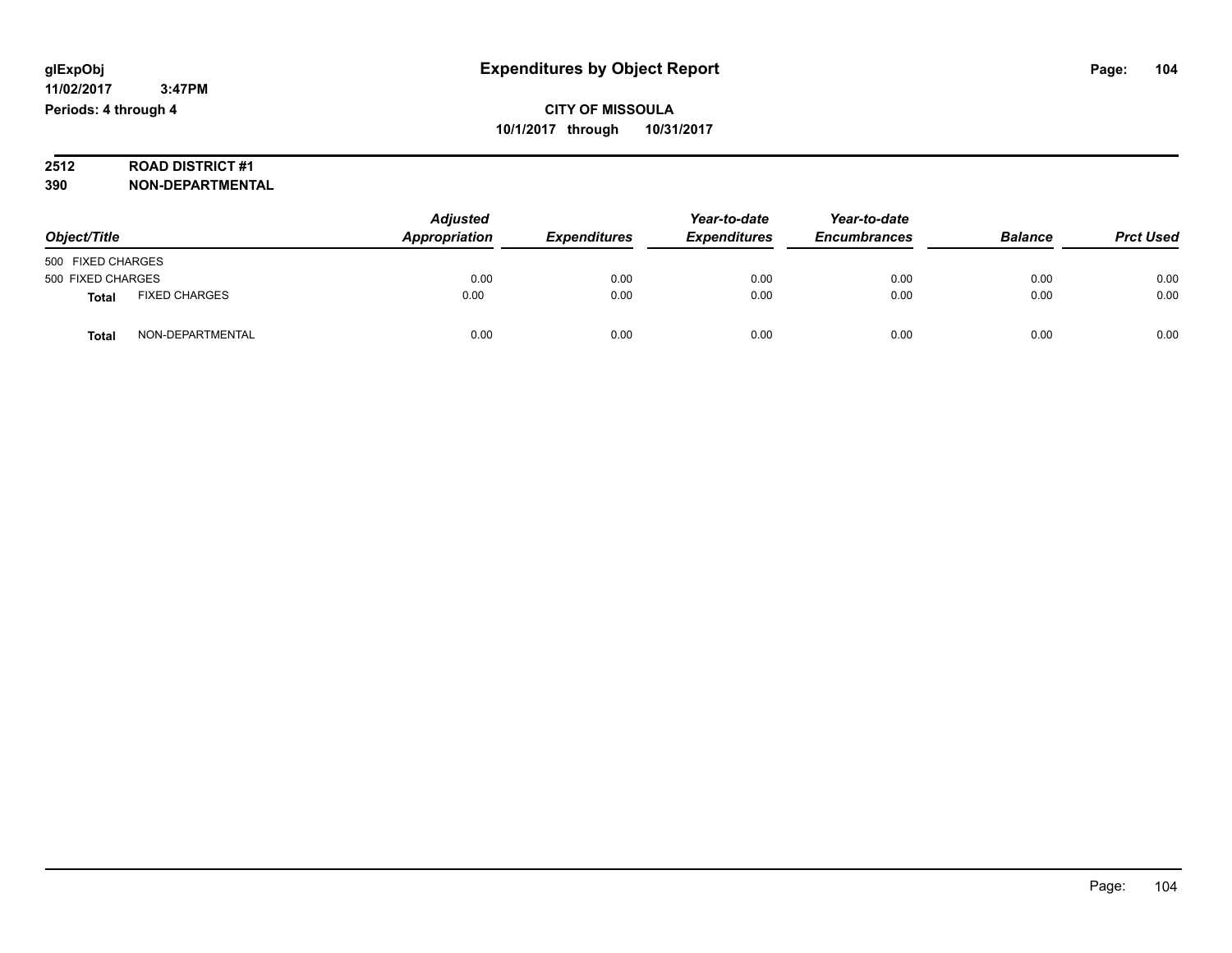#### **2512 ROAD DISTRICT #1**

|                                      | <b>Adjusted</b> |                     | Year-to-date        | Year-to-date        |                |                  |
|--------------------------------------|-----------------|---------------------|---------------------|---------------------|----------------|------------------|
| Object/Title                         | Appropriation   | <b>Expenditures</b> | <b>Expenditures</b> | <b>Encumbrances</b> | <b>Balance</b> | <b>Prct Used</b> |
| 100 PERSONAL SERVICES                |                 |                     |                     |                     |                |                  |
| 110 SALARIES AND WAGES               | 148,100.00      | 4,158.63            | 15,432.68           | 0.00                | 132,667.32     | 10.42            |
| 130 OTHER                            | 0.00            | 0.00                | 0.00                | 0.00                | 0.00           | 0.00             |
| <b>140 EMPLOYER CONTRIBUTIONS</b>    | 69,039.00       | 715.84              | 2,654.37            | 0.00                | 66,384.63      | 3.84             |
| 141 STATE RETIREMENT CONTRIBUTIONS   | 147.00          | 0.00                | 2.25                | 0.00                | 144.75         | 1.53             |
| <b>150 STATE RETIREMENT</b>          | 0.00            | 0.00                | 0.00                | 0.00                | 0.00           | 0.00             |
| PERSONAL SERVICES<br><b>Total</b>    | 217,286.00      | 4,874.47            | 18,089.30           | 0.00                | 199,196.70     | 8.33             |
| 200 SUPPLIES                         |                 |                     |                     |                     |                |                  |
| 210 OFFICE SUPPLIES                  | 6,185.00        | 153.17              | 281.54              | 0.00                | 5,903.46       | 4.55             |
| 220 OPERATING SUPPLIES               | 91,014.00       | 29,909.77           | 46,216.62           | 0.00                | 44,797.38      | 50.78            |
| 230 REPAIR/MAINTENANCE               | 92,478.00       | 31,796.14           | 74,576.10           | 0.00                | 17,901.90      | 80.64            |
| 231 GASOLINE                         | 1,135.00        | 836.01              | 1,345.06            | 0.00                | $-210.06$      | 118.51           |
| 240 OTHER SUPPLIES                   | 549.00          | 177.07              | 177.07              | 0.00                | 371.93         | 32.25            |
| <b>SUPPLIES</b><br>Total             | 191,361.00      | 62,872.16           | 122,596.39          | 0.00                | 68,764.61      | 64.07            |
| 300 PURCHASED SERVICES               |                 |                     |                     |                     |                |                  |
| 310 COMMUNICATIONS                   | 0.00            | 0.00                | 0.00                | 0.00                | 0.00           | 0.00             |
| 330 PUBLICITY, SUBSCRIPTIONS & DUES  | 0.00            | 0.00                | 0.00                | 0.00                | 0.00           | 0.00             |
| 350 PROFESSIONAL SERVICES            | 129,500.00      | 0.00                | 0.00                | 0.00                | 129,500.00     | 0.00             |
| 360 REPAIR & MAINTENANCE             | 2,500.00        | 200.00              | 200.00              | 0.00                | 2,300.00       | 8.00             |
| 370 TRAVEL                           | 1,450.00        | 0.00                | 0.00                | 0.00                | 1,450.00       | 0.00             |
| 380 TRAINING                         | 350.00          | 0.00                | 0.00                | 0.00                | 350.00         | 0.00             |
| PURCHASED SERVICES<br><b>Total</b>   | 133,800.00      | 200.00              | 200.00              | 0.00                | 133,600.00     | 0.15             |
| 400 BUILDING MATERIALS               |                 |                     |                     |                     |                |                  |
| <b>400 BUILDING MATERIALS</b>        | 275,201.00      | 74,878.67           | 240,125.35          | 0.00                | 35,075.65      | 87.25            |
| <b>BUILDING MATERIALS</b><br>Total   | 275,201.00      | 74,878.67           | 240,125.35          | 0.00                | 35,075.65      | 87.25            |
| 500 FIXED CHARGES                    |                 |                     |                     |                     |                |                  |
| 500 FIXED CHARGES                    | 101,949.00      | 0.00                | 3,023.50            | 0.00                | 98,925.50      | 2.97             |
| 550 MERCHANT SERVICE FEES            | 0.00            | 0.00                | 0.00                | 0.00                | 0.00           | 0.00             |
| <b>FIXED CHARGES</b><br><b>Total</b> | 101,949.00      | 0.00                | 3,023.50            | 0.00                | 98,925.50      | 2.97             |
| 600 DEBT SERVICE                     |                 |                     |                     |                     |                |                  |
| 610 PRINCIPAL                        | 605,289.00      | 54,436.96           | 204,996.39          | 0.00                | 400,292.61     | 33.87            |
| 620 INTEREST / SERVICE FEES          | 46,121.00       | 5,316.05            | 20,289.94           | 0.00                | 25,831.06      | 43.99            |
| <b>DEBT SERVICE</b><br><b>Total</b>  | 651,410.00      | 59,753.01           | 225,286.33          | 0.00                | 426,123.67     | 34.58            |
| 700 GRANTS & CONTRIBUTIONS           |                 |                     |                     |                     |                |                  |

Page: 105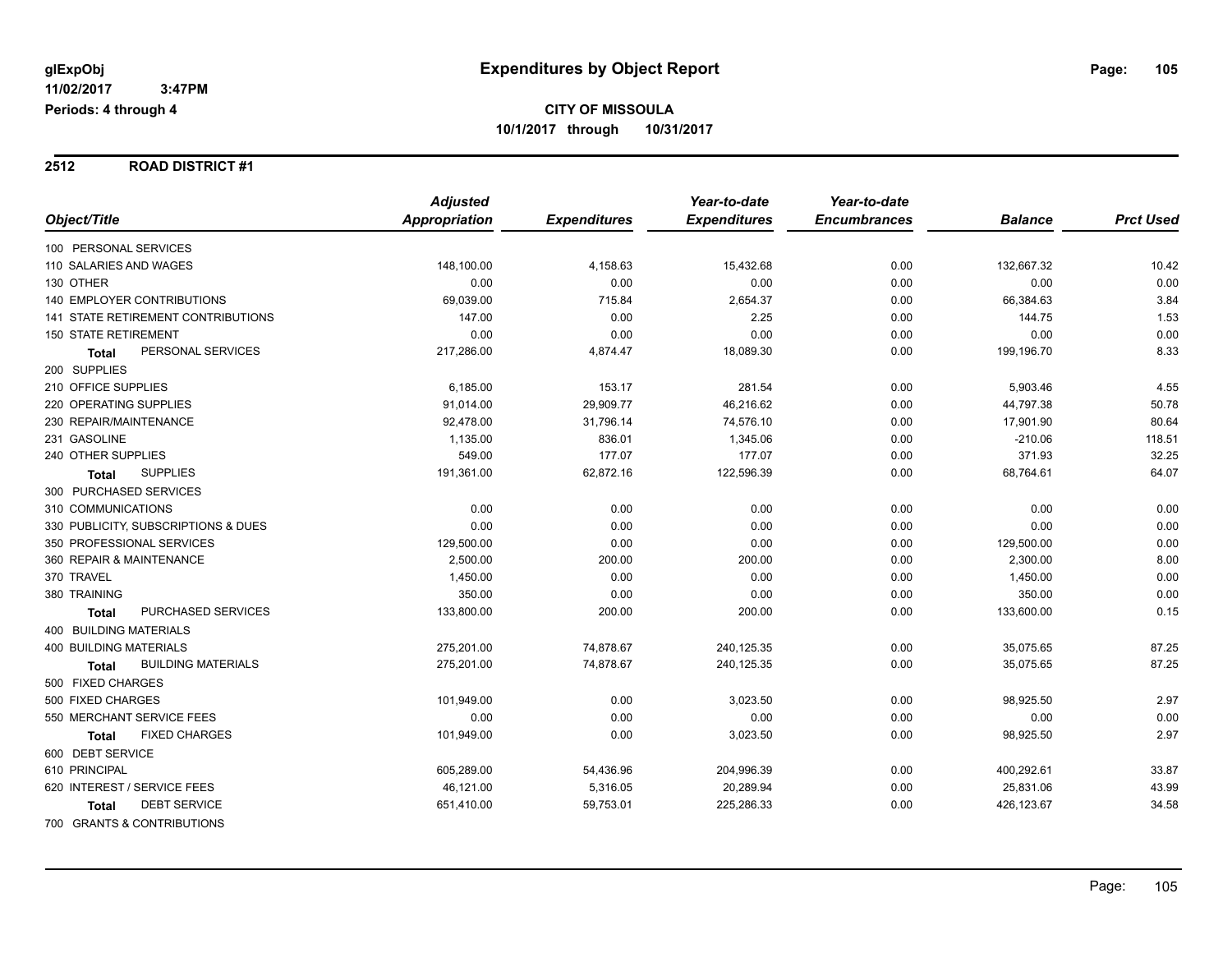#### **2512 ROAD DISTRICT #1**

|                                                   | <b>Adjusted</b> |                     | Year-to-date        | Year-to-date        |                |                  |
|---------------------------------------------------|-----------------|---------------------|---------------------|---------------------|----------------|------------------|
| Object/Title                                      | Appropriation   | <b>Expenditures</b> | <b>Expenditures</b> | <b>Encumbrances</b> | <b>Balance</b> | <b>Prct Used</b> |
| 700 GRANTS & CONTRIBUTIONS                        | 0.00            | 0.00                | 0.00                | 0.00                | 0.00           | 0.00             |
| <b>GRANTS &amp; CONTRIBUTIONS</b><br><b>Total</b> | 0.00            | 0.00                | 0.00                | 0.00                | 0.00           | 0.00             |
| 800 OTHER OBJECTS                                 |                 |                     |                     |                     |                |                  |
| 820 TRANSFERS TO OTHER FUNDS                      | 0.00            | 0.00                | 0.00                | 0.00                | 0.00           | 0.00             |
| 845 CONTINGENCY                                   | 0.00            | 0.00                | 0.00                | 0.00                | 0.00           | 0.00             |
| OTHER OBJECTS<br><b>Total</b>                     | 0.00            | 0.00                | 0.00                | 0.00                | 0.00           | 0.00             |
| 900 CAPITAL OUTLAY                                |                 |                     |                     |                     |                |                  |
| 930 IMPROVEMENTS                                  | 440.000.00      | 19.991.94           | 37.004.20           | 0.00                | 402.995.80     | 8.41             |
| <b>CAPITAL OUTLAY</b><br><b>Total</b>             | 440.000.00      | 19.991.94           | 37.004.20           | 0.00                | 402.995.80     | 8.41             |
| <b>ROAD DISTRICT #1</b><br><b>Total</b>           | 2.011.007.00    | 222.570.25          | 646.325.07          | 0.00                | 1.364.681.93   | 32.14            |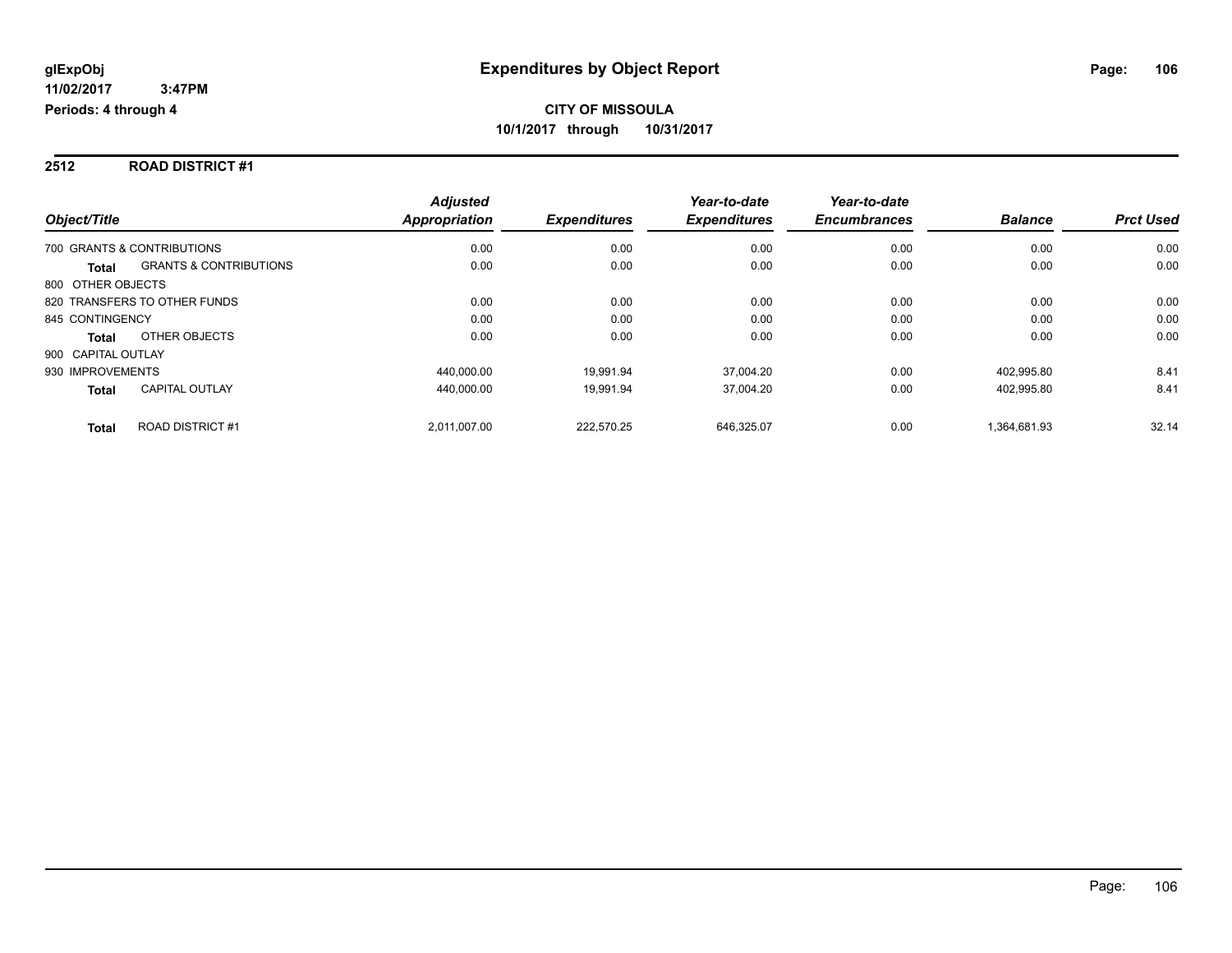# **2513 PARK DISTRICT #1**

**370 PARKS & RECREATION**

|                                      | <b>Adjusted</b> |                     | Year-to-date        | Year-to-date        |                |                  |
|--------------------------------------|-----------------|---------------------|---------------------|---------------------|----------------|------------------|
| Object/Title                         | Appropriation   | <b>Expenditures</b> | <b>Expenditures</b> | <b>Encumbrances</b> | <b>Balance</b> | <b>Prct Used</b> |
| 100 PERSONAL SERVICES                |                 |                     |                     |                     |                |                  |
| 110 SALARIES AND WAGES               | 261,724.00      | 19,971.79           | 82,675.53           | 0.00                | 179,048.47     | 31.59            |
| 120 OVERTIME                         | 0.00            | 308.85              | 504.82              | 0.00                | $-504.82$      | 0.00             |
| 140 EMPLOYER CONTRIBUTIONS           | 112,375.00      | 8,076.82            | 36,679.22           | 0.00                | 75,695.78      | 32.64            |
| 141 STATE RETIREMENT CONTRIBUTIONS   | 227.00          | 0.00                | 37.96               | 0.00                | 189.04         | 16.72            |
| PERSONAL SERVICES<br><b>Total</b>    | 374,326.00      | 28,357.46           | 119,897.53          | 0.00                | 254,428.47     | 32.03            |
| 200 SUPPLIES                         |                 |                     |                     |                     |                |                  |
| 220 OPERATING SUPPLIES               | 76,916.00       | 21,202.23           | 52,493.22           | 0.00                | 24,422.78      | 68.25            |
| 230 REPAIR/MAINTENANCE               | 98,266.00       | 2,722.93            | 8,947.60            | 0.00                | 89,318.40      | 9.11             |
| 231 GASOLINE                         | 10,144.00       | 9,330.14            | 18,937.16           | 0.00                | $-8,793.16$    | 186.68           |
| <b>SUPPLIES</b><br>Total             | 185,326.00      | 33,255.30           | 80,377.98           | 0.00                | 104,948.02     | 43.37            |
| 300 PURCHASED SERVICES               |                 |                     |                     |                     |                |                  |
| 310 COMMUNICATIONS                   | 0.00            | 0.00                | 65.60               | 0.00                | $-65.60$       | 0.00             |
| 320 PRINTING & DUPLICATING           | 0.00            | 0.00                | 0.00                | 0.00                | 0.00           | 0.00             |
| 330 PUBLICITY, SUBSCRIPTIONS & DUES  | 3,000.00        | 0.00                | 0.00                | 0.00                | 3,000.00       | 0.00             |
| 341 ELECTRICITY & NATURAL GAS        | 47,924.00       | 10,722.87           | 33,572.78           | 0.00                | 14,351.22      | 70.05            |
| 343 WATER CHARGES                    | 7,685.00        | 1,298.46            | 38,602.15           | 0.00                | $-30,917.15$   | 502.31           |
| 344 TELEPHONE SERVICE                | 900.00          | 0.00                | 0.00                | 0.00                | 900.00         | 0.00             |
| 345 GARBAGE                          | 3,310.00        | 169.58              | 566.78              | 0.00                | 2,743.22       | 17.12            |
| 350 PROFESSIONAL SERVICES            | 77,344.00       | 2,769.87            | 36,801.48           | 0.00                | 40,542.52      | 47.58            |
| 360 REPAIR & MAINTENANCE             | 130.640.00      | 12.349.18           | 27.854.29           | 0.00                | 102,785.71     | 21.32            |
| 370 TRAVEL                           | 500.00          | 0.00                | 641.59              | 0.00                | $-141.59$      | 128.32           |
| 380 TRAINING                         | 983.00          | 131.65              | 328.03              | 0.00                | 654.97         | 33.37            |
| PURCHASED SERVICES<br>Total          | 272,286.00      | 27,441.61           | 138,432.70          | 0.00                | 133,853.30     | 50.84            |
| 500 FIXED CHARGES                    |                 |                     |                     |                     |                |                  |
| 550 MERCHANT SERVICE FEES            | 0.00            | 0.00                | 0.00                | 0.00                | 0.00           | 0.00             |
| <b>FIXED CHARGES</b><br><b>Total</b> | 0.00            | 0.00                | 0.00                | 0.00                | 0.00           | 0.00             |
| 600 DEBT SERVICE                     |                 |                     |                     |                     |                |                  |
| 610 PRINCIPAL                        | 199,023.00      | 39,558.25           | 56,402.02           | 0.00                | 142,620.98     | 28.34            |
| 620 INTEREST / SERVICE FEES          | 6,711.00        | 1,597.64            | 1,841.80            | 0.00                | 4,869.20       | 27.44            |
| <b>DEBT SERVICE</b><br><b>Total</b>  | 205,734.00      | 41,155.89           | 58,243.82           | 0.00                | 147,490.18     | 28.31            |
| 700 GRANTS & CONTRIBUTIONS           |                 |                     |                     |                     |                |                  |
| 700 GRANTS & CONTRIBUTIONS           | 0.00            | 0.00                | 0.00                | 0.00                | 0.00           | 0.00             |
|                                      |                 |                     |                     |                     |                |                  |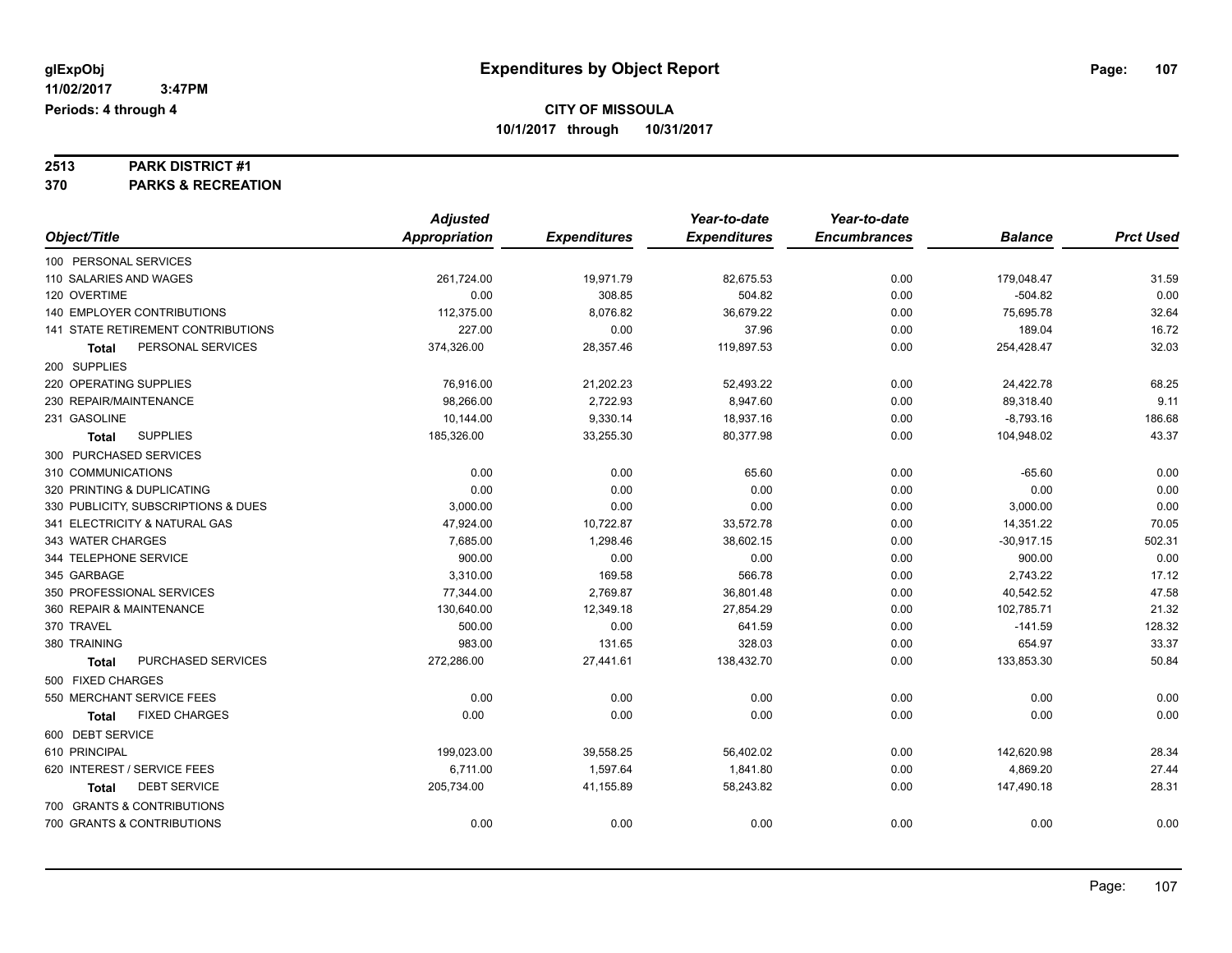# **2513 PARK DISTRICT #1**

**370 PARKS & RECREATION**

|                    |                                   | <b>Adjusted</b>      |                     | Year-to-date        | Year-to-date        |                |                  |
|--------------------|-----------------------------------|----------------------|---------------------|---------------------|---------------------|----------------|------------------|
| Object/Title       |                                   | <b>Appropriation</b> | <b>Expenditures</b> | <b>Expenditures</b> | <b>Encumbrances</b> | <b>Balance</b> | <b>Prct Used</b> |
| <b>Total</b>       | <b>GRANTS &amp; CONTRIBUTIONS</b> | 0.00                 | 0.00                | 0.00                | 0.00                | 0.00           | 0.00             |
| 800 OTHER OBJECTS  |                                   |                      |                     |                     |                     |                |                  |
|                    | 820 TRANSFERS TO OTHER FUNDS      | 333.894.00           | 0.00                | 0.00                | 0.00                | 333.894.00     | 0.00             |
| <b>Total</b>       | OTHER OBJECTS                     | 333.894.00           | 0.00                | 0.00                | 0.00                | 333.894.00     | 0.00             |
| 900 CAPITAL OUTLAY |                                   |                      |                     |                     |                     |                |                  |
| 930 IMPROVEMENTS   |                                   | 30.000.00            | 10,306.58           | 10.306.58           | 0.00                | 19.693.42      | 34.36            |
|                    | 940 MACHINERY & EQUIPMENT         | 40.000.00            | 0.00                | 0.00                | 0.00                | 40.000.00      | 0.00             |
| <b>Total</b>       | <b>CAPITAL OUTLAY</b>             | 70.000.00            | 10,306.58           | 10.306.58           | 0.00                | 59,693.42      | 14.72            |
| <b>Total</b>       | <b>PARKS &amp; RECREATION</b>     | 1.441.566.00         | 140.516.84          | 407.258.61          | 0.00                | 1.034.307.39   | 28.25            |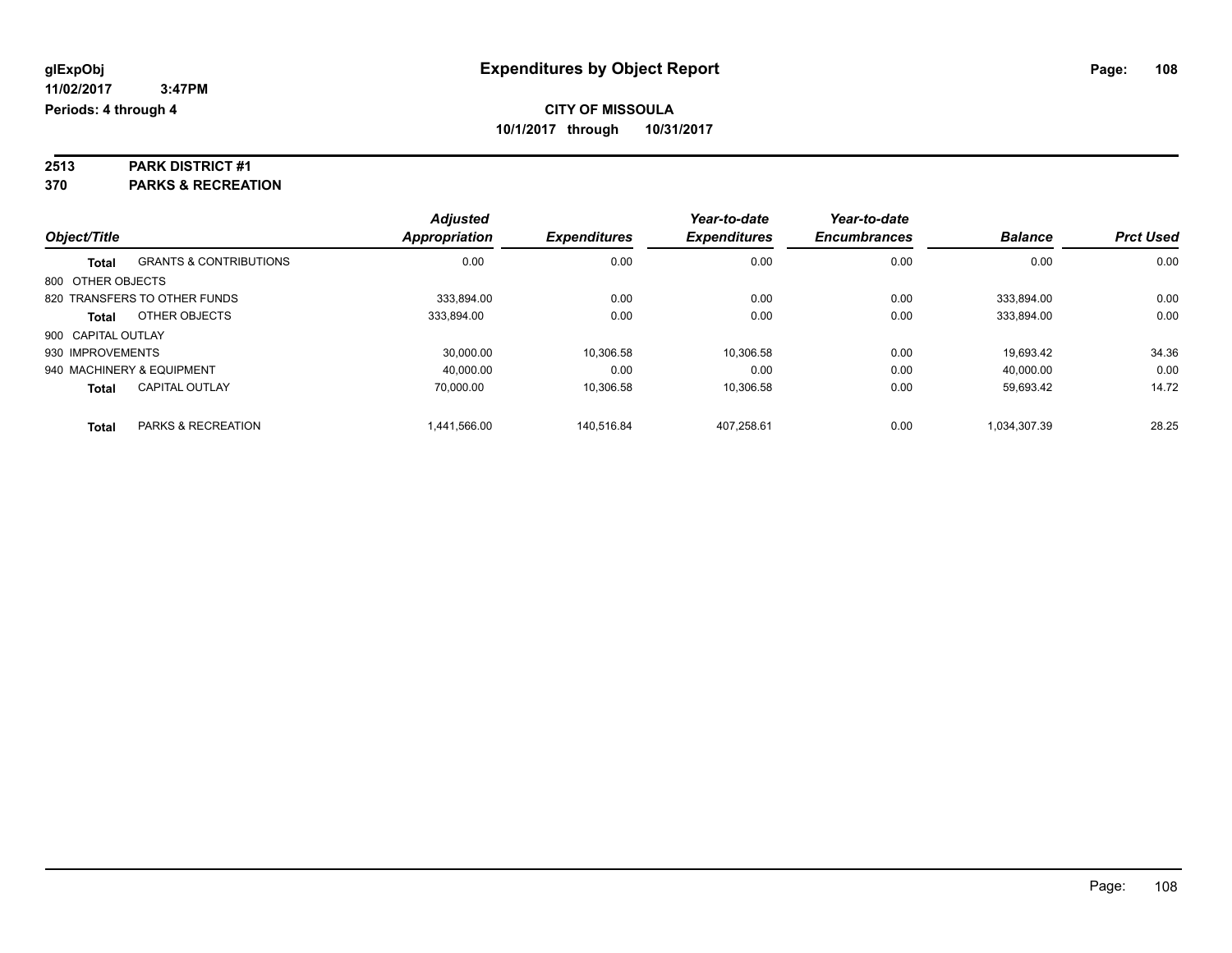**2513 PARK DISTRICT #1**

|                                            | <b>Adjusted</b>      |                     | Year-to-date        | Year-to-date        |                |                  |
|--------------------------------------------|----------------------|---------------------|---------------------|---------------------|----------------|------------------|
| Object/Title                               | <b>Appropriation</b> | <b>Expenditures</b> | <b>Expenditures</b> | <b>Encumbrances</b> | <b>Balance</b> | <b>Prct Used</b> |
| 100 PERSONAL SERVICES                      |                      |                     |                     |                     |                |                  |
| 110 SALARIES AND WAGES                     | 261,724.00           | 19,971.79           | 82,675.53           | 0.00                | 179,048.47     | 31.59            |
| 120 OVERTIME                               | 0.00                 | 308.85              | 504.82              | 0.00                | $-504.82$      | 0.00             |
| <b>140 EMPLOYER CONTRIBUTIONS</b>          | 112,375.00           | 8,076.82            | 36,679.22           | 0.00                | 75,695.78      | 32.64            |
| 141 STATE RETIREMENT CONTRIBUTIONS         | 227.00               | 0.00                | 37.96               | 0.00                | 189.04         | 16.72            |
| PERSONAL SERVICES<br><b>Total</b>          | 374,326.00           | 28,357.46           | 119,897.53          | 0.00                | 254,428.47     | 32.03            |
| 200 SUPPLIES                               |                      |                     |                     |                     |                |                  |
| 220 OPERATING SUPPLIES                     | 76,916.00            | 21,202.23           | 52,493.22           | 0.00                | 24,422.78      | 68.25            |
| 230 REPAIR/MAINTENANCE                     | 98,266.00            | 2,722.93            | 8,947.60            | 0.00                | 89,318.40      | 9.11             |
| 231 GASOLINE                               | 10,144.00            | 9,330.14            | 18,937.16           | 0.00                | $-8,793.16$    | 186.68           |
| <b>SUPPLIES</b><br><b>Total</b>            | 185,326.00           | 33,255.30           | 80,377.98           | 0.00                | 104,948.02     | 43.37            |
| 300 PURCHASED SERVICES                     |                      |                     |                     |                     |                |                  |
| 310 COMMUNICATIONS                         | 0.00                 | 0.00                | 65.60               | 0.00                | $-65.60$       | 0.00             |
| 320 PRINTING & DUPLICATING                 | 0.00                 | 0.00                | 0.00                | 0.00                | 0.00           | 0.00             |
| 330 PUBLICITY, SUBSCRIPTIONS & DUES        | 3,000.00             | 0.00                | 0.00                | 0.00                | 3,000.00       | 0.00             |
| 341 ELECTRICITY & NATURAL GAS              | 47,924.00            | 10,722.87           | 33,572.78           | 0.00                | 14,351.22      | 70.05            |
| 343 WATER CHARGES                          | 7,685.00             | 1,298.46            | 38,602.15           | 0.00                | $-30,917.15$   | 502.31           |
| 344 TELEPHONE SERVICE                      | 900.00               | 0.00                | 0.00                | 0.00                | 900.00         | 0.00             |
| 345 GARBAGE                                | 3,310.00             | 169.58              | 566.78              | 0.00                | 2,743.22       | 17.12            |
| 350 PROFESSIONAL SERVICES                  | 77,344.00            | 2,769.87            | 36,801.48           | 0.00                | 40,542.52      | 47.58            |
| 360 REPAIR & MAINTENANCE                   | 130,640.00           | 12,349.18           | 27,854.29           | 0.00                | 102,785.71     | 21.32            |
| 370 TRAVEL                                 | 500.00               | 0.00                | 641.59              | 0.00                | $-141.59$      | 128.32           |
| 380 TRAINING                               | 983.00               | 131.65              | 328.03              | 0.00                | 654.97         | 33.37            |
| PURCHASED SERVICES<br><b>Total</b>         | 272,286.00           | 27,441.61           | 138,432.70          | 0.00                | 133,853.30     | 50.84            |
| 500 FIXED CHARGES                          |                      |                     |                     |                     |                |                  |
| 550 MERCHANT SERVICE FEES                  | 0.00                 | 0.00                | 0.00                | 0.00                | 0.00           | 0.00             |
| <b>FIXED CHARGES</b><br><b>Total</b>       | 0.00                 | 0.00                | 0.00                | 0.00                | 0.00           | 0.00             |
| 600 DEBT SERVICE                           |                      |                     |                     |                     |                |                  |
| 610 PRINCIPAL                              | 199,023.00           | 39,558.25           | 56,402.02           | 0.00                | 142,620.98     | 28.34            |
| 620 INTEREST / SERVICE FEES                | 6,711.00             | 1,597.64            | 1,841.80            | 0.00                | 4,869.20       | 27.44            |
| <b>DEBT SERVICE</b><br><b>Total</b>        | 205,734.00           | 41,155.89           | 58,243.82           | 0.00                | 147,490.18     | 28.31            |
| 700 GRANTS & CONTRIBUTIONS                 |                      |                     |                     |                     |                |                  |
| 700 GRANTS & CONTRIBUTIONS                 | 0.00                 | 0.00                | 0.00                | 0.00                | 0.00           | 0.00             |
| <b>GRANTS &amp; CONTRIBUTIONS</b><br>Total | 0.00                 | 0.00                | 0.00                | 0.00                | 0.00           | 0.00             |
|                                            |                      |                     |                     |                     |                |                  |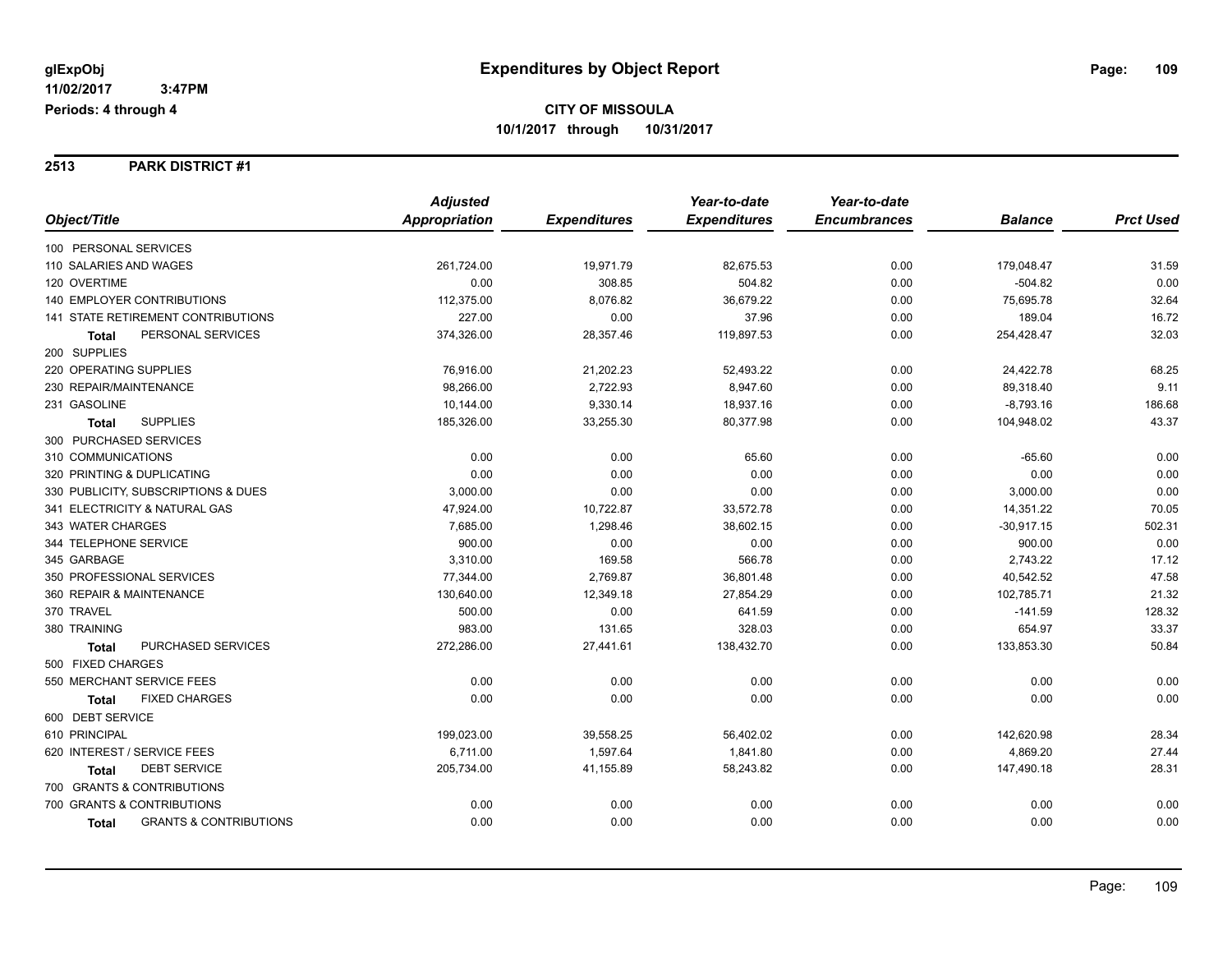**2513 PARK DISTRICT #1**

|                                       | <b>Adjusted</b> |                     | Year-to-date        | Year-to-date        |                |                  |
|---------------------------------------|-----------------|---------------------|---------------------|---------------------|----------------|------------------|
| Object/Title                          | Appropriation   | <b>Expenditures</b> | <b>Expenditures</b> | <b>Encumbrances</b> | <b>Balance</b> | <b>Prct Used</b> |
| 800 OTHER OBJECTS                     |                 |                     |                     |                     |                |                  |
| 820 TRANSFERS TO OTHER FUNDS          | 333.894.00      | 0.00                | 0.00                | 0.00                | 333.894.00     | 0.00             |
| OTHER OBJECTS<br><b>Total</b>         | 333,894.00      | 0.00                | 0.00                | 0.00                | 333.894.00     | 0.00             |
| 900 CAPITAL OUTLAY                    |                 |                     |                     |                     |                |                  |
| 930 IMPROVEMENTS                      | 30.000.00       | 10.306.58           | 10.306.58           | 0.00                | 19.693.42      | 34.36            |
| 940 MACHINERY & EQUIPMENT             | 40.000.00       | 0.00                | 0.00                | 0.00                | 40.000.00      | 0.00             |
| <b>CAPITAL OUTLAY</b><br><b>Total</b> | 70.000.00       | 10.306.58           | 10,306.58           | 0.00                | 59.693.42      | 14.72            |
| PARK DISTRICT #1<br>Total             | 1.441.566.00    | 140.516.84          | 407.258.61          | 0.00                | 1.034.307.39   | 28.25            |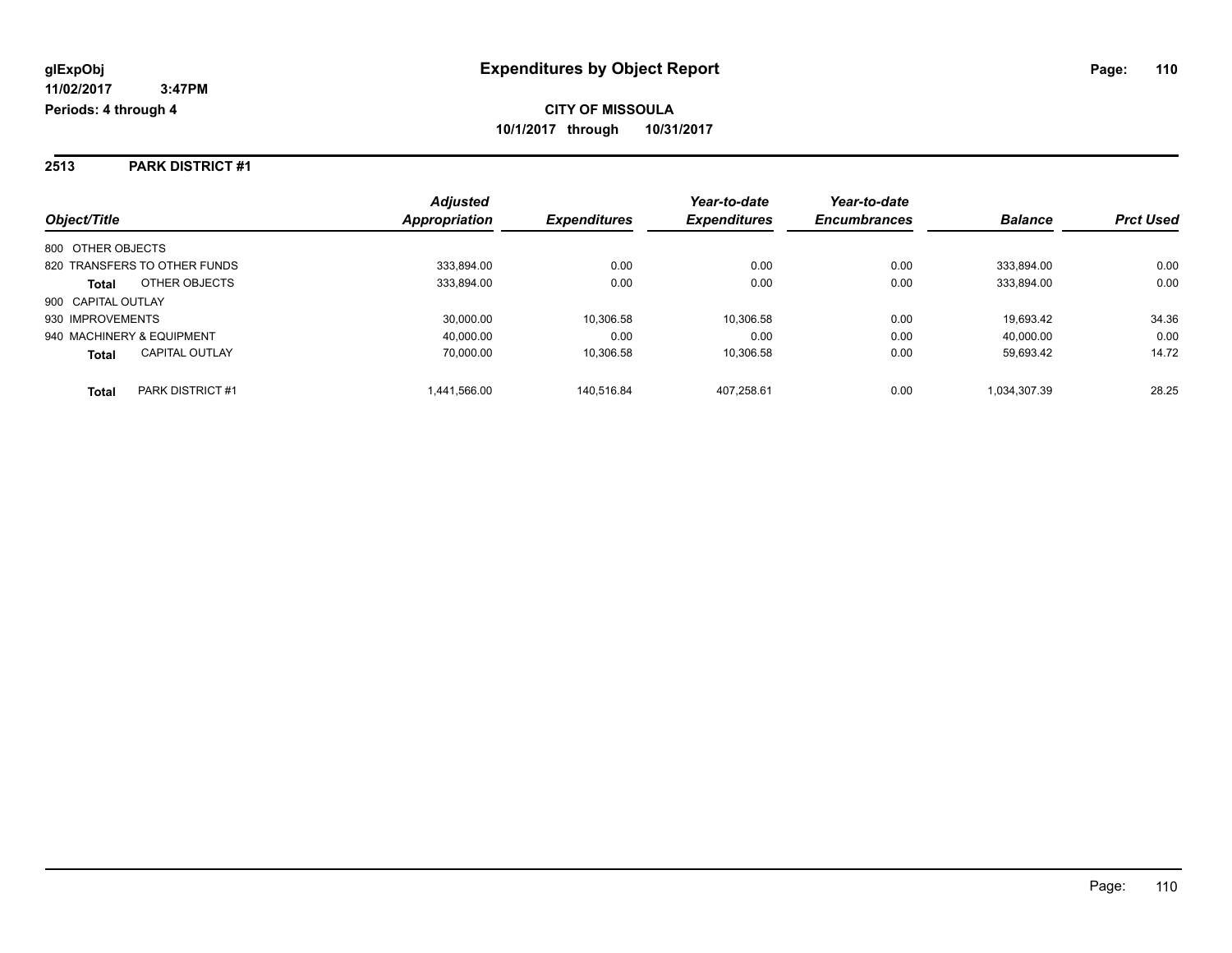# **2820 STATE GAS TAX FUND**

**280 PUBLIC WORKS OPERATIONS**

|                    |              |                              | <b>Adjusted</b> |                     | Year-to-date        | Year-to-date        |                |                  |
|--------------------|--------------|------------------------------|-----------------|---------------------|---------------------|---------------------|----------------|------------------|
| Object/Title       |              |                              | Appropriation   | <b>Expenditures</b> | <b>Expenditures</b> | <b>Encumbrances</b> | <b>Balance</b> | <b>Prct Used</b> |
|                    |              | 300 PURCHASED SERVICES       |                 |                     |                     |                     |                |                  |
|                    |              | 350 PROFESSIONAL SERVICES    | 0.00            | 0.00                | 0.00                | 0.00                | 0.00           | 0.00             |
|                    | <b>Total</b> | <b>PURCHASED SERVICES</b>    | 0.00            | 0.00                | 0.00                | 0.00                | 0.00           | 0.00             |
| 500 FIXED CHARGES  |              |                              |                 |                     |                     |                     |                |                  |
| 500 FIXED CHARGES  |              |                              | 0.00            | 0.00                | 0.00                | 0.00                | 0.00           | 0.00             |
|                    |              | 550 MERCHANT SERVICE FEES    | 0.00            | 0.00                | 0.00                | 0.00                | 0.00           | 0.00             |
|                    | <b>Total</b> | <b>FIXED CHARGES</b>         | 0.00            | 0.00                | 0.00                | 0.00                | 0.00           | 0.00             |
| 800 OTHER OBJECTS  |              |                              |                 |                     |                     |                     |                |                  |
|                    |              | 820 TRANSFERS TO OTHER FUNDS | 564,000.00      | 0.00                | 0.00                | 0.00                | 564,000.00     | 0.00             |
|                    | Total        | OTHER OBJECTS                | 564,000.00      | 0.00                | 0.00                | 0.00                | 564,000.00     | 0.00             |
| 900 CAPITAL OUTLAY |              |                              |                 |                     |                     |                     |                |                  |
| 930 IMPROVEMENTS   |              |                              | 391,200.00      | 33,536.75           | 237,645.15          | 0.00                | 153,554.85     | 60.75            |
|                    | <b>Total</b> | CAPITAL OUTLAY               | 391,200.00      | 33,536.75           | 237,645.15          | 0.00                | 153,554.85     | 60.75            |
|                    | <b>Total</b> | PUBLIC WORKS OPERATIONS      | 955,200.00      | 33,536.75           | 237,645.15          | 0.00                | 717,554.85     | 24.88            |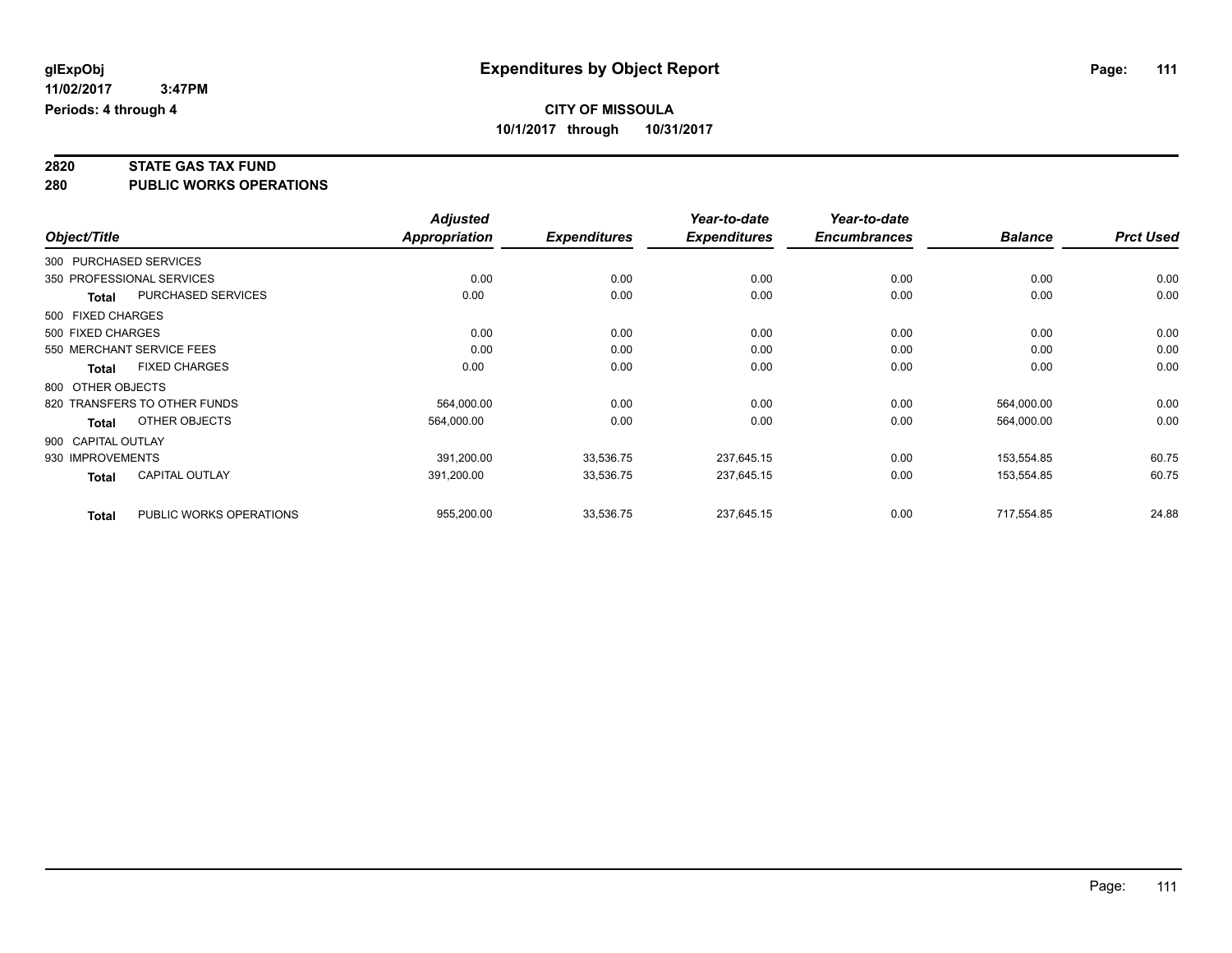#### **2820 STATE GAS TAX FUND**

|                        |                              | <b>Adjusted</b>      |                     | Year-to-date        | Year-to-date        |                |                  |
|------------------------|------------------------------|----------------------|---------------------|---------------------|---------------------|----------------|------------------|
| Object/Title           |                              | <b>Appropriation</b> | <b>Expenditures</b> | <b>Expenditures</b> | <b>Encumbrances</b> | <b>Balance</b> | <b>Prct Used</b> |
| 300 PURCHASED SERVICES |                              |                      |                     |                     |                     |                |                  |
|                        | 350 PROFESSIONAL SERVICES    | 0.00                 | 0.00                | 0.00                | 0.00                | 0.00           | 0.00             |
| Total                  | <b>PURCHASED SERVICES</b>    | 0.00                 | 0.00                | 0.00                | 0.00                | 0.00           | 0.00             |
| 500 FIXED CHARGES      |                              |                      |                     |                     |                     |                |                  |
| 500 FIXED CHARGES      |                              | 0.00                 | 0.00                | 0.00                | 0.00                | 0.00           | 0.00             |
|                        | 550 MERCHANT SERVICE FEES    | 0.00                 | 0.00                | 0.00                | 0.00                | 0.00           | 0.00             |
| <b>Total</b>           | <b>FIXED CHARGES</b>         | 0.00                 | 0.00                | 0.00                | 0.00                | 0.00           | 0.00             |
| 800 OTHER OBJECTS      |                              |                      |                     |                     |                     |                |                  |
|                        | 820 TRANSFERS TO OTHER FUNDS | 564,000.00           | 0.00                | 0.00                | 0.00                | 564,000.00     | 0.00             |
| Total                  | OTHER OBJECTS                | 564,000.00           | 0.00                | 0.00                | 0.00                | 564,000.00     | 0.00             |
| 900 CAPITAL OUTLAY     |                              |                      |                     |                     |                     |                |                  |
| 930 IMPROVEMENTS       |                              | 391,200.00           | 33,536.75           | 237,645.15          | 0.00                | 153,554.85     | 60.75            |
| Total                  | CAPITAL OUTLAY               | 391,200.00           | 33,536.75           | 237,645.15          | 0.00                | 153,554.85     | 60.75            |
| <b>Total</b>           | STATE GAS TAX FUND           | 955,200.00           | 33,536.75           | 237,645.15          | 0.00                | 717,554.85     | 24.88            |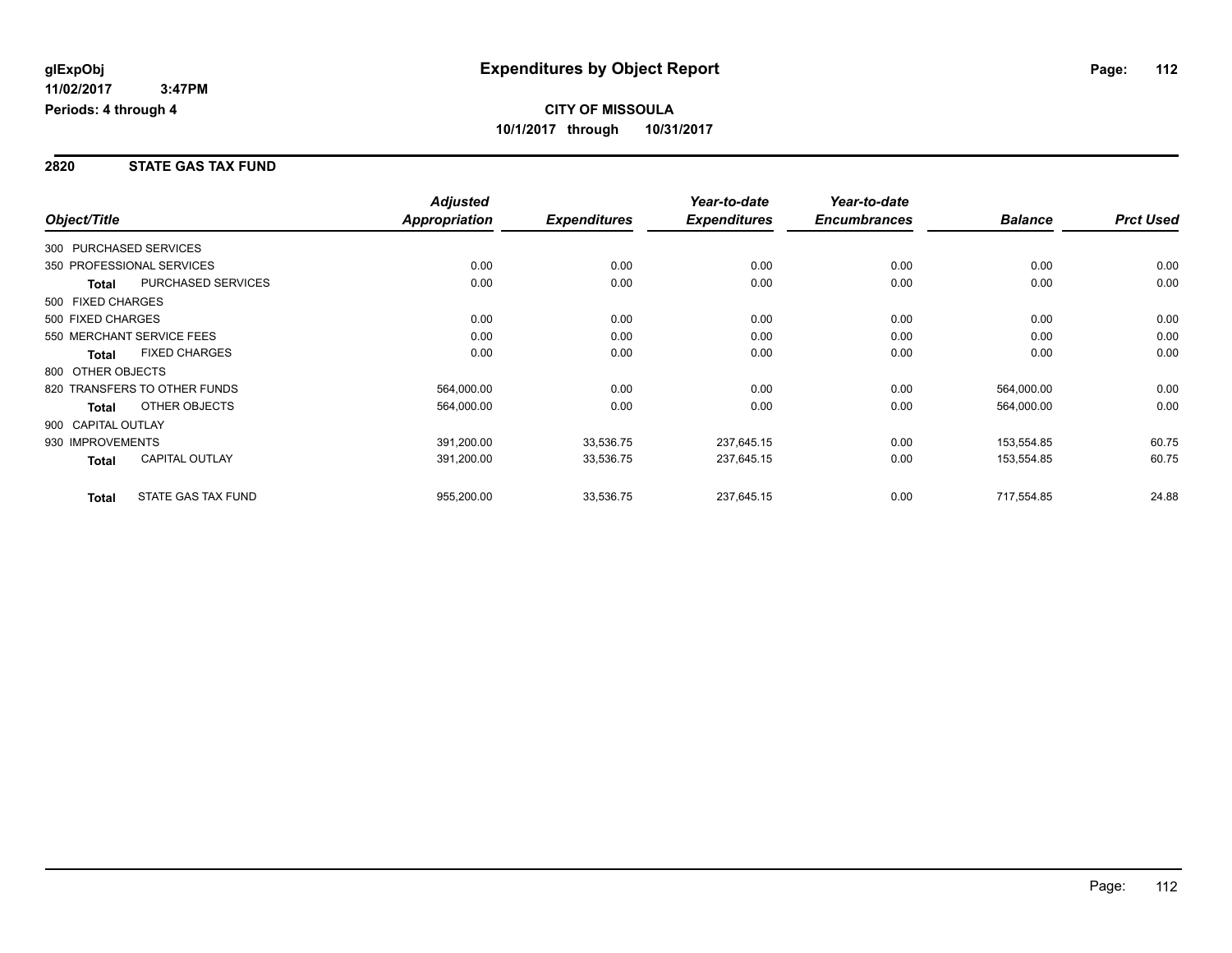**2917 CRIME VICTIM SURCHARGE**

**390 NON-DEPARTMENTAL**

| Object/Title                         | <b>Adjusted</b><br>Appropriation | <b>Expenditures</b> | Year-to-date<br><b>Expenditures</b> | Year-to-date<br><b>Encumbrances</b> | <b>Balance</b> | <b>Prct Used</b> |
|--------------------------------------|----------------------------------|---------------------|-------------------------------------|-------------------------------------|----------------|------------------|
| 500 FIXED CHARGES                    |                                  |                     |                                     |                                     |                |                  |
| 550 MERCHANT SERVICE FEES            | 0.00                             | 0.00                | 0.00                                | 0.00                                | 0.00           | 0.00             |
| <b>FIXED CHARGES</b><br><b>Total</b> | 0.00                             | 0.00                | 0.00                                | 0.00                                | 0.00           | 0.00             |
| NON-DEPARTMENTAL<br>Total            | 0.00                             | 0.00                | 0.00                                | 0.00                                | 0.00           | 0.00             |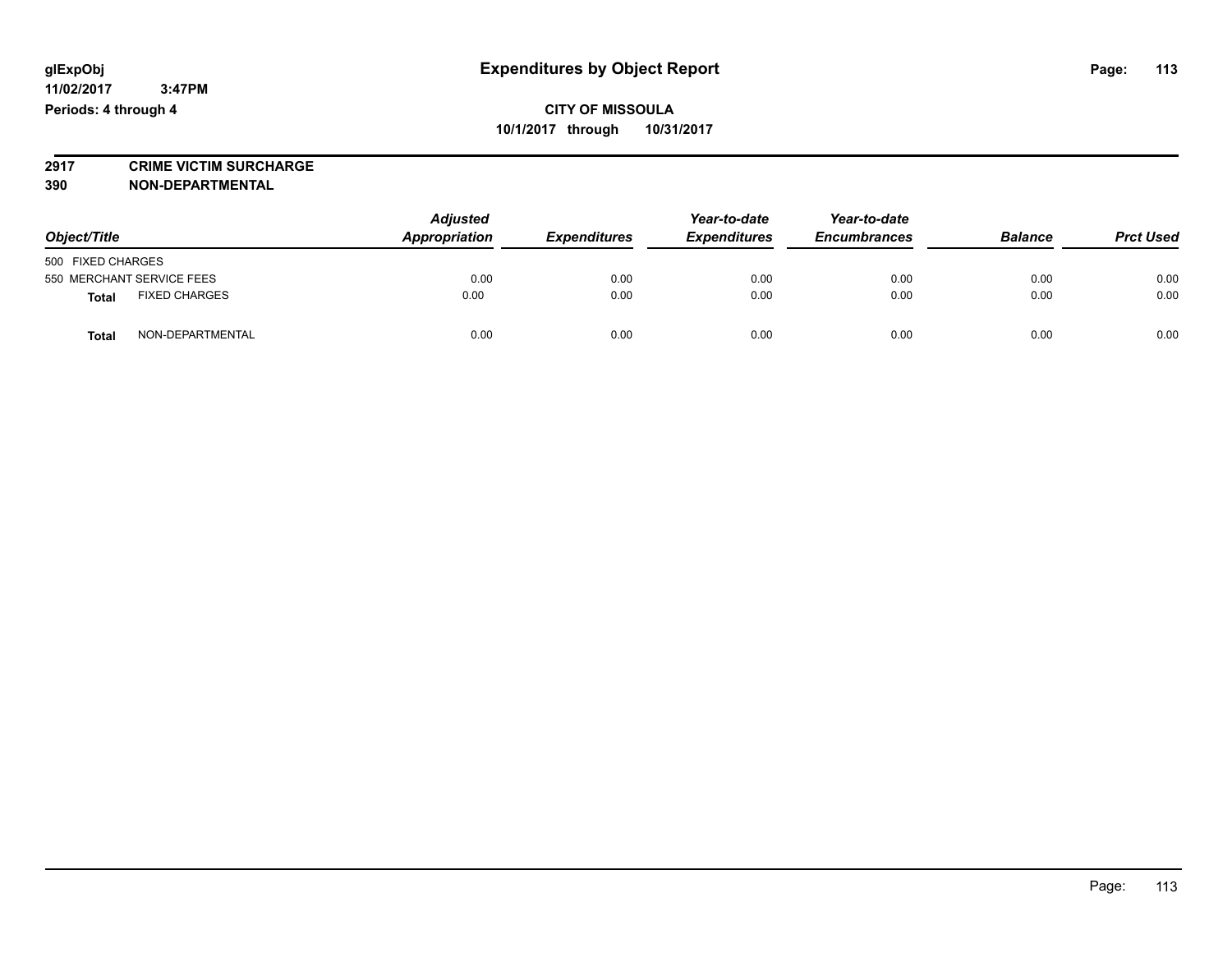**11/02/2017 3:47PM Periods: 4 through 4**

**CITY OF MISSOULA 10/1/2017 through 10/31/2017**

#### **2917 CRIME VICTIM SURCHARGE**

|                                               | <b>Adjusted</b> | Year-to-date        | Year-to-date        |                     |                |                  |
|-----------------------------------------------|-----------------|---------------------|---------------------|---------------------|----------------|------------------|
| Object/Title                                  | Appropriation   | <b>Expenditures</b> | <b>Expenditures</b> | <b>Encumbrances</b> | <b>Balance</b> | <b>Prct Used</b> |
| 500 FIXED CHARGES                             |                 |                     |                     |                     |                |                  |
| 550 MERCHANT SERVICE FEES                     | 0.00            | 0.00                | 0.00                | 0.00                | 0.00           | 0.00             |
| <b>FIXED CHARGES</b><br>Total                 | 0.00            | 0.00                | 0.00                | 0.00                | 0.00           | 0.00             |
| <b>CRIME VICTIM SURCHARGE</b><br><b>Total</b> | 0.00            | 0.00                | 0.00                | 0.00                | 0.00           | 0.00             |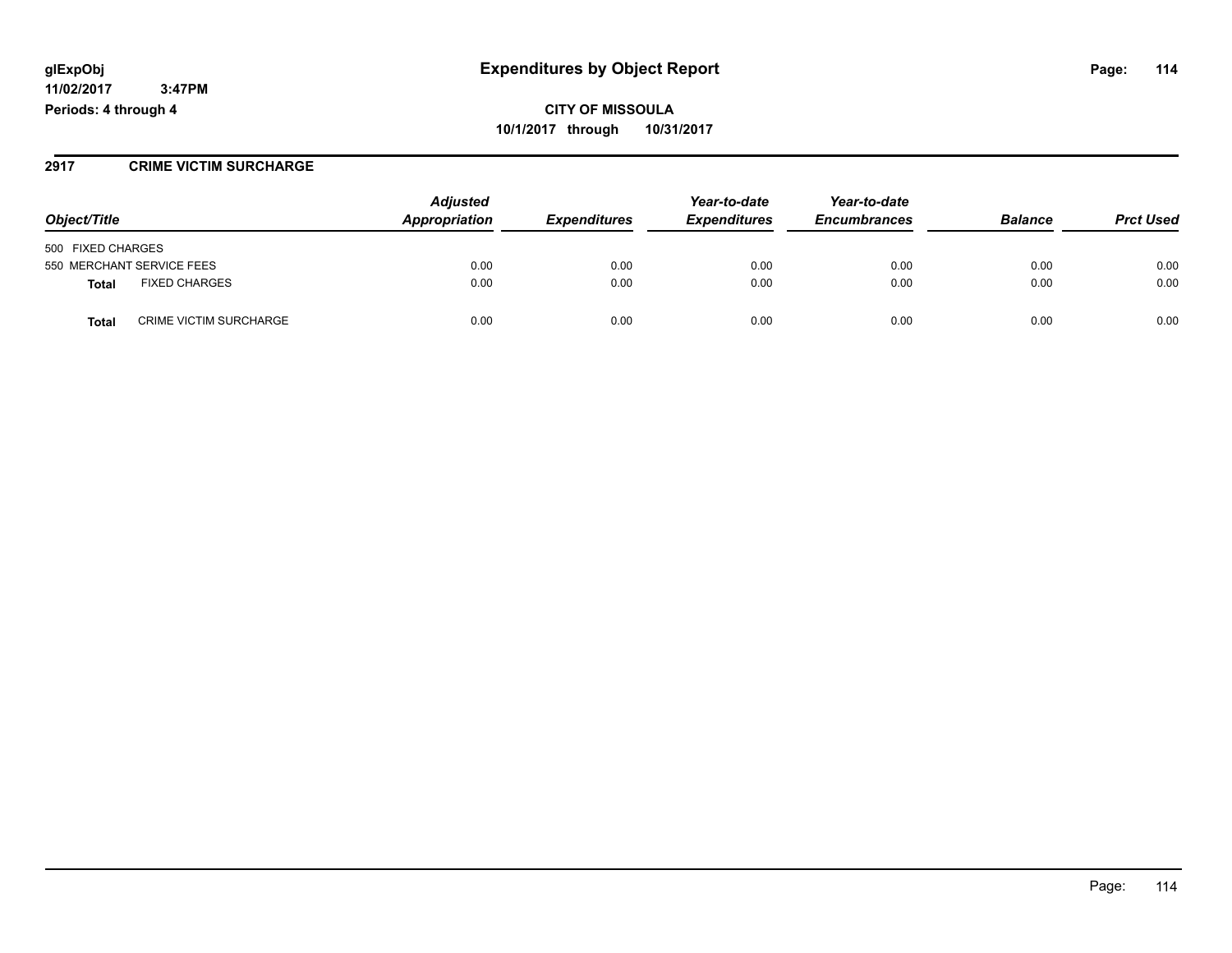# **2918 LAW ENFORCEMENT BLOCK GRANT FUND**

**290 POLICE**

|                                                   | <b>Adjusted</b>      |                     | Year-to-date        | Year-to-date        |                |                  |
|---------------------------------------------------|----------------------|---------------------|---------------------|---------------------|----------------|------------------|
| Object/Title                                      | <b>Appropriation</b> | <b>Expenditures</b> | <b>Expenditures</b> | <b>Encumbrances</b> | <b>Balance</b> | <b>Prct Used</b> |
| 200 SUPPLIES                                      |                      |                     |                     |                     |                |                  |
| 220 OPERATING SUPPLIES                            | 43,124.00            | 0.00                | 0.00                | 0.00                | 43,124.00      | 0.00             |
| <b>SUPPLIES</b><br><b>Total</b>                   | 43.124.00            | 0.00                | 0.00                | 0.00                | 43,124.00      | 0.00             |
| 300 PURCHASED SERVICES                            |                      |                     |                     |                     |                |                  |
| 350 PROFESSIONAL SERVICES                         | 0.00                 | 0.00                | 0.00                | 0.00                | 0.00           | 0.00             |
| 370 TRAVEL                                        | 0.00                 | 0.00                | 0.00                | 0.00                | 0.00           | 0.00             |
| <b>PURCHASED SERVICES</b><br><b>Total</b>         | 0.00                 | 0.00                | 0.00                | 0.00                | 0.00           | 0.00             |
| 700 GRANTS & CONTRIBUTIONS                        |                      |                     |                     |                     |                |                  |
| 700 GRANTS & CONTRIBUTIONS                        | 17.249.00            | 0.00                | 0.00                | 0.00                | 17.249.00      | 0.00             |
| <b>GRANTS &amp; CONTRIBUTIONS</b><br><b>Total</b> | 17.249.00            | 0.00                | 0.00                | 0.00                | 17.249.00      | 0.00             |
| <b>POLICE</b><br><b>Total</b>                     | 60,373.00            | 0.00                | 0.00                | 0.00                | 60,373.00      | 0.00             |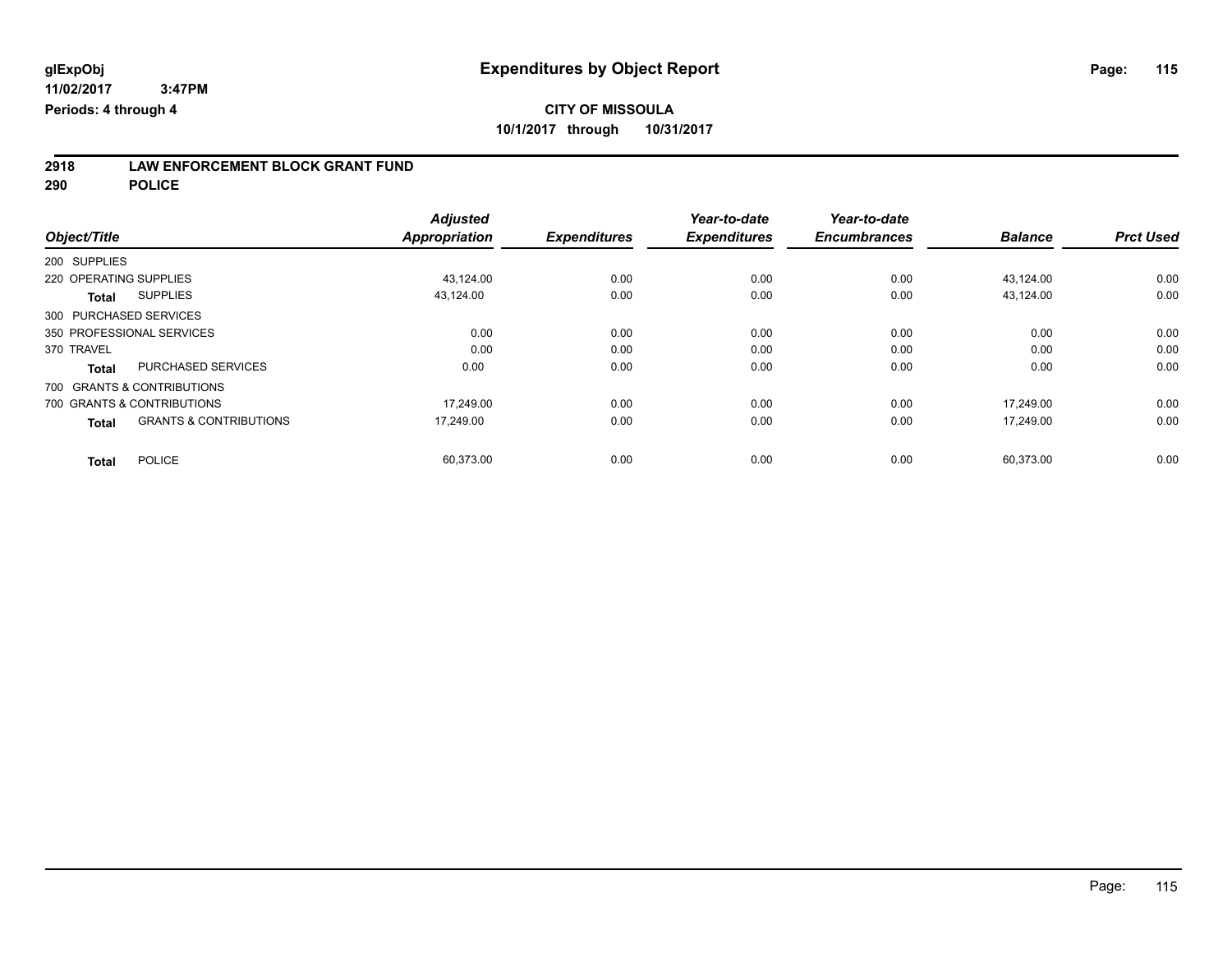**11/02/2017 3:47PM Periods: 4 through 4**

### **2918 LAW ENFORCEMENT BLOCK GRANT FUND**

|                                                 | <b>Adjusted</b>      |                     | Year-to-date        | Year-to-date        |                |                  |
|-------------------------------------------------|----------------------|---------------------|---------------------|---------------------|----------------|------------------|
| Object/Title                                    | <b>Appropriation</b> | <b>Expenditures</b> | <b>Expenditures</b> | <b>Encumbrances</b> | <b>Balance</b> | <b>Prct Used</b> |
| 200 SUPPLIES                                    |                      |                     |                     |                     |                |                  |
| 220 OPERATING SUPPLIES                          | 43,124.00            | 0.00                | 0.00                | 0.00                | 43,124.00      | 0.00             |
| <b>SUPPLIES</b><br>Total                        | 43,124.00            | 0.00                | 0.00                | 0.00                | 43,124.00      | 0.00             |
| 300 PURCHASED SERVICES                          |                      |                     |                     |                     |                |                  |
| 350 PROFESSIONAL SERVICES                       | 0.00                 | 0.00                | 0.00                | 0.00                | 0.00           | 0.00             |
| 370 TRAVEL                                      | 0.00                 | 0.00                | 0.00                | 0.00                | 0.00           | 0.00             |
| PURCHASED SERVICES<br><b>Total</b>              | 0.00                 | 0.00                | 0.00                | 0.00                | 0.00           | 0.00             |
| 700 GRANTS & CONTRIBUTIONS                      |                      |                     |                     |                     |                |                  |
| 700 GRANTS & CONTRIBUTIONS                      | 17.249.00            | 0.00                | 0.00                | 0.00                | 17.249.00      | 0.00             |
| <b>GRANTS &amp; CONTRIBUTIONS</b><br>Total      | 17.249.00            | 0.00                | 0.00                | 0.00                | 17.249.00      | 0.00             |
| LAW ENFORCEMENT BLOCK GRANT FUN<br><b>Total</b> | 60,373.00            | 0.00                | 0.00                | 0.00                | 60,373.00      | 0.00             |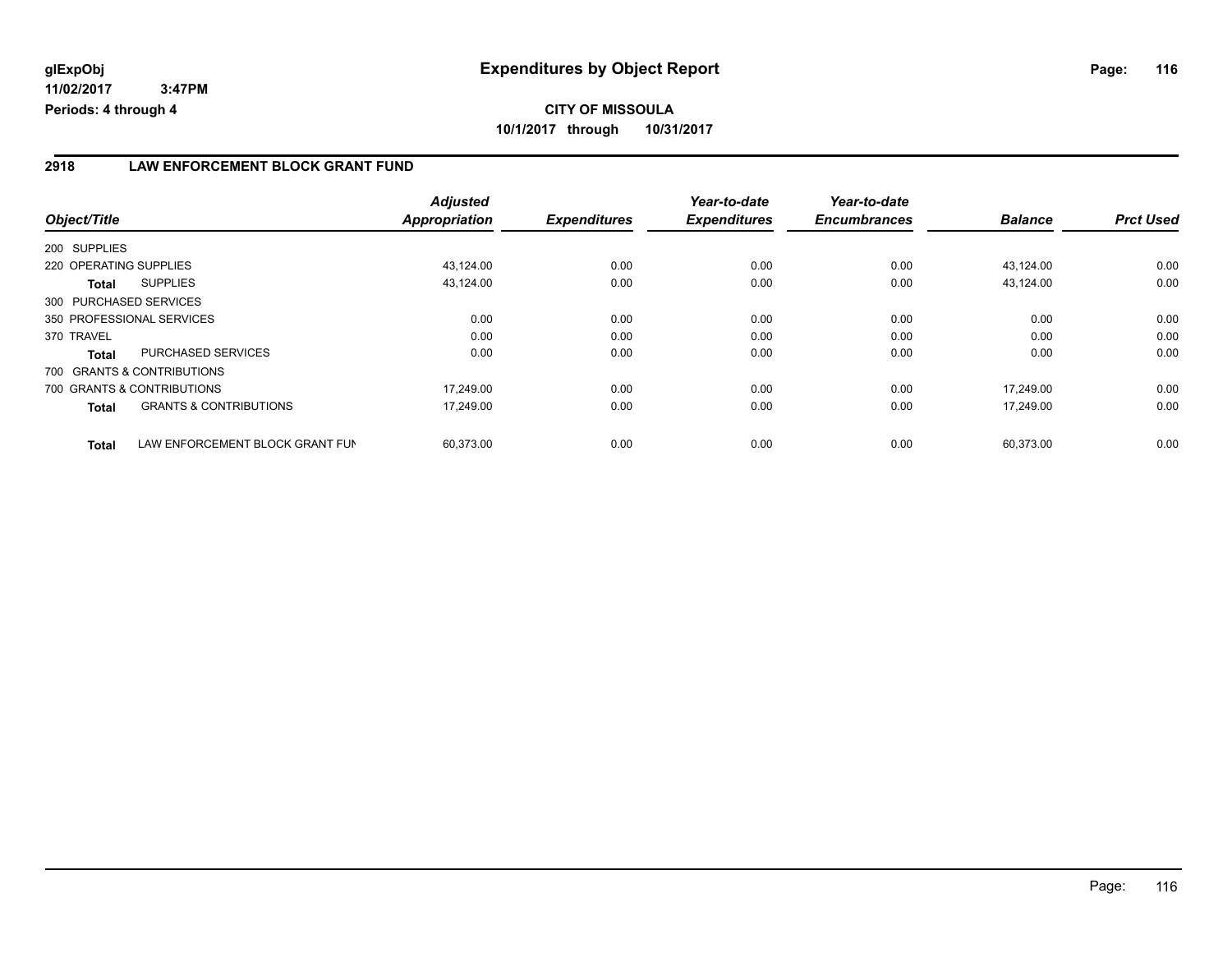# **2919 HIDTA FUND**

**290 POLICE**

|            |                     |                                    | <b>Adjusted</b>      |                     | Year-to-date        | Year-to-date        |                |                  |
|------------|---------------------|------------------------------------|----------------------|---------------------|---------------------|---------------------|----------------|------------------|
|            | Object/Title        |                                    | <b>Appropriation</b> | <b>Expenditures</b> | <b>Expenditures</b> | <b>Encumbrances</b> | <b>Balance</b> | <b>Prct Used</b> |
|            |                     | 100 PERSONAL SERVICES              |                      |                     |                     |                     |                |                  |
|            | 120 OVERTIME        |                                    | 13,321.00            | 0.00                | 0.00                | 0.00                | 13,321.00      | 0.00             |
|            |                     | 140 EMPLOYER CONTRIBUTIONS         | 1,350.00             | 0.00                | 0.00                | 0.00                | 1,350.00       | 0.00             |
|            |                     | 141 STATE RETIREMENT CONTRIBUTIONS | 0.00                 | 0.00                | 0.00                | 0.00                | 0.00           | 0.00             |
|            | Total               | PERSONAL SERVICES                  | 14,671.00            | 0.00                | 0.00                | 0.00                | 14,671.00      | 0.00             |
|            | 200 SUPPLIES        |                                    |                      |                     |                     |                     |                |                  |
|            | 210 OFFICE SUPPLIES |                                    | 3,500.00             | 0.00                | 0.00                | 0.00                | 3,500.00       | 0.00             |
|            |                     | 220 OPERATING SUPPLIES             | 3,500.00             | 0.00                | 96.15               | 0.00                | 3,403.85       | 2.75             |
|            | <b>Total</b>        | <b>SUPPLIES</b>                    | 7,000.00             | 0.00                | 96.15               | 0.00                | 6,903.85       | 1.37             |
|            |                     | 300 PURCHASED SERVICES             |                      |                     |                     |                     |                |                  |
|            |                     | 320 PRINTING & DUPLICATING         | 2,400.00             | 0.00                | 0.00                | 0.00                | 2,400.00       | 0.00             |
|            |                     | 341 ELECTRICITY & NATURAL GAS      | 5,000.00             | 0.00                | 498.08              | 0.00                | 4,501.92       | 9.96             |
|            |                     | 344 TELEPHONE SERVICE              | 250.00               | 0.00                | 0.00                | 0.00                | 250.00         | 0.00             |
|            |                     | 350 PROFESSIONAL SERVICES          | 6,000.00             | 436.94              | 1,379.34            | 0.00                | 4,620.66       | 22.99            |
|            |                     | 360 REPAIR & MAINTENANCE           | 5,000.00             | 4,280.00            | 4,280.00            | 0.00                | 720.00         | 85.60            |
| 370 TRAVEL |                     |                                    | 5,500.00             | 0.00                | 0.00                | 0.00                | 5,500.00       | 0.00             |
|            | 380 TRAINING        |                                    | 5,500.00             | 0.00                | 0.00                | 0.00                | 5,500.00       | 0.00             |
|            |                     | 390 OTHER PURCHASED SERVICES       | 200.00               | 0.00                | 0.00                | 0.00                | 200.00         | 0.00             |
|            | <b>Total</b>        | PURCHASED SERVICES                 | 29,850.00            | 4,716.94            | 6,157.42            | 0.00                | 23,692.58      | 20.63            |
|            | 500 FIXED CHARGES   |                                    |                      |                     |                     |                     |                |                  |
|            | 500 FIXED CHARGES   |                                    | 24,079.00            | 1,900.34            | 9,501.76            | 0.00                | 14,577.24      | 39.46            |
|            |                     | 550 MERCHANT SERVICE FEES          | 0.00                 | 0.00                | 0.00                | 0.00                | 0.00           | 0.00             |
|            | <b>Total</b>        | <b>FIXED CHARGES</b>               | 24,079.00            | 1,900.34            | 9,501.76            | 0.00                | 14,577.24      | 39.46            |
|            |                     | 700 GRANTS & CONTRIBUTIONS         |                      |                     |                     |                     |                |                  |
|            |                     | 700 GRANTS & CONTRIBUTIONS         | 65,000.00            | 0.00                | 0.00                | 0.00                | 65,000.00      | 0.00             |
|            | <b>Total</b>        | <b>GRANTS &amp; CONTRIBUTIONS</b>  | 65,000.00            | 0.00                | 0.00                | 0.00                | 65,000.00      | 0.00             |
|            | 900 CAPITAL OUTLAY  |                                    |                      |                     |                     |                     |                |                  |
|            | 920 BUILDINGS       |                                    | 0.00                 | 0.00                | 0.00                | 0.00                | 0.00           | 0.00             |
|            |                     | 940 MACHINERY & EQUIPMENT          | 0.00                 | 0.00                | 0.00                | 0.00                | 0.00           | 0.00             |
|            | <b>Total</b>        | <b>CAPITAL OUTLAY</b>              | 0.00                 | 0.00                | 0.00                | 0.00                | 0.00           | 0.00             |
|            | <b>Total</b>        | <b>POLICE</b>                      | 140,600.00           | 6,617.28            | 15,755.33           | 0.00                | 124,844.67     | 11.21            |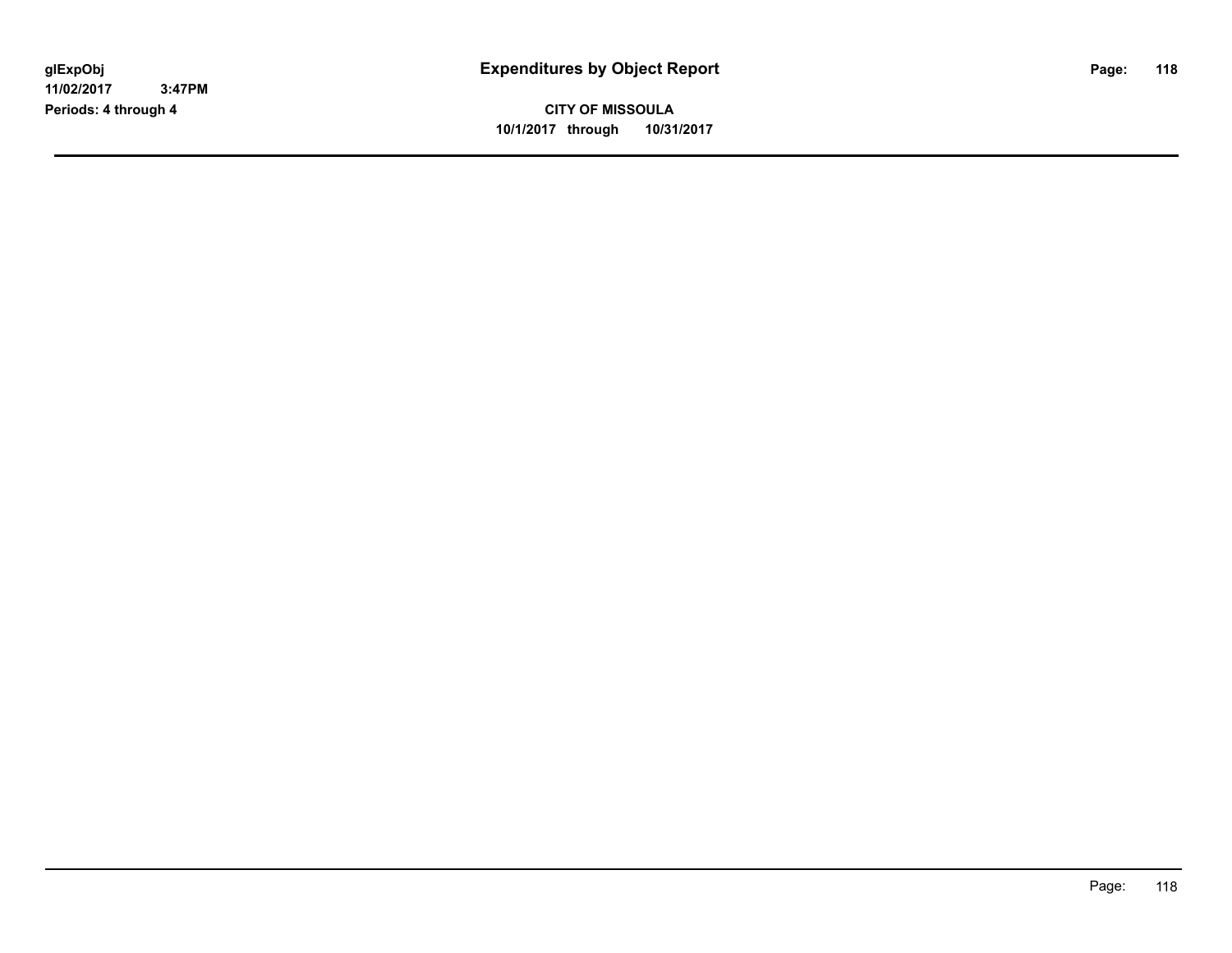**2919 HIDTA FUND**

|                                                   | <b>Adjusted</b>      |                     | Year-to-date        | Year-to-date        |                |                  |
|---------------------------------------------------|----------------------|---------------------|---------------------|---------------------|----------------|------------------|
| Object/Title                                      | <b>Appropriation</b> | <b>Expenditures</b> | <b>Expenditures</b> | <b>Encumbrances</b> | <b>Balance</b> | <b>Prct Used</b> |
| 100 PERSONAL SERVICES                             |                      |                     |                     |                     |                |                  |
| 120 OVERTIME                                      | 13,321.00            | 0.00                | 0.00                | 0.00                | 13,321.00      | 0.00             |
| 140 EMPLOYER CONTRIBUTIONS                        | 1,350.00             | 0.00                | 0.00                | 0.00                | 1,350.00       | 0.00             |
| 141 STATE RETIREMENT CONTRIBUTIONS                | 0.00                 | 0.00                | 0.00                | 0.00                | 0.00           | 0.00             |
| PERSONAL SERVICES<br><b>Total</b>                 | 14,671.00            | 0.00                | 0.00                | 0.00                | 14,671.00      | 0.00             |
| 200 SUPPLIES                                      |                      |                     |                     |                     |                |                  |
| 210 OFFICE SUPPLIES                               | 3,500.00             | 0.00                | 0.00                | 0.00                | 3,500.00       | 0.00             |
| 220 OPERATING SUPPLIES                            | 3,500.00             | 0.00                | 96.15               | 0.00                | 3,403.85       | 2.75             |
| <b>SUPPLIES</b><br><b>Total</b>                   | 7,000.00             | 0.00                | 96.15               | 0.00                | 6,903.85       | 1.37             |
| 300 PURCHASED SERVICES                            |                      |                     |                     |                     |                |                  |
| 320 PRINTING & DUPLICATING                        | 2,400.00             | 0.00                | 0.00                | 0.00                | 2,400.00       | 0.00             |
| 341 ELECTRICITY & NATURAL GAS                     | 5,000.00             | 0.00                | 498.08              | 0.00                | 4,501.92       | 9.96             |
| 344 TELEPHONE SERVICE                             | 250.00               | 0.00                | 0.00                | 0.00                | 250.00         | 0.00             |
| 350 PROFESSIONAL SERVICES                         | 6,000.00             | 436.94              | 1,379.34            | 0.00                | 4,620.66       | 22.99            |
| 360 REPAIR & MAINTENANCE                          | 5,000.00             | 4,280.00            | 4,280.00            | 0.00                | 720.00         | 85.60            |
| 370 TRAVEL                                        | 5,500.00             | 0.00                | 0.00                | 0.00                | 5,500.00       | 0.00             |
| 380 TRAINING                                      | 5,500.00             | 0.00                | 0.00                | 0.00                | 5,500.00       | 0.00             |
| 390 OTHER PURCHASED SERVICES                      | 200.00               | 0.00                | 0.00                | 0.00                | 200.00         | 0.00             |
| PURCHASED SERVICES<br>Total                       | 29,850.00            | 4,716.94            | 6,157.42            | 0.00                | 23,692.58      | 20.63            |
| 500 FIXED CHARGES                                 |                      |                     |                     |                     |                |                  |
| 500 FIXED CHARGES                                 | 24,079.00            | 1,900.34            | 9,501.76            | 0.00                | 14,577.24      | 39.46            |
| 550 MERCHANT SERVICE FEES                         | 0.00                 | 0.00                | 0.00                | 0.00                | 0.00           | 0.00             |
| <b>FIXED CHARGES</b><br>Total                     | 24,079.00            | 1,900.34            | 9,501.76            | 0.00                | 14,577.24      | 39.46            |
| 700 GRANTS & CONTRIBUTIONS                        |                      |                     |                     |                     |                |                  |
| 700 GRANTS & CONTRIBUTIONS                        | 65,000.00            | 0.00                | 0.00                | 0.00                | 65,000.00      | 0.00             |
| <b>GRANTS &amp; CONTRIBUTIONS</b><br><b>Total</b> | 65,000.00            | 0.00                | 0.00                | 0.00                | 65,000.00      | 0.00             |
| 900 CAPITAL OUTLAY                                |                      |                     |                     |                     |                |                  |
| 920 BUILDINGS                                     | 0.00                 | 0.00                | 0.00                | 0.00                | 0.00           | 0.00             |
| 940 MACHINERY & EQUIPMENT                         | 0.00                 | 0.00                | 0.00                | 0.00                | 0.00           | 0.00             |
| <b>CAPITAL OUTLAY</b><br><b>Total</b>             | 0.00                 | 0.00                | 0.00                | 0.00                | 0.00           | 0.00             |
| <b>HIDTA FUND</b><br><b>Total</b>                 | 140,600.00           | 6,617.28            | 15,755.33           | 0.00                | 124,844.67     | 11.21            |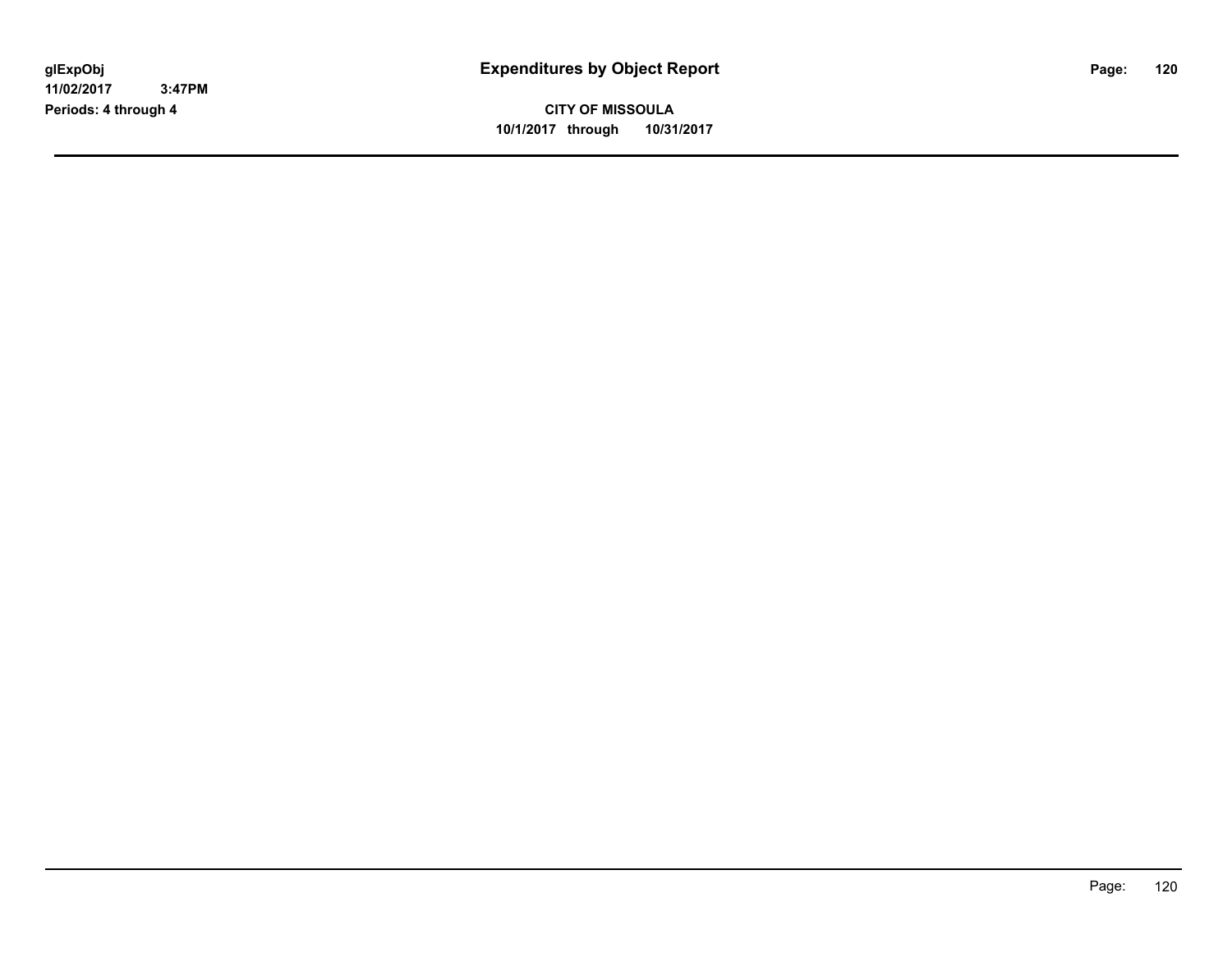# **2939 CDBG PROGRAM INCOME ACCOUNT**

**400 ENTITLEMENT GRANTS**

|                   |                                   | <b>Adjusted</b> |                     | Year-to-date        | Year-to-date        |                |                  |
|-------------------|-----------------------------------|-----------------|---------------------|---------------------|---------------------|----------------|------------------|
| Object/Title      |                                   | Appropriation   | <b>Expenditures</b> | <b>Expenditures</b> | <b>Encumbrances</b> | <b>Balance</b> | <b>Prct Used</b> |
|                   | 300 PURCHASED SERVICES            |                 |                     |                     |                     |                |                  |
|                   | 350 PROFESSIONAL SERVICES         | 29,463.00       | 0.00                | 0.00                | 0.00                | 29,463.00      | 0.00             |
| <b>Total</b>      | PURCHASED SERVICES                | 29,463.00       | 0.00                | 0.00                | 0.00                | 29,463.00      | 0.00             |
| 500 FIXED CHARGES |                                   |                 |                     |                     |                     |                |                  |
|                   | 550 MERCHANT SERVICE FEES         | 0.00            | 0.00                | 0.00                | 0.00                | 0.00           | 0.00             |
| <b>Total</b>      | <b>FIXED CHARGES</b>              | 0.00            | 0.00                | 0.00                | 0.00                | 0.00           | 0.00             |
|                   | 700 GRANTS & CONTRIBUTIONS        |                 |                     |                     |                     |                |                  |
|                   | 700 GRANTS & CONTRIBUTIONS        | 0.00            | 0.00                | 0.00                | 0.00                | 0.00           | 0.00             |
| <b>Total</b>      | <b>GRANTS &amp; CONTRIBUTIONS</b> | 0.00            | 0.00                | 0.00                | 0.00                | 0.00           | 0.00             |
| 800 OTHER OBJECTS |                                   |                 |                     |                     |                     |                |                  |
|                   | 820 TRANSFERS TO OTHER FUNDS      | 0.00            | 0.00                | 0.00                | 0.00                | 0.00           | 0.00             |
| <b>Total</b>      | OTHER OBJECTS                     | 0.00            | 0.00                | 0.00                | 0.00                | 0.00           | 0.00             |
| <b>Total</b>      | <b>ENTITLEMENT GRANTS</b>         | 29,463.00       | 0.00                | 0.00                | 0.00                | 29,463.00      | 0.00             |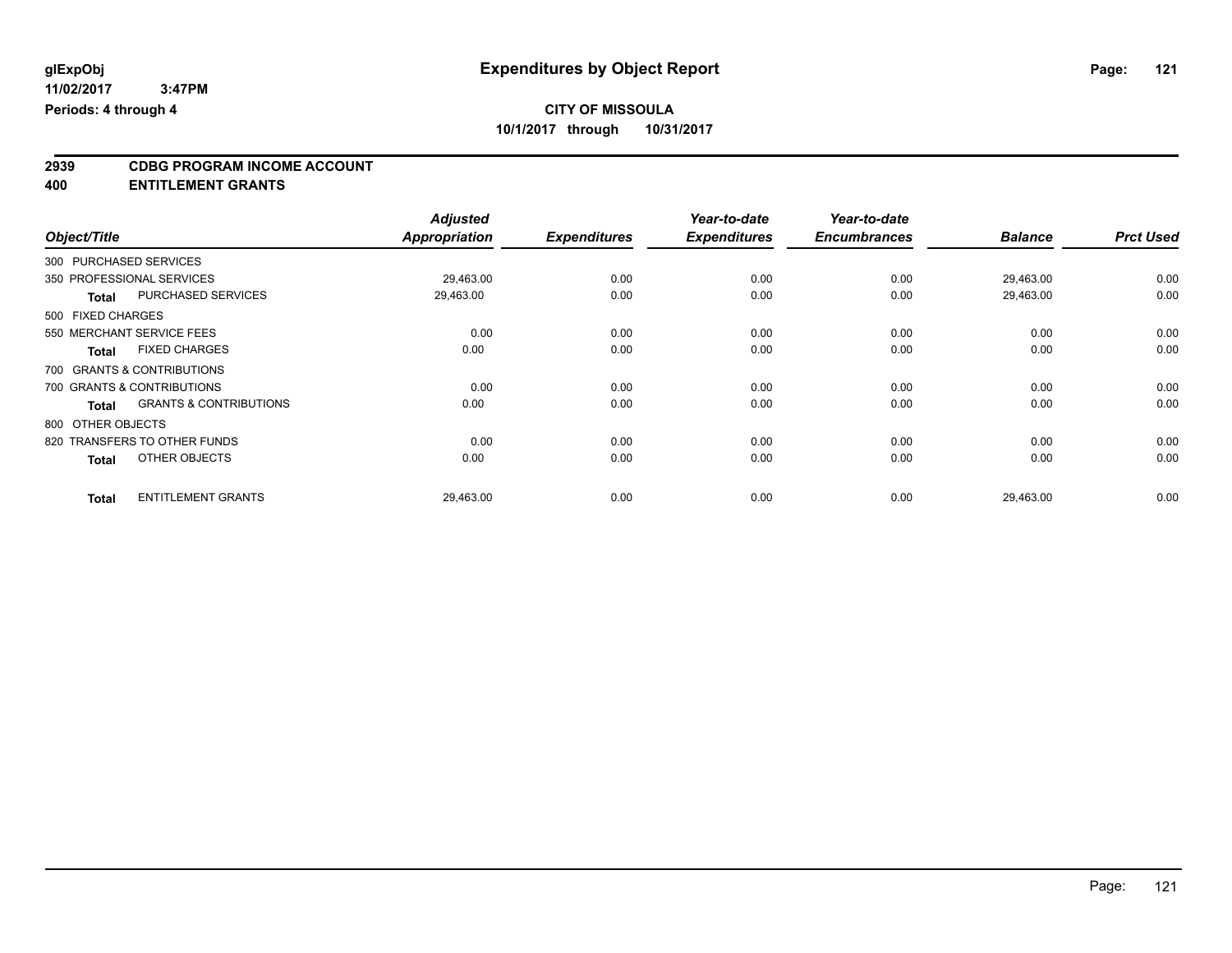**11/02/2017 3:47PM Periods: 4 through 4**

## **CITY OF MISSOULA 10/1/2017 through 10/31/2017**

#### **2939 CDBG PROGRAM INCOME ACCOUNT**

| Object/Title           |                                   | <b>Adjusted</b><br>Appropriation | <b>Expenditures</b> | Year-to-date<br><b>Expenditures</b> | Year-to-date<br><b>Encumbrances</b> | <b>Balance</b> | <b>Prct Used</b> |
|------------------------|-----------------------------------|----------------------------------|---------------------|-------------------------------------|-------------------------------------|----------------|------------------|
|                        |                                   |                                  |                     |                                     |                                     |                |                  |
| 300 PURCHASED SERVICES |                                   |                                  |                     |                                     |                                     |                |                  |
|                        | 350 PROFESSIONAL SERVICES         | 29,463.00                        | 0.00                | 0.00                                | 0.00                                | 29,463.00      | 0.00             |
| <b>Total</b>           | PURCHASED SERVICES                | 29,463.00                        | 0.00                | 0.00                                | 0.00                                | 29,463.00      | 0.00             |
| 500 FIXED CHARGES      |                                   |                                  |                     |                                     |                                     |                |                  |
|                        | 550 MERCHANT SERVICE FEES         | 0.00                             | 0.00                | 0.00                                | 0.00                                | 0.00           | 0.00             |
| <b>Total</b>           | <b>FIXED CHARGES</b>              | 0.00                             | 0.00                | 0.00                                | 0.00                                | 0.00           | 0.00             |
|                        | 700 GRANTS & CONTRIBUTIONS        |                                  |                     |                                     |                                     |                |                  |
|                        | 700 GRANTS & CONTRIBUTIONS        | 0.00                             | 0.00                | 0.00                                | 0.00                                | 0.00           | 0.00             |
| Total                  | <b>GRANTS &amp; CONTRIBUTIONS</b> | 0.00                             | 0.00                | 0.00                                | 0.00                                | 0.00           | 0.00             |
| 800 OTHER OBJECTS      |                                   |                                  |                     |                                     |                                     |                |                  |
|                        | 820 TRANSFERS TO OTHER FUNDS      | 0.00                             | 0.00                | 0.00                                | 0.00                                | 0.00           | 0.00             |
| <b>Total</b>           | OTHER OBJECTS                     | 0.00                             | 0.00                | 0.00                                | 0.00                                | 0.00           | 0.00             |
| <b>Total</b>           | CDBG PROGRAM INCOME ACCOUNT       | 29,463.00                        | 0.00                | 0.00                                | 0.00                                | 29,463.00      | 0.00             |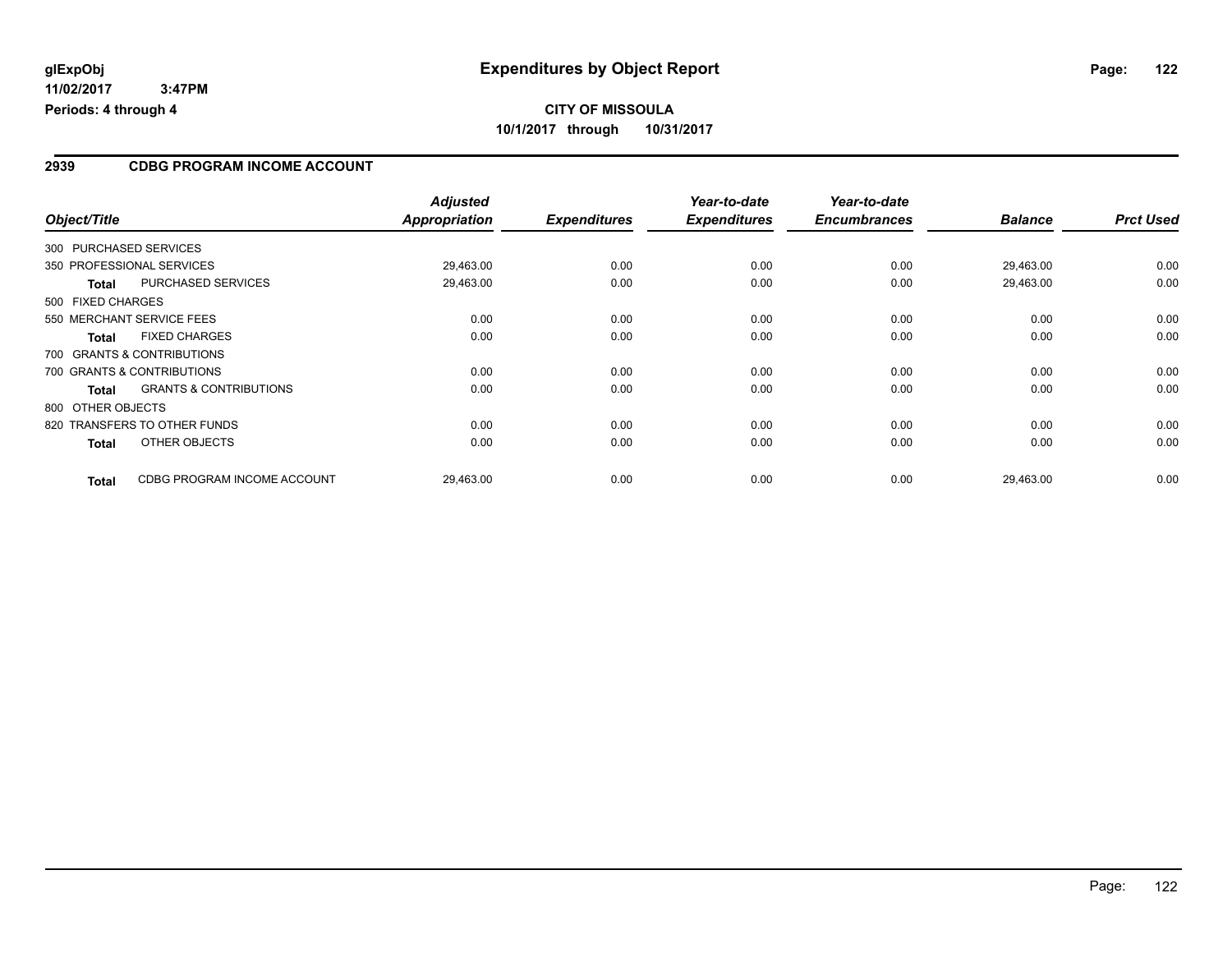| 2940 | <b><i>INTE</i></b><br>UNL |
|------|---------------------------|
| 390  | וחו<br>ור                 |

|                           |                           | <b>Adjusted</b> |                            | Year-to-date        | Year-to-date        |                |                  |
|---------------------------|---------------------------|-----------------|----------------------------|---------------------|---------------------|----------------|------------------|
| Object/Title              |                           | Appropriation   | <i><b>Expenditures</b></i> | <b>Expenditures</b> | <b>Encumbrances</b> | <b>Balance</b> | <b>Prct Used</b> |
| 300 PURCHASED SERVICES    |                           |                 |                            |                     |                     |                |                  |
| 350 PROFESSIONAL SERVICES |                           | 0.00            | 0.00                       | 0.00                | 0.00                | 0.00           | 0.00             |
| <b>Total</b>              | <b>PURCHASED SERVICES</b> | 0.00            | 0.00                       | 0.00                | 0.00                | 0.00           | 0.00             |
| <b>Total</b>              | NON-DEPARTMENTAL          | 0.00            | 0.00                       | 0.00                | 0.00                | 0.00           | 0.00             |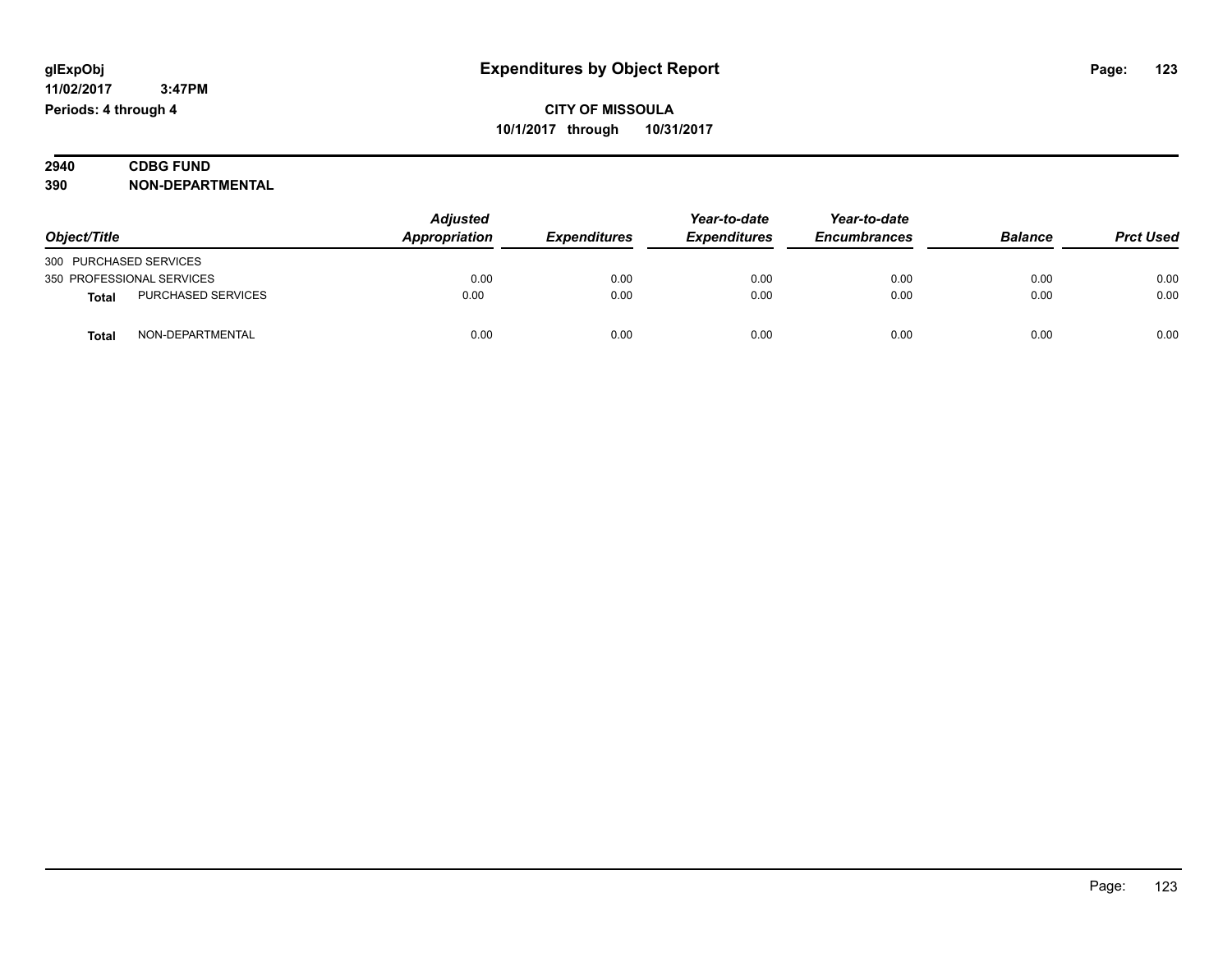## **2940 CDBG FUND**

| 400                                  | <b>ENTITLEMENT GRANTS</b>         |                                  |                     |                                     |                                     |                |                  |
|--------------------------------------|-----------------------------------|----------------------------------|---------------------|-------------------------------------|-------------------------------------|----------------|------------------|
| Object/Title                         |                                   | <b>Adjusted</b><br>Appropriation | <b>Expenditures</b> | Year-to-date<br><b>Expenditures</b> | Year-to-date<br><b>Encumbrances</b> | <b>Balance</b> | <b>Prct Used</b> |
| 300 PURCHASED SERVICES               |                                   |                                  |                     |                                     |                                     |                |                  |
| 350 PROFESSIONAL SERVICES            |                                   | 0.00                             | 0.00                | 1,133.54                            | 0.00                                | $-1,133.54$    | 0.00             |
| <b>Total</b>                         | PURCHASED SERVICES                | 0.00                             | 0.00                | 1,133.54                            | 0.00                                | $-1,133.54$    | 0.00             |
| 500 FIXED CHARGES                    |                                   |                                  |                     |                                     |                                     |                |                  |
| 550 MERCHANT SERVICE FEES            |                                   | 0.00                             | 0.00                | 0.00                                | 0.00                                | 0.00           | 0.00             |
| <b>FIXED CHARGES</b><br><b>Total</b> |                                   | 0.00                             | 0.00                | 0.00                                | 0.00                                | 0.00           | 0.00             |
| 700 GRANTS & CONTRIBUTIONS           |                                   |                                  |                     |                                     |                                     |                |                  |
| 700 GRANTS & CONTRIBUTIONS           |                                   | 413,660.00                       | 18,080.08           | 47,811.54                           | 0.00                                | 365,848.46     | 11.56            |
| <b>Total</b>                         | <b>GRANTS &amp; CONTRIBUTIONS</b> | 413,660.00                       | 18,080.08           | 47,811.54                           | 0.00                                | 365,848.46     | 11.56            |
| 800 OTHER OBJECTS                    |                                   |                                  |                     |                                     |                                     |                |                  |
| 820 TRANSFERS TO OTHER FUNDS         |                                   | 104,130.00                       | 0.00                | 0.00                                | 0.00                                | 104,130.00     | 0.00             |
| OTHER OBJECTS<br><b>Total</b>        |                                   | 104,130.00                       | 0.00                | 0.00                                | 0.00                                | 104,130.00     | 0.00             |
| <b>Total</b>                         | <b>ENTITLEMENT GRANTS</b>         | 517,790.00                       | 18,080.08           | 48,945.08                           | 0.00                                | 468,844.92     | 9.45             |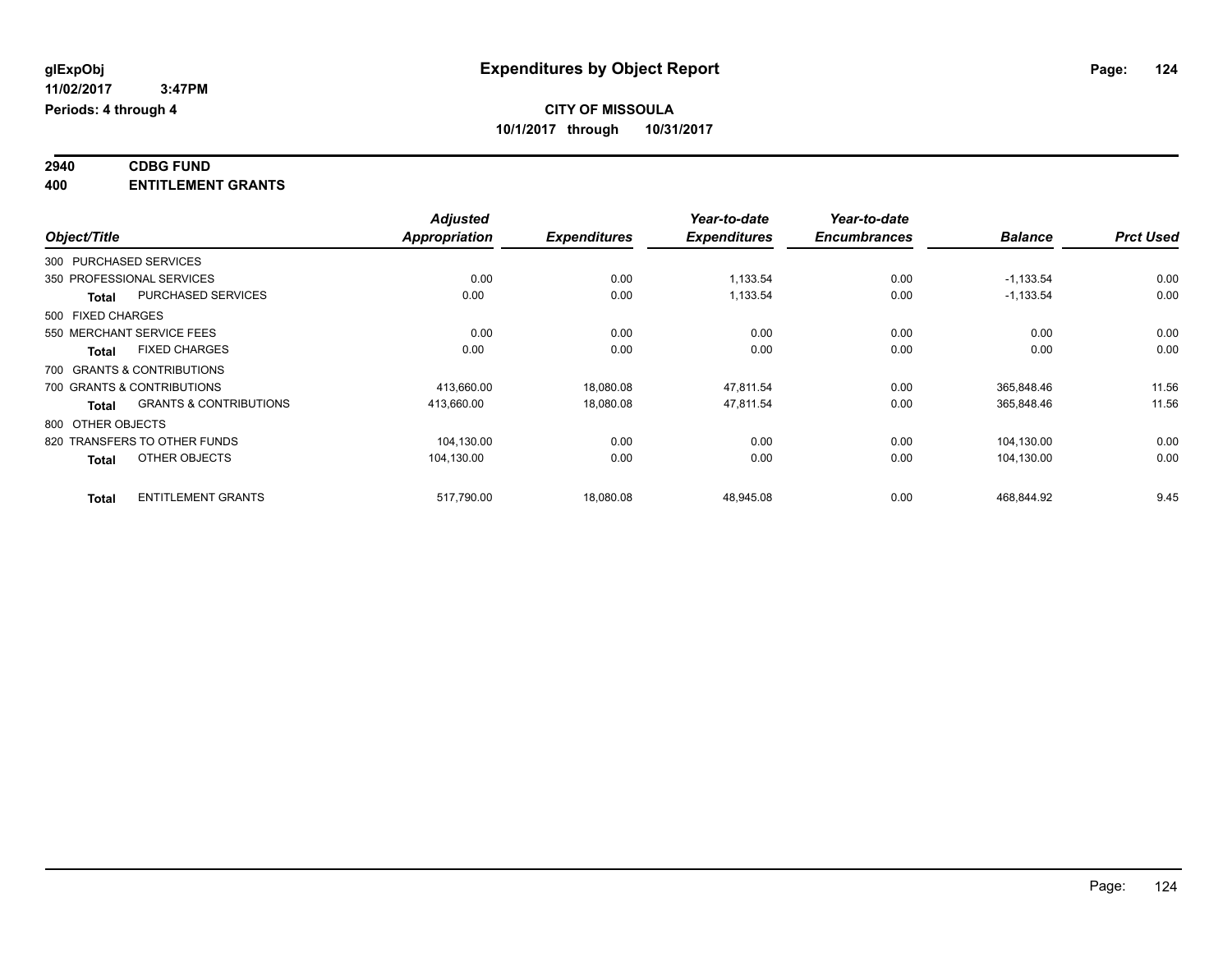**2940 CDBG FUND**

|                   |                                   | <b>Adjusted</b>      |                     | Year-to-date        | Year-to-date        |                |                  |
|-------------------|-----------------------------------|----------------------|---------------------|---------------------|---------------------|----------------|------------------|
| Object/Title      |                                   | <b>Appropriation</b> | <b>Expenditures</b> | <b>Expenditures</b> | <b>Encumbrances</b> | <b>Balance</b> | <b>Prct Used</b> |
|                   | 300 PURCHASED SERVICES            |                      |                     |                     |                     |                |                  |
|                   | 350 PROFESSIONAL SERVICES         | 0.00                 | 0.00                | 1,133.54            | 0.00                | $-1,133.54$    | 0.00             |
| <b>Total</b>      | <b>PURCHASED SERVICES</b>         | 0.00                 | 0.00                | 1,133.54            | 0.00                | $-1,133.54$    | 0.00             |
| 500 FIXED CHARGES |                                   |                      |                     |                     |                     |                |                  |
|                   | 550 MERCHANT SERVICE FEES         | 0.00                 | 0.00                | 0.00                | 0.00                | 0.00           | 0.00             |
| <b>Total</b>      | <b>FIXED CHARGES</b>              | 0.00                 | 0.00                | 0.00                | 0.00                | 0.00           | 0.00             |
|                   | 700 GRANTS & CONTRIBUTIONS        |                      |                     |                     |                     |                |                  |
|                   | 700 GRANTS & CONTRIBUTIONS        | 413,660.00           | 18,080.08           | 47,811.54           | 0.00                | 365,848.46     | 11.56            |
| <b>Total</b>      | <b>GRANTS &amp; CONTRIBUTIONS</b> | 413,660.00           | 18,080.08           | 47,811.54           | 0.00                | 365,848.46     | 11.56            |
| 800 OTHER OBJECTS |                                   |                      |                     |                     |                     |                |                  |
|                   | 820 TRANSFERS TO OTHER FUNDS      | 104,130.00           | 0.00                | 0.00                | 0.00                | 104,130.00     | 0.00             |
| <b>Total</b>      | OTHER OBJECTS                     | 104,130.00           | 0.00                | 0.00                | 0.00                | 104,130.00     | 0.00             |
| <b>Total</b>      | <b>CDBG FUND</b>                  | 517,790.00           | 18,080.08           | 48,945.08           | 0.00                | 468,844.92     | 9.45             |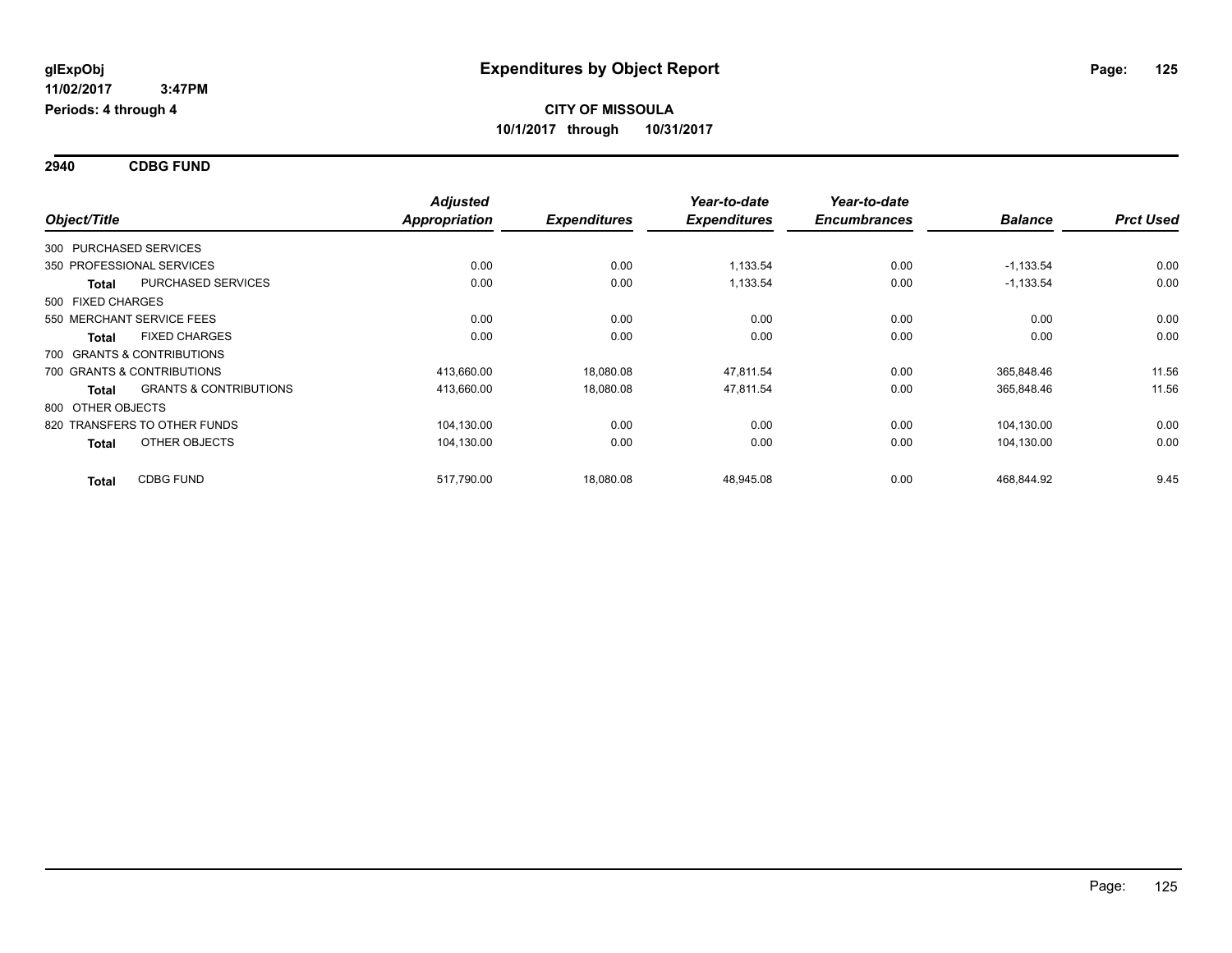#### **2941 HOME FUND**<br>390 **NON-DEPART 390 NON-DEPARTMENTAL**

| Object/Title           |                           | <b>Adjusted</b><br>Appropriation | <b>Expenditures</b> | Year-to-date<br><b>Expenditures</b> | Year-to-date<br><b>Encumbrances</b> | <b>Balance</b> | <b>Prct Used</b> |
|------------------------|---------------------------|----------------------------------|---------------------|-------------------------------------|-------------------------------------|----------------|------------------|
| 300 PURCHASED SERVICES |                           |                                  |                     |                                     |                                     |                |                  |
|                        | 350 PROFESSIONAL SERVICES | 0.00                             | 0.00                | 0.00                                | 0.00                                | 0.00           | 0.00             |
| <b>Total</b>           | <b>PURCHASED SERVICES</b> | 0.00                             | 0.00                | 0.00                                | 0.00                                | 0.00           | 0.00             |
| <b>Total</b>           | NON-DEPARTMENTAL          | 0.00                             | 0.00                | 0.00                                | 0.00                                | 0.00           | 0.00             |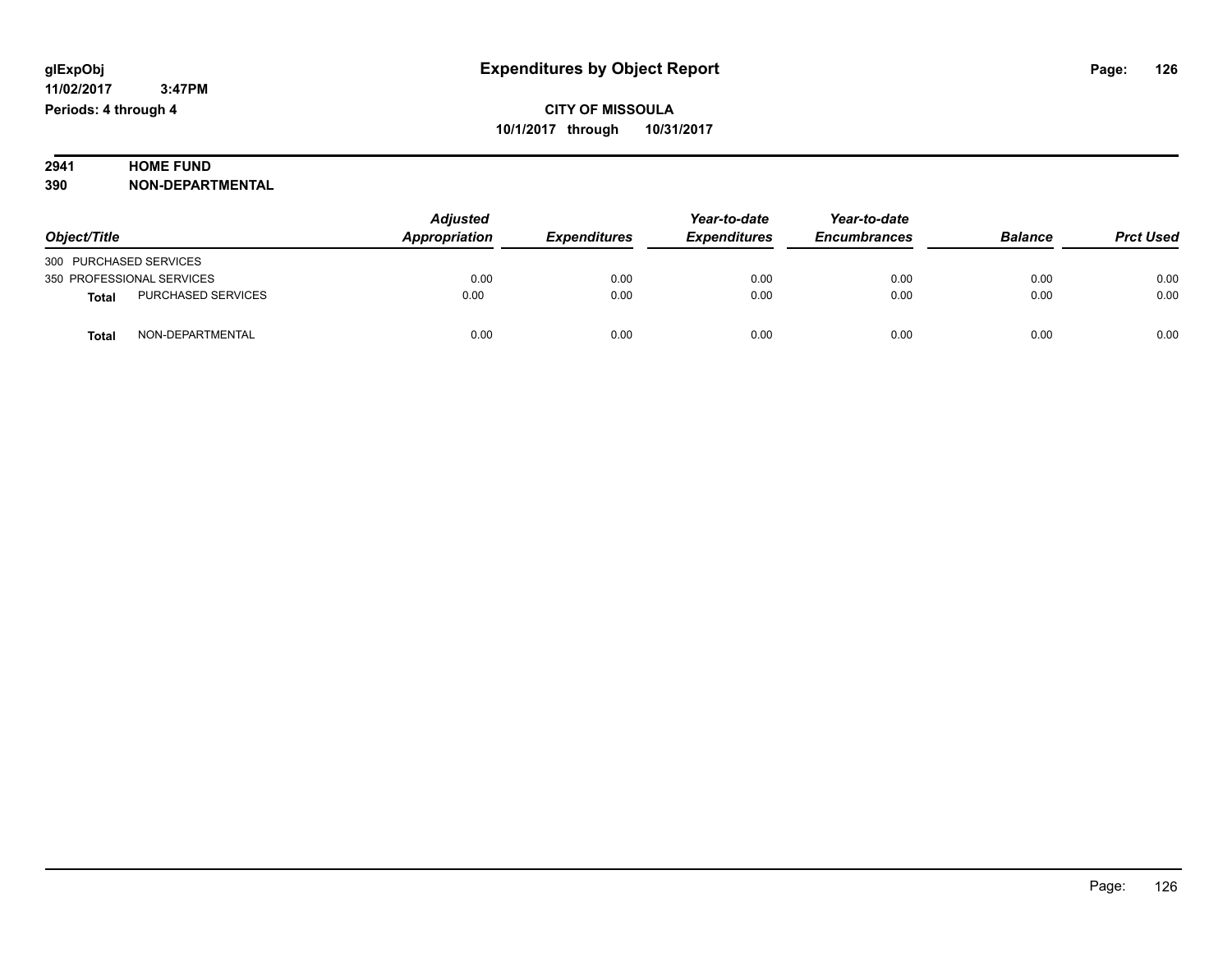#### **2941 HOME FUND 400 ENTITLEMENT GRANTS**

|                 |                                                   | <b>Adjusted</b>      |                     | Year-to-date        | Year-to-date        |                |                  |
|-----------------|---------------------------------------------------|----------------------|---------------------|---------------------|---------------------|----------------|------------------|
| Object/Title    |                                                   | <b>Appropriation</b> | <b>Expenditures</b> | <b>Expenditures</b> | <b>Encumbrances</b> | <b>Balance</b> | <b>Prct Used</b> |
|                 | 300 PURCHASED SERVICES                            |                      |                     |                     |                     |                |                  |
|                 | 350 PROFESSIONAL SERVICES                         | 0.00                 | 0.00                | 283.38              | 0.00                | $-283.38$      | 0.00             |
|                 | <b>PURCHASED SERVICES</b><br><b>Total</b>         | 0.00                 | 0.00                | 283.38              | 0.00                | $-283.38$      | 0.00             |
|                 | 500 FIXED CHARGES                                 |                      |                     |                     |                     |                |                  |
|                 | 550 MERCHANT SERVICE FEES                         | 0.00                 | 0.00                | 0.00                | 0.00                | 0.00           | 0.00             |
|                 | <b>FIXED CHARGES</b><br><b>Total</b>              | 0.00                 | 0.00                | 0.00                | 0.00                | 0.00           | 0.00             |
|                 | 700 GRANTS & CONTRIBUTIONS                        |                      |                     |                     |                     |                |                  |
|                 | 700 GRANTS & CONTRIBUTIONS                        | 288,000.00           | 0.00                | 4,932.91            | 0.00                | 283,067.09     | 1.71             |
|                 | <b>GRANTS &amp; CONTRIBUTIONS</b><br><b>Total</b> | 288,000.00           | 0.00                | 4,932.91            | 0.00                | 283,067.09     | 1.71             |
|                 | 800 OTHER OBJECTS                                 |                      |                     |                     |                     |                |                  |
|                 | 820 TRANSFERS TO OTHER FUNDS                      | 32,000.00            | 0.00                | 0.00                | 0.00                | 32,000.00      | 0.00             |
| 845 CONTINGENCY |                                                   | 0.00                 | 0.00                | 0.00                | 0.00                | 0.00           | 0.00             |
|                 | OTHER OBJECTS<br><b>Total</b>                     | 32,000.00            | 0.00                | 0.00                | 0.00                | 32,000.00      | 0.00             |
|                 | <b>ENTITLEMENT GRANTS</b><br><b>Total</b>         | 320,000.00           | 0.00                | 5,216.29            | 0.00                | 314,783.71     | 1.63             |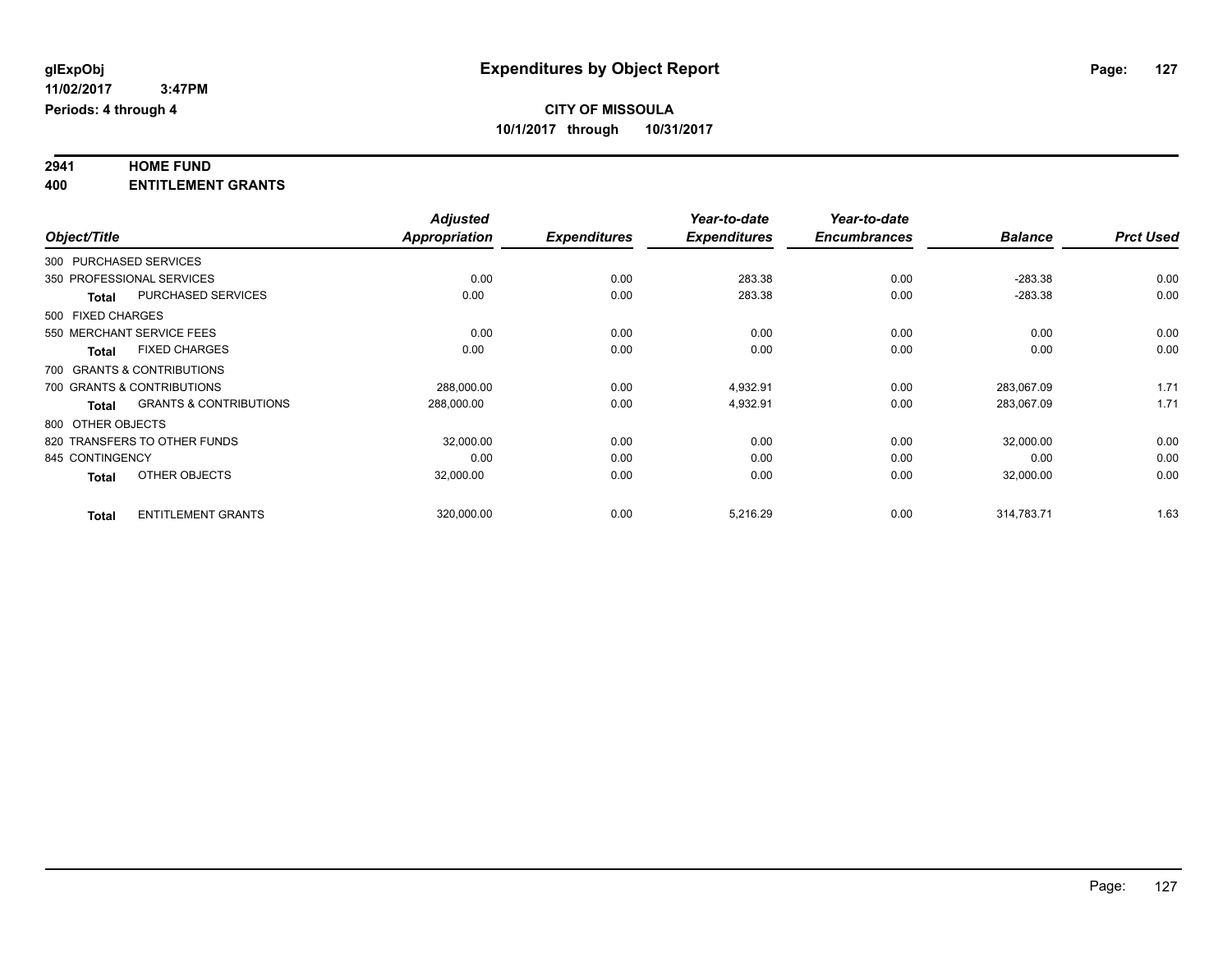**2941 HOME FUND**

|                                                   | <b>Adjusted</b>      |                     | Year-to-date        | Year-to-date        |                |                  |
|---------------------------------------------------|----------------------|---------------------|---------------------|---------------------|----------------|------------------|
| Object/Title                                      | <b>Appropriation</b> | <b>Expenditures</b> | <b>Expenditures</b> | <b>Encumbrances</b> | <b>Balance</b> | <b>Prct Used</b> |
| 300 PURCHASED SERVICES                            |                      |                     |                     |                     |                |                  |
| 350 PROFESSIONAL SERVICES                         | 0.00                 | 0.00                | 283.38              | 0.00                | $-283.38$      | 0.00             |
| <b>PURCHASED SERVICES</b><br><b>Total</b>         | 0.00                 | 0.00                | 283.38              | 0.00                | $-283.38$      | 0.00             |
| 500 FIXED CHARGES                                 |                      |                     |                     |                     |                |                  |
| 550 MERCHANT SERVICE FEES                         | 0.00                 | 0.00                | 0.00                | 0.00                | 0.00           | 0.00             |
| <b>FIXED CHARGES</b><br>Total                     | 0.00                 | 0.00                | 0.00                | 0.00                | 0.00           | 0.00             |
| 700 GRANTS & CONTRIBUTIONS                        |                      |                     |                     |                     |                |                  |
| 700 GRANTS & CONTRIBUTIONS                        | 288,000.00           | 0.00                | 4,932.91            | 0.00                | 283,067.09     | 1.71             |
| <b>GRANTS &amp; CONTRIBUTIONS</b><br><b>Total</b> | 288,000.00           | 0.00                | 4,932.91            | 0.00                | 283,067.09     | 1.71             |
| 800 OTHER OBJECTS                                 |                      |                     |                     |                     |                |                  |
| 820 TRANSFERS TO OTHER FUNDS                      | 32,000.00            | 0.00                | 0.00                | 0.00                | 32,000.00      | 0.00             |
| 845 CONTINGENCY                                   | 0.00                 | 0.00                | 0.00                | 0.00                | 0.00           | 0.00             |
| OTHER OBJECTS<br><b>Total</b>                     | 32,000.00            | 0.00                | 0.00                | 0.00                | 32,000.00      | 0.00             |
| <b>HOME FUND</b><br><b>Total</b>                  | 320,000.00           | 0.00                | 5,216.29            | 0.00                | 314,783.71     | 1.63             |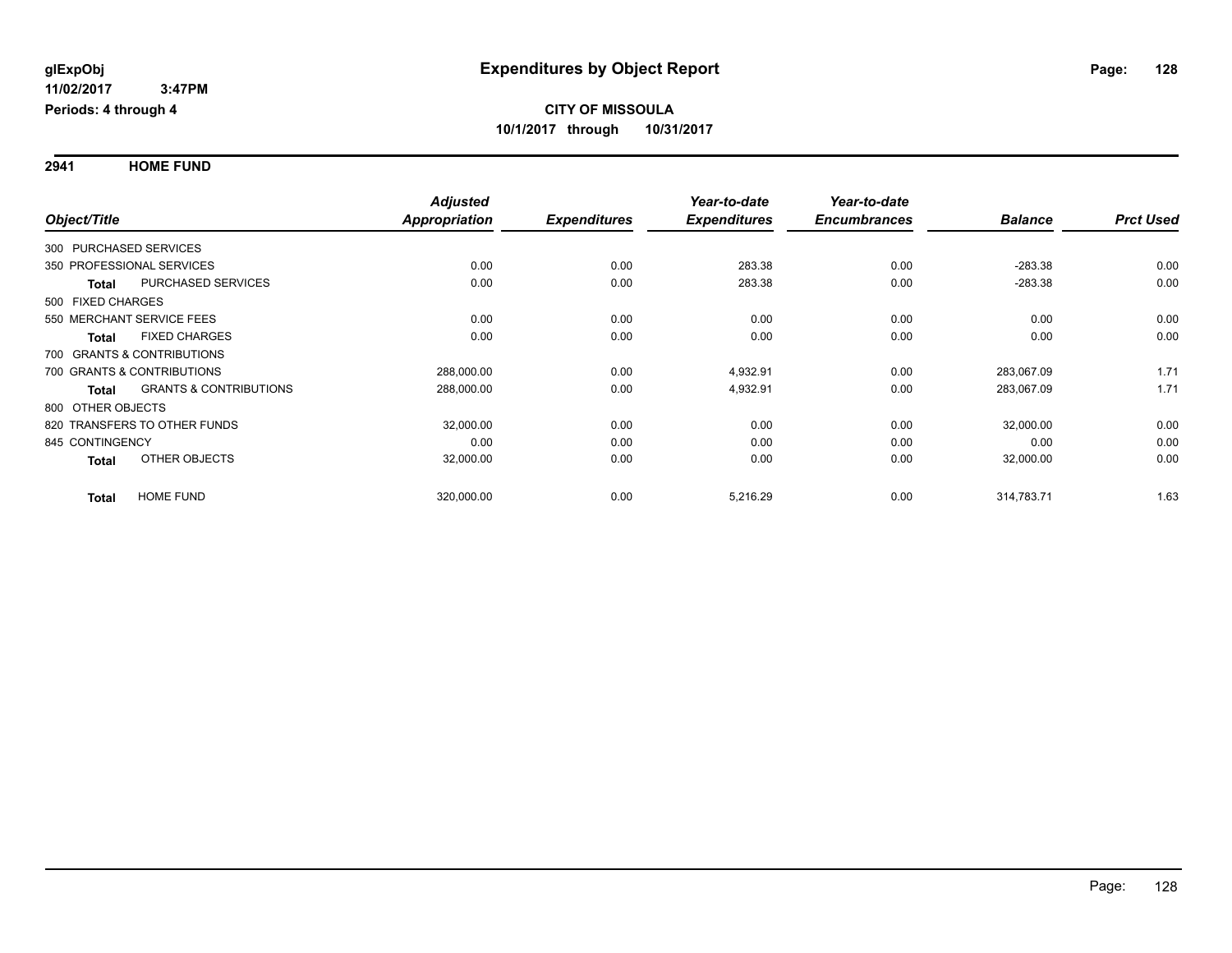**2943 CITY HOME PROGRAM INCOME**

**400 ENTITLEMENT GRANTS**

|                                                   | <b>Adjusted</b>      |                     | Year-to-date        | Year-to-date        |                |                  |
|---------------------------------------------------|----------------------|---------------------|---------------------|---------------------|----------------|------------------|
| Object/Title                                      | <b>Appropriation</b> | <b>Expenditures</b> | <b>Expenditures</b> | <b>Encumbrances</b> | <b>Balance</b> | <b>Prct Used</b> |
| 300 PURCHASED SERVICES                            |                      |                     |                     |                     |                |                  |
| 350 PROFESSIONAL SERVICES                         | 25.000.00            | 0.00                | 0.00                | 0.00                | 25.000.00      | 0.00             |
| <b>PURCHASED SERVICES</b><br><b>Total</b>         | 25.000.00            | 0.00                | 0.00                | 0.00                | 25,000.00      | 0.00             |
| 700 GRANTS & CONTRIBUTIONS                        |                      |                     |                     |                     |                |                  |
| 700 GRANTS & CONTRIBUTIONS                        | 0.00                 | 0.00                | 0.00                | 0.00                | 0.00           | 0.00             |
| <b>GRANTS &amp; CONTRIBUTIONS</b><br><b>Total</b> | 0.00                 | 0.00                | 0.00                | 0.00                | 0.00           | 0.00             |
| 800 OTHER OBJECTS                                 |                      |                     |                     |                     |                |                  |
| 820 TRANSFERS TO OTHER FUNDS                      | 0.00                 | 0.00                | 0.00                | 0.00                | 0.00           | 0.00             |
| OTHER OBJECTS<br><b>Total</b>                     | 0.00                 | 0.00                | 0.00                | 0.00                | 0.00           | 0.00             |
| <b>ENTITLEMENT GRANTS</b><br><b>Total</b>         | 25,000.00            | 0.00                | 0.00                | 0.00                | 25.000.00      | 0.00             |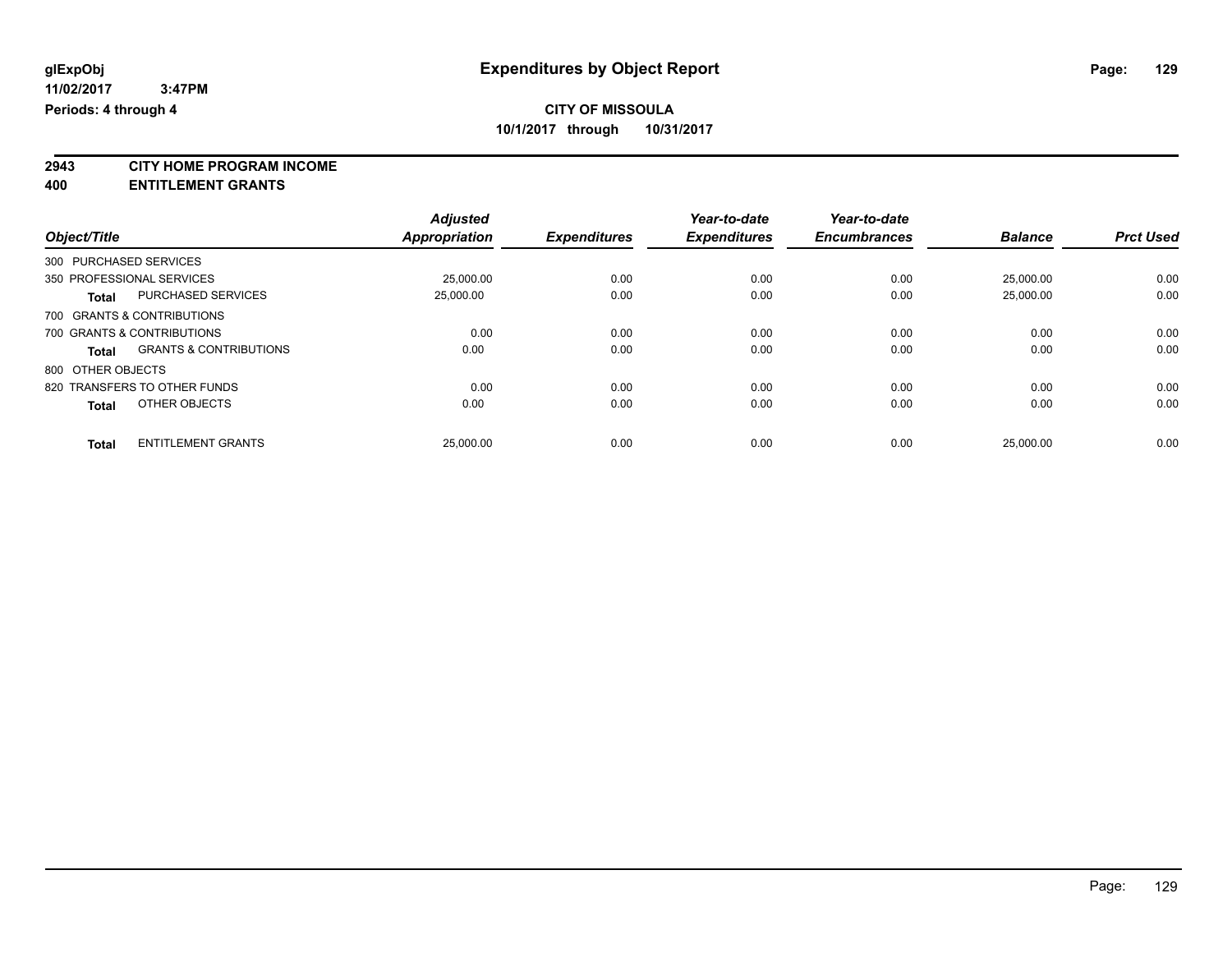#### **2943 CITY HOME PROGRAM INCOME**

|                                                   | <b>Adjusted</b> |                     | Year-to-date        | Year-to-date        |                |                  |
|---------------------------------------------------|-----------------|---------------------|---------------------|---------------------|----------------|------------------|
| Object/Title                                      | Appropriation   | <b>Expenditures</b> | <b>Expenditures</b> | <b>Encumbrances</b> | <b>Balance</b> | <b>Prct Used</b> |
| 300 PURCHASED SERVICES                            |                 |                     |                     |                     |                |                  |
| 350 PROFESSIONAL SERVICES                         | 25,000.00       | 0.00                | 0.00                | 0.00                | 25.000.00      | 0.00             |
| <b>PURCHASED SERVICES</b><br><b>Total</b>         | 25,000.00       | 0.00                | 0.00                | 0.00                | 25.000.00      | 0.00             |
| 700 GRANTS & CONTRIBUTIONS                        |                 |                     |                     |                     |                |                  |
| 700 GRANTS & CONTRIBUTIONS                        | 0.00            | 0.00                | 0.00                | 0.00                | 0.00           | 0.00             |
| <b>GRANTS &amp; CONTRIBUTIONS</b><br><b>Total</b> | 0.00            | 0.00                | 0.00                | 0.00                | 0.00           | 0.00             |
| 800 OTHER OBJECTS                                 |                 |                     |                     |                     |                |                  |
| 820 TRANSFERS TO OTHER FUNDS                      | 0.00            | 0.00                | 0.00                | 0.00                | 0.00           | 0.00             |
| OTHER OBJECTS<br><b>Total</b>                     | 0.00            | 0.00                | 0.00                | 0.00                | 0.00           | 0.00             |
| CITY HOME PROGRAM INCOME<br><b>Total</b>          | 25,000.00       | 0.00                | 0.00                | 0.00                | 25.000.00      | 0.00             |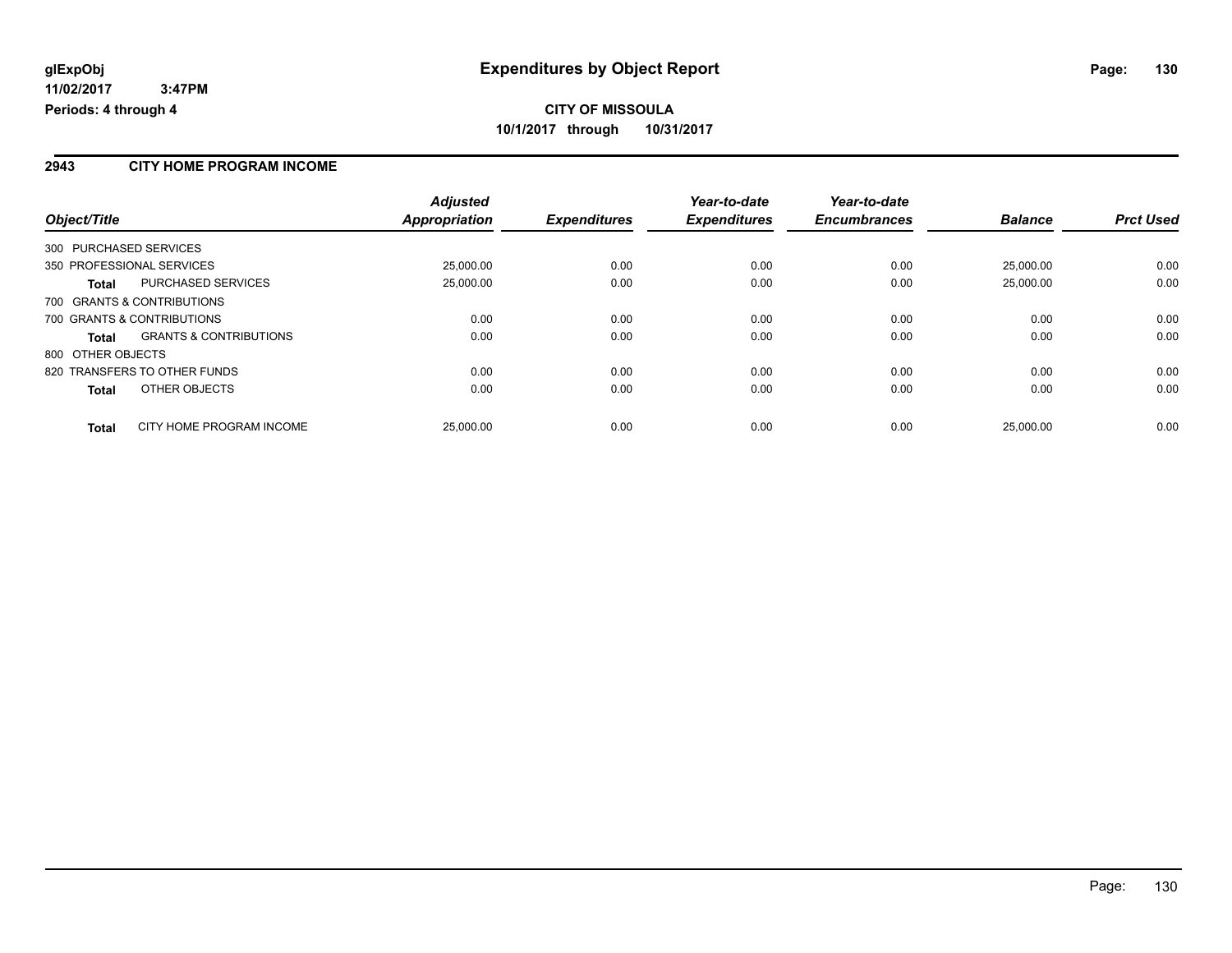# **2955 TRANSPORTATION**

**250 DEVELOPMENT SERVICES**

|                                            | <b>Adjusted</b> |                     | Year-to-date        | Year-to-date        |                |                  |
|--------------------------------------------|-----------------|---------------------|---------------------|---------------------|----------------|------------------|
| Object/Title                               | Appropriation   | <b>Expenditures</b> | <b>Expenditures</b> | <b>Encumbrances</b> | <b>Balance</b> | <b>Prct Used</b> |
| 100 PERSONAL SERVICES                      |                 |                     |                     |                     |                |                  |
| 110 SALARIES AND WAGES                     | 467,018.00      | 31,978.66           | 122,406.81          | 0.00                | 344,611.19     | 26.21            |
| 120 OVERTIME                               | 0.00            | 0.00                | 33.00               | 0.00                | $-33.00$       | 0.00             |
| 140 EMPLOYER CONTRIBUTIONS                 | 173,075.00      | 10,516.12           | 48,146.76           | 0.00                | 124,928.24     | 27.82            |
| 141 STATE RETIREMENT CONTRIBUTIONS         | 0.00            | 0.00                | 59.64               | 0.00                | $-59.64$       | 0.00             |
| PERSONAL SERVICES<br>Total                 | 640,093.00      | 42,494.78           | 170,646.21          | 0.00                | 469,446.79     | 26.66            |
| 200 SUPPLIES                               |                 |                     |                     |                     |                |                  |
| 210 OFFICE SUPPLIES                        | 8,500.00        | 199.01              | 1,842.35            | 0.00                | 6,657.65       | 21.67            |
| 220 OPERATING SUPPLIES                     | 26,800.00       | 5,699.12            | 15,388.37           | 0.00                | 11,411.63      | 57.42            |
| 230 REPAIR/MAINTENANCE                     | 0.00            | 0.00                | 0.00                | 0.00                | 0.00           | 0.00             |
| 231 GASOLINE                               | 0.00            | 0.00                | 0.00                | 0.00                | 0.00           | 0.00             |
| 240 OTHER SUPPLIES                         | 360.00          | 0.00                | 0.00                | 0.00                | 360.00         | 0.00             |
| <b>SUPPLIES</b><br>Total                   | 35,660.00       | 5,898.13            | 17,230.72           | 0.00                | 18,429.28      | 48.32            |
| 300 PURCHASED SERVICES                     |                 |                     |                     |                     |                |                  |
| 310 COMMUNICATIONS                         | 3,100.00        | 137.94              | 643.55              | 0.00                | 2,456.45       | 20.76            |
| 320 PRINTING & DUPLICATING                 | 7,125.00        | 1,581.93            | 3,554.98            | 0.00                | 3,570.02       | 49.89            |
| 330 PUBLICITY, SUBSCRIPTIONS & DUES        | 37,725.00       | 6,590.56            | 10,164.67           | 0.00                | 27,560.33      | 26.94            |
| 344 TELEPHONE SERVICE                      | 579.00          | 14.59               | 20.75               | 0.00                | 558.25         | 3.58             |
| 350 PROFESSIONAL SERVICES                  | 55,004.00       | 1,691.55            | 1,917.40            | 0.00                | 53,086.60      | 3.49             |
| 360 REPAIR & MAINTENANCE                   | 8,900.00        | 113.72              | 339.02              | 0.00                | 8,560.98       | 3.81             |
| 370 TRAVEL                                 | 13.500.00       | 180.06              | 1.788.98            | 0.00                | 11.711.02      | 13.25            |
| 380 TRAINING                               | 11,300.00       | 199.99              | $-15.01$            | 0.00                | 11,315.01      | $-0.13$          |
| 390 OTHER PURCHASED SERVICES               | 16,050.00       | 0.00                | 897.50              | 0.00                | 15,152.50      | 5.59             |
| PURCHASED SERVICES<br>Total                | 153,283.00      | 10,510.34           | 19,311.84           | 0.00                | 133,971.16     | 12.60            |
| 500 FIXED CHARGES                          |                 |                     |                     |                     |                |                  |
| 500 FIXED CHARGES                          | 38,592.00       | 1,277.07            | 1,277.07            | 0.00                | 37,314.93      | 3.31             |
| 550 MERCHANT SERVICE FEES                  | 0.00            | 0.00                | 0.00                | 0.00                | 0.00           | 0.00             |
| <b>FIXED CHARGES</b><br>Total              | 38,592.00       | 1,277.07            | 1,277.07            | 0.00                | 37,314.93      | 3.31             |
| 700 GRANTS & CONTRIBUTIONS                 |                 |                     |                     |                     |                |                  |
| 700 GRANTS & CONTRIBUTIONS                 | 148,133.00      | $-250.00$           | 4,750.00            | 0.00                | 143,383.00     | 3.21             |
| <b>GRANTS &amp; CONTRIBUTIONS</b><br>Total | 148,133.00      | $-250.00$           | 4,750.00            | 0.00                | 143,383.00     | 3.21             |
| 800 OTHER OBJECTS                          |                 |                     |                     |                     |                |                  |
| 820 TRANSFERS TO OTHER FUNDS               | 20,000.00       | 0.00                | 0.00                | 0.00                | 20,000.00      | 0.00             |
|                                            |                 |                     |                     |                     |                |                  |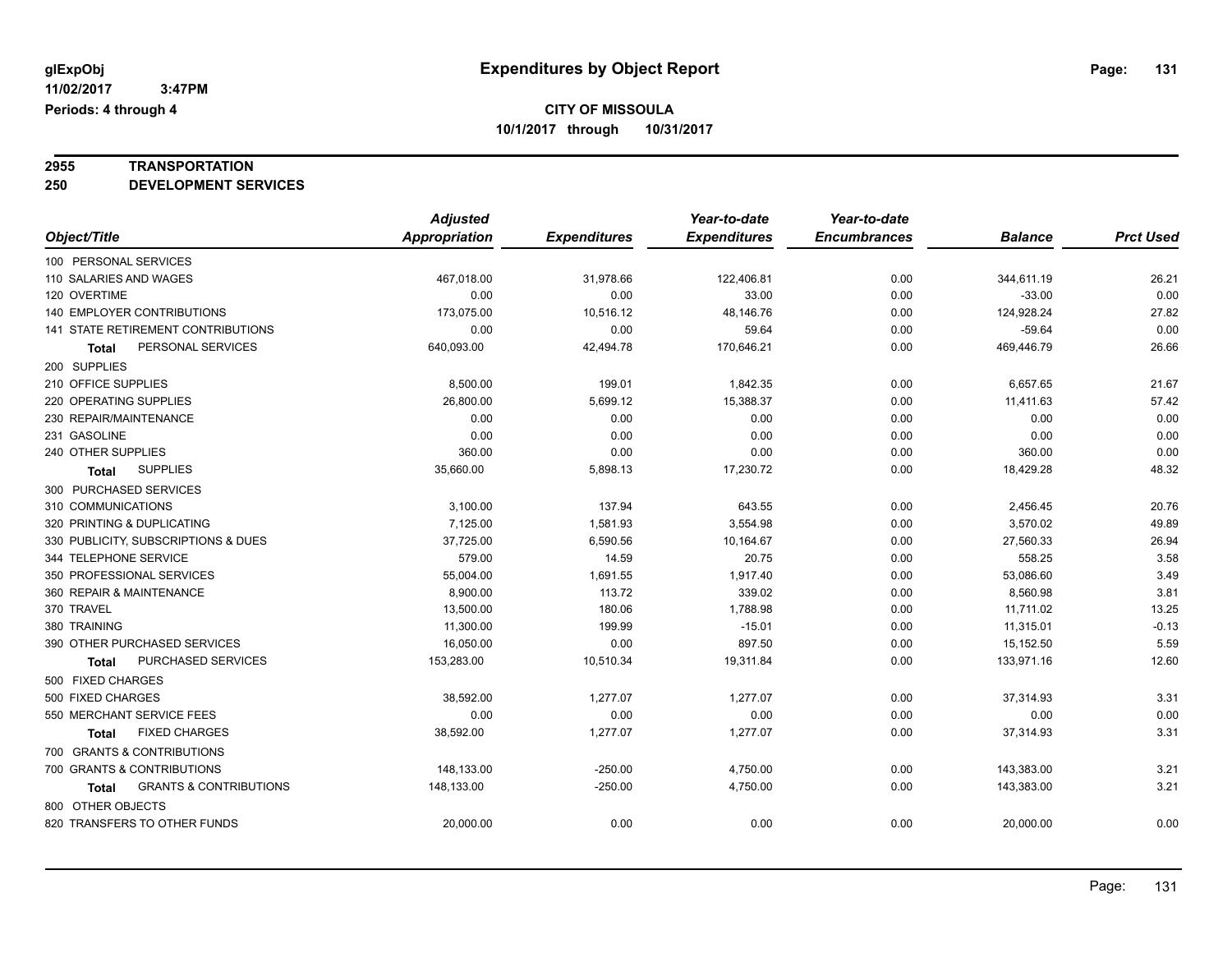# **2955 TRANSPORTATION**

**250 DEVELOPMENT SERVICES**

|                    |                           | <b>Adjusted</b> |                     | Year-to-date        | Year-to-date        |                |                  |
|--------------------|---------------------------|-----------------|---------------------|---------------------|---------------------|----------------|------------------|
| Object/Title       |                           | Appropriation   | <b>Expenditures</b> | <b>Expenditures</b> | <b>Encumbrances</b> | <b>Balance</b> | <b>Prct Used</b> |
| 845 CONTINGENCY    |                           | 290,230.00      | 0.00                | 0.00                | 0.00                | 290.230.00     | 0.00             |
| <b>Total</b>       | OTHER OBJECTS             | 310.230.00      | 0.00                | 0.00                | 0.00                | 310.230.00     | 0.00             |
| 900 CAPITAL OUTLAY |                           |                 |                     |                     |                     |                |                  |
|                    | 940 MACHINERY & EQUIPMENT | 0.00            | 0.00                | 0.00                | 0.00                | 0.00           | 0.00             |
| <b>Total</b>       | <b>CAPITAL OUTLAY</b>     | 0.00            | 0.00                | 0.00                | 0.00                | 0.00           | 0.00             |
| <b>Total</b>       | DEVELOPMENT SERVICES      | .325.991.00     | 59.930.32           | 213.215.84          | 0.00                | 1.112.775.16   | 16.08            |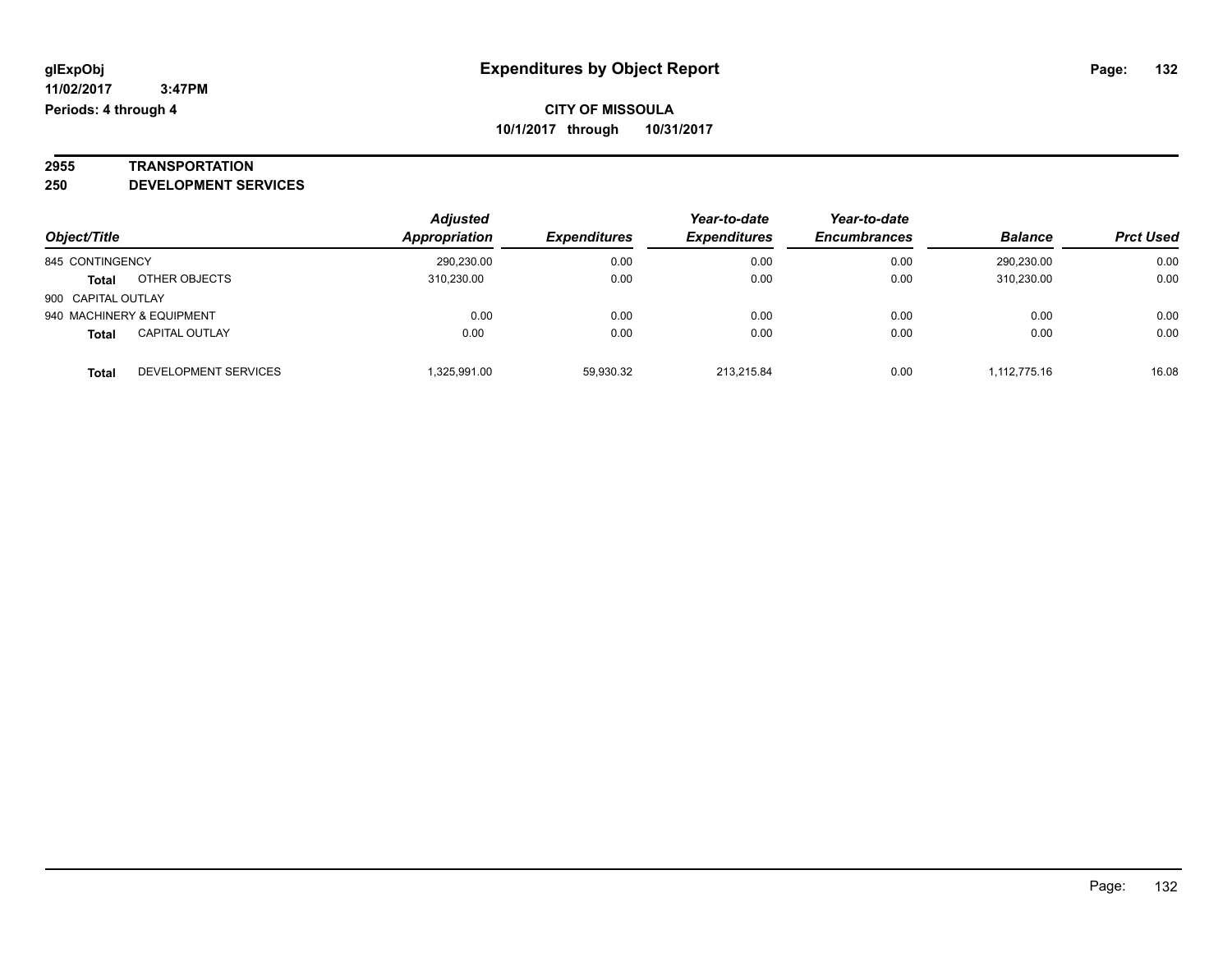**2955 TRANSPORTATION**

|                                                   | <b>Adjusted</b> |                     | Year-to-date        | Year-to-date        |                |                  |
|---------------------------------------------------|-----------------|---------------------|---------------------|---------------------|----------------|------------------|
| Object/Title                                      | Appropriation   | <b>Expenditures</b> | <b>Expenditures</b> | <b>Encumbrances</b> | <b>Balance</b> | <b>Prct Used</b> |
| 100 PERSONAL SERVICES                             |                 |                     |                     |                     |                |                  |
| 110 SALARIES AND WAGES                            | 467,018.00      | 31,978.66           | 122,406.81          | 0.00                | 344,611.19     | 26.21            |
| 120 OVERTIME                                      | 0.00            | 0.00                | 33.00               | 0.00                | $-33.00$       | 0.00             |
| <b>140 EMPLOYER CONTRIBUTIONS</b>                 | 173,075.00      | 10,516.12           | 48,146.76           | 0.00                | 124,928.24     | 27.82            |
| 141 STATE RETIREMENT CONTRIBUTIONS                | 0.00            | 0.00                | 59.64               | 0.00                | $-59.64$       | 0.00             |
| PERSONAL SERVICES<br>Total                        | 640,093.00      | 42,494.78           | 170,646.21          | 0.00                | 469,446.79     | 26.66            |
| 200 SUPPLIES                                      |                 |                     |                     |                     |                |                  |
| 210 OFFICE SUPPLIES                               | 8,500.00        | 199.01              | 1,842.35            | 0.00                | 6,657.65       | 21.67            |
| 220 OPERATING SUPPLIES                            | 26,800.00       | 5,699.12            | 15,388.37           | 0.00                | 11,411.63      | 57.42            |
| 230 REPAIR/MAINTENANCE                            | 0.00            | 0.00                | 0.00                | 0.00                | 0.00           | 0.00             |
| 231 GASOLINE                                      | 0.00            | 0.00                | 0.00                | 0.00                | 0.00           | 0.00             |
| 240 OTHER SUPPLIES                                | 360.00          | 0.00                | 0.00                | 0.00                | 360.00         | 0.00             |
| <b>SUPPLIES</b><br><b>Total</b>                   | 35,660.00       | 5,898.13            | 17,230.72           | 0.00                | 18,429.28      | 48.32            |
| 300 PURCHASED SERVICES                            |                 |                     |                     |                     |                |                  |
| 310 COMMUNICATIONS                                | 3,100.00        | 137.94              | 643.55              | 0.00                | 2,456.45       | 20.76            |
| 320 PRINTING & DUPLICATING                        | 7,125.00        | 1,581.93            | 3,554.98            | 0.00                | 3,570.02       | 49.89            |
| 330 PUBLICITY, SUBSCRIPTIONS & DUES               | 37,725.00       | 6,590.56            | 10,164.67           | 0.00                | 27,560.33      | 26.94            |
| 344 TELEPHONE SERVICE                             | 579.00          | 14.59               | 20.75               | 0.00                | 558.25         | 3.58             |
| 350 PROFESSIONAL SERVICES                         | 55,004.00       | 1,691.55            | 1,917.40            | 0.00                | 53,086.60      | 3.49             |
| 360 REPAIR & MAINTENANCE                          | 8,900.00        | 113.72              | 339.02              | 0.00                | 8,560.98       | 3.81             |
| 370 TRAVEL                                        | 13,500.00       | 180.06              | 1,788.98            | 0.00                | 11,711.02      | 13.25            |
| 380 TRAINING                                      | 11,300.00       | 199.99              | $-15.01$            | 0.00                | 11,315.01      | $-0.13$          |
| 390 OTHER PURCHASED SERVICES                      | 16,050.00       | 0.00                | 897.50              | 0.00                | 15,152.50      | 5.59             |
| PURCHASED SERVICES<br>Total                       | 153,283.00      | 10,510.34           | 19,311.84           | 0.00                | 133,971.16     | 12.60            |
| 500 FIXED CHARGES                                 |                 |                     |                     |                     |                |                  |
| 500 FIXED CHARGES                                 | 38,592.00       | 1,277.07            | 1,277.07            | 0.00                | 37,314.93      | 3.31             |
| 550 MERCHANT SERVICE FEES                         | 0.00            | 0.00                | 0.00                | 0.00                | 0.00           | 0.00             |
| <b>FIXED CHARGES</b><br>Total                     | 38,592.00       | 1,277.07            | 1,277.07            | 0.00                | 37,314.93      | 3.31             |
| 700 GRANTS & CONTRIBUTIONS                        |                 |                     |                     |                     |                |                  |
| 700 GRANTS & CONTRIBUTIONS                        | 148,133.00      | $-250.00$           | 4,750.00            | 0.00                | 143,383.00     | 3.21             |
| <b>GRANTS &amp; CONTRIBUTIONS</b><br><b>Total</b> | 148,133.00      | $-250.00$           | 4,750.00            | 0.00                | 143,383.00     | 3.21             |
| 800 OTHER OBJECTS                                 |                 |                     |                     |                     |                |                  |
| 820 TRANSFERS TO OTHER FUNDS                      | 20,000.00       | 0.00                | 0.00                | 0.00                | 20,000.00      | 0.00             |
| 845 CONTINGENCY                                   | 290,230.00      | 0.00                | 0.00                | 0.00                | 290,230.00     | 0.00             |
|                                                   |                 |                     |                     |                     |                |                  |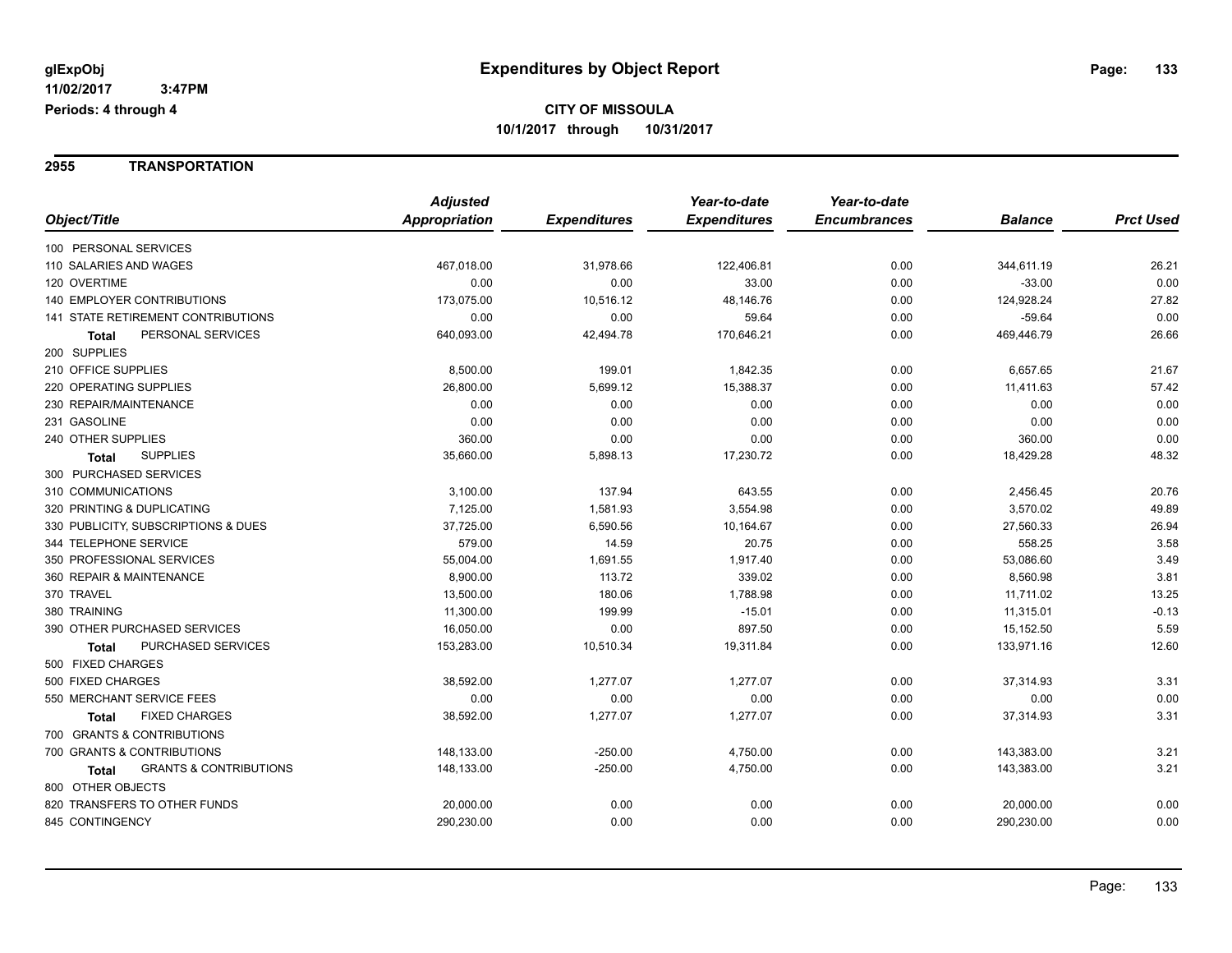**2955 TRANSPORTATION**

|                                                     | <b>Adjusted</b><br>Appropriation |                     | Year-to-date        | Year-to-date<br><b>Encumbrances</b> | <b>Balance</b> | <b>Prct Used</b> |
|-----------------------------------------------------|----------------------------------|---------------------|---------------------|-------------------------------------|----------------|------------------|
| Object/Title                                        |                                  | <b>Expenditures</b> | <b>Expenditures</b> |                                     |                |                  |
| OTHER OBJECTS<br><b>Total</b><br>900 CAPITAL OUTLAY | 310,230.00                       | 0.00                | 0.00                | 0.00                                | 310.230.00     | 0.00             |
| 940 MACHINERY & EQUIPMENT                           | 0.00                             | 0.00                | 0.00                | 0.00                                | 0.00           | 0.00             |
| <b>CAPITAL OUTLAY</b><br><b>Total</b>               | 0.00                             | 0.00                | 0.00                | 0.00                                | 0.00           | 0.00             |
| <b>TRANSPORTATION</b><br><b>Total</b>               | 1,325,991.00                     | 59,930.32           | 213.215.84          | 0.00                                | 1.112.775.16   | 16.08            |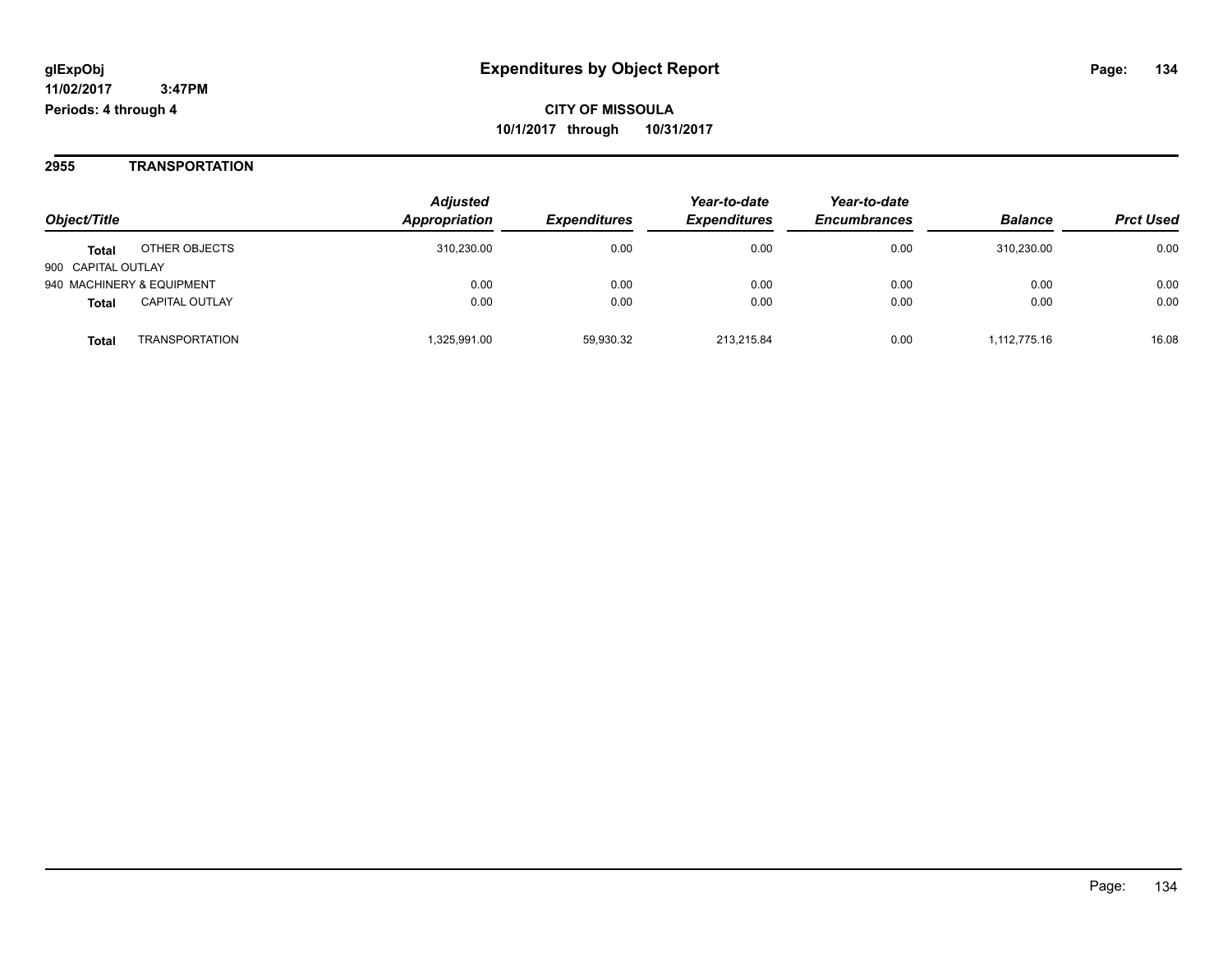# **2987 FEDERAL TRANSPORTATION FUND**

**390 NON-DEPARTMENTAL**

| Object/Title                          | <b>Adjusted</b><br>Appropriation | <b>Expenditures</b> | Year-to-date<br><b>Expenditures</b> | Year-to-date<br><b>Encumbrances</b> | <b>Balance</b> | <b>Prct Used</b> |
|---------------------------------------|----------------------------------|---------------------|-------------------------------------|-------------------------------------|----------------|------------------|
| 800 OTHER OBJECTS                     |                                  |                     |                                     |                                     |                |                  |
| 820 TRANSFERS TO OTHER FUNDS          | 0.00                             | 0.00                | 0.00                                | 0.00                                | 0.00           | 0.00             |
| OTHER OBJECTS<br><b>Total</b>         | 0.00                             | 0.00                | 0.00                                | 0.00                                | 0.00           | 0.00             |
| 900 CAPITAL OUTLAY                    |                                  |                     |                                     |                                     |                |                  |
| 930 IMPROVEMENTS                      | 208.379.00                       | 85,341.53           | 85.341.53                           | 0.00                                | 123.037.47     | 40.95            |
| <b>CAPITAL OUTLAY</b><br><b>Total</b> | 208,379.00                       | 85,341.53           | 85,341.53                           | 0.00                                | 123.037.47     | 40.95            |
| NON-DEPARTMENTAL<br><b>Total</b>      | 208.379.00                       | 85,341.53           | 85.341.53                           | 0.00                                | 123.037.47     | 40.95            |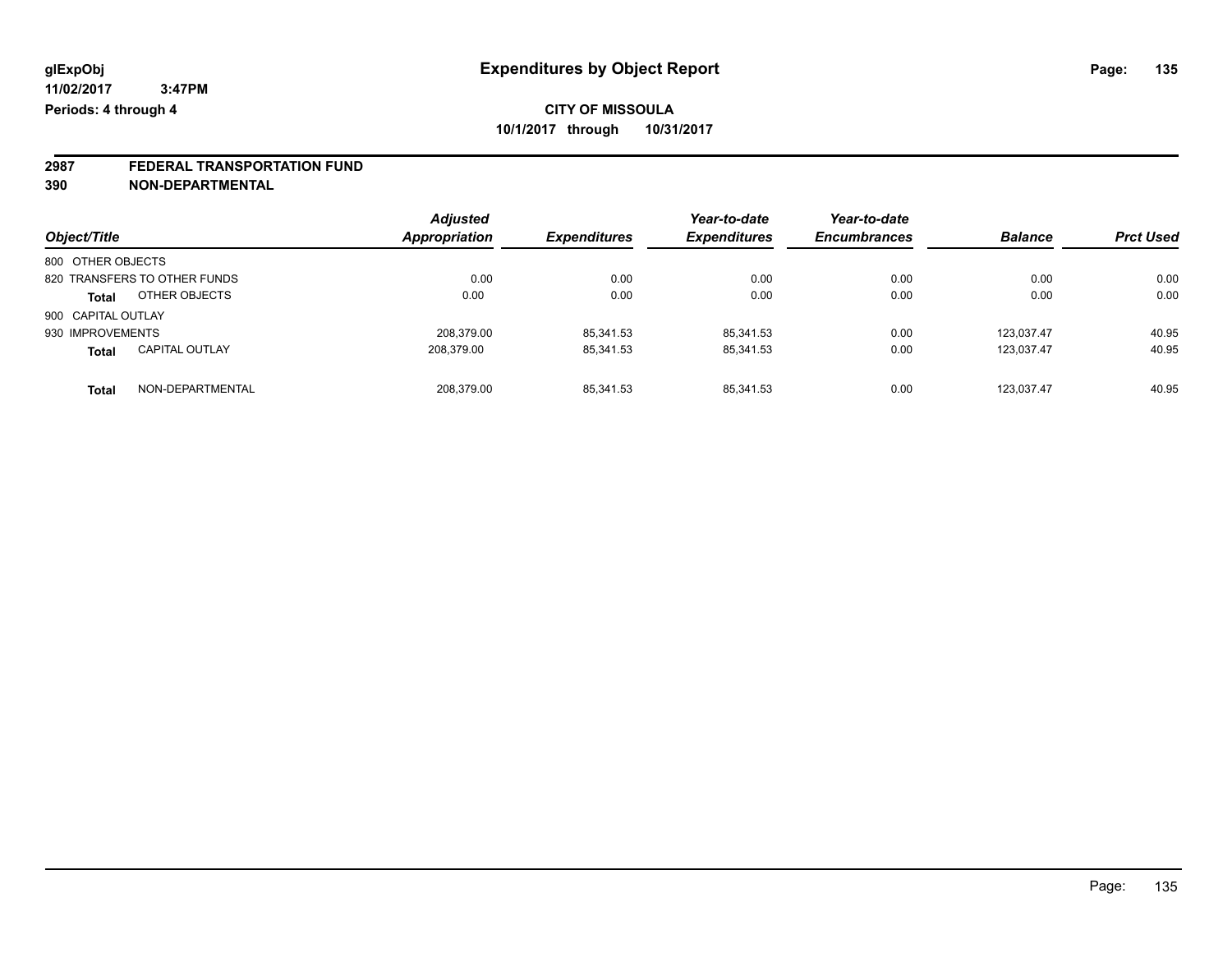**11/02/2017 3:47PM Periods: 4 through 4**

### **2987 FEDERAL TRANSPORTATION FUND**

|                    |                              | <b>Adjusted</b>      |                            | Year-to-date        | Year-to-date        |                |                  |
|--------------------|------------------------------|----------------------|----------------------------|---------------------|---------------------|----------------|------------------|
| Object/Title       |                              | <b>Appropriation</b> | <i><b>Expenditures</b></i> | <b>Expenditures</b> | <b>Encumbrances</b> | <b>Balance</b> | <b>Prct Used</b> |
| 800 OTHER OBJECTS  |                              |                      |                            |                     |                     |                |                  |
|                    | 820 TRANSFERS TO OTHER FUNDS | 0.00                 | 0.00                       | 0.00                | 0.00                | 0.00           | 0.00             |
| <b>Total</b>       | OTHER OBJECTS                | 0.00                 | 0.00                       | 0.00                | 0.00                | 0.00           | 0.00             |
| 900 CAPITAL OUTLAY |                              |                      |                            |                     |                     |                |                  |
| 930 IMPROVEMENTS   |                              | 208,379.00           | 85,341.53                  | 85.341.53           | 0.00                | 123.037.47     | 40.95            |
| <b>Total</b>       | <b>CAPITAL OUTLAY</b>        | 208,379.00           | 85,341.53                  | 85,341.53           | 0.00                | 123.037.47     | 40.95            |
| <b>Total</b>       | FEDERAL TRANSPORTATION FUND  | 208.379.00           | 85.341.53                  | 85.341.53           | 0.00                | 123.037.47     | 40.95            |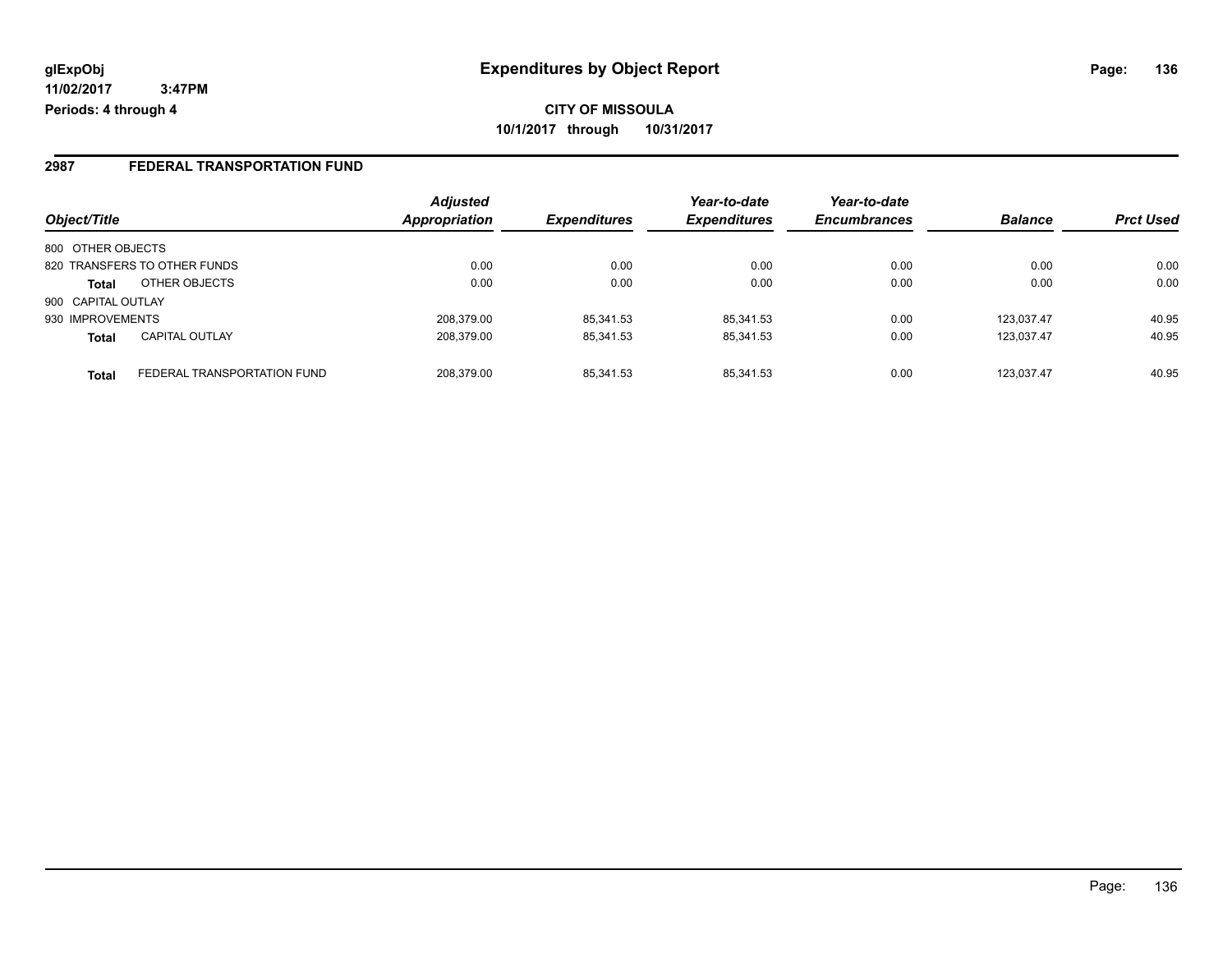#### **11/02/2017 3:47PM Periods: 4 through 4**

## **CITY OF MISSOULA 10/1/2017 through 10/31/2017**

# **2988 GRANTS & DONATIONS FUND**

**223 CITY CLERK**

| Object/Title                         | <b>Adjusted</b><br>Appropriation | <b>Expenditures</b> | Year-to-date<br><b>Expenditures</b> | Year-to-date<br><b>Encumbrances</b> | <b>Balance</b> | <b>Prct Used</b> |
|--------------------------------------|----------------------------------|---------------------|-------------------------------------|-------------------------------------|----------------|------------------|
| 500 FIXED CHARGES                    |                                  |                     |                                     |                                     |                |                  |
| 550 MERCHANT SERVICE FEES            | 0.00                             | 0.00                | 0.00                                | 0.00                                | 0.00           | 0.00             |
| <b>FIXED CHARGES</b><br><b>Total</b> | 0.00                             | 0.00                | 0.00                                | 0.00                                | 0.00           | 0.00             |
| <b>CITY CLERK</b><br>Total           | 0.00                             | 0.00                | 0.00                                | 0.00                                | 0.00           | 0.00             |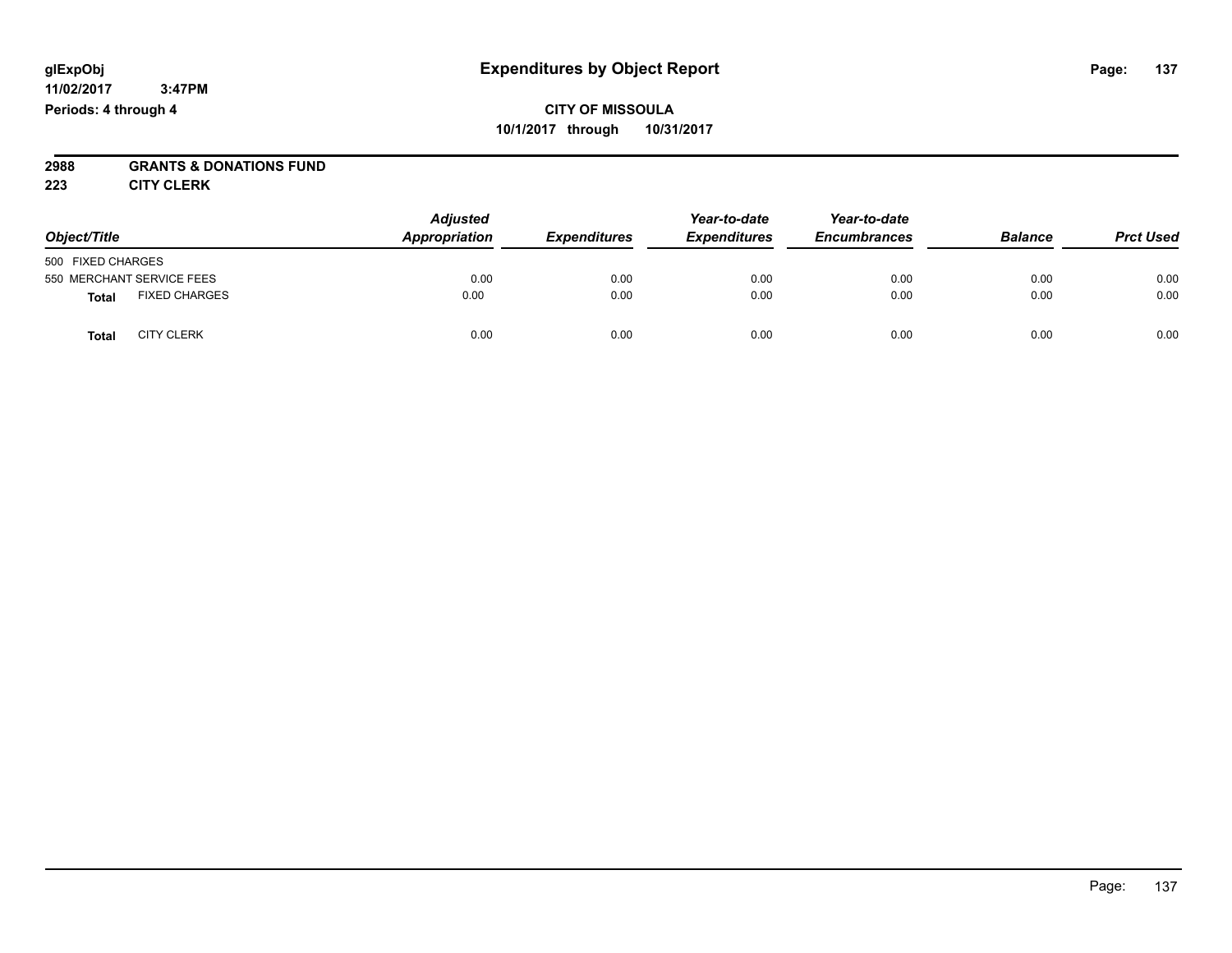**2988 GRANTS & DONATIONS FUND**

**300 FIRE**

| Object/Title                          | <b>Adjusted</b><br>Appropriation | <b>Expenditures</b> | Year-to-date<br><b>Expenditures</b> | Year-to-date<br><b>Encumbrances</b> | <b>Balance</b> | <b>Prct Used</b> |
|---------------------------------------|----------------------------------|---------------------|-------------------------------------|-------------------------------------|----------------|------------------|
|                                       |                                  |                     |                                     |                                     |                |                  |
| 900 CAPITAL OUTLAY                    |                                  |                     |                                     |                                     |                |                  |
| 940 MACHINERY & EQUIPMENT             | 0.00                             | 0.00                | 90,000.00                           | 0.00                                | $-90,000.00$   | 0.00             |
| <b>CAPITAL OUTLAY</b><br><b>Total</b> | 0.00                             | 0.00                | 90,000.00                           | 0.00                                | $-90,000.00$   | 0.00             |
| <b>FIRE</b><br>Total                  | 0.00                             | 0.00                | 90,000.00                           | 0.00                                | $-90,000.00$   | 0.00             |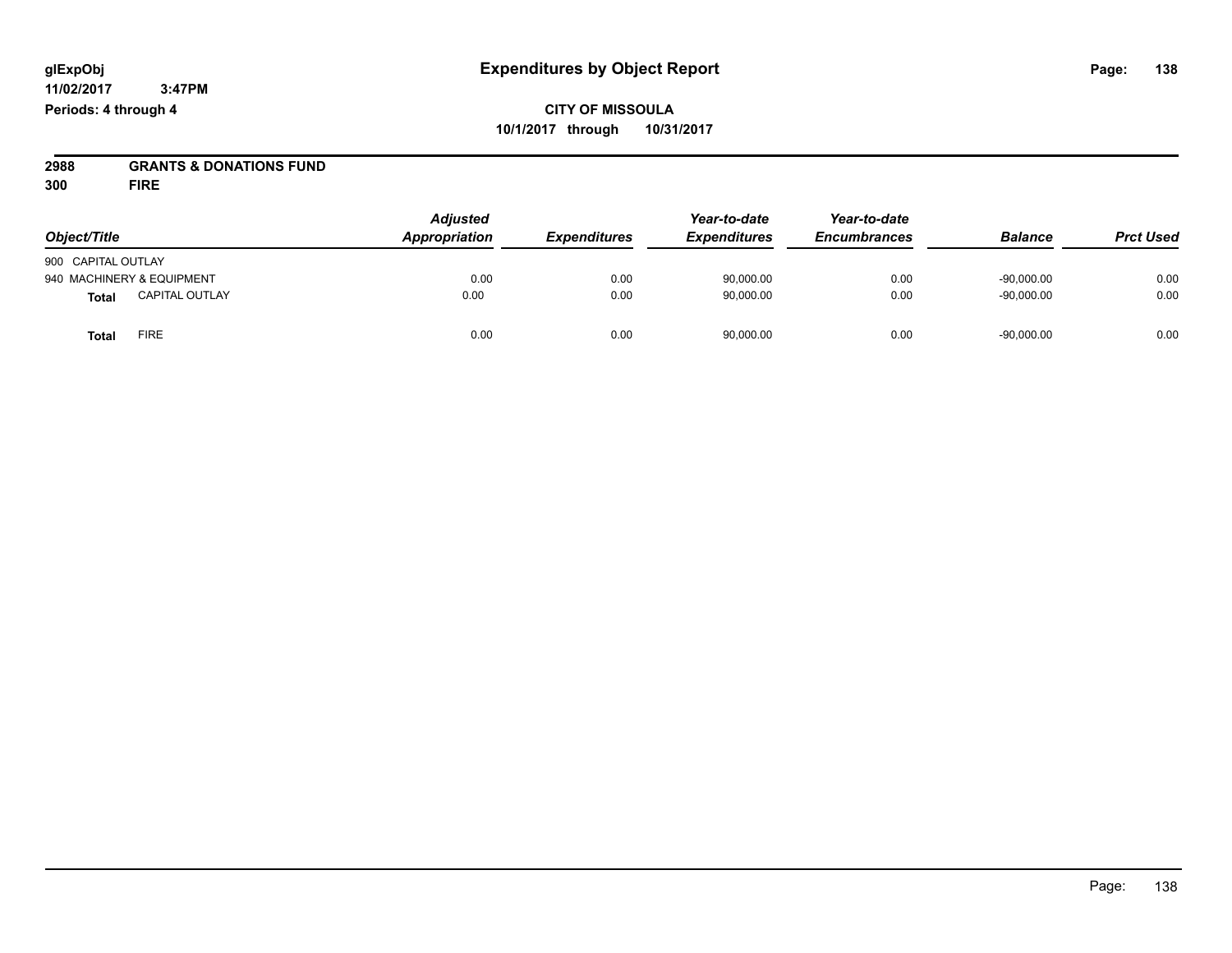**2988 GRANTS & DONATIONS FUND**

**390 NON-DEPARTMENTAL**

|                     |                                   | <b>Adjusted</b>      |                     | Year-to-date        | Year-to-date        |                |                  |
|---------------------|-----------------------------------|----------------------|---------------------|---------------------|---------------------|----------------|------------------|
| Object/Title        |                                   | <b>Appropriation</b> | <b>Expenditures</b> | <b>Expenditures</b> | <b>Encumbrances</b> | <b>Balance</b> | <b>Prct Used</b> |
| 200 SUPPLIES        |                                   |                      |                     |                     |                     |                |                  |
| 210 OFFICE SUPPLIES |                                   | 0.00                 | 0.00                | 0.00                | 0.00                | 0.00           | 0.00             |
| Total               | <b>SUPPLIES</b>                   | 0.00                 | 0.00                | 0.00                | 0.00                | 0.00           | 0.00             |
|                     | 300 PURCHASED SERVICES            |                      |                     |                     |                     |                |                  |
| 310 COMMUNICATIONS  |                                   | 0.00                 | 0.00                | 0.00                | 0.00                | 0.00           | 0.00             |
|                     | 350 PROFESSIONAL SERVICES         | 0.00                 | 1,296.20            | 1,296.20            | 0.00                | $-1,296.20$    | 0.00             |
| 370 TRAVEL          |                                   | 0.00                 | 0.00                | 0.00                | 0.00                | 0.00           | 0.00             |
| 380 TRAINING        |                                   | 0.00                 | 0.00                | 0.00                | 0.00                | 0.00           | 0.00             |
| <b>Total</b>        | PURCHASED SERVICES                | 0.00                 | 1,296.20            | 1,296.20            | 0.00                | $-1,296.20$    | 0.00             |
|                     | 700 GRANTS & CONTRIBUTIONS        |                      |                     |                     |                     |                |                  |
|                     | 700 GRANTS & CONTRIBUTIONS        | 661.638.00           | 6,209.65            | 8,279.65            | 0.00                | 653,358.35     | 1.25             |
| Total               | <b>GRANTS &amp; CONTRIBUTIONS</b> | 661,638.00           | 6,209.65            | 8,279.65            | 0.00                | 653,358.35     | 1.25             |
| 800 OTHER OBJECTS   |                                   |                      |                     |                     |                     |                |                  |
|                     | 820 TRANSFERS TO OTHER FUNDS      | 29,639.00            | 0.00                | 0.00                | 0.00                | 29,639.00      | 0.00             |
| 845 CONTINGENCY     |                                   | 0.00                 | 0.00                | 0.00                | 0.00                | 0.00           | 0.00             |
| Total               | OTHER OBJECTS                     | 29,639.00            | 0.00                | 0.00                | 0.00                | 29,639.00      | 0.00             |
| 900 CAPITAL OUTLAY  |                                   |                      |                     |                     |                     |                |                  |
| 930 IMPROVEMENTS    |                                   | 24,822.00            | 0.00                | 0.00                | 0.00                | 24.822.00      | 0.00             |
| <b>Total</b>        | <b>CAPITAL OUTLAY</b>             | 24,822.00            | 0.00                | 0.00                | 0.00                | 24,822.00      | 0.00             |
| <b>Total</b>        | NON-DEPARTMENTAL                  | 716,099.00           | 7,505.85            | 9,575.85            | 0.00                | 706,523.15     | 1.34             |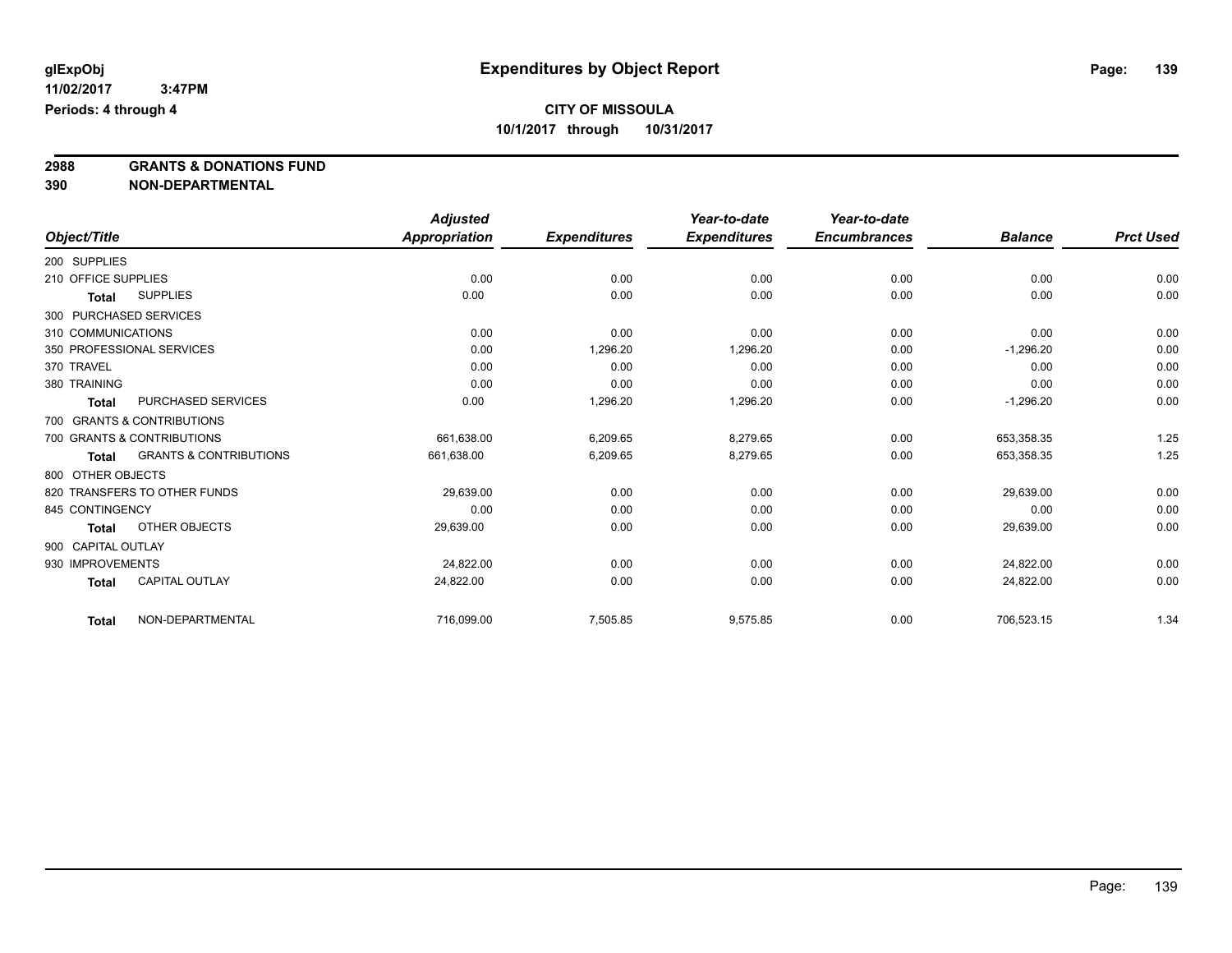#### **2988 GRANTS & DONATIONS FUND**

|                        |                                    | <b>Adjusted</b>      |                     | Year-to-date        | Year-to-date        |                |                  |
|------------------------|------------------------------------|----------------------|---------------------|---------------------|---------------------|----------------|------------------|
| Object/Title           |                                    | <b>Appropriation</b> | <b>Expenditures</b> | <b>Expenditures</b> | <b>Encumbrances</b> | <b>Balance</b> | <b>Prct Used</b> |
| 200 SUPPLIES           |                                    |                      |                     |                     |                     |                |                  |
| 210 OFFICE SUPPLIES    |                                    | 0.00                 | 0.00                | 0.00                | 0.00                | 0.00           | 0.00             |
| <b>Total</b>           | <b>SUPPLIES</b>                    | 0.00                 | 0.00                | 0.00                | 0.00                | 0.00           | 0.00             |
| 300 PURCHASED SERVICES |                                    |                      |                     |                     |                     |                |                  |
| 310 COMMUNICATIONS     |                                    | 0.00                 | 0.00                | 0.00                | 0.00                | 0.00           | 0.00             |
|                        | 350 PROFESSIONAL SERVICES          | 0.00                 | 1,296.20            | 1,296.20            | 0.00                | $-1,296.20$    | 0.00             |
| 370 TRAVEL             |                                    | 0.00                 | 0.00                | 0.00                | 0.00                | 0.00           | 0.00             |
| 380 TRAINING           |                                    | 0.00                 | 0.00                | 0.00                | 0.00                | 0.00           | 0.00             |
| <b>Total</b>           | PURCHASED SERVICES                 | 0.00                 | 1,296.20            | 1,296.20            | 0.00                | $-1,296.20$    | 0.00             |
| 500 FIXED CHARGES      |                                    |                      |                     |                     |                     |                |                  |
|                        | 550 MERCHANT SERVICE FEES          | 0.00                 | 0.00                | 0.00                | 0.00                | 0.00           | 0.00             |
| Total                  | <b>FIXED CHARGES</b>               | 0.00                 | 0.00                | 0.00                | 0.00                | 0.00           | 0.00             |
|                        | 700 GRANTS & CONTRIBUTIONS         |                      |                     |                     |                     |                |                  |
|                        | 700 GRANTS & CONTRIBUTIONS         | 661,638.00           | 6,209.65            | 8,279.65            | 0.00                | 653,358.35     | 1.25             |
| <b>Total</b>           | <b>GRANTS &amp; CONTRIBUTIONS</b>  | 661,638.00           | 6,209.65            | 8,279.65            | 0.00                | 653,358.35     | 1.25             |
| 800 OTHER OBJECTS      |                                    |                      |                     |                     |                     |                |                  |
|                        | 820 TRANSFERS TO OTHER FUNDS       | 29,639.00            | 0.00                | 0.00                | 0.00                | 29,639.00      | 0.00             |
| 845 CONTINGENCY        |                                    | 0.00                 | 0.00                | 0.00                | 0.00                | 0.00           | 0.00             |
| <b>Total</b>           | OTHER OBJECTS                      | 29,639.00            | 0.00                | 0.00                | 0.00                | 29,639.00      | 0.00             |
| 900 CAPITAL OUTLAY     |                                    |                      |                     |                     |                     |                |                  |
| 930 IMPROVEMENTS       |                                    | 24,822.00            | 0.00                | 0.00                | 0.00                | 24,822.00      | 0.00             |
|                        | 940 MACHINERY & EQUIPMENT          | 0.00                 | 0.00                | 90,000.00           | 0.00                | $-90,000.00$   | 0.00             |
| <b>Total</b>           | <b>CAPITAL OUTLAY</b>              | 24,822.00            | 0.00                | 90,000.00           | 0.00                | $-65,178.00$   | 362.58           |
| <b>Total</b>           | <b>GRANTS &amp; DONATIONS FUND</b> | 716,099.00           | 7,505.85            | 99,575.85           | 0.00                | 616,523.15     | 13.91            |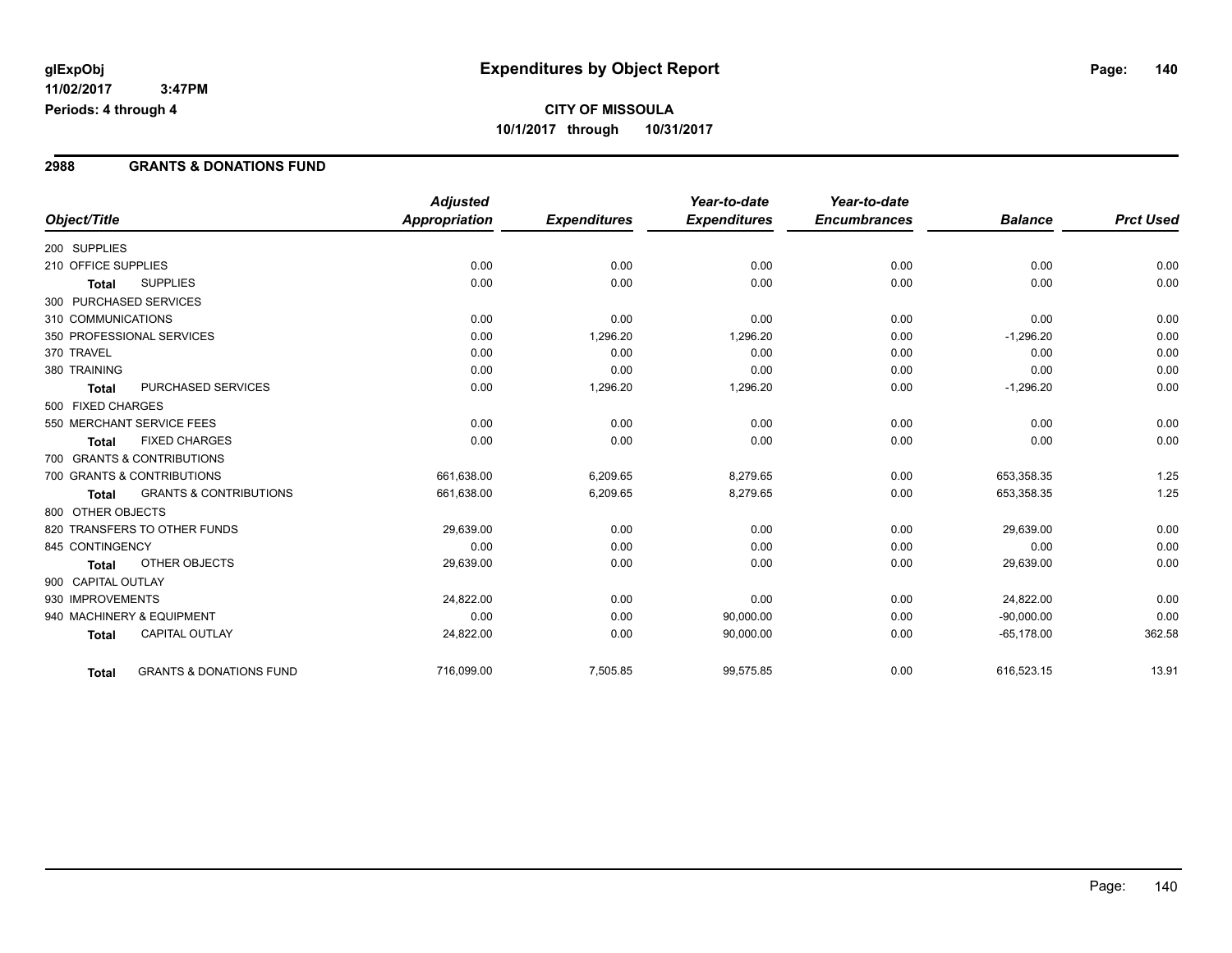# **2989 POLICE GRANTS & DONATIONS**

**290 POLICE**

| Object/Title                                      | <b>Adjusted</b><br>Appropriation | <b>Expenditures</b> | Year-to-date<br><b>Expenditures</b> | Year-to-date<br><b>Encumbrances</b> | <b>Balance</b> | <b>Prct Used</b> |
|---------------------------------------------------|----------------------------------|---------------------|-------------------------------------|-------------------------------------|----------------|------------------|
|                                                   |                                  |                     |                                     |                                     |                |                  |
| 100 PERSONAL SERVICES                             |                                  |                     |                                     |                                     |                |                  |
| 110 SALARIES AND WAGES                            | 65,418.00                        | 6,335.15            | 22,592.87                           | 0.00                                | 42,825.13      | 34.54            |
| 115 SALARIES/HEALTH INSURANCE BENEFIT             | 0.00                             | 768.00              | 2,880.00                            | 0.00                                | $-2,880.00$    | 0.00             |
| 120 OVERTIME                                      | 72,700.00                        | 8,122.52            | 28,527.34                           | 0.00                                | 44,172.66      | 39.24            |
| 130 OTHER                                         | 0.00                             | 0.00                | 700.00                              | 0.00                                | $-700.00$      | 0.00             |
| 133 EDUCATION COMPENSATION                        | 0.00                             | 20.00               | 75.00                               | 0.00                                | $-75.00$       | 0.00             |
| 140 EMPLOYER CONTRIBUTIONS                        | 33,961.00                        | 1,986.57            | 7,291.38                            | 0.00                                | 26,669.62      | 21.47            |
| PERSONAL SERVICES<br><b>Total</b>                 | 172,079.00                       | 17,232.24           | 62,066.59                           | 0.00                                | 110,012.41     | 36.07            |
| 200 SUPPLIES                                      |                                  |                     |                                     |                                     |                |                  |
| 210 OFFICE SUPPLIES                               | 6,376.00                         | 173.52              | 299.89                              | 0.00                                | 6,076.11       | 4.70             |
| 220 OPERATING SUPPLIES                            | 77.456.00                        | 2,364.17            | 14,561.76                           | 0.00                                | 62,894.24      | 18.80            |
| 230 REPAIR/MAINTENANCE                            | 0.00                             | 0.00                | 0.00                                | 0.00                                | 0.00           | 0.00             |
| <b>SUPPLIES</b><br><b>Total</b>                   | 83,832.00                        | 2,537.69            | 14,861.65                           | 0.00                                | 68,970.35      | 17.73            |
| 300 PURCHASED SERVICES                            |                                  |                     |                                     |                                     |                |                  |
| 344 TELEPHONE SERVICE                             | 10,012.00                        | 297.16              | 1,111.54                            | 0.00                                | 8,900.46       | 11.10            |
| 350 PROFESSIONAL SERVICES                         | 81,443.00                        | 1,439.70            | 2,683.59                            | 0.00                                | 78,759.41      | 3.30             |
| 360 REPAIR & MAINTENANCE                          | 4,798.00                         | 0.00                | 0.00                                | 0.00                                | 4,798.00       | 0.00             |
| 370 TRAVEL                                        | 9,572.00                         | 887.93              | 887.93                              | 0.00                                | 8,684.07       | 9.28             |
| PURCHASED SERVICES<br><b>Total</b>                | 105,825.00                       | 2,624.79            | 4,683.06                            | 0.00                                | 101,141.94     | 4.43             |
| 500 FIXED CHARGES                                 |                                  |                     |                                     |                                     |                |                  |
| 500 FIXED CHARGES                                 | 115,012.00                       | 6,762.66            | 33,091.24                           | 0.00                                | 81,920.76      | 28.77            |
| <b>FIXED CHARGES</b><br><b>Total</b>              | 115.012.00                       | 6,762.66            | 33,091.24                           | 0.00                                | 81,920.76      | 28.77            |
| 700 GRANTS & CONTRIBUTIONS                        |                                  |                     |                                     |                                     |                |                  |
| 700 GRANTS & CONTRIBUTIONS                        | 20,000.00                        | 0.00                | 0.00                                | 0.00                                | 20,000.00      | 0.00             |
| <b>GRANTS &amp; CONTRIBUTIONS</b><br><b>Total</b> | 20,000.00                        | 0.00                | 0.00                                | 0.00                                | 20,000.00      | 0.00             |
| <b>POLICE</b><br><b>Total</b>                     | 496,748.00                       | 29,157.38           | 114,702.54                          | 0.00                                | 382,045.46     | 23.09            |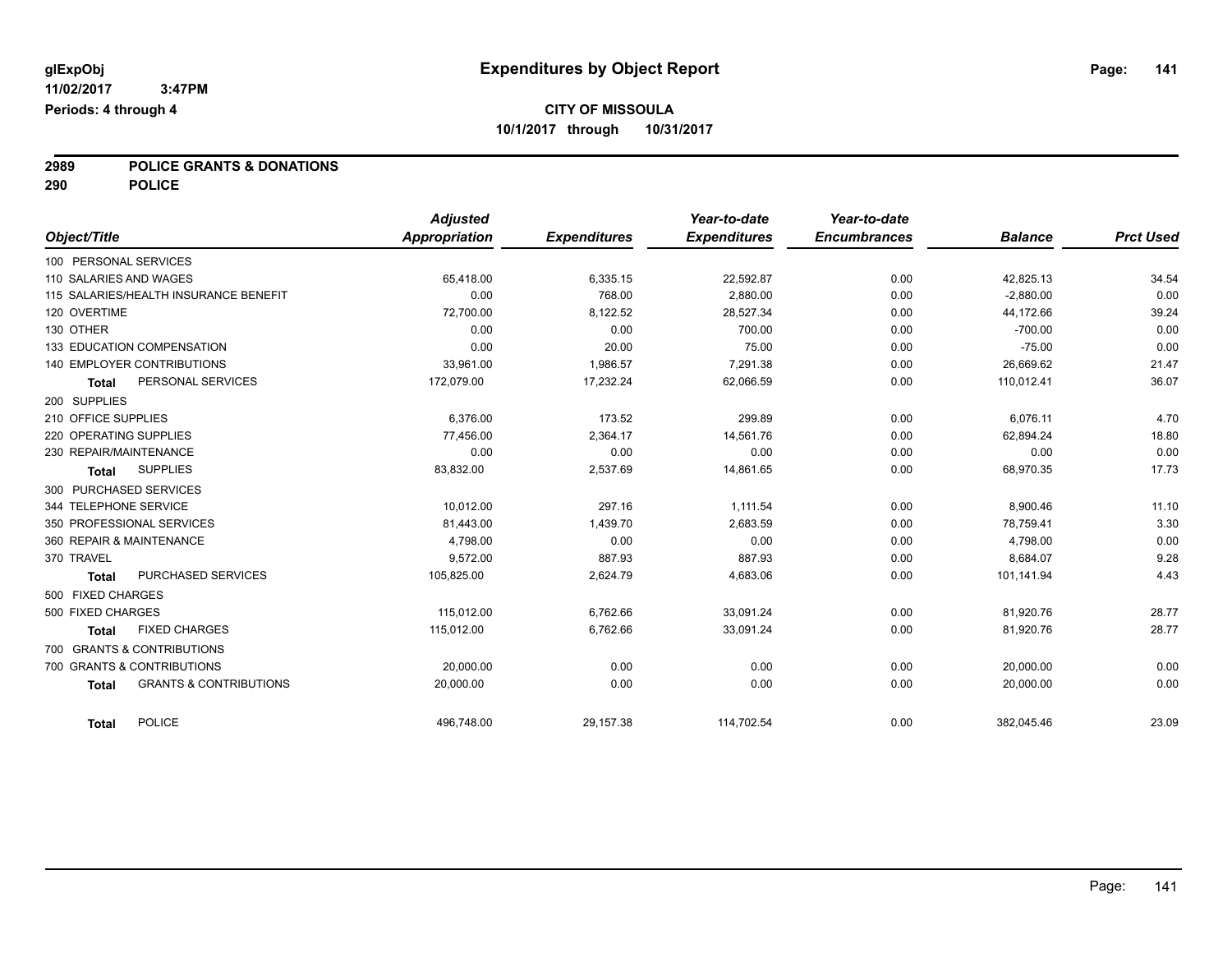#### **2989 POLICE GRANTS & DONATIONS**

|                                                   | <b>Adjusted</b> |                     | Year-to-date        | Year-to-date        |                |                  |
|---------------------------------------------------|-----------------|---------------------|---------------------|---------------------|----------------|------------------|
| Object/Title                                      | Appropriation   | <b>Expenditures</b> | <b>Expenditures</b> | <b>Encumbrances</b> | <b>Balance</b> | <b>Prct Used</b> |
| 100 PERSONAL SERVICES                             |                 |                     |                     |                     |                |                  |
| 110 SALARIES AND WAGES                            | 65,418.00       | 6,335.15            | 22,592.87           | 0.00                | 42,825.13      | 34.54            |
| 115 SALARIES/HEALTH INSURANCE BENEFIT             | 0.00            | 768.00              | 2,880.00            | 0.00                | $-2,880.00$    | 0.00             |
| 120 OVERTIME                                      | 72.700.00       | 8.122.52            | 28.527.34           | 0.00                | 44.172.66      | 39.24            |
| 130 OTHER                                         | 0.00            | 0.00                | 700.00              | 0.00                | $-700.00$      | 0.00             |
| 133 EDUCATION COMPENSATION                        | 0.00            | 20.00               | 75.00               | 0.00                | $-75.00$       | 0.00             |
| <b>140 EMPLOYER CONTRIBUTIONS</b>                 | 33,961.00       | 1,986.57            | 7,291.38            | 0.00                | 26,669.62      | 21.47            |
| PERSONAL SERVICES<br><b>Total</b>                 | 172,079.00      | 17,232.24           | 62,066.59           | 0.00                | 110,012.41     | 36.07            |
| 200 SUPPLIES                                      |                 |                     |                     |                     |                |                  |
| 210 OFFICE SUPPLIES                               | 6.376.00        | 173.52              | 299.89              | 0.00                | 6,076.11       | 4.70             |
| 220 OPERATING SUPPLIES                            | 77,456.00       | 2,364.17            | 14,561.76           | 0.00                | 62,894.24      | 18.80            |
| 230 REPAIR/MAINTENANCE                            | 0.00            | 0.00                | 0.00                | 0.00                | 0.00           | 0.00             |
| <b>SUPPLIES</b><br><b>Total</b>                   | 83,832.00       | 2,537.69            | 14,861.65           | 0.00                | 68,970.35      | 17.73            |
| 300 PURCHASED SERVICES                            |                 |                     |                     |                     |                |                  |
| 344 TELEPHONE SERVICE                             | 10,012.00       | 297.16              | 1,111.54            | 0.00                | 8,900.46       | 11.10            |
| 350 PROFESSIONAL SERVICES                         | 81,443.00       | 1,439.70            | 2,683.59            | 0.00                | 78,759.41      | 3.30             |
| 360 REPAIR & MAINTENANCE                          | 4.798.00        | 0.00                | 0.00                | 0.00                | 4,798.00       | 0.00             |
| 370 TRAVEL                                        | 9.572.00        | 887.93              | 887.93              | 0.00                | 8,684.07       | 9.28             |
| PURCHASED SERVICES<br><b>Total</b>                | 105,825.00      | 2,624.79            | 4,683.06            | 0.00                | 101,141.94     | 4.43             |
| 500 FIXED CHARGES                                 |                 |                     |                     |                     |                |                  |
| 500 FIXED CHARGES                                 | 115,012.00      | 6,762.66            | 33,091.24           | 0.00                | 81,920.76      | 28.77            |
| <b>FIXED CHARGES</b><br><b>Total</b>              | 115,012.00      | 6,762.66            | 33,091.24           | 0.00                | 81,920.76      | 28.77            |
| 700 GRANTS & CONTRIBUTIONS                        |                 |                     |                     |                     |                |                  |
| 700 GRANTS & CONTRIBUTIONS                        | 20,000.00       | 0.00                | 0.00                | 0.00                | 20,000.00      | 0.00             |
| <b>GRANTS &amp; CONTRIBUTIONS</b><br><b>Total</b> | 20,000.00       | 0.00                | 0.00                | 0.00                | 20,000.00      | 0.00             |
| POLICE GRANTS & DONATIONS<br><b>Total</b>         | 496,748.00      | 29,157.38           | 114,702.54          | 0.00                | 382,045.46     | 23.09            |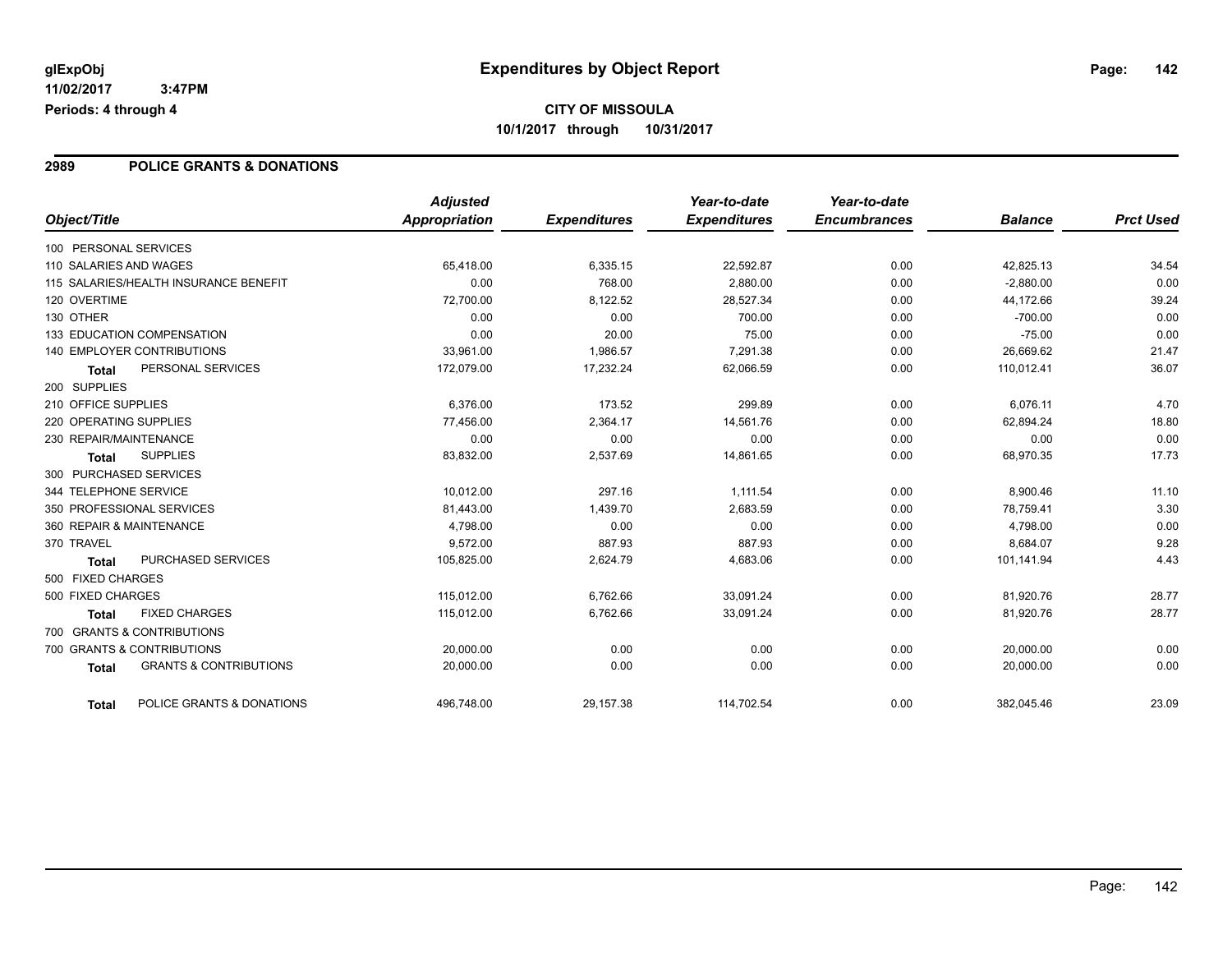# **3000 SID REVOLVING FUND**

**390 NON-DEPARTMENTAL**

|                                      | <b>Adjusted</b>      |                     | Year-to-date        | Year-to-date        |                |                  |
|--------------------------------------|----------------------|---------------------|---------------------|---------------------|----------------|------------------|
| Object/Title                         | <b>Appropriation</b> | <b>Expenditures</b> | <b>Expenditures</b> | <b>Encumbrances</b> | <b>Balance</b> | <b>Prct Used</b> |
| 500 FIXED CHARGES                    |                      |                     |                     |                     |                |                  |
| 550 MERCHANT SERVICE FEES            | 0.00                 | 0.00                | 0.00                | 0.00                | 0.00           | 0.00             |
| <b>FIXED CHARGES</b><br><b>Total</b> | 0.00                 | 0.00                | 0.00                | 0.00                | 0.00           | 0.00             |
| 800 OTHER OBJECTS                    |                      |                     |                     |                     |                |                  |
| 820 TRANSFERS TO OTHER FUNDS         | 0.00                 | 0.00                | 0.00                | 0.00                | 0.00           | 0.00             |
| OTHER OBJECTS<br><b>Total</b>        | 0.00                 | 0.00                | 0.00                | 0.00                | 0.00           | 0.00             |
| NON-DEPARTMENTAL<br>Total            | 0.00                 | 0.00                | 0.00                | 0.00                | 0.00           | 0.00             |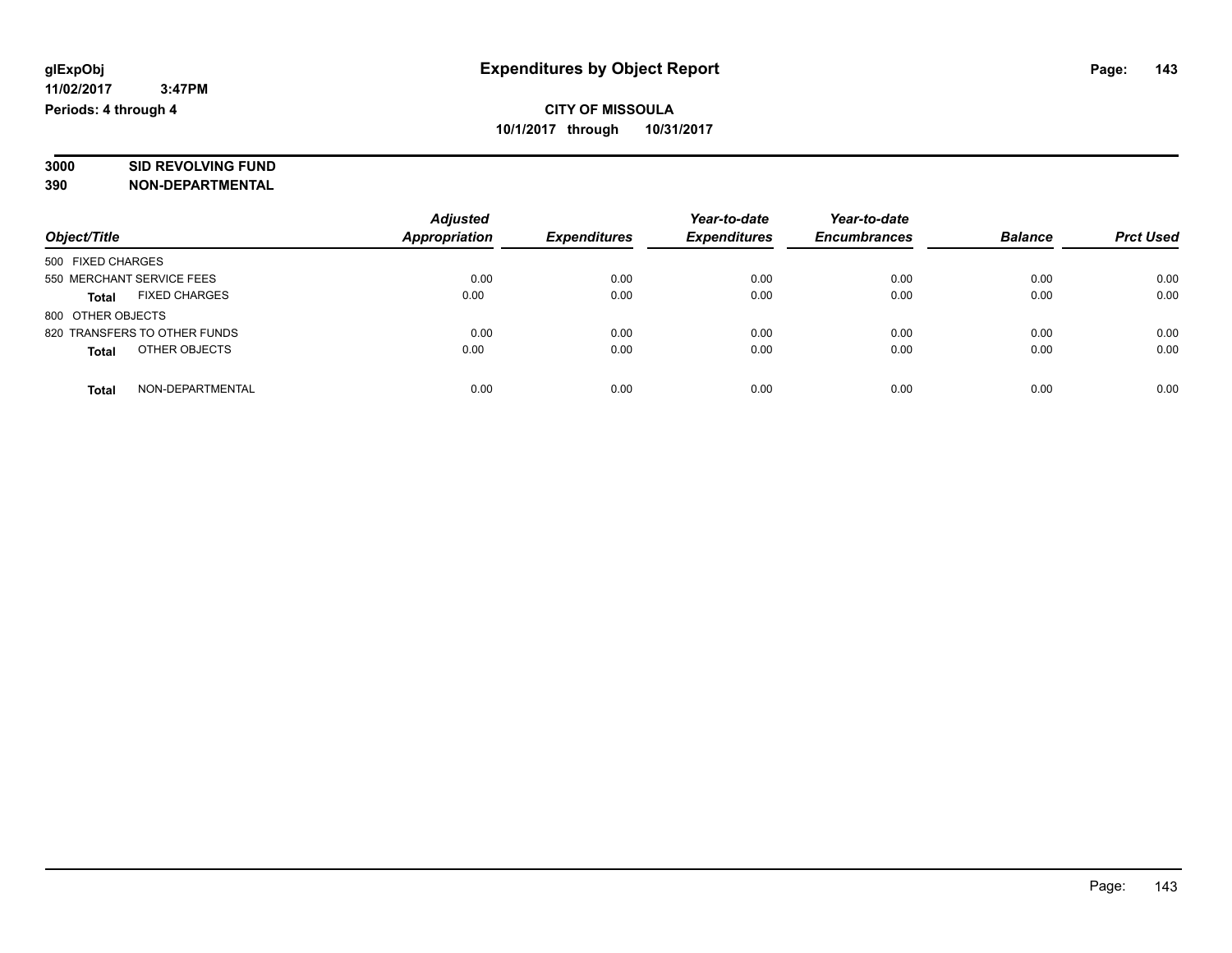**3000 SID REVOLVING FUND**

|                           |                              | <b>Adjusted</b>      |                     | Year-to-date        | Year-to-date        |                |                  |
|---------------------------|------------------------------|----------------------|---------------------|---------------------|---------------------|----------------|------------------|
| Object/Title              |                              | <b>Appropriation</b> | <b>Expenditures</b> | <b>Expenditures</b> | <b>Encumbrances</b> | <b>Balance</b> | <b>Prct Used</b> |
| 500 FIXED CHARGES         |                              |                      |                     |                     |                     |                |                  |
| 550 MERCHANT SERVICE FEES |                              | 0.00                 | 0.00                | 0.00                | 0.00                | 0.00           | 0.00             |
| <b>Total</b>              | <b>FIXED CHARGES</b>         | 0.00                 | 0.00                | 0.00                | 0.00                | 0.00           | 0.00             |
| 800 OTHER OBJECTS         |                              |                      |                     |                     |                     |                |                  |
|                           | 820 TRANSFERS TO OTHER FUNDS | 0.00                 | 0.00                | 0.00                | 0.00                | 0.00           | 0.00             |
| <b>Total</b>              | OTHER OBJECTS                | 0.00                 | 0.00                | 0.00                | 0.00                | 0.00           | 0.00             |
| <b>Total</b>              | SID REVOLVING FUND           | 0.00                 | 0.00                | 0.00                | 0.00                | 0.00           | 0.00             |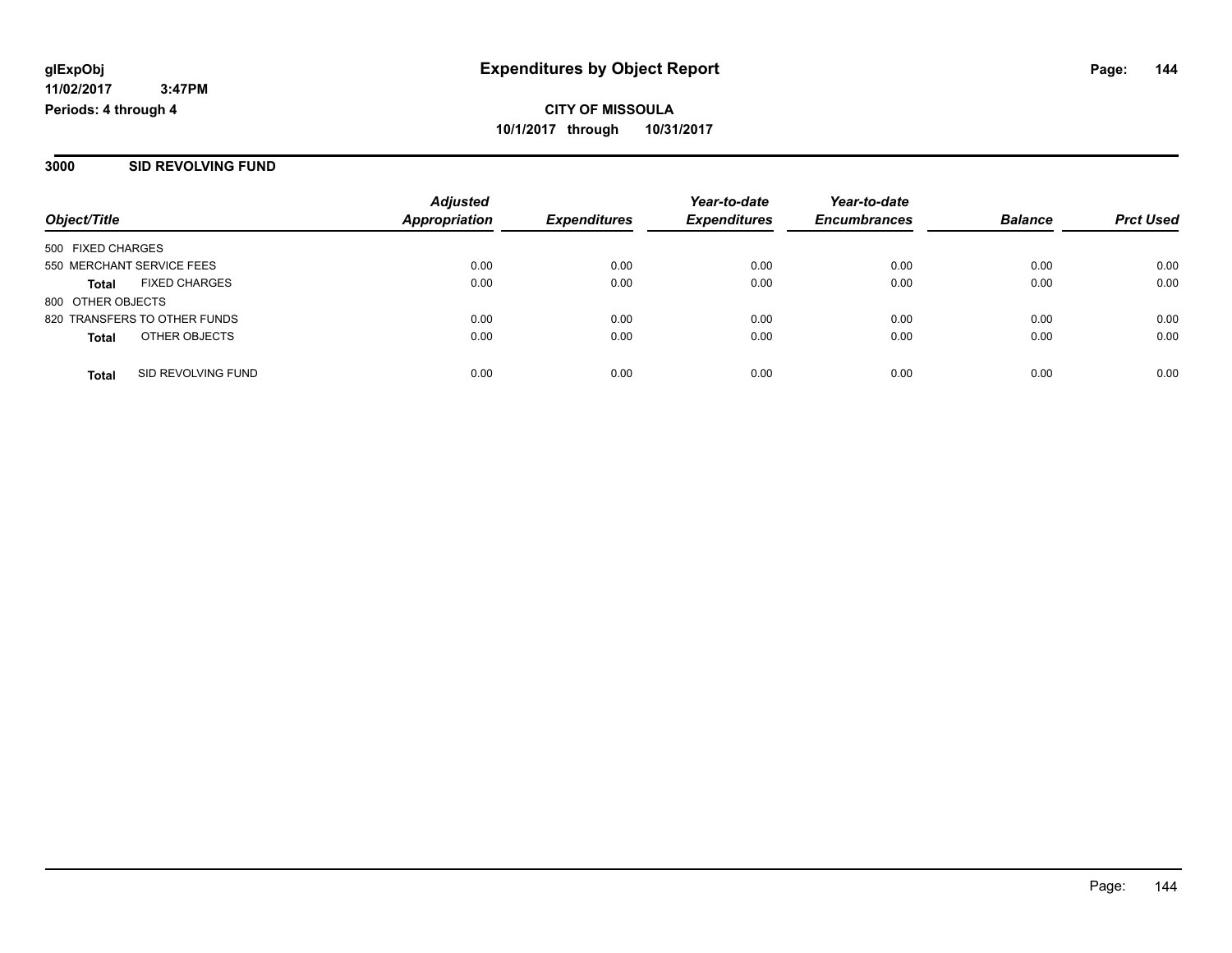| 3005 | <b>D REBATES</b><br>SID                 |
|------|-----------------------------------------|
| 390  | <b>FPARTMENTAL</b><br><b>NON</b><br>DE. |

|                                      | <b>Adjusted</b> | Year-to-date        | Year-to-date        |                     |                |                  |
|--------------------------------------|-----------------|---------------------|---------------------|---------------------|----------------|------------------|
| Object/Title                         | Appropriation   | <b>Expenditures</b> | <b>Expenditures</b> | <b>Encumbrances</b> | <b>Balance</b> | <b>Prct Used</b> |
| 500 FIXED CHARGES                    |                 |                     |                     |                     |                |                  |
| 550 MERCHANT SERVICE FEES            | 0.00            | 0.00                | 0.00                | 0.00                | 0.00           | 0.00             |
| <b>FIXED CHARGES</b><br><b>Total</b> | 0.00            | 0.00                | 0.00                | 0.00                | 0.00           | 0.00             |
| NON-DEPARTMENTAL<br><b>Tota</b>      | 0.00            | 0.00                | 0.00                | 0.00                | 0.00           | 0.00             |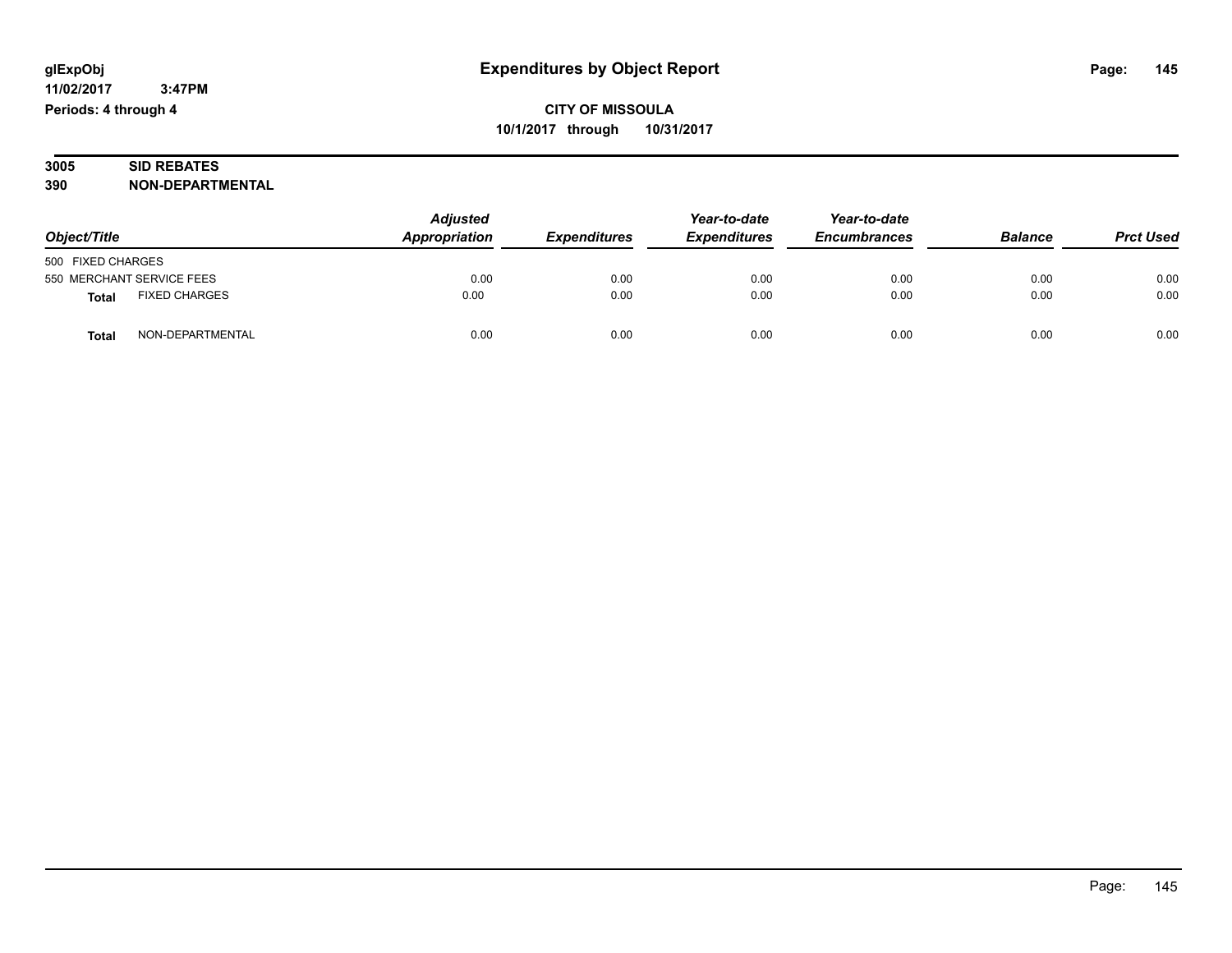# **CITY OF MISSOULA 10/1/2017 through 10/31/2017**

**3005 SID REBATES**

|                                      | <b>Adjusted</b> |                     | Year-to-date        | Year-to-date        |                |                  |
|--------------------------------------|-----------------|---------------------|---------------------|---------------------|----------------|------------------|
| Object/Title                         | Appropriation   | <b>Expenditures</b> | <b>Expenditures</b> | <b>Encumbrances</b> | <b>Balance</b> | <b>Prct Used</b> |
| 500 FIXED CHARGES                    |                 |                     |                     |                     |                |                  |
| 550 MERCHANT SERVICE FEES            | 0.00            | 0.00                | 0.00                | 0.00                | 0.00           | 0.00             |
| <b>FIXED CHARGES</b><br><b>Total</b> | 0.00            | 0.00                | 0.00                | 0.00                | 0.00           | 0.00             |
| SID REBATES<br>Tota                  | 0.00            | 0.00                | 0.00                | 0.00                | 0.00           | 0.00             |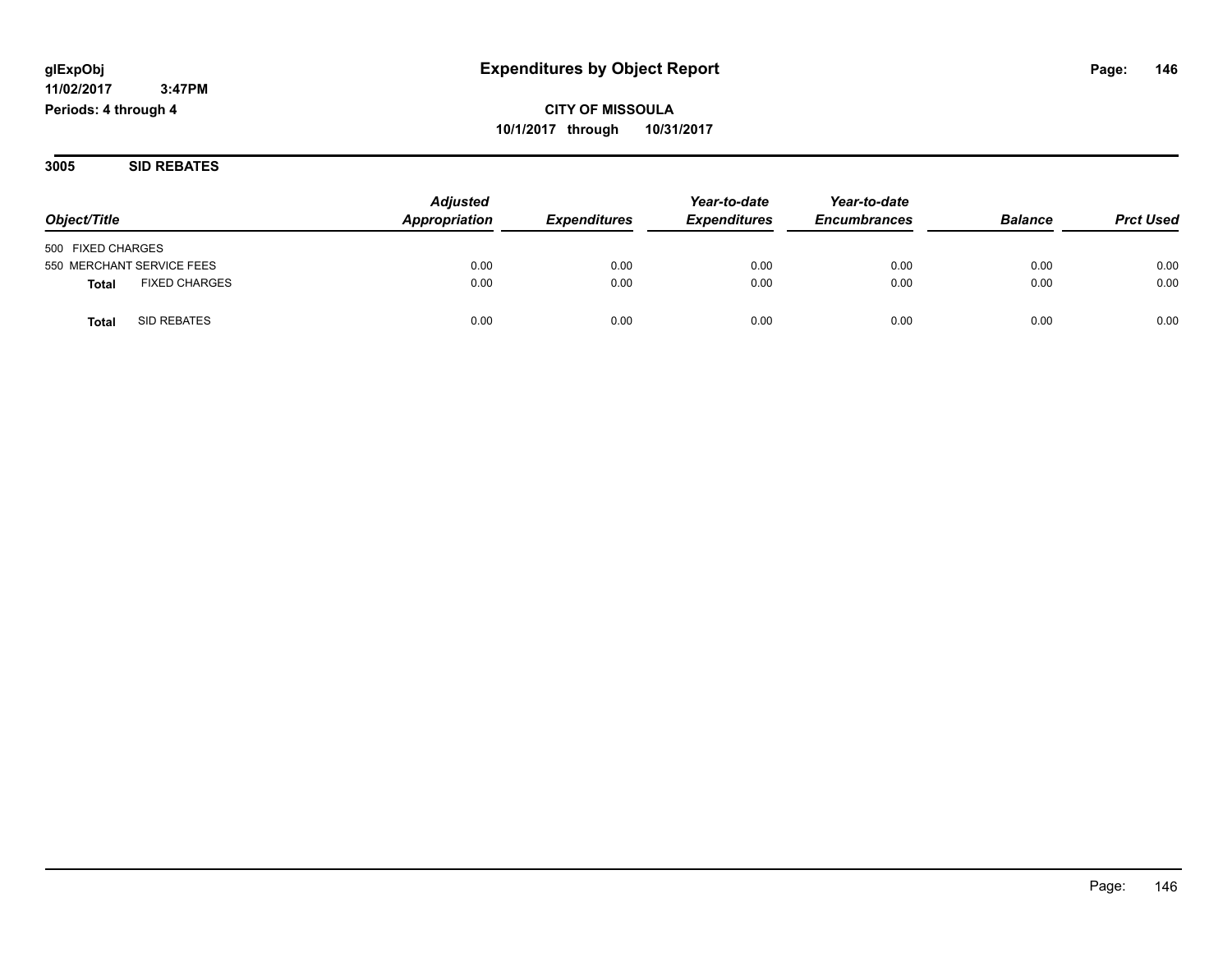### **CITY OF MISSOULA 10/1/2017 through 10/31/2017**

#### **3065 1998 PUBLIC SAFETY G O BONDS FUND**

**000 \*\*\* Title Not Found \*\*\***

| Object/Title                     | <b>Adjusted</b><br>Appropriation | <b>Expenditures</b> | Year-to-date<br><b>Expenditures</b> | Year-to-date<br><b>Encumbrances</b> | <b>Balance</b> | <b>Prct Used</b> |
|----------------------------------|----------------------------------|---------------------|-------------------------------------|-------------------------------------|----------------|------------------|
| 800 OTHER OBJECTS                |                                  |                     |                                     |                                     |                |                  |
| 820 TRANSFERS TO OTHER FUNDS     | 0.00                             | 0.00                | 0.00                                | 0.00                                | 0.00           | 0.00             |
| OTHER OBJECTS<br><b>Total</b>    | 0.00                             | 0.00                | 0.00                                | 0.00                                | 0.00           | 0.00             |
| *** Title Not Found ***<br>Total | 0.00                             | 0.00                | 0.00                                | 0.00                                | 0.00           | 0.00             |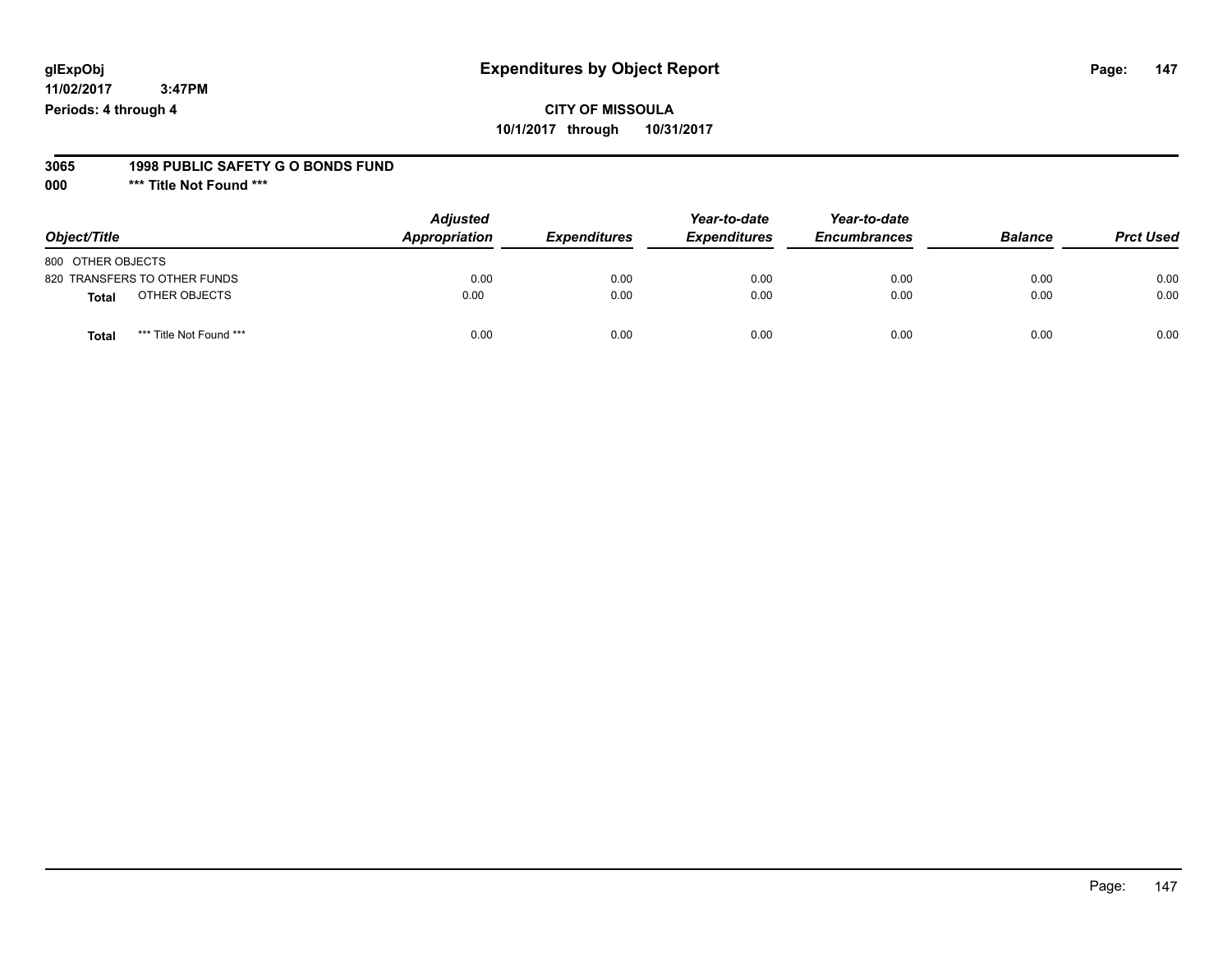# **3065 1998 PUBLIC SAFETY G O BONDS FUND**

| Object/Title                  | <b>Adjusted</b><br>Appropriation | <b>Expenditures</b> | Year-to-date<br><b>Expenditures</b> | Year-to-date<br><b>Encumbrances</b> | <b>Balance</b> | <b>Prct Used</b> |
|-------------------------------|----------------------------------|---------------------|-------------------------------------|-------------------------------------|----------------|------------------|
| 500 FIXED CHARGES             |                                  |                     |                                     |                                     |                |                  |
| 550 MERCHANT SERVICE FEES     | 0.00                             | 0.00                | 0.00                                | 0.00                                | 0.00           | 0.00             |
| <b>FIXED CHARGES</b><br>Total | 0.00                             | 0.00                | 0.00                                | 0.00                                | 0.00           | 0.00             |
| NON-DEPARTMENTAL<br>Total     | 0.00                             | 0.00                | 0.00                                | 0.00                                | 0.00           | 0.00             |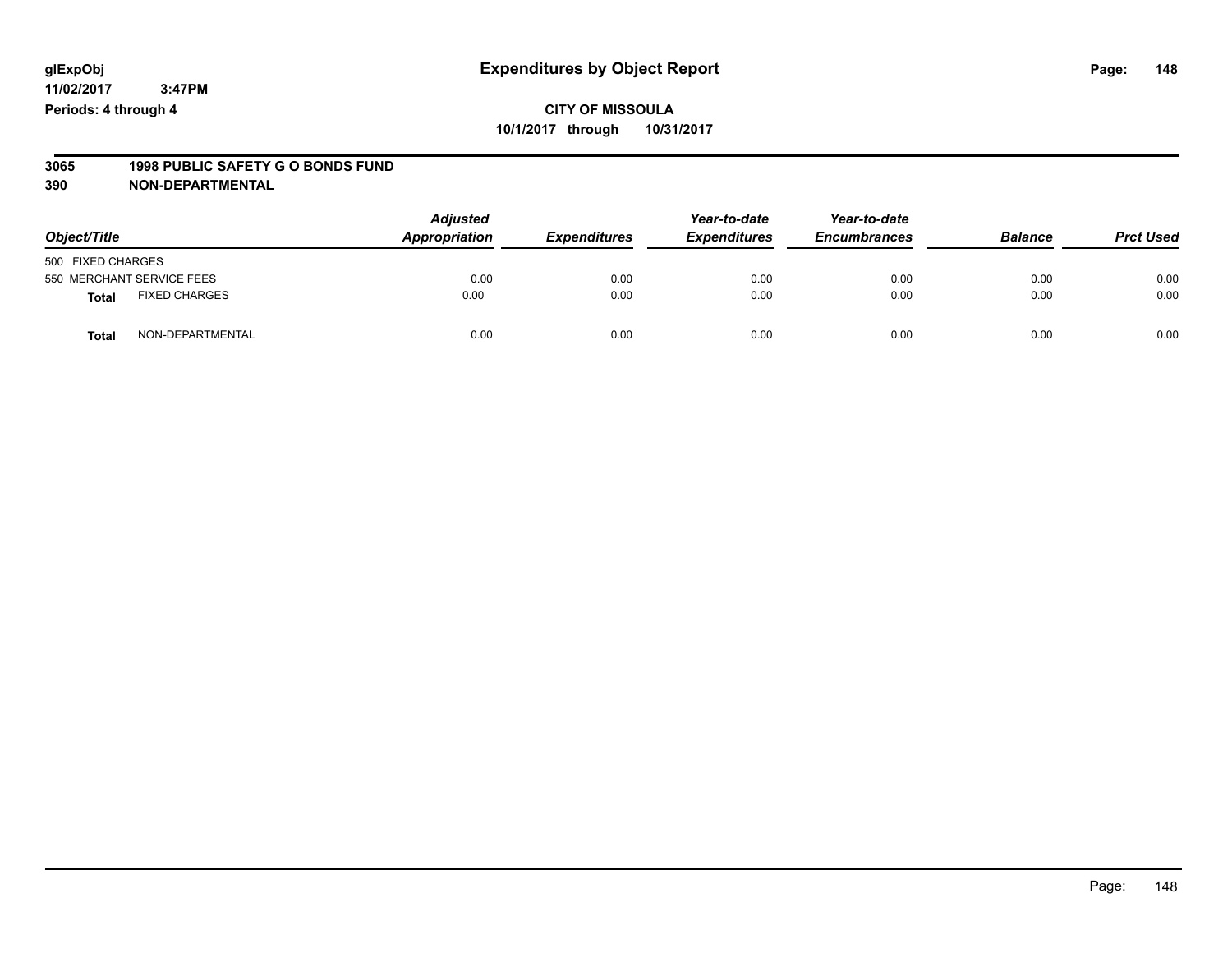# **CITY OF MISSOULA 10/1/2017 through 10/31/2017**

### **3065 1998 PUBLIC SAFETY G O BONDS FUND**

|                                                   | <b>Adjusted</b>      |                     | Year-to-date        | Year-to-date        |                |                  |
|---------------------------------------------------|----------------------|---------------------|---------------------|---------------------|----------------|------------------|
| Object/Title                                      | <b>Appropriation</b> | <b>Expenditures</b> | <b>Expenditures</b> | <b>Encumbrances</b> | <b>Balance</b> | <b>Prct Used</b> |
| 500 FIXED CHARGES                                 |                      |                     |                     |                     |                |                  |
| 550 MERCHANT SERVICE FEES                         | 0.00                 | 0.00                | 0.00                | 0.00                | 0.00           | 0.00             |
| <b>FIXED CHARGES</b><br><b>Total</b>              | 0.00                 | 0.00                | 0.00                | 0.00                | 0.00           | 0.00             |
| 800 OTHER OBJECTS                                 |                      |                     |                     |                     |                |                  |
| 820 TRANSFERS TO OTHER FUNDS                      | 0.00                 | 0.00                | 0.00                | 0.00                | 0.00           | 0.00             |
| OTHER OBJECTS<br><b>Total</b>                     | 0.00                 | 0.00                | 0.00                | 0.00                | 0.00           | 0.00             |
| 1998 PUBLIC SAFETY G O BONDS FUND<br><b>Total</b> | 0.00                 | 0.00                | 0.00                | 0.00                | 0.00           | 0.00             |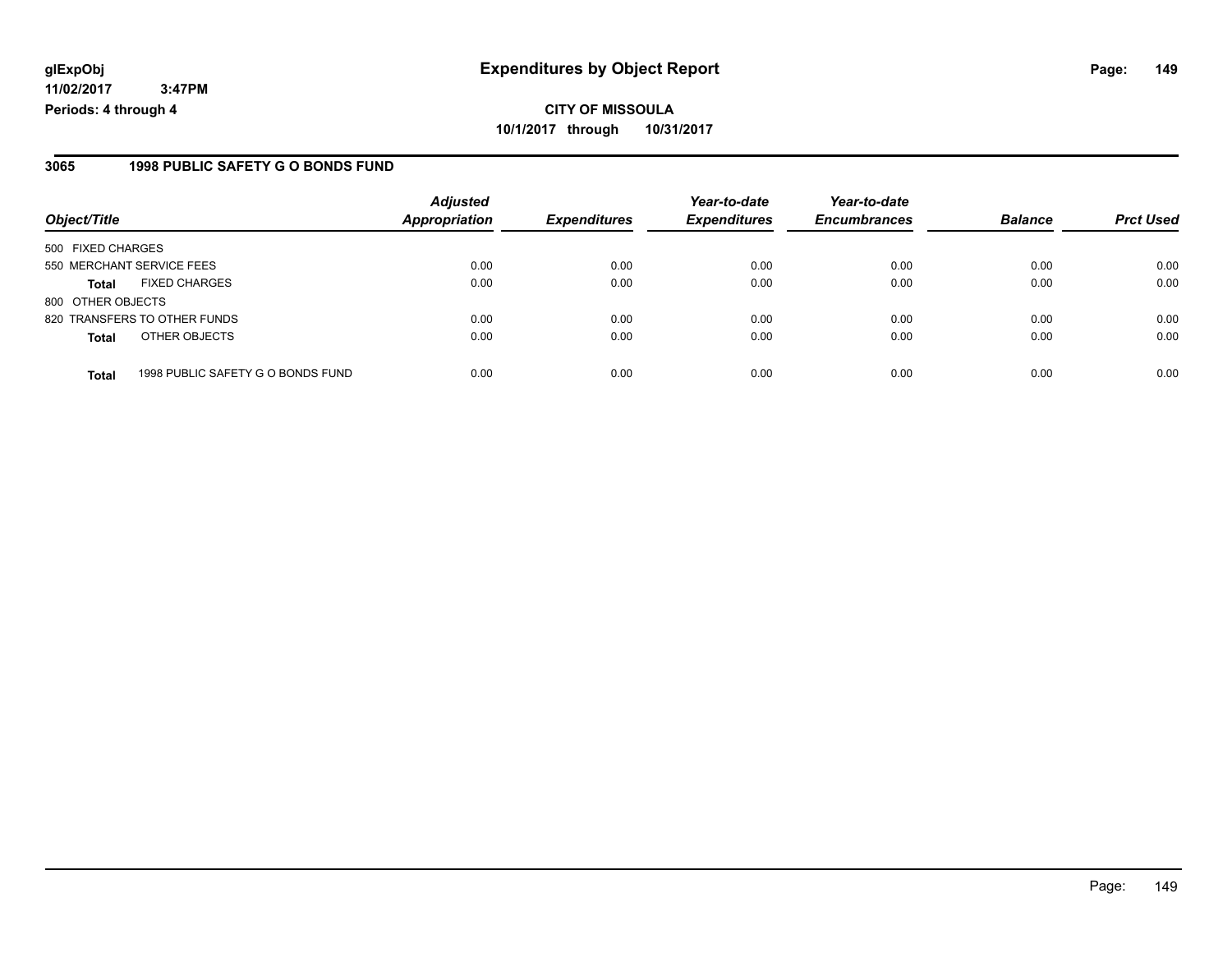**3070 1996 OPEN SPACE GO BONDS**

|                                      | <b>Adjusted</b>      |                     | Year-to-date        | Year-to-date        | <b>Balance</b> |                  |
|--------------------------------------|----------------------|---------------------|---------------------|---------------------|----------------|------------------|
| Object/Title                         | <b>Appropriation</b> | <b>Expenditures</b> | <b>Expenditures</b> | <b>Encumbrances</b> |                | <b>Prct Used</b> |
| 500 FIXED CHARGES                    |                      |                     |                     |                     |                |                  |
| 550 MERCHANT SERVICE FEES            | 0.00                 | 0.00                | 0.00                | 0.00                | 0.00           | 0.00             |
| <b>FIXED CHARGES</b><br><b>Total</b> | 0.00                 | 0.00                | 0.00                | 0.00                | 0.00           | 0.00             |
| 800 OTHER OBJECTS                    |                      |                     |                     |                     |                |                  |
| 820 TRANSFERS TO OTHER FUNDS         | 0.00                 | 0.00                | 0.00                | 0.00                | 0.00           | 0.00             |
| OTHER OBJECTS<br><b>Total</b>        | 0.00                 | 0.00                | 0.00                | 0.00                | 0.00           | 0.00             |
| NON-DEPARTMENTAL<br><b>Total</b>     | 0.00                 | 0.00                | 0.00                | 0.00                | 0.00           | 0.00             |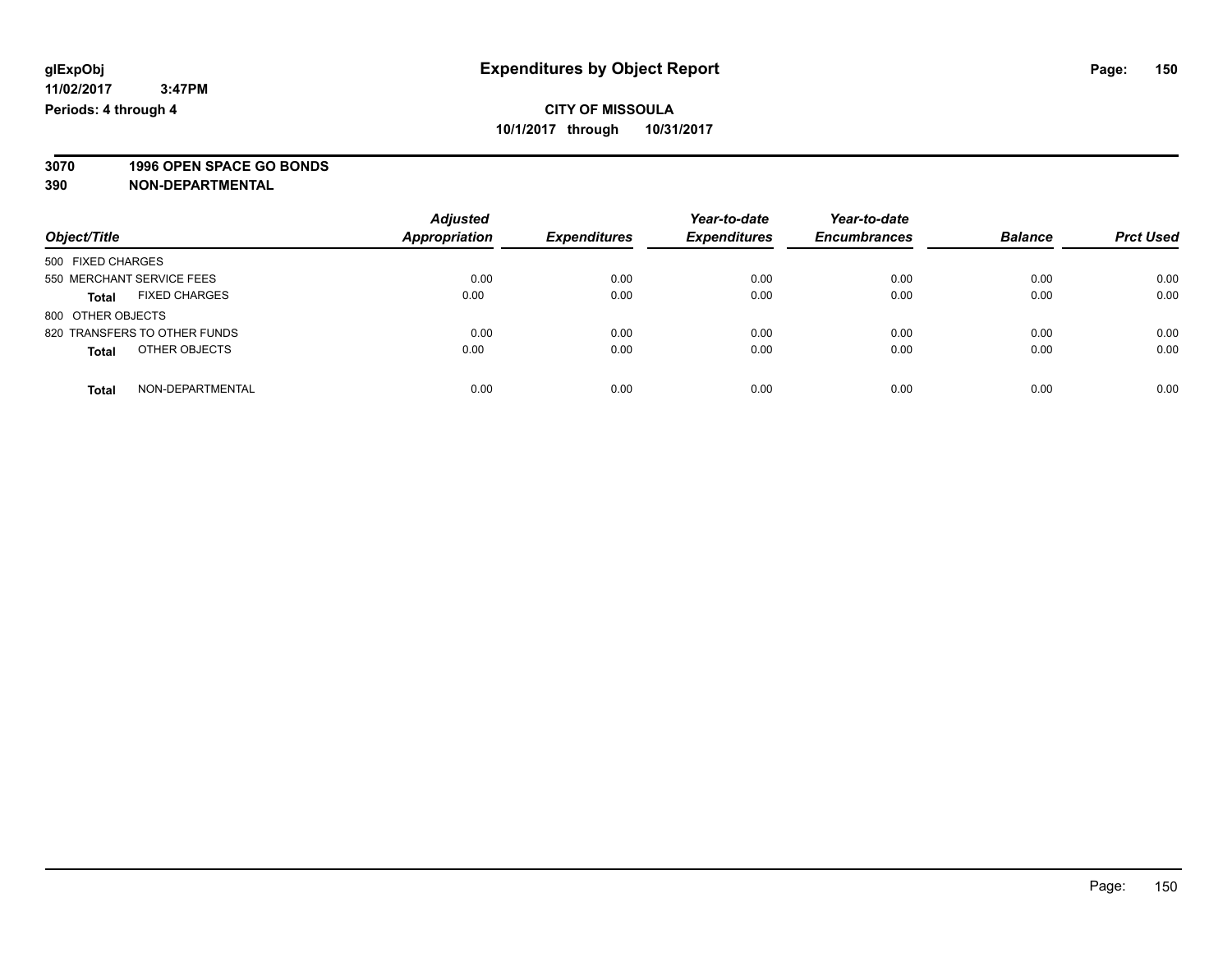**CITY OF MISSOULA 10/1/2017 through 10/31/2017**

### **3070 1996 OPEN SPACE GO BONDS**

|                                          | <b>Adjusted</b>      |                     | Year-to-date        | Year-to-date        |                |                  |
|------------------------------------------|----------------------|---------------------|---------------------|---------------------|----------------|------------------|
| Object/Title                             | <b>Appropriation</b> | <b>Expenditures</b> | <b>Expenditures</b> | <b>Encumbrances</b> | <b>Balance</b> | <b>Prct Used</b> |
| 500 FIXED CHARGES                        |                      |                     |                     |                     |                |                  |
| 550 MERCHANT SERVICE FEES                | 0.00                 | 0.00                | 0.00                | 0.00                | 0.00           | 0.00             |
| <b>FIXED CHARGES</b><br><b>Total</b>     | 0.00                 | 0.00                | 0.00                | 0.00                | 0.00           | 0.00             |
| 800 OTHER OBJECTS                        |                      |                     |                     |                     |                |                  |
| 820 TRANSFERS TO OTHER FUNDS             | 0.00                 | 0.00                | 0.00                | 0.00                | 0.00           | 0.00             |
| OTHER OBJECTS<br><b>Total</b>            | 0.00                 | 0.00                | 0.00                | 0.00                | 0.00           | 0.00             |
| 1996 OPEN SPACE GO BONDS<br><b>Total</b> | 0.00                 | 0.00                | 0.00                | 0.00                | 0.00           | 0.00             |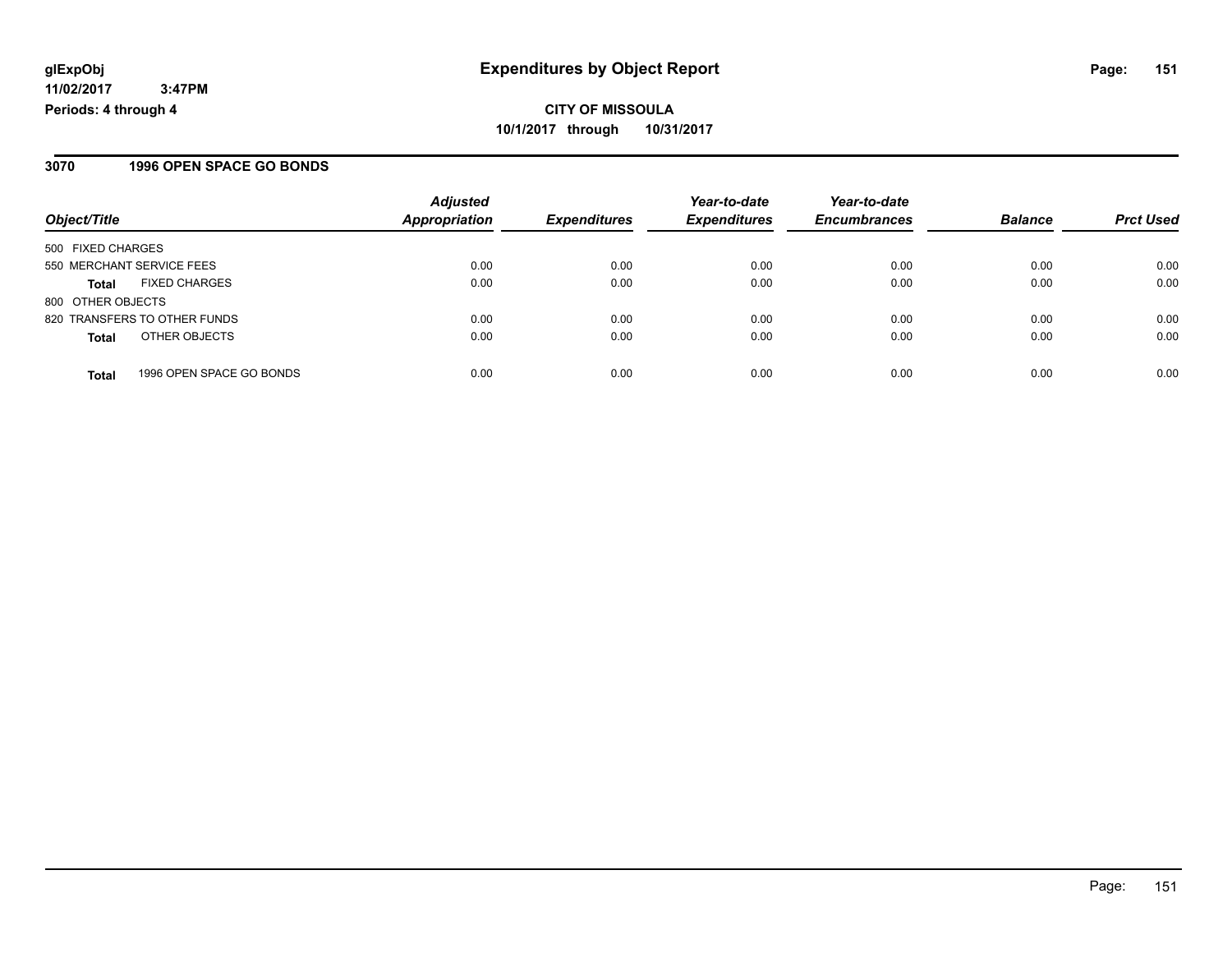# **3075 1997 OPEN SPACE G O BOND FUND**

| Object/Title                         | <b>Adjusted</b><br>Appropriation | <b>Expenditures</b> | Year-to-date<br><b>Expenditures</b> | Year-to-date<br><b>Encumbrances</b> | <b>Balance</b> | <b>Prct Used</b> |
|--------------------------------------|----------------------------------|---------------------|-------------------------------------|-------------------------------------|----------------|------------------|
| 500 FIXED CHARGES                    |                                  |                     |                                     |                                     |                |                  |
| 550 MERCHANT SERVICE FEES            | 0.00                             | 0.00                | 0.00                                | 0.00                                | 0.00           | 0.00             |
| <b>FIXED CHARGES</b><br><b>Total</b> | 0.00                             | 0.00                | 0.00                                | 0.00                                | 0.00           | 0.00             |
| 800 OTHER OBJECTS                    |                                  |                     |                                     |                                     |                |                  |
| 820 TRANSFERS TO OTHER FUNDS         | 0.00                             | 0.00                | 0.00                                | 0.00                                | 0.00           | 0.00             |
| OTHER OBJECTS<br><b>Total</b>        | 0.00                             | 0.00                | 0.00                                | 0.00                                | 0.00           | 0.00             |
| NON-DEPARTMENTAL<br><b>Total</b>     | 0.00                             | 0.00                | 0.00                                | 0.00                                | 0.00           | 0.00             |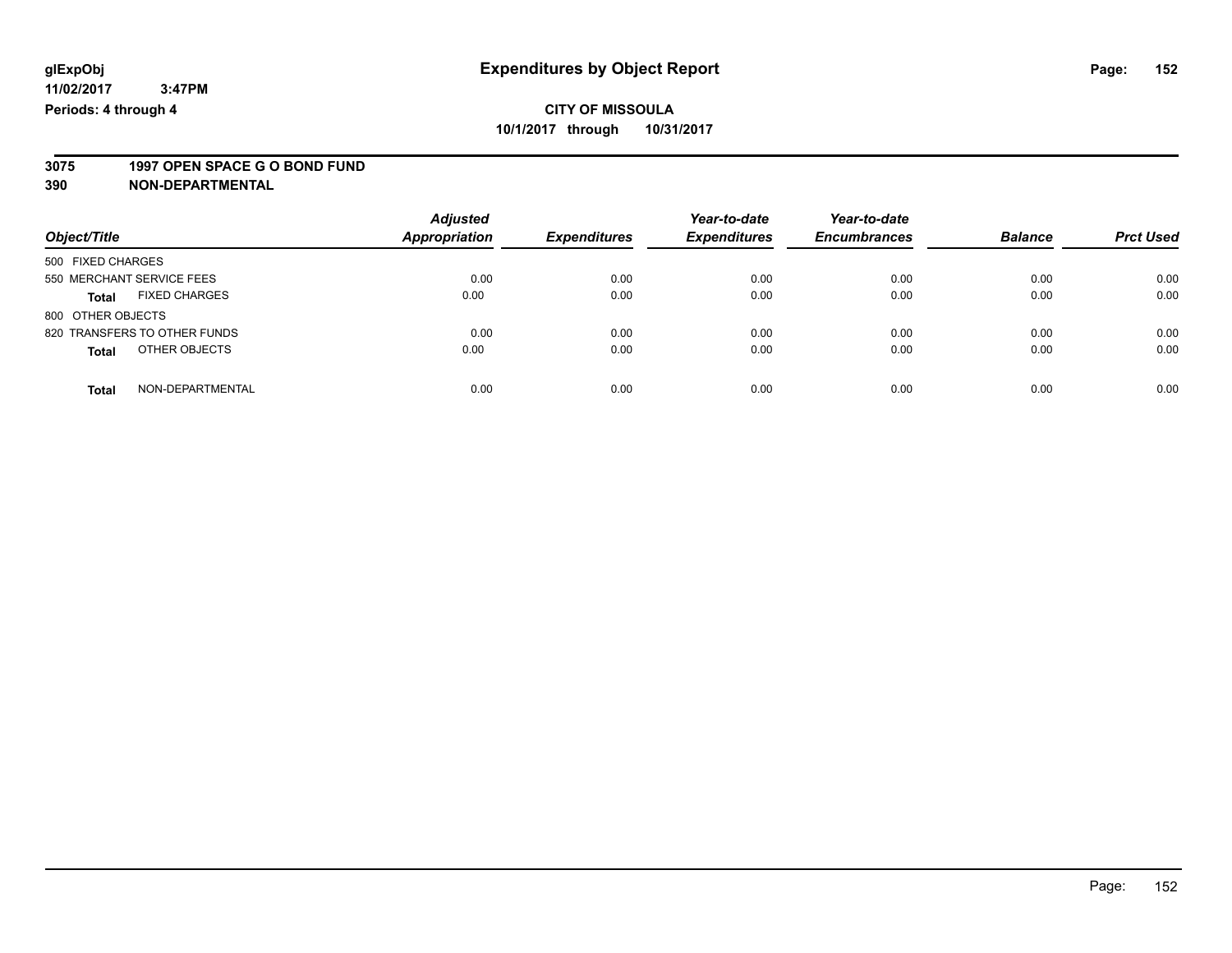### **3075 1997 OPEN SPACE G O BOND FUND**

|                           |                               | <b>Adjusted</b>      |                     | Year-to-date        | Year-to-date        |                |                  |
|---------------------------|-------------------------------|----------------------|---------------------|---------------------|---------------------|----------------|------------------|
| Object/Title              |                               | <b>Appropriation</b> | <b>Expenditures</b> | <b>Expenditures</b> | <b>Encumbrances</b> | <b>Balance</b> | <b>Prct Used</b> |
| 500 FIXED CHARGES         |                               |                      |                     |                     |                     |                |                  |
| 550 MERCHANT SERVICE FEES |                               | 0.00                 | 0.00                | 0.00                | 0.00                | 0.00           | 0.00             |
| <b>Total</b>              | <b>FIXED CHARGES</b>          | 0.00                 | 0.00                | 0.00                | 0.00                | 0.00           | 0.00             |
| 800 OTHER OBJECTS         |                               |                      |                     |                     |                     |                |                  |
|                           | 820 TRANSFERS TO OTHER FUNDS  | 0.00                 | 0.00                | 0.00                | 0.00                | 0.00           | 0.00             |
| <b>Total</b>              | OTHER OBJECTS                 | 0.00                 | 0.00                | 0.00                | 0.00                | 0.00           | 0.00             |
| <b>Total</b>              | 1997 OPEN SPACE G O BOND FUND | 0.00                 | 0.00                | 0.00                | 0.00                | 0.00           | 0.00             |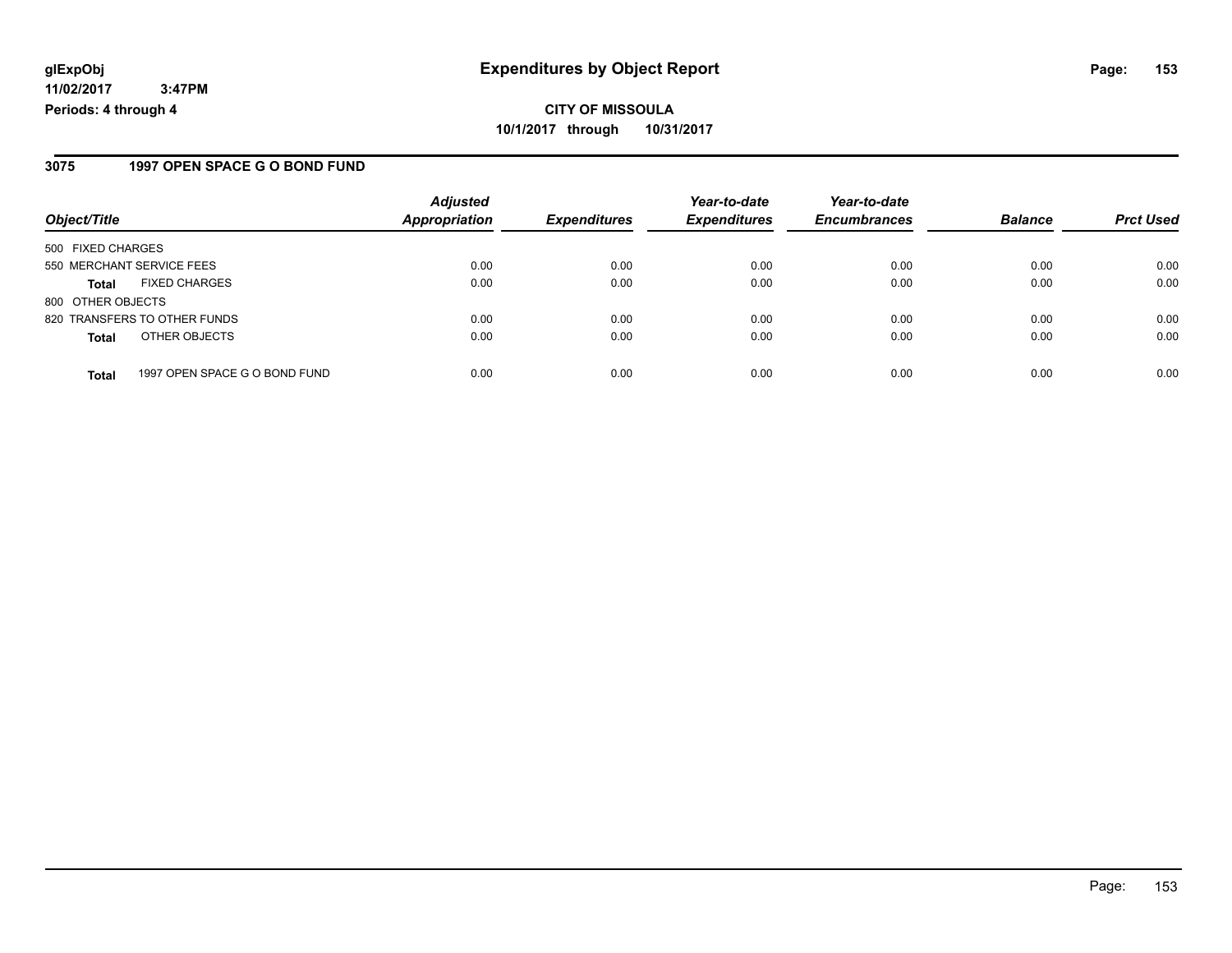**3080 1994 FIRE EQUIP/CITY HALLS REFUND BOND F**

|                                      | <b>Adjusted</b> |                     | Year-to-date        | Year-to-date        |                |                  |
|--------------------------------------|-----------------|---------------------|---------------------|---------------------|----------------|------------------|
| Object/Title                         | Appropriation   | <b>Expenditures</b> | <b>Expenditures</b> | <b>Encumbrances</b> | <b>Balance</b> | <b>Prct Used</b> |
| 500 FIXED CHARGES                    |                 |                     |                     |                     |                |                  |
| 550 MERCHANT SERVICE FEES            | 0.00            | 0.00                | 0.00                | 0.00                | 0.00           | 0.00             |
| <b>FIXED CHARGES</b><br><b>Total</b> | 0.00            | 0.00                | 0.00                | 0.00                | 0.00           | 0.00             |
| 600 DEBT SERVICE                     |                 |                     |                     |                     |                |                  |
| 620 INTEREST / SERVICE FEES          | 0.00            | 0.00                | 0.00                | 0.00                | 0.00           | 0.00             |
| <b>DEBT SERVICE</b><br><b>Total</b>  | 0.00            | 0.00                | 0.00                | 0.00                | 0.00           | 0.00             |
| 800 OTHER OBJECTS                    |                 |                     |                     |                     |                |                  |
| 820 TRANSFERS TO OTHER FUNDS         | 0.00            | 0.00                | 0.00                | 0.00                | 0.00           | 0.00             |
| OTHER OBJECTS<br><b>Total</b>        | 0.00            | 0.00                | 0.00                | 0.00                | 0.00           | 0.00             |
|                                      |                 |                     |                     |                     |                |                  |
| NON-DEPARTMENTAL<br><b>Total</b>     | 0.00            | 0.00                | 0.00                | 0.00                | 0.00           | 0.00             |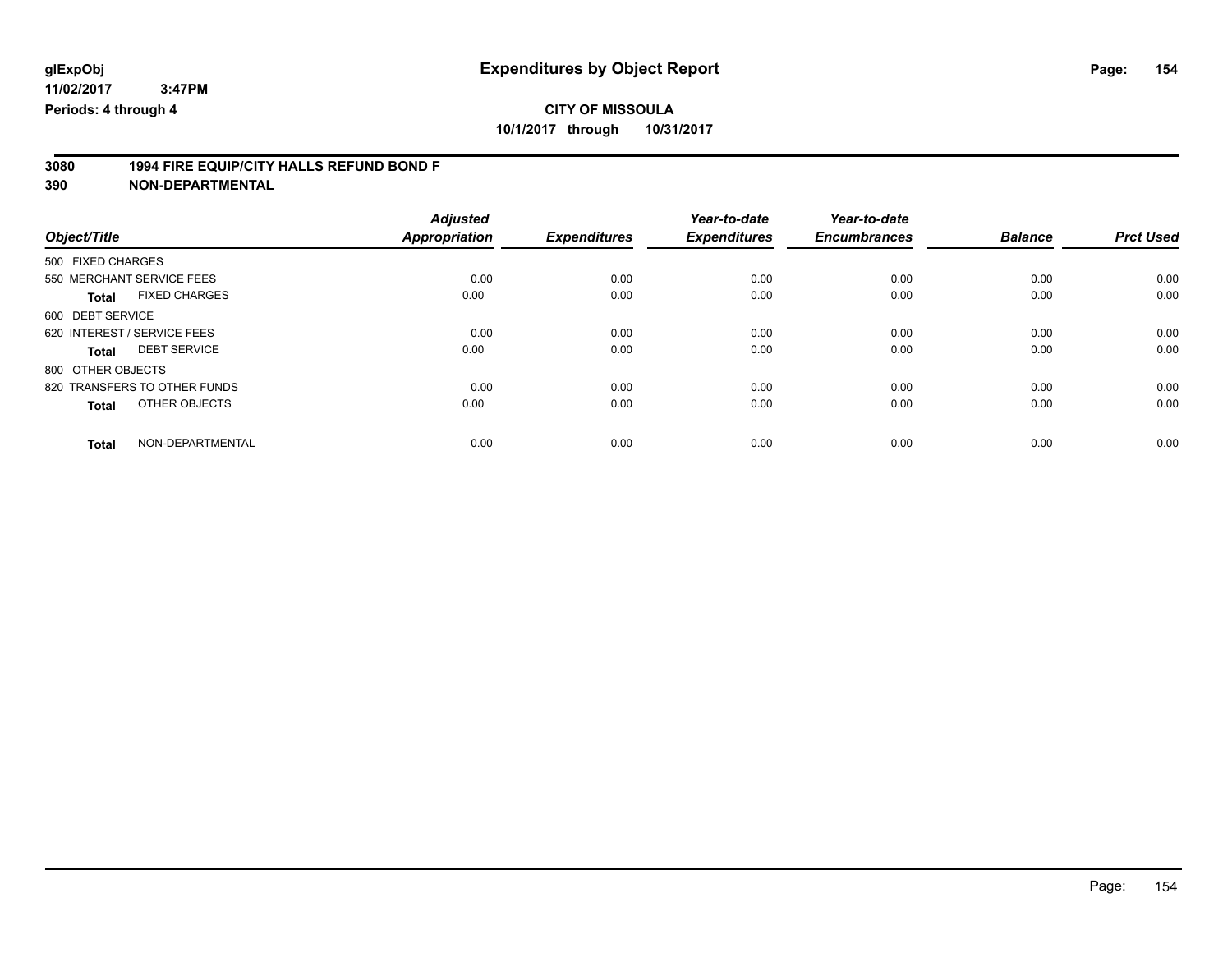### **3080 1994 FIRE EQUIP/CITY HALLS REFUND BOND F**

| Object/Title      |                                     | <b>Adjusted</b><br><b>Appropriation</b> | <b>Expenditures</b> | Year-to-date<br><b>Expenditures</b> | Year-to-date<br><b>Encumbrances</b> | <b>Balance</b> | <b>Prct Used</b> |
|-------------------|-------------------------------------|-----------------------------------------|---------------------|-------------------------------------|-------------------------------------|----------------|------------------|
| 500 FIXED CHARGES |                                     |                                         |                     |                                     |                                     |                |                  |
|                   | 550 MERCHANT SERVICE FEES           | 0.00                                    | 0.00                | 0.00                                | 0.00                                | 0.00           | 0.00             |
| <b>Total</b>      | <b>FIXED CHARGES</b>                | 0.00                                    | 0.00                | 0.00                                | 0.00                                | 0.00           | 0.00             |
| 600 DEBT SERVICE  |                                     |                                         |                     |                                     |                                     |                |                  |
|                   | 620 INTEREST / SERVICE FEES         | 0.00                                    | 0.00                | 0.00                                | 0.00                                | 0.00           | 0.00             |
| <b>Total</b>      | <b>DEBT SERVICE</b>                 | 0.00                                    | 0.00                | 0.00                                | 0.00                                | 0.00           | 0.00             |
| 800 OTHER OBJECTS |                                     |                                         |                     |                                     |                                     |                |                  |
|                   | 820 TRANSFERS TO OTHER FUNDS        | 0.00                                    | 0.00                | 0.00                                | 0.00                                | 0.00           | 0.00             |
| <b>Total</b>      | OTHER OBJECTS                       | 0.00                                    | 0.00                | 0.00                                | 0.00                                | 0.00           | 0.00             |
| <b>Total</b>      | 1994 FIRE EQUIP/CITY HALLS REFUND B | 0.00                                    | 0.00                | 0.00                                | 0.00                                | 0.00           | 0.00             |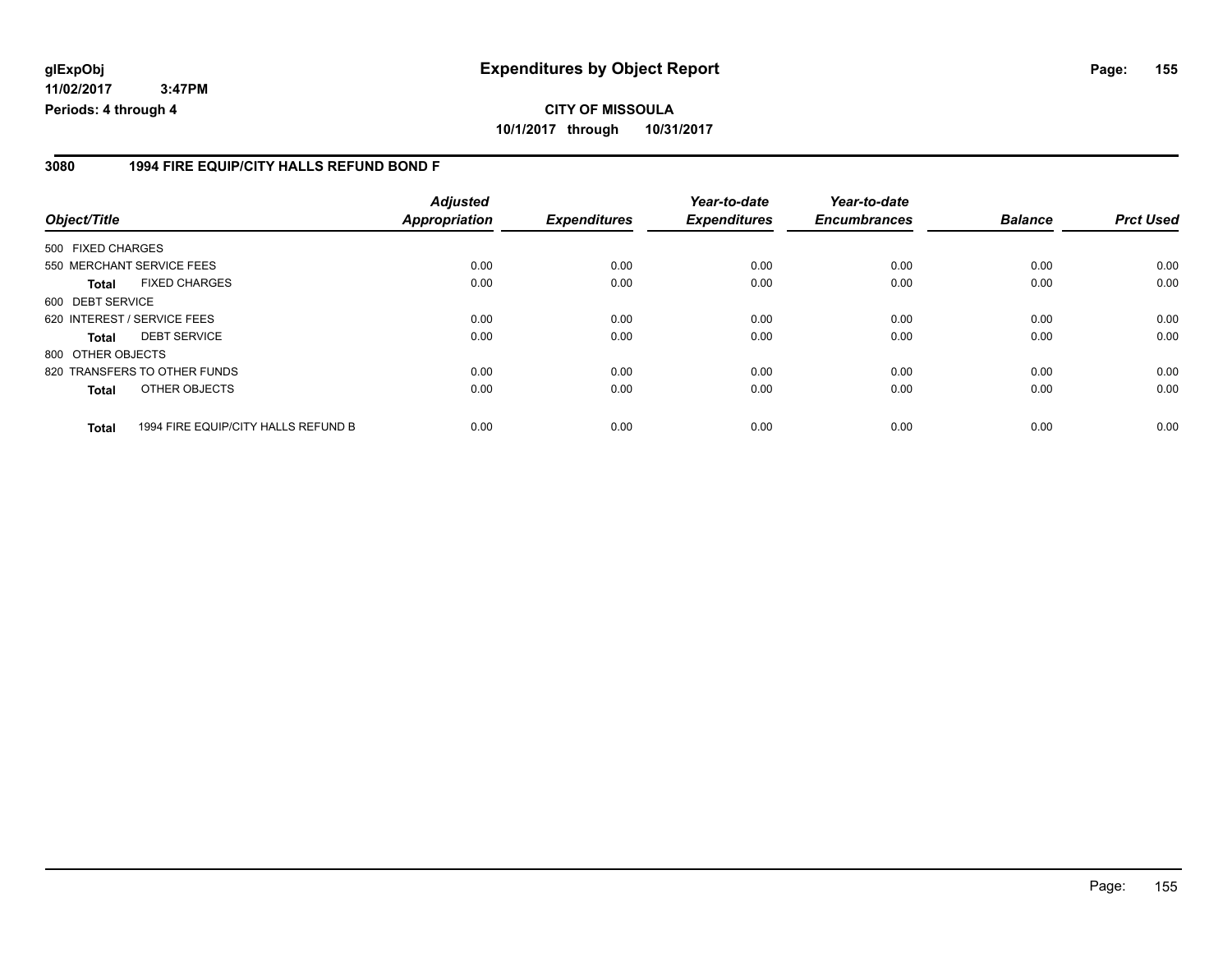# **3085 1993 FIRE STATION G O BOND FUND**

| Object/Title                         | <b>Adjusted</b><br>Appropriation | <b>Expenditures</b> | Year-to-date<br><b>Expenditures</b> | Year-to-date<br><b>Encumbrances</b> | <b>Balance</b> | <b>Prct Used</b> |
|--------------------------------------|----------------------------------|---------------------|-------------------------------------|-------------------------------------|----------------|------------------|
| 500 FIXED CHARGES                    |                                  |                     |                                     |                                     |                |                  |
| 550 MERCHANT SERVICE FEES            | 0.00                             | 0.00                | 0.00                                | 0.00                                | 0.00           | 0.00             |
| <b>FIXED CHARGES</b><br><b>Total</b> | 0.00                             | 0.00                | 0.00                                | 0.00                                | 0.00           | 0.00             |
| 800 OTHER OBJECTS                    |                                  |                     |                                     |                                     |                |                  |
| 820 TRANSFERS TO OTHER FUNDS         | 0.00                             | 0.00                | 0.00                                | 0.00                                | 0.00           | 0.00             |
| OTHER OBJECTS<br><b>Total</b>        | 0.00                             | 0.00                | 0.00                                | 0.00                                | 0.00           | 0.00             |
| NON-DEPARTMENTAL<br>Total            | 0.00                             | 0.00                | 0.00                                | 0.00                                | 0.00           | 0.00             |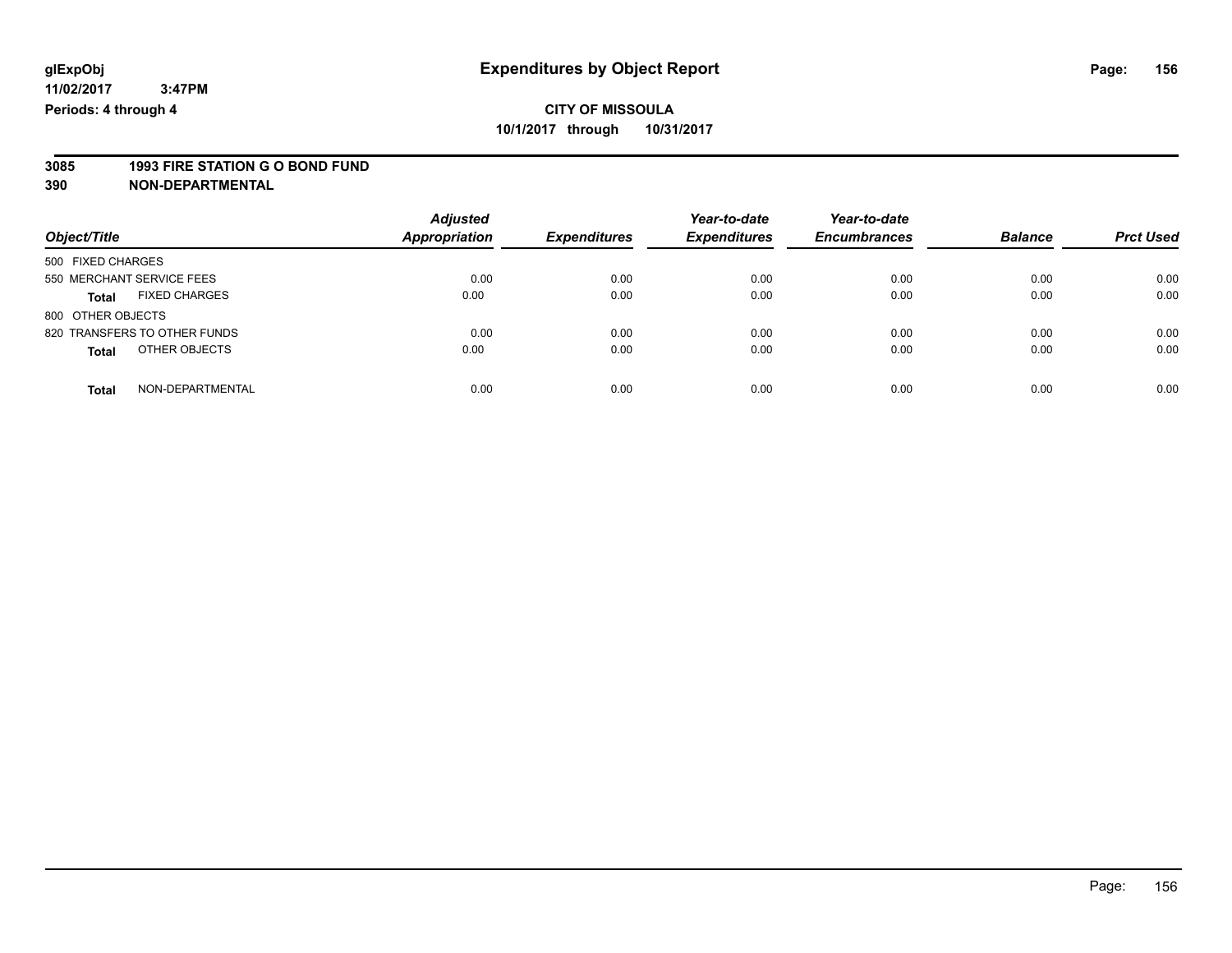### **3085 1993 FIRE STATION G O BOND FUND**

|                           |                                 | <b>Adjusted</b>      |                     | Year-to-date        | Year-to-date        |                |                  |
|---------------------------|---------------------------------|----------------------|---------------------|---------------------|---------------------|----------------|------------------|
| Object/Title              |                                 | <b>Appropriation</b> | <b>Expenditures</b> | <b>Expenditures</b> | <b>Encumbrances</b> | <b>Balance</b> | <b>Prct Used</b> |
| 500 FIXED CHARGES         |                                 |                      |                     |                     |                     |                |                  |
| 550 MERCHANT SERVICE FEES |                                 | 0.00                 | 0.00                | 0.00                | 0.00                | 0.00           | 0.00             |
| <b>Total</b>              | <b>FIXED CHARGES</b>            | 0.00                 | 0.00                | 0.00                | 0.00                | 0.00           | 0.00             |
| 800 OTHER OBJECTS         |                                 |                      |                     |                     |                     |                |                  |
|                           | 820 TRANSFERS TO OTHER FUNDS    | 0.00                 | 0.00                | 0.00                | 0.00                | 0.00           | 0.00             |
| <b>Total</b>              | OTHER OBJECTS                   | 0.00                 | 0.00                | 0.00                | 0.00                | 0.00           | 0.00             |
| <b>Total</b>              | 1993 FIRE STATION G O BOND FUND | 0.00                 | 0.00                | 0.00                | 0.00                | 0.00           | 0.00             |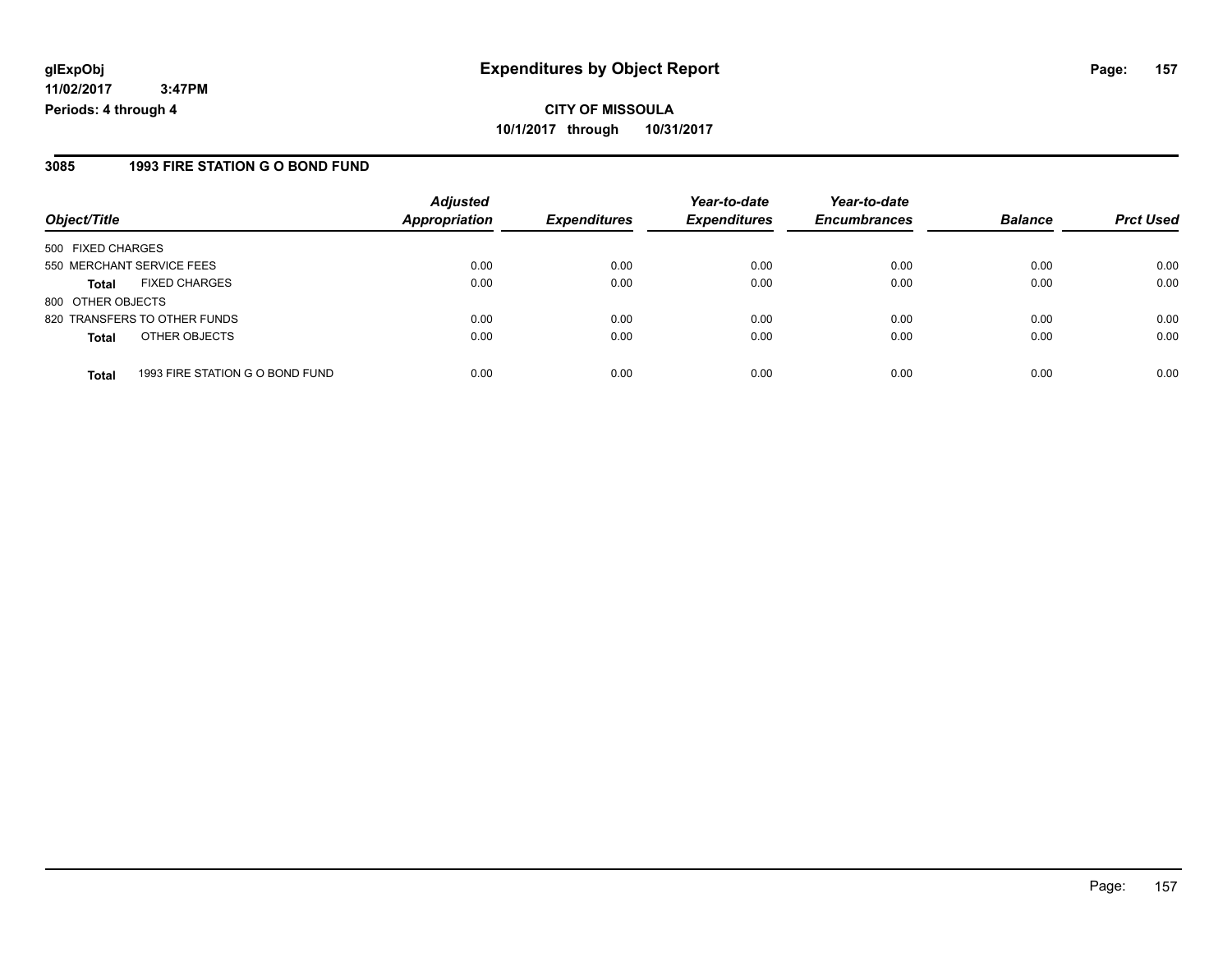# **3090 2004 AQUATICS BOND**

|                                      | <b>Adjusted</b>      |                     | Year-to-date        | Year-to-date        |                |                  |
|--------------------------------------|----------------------|---------------------|---------------------|---------------------|----------------|------------------|
| Object/Title                         | <b>Appropriation</b> | <b>Expenditures</b> | <b>Expenditures</b> | <b>Encumbrances</b> | <b>Balance</b> | <b>Prct Used</b> |
| 500 FIXED CHARGES                    |                      |                     |                     |                     |                |                  |
| 550 MERCHANT SERVICE FEES            | 0.00                 | 0.00                | 0.00                | 0.00                | 0.00           | 0.00             |
| <b>FIXED CHARGES</b><br><b>Total</b> | 0.00                 | 0.00                | 0.00                | 0.00                | 0.00           | 0.00             |
| 600 DEBT SERVICE                     |                      |                     |                     |                     |                |                  |
| 610 PRINCIPAL                        | 0.00                 | 0.00                | 0.00                | 0.00                | 0.00           | 0.00             |
| 620 INTEREST / SERVICE FEES          | 0.00                 | 0.00                | 0.00                | 0.00                | 0.00           | 0.00             |
| <b>DEBT SERVICE</b><br><b>Total</b>  | 0.00                 | 0.00                | 0.00                | 0.00                | 0.00           | 0.00             |
| 800 OTHER OBJECTS                    |                      |                     |                     |                     |                |                  |
| 820 TRANSFERS TO OTHER FUNDS         | 0.00                 | 0.00                | 0.00                | 0.00                | 0.00           | 0.00             |
| OTHER OBJECTS<br><b>Total</b>        | 0.00                 | 0.00                | 0.00                | 0.00                | 0.00           | 0.00             |
|                                      |                      |                     |                     |                     |                |                  |
| NON-DEPARTMENTAL<br><b>Total</b>     | 0.00                 | 0.00                | 0.00                | 0.00                | 0.00           | 0.00             |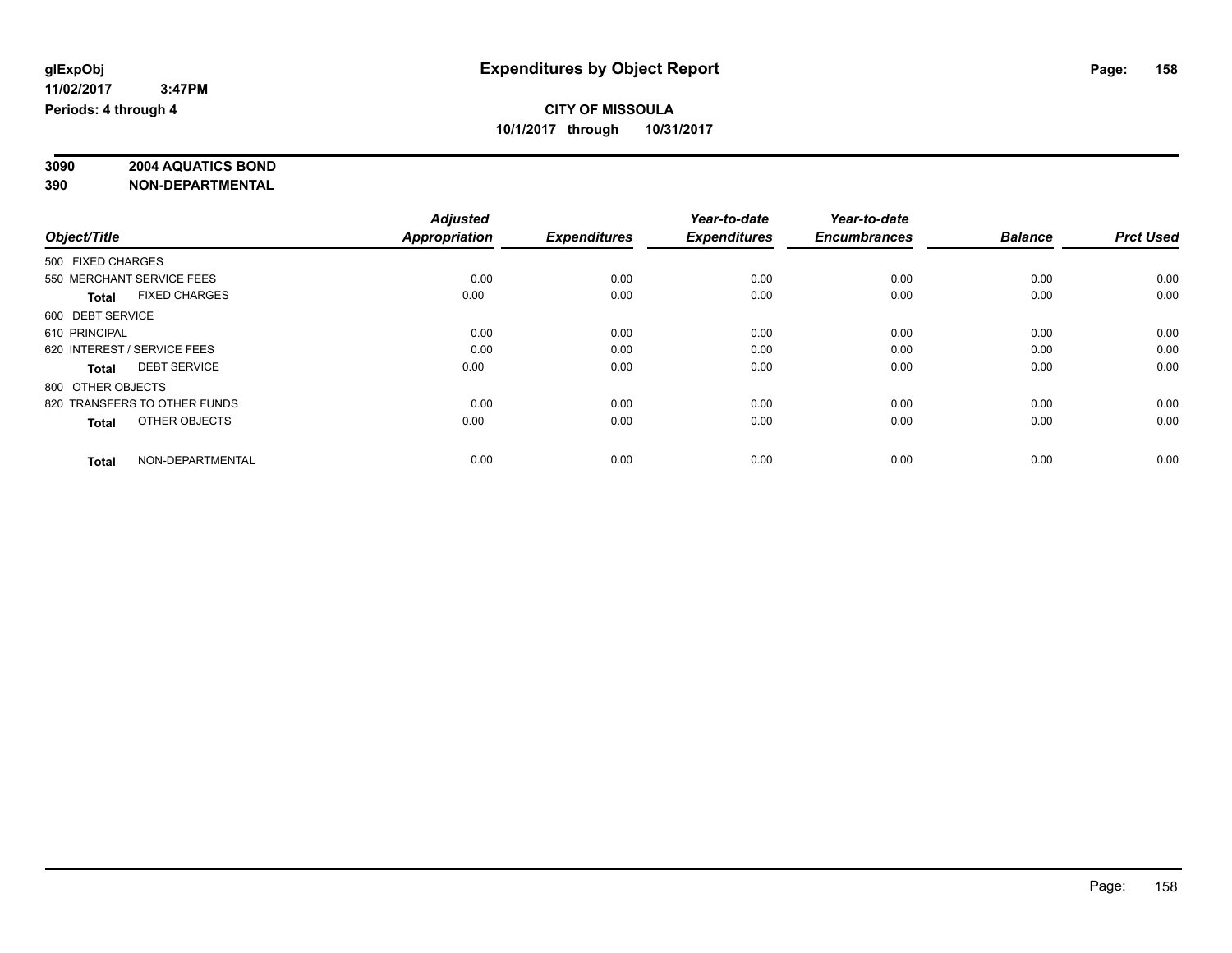### **3090 2004 AQUATICS BOND**

|                                    | <b>Adjusted</b> |                     | Year-to-date        | Year-to-date        |                |                  |
|------------------------------------|-----------------|---------------------|---------------------|---------------------|----------------|------------------|
| Object/Title                       | Appropriation   | <b>Expenditures</b> | <b>Expenditures</b> | <b>Encumbrances</b> | <b>Balance</b> | <b>Prct Used</b> |
| 500 FIXED CHARGES                  |                 |                     |                     |                     |                |                  |
| 550 MERCHANT SERVICE FEES          | 0.00            | 0.00                | 0.00                | 0.00                | 0.00           | 0.00             |
| <b>FIXED CHARGES</b><br>Total      | 0.00            | 0.00                | 0.00                | 0.00                | 0.00           | 0.00             |
| 600 DEBT SERVICE                   |                 |                     |                     |                     |                |                  |
| 610 PRINCIPAL                      | 0.00            | 0.00                | 0.00                | 0.00                | 0.00           | 0.00             |
| 620 INTEREST / SERVICE FEES        | 0.00            | 0.00                | 0.00                | 0.00                | 0.00           | 0.00             |
| <b>DEBT SERVICE</b><br>Total       | 0.00            | 0.00                | 0.00                | 0.00                | 0.00           | 0.00             |
| 800 OTHER OBJECTS                  |                 |                     |                     |                     |                |                  |
| 820 TRANSFERS TO OTHER FUNDS       | 0.00            | 0.00                | 0.00                | 0.00                | 0.00           | 0.00             |
| OTHER OBJECTS<br>Total             | 0.00            | 0.00                | 0.00                | 0.00                | 0.00           | 0.00             |
| 2004 AQUATICS BOND<br><b>Total</b> | 0.00            | 0.00                | 0.00                | 0.00                | 0.00           | 0.00             |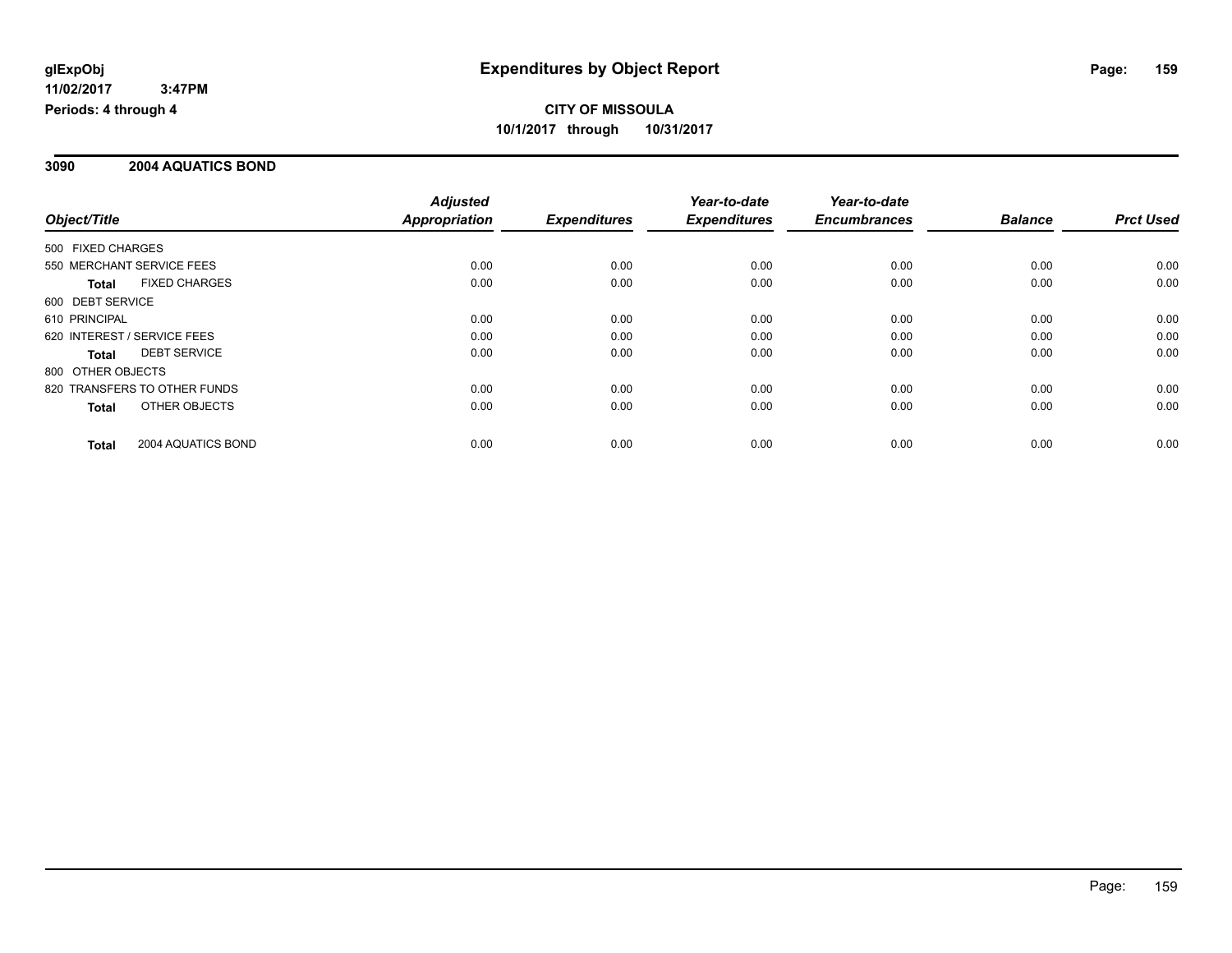# **3091 SERIES 2012A AQUATICS REFUNDING BOND**

|                   |                              | <b>Adjusted</b>      |                     | Year-to-date        | Year-to-date        |                |                  |
|-------------------|------------------------------|----------------------|---------------------|---------------------|---------------------|----------------|------------------|
| Object/Title      |                              | <b>Appropriation</b> | <b>Expenditures</b> | <b>Expenditures</b> | <b>Encumbrances</b> | <b>Balance</b> | <b>Prct Used</b> |
| 500 FIXED CHARGES |                              |                      |                     |                     |                     |                |                  |
|                   | 550 MERCHANT SERVICE FEES    | 0.00                 | 0.00                | 0.00                | 0.00                | 0.00           | 0.00             |
| <b>Total</b>      | <b>FIXED CHARGES</b>         | 0.00                 | 0.00                | 0.00                | 0.00                | 0.00           | 0.00             |
| 600 DEBT SERVICE  |                              |                      |                     |                     |                     |                |                  |
| 610 PRINCIPAL     |                              | 0.00                 | 0.00                | 0.00                | 0.00                | 0.00           | 0.00             |
|                   | 620 INTEREST / SERVICE FEES  | 0.00                 | 350.00              | 350.00              | 0.00                | $-350.00$      | 0.00             |
| <b>Total</b>      | <b>DEBT SERVICE</b>          | 0.00                 | 350.00              | 350.00              | 0.00                | $-350.00$      | 0.00             |
| 800 OTHER OBJECTS |                              |                      |                     |                     |                     |                |                  |
|                   | 820 TRANSFERS TO OTHER FUNDS | 0.00                 | 0.00                | 0.00                | 0.00                | 0.00           | 0.00             |
| <b>Total</b>      | OTHER OBJECTS                | 0.00                 | 0.00                | 0.00                | 0.00                | 0.00           | 0.00             |
| <b>Total</b>      | NON-DEPARTMENTAL             | 0.00                 | 350.00              | 350.00              | 0.00                | $-350.00$      | 0.00             |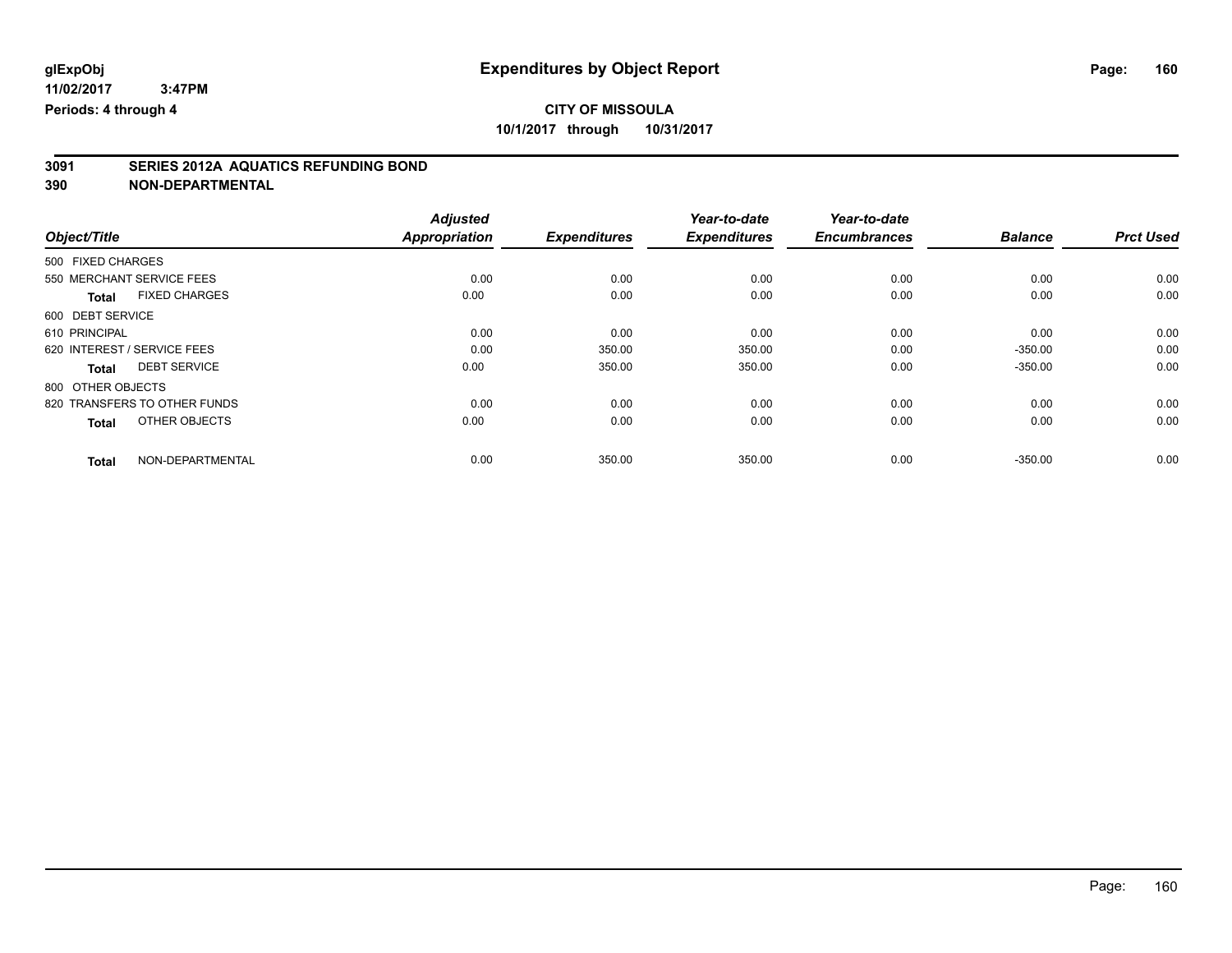#### **3091 SERIES 2012A AQUATICS REFUNDING BOND**

|                   |                                   | <b>Adjusted</b>      |                     | Year-to-date        | Year-to-date        |                |                  |
|-------------------|-----------------------------------|----------------------|---------------------|---------------------|---------------------|----------------|------------------|
| Object/Title      |                                   | <b>Appropriation</b> | <b>Expenditures</b> | <b>Expenditures</b> | <b>Encumbrances</b> | <b>Balance</b> | <b>Prct Used</b> |
| 500 FIXED CHARGES |                                   |                      |                     |                     |                     |                |                  |
|                   | 550 MERCHANT SERVICE FEES         | 0.00                 | 0.00                | 0.00                | 0.00                | 0.00           | 0.00             |
| Total             | <b>FIXED CHARGES</b>              | 0.00                 | 0.00                | 0.00                | 0.00                | 0.00           | 0.00             |
| 600 DEBT SERVICE  |                                   |                      |                     |                     |                     |                |                  |
| 610 PRINCIPAL     |                                   | 0.00                 | 0.00                | 0.00                | 0.00                | 0.00           | 0.00             |
|                   | 620 INTEREST / SERVICE FEES       | 0.00                 | 350.00              | 350.00              | 0.00                | $-350.00$      | 0.00             |
| Total             | <b>DEBT SERVICE</b>               | 0.00                 | 350.00              | 350.00              | 0.00                | $-350.00$      | 0.00             |
| 800 OTHER OBJECTS |                                   |                      |                     |                     |                     |                |                  |
|                   | 820 TRANSFERS TO OTHER FUNDS      | 0.00                 | 0.00                | 0.00                | 0.00                | 0.00           | 0.00             |
| <b>Total</b>      | OTHER OBJECTS                     | 0.00                 | 0.00                | 0.00                | 0.00                | 0.00           | 0.00             |
| <b>Total</b>      | SERIES 2012A AQUATICS REFUNDING B | 0.00                 | 350.00              | 350.00              | 0.00                | $-350.00$      | 0.00             |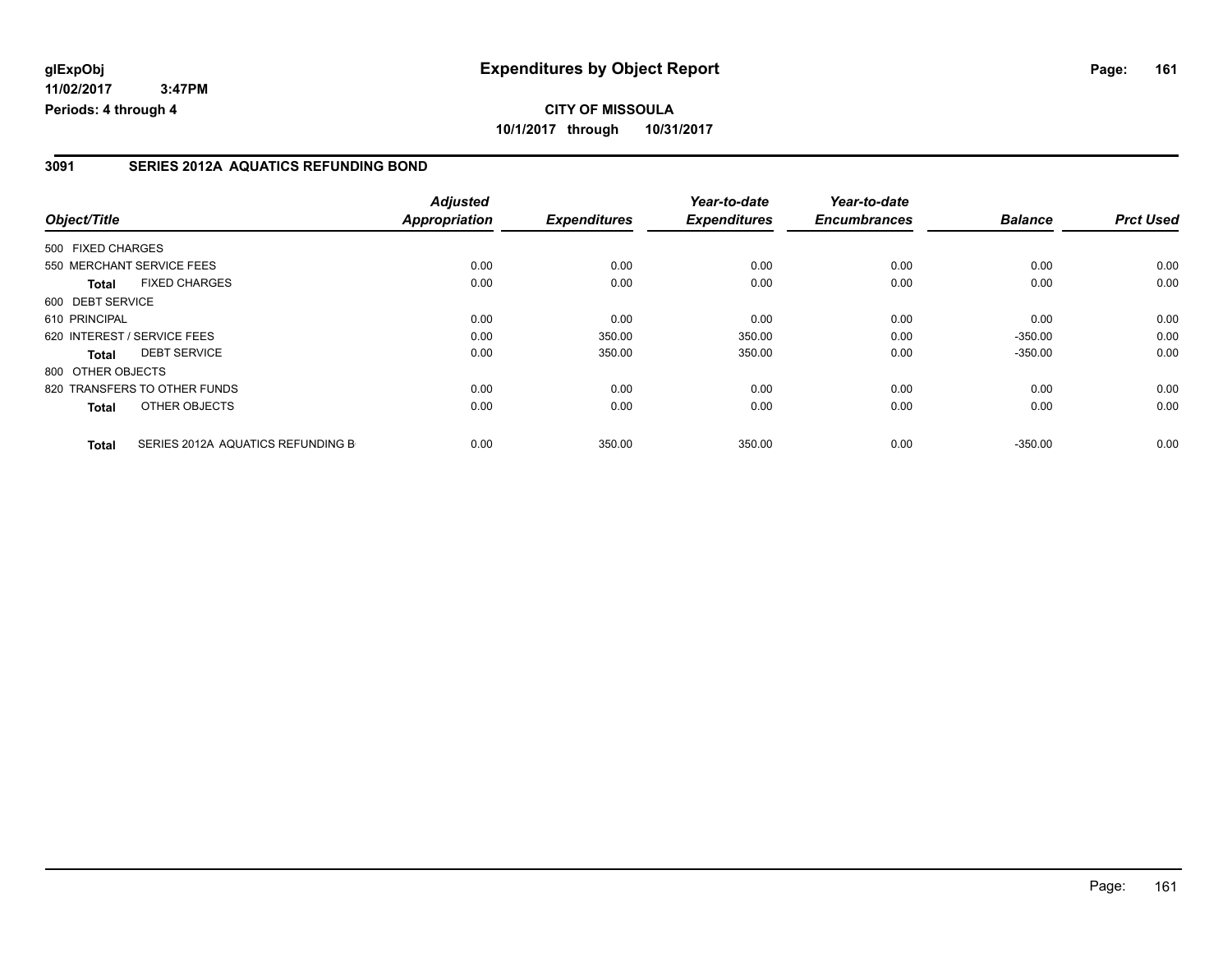# **3092 Series 2013A GO REFUNDING BONDS**

|                                      | <b>Adjusted</b>      |                     | Year-to-date        | Year-to-date        |                |                  |
|--------------------------------------|----------------------|---------------------|---------------------|---------------------|----------------|------------------|
| Object/Title                         | <b>Appropriation</b> | <b>Expenditures</b> | <b>Expenditures</b> | <b>Encumbrances</b> | <b>Balance</b> | <b>Prct Used</b> |
| 500 FIXED CHARGES                    |                      |                     |                     |                     |                |                  |
| 550 MERCHANT SERVICE FEES            | 0.00                 | 0.00                | 0.00                | 0.00                | 0.00           | 0.00             |
| <b>FIXED CHARGES</b><br><b>Total</b> | 0.00                 | 0.00                | 0.00                | 0.00                | 0.00           | 0.00             |
| 600 DEBT SERVICE                     |                      |                     |                     |                     |                |                  |
| 610 PRINCIPAL                        | 0.00                 | 0.00                | 0.00                | 0.00                | 0.00           | 0.00             |
| 620 INTEREST / SERVICE FEES          | 0.00                 | 0.00                | 0.00                | 0.00                | 0.00           | 0.00             |
| <b>DEBT SERVICE</b><br><b>Total</b>  | 0.00                 | 0.00                | 0.00                | 0.00                | 0.00           | 0.00             |
| 800 OTHER OBJECTS                    |                      |                     |                     |                     |                |                  |
| 820 TRANSFERS TO OTHER FUNDS         | 0.00                 | 0.00                | 0.00                | 0.00                | 0.00           | 0.00             |
| OTHER OBJECTS<br><b>Total</b>        | 0.00                 | 0.00                | 0.00                | 0.00                | 0.00           | 0.00             |
|                                      |                      |                     |                     |                     |                |                  |
| NON-DEPARTMENTAL<br><b>Total</b>     | 0.00                 | 0.00                | 0.00                | 0.00                | 0.00           | 0.00             |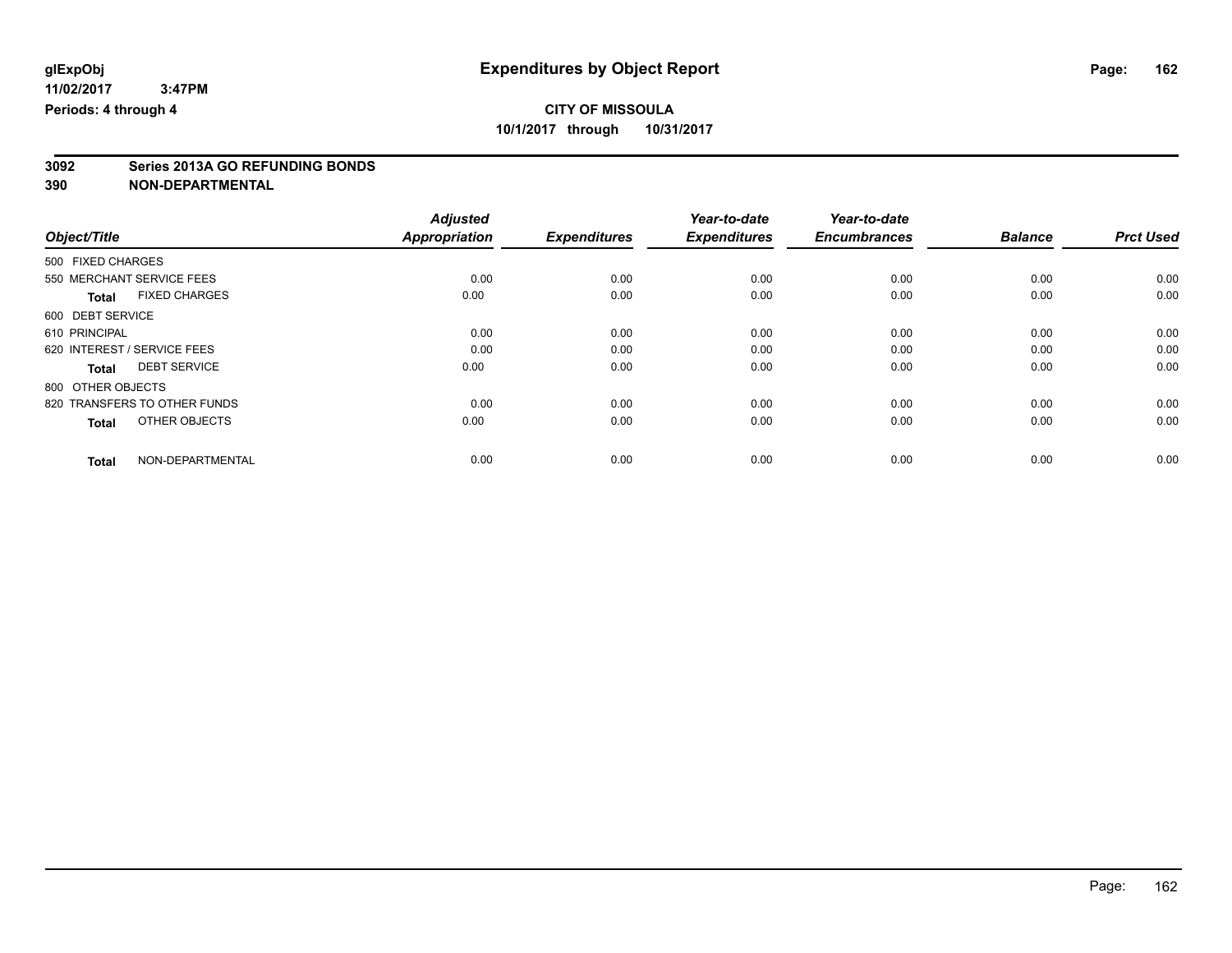# **CITY OF MISSOULA 10/1/2017 through 10/31/2017**

### **3092 Series 2013A GO REFUNDING BONDS**

|                   |                                 | <b>Adjusted</b>      |                     | Year-to-date        | Year-to-date        |                |                  |
|-------------------|---------------------------------|----------------------|---------------------|---------------------|---------------------|----------------|------------------|
| Object/Title      |                                 | <b>Appropriation</b> | <b>Expenditures</b> | <b>Expenditures</b> | <b>Encumbrances</b> | <b>Balance</b> | <b>Prct Used</b> |
| 500 FIXED CHARGES |                                 |                      |                     |                     |                     |                |                  |
|                   | 550 MERCHANT SERVICE FEES       | 0.00                 | 0.00                | 0.00                | 0.00                | 0.00           | 0.00             |
| <b>Total</b>      | <b>FIXED CHARGES</b>            | 0.00                 | 0.00                | 0.00                | 0.00                | 0.00           | 0.00             |
| 600 DEBT SERVICE  |                                 |                      |                     |                     |                     |                |                  |
| 610 PRINCIPAL     |                                 | 0.00                 | 0.00                | 0.00                | 0.00                | 0.00           | 0.00             |
|                   | 620 INTEREST / SERVICE FEES     | 0.00                 | 0.00                | 0.00                | 0.00                | 0.00           | 0.00             |
| <b>Total</b>      | <b>DEBT SERVICE</b>             | 0.00                 | 0.00                | 0.00                | 0.00                | 0.00           | 0.00             |
| 800 OTHER OBJECTS |                                 |                      |                     |                     |                     |                |                  |
|                   | 820 TRANSFERS TO OTHER FUNDS    | 0.00                 | 0.00                | 0.00                | 0.00                | 0.00           | 0.00             |
| <b>Total</b>      | OTHER OBJECTS                   | 0.00                 | 0.00                | 0.00                | 0.00                | 0.00           | 0.00             |
| <b>Total</b>      | Series 2013A GO REFUNDING BONDS | 0.00                 | 0.00                | 0.00                | 0.00                | 0.00           | 0.00             |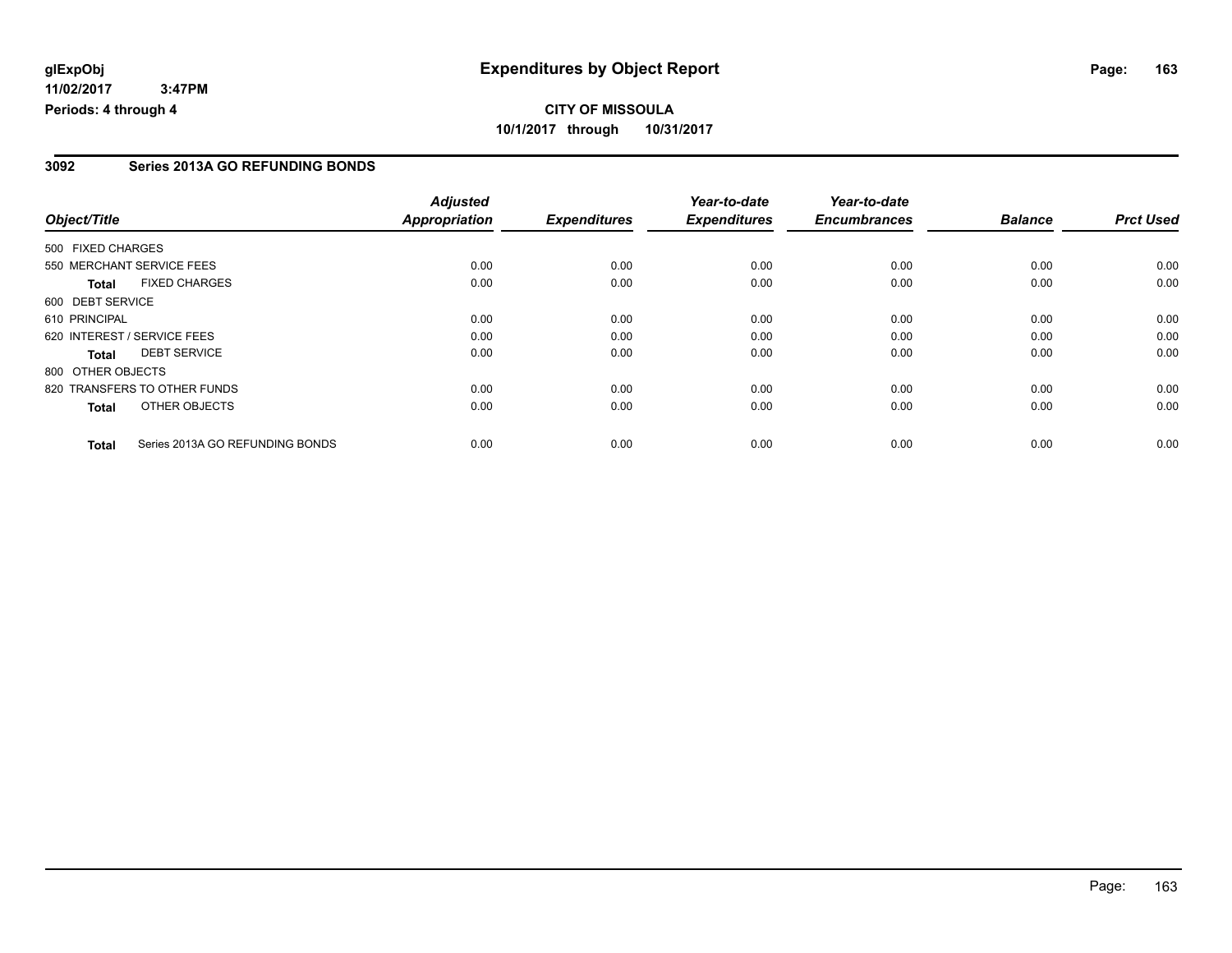# **3095 2004 REFUNDING BONDS DEBT SERVICE**

|                                      | <b>Adjusted</b> |                     | Year-to-date        | Year-to-date        |                |                  |
|--------------------------------------|-----------------|---------------------|---------------------|---------------------|----------------|------------------|
| Object/Title                         | Appropriation   | <b>Expenditures</b> | <b>Expenditures</b> | <b>Encumbrances</b> | <b>Balance</b> | <b>Prct Used</b> |
| 500 FIXED CHARGES                    |                 |                     |                     |                     |                |                  |
| 550 MERCHANT SERVICE FEES            | 0.00            | 0.00                | 0.00                | 0.00                | 0.00           | 0.00             |
| <b>FIXED CHARGES</b><br><b>Total</b> | 0.00            | 0.00                | 0.00                | 0.00                | 0.00           | 0.00             |
| 600 DEBT SERVICE                     |                 |                     |                     |                     |                |                  |
| 610 PRINCIPAL                        | 0.00            | 0.00                | 0.00                | 0.00                | 0.00           | 0.00             |
| 620 INTEREST / SERVICE FEES          | 0.00            | 0.00                | 0.00                | 0.00                | 0.00           | 0.00             |
| <b>DEBT SERVICE</b><br><b>Total</b>  | 0.00            | 0.00                | 0.00                | 0.00                | 0.00           | 0.00             |
| NON-DEPARTMENTAL<br><b>Total</b>     | 0.00            | 0.00                | 0.00                | 0.00                | 0.00           | 0.00             |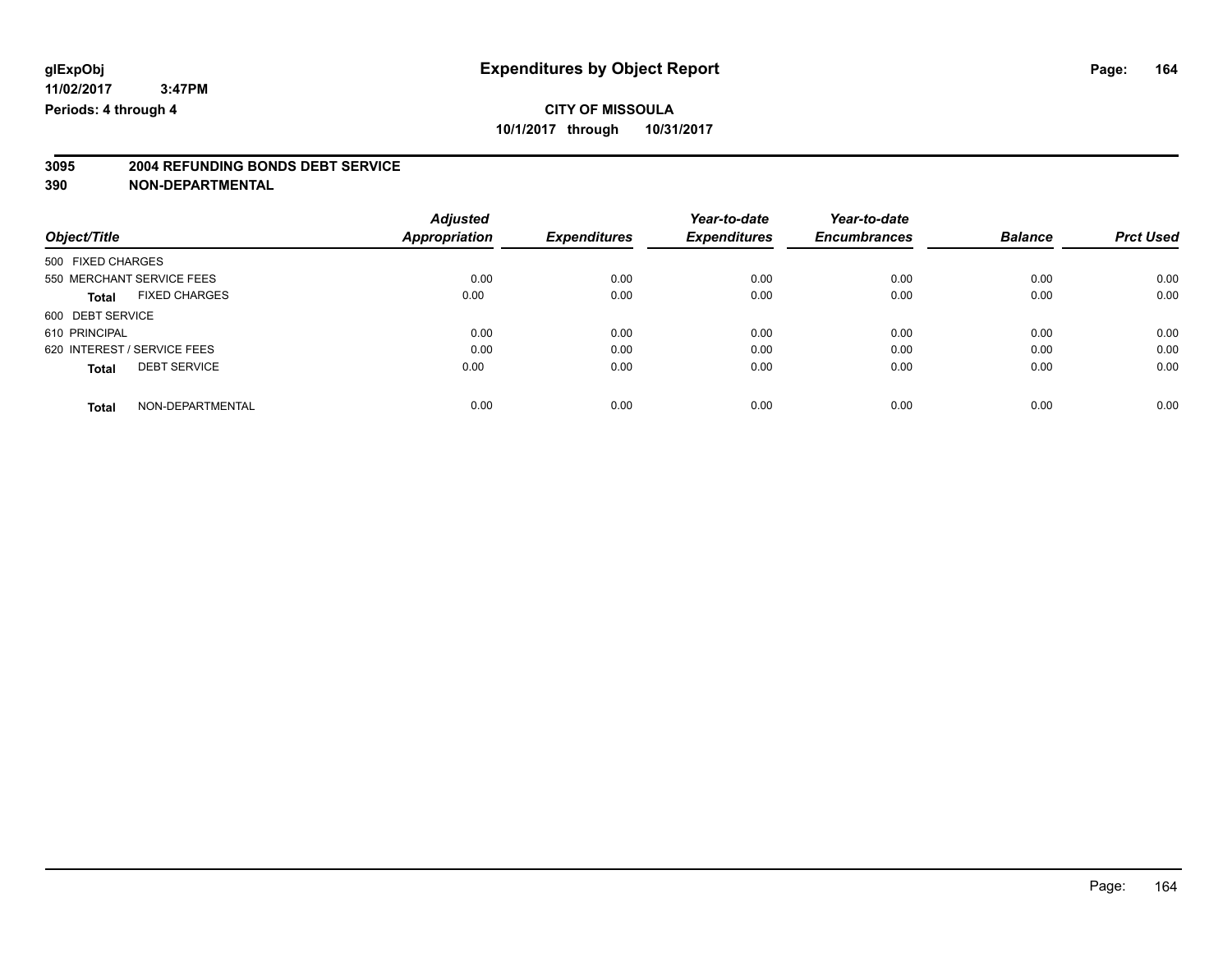# **glExpObj Expenditures by Object Report Page: 165**

**11/02/2017 3:47PM Periods: 4 through 4**

#### **3095 2004 REFUNDING BONDS DEBT SERVICE**

|                                                   | <b>Adjusted</b>      |                     | Year-to-date        | Year-to-date        |                |                  |
|---------------------------------------------------|----------------------|---------------------|---------------------|---------------------|----------------|------------------|
| Object/Title                                      | <b>Appropriation</b> | <b>Expenditures</b> | <b>Expenditures</b> | <b>Encumbrances</b> | <b>Balance</b> | <b>Prct Used</b> |
| 500 FIXED CHARGES                                 |                      |                     |                     |                     |                |                  |
| 550 MERCHANT SERVICE FEES                         | 0.00                 | 0.00                | 0.00                | 0.00                | 0.00           | 0.00             |
| <b>FIXED CHARGES</b><br><b>Total</b>              | 0.00                 | 0.00                | 0.00                | 0.00                | 0.00           | 0.00             |
| 600 DEBT SERVICE                                  |                      |                     |                     |                     |                |                  |
| 610 PRINCIPAL                                     | 0.00                 | 0.00                | 0.00                | 0.00                | 0.00           | 0.00             |
| 620 INTEREST / SERVICE FEES                       | 0.00                 | 0.00                | 0.00                | 0.00                | 0.00           | 0.00             |
| <b>DEBT SERVICE</b><br><b>Total</b>               | 0.00                 | 0.00                | 0.00                | 0.00                | 0.00           | 0.00             |
| 2004 REFUNDING BONDS DEBT SERVICE<br><b>Total</b> | 0.00                 | 0.00                | 0.00                | 0.00                | 0.00           | 0.00             |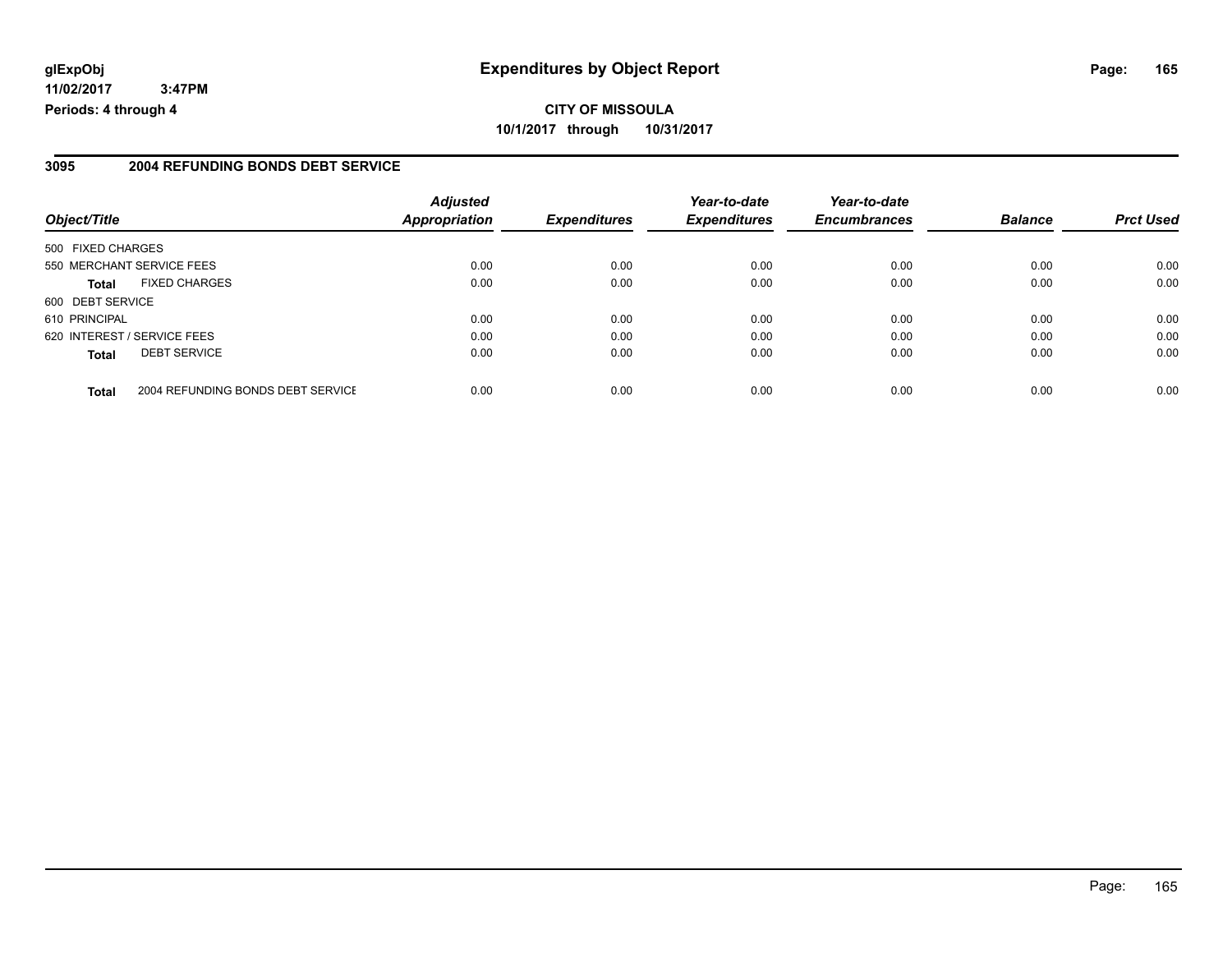**3096 NEW FIRE STATION GO BOND**

|                                      | <b>Adjusted</b>      |                     | Year-to-date        | Year-to-date        |                |                  |
|--------------------------------------|----------------------|---------------------|---------------------|---------------------|----------------|------------------|
| Object/Title                         | <b>Appropriation</b> | <b>Expenditures</b> | <b>Expenditures</b> | <b>Encumbrances</b> | <b>Balance</b> | <b>Prct Used</b> |
| 500 FIXED CHARGES                    |                      |                     |                     |                     |                |                  |
| 550 MERCHANT SERVICE FEES            | 0.00                 | 0.00                | 0.00                | 0.00                | 0.00           | 0.00             |
| <b>FIXED CHARGES</b><br><b>Total</b> | 0.00                 | 0.00                | 0.00                | 0.00                | 0.00           | 0.00             |
| 600 DEBT SERVICE                     |                      |                     |                     |                     |                |                  |
| 610 PRINCIPAL                        | 0.00                 | 0.00                | 0.00                | 0.00                | 0.00           | 0.00             |
| 620 INTEREST / SERVICE FEES          | 0.00                 | 0.00                | 0.00                | 0.00                | 0.00           | 0.00             |
| <b>DEBT SERVICE</b><br><b>Total</b>  | 0.00                 | 0.00                | 0.00                | 0.00                | 0.00           | 0.00             |
| 800 OTHER OBJECTS                    |                      |                     |                     |                     |                |                  |
| 820 TRANSFERS TO OTHER FUNDS         | 0.00                 | 0.00                | 0.00                | 0.00                | 0.00           | 0.00             |
| OTHER OBJECTS<br><b>Total</b>        | 0.00                 | 0.00                | 0.00                | 0.00                | 0.00           | 0.00             |
|                                      |                      |                     |                     |                     |                |                  |
| NON-DEPARTMENTAL<br><b>Total</b>     | 0.00                 | 0.00                | 0.00                | 0.00                | 0.00           | 0.00             |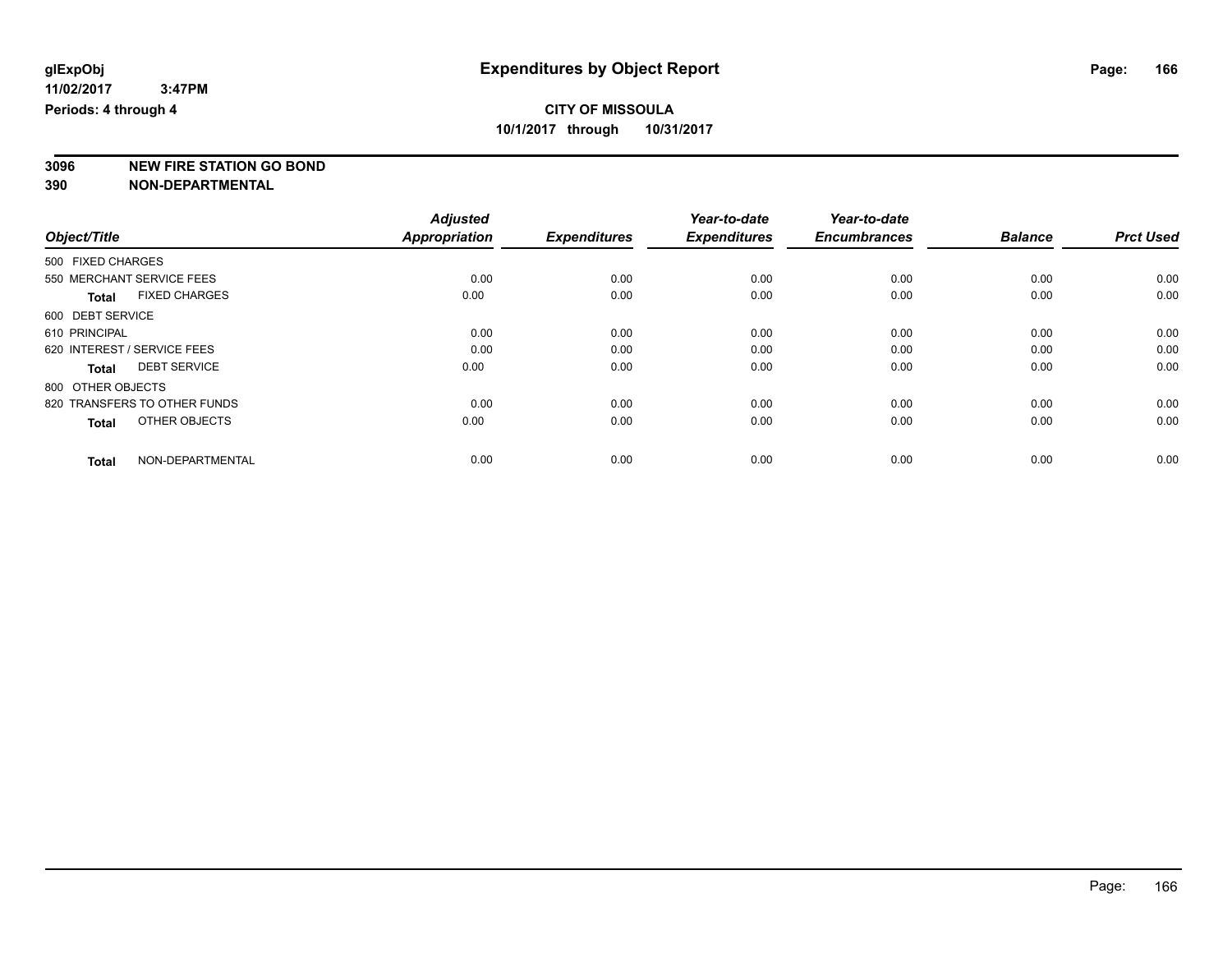### **3096 NEW FIRE STATION GO BOND**

|                             |                              | <b>Adjusted</b>      |                     | Year-to-date        | Year-to-date        |                |                  |
|-----------------------------|------------------------------|----------------------|---------------------|---------------------|---------------------|----------------|------------------|
| Object/Title                |                              | <b>Appropriation</b> | <b>Expenditures</b> | <b>Expenditures</b> | <b>Encumbrances</b> | <b>Balance</b> | <b>Prct Used</b> |
| 500 FIXED CHARGES           |                              |                      |                     |                     |                     |                |                  |
| 550 MERCHANT SERVICE FEES   |                              | 0.00                 | 0.00                | 0.00                | 0.00                | 0.00           | 0.00             |
| <b>Total</b>                | <b>FIXED CHARGES</b>         | 0.00                 | 0.00                | 0.00                | 0.00                | 0.00           | 0.00             |
| 600 DEBT SERVICE            |                              |                      |                     |                     |                     |                |                  |
| 610 PRINCIPAL               |                              | 0.00                 | 0.00                | 0.00                | 0.00                | 0.00           | 0.00             |
| 620 INTEREST / SERVICE FEES |                              | 0.00                 | 0.00                | 0.00                | 0.00                | 0.00           | 0.00             |
| Total                       | <b>DEBT SERVICE</b>          | 0.00                 | 0.00                | 0.00                | 0.00                | 0.00           | 0.00             |
| 800 OTHER OBJECTS           |                              |                      |                     |                     |                     |                |                  |
|                             | 820 TRANSFERS TO OTHER FUNDS | 0.00                 | 0.00                | 0.00                | 0.00                | 0.00           | 0.00             |
| <b>Total</b>                | OTHER OBJECTS                | 0.00                 | 0.00                | 0.00                | 0.00                | 0.00           | 0.00             |
| <b>Total</b>                | NEW FIRE STATION GO BOND     | 0.00                 | 0.00                | 0.00                | 0.00                | 0.00           | 0.00             |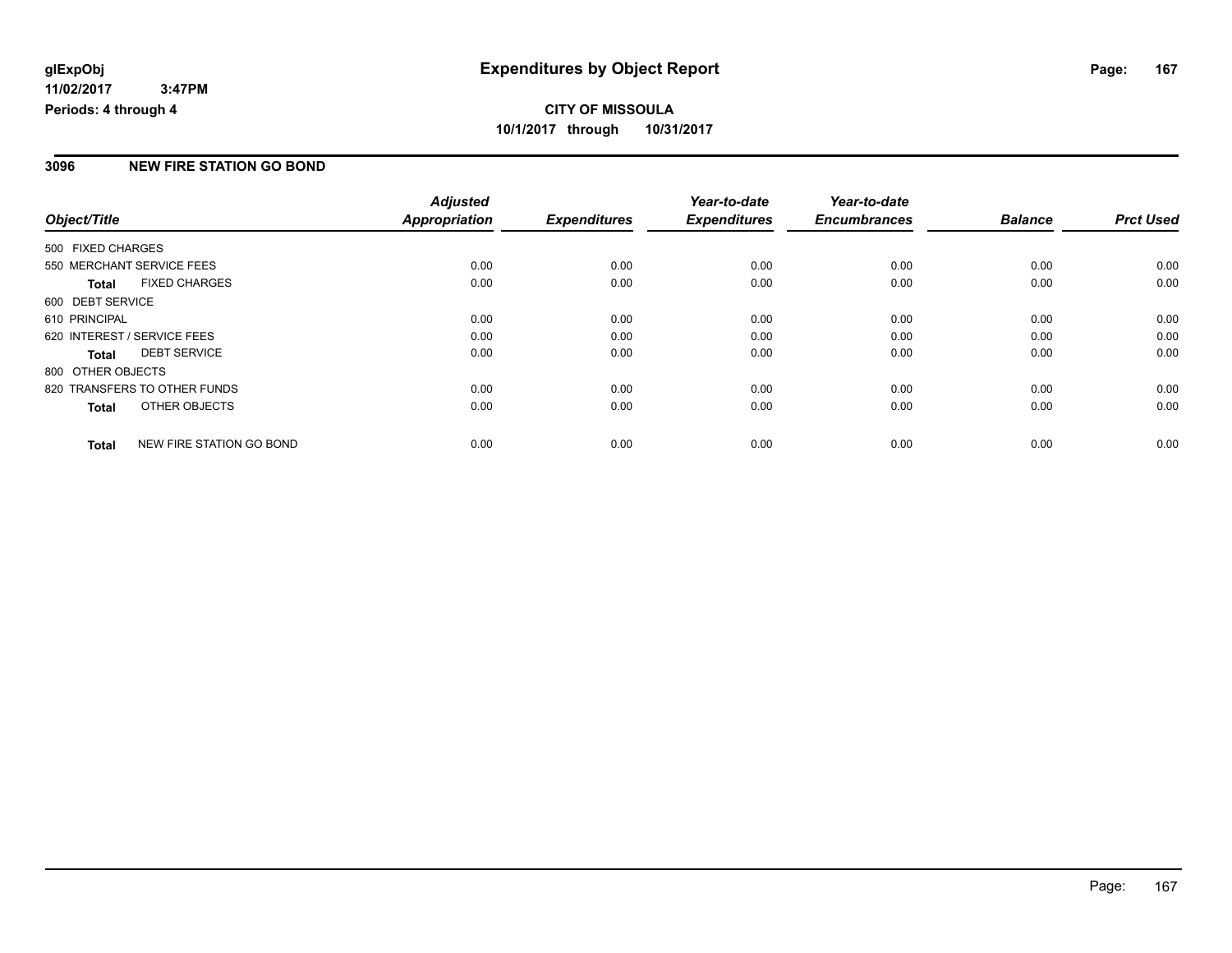**3097 2007 REFUNDING BONDS**

| Object/Title                         | <b>Adjusted</b><br><b>Appropriation</b> | <b>Expenditures</b> | Year-to-date<br><b>Expenditures</b> | Year-to-date<br><b>Encumbrances</b> | <b>Balance</b> | <b>Prct Used</b> |
|--------------------------------------|-----------------------------------------|---------------------|-------------------------------------|-------------------------------------|----------------|------------------|
|                                      |                                         |                     |                                     |                                     |                |                  |
| 500 FIXED CHARGES                    |                                         |                     |                                     |                                     |                |                  |
| 500 FIXED CHARGES                    | 0.00                                    | 0.00                | 0.00                                | 0.00                                | 0.00           | 0.00             |
| 550 MERCHANT SERVICE FEES            | 0.00                                    | 0.00                | 0.00                                | 0.00                                | 0.00           | 0.00             |
| <b>FIXED CHARGES</b><br><b>Total</b> | 0.00                                    | 0.00                | 0.00                                | 0.00                                | 0.00           | 0.00             |
| 600 DEBT SERVICE                     |                                         |                     |                                     |                                     |                |                  |
| 610 PRINCIPAL                        | 0.00                                    | 0.00                | 0.00                                | 0.00                                | 0.00           | 0.00             |
| 620 INTEREST / SERVICE FEES          | 0.00                                    | 0.00                | 0.00                                | 0.00                                | 0.00           | 0.00             |
| <b>DEBT SERVICE</b><br><b>Total</b>  | 0.00                                    | 0.00                | 0.00                                | 0.00                                | 0.00           | 0.00             |
| NON-DEPARTMENTAL<br><b>Total</b>     | 0.00                                    | 0.00                | 0.00                                | 0.00                                | 0.00           | 0.00             |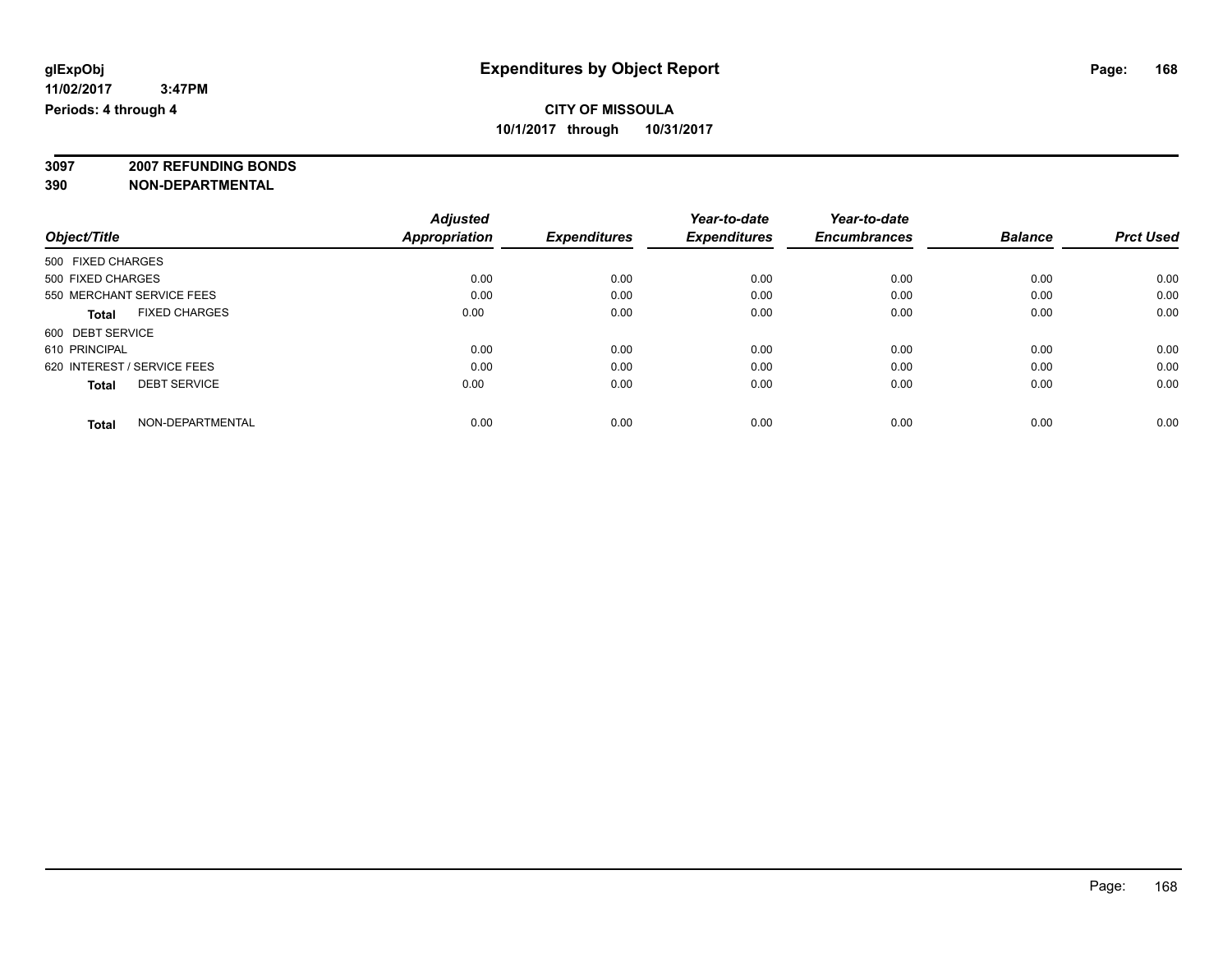#### **3097 2007 REFUNDING BONDS**

| Object/Title                |                      | <b>Adjusted</b><br><b>Appropriation</b> | <b>Expenditures</b> | Year-to-date<br><b>Expenditures</b> | Year-to-date<br><b>Encumbrances</b> | <b>Balance</b> | <b>Prct Used</b> |
|-----------------------------|----------------------|-----------------------------------------|---------------------|-------------------------------------|-------------------------------------|----------------|------------------|
|                             |                      |                                         |                     |                                     |                                     |                |                  |
| 500 FIXED CHARGES           |                      |                                         |                     |                                     |                                     |                |                  |
| 500 FIXED CHARGES           |                      | 0.00                                    | 0.00                | 0.00                                | 0.00                                | 0.00           | 0.00             |
| 550 MERCHANT SERVICE FEES   |                      | 0.00                                    | 0.00                | 0.00                                | 0.00                                | 0.00           | 0.00             |
| <b>Total</b>                | <b>FIXED CHARGES</b> | 0.00                                    | 0.00                | 0.00                                | 0.00                                | 0.00           | 0.00             |
| 600 DEBT SERVICE            |                      |                                         |                     |                                     |                                     |                |                  |
| 610 PRINCIPAL               |                      | 0.00                                    | 0.00                | 0.00                                | 0.00                                | 0.00           | 0.00             |
| 620 INTEREST / SERVICE FEES |                      | 0.00                                    | 0.00                | 0.00                                | 0.00                                | 0.00           | 0.00             |
| <b>Total</b>                | <b>DEBT SERVICE</b>  | 0.00                                    | 0.00                | 0.00                                | 0.00                                | 0.00           | 0.00             |
| <b>Total</b>                | 2007 REFUNDING BONDS | 0.00                                    | 0.00                | 0.00                                | 0.00                                | 0.00           | 0.00             |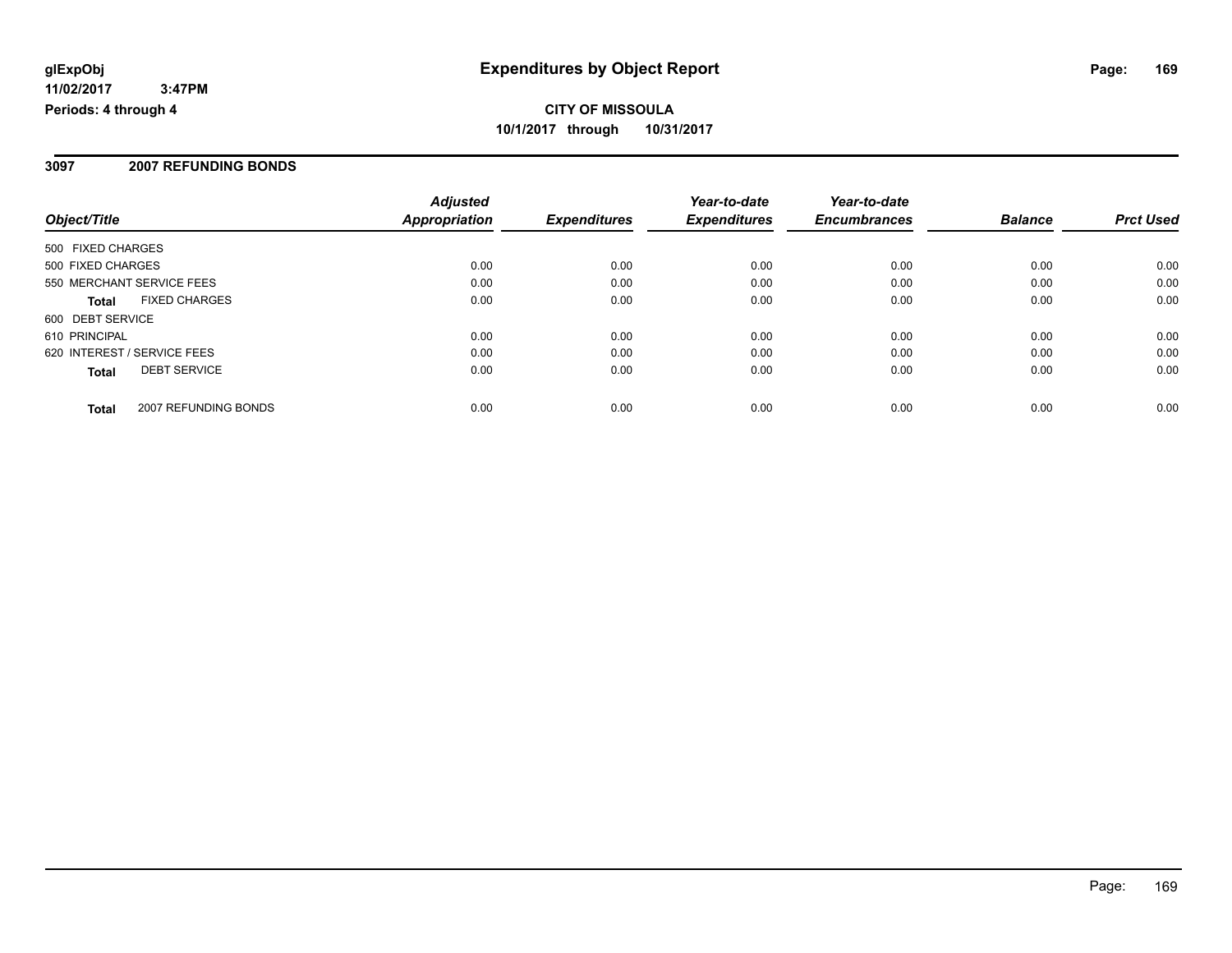# **3100 SIDEWALK & CURB WARRANTS FUND**

|                                      | <b>Adjusted</b>      |                     | Year-to-date        | Year-to-date        |                |                  |
|--------------------------------------|----------------------|---------------------|---------------------|---------------------|----------------|------------------|
| Object/Title                         | <b>Appropriation</b> | <b>Expenditures</b> | <b>Expenditures</b> | <b>Encumbrances</b> | <b>Balance</b> | <b>Prct Used</b> |
| 500 FIXED CHARGES                    |                      |                     |                     |                     |                |                  |
| 550 MERCHANT SERVICE FEES            | 0.00                 | 0.00                | 0.00                | 0.00                | 0.00           | 0.00             |
| <b>FIXED CHARGES</b><br><b>Total</b> | 0.00                 | 0.00                | 0.00                | 0.00                | 0.00           | 0.00             |
| 600 DEBT SERVICE                     |                      |                     |                     |                     |                |                  |
| 610 PRINCIPAL                        | 0.00                 | 0.00                | 0.00                | 0.00                | 0.00           | 0.00             |
| 620 INTEREST / SERVICE FEES          | 0.00                 | 0.00                | 0.00                | 0.00                | 0.00           | 0.00             |
| <b>DEBT SERVICE</b><br><b>Total</b>  | 0.00                 | 0.00                | 0.00                | 0.00                | 0.00           | 0.00             |
| 800 OTHER OBJECTS                    |                      |                     |                     |                     |                |                  |
| 820 TRANSFERS TO OTHER FUNDS         | 0.00                 | 0.00                | 0.00                | 0.00                | 0.00           | 0.00             |
| OTHER OBJECTS<br><b>Total</b>        | 0.00                 | 0.00                | 0.00                | 0.00                | 0.00           | 0.00             |
|                                      |                      |                     |                     |                     |                |                  |
| NON-DEPARTMENTAL<br><b>Total</b>     | 0.00                 | 0.00                | 0.00                | 0.00                | 0.00           | 0.00             |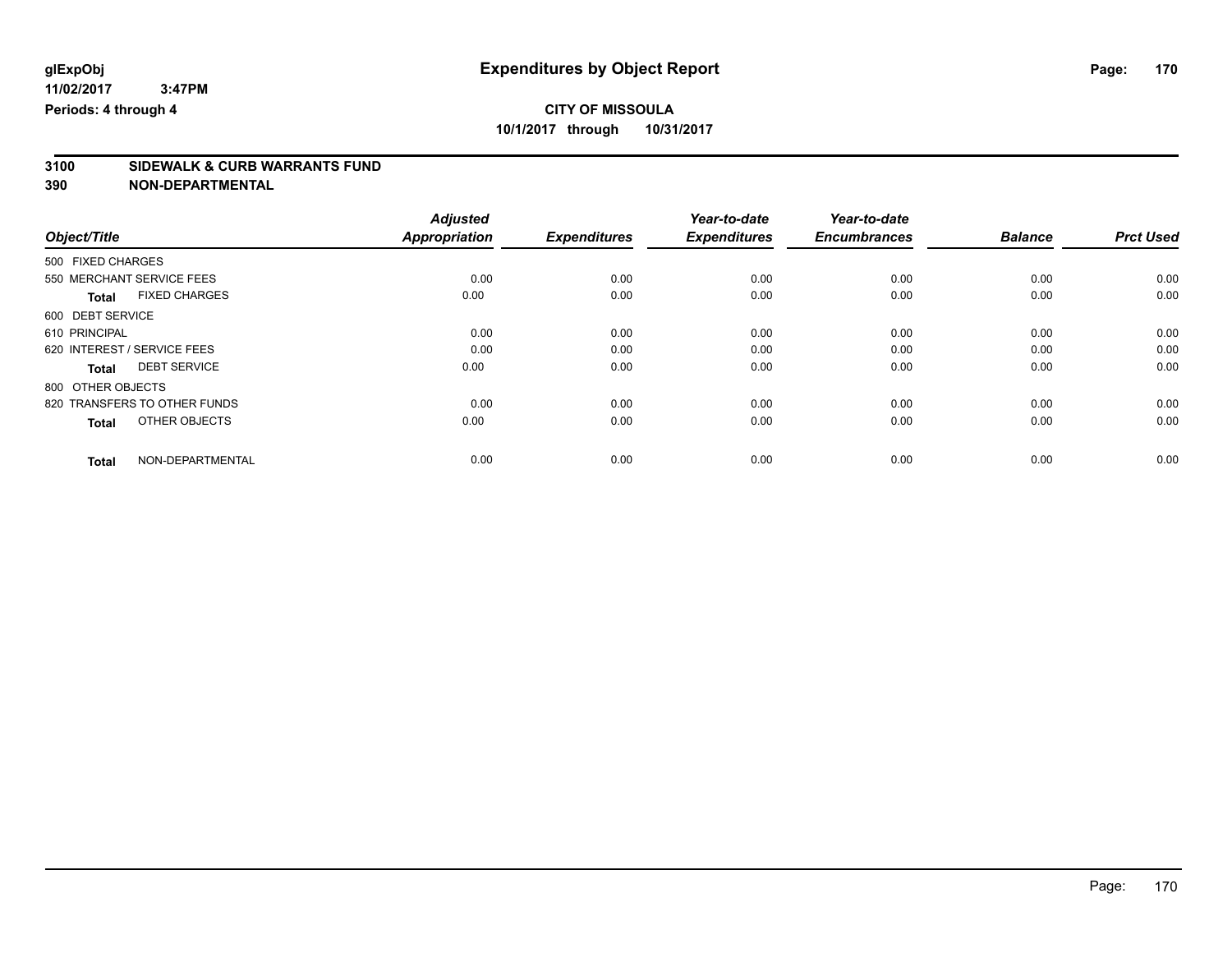# **CITY OF MISSOULA 10/1/2017 through 10/31/2017**

### **3100 SIDEWALK & CURB WARRANTS FUND**

|                   |                               | <b>Adjusted</b>      |                     | Year-to-date        | Year-to-date        |                |                  |
|-------------------|-------------------------------|----------------------|---------------------|---------------------|---------------------|----------------|------------------|
| Object/Title      |                               | <b>Appropriation</b> | <b>Expenditures</b> | <b>Expenditures</b> | <b>Encumbrances</b> | <b>Balance</b> | <b>Prct Used</b> |
| 500 FIXED CHARGES |                               |                      |                     |                     |                     |                |                  |
|                   | 550 MERCHANT SERVICE FEES     | 0.00                 | 0.00                | 0.00                | 0.00                | 0.00           | 0.00             |
| <b>Total</b>      | <b>FIXED CHARGES</b>          | 0.00                 | 0.00                | 0.00                | 0.00                | 0.00           | 0.00             |
| 600 DEBT SERVICE  |                               |                      |                     |                     |                     |                |                  |
| 610 PRINCIPAL     |                               | 0.00                 | 0.00                | 0.00                | 0.00                | 0.00           | 0.00             |
|                   | 620 INTEREST / SERVICE FEES   | 0.00                 | 0.00                | 0.00                | 0.00                | 0.00           | 0.00             |
| <b>Total</b>      | <b>DEBT SERVICE</b>           | 0.00                 | 0.00                | 0.00                | 0.00                | 0.00           | 0.00             |
| 800 OTHER OBJECTS |                               |                      |                     |                     |                     |                |                  |
|                   | 820 TRANSFERS TO OTHER FUNDS  | 0.00                 | 0.00                | 0.00                | 0.00                | 0.00           | 0.00             |
| <b>Total</b>      | OTHER OBJECTS                 | 0.00                 | 0.00                | 0.00                | 0.00                | 0.00           | 0.00             |
| <b>Total</b>      | SIDEWALK & CURB WARRANTS FUND | 0.00                 | 0.00                | 0.00                | 0.00                | 0.00           | 0.00             |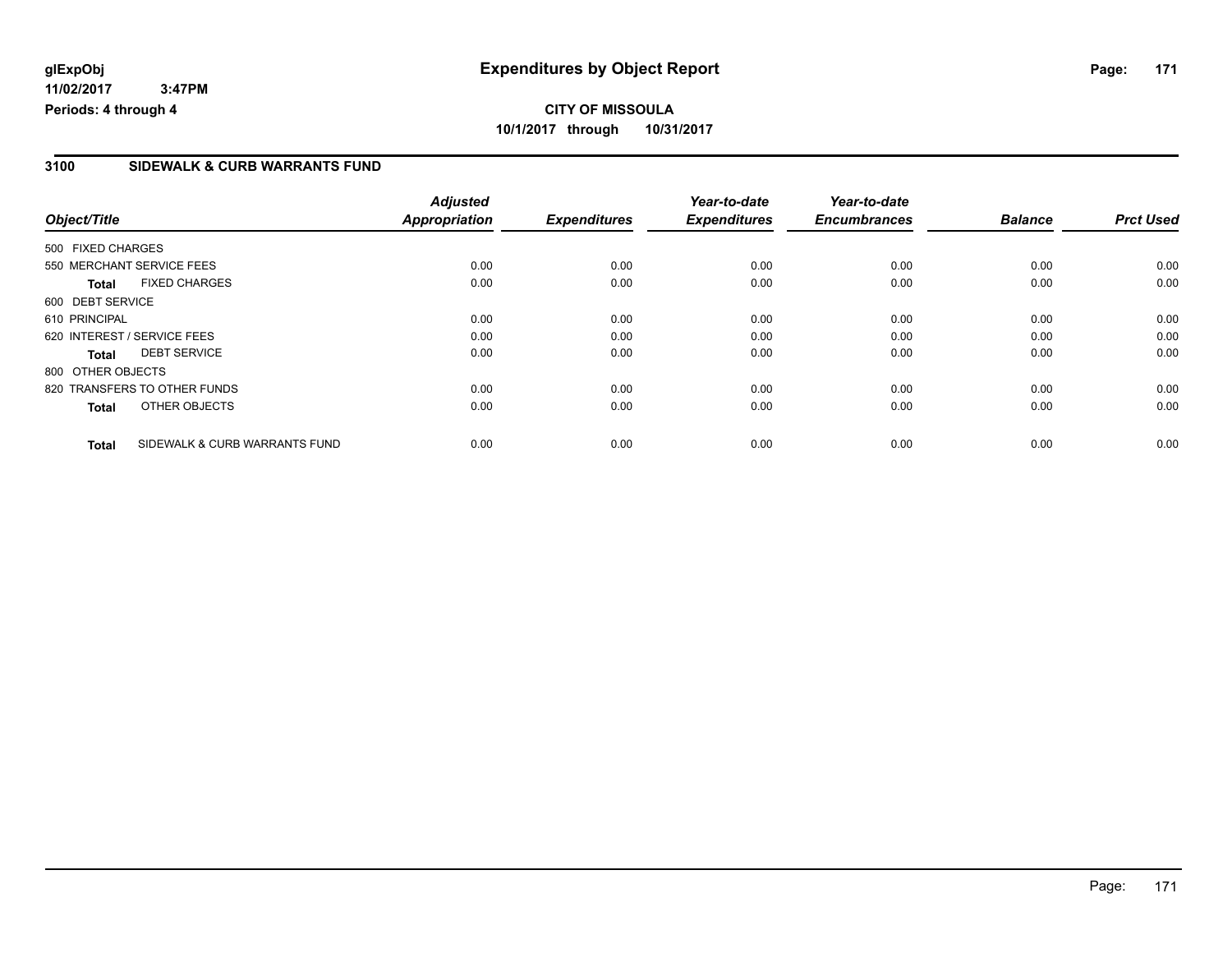# **3200 FY99 SIDEWALK & CURB DEBT SERVICE FUND**

|                                      | <b>Adjusted</b>      |                     | Year-to-date        | Year-to-date        |                |                  |
|--------------------------------------|----------------------|---------------------|---------------------|---------------------|----------------|------------------|
| Object/Title                         | <b>Appropriation</b> | <b>Expenditures</b> | <b>Expenditures</b> | <b>Encumbrances</b> | <b>Balance</b> | <b>Prct Used</b> |
| 500 FIXED CHARGES                    |                      |                     |                     |                     |                |                  |
| 550 MERCHANT SERVICE FEES            | 0.00                 | 0.00                | 0.00                | 0.00                | 0.00           | 0.00             |
| <b>FIXED CHARGES</b><br><b>Total</b> | 0.00                 | 0.00                | 0.00                | 0.00                | 0.00           | 0.00             |
| 600 DEBT SERVICE                     |                      |                     |                     |                     |                |                  |
| 610 PRINCIPAL                        | 0.00                 | 0.00                | 0.00                | 0.00                | 0.00           | 0.00             |
| 620 INTEREST / SERVICE FEES          | 0.00                 | 0.00                | 0.00                | 0.00                | 0.00           | 0.00             |
| <b>DEBT SERVICE</b><br><b>Total</b>  | 0.00                 | 0.00                | 0.00                | 0.00                | 0.00           | 0.00             |
| 800 OTHER OBJECTS                    |                      |                     |                     |                     |                |                  |
| 820 TRANSFERS TO OTHER FUNDS         | 0.00                 | 0.00                | 0.00                | 0.00                | 0.00           | 0.00             |
| OTHER OBJECTS<br><b>Total</b>        | 0.00                 | 0.00                | 0.00                | 0.00                | 0.00           | 0.00             |
|                                      |                      |                     |                     |                     |                |                  |
| NON-DEPARTMENTAL<br><b>Total</b>     | 0.00                 | 0.00                | 0.00                | 0.00                | 0.00           | 0.00             |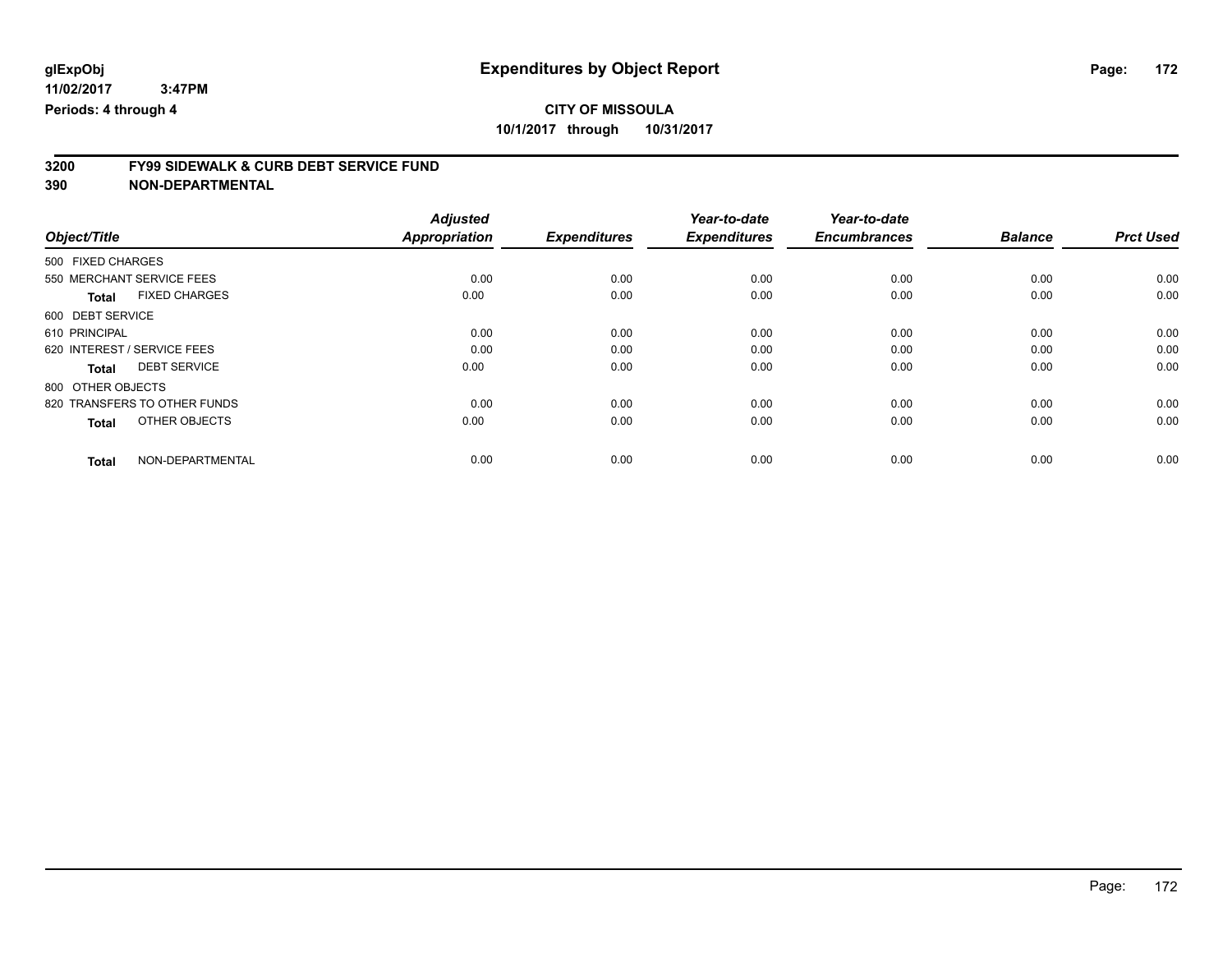#### **3200 FY99 SIDEWALK & CURB DEBT SERVICE FUND**

|                   |                                              | <b>Adjusted</b>      |                     | Year-to-date        | Year-to-date        |                |                  |
|-------------------|----------------------------------------------|----------------------|---------------------|---------------------|---------------------|----------------|------------------|
| Object/Title      |                                              | <b>Appropriation</b> | <b>Expenditures</b> | <b>Expenditures</b> | <b>Encumbrances</b> | <b>Balance</b> | <b>Prct Used</b> |
| 500 FIXED CHARGES |                                              |                      |                     |                     |                     |                |                  |
|                   | 550 MERCHANT SERVICE FEES                    | 0.00                 | 0.00                | 0.00                | 0.00                | 0.00           | 0.00             |
| Total             | <b>FIXED CHARGES</b>                         | 0.00                 | 0.00                | 0.00                | 0.00                | 0.00           | 0.00             |
| 600 DEBT SERVICE  |                                              |                      |                     |                     |                     |                |                  |
| 610 PRINCIPAL     |                                              | 0.00                 | 0.00                | 0.00                | 0.00                | 0.00           | 0.00             |
|                   | 620 INTEREST / SERVICE FEES                  | 0.00                 | 0.00                | 0.00                | 0.00                | 0.00           | 0.00             |
| Total             | <b>DEBT SERVICE</b>                          | 0.00                 | 0.00                | 0.00                | 0.00                | 0.00           | 0.00             |
| 800 OTHER OBJECTS |                                              |                      |                     |                     |                     |                |                  |
|                   | 820 TRANSFERS TO OTHER FUNDS                 | 0.00                 | 0.00                | 0.00                | 0.00                | 0.00           | 0.00             |
| <b>Total</b>      | OTHER OBJECTS                                | 0.00                 | 0.00                | 0.00                | 0.00                | 0.00           | 0.00             |
| <b>Total</b>      | <b>FY99 SIDEWALK &amp; CURB DEBT SERVICE</b> | 0.00                 | 0.00                | 0.00                | 0.00                | 0.00           | 0.00             |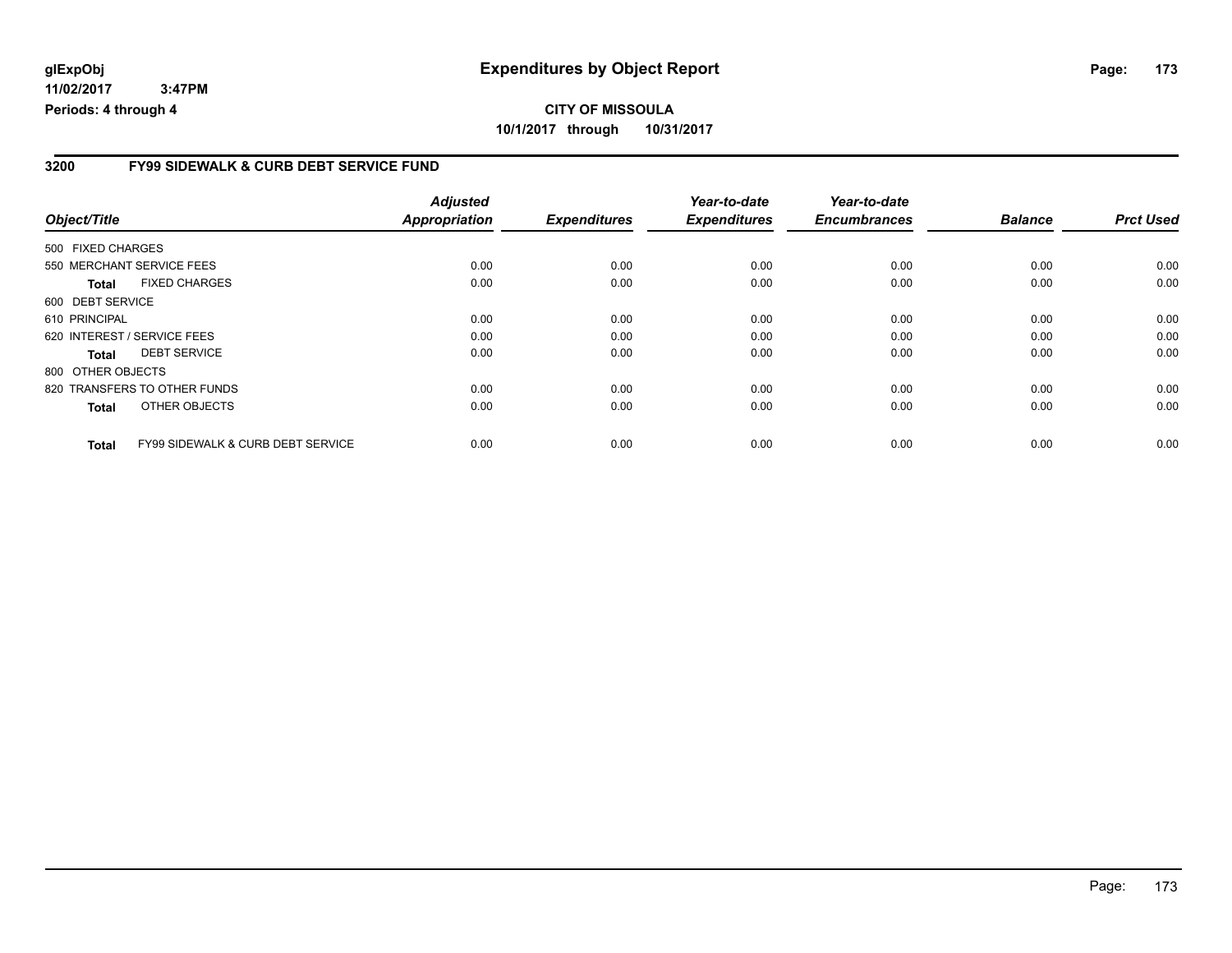# **3300 FY00 SIDEWALK & CURB DEBT SERVICE FUND**

|                                      | <b>Adjusted</b>      |                     | Year-to-date<br><b>Expenditures</b> | Year-to-date<br><b>Encumbrances</b> | <b>Balance</b> | <b>Prct Used</b> |
|--------------------------------------|----------------------|---------------------|-------------------------------------|-------------------------------------|----------------|------------------|
| Object/Title                         | <b>Appropriation</b> | <b>Expenditures</b> |                                     |                                     |                |                  |
| 500 FIXED CHARGES                    |                      |                     |                                     |                                     |                |                  |
| 550 MERCHANT SERVICE FEES            | 0.00                 | 0.00                | 0.00                                | 0.00                                | 0.00           | 0.00             |
| <b>FIXED CHARGES</b><br><b>Total</b> | 0.00                 | 0.00                | 0.00                                | 0.00                                | 0.00           | 0.00             |
| 600 DEBT SERVICE                     |                      |                     |                                     |                                     |                |                  |
| 610 PRINCIPAL                        | 0.00                 | 0.00                | 0.00                                | 0.00                                | 0.00           | 0.00             |
| 620 INTEREST / SERVICE FEES          | 0.00                 | 0.00                | 0.00                                | 0.00                                | 0.00           | 0.00             |
| <b>DEBT SERVICE</b><br><b>Total</b>  | 0.00                 | 0.00                | 0.00                                | 0.00                                | 0.00           | 0.00             |
| NON-DEPARTMENTAL<br><b>Total</b>     | 0.00                 | 0.00                | 0.00                                | 0.00                                | 0.00           | 0.00             |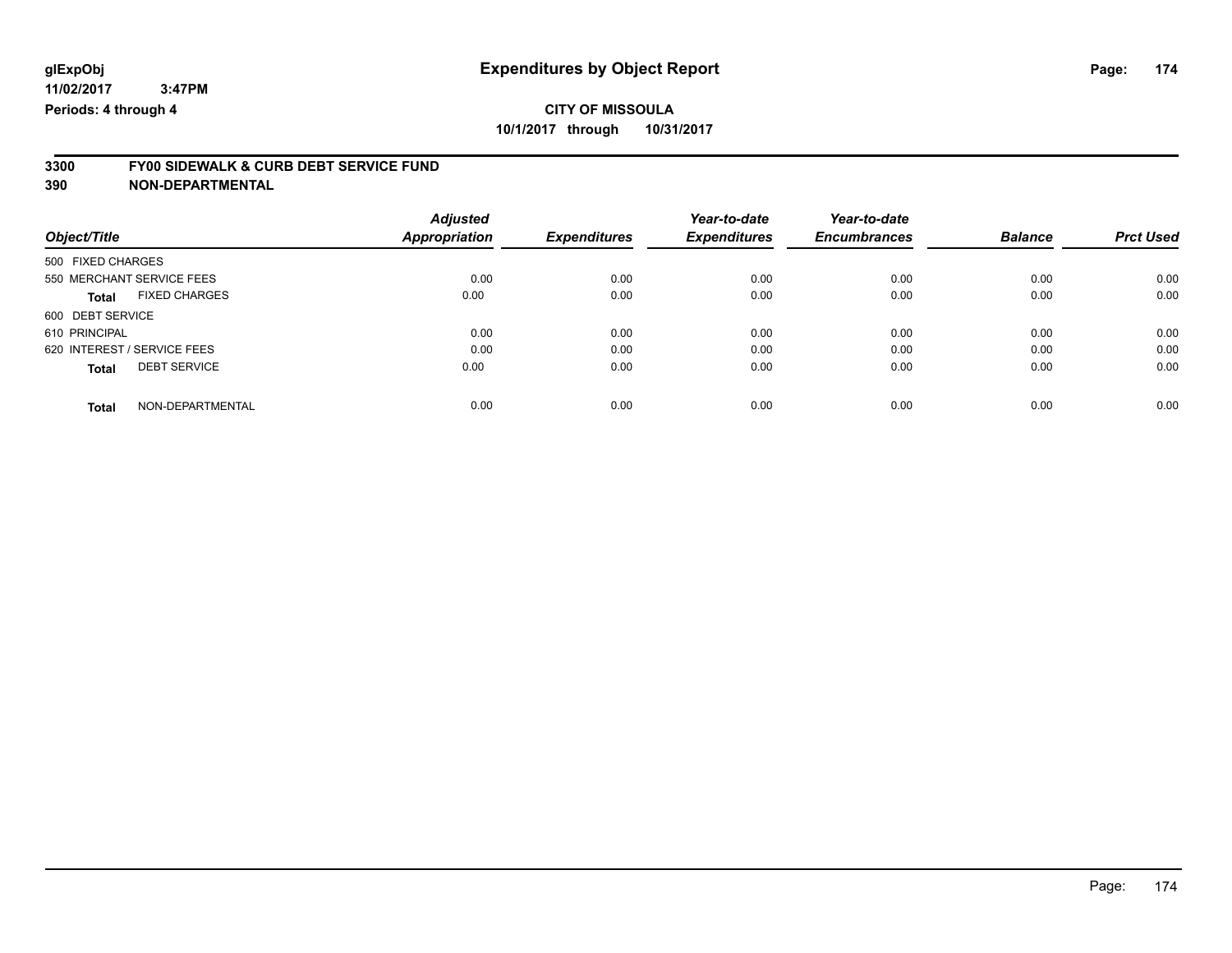### **3300 FY00 SIDEWALK & CURB DEBT SERVICE FUND**

| Object/Title                |                                   | <b>Adjusted</b><br>Appropriation | <b>Expenditures</b> | Year-to-date<br><b>Expenditures</b> | Year-to-date<br><b>Encumbrances</b> | <b>Balance</b> | <b>Prct Used</b> |
|-----------------------------|-----------------------------------|----------------------------------|---------------------|-------------------------------------|-------------------------------------|----------------|------------------|
| 500 FIXED CHARGES           |                                   |                                  |                     |                                     |                                     |                |                  |
|                             | 550 MERCHANT SERVICE FEES         | 0.00                             | 0.00                | 0.00                                | 0.00                                | 0.00           | 0.00             |
| <b>Total</b>                | <b>FIXED CHARGES</b>              | 0.00                             | 0.00                | 0.00                                | 0.00                                | 0.00           | 0.00             |
| 600 DEBT SERVICE            |                                   |                                  |                     |                                     |                                     |                |                  |
| 610 PRINCIPAL               |                                   | 0.00                             | 0.00                | 0.00                                | 0.00                                | 0.00           | 0.00             |
| 620 INTEREST / SERVICE FEES |                                   | 0.00                             | 0.00                | 0.00                                | 0.00                                | 0.00           | 0.00             |
| <b>Total</b>                | <b>DEBT SERVICE</b>               | 0.00                             | 0.00                | 0.00                                | 0.00                                | 0.00           | 0.00             |
| <b>Total</b>                | FY00 SIDEWALK & CURB DEBT SERVICE | 0.00                             | 0.00                | 0.00                                | 0.00                                | 0.00           | 0.00             |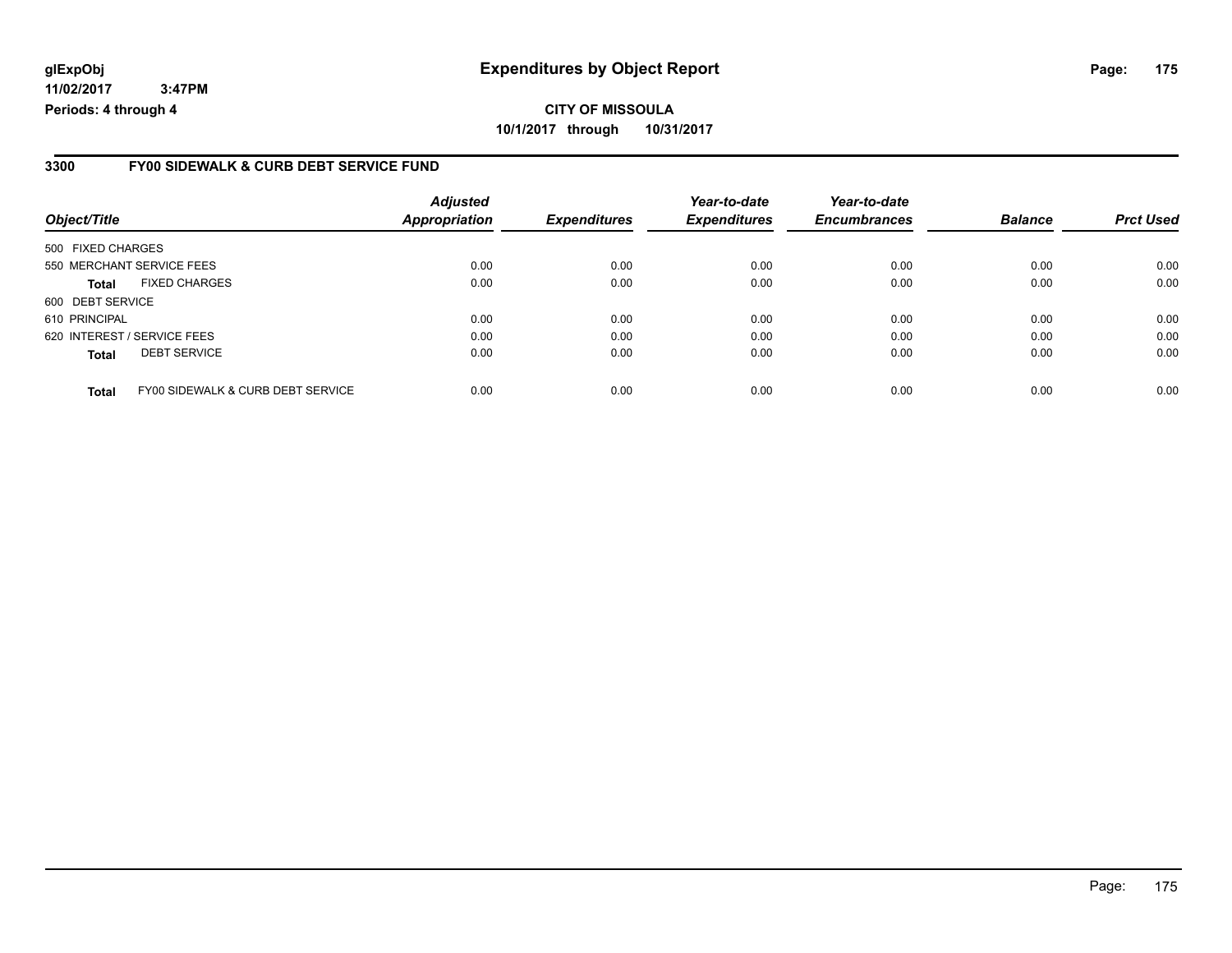#### **3305 JUDGMENT LEVIES 390 NON-DEPARTMENTAL**

| Object/Title                        | <b>Adjusted</b><br>Appropriation | <b>Expenditures</b> | Year-to-date<br><b>Expenditures</b> | Year-to-date<br><b>Encumbrances</b> | <b>Balance</b> | <b>Prct Used</b> |
|-------------------------------------|----------------------------------|---------------------|-------------------------------------|-------------------------------------|----------------|------------------|
| 600 DEBT SERVICE                    |                                  |                     |                                     |                                     |                |                  |
| 615 JUDGMENT LEVY DEBT PAYMENT      | 0.00                             | 0.00                | 0.00                                | 0.00                                | 0.00           | 0.00             |
| <b>DEBT SERVICE</b><br><b>Total</b> | 0.00                             | 0.00                | 0.00                                | 0.00                                | 0.00           | 0.00             |
| 800 OTHER OBJECTS                   |                                  |                     |                                     |                                     |                |                  |
| 820 TRANSFERS TO OTHER FUNDS        | 0.00                             | 0.00                | 0.00                                | 0.00                                | 0.00           | 0.00             |
| OTHER OBJECTS<br><b>Total</b>       | 0.00                             | 0.00                | 0.00                                | 0.00                                | 0.00           | 0.00             |
| NON-DEPARTMENTAL<br>Total           | 0.00                             | 0.00                | 0.00                                | 0.00                                | 0.00           | 0.00             |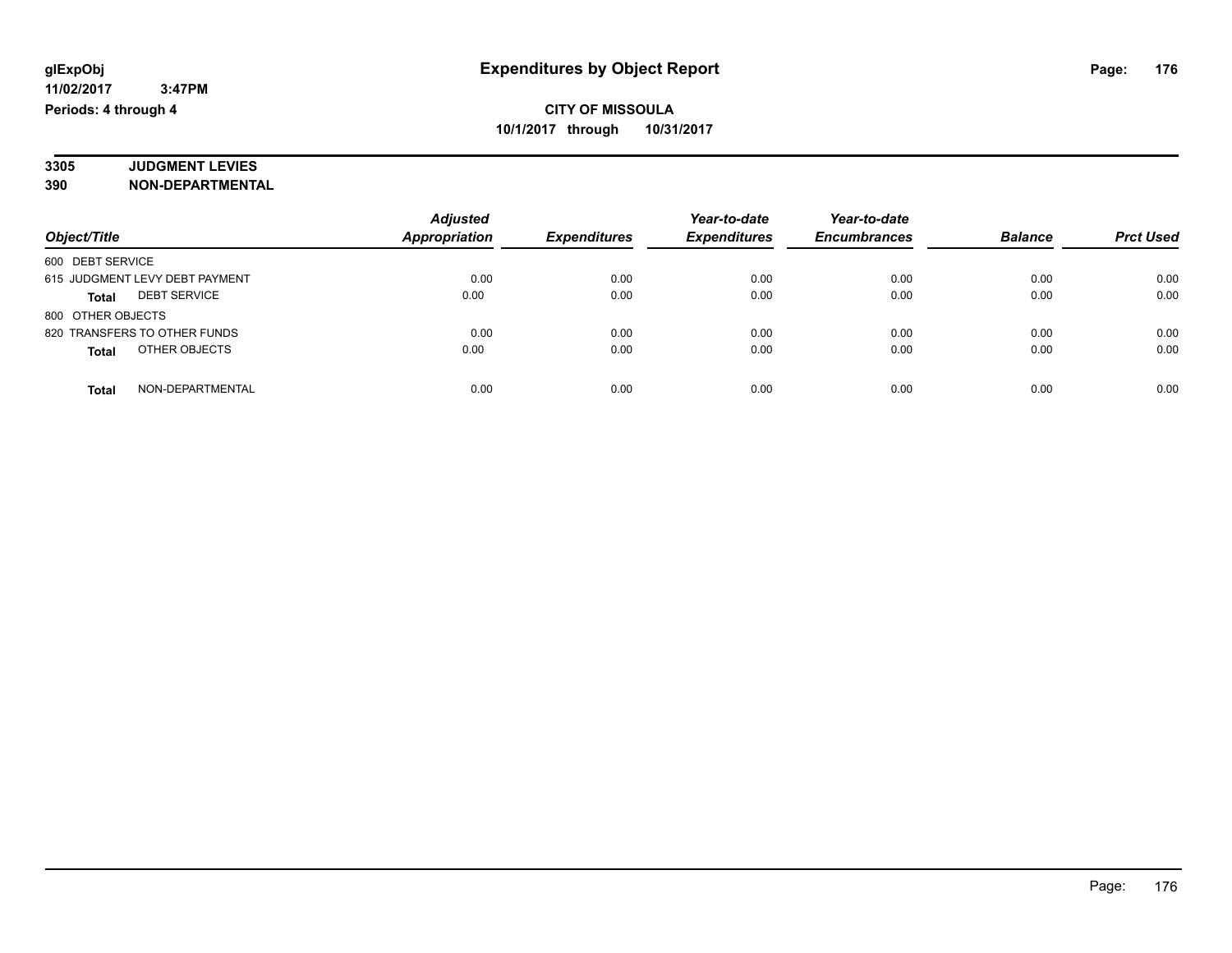**3305 JUDGMENT LEVIES**

|                                     | <b>Adjusted</b><br>Appropriation | <b>Expenditures</b> | Year-to-date<br><b>Expenditures</b> | Year-to-date        | <b>Balance</b> |                  |
|-------------------------------------|----------------------------------|---------------------|-------------------------------------|---------------------|----------------|------------------|
| Object/Title                        |                                  |                     |                                     | <b>Encumbrances</b> |                | <b>Prct Used</b> |
| 600 DEBT SERVICE                    |                                  |                     |                                     |                     |                |                  |
| 615 JUDGMENT LEVY DEBT PAYMENT      | 0.00                             | 0.00                | 0.00                                | 0.00                | 0.00           | 0.00             |
| <b>DEBT SERVICE</b><br><b>Total</b> | 0.00                             | 0.00                | 0.00                                | 0.00                | 0.00           | 0.00             |
| 800 OTHER OBJECTS                   |                                  |                     |                                     |                     |                |                  |
| 820 TRANSFERS TO OTHER FUNDS        | 0.00                             | 0.00                | 0.00                                | 0.00                | 0.00           | 0.00             |
| OTHER OBJECTS<br><b>Total</b>       | 0.00                             | 0.00                | 0.00                                | 0.00                | 0.00           | 0.00             |
| <b>JUDGMENT LEVIES</b><br>Total     | 0.00                             | 0.00                | 0.00                                | 0.00                | 0.00           | 0.00             |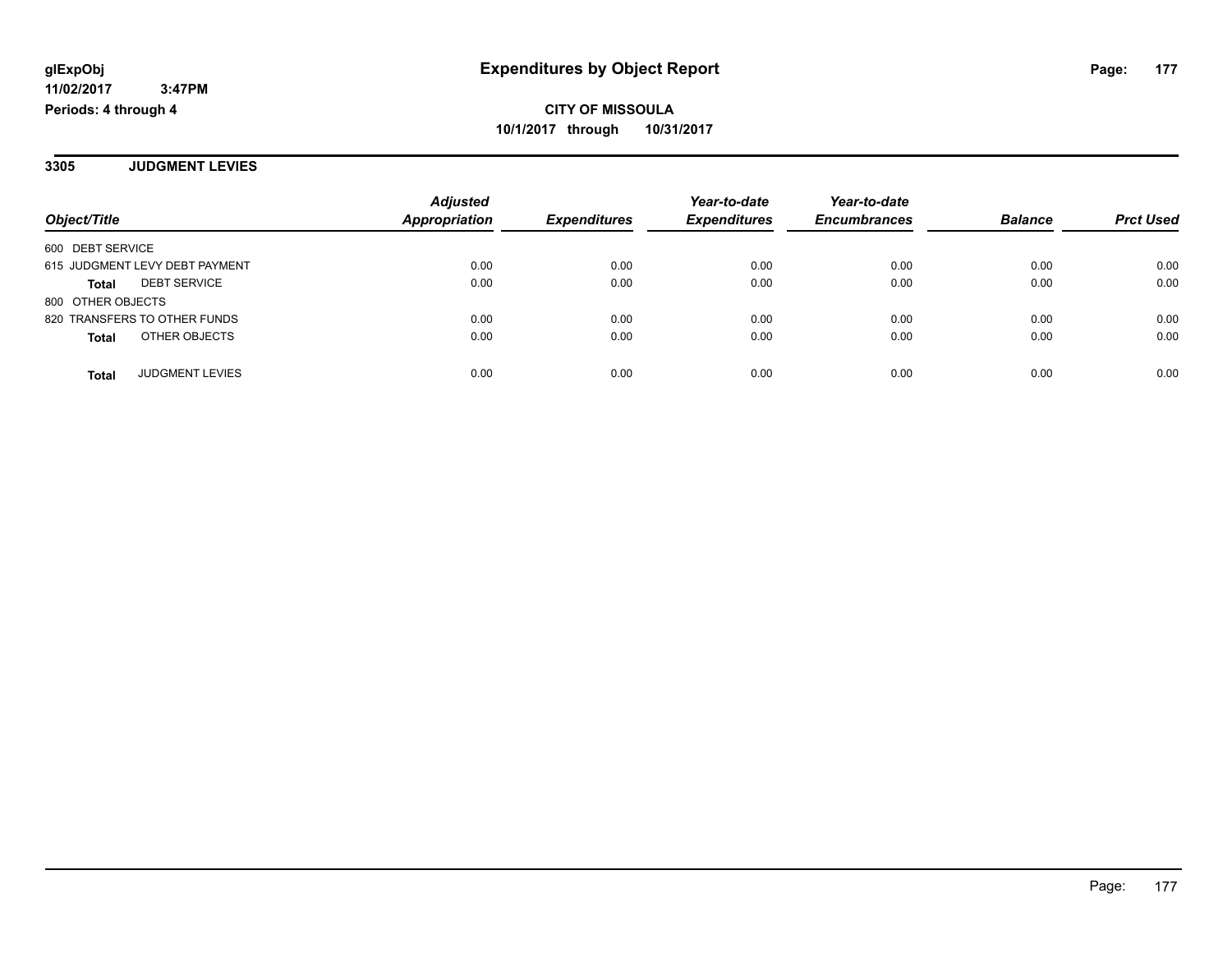## **CITY OF MISSOULA 10/1/2017 through 10/31/2017**

#### **3400 FY01 SIDEWALK & CURB DEBT SERVICE FUND**

**000 \*\*\* Title Not Found \*\*\***

| Object/Title                            | <b>Adjusted</b><br>Appropriation | <b>Expenditures</b> | Year-to-date<br><b>Expenditures</b> | Year-to-date<br><b>Encumbrances</b> | <b>Balance</b> | <b>Prct Used</b> |
|-----------------------------------------|----------------------------------|---------------------|-------------------------------------|-------------------------------------|----------------|------------------|
| 800 OTHER OBJECTS                       |                                  |                     |                                     |                                     |                |                  |
| 820 TRANSFERS TO OTHER FUNDS            | 0.00                             | 0.00                | 0.00                                | 0.00                                | 0.00           | 0.00             |
| OTHER OBJECTS<br>Total                  | 0.00                             | 0.00                | 0.00                                | 0.00                                | 0.00           | 0.00             |
| *** Title Not Found ***<br><b>Total</b> | 0.00                             | 0.00                | 0.00                                | 0.00                                | 0.00           | 0.00             |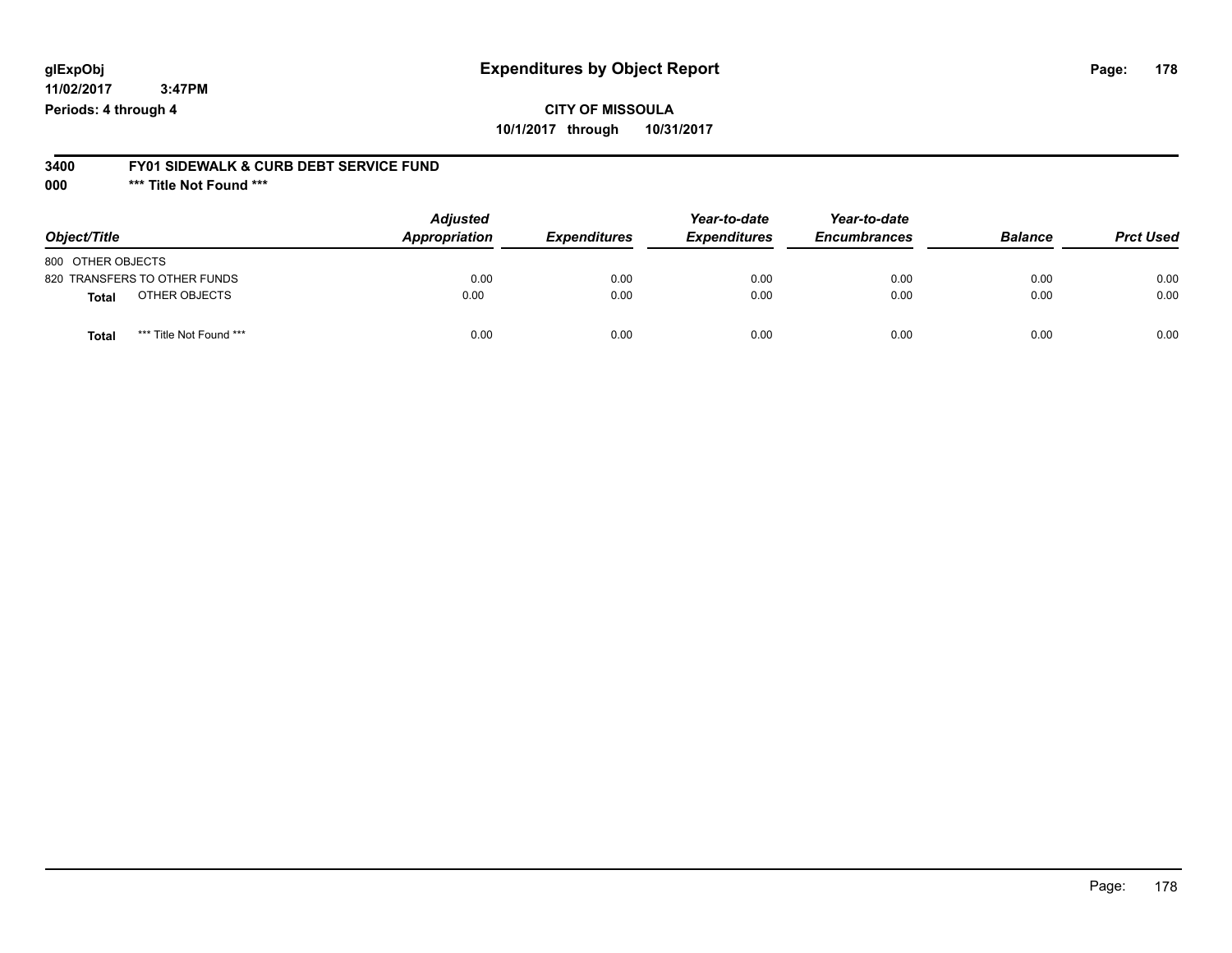# **3400 FY01 SIDEWALK & CURB DEBT SERVICE FUND**

|                                      | <b>Adjusted</b>      |                     | Year-to-date        | Year-to-date        |                |                  |
|--------------------------------------|----------------------|---------------------|---------------------|---------------------|----------------|------------------|
| Object/Title                         | <b>Appropriation</b> | <b>Expenditures</b> | <b>Expenditures</b> | <b>Encumbrances</b> | <b>Balance</b> | <b>Prct Used</b> |
| 500 FIXED CHARGES                    |                      |                     |                     |                     |                |                  |
| 550 MERCHANT SERVICE FEES            | 0.00                 | 0.00                | 0.00                | 0.00                | 0.00           | 0.00             |
| <b>FIXED CHARGES</b><br><b>Total</b> | 0.00                 | 0.00                | 0.00                | 0.00                | 0.00           | 0.00             |
| 600 DEBT SERVICE                     |                      |                     |                     |                     |                |                  |
| 610 PRINCIPAL                        | 0.00                 | 0.00                | 0.00                | 0.00                | 0.00           | 0.00             |
| 620 INTEREST / SERVICE FEES          | 0.00                 | 0.00                | 0.00                | 0.00                | 0.00           | 0.00             |
| <b>DEBT SERVICE</b><br><b>Total</b>  | 0.00                 | 0.00                | 0.00                | 0.00                | 0.00           | 0.00             |
| 800 OTHER OBJECTS                    |                      |                     |                     |                     |                |                  |
| 820 TRANSFERS TO OTHER FUNDS         | 0.00                 | 0.00                | 0.00                | 0.00                | 0.00           | 0.00             |
| OTHER OBJECTS<br><b>Total</b>        | 0.00                 | 0.00                | 0.00                | 0.00                | 0.00           | 0.00             |
|                                      |                      |                     |                     |                     |                |                  |
| NON-DEPARTMENTAL<br><b>Total</b>     | 0.00                 | 0.00                | 0.00                | 0.00                | 0.00           | 0.00             |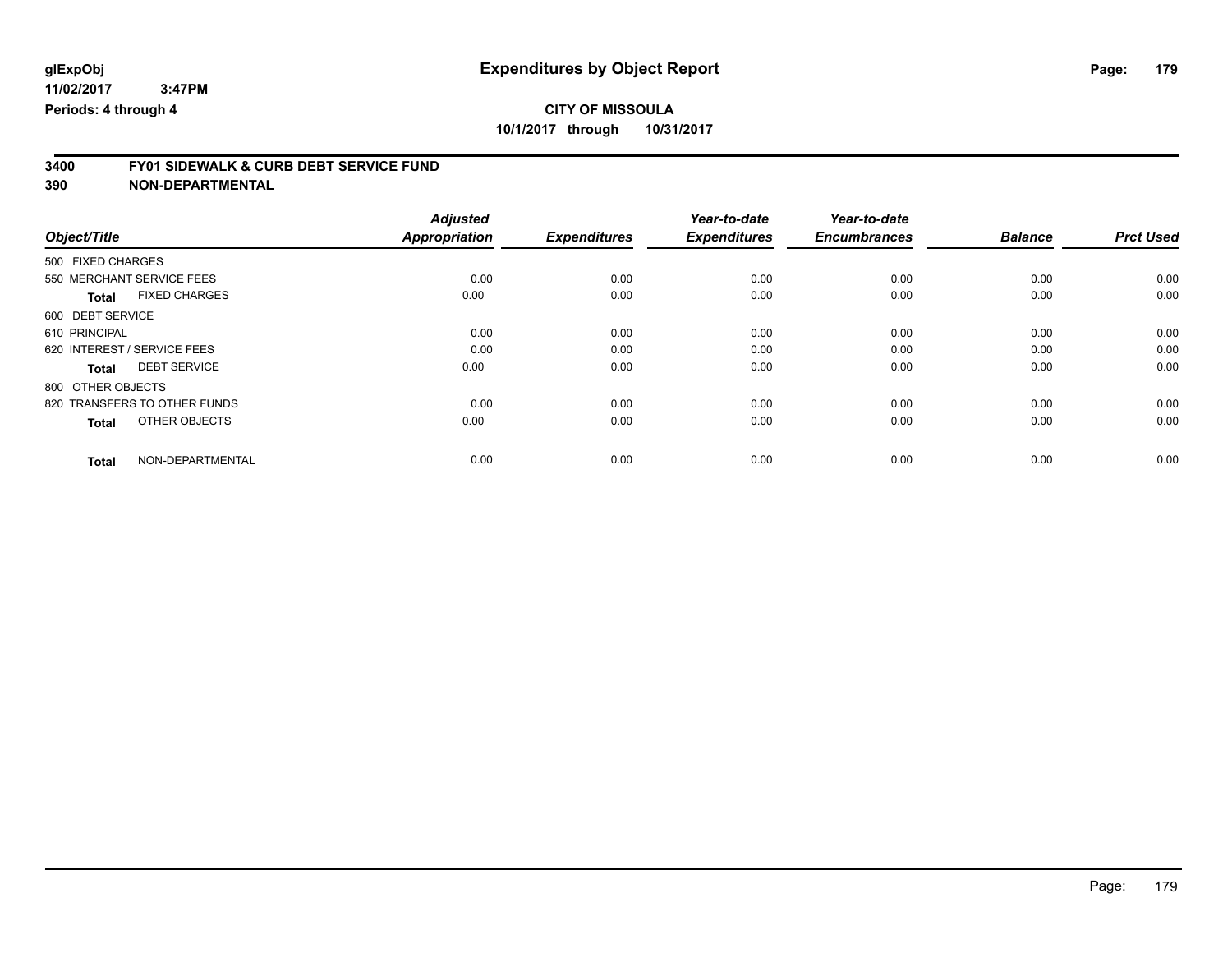# **CITY OF MISSOULA 10/1/2017 through 10/31/2017**

### **3400 FY01 SIDEWALK & CURB DEBT SERVICE FUND**

| Object/Title              |                                              | <b>Adjusted</b><br>Appropriation | <b>Expenditures</b> | Year-to-date<br><b>Expenditures</b> | Year-to-date<br><b>Encumbrances</b> | <b>Balance</b> | <b>Prct Used</b> |
|---------------------------|----------------------------------------------|----------------------------------|---------------------|-------------------------------------|-------------------------------------|----------------|------------------|
|                           |                                              |                                  |                     |                                     |                                     |                |                  |
| 550 MERCHANT SERVICE FEES |                                              | 0.00                             | 0.00                | 0.00                                | 0.00                                | 0.00           | 0.00             |
| Total                     | <b>FIXED CHARGES</b>                         | 0.00                             | 0.00                | 0.00                                | 0.00                                | 0.00           | 0.00             |
| 600 DEBT SERVICE          |                                              |                                  |                     |                                     |                                     |                |                  |
| 610 PRINCIPAL             |                                              | 0.00                             | 0.00                | 0.00                                | 0.00                                | 0.00           | 0.00             |
|                           | 620 INTEREST / SERVICE FEES                  | 0.00                             | 0.00                | 0.00                                | 0.00                                | 0.00           | 0.00             |
| Total                     | <b>DEBT SERVICE</b>                          | 0.00                             | 0.00                | 0.00                                | 0.00                                | 0.00           | 0.00             |
| 800 OTHER OBJECTS         |                                              |                                  |                     |                                     |                                     |                |                  |
|                           | 820 TRANSFERS TO OTHER FUNDS                 | 0.00                             | 0.00                | 0.00                                | 0.00                                | 0.00           | 0.00             |
| <b>Total</b>              | OTHER OBJECTS                                | 0.00                             | 0.00                | 0.00                                | 0.00                                | 0.00           | 0.00             |
| <b>Total</b>              | <b>FY01 SIDEWALK &amp; CURB DEBT SERVICE</b> | 0.00                             | 0.00                | 0.00                                | 0.00                                | 0.00           | 0.00             |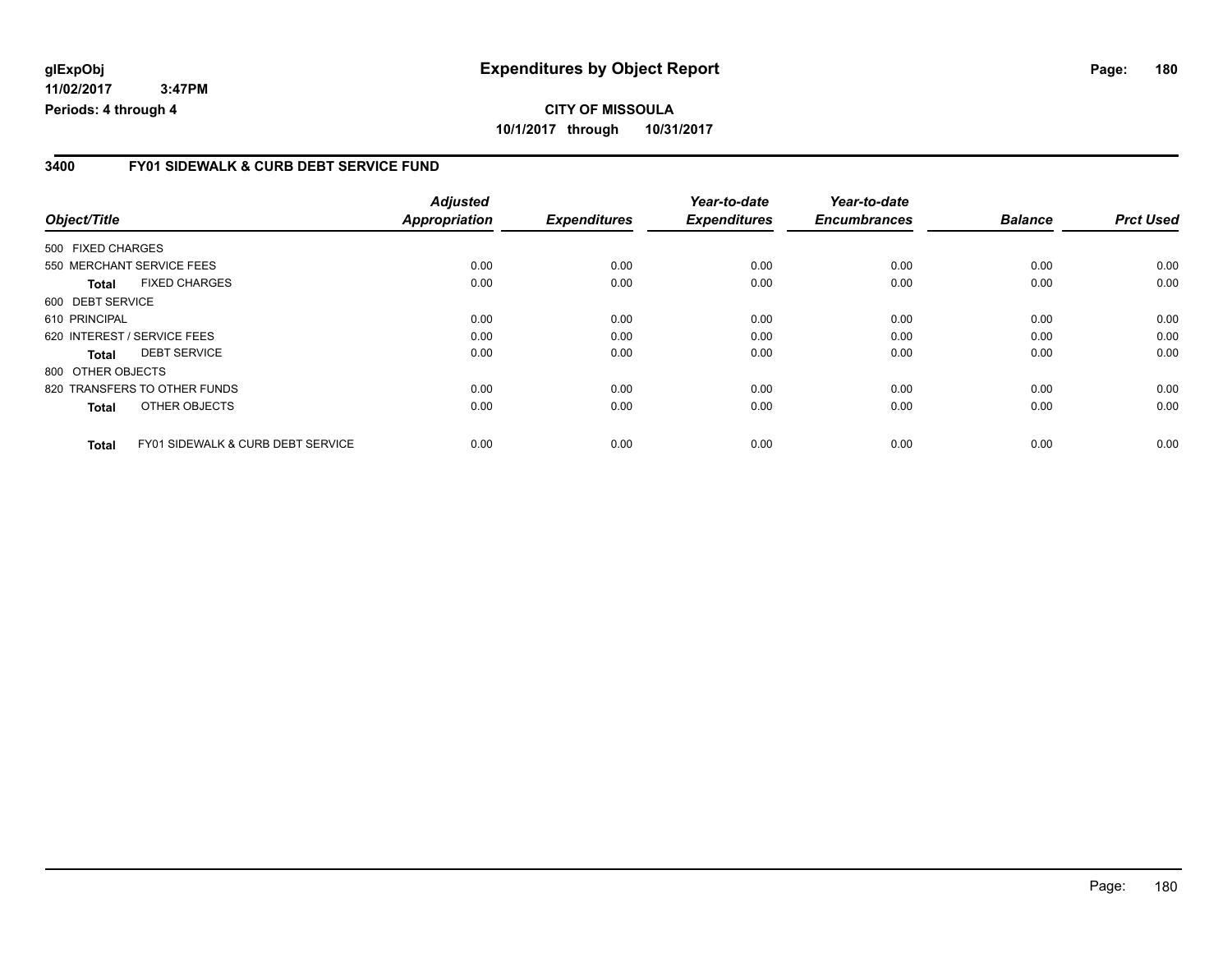## **CITY OF MISSOULA 10/1/2017 through 10/31/2017**

#### **3410 FY02 SIDEWALK & CURB DEBT SERVICE FUND**

**000 \*\*\* Title Not Found \*\*\***

| Object/Title                            | <b>Adjusted</b><br>Appropriation | <b>Expenditures</b> | Year-to-date<br><b>Expenditures</b> | Year-to-date<br><b>Encumbrances</b> | <b>Balance</b> | <b>Prct Used</b> |
|-----------------------------------------|----------------------------------|---------------------|-------------------------------------|-------------------------------------|----------------|------------------|
| 800 OTHER OBJECTS                       |                                  |                     |                                     |                                     |                |                  |
| 820 TRANSFERS TO OTHER FUNDS            | 0.00                             | 0.00                | 0.00                                | 0.00                                | 0.00           | 0.00             |
| OTHER OBJECTS<br><b>Total</b>           | 0.00                             | 0.00                | 0.00                                | 0.00                                | 0.00           | 0.00             |
| *** Title Not Found ***<br><b>Total</b> | 0.00                             | 0.00                | 0.00                                | 0.00                                | 0.00           | 0.00             |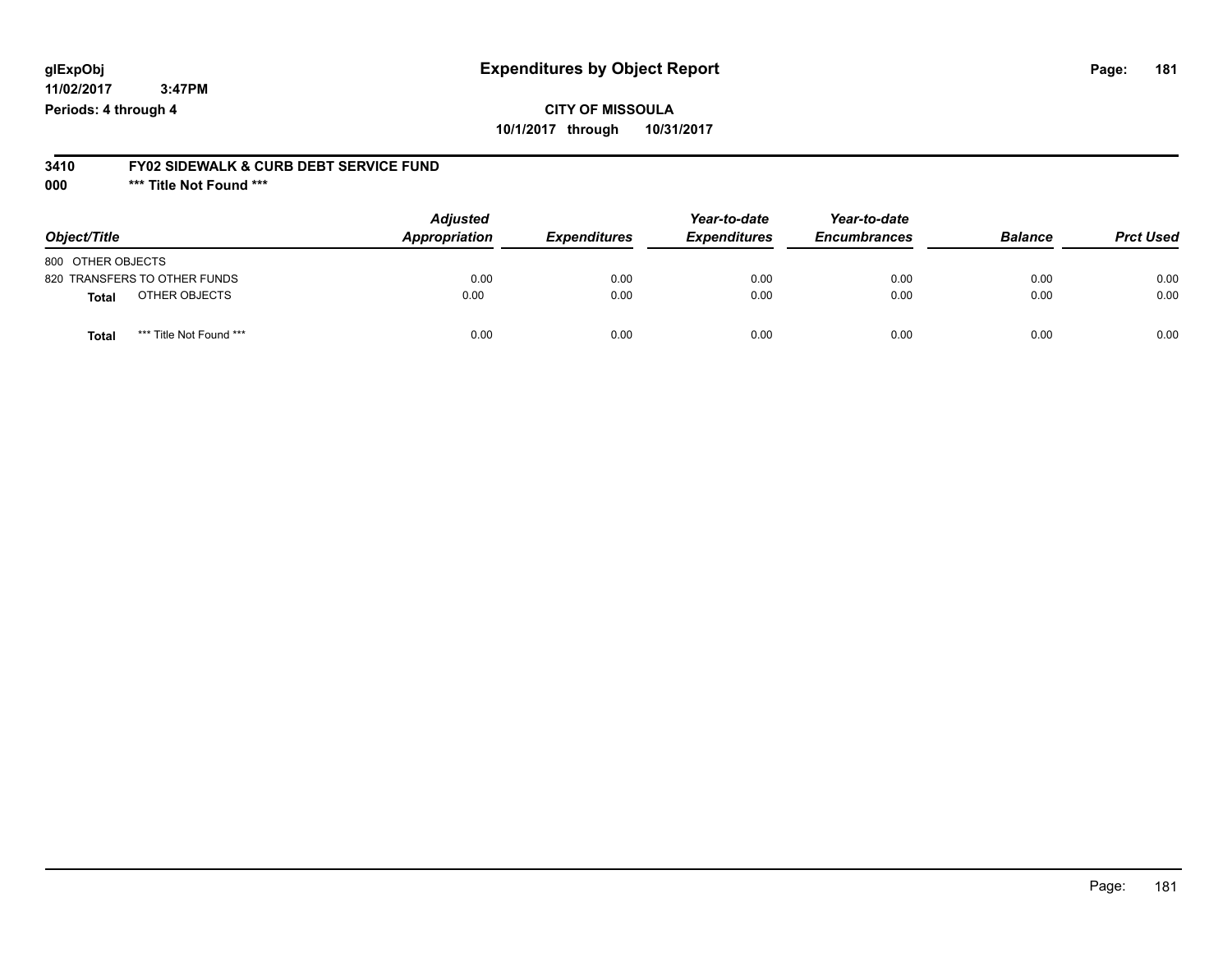# **3410 FY02 SIDEWALK & CURB DEBT SERVICE FUND**

|                                      | <b>Adjusted</b>      |                     | Year-to-date        | Year-to-date        |                |                  |
|--------------------------------------|----------------------|---------------------|---------------------|---------------------|----------------|------------------|
| Object/Title                         | <b>Appropriation</b> | <b>Expenditures</b> | <b>Expenditures</b> | <b>Encumbrances</b> | <b>Balance</b> | <b>Prct Used</b> |
| 500 FIXED CHARGES                    |                      |                     |                     |                     |                |                  |
| 550 MERCHANT SERVICE FEES            | 0.00                 | 0.00                | 0.00                | 0.00                | 0.00           | 0.00             |
| <b>FIXED CHARGES</b><br><b>Total</b> | 0.00                 | 0.00                | 0.00                | 0.00                | 0.00           | 0.00             |
| 600 DEBT SERVICE                     |                      |                     |                     |                     |                |                  |
| 610 PRINCIPAL                        | 0.00                 | 0.00                | 0.00                | 0.00                | 0.00           | 0.00             |
| 620 INTEREST / SERVICE FEES          | 0.00                 | 0.00                | 0.00                | 0.00                | 0.00           | 0.00             |
| <b>DEBT SERVICE</b><br><b>Total</b>  | 0.00                 | 0.00                | 0.00                | 0.00                | 0.00           | 0.00             |
| NON-DEPARTMENTAL<br><b>Total</b>     | 0.00                 | 0.00                | 0.00                | 0.00                | 0.00           | 0.00             |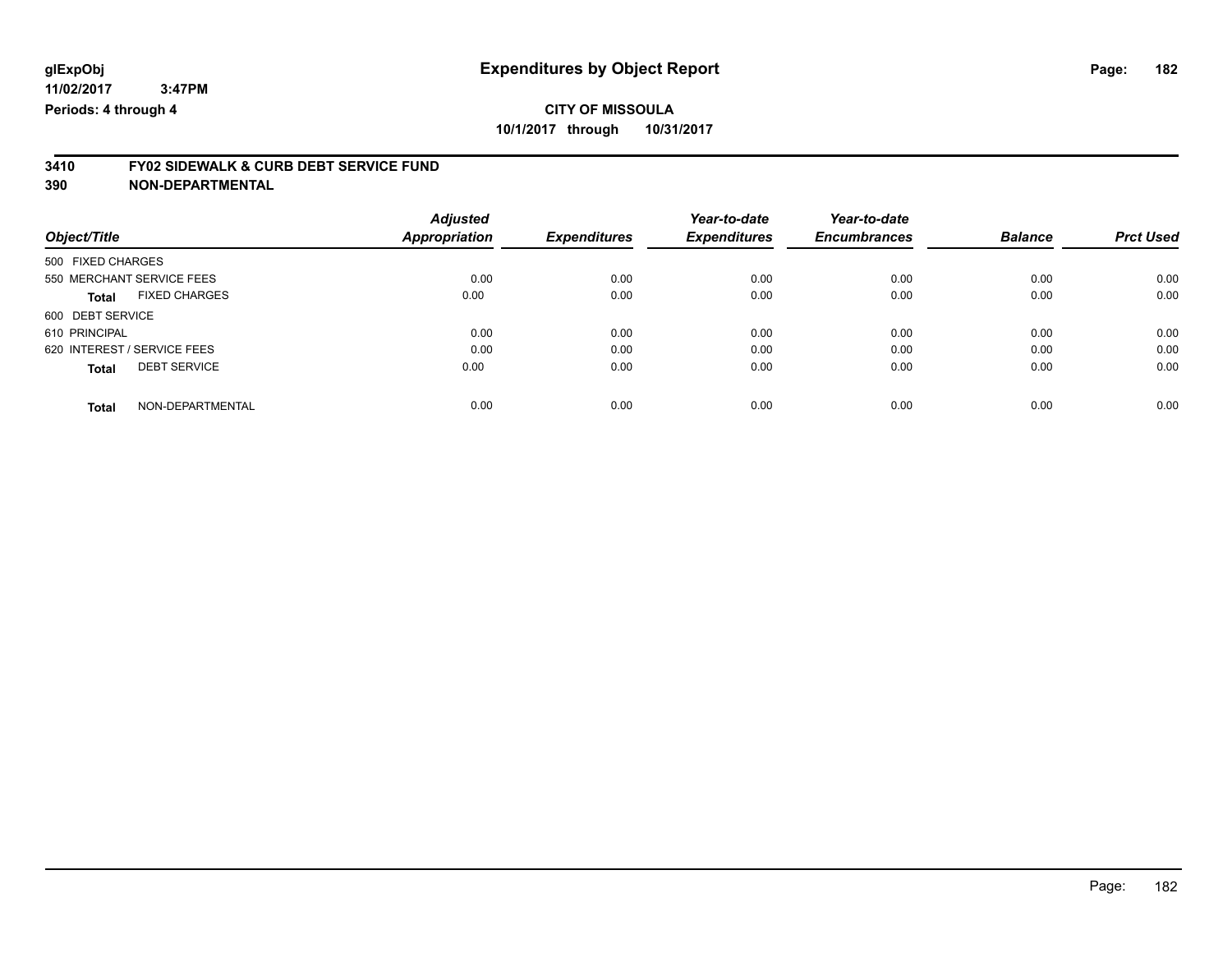# **CITY OF MISSOULA 10/1/2017 through 10/31/2017**

#### **3410 FY02 SIDEWALK & CURB DEBT SERVICE FUND**

|                   |                                              | <b>Adjusted</b> |                     | Year-to-date        | Year-to-date        |                |                  |
|-------------------|----------------------------------------------|-----------------|---------------------|---------------------|---------------------|----------------|------------------|
| Object/Title      |                                              | Appropriation   | <b>Expenditures</b> | <b>Expenditures</b> | <b>Encumbrances</b> | <b>Balance</b> | <b>Prct Used</b> |
| 500 FIXED CHARGES |                                              |                 |                     |                     |                     |                |                  |
|                   | 550 MERCHANT SERVICE FEES                    | 0.00            | 0.00                | 0.00                | 0.00                | 0.00           | 0.00             |
| Total             | <b>FIXED CHARGES</b>                         | 0.00            | 0.00                | 0.00                | 0.00                | 0.00           | 0.00             |
| 600 DEBT SERVICE  |                                              |                 |                     |                     |                     |                |                  |
| 610 PRINCIPAL     |                                              | 0.00            | 0.00                | 0.00                | 0.00                | 0.00           | 0.00             |
|                   | 620 INTEREST / SERVICE FEES                  | 0.00            | 0.00                | 0.00                | 0.00                | 0.00           | 0.00             |
| Total             | <b>DEBT SERVICE</b>                          | 0.00            | 0.00                | 0.00                | 0.00                | 0.00           | 0.00             |
| 800 OTHER OBJECTS |                                              |                 |                     |                     |                     |                |                  |
|                   | 820 TRANSFERS TO OTHER FUNDS                 | 0.00            | 0.00                | 0.00                | 0.00                | 0.00           | 0.00             |
| Total             | OTHER OBJECTS                                | 0.00            | 0.00                | 0.00                | 0.00                | 0.00           | 0.00             |
| <b>Total</b>      | <b>FY02 SIDEWALK &amp; CURB DEBT SERVICE</b> | 0.00            | 0.00                | 0.00                | 0.00                | 0.00           | 0.00             |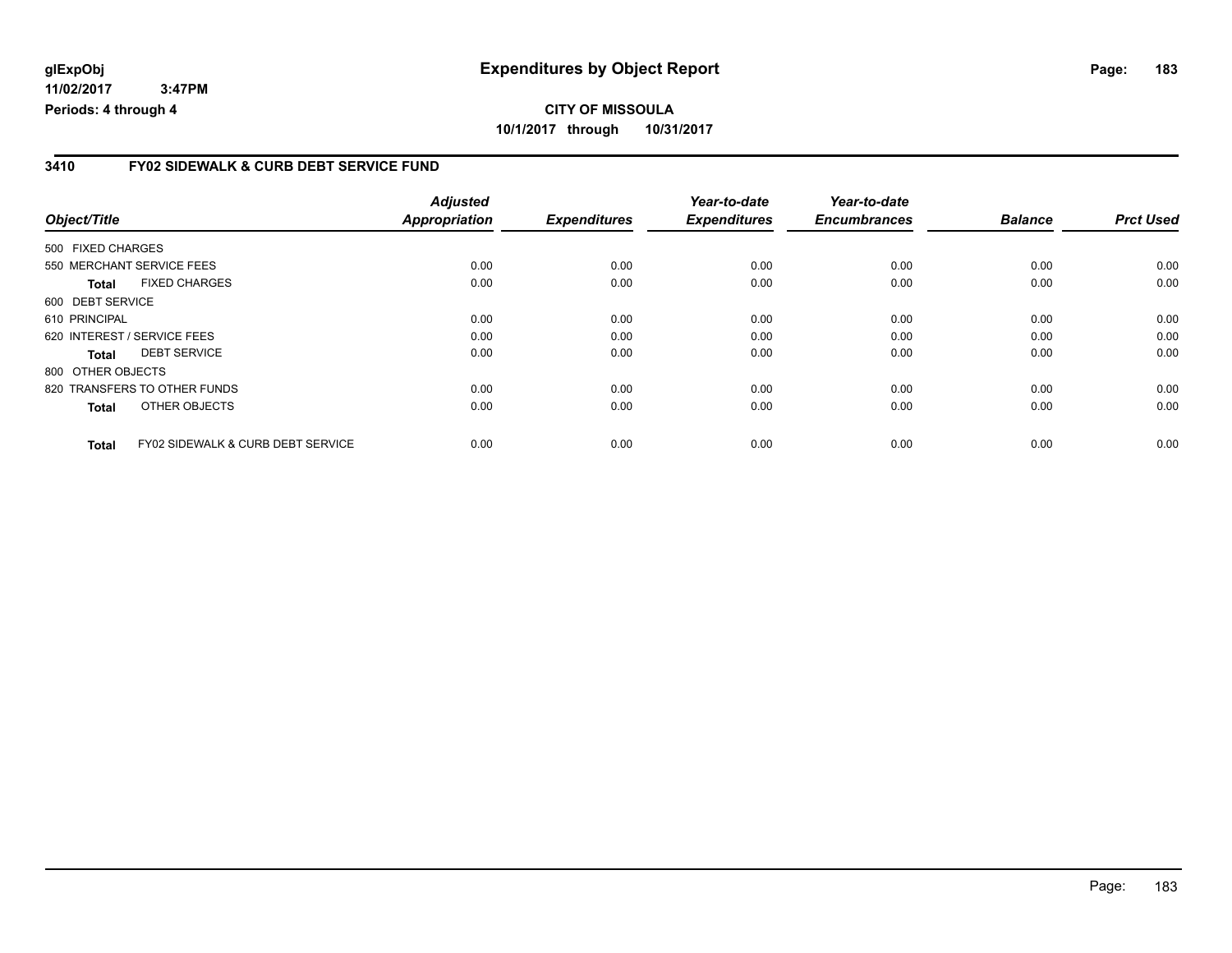# **3420 FY03 SIDEWALK & CURB DEBT SERVICE**

|                             |                      | <b>Adjusted</b>      |                     | Year-to-date        | Year-to-date        |                |                  |
|-----------------------------|----------------------|----------------------|---------------------|---------------------|---------------------|----------------|------------------|
| Object/Title                |                      | <b>Appropriation</b> | <b>Expenditures</b> | <b>Expenditures</b> | <b>Encumbrances</b> | <b>Balance</b> | <b>Prct Used</b> |
| 500 FIXED CHARGES           |                      |                      |                     |                     |                     |                |                  |
| 550 MERCHANT SERVICE FEES   |                      | 0.00                 | 0.00                | 0.00                | 0.00                | 0.00           | 0.00             |
| <b>Total</b>                | <b>FIXED CHARGES</b> | 0.00                 | 0.00                | 0.00                | 0.00                | 0.00           | 0.00             |
| 600 DEBT SERVICE            |                      |                      |                     |                     |                     |                |                  |
| 610 PRINCIPAL               |                      | 0.00                 | 0.00                | 0.00                | 0.00                | 0.00           | 0.00             |
| 620 INTEREST / SERVICE FEES |                      | 0.00                 | 0.00                | 0.00                | 0.00                | 0.00           | 0.00             |
| <b>Total</b>                | <b>DEBT SERVICE</b>  | 0.00                 | 0.00                | 0.00                | 0.00                | 0.00           | 0.00             |
| <b>Total</b>                | NON-DEPARTMENTAL     | 0.00                 | 0.00                | 0.00                | 0.00                | 0.00           | 0.00             |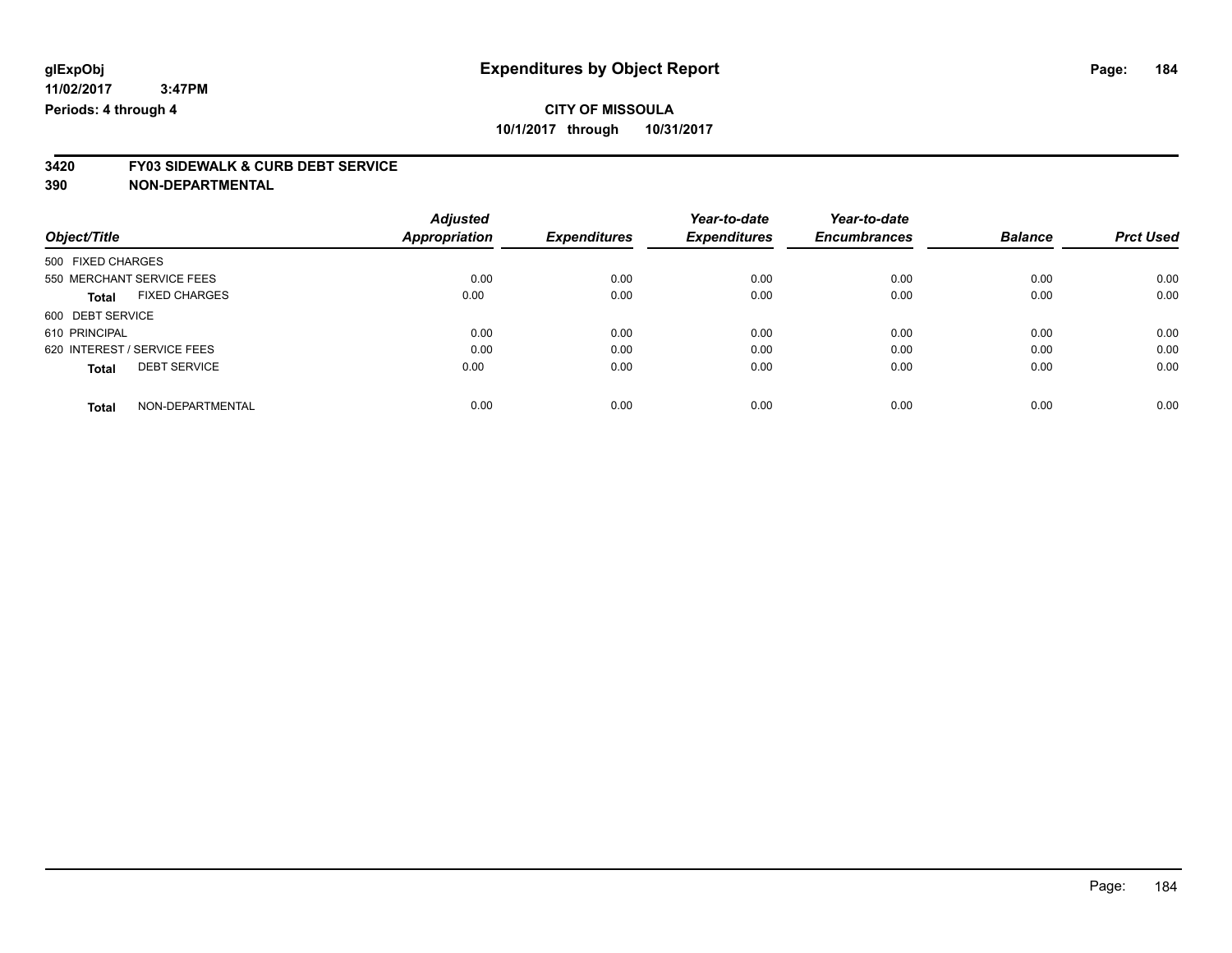#### **3420 FY03 SIDEWALK & CURB DEBT SERVICE**

|                             | <b>Adjusted</b>                              |                              | Year-to-date                | Year-to-date                |                             | <b>Prct Used</b>       |
|-----------------------------|----------------------------------------------|------------------------------|-----------------------------|-----------------------------|-----------------------------|------------------------|
|                             |                                              |                              |                             |                             |                             |                        |
| 500 FIXED CHARGES           |                                              |                              |                             |                             |                             |                        |
| 550 MERCHANT SERVICE FEES   | 0.00                                         | 0.00                         | 0.00                        | 0.00                        | 0.00                        | 0.00                   |
| <b>FIXED CHARGES</b>        | 0.00                                         | 0.00                         | 0.00                        | 0.00                        | 0.00                        | 0.00                   |
| 600 DEBT SERVICE            |                                              |                              |                             |                             |                             |                        |
| 610 PRINCIPAL               | 0.00                                         | 0.00                         | 0.00                        | 0.00                        | 0.00                        | 0.00                   |
| 620 INTEREST / SERVICE FEES | 0.00                                         | 0.00                         | 0.00                        | 0.00                        | 0.00                        | 0.00                   |
| <b>DEBT SERVICE</b>         | 0.00                                         | 0.00                         | 0.00                        | 0.00                        | 0.00                        | 0.00                   |
|                             |                                              |                              |                             |                             |                             | 0.00                   |
|                             | <b>FY03 SIDEWALK &amp; CURB DEBT SERVICE</b> | <b>Appropriation</b><br>0.00 | <b>Expenditures</b><br>0.00 | <b>Expenditures</b><br>0.00 | <b>Encumbrances</b><br>0.00 | <b>Balance</b><br>0.00 |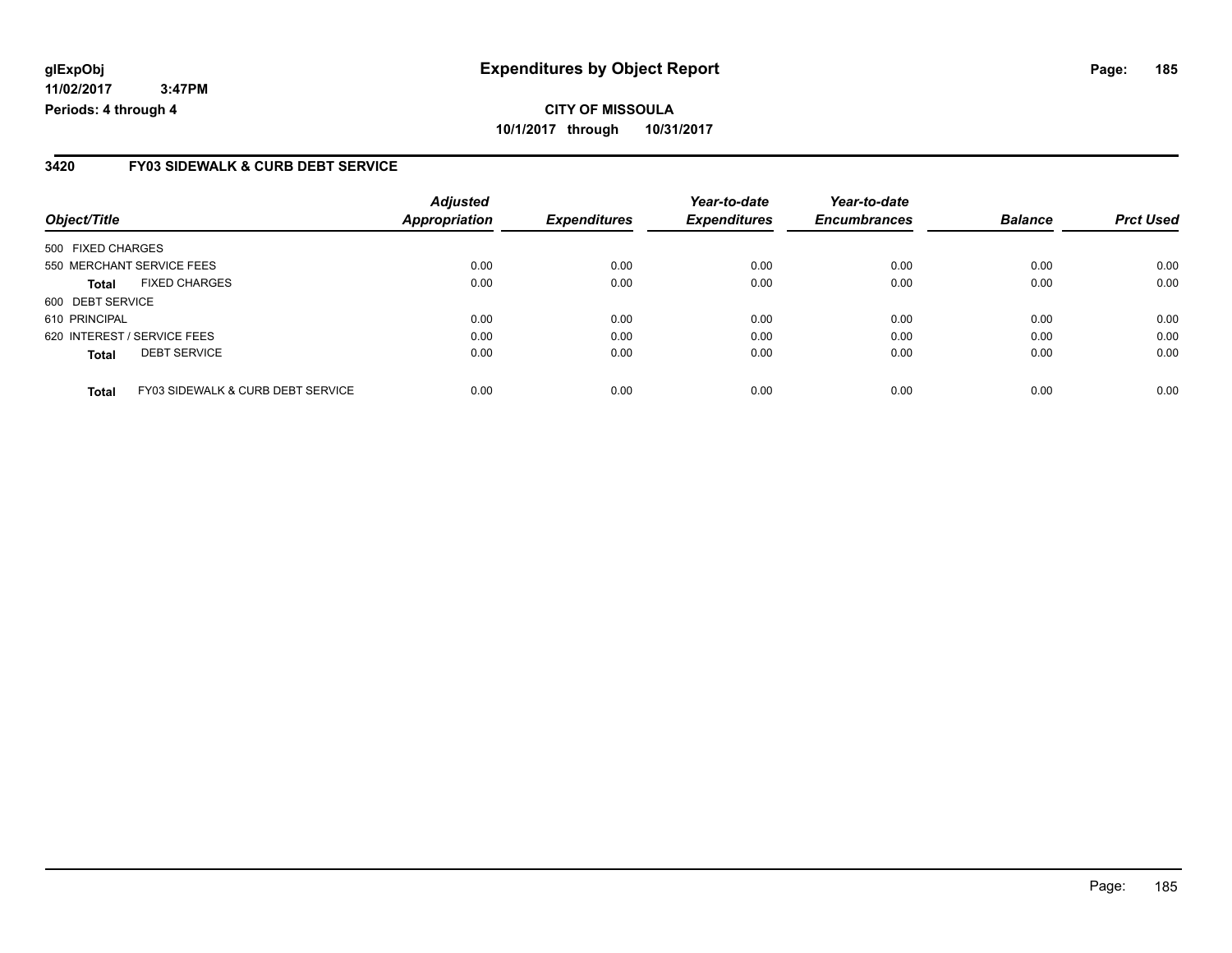# **3430 FY04 SIDEWALK CURB DEBT SERVICE**

|                                      | <b>Adjusted</b>      |                     | Year-to-date        | Year-to-date        |                |                  |
|--------------------------------------|----------------------|---------------------|---------------------|---------------------|----------------|------------------|
| Object/Title                         | <b>Appropriation</b> | <b>Expenditures</b> | <b>Expenditures</b> | <b>Encumbrances</b> | <b>Balance</b> | <b>Prct Used</b> |
| 500 FIXED CHARGES                    |                      |                     |                     |                     |                |                  |
| 550 MERCHANT SERVICE FEES            | 0.00                 | 0.00                | 0.00                | 0.00                | 0.00           | 0.00             |
| <b>FIXED CHARGES</b><br><b>Total</b> | 0.00                 | 0.00                | 0.00                | 0.00                | 0.00           | 0.00             |
| 600 DEBT SERVICE                     |                      |                     |                     |                     |                |                  |
| 610 PRINCIPAL                        | 0.00                 | 0.00                | 0.00                | 0.00                | 0.00           | 0.00             |
| 620 INTEREST / SERVICE FEES          | 0.00                 | 0.00                | 0.00                | 0.00                | 0.00           | 0.00             |
| <b>DEBT SERVICE</b><br><b>Total</b>  | 0.00                 | 0.00                | 0.00                | 0.00                | 0.00           | 0.00             |
| NON-DEPARTMENTAL<br><b>Total</b>     | 0.00                 | 0.00                | 0.00                | 0.00                | 0.00           | 0.00             |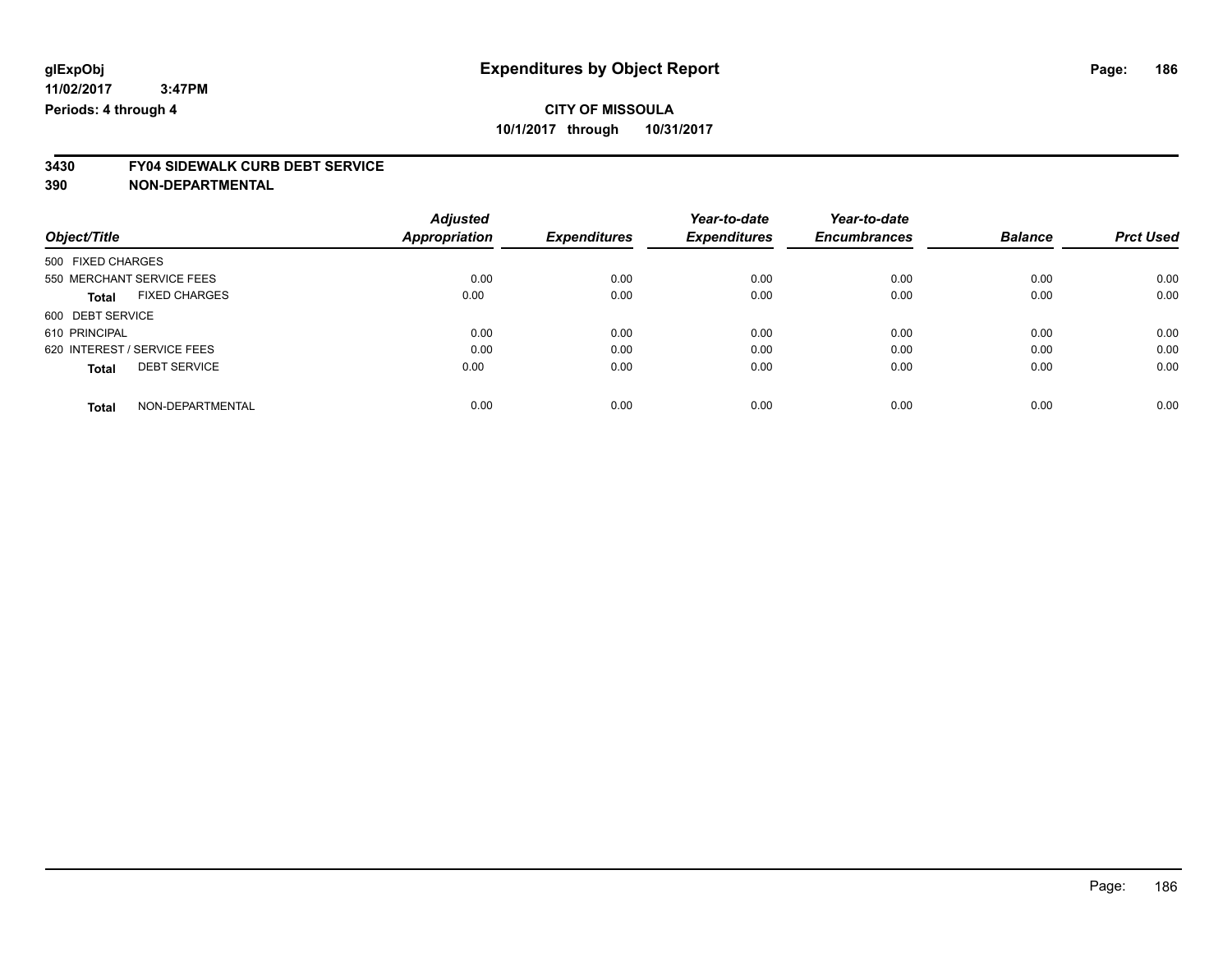#### **3430 FY04 SIDEWALK CURB DEBT SERVICE**

| Object/Title                                           | <b>Adjusted</b><br><b>Appropriation</b> | <b>Expenditures</b> | Year-to-date<br><b>Expenditures</b> | Year-to-date<br><b>Encumbrances</b> | <b>Balance</b> | <b>Prct Used</b> |
|--------------------------------------------------------|-----------------------------------------|---------------------|-------------------------------------|-------------------------------------|----------------|------------------|
|                                                        |                                         |                     |                                     |                                     |                |                  |
| 500 FIXED CHARGES                                      |                                         |                     |                                     |                                     |                |                  |
| 550 MERCHANT SERVICE FEES                              | 0.00                                    | 0.00                | 0.00                                | 0.00                                | 0.00           | 0.00             |
| <b>FIXED CHARGES</b><br>Total                          | 0.00                                    | 0.00                | 0.00                                | 0.00                                | 0.00           | 0.00             |
| 600 DEBT SERVICE                                       |                                         |                     |                                     |                                     |                |                  |
| 610 PRINCIPAL                                          | 0.00                                    | 0.00                | 0.00                                | 0.00                                | 0.00           | 0.00             |
| 620 INTEREST / SERVICE FEES                            | 0.00                                    | 0.00                | 0.00                                | 0.00                                | 0.00           | 0.00             |
| <b>DEBT SERVICE</b><br><b>Total</b>                    | 0.00                                    | 0.00                | 0.00                                | 0.00                                | 0.00           | 0.00             |
|                                                        |                                         |                     |                                     |                                     |                |                  |
| <b>FY04 SIDEWALK CURB DEBT SERVICE</b><br><b>Total</b> | 0.00                                    | 0.00                | 0.00                                | 0.00                                | 0.00           | 0.00             |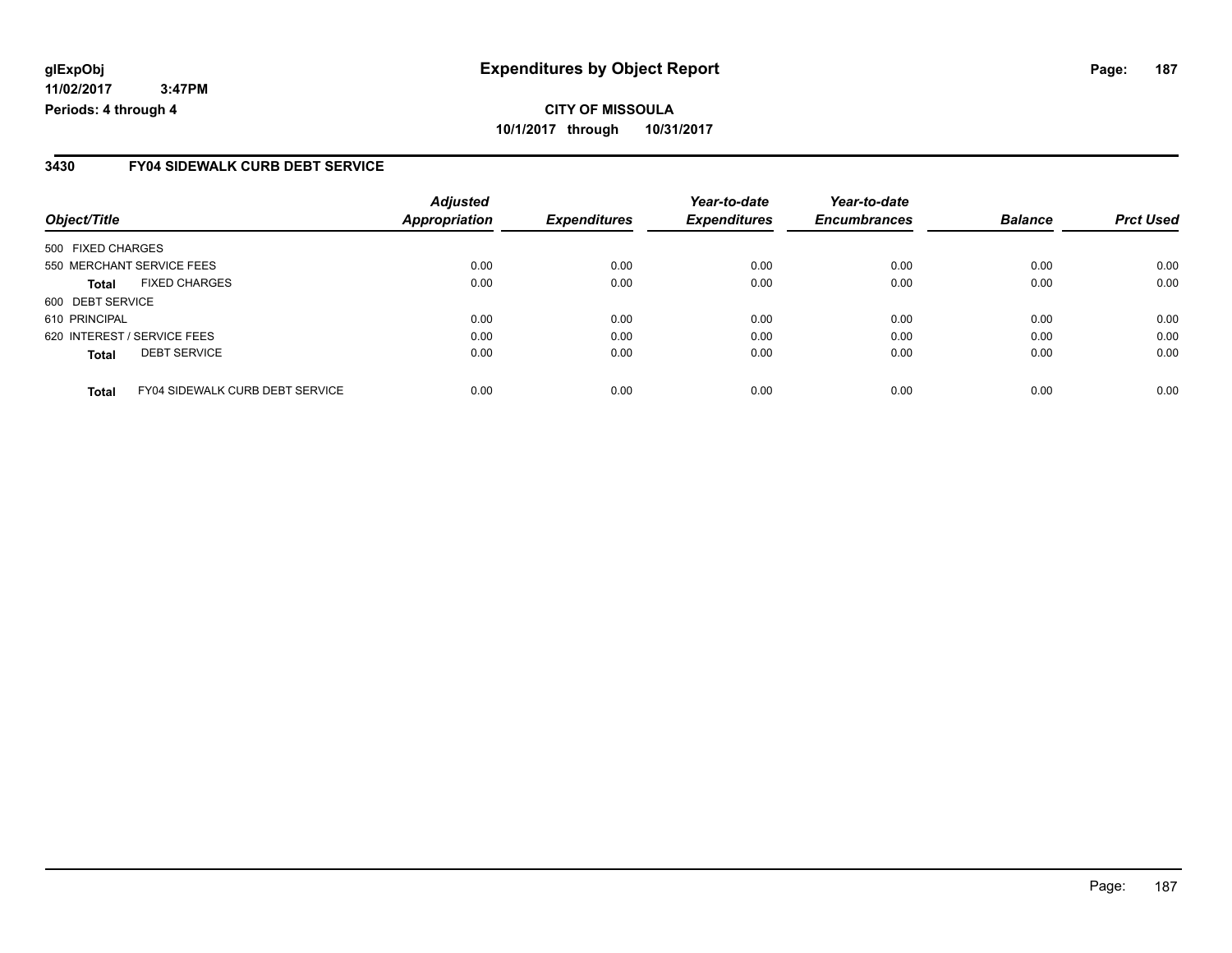**3440 FY05 SIDEWALK AND CURB**

|                                      | <b>Adjusted</b> |                     | Year-to-date        | Year-to-date        |                |                  |
|--------------------------------------|-----------------|---------------------|---------------------|---------------------|----------------|------------------|
| Object/Title                         | Appropriation   | <b>Expenditures</b> | <b>Expenditures</b> | <b>Encumbrances</b> | <b>Balance</b> | <b>Prct Used</b> |
| 500 FIXED CHARGES                    |                 |                     |                     |                     |                |                  |
| 550 MERCHANT SERVICE FEES            | 0.00            | 0.00                | 0.00                | 0.00                | 0.00           | 0.00             |
| <b>FIXED CHARGES</b><br><b>Total</b> | 0.00            | 0.00                | 0.00                | 0.00                | 0.00           | 0.00             |
| 600 DEBT SERVICE                     |                 |                     |                     |                     |                |                  |
| 610 PRINCIPAL                        | 0.00            | 0.00                | 0.00                | 0.00                | 0.00           | 0.00             |
| 620 INTEREST / SERVICE FEES          | 0.00            | 0.00                | 0.00                | 0.00                | 0.00           | 0.00             |
| <b>DEBT SERVICE</b><br><b>Total</b>  | 0.00            | 0.00                | 0.00                | 0.00                | 0.00           | 0.00             |
| NON-DEPARTMENTAL<br><b>Total</b>     | 0.00            | 0.00                | 0.00                | 0.00                | 0.00           | 0.00             |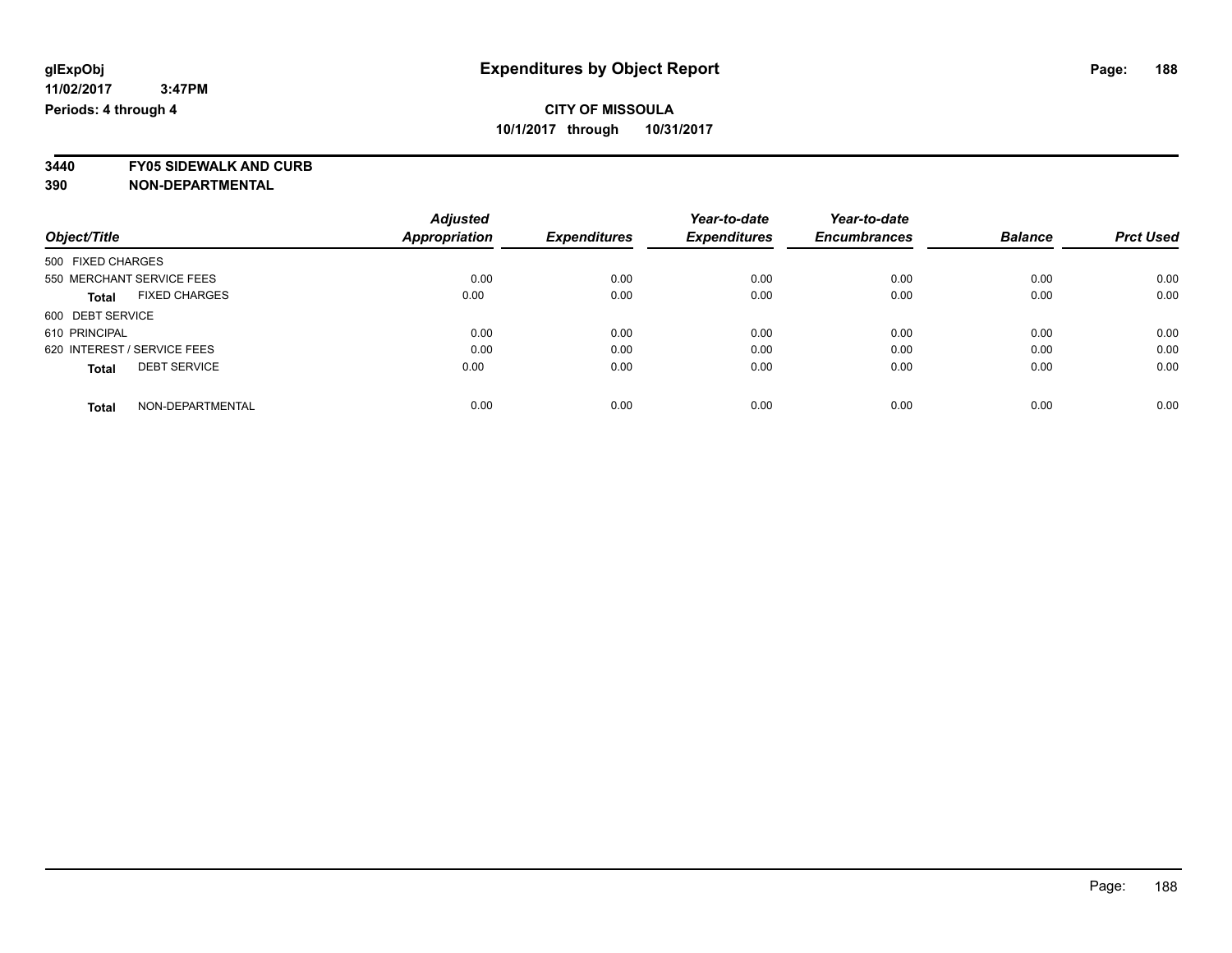#### **3440 FY05 SIDEWALK AND CURB**

| Object/Title                                  | <b>Adjusted</b><br><b>Appropriation</b> | <b>Expenditures</b> | Year-to-date<br><b>Expenditures</b> | Year-to-date<br><b>Encumbrances</b> | <b>Balance</b> | <b>Prct Used</b> |
|-----------------------------------------------|-----------------------------------------|---------------------|-------------------------------------|-------------------------------------|----------------|------------------|
| 500 FIXED CHARGES                             |                                         |                     |                                     |                                     |                |                  |
| 550 MERCHANT SERVICE FEES                     | 0.00                                    | 0.00                | 0.00                                | 0.00                                | 0.00           | 0.00             |
| <b>FIXED CHARGES</b><br><b>Total</b>          | 0.00                                    | 0.00                | 0.00                                | 0.00                                | 0.00           | 0.00             |
| 600 DEBT SERVICE                              |                                         |                     |                                     |                                     |                |                  |
| 610 PRINCIPAL                                 | 0.00                                    | 0.00                | 0.00                                | 0.00                                | 0.00           | 0.00             |
| 620 INTEREST / SERVICE FEES                   | 0.00                                    | 0.00                | 0.00                                | 0.00                                | 0.00           | 0.00             |
| <b>DEBT SERVICE</b><br><b>Total</b>           | 0.00                                    | 0.00                | 0.00                                | 0.00                                | 0.00           | 0.00             |
| <b>FY05 SIDEWALK AND CURB</b><br><b>Total</b> | 0.00                                    | 0.00                | 0.00                                | 0.00                                | 0.00           | 0.00             |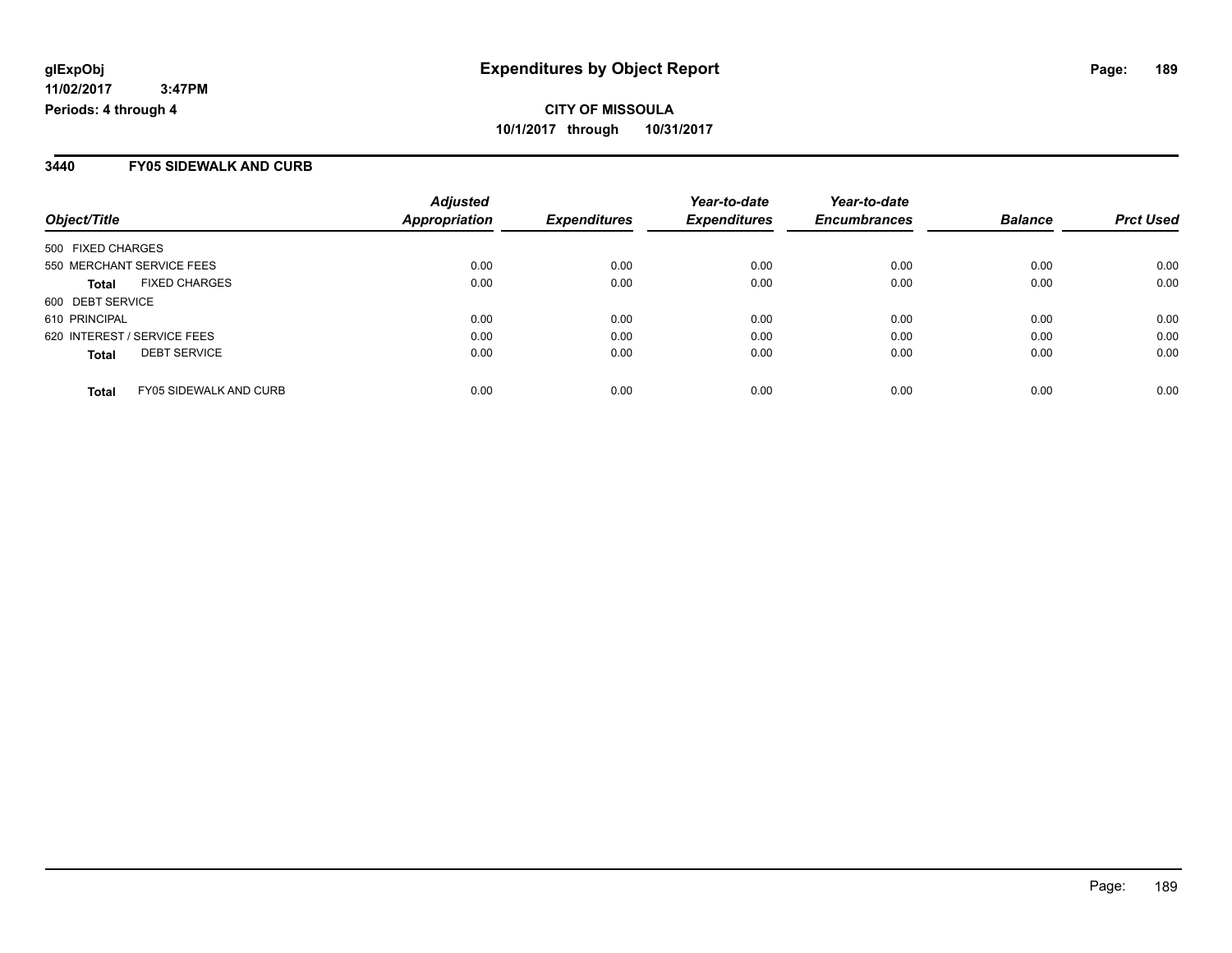**3450 FY06 SIDEWALK AND CURB**

|                                      | <b>Adjusted</b>      |                     | Year-to-date        | Year-to-date        |                |                  |
|--------------------------------------|----------------------|---------------------|---------------------|---------------------|----------------|------------------|
| Object/Title                         | <b>Appropriation</b> | <b>Expenditures</b> | <b>Expenditures</b> | <b>Encumbrances</b> | <b>Balance</b> | <b>Prct Used</b> |
| 500 FIXED CHARGES                    |                      |                     |                     |                     |                |                  |
| 550 MERCHANT SERVICE FEES            | 350.00               | 0.00                | 0.00                | 0.00                | 350.00         | 0.00             |
| <b>FIXED CHARGES</b><br><b>Total</b> | 350.00               | 0.00                | 0.00                | 0.00                | 350.00         | 0.00             |
| 600 DEBT SERVICE                     |                      |                     |                     |                     |                |                  |
| 610 PRINCIPAL                        | 25,000.00            | 0.00                | 0.00                | 0.00                | 25,000.00      | 0.00             |
| 620 INTEREST / SERVICE FEES          | 1.063.00             | 0.00                | 0.00                | 0.00                | 1,063.00       | 0.00             |
| <b>DEBT SERVICE</b><br><b>Total</b>  | 26,063.00            | 0.00                | 0.00                | 0.00                | 26,063.00      | 0.00             |
| NON-DEPARTMENTAL<br><b>Total</b>     | 26.413.00            | 0.00                | 0.00                | 0.00                | 26.413.00      | 0.00             |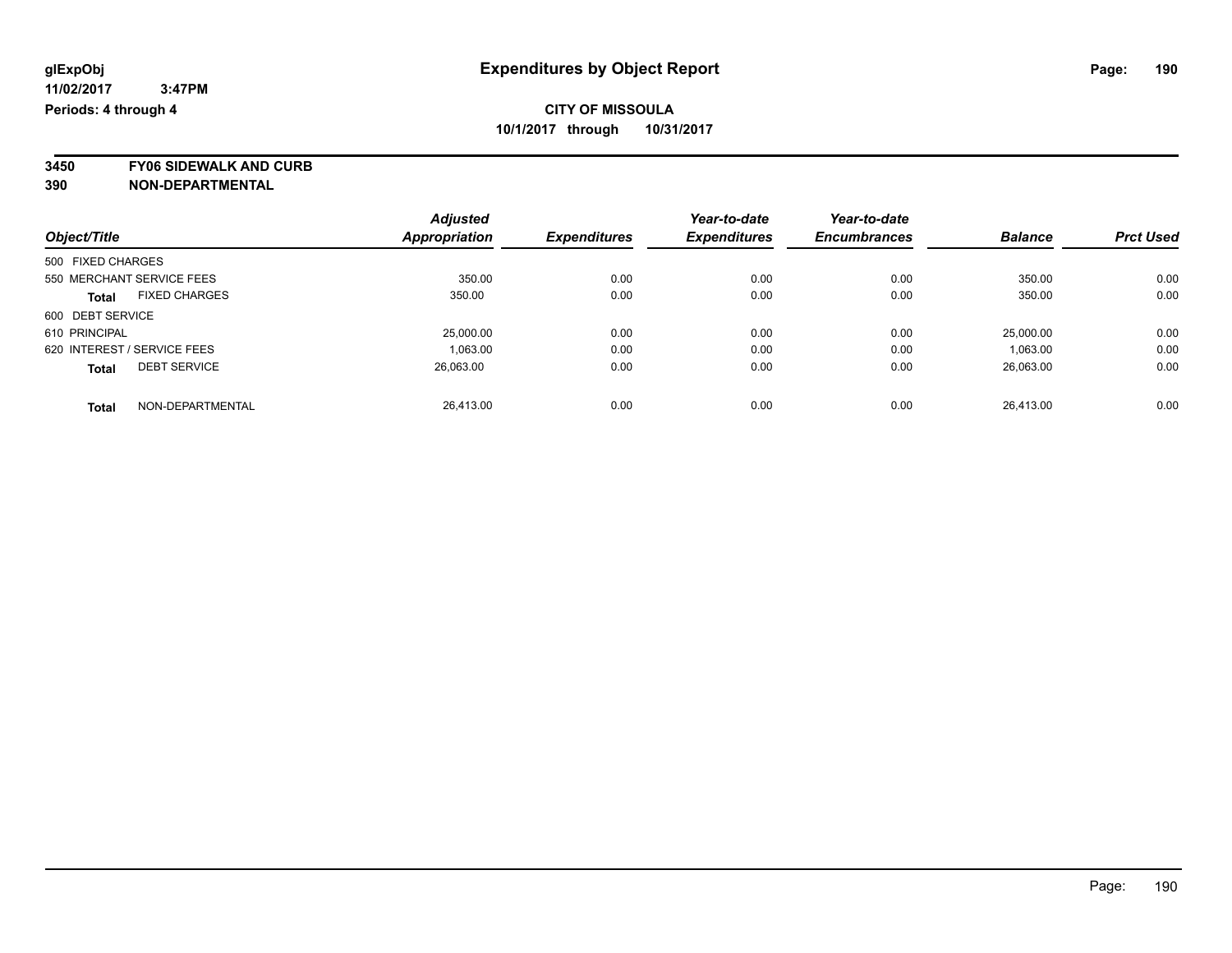#### **3450 FY06 SIDEWALK AND CURB**

| Object/Title                                  | <b>Adjusted</b><br><b>Appropriation</b> | <b>Expenditures</b> | Year-to-date<br><b>Expenditures</b> | Year-to-date<br><b>Encumbrances</b> | <b>Balance</b> | <b>Prct Used</b> |
|-----------------------------------------------|-----------------------------------------|---------------------|-------------------------------------|-------------------------------------|----------------|------------------|
| 500 FIXED CHARGES                             |                                         |                     |                                     |                                     |                |                  |
| 550 MERCHANT SERVICE FEES                     | 350.00                                  | 0.00                | 0.00                                | 0.00                                | 350.00         | 0.00             |
| <b>FIXED CHARGES</b><br><b>Total</b>          | 350.00                                  | 0.00                | 0.00                                | 0.00                                | 350.00         | 0.00             |
| 600 DEBT SERVICE                              |                                         |                     |                                     |                                     |                |                  |
| 610 PRINCIPAL                                 | 25,000.00                               | 0.00                | 0.00                                | 0.00                                | 25,000.00      | 0.00             |
| 620 INTEREST / SERVICE FEES                   | 1,063.00                                | 0.00                | 0.00                                | 0.00                                | 1.063.00       | 0.00             |
| <b>DEBT SERVICE</b><br><b>Total</b>           | 26.063.00                               | 0.00                | 0.00                                | 0.00                                | 26.063.00      | 0.00             |
| <b>FY06 SIDEWALK AND CURB</b><br><b>Total</b> | 26.413.00                               | 0.00                | 0.00                                | 0.00                                | 26.413.00      | 0.00             |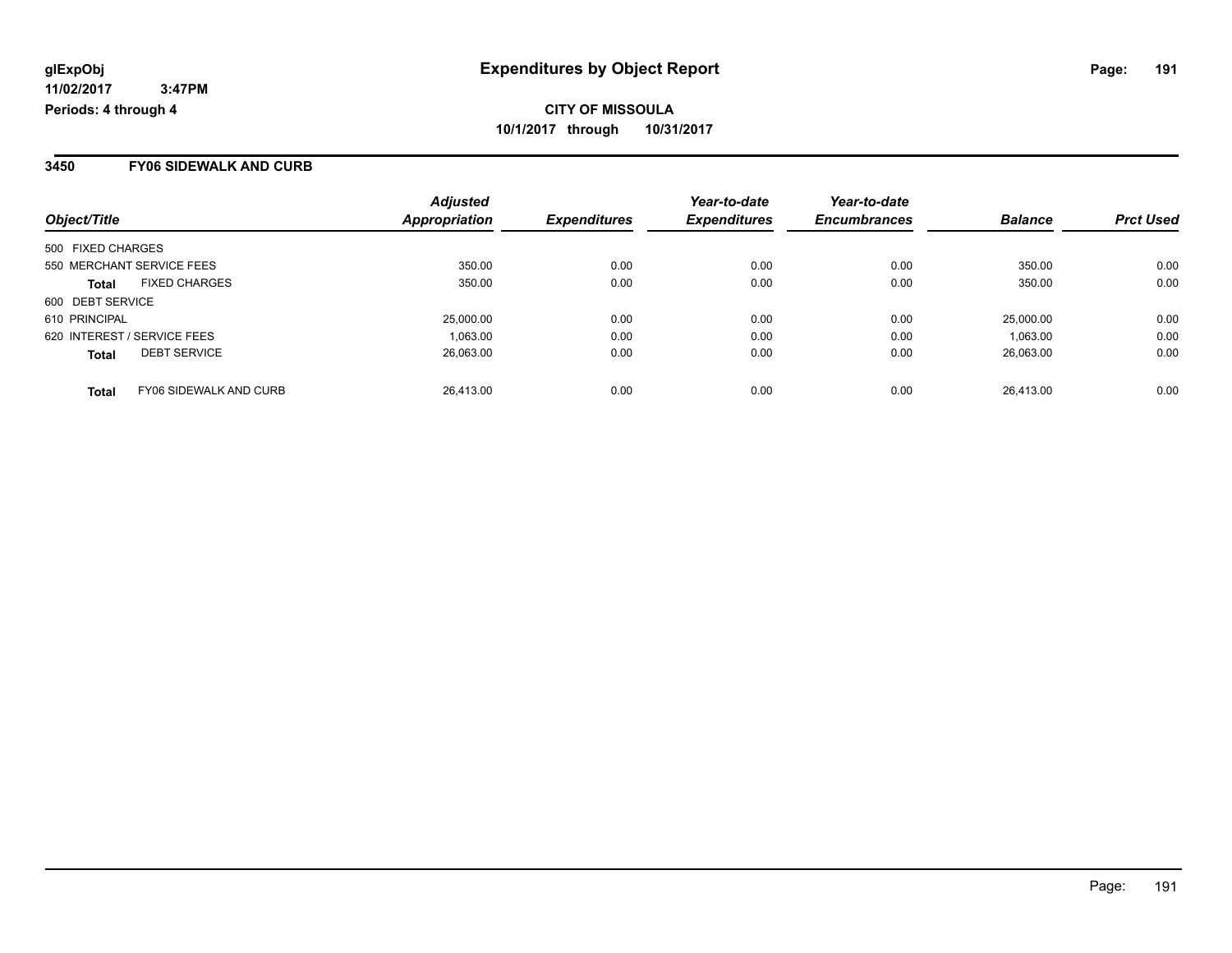**3460 FY07 SIDEWALK AND CURB DEBT**

|                                      | <b>Adjusted</b> |                     | Year-to-date        | Year-to-date        |                |                  |
|--------------------------------------|-----------------|---------------------|---------------------|---------------------|----------------|------------------|
| Object/Title                         | Appropriation   | <b>Expenditures</b> | <b>Expenditures</b> | <b>Encumbrances</b> | <b>Balance</b> | <b>Prct Used</b> |
| 500 FIXED CHARGES                    |                 |                     |                     |                     |                |                  |
| 550 MERCHANT SERVICE FEES            | 350.00          | 0.00                | 0.00                | 0.00                | 350.00         | 0.00             |
| <b>FIXED CHARGES</b><br><b>Total</b> | 350.00          | 0.00                | 0.00                | 0.00                | 350.00         | 0.00             |
| 600 DEBT SERVICE                     |                 |                     |                     |                     |                |                  |
| 610 PRINCIPAL                        | 40,000.00       | 0.00                | 0.00                | 0.00                | 40.000.00      | 0.00             |
| 620 INTEREST / SERVICE FEES          | 9.500.00        | 350.00              | 350.00              | 0.00                | 9.150.00       | 3.68             |
| <b>DEBT SERVICE</b><br><b>Total</b>  | 49.500.00       | 350.00              | 350.00              | 0.00                | 49,150.00      | 0.71             |
| NON-DEPARTMENTAL<br><b>Total</b>     | 49.850.00       | 350.00              | 350.00              | 0.00                | 49.500.00      | 0.70             |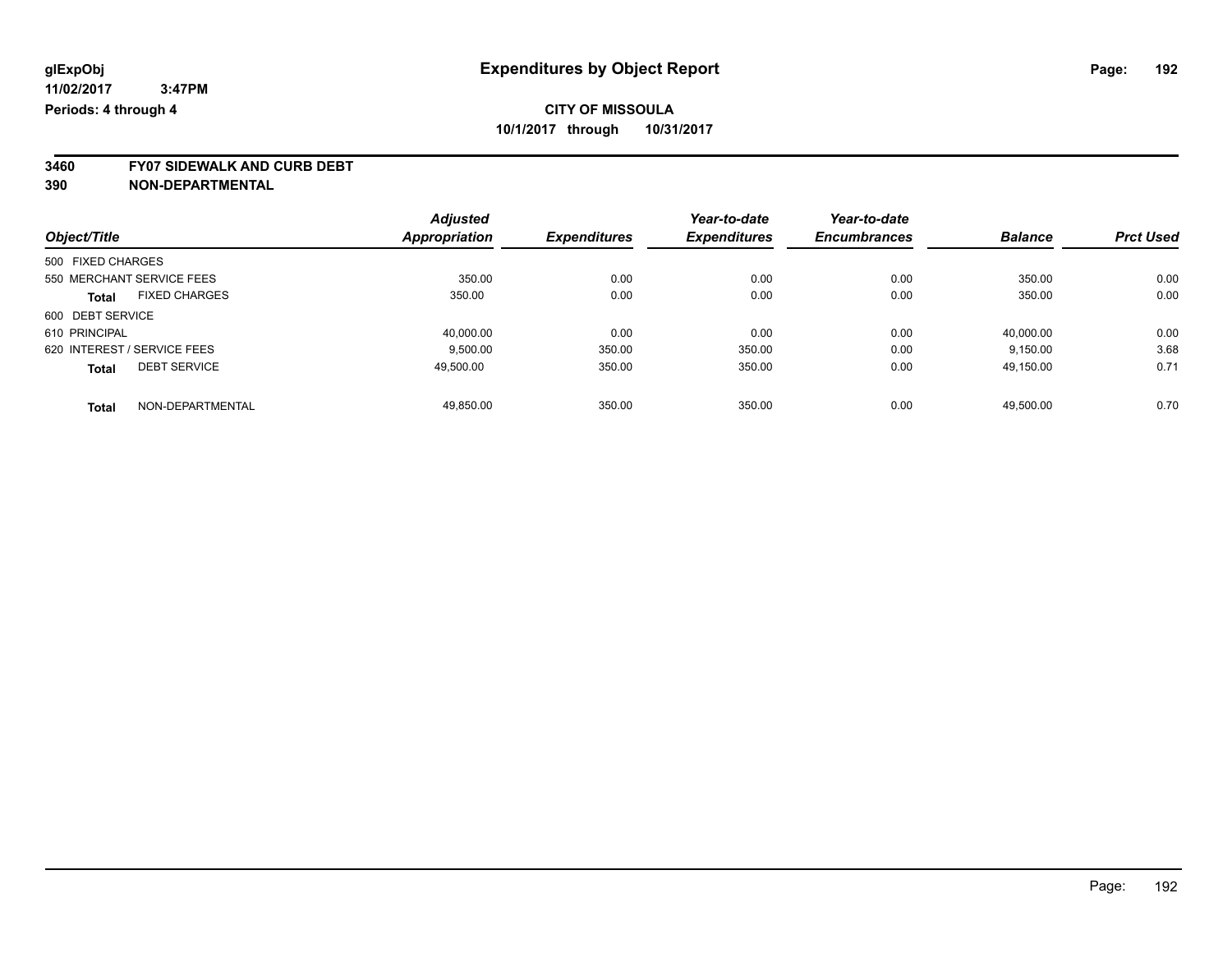#### **3460 FY07 SIDEWALK AND CURB DEBT**

| Object/Title                                       | <b>Adjusted</b><br>Appropriation | <b>Expenditures</b> | Year-to-date<br><b>Expenditures</b> | Year-to-date<br><b>Encumbrances</b> | <b>Balance</b> | <b>Prct Used</b> |
|----------------------------------------------------|----------------------------------|---------------------|-------------------------------------|-------------------------------------|----------------|------------------|
| 500 FIXED CHARGES                                  |                                  |                     |                                     |                                     |                |                  |
| 550 MERCHANT SERVICE FEES                          | 350.00                           | 0.00                | 0.00                                | 0.00                                | 350.00         | 0.00             |
| <b>FIXED CHARGES</b><br><b>Total</b>               | 350.00                           | 0.00                | 0.00                                | 0.00                                | 350.00         | 0.00             |
| 600 DEBT SERVICE                                   |                                  |                     |                                     |                                     |                |                  |
| 610 PRINCIPAL                                      | 40,000.00                        | 0.00                | 0.00                                | 0.00                                | 40,000.00      | 0.00             |
| 620 INTEREST / SERVICE FEES                        | 9.500.00                         | 350.00              | 350.00                              | 0.00                                | 9,150.00       | 3.68             |
| <b>DEBT SERVICE</b><br><b>Total</b>                | 49,500.00                        | 350.00              | 350.00                              | 0.00                                | 49.150.00      | 0.71             |
| <b>FY07 SIDEWALK AND CURB DEBT</b><br><b>Total</b> | 49.850.00                        | 350.00              | 350.00                              | 0.00                                | 49.500.00      | 0.70             |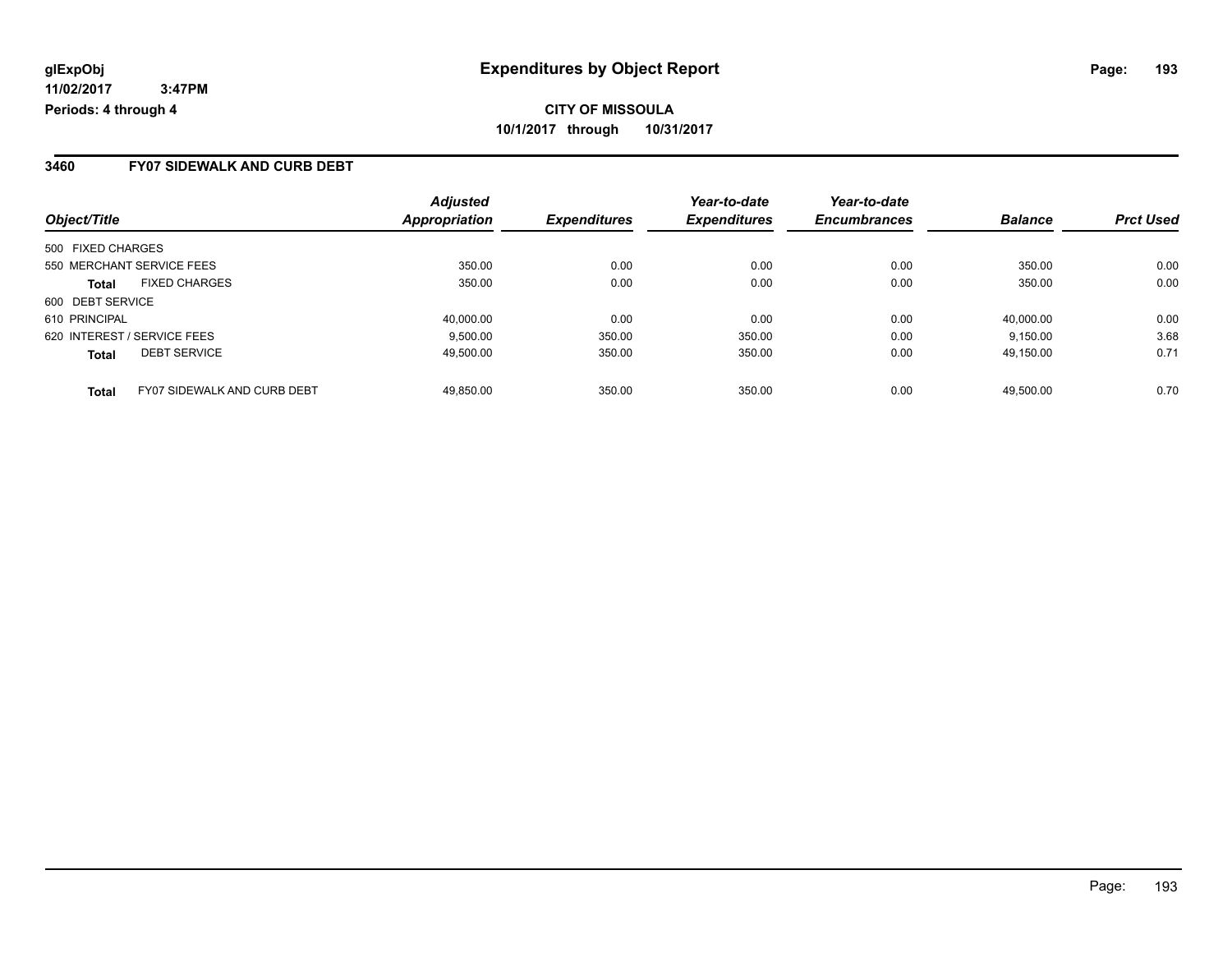# **3461 SERIES 2008A SIDEWALK AND CURB**

#### **280 PUBLIC WORKS OPERATIONS**

| Object/Title                            | <b>Adjusted</b><br><b>Appropriation</b> | <b>Expenditures</b> | Year-to-date<br><b>Expenditures</b> | Year-to-date<br><b>Encumbrances</b> | <b>Balance</b> | <b>Prct Used</b> |
|-----------------------------------------|-----------------------------------------|---------------------|-------------------------------------|-------------------------------------|----------------|------------------|
| 500 FIXED CHARGES                       |                                         |                     |                                     |                                     |                |                  |
| 550 MERCHANT SERVICE FEES               | 0.00                                    | 0.00                | 0.00                                | 0.00                                | 0.00           | 0.00             |
| <b>FIXED CHARGES</b><br><b>Total</b>    | 0.00                                    | 0.00                | 0.00                                | 0.00                                | 0.00           | 0.00             |
| 800 OTHER OBJECTS                       |                                         |                     |                                     |                                     |                |                  |
| 820 TRANSFERS TO OTHER FUNDS            | 0.00                                    | 0.00                | 0.00                                | 0.00                                | 0.00           | 0.00             |
| OTHER OBJECTS<br><b>Total</b>           | 0.00                                    | 0.00                | 0.00                                | 0.00                                | 0.00           | 0.00             |
| PUBLIC WORKS OPERATIONS<br><b>Total</b> | 0.00                                    | 0.00                | 0.00                                | 0.00                                | 0.00           | 0.00             |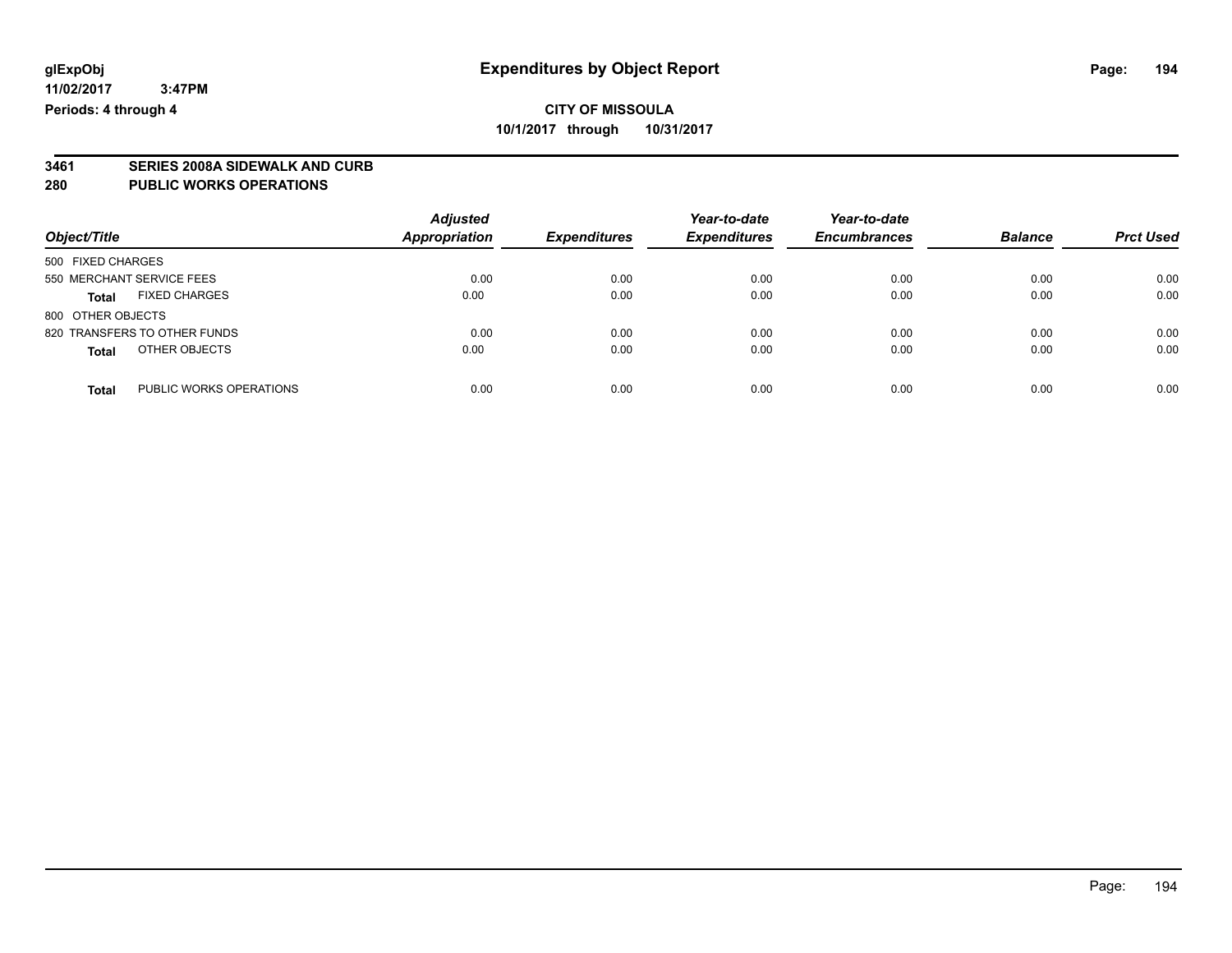# **3461 SERIES 2008A SIDEWALK AND CURB**

|                                      | <b>Adjusted</b>      |                     | Year-to-date        | Year-to-date        |                |                  |
|--------------------------------------|----------------------|---------------------|---------------------|---------------------|----------------|------------------|
| Object/Title                         | <b>Appropriation</b> | <b>Expenditures</b> | <b>Expenditures</b> | <b>Encumbrances</b> | <b>Balance</b> | <b>Prct Used</b> |
| 500 FIXED CHARGES                    |                      |                     |                     |                     |                |                  |
| 550 MERCHANT SERVICE FEES            | 350.00               | 0.00                | 0.00                | 0.00                | 350.00         | 0.00             |
| <b>FIXED CHARGES</b><br><b>Total</b> | 350.00               | 0.00                | 0.00                | 0.00                | 350.00         | 0.00             |
| 600 DEBT SERVICE                     |                      |                     |                     |                     |                |                  |
| 610 PRINCIPAL                        | 20,000.00            | 0.00                | 0.00                | 0.00                | 20,000.00      | 0.00             |
| 620 INTEREST / SERVICE FEES          | 6,538.00             | 0.00                | 0.00                | 0.00                | 6,538.00       | 0.00             |
| <b>DEBT SERVICE</b><br><b>Total</b>  | 26,538.00            | 0.00                | 0.00                | 0.00                | 26,538.00      | 0.00             |
| 800 OTHER OBJECTS                    |                      |                     |                     |                     |                |                  |
| 820 TRANSFERS TO OTHER FUNDS         | 0.00                 | 0.00                | 0.00                | 0.00                | 0.00           | 0.00             |
| OTHER OBJECTS<br><b>Total</b>        | 0.00                 | 0.00                | 0.00                | 0.00                | 0.00           | 0.00             |
| NON-DEPARTMENTAL                     | 26,888.00            | 0.00                | 0.00                | 0.00                | 26,888.00      | 0.00             |
| <b>Total</b>                         |                      |                     |                     |                     |                |                  |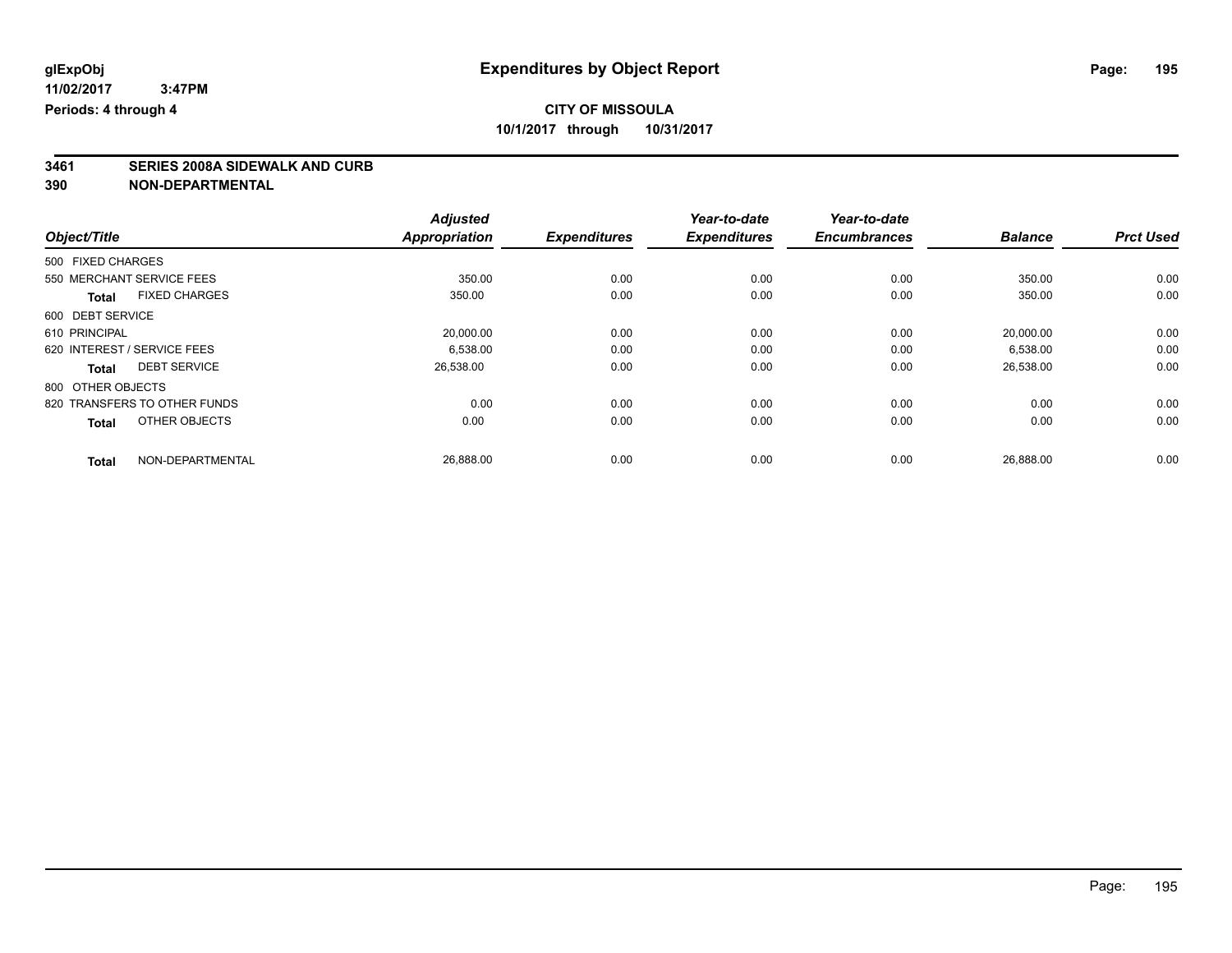# **CITY OF MISSOULA 10/1/2017 through 10/31/2017**

#### **3461 SERIES 2008A SIDEWALK AND CURB**

|                                                | <b>Adjusted</b>      |                     | Year-to-date        | Year-to-date        |                |                  |
|------------------------------------------------|----------------------|---------------------|---------------------|---------------------|----------------|------------------|
| Object/Title                                   | <b>Appropriation</b> | <b>Expenditures</b> | <b>Expenditures</b> | <b>Encumbrances</b> | <b>Balance</b> | <b>Prct Used</b> |
| 500 FIXED CHARGES                              |                      |                     |                     |                     |                |                  |
| 550 MERCHANT SERVICE FEES                      | 350.00               | 0.00                | 0.00                | 0.00                | 350.00         | 0.00             |
| <b>FIXED CHARGES</b><br><b>Total</b>           | 350.00               | 0.00                | 0.00                | 0.00                | 350.00         | 0.00             |
| 600 DEBT SERVICE                               |                      |                     |                     |                     |                |                  |
| 610 PRINCIPAL                                  | 20,000.00            | 0.00                | 0.00                | 0.00                | 20,000.00      | 0.00             |
| 620 INTEREST / SERVICE FEES                    | 6.538.00             | 0.00                | 0.00                | 0.00                | 6,538.00       | 0.00             |
| <b>DEBT SERVICE</b><br><b>Total</b>            | 26,538.00            | 0.00                | 0.00                | 0.00                | 26,538.00      | 0.00             |
| 800 OTHER OBJECTS                              |                      |                     |                     |                     |                |                  |
| 820 TRANSFERS TO OTHER FUNDS                   | 0.00                 | 0.00                | 0.00                | 0.00                | 0.00           | 0.00             |
| OTHER OBJECTS<br><b>Total</b>                  | 0.00                 | 0.00                | 0.00                | 0.00                | 0.00           | 0.00             |
| SERIES 2008A SIDEWALK AND CURB<br><b>Total</b> | 26,888.00            | 0.00                | 0.00                | 0.00                | 26,888.00      | 0.00             |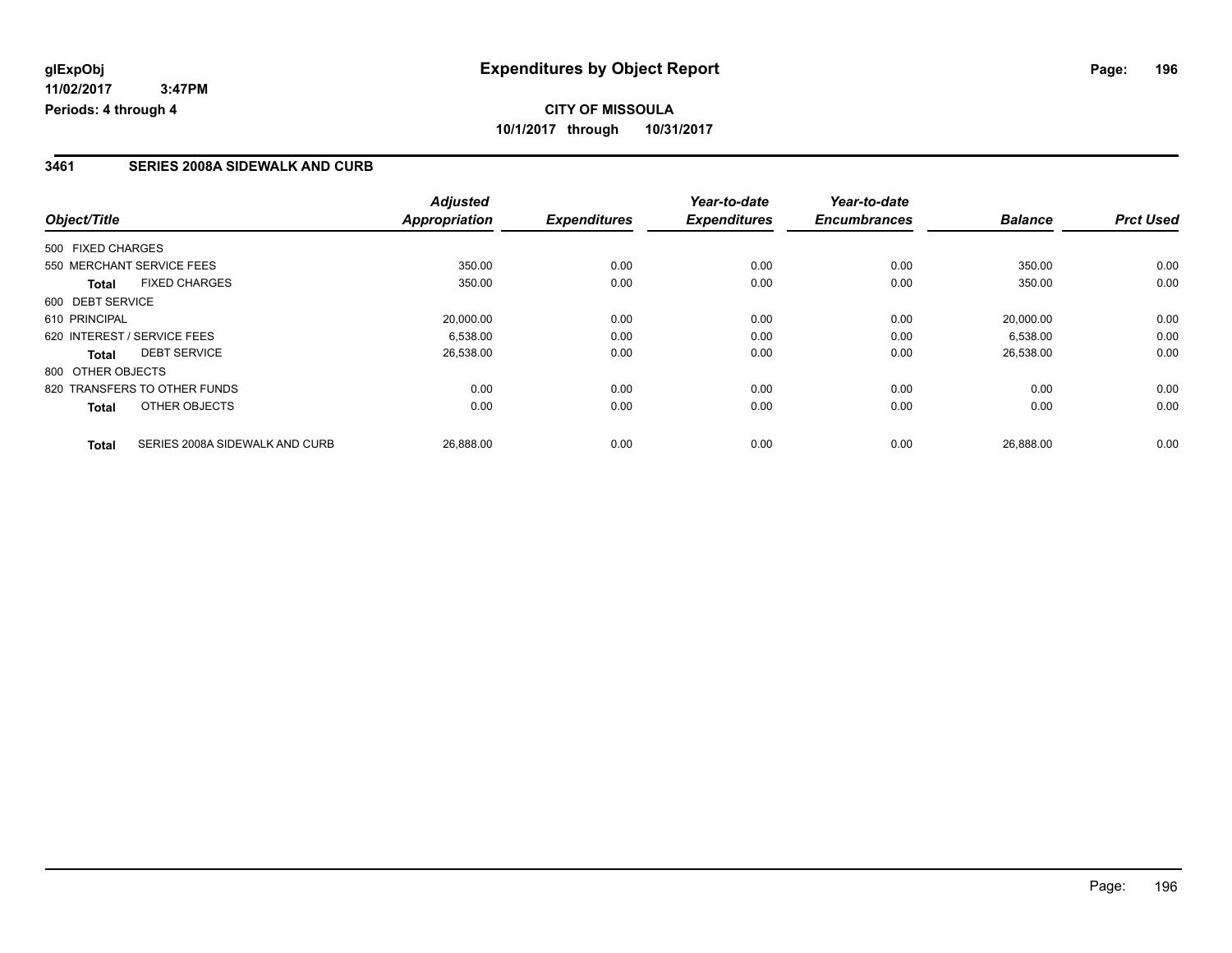# **3462 SERIES 2009 SIDEWALK AND CURB**

|                                      | <b>Adjusted</b>      |                     | Year-to-date        | Year-to-date        |                |                  |
|--------------------------------------|----------------------|---------------------|---------------------|---------------------|----------------|------------------|
| Object/Title                         | <b>Appropriation</b> | <b>Expenditures</b> | <b>Expenditures</b> | <b>Encumbrances</b> | <b>Balance</b> | <b>Prct Used</b> |
| 500 FIXED CHARGES                    |                      |                     |                     |                     |                |                  |
| 550 MERCHANT SERVICE FEES            | 0.00                 | 0.00                | 0.00                | 0.00                | 0.00           | 0.00             |
| <b>FIXED CHARGES</b><br><b>Total</b> | 0.00                 | 0.00                | 0.00                | 0.00                | 0.00           | 0.00             |
| 600 DEBT SERVICE                     |                      |                     |                     |                     |                |                  |
| 610 PRINCIPAL                        | 25,000.00            | 0.00                | 0.00                | 0.00                | 25,000.00      | 0.00             |
| 620 INTEREST / SERVICE FEES          | 11.018.00            | 0.00                | 300.00              | 0.00                | 10,718.00      | 2.72             |
| <b>DEBT SERVICE</b><br><b>Total</b>  | 36,018.00            | 0.00                | 300.00              | 0.00                | 35,718.00      | 0.83             |
| 800 OTHER OBJECTS                    |                      |                     |                     |                     |                |                  |
| 820 TRANSFERS TO OTHER FUNDS         | 0.00                 | 0.00                | 0.00                | 0.00                | 0.00           | 0.00             |
| OTHER OBJECTS<br><b>Total</b>        | 0.00                 | 0.00                | 0.00                | 0.00                | 0.00           | 0.00             |
| NON-DEPARTMENTAL<br><b>Total</b>     | 36,018.00            | 0.00                | 300.00              | 0.00                | 35,718.00      | 0.83             |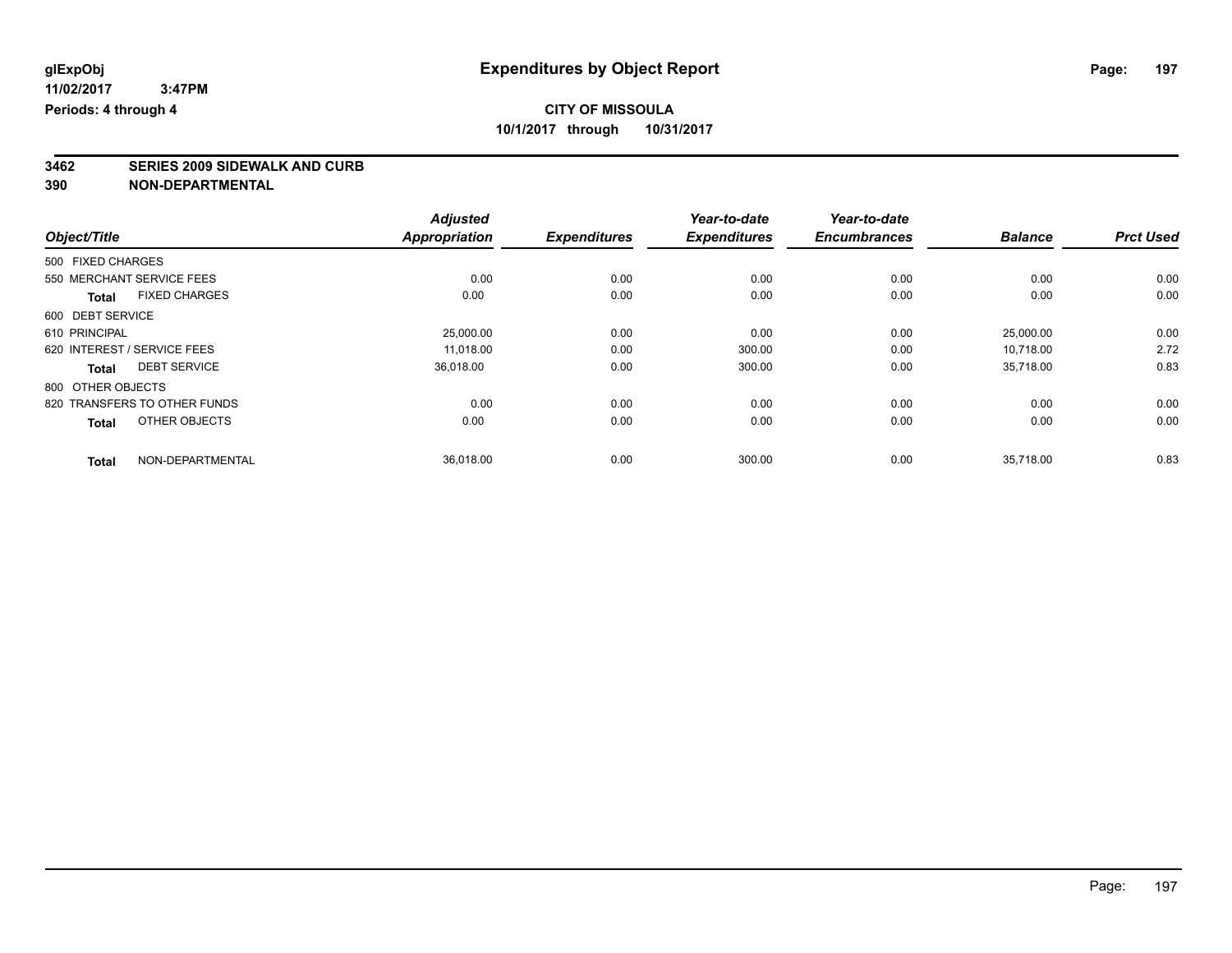## **CITY OF MISSOULA 10/1/2017 through 10/31/2017**

#### **3462 SERIES 2009 SIDEWALK AND CURB**

|                              |                               | <b>Adjusted</b>      |                     | Year-to-date        | Year-to-date        |                |                  |
|------------------------------|-------------------------------|----------------------|---------------------|---------------------|---------------------|----------------|------------------|
| Object/Title                 |                               | <b>Appropriation</b> | <b>Expenditures</b> | <b>Expenditures</b> | <b>Encumbrances</b> | <b>Balance</b> | <b>Prct Used</b> |
| 500 FIXED CHARGES            |                               |                      |                     |                     |                     |                |                  |
| 550 MERCHANT SERVICE FEES    |                               | 0.00                 | 0.00                | 0.00                | 0.00                | 0.00           | 0.00             |
| <b>Total</b>                 | <b>FIXED CHARGES</b>          | 0.00                 | 0.00                | 0.00                | 0.00                | 0.00           | 0.00             |
| 600 DEBT SERVICE             |                               |                      |                     |                     |                     |                |                  |
| 610 PRINCIPAL                |                               | 25,000.00            | 0.00                | 0.00                | 0.00                | 25,000.00      | 0.00             |
| 620 INTEREST / SERVICE FEES  |                               | 11.018.00            | 0.00                | 300.00              | 0.00                | 10.718.00      | 2.72             |
| Total                        | <b>DEBT SERVICE</b>           | 36,018.00            | 0.00                | 300.00              | 0.00                | 35,718.00      | 0.83             |
| 800 OTHER OBJECTS            |                               |                      |                     |                     |                     |                |                  |
| 820 TRANSFERS TO OTHER FUNDS |                               | 0.00                 | 0.00                | 0.00                | 0.00                | 0.00           | 0.00             |
| <b>Total</b>                 | OTHER OBJECTS                 | 0.00                 | 0.00                | 0.00                | 0.00                | 0.00           | 0.00             |
| <b>Total</b>                 | SERIES 2009 SIDEWALK AND CURB | 36,018.00            | 0.00                | 300.00              | 0.00                | 35.718.00      | 0.83             |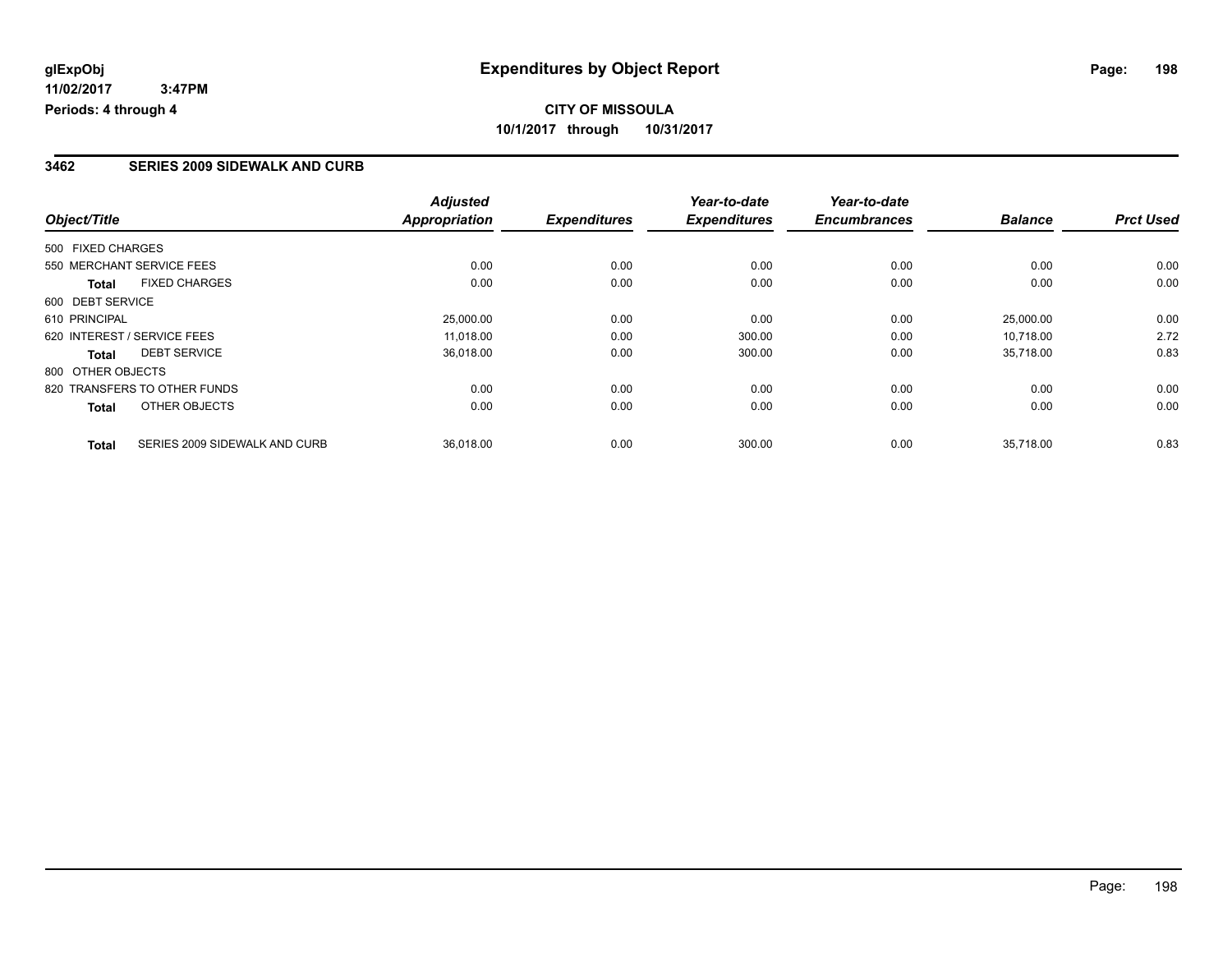# **3463 SERIES 2010 SIDEWALK AND CURB**

|                                      | <b>Adjusted</b>      |                     | Year-to-date        | Year-to-date        |                |                  |
|--------------------------------------|----------------------|---------------------|---------------------|---------------------|----------------|------------------|
| Object/Title                         | <b>Appropriation</b> | <b>Expenditures</b> | <b>Expenditures</b> | <b>Encumbrances</b> | <b>Balance</b> | <b>Prct Used</b> |
| 500 FIXED CHARGES                    |                      |                     |                     |                     |                |                  |
| 550 MERCHANT SERVICE FEES            | 0.00                 | 0.00                | 0.00                | 0.00                | 0.00           | 0.00             |
| <b>FIXED CHARGES</b><br><b>Total</b> | 0.00                 | 0.00                | 0.00                | 0.00                | 0.00           | 0.00             |
| 600 DEBT SERVICE                     |                      |                     |                     |                     |                |                  |
| 610 PRINCIPAL                        | 75,000.00            | 0.00                | 0.00                | 0.00                | 75.000.00      | 0.00             |
| 620 INTEREST / SERVICE FEES          | 17,938.00            | 0.00                | 350.00              | 0.00                | 17.588.00      | 1.95             |
| <b>DEBT SERVICE</b><br><b>Total</b>  | 92,938.00            | 0.00                | 350.00              | 0.00                | 92,588.00      | 0.38             |
| NON-DEPARTMENTAL<br><b>Total</b>     | 92.938.00            | 0.00                | 350.00              | 0.00                | 92.588.00      | 0.38             |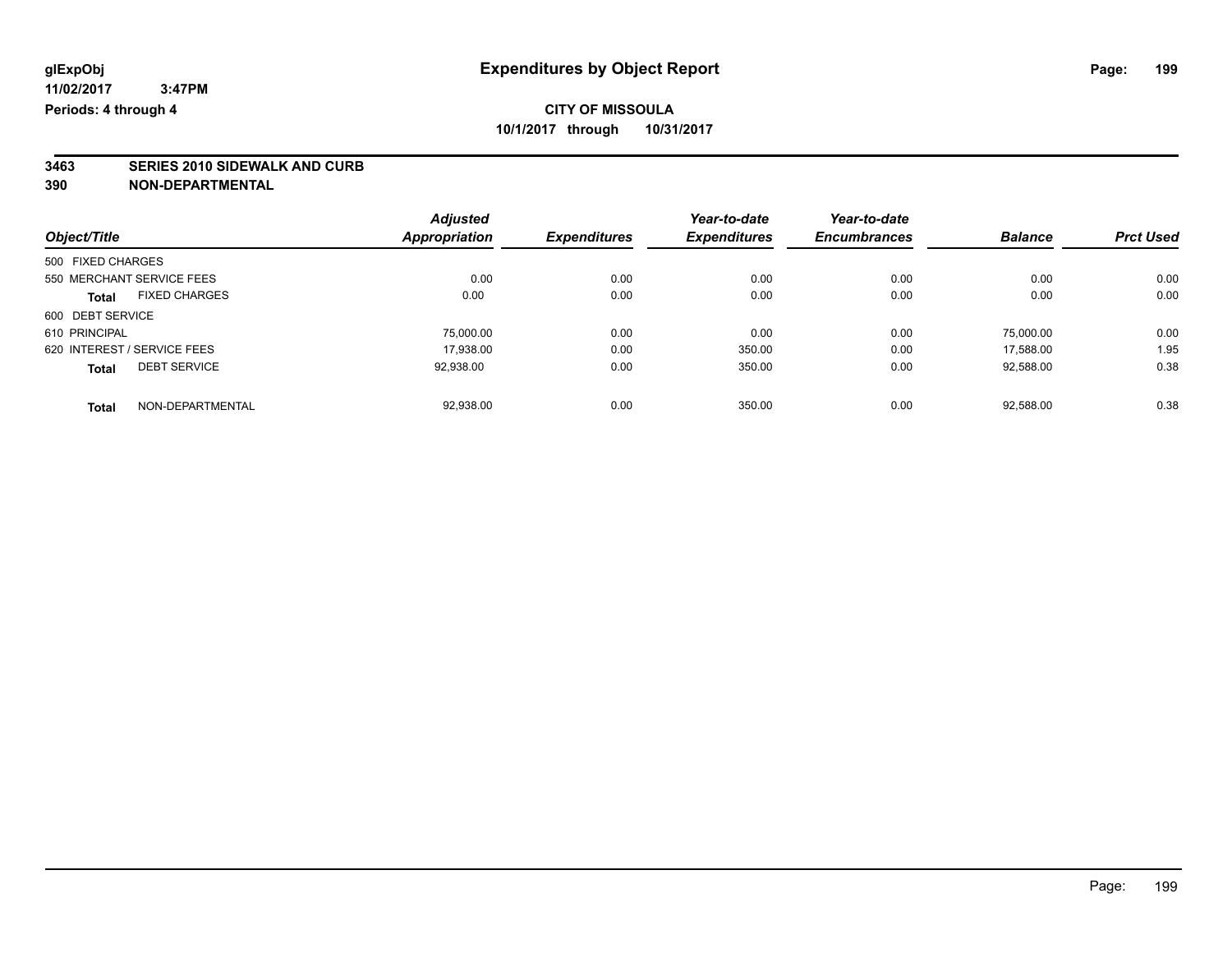# **CITY OF MISSOULA 10/1/2017 through 10/31/2017**

#### **3463 SERIES 2010 SIDEWALK AND CURB**

| Object/Title                           | <b>Adjusted</b><br><b>Appropriation</b> | <b>Expenditures</b> | Year-to-date<br><b>Expenditures</b> | Year-to-date<br><b>Encumbrances</b> | <b>Balance</b> | <b>Prct Used</b> |
|----------------------------------------|-----------------------------------------|---------------------|-------------------------------------|-------------------------------------|----------------|------------------|
| 500 FIXED CHARGES                      |                                         |                     |                                     |                                     |                |                  |
|                                        |                                         |                     |                                     |                                     |                |                  |
| 550 MERCHANT SERVICE FEES              | 0.00                                    | 0.00                | 0.00                                | 0.00                                | 0.00           | 0.00             |
| <b>FIXED CHARGES</b><br>Total          | 0.00                                    | 0.00                | 0.00                                | 0.00                                | 0.00           | 0.00             |
| 600 DEBT SERVICE                       |                                         |                     |                                     |                                     |                |                  |
| 610 PRINCIPAL                          | 75,000.00                               | 0.00                | 0.00                                | 0.00                                | 75.000.00      | 0.00             |
| 620 INTEREST / SERVICE FEES            | 17.938.00                               | 0.00                | 350.00                              | 0.00                                | 17.588.00      | 1.95             |
| <b>DEBT SERVICE</b><br><b>Total</b>    | 92.938.00                               | 0.00                | 350.00                              | 0.00                                | 92.588.00      | 0.38             |
|                                        |                                         |                     |                                     |                                     |                |                  |
| SERIES 2010 SIDEWALK AND CURB<br>Total | 92.938.00                               | 0.00                | 350.00                              | 0.00                                | 92.588.00      | 0.38             |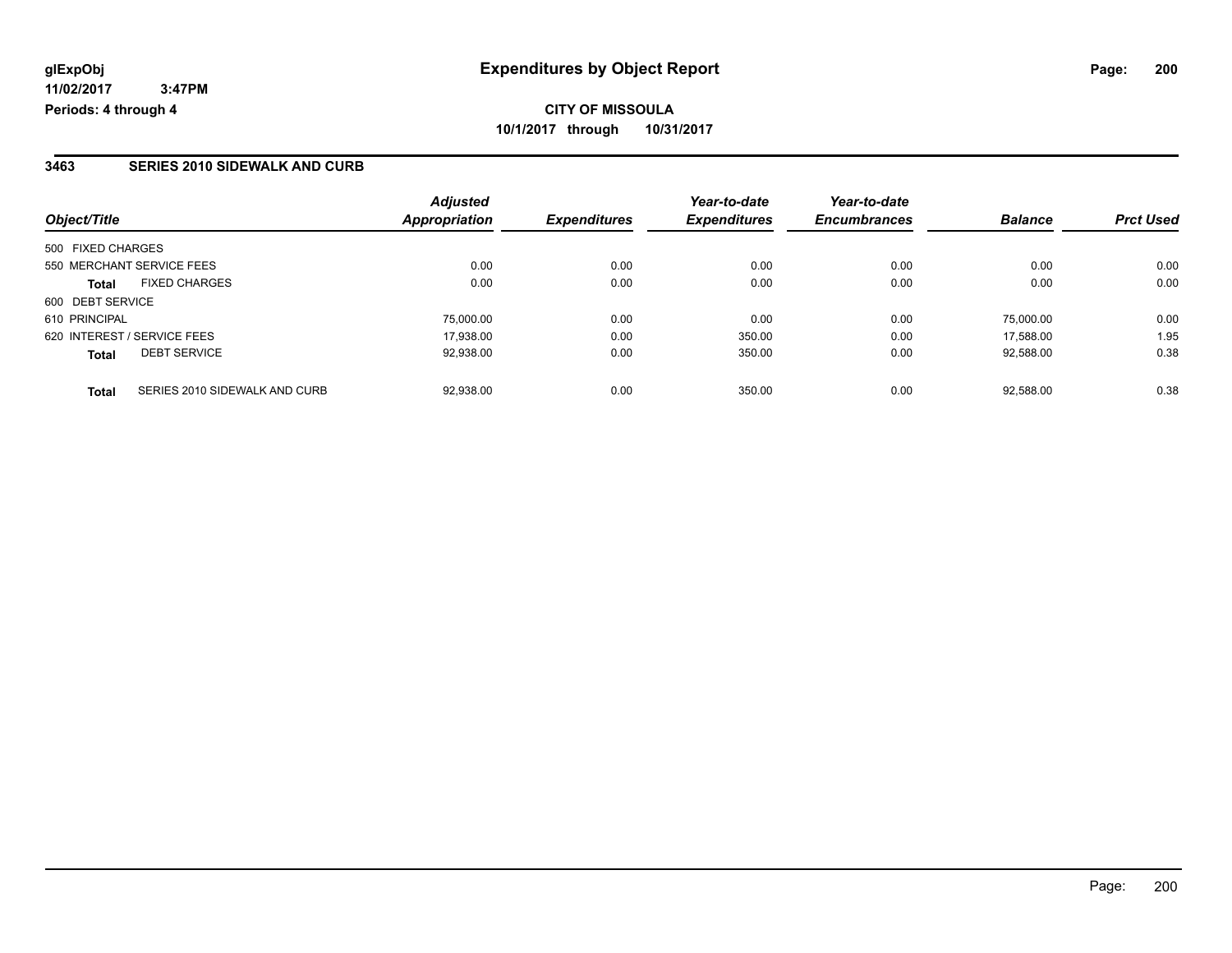**3464 FY12 S/C DEBT SERVICE**

|                                      | <b>Adjusted</b> |                     | Year-to-date        | Year-to-date        |                |                  |
|--------------------------------------|-----------------|---------------------|---------------------|---------------------|----------------|------------------|
| Object/Title                         | Appropriation   | <b>Expenditures</b> | <b>Expenditures</b> | <b>Encumbrances</b> | <b>Balance</b> | <b>Prct Used</b> |
| 500 FIXED CHARGES                    |                 |                     |                     |                     |                |                  |
| 550 MERCHANT SERVICE FEES            | 0.00            | 0.00                | 0.00                | 0.00                | 0.00           | 0.00             |
| <b>FIXED CHARGES</b><br><b>Total</b> | 0.00            | 0.00                | 0.00                | 0.00                | 0.00           | 0.00             |
| 600 DEBT SERVICE                     |                 |                     |                     |                     |                |                  |
| 610 PRINCIPAL                        | 45,000.00       | 0.00                | 0.00                | 0.00                | 45,000.00      | 0.00             |
| 620 INTEREST / SERVICE FEES          | 19,560.00       | 0.00                | 350.00              | 0.00                | 19.210.00      | 1.79             |
| <b>DEBT SERVICE</b><br><b>Total</b>  | 64.560.00       | 0.00                | 350.00              | 0.00                | 64.210.00      | 0.54             |
| NON-DEPARTMENTAL<br><b>Total</b>     | 64.560.00       | 0.00                | 350.00              | 0.00                | 64.210.00      | 0.54             |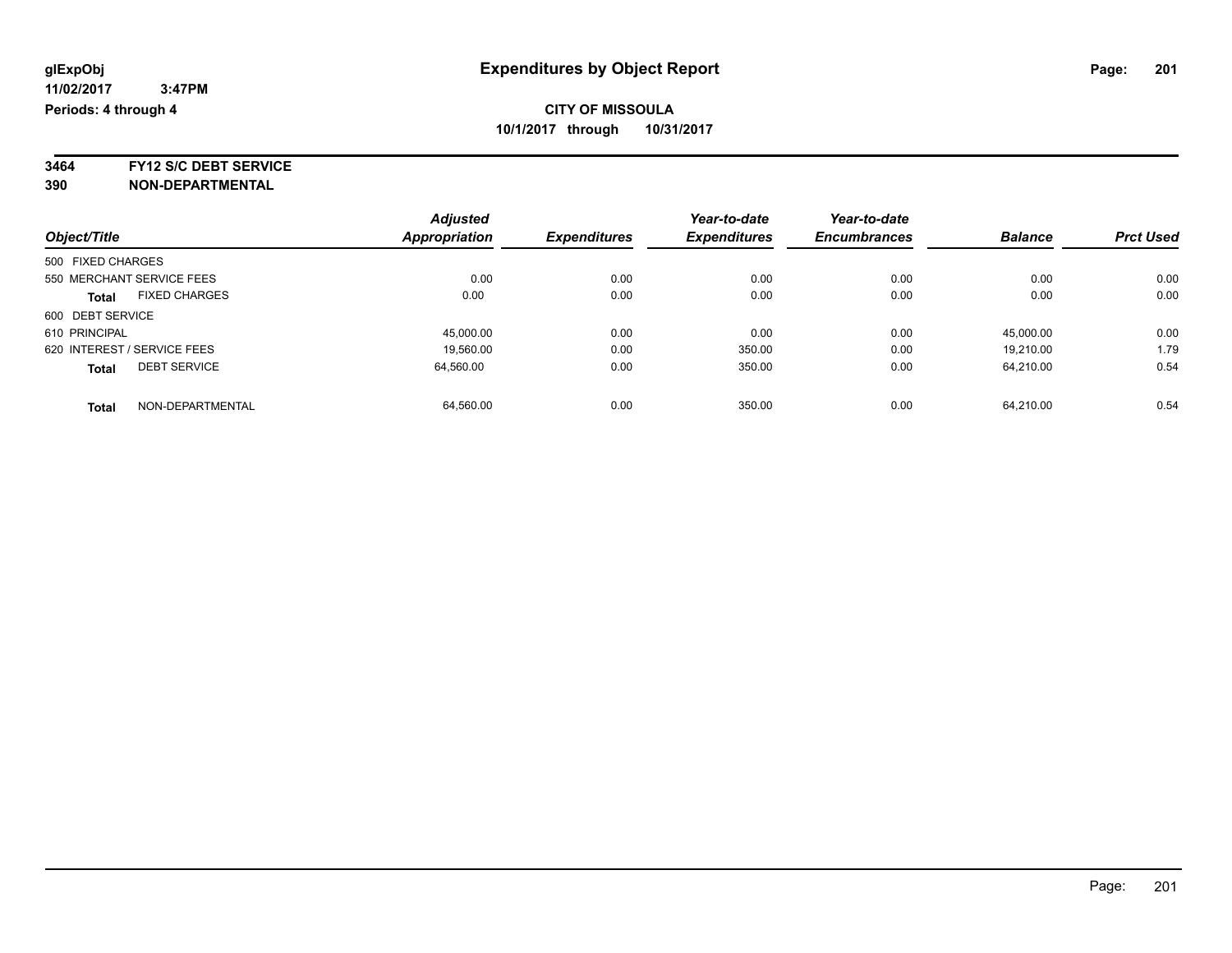**3464 FY12 S/C DEBT SERVICE**

| Object/Title                |                       | <b>Adjusted</b><br>Appropriation | <b>Expenditures</b> | Year-to-date<br><b>Expenditures</b> | Year-to-date<br><b>Encumbrances</b> | <b>Balance</b> | <b>Prct Used</b> |
|-----------------------------|-----------------------|----------------------------------|---------------------|-------------------------------------|-------------------------------------|----------------|------------------|
|                             |                       |                                  |                     |                                     |                                     |                |                  |
| 500 FIXED CHARGES           |                       |                                  |                     |                                     |                                     |                |                  |
| 550 MERCHANT SERVICE FEES   |                       | 0.00                             | 0.00                | 0.00                                | 0.00                                | 0.00           | 0.00             |
| <b>Total</b>                | <b>FIXED CHARGES</b>  | 0.00                             | 0.00                | 0.00                                | 0.00                                | 0.00           | 0.00             |
| 600 DEBT SERVICE            |                       |                                  |                     |                                     |                                     |                |                  |
| 610 PRINCIPAL               |                       | 45,000.00                        | 0.00                | 0.00                                | 0.00                                | 45.000.00      | 0.00             |
| 620 INTEREST / SERVICE FEES |                       | 19.560.00                        | 0.00                | 350.00                              | 0.00                                | 19.210.00      | 1.79             |
| <b>Total</b>                | <b>DEBT SERVICE</b>   | 64,560.00                        | 0.00                | 350.00                              | 0.00                                | 64.210.00      | 0.54             |
| <b>Total</b>                | FY12 S/C DEBT SERVICE | 64.560.00                        | 0.00                | 350.00                              | 0.00                                | 64.210.00      | 0.54             |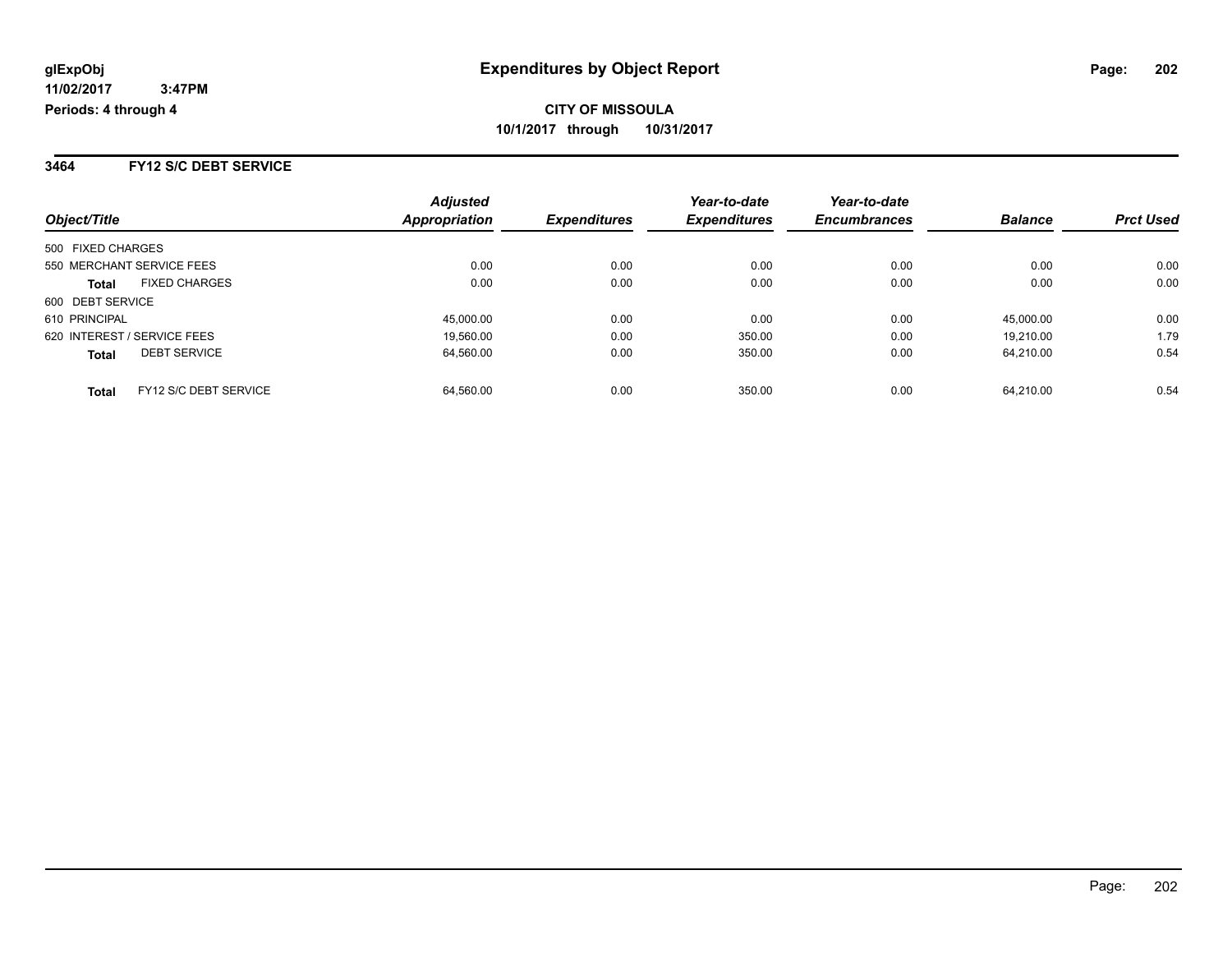# **3465 FY13 SIDEWALK/CURB DEBT SERVICE**

|                                      | <b>Adjusted</b>      |                     | Year-to-date        | Year-to-date        |                |                  |
|--------------------------------------|----------------------|---------------------|---------------------|---------------------|----------------|------------------|
| Object/Title                         | <b>Appropriation</b> | <b>Expenditures</b> | <b>Expenditures</b> | <b>Encumbrances</b> | <b>Balance</b> | <b>Prct Used</b> |
| 500 FIXED CHARGES                    |                      |                     |                     |                     |                |                  |
| 550 MERCHANT SERVICE FEES            | 0.00                 | 0.00                | 0.00                | 0.00                | 0.00           | 0.00             |
| <b>FIXED CHARGES</b><br><b>Total</b> | 0.00                 | 0.00                | 0.00                | 0.00                | 0.00           | 0.00             |
| 600 DEBT SERVICE                     |                      |                     |                     |                     |                |                  |
| 610 PRINCIPAL                        | 29,000.00            | 0.00                | 0.00                | 0.00                | 29.000.00      | 0.00             |
| 620 INTEREST / SERVICE FEES          | 9.113.00             | 0.00                | 0.00                | 0.00                | 9,113.00       | 0.00             |
| <b>DEBT SERVICE</b><br><b>Total</b>  | 38.113.00            | 0.00                | 0.00                | 0.00                | 38,113.00      | 0.00             |
| NON-DEPARTMENTAL<br><b>Total</b>     | 38.113.00            | 0.00                | 0.00                | 0.00                | 38.113.00      | 0.00             |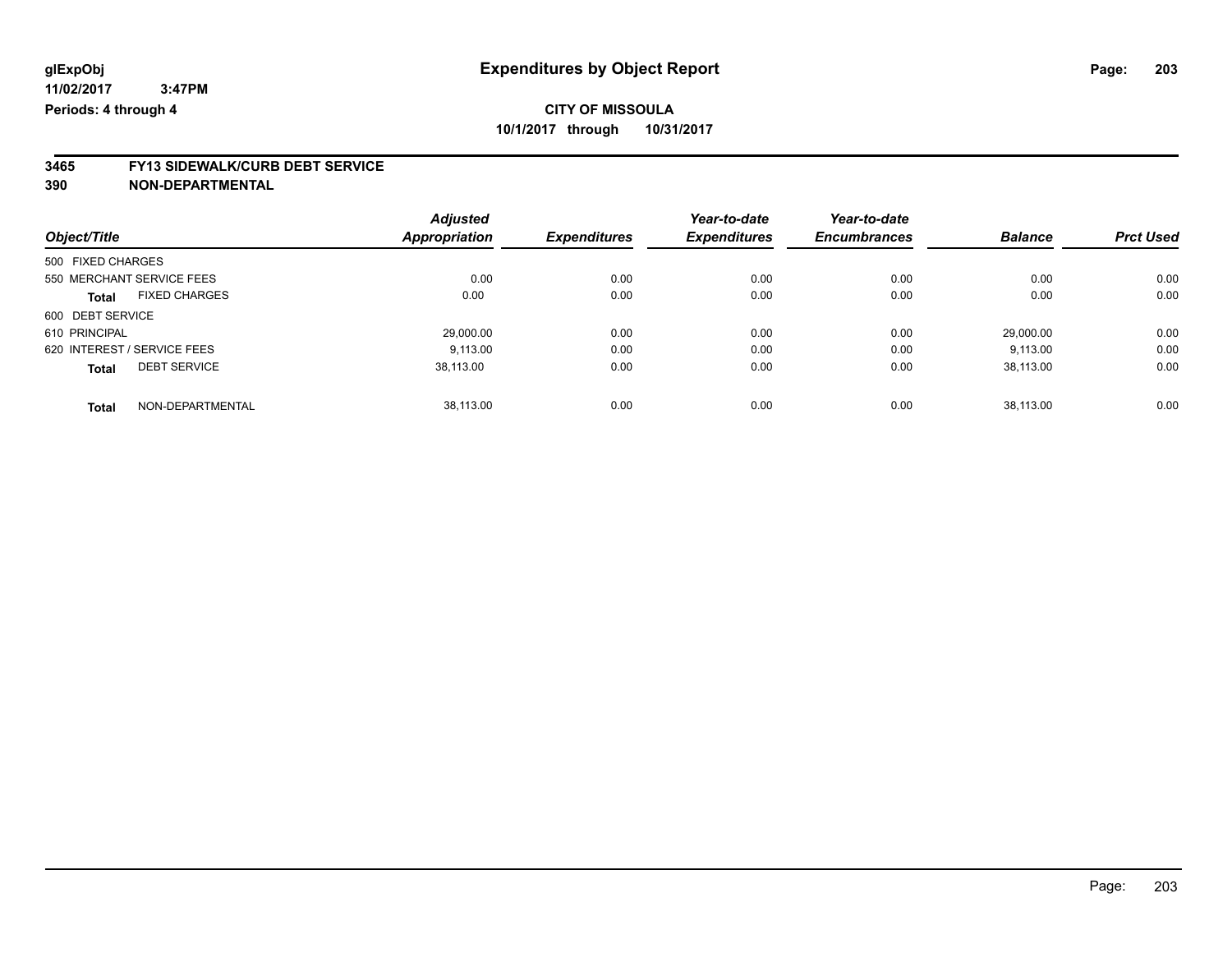#### **3465 FY13 SIDEWALK/CURB DEBT SERVICE**

|                   |                                 | <b>Adjusted</b>      |                     | Year-to-date        | Year-to-date        |                |                  |
|-------------------|---------------------------------|----------------------|---------------------|---------------------|---------------------|----------------|------------------|
| Object/Title      |                                 | <b>Appropriation</b> | <b>Expenditures</b> | <b>Expenditures</b> | <b>Encumbrances</b> | <b>Balance</b> | <b>Prct Used</b> |
| 500 FIXED CHARGES |                                 |                      |                     |                     |                     |                |                  |
|                   | 550 MERCHANT SERVICE FEES       | 0.00                 | 0.00                | 0.00                | 0.00                | 0.00           | 0.00             |
| <b>Total</b>      | <b>FIXED CHARGES</b>            | 0.00                 | 0.00                | 0.00                | 0.00                | 0.00           | 0.00             |
| 600 DEBT SERVICE  |                                 |                      |                     |                     |                     |                |                  |
| 610 PRINCIPAL     |                                 | 29.000.00            | 0.00                | 0.00                | 0.00                | 29.000.00      | 0.00             |
|                   | 620 INTEREST / SERVICE FEES     | 9.113.00             | 0.00                | 0.00                | 0.00                | 9.113.00       | 0.00             |
| <b>Total</b>      | <b>DEBT SERVICE</b>             | 38,113.00            | 0.00                | 0.00                | 0.00                | 38.113.00      | 0.00             |
| <b>Total</b>      | FY13 SIDEWALK/CURB DEBT SERVICE | 38.113.00            | 0.00                | 0.00                | 0.00                | 38.113.00      | 0.00             |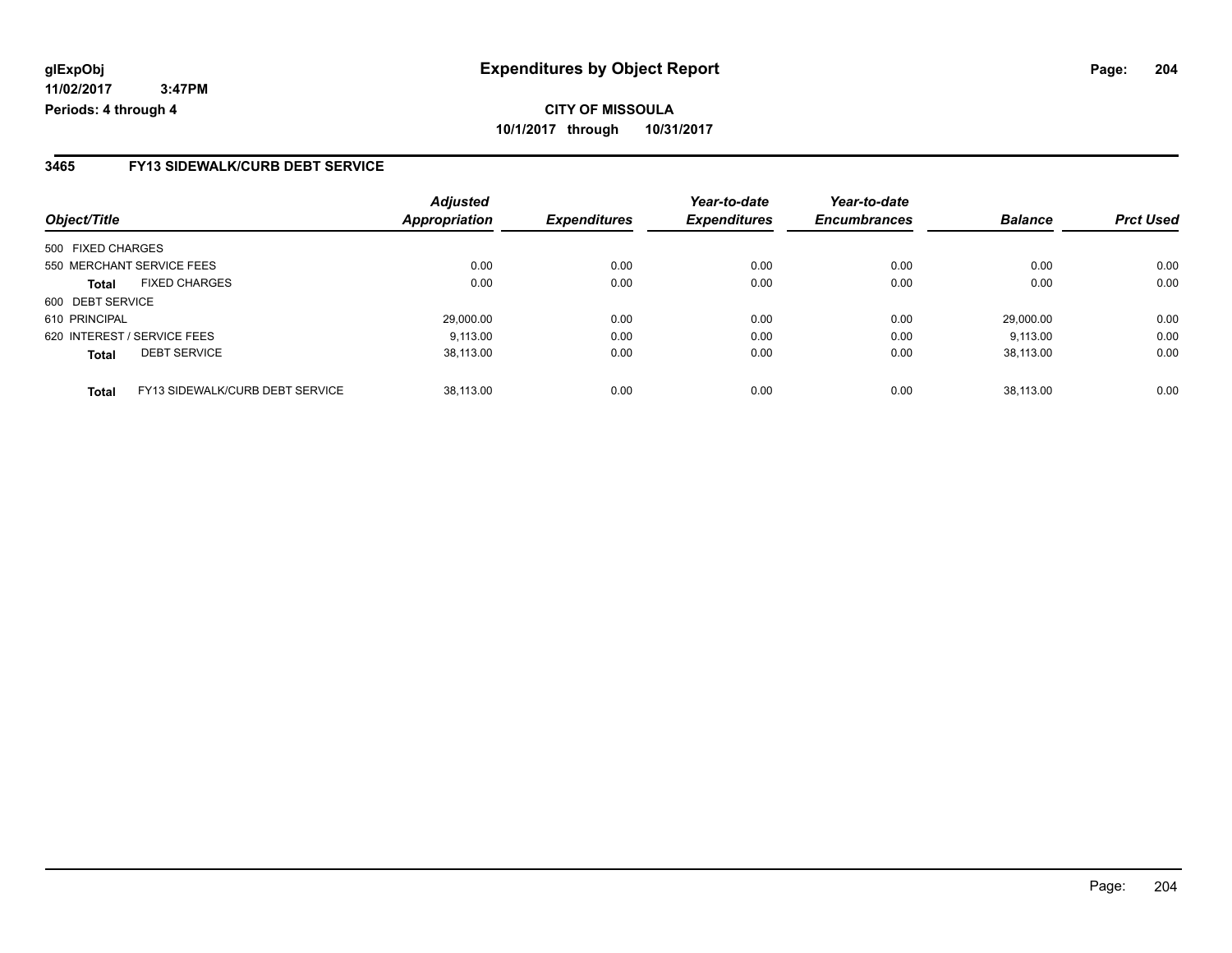# **3466 FY15 SIDEWALK/CURB DEBT SERVICE**

|                                      | <b>Adjusted</b>      |                     | Year-to-date        | Year-to-date        |                |                  |
|--------------------------------------|----------------------|---------------------|---------------------|---------------------|----------------|------------------|
| Object/Title                         | <b>Appropriation</b> | <b>Expenditures</b> | <b>Expenditures</b> | <b>Encumbrances</b> | <b>Balance</b> | <b>Prct Used</b> |
| 300 PURCHASED SERVICES               |                      |                     |                     |                     |                |                  |
| 350 PROFESSIONAL SERVICES            | 0.00                 | 0.00                | 0.00                | 0.00                | 0.00           | 0.00             |
| PURCHASED SERVICES<br><b>Total</b>   | 0.00                 | 0.00                | 0.00                | 0.00                | 0.00           | 0.00             |
| 500 FIXED CHARGES                    |                      |                     |                     |                     |                |                  |
| 550 MERCHANT SERVICE FEES            | 350.00               | 0.00                | 0.00                | 0.00                | 350.00         | 0.00             |
| <b>FIXED CHARGES</b><br><b>Total</b> | 350.00               | 0.00                | 0.00                | 0.00                | 350.00         | 0.00             |
| 600 DEBT SERVICE                     |                      |                     |                     |                     |                |                  |
| 610 PRINCIPAL                        | 65,721.00            | 0.00                | 0.00                | 0.00                | 65,721.00      | 0.00             |
| 620 INTEREST / SERVICE FEES          | 23.075.00            | 0.00                | 0.00                | 0.00                | 23,075.00      | 0.00             |
| <b>DEBT SERVICE</b><br><b>Total</b>  | 88,796.00            | 0.00                | 0.00                | 0.00                | 88,796.00      | 0.00             |
|                                      |                      |                     |                     |                     |                |                  |
| NON-DEPARTMENTAL<br><b>Total</b>     | 89,146.00            | 0.00                | 0.00                | 0.00                | 89.146.00      | 0.00             |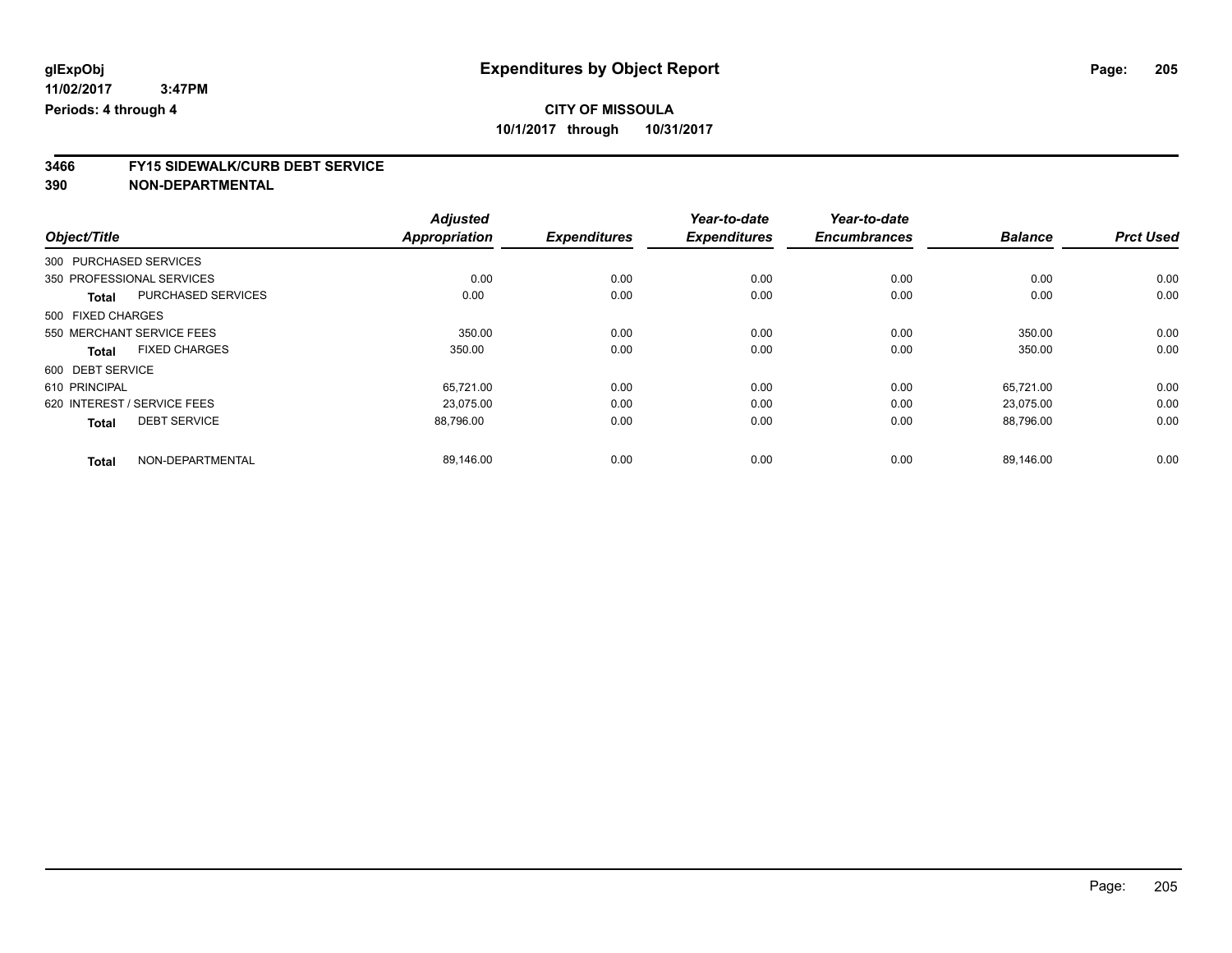## **CITY OF MISSOULA 10/1/2017 through 10/31/2017**

#### **3466 FY15 SIDEWALK/CURB DEBT SERVICE**

|                        |                                 | <b>Adjusted</b>      |                     | Year-to-date        | Year-to-date        |                |                  |
|------------------------|---------------------------------|----------------------|---------------------|---------------------|---------------------|----------------|------------------|
| Object/Title           |                                 | <b>Appropriation</b> | <b>Expenditures</b> | <b>Expenditures</b> | <b>Encumbrances</b> | <b>Balance</b> | <b>Prct Used</b> |
| 300 PURCHASED SERVICES |                                 |                      |                     |                     |                     |                |                  |
|                        | 350 PROFESSIONAL SERVICES       | 0.00                 | 0.00                | 0.00                | 0.00                | 0.00           | 0.00             |
| Total                  | PURCHASED SERVICES              | 0.00                 | 0.00                | 0.00                | 0.00                | 0.00           | 0.00             |
| 500 FIXED CHARGES      |                                 |                      |                     |                     |                     |                |                  |
|                        | 550 MERCHANT SERVICE FEES       | 350.00               | 0.00                | 0.00                | 0.00                | 350.00         | 0.00             |
| <b>Total</b>           | <b>FIXED CHARGES</b>            | 350.00               | 0.00                | 0.00                | 0.00                | 350.00         | 0.00             |
| 600 DEBT SERVICE       |                                 |                      |                     |                     |                     |                |                  |
| 610 PRINCIPAL          |                                 | 65,721.00            | 0.00                | 0.00                | 0.00                | 65.721.00      | 0.00             |
|                        | 620 INTEREST / SERVICE FEES     | 23,075.00            | 0.00                | 0.00                | 0.00                | 23.075.00      | 0.00             |
| <b>Total</b>           | <b>DEBT SERVICE</b>             | 88,796.00            | 0.00                | 0.00                | 0.00                | 88,796.00      | 0.00             |
| <b>Total</b>           | FY15 SIDEWALK/CURB DEBT SERVICE | 89,146.00            | 0.00                | 0.00                | 0.00                | 89,146.00      | 0.00             |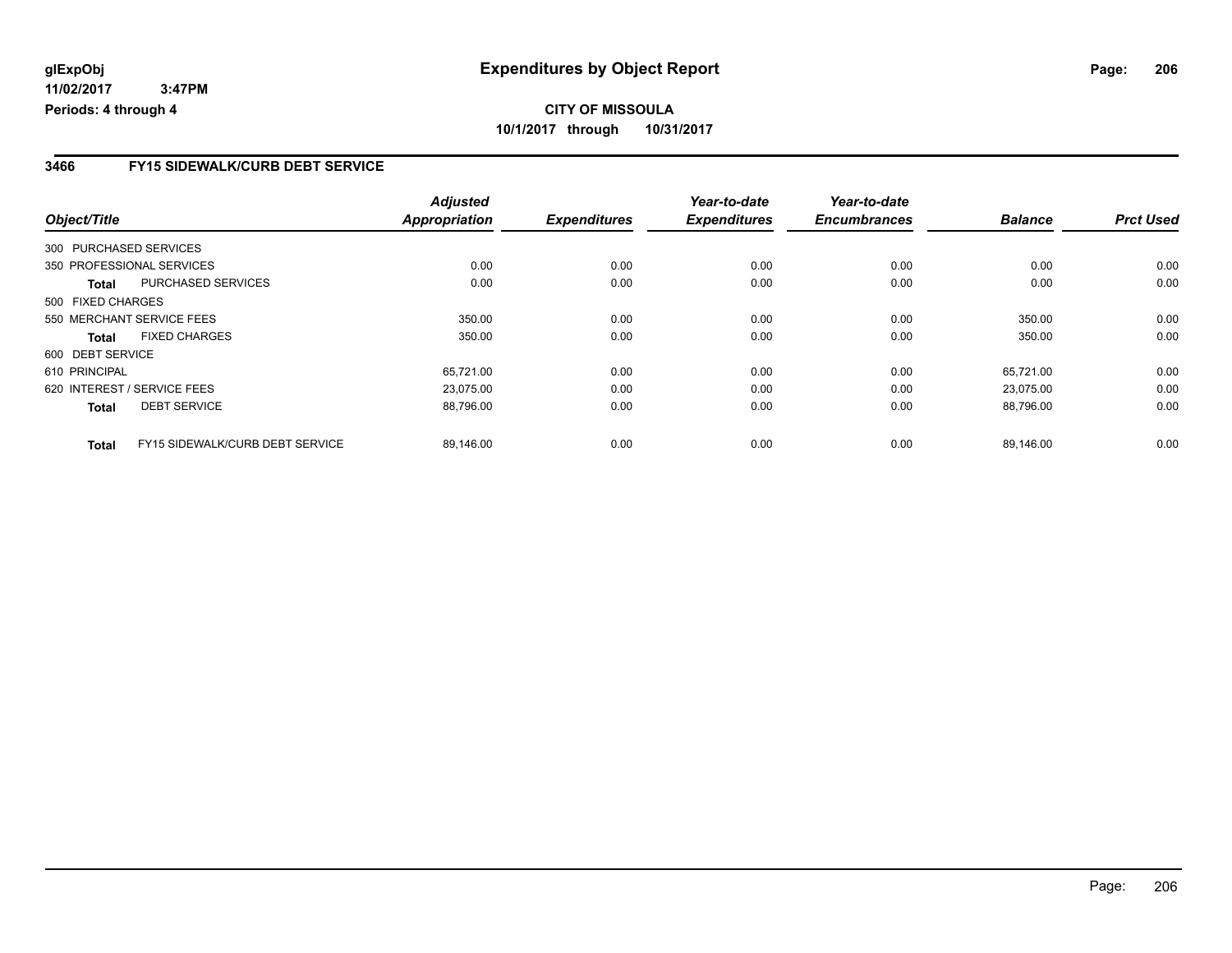# **3467 FY16 SIDEWALK/CURB DEBT SERVICE**

|                             |                      | <b>Adjusted</b>      |                     | Year-to-date        | Year-to-date<br><b>Encumbrances</b> | <b>Balance</b> | <b>Prct Used</b> |
|-----------------------------|----------------------|----------------------|---------------------|---------------------|-------------------------------------|----------------|------------------|
| Object/Title                |                      | <b>Appropriation</b> | <b>Expenditures</b> | <b>Expenditures</b> |                                     |                |                  |
| 300 PURCHASED SERVICES      |                      |                      |                     |                     |                                     |                |                  |
| 350 PROFESSIONAL SERVICES   |                      | 0.00                 | 0.00                | 0.00                | 0.00                                | 0.00           | 0.00             |
| <b>Total</b>                | PURCHASED SERVICES   | 0.00                 | 0.00                | 0.00                | 0.00                                | 0.00           | 0.00             |
| 500 FIXED CHARGES           |                      |                      |                     |                     |                                     |                |                  |
| 550 MERCHANT SERVICE FEES   |                      | 350.00               | 0.00                | 0.00                | 0.00                                | 350.00         | 0.00             |
| Total                       | <b>FIXED CHARGES</b> | 350.00               | 0.00                | 0.00                | 0.00                                | 350.00         | 0.00             |
| 600 DEBT SERVICE            |                      |                      |                     |                     |                                     |                |                  |
| 610 PRINCIPAL               |                      | 21,872.00            | 0.00                | 0.00                | 0.00                                | 21,872.00      | 0.00             |
| 620 INTEREST / SERVICE FEES |                      | 10.748.00            | 0.00                | 0.00                | 0.00                                | 10.748.00      | 0.00             |
| <b>Total</b>                | <b>DEBT SERVICE</b>  | 32,620.00            | 0.00                | 0.00                | 0.00                                | 32,620.00      | 0.00             |
|                             |                      |                      |                     |                     |                                     |                |                  |
| <b>Total</b>                | NON-DEPARTMENTAL     | 32,970.00            | 0.00                | 0.00                | 0.00                                | 32,970.00      | 0.00             |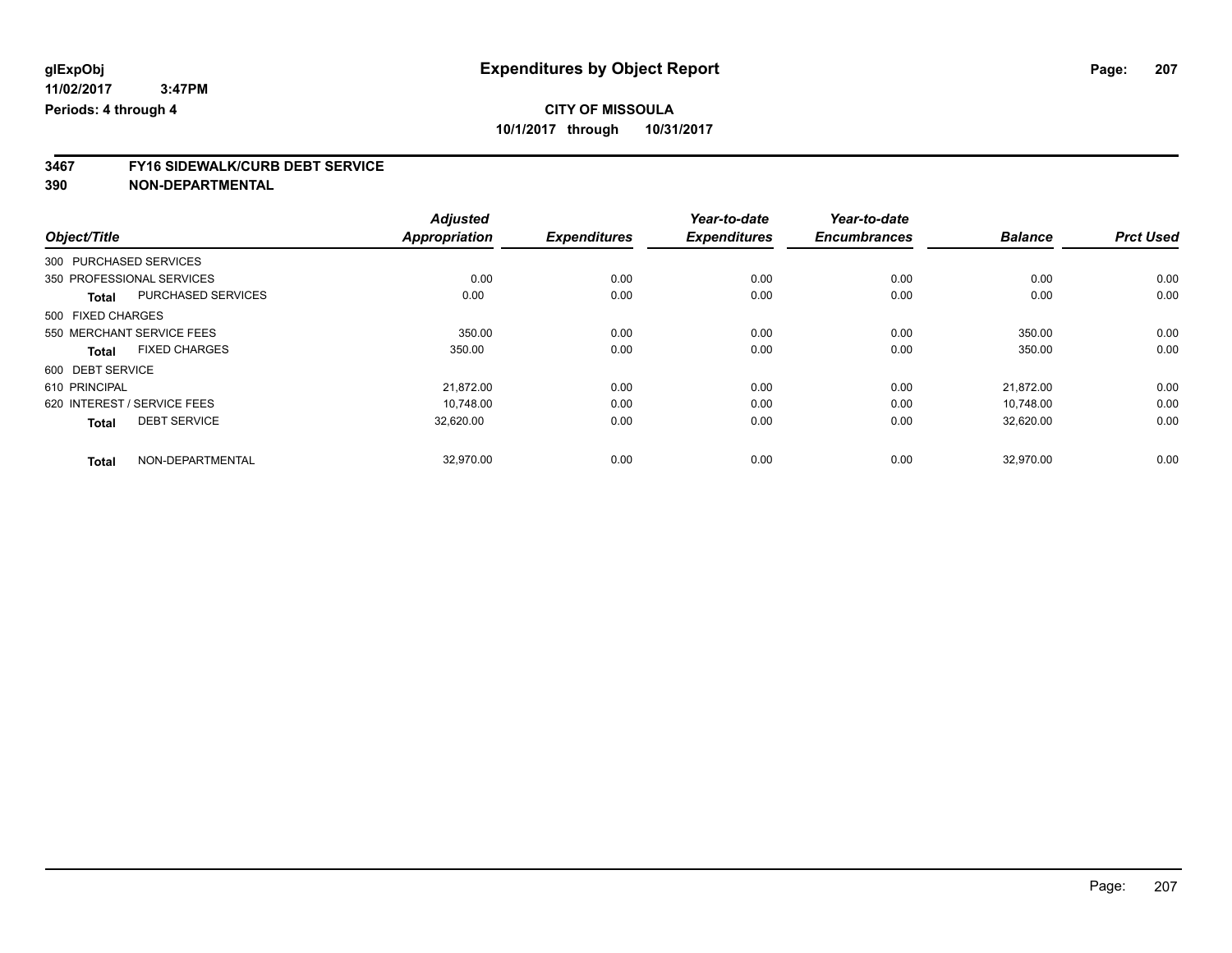# **CITY OF MISSOULA 10/1/2017 through 10/31/2017**

#### **3467 FY16 SIDEWALK/CURB DEBT SERVICE**

|                   |                                 | <b>Adjusted</b>      |                     | Year-to-date        | Year-to-date        |                |                  |
|-------------------|---------------------------------|----------------------|---------------------|---------------------|---------------------|----------------|------------------|
| Object/Title      |                                 | <b>Appropriation</b> | <b>Expenditures</b> | <b>Expenditures</b> | <b>Encumbrances</b> | <b>Balance</b> | <b>Prct Used</b> |
|                   | 300 PURCHASED SERVICES          |                      |                     |                     |                     |                |                  |
|                   | 350 PROFESSIONAL SERVICES       | 0.00                 | 0.00                | 0.00                | 0.00                | 0.00           | 0.00             |
| Total             | PURCHASED SERVICES              | 0.00                 | 0.00                | 0.00                | 0.00                | 0.00           | 0.00             |
| 500 FIXED CHARGES |                                 |                      |                     |                     |                     |                |                  |
|                   | 550 MERCHANT SERVICE FEES       | 350.00               | 0.00                | 0.00                | 0.00                | 350.00         | 0.00             |
| Total             | <b>FIXED CHARGES</b>            | 350.00               | 0.00                | 0.00                | 0.00                | 350.00         | 0.00             |
| 600 DEBT SERVICE  |                                 |                      |                     |                     |                     |                |                  |
| 610 PRINCIPAL     |                                 | 21,872.00            | 0.00                | 0.00                | 0.00                | 21,872.00      | 0.00             |
|                   | 620 INTEREST / SERVICE FEES     | 10,748.00            | 0.00                | 0.00                | 0.00                | 10.748.00      | 0.00             |
| <b>Total</b>      | <b>DEBT SERVICE</b>             | 32,620.00            | 0.00                | 0.00                | 0.00                | 32,620.00      | 0.00             |
| <b>Total</b>      | FY16 SIDEWALK/CURB DEBT SERVICE | 32.970.00            | 0.00                | 0.00                | 0.00                | 32,970.00      | 0.00             |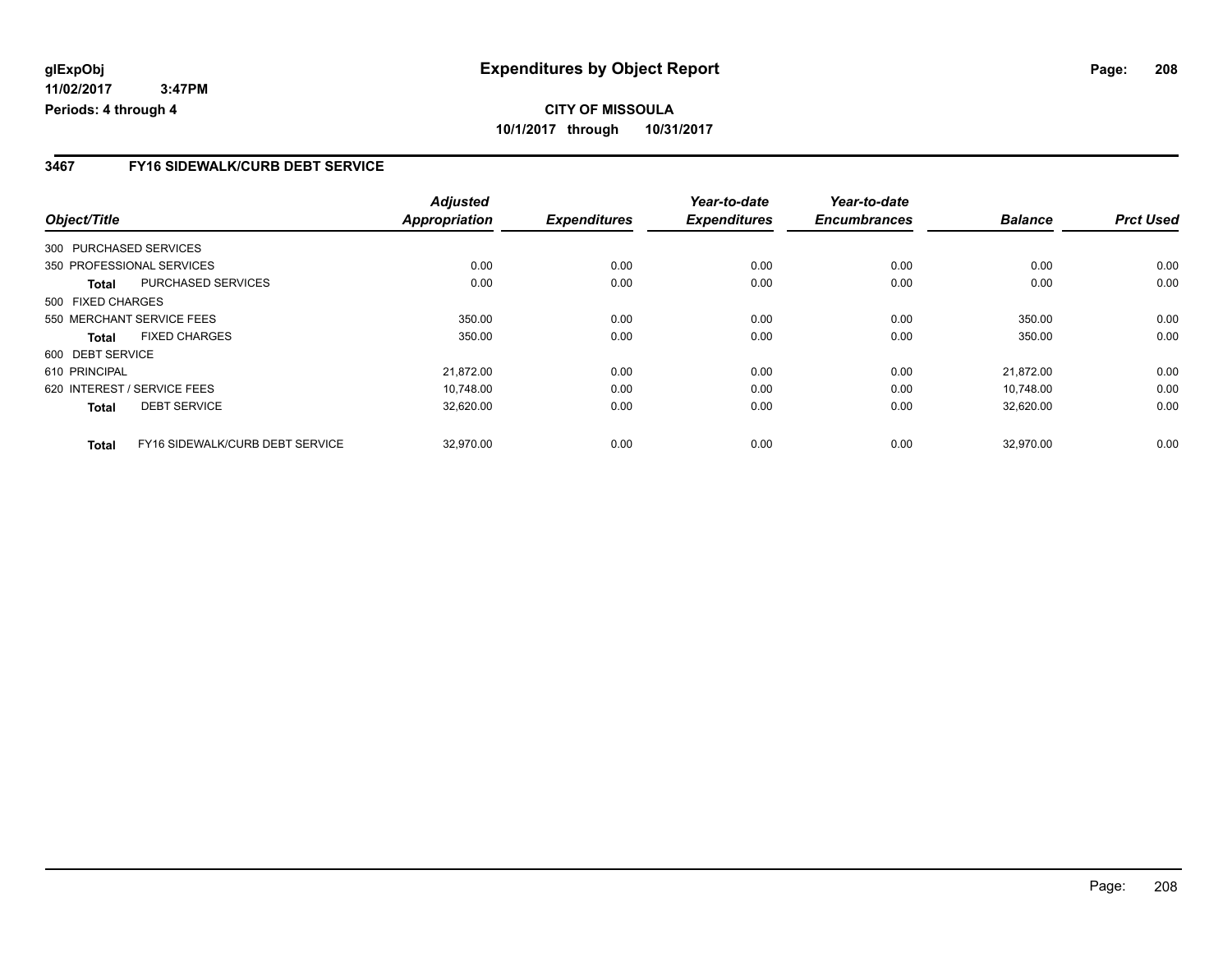# **3468 FY17 SIDEWALK/CURB DEBT SERVICE**

|                                      | <b>Adjusted</b>      |                     | Year-to-date        | Year-to-date        |                |                  |
|--------------------------------------|----------------------|---------------------|---------------------|---------------------|----------------|------------------|
| Object/Title                         | <b>Appropriation</b> | <b>Expenditures</b> | <b>Expenditures</b> | <b>Encumbrances</b> | <b>Balance</b> | <b>Prct Used</b> |
| 300 PURCHASED SERVICES               |                      |                     |                     |                     |                |                  |
| 350 PROFESSIONAL SERVICES            | 0.00                 | 0.00                | 0.00                | 0.00                | 0.00           | 0.00             |
| PURCHASED SERVICES<br><b>Total</b>   | 0.00                 | 0.00                | 0.00                | 0.00                | 0.00           | 0.00             |
| 500 FIXED CHARGES                    |                      |                     |                     |                     |                |                  |
| 550 MERCHANT SERVICE FEES            | 0.00                 | 0.00                | 0.00                | 0.00                | 0.00           | 0.00             |
| <b>FIXED CHARGES</b><br><b>Total</b> | 0.00                 | 0.00                | 0.00                | 0.00                | 0.00           | 0.00             |
| 600 DEBT SERVICE                     |                      |                     |                     |                     |                |                  |
| 610 PRINCIPAL                        | 0.00                 | 0.00                | 0.00                | 0.00                | 0.00           | 0.00             |
| 620 INTEREST / SERVICE FEES          | 0.00                 | 0.00                | 0.00                | 0.00                | 0.00           | 0.00             |
| <b>DEBT SERVICE</b><br><b>Total</b>  | 0.00                 | 0.00                | 0.00                | 0.00                | 0.00           | 0.00             |
|                                      |                      |                     |                     |                     |                |                  |
| NON-DEPARTMENTAL<br><b>Total</b>     | 0.00                 | 0.00                | 0.00                | 0.00                | 0.00           | 0.00             |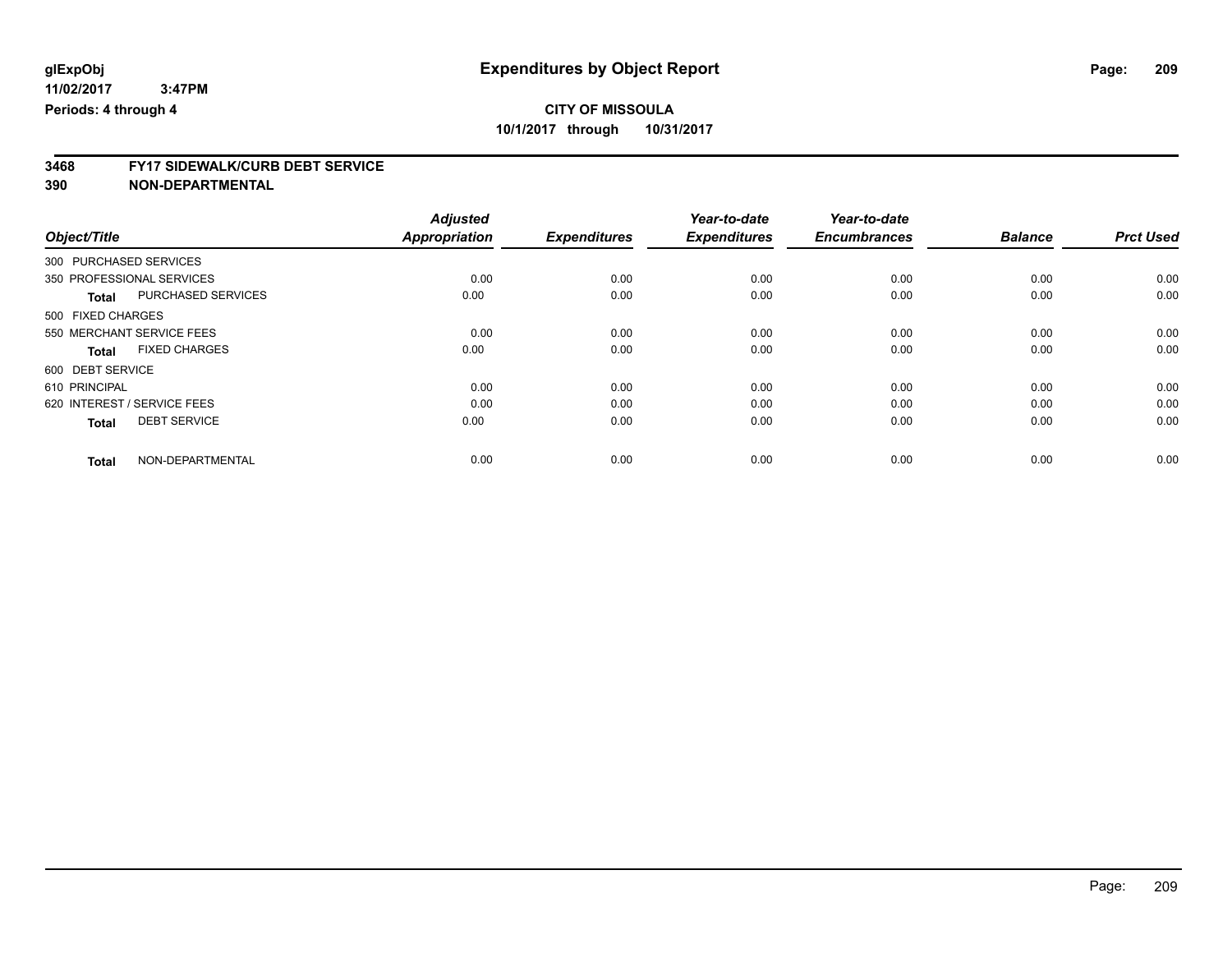#### **3468 FY17 SIDEWALK/CURB DEBT SERVICE**

|                        |                                 | <b>Adjusted</b>      |                     | Year-to-date        | Year-to-date        |                |                  |
|------------------------|---------------------------------|----------------------|---------------------|---------------------|---------------------|----------------|------------------|
| Object/Title           |                                 | <b>Appropriation</b> | <b>Expenditures</b> | <b>Expenditures</b> | <b>Encumbrances</b> | <b>Balance</b> | <b>Prct Used</b> |
| 300 PURCHASED SERVICES |                                 |                      |                     |                     |                     |                |                  |
|                        | 350 PROFESSIONAL SERVICES       | 0.00                 | 0.00                | 0.00                | 0.00                | 0.00           | 0.00             |
| Total                  | PURCHASED SERVICES              | 0.00                 | 0.00                | 0.00                | 0.00                | 0.00           | 0.00             |
| 500 FIXED CHARGES      |                                 |                      |                     |                     |                     |                |                  |
|                        | 550 MERCHANT SERVICE FEES       | 0.00                 | 0.00                | 0.00                | 0.00                | 0.00           | 0.00             |
| <b>Total</b>           | <b>FIXED CHARGES</b>            | 0.00                 | 0.00                | 0.00                | 0.00                | 0.00           | 0.00             |
| 600 DEBT SERVICE       |                                 |                      |                     |                     |                     |                |                  |
| 610 PRINCIPAL          |                                 | 0.00                 | 0.00                | 0.00                | 0.00                | 0.00           | 0.00             |
|                        | 620 INTEREST / SERVICE FEES     | 0.00                 | 0.00                | 0.00                | 0.00                | 0.00           | 0.00             |
| <b>Total</b>           | <b>DEBT SERVICE</b>             | 0.00                 | 0.00                | 0.00                | 0.00                | 0.00           | 0.00             |
| <b>Total</b>           | FY17 SIDEWALK/CURB DEBT SERVICE | 0.00                 | 0.00                | 0.00                | 0.00                | 0.00           | 0.00             |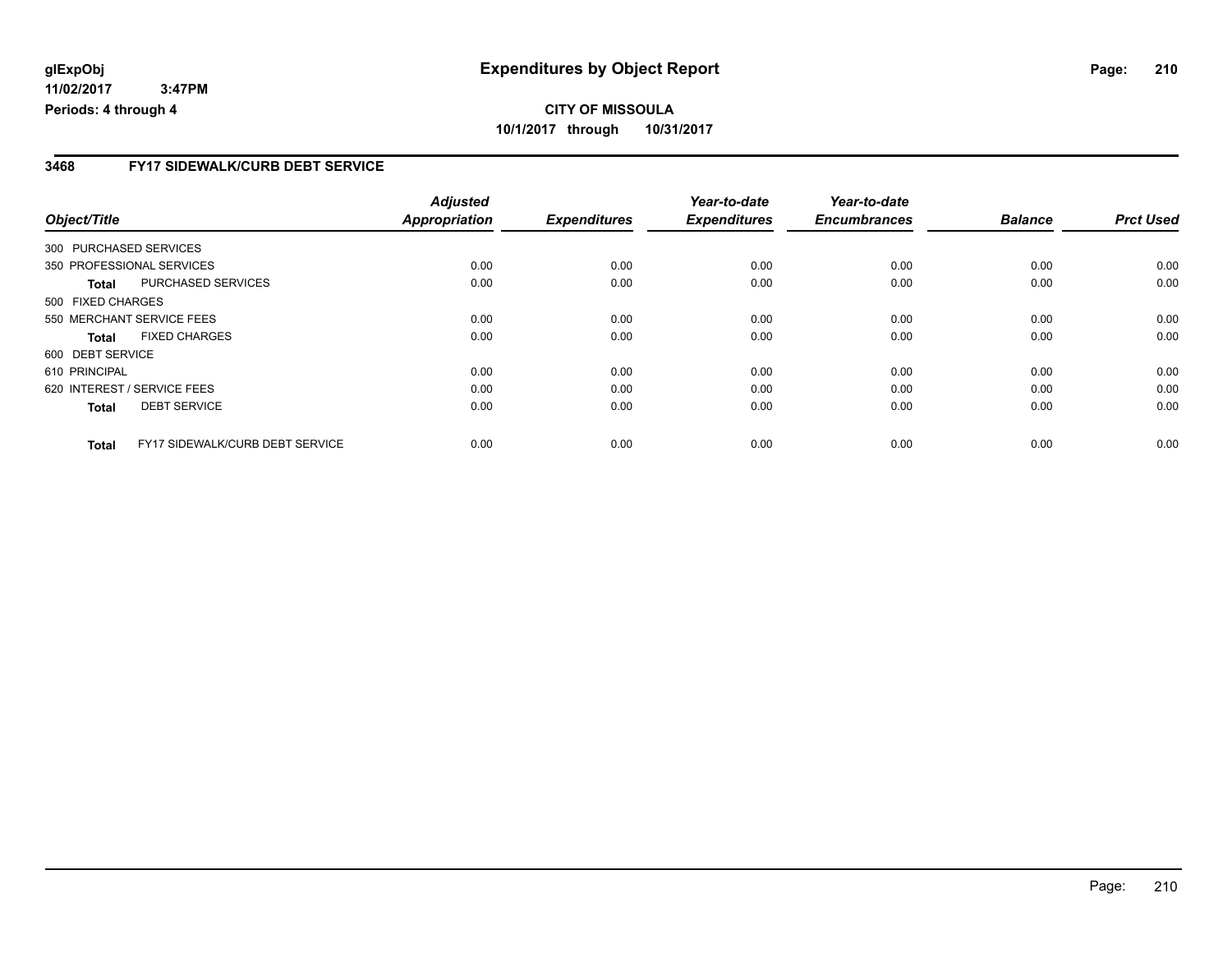# **3491 SID 491 DEBT SERVICE FUND**

| Object/Title                        | <b>Adjusted</b><br><b>Appropriation</b> | <b>Expenditures</b> | Year-to-date<br><b>Expenditures</b> | Year-to-date<br><b>Encumbrances</b> | <b>Balance</b> | <b>Prct Used</b> |
|-------------------------------------|-----------------------------------------|---------------------|-------------------------------------|-------------------------------------|----------------|------------------|
| 600 DEBT SERVICE                    |                                         |                     |                                     |                                     |                |                  |
| 620 INTEREST / SERVICE FEES         | 0.00                                    | 0.00                | 0.00                                | 0.00                                | 0.00           | 0.00             |
| <b>DEBT SERVICE</b><br><b>Total</b> | 0.00                                    | 0.00                | 0.00                                | 0.00                                | 0.00           | 0.00             |
| NON-DEPARTMENTAL<br><b>Total</b>    | 0.00                                    | 0.00                | 0.00                                | 0.00                                | 0.00           | 0.00             |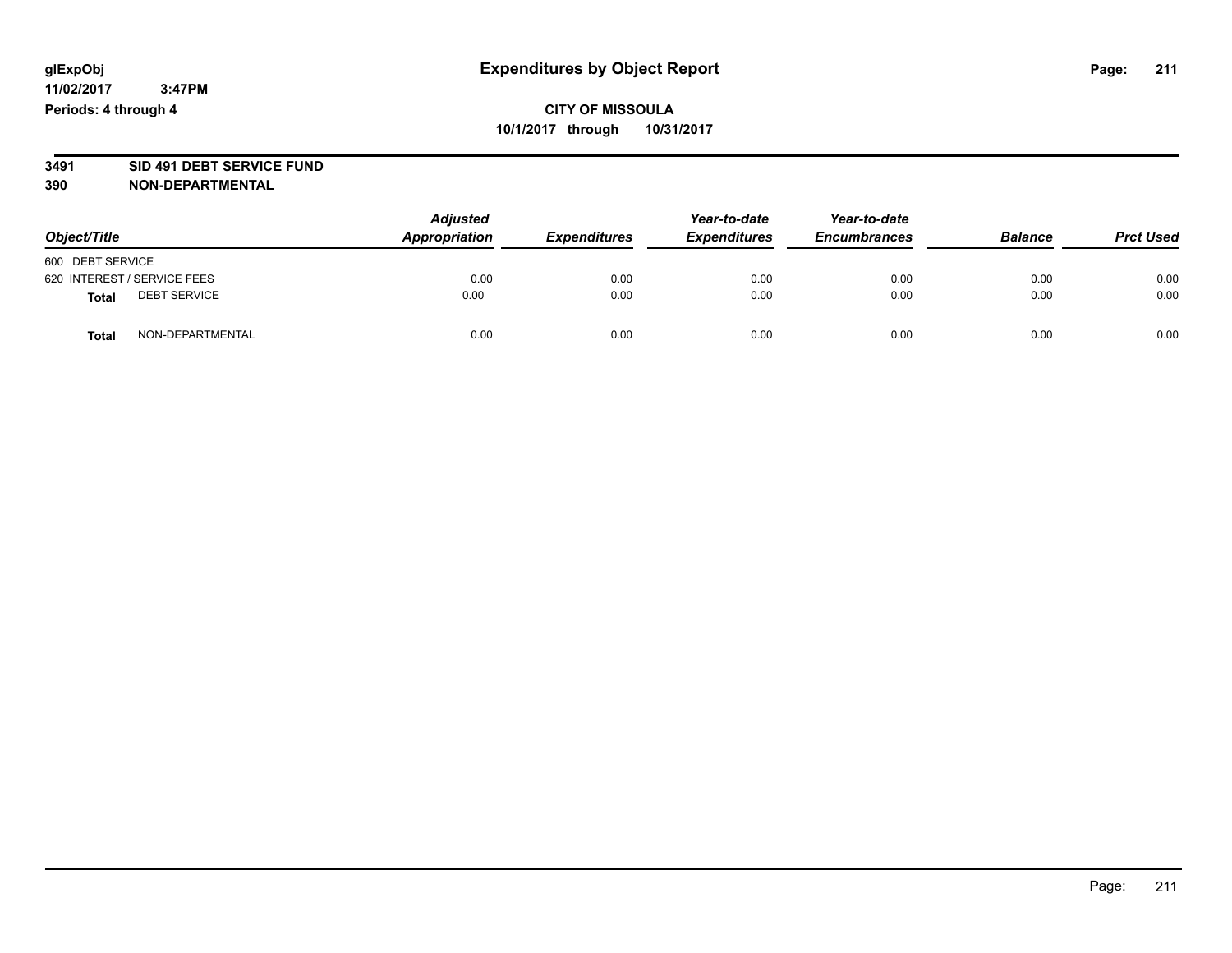**CITY OF MISSOULA 10/1/2017 through 10/31/2017**

#### **3491 SID 491 DEBT SERVICE FUND**

|                                           | <b>Adjusted</b><br>Appropriation |                     | Year-to-date        | Year-to-date        | <b>Balance</b> | <b>Prct Used</b> |
|-------------------------------------------|----------------------------------|---------------------|---------------------|---------------------|----------------|------------------|
| Object/Title                              |                                  | <b>Expenditures</b> | <b>Expenditures</b> | <b>Encumbrances</b> |                |                  |
| 600 DEBT SERVICE                          |                                  |                     |                     |                     |                |                  |
| 620 INTEREST / SERVICE FEES               | 0.00                             | 0.00                | 0.00                | 0.00                | 0.00           | 0.00             |
| <b>DEBT SERVICE</b><br>Total              | 0.00                             | 0.00                | 0.00                | 0.00                | 0.00           | 0.00             |
| SID 491 DEBT SERVICE FUND<br><b>Total</b> | 0.00                             | 0.00                | 0.00                | 0.00                | 0.00           | 0.00             |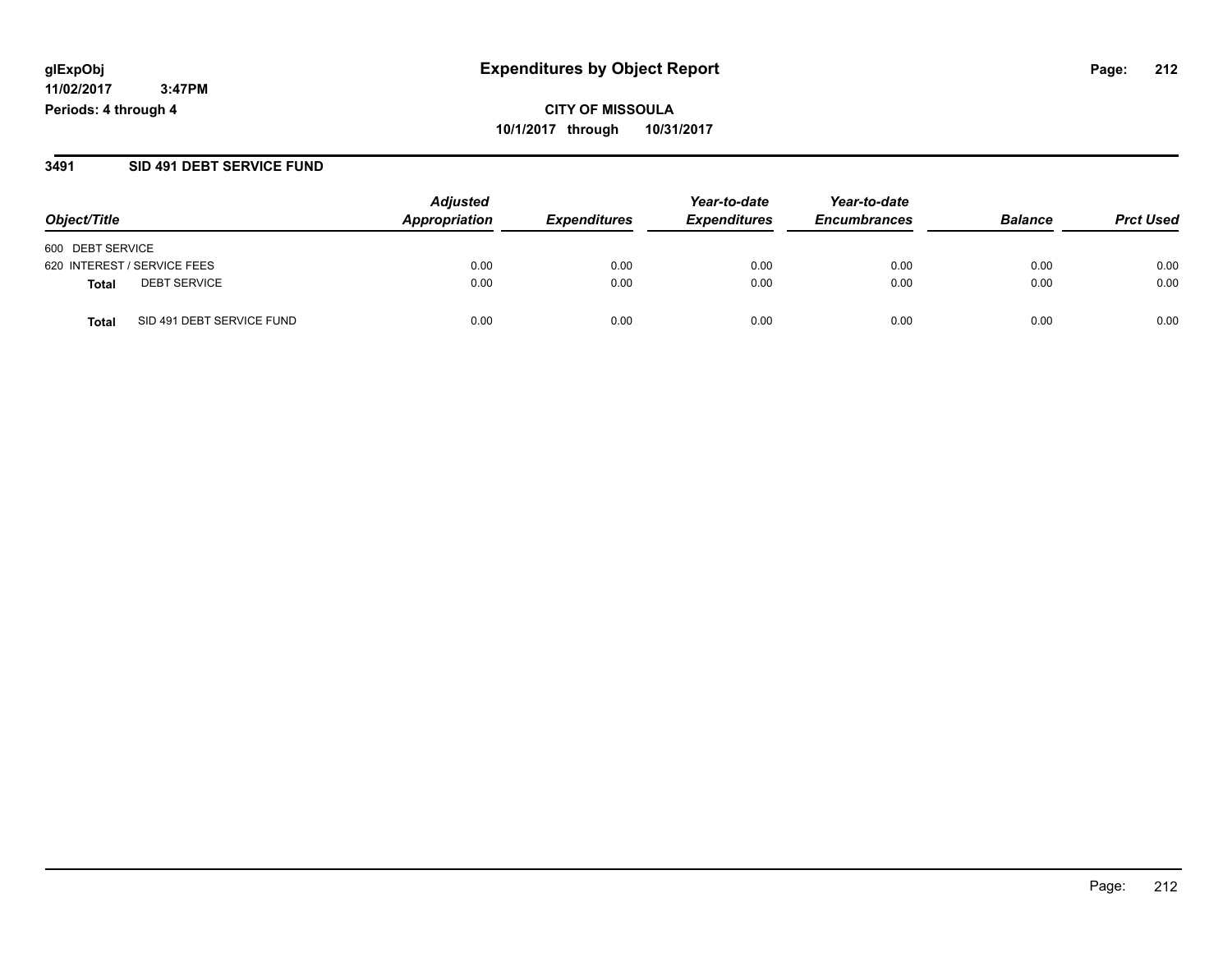## **CITY OF MISSOULA 10/1/2017 through 10/31/2017**

#### **3495 SID 495 DEBT SERVICE FUND**

**000 \*\*\* Title Not Found \*\*\***

| Object/Title                            | <b>Adjusted</b><br>Appropriation | <b>Expenditures</b> | Year-to-date<br><b>Expenditures</b> | Year-to-date<br><b>Encumbrances</b> | <b>Balance</b> | <b>Prct Used</b> |
|-----------------------------------------|----------------------------------|---------------------|-------------------------------------|-------------------------------------|----------------|------------------|
| 800 OTHER OBJECTS                       |                                  |                     |                                     |                                     |                |                  |
| 820 TRANSFERS TO OTHER FUNDS            | 0.00                             | 0.00                | 0.00                                | 0.00                                | 0.00           | 0.00             |
| OTHER OBJECTS<br><b>Total</b>           | 0.00                             | 0.00                | 0.00                                | 0.00                                | 0.00           | 0.00             |
| *** Title Not Found ***<br><b>Total</b> | 0.00                             | 0.00                | 0.00                                | 0.00                                | 0.00           | 0.00             |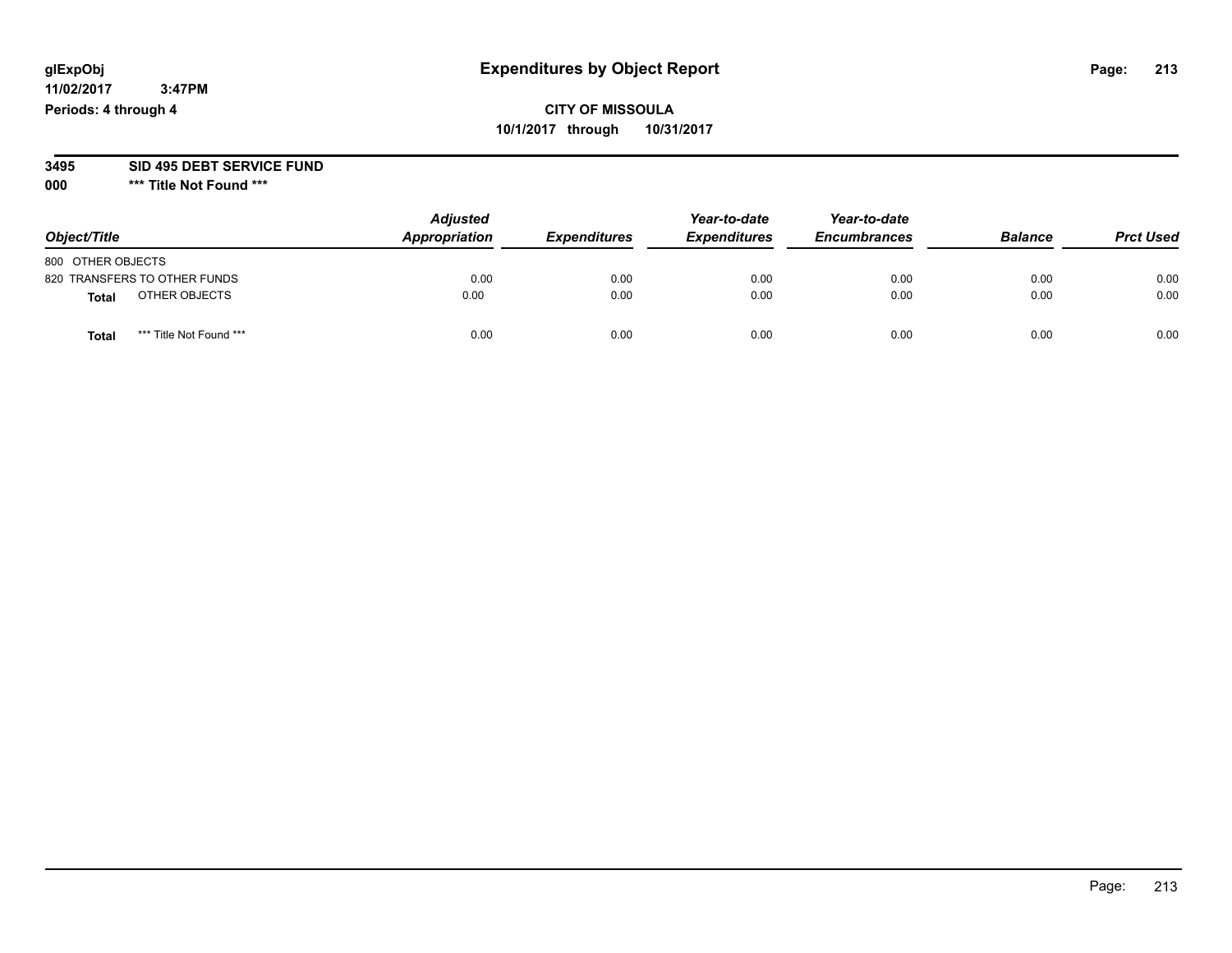**3495 SID 495 DEBT SERVICE FUND**

|                                      | <b>Adjusted</b>      |                     | Year-to-date        | Year-to-date        |                |                  |
|--------------------------------------|----------------------|---------------------|---------------------|---------------------|----------------|------------------|
| Object/Title                         | <b>Appropriation</b> | <b>Expenditures</b> | <b>Expenditures</b> | <b>Encumbrances</b> | <b>Balance</b> | <b>Prct Used</b> |
| 500 FIXED CHARGES                    |                      |                     |                     |                     |                |                  |
| 550 MERCHANT SERVICE FEES            | 0.00                 | 0.00                | 0.00                | 0.00                | 0.00           | 0.00             |
| <b>FIXED CHARGES</b><br><b>Total</b> | 0.00                 | 0.00                | 0.00                | 0.00                | 0.00           | 0.00             |
| 800 OTHER OBJECTS                    |                      |                     |                     |                     |                |                  |
| 820 TRANSFERS TO OTHER FUNDS         | 0.00                 | 0.00                | 0.00                | 0.00                | 0.00           | 0.00             |
| OTHER OBJECTS<br><b>Total</b>        | 0.00                 | 0.00                | 0.00                | 0.00                | 0.00           | 0.00             |
| NON-DEPARTMENTAL<br><b>Total</b>     | 0.00                 | 0.00                | 0.00                | 0.00                | 0.00           | 0.00             |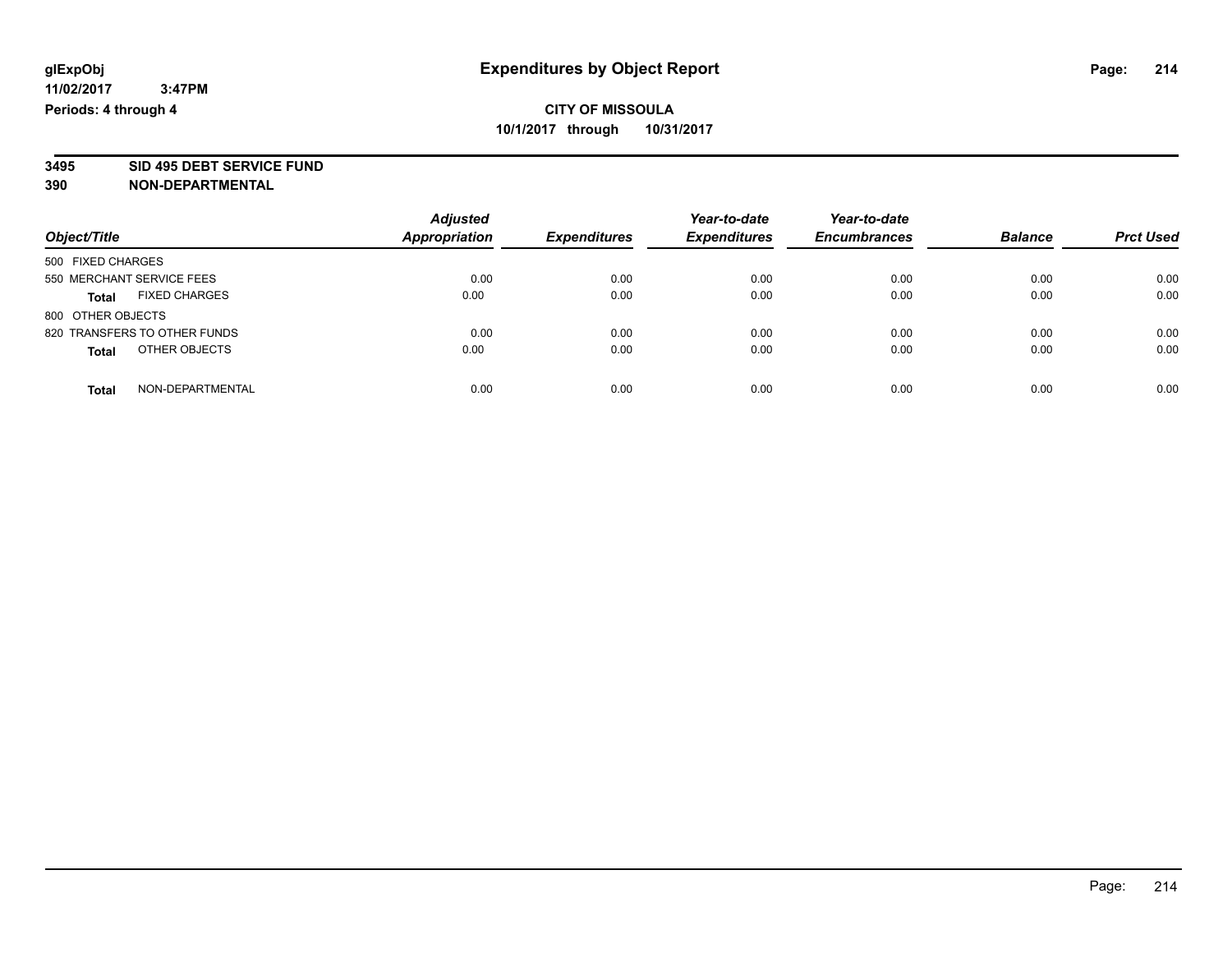# **CITY OF MISSOULA 10/1/2017 through 10/31/2017**

#### **3495 SID 495 DEBT SERVICE FUND**

| Object/Title              |                              | <b>Adjusted</b><br><b>Appropriation</b> | <b>Expenditures</b> | Year-to-date<br><b>Expenditures</b> | Year-to-date        | <b>Balance</b> | <b>Prct Used</b> |
|---------------------------|------------------------------|-----------------------------------------|---------------------|-------------------------------------|---------------------|----------------|------------------|
|                           |                              |                                         |                     |                                     | <b>Encumbrances</b> |                |                  |
| 500 FIXED CHARGES         |                              |                                         |                     |                                     |                     |                |                  |
| 550 MERCHANT SERVICE FEES |                              | 0.00                                    | 0.00                | 0.00                                | 0.00                | 0.00           | 0.00             |
| Total                     | <b>FIXED CHARGES</b>         | 0.00                                    | 0.00                | 0.00                                | 0.00                | 0.00           | 0.00             |
| 800 OTHER OBJECTS         |                              |                                         |                     |                                     |                     |                |                  |
|                           | 820 TRANSFERS TO OTHER FUNDS | 0.00                                    | 0.00                | 0.00                                | 0.00                | 0.00           | 0.00             |
| <b>Total</b>              | OTHER OBJECTS                | 0.00                                    | 0.00                | 0.00                                | 0.00                | 0.00           | 0.00             |
| <b>Total</b>              | SID 495 DEBT SERVICE FUND    | 0.00                                    | 0.00                | 0.00                                | 0.00                | 0.00           | 0.00             |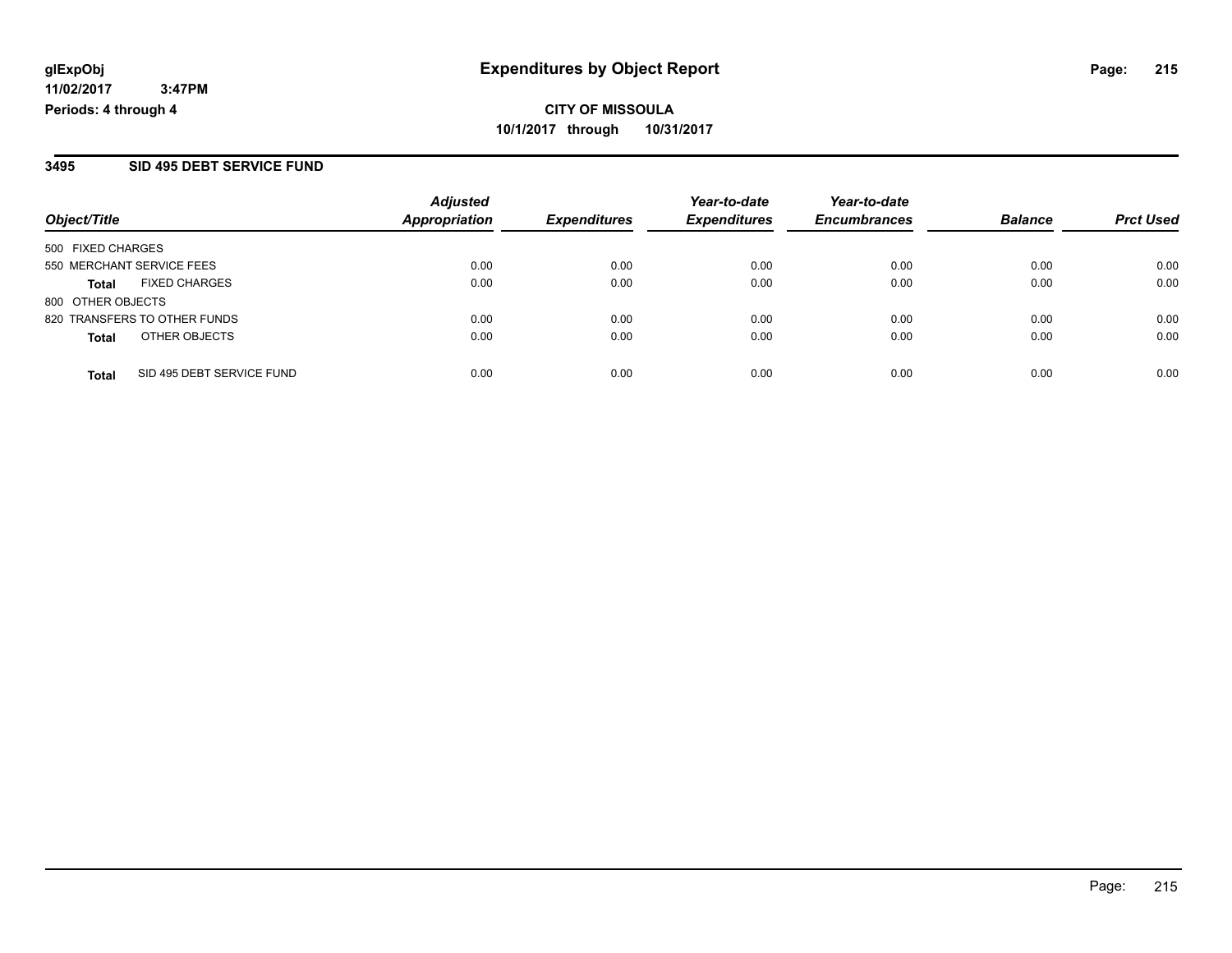## **CITY OF MISSOULA 10/1/2017 through 10/31/2017**

#### **3497 SID 497 DEBT SERVICE FUND**

**000 \*\*\* Title Not Found \*\*\***

| Object/Title                    | <b>Adjusted</b><br>Appropriation | <b>Expenditures</b> | Year-to-date<br><b>Expenditures</b> | Year-to-date<br><b>Encumbrances</b> | <b>Balance</b> | <b>Prct Used</b> |
|---------------------------------|----------------------------------|---------------------|-------------------------------------|-------------------------------------|----------------|------------------|
| 800 OTHER OBJECTS               |                                  |                     |                                     |                                     |                |                  |
| 820 TRANSFERS TO OTHER FUNDS    | 0.00                             | 0.00                | 0.00                                | 0.00                                | 0.00           | 0.00             |
| OTHER OBJECTS<br><b>Total</b>   | 0.00                             | 0.00                | 0.00                                | 0.00                                | 0.00           | 0.00             |
| *** Title Not Found ***<br>Tota | 0.00                             | 0.00                | 0.00                                | 0.00                                | 0.00           | 0.00             |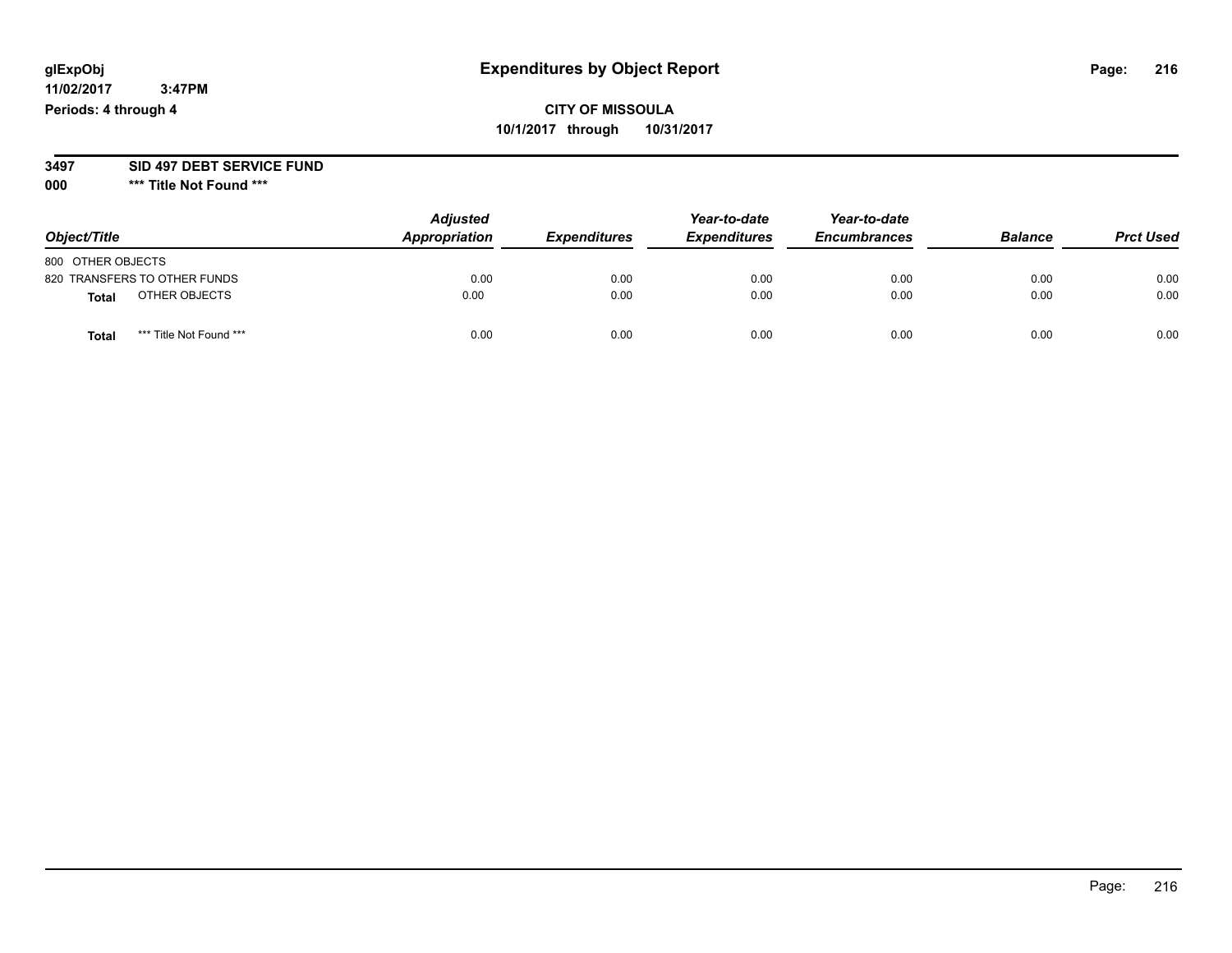**3497 SID 497 DEBT SERVICE FUND**

|                                      | <b>Adjusted</b>      |                     | Year-to-date        | Year-to-date        |                |                  |
|--------------------------------------|----------------------|---------------------|---------------------|---------------------|----------------|------------------|
| Object/Title                         | <b>Appropriation</b> | <b>Expenditures</b> | <b>Expenditures</b> | <b>Encumbrances</b> | <b>Balance</b> | <b>Prct Used</b> |
| 500 FIXED CHARGES                    |                      |                     |                     |                     |                |                  |
| 550 MERCHANT SERVICE FEES            | 0.00                 | 0.00                | 0.00                | 0.00                | 0.00           | 0.00             |
| <b>FIXED CHARGES</b><br><b>Total</b> | 0.00                 | 0.00                | 0.00                | 0.00                | 0.00           | 0.00             |
| 600 DEBT SERVICE                     |                      |                     |                     |                     |                |                  |
| 620 INTEREST / SERVICE FEES          | 0.00                 | 0.00                | 0.00                | 0.00                | 0.00           | 0.00             |
| <b>DEBT SERVICE</b><br><b>Total</b>  | 0.00                 | 0.00                | 0.00                | 0.00                | 0.00           | 0.00             |
| 800 OTHER OBJECTS                    |                      |                     |                     |                     |                |                  |
| 800 OTHER OBJECTS                    | 0.00                 | 0.00                | 0.00                | 0.00                | 0.00           | 0.00             |
| 820 TRANSFERS TO OTHER FUNDS         | 0.00                 | 0.00                | 0.00                | 0.00                | 0.00           | 0.00             |
| OTHER OBJECTS<br><b>Total</b>        | 0.00                 | 0.00                | 0.00                | 0.00                | 0.00           | 0.00             |
|                                      |                      |                     |                     |                     |                |                  |
| NON-DEPARTMENTAL<br><b>Total</b>     | 0.00                 | 0.00                | 0.00                | 0.00                | 0.00           | 0.00             |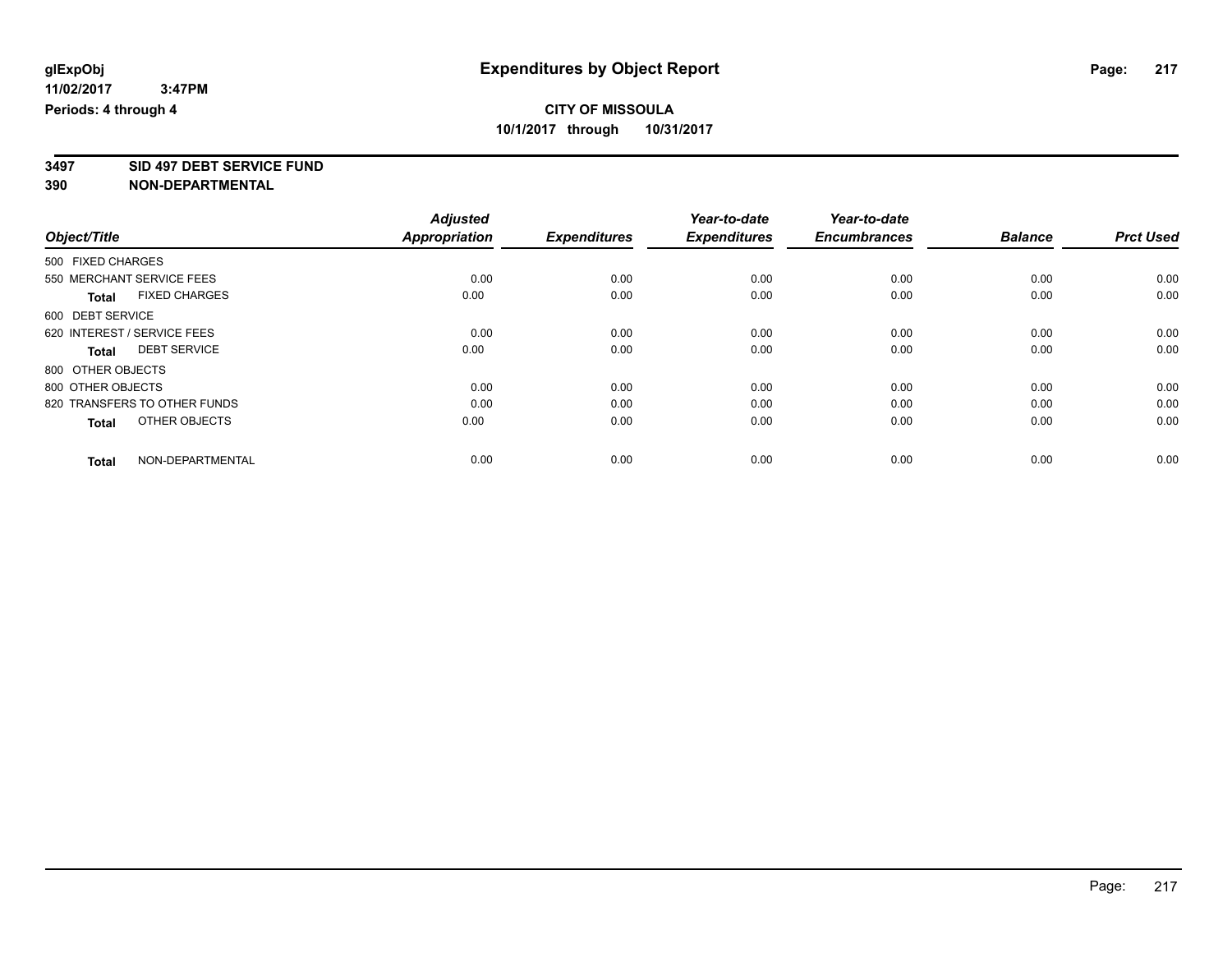### **3497 SID 497 DEBT SERVICE FUND**

|                                           | <b>Adjusted</b><br><b>Appropriation</b> |                     | Year-to-date        | Year-to-date        | <b>Balance</b> | <b>Prct Used</b> |
|-------------------------------------------|-----------------------------------------|---------------------|---------------------|---------------------|----------------|------------------|
| Object/Title                              |                                         | <b>Expenditures</b> | <b>Expenditures</b> | <b>Encumbrances</b> |                |                  |
| 500 FIXED CHARGES                         |                                         |                     |                     |                     |                |                  |
| 550 MERCHANT SERVICE FEES                 | 0.00                                    | 0.00                | 0.00                | 0.00                | 0.00           | 0.00             |
| <b>FIXED CHARGES</b><br><b>Total</b>      | 0.00                                    | 0.00                | 0.00                | 0.00                | 0.00           | 0.00             |
| 600 DEBT SERVICE                          |                                         |                     |                     |                     |                |                  |
| 620 INTEREST / SERVICE FEES               | 0.00                                    | 0.00                | 0.00                | 0.00                | 0.00           | 0.00             |
| <b>DEBT SERVICE</b><br><b>Total</b>       | 0.00                                    | 0.00                | 0.00                | 0.00                | 0.00           | 0.00             |
| 800 OTHER OBJECTS                         |                                         |                     |                     |                     |                |                  |
| 800 OTHER OBJECTS                         | 0.00                                    | 0.00                | 0.00                | 0.00                | 0.00           | 0.00             |
| 820 TRANSFERS TO OTHER FUNDS              | 0.00                                    | 0.00                | 0.00                | 0.00                | 0.00           | 0.00             |
| OTHER OBJECTS<br><b>Total</b>             | 0.00                                    | 0.00                | 0.00                | 0.00                | 0.00           | 0.00             |
| SID 497 DEBT SERVICE FUND<br><b>Total</b> | 0.00                                    | 0.00                | 0.00                | 0.00                | 0.00           | 0.00             |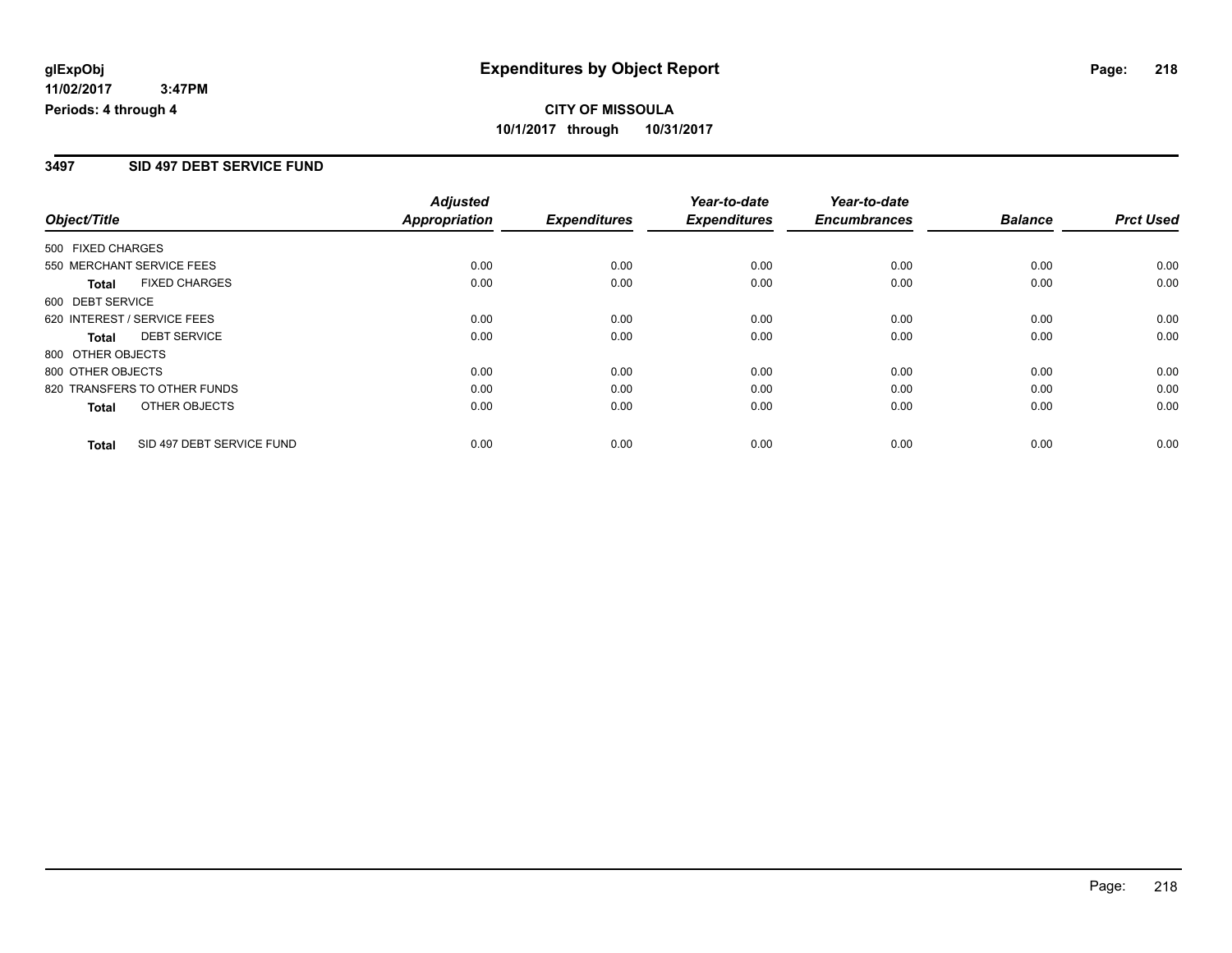## **CITY OF MISSOULA 10/1/2017 through 10/31/2017**

#### **3498 SID 498 DEBT SERVICE FUND**

| Object/Title                    | <b>Adjusted</b><br>Appropriation | <b>Expenditures</b> | Year-to-date<br><b>Expenditures</b> | Year-to-date<br><b>Encumbrances</b> | <b>Balance</b> | <b>Prct Used</b> |
|---------------------------------|----------------------------------|---------------------|-------------------------------------|-------------------------------------|----------------|------------------|
| 800 OTHER OBJECTS               |                                  |                     |                                     |                                     |                |                  |
| 820 TRANSFERS TO OTHER FUNDS    | 0.00                             | 0.00                | 0.00                                | 0.00                                | 0.00           | 0.00             |
| OTHER OBJECTS<br><b>Total</b>   | 0.00                             | 0.00                | 0.00                                | 0.00                                | 0.00           | 0.00             |
| *** Title Not Found ***<br>Tota | 0.00                             | 0.00                | 0.00                                | 0.00                                | 0.00           | 0.00             |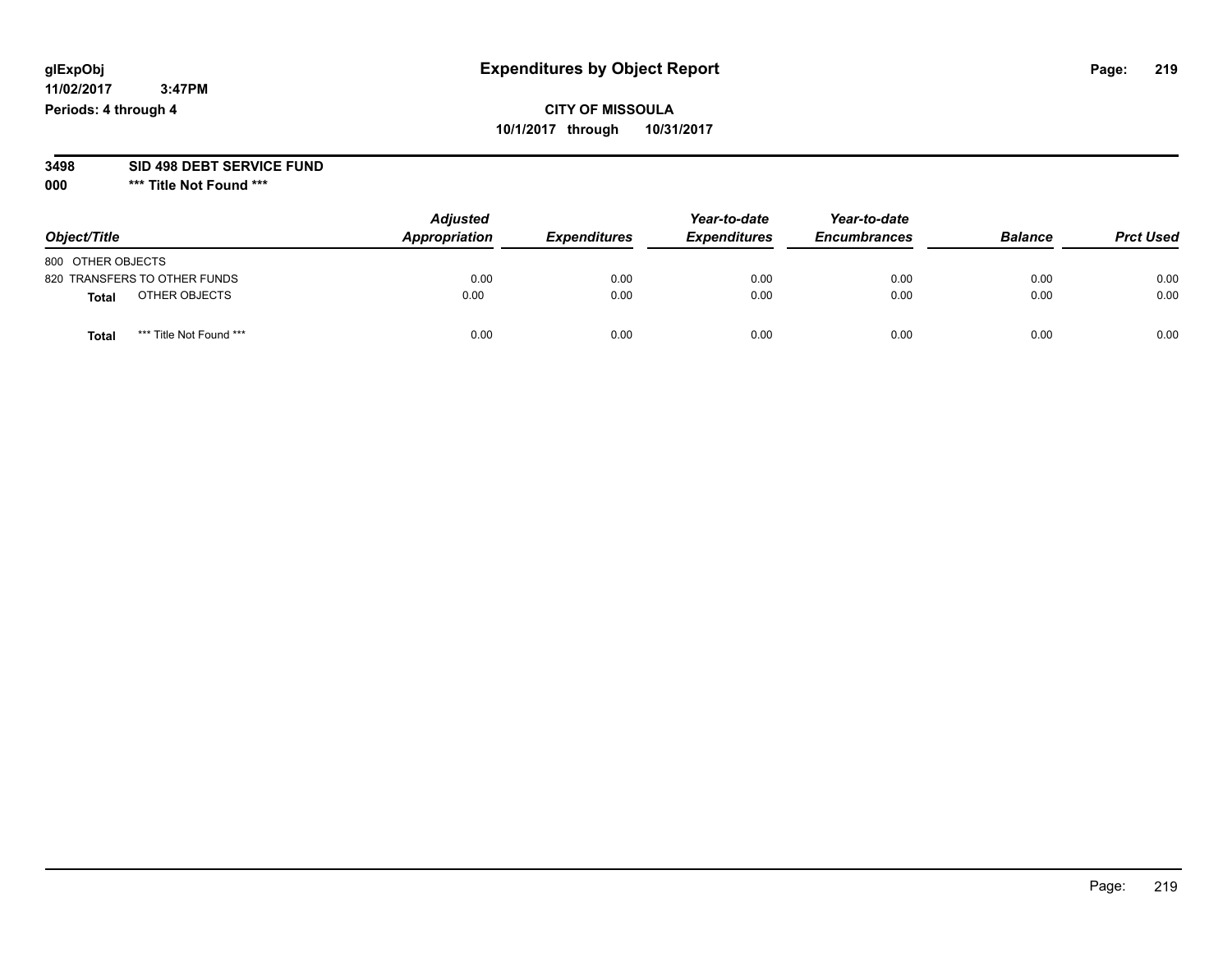**3498 SID 498 DEBT SERVICE FUND**

|                             |                           | <b>Adjusted</b>      |                     | Year-to-date        | Year-to-date        |                |                  |
|-----------------------------|---------------------------|----------------------|---------------------|---------------------|---------------------|----------------|------------------|
| Object/Title                |                           | <b>Appropriation</b> | <b>Expenditures</b> | <b>Expenditures</b> | <b>Encumbrances</b> | <b>Balance</b> | <b>Prct Used</b> |
| 500 FIXED CHARGES           |                           |                      |                     |                     |                     |                |                  |
|                             | 550 MERCHANT SERVICE FEES | 0.00                 | 0.00                | 0.00                | 0.00                | 0.00           | 0.00             |
| <b>Total</b>                | <b>FIXED CHARGES</b>      | 0.00                 | 0.00                | 0.00                | 0.00                | 0.00           | 0.00             |
| 600 DEBT SERVICE            |                           |                      |                     |                     |                     |                |                  |
| 610 PRINCIPAL               |                           | 0.00                 | 0.00                | 0.00                | 0.00                | 0.00           | 0.00             |
| 620 INTEREST / SERVICE FEES |                           | 0.00                 | 0.00                | 0.00                | 0.00                | 0.00           | 0.00             |
| <b>Total</b>                | <b>DEBT SERVICE</b>       | 0.00                 | 0.00                | 0.00                | 0.00                | 0.00           | 0.00             |
| <b>Total</b>                | NON-DEPARTMENTAL          | 0.00                 | 0.00                | 0.00                | 0.00                | 0.00           | 0.00             |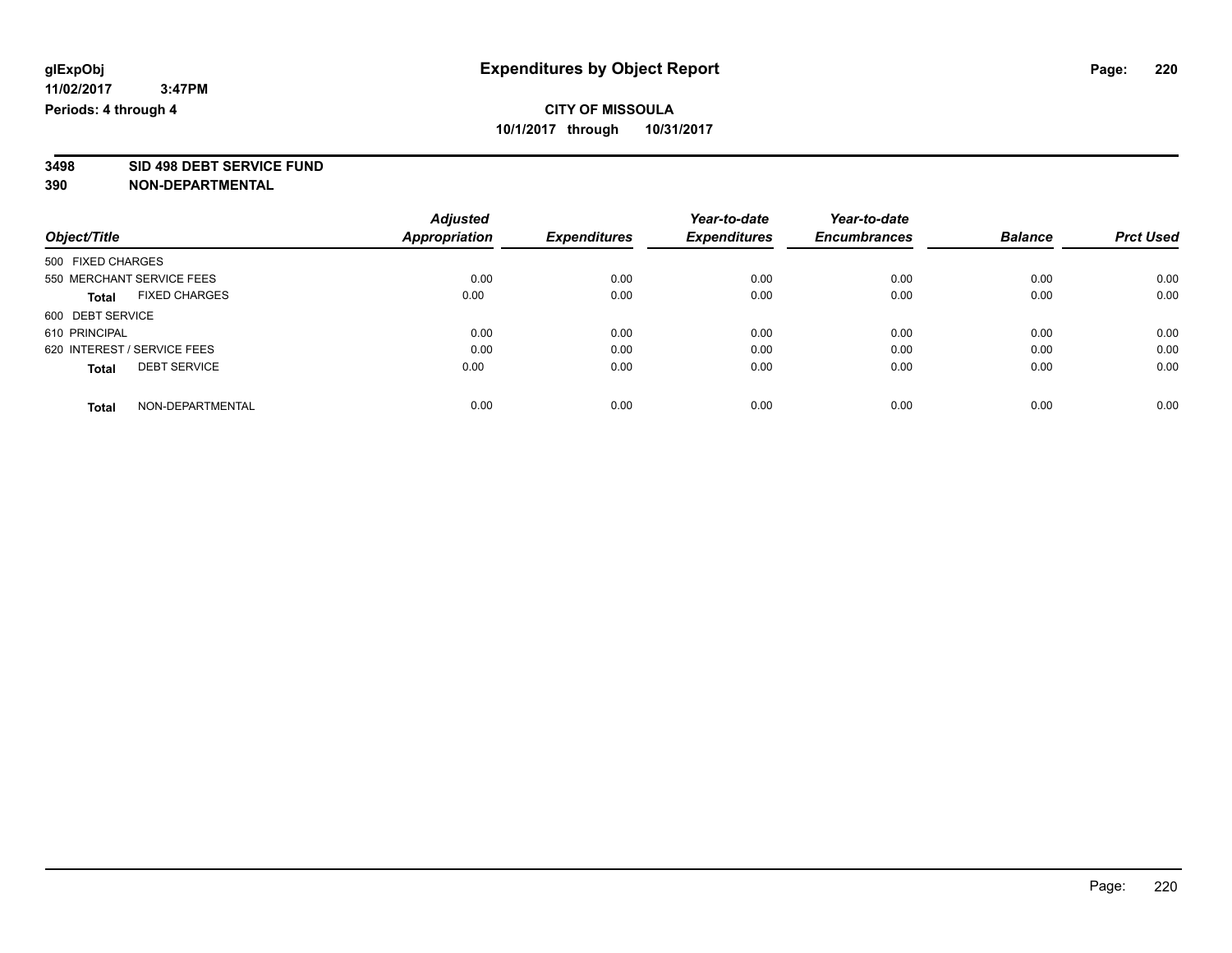#### **3498 SID 498 DEBT SERVICE FUND**

|                                           | <b>Adjusted</b>      |                     | Year-to-date        | Year-to-date        |                |                  |
|-------------------------------------------|----------------------|---------------------|---------------------|---------------------|----------------|------------------|
| Object/Title                              | <b>Appropriation</b> | <b>Expenditures</b> | <b>Expenditures</b> | <b>Encumbrances</b> | <b>Balance</b> | <b>Prct Used</b> |
| 500 FIXED CHARGES                         |                      |                     |                     |                     |                |                  |
| 550 MERCHANT SERVICE FEES                 | 0.00                 | 0.00                | 0.00                | 0.00                | 0.00           | 0.00             |
| <b>FIXED CHARGES</b><br><b>Total</b>      | 0.00                 | 0.00                | 0.00                | 0.00                | 0.00           | 0.00             |
| 600 DEBT SERVICE                          |                      |                     |                     |                     |                |                  |
| 610 PRINCIPAL                             | 0.00                 | 0.00                | 0.00                | 0.00                | 0.00           | 0.00             |
| 620 INTEREST / SERVICE FEES               | 0.00                 | 0.00                | 0.00                | 0.00                | 0.00           | 0.00             |
| <b>DEBT SERVICE</b><br><b>Total</b>       | 0.00                 | 0.00                | 0.00                | 0.00                | 0.00           | 0.00             |
| 800 OTHER OBJECTS                         |                      |                     |                     |                     |                |                  |
| 820 TRANSFERS TO OTHER FUNDS              | 0.00                 | 0.00                | 0.00                | 0.00                | 0.00           | 0.00             |
| OTHER OBJECTS<br><b>Total</b>             | 0.00                 | 0.00                | 0.00                | 0.00                | 0.00           | 0.00             |
| SID 498 DEBT SERVICE FUND<br><b>Total</b> | 0.00                 | 0.00                | 0.00                | 0.00                | 0.00           | 0.00             |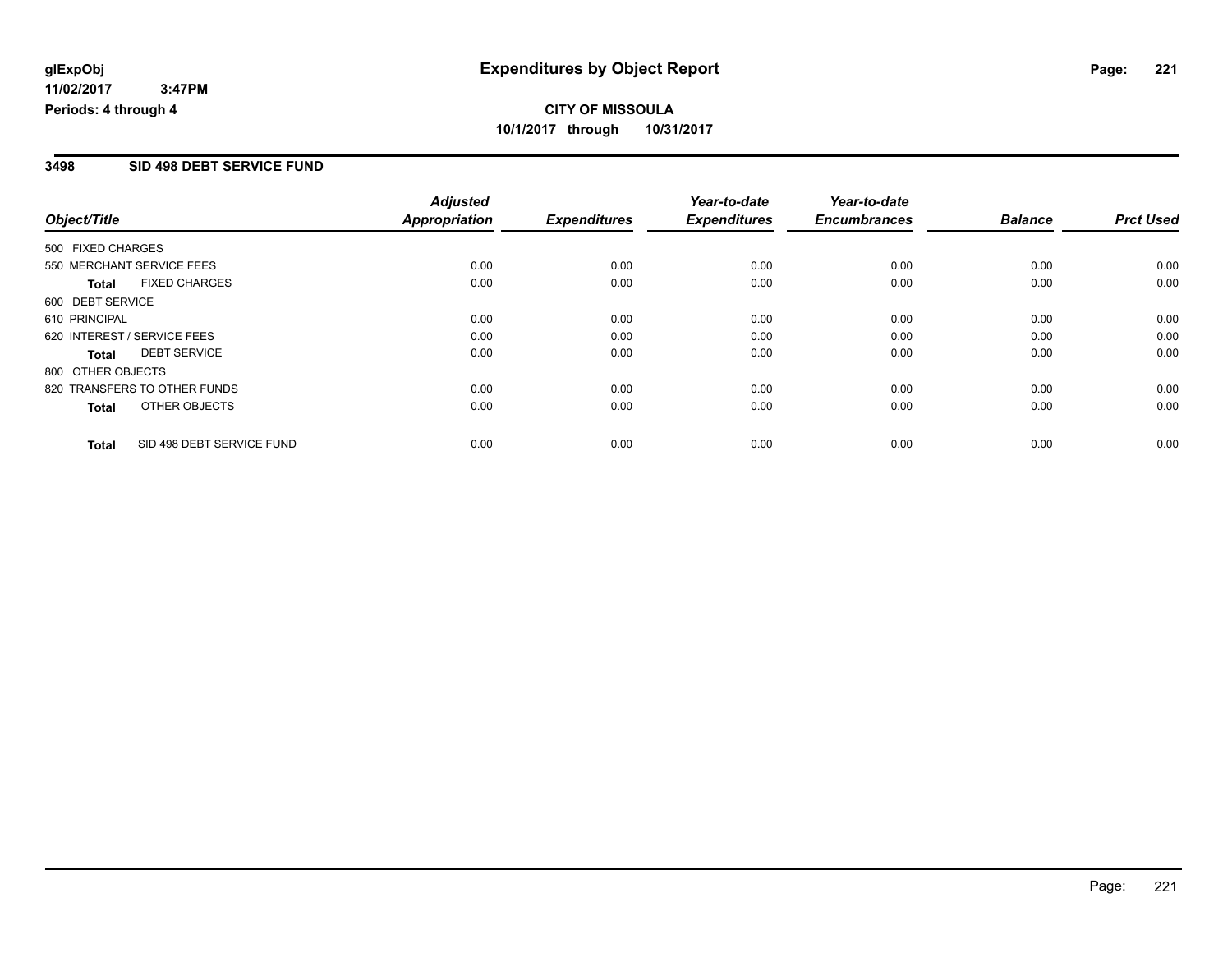**3500 SID 500 DEBT SERVICE FUND**

| Object/Title                        | <b>Adjusted</b><br><b>Appropriation</b> | <b>Expenditures</b> | Year-to-date<br><b>Expenditures</b> | Year-to-date<br><b>Encumbrances</b> | <b>Balance</b> | <b>Prct Used</b> |
|-------------------------------------|-----------------------------------------|---------------------|-------------------------------------|-------------------------------------|----------------|------------------|
|                                     |                                         |                     |                                     |                                     |                |                  |
| 600 DEBT SERVICE                    |                                         |                     |                                     |                                     |                |                  |
| 620 INTEREST / SERVICE FEES         | 0.00                                    | 0.00                | 0.00                                | 0.00                                | 0.00           | 0.00             |
| <b>DEBT SERVICE</b><br><b>Total</b> | 0.00                                    | 0.00                | 0.00                                | 0.00                                | 0.00           | 0.00             |
| 800 OTHER OBJECTS                   |                                         |                     |                                     |                                     |                |                  |
| 820 TRANSFERS TO OTHER FUNDS        | 0.00                                    | 0.00                | 0.00                                | 0.00                                | 0.00           | 0.00             |
| OTHER OBJECTS<br><b>Total</b>       | 0.00                                    | 0.00                | 0.00                                | 0.00                                | 0.00           | 0.00             |
| NON-DEPARTMENTAL<br><b>Total</b>    | 0.00                                    | 0.00                | 0.00                                | 0.00                                | 0.00           | 0.00             |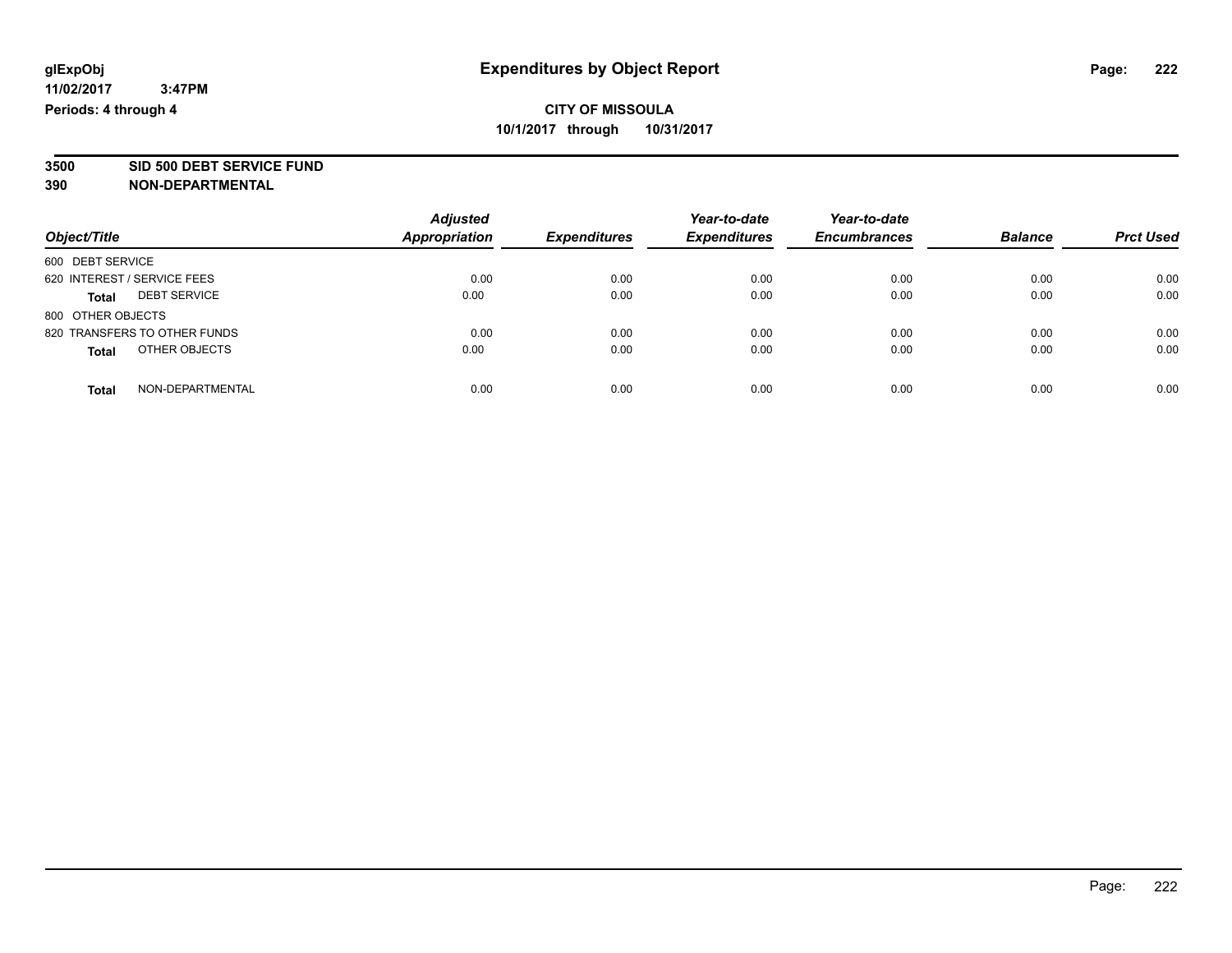**CITY OF MISSOULA 10/1/2017 through 10/31/2017**

#### **3500 SID 500 DEBT SERVICE FUND**

|                              |                           | <b>Adjusted</b> |                     | Year-to-date        | Year-to-date        |                |                  |
|------------------------------|---------------------------|-----------------|---------------------|---------------------|---------------------|----------------|------------------|
| Object/Title                 |                           | Appropriation   | <b>Expenditures</b> | <b>Expenditures</b> | <b>Encumbrances</b> | <b>Balance</b> | <b>Prct Used</b> |
| 600 DEBT SERVICE             |                           |                 |                     |                     |                     |                |                  |
| 620 INTEREST / SERVICE FEES  |                           | 0.00            | 0.00                | 0.00                | 0.00                | 0.00           | 0.00             |
| <b>Total</b>                 | <b>DEBT SERVICE</b>       | 0.00            | 0.00                | 0.00                | 0.00                | 0.00           | 0.00             |
| 800 OTHER OBJECTS            |                           |                 |                     |                     |                     |                |                  |
| 820 TRANSFERS TO OTHER FUNDS |                           | 0.00            | 0.00                | 0.00                | 0.00                | 0.00           | 0.00             |
| <b>Total</b>                 | OTHER OBJECTS             | 0.00            | 0.00                | 0.00                | 0.00                | 0.00           | 0.00             |
| <b>Total</b>                 | SID 500 DEBT SERVICE FUND | 0.00            | 0.00                | 0.00                | 0.00                | 0.00           | 0.00             |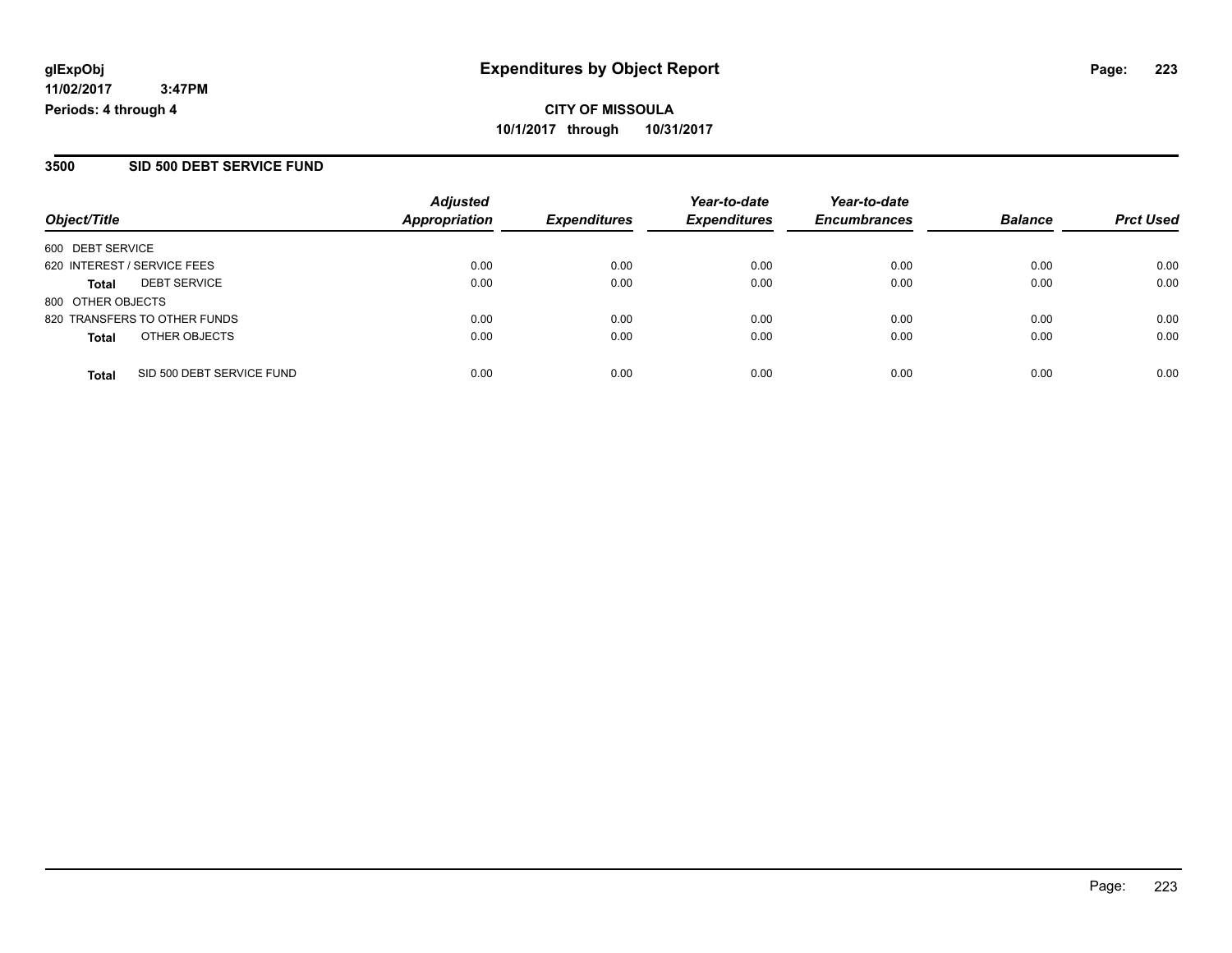## **CITY OF MISSOULA 10/1/2017 through 10/31/2017**

#### **3501 SID 501 DEBT SERVICE FUND**

| Object/Title                     | <b>Adjusted</b><br>Appropriation | <b>Expenditures</b> | Year-to-date<br><b>Expenditures</b> | Year-to-date<br><b>Encumbrances</b> | <b>Balance</b> | <b>Prct Used</b> |
|----------------------------------|----------------------------------|---------------------|-------------------------------------|-------------------------------------|----------------|------------------|
| 800 OTHER OBJECTS                |                                  |                     |                                     |                                     |                |                  |
| 820 TRANSFERS TO OTHER FUNDS     | 0.00                             | 0.00                | 0.00                                | 0.00                                | 0.00           | 0.00             |
| OTHER OBJECTS<br>Total           | 0.00                             | 0.00                | 0.00                                | 0.00                                | 0.00           | 0.00             |
| *** Title Not Found ***<br>Total | 0.00                             | 0.00                | 0.00                                | 0.00                                | 0.00           | 0.00             |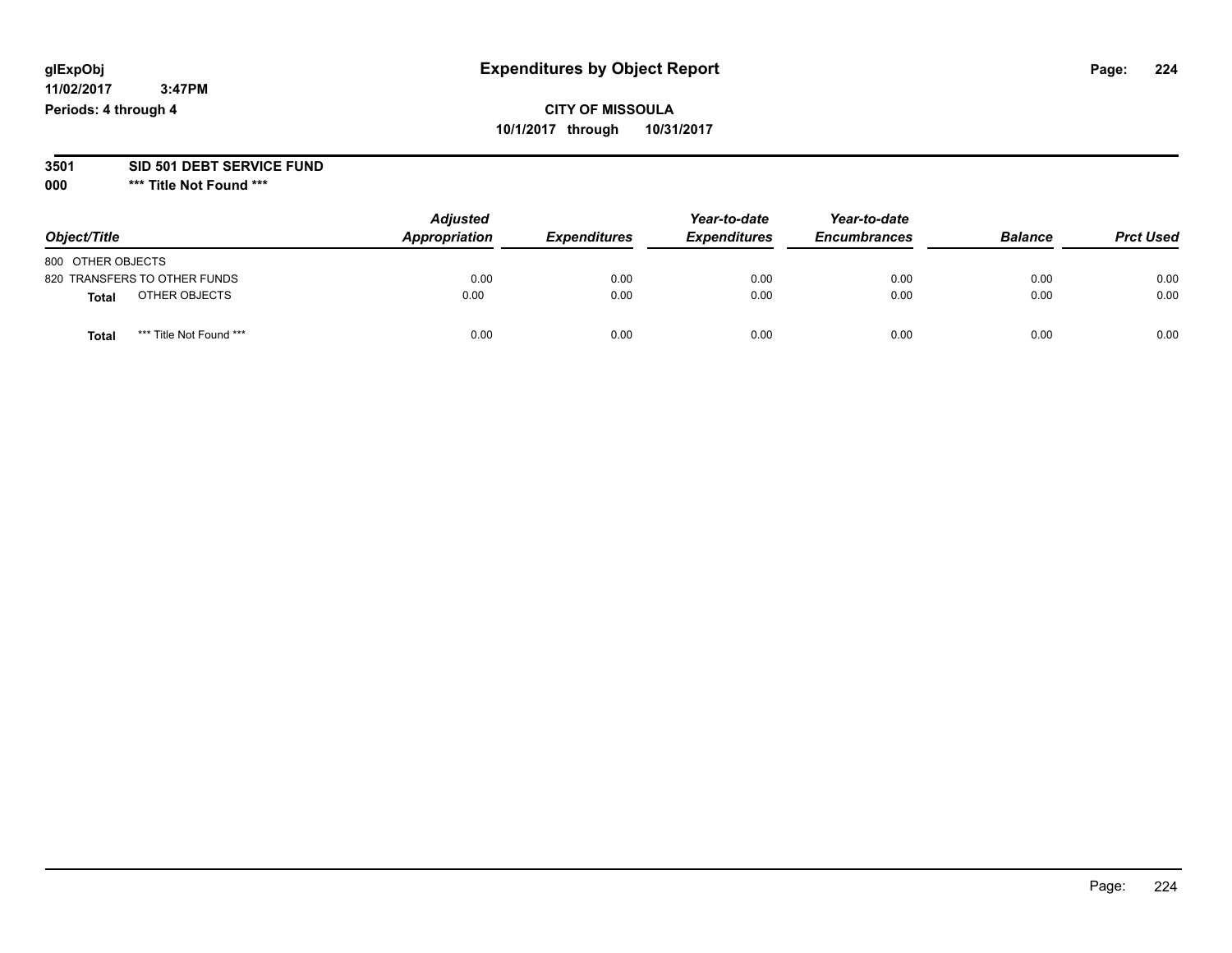# **3501 SID 501 DEBT SERVICE FUND**

|                                      | <b>Adjusted</b>      |                     | Year-to-date        | Year-to-date        |                |                  |
|--------------------------------------|----------------------|---------------------|---------------------|---------------------|----------------|------------------|
| Object/Title                         | <b>Appropriation</b> | <b>Expenditures</b> | <b>Expenditures</b> | <b>Encumbrances</b> | <b>Balance</b> | <b>Prct Used</b> |
| 500 FIXED CHARGES                    |                      |                     |                     |                     |                |                  |
| 550 MERCHANT SERVICE FEES            | 0.00                 | 0.00                | 0.00                | 0.00                | 0.00           | 0.00             |
| <b>FIXED CHARGES</b><br><b>Total</b> | 0.00                 | 0.00                | 0.00                | 0.00                | 0.00           | 0.00             |
| 600 DEBT SERVICE                     |                      |                     |                     |                     |                |                  |
| 610 PRINCIPAL                        | 0.00                 | 0.00                | 0.00                | 0.00                | 0.00           | 0.00             |
| 620 INTEREST / SERVICE FEES          | 0.00                 | 0.00                | 0.00                | 0.00                | 0.00           | 0.00             |
| <b>DEBT SERVICE</b><br><b>Total</b>  | 0.00                 | 0.00                | 0.00                | 0.00                | 0.00           | 0.00             |
| NON-DEPARTMENTAL<br><b>Total</b>     | 0.00                 | 0.00                | 0.00                | 0.00                | 0.00           | 0.00             |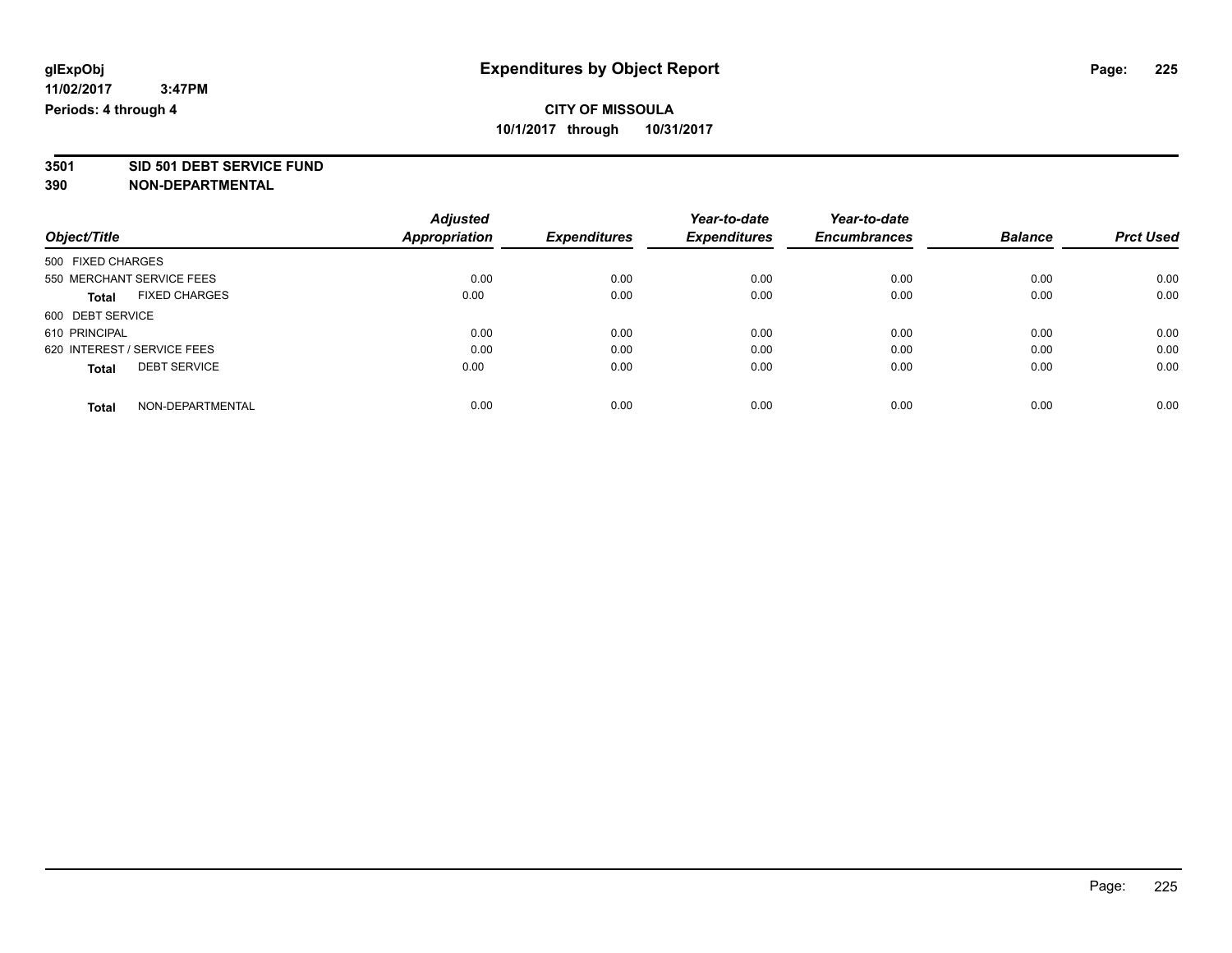#### **3501 SID 501 DEBT SERVICE FUND**

|                             |                              | <b>Adjusted</b>      |                     | Year-to-date        | Year-to-date        |                |                  |
|-----------------------------|------------------------------|----------------------|---------------------|---------------------|---------------------|----------------|------------------|
| Object/Title                |                              | <b>Appropriation</b> | <b>Expenditures</b> | <b>Expenditures</b> | <b>Encumbrances</b> | <b>Balance</b> | <b>Prct Used</b> |
| 500 FIXED CHARGES           |                              |                      |                     |                     |                     |                |                  |
| 550 MERCHANT SERVICE FEES   |                              | 0.00                 | 0.00                | 0.00                | 0.00                | 0.00           | 0.00             |
| <b>Total</b>                | <b>FIXED CHARGES</b>         | 0.00                 | 0.00                | 0.00                | 0.00                | 0.00           | 0.00             |
| 600 DEBT SERVICE            |                              |                      |                     |                     |                     |                |                  |
| 610 PRINCIPAL               |                              | 0.00                 | 0.00                | 0.00                | 0.00                | 0.00           | 0.00             |
| 620 INTEREST / SERVICE FEES |                              | 0.00                 | 0.00                | 0.00                | 0.00                | 0.00           | 0.00             |
| Total                       | <b>DEBT SERVICE</b>          | 0.00                 | 0.00                | 0.00                | 0.00                | 0.00           | 0.00             |
| 800 OTHER OBJECTS           |                              |                      |                     |                     |                     |                |                  |
|                             | 820 TRANSFERS TO OTHER FUNDS | 0.00                 | 0.00                | 0.00                | 0.00                | 0.00           | 0.00             |
| Total                       | OTHER OBJECTS                | 0.00                 | 0.00                | 0.00                | 0.00                | 0.00           | 0.00             |
| <b>Total</b>                | SID 501 DEBT SERVICE FUND    | 0.00                 | 0.00                | 0.00                | 0.00                | 0.00           | 0.00             |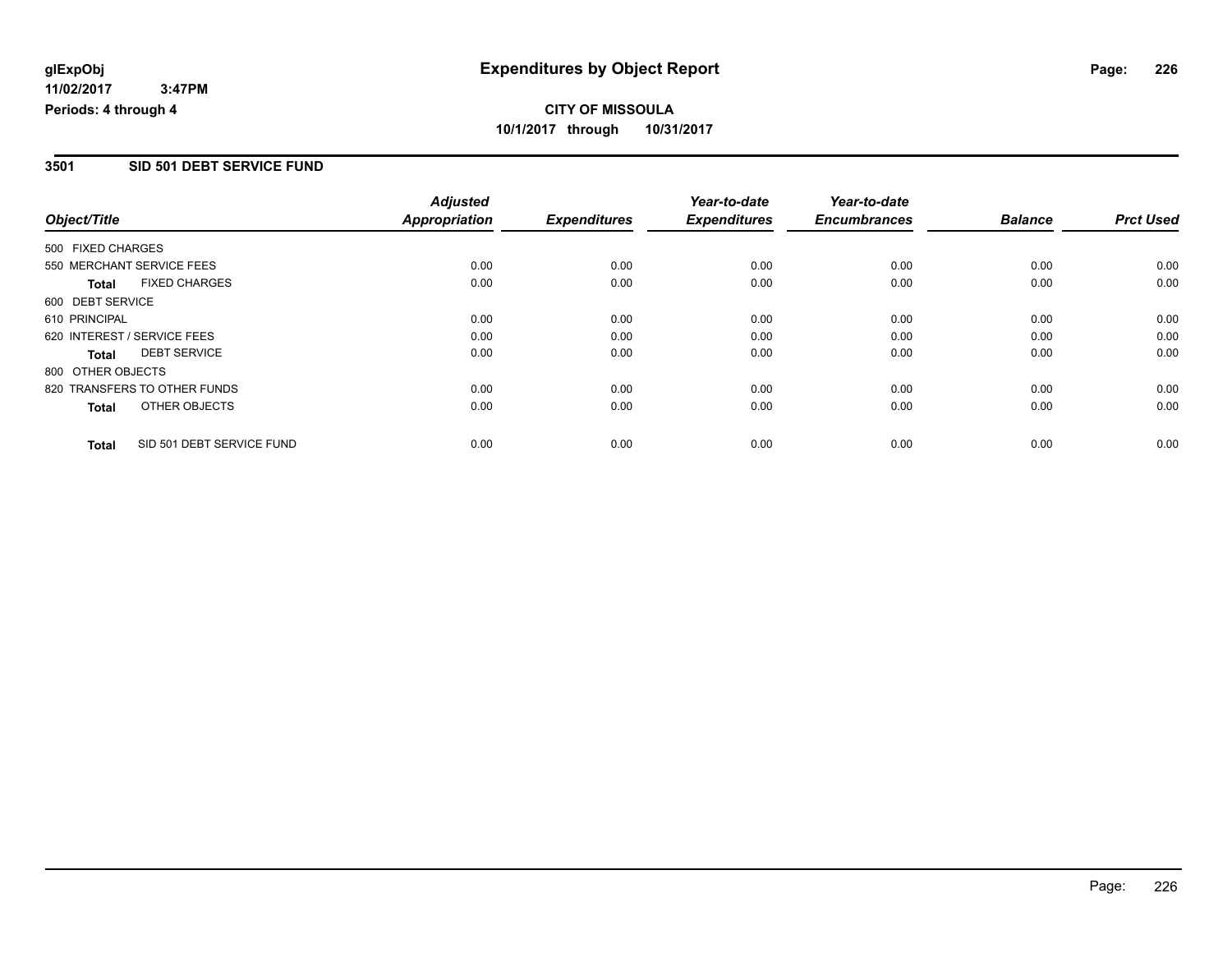## **CITY OF MISSOULA 10/1/2017 through 10/31/2017**

#### **3503 SID 503 DEBT SERVICE FUND**

| Object/Title                            | <b>Adjusted</b><br>Appropriation | <b>Expenditures</b> | Year-to-date<br><b>Expenditures</b> | Year-to-date<br><b>Encumbrances</b> | <b>Balance</b> | <b>Prct Used</b> |
|-----------------------------------------|----------------------------------|---------------------|-------------------------------------|-------------------------------------|----------------|------------------|
| 800 OTHER OBJECTS                       |                                  |                     |                                     |                                     |                |                  |
| 820 TRANSFERS TO OTHER FUNDS            | 0.00                             | 0.00                | 0.00                                | 0.00                                | 0.00           | 0.00             |
| OTHER OBJECTS<br><b>Total</b>           | 0.00                             | 0.00                | 0.00                                | 0.00                                | 0.00           | 0.00             |
| *** Title Not Found ***<br><b>Total</b> | 0.00                             | 0.00                | 0.00                                | 0.00                                | 0.00           | 0.00             |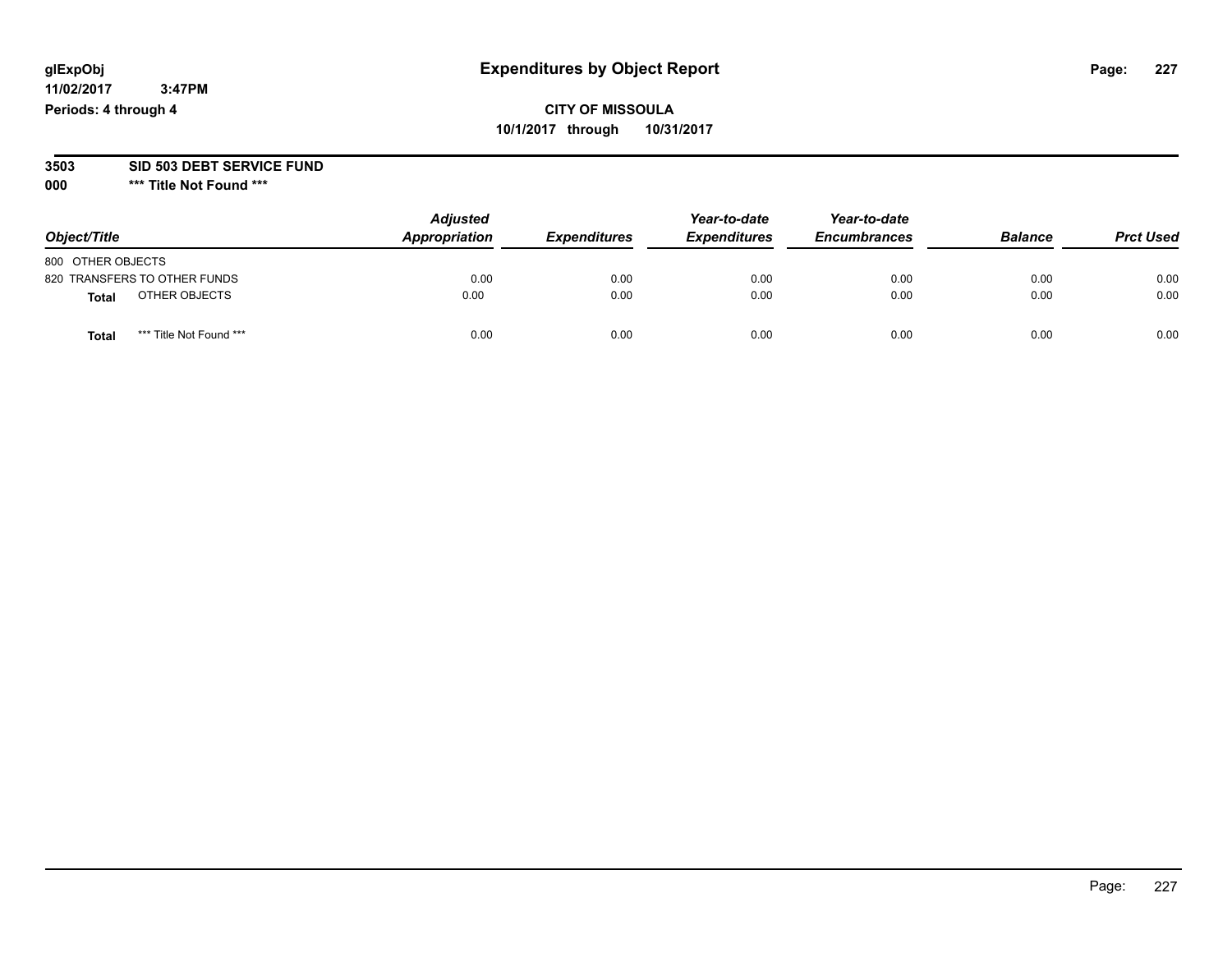**3503 SID 503 DEBT SERVICE FUND**

|                             |                           | <b>Adjusted</b>      |                     | Year-to-date        | Year-to-date        |                |                  |
|-----------------------------|---------------------------|----------------------|---------------------|---------------------|---------------------|----------------|------------------|
| Object/Title                |                           | <b>Appropriation</b> | <b>Expenditures</b> | <b>Expenditures</b> | <b>Encumbrances</b> | <b>Balance</b> | <b>Prct Used</b> |
| 500 FIXED CHARGES           |                           |                      |                     |                     |                     |                |                  |
|                             | 550 MERCHANT SERVICE FEES | 0.00                 | 0.00                | 0.00                | 0.00                | 0.00           | 0.00             |
| <b>Total</b>                | <b>FIXED CHARGES</b>      | 0.00                 | 0.00                | 0.00                | 0.00                | 0.00           | 0.00             |
| 600 DEBT SERVICE            |                           |                      |                     |                     |                     |                |                  |
| 610 PRINCIPAL               |                           | 0.00                 | 0.00                | 0.00                | 0.00                | 0.00           | 0.00             |
| 620 INTEREST / SERVICE FEES |                           | 0.00                 | 0.00                | 0.00                | 0.00                | 0.00           | 0.00             |
| <b>Total</b>                | <b>DEBT SERVICE</b>       | 0.00                 | 0.00                | 0.00                | 0.00                | 0.00           | 0.00             |
| <b>Total</b>                | NON-DEPARTMENTAL          | 0.00                 | 0.00                | 0.00                | 0.00                | 0.00           | 0.00             |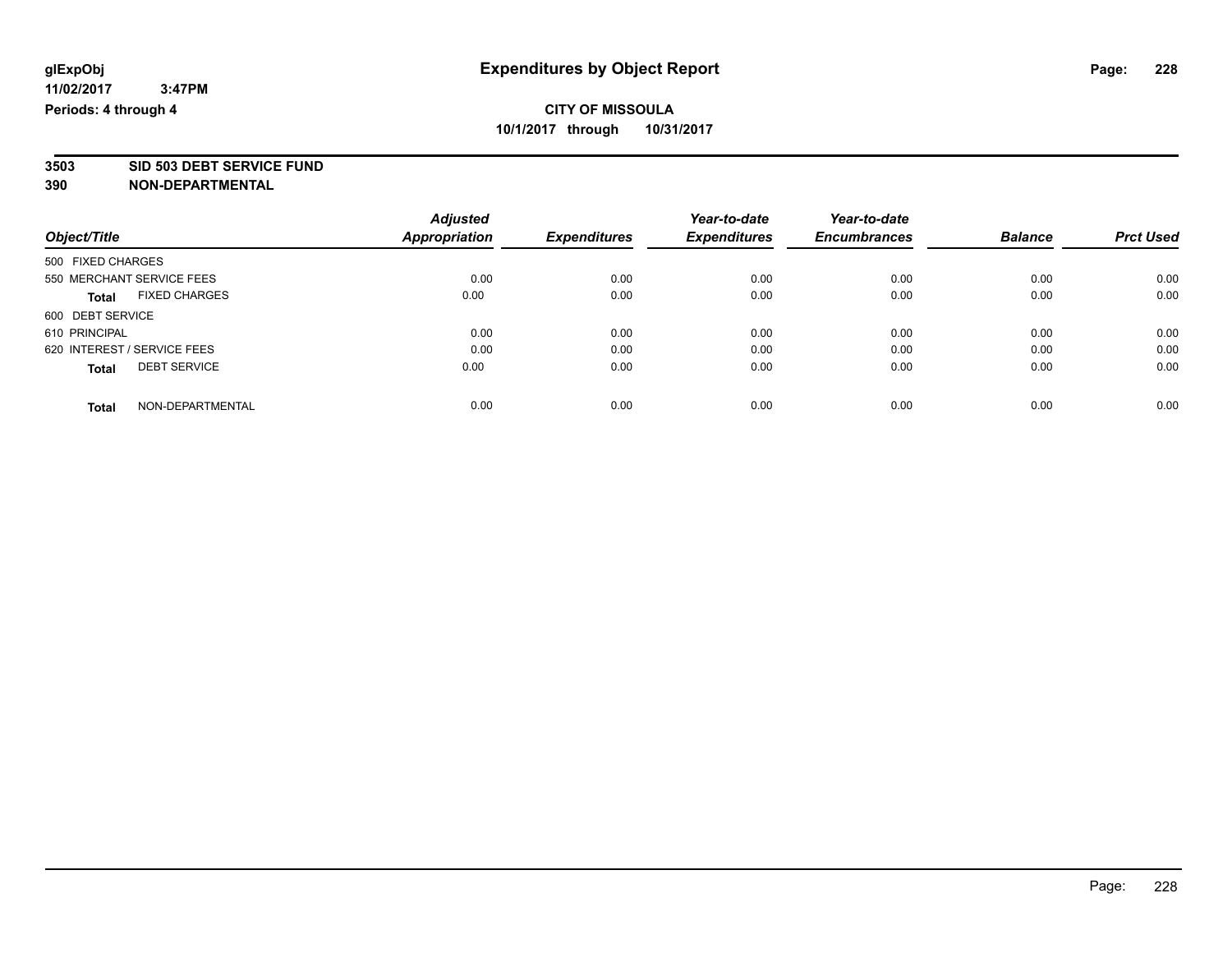### **3503 SID 503 DEBT SERVICE FUND**

|                                           | <b>Adjusted</b>      |                     | Year-to-date        | Year-to-date        |                |                  |
|-------------------------------------------|----------------------|---------------------|---------------------|---------------------|----------------|------------------|
| Object/Title                              | <b>Appropriation</b> | <b>Expenditures</b> | <b>Expenditures</b> | <b>Encumbrances</b> | <b>Balance</b> | <b>Prct Used</b> |
| 500 FIXED CHARGES                         |                      |                     |                     |                     |                |                  |
| 550 MERCHANT SERVICE FEES                 | 0.00                 | 0.00                | 0.00                | 0.00                | 0.00           | 0.00             |
| <b>FIXED CHARGES</b><br><b>Total</b>      | 0.00                 | 0.00                | 0.00                | 0.00                | 0.00           | 0.00             |
| 600 DEBT SERVICE                          |                      |                     |                     |                     |                |                  |
| 610 PRINCIPAL                             | 0.00                 | 0.00                | 0.00                | 0.00                | 0.00           | 0.00             |
| 620 INTEREST / SERVICE FEES               | 0.00                 | 0.00                | 0.00                | 0.00                | 0.00           | 0.00             |
| <b>DEBT SERVICE</b><br><b>Total</b>       | 0.00                 | 0.00                | 0.00                | 0.00                | 0.00           | 0.00             |
| 800 OTHER OBJECTS                         |                      |                     |                     |                     |                |                  |
| 820 TRANSFERS TO OTHER FUNDS              | 0.00                 | 0.00                | 0.00                | 0.00                | 0.00           | 0.00             |
| OTHER OBJECTS<br><b>Total</b>             | 0.00                 | 0.00                | 0.00                | 0.00                | 0.00           | 0.00             |
| SID 503 DEBT SERVICE FUND<br><b>Total</b> | 0.00                 | 0.00                | 0.00                | 0.00                | 0.00           | 0.00             |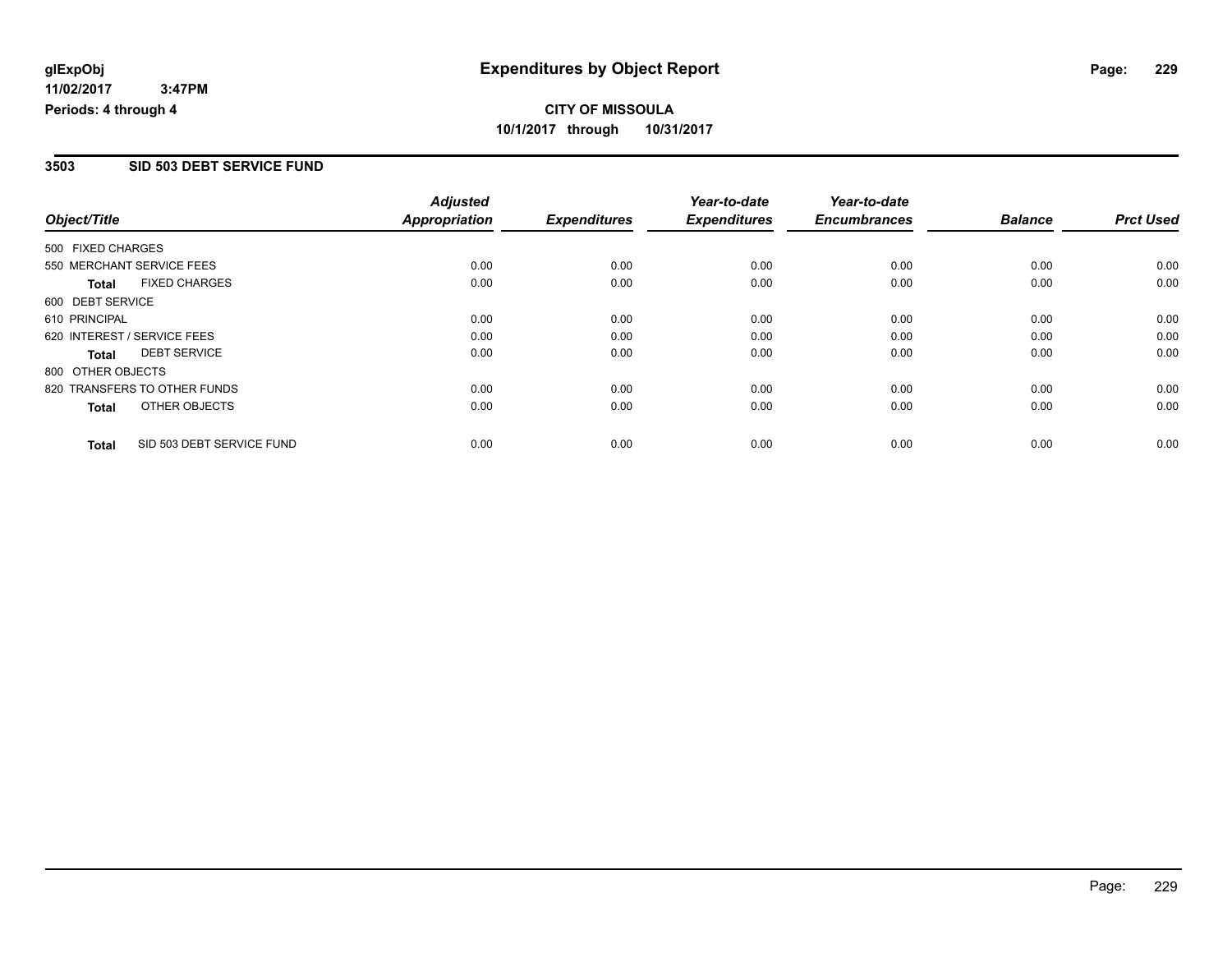## **CITY OF MISSOULA 10/1/2017 through 10/31/2017**

#### **3505 SID 505 DEBT SERVICE FUND**

| Object/Title                    | <b>Adjusted</b><br>Appropriation | <b>Expenditures</b> | Year-to-date<br><b>Expenditures</b> | Year-to-date<br><b>Encumbrances</b> | <b>Balance</b> | <b>Prct Used</b> |
|---------------------------------|----------------------------------|---------------------|-------------------------------------|-------------------------------------|----------------|------------------|
| 800 OTHER OBJECTS               |                                  |                     |                                     |                                     |                |                  |
| 820 TRANSFERS TO OTHER FUNDS    | 0.00                             | 0.00                | 0.00                                | 0.00                                | 0.00           | 0.00             |
| OTHER OBJECTS<br><b>Total</b>   | 0.00                             | 0.00                | 0.00                                | 0.00                                | 0.00           | 0.00             |
| *** Title Not Found ***<br>Tota | 0.00                             | 0.00                | 0.00                                | 0.00                                | 0.00           | 0.00             |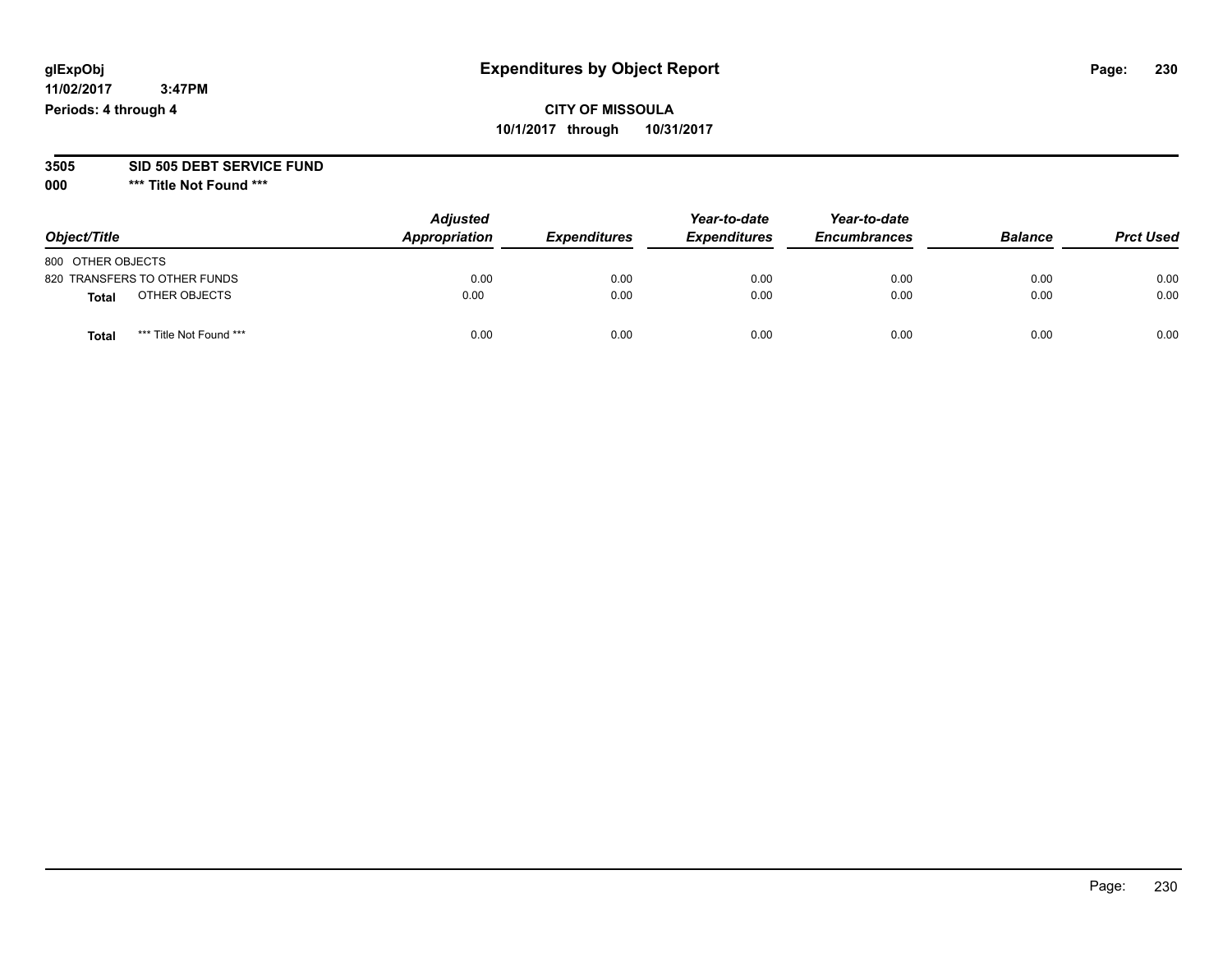**3505 SID 505 DEBT SERVICE FUND**

|                             |                           | <b>Adjusted</b>      |                     | Year-to-date        | Year-to-date        |                |                  |
|-----------------------------|---------------------------|----------------------|---------------------|---------------------|---------------------|----------------|------------------|
| Object/Title                |                           | <b>Appropriation</b> | <b>Expenditures</b> | <b>Expenditures</b> | <b>Encumbrances</b> | <b>Balance</b> | <b>Prct Used</b> |
| 500 FIXED CHARGES           |                           |                      |                     |                     |                     |                |                  |
|                             | 550 MERCHANT SERVICE FEES | 0.00                 | 0.00                | 0.00                | 0.00                | 0.00           | 0.00             |
| <b>Total</b>                | <b>FIXED CHARGES</b>      | 0.00                 | 0.00                | 0.00                | 0.00                | 0.00           | 0.00             |
| 600 DEBT SERVICE            |                           |                      |                     |                     |                     |                |                  |
| 610 PRINCIPAL               |                           | 0.00                 | 0.00                | 0.00                | 0.00                | 0.00           | 0.00             |
| 620 INTEREST / SERVICE FEES |                           | 0.00                 | 0.00                | 0.00                | 0.00                | 0.00           | 0.00             |
| <b>Total</b>                | <b>DEBT SERVICE</b>       | 0.00                 | 0.00                | 0.00                | 0.00                | 0.00           | 0.00             |
| <b>Total</b>                | NON-DEPARTMENTAL          | 0.00                 | 0.00                | 0.00                | 0.00                | 0.00           | 0.00             |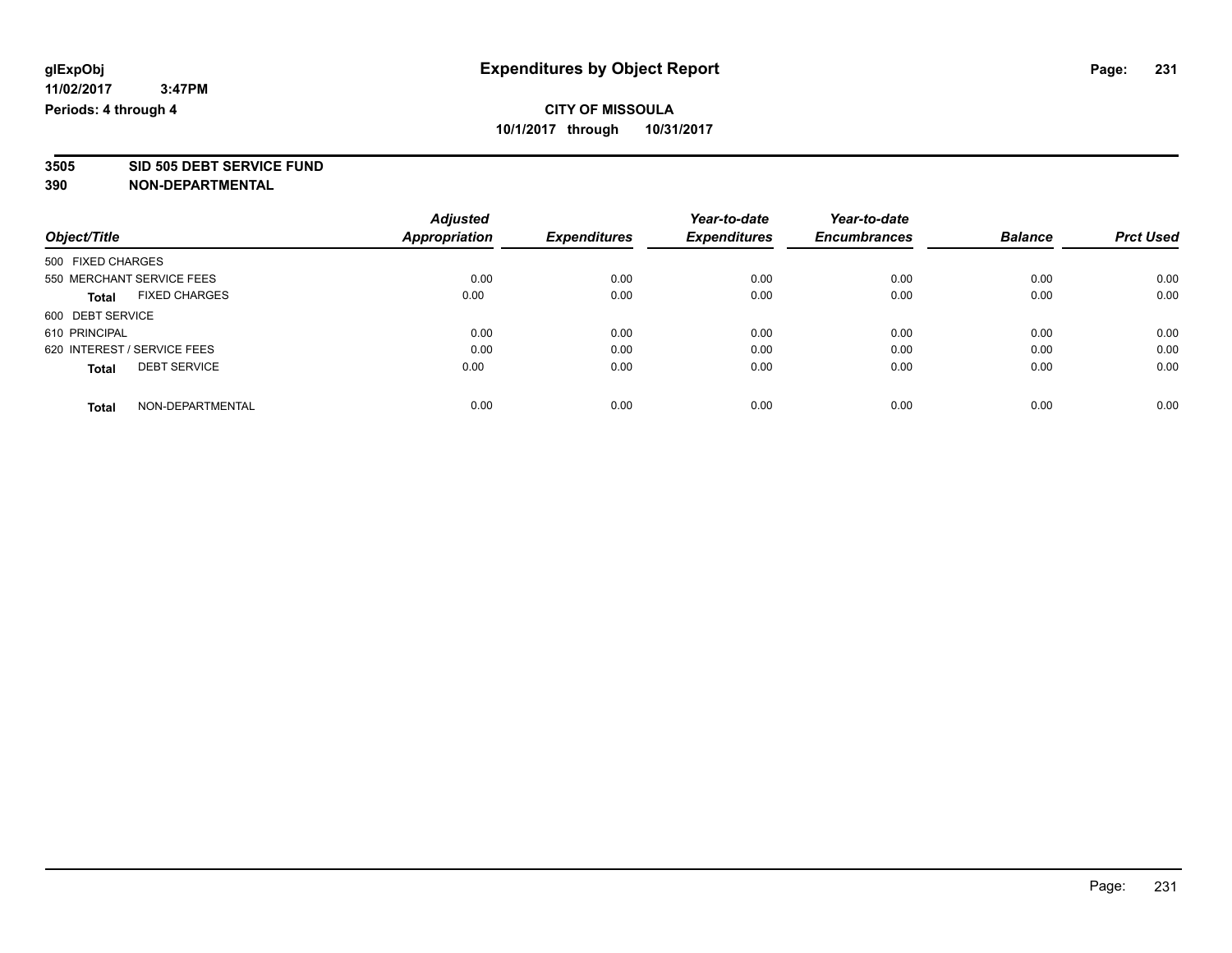#### **3505 SID 505 DEBT SERVICE FUND**

|                   |                              | <b>Adjusted</b>      |                     | Year-to-date        | Year-to-date        |                |                  |
|-------------------|------------------------------|----------------------|---------------------|---------------------|---------------------|----------------|------------------|
| Object/Title      |                              | <b>Appropriation</b> | <b>Expenditures</b> | <b>Expenditures</b> | <b>Encumbrances</b> | <b>Balance</b> | <b>Prct Used</b> |
| 500 FIXED CHARGES |                              |                      |                     |                     |                     |                |                  |
|                   | 550 MERCHANT SERVICE FEES    | 0.00                 | 0.00                | 0.00                | 0.00                | 0.00           | 0.00             |
| <b>Total</b>      | <b>FIXED CHARGES</b>         | 0.00                 | 0.00                | 0.00                | 0.00                | 0.00           | 0.00             |
| 600 DEBT SERVICE  |                              |                      |                     |                     |                     |                |                  |
| 610 PRINCIPAL     |                              | 0.00                 | 0.00                | 0.00                | 0.00                | 0.00           | 0.00             |
|                   | 620 INTEREST / SERVICE FEES  | 0.00                 | 0.00                | 0.00                | 0.00                | 0.00           | 0.00             |
| Total             | <b>DEBT SERVICE</b>          | 0.00                 | 0.00                | 0.00                | 0.00                | 0.00           | 0.00             |
| 800 OTHER OBJECTS |                              |                      |                     |                     |                     |                |                  |
|                   | 820 TRANSFERS TO OTHER FUNDS | 0.00                 | 0.00                | 0.00                | 0.00                | 0.00           | 0.00             |
| Total             | OTHER OBJECTS                | 0.00                 | 0.00                | 0.00                | 0.00                | 0.00           | 0.00             |
| <b>Total</b>      | SID 505 DEBT SERVICE FUND    | 0.00                 | 0.00                | 0.00                | 0.00                | 0.00           | 0.00             |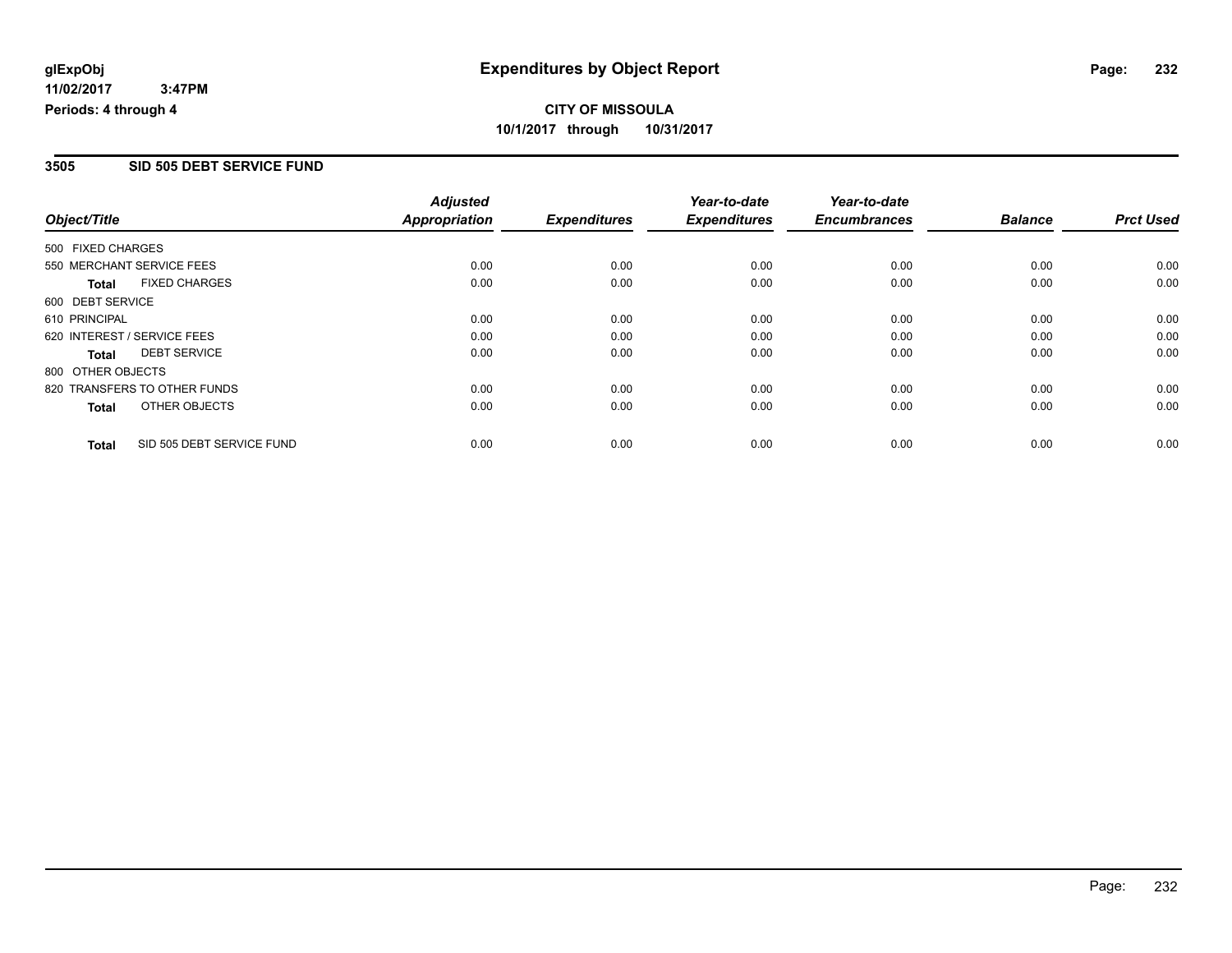## **CITY OF MISSOULA 10/1/2017 through 10/31/2017**

#### **3506 SID 506 DEBT SERVICE FUND**

| Object/Title                    | <b>Adjusted</b><br>Appropriation | <b>Expenditures</b> | Year-to-date<br><b>Expenditures</b> | Year-to-date<br><b>Encumbrances</b> | <b>Balance</b> | <b>Prct Used</b> |
|---------------------------------|----------------------------------|---------------------|-------------------------------------|-------------------------------------|----------------|------------------|
| 800 OTHER OBJECTS               |                                  |                     |                                     |                                     |                |                  |
| 820 TRANSFERS TO OTHER FUNDS    | 0.00                             | 0.00                | 0.00                                | 0.00                                | 0.00           | 0.00             |
| OTHER OBJECTS<br><b>Total</b>   | 0.00                             | 0.00                | 0.00                                | 0.00                                | 0.00           | 0.00             |
| *** Title Not Found ***<br>Tota | 0.00                             | 0.00                | 0.00                                | 0.00                                | 0.00           | 0.00             |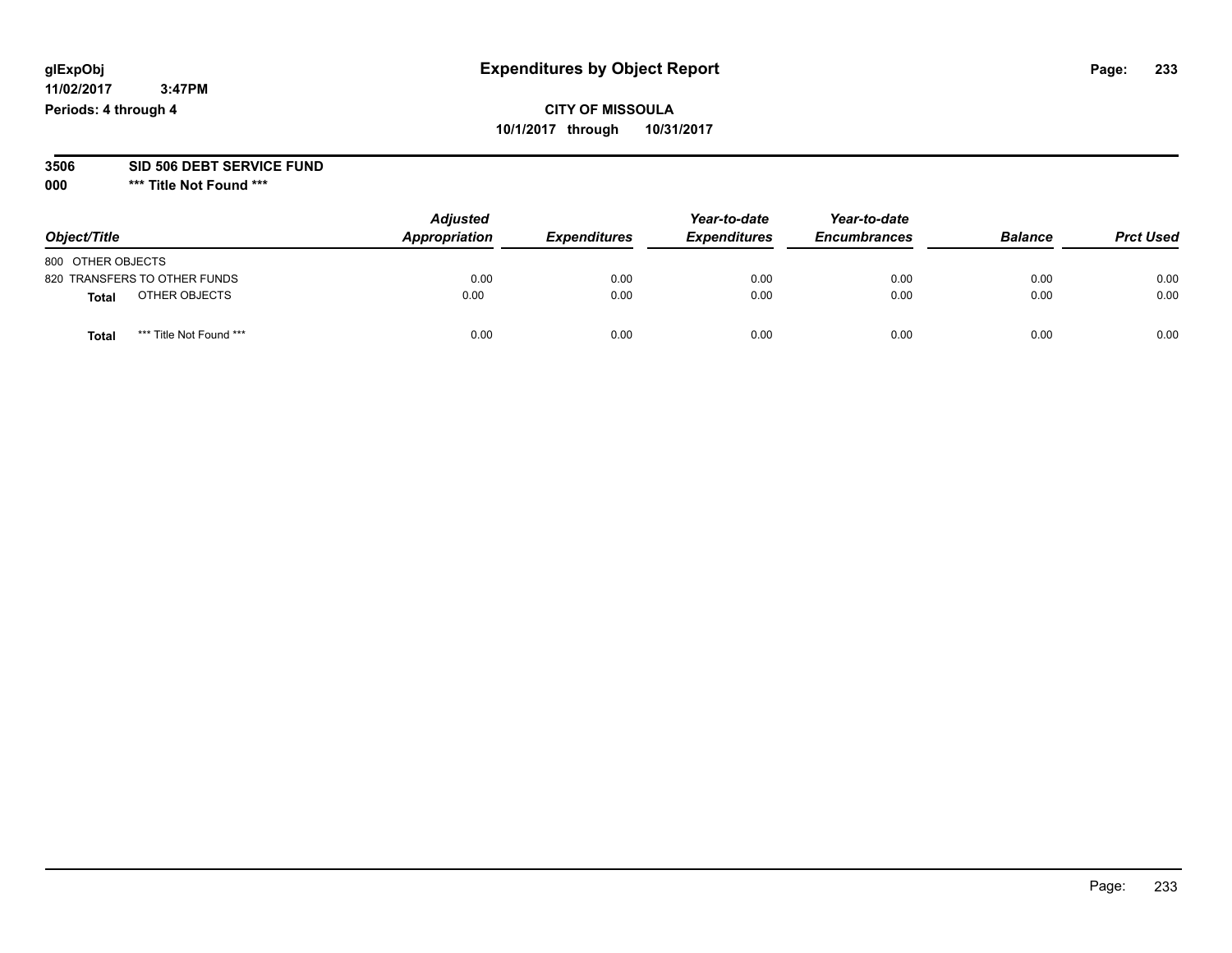**3506 SID 506 DEBT SERVICE FUND**

|                             |                           | <b>Adjusted</b>      |                     | Year-to-date        | Year-to-date        |                |                  |
|-----------------------------|---------------------------|----------------------|---------------------|---------------------|---------------------|----------------|------------------|
| Object/Title                |                           | <b>Appropriation</b> | <b>Expenditures</b> | <b>Expenditures</b> | <b>Encumbrances</b> | <b>Balance</b> | <b>Prct Used</b> |
| 500 FIXED CHARGES           |                           |                      |                     |                     |                     |                |                  |
|                             | 550 MERCHANT SERVICE FEES | 0.00                 | 0.00                | 0.00                | 0.00                | 0.00           | 0.00             |
| <b>Total</b>                | <b>FIXED CHARGES</b>      | 0.00                 | 0.00                | 0.00                | 0.00                | 0.00           | 0.00             |
| 600 DEBT SERVICE            |                           |                      |                     |                     |                     |                |                  |
| 610 PRINCIPAL               |                           | 0.00                 | 0.00                | 0.00                | 0.00                | 0.00           | 0.00             |
| 620 INTEREST / SERVICE FEES |                           | 0.00                 | 0.00                | 0.00                | 0.00                | 0.00           | 0.00             |
| <b>Total</b>                | <b>DEBT SERVICE</b>       | 0.00                 | 0.00                | 0.00                | 0.00                | 0.00           | 0.00             |
| <b>Total</b>                | NON-DEPARTMENTAL          | 0.00                 | 0.00                | 0.00                | 0.00                | 0.00           | 0.00             |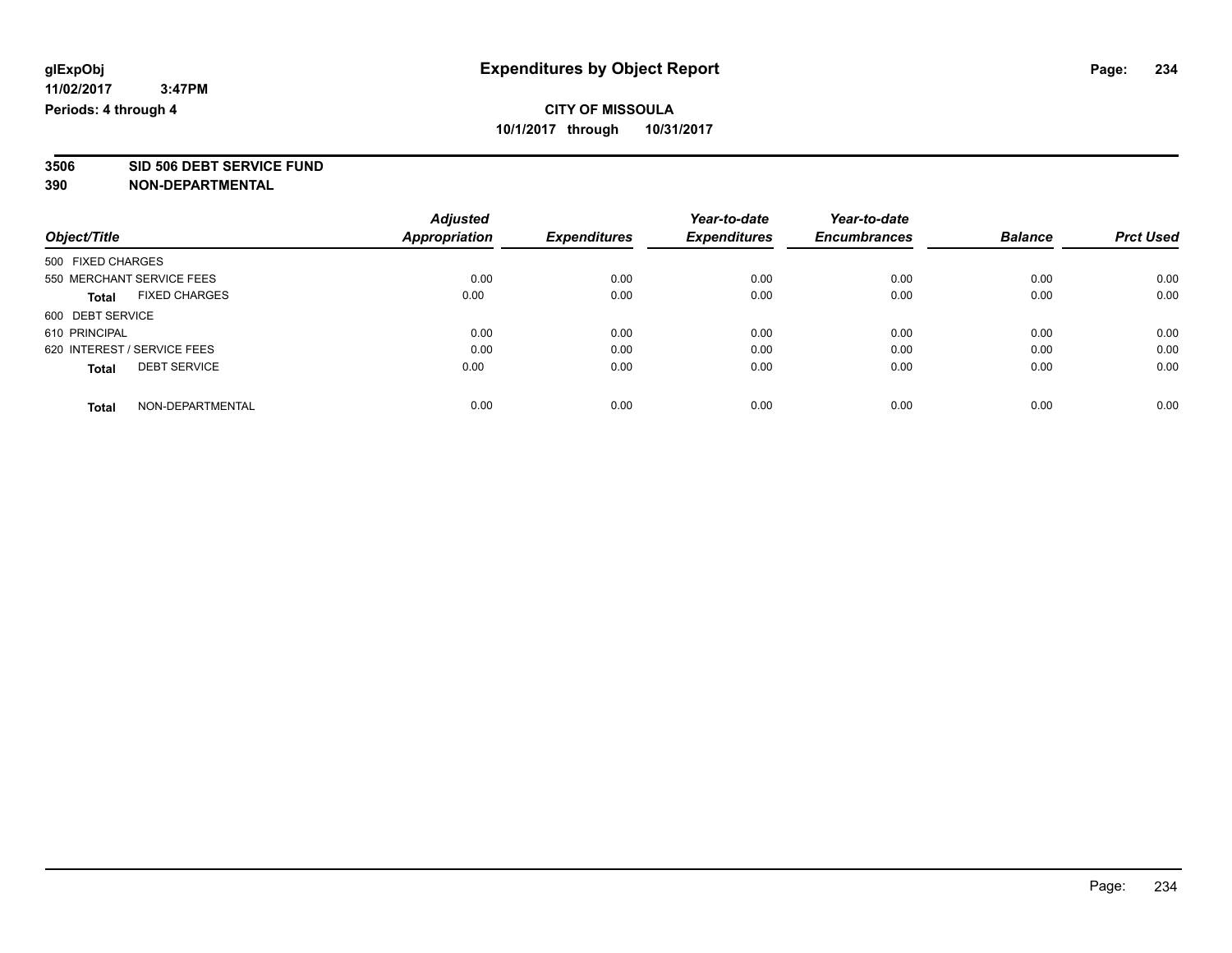#### **3506 SID 506 DEBT SERVICE FUND**

|                   |                              | <b>Adjusted</b>      |                     | Year-to-date        | Year-to-date        |                |                  |
|-------------------|------------------------------|----------------------|---------------------|---------------------|---------------------|----------------|------------------|
| Object/Title      |                              | <b>Appropriation</b> | <b>Expenditures</b> | <b>Expenditures</b> | <b>Encumbrances</b> | <b>Balance</b> | <b>Prct Used</b> |
| 500 FIXED CHARGES |                              |                      |                     |                     |                     |                |                  |
|                   | 550 MERCHANT SERVICE FEES    | 0.00                 | 0.00                | 0.00                | 0.00                | 0.00           | 0.00             |
| <b>Total</b>      | <b>FIXED CHARGES</b>         | 0.00                 | 0.00                | 0.00                | 0.00                | 0.00           | 0.00             |
| 600 DEBT SERVICE  |                              |                      |                     |                     |                     |                |                  |
| 610 PRINCIPAL     |                              | 0.00                 | 0.00                | 0.00                | 0.00                | 0.00           | 0.00             |
|                   | 620 INTEREST / SERVICE FEES  | 0.00                 | 0.00                | 0.00                | 0.00                | 0.00           | 0.00             |
| Total             | <b>DEBT SERVICE</b>          | 0.00                 | 0.00                | 0.00                | 0.00                | 0.00           | 0.00             |
| 800 OTHER OBJECTS |                              |                      |                     |                     |                     |                |                  |
|                   | 820 TRANSFERS TO OTHER FUNDS | 0.00                 | 0.00                | 0.00                | 0.00                | 0.00           | 0.00             |
| Total             | OTHER OBJECTS                | 0.00                 | 0.00                | 0.00                | 0.00                | 0.00           | 0.00             |
| <b>Total</b>      | SID 506 DEBT SERVICE FUND    | 0.00                 | 0.00                | 0.00                | 0.00                | 0.00           | 0.00             |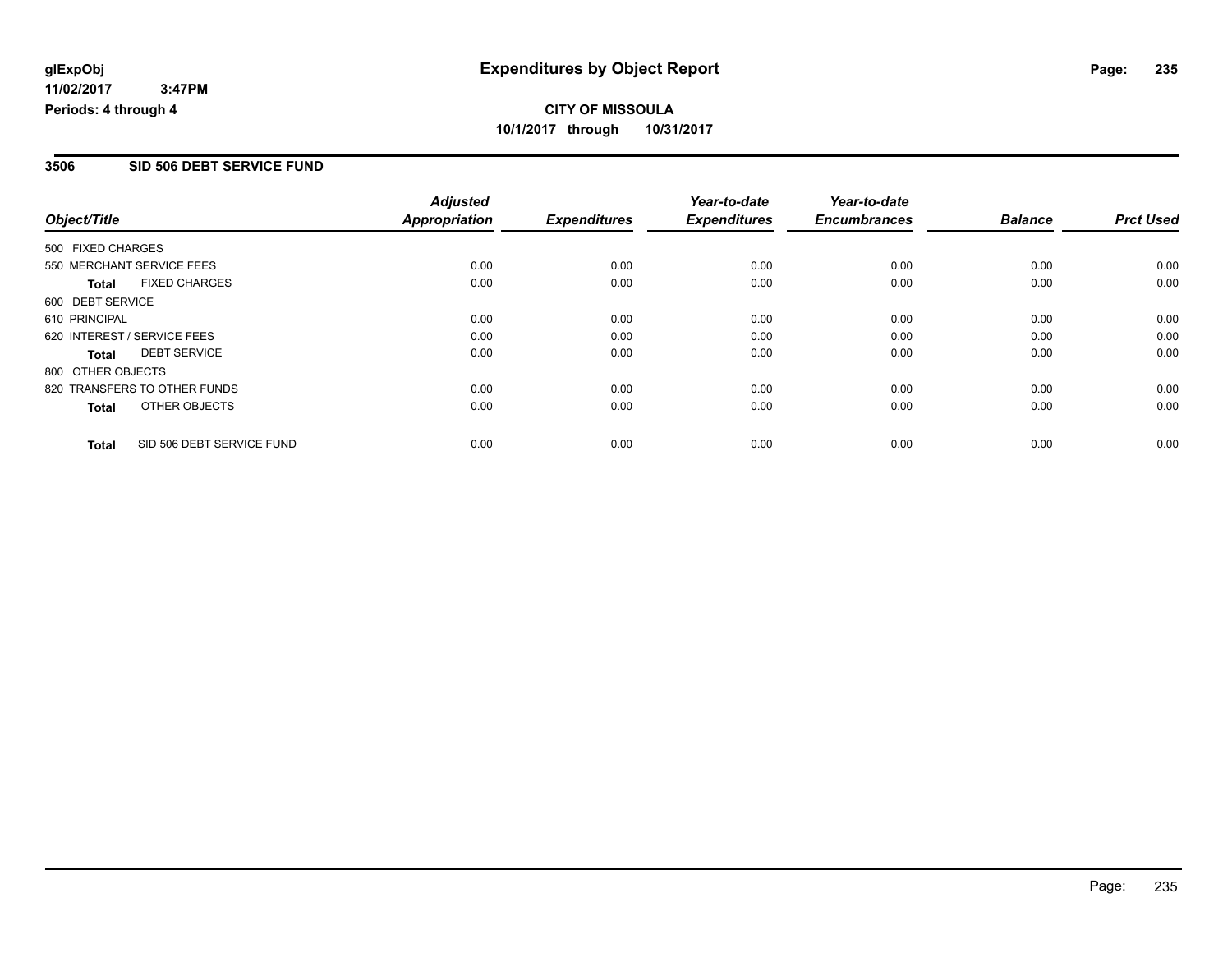## **CITY OF MISSOULA 10/1/2017 through 10/31/2017**

#### **3507 SID 507 DEBT SERVICE FUND**

|                                  | <b>Adjusted</b> |                     | Year-to-date        | Year-to-date        |                |                  |
|----------------------------------|-----------------|---------------------|---------------------|---------------------|----------------|------------------|
| Object/Title                     | Appropriation   | <b>Expenditures</b> | <b>Expenditures</b> | <b>Encumbrances</b> | <b>Balance</b> | <b>Prct Used</b> |
| 800 OTHER OBJECTS                |                 |                     |                     |                     |                |                  |
| 820 TRANSFERS TO OTHER FUNDS     | 0.00            | 0.00                | 0.00                | 0.00                | 0.00           | 0.00             |
| OTHER OBJECTS<br><b>Total</b>    | 0.00            | 0.00                | 0.00                | 0.00                | 0.00           | 0.00             |
| *** Title Not Found ***<br>Total | 0.00            | 0.00                | 0.00                | 0.00                | 0.00           | 0.00             |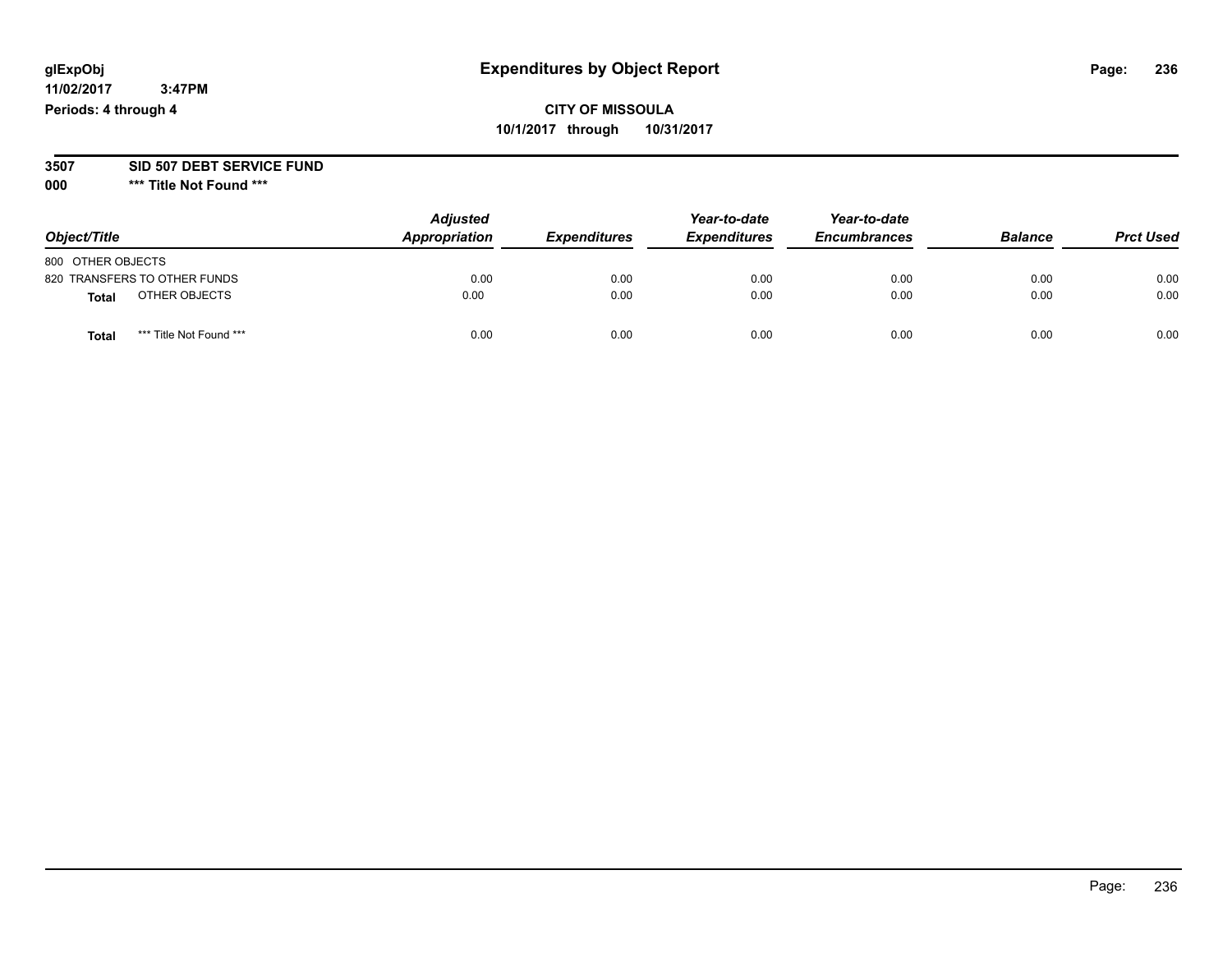# **3507 SID 507 DEBT SERVICE FUND**

| Object/Title                         | <b>Adjusted</b><br>Appropriation | <b>Expenditures</b> | Year-to-date<br><b>Expenditures</b> | Year-to-date<br><b>Encumbrances</b> | <b>Balance</b> | <b>Prct Used</b> |
|--------------------------------------|----------------------------------|---------------------|-------------------------------------|-------------------------------------|----------------|------------------|
| 500 FIXED CHARGES                    |                                  |                     |                                     |                                     |                |                  |
| 550 MERCHANT SERVICE FEES            | 0.00                             | 0.00                | 0.00                                | 0.00                                | 0.00           | 0.00             |
| <b>FIXED CHARGES</b><br><b>Total</b> | 0.00                             | 0.00                | 0.00                                | 0.00                                | 0.00           | 0.00             |
| NON-DEPARTMENTAL<br><b>Total</b>     | 0.00                             | 0.00                | 0.00                                | 0.00                                | 0.00           | 0.00             |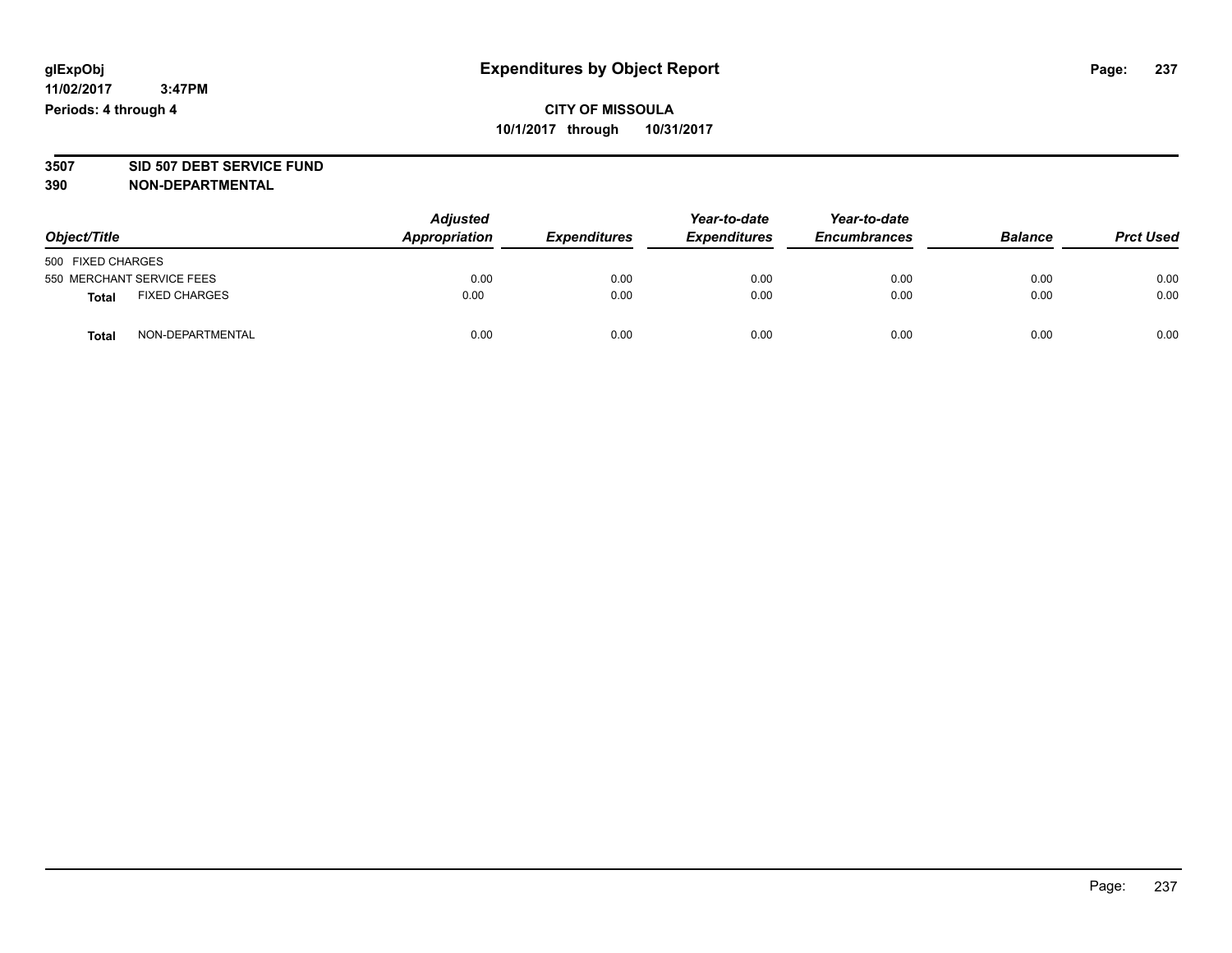**CITY OF MISSOULA 10/1/2017 through 10/31/2017**

### **3507 SID 507 DEBT SERVICE FUND**

|                              |                           | <b>Adjusted</b>      |                     | Year-to-date        | Year-to-date        |                |                  |
|------------------------------|---------------------------|----------------------|---------------------|---------------------|---------------------|----------------|------------------|
| Object/Title                 |                           | <b>Appropriation</b> | <b>Expenditures</b> | <b>Expenditures</b> | <b>Encumbrances</b> | <b>Balance</b> | <b>Prct Used</b> |
| 500 FIXED CHARGES            |                           |                      |                     |                     |                     |                |                  |
| 550 MERCHANT SERVICE FEES    |                           | 0.00                 | 0.00                | 0.00                | 0.00                | 0.00           | 0.00             |
| <b>Total</b>                 | <b>FIXED CHARGES</b>      | 0.00                 | 0.00                | 0.00                | 0.00                | 0.00           | 0.00             |
| 800 OTHER OBJECTS            |                           |                      |                     |                     |                     |                |                  |
| 820 TRANSFERS TO OTHER FUNDS |                           | 0.00                 | 0.00                | 0.00                | 0.00                | 0.00           | 0.00             |
| <b>Total</b>                 | OTHER OBJECTS             | 0.00                 | 0.00                | 0.00                | 0.00                | 0.00           | 0.00             |
| <b>Total</b>                 | SID 507 DEBT SERVICE FUND | 0.00                 | 0.00                | 0.00                | 0.00                | 0.00           | 0.00             |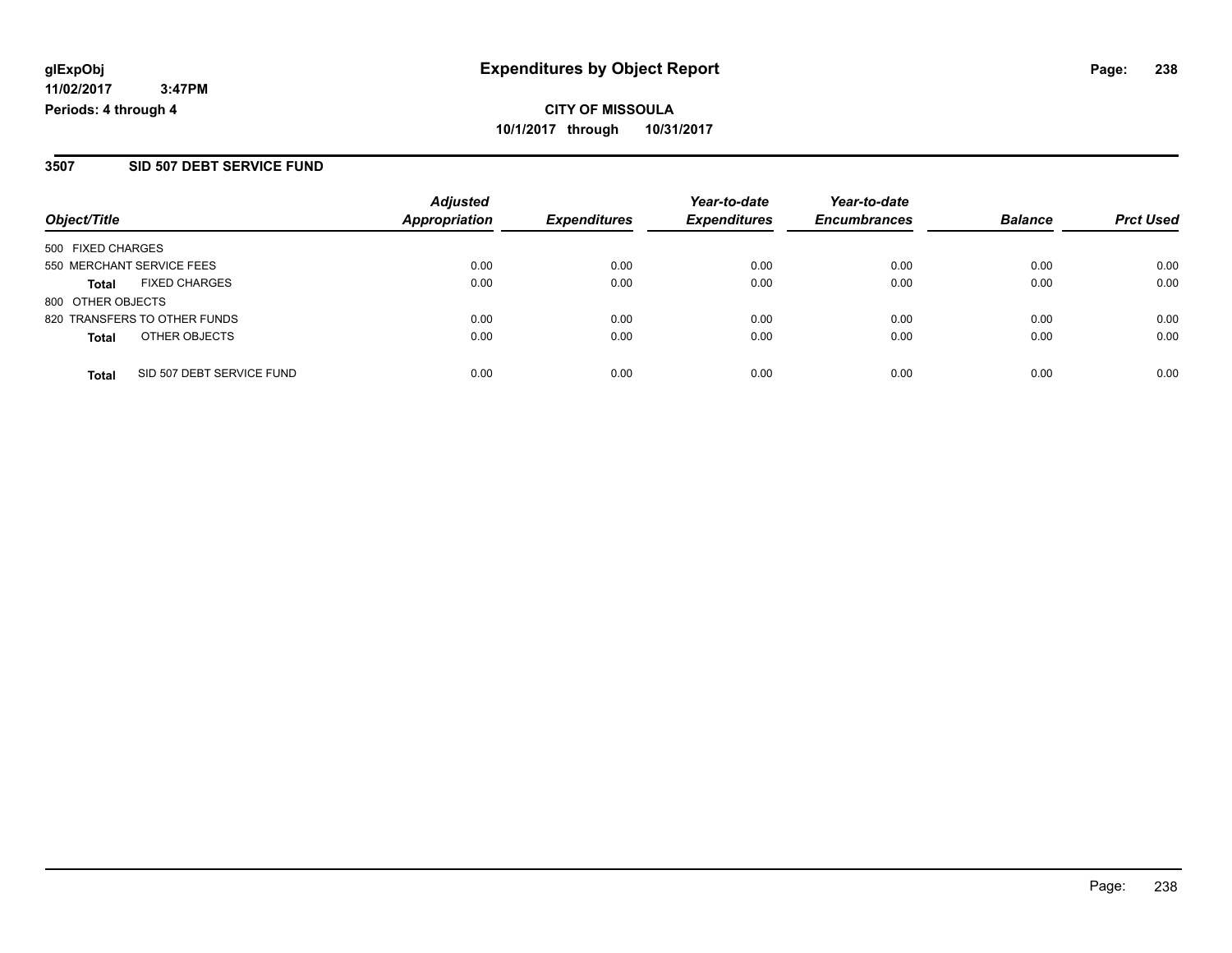## **CITY OF MISSOULA 10/1/2017 through 10/31/2017**

#### **3508 SID 508 DEBT SERVICE FUND**

| Object/Title                    | <b>Adjusted</b><br>Appropriation | <b>Expenditures</b> | Year-to-date<br><b>Expenditures</b> | Year-to-date<br><b>Encumbrances</b> | <b>Balance</b> | <b>Prct Used</b> |
|---------------------------------|----------------------------------|---------------------|-------------------------------------|-------------------------------------|----------------|------------------|
| 800 OTHER OBJECTS               |                                  |                     |                                     |                                     |                |                  |
| 820 TRANSFERS TO OTHER FUNDS    | 0.00                             | 0.00                | 0.00                                | 0.00                                | 0.00           | 0.00             |
| OTHER OBJECTS<br><b>Total</b>   | 0.00                             | 0.00                | 0.00                                | 0.00                                | 0.00           | 0.00             |
| *** Title Not Found ***<br>Tota | 0.00                             | 0.00                | 0.00                                | 0.00                                | 0.00           | 0.00             |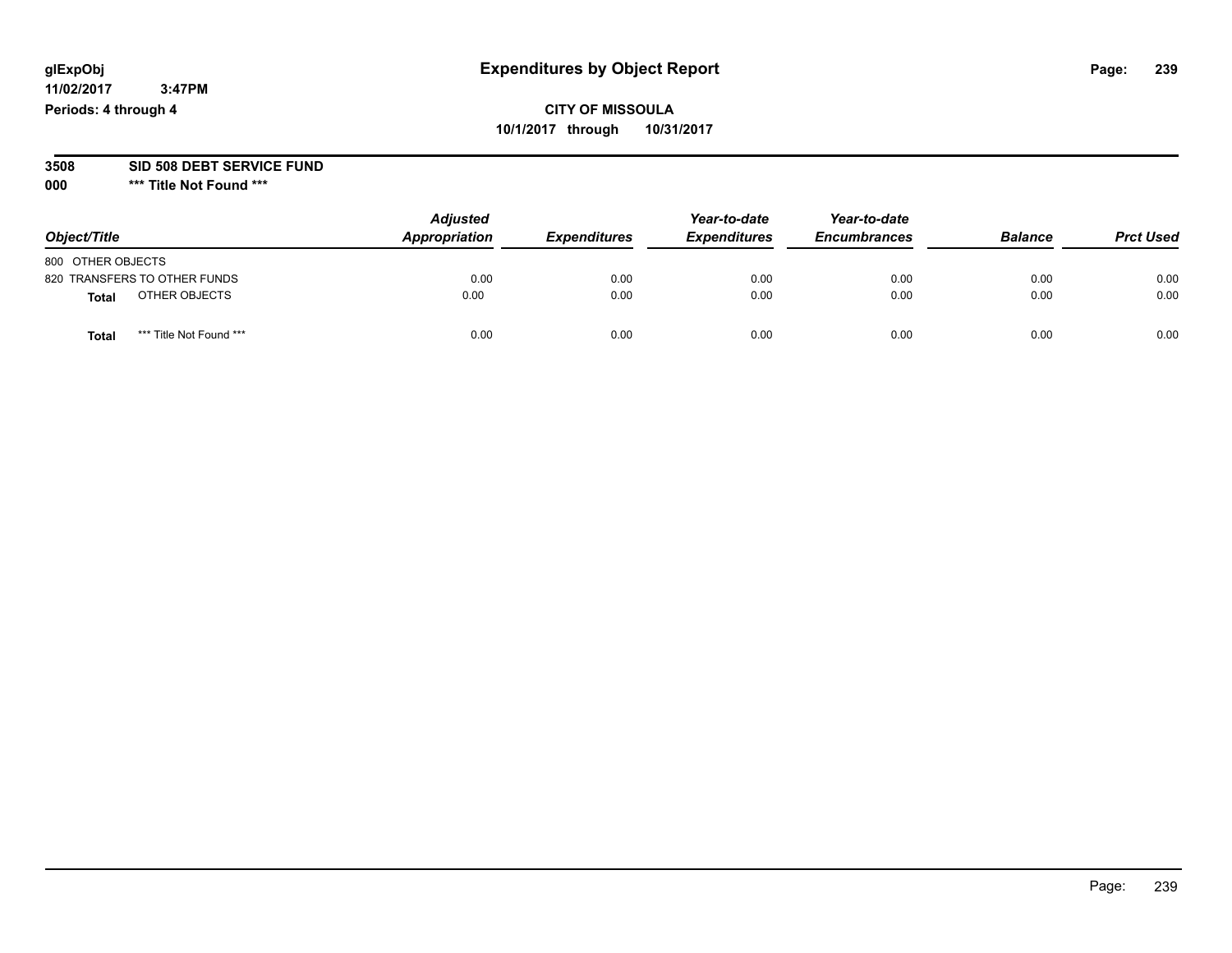# **3508 SID 508 DEBT SERVICE FUND**

| Object/Title                  |                  | <b>Adjusted</b><br>Appropriation | <b>Expenditures</b> | Year-to-date<br><b>Expenditures</b> | Year-to-date<br><b>Encumbrances</b> | <b>Balance</b> | <b>Prct Used</b> |
|-------------------------------|------------------|----------------------------------|---------------------|-------------------------------------|-------------------------------------|----------------|------------------|
| 500 FIXED CHARGES             |                  |                                  |                     |                                     |                                     |                |                  |
| 550 MERCHANT SERVICE FEES     |                  | 0.00                             | 0.00                | 0.00                                | 0.00                                | 0.00           | 0.00             |
| <b>FIXED CHARGES</b><br>Total |                  | 0.00                             | 0.00                | 0.00                                | 0.00                                | 0.00           | 0.00             |
| <b>Total</b>                  | NON-DEPARTMENTAL | 0.00                             | 0.00                | 0.00                                | 0.00                                | 0.00           | 0.00             |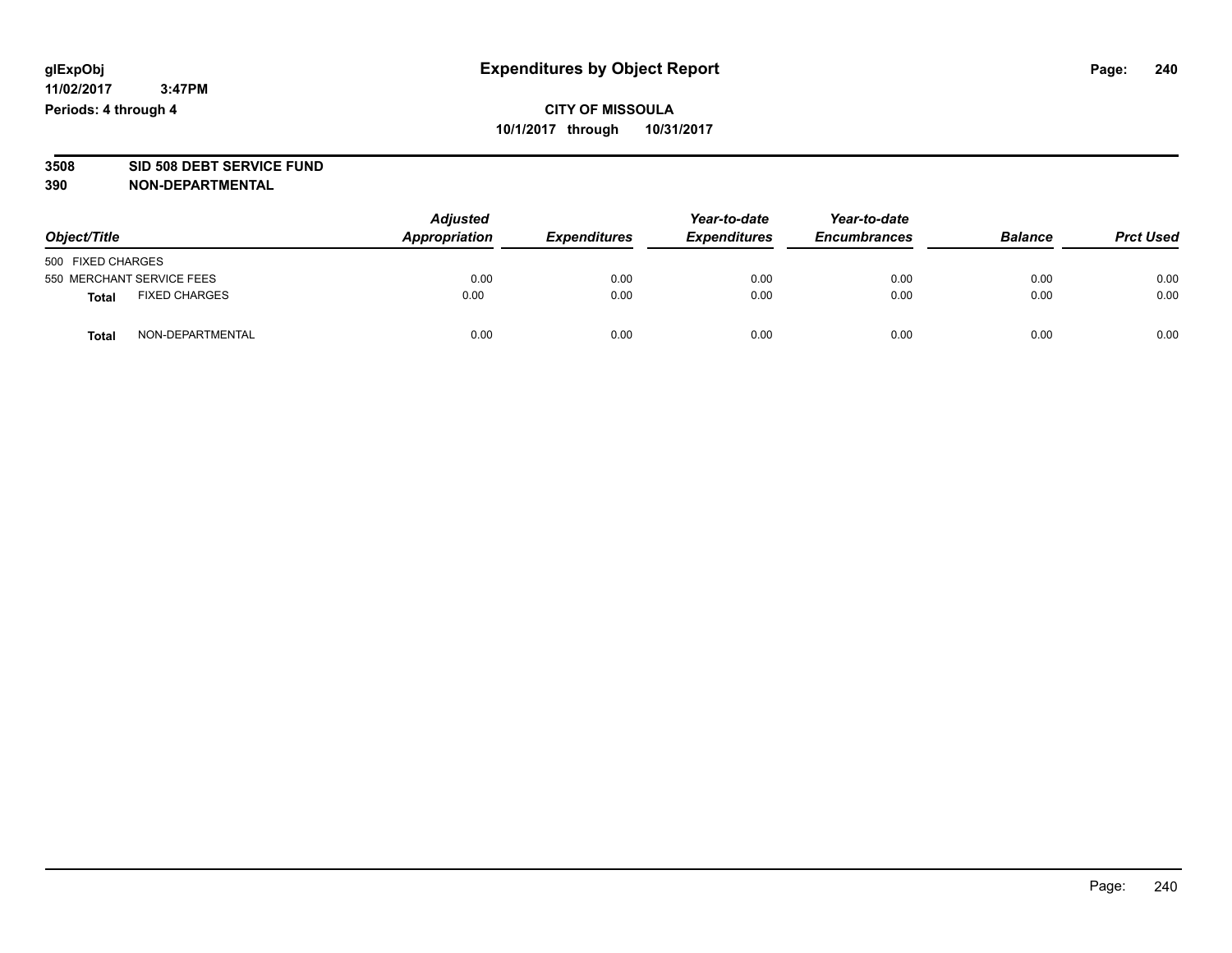**CITY OF MISSOULA 10/1/2017 through 10/31/2017**

#### **3508 SID 508 DEBT SERVICE FUND**

| Object/Title                              | <b>Adjusted</b><br>Appropriation | <b>Expenditures</b> | Year-to-date<br><b>Expenditures</b> | Year-to-date<br><b>Encumbrances</b> | <b>Balance</b> | <b>Prct Used</b> |
|-------------------------------------------|----------------------------------|---------------------|-------------------------------------|-------------------------------------|----------------|------------------|
| 500 FIXED CHARGES                         |                                  |                     |                                     |                                     |                |                  |
| 550 MERCHANT SERVICE FEES                 | 0.00                             | 0.00                | 0.00                                | 0.00                                | 0.00           | 0.00             |
| <b>FIXED CHARGES</b><br>Total             | 0.00                             | 0.00                | 0.00                                | 0.00                                | 0.00           | 0.00             |
| 800 OTHER OBJECTS                         |                                  |                     |                                     |                                     |                |                  |
| 820 TRANSFERS TO OTHER FUNDS              | 0.00                             | 0.00                | 0.00                                | 0.00                                | 0.00           | 0.00             |
| OTHER OBJECTS<br><b>Total</b>             | 0.00                             | 0.00                | 0.00                                | 0.00                                | 0.00           | 0.00             |
| SID 508 DEBT SERVICE FUND<br><b>Total</b> | 0.00                             | 0.00                | 0.00                                | 0.00                                | 0.00           | 0.00             |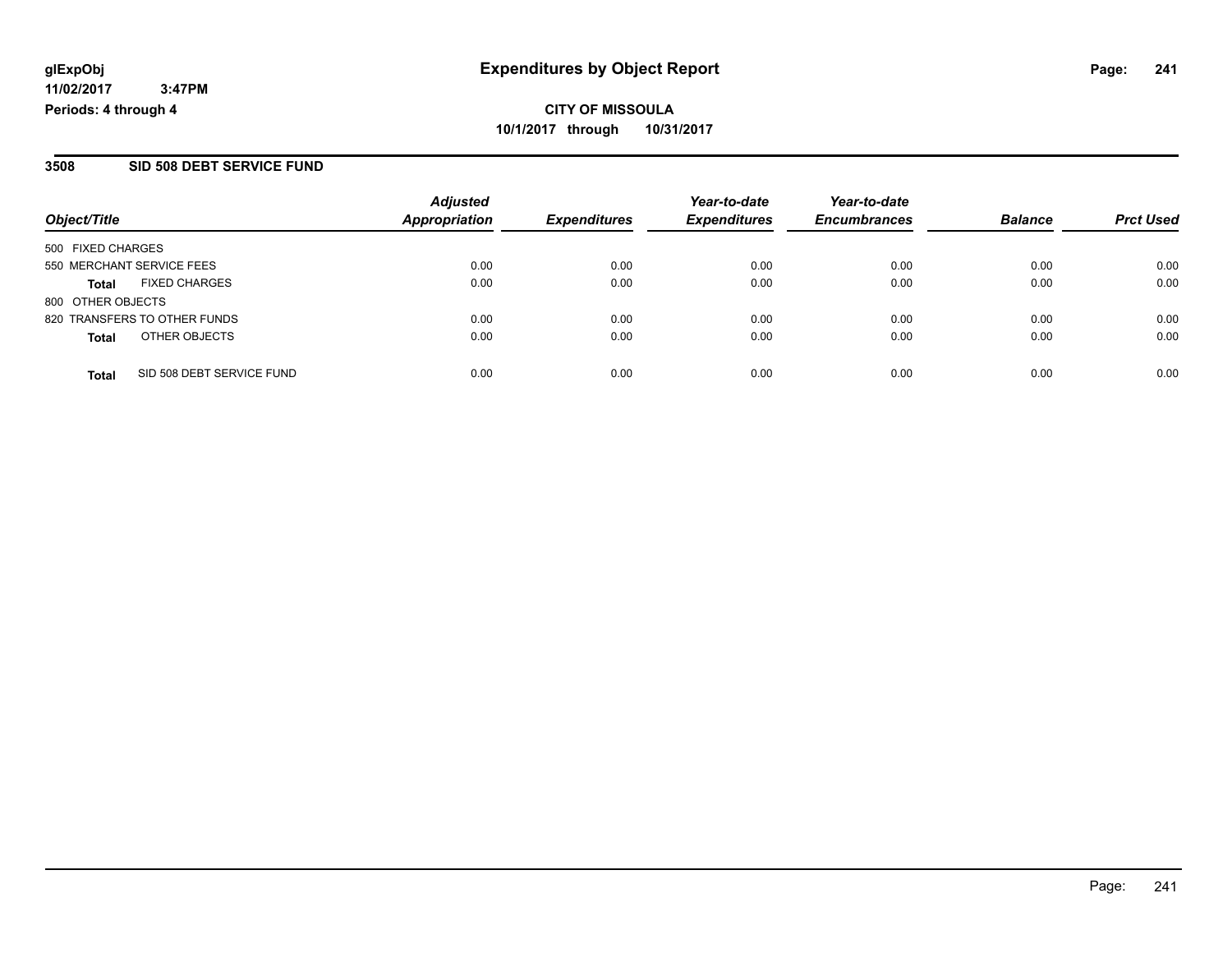## **CITY OF MISSOULA 10/1/2017 through 10/31/2017**

## **3510 SID 510 DEBT SERVICE FUND**

| Object/Title                     | <b>Adjusted</b><br>Appropriation | <b>Expenditures</b> | Year-to-date<br><b>Expenditures</b> | Year-to-date<br><b>Encumbrances</b> | <b>Balance</b> | <b>Prct Used</b> |
|----------------------------------|----------------------------------|---------------------|-------------------------------------|-------------------------------------|----------------|------------------|
| 800 OTHER OBJECTS                |                                  |                     |                                     |                                     |                |                  |
| 820 TRANSFERS TO OTHER FUNDS     | 0.00                             | 0.00                | 0.00                                | 0.00                                | 0.00           | 0.00             |
| OTHER OBJECTS<br>Total           | 0.00                             | 0.00                | 0.00                                | 0.00                                | 0.00           | 0.00             |
| *** Title Not Found ***<br>Total | 0.00                             | 0.00                | 0.00                                | 0.00                                | 0.00           | 0.00             |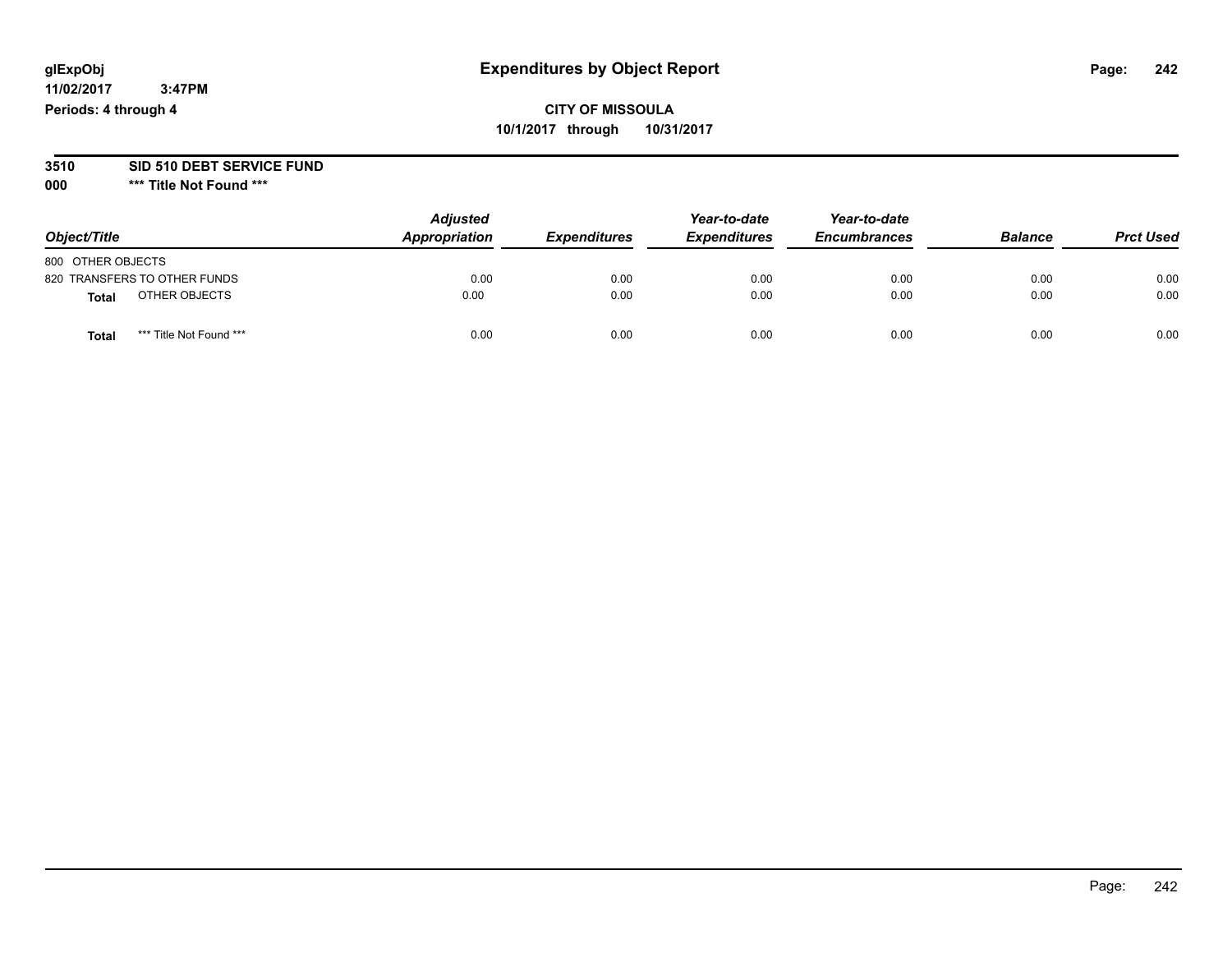# **3510 SID 510 DEBT SERVICE FUND**

|                                      | <b>Adjusted</b> | <b>Expenditures</b> | Year-to-date<br><b>Expenditures</b> | Year-to-date<br><b>Encumbrances</b> | <b>Balance</b> | <b>Prct Used</b> |
|--------------------------------------|-----------------|---------------------|-------------------------------------|-------------------------------------|----------------|------------------|
| Object/Title                         | Appropriation   |                     |                                     |                                     |                |                  |
| 500 FIXED CHARGES                    |                 |                     |                                     |                                     |                |                  |
| 550 MERCHANT SERVICE FEES            | 0.00            | 0.00                | 0.00                                | 0.00                                | 0.00           | 0.00             |
| <b>FIXED CHARGES</b><br><b>Total</b> | 0.00            | 0.00                | 0.00                                | 0.00                                | 0.00           | 0.00             |
| 600 DEBT SERVICE                     |                 |                     |                                     |                                     |                |                  |
| 610 PRINCIPAL                        | 0.00            | 0.00                | 0.00                                | 0.00                                | 0.00           | 0.00             |
| 620 INTEREST / SERVICE FEES          | 0.00            | 0.00                | 0.00                                | 0.00                                | 0.00           | 0.00             |
| <b>DEBT SERVICE</b><br><b>Total</b>  | 0.00            | 0.00                | 0.00                                | 0.00                                | 0.00           | 0.00             |
| NON-DEPARTMENTAL<br><b>Total</b>     | 0.00            | 0.00                | 0.00                                | 0.00                                | 0.00           | 0.00             |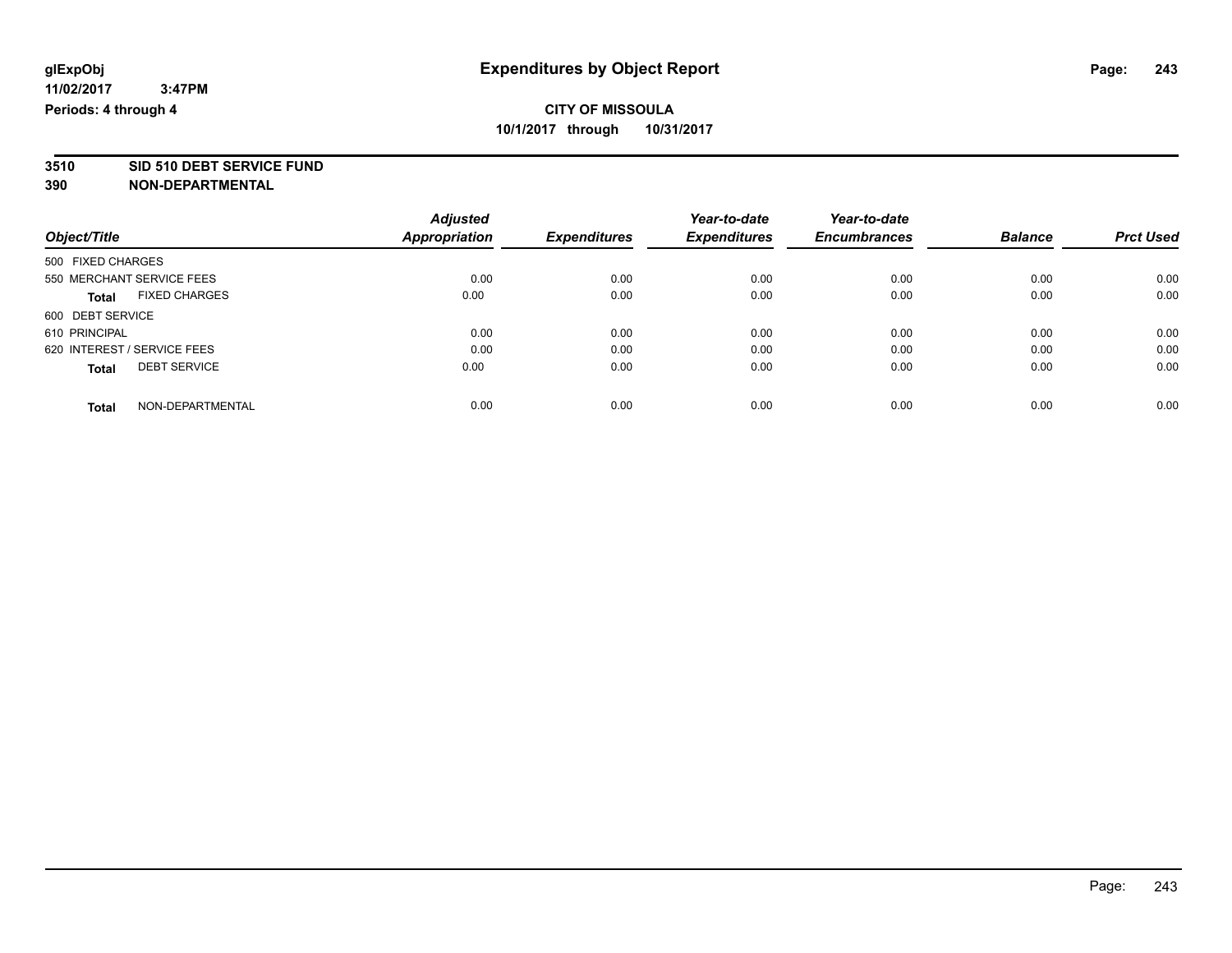### **3510 SID 510 DEBT SERVICE FUND**

|                   |                              | <b>Adjusted</b>      |                     | Year-to-date        | Year-to-date        |                |                  |
|-------------------|------------------------------|----------------------|---------------------|---------------------|---------------------|----------------|------------------|
| Object/Title      |                              | <b>Appropriation</b> | <b>Expenditures</b> | <b>Expenditures</b> | <b>Encumbrances</b> | <b>Balance</b> | <b>Prct Used</b> |
| 500 FIXED CHARGES |                              |                      |                     |                     |                     |                |                  |
|                   | 550 MERCHANT SERVICE FEES    | 0.00                 | 0.00                | 0.00                | 0.00                | 0.00           | 0.00             |
| <b>Total</b>      | <b>FIXED CHARGES</b>         | 0.00                 | 0.00                | 0.00                | 0.00                | 0.00           | 0.00             |
| 600 DEBT SERVICE  |                              |                      |                     |                     |                     |                |                  |
| 610 PRINCIPAL     |                              | 0.00                 | 0.00                | 0.00                | 0.00                | 0.00           | 0.00             |
|                   | 620 INTEREST / SERVICE FEES  | 0.00                 | 0.00                | 0.00                | 0.00                | 0.00           | 0.00             |
| Total             | <b>DEBT SERVICE</b>          | 0.00                 | 0.00                | 0.00                | 0.00                | 0.00           | 0.00             |
| 800 OTHER OBJECTS |                              |                      |                     |                     |                     |                |                  |
|                   | 820 TRANSFERS TO OTHER FUNDS | 0.00                 | 0.00                | 0.00                | 0.00                | 0.00           | 0.00             |
| Total             | OTHER OBJECTS                | 0.00                 | 0.00                | 0.00                | 0.00                | 0.00           | 0.00             |
| <b>Total</b>      | SID 510 DEBT SERVICE FUND    | 0.00                 | 0.00                | 0.00                | 0.00                | 0.00           | 0.00             |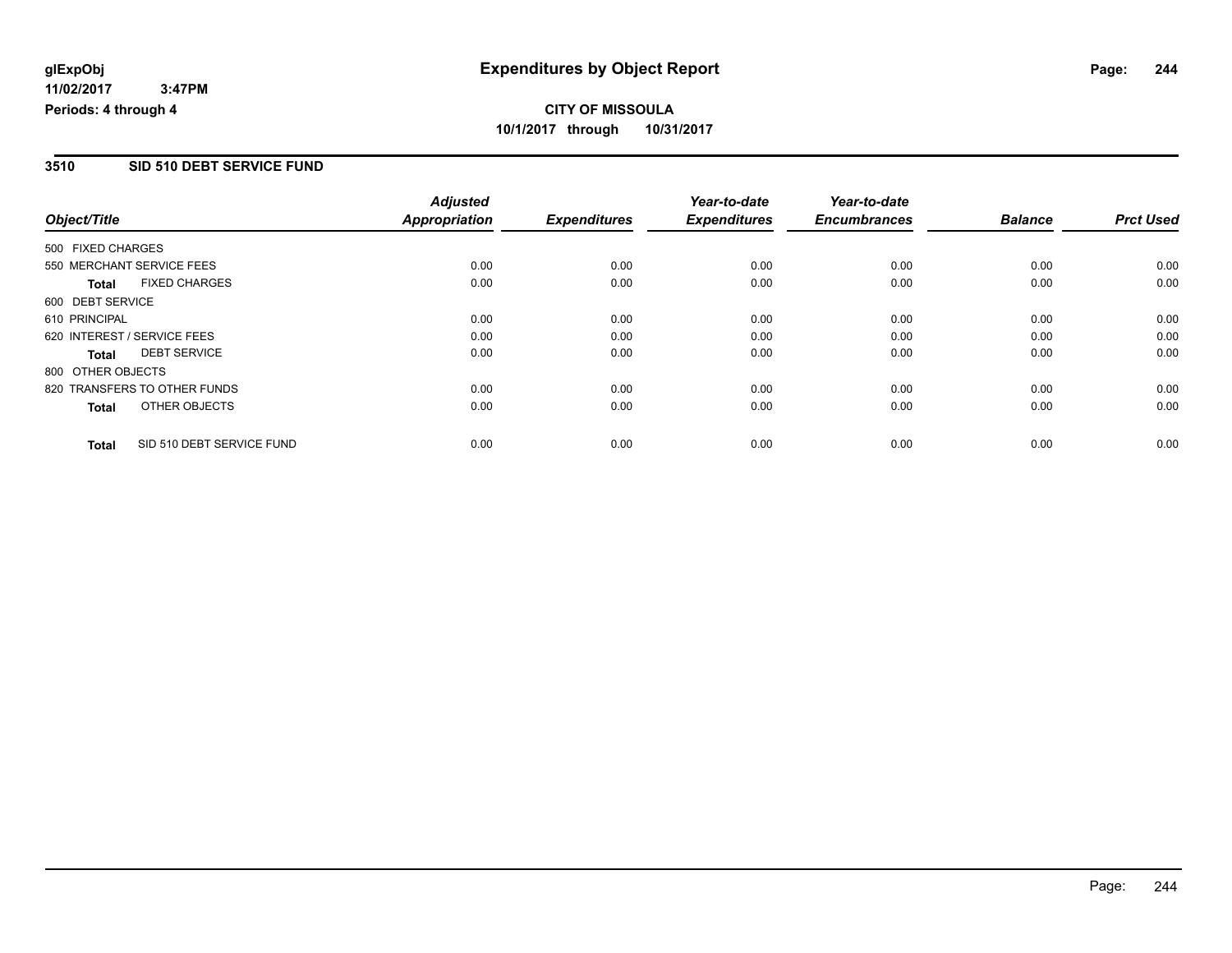## **CITY OF MISSOULA 10/1/2017 through 10/31/2017**

#### **3511 SID 511 DEBT SERVICE FUND**

| Object/Title                            | <b>Adjusted</b><br>Appropriation | <b>Expenditures</b> | Year-to-date<br><b>Expenditures</b> | Year-to-date<br><b>Encumbrances</b> | <b>Balance</b> | <b>Prct Used</b> |
|-----------------------------------------|----------------------------------|---------------------|-------------------------------------|-------------------------------------|----------------|------------------|
| 800 OTHER OBJECTS                       |                                  |                     |                                     |                                     |                |                  |
| 820 TRANSFERS TO OTHER FUNDS            | 0.00                             | 0.00                | 0.00                                | 0.00                                | 0.00           | 0.00             |
| OTHER OBJECTS<br><b>Total</b>           | 0.00                             | 0.00                | 0.00                                | 0.00                                | 0.00           | 0.00             |
| *** Title Not Found ***<br><b>Total</b> | 0.00                             | 0.00                | 0.00                                | 0.00                                | 0.00           | 0.00             |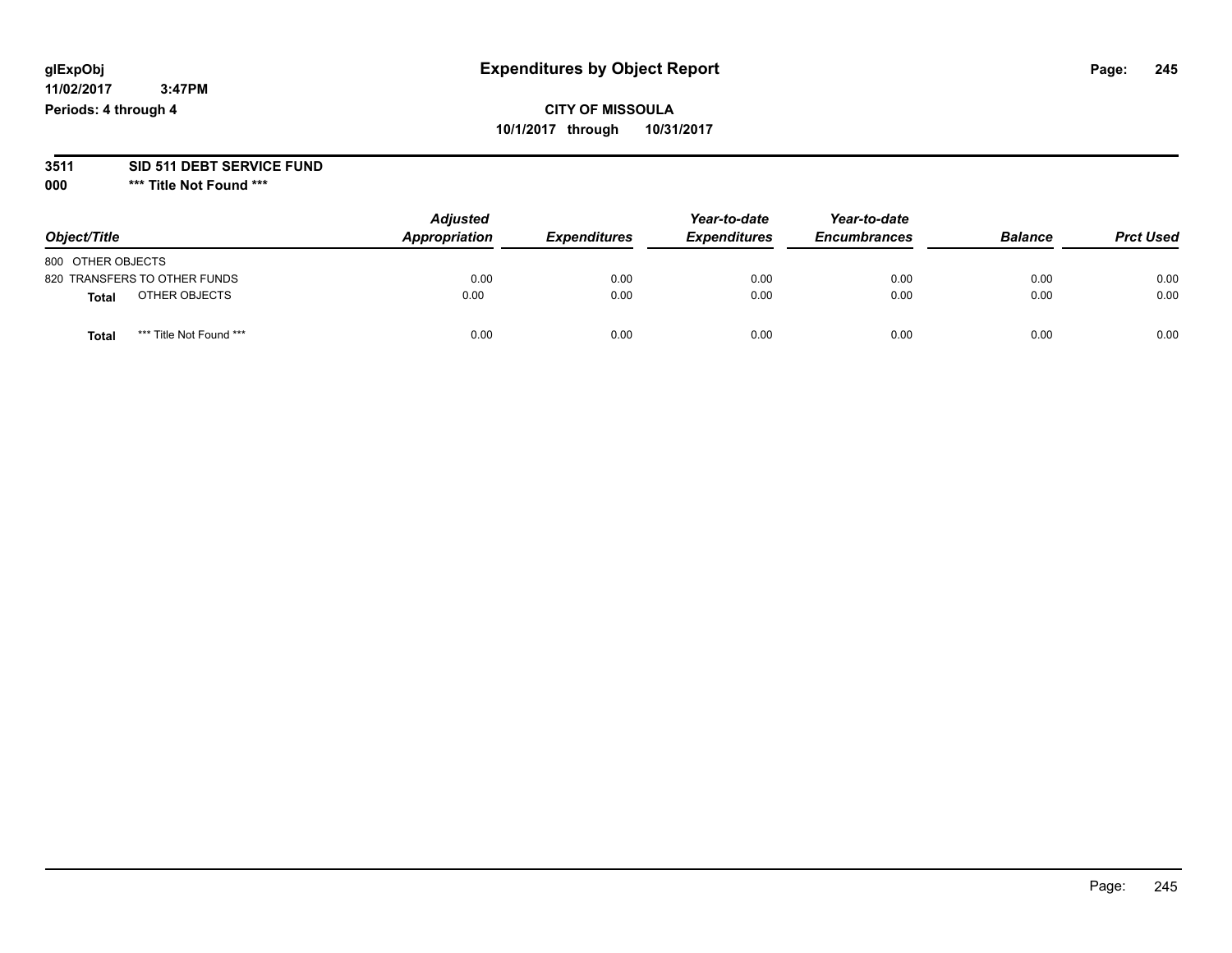# **3511 SID 511 DEBT SERVICE FUND**

| Object/Title                |                      | <b>Adjusted</b> | <b>Expenditures</b> | Year-to-date        | Year-to-date<br><b>Encumbrances</b> | <b>Balance</b> | <b>Prct Used</b> |
|-----------------------------|----------------------|-----------------|---------------------|---------------------|-------------------------------------|----------------|------------------|
|                             |                      | Appropriation   |                     | <b>Expenditures</b> |                                     |                |                  |
| 500 FIXED CHARGES           |                      |                 |                     |                     |                                     |                |                  |
| 550 MERCHANT SERVICE FEES   |                      | 0.00            | 0.00                | 0.00                | 0.00                                | 0.00           | 0.00             |
| Total                       | <b>FIXED CHARGES</b> | 0.00            | 0.00                | 0.00                | 0.00                                | 0.00           | 0.00             |
| 600 DEBT SERVICE            |                      |                 |                     |                     |                                     |                |                  |
| 610 PRINCIPAL               |                      | 0.00            | 0.00                | 0.00                | 0.00                                | 0.00           | 0.00             |
| 620 INTEREST / SERVICE FEES |                      | 0.00            | 0.00                | 0.00                | 0.00                                | 0.00           | 0.00             |
| <b>Total</b>                | <b>DEBT SERVICE</b>  | 0.00            | 0.00                | 0.00                | 0.00                                | 0.00           | 0.00             |
| <b>Total</b>                | NON-DEPARTMENTAL     | 0.00            | 0.00                | 0.00                | 0.00                                | 0.00           | 0.00             |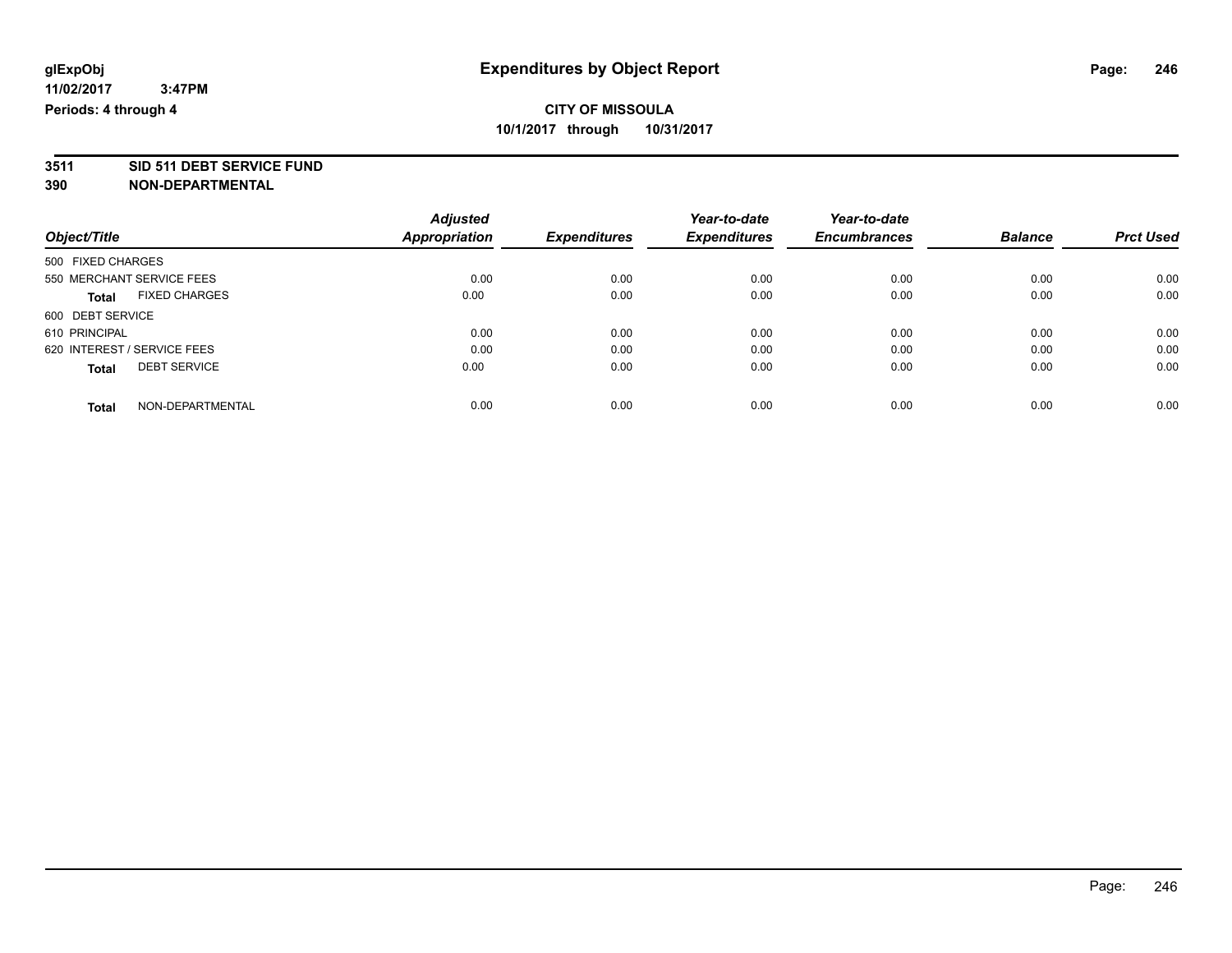### **3511 SID 511 DEBT SERVICE FUND**

|                             |                              | <b>Adjusted</b>      |                     | Year-to-date        | Year-to-date        |                |                  |
|-----------------------------|------------------------------|----------------------|---------------------|---------------------|---------------------|----------------|------------------|
| Object/Title                |                              | <b>Appropriation</b> | <b>Expenditures</b> | <b>Expenditures</b> | <b>Encumbrances</b> | <b>Balance</b> | <b>Prct Used</b> |
| 500 FIXED CHARGES           |                              |                      |                     |                     |                     |                |                  |
|                             | 550 MERCHANT SERVICE FEES    | 0.00                 | 0.00                | 0.00                | 0.00                | 0.00           | 0.00             |
| <b>Total</b>                | <b>FIXED CHARGES</b>         | 0.00                 | 0.00                | 0.00                | 0.00                | 0.00           | 0.00             |
| 600 DEBT SERVICE            |                              |                      |                     |                     |                     |                |                  |
| 610 PRINCIPAL               |                              | 0.00                 | 0.00                | 0.00                | 0.00                | 0.00           | 0.00             |
| 620 INTEREST / SERVICE FEES |                              | 0.00                 | 0.00                | 0.00                | 0.00                | 0.00           | 0.00             |
| Total                       | <b>DEBT SERVICE</b>          | 0.00                 | 0.00                | 0.00                | 0.00                | 0.00           | 0.00             |
| 800 OTHER OBJECTS           |                              |                      |                     |                     |                     |                |                  |
|                             | 820 TRANSFERS TO OTHER FUNDS | 0.00                 | 0.00                | 0.00                | 0.00                | 0.00           | 0.00             |
| Total                       | OTHER OBJECTS                | 0.00                 | 0.00                | 0.00                | 0.00                | 0.00           | 0.00             |
| <b>Total</b>                | SID 511 DEBT SERVICE FUND    | 0.00                 | 0.00                | 0.00                | 0.00                | 0.00           | 0.00             |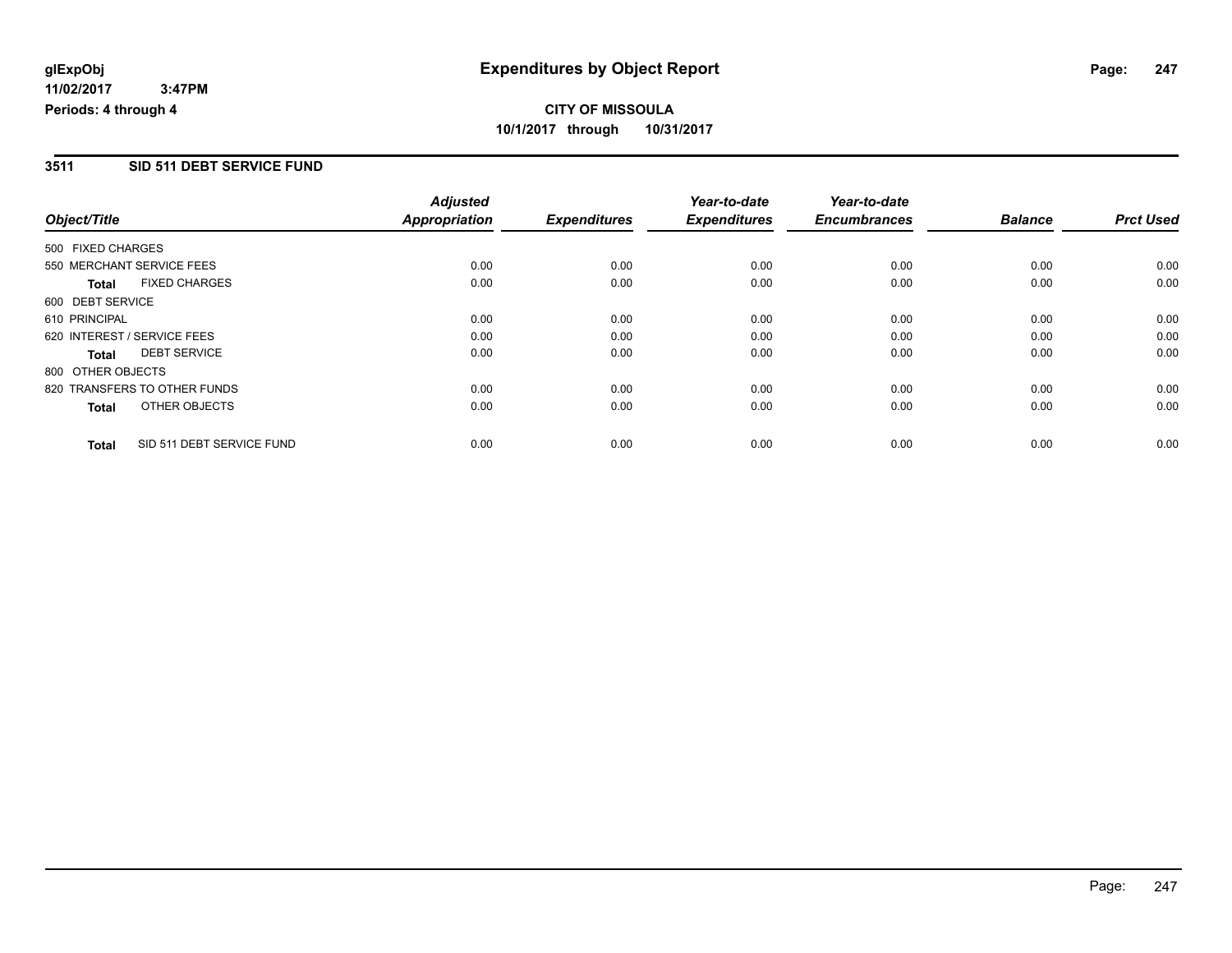**3512 SID 512 DEBT SERVICE FUND**

|                                      | <b>Adjusted</b> |                     | Year-to-date        | Year-to-date        |                |                  |
|--------------------------------------|-----------------|---------------------|---------------------|---------------------|----------------|------------------|
| Object/Title                         | Appropriation   | <b>Expenditures</b> | <b>Expenditures</b> | <b>Encumbrances</b> | <b>Balance</b> | <b>Prct Used</b> |
| 500 FIXED CHARGES                    |                 |                     |                     |                     |                |                  |
| 550 MERCHANT SERVICE FEES            | 0.00            | 0.00                | 0.00                | 0.00                | 0.00           | 0.00             |
| <b>FIXED CHARGES</b><br><b>Total</b> | 0.00            | 0.00                | 0.00                | 0.00                | 0.00           | 0.00             |
| 600 DEBT SERVICE                     |                 |                     |                     |                     |                |                  |
| 610 PRINCIPAL                        | 14,835.00       | 0.00                | 0.00                | 0.00                | 14.835.00      | 0.00             |
| 620 INTEREST / SERVICE FEES          | 779.00          | 0.00                | 346.15              | 0.00                | 432.85         | 44.44            |
| <b>DEBT SERVICE</b><br><b>Total</b>  | 15.614.00       | 0.00                | 346.15              | 0.00                | 15,267.85      | 2.22             |
| NON-DEPARTMENTAL<br><b>Total</b>     | 15.614.00       | 0.00                | 346.15              | 0.00                | 15.267.85      | 2.22             |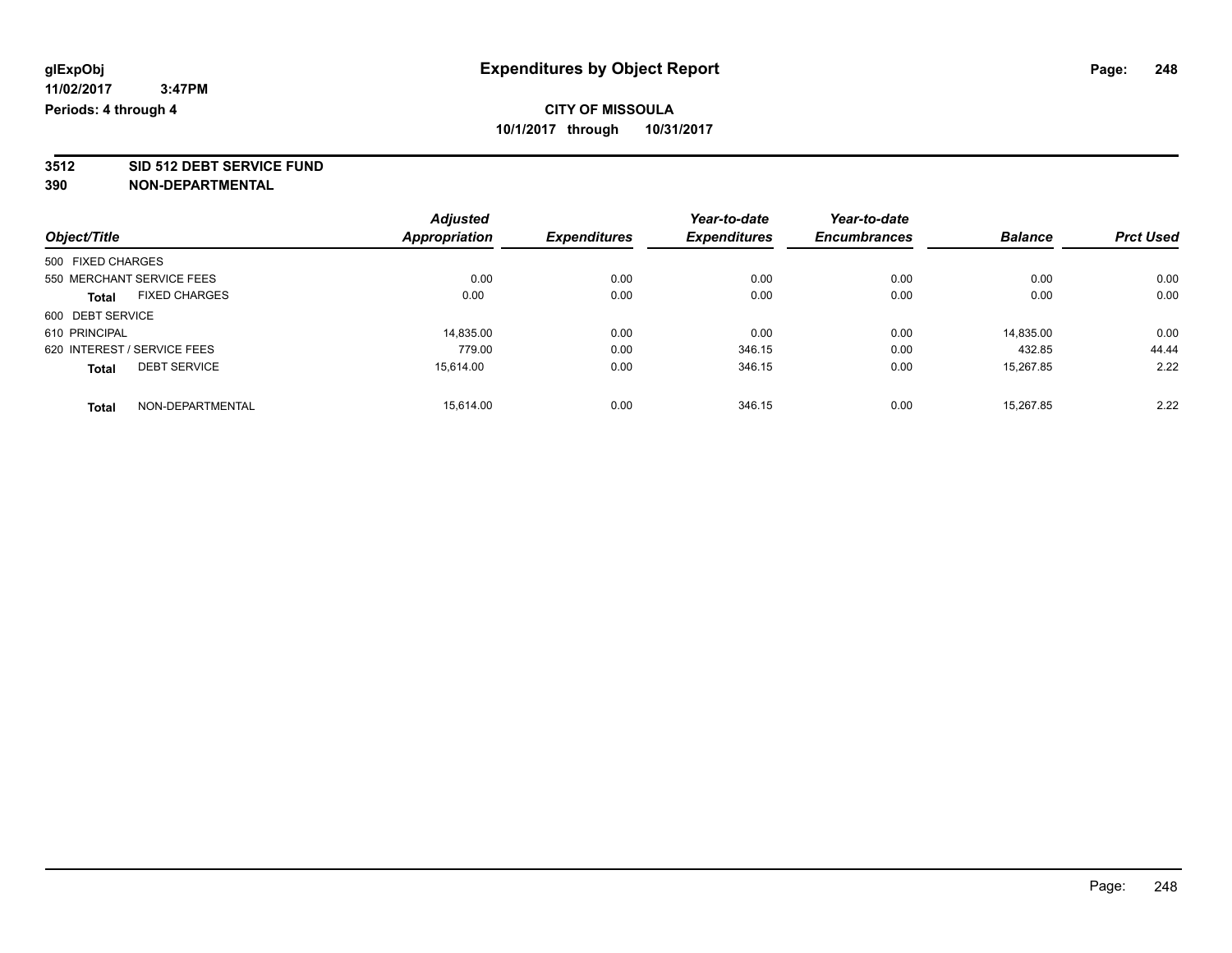### **3512 SID 512 DEBT SERVICE FUND**

| Object/Title                              | <b>Adjusted</b><br>Appropriation | <b>Expenditures</b> | Year-to-date<br><b>Expenditures</b> | Year-to-date<br><b>Encumbrances</b> | <b>Balance</b> | <b>Prct Used</b> |
|-------------------------------------------|----------------------------------|---------------------|-------------------------------------|-------------------------------------|----------------|------------------|
|                                           |                                  |                     |                                     |                                     |                |                  |
| 500 FIXED CHARGES                         |                                  |                     |                                     |                                     |                |                  |
| 550 MERCHANT SERVICE FEES                 | 0.00                             | 0.00                | 0.00                                | 0.00                                | 0.00           | 0.00             |
| <b>FIXED CHARGES</b><br><b>Total</b>      | 0.00                             | 0.00                | 0.00                                | 0.00                                | 0.00           | 0.00             |
| 600 DEBT SERVICE                          |                                  |                     |                                     |                                     |                |                  |
| 610 PRINCIPAL                             | 14.835.00                        | 0.00                | 0.00                                | 0.00                                | 14.835.00      | 0.00             |
| 620 INTEREST / SERVICE FEES               | 779.00                           | 0.00                | 346.15                              | 0.00                                | 432.85         | 44.44            |
| <b>DEBT SERVICE</b><br><b>Total</b>       | 15,614.00                        | 0.00                | 346.15                              | 0.00                                | 15,267.85      | 2.22             |
| SID 512 DEBT SERVICE FUND<br><b>Total</b> | 15.614.00                        | 0.00                | 346.15                              | 0.00                                | 15.267.85      | 2.22             |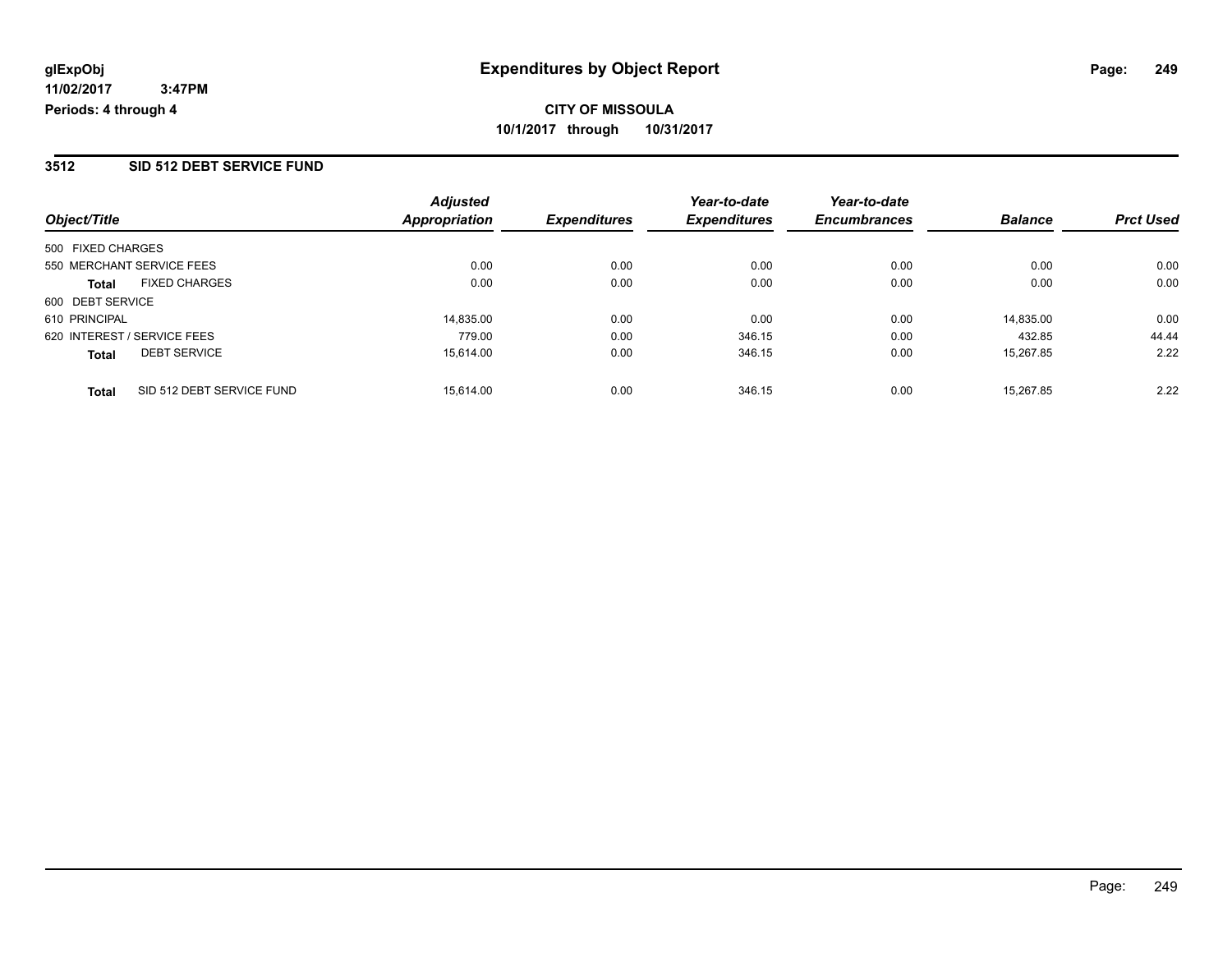# **3513 SID 513 DEBT SERVICE FUND**

**280 PUBLIC WORKS OPERATIONS**

| Object/Title                            | <b>Adjusted</b><br><b>Appropriation</b> | <b>Expenditures</b> | Year-to-date<br><b>Expenditures</b> | Year-to-date<br><b>Encumbrances</b> | <b>Balance</b> | <b>Prct Used</b> |
|-----------------------------------------|-----------------------------------------|---------------------|-------------------------------------|-------------------------------------|----------------|------------------|
| 500 FIXED CHARGES                       |                                         |                     |                                     |                                     |                |                  |
|                                         |                                         |                     |                                     |                                     |                |                  |
| 550 MERCHANT SERVICE FEES               | 0.00                                    | 0.00                | 0.00                                | 0.00                                | 0.00           | 0.00             |
| <b>FIXED CHARGES</b><br><b>Total</b>    | 0.00                                    | 0.00                | 0.00                                | 0.00                                | 0.00           | 0.00             |
| 800 OTHER OBJECTS                       |                                         |                     |                                     |                                     |                |                  |
| 820 TRANSFERS TO OTHER FUNDS            | 0.00                                    | 0.00                | 0.00                                | 0.00                                | 0.00           | 0.00             |
| OTHER OBJECTS<br><b>Total</b>           | 0.00                                    | 0.00                | 0.00                                | 0.00                                | 0.00           | 0.00             |
| PUBLIC WORKS OPERATIONS<br><b>Total</b> | 0.00                                    | 0.00                | 0.00                                | 0.00                                | 0.00           | 0.00             |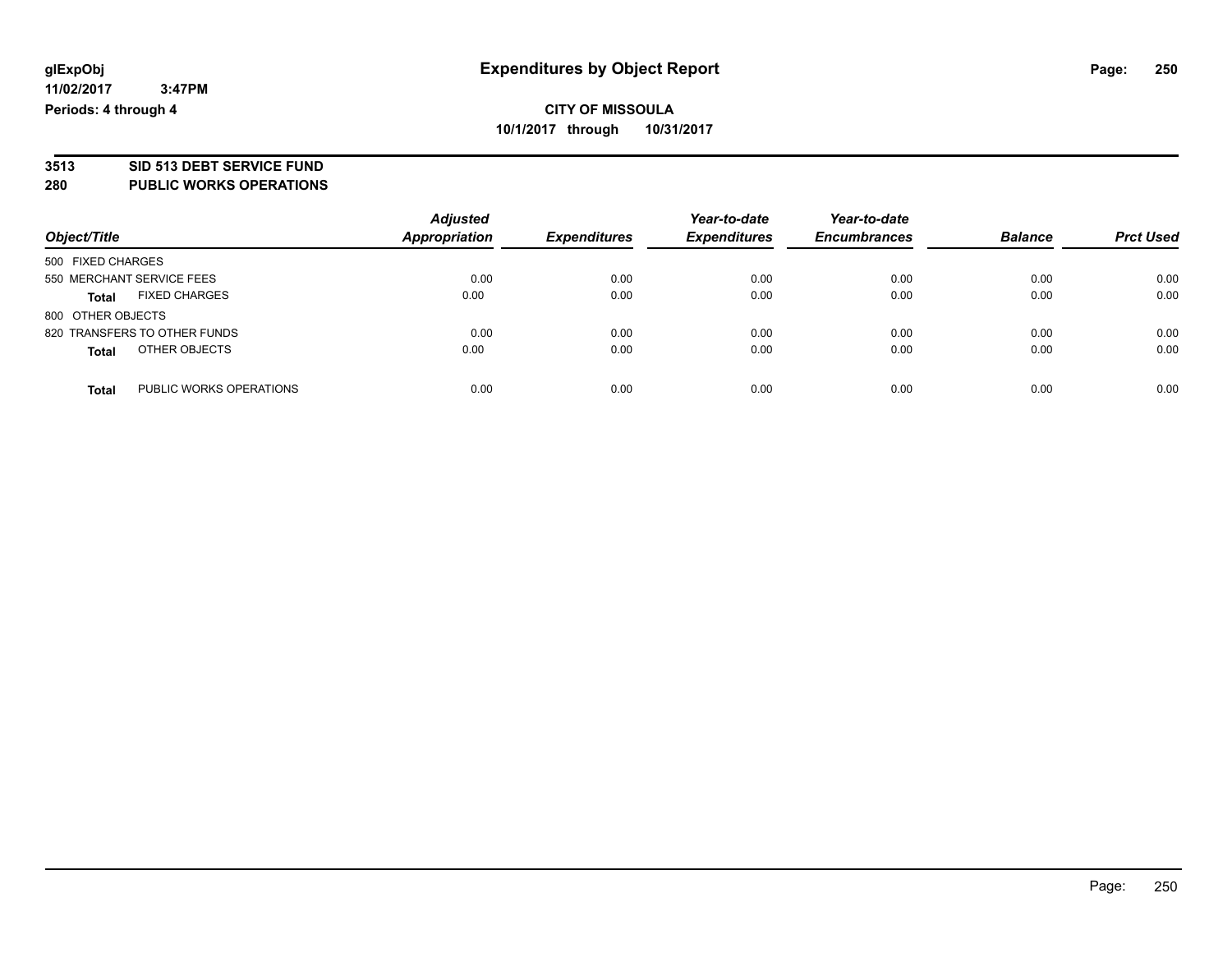# **3513 SID 513 DEBT SERVICE FUND**

|                                      | <b>Adjusted</b>      |                     | Year-to-date        | Year-to-date        |                |                  |
|--------------------------------------|----------------------|---------------------|---------------------|---------------------|----------------|------------------|
| Object/Title                         | <b>Appropriation</b> | <b>Expenditures</b> | <b>Expenditures</b> | <b>Encumbrances</b> | <b>Balance</b> | <b>Prct Used</b> |
| 500 FIXED CHARGES                    |                      |                     |                     |                     |                |                  |
| 550 MERCHANT SERVICE FEES            | 0.00                 | 0.00                | 0.00                | 0.00                | 0.00           | 0.00             |
| <b>FIXED CHARGES</b><br><b>Total</b> | 0.00                 | 0.00                | 0.00                | 0.00                | 0.00           | 0.00             |
| 600 DEBT SERVICE                     |                      |                     |                     |                     |                |                  |
| 610 PRINCIPAL                        | 0.00                 | 0.00                | 0.00                | 0.00                | 0.00           | 0.00             |
| 620 INTEREST / SERVICE FEES          | 0.00                 | 0.00                | 0.00                | 0.00                | 0.00           | 0.00             |
| <b>DEBT SERVICE</b><br>Total         | 0.00                 | 0.00                | 0.00                | 0.00                | 0.00           | 0.00             |
| 800 OTHER OBJECTS                    |                      |                     |                     |                     |                |                  |
| 820 TRANSFERS TO OTHER FUNDS         | 0.00                 | 0.00                | 0.00                | 0.00                | 0.00           | 0.00             |
| OTHER OBJECTS<br><b>Total</b>        | 0.00                 | 0.00                | 0.00                | 0.00                | 0.00           | 0.00             |
|                                      |                      |                     |                     |                     |                |                  |
| NON-DEPARTMENTAL<br><b>Total</b>     | 0.00                 | 0.00                | 0.00                | 0.00                | 0.00           | 0.00             |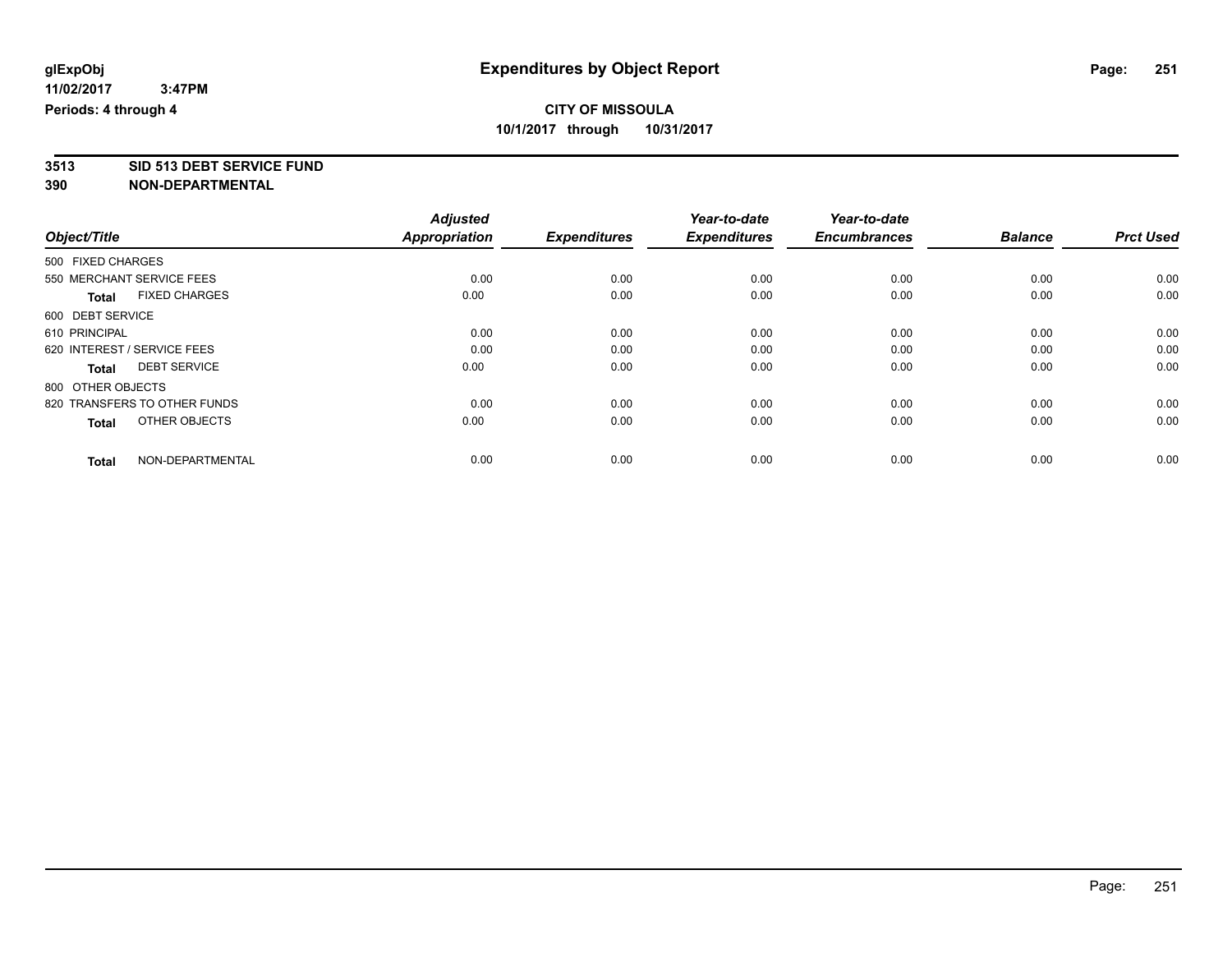### **3513 SID 513 DEBT SERVICE FUND**

|                              |                           | <b>Adjusted</b>      |                     | Year-to-date        | Year-to-date        |                |                  |
|------------------------------|---------------------------|----------------------|---------------------|---------------------|---------------------|----------------|------------------|
| Object/Title                 |                           | <b>Appropriation</b> | <b>Expenditures</b> | <b>Expenditures</b> | <b>Encumbrances</b> | <b>Balance</b> | <b>Prct Used</b> |
| 500 FIXED CHARGES            |                           |                      |                     |                     |                     |                |                  |
| 550 MERCHANT SERVICE FEES    |                           | 0.00                 | 0.00                | 0.00                | 0.00                | 0.00           | 0.00             |
| <b>Total</b>                 | <b>FIXED CHARGES</b>      | 0.00                 | 0.00                | 0.00                | 0.00                | 0.00           | 0.00             |
| 600 DEBT SERVICE             |                           |                      |                     |                     |                     |                |                  |
| 610 PRINCIPAL                |                           | 0.00                 | 0.00                | 0.00                | 0.00                | 0.00           | 0.00             |
| 620 INTEREST / SERVICE FEES  |                           | 0.00                 | 0.00                | 0.00                | 0.00                | 0.00           | 0.00             |
| Total                        | <b>DEBT SERVICE</b>       | 0.00                 | 0.00                | 0.00                | 0.00                | 0.00           | 0.00             |
| 800 OTHER OBJECTS            |                           |                      |                     |                     |                     |                |                  |
| 820 TRANSFERS TO OTHER FUNDS |                           | 0.00                 | 0.00                | 0.00                | 0.00                | 0.00           | 0.00             |
| Total                        | OTHER OBJECTS             | 0.00                 | 0.00                | 0.00                | 0.00                | 0.00           | 0.00             |
| <b>Total</b>                 | SID 513 DEBT SERVICE FUND | 0.00                 | 0.00                | 0.00                | 0.00                | 0.00           | 0.00             |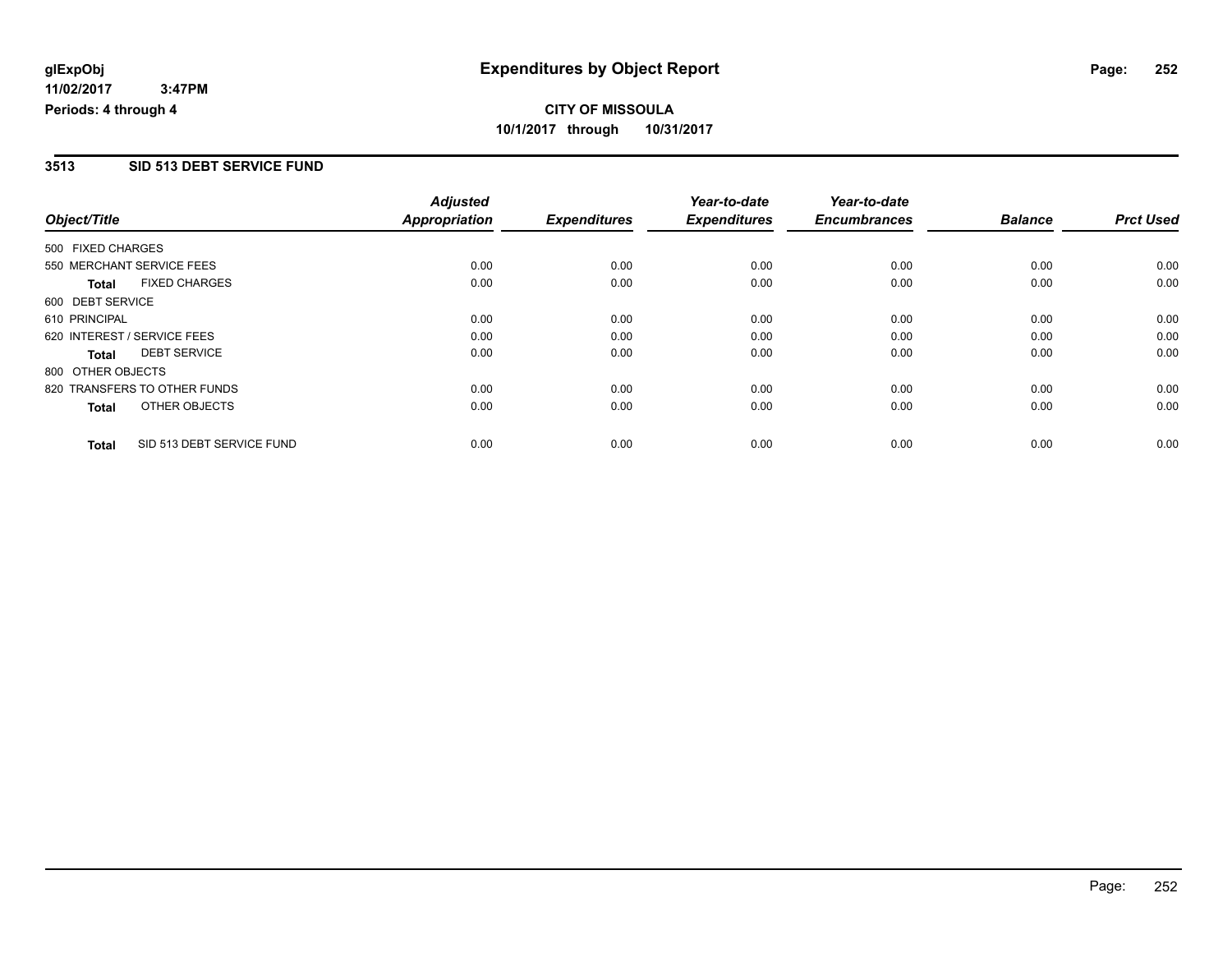#### **11/02/2017 3:47PM Periods: 4 through 4**

# **CITY OF MISSOULA 10/1/2017 through 10/31/2017**

#### **3514 SID 514 DEBT SERVICE FUND**

**000 \*\*\* Title Not Found \*\*\***

| Object/Title                     | <b>Adjusted</b><br>Appropriation | <b>Expenditures</b> | Year-to-date<br><b>Expenditures</b> | Year-to-date<br><b>Encumbrances</b> | <b>Balance</b> | <b>Prct Used</b> |
|----------------------------------|----------------------------------|---------------------|-------------------------------------|-------------------------------------|----------------|------------------|
| 800 OTHER OBJECTS                |                                  |                     |                                     |                                     |                |                  |
| 820 TRANSFERS TO OTHER FUNDS     | 0.00                             | 0.00                | 0.00                                | 0.00                                | 0.00           | 0.00             |
| OTHER OBJECTS<br>Total           | 0.00                             | 0.00                | 0.00                                | 0.00                                | 0.00           | 0.00             |
| *** Title Not Found ***<br>Total | 0.00                             | 0.00                | 0.00                                | 0.00                                | 0.00           | 0.00             |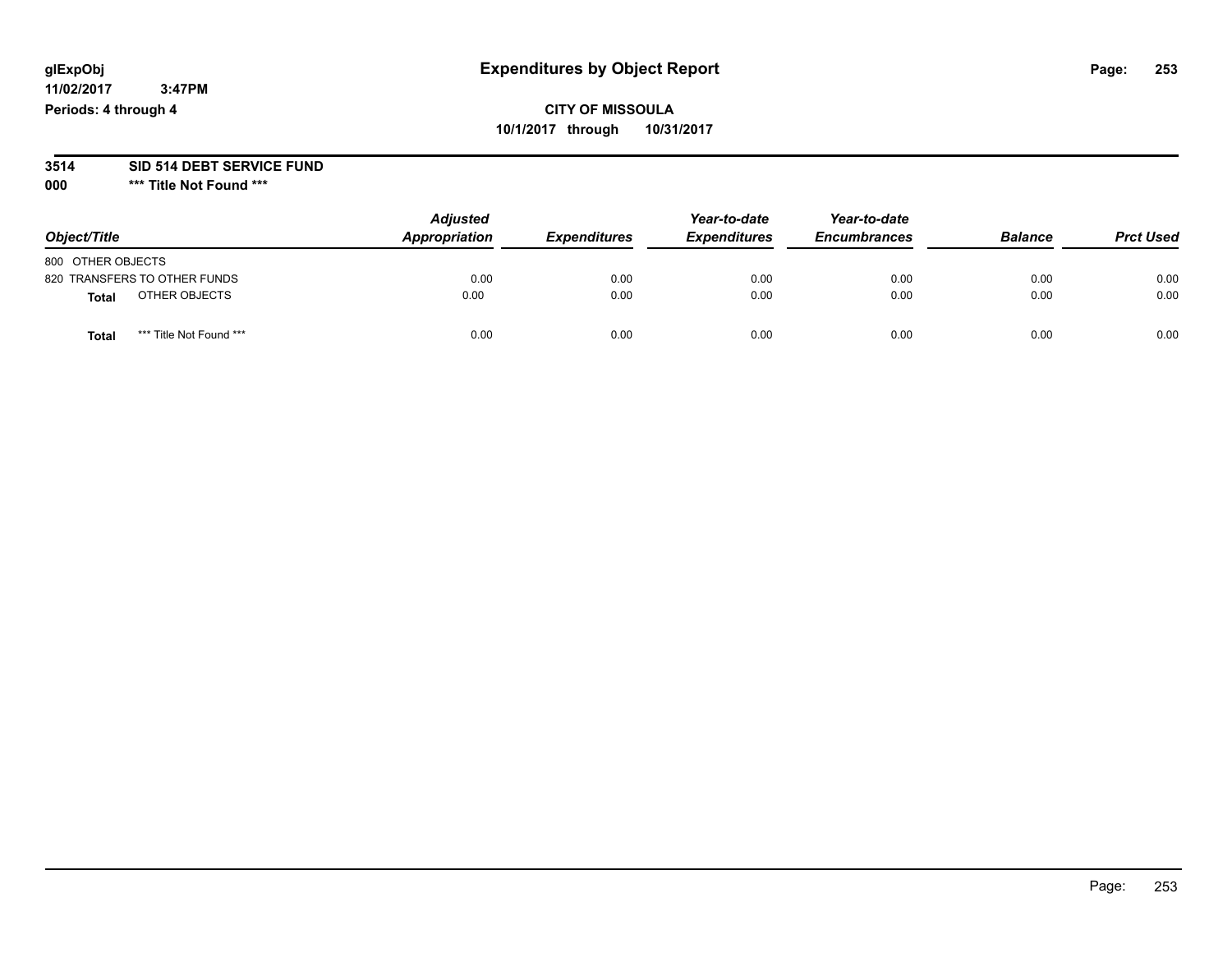# **3514 SID 514 DEBT SERVICE FUND**

|                             |                           | <b>Adjusted</b>      |                     | Year-to-date        | Year-to-date        |                |                  |
|-----------------------------|---------------------------|----------------------|---------------------|---------------------|---------------------|----------------|------------------|
| Object/Title                |                           | <b>Appropriation</b> | <b>Expenditures</b> | <b>Expenditures</b> | <b>Encumbrances</b> | <b>Balance</b> | <b>Prct Used</b> |
| 500 FIXED CHARGES           |                           |                      |                     |                     |                     |                |                  |
|                             | 550 MERCHANT SERVICE FEES | 0.00                 | 0.00                | 0.00                | 0.00                | 0.00           | 0.00             |
| <b>Total</b>                | <b>FIXED CHARGES</b>      | 0.00                 | 0.00                | 0.00                | 0.00                | 0.00           | 0.00             |
| 600 DEBT SERVICE            |                           |                      |                     |                     |                     |                |                  |
| 610 PRINCIPAL               |                           | 0.00                 | 0.00                | 0.00                | 0.00                | 0.00           | 0.00             |
| 620 INTEREST / SERVICE FEES |                           | 0.00                 | 0.00                | 0.00                | 0.00                | 0.00           | 0.00             |
| <b>Total</b>                | <b>DEBT SERVICE</b>       | 0.00                 | 0.00                | 0.00                | 0.00                | 0.00           | 0.00             |
| <b>Total</b>                | NON-DEPARTMENTAL          | 0.00                 | 0.00                | 0.00                | 0.00                | 0.00           | 0.00             |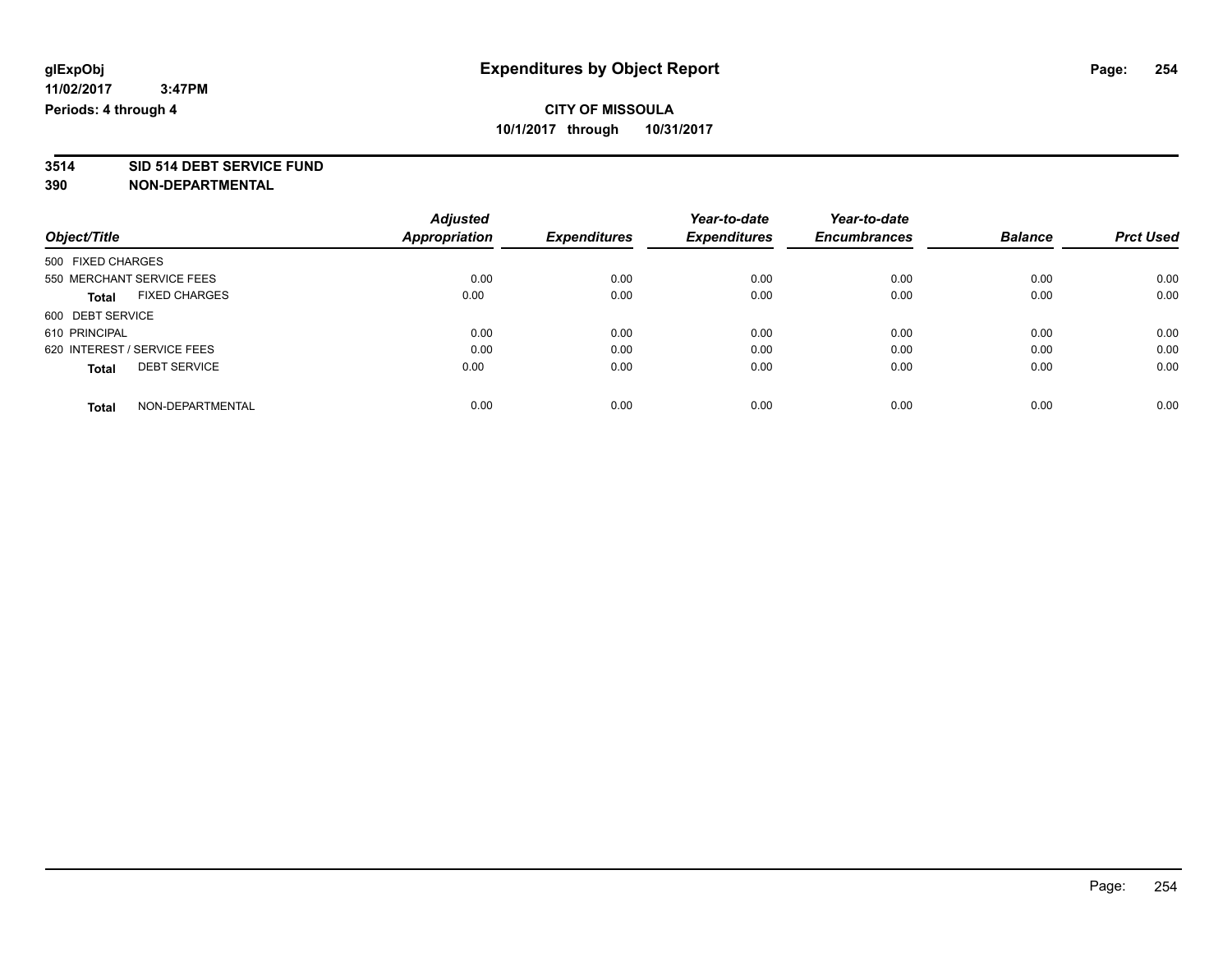### **3514 SID 514 DEBT SERVICE FUND**

|                             |                              | <b>Adjusted</b>      |                     | Year-to-date        | Year-to-date        |                |                  |
|-----------------------------|------------------------------|----------------------|---------------------|---------------------|---------------------|----------------|------------------|
| Object/Title                |                              | <b>Appropriation</b> | <b>Expenditures</b> | <b>Expenditures</b> | <b>Encumbrances</b> | <b>Balance</b> | <b>Prct Used</b> |
| 500 FIXED CHARGES           |                              |                      |                     |                     |                     |                |                  |
|                             | 550 MERCHANT SERVICE FEES    | 0.00                 | 0.00                | 0.00                | 0.00                | 0.00           | 0.00             |
| <b>Total</b>                | <b>FIXED CHARGES</b>         | 0.00                 | 0.00                | 0.00                | 0.00                | 0.00           | 0.00             |
| 600 DEBT SERVICE            |                              |                      |                     |                     |                     |                |                  |
| 610 PRINCIPAL               |                              | 0.00                 | 0.00                | 0.00                | 0.00                | 0.00           | 0.00             |
| 620 INTEREST / SERVICE FEES |                              | 0.00                 | 0.00                | 0.00                | 0.00                | 0.00           | 0.00             |
| Total                       | <b>DEBT SERVICE</b>          | 0.00                 | 0.00                | 0.00                | 0.00                | 0.00           | 0.00             |
| 800 OTHER OBJECTS           |                              |                      |                     |                     |                     |                |                  |
|                             | 820 TRANSFERS TO OTHER FUNDS | 0.00                 | 0.00                | 0.00                | 0.00                | 0.00           | 0.00             |
| Total                       | OTHER OBJECTS                | 0.00                 | 0.00                | 0.00                | 0.00                | 0.00           | 0.00             |
| <b>Total</b>                | SID 514 DEBT SERVICE FUND    | 0.00                 | 0.00                | 0.00                | 0.00                | 0.00           | 0.00             |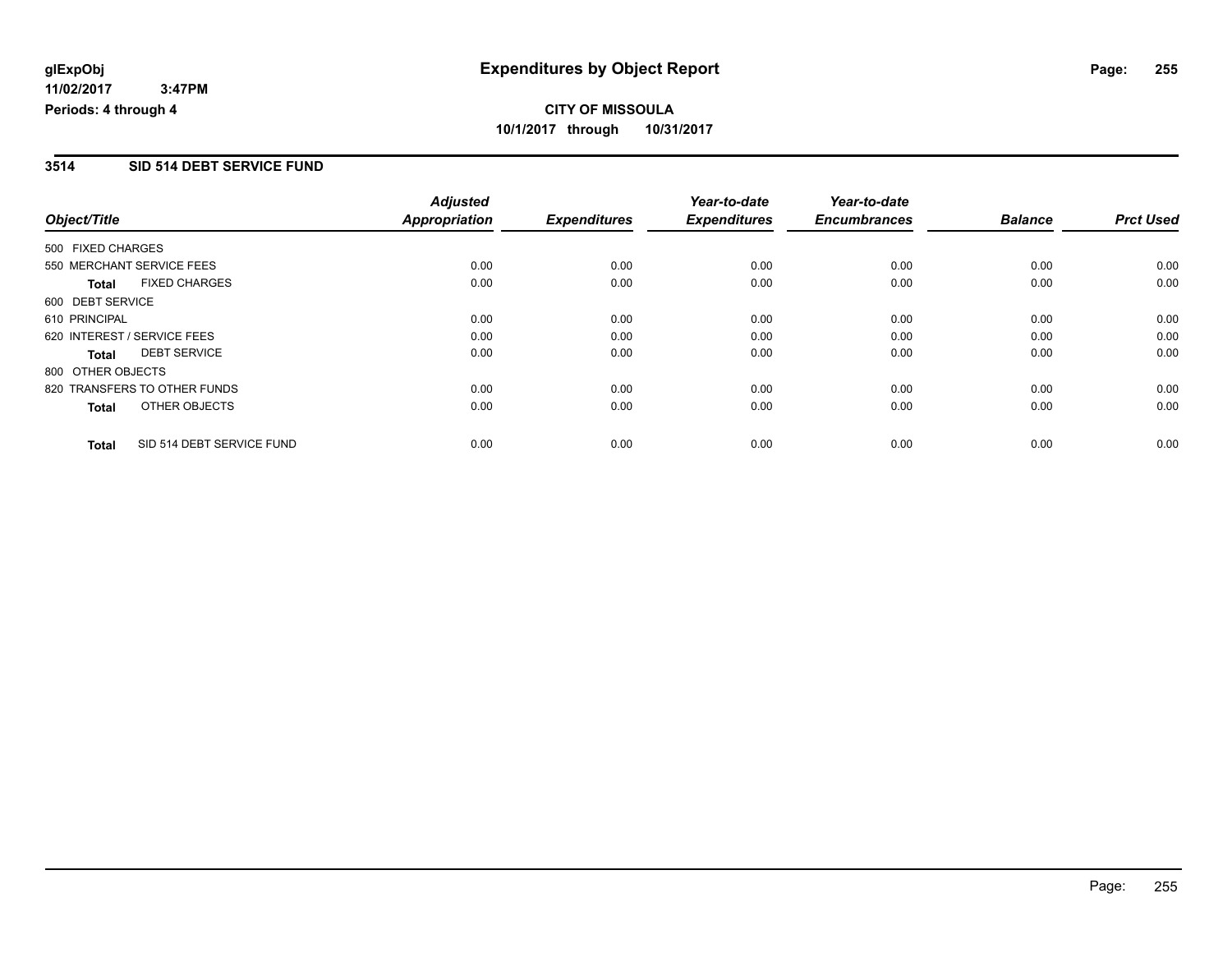# **3515 SID 515 DEBT SERVICE FUND**

|                                      | <b>Adjusted</b>      |                     | Year-to-date        | Year-to-date        |                |                  |
|--------------------------------------|----------------------|---------------------|---------------------|---------------------|----------------|------------------|
| Object/Title                         | <b>Appropriation</b> | <b>Expenditures</b> | <b>Expenditures</b> | <b>Encumbrances</b> | <b>Balance</b> | <b>Prct Used</b> |
| 500 FIXED CHARGES                    |                      |                     |                     |                     |                |                  |
| 550 MERCHANT SERVICE FEES            | 0.00                 | 0.00                | 0.00                | 0.00                | 0.00           | 0.00             |
| <b>FIXED CHARGES</b><br><b>Total</b> | 0.00                 | 0.00                | 0.00                | 0.00                | 0.00           | 0.00             |
| 600 DEBT SERVICE                     |                      |                     |                     |                     |                |                  |
| 610 PRINCIPAL                        | 0.00                 | 0.00                | 0.00                | 0.00                | 0.00           | 0.00             |
| 620 INTEREST / SERVICE FEES          | 0.00                 | 0.00                | 0.00                | 0.00                | 0.00           | 0.00             |
| <b>DEBT SERVICE</b><br><b>Total</b>  | 0.00                 | 0.00                | 0.00                | 0.00                | 0.00           | 0.00             |
| 800 OTHER OBJECTS                    |                      |                     |                     |                     |                |                  |
| 820 TRANSFERS TO OTHER FUNDS         | 0.00                 | 0.00                | 0.00                | 0.00                | 0.00           | 0.00             |
| OTHER OBJECTS<br><b>Total</b>        | 0.00                 | 0.00                | 0.00                | 0.00                | 0.00           | 0.00             |
|                                      |                      |                     |                     |                     |                |                  |
| NON-DEPARTMENTAL<br><b>Total</b>     | 0.00                 | 0.00                | 0.00                | 0.00                | 0.00           | 0.00             |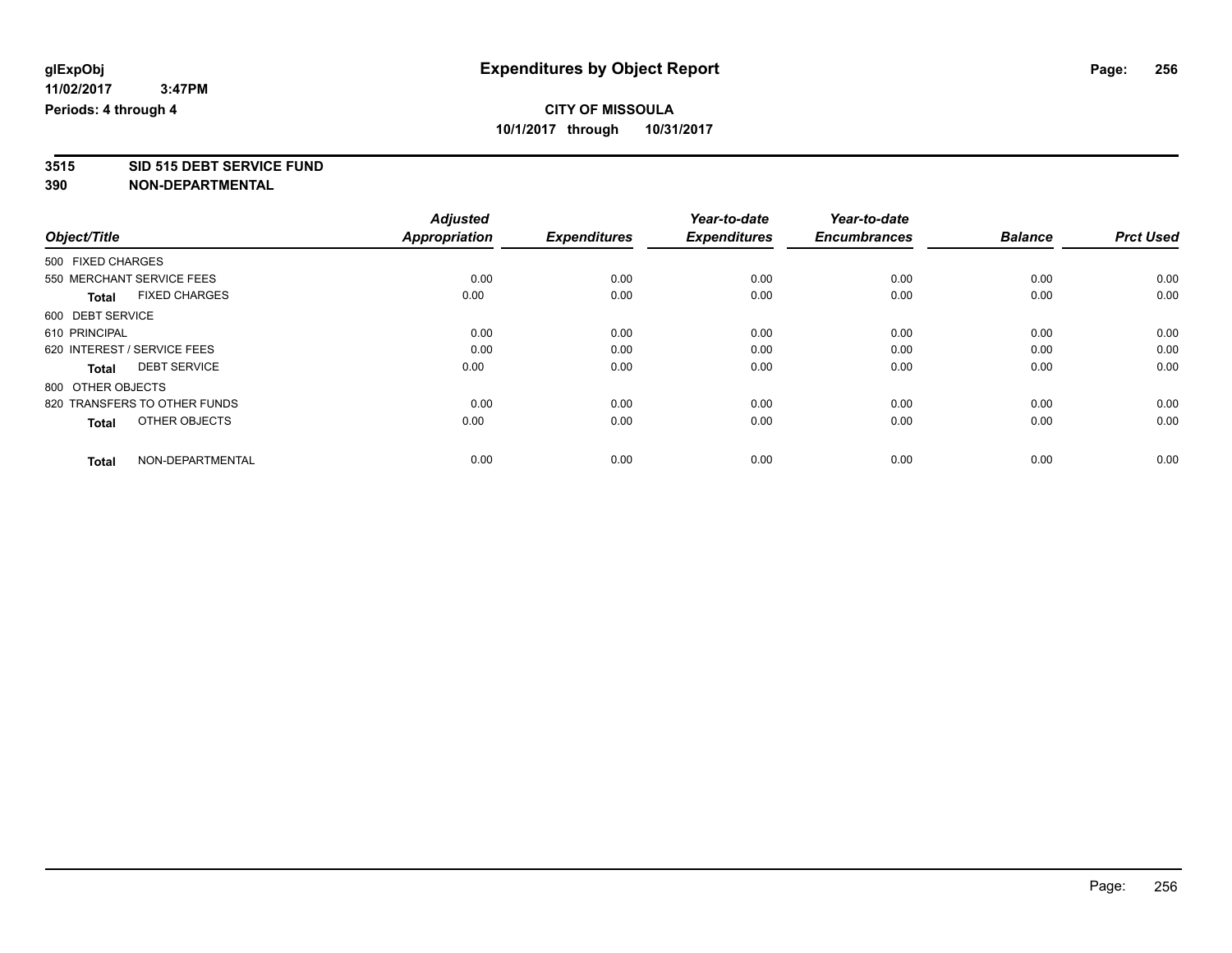### **3515 SID 515 DEBT SERVICE FUND**

|                   |                              | <b>Adjusted</b>      |                     | Year-to-date        | Year-to-date        |                |                  |
|-------------------|------------------------------|----------------------|---------------------|---------------------|---------------------|----------------|------------------|
| Object/Title      |                              | <b>Appropriation</b> | <b>Expenditures</b> | <b>Expenditures</b> | <b>Encumbrances</b> | <b>Balance</b> | <b>Prct Used</b> |
| 500 FIXED CHARGES |                              |                      |                     |                     |                     |                |                  |
|                   | 550 MERCHANT SERVICE FEES    | 0.00                 | 0.00                | 0.00                | 0.00                | 0.00           | 0.00             |
| <b>Total</b>      | <b>FIXED CHARGES</b>         | 0.00                 | 0.00                | 0.00                | 0.00                | 0.00           | 0.00             |
| 600 DEBT SERVICE  |                              |                      |                     |                     |                     |                |                  |
| 610 PRINCIPAL     |                              | 0.00                 | 0.00                | 0.00                | 0.00                | 0.00           | 0.00             |
|                   | 620 INTEREST / SERVICE FEES  | 0.00                 | 0.00                | 0.00                | 0.00                | 0.00           | 0.00             |
| Total             | <b>DEBT SERVICE</b>          | 0.00                 | 0.00                | 0.00                | 0.00                | 0.00           | 0.00             |
| 800 OTHER OBJECTS |                              |                      |                     |                     |                     |                |                  |
|                   | 820 TRANSFERS TO OTHER FUNDS | 0.00                 | 0.00                | 0.00                | 0.00                | 0.00           | 0.00             |
| Total             | OTHER OBJECTS                | 0.00                 | 0.00                | 0.00                | 0.00                | 0.00           | 0.00             |
| <b>Total</b>      | SID 515 DEBT SERVICE FUND    | 0.00                 | 0.00                | 0.00                | 0.00                | 0.00           | 0.00             |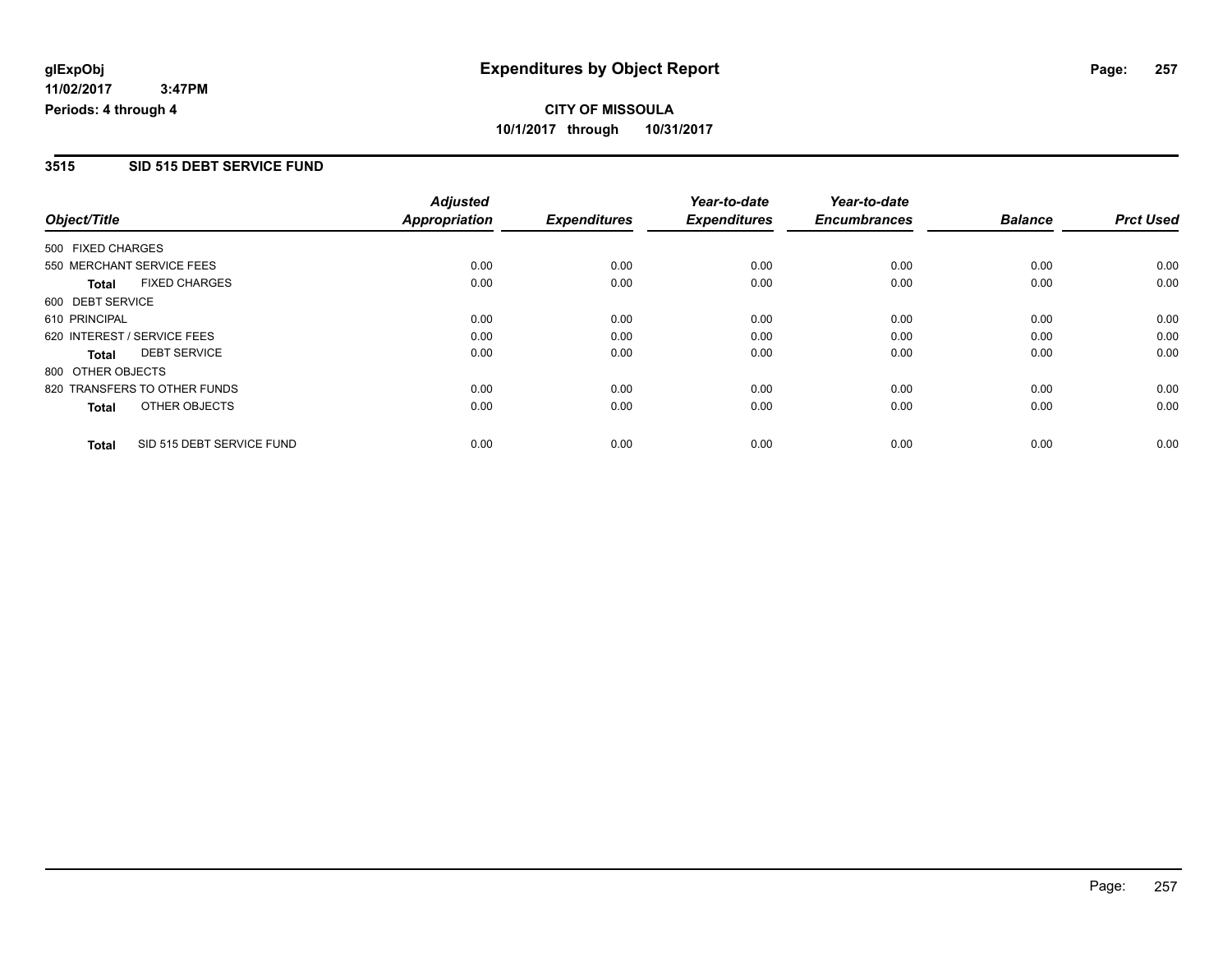#### **11/02/2017 3:47PM Periods: 4 through 4**

# **CITY OF MISSOULA 10/1/2017 through 10/31/2017**

### **3517 SID 517 DEBT SERVICE FUND**

**000 \*\*\* Title Not Found \*\*\***

| Object/Title                            | <b>Adjusted</b><br>Appropriation | <b>Expenditures</b> | Year-to-date<br><b>Expenditures</b> | Year-to-date<br><b>Encumbrances</b> | <b>Balance</b> | <b>Prct Used</b> |
|-----------------------------------------|----------------------------------|---------------------|-------------------------------------|-------------------------------------|----------------|------------------|
| 800 OTHER OBJECTS                       |                                  |                     |                                     |                                     |                |                  |
| 820 TRANSFERS TO OTHER FUNDS            | 0.00                             | 0.00                | 0.00                                | 0.00                                | 0.00           | 0.00             |
| OTHER OBJECTS<br><b>Total</b>           | 0.00                             | 0.00                | 0.00                                | 0.00                                | 0.00           | 0.00             |
| *** Title Not Found ***<br><b>Total</b> | 0.00                             | 0.00                | 0.00                                | 0.00                                | 0.00           | 0.00             |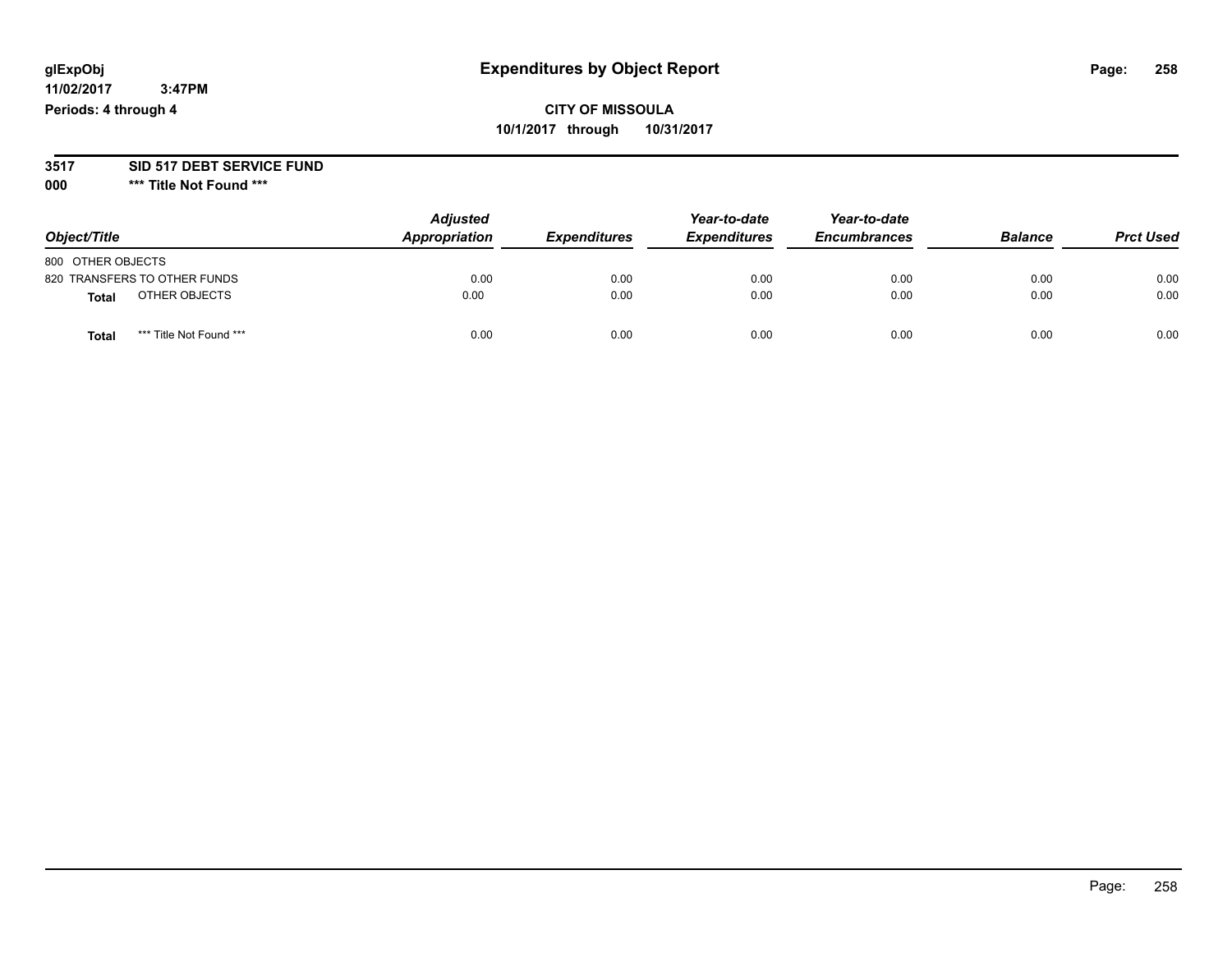# **3517 SID 517 DEBT SERVICE FUND**

|                                      | <b>Adjusted</b> |                     | Year-to-date        | Year-to-date        |                |                  |
|--------------------------------------|-----------------|---------------------|---------------------|---------------------|----------------|------------------|
| Object/Title                         | Appropriation   | <b>Expenditures</b> | <b>Expenditures</b> | <b>Encumbrances</b> | <b>Balance</b> | <b>Prct Used</b> |
| 500 FIXED CHARGES                    |                 |                     |                     |                     |                |                  |
| 550 MERCHANT SERVICE FEES            | 0.00            | 0.00                | 0.00                | 0.00                | 0.00           | 0.00             |
| <b>FIXED CHARGES</b><br><b>Total</b> | 0.00            | 0.00                | 0.00                | 0.00                | 0.00           | 0.00             |
| 600 DEBT SERVICE                     |                 |                     |                     |                     |                |                  |
| 610 PRINCIPAL                        | 0.00            | 0.00                | 0.00                | 0.00                | 0.00           | 0.00             |
| 620 INTEREST / SERVICE FEES          | 0.00            | 0.00                | 0.00                | 0.00                | 0.00           | 0.00             |
| <b>DEBT SERVICE</b><br><b>Total</b>  | 0.00            | 0.00                | 0.00                | 0.00                | 0.00           | 0.00             |
| NON-DEPARTMENTAL<br><b>Total</b>     | 0.00            | 0.00                | 0.00                | 0.00                | 0.00           | 0.00             |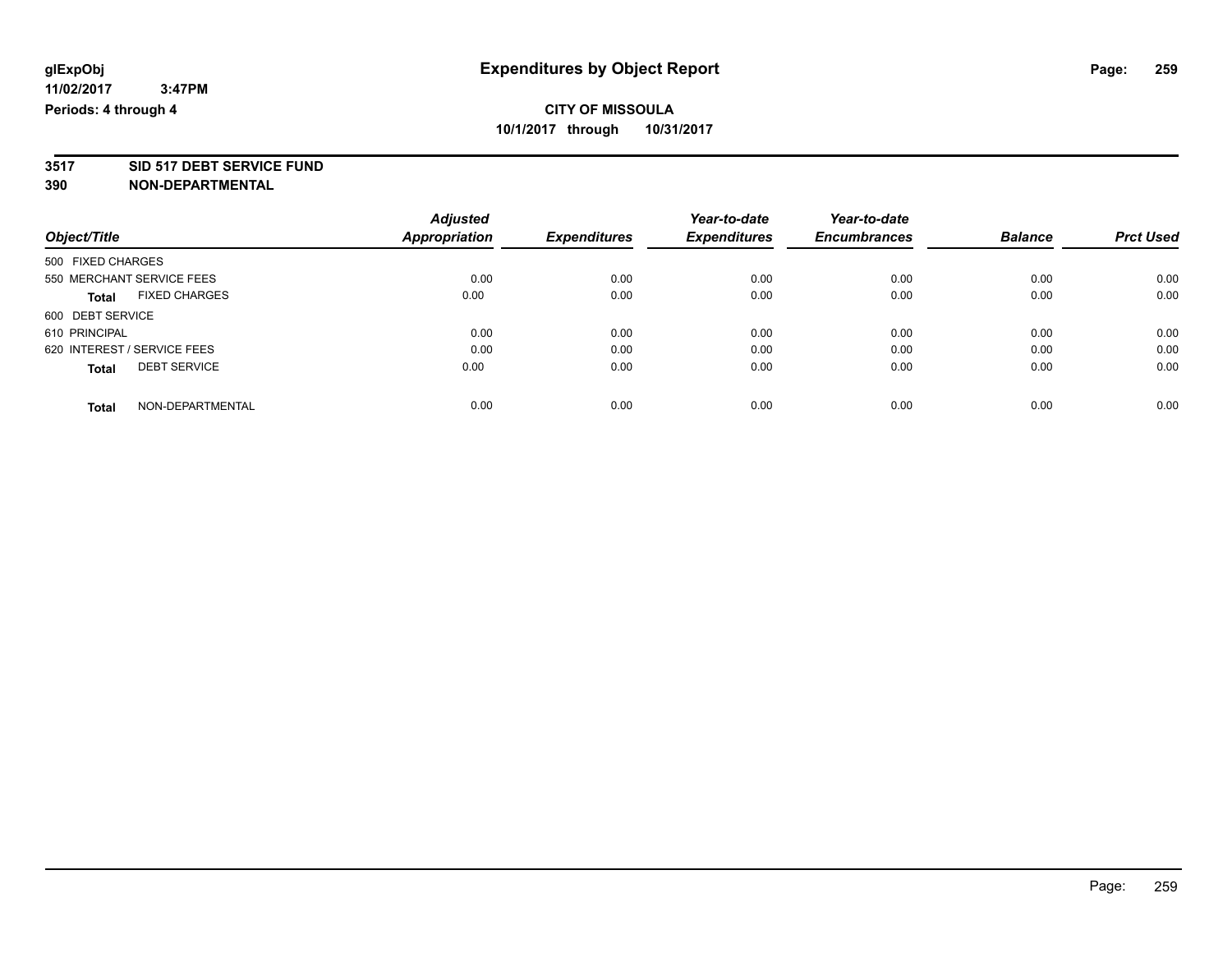### **3517 SID 517 DEBT SERVICE FUND**

|                             |                              | <b>Adjusted</b>      |                     | Year-to-date        | Year-to-date        |                |                  |
|-----------------------------|------------------------------|----------------------|---------------------|---------------------|---------------------|----------------|------------------|
| Object/Title                |                              | <b>Appropriation</b> | <b>Expenditures</b> | <b>Expenditures</b> | <b>Encumbrances</b> | <b>Balance</b> | <b>Prct Used</b> |
| 500 FIXED CHARGES           |                              |                      |                     |                     |                     |                |                  |
|                             | 550 MERCHANT SERVICE FEES    | 0.00                 | 0.00                | 0.00                | 0.00                | 0.00           | 0.00             |
| <b>Total</b>                | <b>FIXED CHARGES</b>         | 0.00                 | 0.00                | 0.00                | 0.00                | 0.00           | 0.00             |
| 600 DEBT SERVICE            |                              |                      |                     |                     |                     |                |                  |
| 610 PRINCIPAL               |                              | 0.00                 | 0.00                | 0.00                | 0.00                | 0.00           | 0.00             |
| 620 INTEREST / SERVICE FEES |                              | 0.00                 | 0.00                | 0.00                | 0.00                | 0.00           | 0.00             |
| Total                       | <b>DEBT SERVICE</b>          | 0.00                 | 0.00                | 0.00                | 0.00                | 0.00           | 0.00             |
| 800 OTHER OBJECTS           |                              |                      |                     |                     |                     |                |                  |
|                             | 820 TRANSFERS TO OTHER FUNDS | 0.00                 | 0.00                | 0.00                | 0.00                | 0.00           | 0.00             |
| Total                       | OTHER OBJECTS                | 0.00                 | 0.00                | 0.00                | 0.00                | 0.00           | 0.00             |
| <b>Total</b>                | SID 517 DEBT SERVICE FUND    | 0.00                 | 0.00                | 0.00                | 0.00                | 0.00           | 0.00             |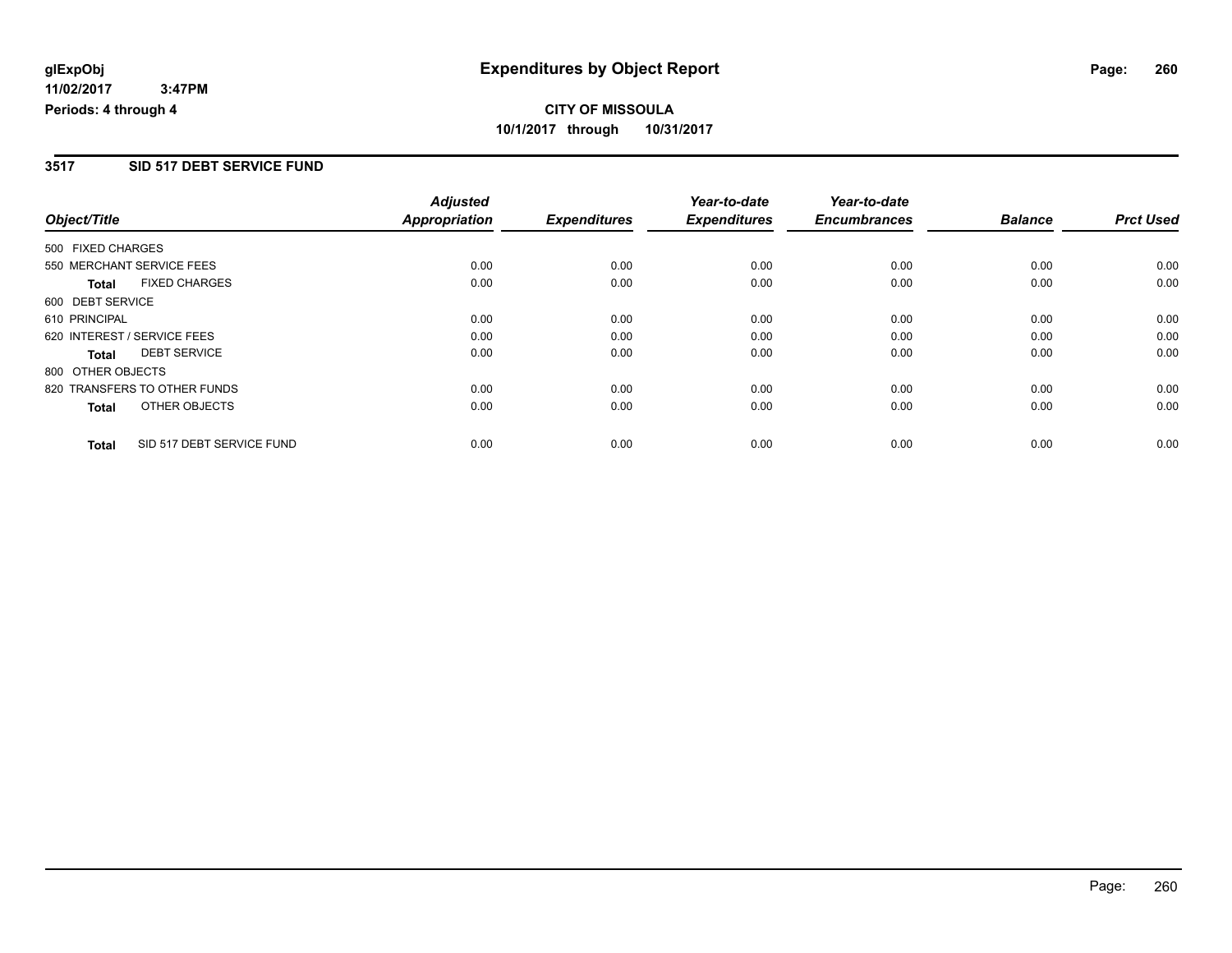#### **11/02/2017 3:47PM Periods: 4 through 4**

# **CITY OF MISSOULA 10/1/2017 through 10/31/2017**

# **3518 SID 518 DEBT SERVICE FUND**

**000 \*\*\* Title Not Found \*\*\***

| Object/Title                     | <b>Adjusted</b><br>Appropriation | <b>Expenditures</b> | Year-to-date<br><b>Expenditures</b> | Year-to-date<br><b>Encumbrances</b> | <b>Balance</b> | <b>Prct Used</b> |
|----------------------------------|----------------------------------|---------------------|-------------------------------------|-------------------------------------|----------------|------------------|
| 800 OTHER OBJECTS                |                                  |                     |                                     |                                     |                |                  |
| 820 TRANSFERS TO OTHER FUNDS     | 0.00                             | 0.00                | 0.00                                | 0.00                                | 0.00           | 0.00             |
| OTHER OBJECTS<br><b>Total</b>    | 0.00                             | 0.00                | 0.00                                | 0.00                                | 0.00           | 0.00             |
| *** Title Not Found ***<br>Total | 0.00                             | 0.00                | 0.00                                | 0.00                                | 0.00           | 0.00             |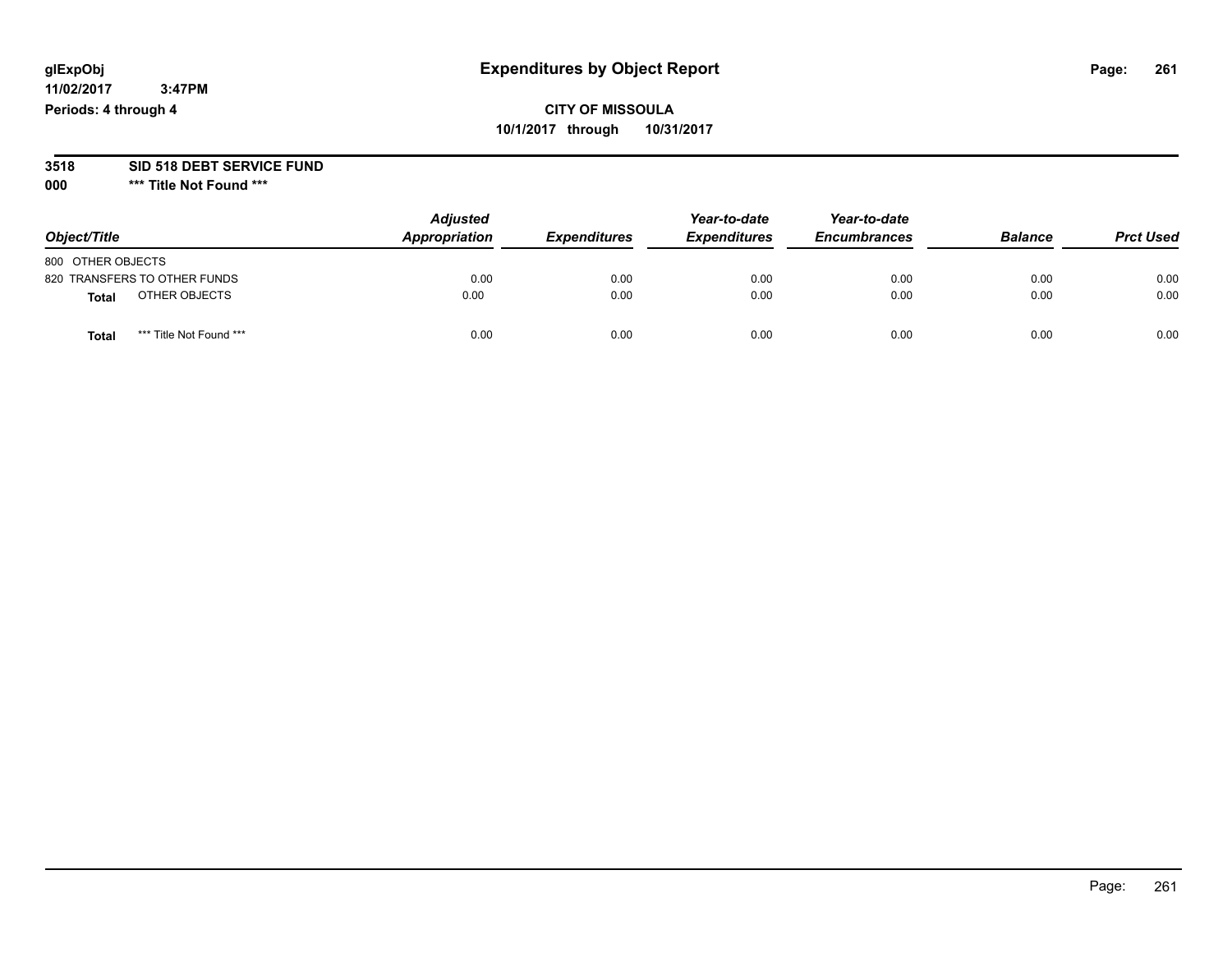# **3518 SID 518 DEBT SERVICE FUND**

|                                      | <b>Adjusted</b>      |                     | Year-to-date        | Year-to-date        |                |                  |
|--------------------------------------|----------------------|---------------------|---------------------|---------------------|----------------|------------------|
| Object/Title                         | <b>Appropriation</b> | <b>Expenditures</b> | <b>Expenditures</b> | <b>Encumbrances</b> | <b>Balance</b> | <b>Prct Used</b> |
| 500 FIXED CHARGES                    |                      |                     |                     |                     |                |                  |
| 550 MERCHANT SERVICE FEES            | 0.00                 | 0.00                | 0.00                | 0.00                | 0.00           | 0.00             |
| <b>FIXED CHARGES</b><br><b>Total</b> | 0.00                 | 0.00                | 0.00                | 0.00                | 0.00           | 0.00             |
| 600 DEBT SERVICE                     |                      |                     |                     |                     |                |                  |
| 610 PRINCIPAL                        | 0.00                 | 0.00                | 0.00                | 0.00                | 0.00           | 0.00             |
| 620 INTEREST / SERVICE FEES          | 0.00                 | 0.00                | 0.00                | 0.00                | 0.00           | 0.00             |
| <b>DEBT SERVICE</b><br><b>Total</b>  | 0.00                 | 0.00                | 0.00                | 0.00                | 0.00           | 0.00             |
| 800 OTHER OBJECTS                    |                      |                     |                     |                     |                |                  |
| 820 TRANSFERS TO OTHER FUNDS         | 0.00                 | 0.00                | 0.00                | 0.00                | 0.00           | 0.00             |
| OTHER OBJECTS<br><b>Total</b>        | 0.00                 | 0.00                | 0.00                | 0.00                | 0.00           | 0.00             |
|                                      |                      |                     |                     |                     |                |                  |
| NON-DEPARTMENTAL<br><b>Total</b>     | 0.00                 | 0.00                | 0.00                | 0.00                | 0.00           | 0.00             |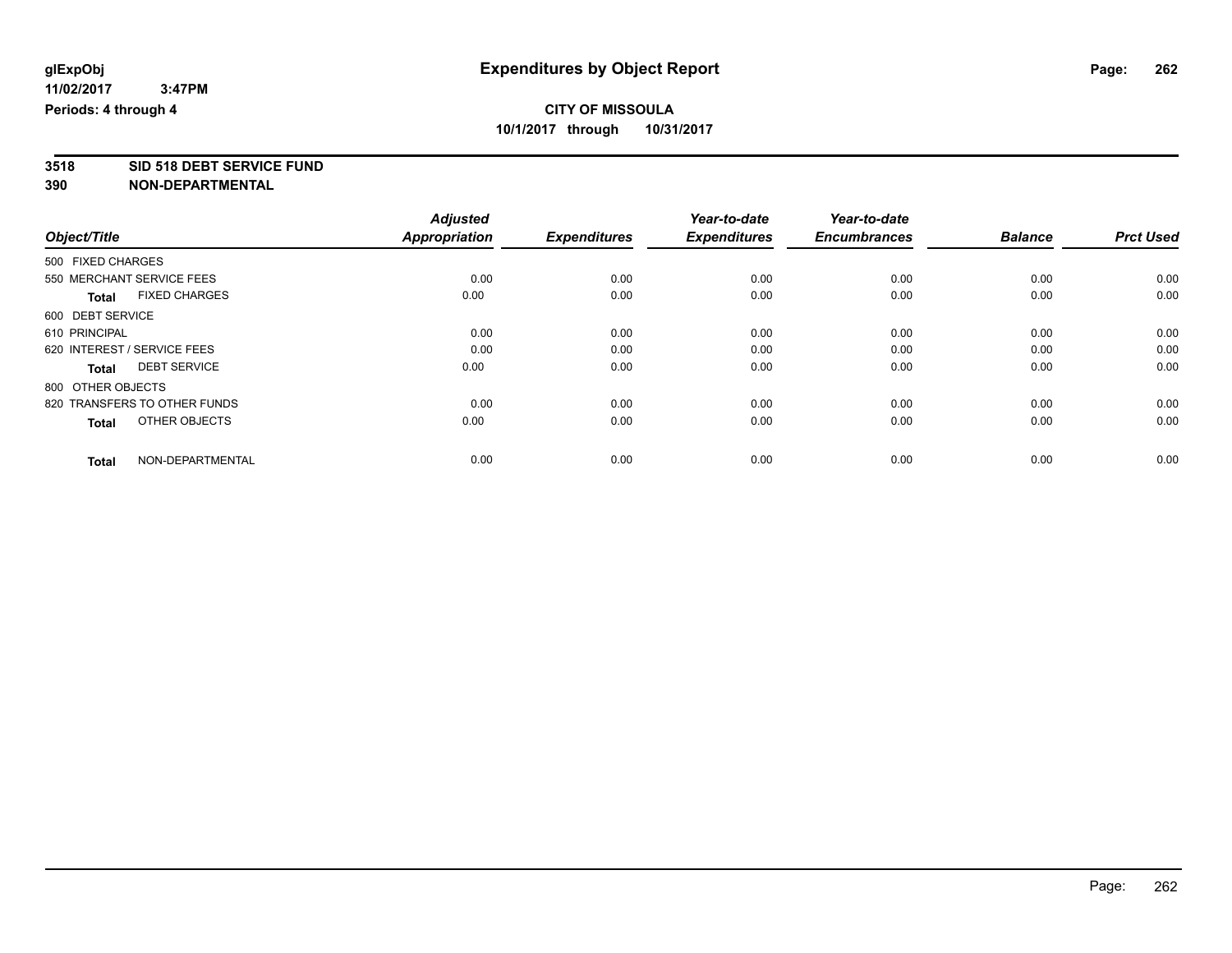### **3518 SID 518 DEBT SERVICE FUND**

|                             |                              | <b>Adjusted</b>      |                     | Year-to-date        | Year-to-date        |                |                  |
|-----------------------------|------------------------------|----------------------|---------------------|---------------------|---------------------|----------------|------------------|
| Object/Title                |                              | <b>Appropriation</b> | <b>Expenditures</b> | <b>Expenditures</b> | <b>Encumbrances</b> | <b>Balance</b> | <b>Prct Used</b> |
| 500 FIXED CHARGES           |                              |                      |                     |                     |                     |                |                  |
|                             | 550 MERCHANT SERVICE FEES    | 0.00                 | 0.00                | 0.00                | 0.00                | 0.00           | 0.00             |
| <b>Total</b>                | <b>FIXED CHARGES</b>         | 0.00                 | 0.00                | 0.00                | 0.00                | 0.00           | 0.00             |
| 600 DEBT SERVICE            |                              |                      |                     |                     |                     |                |                  |
| 610 PRINCIPAL               |                              | 0.00                 | 0.00                | 0.00                | 0.00                | 0.00           | 0.00             |
| 620 INTEREST / SERVICE FEES |                              | 0.00                 | 0.00                | 0.00                | 0.00                | 0.00           | 0.00             |
| Total                       | <b>DEBT SERVICE</b>          | 0.00                 | 0.00                | 0.00                | 0.00                | 0.00           | 0.00             |
| 800 OTHER OBJECTS           |                              |                      |                     |                     |                     |                |                  |
|                             | 820 TRANSFERS TO OTHER FUNDS | 0.00                 | 0.00                | 0.00                | 0.00                | 0.00           | 0.00             |
| Total                       | OTHER OBJECTS                | 0.00                 | 0.00                | 0.00                | 0.00                | 0.00           | 0.00             |
| <b>Total</b>                | SID 518 DEBT SERVICE FUND    | 0.00                 | 0.00                | 0.00                | 0.00                | 0.00           | 0.00             |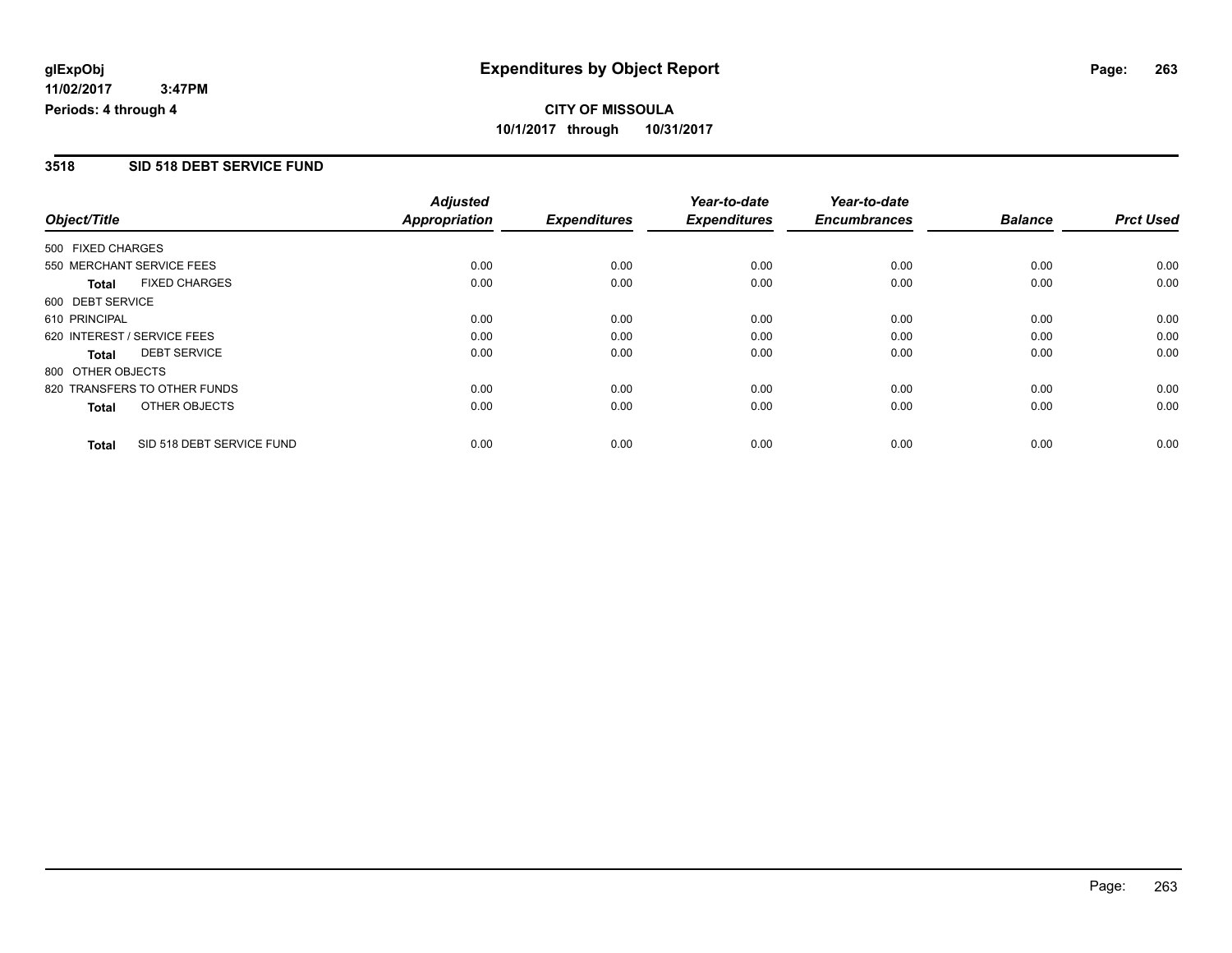# **3519 SID 519 DEBT SERVICE FUND**

|                                      | <b>Adjusted</b> |                     | Year-to-date        | Year-to-date        |                |                  |
|--------------------------------------|-----------------|---------------------|---------------------|---------------------|----------------|------------------|
| Object/Title                         | Appropriation   | <b>Expenditures</b> | <b>Expenditures</b> | <b>Encumbrances</b> | <b>Balance</b> | <b>Prct Used</b> |
| 500 FIXED CHARGES                    |                 |                     |                     |                     |                |                  |
| 550 MERCHANT SERVICE FEES            | 0.00            | 0.00                | 0.00                | 0.00                | 0.00           | 0.00             |
| <b>FIXED CHARGES</b><br><b>Total</b> | 0.00            | 0.00                | 0.00                | 0.00                | 0.00           | 0.00             |
| 600 DEBT SERVICE                     |                 |                     |                     |                     |                |                  |
| 610 PRINCIPAL                        | 0.00            | 0.00                | 0.00                | 0.00                | 0.00           | 0.00             |
| 620 INTEREST / SERVICE FEES          | 0.00            | 0.00                | 0.00                | 0.00                | 0.00           | 0.00             |
| <b>DEBT SERVICE</b><br><b>Total</b>  | 0.00            | 0.00                | 0.00                | 0.00                | 0.00           | 0.00             |
| 800 OTHER OBJECTS                    |                 |                     |                     |                     |                |                  |
| 820 TRANSFERS TO OTHER FUNDS         | 0.00            | 0.00                | 0.00                | 0.00                | 0.00           | 0.00             |
| OTHER OBJECTS<br><b>Total</b>        | 0.00            | 0.00                | 0.00                | 0.00                | 0.00           | 0.00             |
|                                      |                 |                     |                     |                     |                |                  |
| NON-DEPARTMENTAL<br><b>Total</b>     | 0.00            | 0.00                | 0.00                | 0.00                | 0.00           | 0.00             |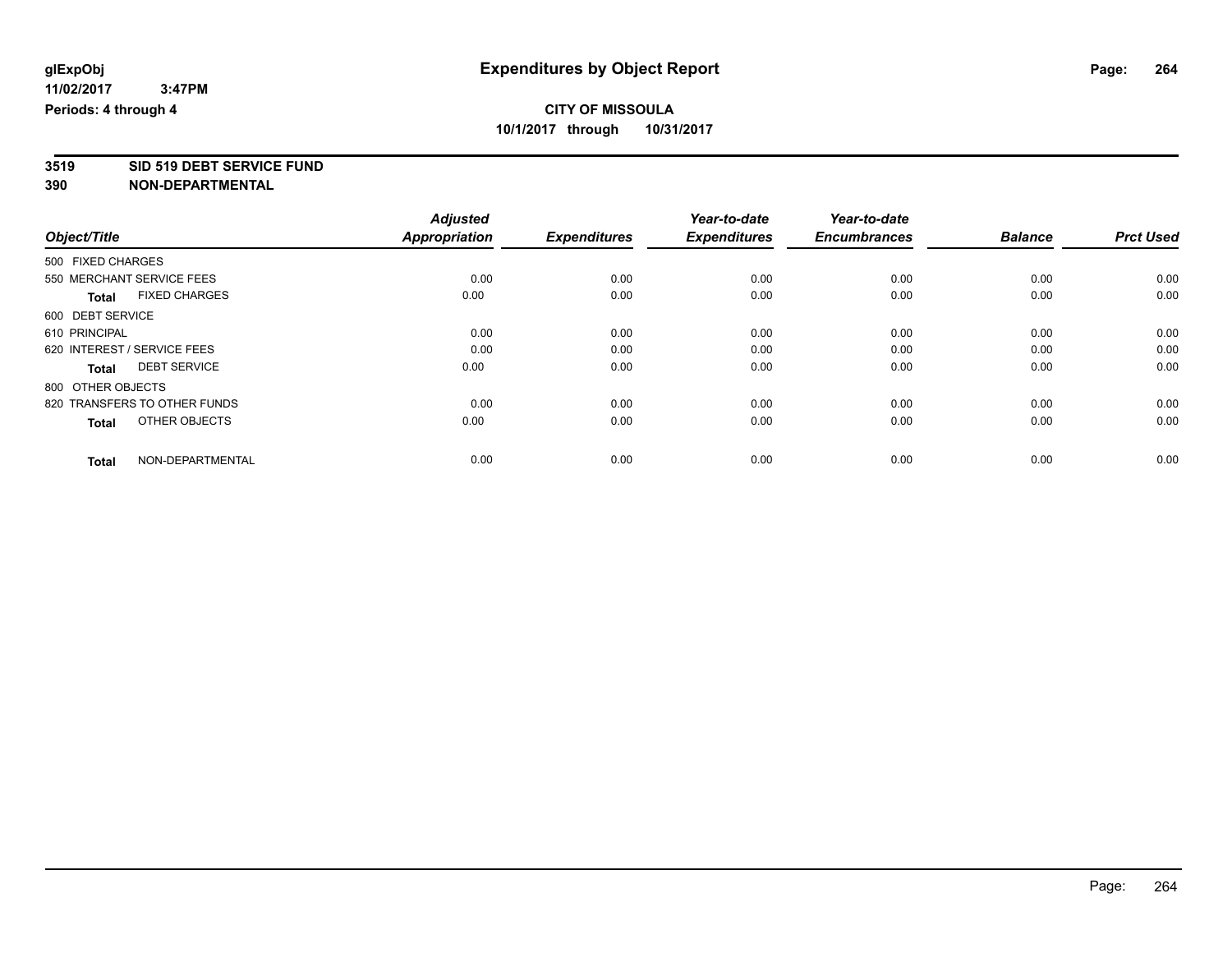### **3519 SID 519 DEBT SERVICE FUND**

|                             |                              | <b>Adjusted</b>      |                     | Year-to-date        | Year-to-date        |                |                  |
|-----------------------------|------------------------------|----------------------|---------------------|---------------------|---------------------|----------------|------------------|
| Object/Title                |                              | <b>Appropriation</b> | <b>Expenditures</b> | <b>Expenditures</b> | <b>Encumbrances</b> | <b>Balance</b> | <b>Prct Used</b> |
| 500 FIXED CHARGES           |                              |                      |                     |                     |                     |                |                  |
| 550 MERCHANT SERVICE FEES   |                              | 0.00                 | 0.00                | 0.00                | 0.00                | 0.00           | 0.00             |
| <b>Total</b>                | <b>FIXED CHARGES</b>         | 0.00                 | 0.00                | 0.00                | 0.00                | 0.00           | 0.00             |
| 600 DEBT SERVICE            |                              |                      |                     |                     |                     |                |                  |
| 610 PRINCIPAL               |                              | 0.00                 | 0.00                | 0.00                | 0.00                | 0.00           | 0.00             |
| 620 INTEREST / SERVICE FEES |                              | 0.00                 | 0.00                | 0.00                | 0.00                | 0.00           | 0.00             |
| Total                       | <b>DEBT SERVICE</b>          | 0.00                 | 0.00                | 0.00                | 0.00                | 0.00           | 0.00             |
| 800 OTHER OBJECTS           |                              |                      |                     |                     |                     |                |                  |
|                             | 820 TRANSFERS TO OTHER FUNDS | 0.00                 | 0.00                | 0.00                | 0.00                | 0.00           | 0.00             |
| Total                       | OTHER OBJECTS                | 0.00                 | 0.00                | 0.00                | 0.00                | 0.00           | 0.00             |
| <b>Total</b>                | SID 519 DEBT SERVICE FUND    | 0.00                 | 0.00                | 0.00                | 0.00                | 0.00           | 0.00             |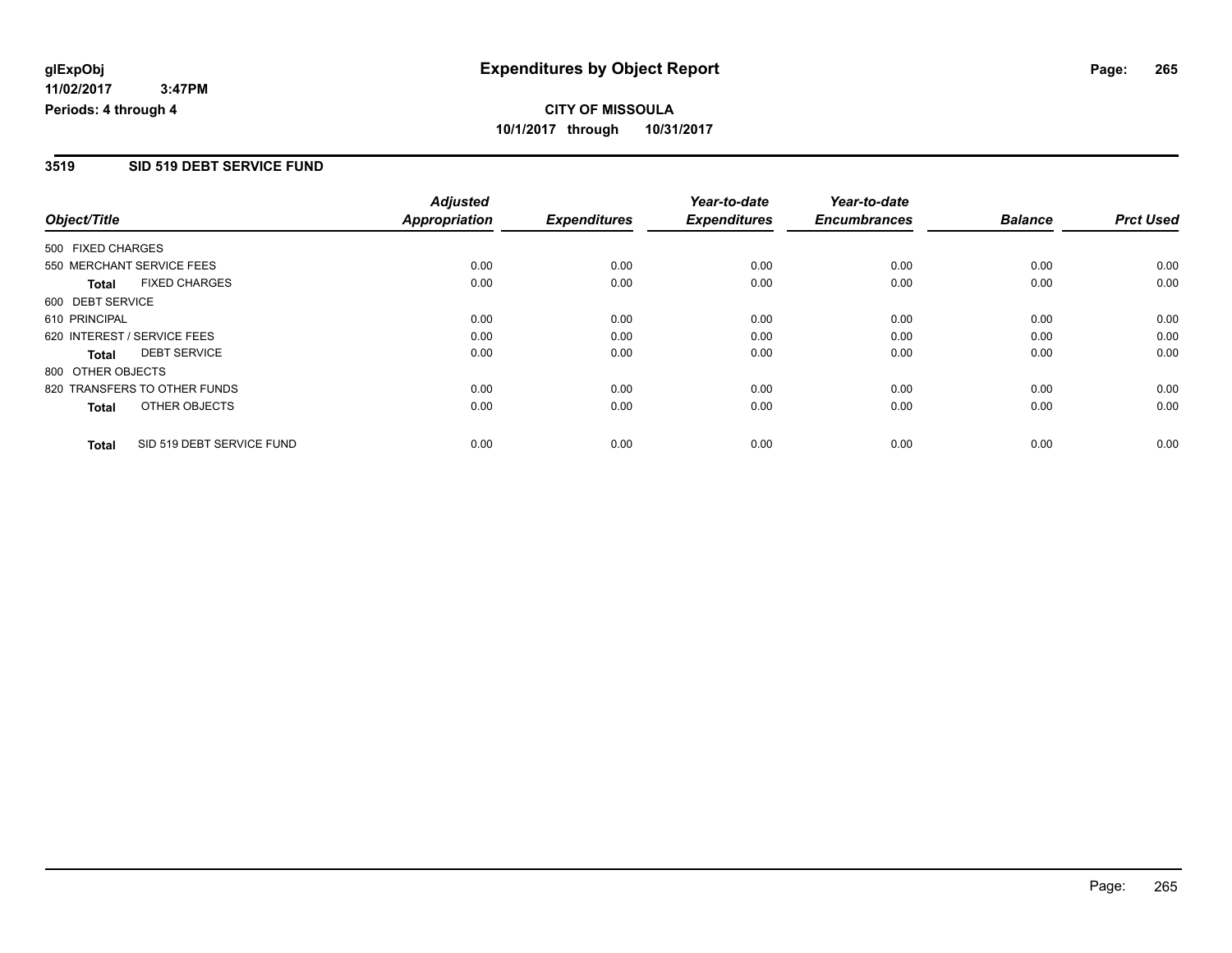**3520 SID 520 DEBT SERVICE FUND**

|                                      | <b>Adjusted</b>      |                     | Year-to-date | Year-to-date        |                |                  |
|--------------------------------------|----------------------|---------------------|--------------|---------------------|----------------|------------------|
| Object/Title                         | <b>Appropriation</b> | <b>Expenditures</b> | Expenditures | <b>Encumbrances</b> | <b>Balance</b> | <b>Prct Used</b> |
| 500 FIXED CHARGES                    |                      |                     |              |                     |                |                  |
| 550 MERCHANT SERVICE FEES            | 0.00                 | 0.00                | 0.00         | 0.00                | 0.00           | 0.00             |
| <b>FIXED CHARGES</b><br><b>Total</b> | 0.00                 | 0.00                | 0.00         | 0.00                | 0.00           | 0.00             |
| 600 DEBT SERVICE                     |                      |                     |              |                     |                |                  |
| 610 PRINCIPAL                        | 149,000.00           | 0.00                | 0.00         | 0.00                | 149.000.00     | 0.00             |
| 620 INTEREST / SERVICE FEES          | 10.560.00            | 0.00                | 1.56         | 0.00                | 10.558.44      | 0.01             |
| <b>DEBT SERVICE</b><br><b>Total</b>  | 159.560.00           | 0.00                | 1.56         | 0.00                | 159.558.44     | 0.00             |
| NON-DEPARTMENTAL<br><b>Total</b>     | 159.560.00           | 0.00                | 1.56         | 0.00                | 159.558.44     | 0.00             |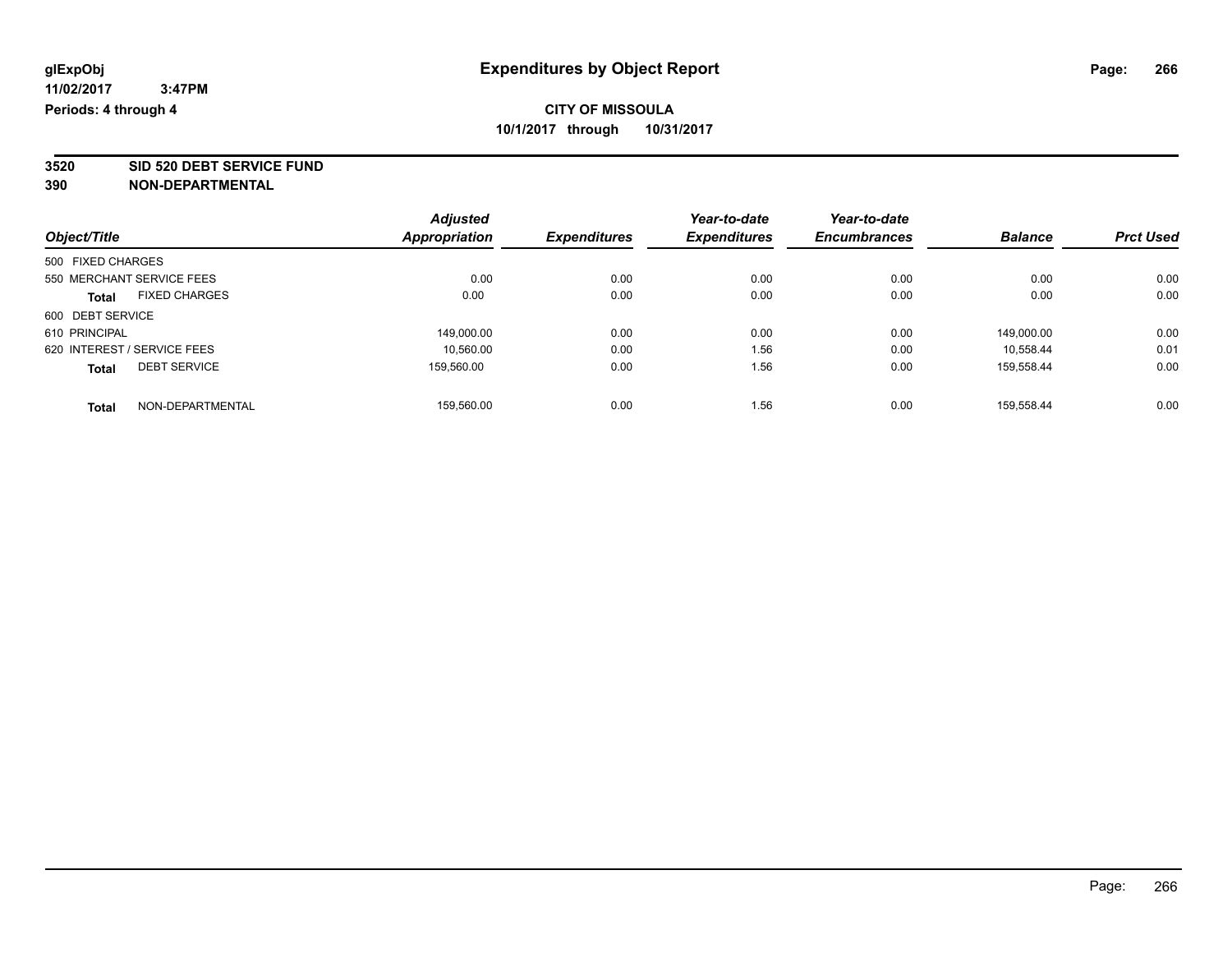#### **3520 SID 520 DEBT SERVICE FUND**

| Object/Title                              | <b>Adjusted</b><br>Appropriation | <b>Expenditures</b> | Year-to-date<br><b>Expenditures</b> | Year-to-date<br><b>Encumbrances</b> | <b>Balance</b> | <b>Prct Used</b> |
|-------------------------------------------|----------------------------------|---------------------|-------------------------------------|-------------------------------------|----------------|------------------|
| 500 FIXED CHARGES                         |                                  |                     |                                     |                                     |                |                  |
| 550 MERCHANT SERVICE FEES                 | 0.00                             | 0.00                | 0.00                                | 0.00                                | 0.00           | 0.00             |
| <b>FIXED CHARGES</b><br><b>Total</b>      | 0.00                             | 0.00                | 0.00                                | 0.00                                | 0.00           | 0.00             |
| 600 DEBT SERVICE                          |                                  |                     |                                     |                                     |                |                  |
| 610 PRINCIPAL                             | 149.000.00                       | 0.00                | 0.00                                | 0.00                                | 149.000.00     | 0.00             |
| 620 INTEREST / SERVICE FEES               | 10.560.00                        | 0.00                | 1.56                                | 0.00                                | 10.558.44      | 0.01             |
| <b>DEBT SERVICE</b><br><b>Total</b>       | 159.560.00                       | 0.00                | 1.56                                | 0.00                                | 159.558.44     | 0.00             |
| SID 520 DEBT SERVICE FUND<br><b>Total</b> | 159.560.00                       | 0.00                | 1.56                                | 0.00                                | 159.558.44     | 0.00             |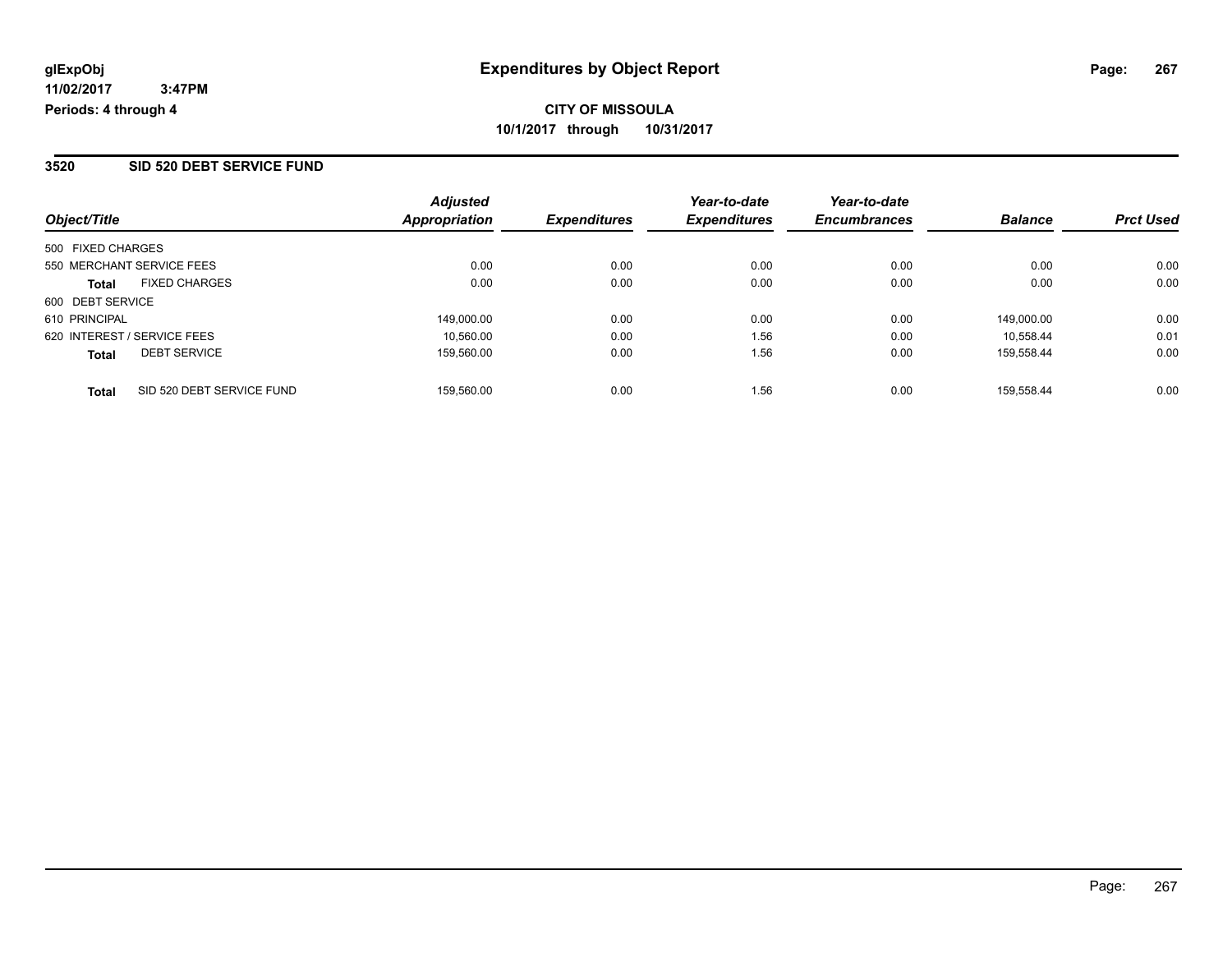# **3521 SID 521 DEBT SERVICE FUND**

|                                      | <b>Adjusted</b>      |                     | Year-to-date        | Year-to-date        |                |                  |
|--------------------------------------|----------------------|---------------------|---------------------|---------------------|----------------|------------------|
| Object/Title                         | <b>Appropriation</b> | <b>Expenditures</b> | <b>Expenditures</b> | <b>Encumbrances</b> | <b>Balance</b> | <b>Prct Used</b> |
| 500 FIXED CHARGES                    |                      |                     |                     |                     |                |                  |
| 550 MERCHANT SERVICE FEES            | 0.00                 | 0.00                | 0.00                | 0.00                | 0.00           | 0.00             |
| <b>FIXED CHARGES</b><br><b>Total</b> | 0.00                 | 0.00                | 0.00                | 0.00                | 0.00           | 0.00             |
| 600 DEBT SERVICE                     |                      |                     |                     |                     |                |                  |
| 610 PRINCIPAL                        | 68.00                | 0.00                | 0.00                | 0.00                | 68.00          | 0.00             |
| 620 INTEREST / SERVICE FEES          | 3.00                 | 0.00                | 0.00                | 0.00                | 3.00           | 0.00             |
| <b>DEBT SERVICE</b><br><b>Total</b>  | 71.00                | 0.00                | 0.00                | 0.00                | 71.00          | 0.00             |
| NON-DEPARTMENTAL<br><b>Total</b>     | 71.00                | 0.00                | 0.00                | 0.00                | 71.00          | 0.00             |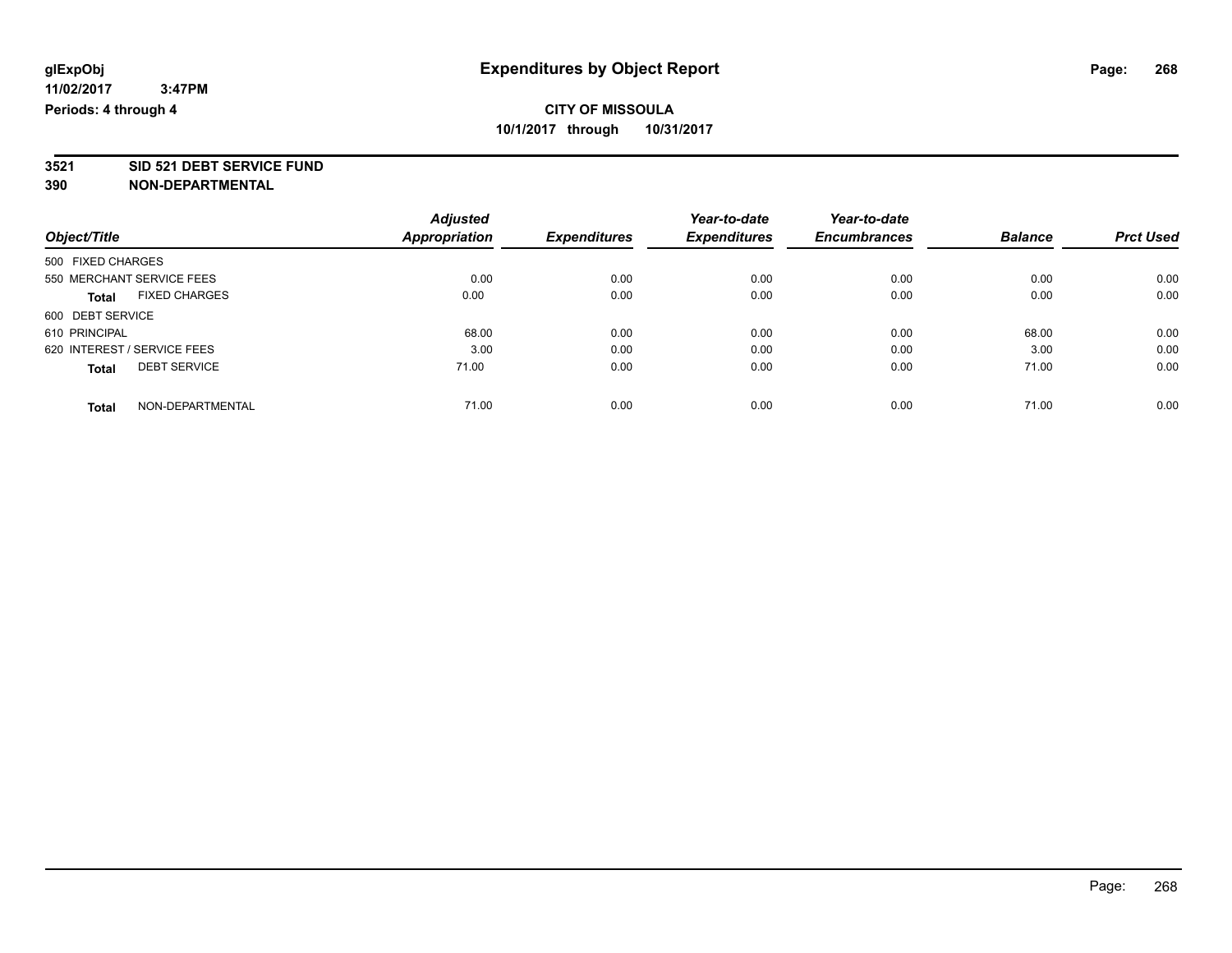### **3521 SID 521 DEBT SERVICE FUND**

|                                           | <b>Adjusted</b><br><b>Appropriation</b> | <b>Expenditures</b> | Year-to-date<br><b>Expenditures</b> | Year-to-date<br><b>Encumbrances</b> | <b>Balance</b> | <b>Prct Used</b> |
|-------------------------------------------|-----------------------------------------|---------------------|-------------------------------------|-------------------------------------|----------------|------------------|
| Object/Title                              |                                         |                     |                                     |                                     |                |                  |
| 500 FIXED CHARGES                         |                                         |                     |                                     |                                     |                |                  |
| 550 MERCHANT SERVICE FEES                 | 0.00                                    | 0.00                | 0.00                                | 0.00                                | 0.00           | 0.00             |
| <b>FIXED CHARGES</b><br><b>Total</b>      | 0.00                                    | 0.00                | 0.00                                | 0.00                                | 0.00           | 0.00             |
| 600 DEBT SERVICE                          |                                         |                     |                                     |                                     |                |                  |
| 610 PRINCIPAL                             | 68.00                                   | 0.00                | 0.00                                | 0.00                                | 68.00          | 0.00             |
| 620 INTEREST / SERVICE FEES               | 3.00                                    | 0.00                | 0.00                                | 0.00                                | 3.00           | 0.00             |
| <b>DEBT SERVICE</b><br><b>Total</b>       | 71.00                                   | 0.00                | 0.00                                | 0.00                                | 71.00          | 0.00             |
| SID 521 DEBT SERVICE FUND<br><b>Total</b> | 71.00                                   | 0.00                | 0.00                                | 0.00                                | 71.00          | 0.00             |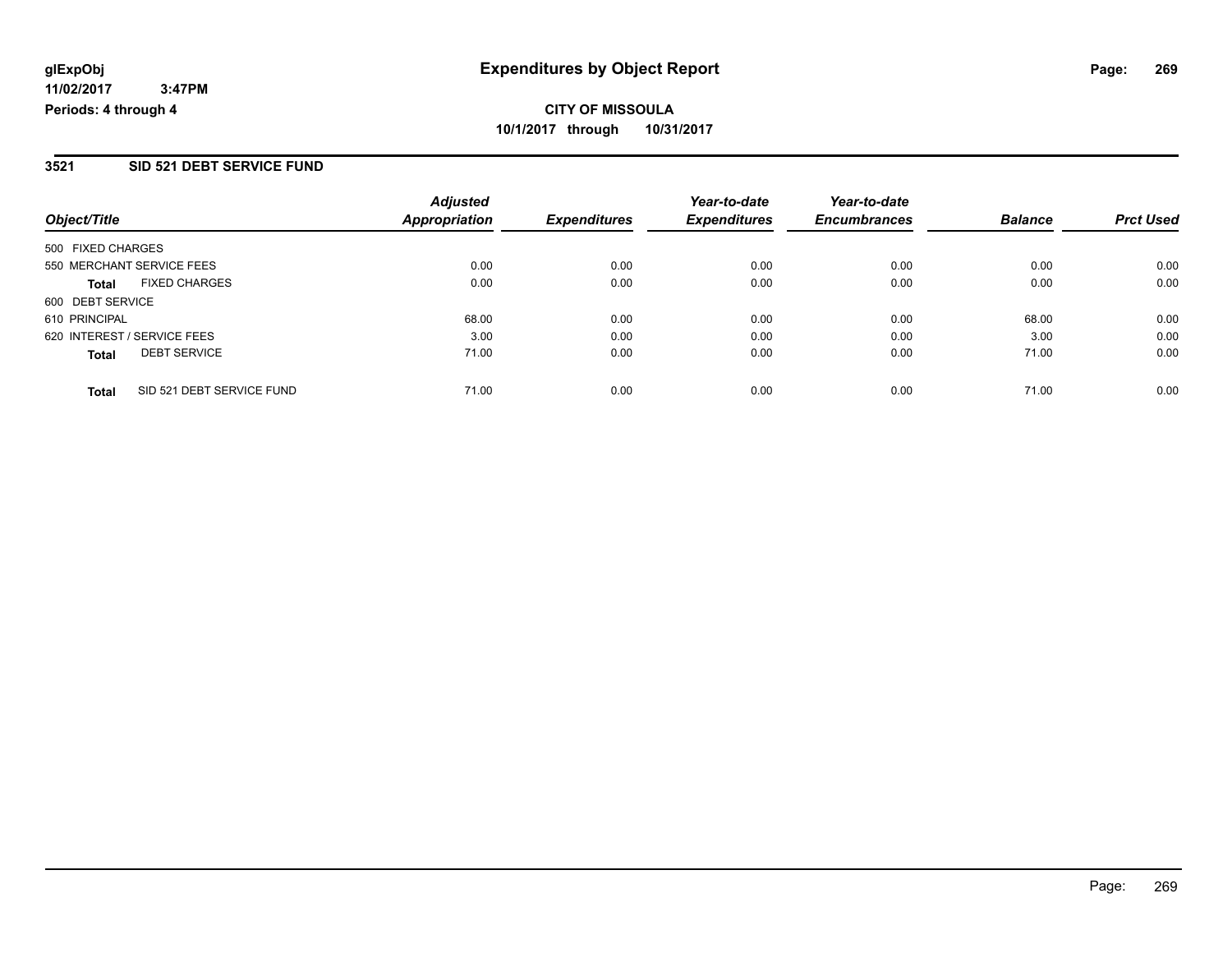**3522 SID 522 DEBT SERVICE FUND**

|                                      | <b>Adjusted</b>      |                     | Year-to-date        | Year-to-date        |                |                  |
|--------------------------------------|----------------------|---------------------|---------------------|---------------------|----------------|------------------|
| Object/Title                         | <b>Appropriation</b> | <b>Expenditures</b> | <b>Expenditures</b> | <b>Encumbrances</b> | <b>Balance</b> | <b>Prct Used</b> |
| 500 FIXED CHARGES                    |                      |                     |                     |                     |                |                  |
| 550 MERCHANT SERVICE FEES            | 0.00                 | 0.00                | 0.00                | 0.00                | 0.00           | 0.00             |
| <b>FIXED CHARGES</b><br><b>Total</b> | 0.00                 | 0.00                | 0.00                | 0.00                | 0.00           | 0.00             |
| 600 DEBT SERVICE                     |                      |                     |                     |                     |                |                  |
| 610 PRINCIPAL                        | 98.00                | 0.00                | 0.00                | 0.00                | 98.00          | 0.00             |
| 620 INTEREST / SERVICE FEES          | 5.00                 | 0.00                | 2.29                | 0.00                | 2.71           | 45.80            |
| <b>DEBT SERVICE</b><br><b>Total</b>  | 103.00               | 0.00                | 2.29                | 0.00                | 100.71         | 2.22             |
| NON-DEPARTMENTAL<br><b>Total</b>     | 103.00               | 0.00                | 2.29                | 0.00                | 100.71         | 2.22             |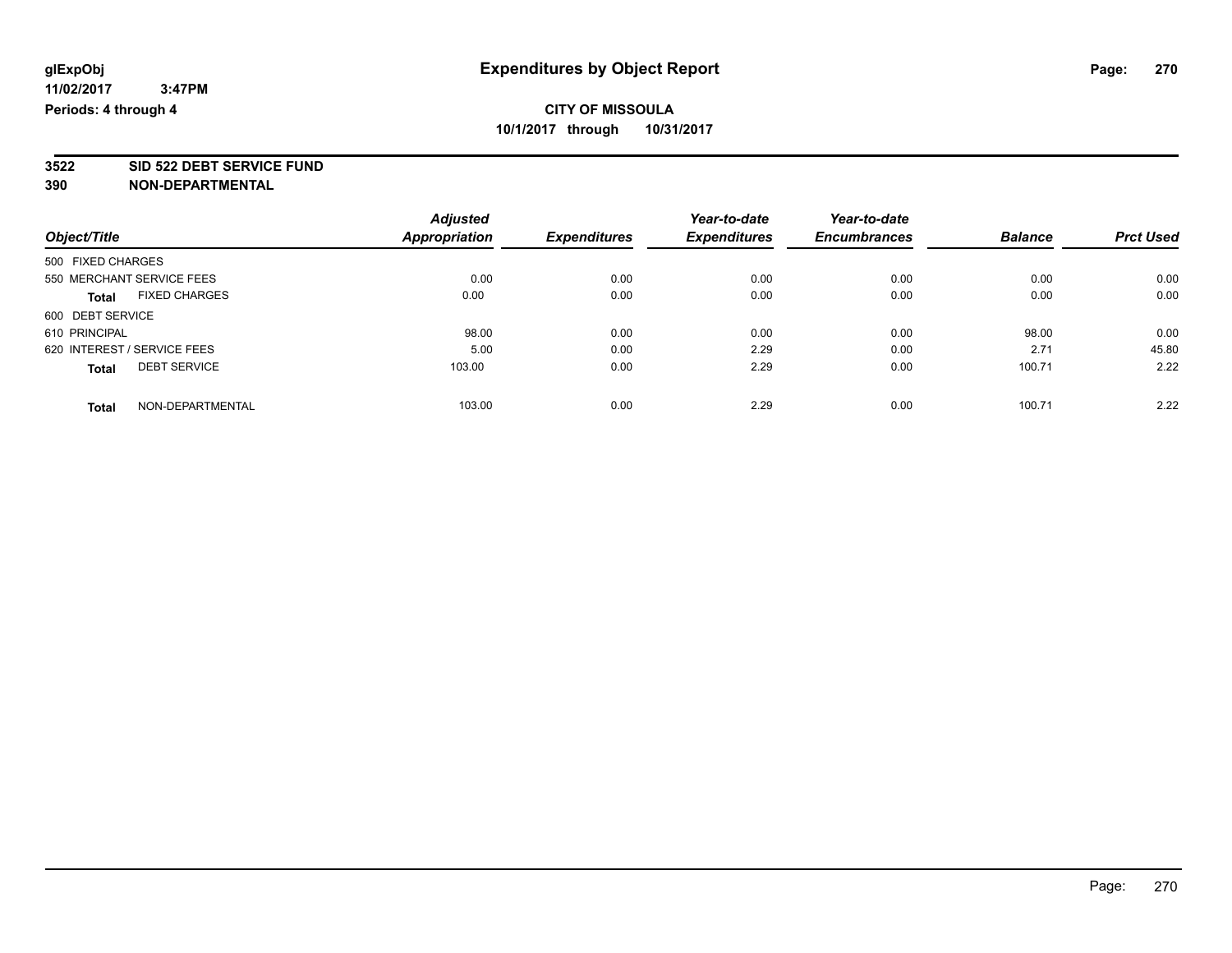## **3522 SID 522 DEBT SERVICE FUND**

| Object/Title                         | <b>Adjusted</b><br><b>Appropriation</b> | <b>Expenditures</b> | Year-to-date<br><b>Expenditures</b> | Year-to-date<br><b>Encumbrances</b> | <b>Balance</b> | <b>Prct Used</b> |
|--------------------------------------|-----------------------------------------|---------------------|-------------------------------------|-------------------------------------|----------------|------------------|
| 500 FIXED CHARGES                    |                                         |                     |                                     |                                     |                |                  |
| 550 MERCHANT SERVICE FEES            | 0.00                                    | 0.00                | 0.00                                | 0.00                                | 0.00           | 0.00             |
| <b>FIXED CHARGES</b><br><b>Total</b> | 0.00                                    | 0.00                | 0.00                                | 0.00                                | 0.00           | 0.00             |
| 600 DEBT SERVICE                     |                                         |                     |                                     |                                     |                |                  |
| 610 PRINCIPAL                        | 98.00                                   | 0.00                | 0.00                                | 0.00                                | 98.00          | 0.00             |
| 620 INTEREST / SERVICE FEES          | 5.00                                    | 0.00                | 2.29                                | 0.00                                | 2.71           | 45.80            |
| <b>DEBT SERVICE</b><br><b>Total</b>  | 103.00                                  | 0.00                | 2.29                                | 0.00                                | 100.71         | 2.22             |
| SID 522 DEBT SERVICE FUND<br>Total   | 103.00                                  | 0.00                | 2.29                                | 0.00                                | 100.71         | 2.22             |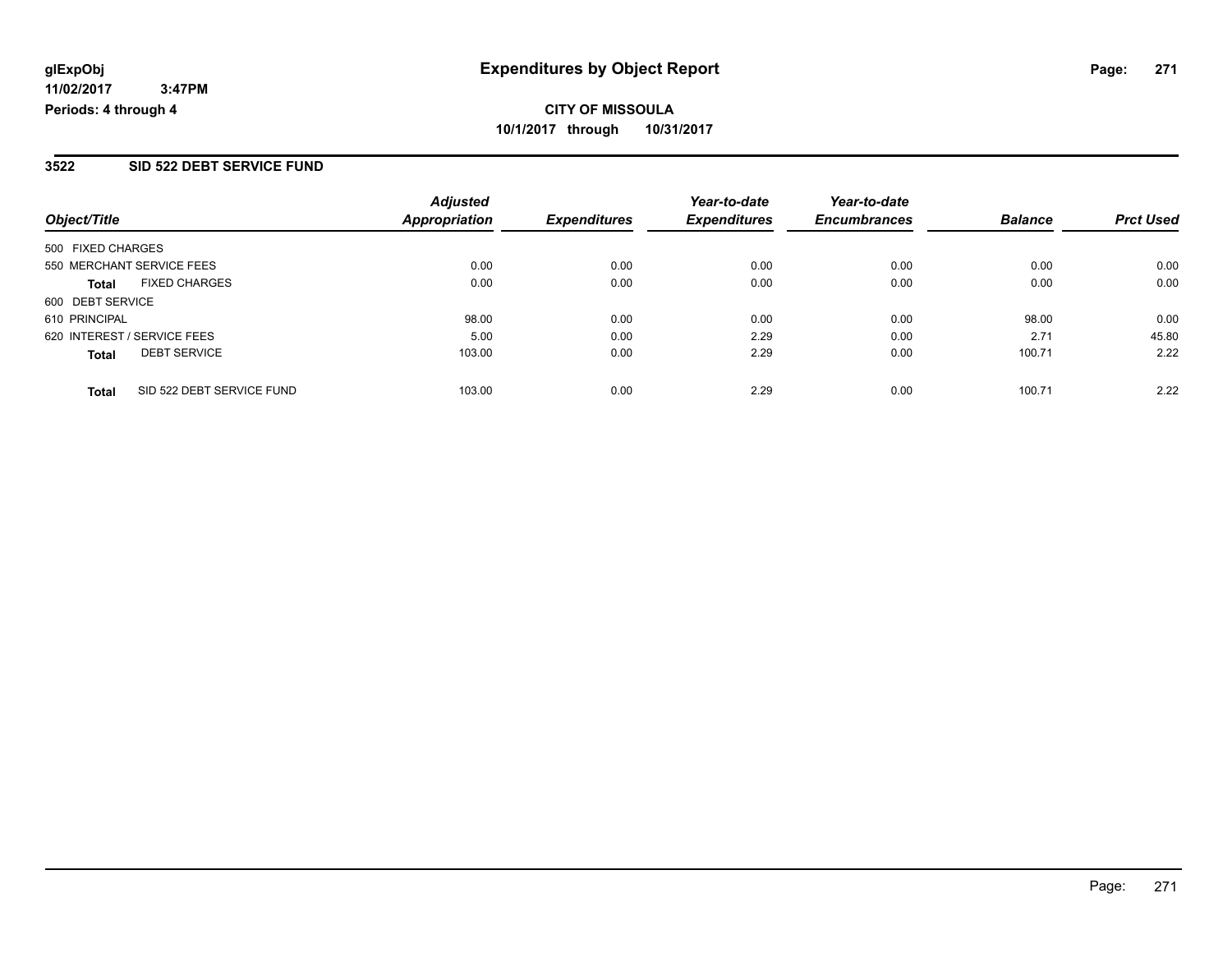**3524 SID 524 DEBT SERVICE FUND**

| Object/Title                |                      | <b>Adjusted</b> | <b>Expenditures</b> | Year-to-date<br><b>Expenditures</b> | Year-to-date        | <b>Balance</b> | <b>Prct Used</b> |
|-----------------------------|----------------------|-----------------|---------------------|-------------------------------------|---------------------|----------------|------------------|
|                             |                      | Appropriation   |                     |                                     | <b>Encumbrances</b> |                |                  |
| 500 FIXED CHARGES           |                      |                 |                     |                                     |                     |                |                  |
| 550 MERCHANT SERVICE FEES   |                      | 0.00            | 0.00                | 0.00                                | 0.00                | 0.00           | 0.00             |
| <b>Total</b>                | <b>FIXED CHARGES</b> | 0.00            | 0.00                | 0.00                                | 0.00                | 0.00           | 0.00             |
| 600 DEBT SERVICE            |                      |                 |                     |                                     |                     |                |                  |
| 610 PRINCIPAL               |                      | 243,000.00      | 0.00                | 0.00                                | 0.00                | 243.000.00     | 0.00             |
| 620 INTEREST / SERVICE FEES |                      | 62.160.00       | 0.00                | 0.00                                | 0.00                | 62.160.00      | 0.00             |
| <b>Total</b>                | <b>DEBT SERVICE</b>  | 305.160.00      | 0.00                | 0.00                                | 0.00                | 305.160.00     | 0.00             |
| <b>Total</b>                | NON-DEPARTMENTAL     | 305.160.00      | 0.00                | 0.00                                | 0.00                | 305.160.00     | 0.00             |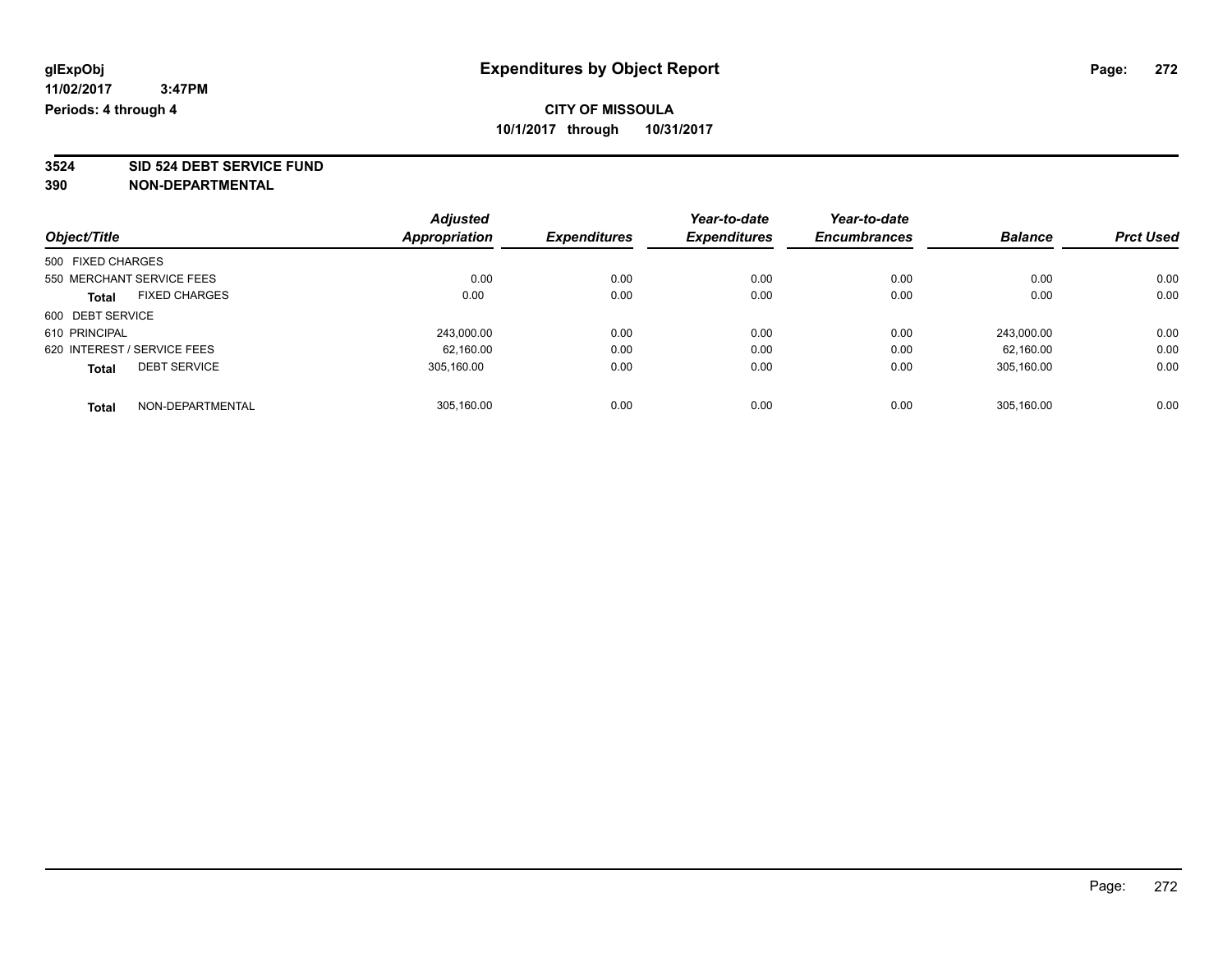#### **3524 SID 524 DEBT SERVICE FUND**

| Object/Title                |                           | <b>Adjusted</b><br><b>Appropriation</b> | <b>Expenditures</b> | Year-to-date<br><b>Expenditures</b> | Year-to-date<br><b>Encumbrances</b> | <b>Balance</b> | <b>Prct Used</b> |
|-----------------------------|---------------------------|-----------------------------------------|---------------------|-------------------------------------|-------------------------------------|----------------|------------------|
|                             |                           |                                         |                     |                                     |                                     |                |                  |
| 500 FIXED CHARGES           |                           |                                         |                     |                                     |                                     |                |                  |
| 550 MERCHANT SERVICE FEES   |                           | 0.00                                    | 0.00                | 0.00                                | 0.00                                | 0.00           | 0.00             |
| <b>Total</b>                | <b>FIXED CHARGES</b>      | 0.00                                    | 0.00                | 0.00                                | 0.00                                | 0.00           | 0.00             |
| 600 DEBT SERVICE            |                           |                                         |                     |                                     |                                     |                |                  |
| 610 PRINCIPAL               |                           | 243,000.00                              | 0.00                | 0.00                                | 0.00                                | 243.000.00     | 0.00             |
| 620 INTEREST / SERVICE FEES |                           | 62.160.00                               | 0.00                | 0.00                                | 0.00                                | 62.160.00      | 0.00             |
| <b>Total</b>                | <b>DEBT SERVICE</b>       | 305.160.00                              | 0.00                | 0.00                                | 0.00                                | 305.160.00     | 0.00             |
| <b>Total</b>                | SID 524 DEBT SERVICE FUND | 305.160.00                              | 0.00                | 0.00                                | 0.00                                | 305.160.00     | 0.00             |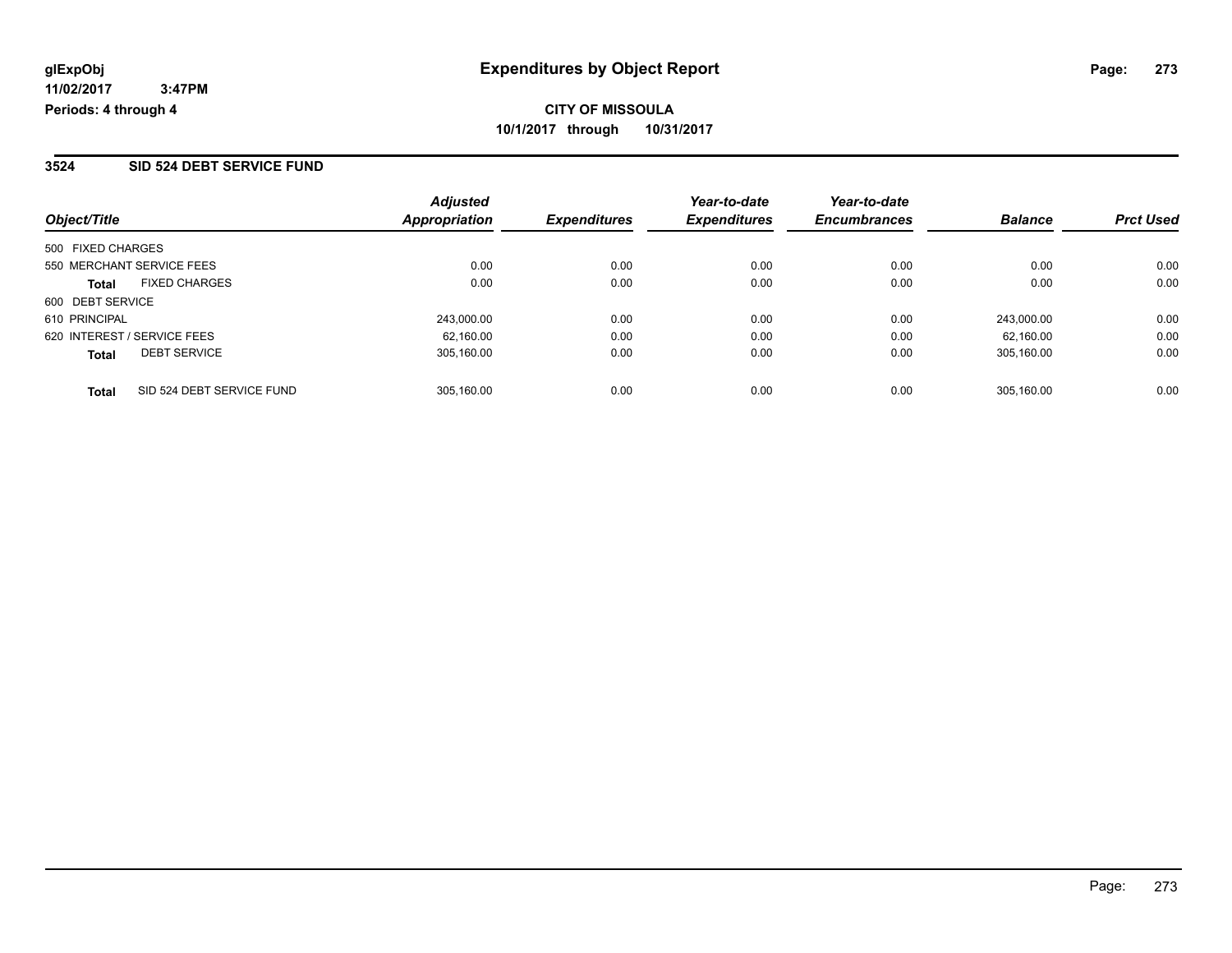**3525 SID 525 DEBT SERVICE FUND**

| Object/Title                |                      | <b>Adjusted</b> | <b>Expenditures</b> | Year-to-date        | Year-to-date<br><b>Encumbrances</b> | <b>Balance</b> | <b>Prct Used</b> |
|-----------------------------|----------------------|-----------------|---------------------|---------------------|-------------------------------------|----------------|------------------|
|                             |                      | Appropriation   |                     | <b>Expenditures</b> |                                     |                |                  |
| 500 FIXED CHARGES           |                      |                 |                     |                     |                                     |                |                  |
| 550 MERCHANT SERVICE FEES   |                      | 0.00            | 0.00                | 0.00                | 0.00                                | 0.00           | 0.00             |
| <b>Total</b>                | <b>FIXED CHARGES</b> | 0.00            | 0.00                | 0.00                | 0.00                                | 0.00           | 0.00             |
| 600 DEBT SERVICE            |                      |                 |                     |                     |                                     |                |                  |
| 610 PRINCIPAL               |                      | 30,000.00       | 0.00                | 0.00                | 0.00                                | 30,000.00      | 0.00             |
| 620 INTEREST / SERVICE FEES |                      | 3,300.00        | 0.00                | 0.00                | 0.00                                | 3,300.00       | 0.00             |
| <b>Total</b>                | <b>DEBT SERVICE</b>  | 33.300.00       | 0.00                | 0.00                | 0.00                                | 33,300.00      | 0.00             |
| <b>Total</b>                | NON-DEPARTMENTAL     | 33.300.00       | 0.00                | 0.00                | 0.00                                | 33.300.00      | 0.00             |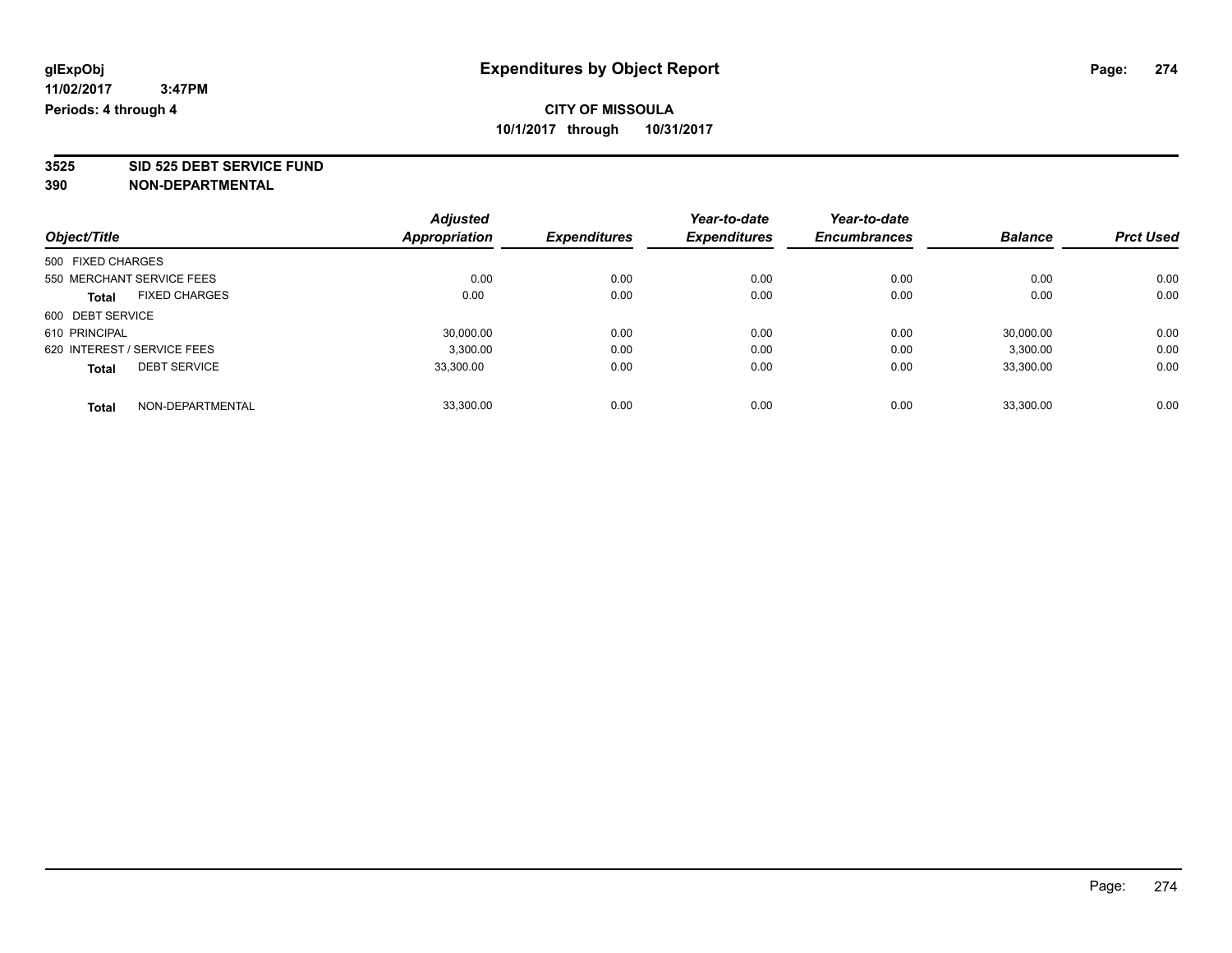#### **3525 SID 525 DEBT SERVICE FUND**

| Object/Title                              | <b>Adjusted</b><br><b>Appropriation</b> | <b>Expenditures</b> | Year-to-date<br><b>Expenditures</b> | Year-to-date<br><b>Encumbrances</b> | <b>Balance</b> | <b>Prct Used</b> |
|-------------------------------------------|-----------------------------------------|---------------------|-------------------------------------|-------------------------------------|----------------|------------------|
| 500 FIXED CHARGES                         |                                         |                     |                                     |                                     |                |                  |
| 550 MERCHANT SERVICE FEES                 | 0.00                                    | 0.00                | 0.00                                | 0.00                                | 0.00           | 0.00             |
| <b>FIXED CHARGES</b><br><b>Total</b>      | 0.00                                    | 0.00                | 0.00                                | 0.00                                | 0.00           | 0.00             |
| 600 DEBT SERVICE                          |                                         |                     |                                     |                                     |                |                  |
| 610 PRINCIPAL                             | 30,000.00                               | 0.00                | 0.00                                | 0.00                                | 30.000.00      | 0.00             |
| 620 INTEREST / SERVICE FEES               | 3,300.00                                | 0.00                | 0.00                                | 0.00                                | 3,300.00       | 0.00             |
| <b>DEBT SERVICE</b><br><b>Total</b>       | 33.300.00                               | 0.00                | 0.00                                | 0.00                                | 33.300.00      | 0.00             |
| SID 525 DEBT SERVICE FUND<br><b>Total</b> | 33.300.00                               | 0.00                | 0.00                                | 0.00                                | 33.300.00      | 0.00             |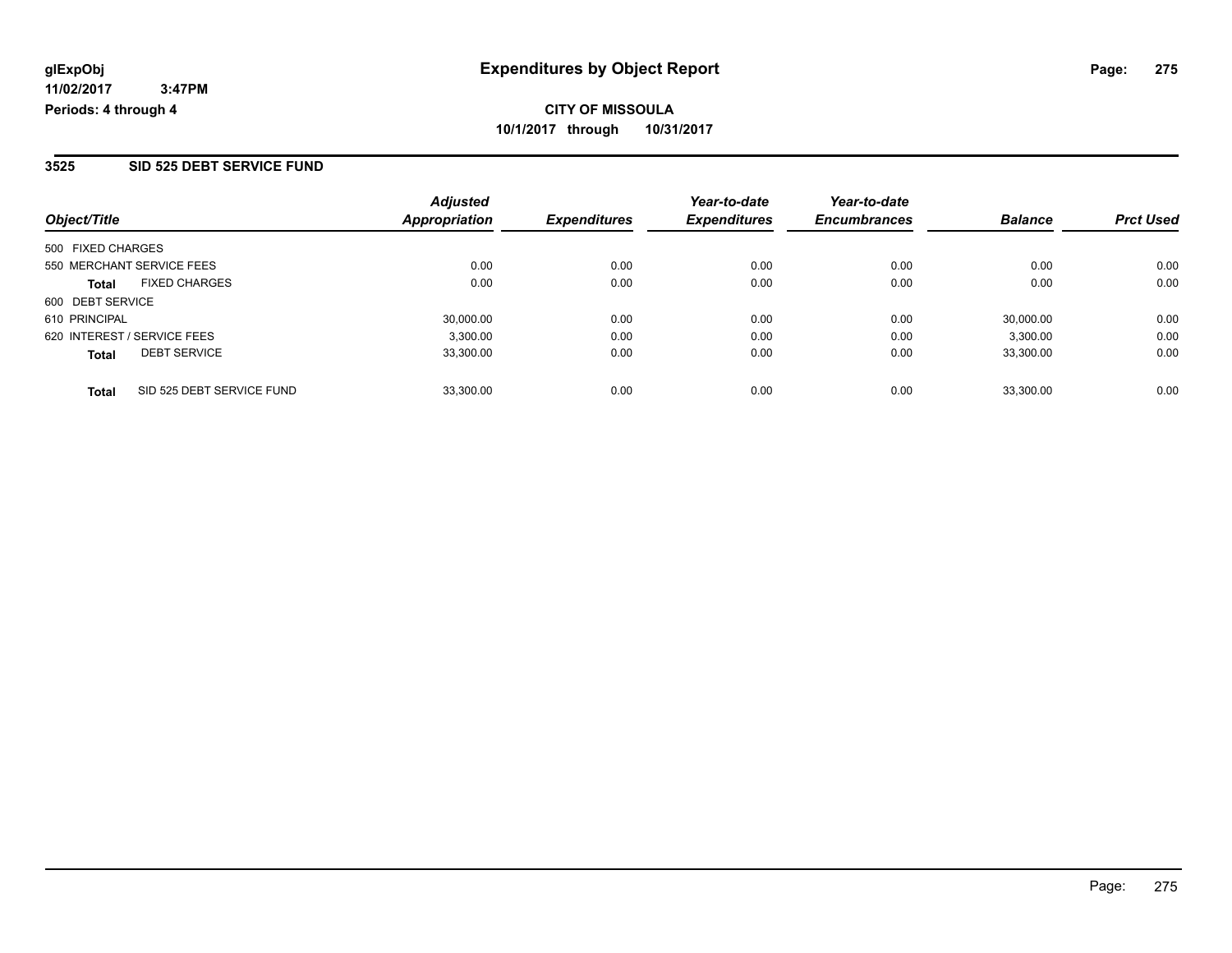**3526 SID 526 DEBT SERVICE FUND**

| Object/Title                |                      | <b>Adjusted</b> | <b>Expenditures</b> | Year-to-date        | Year-to-date<br><b>Encumbrances</b> |                | <b>Prct Used</b> |
|-----------------------------|----------------------|-----------------|---------------------|---------------------|-------------------------------------|----------------|------------------|
|                             |                      | Appropriation   |                     | <b>Expenditures</b> |                                     | <b>Balance</b> |                  |
| 500 FIXED CHARGES           |                      |                 |                     |                     |                                     |                |                  |
| 550 MERCHANT SERVICE FEES   |                      | 0.00            | 0.00                | 0.00                | 0.00                                | 0.00           | 0.00             |
| <b>Total</b>                | <b>FIXED CHARGES</b> | 0.00            | 0.00                | 0.00                | 0.00                                | 0.00           | 0.00             |
| 600 DEBT SERVICE            |                      |                 |                     |                     |                                     |                |                  |
| 610 PRINCIPAL               |                      | 166,000.00      | 0.00                | 0.00                | 0.00                                | 166.000.00     | 0.00             |
| 620 INTEREST / SERVICE FEES |                      | 26.640.00       | 0.00                | 0.00                | 0.00                                | 26.640.00      | 0.00             |
| <b>Total</b>                | <b>DEBT SERVICE</b>  | 192.640.00      | 0.00                | 0.00                | 0.00                                | 192.640.00     | 0.00             |
| <b>Total</b>                | NON-DEPARTMENTAL     | 192.640.00      | 0.00                | 0.00                | 0.00                                | 192.640.00     | 0.00             |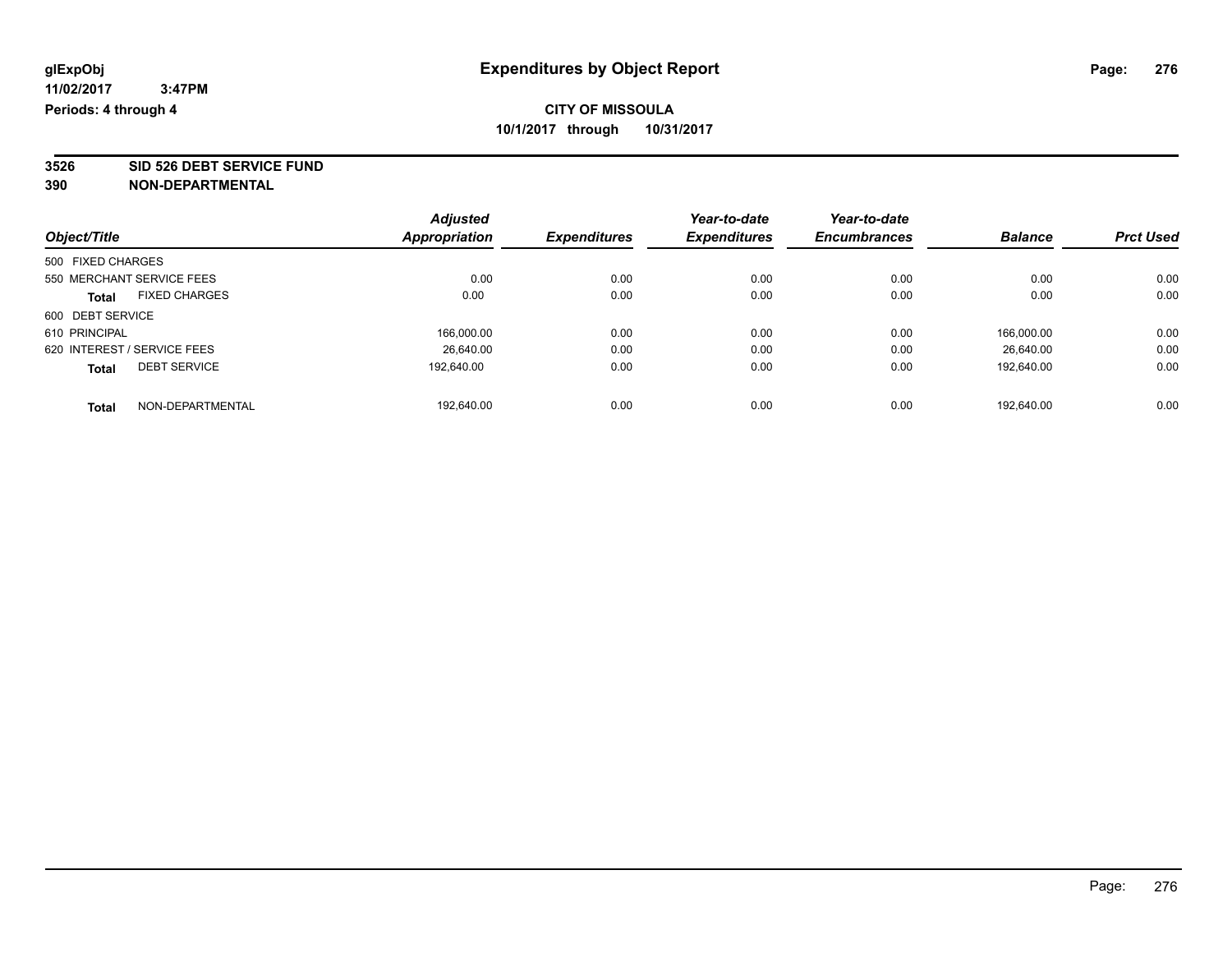#### **3526 SID 526 DEBT SERVICE FUND**

| Object/Title                              | <b>Adjusted</b><br><b>Appropriation</b> | <b>Expenditures</b> | Year-to-date<br><b>Expenditures</b> | Year-to-date<br><b>Encumbrances</b> | <b>Balance</b> | <b>Prct Used</b> |
|-------------------------------------------|-----------------------------------------|---------------------|-------------------------------------|-------------------------------------|----------------|------------------|
|                                           |                                         |                     |                                     |                                     |                |                  |
| 500 FIXED CHARGES                         |                                         |                     |                                     |                                     |                |                  |
| 550 MERCHANT SERVICE FEES                 | 0.00                                    | 0.00                | 0.00                                | 0.00                                | 0.00           | 0.00             |
| <b>FIXED CHARGES</b><br><b>Total</b>      | 0.00                                    | 0.00                | 0.00                                | 0.00                                | 0.00           | 0.00             |
| 600 DEBT SERVICE                          |                                         |                     |                                     |                                     |                |                  |
| 610 PRINCIPAL                             | 166.000.00                              | 0.00                | 0.00                                | 0.00                                | 166.000.00     | 0.00             |
| 620 INTEREST / SERVICE FEES               | 26.640.00                               | 0.00                | 0.00                                | 0.00                                | 26.640.00      | 0.00             |
| <b>DEBT SERVICE</b><br><b>Total</b>       | 192.640.00                              | 0.00                | 0.00                                | 0.00                                | 192.640.00     | 0.00             |
| SID 526 DEBT SERVICE FUND<br><b>Total</b> | 192.640.00                              | 0.00                | 0.00                                | 0.00                                | 192.640.00     | 0.00             |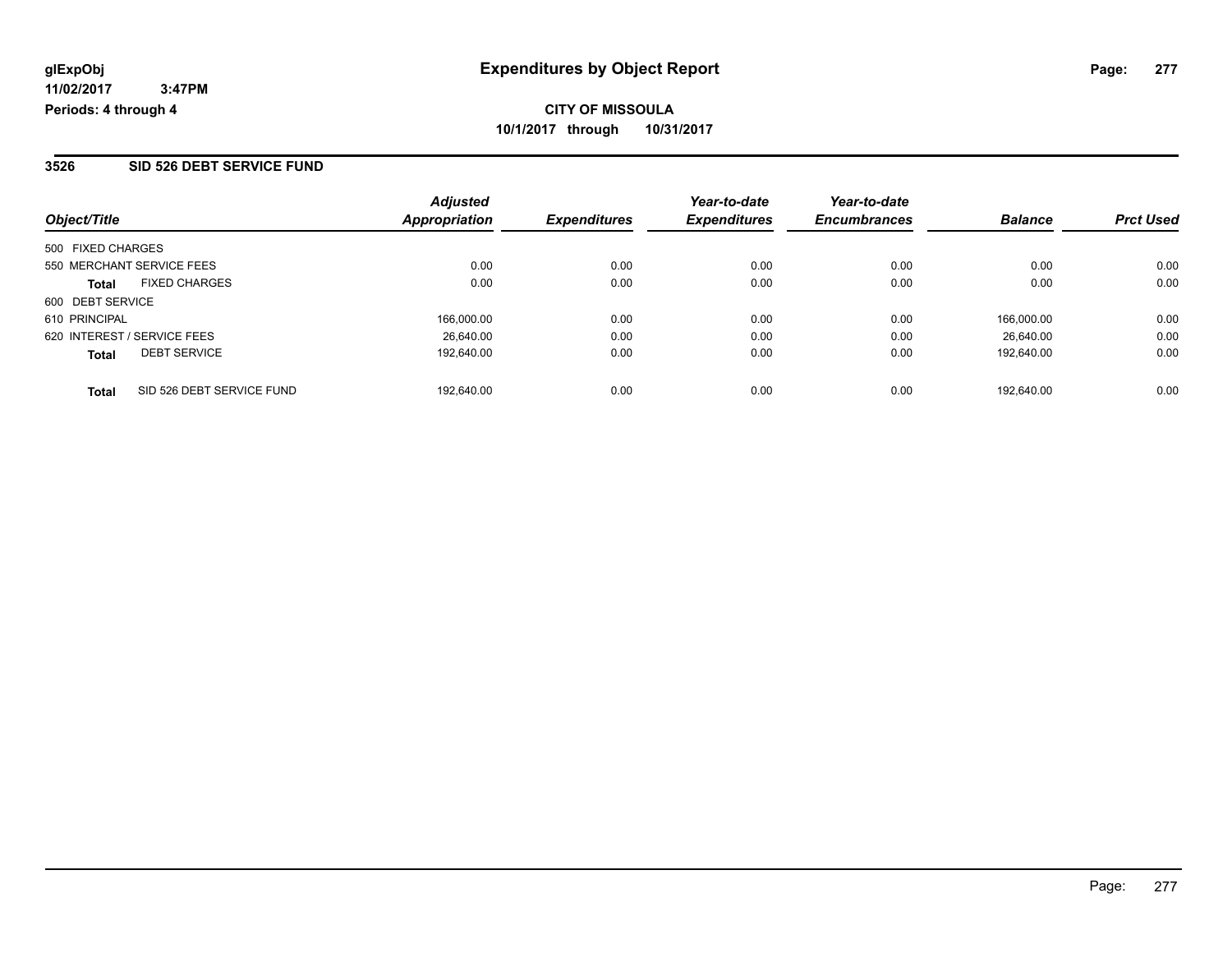#### **11/02/2017 3:47PM Periods: 4 through 4**

# **CITY OF MISSOULA 10/1/2017 through 10/31/2017**

#### **3527 SID 527 DEBT SERVICE FUND**

**000 \*\*\* Title Not Found \*\*\***

| Object/Title                            | <b>Adjusted</b><br>Appropriation | <b>Expenditures</b> | Year-to-date<br><b>Expenditures</b> | Year-to-date<br><b>Encumbrances</b> | <b>Balance</b> | <b>Prct Used</b> |
|-----------------------------------------|----------------------------------|---------------------|-------------------------------------|-------------------------------------|----------------|------------------|
| 800 OTHER OBJECTS                       |                                  |                     |                                     |                                     |                |                  |
| 820 TRANSFERS TO OTHER FUNDS            | 0.00                             | 0.00                | 0.00                                | 0.00                                | 0.00           | 0.00             |
| OTHER OBJECTS<br>Total                  | 0.00                             | 0.00                | 0.00                                | 0.00                                | 0.00           | 0.00             |
| *** Title Not Found ***<br><b>Total</b> | 0.00                             | 0.00                | 0.00                                | 0.00                                | 0.00           | 0.00             |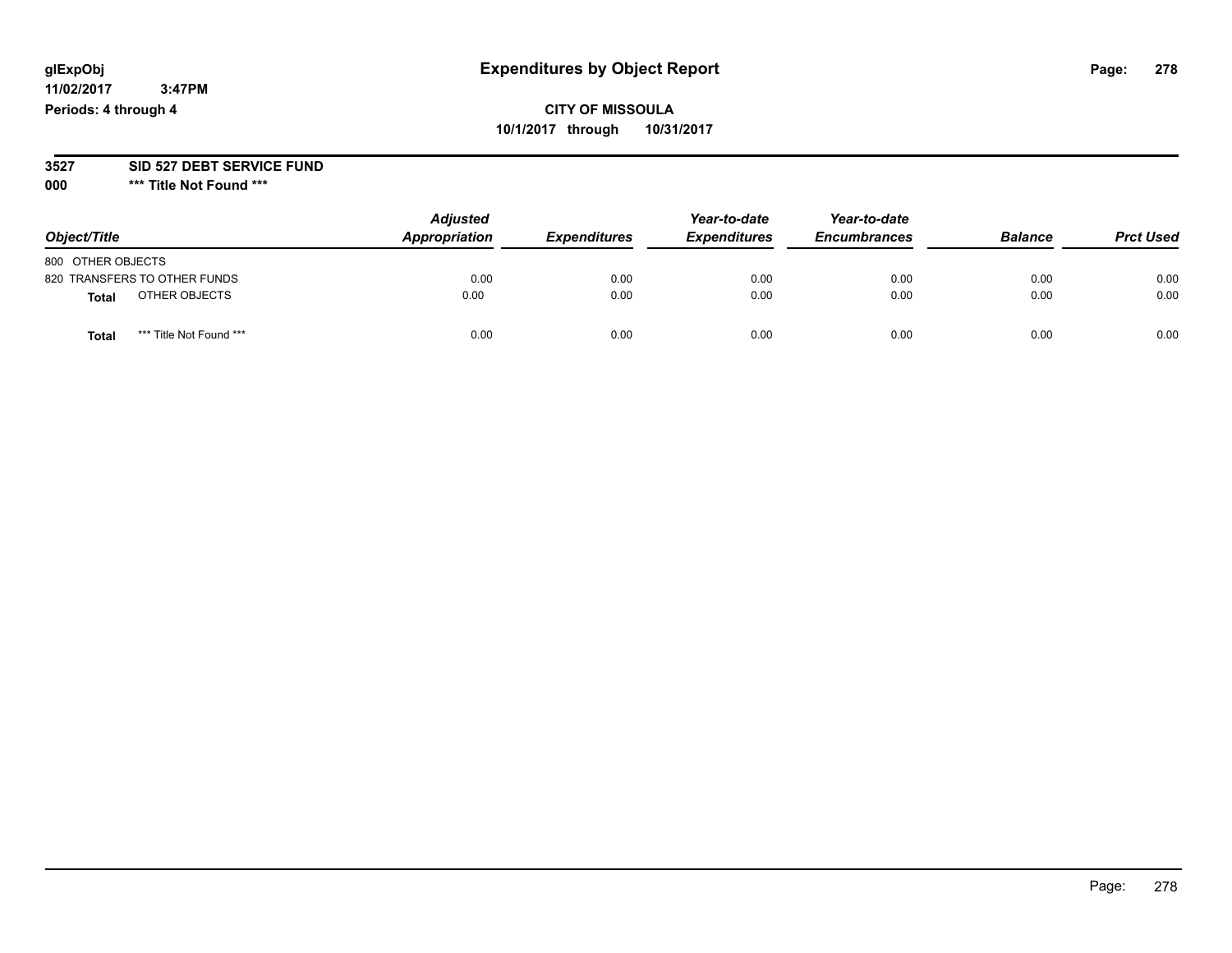**3527 SID 527 DEBT SERVICE FUND**

|                             |                           | <b>Adjusted</b>      |                     | Year-to-date        | Year-to-date        |                |                  |
|-----------------------------|---------------------------|----------------------|---------------------|---------------------|---------------------|----------------|------------------|
| Object/Title                |                           | <b>Appropriation</b> | <b>Expenditures</b> | <b>Expenditures</b> | <b>Encumbrances</b> | <b>Balance</b> | <b>Prct Used</b> |
| 500 FIXED CHARGES           |                           |                      |                     |                     |                     |                |                  |
|                             | 550 MERCHANT SERVICE FEES | 0.00                 | 0.00                | 0.00                | 0.00                | 0.00           | 0.00             |
| <b>Total</b>                | <b>FIXED CHARGES</b>      | 0.00                 | 0.00                | 0.00                | 0.00                | 0.00           | 0.00             |
| 600 DEBT SERVICE            |                           |                      |                     |                     |                     |                |                  |
| 610 PRINCIPAL               |                           | 0.00                 | 0.00                | 0.00                | 0.00                | 0.00           | 0.00             |
| 620 INTEREST / SERVICE FEES |                           | 0.00                 | 0.00                | 0.00                | 0.00                | 0.00           | 0.00             |
| <b>Total</b>                | <b>DEBT SERVICE</b>       | 0.00                 | 0.00                | 0.00                | 0.00                | 0.00           | 0.00             |
| <b>Total</b>                | NON-DEPARTMENTAL          | 0.00                 | 0.00                | 0.00                | 0.00                | 0.00           | 0.00             |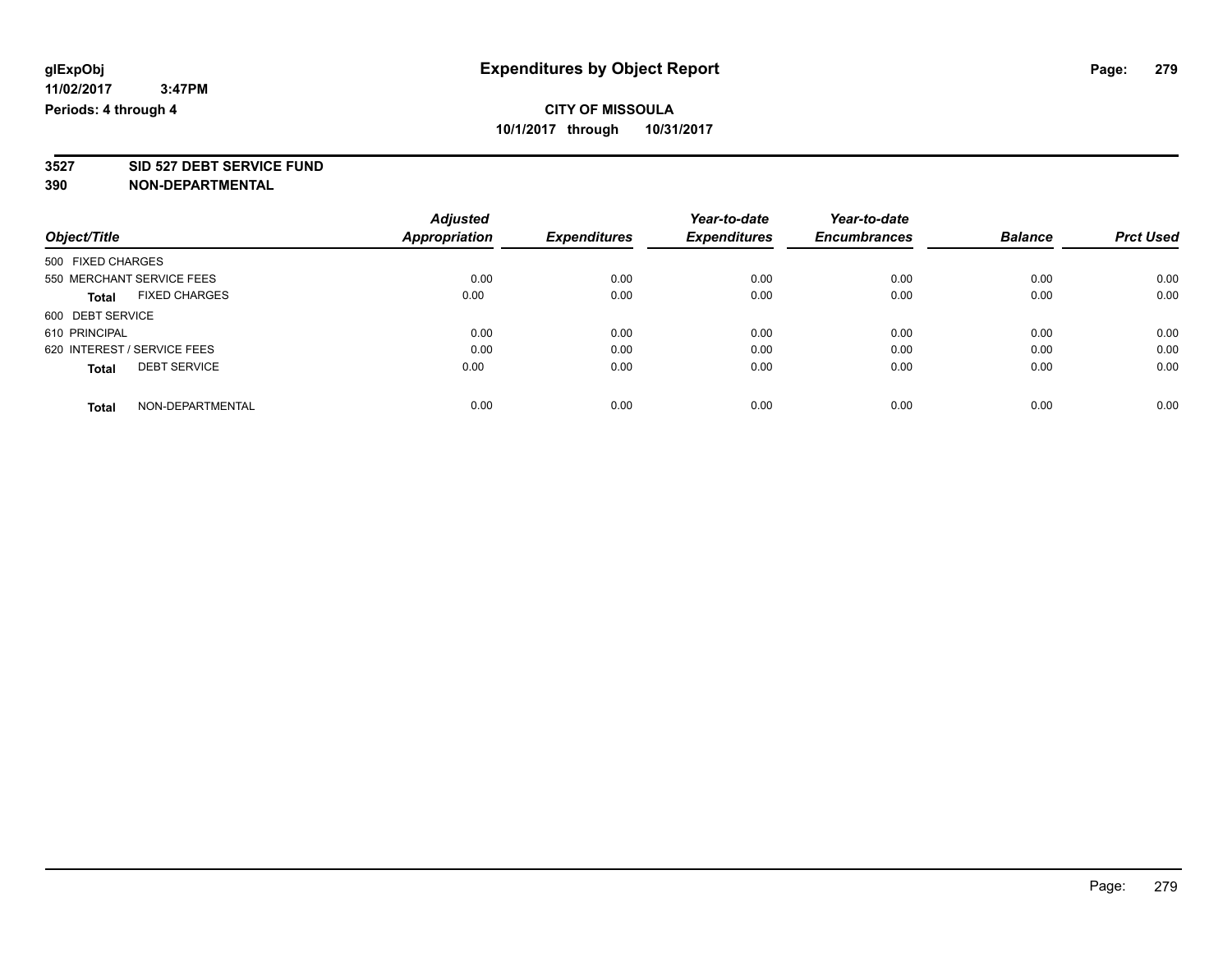### **3527 SID 527 DEBT SERVICE FUND**

|                             |                              | <b>Adjusted</b>      |                     | Year-to-date        | Year-to-date        |                |                  |
|-----------------------------|------------------------------|----------------------|---------------------|---------------------|---------------------|----------------|------------------|
| Object/Title                |                              | <b>Appropriation</b> | <b>Expenditures</b> | <b>Expenditures</b> | <b>Encumbrances</b> | <b>Balance</b> | <b>Prct Used</b> |
| 500 FIXED CHARGES           |                              |                      |                     |                     |                     |                |                  |
|                             | 550 MERCHANT SERVICE FEES    | 0.00                 | 0.00                | 0.00                | 0.00                | 0.00           | 0.00             |
| <b>Total</b>                | <b>FIXED CHARGES</b>         | 0.00                 | 0.00                | 0.00                | 0.00                | 0.00           | 0.00             |
| 600 DEBT SERVICE            |                              |                      |                     |                     |                     |                |                  |
| 610 PRINCIPAL               |                              | 0.00                 | 0.00                | 0.00                | 0.00                | 0.00           | 0.00             |
| 620 INTEREST / SERVICE FEES |                              | 0.00                 | 0.00                | 0.00                | 0.00                | 0.00           | 0.00             |
| Total                       | <b>DEBT SERVICE</b>          | 0.00                 | 0.00                | 0.00                | 0.00                | 0.00           | 0.00             |
| 800 OTHER OBJECTS           |                              |                      |                     |                     |                     |                |                  |
|                             | 820 TRANSFERS TO OTHER FUNDS | 0.00                 | 0.00                | 0.00                | 0.00                | 0.00           | 0.00             |
| Total                       | OTHER OBJECTS                | 0.00                 | 0.00                | 0.00                | 0.00                | 0.00           | 0.00             |
| <b>Total</b>                | SID 527 DEBT SERVICE FUND    | 0.00                 | 0.00                | 0.00                | 0.00                | 0.00           | 0.00             |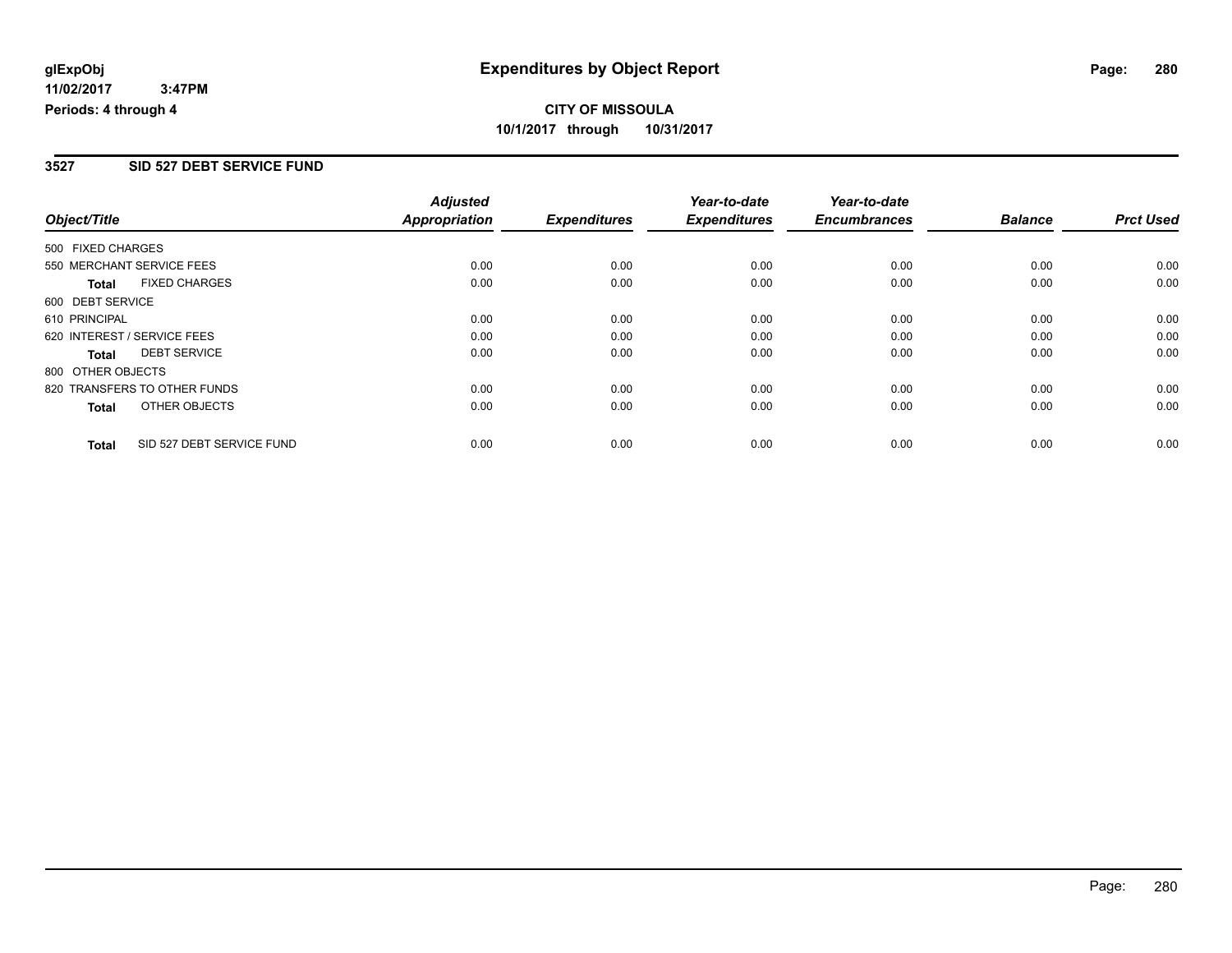**3530 SID 530 DEBT SERVICE FUND**

|                                      | <b>Adjusted</b>      |                     | Year-to-date        | Year-to-date        |                |                  |
|--------------------------------------|----------------------|---------------------|---------------------|---------------------|----------------|------------------|
| Object/Title                         | <b>Appropriation</b> | <b>Expenditures</b> | <b>Expenditures</b> | <b>Encumbrances</b> | <b>Balance</b> | <b>Prct Used</b> |
| 500 FIXED CHARGES                    |                      |                     |                     |                     |                |                  |
| 550 MERCHANT SERVICE FEES            | 0.00                 | 0.00                | 0.00                | 0.00                | 0.00           | 0.00             |
| <b>FIXED CHARGES</b><br><b>Total</b> | 0.00                 | 0.00                | 0.00                | 0.00                | 0.00           | 0.00             |
| 600 DEBT SERVICE                     |                      |                     |                     |                     |                |                  |
| 610 PRINCIPAL                        | 0.00                 | 0.00                | 0.00                | 0.00                | 0.00           | 0.00             |
| 620 INTEREST / SERVICE FEES          | 0.00                 | 0.00                | 0.00                | 0.00                | 0.00           | 0.00             |
| <b>DEBT SERVICE</b><br><b>Total</b>  | 0.00                 | 0.00                | 0.00                | 0.00                | 0.00           | 0.00             |
| 800 OTHER OBJECTS                    |                      |                     |                     |                     |                |                  |
| 820 TRANSFERS TO OTHER FUNDS         | 0.00                 | 0.00                | 0.00                | 0.00                | 0.00           | 0.00             |
| OTHER OBJECTS<br><b>Total</b>        | 0.00                 | 0.00                | 0.00                | 0.00                | 0.00           | 0.00             |
|                                      |                      |                     |                     |                     |                |                  |
| NON-DEPARTMENTAL<br><b>Total</b>     | 0.00                 | 0.00                | 0.00                | 0.00                | 0.00           | 0.00             |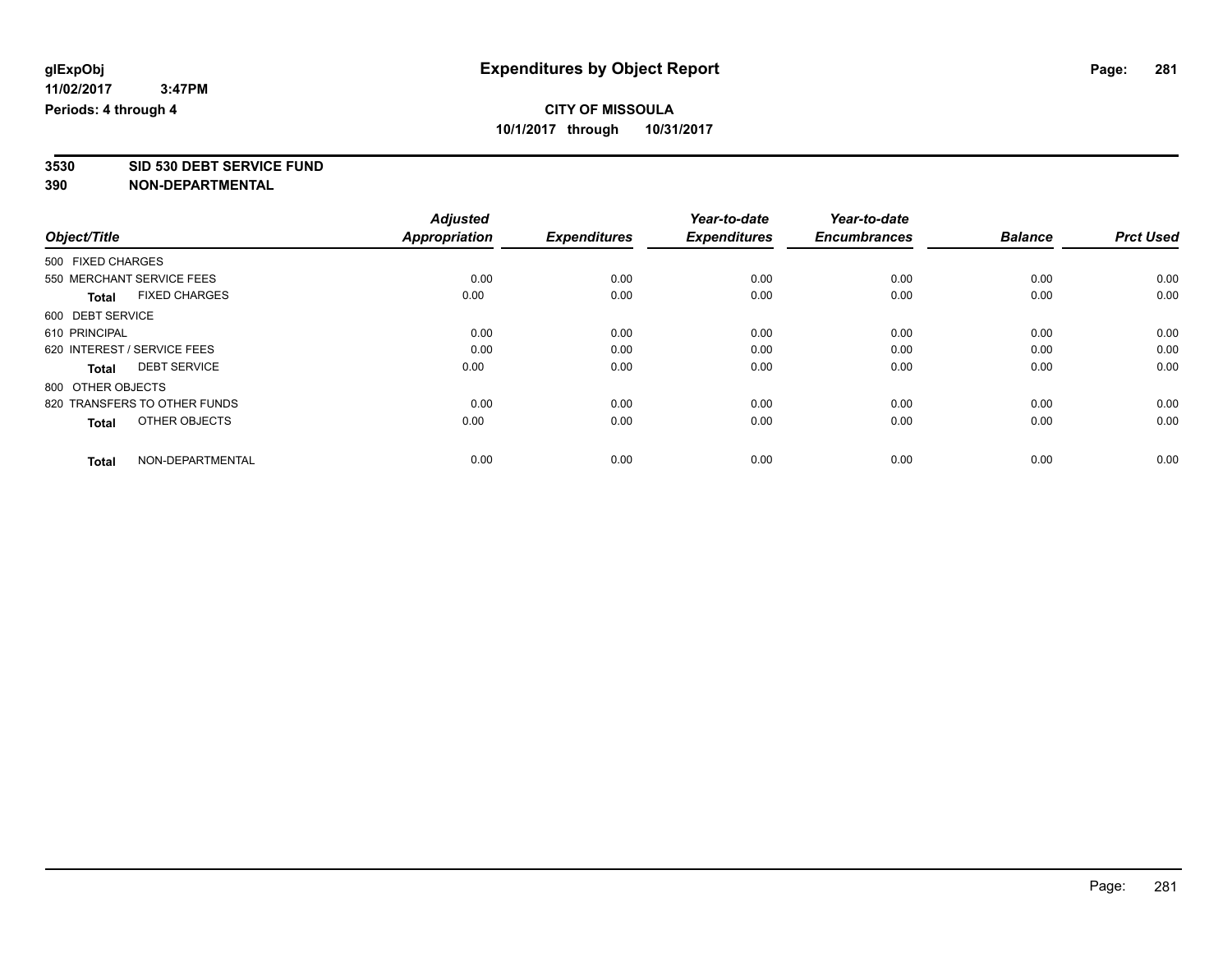#### **3530 SID 530 DEBT SERVICE FUND**

|                   |                              | <b>Adjusted</b>      |                     | Year-to-date        | Year-to-date        |                |                  |
|-------------------|------------------------------|----------------------|---------------------|---------------------|---------------------|----------------|------------------|
| Object/Title      |                              | <b>Appropriation</b> | <b>Expenditures</b> | <b>Expenditures</b> | <b>Encumbrances</b> | <b>Balance</b> | <b>Prct Used</b> |
| 500 FIXED CHARGES |                              |                      |                     |                     |                     |                |                  |
|                   | 550 MERCHANT SERVICE FEES    | 0.00                 | 0.00                | 0.00                | 0.00                | 0.00           | 0.00             |
| <b>Total</b>      | <b>FIXED CHARGES</b>         | 0.00                 | 0.00                | 0.00                | 0.00                | 0.00           | 0.00             |
| 600 DEBT SERVICE  |                              |                      |                     |                     |                     |                |                  |
| 610 PRINCIPAL     |                              | 0.00                 | 0.00                | 0.00                | 0.00                | 0.00           | 0.00             |
|                   | 620 INTEREST / SERVICE FEES  | 0.00                 | 0.00                | 0.00                | 0.00                | 0.00           | 0.00             |
| Total             | <b>DEBT SERVICE</b>          | 0.00                 | 0.00                | 0.00                | 0.00                | 0.00           | 0.00             |
| 800 OTHER OBJECTS |                              |                      |                     |                     |                     |                |                  |
|                   | 820 TRANSFERS TO OTHER FUNDS | 0.00                 | 0.00                | 0.00                | 0.00                | 0.00           | 0.00             |
| Total             | OTHER OBJECTS                | 0.00                 | 0.00                | 0.00                | 0.00                | 0.00           | 0.00             |
| <b>Total</b>      | SID 530 DEBT SERVICE FUND    | 0.00                 | 0.00                | 0.00                | 0.00                | 0.00           | 0.00             |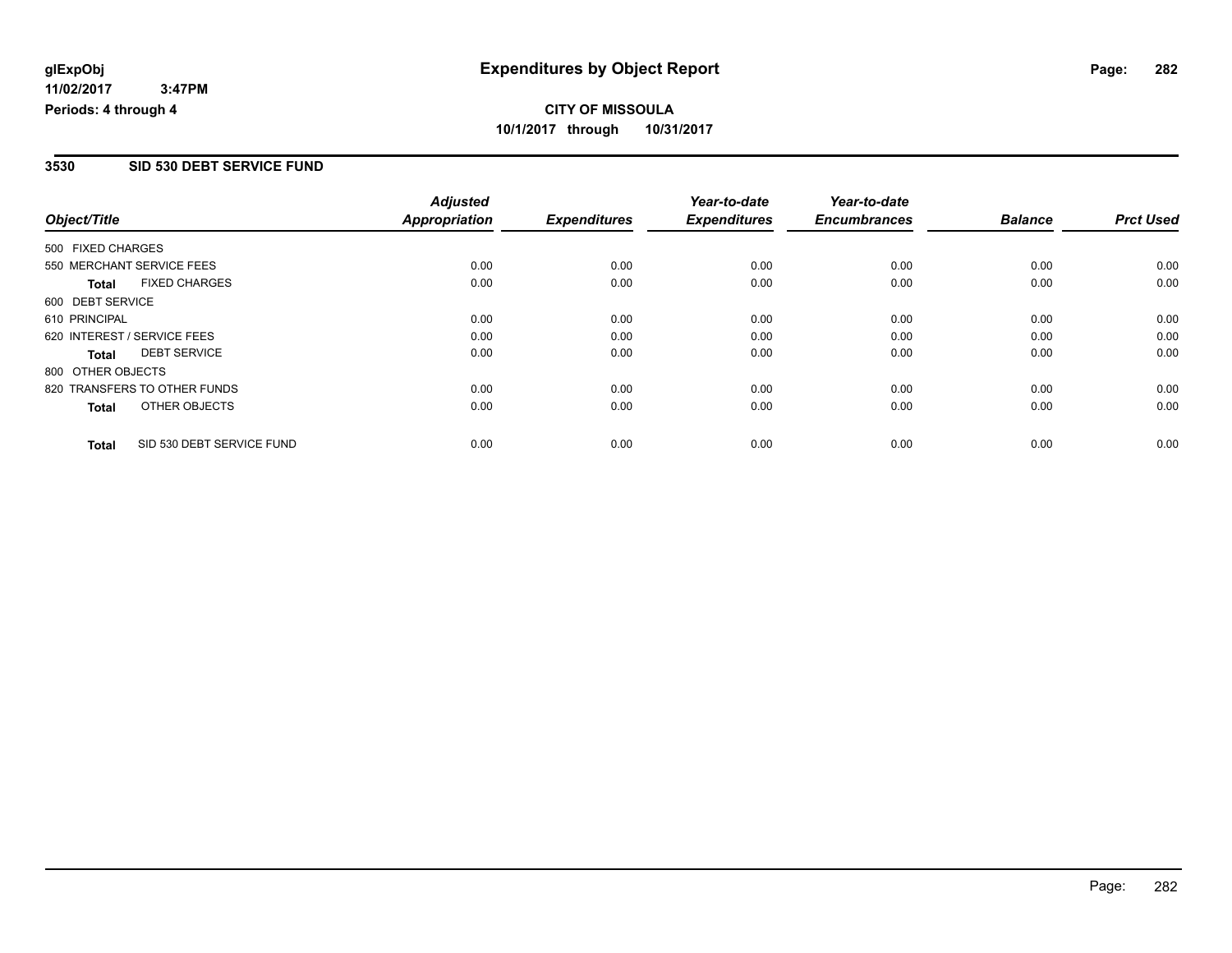# **3531 SID 531 HICKORY ST CALMING**

|                                      | <b>Adjusted</b><br><b>Appropriation</b> | <b>Expenditures</b> | Year-to-date<br><b>Expenditures</b> | Year-to-date<br><b>Encumbrances</b> | <b>Balance</b> |                  |
|--------------------------------------|-----------------------------------------|---------------------|-------------------------------------|-------------------------------------|----------------|------------------|
| Object/Title                         |                                         |                     |                                     |                                     |                | <b>Prct Used</b> |
| 500 FIXED CHARGES                    |                                         |                     |                                     |                                     |                |                  |
| 550 MERCHANT SERVICE FEES            | 0.00                                    | 0.00                | 0.00                                | 0.00                                | 0.00           | 0.00             |
| <b>FIXED CHARGES</b><br><b>Total</b> | 0.00                                    | 0.00                | 0.00                                | 0.00                                | 0.00           | 0.00             |
| 800 OTHER OBJECTS                    |                                         |                     |                                     |                                     |                |                  |
| 820 TRANSFERS TO OTHER FUNDS         | 0.00                                    | 0.00                | 0.00                                | 0.00                                | 0.00           | 0.00             |
| OTHER OBJECTS<br><b>Total</b>        | 0.00                                    | 0.00                | 0.00                                | 0.00                                | 0.00           | 0.00             |
| NON-DEPARTMENTAL<br><b>Total</b>     | 0.00                                    | 0.00                | 0.00                                | 0.00                                | 0.00           | 0.00             |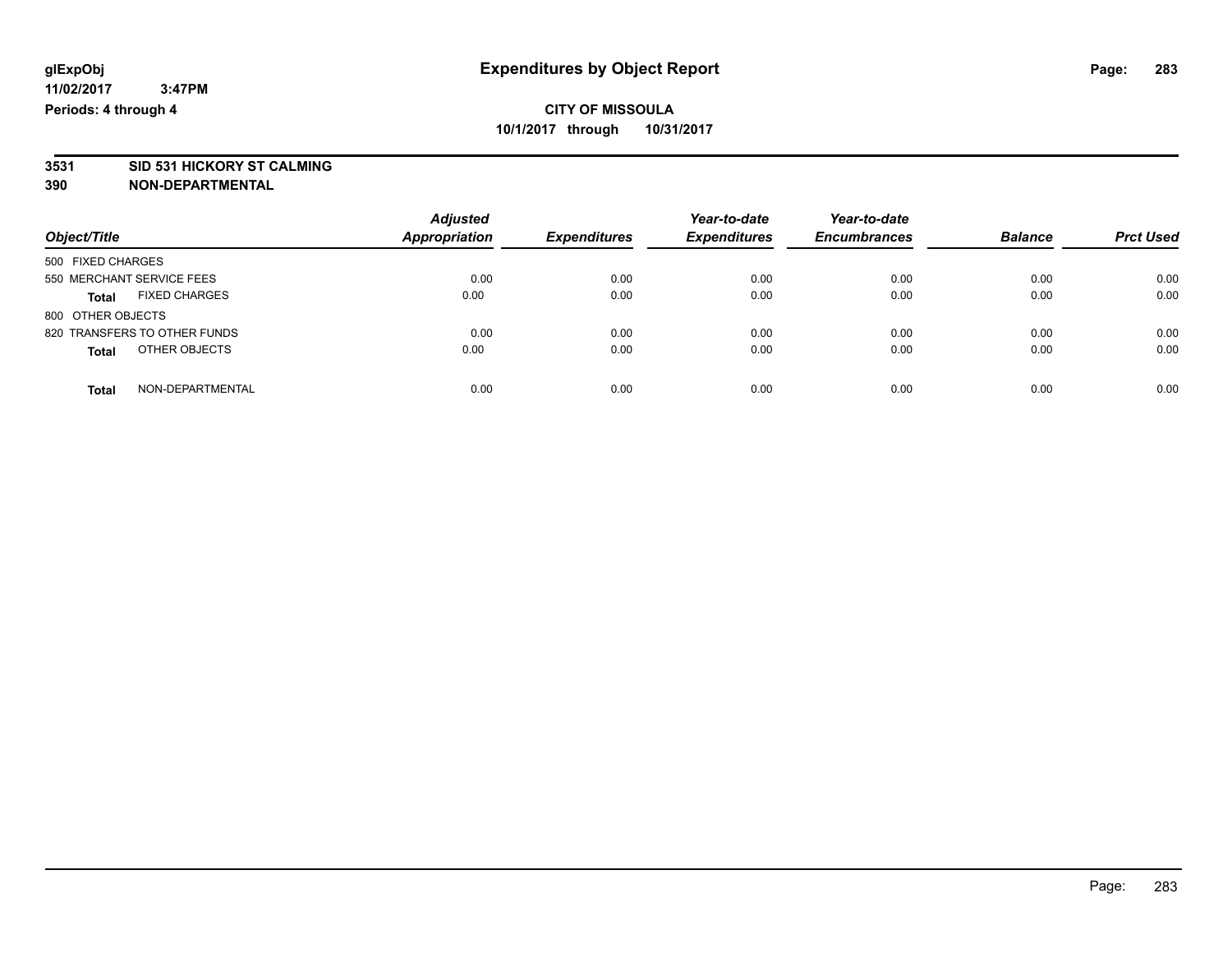#### **11/02/2017 3:47PM Periods: 4 through 4**

**CITY OF MISSOULA 10/1/2017 through 10/31/2017**

### **3531 SID 531 HICKORY ST CALMING**

|                                            | <b>Adjusted</b>      |                     | Year-to-date        | Year-to-date        |                |                  |
|--------------------------------------------|----------------------|---------------------|---------------------|---------------------|----------------|------------------|
| Object/Title                               | <b>Appropriation</b> | <b>Expenditures</b> | <b>Expenditures</b> | <b>Encumbrances</b> | <b>Balance</b> | <b>Prct Used</b> |
| 500 FIXED CHARGES                          |                      |                     |                     |                     |                |                  |
| 550 MERCHANT SERVICE FEES                  | 0.00                 | 0.00                | 0.00                | 0.00                | 0.00           | 0.00             |
| <b>FIXED CHARGES</b><br><b>Total</b>       | 0.00                 | 0.00                | 0.00                | 0.00                | 0.00           | 0.00             |
| 800 OTHER OBJECTS                          |                      |                     |                     |                     |                |                  |
| 820 TRANSFERS TO OTHER FUNDS               | 0.00                 | 0.00                | 0.00                | 0.00                | 0.00           | 0.00             |
| OTHER OBJECTS<br><b>Total</b>              | 0.00                 | 0.00                | 0.00                | 0.00                | 0.00           | 0.00             |
| SID 531 HICKORY ST CALMING<br><b>Total</b> | 0.00                 | 0.00                | 0.00                | 0.00                | 0.00           | 0.00             |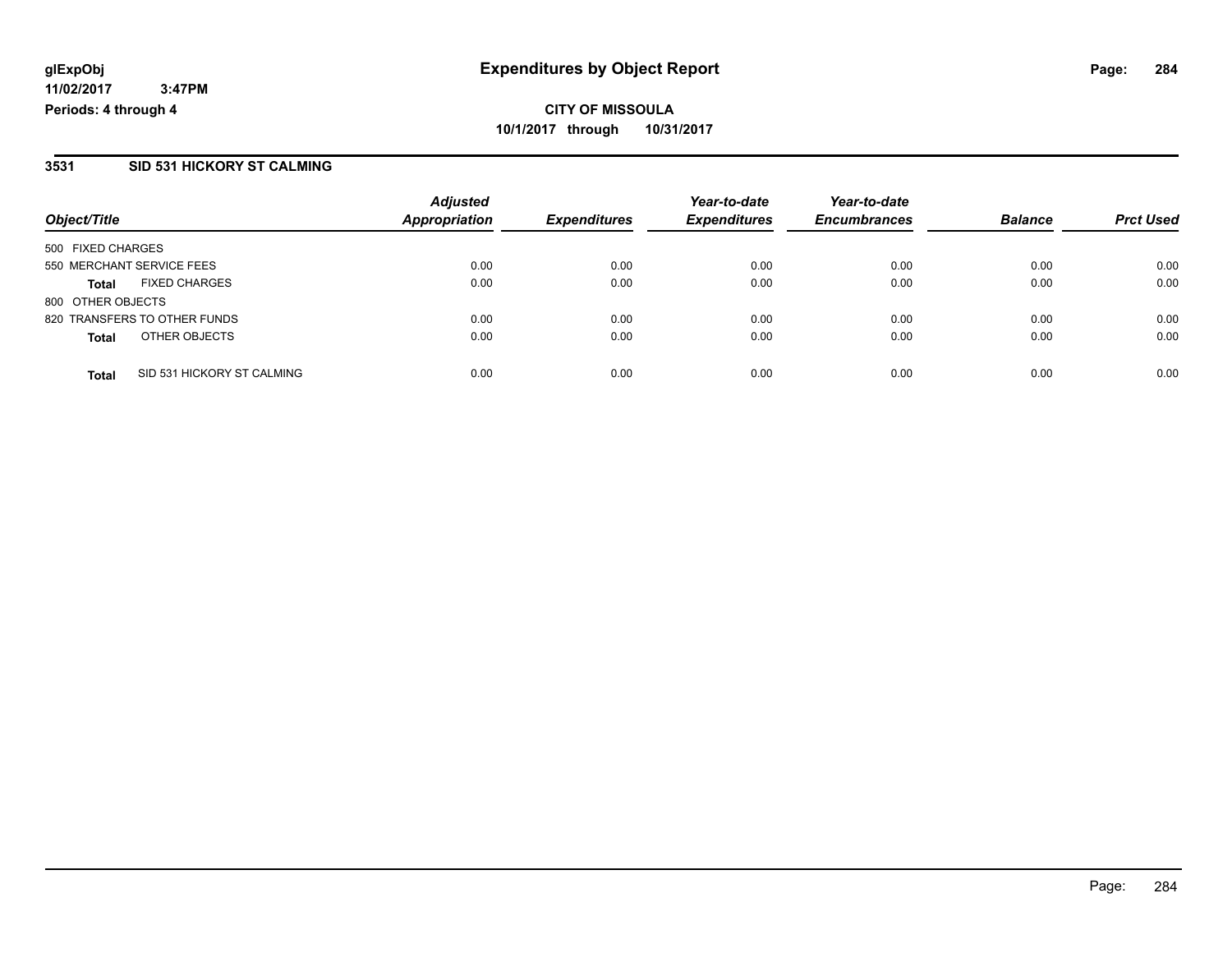**3532 SID 532 DEBT SERVICE FUND**

|                                      | <b>Adjusted</b> |                     | Year-to-date        | Year-to-date        |                |                  |
|--------------------------------------|-----------------|---------------------|---------------------|---------------------|----------------|------------------|
| Object/Title                         | Appropriation   | <b>Expenditures</b> | <b>Expenditures</b> | <b>Encumbrances</b> | <b>Balance</b> | <b>Prct Used</b> |
| 500 FIXED CHARGES                    |                 |                     |                     |                     |                |                  |
| 550 MERCHANT SERVICE FEES            | 0.00            | 0.00                | 0.00                | 0.00                | 0.00           | 0.00             |
| <b>FIXED CHARGES</b><br><b>Total</b> | 0.00            | 0.00                | 0.00                | 0.00                | 0.00           | 0.00             |
| 600 DEBT SERVICE                     |                 |                     |                     |                     |                |                  |
| 610 PRINCIPAL                        | 30,000.00       | 0.00                | 0.00                | 0.00                | 30,000.00      | 0.00             |
| 620 INTEREST / SERVICE FEES          | 9.238.00        | 0.00                | 350.00              | 0.00                | 8.888.00       | 3.79             |
| <b>DEBT SERVICE</b><br><b>Total</b>  | 39,238.00       | 0.00                | 350.00              | 0.00                | 38,888.00      | 0.89             |
| NON-DEPARTMENTAL<br><b>Total</b>     | 39.238.00       | 0.00                | 350.00              | 0.00                | 38.888.00      | 0.89             |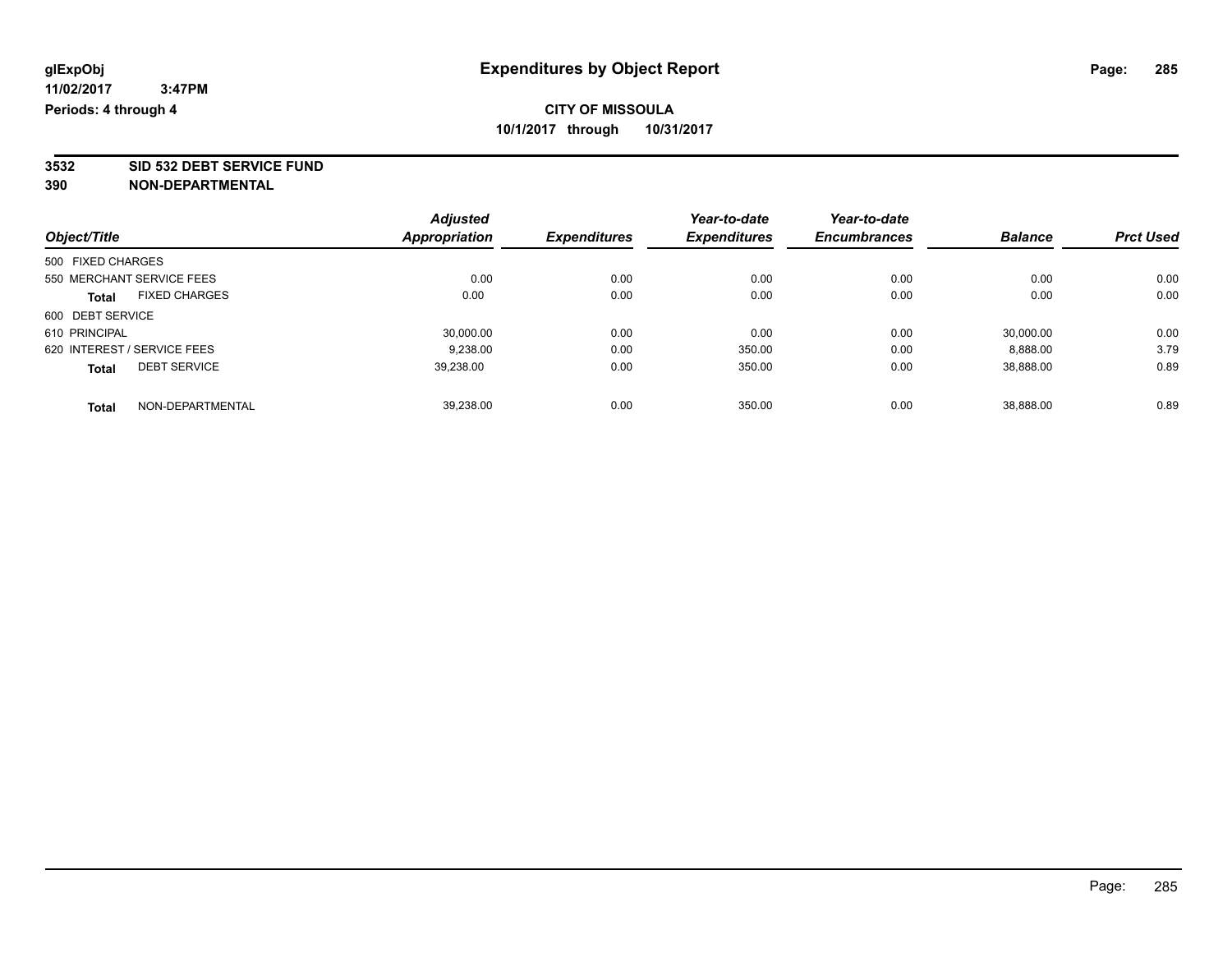### **3532 SID 532 DEBT SERVICE FUND**

| Object/Title                              | <b>Adjusted</b><br>Appropriation | <b>Expenditures</b> | Year-to-date<br><b>Expenditures</b> | Year-to-date<br><b>Encumbrances</b> | <b>Balance</b> | <b>Prct Used</b> |
|-------------------------------------------|----------------------------------|---------------------|-------------------------------------|-------------------------------------|----------------|------------------|
| 500 FIXED CHARGES                         |                                  |                     |                                     |                                     |                |                  |
| 550 MERCHANT SERVICE FEES                 | 0.00                             | 0.00                | 0.00                                | 0.00                                | 0.00           | 0.00             |
| <b>FIXED CHARGES</b><br><b>Total</b>      | 0.00                             | 0.00                | 0.00                                | 0.00                                | 0.00           | 0.00             |
| 600 DEBT SERVICE                          |                                  |                     |                                     |                                     |                |                  |
| 610 PRINCIPAL                             | 30,000.00                        | 0.00                | 0.00                                | 0.00                                | 30,000.00      | 0.00             |
| 620 INTEREST / SERVICE FEES               | 9.238.00                         | 0.00                | 350.00                              | 0.00                                | 8.888.00       | 3.79             |
| <b>DEBT SERVICE</b><br><b>Total</b>       | 39,238.00                        | 0.00                | 350.00                              | 0.00                                | 38,888.00      | 0.89             |
| SID 532 DEBT SERVICE FUND<br><b>Total</b> | 39.238.00                        | 0.00                | 350.00                              | 0.00                                | 38.888.00      | 0.89             |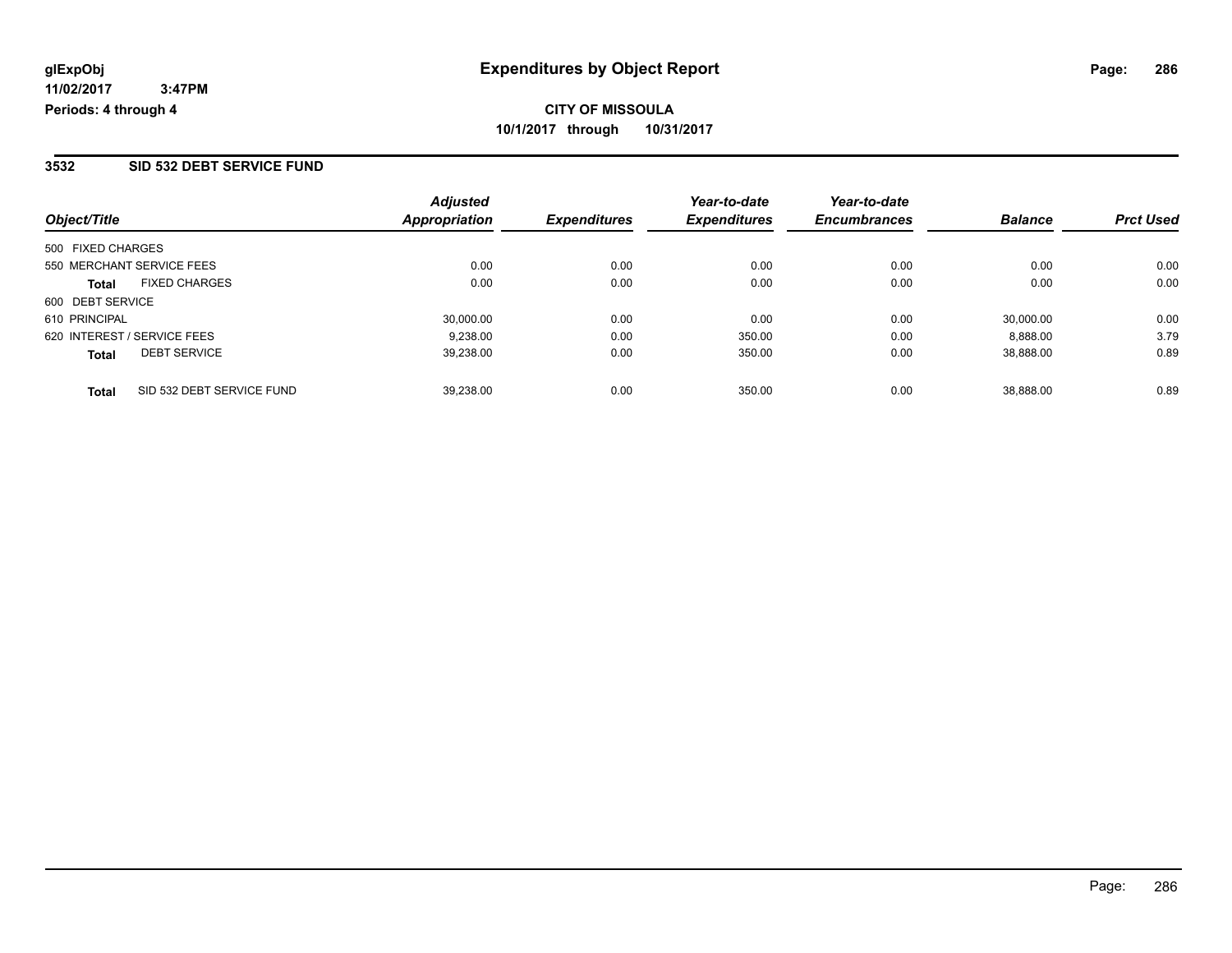**11/02/2017 3:47PM Periods: 4 through 4**

# **CITY OF MISSOULA 10/1/2017 through 10/31/2017**

# **3533 GILBERT ST SEWER SID DEBT FUND**

**330 WASTEWATER**

| Object/Title                         | <b>Adjusted</b><br>Appropriation | <b>Expenditures</b> | Year-to-date<br><b>Expenditures</b> | Year-to-date<br><b>Encumbrances</b> | <b>Balance</b> | <b>Prct Used</b> |
|--------------------------------------|----------------------------------|---------------------|-------------------------------------|-------------------------------------|----------------|------------------|
| 500 FIXED CHARGES                    |                                  |                     |                                     |                                     |                |                  |
| 550 MERCHANT SERVICE FEES            | 0.00                             | 0.00                | 0.00                                | 0.00                                | 0.00           | 0.00             |
| <b>FIXED CHARGES</b><br><b>Total</b> | 0.00                             | 0.00                | 0.00                                | 0.00                                | 0.00           | 0.00             |
| WASTEWATER<br>Total                  | 0.00                             | 0.00                | 0.00                                | 0.00                                | 0.00           | 0.00             |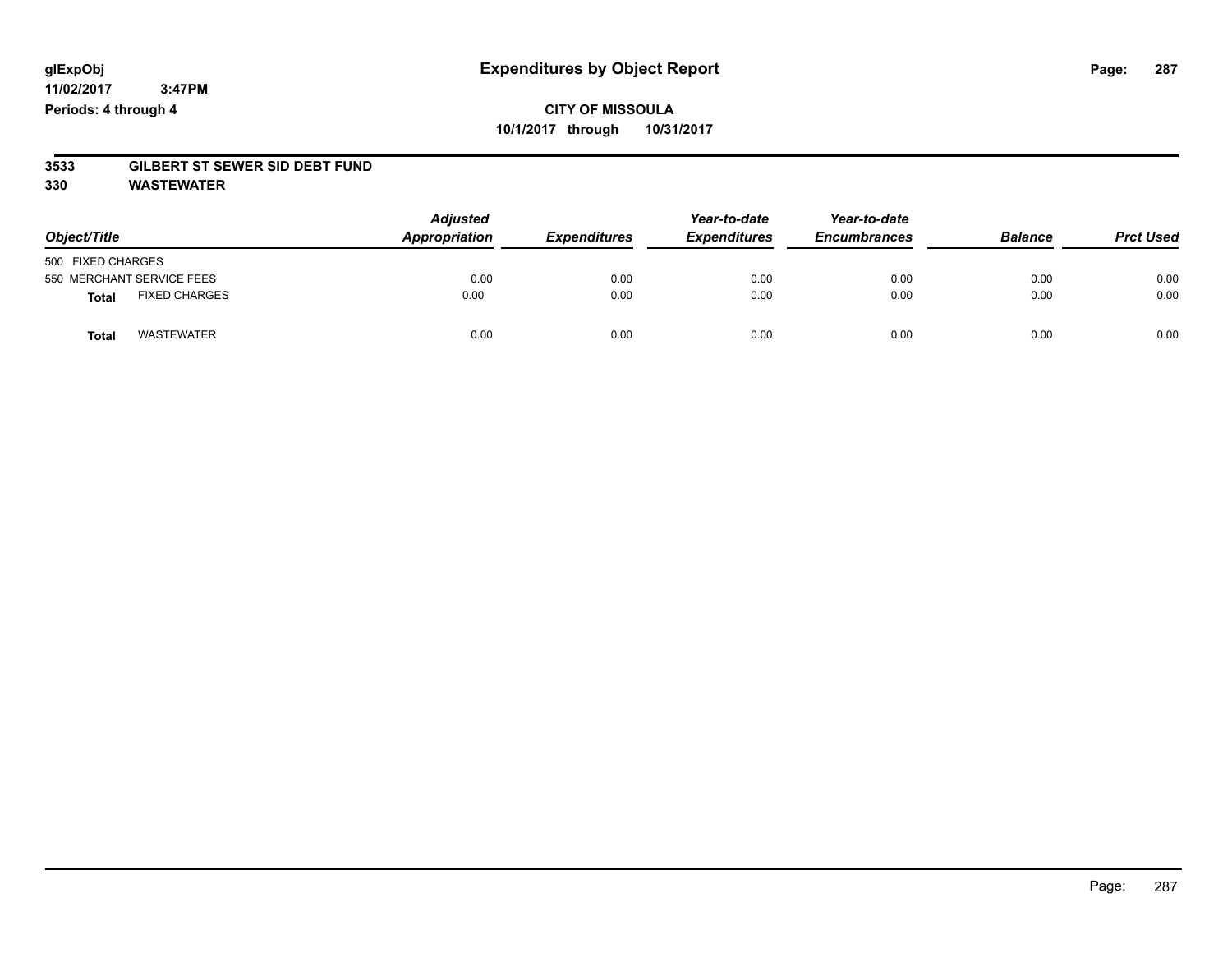# **3533 GILBERT ST SEWER SID DEBT FUND**

|                                      | <b>Adjusted</b> |                     | Year-to-date        | Year-to-date        |                |                  |
|--------------------------------------|-----------------|---------------------|---------------------|---------------------|----------------|------------------|
| Object/Title                         | Appropriation   | <b>Expenditures</b> | <b>Expenditures</b> | <b>Encumbrances</b> | <b>Balance</b> | <b>Prct Used</b> |
| 500 FIXED CHARGES                    |                 |                     |                     |                     |                |                  |
| 500 FIXED CHARGES                    | 0.00            | 0.00                | 0.00                | 0.00                | 0.00           | 0.00             |
| 550 MERCHANT SERVICE FEES            | 0.00            | 0.00                | 0.00                | 0.00                | 0.00           | 0.00             |
| <b>FIXED CHARGES</b><br><b>Total</b> | 0.00            | 0.00                | 0.00                | 0.00                | 0.00           | 0.00             |
| 600 DEBT SERVICE                     |                 |                     |                     |                     |                |                  |
| 610 PRINCIPAL                        | 13,000.00       | 0.00                | 0.00                | 0.00                | 13,000.00      | 0.00             |
| 620 INTEREST / SERVICE FEES          | 4,425.00        | 0.00                | 0.00                | 0.00                | 4,425.00       | 0.00             |
| <b>DEBT SERVICE</b><br><b>Total</b>  | 17,425.00       | 0.00                | 0.00                | 0.00                | 17,425.00      | 0.00             |
| 800 OTHER OBJECTS                    |                 |                     |                     |                     |                |                  |
| 820 TRANSFERS TO OTHER FUNDS         | 0.00            | 0.00                | 0.00                | 0.00                | 0.00           | 0.00             |
| OTHER OBJECTS<br><b>Total</b>        | 0.00            | 0.00                | 0.00                | 0.00                | 0.00           | 0.00             |
| NON-DEPARTMENTAL<br><b>Total</b>     | 17,425.00       | 0.00                | 0.00                | 0.00                | 17,425.00      | 0.00             |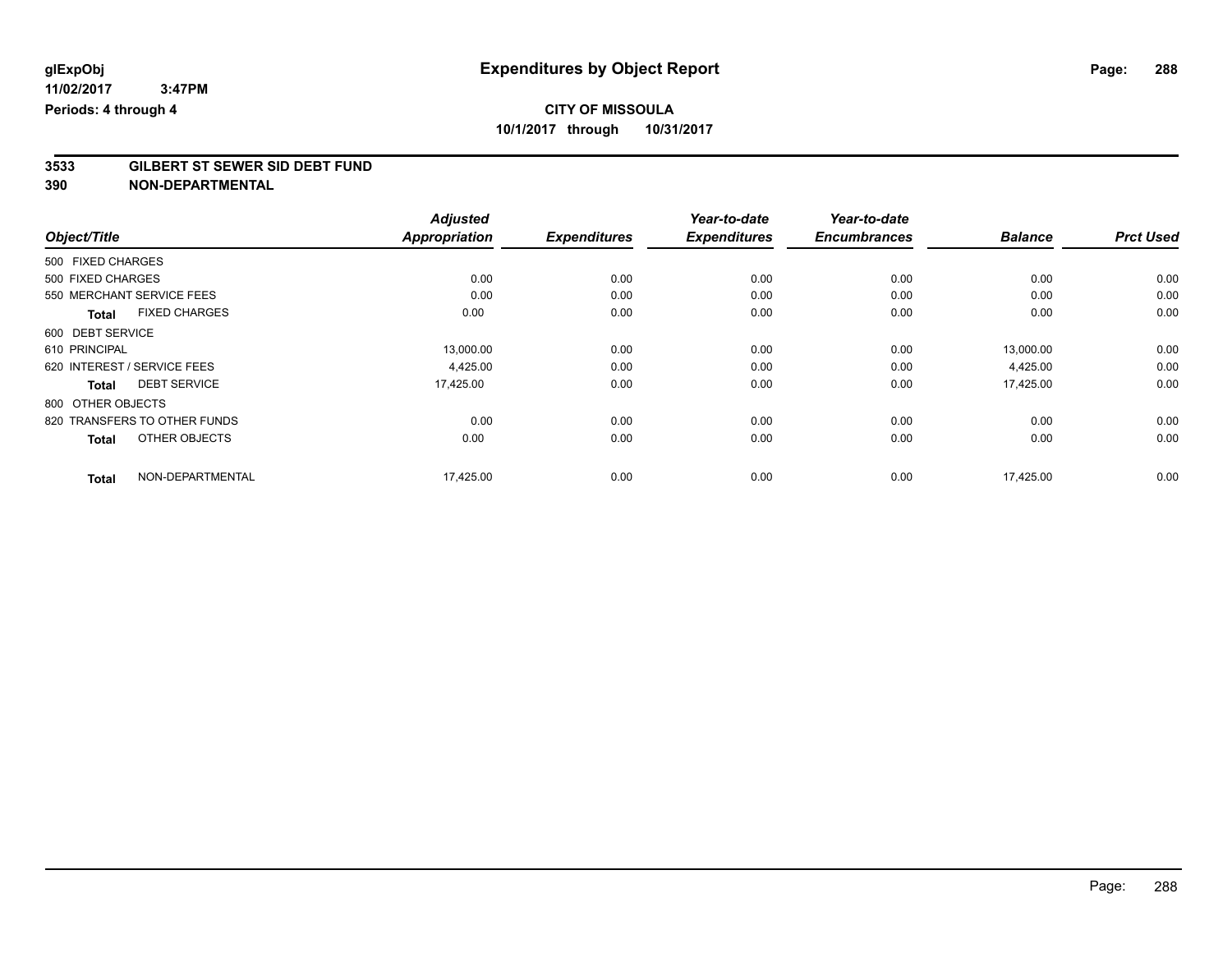## **CITY OF MISSOULA 10/1/2017 through 10/31/2017**

### **3533 GILBERT ST SEWER SID DEBT FUND**

|                                                | <b>Adjusted</b>      |                     | Year-to-date        | Year-to-date        |                |                  |
|------------------------------------------------|----------------------|---------------------|---------------------|---------------------|----------------|------------------|
| Object/Title                                   | <b>Appropriation</b> | <b>Expenditures</b> | <b>Expenditures</b> | <b>Encumbrances</b> | <b>Balance</b> | <b>Prct Used</b> |
| 500 FIXED CHARGES                              |                      |                     |                     |                     |                |                  |
| 500 FIXED CHARGES                              | 0.00                 | 0.00                | 0.00                | 0.00                | 0.00           | 0.00             |
| 550 MERCHANT SERVICE FEES                      | 0.00                 | 0.00                | 0.00                | 0.00                | 0.00           | 0.00             |
| <b>FIXED CHARGES</b><br><b>Total</b>           | 0.00                 | 0.00                | 0.00                | 0.00                | 0.00           | 0.00             |
| 600 DEBT SERVICE                               |                      |                     |                     |                     |                |                  |
| 610 PRINCIPAL                                  | 13,000.00            | 0.00                | 0.00                | 0.00                | 13,000.00      | 0.00             |
| 620 INTEREST / SERVICE FEES                    | 4,425.00             | 0.00                | 0.00                | 0.00                | 4,425.00       | 0.00             |
| <b>DEBT SERVICE</b><br><b>Total</b>            | 17,425.00            | 0.00                | 0.00                | 0.00                | 17,425.00      | 0.00             |
| 800 OTHER OBJECTS                              |                      |                     |                     |                     |                |                  |
| 820 TRANSFERS TO OTHER FUNDS                   | 0.00                 | 0.00                | 0.00                | 0.00                | 0.00           | 0.00             |
| OTHER OBJECTS<br><b>Total</b>                  | 0.00                 | 0.00                | 0.00                | 0.00                | 0.00           | 0.00             |
| GILBERT ST SEWER SID DEBT FUND<br><b>Total</b> | 17,425.00            | 0.00                | 0.00                | 0.00                | 17,425.00      | 0.00             |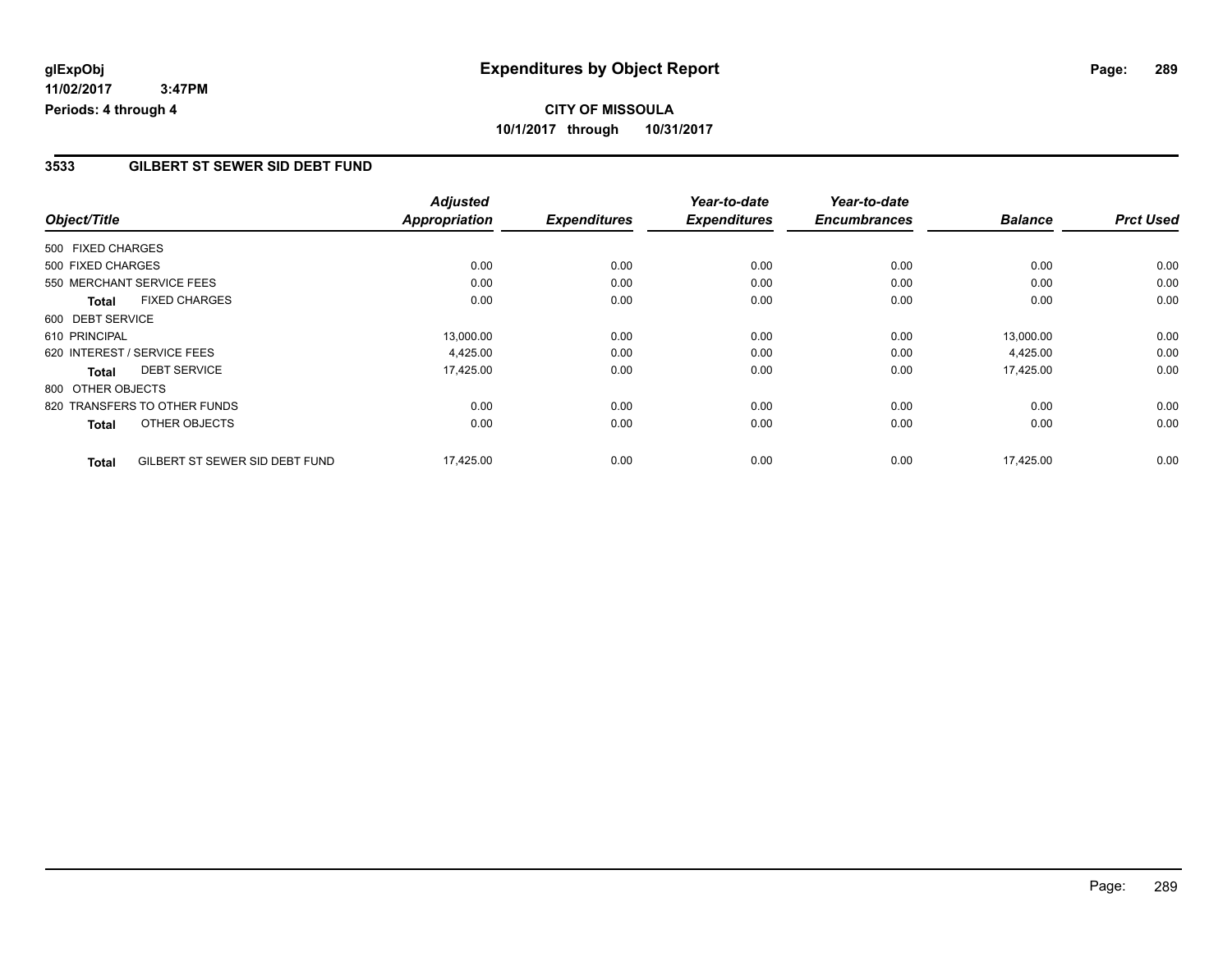**3534 LINCOLNWOOD SEWER PHASE I**

|                                      | <b>Adjusted</b>      |                     | Year-to-date        | Year-to-date        |                |                  |
|--------------------------------------|----------------------|---------------------|---------------------|---------------------|----------------|------------------|
| Object/Title                         | <b>Appropriation</b> | <b>Expenditures</b> | <b>Expenditures</b> | <b>Encumbrances</b> | <b>Balance</b> | <b>Prct Used</b> |
| 500 FIXED CHARGES                    |                      |                     |                     |                     |                |                  |
| 550 MERCHANT SERVICE FEES            | 0.00                 | 0.00                | 0.00                | 0.00                | 0.00           | 0.00             |
| <b>FIXED CHARGES</b><br><b>Total</b> | 0.00                 | 0.00                | 0.00                | 0.00                | 0.00           | 0.00             |
| 600 DEBT SERVICE                     |                      |                     |                     |                     |                |                  |
| 610 PRINCIPAL                        | 14.000.00            | 0.00                | 0.00                | 0.00                | 14.000.00      | 0.00             |
| 620 INTEREST / SERVICE FEES          | 5.044.00             | 0.00                | 0.00                | 0.00                | 5,044.00       | 0.00             |
| <b>DEBT SERVICE</b><br><b>Total</b>  | 19.044.00            | 0.00                | 0.00                | 0.00                | 19.044.00      | 0.00             |
| NON-DEPARTMENTAL<br><b>Total</b>     | 19.044.00            | 0.00                | 0.00                | 0.00                | 19.044.00      | 0.00             |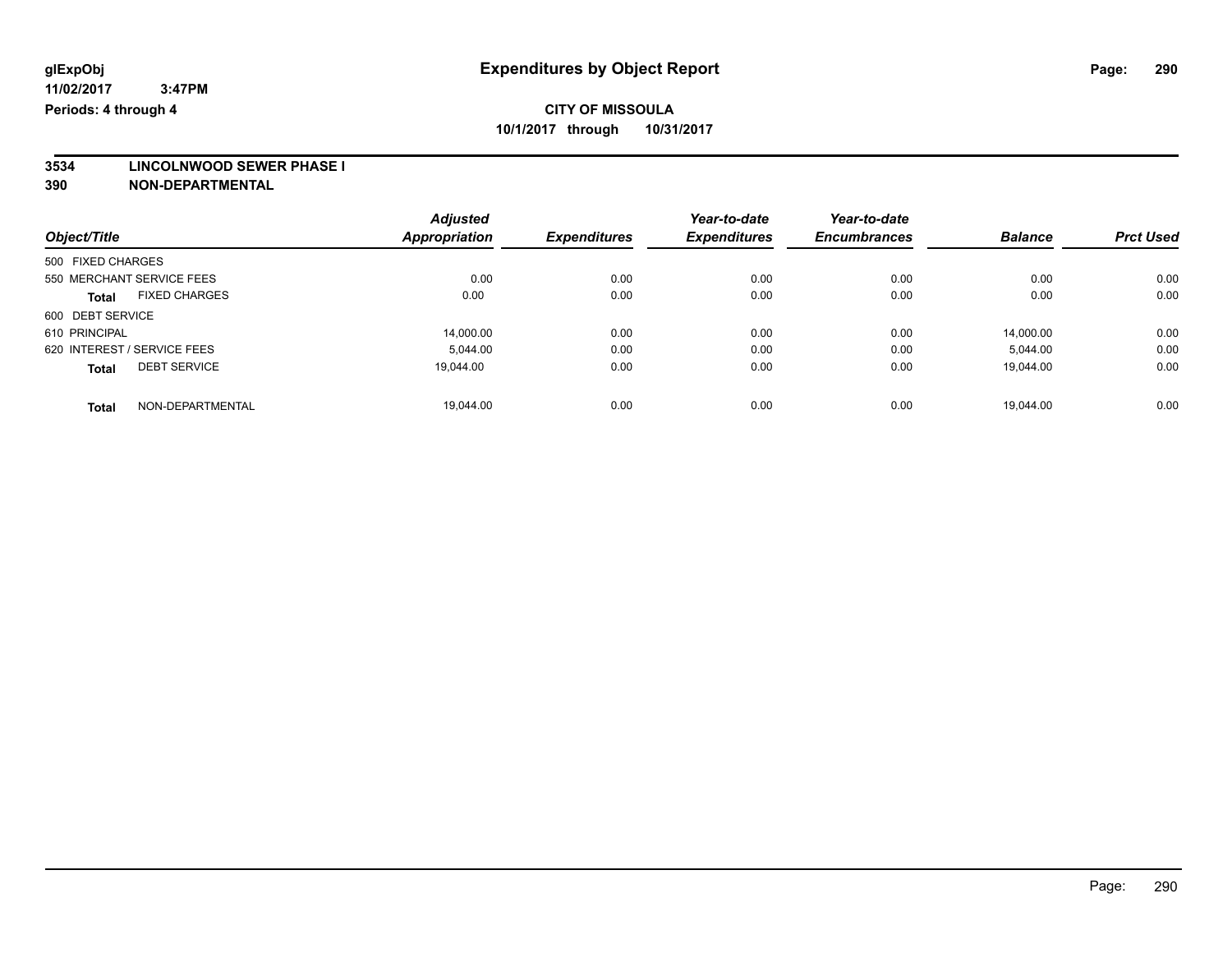### **3534 LINCOLNWOOD SEWER PHASE I**

| Object/Title                              | <b>Adjusted</b><br>Appropriation | <b>Expenditures</b> | Year-to-date<br><b>Expenditures</b> | Year-to-date<br><b>Encumbrances</b> | <b>Balance</b> | <b>Prct Used</b> |
|-------------------------------------------|----------------------------------|---------------------|-------------------------------------|-------------------------------------|----------------|------------------|
| 500 FIXED CHARGES                         |                                  |                     |                                     |                                     |                |                  |
| 550 MERCHANT SERVICE FEES                 | 0.00                             | 0.00                | 0.00                                | 0.00                                | 0.00           | 0.00             |
| <b>FIXED CHARGES</b><br><b>Total</b>      | 0.00                             | 0.00                | 0.00                                | 0.00                                | 0.00           | 0.00             |
| 600 DEBT SERVICE                          |                                  |                     |                                     |                                     |                |                  |
| 610 PRINCIPAL                             | 14,000.00                        | 0.00                | 0.00                                | 0.00                                | 14.000.00      | 0.00             |
| 620 INTEREST / SERVICE FEES               | 5,044.00                         | 0.00                | 0.00                                | 0.00                                | 5,044.00       | 0.00             |
| <b>DEBT SERVICE</b><br><b>Total</b>       | 19,044.00                        | 0.00                | 0.00                                | 0.00                                | 19.044.00      | 0.00             |
| LINCOLNWOOD SEWER PHASE I<br><b>Total</b> | 19.044.00                        | 0.00                | 0.00                                | 0.00                                | 19.044.00      | 0.00             |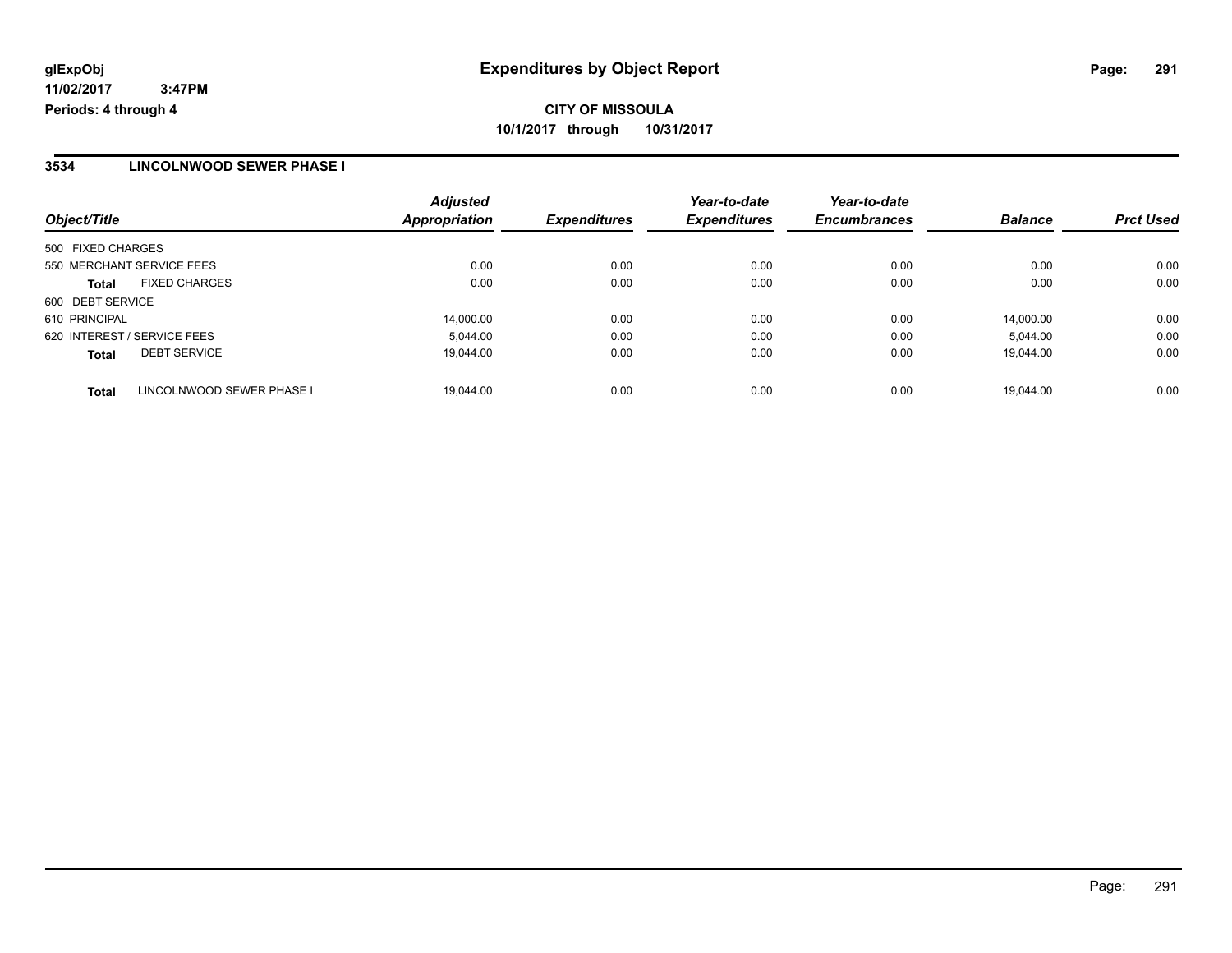# **3535 SLANT STREET TRAFFIC CALMING**

| Object/Title                         | <b>Adjusted</b><br><b>Appropriation</b> | <b>Expenditures</b> | Year-to-date<br><b>Expenditures</b> | Year-to-date<br><b>Encumbrances</b> | <b>Balance</b> | <b>Prct Used</b> |
|--------------------------------------|-----------------------------------------|---------------------|-------------------------------------|-------------------------------------|----------------|------------------|
| 500 FIXED CHARGES                    |                                         |                     |                                     |                                     |                |                  |
| 550 MERCHANT SERVICE FEES            | 0.00                                    | 0.00                | 0.00                                | 0.00                                | 0.00           | 0.00             |
| <b>FIXED CHARGES</b><br><b>Total</b> | 0.00                                    | 0.00                | 0.00                                | 0.00                                | 0.00           | 0.00             |
| 800 OTHER OBJECTS                    |                                         |                     |                                     |                                     |                |                  |
| 820 TRANSFERS TO OTHER FUNDS         | 0.00                                    | 0.00                | 0.00                                | 0.00                                | 0.00           | 0.00             |
| OTHER OBJECTS<br><b>Total</b>        | 0.00                                    | 0.00                | 0.00                                | 0.00                                | 0.00           | 0.00             |
| NON-DEPARTMENTAL<br>Total            | 0.00                                    | 0.00                | 0.00                                | 0.00                                | 0.00           | 0.00             |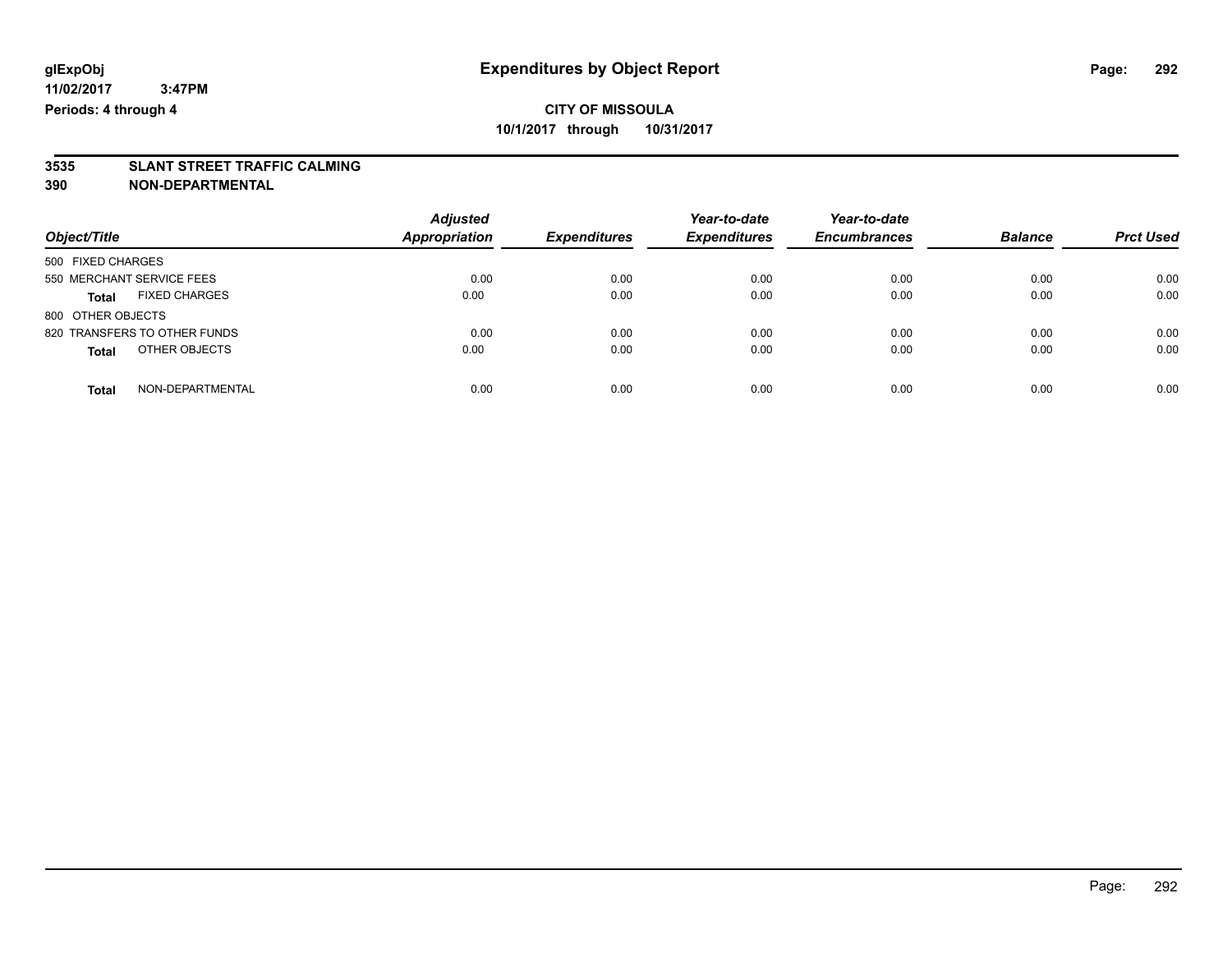### **3535 SLANT STREET TRAFFIC CALMING**

|                           |                              | <b>Adjusted</b>      |                     | Year-to-date        | Year-to-date        |                |                  |
|---------------------------|------------------------------|----------------------|---------------------|---------------------|---------------------|----------------|------------------|
| Object/Title              |                              | <b>Appropriation</b> | <b>Expenditures</b> | <b>Expenditures</b> | <b>Encumbrances</b> | <b>Balance</b> | <b>Prct Used</b> |
| 500 FIXED CHARGES         |                              |                      |                     |                     |                     |                |                  |
| 550 MERCHANT SERVICE FEES |                              | 0.00                 | 0.00                | 0.00                | 0.00                | 0.00           | 0.00             |
| <b>Total</b>              | <b>FIXED CHARGES</b>         | 0.00                 | 0.00                | 0.00                | 0.00                | 0.00           | 0.00             |
| 800 OTHER OBJECTS         |                              |                      |                     |                     |                     |                |                  |
|                           | 820 TRANSFERS TO OTHER FUNDS | 0.00                 | 0.00                | 0.00                | 0.00                | 0.00           | 0.00             |
| <b>Total</b>              | OTHER OBJECTS                | 0.00                 | 0.00                | 0.00                | 0.00                | 0.00           | 0.00             |
| <b>Total</b>              | SLANT STREET TRAFFIC CALMING | 0.00                 | 0.00                | 0.00                | 0.00                | 0.00           | 0.00             |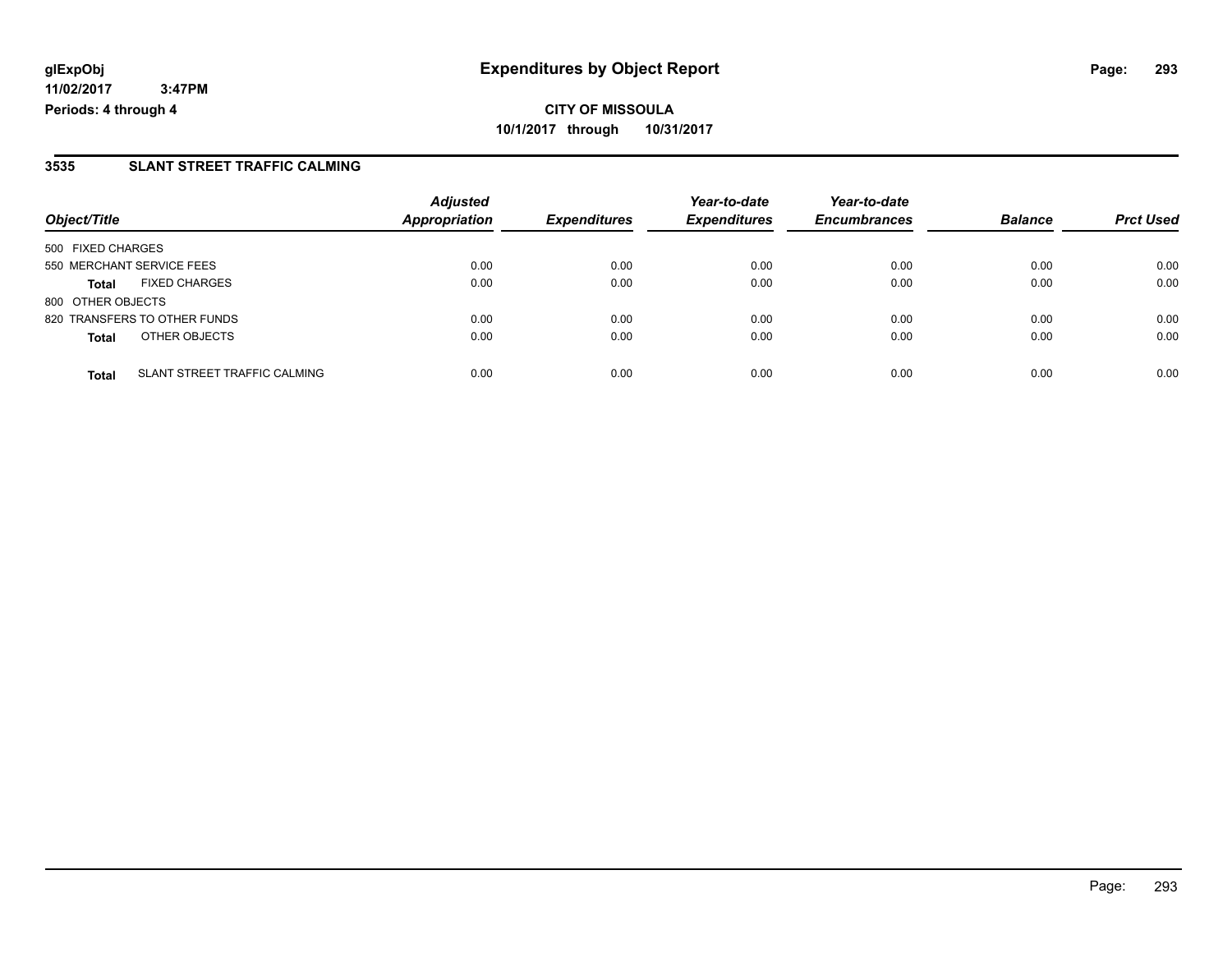# **3536 LINCOLNWOOD SEWER PHASE II**

|                                      |                  | <b>Adjusted</b> |                     | Year-to-date        | Year-to-date        |                |                  |
|--------------------------------------|------------------|-----------------|---------------------|---------------------|---------------------|----------------|------------------|
| Object/Title                         |                  | Appropriation   | <b>Expenditures</b> | <b>Expenditures</b> | <b>Encumbrances</b> | <b>Balance</b> | <b>Prct Used</b> |
| 500 FIXED CHARGES                    |                  |                 |                     |                     |                     |                |                  |
| 550 MERCHANT SERVICE FEES            |                  | 0.00            | 0.00                | 0.00                | 0.00                | 0.00           | 0.00             |
| <b>FIXED CHARGES</b><br><b>Total</b> |                  | 0.00            | 0.00                | 0.00                | 0.00                | 0.00           | 0.00             |
| 600 DEBT SERVICE                     |                  |                 |                     |                     |                     |                |                  |
| 610 PRINCIPAL                        |                  | 22,000.00       | 0.00                | 0.00                | 0.00                | 22.000.00      | 0.00             |
| 620 INTEREST / SERVICE FEES          |                  | 8.719.00        | 0.00                | 0.00                | 0.00                | 8.719.00       | 0.00             |
| <b>DEBT SERVICE</b><br><b>Total</b>  |                  | 30.719.00       | 0.00                | 0.00                | 0.00                | 30.719.00      | 0.00             |
| <b>Total</b>                         | NON-DEPARTMENTAL | 30.719.00       | 0.00                | 0.00                | 0.00                | 30.719.00      | 0.00             |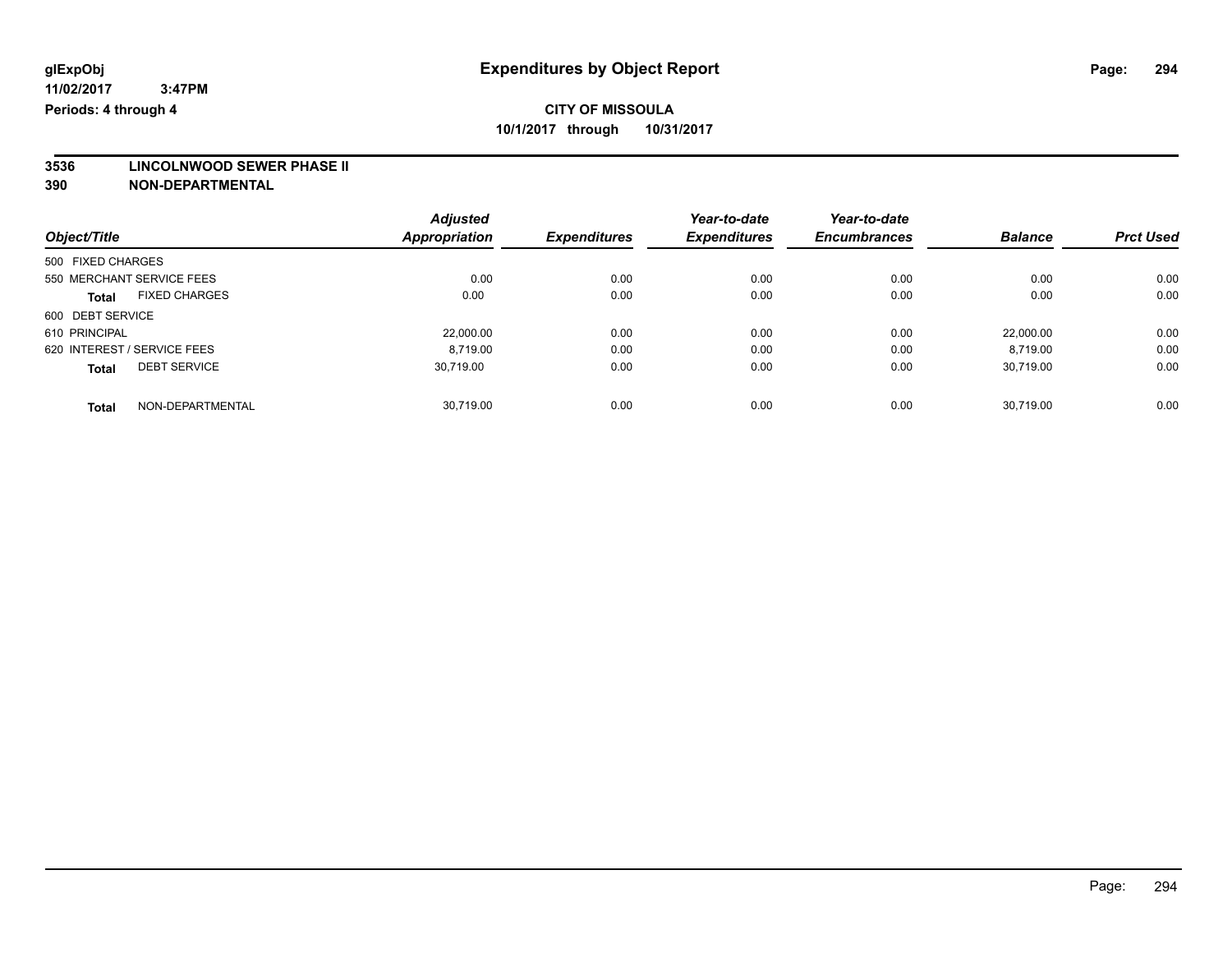### **3536 LINCOLNWOOD SEWER PHASE II**

| Object/Title                               | <b>Adjusted</b><br>Appropriation | <b>Expenditures</b> | Year-to-date<br><b>Expenditures</b> | Year-to-date<br><b>Encumbrances</b> | <b>Balance</b> | <b>Prct Used</b> |
|--------------------------------------------|----------------------------------|---------------------|-------------------------------------|-------------------------------------|----------------|------------------|
| 500 FIXED CHARGES                          |                                  |                     |                                     |                                     |                |                  |
| 550 MERCHANT SERVICE FEES                  | 0.00                             | 0.00                | 0.00                                | 0.00                                | 0.00           | 0.00             |
| <b>FIXED CHARGES</b><br><b>Total</b>       | 0.00                             | 0.00                | 0.00                                | 0.00                                | 0.00           | 0.00             |
| 600 DEBT SERVICE                           |                                  |                     |                                     |                                     |                |                  |
| 610 PRINCIPAL                              | 22.000.00                        | 0.00                | 0.00                                | 0.00                                | 22,000.00      | 0.00             |
| 620 INTEREST / SERVICE FEES                | 8.719.00                         | 0.00                | 0.00                                | 0.00                                | 8.719.00       | 0.00             |
| <b>DEBT SERVICE</b><br><b>Total</b>        | 30,719.00                        | 0.00                | 0.00                                | 0.00                                | 30.719.00      | 0.00             |
| LINCOLNWOOD SEWER PHASE II<br><b>Total</b> | 30.719.00                        | 0.00                | 0.00                                | 0.00                                | 30.719.00      | 0.00             |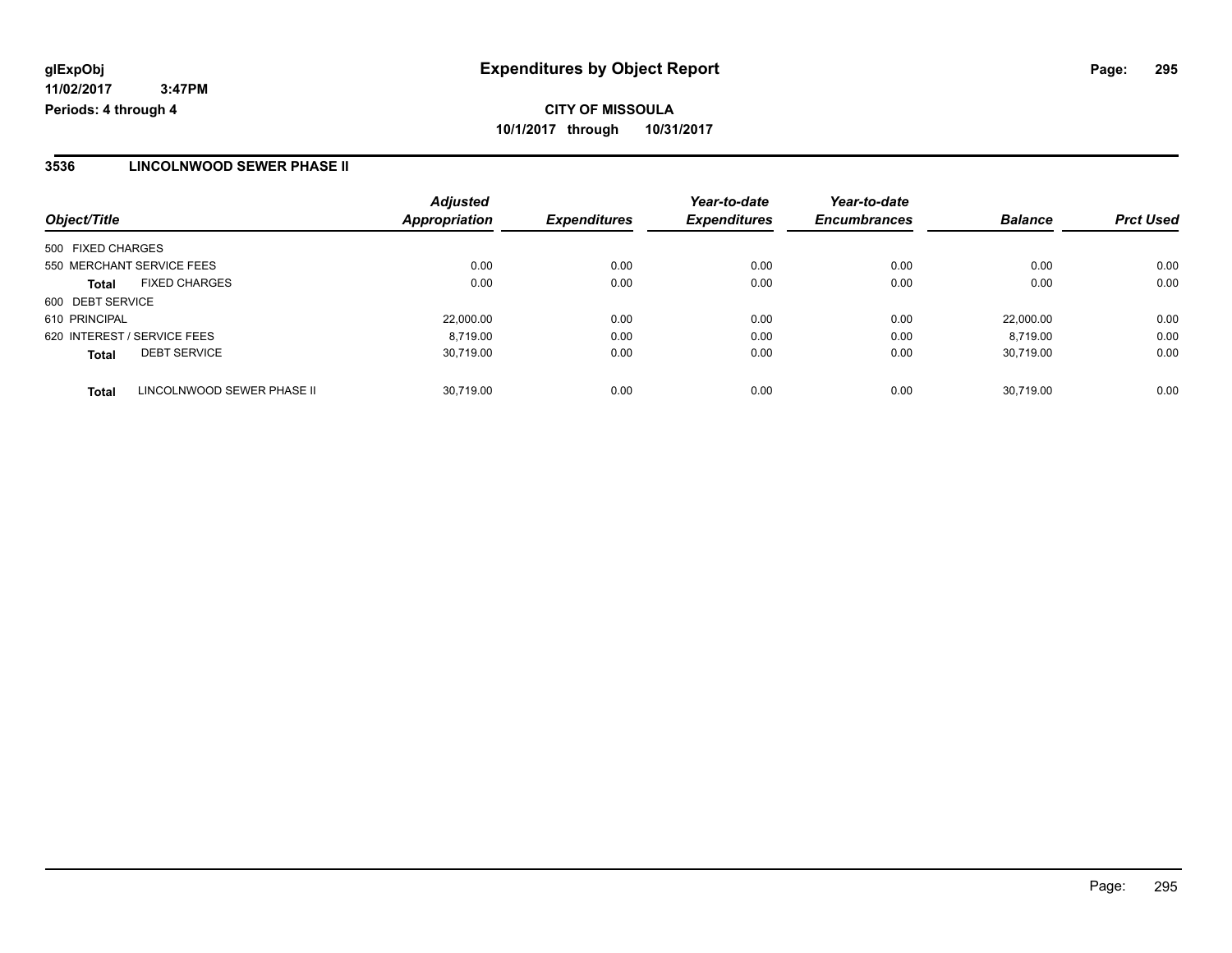# **3539 SOUTH 4TH STREET W TRAFFIC**

| Object/Title                  | <b>Adjusted</b><br>Appropriation | <b>Expenditures</b> | Year-to-date<br><b>Expenditures</b> | Year-to-date<br><b>Encumbrances</b> | <b>Balance</b> | <b>Prct Used</b> |
|-------------------------------|----------------------------------|---------------------|-------------------------------------|-------------------------------------|----------------|------------------|
| 500 FIXED CHARGES             |                                  |                     |                                     |                                     |                |                  |
| 550 MERCHANT SERVICE FEES     | 0.00                             | 0.00                | 0.00                                | 0.00                                | 0.00           | 0.00             |
| <b>FIXED CHARGES</b><br>Total | 0.00                             | 0.00                | 0.00                                | 0.00                                | 0.00           | 0.00             |
| 800 OTHER OBJECTS             |                                  |                     |                                     |                                     |                |                  |
| 820 TRANSFERS TO OTHER FUNDS  | 0.00                             | 0.00                | 0.00                                | 0.00                                | 0.00           | 0.00             |
| OTHER OBJECTS<br><b>Total</b> | 0.00                             | 0.00                | 0.00                                | 0.00                                | 0.00           | 0.00             |
| NON-DEPARTMENTAL<br>Total     | 0.00                             | 0.00                | 0.00                                | 0.00                                | 0.00           | 0.00             |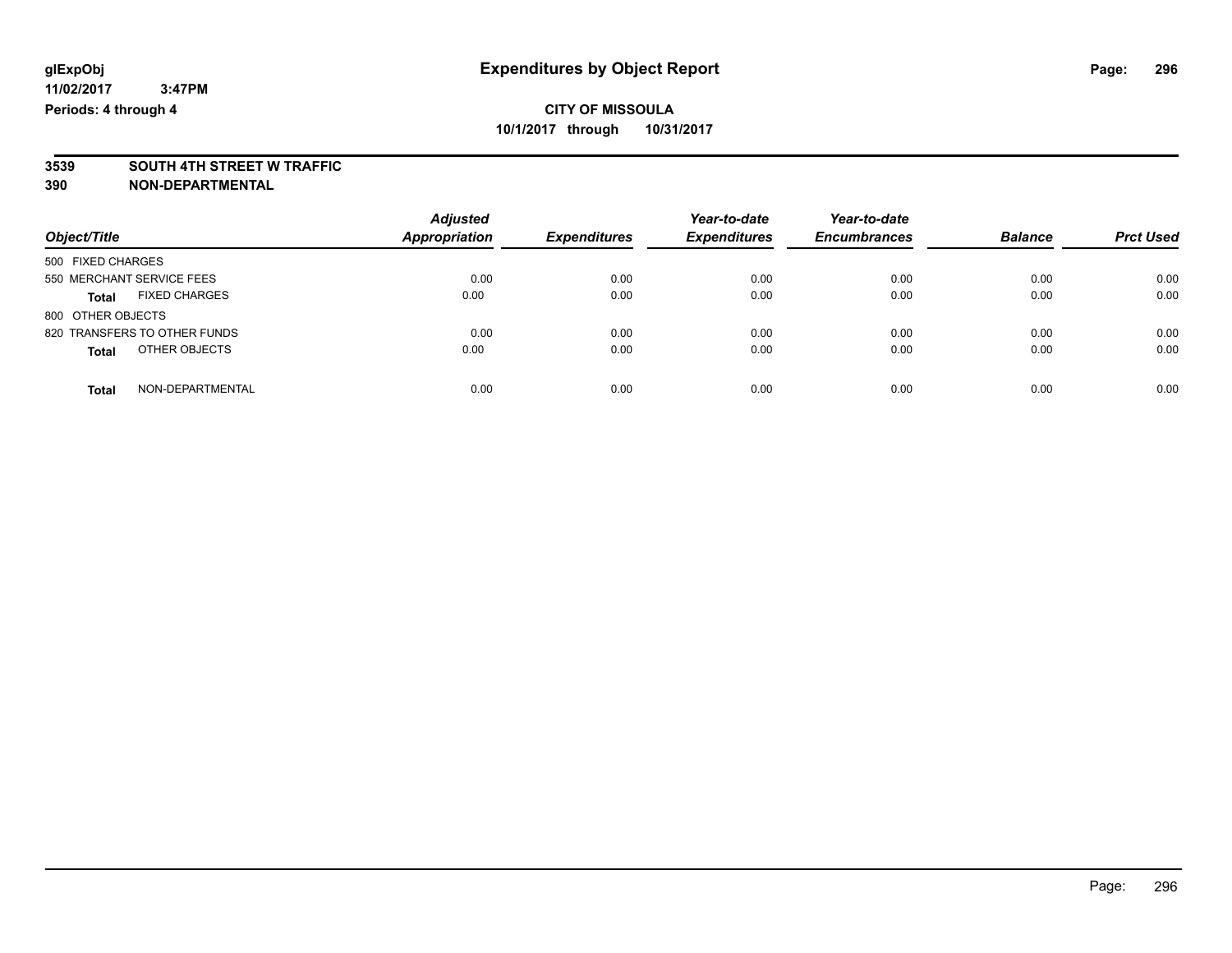### **3539 SOUTH 4TH STREET W TRAFFIC**

|                                            | <b>Adjusted</b>      |                     | Year-to-date        | Year-to-date        |                |                  |
|--------------------------------------------|----------------------|---------------------|---------------------|---------------------|----------------|------------------|
| Object/Title                               | <b>Appropriation</b> | <b>Expenditures</b> | <b>Expenditures</b> | <b>Encumbrances</b> | <b>Balance</b> | <b>Prct Used</b> |
| 500 FIXED CHARGES                          |                      |                     |                     |                     |                |                  |
| 550 MERCHANT SERVICE FEES                  | 0.00                 | 0.00                | 0.00                | 0.00                | 0.00           | 0.00             |
| <b>FIXED CHARGES</b><br><b>Total</b>       | 0.00                 | 0.00                | 0.00                | 0.00                | 0.00           | 0.00             |
| 800 OTHER OBJECTS                          |                      |                     |                     |                     |                |                  |
| 820 TRANSFERS TO OTHER FUNDS               | 0.00                 | 0.00                | 0.00                | 0.00                | 0.00           | 0.00             |
| OTHER OBJECTS<br><b>Total</b>              | 0.00                 | 0.00                | 0.00                | 0.00                | 0.00           | 0.00             |
| SOUTH 4TH STREET W TRAFFIC<br><b>Total</b> | 0.00                 | 0.00                | 0.00                | 0.00                | 0.00           | 0.00             |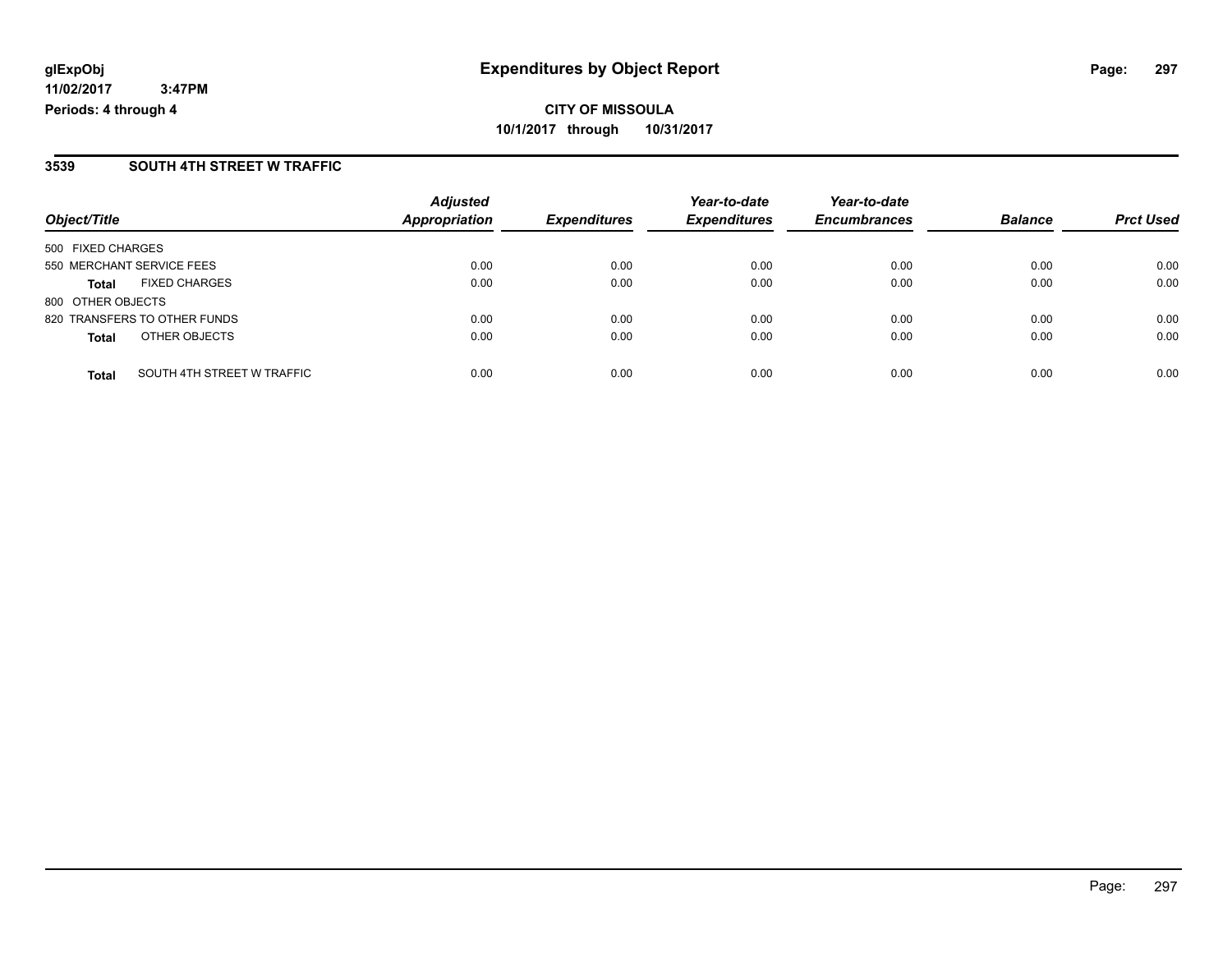**3540 SID 540 DEBT SERVICE FUND**

|                   |                             | <b>Adjusted</b>      |                     | Year-to-date        | Year-to-date        |                |                  |
|-------------------|-----------------------------|----------------------|---------------------|---------------------|---------------------|----------------|------------------|
| Object/Title      |                             | <b>Appropriation</b> | <b>Expenditures</b> | <b>Expenditures</b> | <b>Encumbrances</b> | <b>Balance</b> | <b>Prct Used</b> |
|                   | 300 PURCHASED SERVICES      |                      |                     |                     |                     |                |                  |
|                   | 350 PROFESSIONAL SERVICES   | 0.00                 | 0.00                | 0.00                | 0.00                | 0.00           | 0.00             |
| <b>Total</b>      | <b>PURCHASED SERVICES</b>   | 0.00                 | 0.00                | 0.00                | 0.00                | 0.00           | 0.00             |
| 500 FIXED CHARGES |                             |                      |                     |                     |                     |                |                  |
|                   | 550 MERCHANT SERVICE FEES   | 0.00                 | 0.00                | 0.00                | 0.00                | 0.00           | 0.00             |
| <b>Total</b>      | <b>FIXED CHARGES</b>        | 0.00                 | 0.00                | 0.00                | 0.00                | 0.00           | 0.00             |
| 600 DEBT SERVICE  |                             |                      |                     |                     |                     |                |                  |
| 610 PRINCIPAL     |                             | 77,902.00            | 0.00                | 0.00                | 0.00                | 77,902.00      | 0.00             |
|                   | 620 INTEREST / SERVICE FEES | 40,163.00            | 0.00                | 0.00                | 0.00                | 40.163.00      | 0.00             |
| <b>Total</b>      | <b>DEBT SERVICE</b>         | 118,065.00           | 0.00                | 0.00                | 0.00                | 118,065.00     | 0.00             |
| <b>Total</b>      | NON-DEPARTMENTAL            | 118,065.00           | 0.00                | 0.00                | 0.00                | 118,065.00     | 0.00             |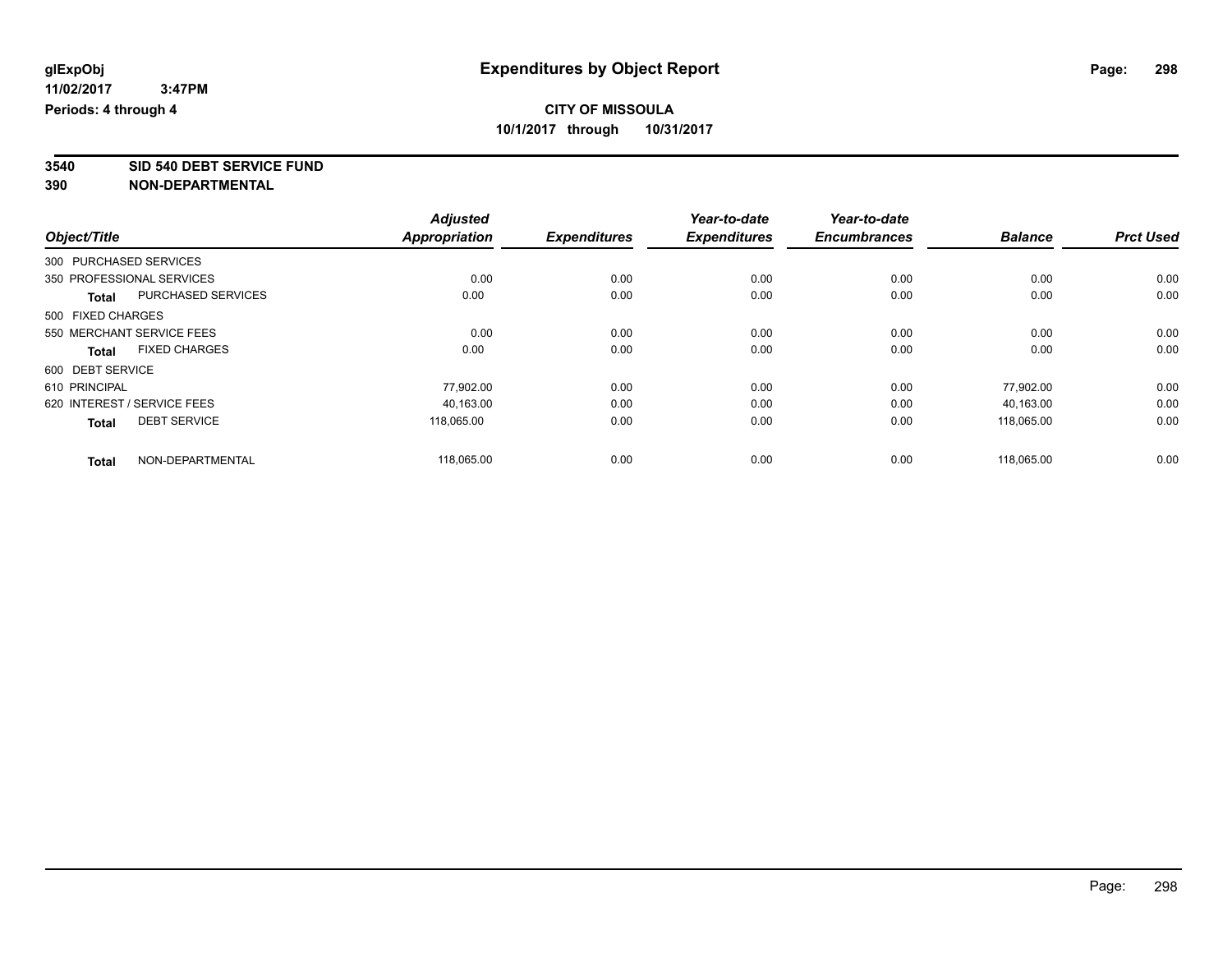#### **3540 SID 540 DEBT SERVICE FUND**

|                   |                             | <b>Adjusted</b>      |                     | Year-to-date        | Year-to-date        |                |                  |
|-------------------|-----------------------------|----------------------|---------------------|---------------------|---------------------|----------------|------------------|
| Object/Title      |                             | <b>Appropriation</b> | <b>Expenditures</b> | <b>Expenditures</b> | <b>Encumbrances</b> | <b>Balance</b> | <b>Prct Used</b> |
|                   | 300 PURCHASED SERVICES      |                      |                     |                     |                     |                |                  |
|                   | 350 PROFESSIONAL SERVICES   | 0.00                 | 0.00                | 0.00                | 0.00                | 0.00           | 0.00             |
| Total             | PURCHASED SERVICES          | 0.00                 | 0.00                | 0.00                | 0.00                | 0.00           | 0.00             |
| 500 FIXED CHARGES |                             |                      |                     |                     |                     |                |                  |
|                   | 550 MERCHANT SERVICE FEES   | 0.00                 | 0.00                | 0.00                | 0.00                | 0.00           | 0.00             |
| <b>Total</b>      | <b>FIXED CHARGES</b>        | 0.00                 | 0.00                | 0.00                | 0.00                | 0.00           | 0.00             |
| 600 DEBT SERVICE  |                             |                      |                     |                     |                     |                |                  |
| 610 PRINCIPAL     |                             | 77,902.00            | 0.00                | 0.00                | 0.00                | 77,902.00      | 0.00             |
|                   | 620 INTEREST / SERVICE FEES | 40.163.00            | 0.00                | 0.00                | 0.00                | 40.163.00      | 0.00             |
| <b>Total</b>      | <b>DEBT SERVICE</b>         | 118,065.00           | 0.00                | 0.00                | 0.00                | 118,065.00     | 0.00             |
| <b>Total</b>      | SID 540 DEBT SERVICE FUND   | 118.065.00           | 0.00                | 0.00                | 0.00                | 118.065.00     | 0.00             |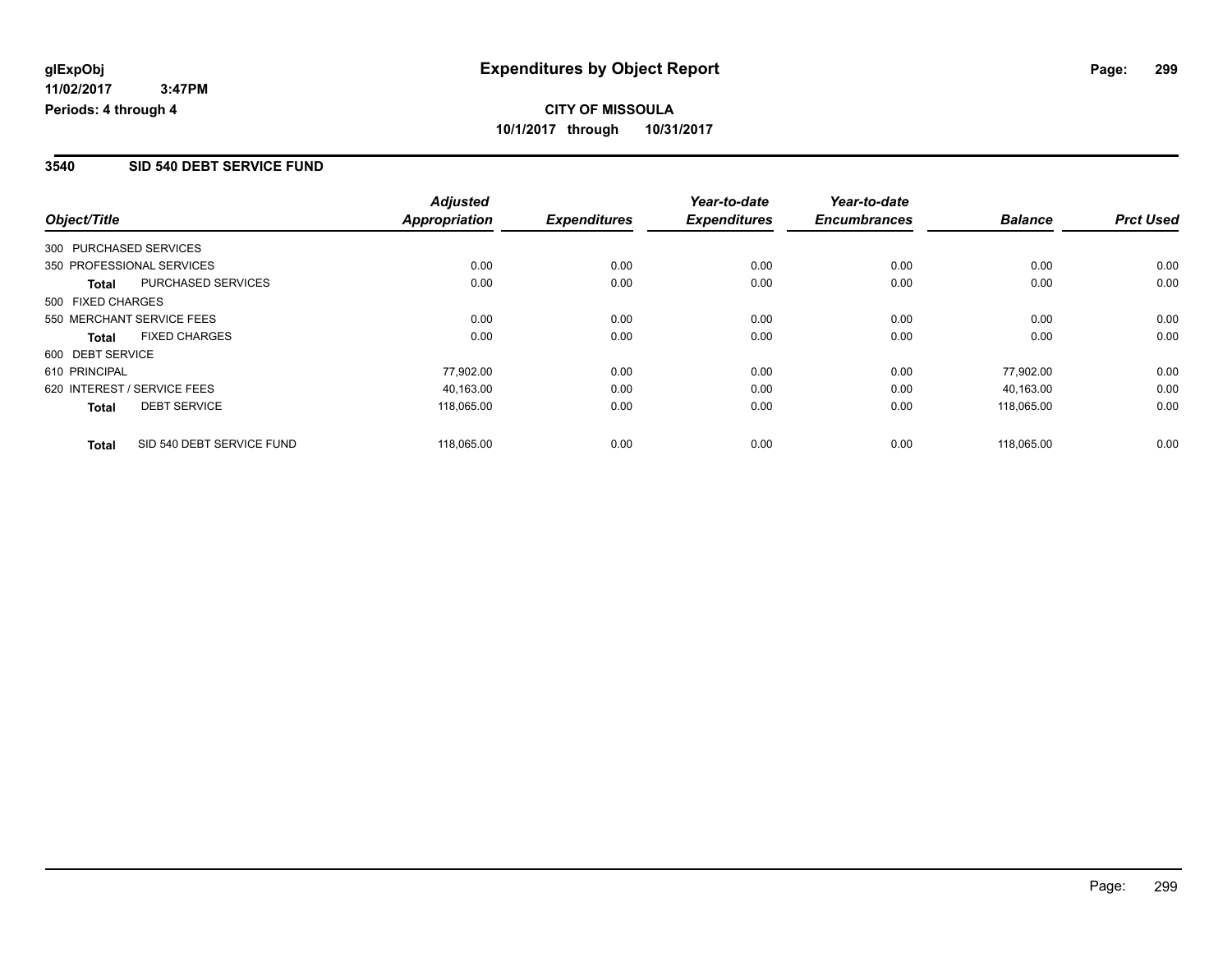# **3541 SID 541 DEBT SERVICE**

|                             |                      | <b>Adjusted</b> |                     | Year-to-date        | Year-to-date        |                |                  |
|-----------------------------|----------------------|-----------------|---------------------|---------------------|---------------------|----------------|------------------|
| Object/Title                |                      | Appropriation   | <b>Expenditures</b> | <b>Expenditures</b> | <b>Encumbrances</b> | <b>Balance</b> | <b>Prct Used</b> |
| 500 FIXED CHARGES           |                      |                 |                     |                     |                     |                |                  |
| 550 MERCHANT SERVICE FEES   |                      | 350.00          | 0.00                | 0.00                | 0.00                | 350.00         | 0.00             |
| <b>Total</b>                | <b>FIXED CHARGES</b> | 350.00          | 0.00                | 0.00                | 0.00                | 350.00         | 0.00             |
| 600 DEBT SERVICE            |                      |                 |                     |                     |                     |                |                  |
| 610 PRINCIPAL               |                      | 35,000.00       | 0.00                | 0.00                | 0.00                | 35,000.00      | 0.00             |
| 620 INTEREST / SERVICE FEES |                      | 26,568.00       | 0.00                | 300.00              | 0.00                | 26,268.00      | 1.13             |
| <b>Total</b>                | <b>DEBT SERVICE</b>  | 61.568.00       | 0.00                | 300.00              | 0.00                | 61.268.00      | 0.49             |
| <b>Total</b>                | NON-DEPARTMENTAL     | 61,918.00       | 0.00                | 300.00              | 0.00                | 61.618.00      | 0.48             |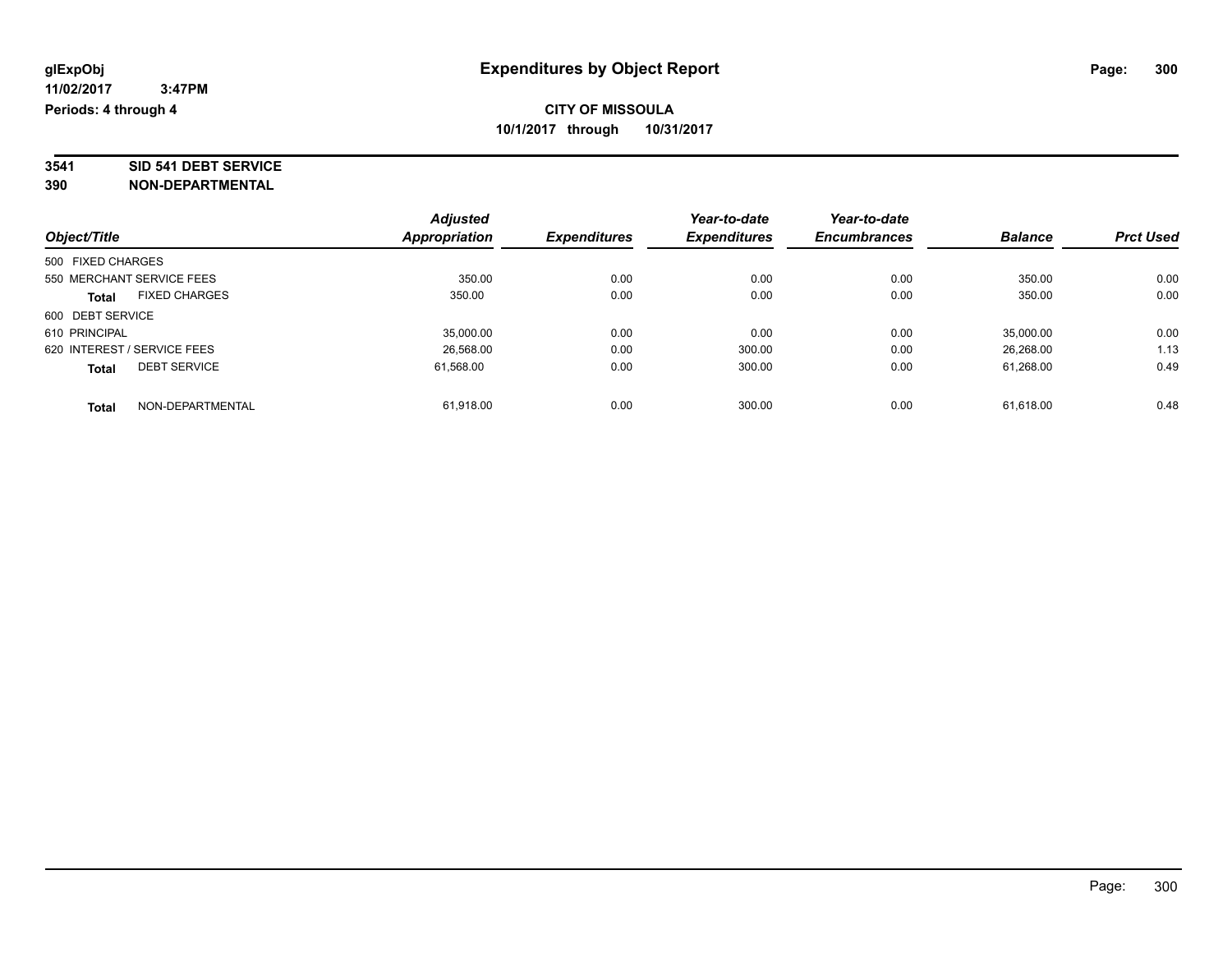#### **3541 SID 541 DEBT SERVICE**

| Object/Title                         | <b>Adjusted</b><br>Appropriation | <b>Expenditures</b> | Year-to-date<br><b>Expenditures</b> | Year-to-date<br><b>Encumbrances</b> | <b>Balance</b> | <b>Prct Used</b> |
|--------------------------------------|----------------------------------|---------------------|-------------------------------------|-------------------------------------|----------------|------------------|
| 500 FIXED CHARGES                    |                                  |                     |                                     |                                     |                |                  |
| 550 MERCHANT SERVICE FEES            | 350.00                           | 0.00                | 0.00                                | 0.00                                | 350.00         | 0.00             |
| <b>FIXED CHARGES</b><br><b>Total</b> | 350.00                           | 0.00                | 0.00                                | 0.00                                | 350.00         | 0.00             |
| 600 DEBT SERVICE                     |                                  |                     |                                     |                                     |                |                  |
| 610 PRINCIPAL                        | 35.000.00                        | 0.00                | 0.00                                | 0.00                                | 35,000.00      | 0.00             |
| 620 INTEREST / SERVICE FEES          | 26,568.00                        | 0.00                | 300.00                              | 0.00                                | 26,268.00      | 1.13             |
| <b>DEBT SERVICE</b><br><b>Total</b>  | 61,568.00                        | 0.00                | 300.00                              | 0.00                                | 61.268.00      | 0.49             |
| SID 541 DEBT SERVICE<br><b>Total</b> | 61.918.00                        | 0.00                | 300.00                              | 0.00                                | 61.618.00      | 0.48             |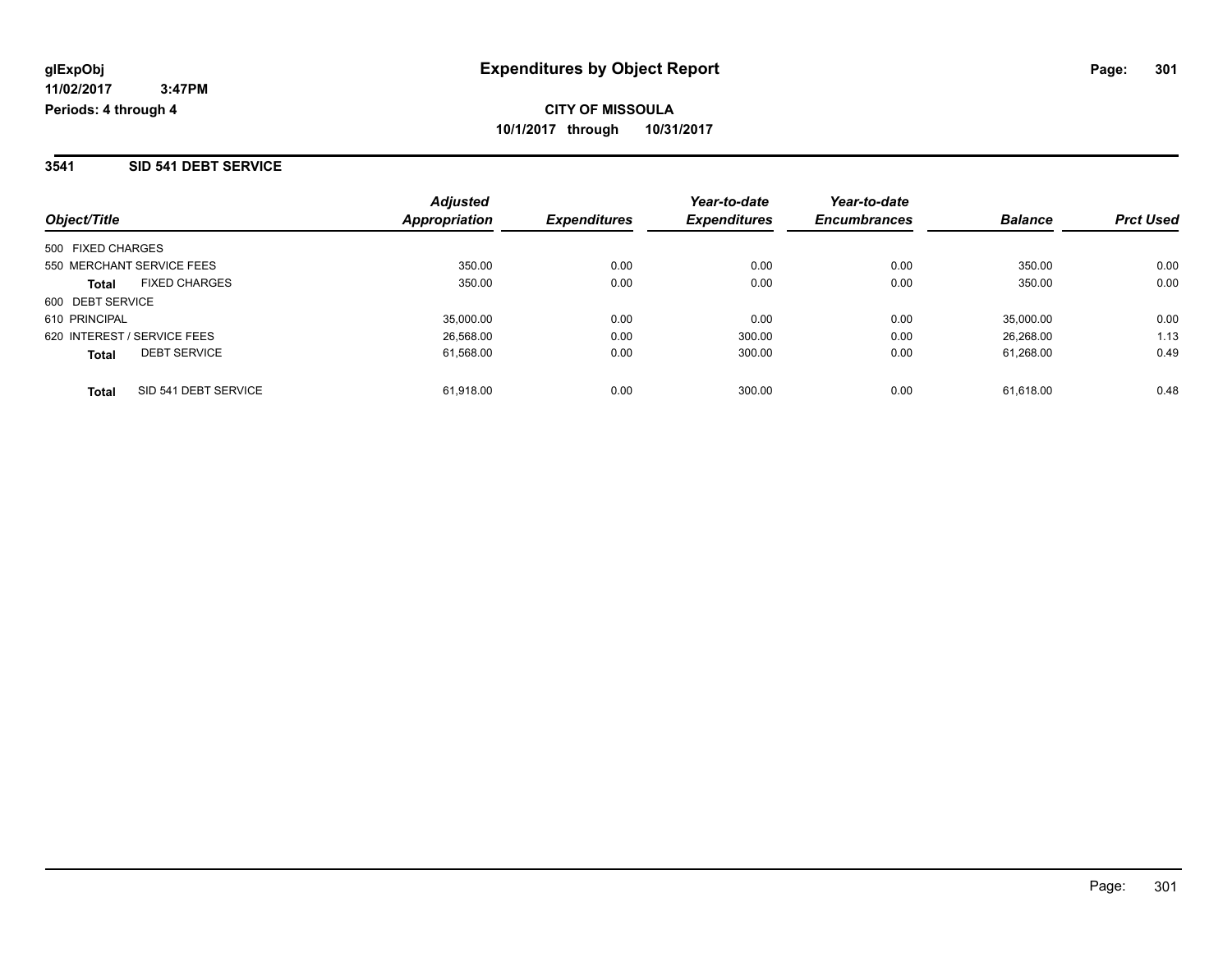# **3543 SID 543 DEBT SERVICE**

|                                      | <b>Adjusted</b><br><b>Appropriation</b> |                     | Year-to-date<br><b>Expenditures</b> | Year-to-date<br><b>Encumbrances</b> | <b>Balance</b> | <b>Prct Used</b> |
|--------------------------------------|-----------------------------------------|---------------------|-------------------------------------|-------------------------------------|----------------|------------------|
| Object/Title                         |                                         | <b>Expenditures</b> |                                     |                                     |                |                  |
| 500 FIXED CHARGES                    |                                         |                     |                                     |                                     |                |                  |
| 550 MERCHANT SERVICE FEES            | 0.00                                    | 0.00                | 0.00                                | 0.00                                | 0.00           | 0.00             |
| <b>FIXED CHARGES</b><br><b>Total</b> | 0.00                                    | 0.00                | 0.00                                | 0.00                                | 0.00           | 0.00             |
| 600 DEBT SERVICE                     |                                         |                     |                                     |                                     |                |                  |
| 610 PRINCIPAL                        | 0.00                                    | 0.00                | 0.00                                | 0.00                                | 0.00           | 0.00             |
| 620 INTEREST / SERVICE FEES          | 0.00                                    | 0.00                | 0.00                                | 0.00                                | 0.00           | 0.00             |
| <b>DEBT SERVICE</b><br><b>Total</b>  | 0.00                                    | 0.00                | 0.00                                | 0.00                                | 0.00           | 0.00             |
| 800 OTHER OBJECTS                    |                                         |                     |                                     |                                     |                |                  |
| 820 TRANSFERS TO OTHER FUNDS         | 0.00                                    | 0.00                | 0.00                                | 0.00                                | 0.00           | 0.00             |
| OTHER OBJECTS<br><b>Total</b>        | 0.00                                    | 0.00                | 0.00                                | 0.00                                | 0.00           | 0.00             |
|                                      |                                         |                     |                                     |                                     |                |                  |
| NON-DEPARTMENTAL<br><b>Total</b>     | 0.00                                    | 0.00                | 0.00                                | 0.00                                | 0.00           | 0.00             |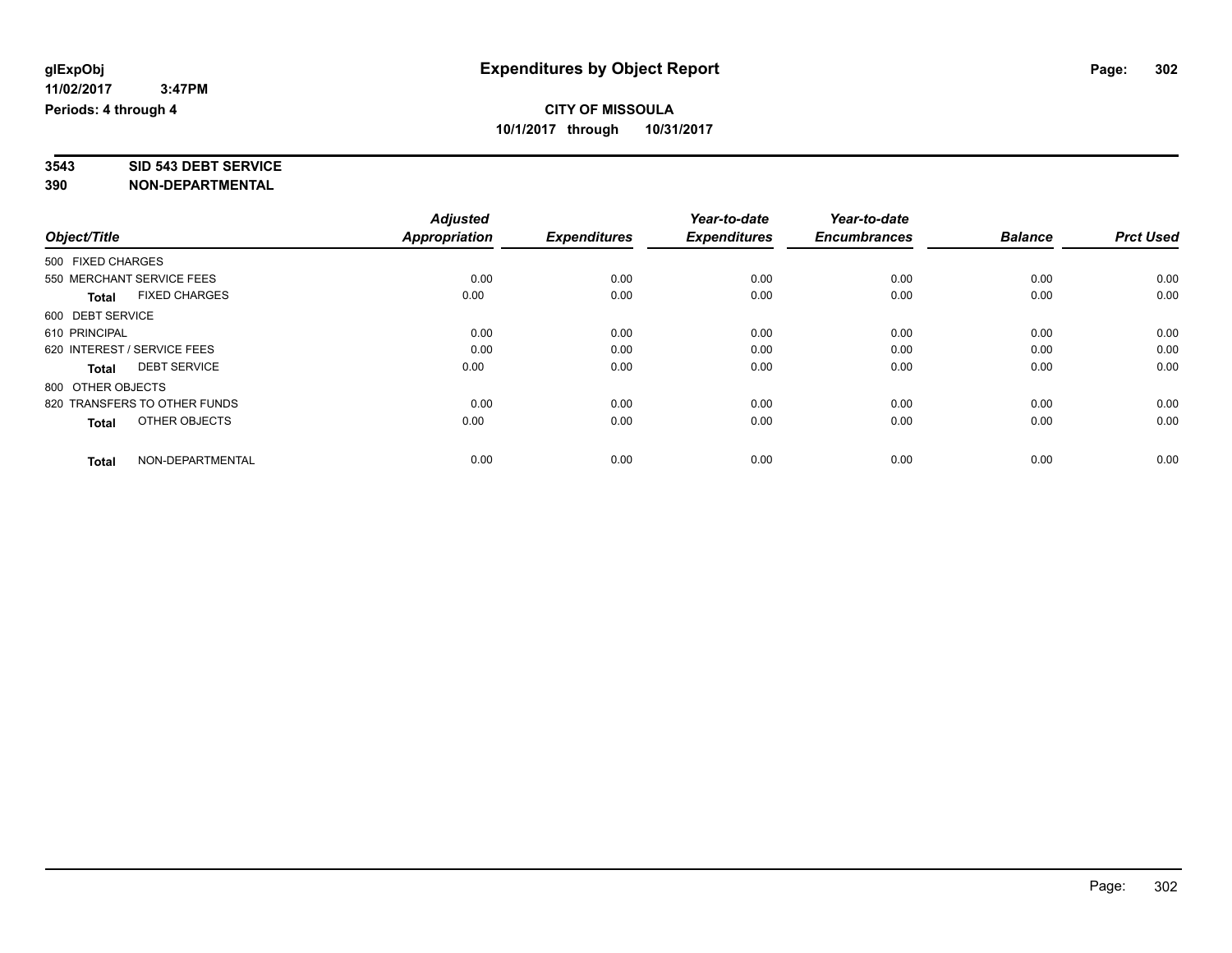#### **3543 SID 543 DEBT SERVICE**

| Object/Title                 |                      | <b>Adjusted</b>      |                     | Year-to-date        | Year-to-date        |                |                  |
|------------------------------|----------------------|----------------------|---------------------|---------------------|---------------------|----------------|------------------|
|                              |                      | <b>Appropriation</b> | <b>Expenditures</b> | <b>Expenditures</b> | <b>Encumbrances</b> | <b>Balance</b> | <b>Prct Used</b> |
| 500 FIXED CHARGES            |                      |                      |                     |                     |                     |                |                  |
| 550 MERCHANT SERVICE FEES    |                      | 0.00                 | 0.00                | 0.00                | 0.00                | 0.00           | 0.00             |
| <b>Total</b>                 | <b>FIXED CHARGES</b> | 0.00                 | 0.00                | 0.00                | 0.00                | 0.00           | 0.00             |
| 600 DEBT SERVICE             |                      |                      |                     |                     |                     |                |                  |
| 610 PRINCIPAL                |                      | 0.00                 | 0.00                | 0.00                | 0.00                | 0.00           | 0.00             |
| 620 INTEREST / SERVICE FEES  |                      | 0.00                 | 0.00                | 0.00                | 0.00                | 0.00           | 0.00             |
| Total                        | <b>DEBT SERVICE</b>  | 0.00                 | 0.00                | 0.00                | 0.00                | 0.00           | 0.00             |
| 800 OTHER OBJECTS            |                      |                      |                     |                     |                     |                |                  |
| 820 TRANSFERS TO OTHER FUNDS |                      | 0.00                 | 0.00                | 0.00                | 0.00                | 0.00           | 0.00             |
| Total                        | OTHER OBJECTS        | 0.00                 | 0.00                | 0.00                | 0.00                | 0.00           | 0.00             |
| <b>Total</b>                 | SID 543 DEBT SERVICE | 0.00                 | 0.00                | 0.00                | 0.00                | 0.00           | 0.00             |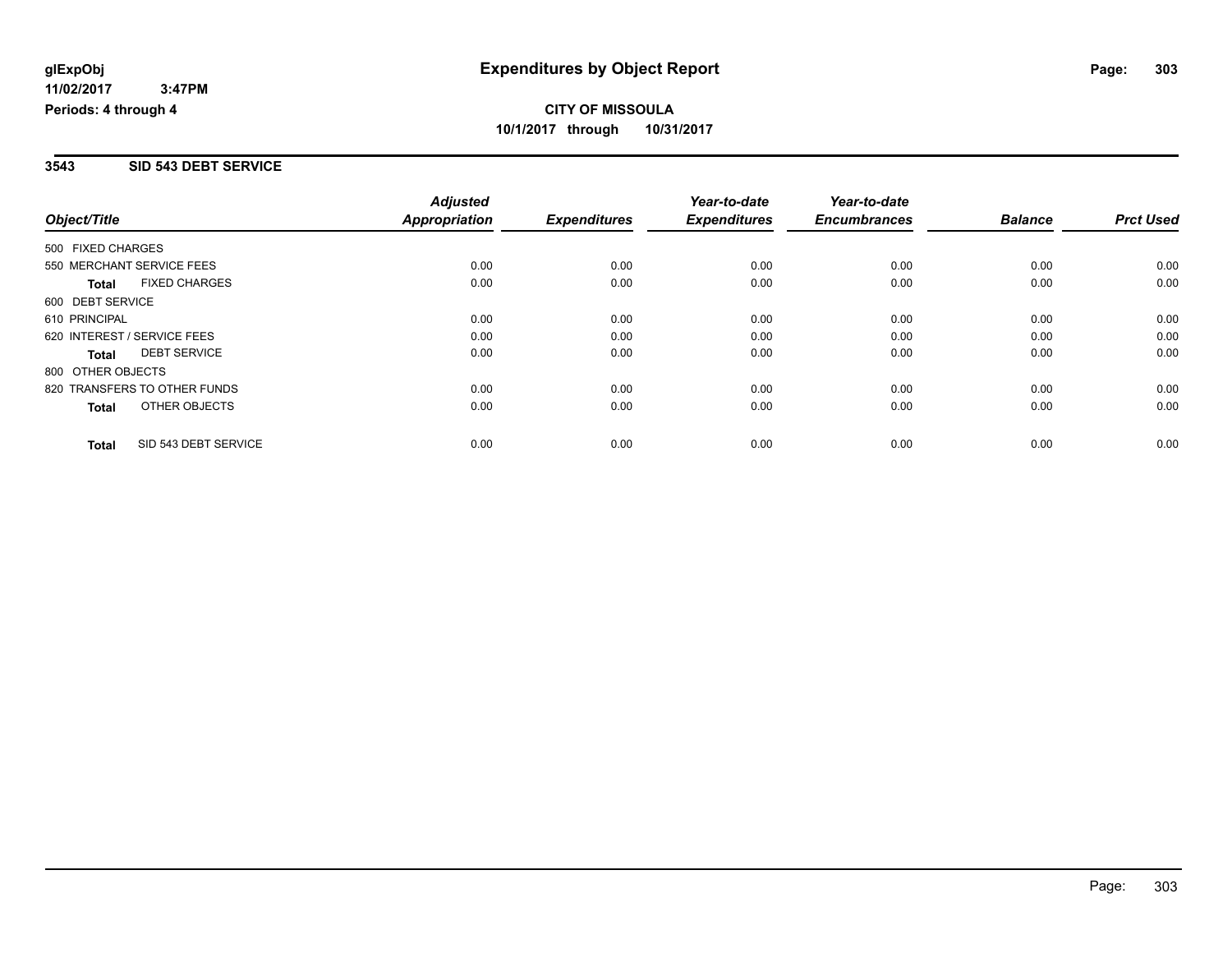# **3544 SID 544 RATTLESNAKE DEBT SERVICE**

|                                     | <b>Adjusted</b><br>Appropriation |                     | Year-to-date        | Year-to-date        |                | <b>Prct Used</b> |
|-------------------------------------|----------------------------------|---------------------|---------------------|---------------------|----------------|------------------|
| Object/Title                        |                                  | <b>Expenditures</b> | <b>Expenditures</b> | <b>Encumbrances</b> | <b>Balance</b> |                  |
| 600 DEBT SERVICE                    |                                  |                     |                     |                     |                |                  |
| 610 PRINCIPAL                       | 92,500.00                        | 0.00                | 0.00                | 0.00                | 92,500.00      | 0.00             |
| 620 INTEREST / SERVICE FEES         | 49,008.00                        | 0.00                | 0.00                | 0.00                | 49.008.00      | 0.00             |
| <b>DEBT SERVICE</b><br><b>Total</b> | 141,508.00                       | 0.00                | 0.00                | 0.00                | 141.508.00     | 0.00             |
| NON-DEPARTMENTAL<br><b>Total</b>    | 141,508.00                       | 0.00                | 0.00                | 0.00                | 141.508.00     | 0.00             |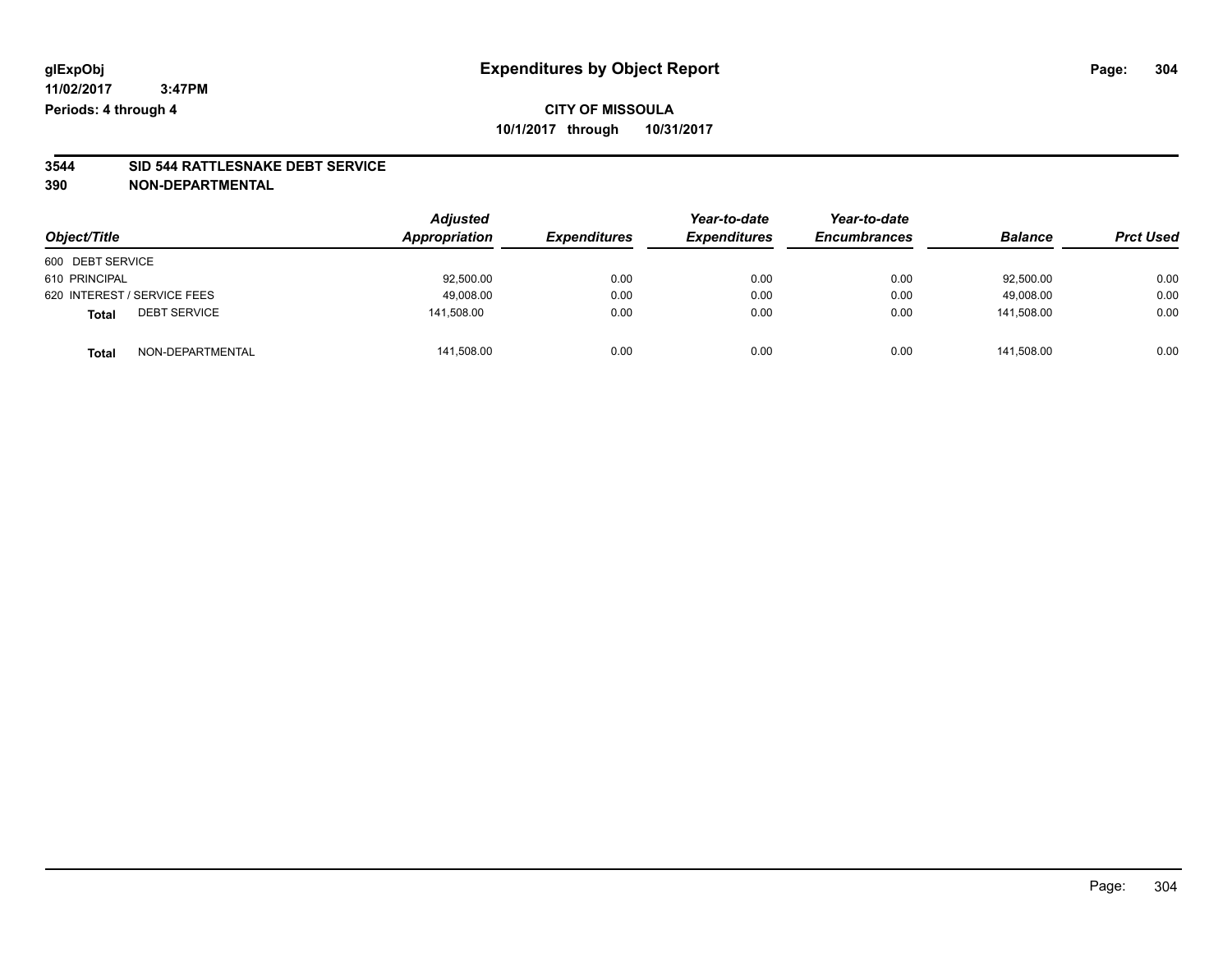## **CITY OF MISSOULA 10/1/2017 through 10/31/2017**

#### **3544 SID 544 RATTLESNAKE DEBT SERVICE**

**550 SID 544 PROJECT**

| Object/Title                        | <b>Adjusted</b><br>Appropriation | <b>Expenditures</b> | Year-to-date<br><b>Expenditures</b> | Year-to-date<br><b>Encumbrances</b> | <b>Balance</b> | <b>Prct Used</b> |
|-------------------------------------|----------------------------------|---------------------|-------------------------------------|-------------------------------------|----------------|------------------|
| 600 DEBT SERVICE                    |                                  |                     |                                     |                                     |                |                  |
| 610 PRINCIPAL                       | 0.00                             | 0.00                | 0.00                                | 0.00                                | 0.00           | 0.00             |
| 620 INTEREST / SERVICE FEES         | 0.00                             | 0.00                | 0.00                                | 0.00                                | 0.00           | 0.00             |
| <b>DEBT SERVICE</b><br><b>Total</b> | 0.00                             | 0.00                | 0.00                                | 0.00                                | 0.00           | 0.00             |
| SID 544 PROJECT<br><b>Total</b>     | 0.00                             | 0.00                | 0.00                                | 0.00                                | 0.00           | 0.00             |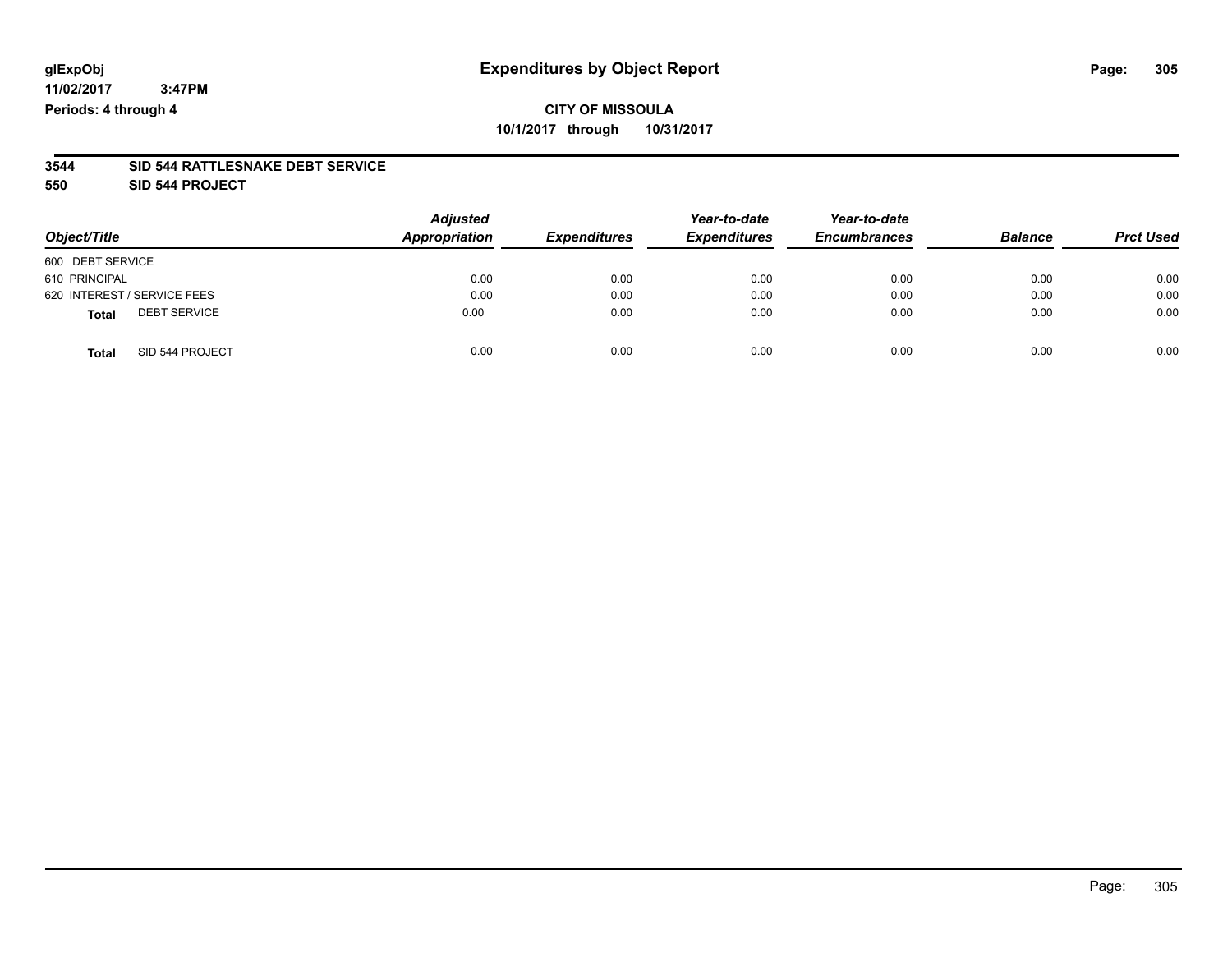#### **3544 SID 544 RATTLESNAKE DEBT SERVICE**

**555 LOLO STREET PROJECT**

| Object/Title      |                             | <b>Adjusted</b> |                     | Year-to-date<br><b>Expenditures</b> | Year-to-date<br><b>Encumbrances</b> |                | <b>Prct Used</b> |
|-------------------|-----------------------------|-----------------|---------------------|-------------------------------------|-------------------------------------|----------------|------------------|
|                   |                             | Appropriation   | <b>Expenditures</b> |                                     |                                     | <b>Balance</b> |                  |
| 500 FIXED CHARGES |                             |                 |                     |                                     |                                     |                |                  |
|                   | 550 MERCHANT SERVICE FEES   | 0.00            | 0.00                | 0.00                                | 0.00                                | 0.00           | 0.00             |
| <b>Total</b>      | <b>FIXED CHARGES</b>        | 0.00            | 0.00                | 0.00                                | 0.00                                | 0.00           | 0.00             |
| 600 DEBT SERVICE  |                             |                 |                     |                                     |                                     |                |                  |
| 610 PRINCIPAL     |                             | 0.00            | 0.00                | 0.00                                | 0.00                                | 0.00           | 0.00             |
|                   | 620 INTEREST / SERVICE FEES | 0.00            | 0.00                | 0.00                                | 0.00                                | 0.00           | 0.00             |
| <b>Total</b>      | <b>DEBT SERVICE</b>         | 0.00            | 0.00                | 0.00                                | 0.00                                | 0.00           | 0.00             |
| <b>Total</b>      | <b>LOLO STREET PROJECT</b>  | 0.00            | 0.00                | 0.00                                | 0.00                                | 0.00           | 0.00             |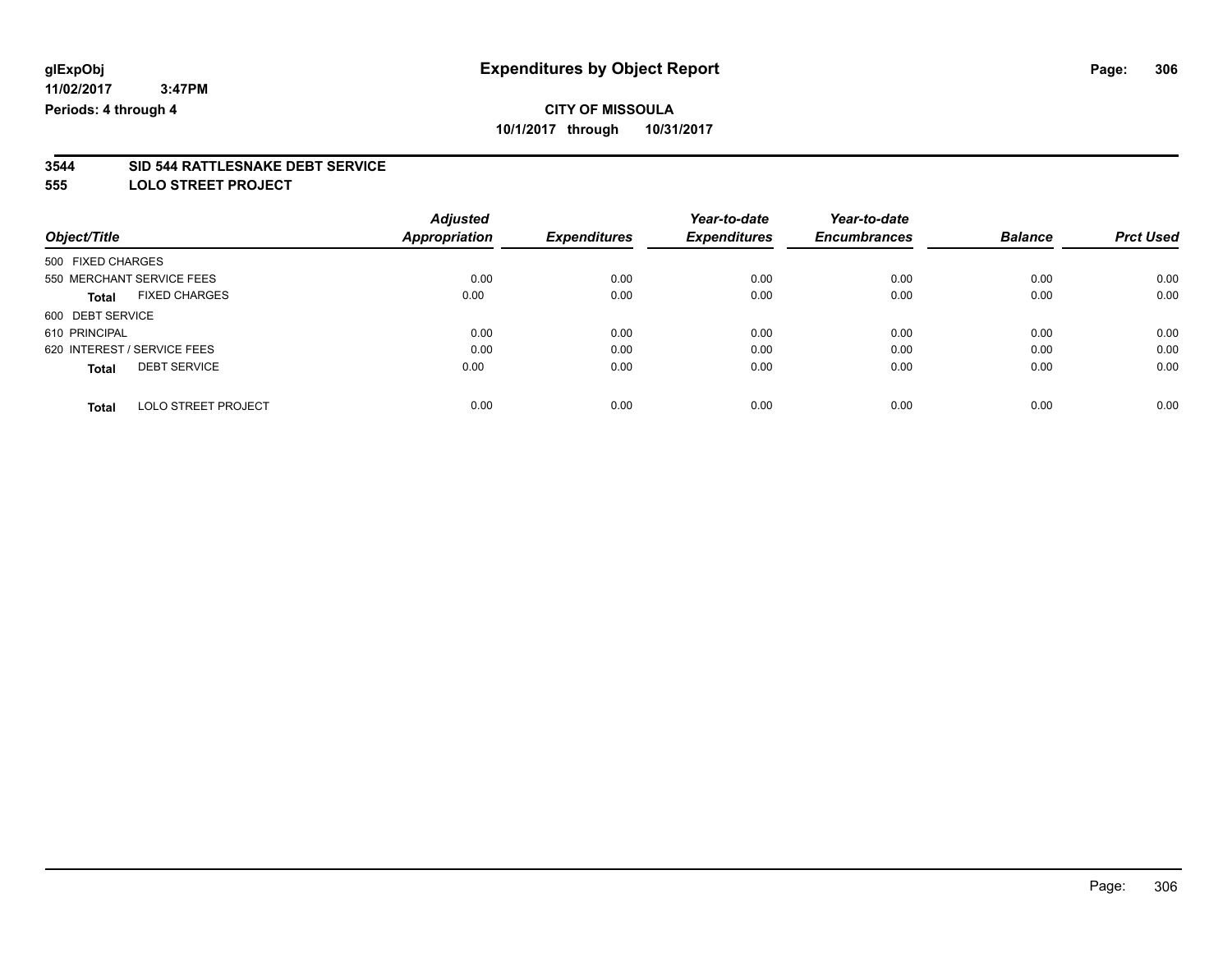### **3544 SID 544 RATTLESNAKE DEBT SERVICE**

| Object/Title                                     | <b>Adjusted</b><br><b>Appropriation</b> | <b>Expenditures</b> | Year-to-date<br><b>Expenditures</b> | Year-to-date<br><b>Encumbrances</b> | <b>Balance</b> | <b>Prct Used</b> |
|--------------------------------------------------|-----------------------------------------|---------------------|-------------------------------------|-------------------------------------|----------------|------------------|
| 500 FIXED CHARGES                                |                                         |                     |                                     |                                     |                |                  |
| 550 MERCHANT SERVICE FEES                        | 0.00                                    | 0.00                | 0.00                                | 0.00                                | 0.00           | 0.00             |
| <b>FIXED CHARGES</b><br><b>Total</b>             | 0.00                                    | 0.00                | 0.00                                | 0.00                                | 0.00           | 0.00             |
| 600 DEBT SERVICE                                 |                                         |                     |                                     |                                     |                |                  |
| 610 PRINCIPAL                                    | 92.500.00                               | 0.00                | 0.00                                | 0.00                                | 92.500.00      | 0.00             |
| 620 INTEREST / SERVICE FEES                      | 49.008.00                               | 0.00                | 0.00                                | 0.00                                | 49.008.00      | 0.00             |
| <b>DEBT SERVICE</b><br><b>Total</b>              | 141,508.00                              | 0.00                | 0.00                                | 0.00                                | 141.508.00     | 0.00             |
| SID 544 RATTLESNAKE DEBT SERVICE<br><b>Total</b> | 141.508.00                              | 0.00                | 0.00                                | 0.00                                | 141.508.00     | 0.00             |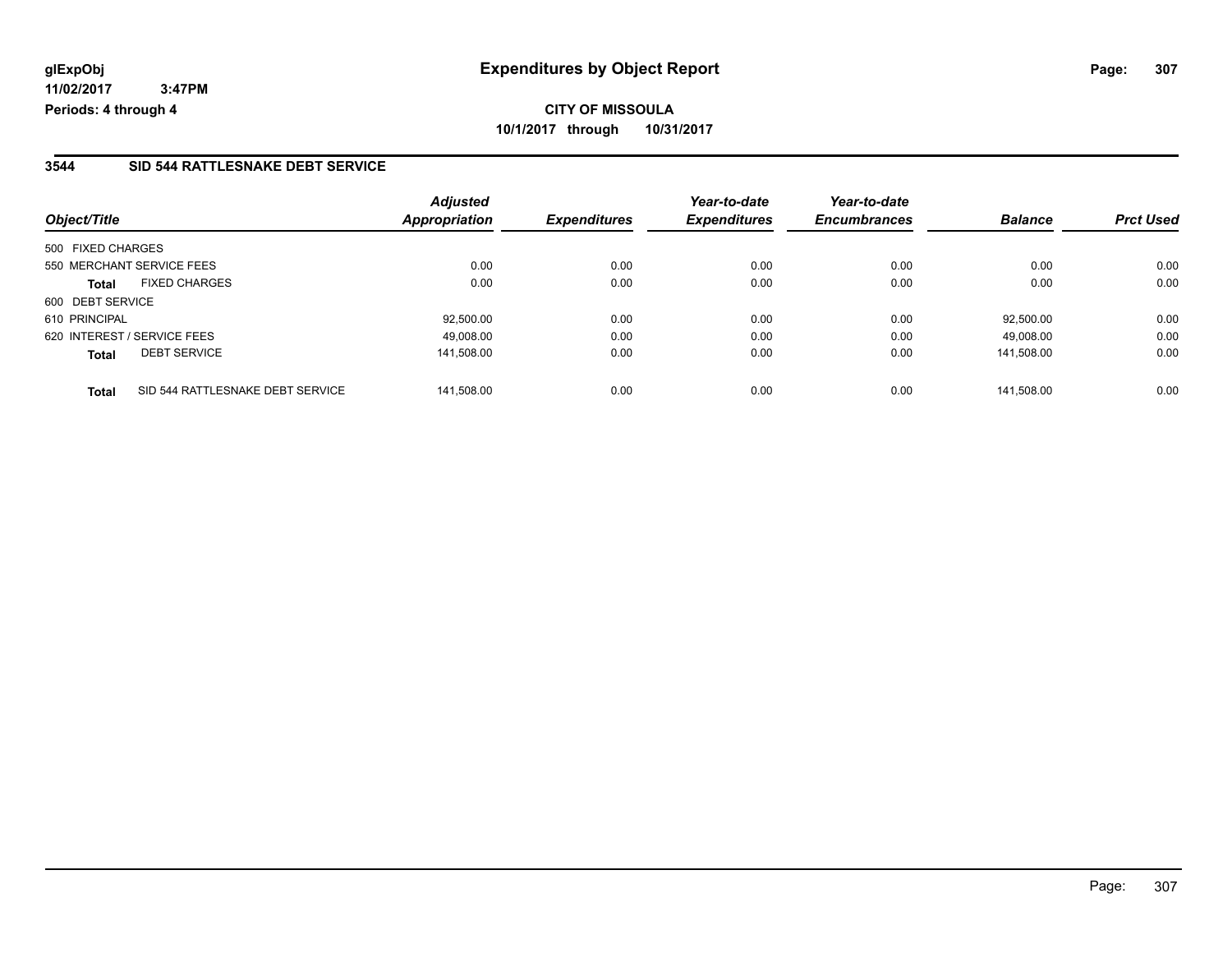# **3545 SID 545 DEBT SERVICE**

|                                      | <b>Adjusted</b>      | <b>Expenditures</b> | Year-to-date<br><b>Expenditures</b> | Year-to-date<br><b>Encumbrances</b> | <b>Balance</b> | <b>Prct Used</b> |
|--------------------------------------|----------------------|---------------------|-------------------------------------|-------------------------------------|----------------|------------------|
| Object/Title                         | <b>Appropriation</b> |                     |                                     |                                     |                |                  |
| 500 FIXED CHARGES                    |                      |                     |                                     |                                     |                |                  |
| 550 MERCHANT SERVICE FEES            | 0.00                 | 0.00                | 0.00                                | 0.00                                | 0.00           | 0.00             |
| <b>FIXED CHARGES</b><br><b>Total</b> | 0.00                 | 0.00                | 0.00                                | 0.00                                | 0.00           | 0.00             |
| 600 DEBT SERVICE                     |                      |                     |                                     |                                     |                |                  |
| 610 PRINCIPAL                        | 0.00                 | 0.00                | 0.00                                | 0.00                                | 0.00           | 0.00             |
| 620 INTEREST / SERVICE FEES          | 0.00                 | 0.00                | 0.00                                | 0.00                                | 0.00           | 0.00             |
| <b>DEBT SERVICE</b><br><b>Total</b>  | 0.00                 | 0.00                | 0.00                                | 0.00                                | 0.00           | 0.00             |
| 800 OTHER OBJECTS                    |                      |                     |                                     |                                     |                |                  |
| 820 TRANSFERS TO OTHER FUNDS         | 0.00                 | 0.00                | 0.00                                | 0.00                                | 0.00           | 0.00             |
| OTHER OBJECTS<br><b>Total</b>        | 0.00                 | 0.00                | 0.00                                | 0.00                                | 0.00           | 0.00             |
|                                      |                      |                     |                                     |                                     |                |                  |
| NON-DEPARTMENTAL<br><b>Total</b>     | 0.00                 | 0.00                | 0.00                                | 0.00                                | 0.00           | 0.00             |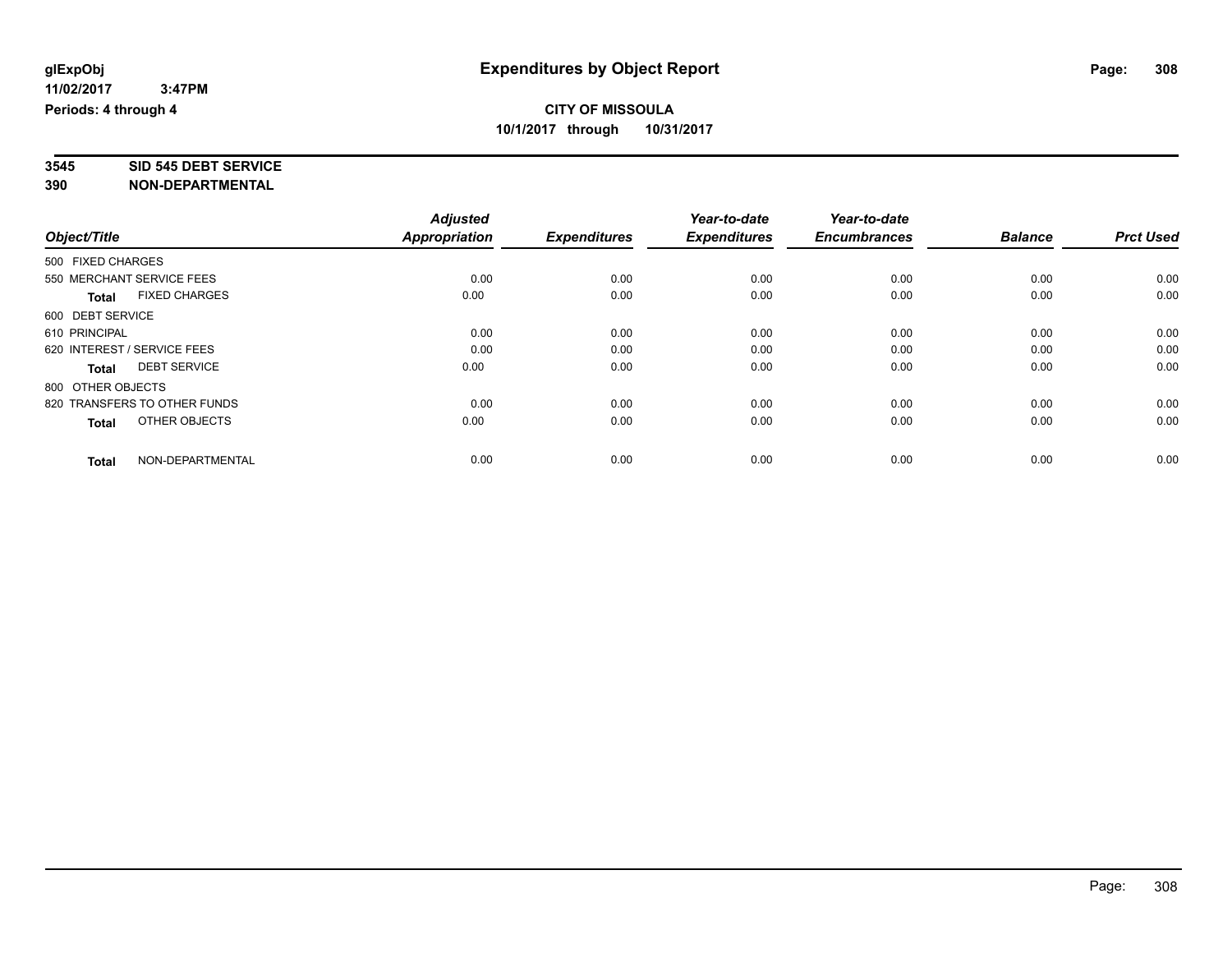#### **3545 SID 545 DEBT SERVICE**

| Object/Title                 |                      | <b>Adjusted</b><br><b>Appropriation</b> |                     | Year-to-date<br><b>Expenditures</b> | Year-to-date<br><b>Encumbrances</b> | <b>Balance</b> | <b>Prct Used</b> |
|------------------------------|----------------------|-----------------------------------------|---------------------|-------------------------------------|-------------------------------------|----------------|------------------|
|                              |                      |                                         | <b>Expenditures</b> |                                     |                                     |                |                  |
| 500 FIXED CHARGES            |                      |                                         |                     |                                     |                                     |                |                  |
| 550 MERCHANT SERVICE FEES    |                      | 0.00                                    | 0.00                | 0.00                                | 0.00                                | 0.00           | 0.00             |
| <b>Total</b>                 | <b>FIXED CHARGES</b> | 0.00                                    | 0.00                | 0.00                                | 0.00                                | 0.00           | 0.00             |
| 600 DEBT SERVICE             |                      |                                         |                     |                                     |                                     |                |                  |
| 610 PRINCIPAL                |                      | 0.00                                    | 0.00                | 0.00                                | 0.00                                | 0.00           | 0.00             |
| 620 INTEREST / SERVICE FEES  |                      | 0.00                                    | 0.00                | 0.00                                | 0.00                                | 0.00           | 0.00             |
| Total                        | <b>DEBT SERVICE</b>  | 0.00                                    | 0.00                | 0.00                                | 0.00                                | 0.00           | 0.00             |
| 800 OTHER OBJECTS            |                      |                                         |                     |                                     |                                     |                |                  |
| 820 TRANSFERS TO OTHER FUNDS |                      | 0.00                                    | 0.00                | 0.00                                | 0.00                                | 0.00           | 0.00             |
| Total                        | OTHER OBJECTS        | 0.00                                    | 0.00                | 0.00                                | 0.00                                | 0.00           | 0.00             |
| <b>Total</b>                 | SID 545 DEBT SERVICE | 0.00                                    | 0.00                | 0.00                                | 0.00                                | 0.00           | 0.00             |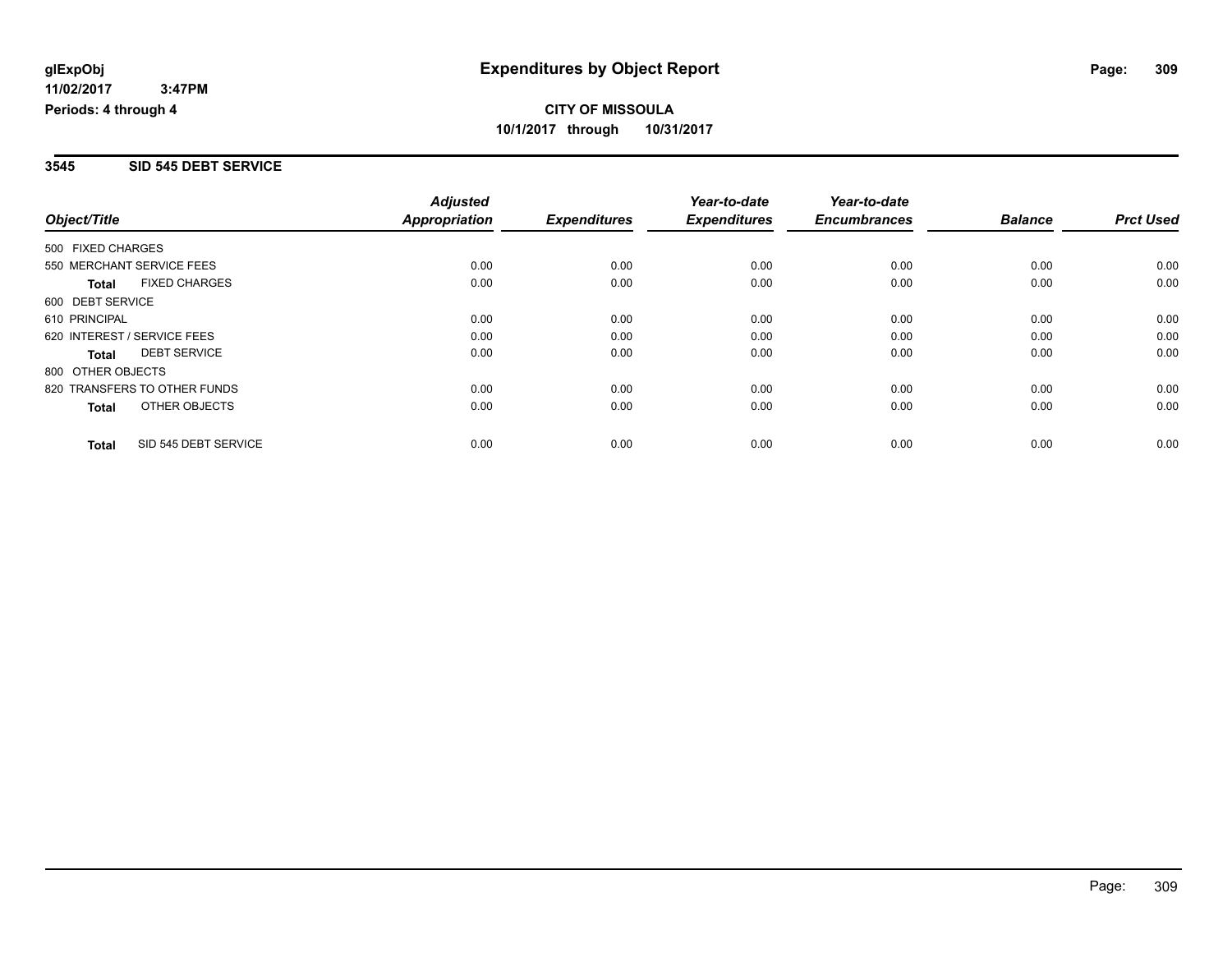# **3546 SID 546 DEBT SERVICE**

|                                      | <b>Adjusted</b>      |                     | Year-to-date<br><b>Expenditures</b> | Year-to-date<br><b>Encumbrances</b> | <b>Balance</b> | <b>Prct Used</b> |
|--------------------------------------|----------------------|---------------------|-------------------------------------|-------------------------------------|----------------|------------------|
| Object/Title                         | <b>Appropriation</b> | <b>Expenditures</b> |                                     |                                     |                |                  |
| 500 FIXED CHARGES                    |                      |                     |                                     |                                     |                |                  |
| 550 MERCHANT SERVICE FEES            | 0.00                 | 0.00                | 0.00                                | 0.00                                | 0.00           | 0.00             |
| <b>FIXED CHARGES</b><br><b>Total</b> | 0.00                 | 0.00                | 0.00                                | 0.00                                | 0.00           | 0.00             |
| 600 DEBT SERVICE                     |                      |                     |                                     |                                     |                |                  |
| 610 PRINCIPAL                        | 0.00                 | 0.00                | 0.00                                | 0.00                                | 0.00           | 0.00             |
| 620 INTEREST / SERVICE FEES          | 0.00                 | 0.00                | 0.00                                | 0.00                                | 0.00           | 0.00             |
| <b>DEBT SERVICE</b><br><b>Total</b>  | 0.00                 | 0.00                | 0.00                                | 0.00                                | 0.00           | 0.00             |
| 800 OTHER OBJECTS                    |                      |                     |                                     |                                     |                |                  |
| 820 TRANSFERS TO OTHER FUNDS         | 0.00                 | 0.00                | 0.00                                | 0.00                                | 0.00           | 0.00             |
| OTHER OBJECTS<br><b>Total</b>        | 0.00                 | 0.00                | 0.00                                | 0.00                                | 0.00           | 0.00             |
|                                      |                      |                     |                                     |                                     |                |                  |
| NON-DEPARTMENTAL<br><b>Total</b>     | 0.00                 | 0.00                | 0.00                                | 0.00                                | 0.00           | 0.00             |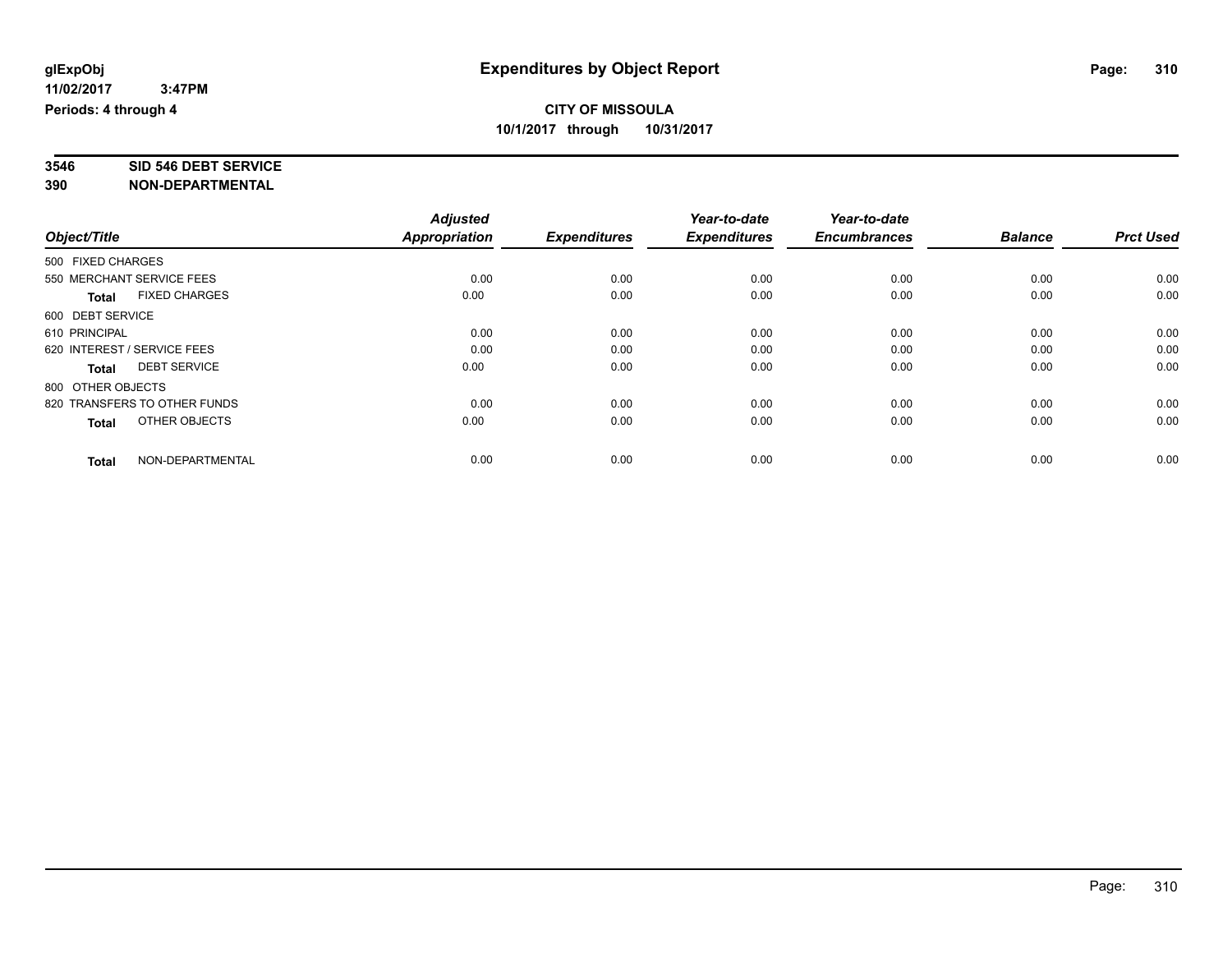### **3546 SID 546 DEBT SERVICE**

|                                      | <b>Adjusted</b>      |                     | Year-to-date        | Year-to-date        |                |                  |
|--------------------------------------|----------------------|---------------------|---------------------|---------------------|----------------|------------------|
| Object/Title                         | <b>Appropriation</b> | <b>Expenditures</b> | <b>Expenditures</b> | <b>Encumbrances</b> | <b>Balance</b> | <b>Prct Used</b> |
| 500 FIXED CHARGES                    |                      |                     |                     |                     |                |                  |
| 550 MERCHANT SERVICE FEES            | 0.00                 | 0.00                | 0.00                | 0.00                | 0.00           | 0.00             |
| <b>FIXED CHARGES</b><br><b>Total</b> | 0.00                 | 0.00                | 0.00                | 0.00                | 0.00           | 0.00             |
| 600 DEBT SERVICE                     |                      |                     |                     |                     |                |                  |
| 610 PRINCIPAL                        | 0.00                 | 0.00                | 0.00                | 0.00                | 0.00           | 0.00             |
| 620 INTEREST / SERVICE FEES          | 0.00                 | 0.00                | 0.00                | 0.00                | 0.00           | 0.00             |
| <b>DEBT SERVICE</b><br><b>Total</b>  | 0.00                 | 0.00                | 0.00                | 0.00                | 0.00           | 0.00             |
| 800 OTHER OBJECTS                    |                      |                     |                     |                     |                |                  |
| 820 TRANSFERS TO OTHER FUNDS         | 0.00                 | 0.00                | 0.00                | 0.00                | 0.00           | 0.00             |
| OTHER OBJECTS<br><b>Total</b>        | 0.00                 | 0.00                | 0.00                | 0.00                | 0.00           | 0.00             |
| SID 546 DEBT SERVICE<br><b>Total</b> | 0.00                 | 0.00                | 0.00                | 0.00                | 0.00           | 0.00             |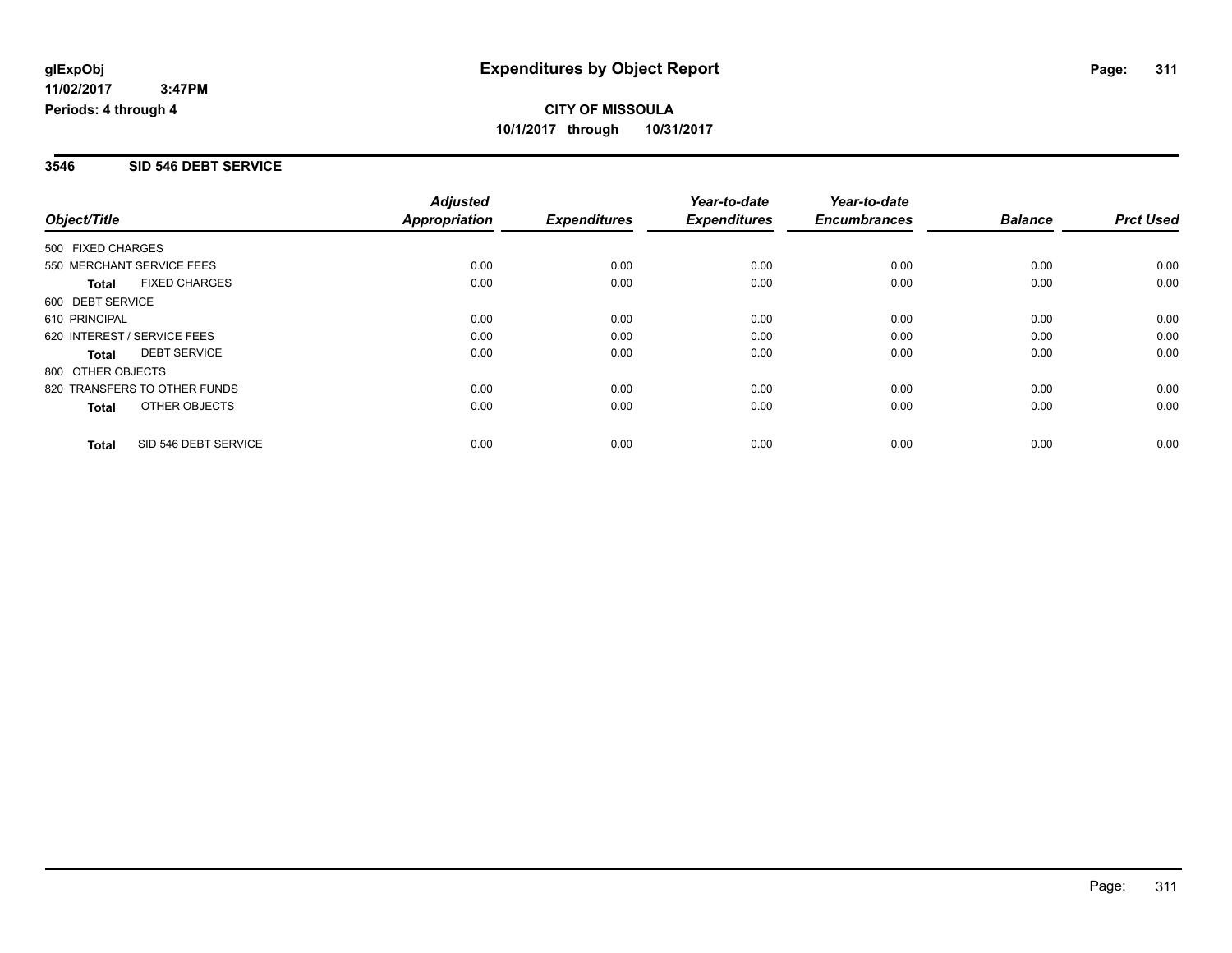**3548 SID 548-5TH, 6TH & ARTHUR**

|                                     |                      | <b>Adjusted</b>     | <b>Expenditures</b> | Year-to-date        | Year-to-date   |                  |      |
|-------------------------------------|----------------------|---------------------|---------------------|---------------------|----------------|------------------|------|
| Object/Title                        | Appropriation        | <b>Expenditures</b> |                     | <b>Encumbrances</b> | <b>Balance</b> | <b>Prct Used</b> |      |
| 500 FIXED CHARGES                   |                      |                     |                     |                     |                |                  |      |
| 550 MERCHANT SERVICE FEES           |                      | 0.00                | 0.00                | 0.00                | 0.00           | 0.00             | 0.00 |
| <b>Total</b>                        | <b>FIXED CHARGES</b> | 0.00                | 0.00                | 0.00                | 0.00           | 0.00             | 0.00 |
| 600 DEBT SERVICE                    |                      |                     |                     |                     |                |                  |      |
| 610 PRINCIPAL                       |                      | 68,625.00           | 0.00                | 0.00                | 0.00           | 68.625.00        | 0.00 |
| 620 INTEREST / SERVICE FEES         |                      | 41.625.00           | 0.00                | 350.00              | 0.00           | 41.275.00        | 0.84 |
| <b>DEBT SERVICE</b><br><b>Total</b> |                      | 110.250.00          | 0.00                | 350.00              | 0.00           | 109.900.00       | 0.32 |
| <b>Total</b>                        | NON-DEPARTMENTAL     | 110.250.00          | 0.00                | 350.00              | 0.00           | 109.900.00       | 0.32 |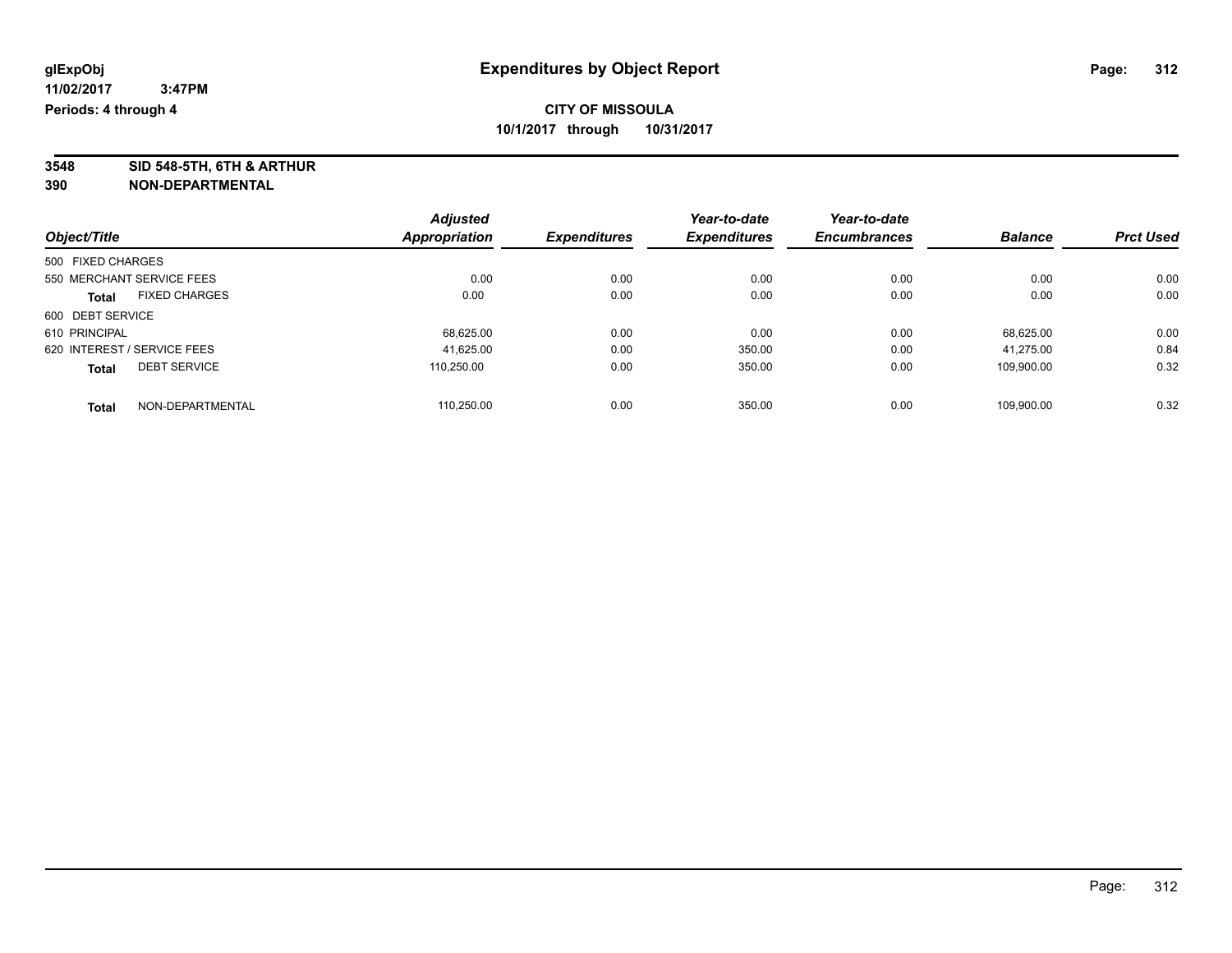### **3548 SID 548-5TH, 6TH & ARTHUR**

| Object/Title                              | <b>Adjusted</b><br><b>Appropriation</b> | <b>Expenditures</b> | Year-to-date<br><b>Expenditures</b> | Year-to-date<br><b>Encumbrances</b> | <b>Balance</b> | <b>Prct Used</b> |
|-------------------------------------------|-----------------------------------------|---------------------|-------------------------------------|-------------------------------------|----------------|------------------|
| 500 FIXED CHARGES                         |                                         |                     |                                     |                                     |                |                  |
|                                           |                                         |                     |                                     |                                     |                |                  |
| 550 MERCHANT SERVICE FEES                 | 0.00                                    | 0.00                | 0.00                                | 0.00                                | 0.00           | 0.00             |
| <b>FIXED CHARGES</b><br><b>Total</b>      | 0.00                                    | 0.00                | 0.00                                | 0.00                                | 0.00           | 0.00             |
| 600 DEBT SERVICE                          |                                         |                     |                                     |                                     |                |                  |
| 610 PRINCIPAL                             | 68,625.00                               | 0.00                | 0.00                                | 0.00                                | 68.625.00      | 0.00             |
| 620 INTEREST / SERVICE FEES               | 41.625.00                               | 0.00                | 350.00                              | 0.00                                | 41.275.00      | 0.84             |
| <b>DEBT SERVICE</b><br><b>Total</b>       | 110.250.00                              | 0.00                | 350.00                              | 0.00                                | 109.900.00     | 0.32             |
|                                           |                                         |                     |                                     |                                     |                |                  |
| SID 548-5TH, 6TH & ARTHUR<br><b>Total</b> | 110.250.00                              | 0.00                | 350.00                              | 0.00                                | 109.900.00     | 0.32             |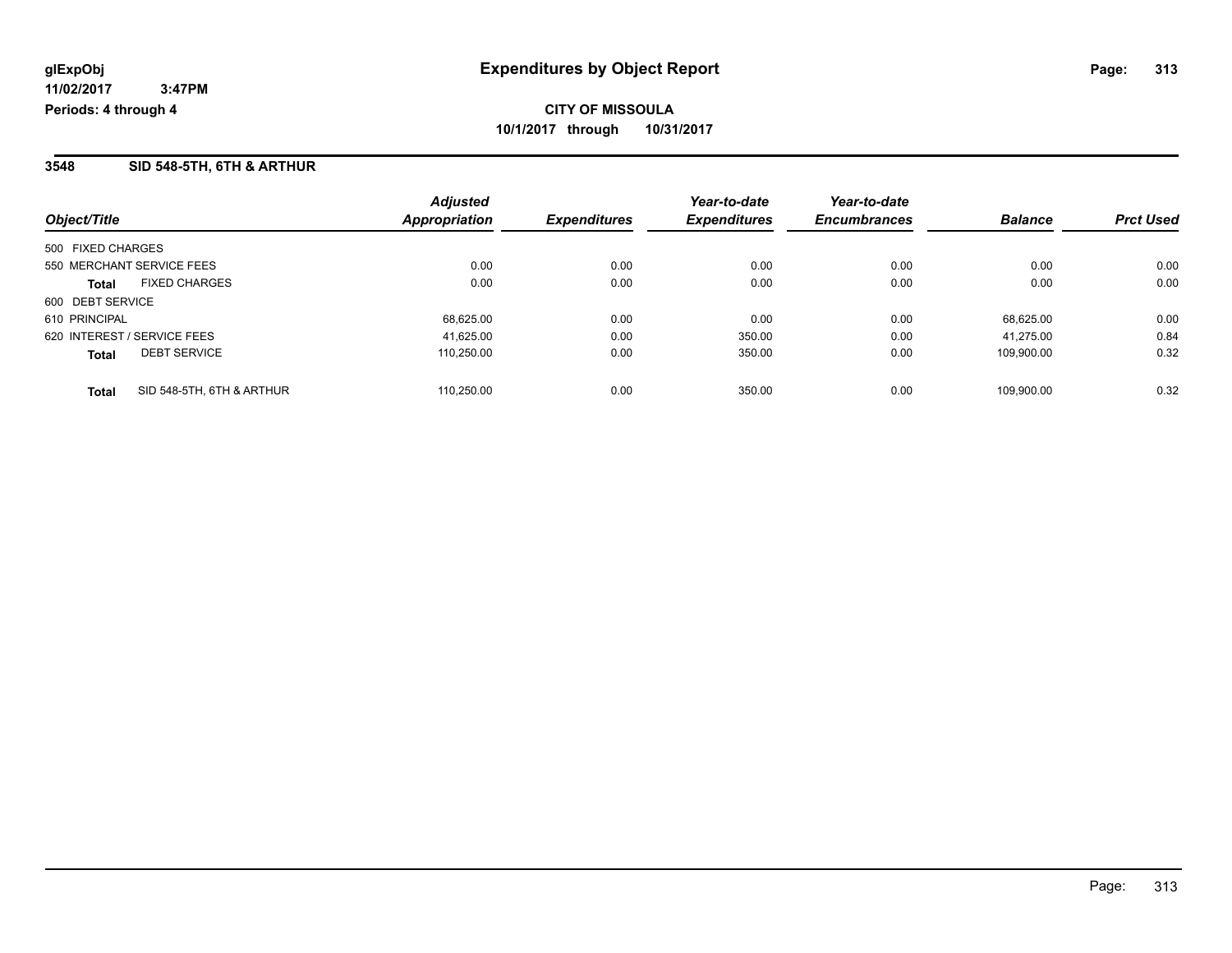# **3549 SID 549 HILLVIEW WAY**

|                             |                      | <b>Adjusted</b> |                     | Year-to-date        | Year-to-date        |                |                  |
|-----------------------------|----------------------|-----------------|---------------------|---------------------|---------------------|----------------|------------------|
| Object/Title                |                      | Appropriation   | <b>Expenditures</b> | <b>Expenditures</b> | <b>Encumbrances</b> | <b>Balance</b> | <b>Prct Used</b> |
| 500 FIXED CHARGES           |                      |                 |                     |                     |                     |                |                  |
| 550 MERCHANT SERVICE FEES   |                      | 350.00          | 0.00                | 0.00                | 0.00                | 350.00         | 0.00             |
| <b>Total</b>                | <b>FIXED CHARGES</b> | 350.00          | 0.00                | 0.00                | 0.00                | 350.00         | 0.00             |
| 600 DEBT SERVICE            |                      |                 |                     |                     |                     |                |                  |
| 610 PRINCIPAL               |                      | 105.000.00      | 0.00                | 0.00                | 0.00                | 105.000.00     | 0.00             |
| 620 INTEREST / SERVICE FEES |                      | 67.475.00       | 0.00                | 350.00              | 0.00                | 67.125.00      | 0.52             |
| <b>Total</b>                | <b>DEBT SERVICE</b>  | 172.475.00      | 0.00                | 350.00              | 0.00                | 172.125.00     | 0.20             |
| <b>Total</b>                | NON-DEPARTMENTAL     | 172.825.00      | 0.00                | 350.00              | 0.00                | 172.475.00     | 0.20             |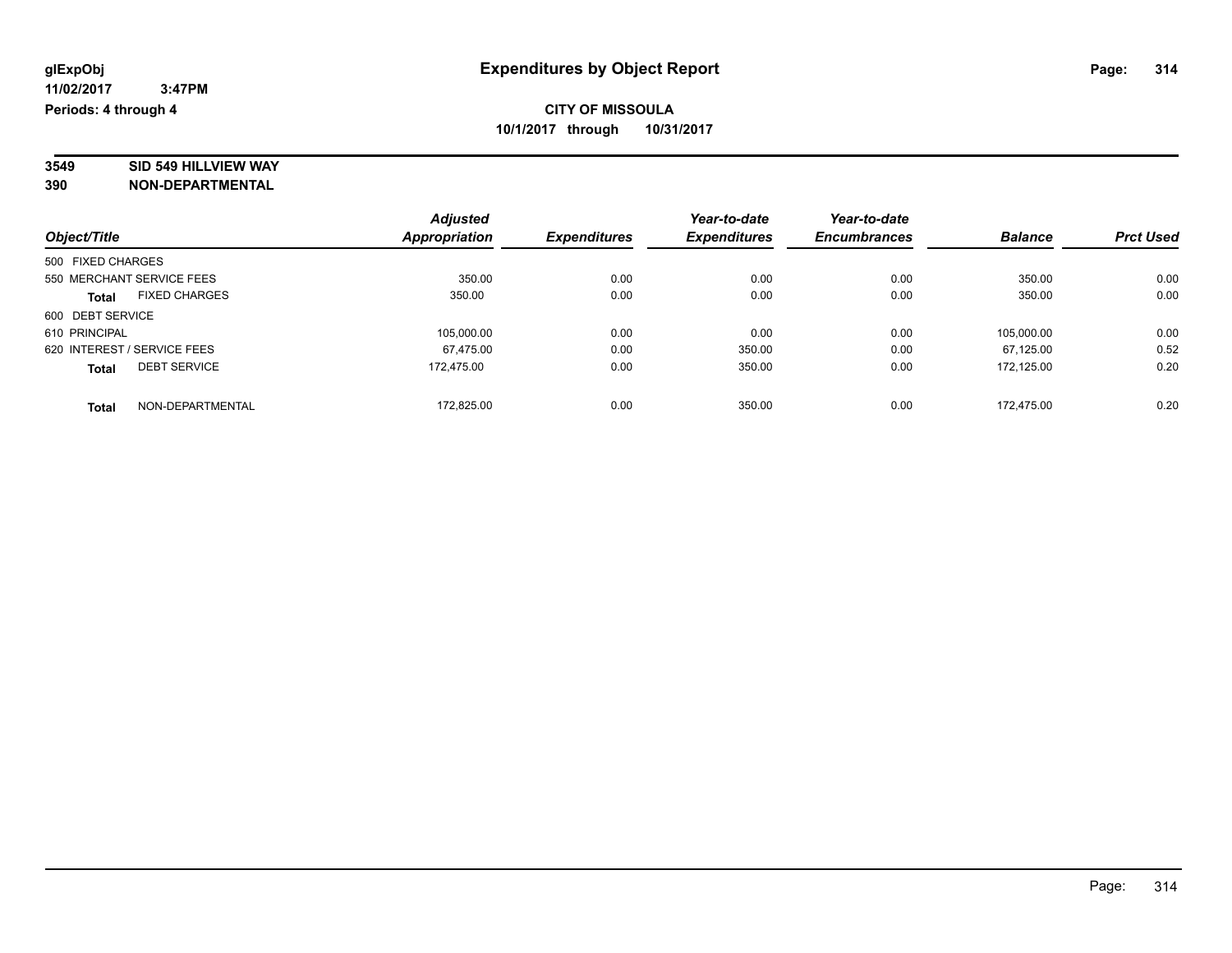#### **3549 SID 549 HILLVIEW WAY**

| Object/Title                         | <b>Adjusted</b><br>Appropriation | <b>Expenditures</b> | Year-to-date<br><b>Expenditures</b> | Year-to-date<br><b>Encumbrances</b> | <b>Balance</b> | <b>Prct Used</b> |
|--------------------------------------|----------------------------------|---------------------|-------------------------------------|-------------------------------------|----------------|------------------|
| 500 FIXED CHARGES                    |                                  |                     |                                     |                                     |                |                  |
| 550 MERCHANT SERVICE FEES            | 350.00                           | 0.00                | 0.00                                | 0.00                                | 350.00         | 0.00             |
| <b>FIXED CHARGES</b><br><b>Total</b> | 350.00                           | 0.00                | 0.00                                | 0.00                                | 350.00         | 0.00             |
| 600 DEBT SERVICE                     |                                  |                     |                                     |                                     |                |                  |
| 610 PRINCIPAL                        | 105.000.00                       | 0.00                | 0.00                                | 0.00                                | 105.000.00     | 0.00             |
| 620 INTEREST / SERVICE FEES          | 67.475.00                        | 0.00                | 350.00                              | 0.00                                | 67.125.00      | 0.52             |
| <b>DEBT SERVICE</b><br><b>Total</b>  | 172.475.00                       | 0.00                | 350.00                              | 0.00                                | 172.125.00     | 0.20             |
| SID 549 HILLVIEW WAY<br><b>Total</b> | 172.825.00                       | 0.00                | 350.00                              | 0.00                                | 172.475.00     | 0.20             |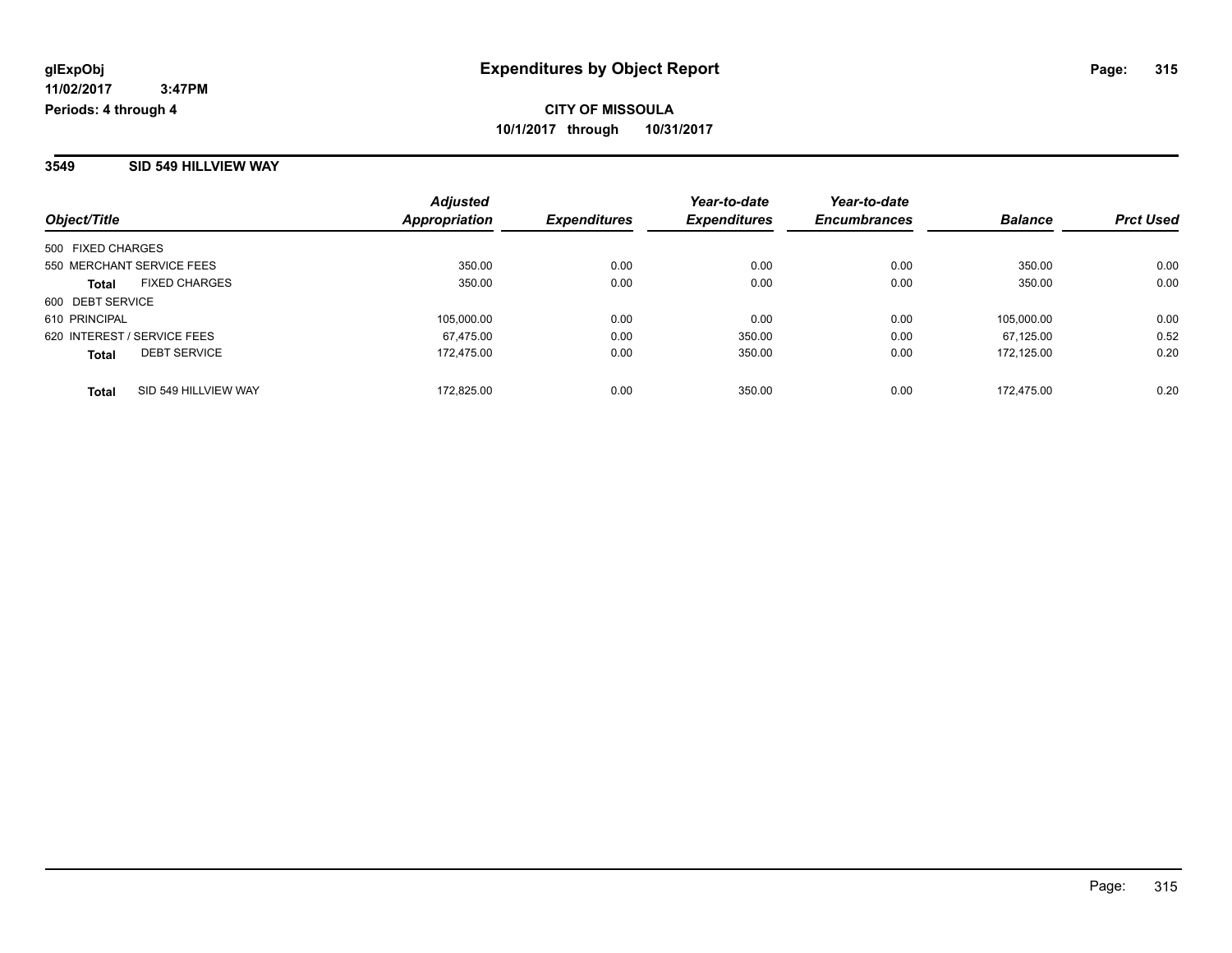## **4060 CAPITAL IMPROVEMENT PROGRAM FUND**

| Object/Title              |                                   | <b>Adjusted</b><br><b>Appropriation</b> | <b>Expenditures</b> | Year-to-date<br><b>Expenditures</b> | Year-to-date<br><b>Encumbrances</b> | <b>Balance</b> | <b>Prct Used</b> |
|---------------------------|-----------------------------------|-----------------------------------------|---------------------|-------------------------------------|-------------------------------------|----------------|------------------|
|                           |                                   |                                         |                     |                                     |                                     |                |                  |
| 100 PERSONAL SERVICES     |                                   |                                         |                     |                                     |                                     |                |                  |
| 110 SALARIES AND WAGES    |                                   | 0.00                                    | 0.00                | 0.00                                | 0.00                                | 0.00           | 0.00             |
|                           | <b>140 EMPLOYER CONTRIBUTIONS</b> | 0.00                                    | 0.00                | 0.00                                | 0.00                                | 0.00           | 0.00             |
| <b>Total</b>              | PERSONAL SERVICES                 | 0.00                                    | 0.00                | 0.00                                | 0.00                                | 0.00           | 0.00             |
| 300 PURCHASED SERVICES    |                                   |                                         |                     |                                     |                                     |                |                  |
|                           | 350 PROFESSIONAL SERVICES         | 0.00                                    | 0.00                | 1,356.00                            | 0.00                                | $-1,356.00$    | 0.00             |
| 380 TRAINING              |                                   | 0.00                                    | 0.00                | 0.00                                | 0.00                                | 0.00           | 0.00             |
| <b>Total</b>              | PURCHASED SERVICES                | 0.00                                    | 0.00                | 1,356.00                            | 0.00                                | $-1,356.00$    | 0.00             |
| 500 FIXED CHARGES         |                                   |                                         |                     |                                     |                                     |                |                  |
|                           | 550 MERCHANT SERVICE FEES         | 0.00                                    | 0.00                | 0.00                                | 0.00                                | 0.00           | 0.00             |
| <b>Total</b>              | <b>FIXED CHARGES</b>              | 0.00                                    | 0.00                | 0.00                                | 0.00                                | 0.00           | 0.00             |
| 600 DEBT SERVICE          |                                   |                                         |                     |                                     |                                     |                |                  |
| 610 PRINCIPAL             |                                   | 1,177,412.00                            | 98,750.62           | 183,817.45                          | 0.00                                | 993,594.55     | 15.61            |
|                           | 620 INTEREST / SERVICE FEES       | 224,091.00                              | 5,159.58            | 20,505.58                           | 0.00                                | 203,585.42     | 9.15             |
| <b>Total</b>              | <b>DEBT SERVICE</b>               | 1,401,503.00                            | 103,910.20          | 204,323.03                          | 0.00                                | 1,197,179.97   | 14.58            |
| 800 OTHER OBJECTS         |                                   |                                         |                     |                                     |                                     |                |                  |
|                           | 820 TRANSFERS TO OTHER FUNDS      | 0.00                                    | 0.00                | 0.00                                | 0.00                                | 0.00           | 0.00             |
| <b>Total</b>              | OTHER OBJECTS                     | 0.00                                    | 0.00                | 0.00                                | 0.00                                | 0.00           | 0.00             |
| 900 CAPITAL OUTLAY        |                                   |                                         |                     |                                     |                                     |                |                  |
| 910 LAND                  |                                   | 0.00                                    | 0.00                | 0.00                                | 0.00                                | 0.00           | 0.00             |
| 920 BUILDINGS             |                                   | 0.00                                    | 0.00                | 0.00                                | 0.00                                | 0.00           | 0.00             |
| 930 IMPROVEMENTS          |                                   | 2,500.00                                | 49,042.85           | 110,050.31                          | 0.00                                | $-107,550.31$  | 4,402.01         |
|                           | 940 MACHINERY & EQUIPMENT         | 0.00                                    | 196,914.22          | 248,744.36                          | 0.00                                | $-248,744.36$  | 0.00             |
| 941 DUI DIGITAL EQUIPMENT |                                   | 0.00                                    | 0.00                | 0.00                                | 0.00                                | 0.00           | 0.00             |
| <b>Total</b>              | <b>CAPITAL OUTLAY</b>             | 2,500.00                                | 245,957.07          | 358,794.67                          | 0.00                                | $-356,294.67$  | 14,351.79        |
| <b>Total</b>              | NON-DEPARTMENTAL                  | 1,404,003.00                            | 349,867.27          | 564,473.70                          | 0.00                                | 839,529.30     | 40.20            |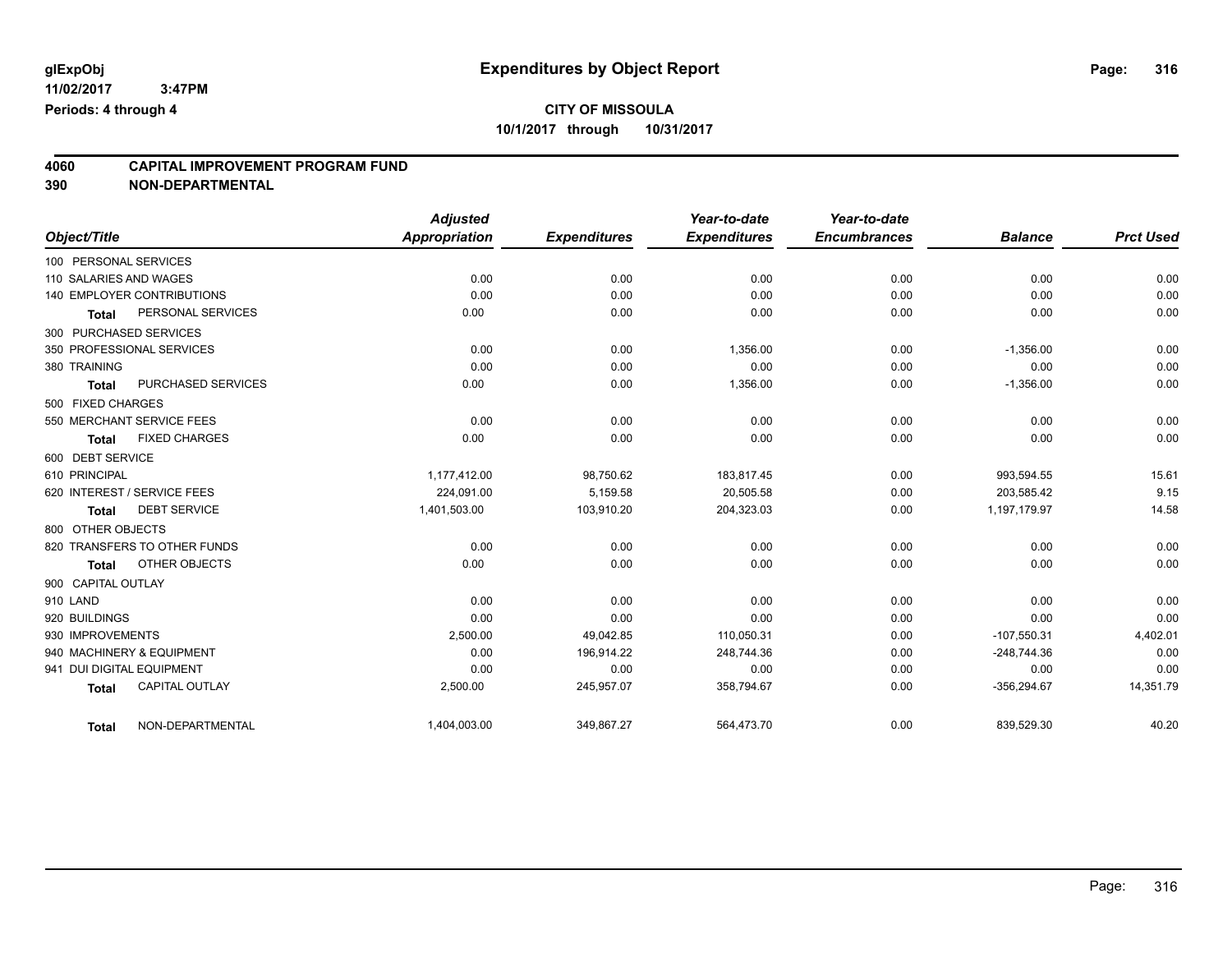#### **4060 CAPITAL IMPROVEMENT PROGRAM FUND**

| Object/Title              |                                 | <b>Adjusted</b><br><b>Appropriation</b> | <b>Expenditures</b> | Year-to-date<br><b>Expenditures</b> | Year-to-date<br><b>Encumbrances</b> | <b>Balance</b> | <b>Prct Used</b> |
|---------------------------|---------------------------------|-----------------------------------------|---------------------|-------------------------------------|-------------------------------------|----------------|------------------|
| 100 PERSONAL SERVICES     |                                 |                                         |                     |                                     |                                     |                |                  |
| 110 SALARIES AND WAGES    |                                 | 0.00                                    | 0.00                | 0.00                                | 0.00                                | 0.00           | 0.00             |
|                           | 140 EMPLOYER CONTRIBUTIONS      | 0.00                                    | 0.00                | 0.00                                | 0.00                                | 0.00           | 0.00             |
| <b>Total</b>              | PERSONAL SERVICES               | 0.00                                    | 0.00                | 0.00                                | 0.00                                | 0.00           | 0.00             |
| 300 PURCHASED SERVICES    |                                 |                                         |                     |                                     |                                     |                |                  |
|                           | 350 PROFESSIONAL SERVICES       | 0.00                                    | 0.00                | 1,356.00                            | 0.00                                | $-1,356.00$    | 0.00             |
| 380 TRAINING              |                                 | 0.00                                    | 0.00                | 0.00                                | 0.00                                | 0.00           | 0.00             |
| <b>Total</b>              | PURCHASED SERVICES              | 0.00                                    | 0.00                | 1,356.00                            | 0.00                                | $-1,356.00$    | 0.00             |
| 500 FIXED CHARGES         |                                 |                                         |                     |                                     |                                     |                |                  |
|                           | 550 MERCHANT SERVICE FEES       | 0.00                                    | 0.00                | 0.00                                | 0.00                                | 0.00           | 0.00             |
| <b>Total</b>              | <b>FIXED CHARGES</b>            | 0.00                                    | 0.00                | 0.00                                | 0.00                                | 0.00           | 0.00             |
| 600 DEBT SERVICE          |                                 |                                         |                     |                                     |                                     |                |                  |
| 610 PRINCIPAL             |                                 | 1,177,412.00                            | 98,750.62           | 183,817.45                          | 0.00                                | 993,594.55     | 15.61            |
|                           | 620 INTEREST / SERVICE FEES     | 224,091.00                              | 5,159.58            | 20,505.58                           | 0.00                                | 203,585.42     | 9.15             |
| Total                     | <b>DEBT SERVICE</b>             | 1,401,503.00                            | 103,910.20          | 204,323.03                          | 0.00                                | 1,197,179.97   | 14.58            |
| 800 OTHER OBJECTS         |                                 |                                         |                     |                                     |                                     |                |                  |
|                           | 820 TRANSFERS TO OTHER FUNDS    | 0.00                                    | 0.00                | 0.00                                | 0.00                                | 0.00           | 0.00             |
|                           | OTHER OBJECTS                   | 0.00                                    | 0.00                | 0.00                                | 0.00                                | 0.00           | 0.00             |
| <b>Total</b>              |                                 |                                         |                     |                                     |                                     |                |                  |
| 900 CAPITAL OUTLAY        |                                 |                                         |                     |                                     |                                     |                |                  |
| 910 LAND                  |                                 | 0.00                                    | 0.00                | 0.00                                | 0.00                                | 0.00           | 0.00             |
| 920 BUILDINGS             |                                 | 0.00                                    | 0.00                | 0.00                                | 0.00                                | 0.00           | 0.00             |
| 930 IMPROVEMENTS          |                                 | 2,500.00                                | 49,042.85           | 110,050.31                          | 0.00                                | $-107,550.31$  | 4,402.01         |
|                           | 940 MACHINERY & EQUIPMENT       | 0.00                                    | 196,914.22          | 248,744.36                          | 0.00                                | $-248,744.36$  | 0.00             |
| 941 DUI DIGITAL EQUIPMENT |                                 | 0.00                                    | 0.00                | 0.00                                | 0.00                                | 0.00           | 0.00             |
| <b>Total</b>              | <b>CAPITAL OUTLAY</b>           | 2,500.00                                | 245,957.07          | 358,794.67                          | 0.00                                | $-356,294.67$  | 14,351.79        |
| Total                     | CAPITAL IMPROVEMENT PROGRAM FUN | 1,404,003.00                            | 349,867.27          | 564,473.70                          | 0.00                                | 839,529.30     | 40.20            |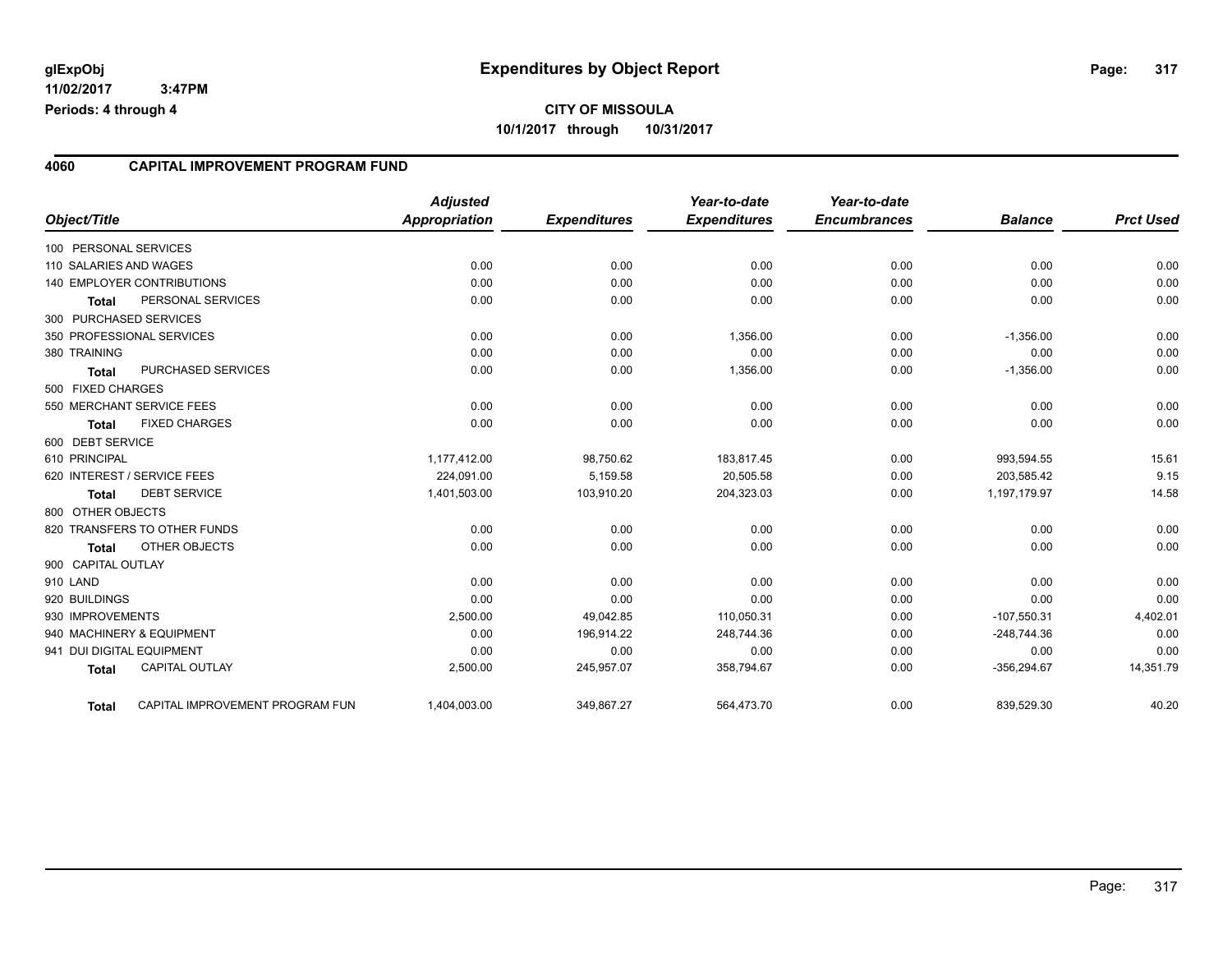# **4130 1997 G O BOND OPEN SPACE PURCHASE FUND**

|                                       | <b>Adjusted</b>      |                     | Year-to-date        | Year-to-date        |                |                  |
|---------------------------------------|----------------------|---------------------|---------------------|---------------------|----------------|------------------|
| Object/Title                          | <b>Appropriation</b> | <b>Expenditures</b> | <b>Expenditures</b> | <b>Encumbrances</b> | <b>Balance</b> | <b>Prct Used</b> |
| 500 FIXED CHARGES                     |                      |                     |                     |                     |                |                  |
| 550 MERCHANT SERVICE FEES             | 0.00                 | 0.00                | 0.00                | 0.00                | 0.00           | 0.00             |
| <b>FIXED CHARGES</b><br><b>Total</b>  | 0.00                 | 0.00                | 0.00                | 0.00                | 0.00           | 0.00             |
| 800 OTHER OBJECTS                     |                      |                     |                     |                     |                |                  |
| 820 TRANSFERS TO OTHER FUNDS          | 0.00                 | 0.00                | 0.00                | 0.00                | 0.00           | 0.00             |
| OTHER OBJECTS<br>Total                | 0.00                 | 0.00                | 0.00                | 0.00                | 0.00           | 0.00             |
| 900 CAPITAL OUTLAY                    |                      |                     |                     |                     |                |                  |
| 930 IMPROVEMENTS                      | 0.00                 | 0.00                | 0.00                | 0.00                | 0.00           | 0.00             |
| <b>CAPITAL OUTLAY</b><br><b>Total</b> | 0.00                 | 0.00                | 0.00                | 0.00                | 0.00           | 0.00             |
| NON-DEPARTMENTAL<br><b>Total</b>      | 0.00                 | 0.00                | 0.00                | 0.00                | 0.00           | 0.00             |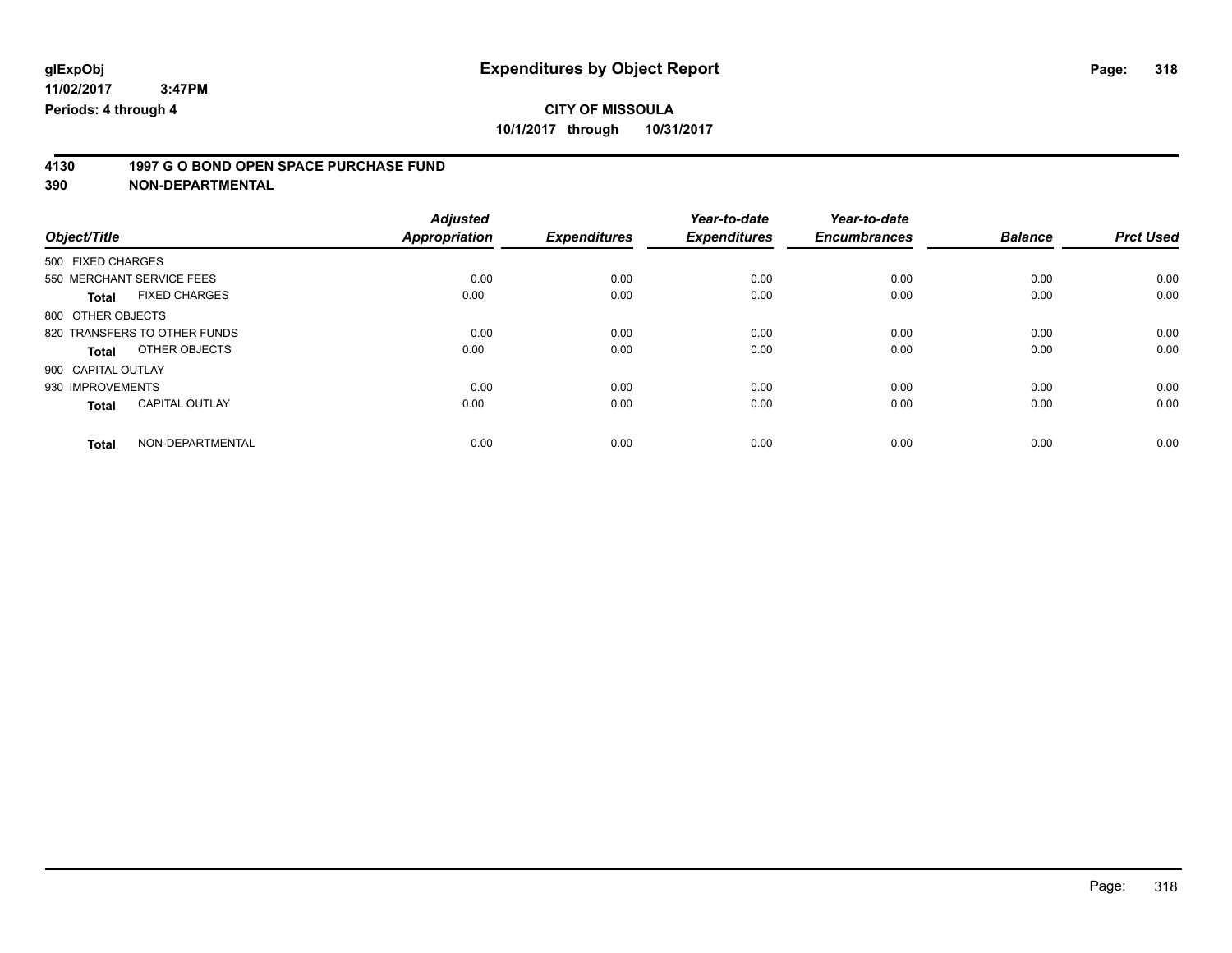### **4130 1997 G O BOND OPEN SPACE PURCHASE FUND**

| Object/Title                 |                                   | <b>Adjusted</b><br>Appropriation | <b>Expenditures</b> | Year-to-date<br><b>Expenditures</b> | Year-to-date<br><b>Encumbrances</b> | <b>Balance</b> | <b>Prct Used</b> |
|------------------------------|-----------------------------------|----------------------------------|---------------------|-------------------------------------|-------------------------------------|----------------|------------------|
| 500 FIXED CHARGES            |                                   |                                  |                     |                                     |                                     |                |                  |
| 550 MERCHANT SERVICE FEES    |                                   | 0.00                             | 0.00                | 0.00                                | 0.00                                | 0.00           | 0.00             |
| Total                        | <b>FIXED CHARGES</b>              | 0.00                             | 0.00                | 0.00                                | 0.00                                | 0.00           | 0.00             |
| 800 OTHER OBJECTS            |                                   |                                  |                     |                                     |                                     |                |                  |
| 820 TRANSFERS TO OTHER FUNDS |                                   | 0.00                             | 0.00                | 0.00                                | 0.00                                | 0.00           | 0.00             |
| <b>Total</b>                 | OTHER OBJECTS                     | 0.00                             | 0.00                | 0.00                                | 0.00                                | 0.00           | 0.00             |
| 900 CAPITAL OUTLAY           |                                   |                                  |                     |                                     |                                     |                |                  |
| 930 IMPROVEMENTS             |                                   | 0.00                             | 0.00                | 0.00                                | 0.00                                | 0.00           | 0.00             |
| <b>Total</b>                 | <b>CAPITAL OUTLAY</b>             | 0.00                             | 0.00                | 0.00                                | 0.00                                | 0.00           | 0.00             |
| <b>Total</b>                 | 1997 G O BOND OPEN SPACE PURCHASI | 0.00                             | 0.00                | 0.00                                | 0.00                                | 0.00           | 0.00             |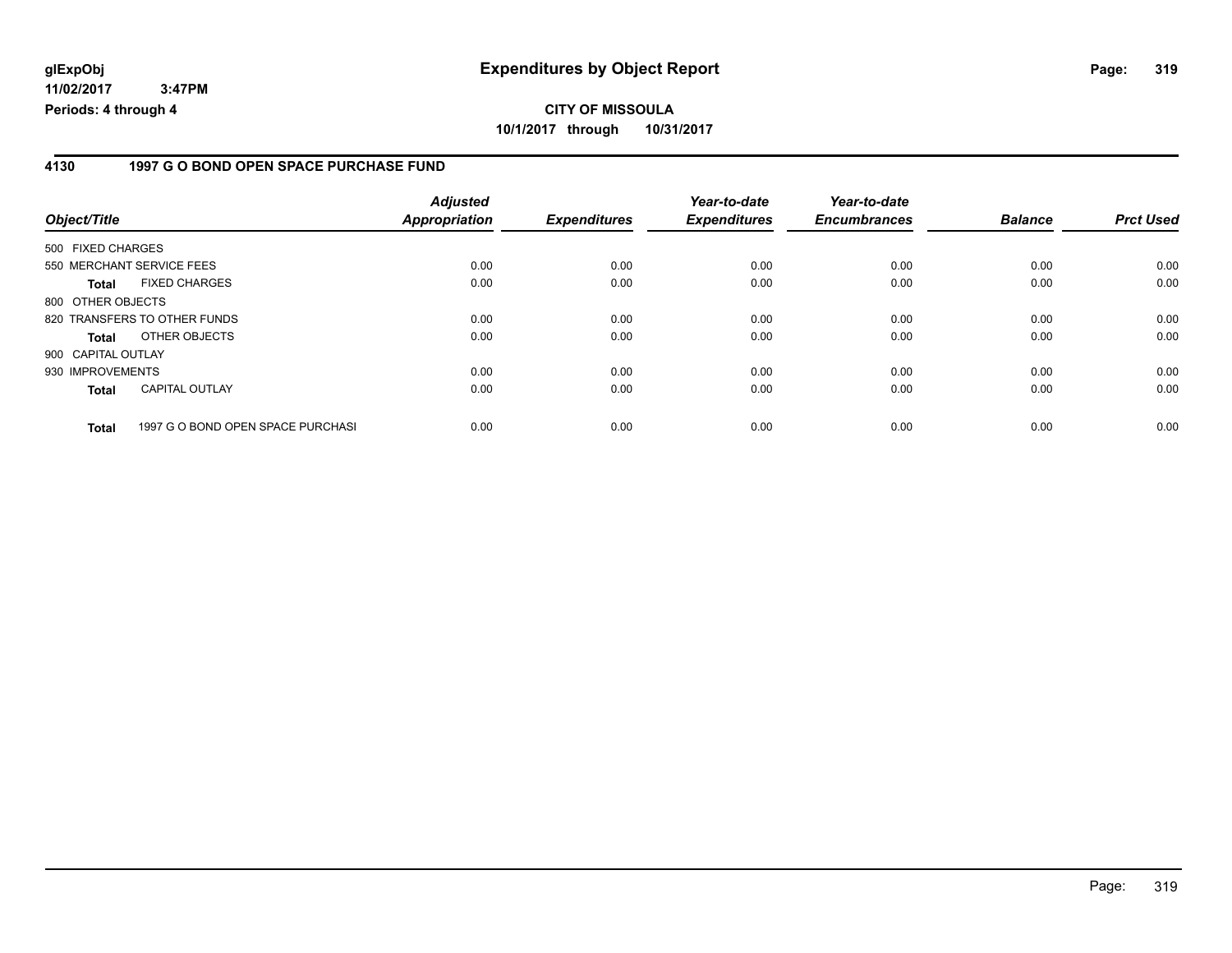**4196 NEW FIRE STATION GO BOND**

**300 FIRE**

|                    |                              | <b>Adjusted</b> |                     | Year-to-date        | Year-to-date        |                |                  |
|--------------------|------------------------------|-----------------|---------------------|---------------------|---------------------|----------------|------------------|
| Object/Title       |                              | Appropriation   | <b>Expenditures</b> | <b>Expenditures</b> | <b>Encumbrances</b> | <b>Balance</b> | <b>Prct Used</b> |
| 500 FIXED CHARGES  |                              |                 |                     |                     |                     |                |                  |
|                    | 550 MERCHANT SERVICE FEES    | 0.00            | 0.00                | 0.00                | 0.00                | 0.00           | 0.00             |
| <b>Total</b>       | <b>FIXED CHARGES</b>         | 0.00            | 0.00                | 0.00                | 0.00                | 0.00           | 0.00             |
| 800 OTHER OBJECTS  |                              |                 |                     |                     |                     |                |                  |
|                    | 820 TRANSFERS TO OTHER FUNDS | 0.00            | 0.00                | 0.00                | 0.00                | 0.00           | 0.00             |
| Total              | OTHER OBJECTS                | 0.00            | 0.00                | 0.00                | 0.00                | 0.00           | 0.00             |
| 900 CAPITAL OUTLAY |                              |                 |                     |                     |                     |                |                  |
| 920 BUILDINGS      |                              | 0.00            | 0.00                | 0.00                | 0.00                | 0.00           | 0.00             |
| 930 IMPROVEMENTS   |                              | 0.00            | 0.00                | 0.00                | 0.00                | 0.00           | 0.00             |
|                    | 940 MACHINERY & EQUIPMENT    | 0.00            | 0.00                | 0.00                | 0.00                | 0.00           | 0.00             |
| <b>Total</b>       | <b>CAPITAL OUTLAY</b>        | 0.00            | 0.00                | 0.00                | 0.00                | 0.00           | 0.00             |
| <b>Total</b>       | <b>FIRE</b>                  | 0.00            | 0.00                | 0.00                | 0.00                | 0.00           | 0.00             |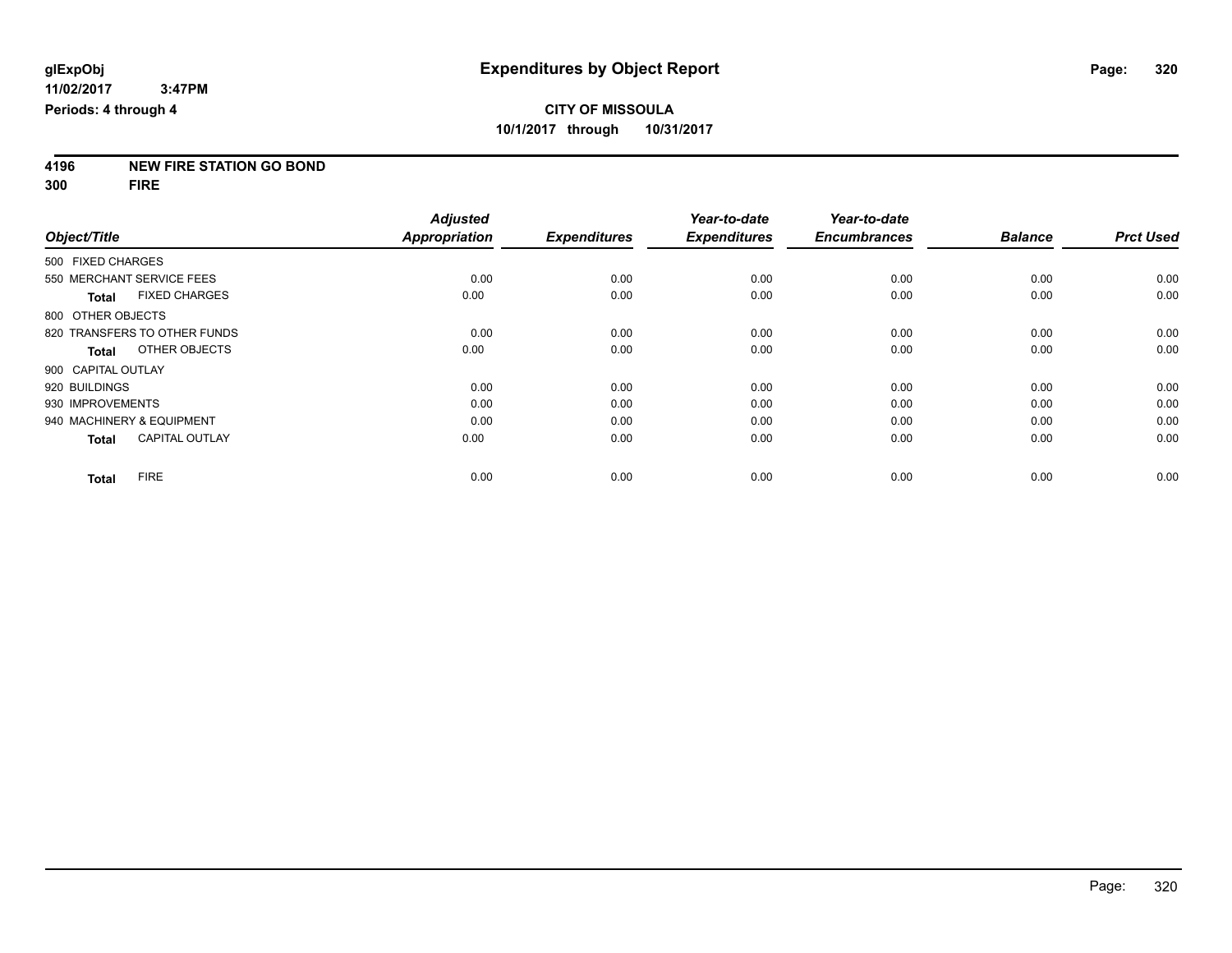### **4196 NEW FIRE STATION GO BOND**

|                           |                              | <b>Adjusted</b>      |                     | Year-to-date        | Year-to-date        |                |                  |
|---------------------------|------------------------------|----------------------|---------------------|---------------------|---------------------|----------------|------------------|
| Object/Title              |                              | <b>Appropriation</b> | <b>Expenditures</b> | <b>Expenditures</b> | <b>Encumbrances</b> | <b>Balance</b> | <b>Prct Used</b> |
| 500 FIXED CHARGES         |                              |                      |                     |                     |                     |                |                  |
| 550 MERCHANT SERVICE FEES |                              | 0.00                 | 0.00                | 0.00                | 0.00                | 0.00           | 0.00             |
| <b>Total</b>              | <b>FIXED CHARGES</b>         | 0.00                 | 0.00                | 0.00                | 0.00                | 0.00           | 0.00             |
| 800 OTHER OBJECTS         |                              |                      |                     |                     |                     |                |                  |
|                           | 820 TRANSFERS TO OTHER FUNDS | 0.00                 | 0.00                | 0.00                | 0.00                | 0.00           | 0.00             |
| Total                     | OTHER OBJECTS                | 0.00                 | 0.00                | 0.00                | 0.00                | 0.00           | 0.00             |
| 900 CAPITAL OUTLAY        |                              |                      |                     |                     |                     |                |                  |
| 920 BUILDINGS             |                              | 0.00                 | 0.00                | 0.00                | 0.00                | 0.00           | 0.00             |
| 930 IMPROVEMENTS          |                              | 0.00                 | 0.00                | 0.00                | 0.00                | 0.00           | 0.00             |
| 940 MACHINERY & EQUIPMENT |                              | 0.00                 | 0.00                | 0.00                | 0.00                | 0.00           | 0.00             |
| Total                     | CAPITAL OUTLAY               | 0.00                 | 0.00                | 0.00                | 0.00                | 0.00           | 0.00             |
| <b>Total</b>              | NEW FIRE STATION GO BOND     | 0.00                 | 0.00                | 0.00                | 0.00                | 0.00           | 0.00             |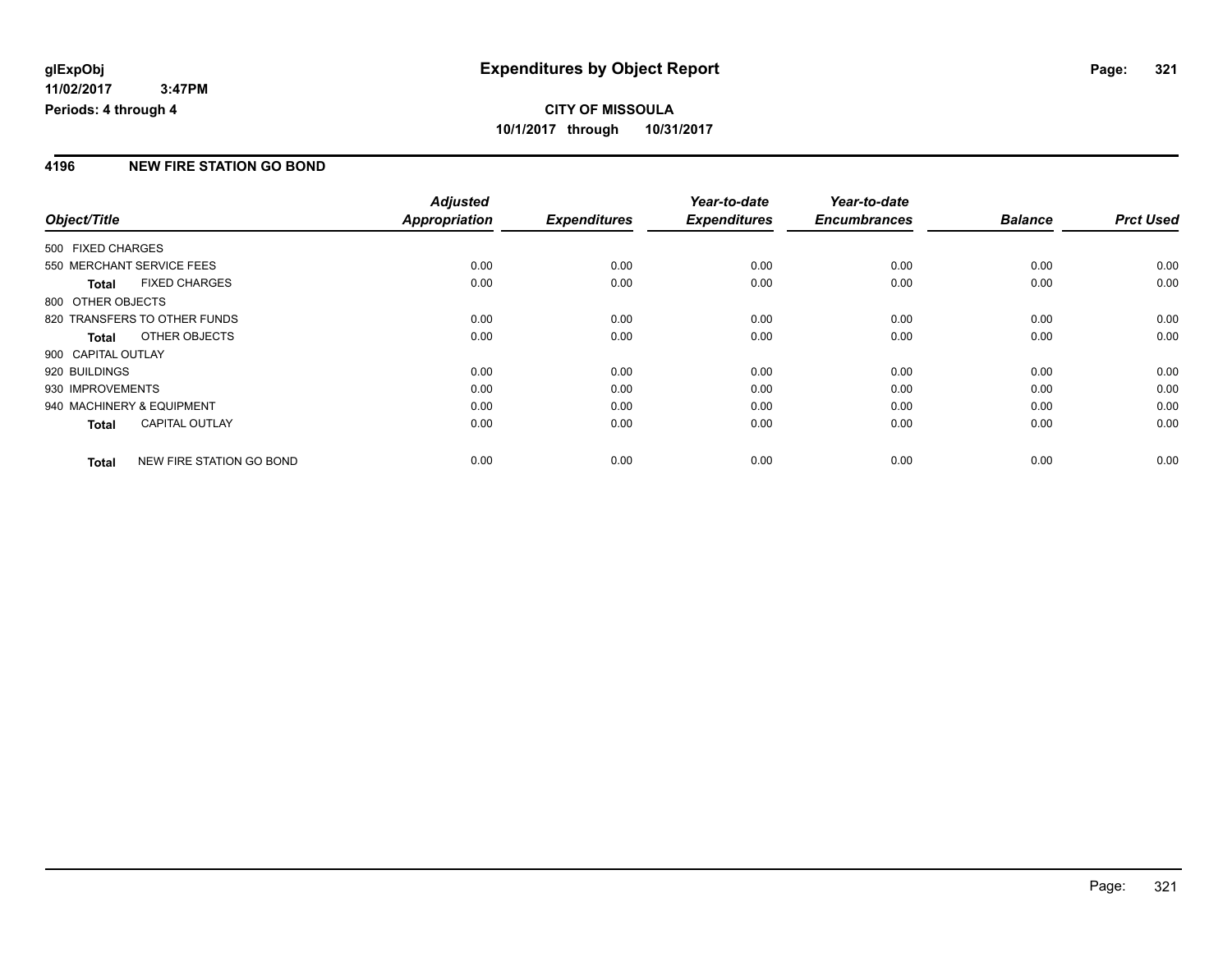# **4450 S/C CONSTRUCTION FUND FOR FY06**

#### **280 PUBLIC WORKS OPERATIONS**

| Object/Title                            | <b>Adjusted</b><br><b>Appropriation</b> | <b>Expenditures</b> | Year-to-date<br><b>Expenditures</b> | Year-to-date<br><b>Encumbrances</b> | <b>Balance</b> | <b>Prct Used</b> |
|-----------------------------------------|-----------------------------------------|---------------------|-------------------------------------|-------------------------------------|----------------|------------------|
| 500 FIXED CHARGES                       |                                         |                     |                                     |                                     |                |                  |
| 550 MERCHANT SERVICE FEES               | 0.00                                    | 0.00                | 0.00                                | 0.00                                | 0.00           | 0.00             |
| <b>FIXED CHARGES</b><br><b>Total</b>    | 0.00                                    | 0.00                | 0.00                                | 0.00                                | 0.00           | 0.00             |
| 800 OTHER OBJECTS                       |                                         |                     |                                     |                                     |                |                  |
| 820 TRANSFERS TO OTHER FUNDS            | 0.00                                    | 0.00                | 0.00                                | 0.00                                | 0.00           | 0.00             |
| OTHER OBJECTS<br><b>Total</b>           | 0.00                                    | 0.00                | 0.00                                | 0.00                                | 0.00           | 0.00             |
| PUBLIC WORKS OPERATIONS<br><b>Total</b> | 0.00                                    | 0.00                | 0.00                                | 0.00                                | 0.00           | 0.00             |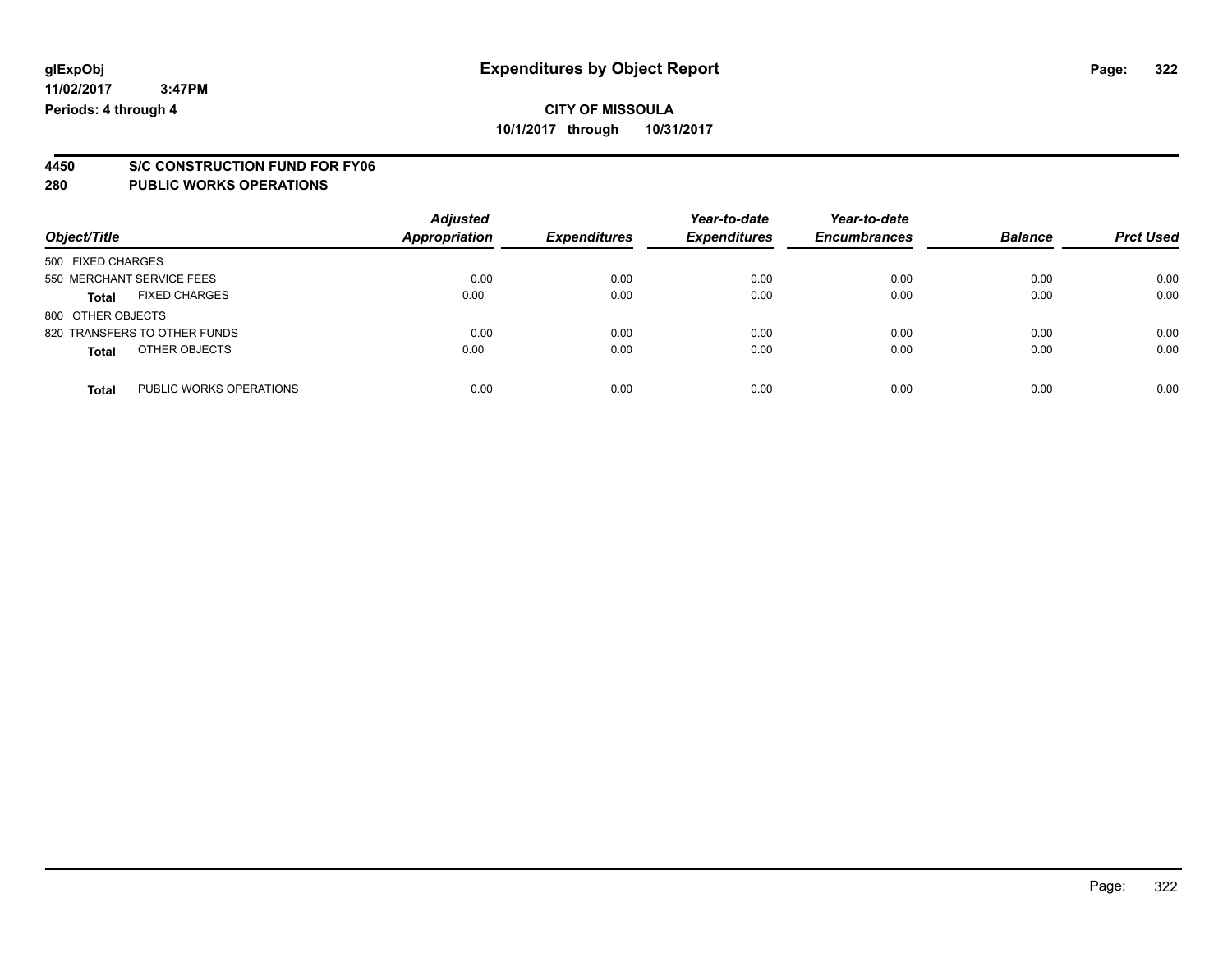### **4450 S/C CONSTRUCTION FUND FOR FY06**

| Object/Title      |                                | <b>Adjusted</b><br><b>Appropriation</b> | <b>Expenditures</b> | Year-to-date<br><b>Expenditures</b> | Year-to-date<br><b>Encumbrances</b> | <b>Balance</b> | <b>Prct Used</b> |
|-------------------|--------------------------------|-----------------------------------------|---------------------|-------------------------------------|-------------------------------------|----------------|------------------|
|                   |                                |                                         |                     |                                     |                                     |                |                  |
| 500 FIXED CHARGES |                                |                                         |                     |                                     |                                     |                |                  |
|                   | 550 MERCHANT SERVICE FEES      | 0.00                                    | 0.00                | 0.00                                | 0.00                                | 0.00           | 0.00             |
| <b>Total</b>      | <b>FIXED CHARGES</b>           | 0.00                                    | 0.00                | 0.00                                | 0.00                                | 0.00           | 0.00             |
| 800 OTHER OBJECTS |                                |                                         |                     |                                     |                                     |                |                  |
|                   | 820 TRANSFERS TO OTHER FUNDS   | 0.00                                    | 0.00                | 0.00                                | 0.00                                | 0.00           | 0.00             |
| <b>Total</b>      | OTHER OBJECTS                  | 0.00                                    | 0.00                | 0.00                                | 0.00                                | 0.00           | 0.00             |
| <b>Total</b>      | S/C CONSTRUCTION FUND FOR FY06 | 0.00                                    | 0.00                | 0.00                                | 0.00                                | 0.00           | 0.00             |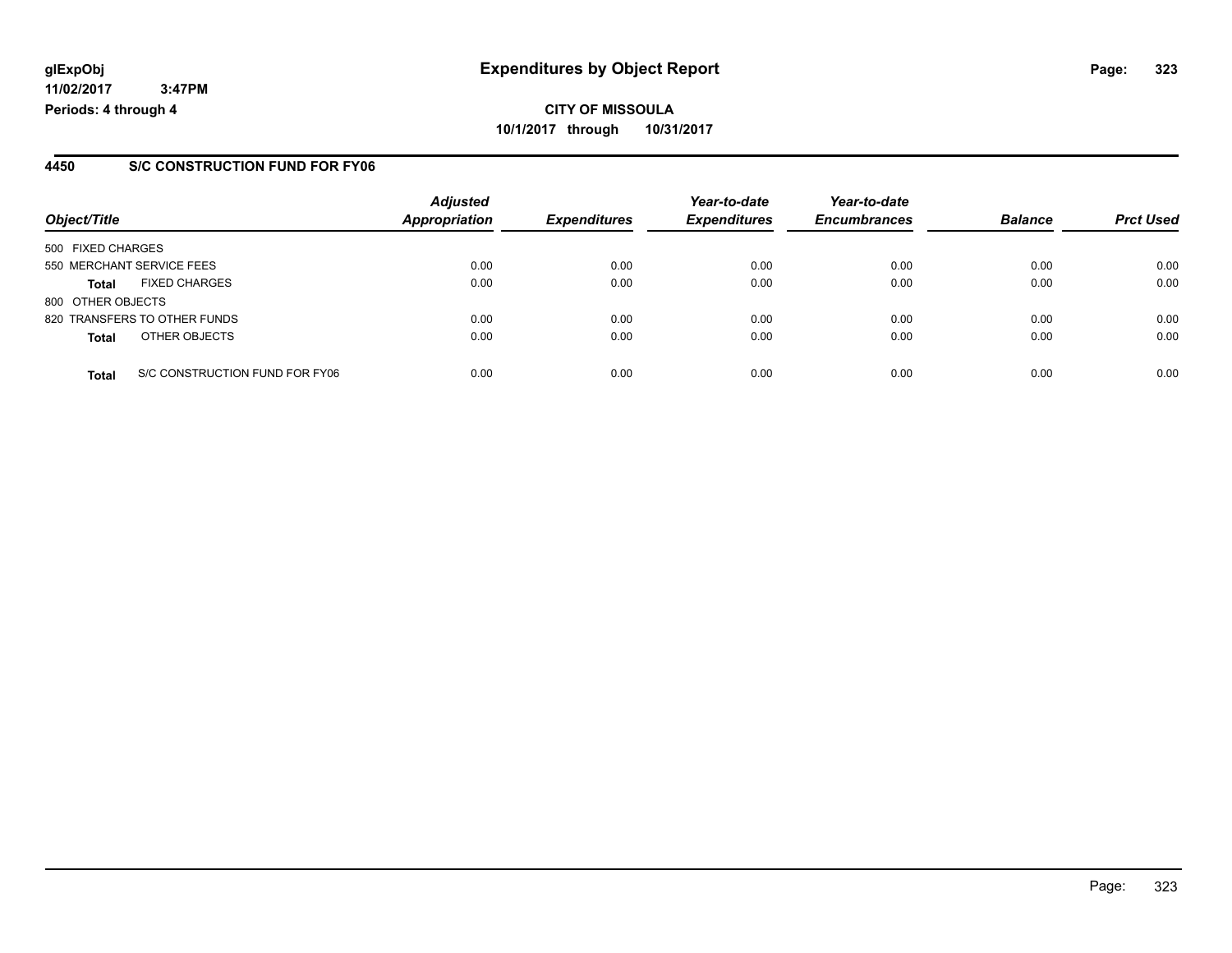# **4451 FY07 S/C BOND FUND**

**280 PUBLIC WORKS OPERATIONS**

| Object/Title                            | <b>Adjusted</b><br><b>Appropriation</b> | <b>Expenditures</b> | Year-to-date<br><b>Expenditures</b> | Year-to-date<br><b>Encumbrances</b> | <b>Balance</b> | <b>Prct Used</b> |
|-----------------------------------------|-----------------------------------------|---------------------|-------------------------------------|-------------------------------------|----------------|------------------|
|                                         |                                         |                     |                                     |                                     |                |                  |
| 500 FIXED CHARGES                       |                                         |                     |                                     |                                     |                |                  |
| 550 MERCHANT SERVICE FEES               | 0.00                                    | 0.00                | 0.00                                | 0.00                                | 0.00           | 0.00             |
| <b>FIXED CHARGES</b><br><b>Total</b>    | 0.00                                    | 0.00                | 0.00                                | 0.00                                | 0.00           | 0.00             |
| 800 OTHER OBJECTS                       |                                         |                     |                                     |                                     |                |                  |
| 820 TRANSFERS TO OTHER FUNDS            | 0.00                                    | 0.00                | 0.00                                | 0.00                                | 0.00           | 0.00             |
| OTHER OBJECTS<br><b>Total</b>           | 0.00                                    | 0.00                | 0.00                                | 0.00                                | 0.00           | 0.00             |
| PUBLIC WORKS OPERATIONS<br><b>Total</b> | 0.00                                    | 0.00                | 0.00                                | 0.00                                | 0.00           | 0.00             |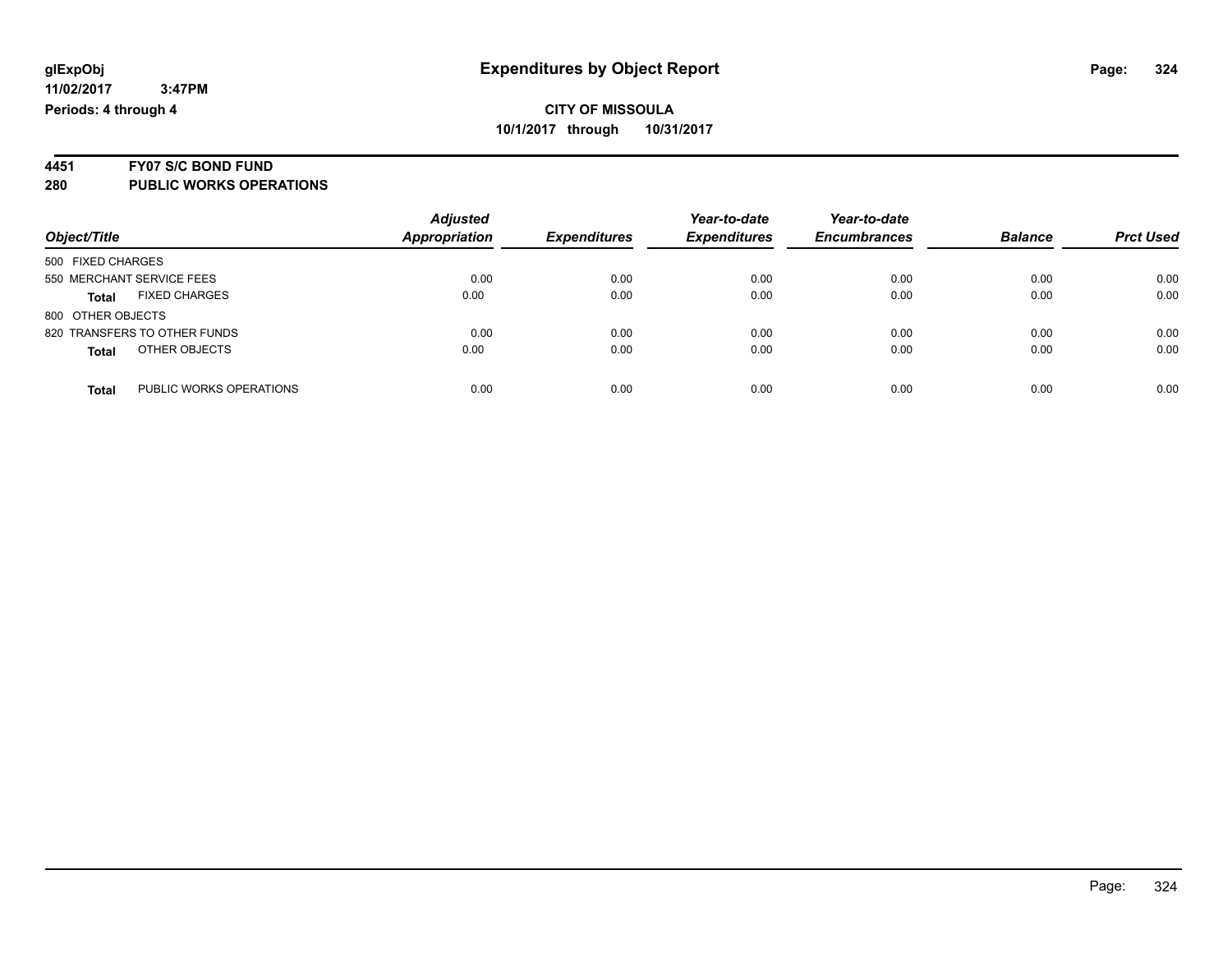#### **4451 FY07 S/C BOND FUND**

|                                      | <b>Adjusted</b>      |                     | Year-to-date        | Year-to-date        |                |                  |
|--------------------------------------|----------------------|---------------------|---------------------|---------------------|----------------|------------------|
| Object/Title                         | <b>Appropriation</b> | <b>Expenditures</b> | <b>Expenditures</b> | <b>Encumbrances</b> | <b>Balance</b> | <b>Prct Used</b> |
| 500 FIXED CHARGES                    |                      |                     |                     |                     |                |                  |
| 550 MERCHANT SERVICE FEES            | 0.00                 | 0.00                | 0.00                | 0.00                | 0.00           | 0.00             |
| <b>FIXED CHARGES</b><br><b>Total</b> | 0.00                 | 0.00                | 0.00                | 0.00                | 0.00           | 0.00             |
| 800 OTHER OBJECTS                    |                      |                     |                     |                     |                |                  |
| 820 TRANSFERS TO OTHER FUNDS         | 0.00                 | 0.00                | 0.00                | 0.00                | 0.00           | 0.00             |
| OTHER OBJECTS<br><b>Total</b>        | 0.00                 | 0.00                | 0.00                | 0.00                | 0.00           | 0.00             |
| FY07 S/C BOND FUND<br><b>Total</b>   | 0.00                 | 0.00                | 0.00                | 0.00                | 0.00           | 0.00             |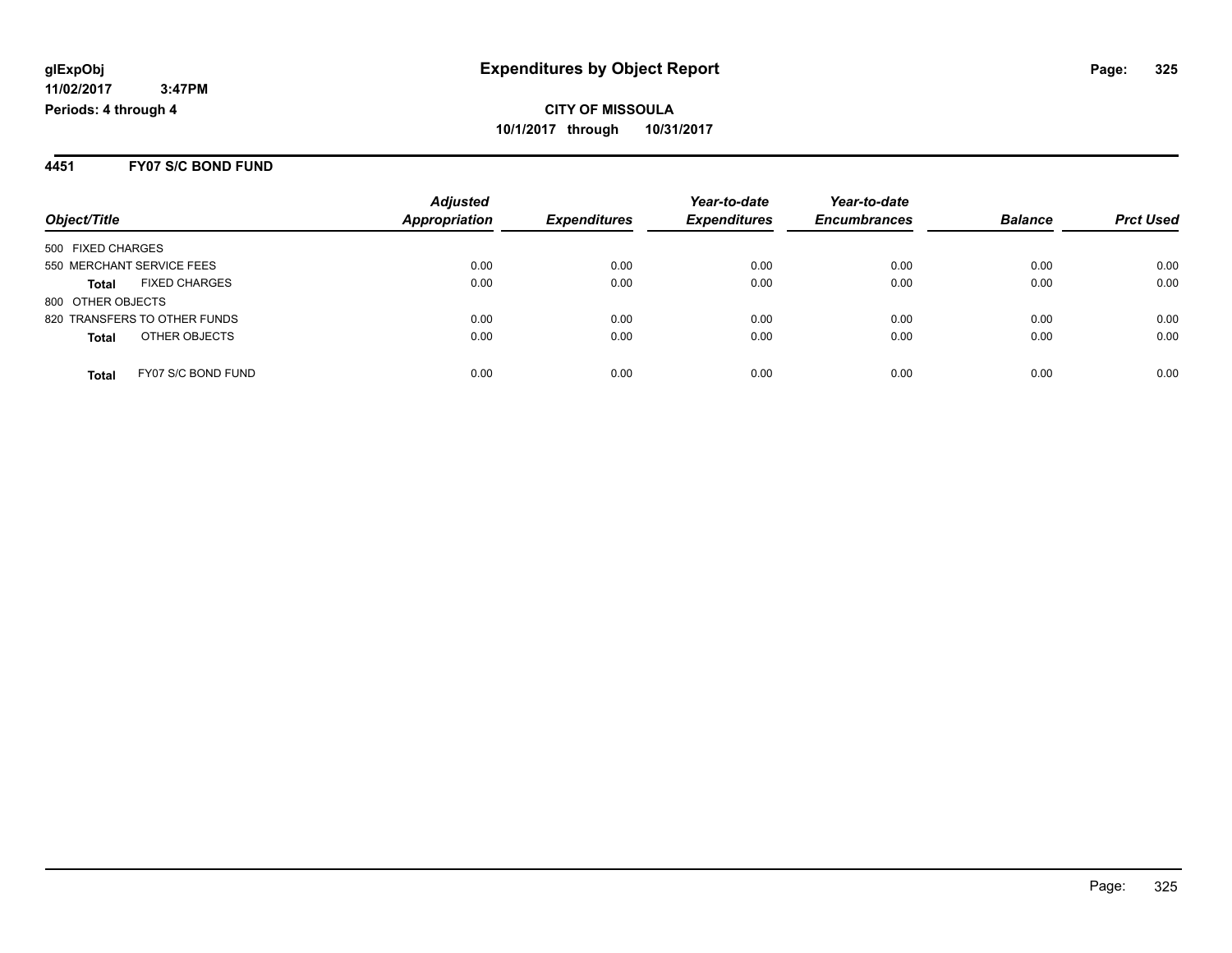**10/1/2017 through 10/31/2017**

# **4452 S/C CONSTRUCTION FUND FOR FY 08 BOND SAL**

| Object/Title       |                           | <b>Adjusted</b><br>Appropriation | <b>Expenditures</b> | Year-to-date<br><b>Expenditures</b> | Year-to-date<br><b>Encumbrances</b> | <b>Balance</b> | <b>Prct Used</b> |
|--------------------|---------------------------|----------------------------------|---------------------|-------------------------------------|-------------------------------------|----------------|------------------|
| 500 FIXED CHARGES  |                           |                                  |                     |                                     |                                     |                |                  |
|                    | 550 MERCHANT SERVICE FEES | 0.00                             | 0.00                | 0.00                                | 0.00                                | 0.00           | 0.00             |
| Total              | <b>FIXED CHARGES</b>      | 0.00                             | 0.00                | 0.00                                | 0.00                                | 0.00           | 0.00             |
| 900 CAPITAL OUTLAY |                           |                                  |                     |                                     |                                     |                |                  |
| 930 IMPROVEMENTS   |                           | 0.00                             | 0.00                | 0.00                                | 0.00                                | 0.00           | 0.00             |
| <b>Total</b>       | <b>CAPITAL OUTLAY</b>     | 0.00                             | 0.00                | 0.00                                | 0.00                                | 0.00           | 0.00             |
| <b>Total</b>       | PUBLIC WORKS OPERATIONS   | 0.00                             | 0.00                | 0.00                                | 0.00                                | 0.00           | 0.00             |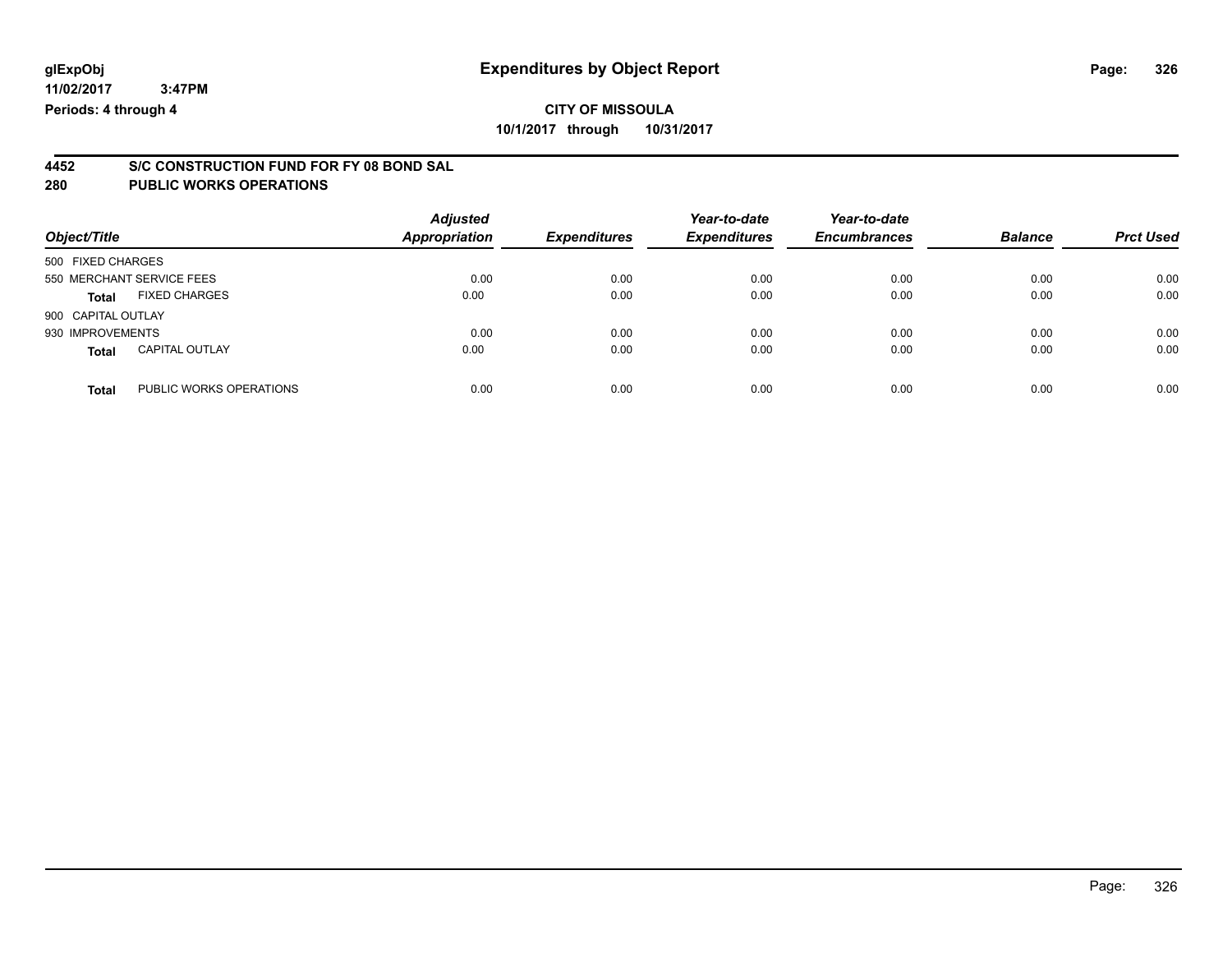## **glExpObj Expenditures by Object Report Page: 327**

**11/02/2017 3:47PM Periods: 4 through 4**

#### **4452 S/C CONSTRUCTION FUND FOR FY 08 BOND SAL**

| Object/Title       |                                    | <b>Adjusted</b><br><b>Appropriation</b> | <b>Expenditures</b> | Year-to-date<br><b>Expenditures</b> | Year-to-date<br><b>Encumbrances</b> | <b>Balance</b> | <b>Prct Used</b> |
|--------------------|------------------------------------|-----------------------------------------|---------------------|-------------------------------------|-------------------------------------|----------------|------------------|
| 500 FIXED CHARGES  |                                    |                                         |                     |                                     |                                     |                |                  |
|                    | 550 MERCHANT SERVICE FEES          | 0.00                                    | 0.00                | 0.00                                | 0.00                                | 0.00           | 0.00             |
| <b>Total</b>       | <b>FIXED CHARGES</b>               | 0.00                                    | 0.00                | 0.00                                | 0.00                                | 0.00           | 0.00             |
| 900 CAPITAL OUTLAY |                                    |                                         |                     |                                     |                                     |                |                  |
| 930 IMPROVEMENTS   |                                    | 0.00                                    | 0.00                | 0.00                                | 0.00                                | 0.00           | 0.00             |
| <b>Total</b>       | <b>CAPITAL OUTLAY</b>              | 0.00                                    | 0.00                | 0.00                                | 0.00                                | 0.00           | 0.00             |
| <b>Total</b>       | S/C CONSTRUCTION FUND FOR FY 08 BO | 0.00                                    | 0.00                | 0.00                                | 0.00                                | 0.00           | 0.00             |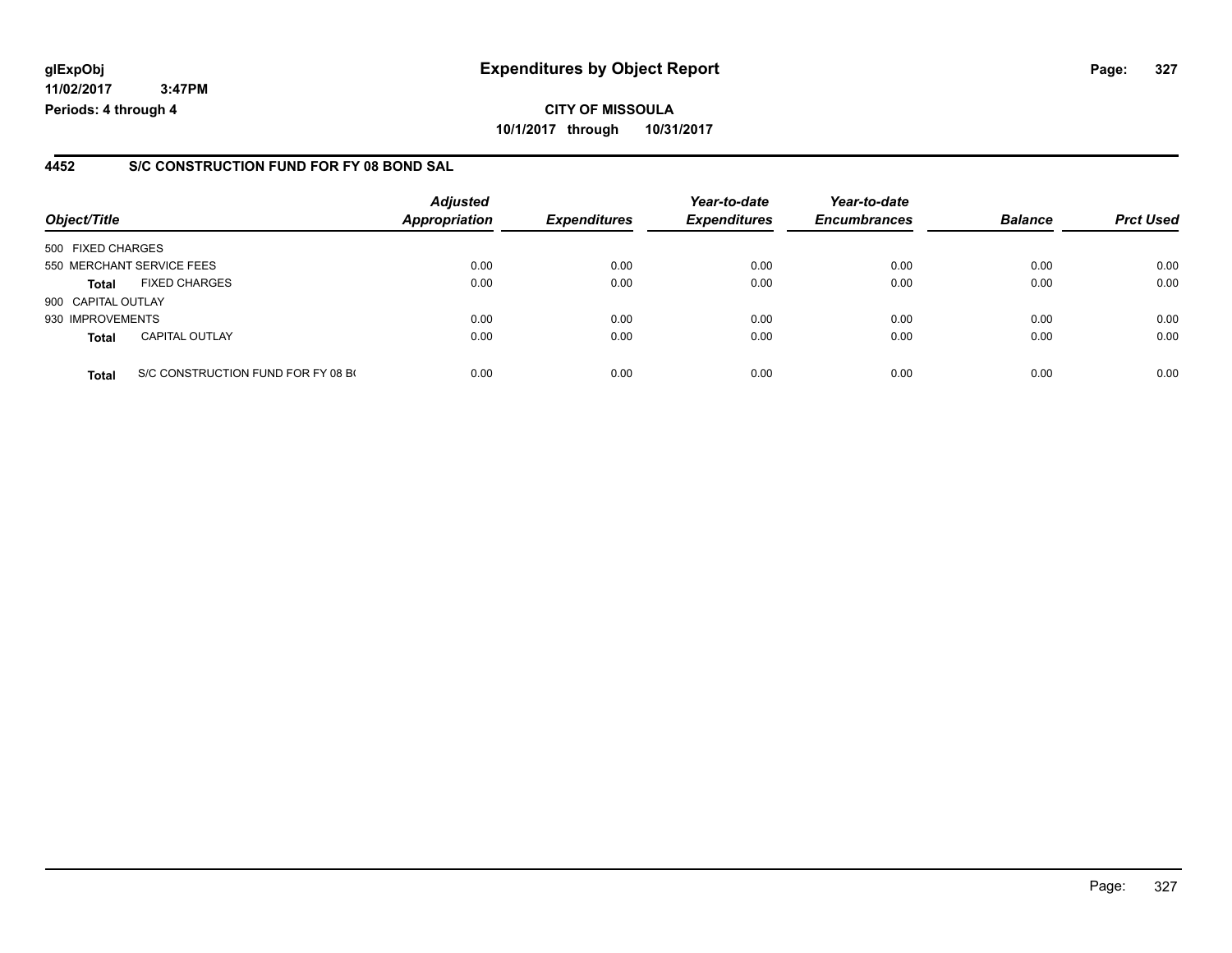# **4453 S/C CONSTRUCTION FUND FY09 BOND**

| Object/Title       |                              | <b>Adjusted</b><br><b>Appropriation</b> | <b>Expenditures</b> | Year-to-date<br><b>Expenditures</b> | Year-to-date<br><b>Encumbrances</b> | <b>Balance</b> | <b>Prct Used</b> |
|--------------------|------------------------------|-----------------------------------------|---------------------|-------------------------------------|-------------------------------------|----------------|------------------|
|                    |                              |                                         |                     |                                     |                                     |                |                  |
| 500 FIXED CHARGES  |                              |                                         |                     |                                     |                                     |                |                  |
|                    | 550 MERCHANT SERVICE FEES    | 0.00                                    | 0.00                | 0.00                                | 0.00                                | 0.00           | 0.00             |
| <b>Total</b>       | <b>FIXED CHARGES</b>         | 0.00                                    | 0.00                | 0.00                                | 0.00                                | 0.00           | 0.00             |
| 800 OTHER OBJECTS  |                              |                                         |                     |                                     |                                     |                |                  |
|                    | 820 TRANSFERS TO OTHER FUNDS | 0.00                                    | 0.00                | 0.00                                | 0.00                                | 0.00           | 0.00             |
| <b>Total</b>       | OTHER OBJECTS                | 0.00                                    | 0.00                | 0.00                                | 0.00                                | 0.00           | 0.00             |
| 900 CAPITAL OUTLAY |                              |                                         |                     |                                     |                                     |                |                  |
| 930 IMPROVEMENTS   |                              | 0.00                                    | 0.00                | 0.00                                | 0.00                                | 0.00           | 0.00             |
| <b>Total</b>       | <b>CAPITAL OUTLAY</b>        | 0.00                                    | 0.00                | 0.00                                | 0.00                                | 0.00           | 0.00             |
| <b>Total</b>       | PUBLIC WORKS OPERATIONS      | 0.00                                    | 0.00                | 0.00                                | 0.00                                | 0.00           | 0.00             |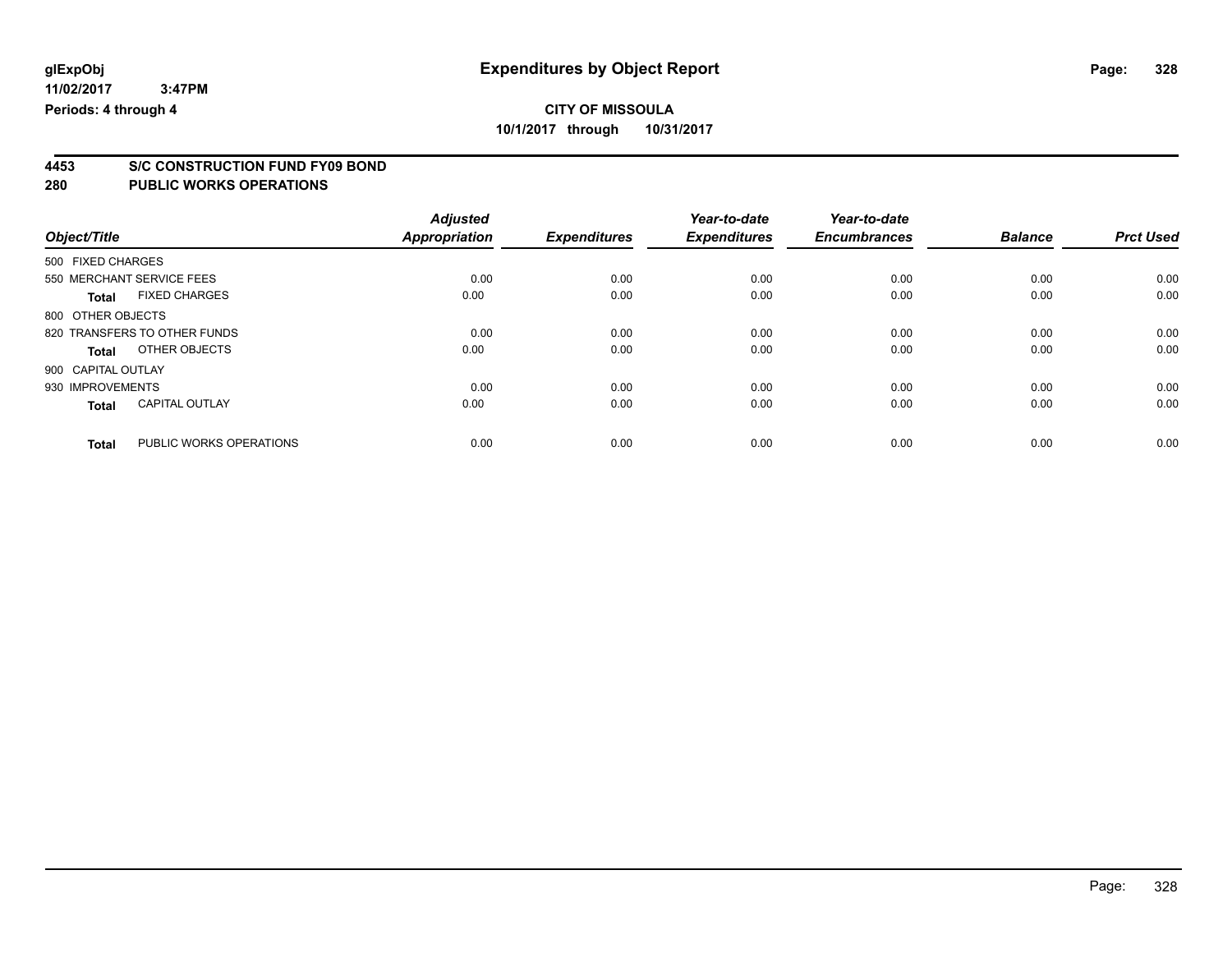# **4453 S/C CONSTRUCTION FUND FY09 BOND**

**390 NON-DEPARTMENTAL**

| Object/Title                         | <b>Adjusted</b><br>Appropriation | <b>Expenditures</b> | Year-to-date<br><b>Expenditures</b> | Year-to-date<br><b>Encumbrances</b> | <b>Balance</b> | <b>Prct Used</b> |
|--------------------------------------|----------------------------------|---------------------|-------------------------------------|-------------------------------------|----------------|------------------|
| 500 FIXED CHARGES                    |                                  |                     |                                     |                                     |                |                  |
| 500 FIXED CHARGES                    | 0.00                             | 0.00                | 0.00                                | 0.00                                | 0.00           | 0.00             |
| 550 MERCHANT SERVICE FEES            | 0.00                             | 0.00                | 0.00                                | 0.00                                | 0.00           | 0.00             |
| <b>FIXED CHARGES</b><br><b>Total</b> | 0.00                             | 0.00                | 0.00                                | 0.00                                | 0.00           | 0.00             |
| NON-DEPARTMENTAL<br><b>Total</b>     | 0.00                             | 0.00                | 0.00                                | 0.00                                | 0.00           | 0.00             |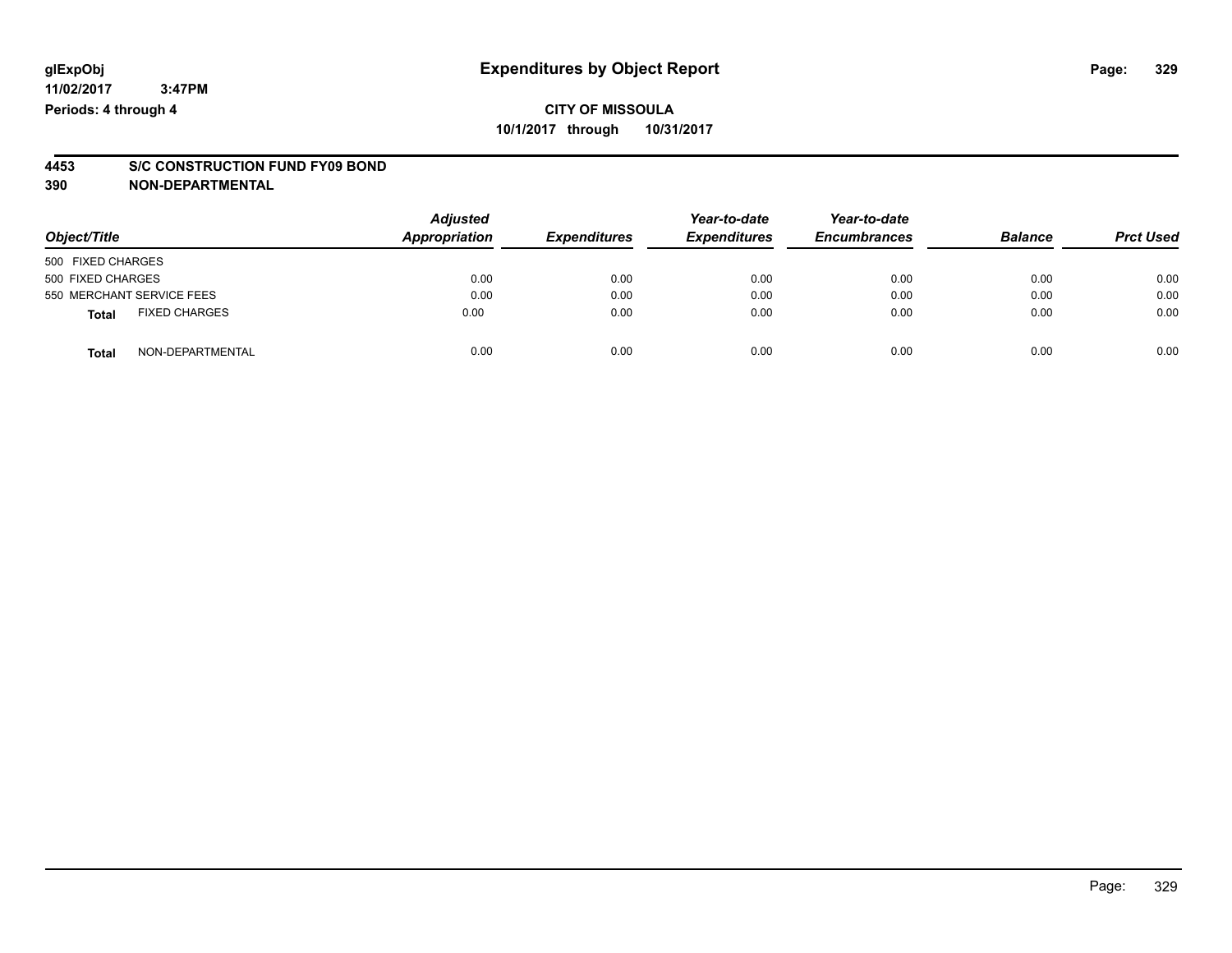#### **4453 S/C CONSTRUCTION FUND FY09 BOND**

|                    |                                 | <b>Adjusted</b>      |                     | Year-to-date        | Year-to-date        |                |                  |
|--------------------|---------------------------------|----------------------|---------------------|---------------------|---------------------|----------------|------------------|
| Object/Title       |                                 | <b>Appropriation</b> | <b>Expenditures</b> | <b>Expenditures</b> | <b>Encumbrances</b> | <b>Balance</b> | <b>Prct Used</b> |
| 500 FIXED CHARGES  |                                 |                      |                     |                     |                     |                |                  |
| 500 FIXED CHARGES  |                                 | 0.00                 | 0.00                | 0.00                | 0.00                | 0.00           | 0.00             |
|                    | 550 MERCHANT SERVICE FEES       | 0.00                 | 0.00                | 0.00                | 0.00                | 0.00           | 0.00             |
| <b>Total</b>       | <b>FIXED CHARGES</b>            | 0.00                 | 0.00                | 0.00                | 0.00                | 0.00           | 0.00             |
| 800 OTHER OBJECTS  |                                 |                      |                     |                     |                     |                |                  |
|                    | 820 TRANSFERS TO OTHER FUNDS    | 0.00                 | 0.00                | 0.00                | 0.00                | 0.00           | 0.00             |
| Total              | OTHER OBJECTS                   | 0.00                 | 0.00                | 0.00                | 0.00                | 0.00           | 0.00             |
| 900 CAPITAL OUTLAY |                                 |                      |                     |                     |                     |                |                  |
| 930 IMPROVEMENTS   |                                 | 0.00                 | 0.00                | 0.00                | 0.00                | 0.00           | 0.00             |
| <b>Total</b>       | <b>CAPITAL OUTLAY</b>           | 0.00                 | 0.00                | 0.00                | 0.00                | 0.00           | 0.00             |
| <b>Total</b>       | S/C CONSTRUCTION FUND FY09 BOND | 0.00                 | 0.00                | 0.00                | 0.00                | 0.00           | 0.00             |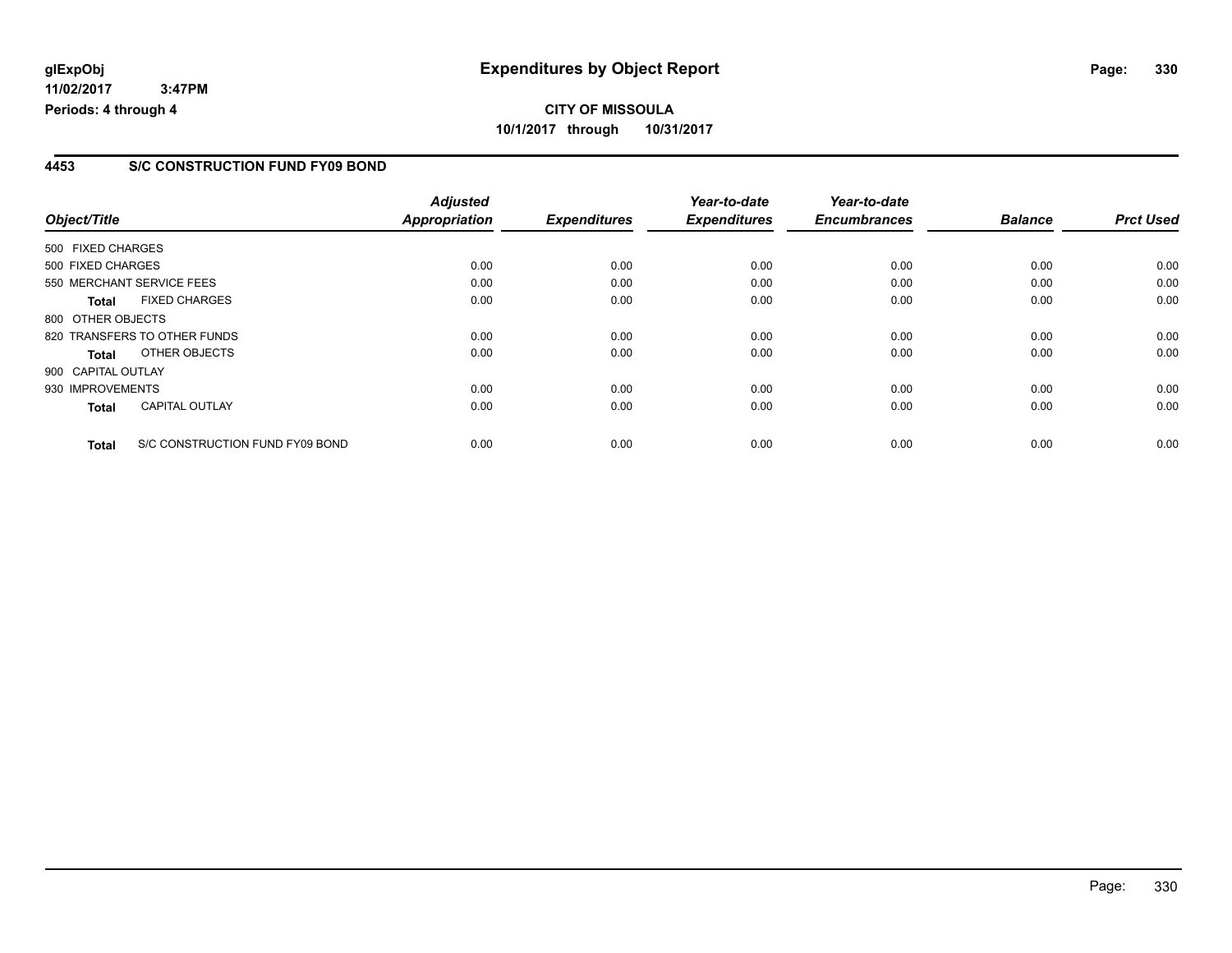# **4454 S/C CONSTRUCTION FUND FOR FY10**

#### **280 PUBLIC WORKS OPERATIONS**

**11/02/2017**

| Object/Title       |                           | <b>Adjusted</b><br>Appropriation | <b>Expenditures</b> | Year-to-date<br><b>Expenditures</b> | Year-to-date<br><b>Encumbrances</b> | <b>Balance</b> | <b>Prct Used</b> |
|--------------------|---------------------------|----------------------------------|---------------------|-------------------------------------|-------------------------------------|----------------|------------------|
| 500 FIXED CHARGES  |                           |                                  |                     |                                     |                                     |                |                  |
|                    | 550 MERCHANT SERVICE FEES | 0.00                             | 0.00                | 0.00                                | 0.00                                | 0.00           | 0.00             |
| Total              | <b>FIXED CHARGES</b>      | 0.00                             | 0.00                | 0.00                                | 0.00                                | 0.00           | 0.00             |
| 900 CAPITAL OUTLAY |                           |                                  |                     |                                     |                                     |                |                  |
| 930 IMPROVEMENTS   |                           | 0.00                             | 0.00                | 0.00                                | 0.00                                | 0.00           | 0.00             |
| <b>Total</b>       | <b>CAPITAL OUTLAY</b>     | 0.00                             | 0.00                | 0.00                                | 0.00                                | 0.00           | 0.00             |
| <b>Total</b>       | PUBLIC WORKS OPERATIONS   | 0.00                             | 0.00                | 0.00                                | 0.00                                | 0.00           | 0.00             |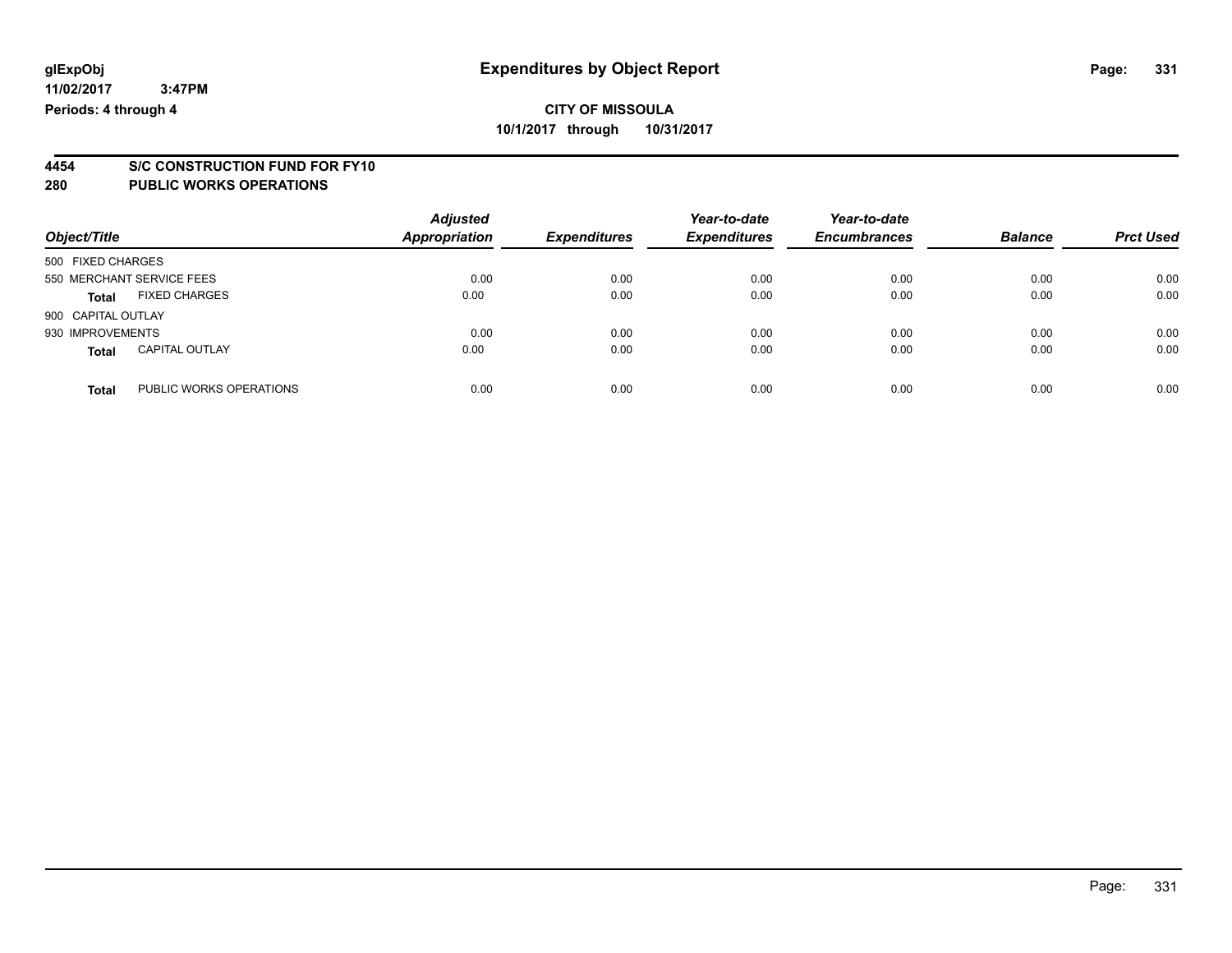#### **4454 S/C CONSTRUCTION FUND FOR FY10**

| Object/Title       |                                | <b>Adjusted</b><br><b>Appropriation</b> | <b>Expenditures</b> | Year-to-date<br><b>Expenditures</b> | Year-to-date<br><b>Encumbrances</b> | <b>Balance</b> | <b>Prct Used</b> |
|--------------------|--------------------------------|-----------------------------------------|---------------------|-------------------------------------|-------------------------------------|----------------|------------------|
| 500 FIXED CHARGES  |                                |                                         |                     |                                     |                                     |                |                  |
|                    | 550 MERCHANT SERVICE FEES      | 0.00                                    | 0.00                | 0.00                                | 0.00                                | 0.00           | 0.00             |
| <b>Total</b>       | <b>FIXED CHARGES</b>           | 0.00                                    | 0.00                | 0.00                                | 0.00                                | 0.00           | 0.00             |
| 900 CAPITAL OUTLAY |                                |                                         |                     |                                     |                                     |                |                  |
| 930 IMPROVEMENTS   |                                | 0.00                                    | 0.00                | 0.00                                | 0.00                                | 0.00           | 0.00             |
| <b>Total</b>       | <b>CAPITAL OUTLAY</b>          | 0.00                                    | 0.00                | 0.00                                | 0.00                                | 0.00           | 0.00             |
| <b>Total</b>       | S/C CONSTRUCTION FUND FOR FY10 | 0.00                                    | 0.00                | 0.00                                | 0.00                                | 0.00           | 0.00             |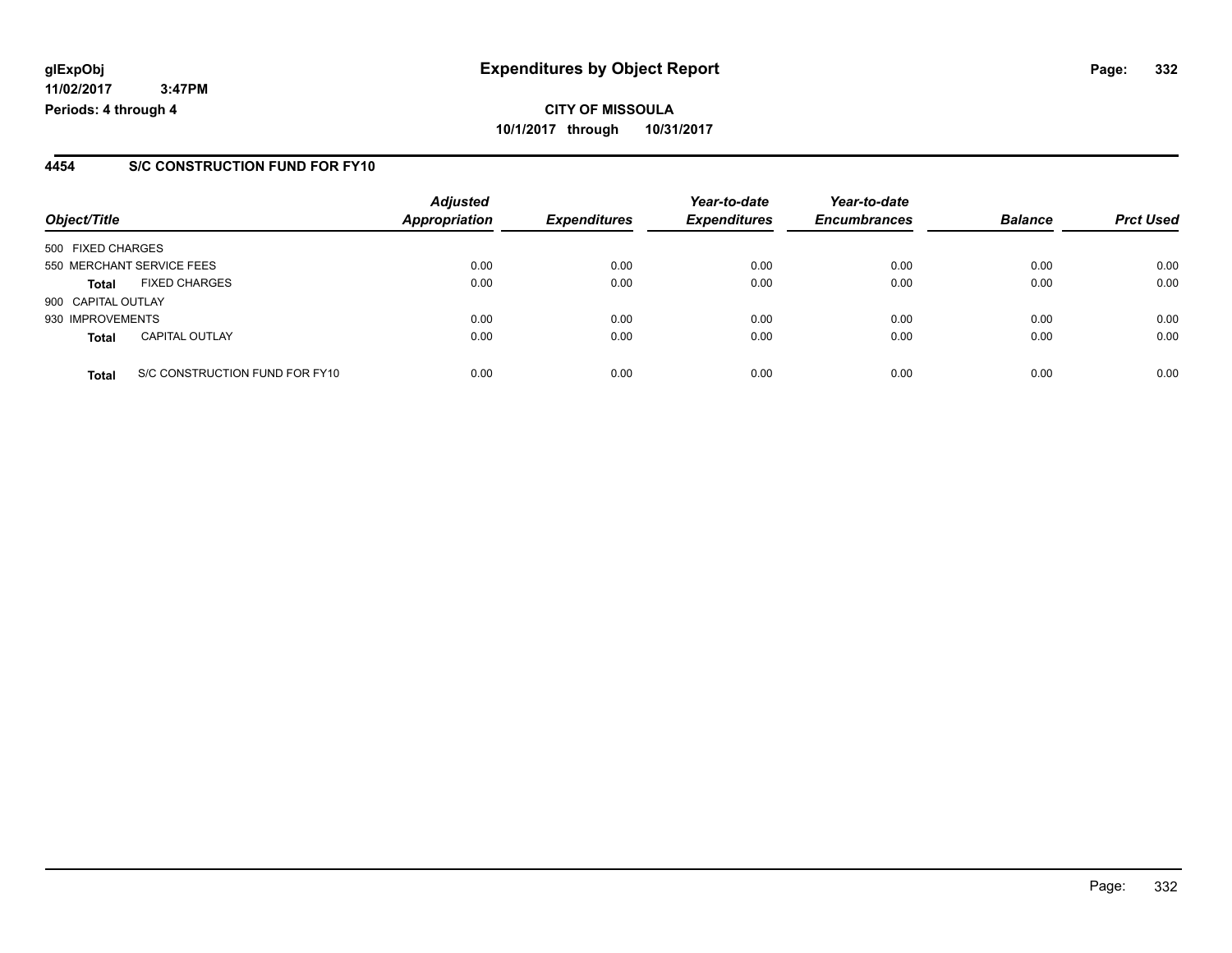**4455 FY11 S/C CONSTRUCTION FUND**

| Object/Title                            | <b>Adjusted</b><br><b>Appropriation</b> | <b>Expenditures</b> | Year-to-date<br><b>Expenditures</b> | Year-to-date<br><b>Encumbrances</b> | <b>Balance</b> | <b>Prct Used</b> |
|-----------------------------------------|-----------------------------------------|---------------------|-------------------------------------|-------------------------------------|----------------|------------------|
| 500 FIXED CHARGES                       |                                         |                     |                                     |                                     |                |                  |
| 550 MERCHANT SERVICE FEES               | 0.00                                    | 0.00                | 0.00                                | 0.00                                | 0.00           | 0.00             |
| <b>FIXED CHARGES</b><br><b>Total</b>    | 0.00                                    | 0.00                | 0.00                                | 0.00                                | 0.00           | 0.00             |
| 900 CAPITAL OUTLAY                      |                                         |                     |                                     |                                     |                |                  |
| 930 IMPROVEMENTS                        | 0.00                                    | 0.00                | 0.00                                | 0.00                                | 0.00           | 0.00             |
| <b>CAPITAL OUTLAY</b><br><b>Total</b>   | 0.00                                    | 0.00                | 0.00                                | 0.00                                | 0.00           | 0.00             |
| PUBLIC WORKS OPERATIONS<br><b>Total</b> | 0.00                                    | 0.00                | 0.00                                | 0.00                                | 0.00           | 0.00             |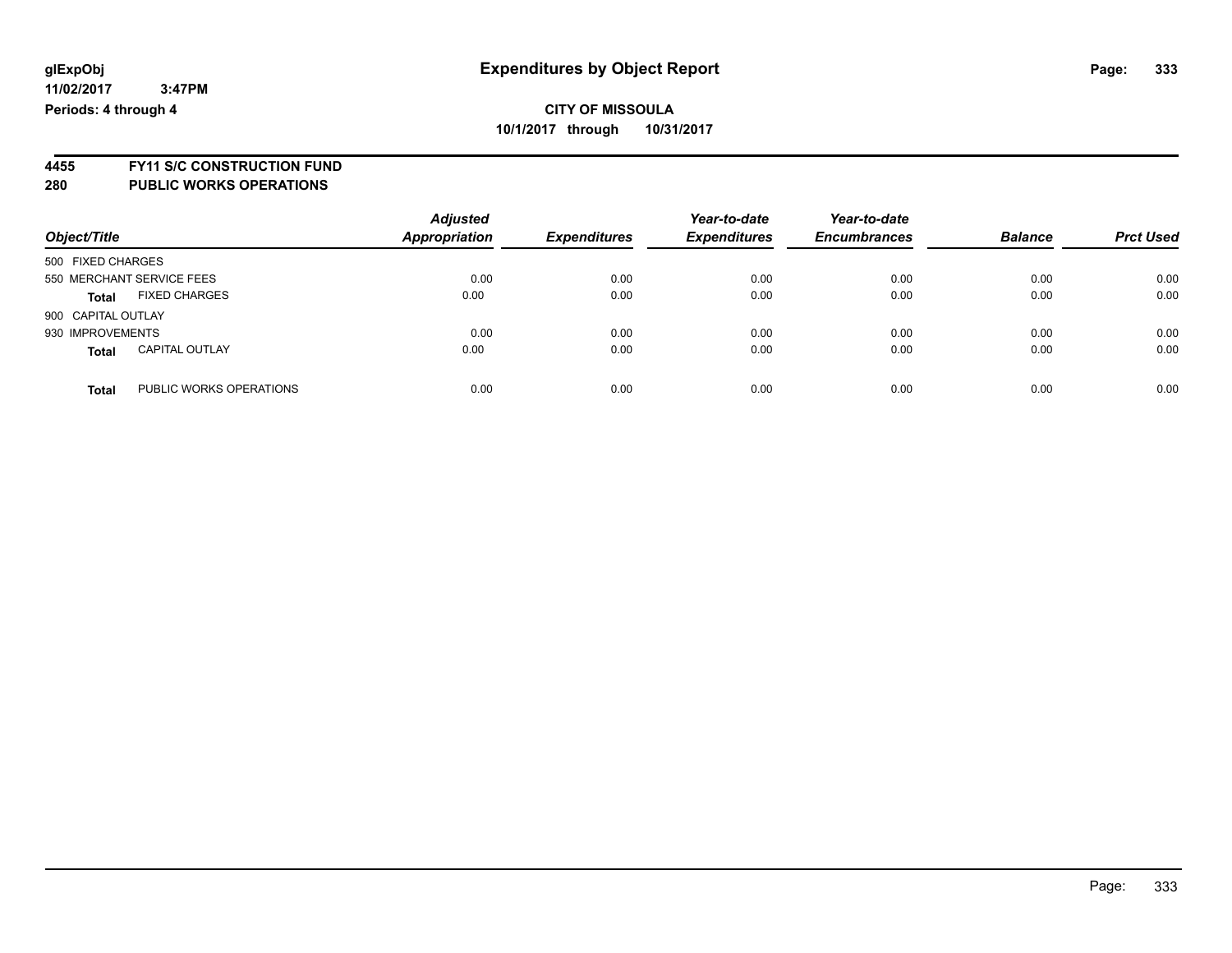**CITY OF MISSOULA 10/1/2017 through 10/31/2017**

#### **4455 FY11 S/C CONSTRUCTION FUND**

| Object/Title                                      | <b>Adjusted</b><br><b>Appropriation</b> | <b>Expenditures</b> | Year-to-date<br><b>Expenditures</b> | Year-to-date<br><b>Encumbrances</b> | <b>Balance</b> | <b>Prct Used</b> |
|---------------------------------------------------|-----------------------------------------|---------------------|-------------------------------------|-------------------------------------|----------------|------------------|
| 500 FIXED CHARGES                                 |                                         |                     |                                     |                                     |                |                  |
| 550 MERCHANT SERVICE FEES                         | 0.00                                    | 0.00                | 0.00                                | 0.00                                | 0.00           | 0.00             |
| <b>FIXED CHARGES</b><br><b>Total</b>              | 0.00                                    | 0.00                | 0.00                                | 0.00                                | 0.00           | 0.00             |
| 900 CAPITAL OUTLAY                                |                                         |                     |                                     |                                     |                |                  |
| 930 IMPROVEMENTS                                  | 0.00                                    | 0.00                | 0.00                                | 0.00                                | 0.00           | 0.00             |
| <b>CAPITAL OUTLAY</b><br><b>Total</b>             | 0.00                                    | 0.00                | 0.00                                | 0.00                                | 0.00           | 0.00             |
| <b>FY11 S/C CONSTRUCTION FUND</b><br><b>Total</b> | 0.00                                    | 0.00                | 0.00                                | 0.00                                | 0.00           | 0.00             |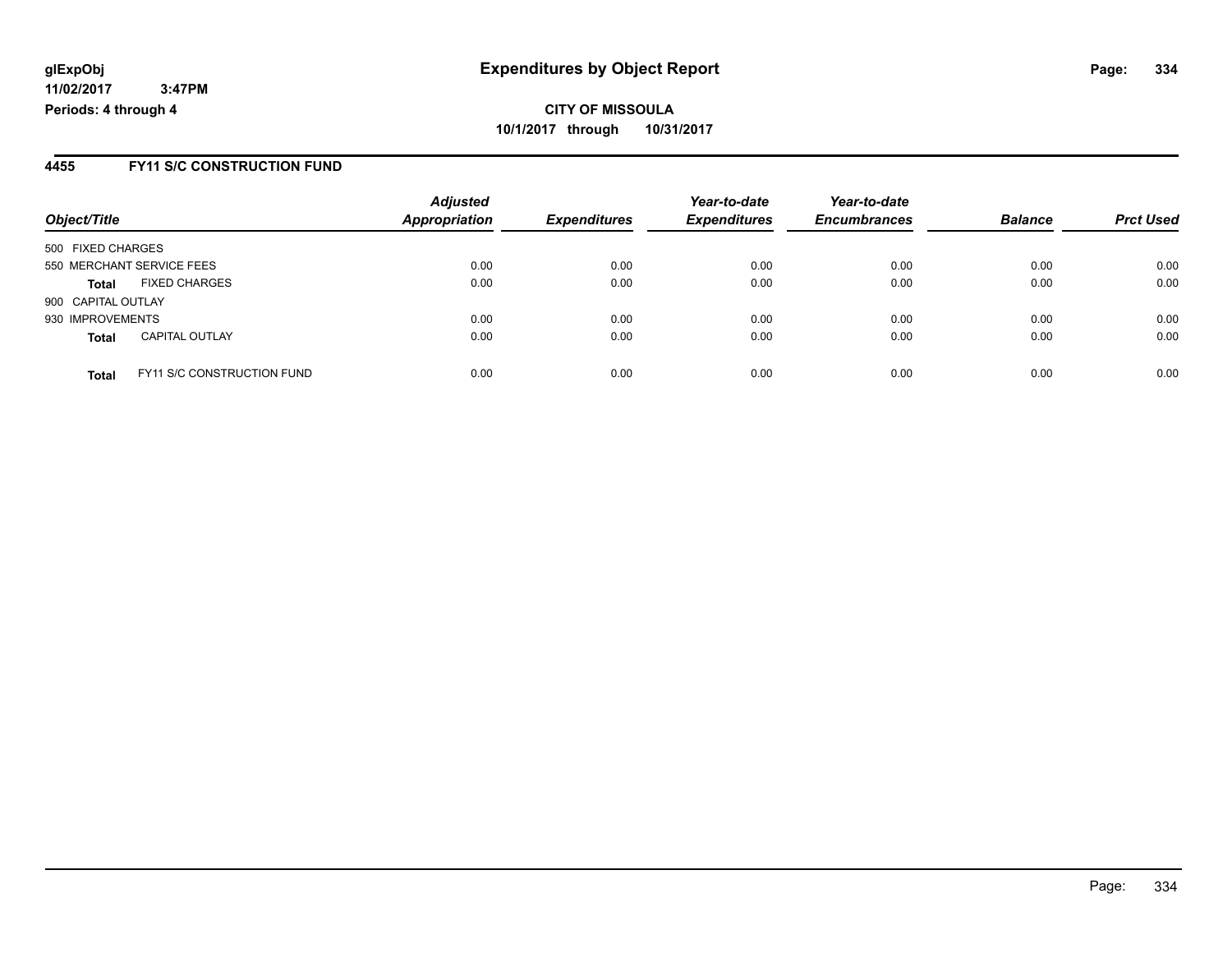**4456 FY12 S/C CONSTRUCTION FUND**

|                                         | <b>Adjusted</b> |                     | Year-to-date        | Year-to-date        |                |                  |
|-----------------------------------------|-----------------|---------------------|---------------------|---------------------|----------------|------------------|
| Object/Title                            | Appropriation   | <b>Expenditures</b> | <b>Expenditures</b> | <b>Encumbrances</b> | <b>Balance</b> | <b>Prct Used</b> |
| 500 FIXED CHARGES                       |                 |                     |                     |                     |                |                  |
| 550 MERCHANT SERVICE FEES               | 0.00            | 0.00                | 0.00                | 0.00                | 0.00           | 0.00             |
| <b>FIXED CHARGES</b><br><b>Total</b>    | 0.00            | 0.00                | 0.00                | 0.00                | 0.00           | 0.00             |
| 800 OTHER OBJECTS                       |                 |                     |                     |                     |                |                  |
| 820 TRANSFERS TO OTHER FUNDS            | 0.00            | 0.00                | 0.00                | 0.00                | 0.00           | 0.00             |
| OTHER OBJECTS<br><b>Total</b>           | 0.00            | 0.00                | 0.00                | 0.00                | 0.00           | 0.00             |
| 900 CAPITAL OUTLAY                      |                 |                     |                     |                     |                |                  |
| 930 IMPROVEMENTS                        | 0.00            | 0.00                | 0.00                | 0.00                | 0.00           | 0.00             |
| <b>CAPITAL OUTLAY</b><br><b>Total</b>   | 0.00            | 0.00                | 0.00                | 0.00                | 0.00           | 0.00             |
| PUBLIC WORKS OPERATIONS<br><b>Total</b> | 0.00            | 0.00                | 0.00                | 0.00                | 0.00           | 0.00             |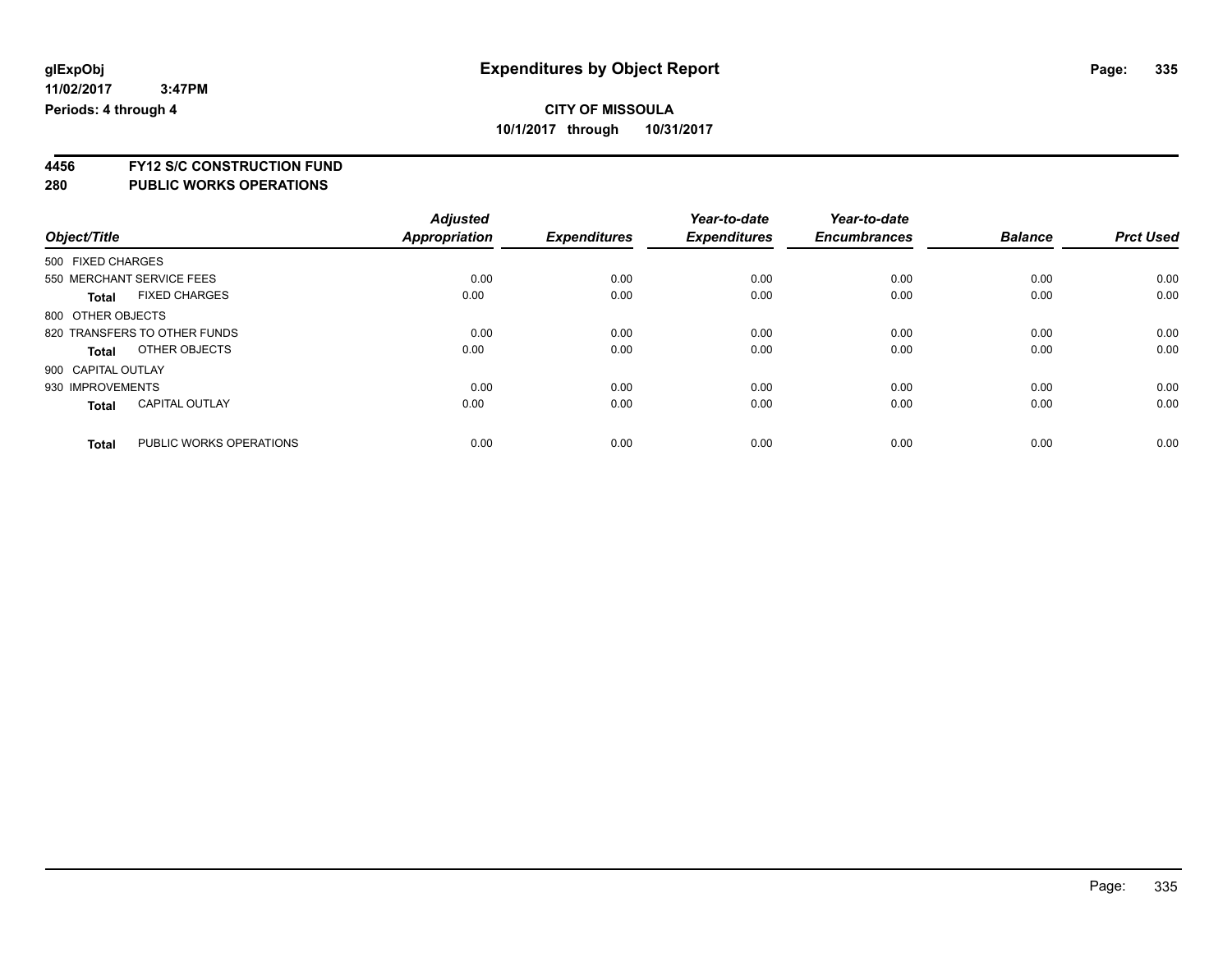### **4456 FY12 S/C CONSTRUCTION FUND**

|                              |                                   | <b>Adjusted</b> |                     | Year-to-date        | Year-to-date        |                |                  |
|------------------------------|-----------------------------------|-----------------|---------------------|---------------------|---------------------|----------------|------------------|
| Object/Title                 |                                   | Appropriation   | <b>Expenditures</b> | <b>Expenditures</b> | <b>Encumbrances</b> | <b>Balance</b> | <b>Prct Used</b> |
| 500 FIXED CHARGES            |                                   |                 |                     |                     |                     |                |                  |
| 550 MERCHANT SERVICE FEES    |                                   | 0.00            | 0.00                | 0.00                | 0.00                | 0.00           | 0.00             |
| <b>Total</b>                 | <b>FIXED CHARGES</b>              | 0.00            | 0.00                | 0.00                | 0.00                | 0.00           | 0.00             |
| 800 OTHER OBJECTS            |                                   |                 |                     |                     |                     |                |                  |
| 820 TRANSFERS TO OTHER FUNDS |                                   | 0.00            | 0.00                | 0.00                | 0.00                | 0.00           | 0.00             |
| <b>Total</b>                 | OTHER OBJECTS                     | 0.00            | 0.00                | 0.00                | 0.00                | 0.00           | 0.00             |
| 900 CAPITAL OUTLAY           |                                   |                 |                     |                     |                     |                |                  |
| 930 IMPROVEMENTS             |                                   | 0.00            | 0.00                | 0.00                | 0.00                | 0.00           | 0.00             |
| <b>Total</b>                 | <b>CAPITAL OUTLAY</b>             | 0.00            | 0.00                | 0.00                | 0.00                | 0.00           | 0.00             |
| <b>Total</b>                 | <b>FY12 S/C CONSTRUCTION FUND</b> | 0.00            | 0.00                | 0.00                | 0.00                | 0.00           | 0.00             |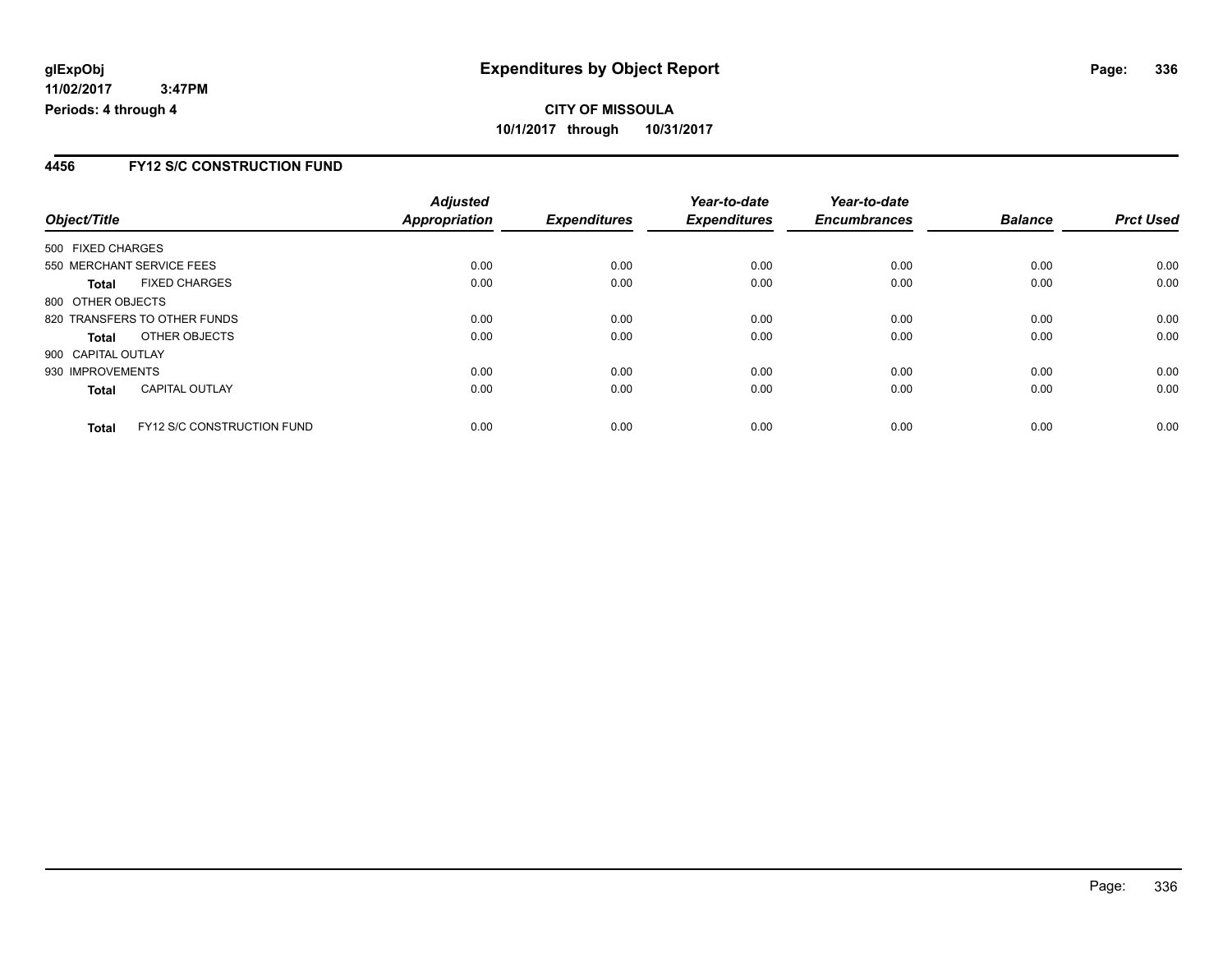**4457 FY13 SIDEWALK/CURB CONSTRUCTION**

|                        |                              | <b>Adjusted</b> |                     | Year-to-date        | Year-to-date        |                |                  |
|------------------------|------------------------------|-----------------|---------------------|---------------------|---------------------|----------------|------------------|
| Object/Title           |                              | Appropriation   | <b>Expenditures</b> | <b>Expenditures</b> | <b>Encumbrances</b> | <b>Balance</b> | <b>Prct Used</b> |
| 300 PURCHASED SERVICES |                              |                 |                     |                     |                     |                |                  |
|                        | 350 PROFESSIONAL SERVICES    | 0.00            | 0.00                | 0.00                | 0.00                | 0.00           | 0.00             |
| <b>Total</b>           | <b>PURCHASED SERVICES</b>    | 0.00            | 0.00                | 0.00                | 0.00                | 0.00           | 0.00             |
| 500 FIXED CHARGES      |                              |                 |                     |                     |                     |                |                  |
|                        | 550 MERCHANT SERVICE FEES    | 0.00            | 0.00                | 0.00                | 0.00                | 0.00           | 0.00             |
| <b>Total</b>           | <b>FIXED CHARGES</b>         | 0.00            | 0.00                | 0.00                | 0.00                | 0.00           | 0.00             |
| 800 OTHER OBJECTS      |                              |                 |                     |                     |                     |                |                  |
|                        | 820 TRANSFERS TO OTHER FUNDS | 0.00            | 0.00                | 0.00                | 0.00                | 0.00           | 0.00             |
| <b>Total</b>           | OTHER OBJECTS                | 0.00            | 0.00                | 0.00                | 0.00                | 0.00           | 0.00             |
| 900 CAPITAL OUTLAY     |                              |                 |                     |                     |                     |                |                  |
| 930 IMPROVEMENTS       |                              | 0.00            | 0.00                | 0.00                | 0.00                | 0.00           | 0.00             |
| <b>Total</b>           | <b>CAPITAL OUTLAY</b>        | 0.00            | 0.00                | 0.00                | 0.00                | 0.00           | 0.00             |
| <b>Total</b>           | PUBLIC WORKS OPERATIONS      | 0.00            | 0.00                | 0.00                | 0.00                | 0.00           | 0.00             |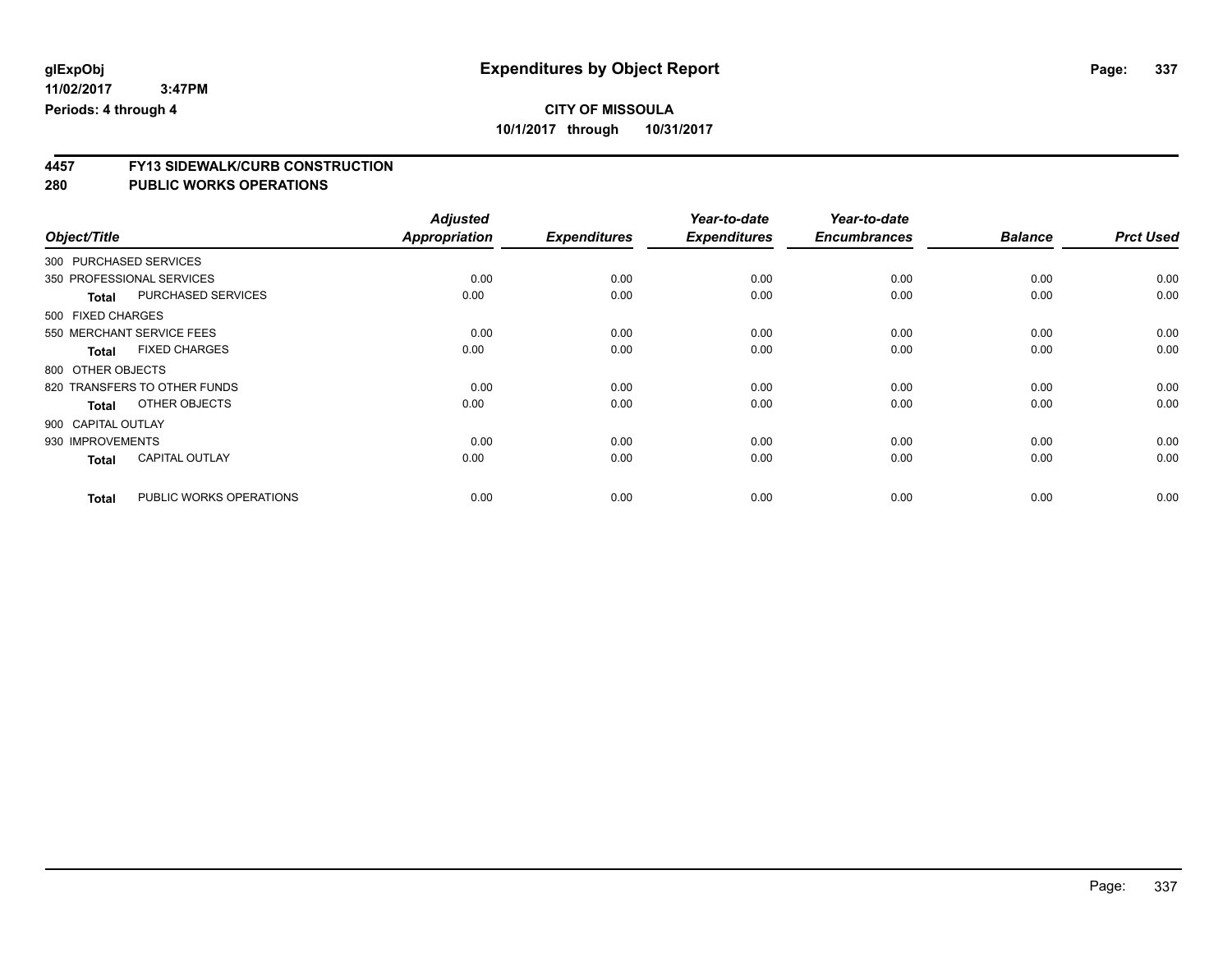### **4457 FY13 SIDEWALK/CURB CONSTRUCTION**

|                    |                                 | <b>Adjusted</b>      |                     | Year-to-date        | Year-to-date        |                |                  |
|--------------------|---------------------------------|----------------------|---------------------|---------------------|---------------------|----------------|------------------|
| Object/Title       |                                 | <b>Appropriation</b> | <b>Expenditures</b> | <b>Expenditures</b> | <b>Encumbrances</b> | <b>Balance</b> | <b>Prct Used</b> |
|                    | 300 PURCHASED SERVICES          |                      |                     |                     |                     |                |                  |
|                    | 350 PROFESSIONAL SERVICES       | 0.00                 | 0.00                | 0.00                | 0.00                | 0.00           | 0.00             |
| <b>Total</b>       | PURCHASED SERVICES              | 0.00                 | 0.00                | 0.00                | 0.00                | 0.00           | 0.00             |
| 500 FIXED CHARGES  |                                 |                      |                     |                     |                     |                |                  |
|                    | 550 MERCHANT SERVICE FEES       | 0.00                 | 0.00                | 0.00                | 0.00                | 0.00           | 0.00             |
| <b>Total</b>       | <b>FIXED CHARGES</b>            | 0.00                 | 0.00                | 0.00                | 0.00                | 0.00           | 0.00             |
| 800 OTHER OBJECTS  |                                 |                      |                     |                     |                     |                |                  |
|                    | 820 TRANSFERS TO OTHER FUNDS    | 0.00                 | 0.00                | 0.00                | 0.00                | 0.00           | 0.00             |
| Total              | OTHER OBJECTS                   | 0.00                 | 0.00                | 0.00                | 0.00                | 0.00           | 0.00             |
| 900 CAPITAL OUTLAY |                                 |                      |                     |                     |                     |                |                  |
| 930 IMPROVEMENTS   |                                 | 0.00                 | 0.00                | 0.00                | 0.00                | 0.00           | 0.00             |
| <b>Total</b>       | <b>CAPITAL OUTLAY</b>           | 0.00                 | 0.00                | 0.00                | 0.00                | 0.00           | 0.00             |
| <b>Total</b>       | FY13 SIDEWALK/CURB CONSTRUCTION | 0.00                 | 0.00                | 0.00                | 0.00                | 0.00           | 0.00             |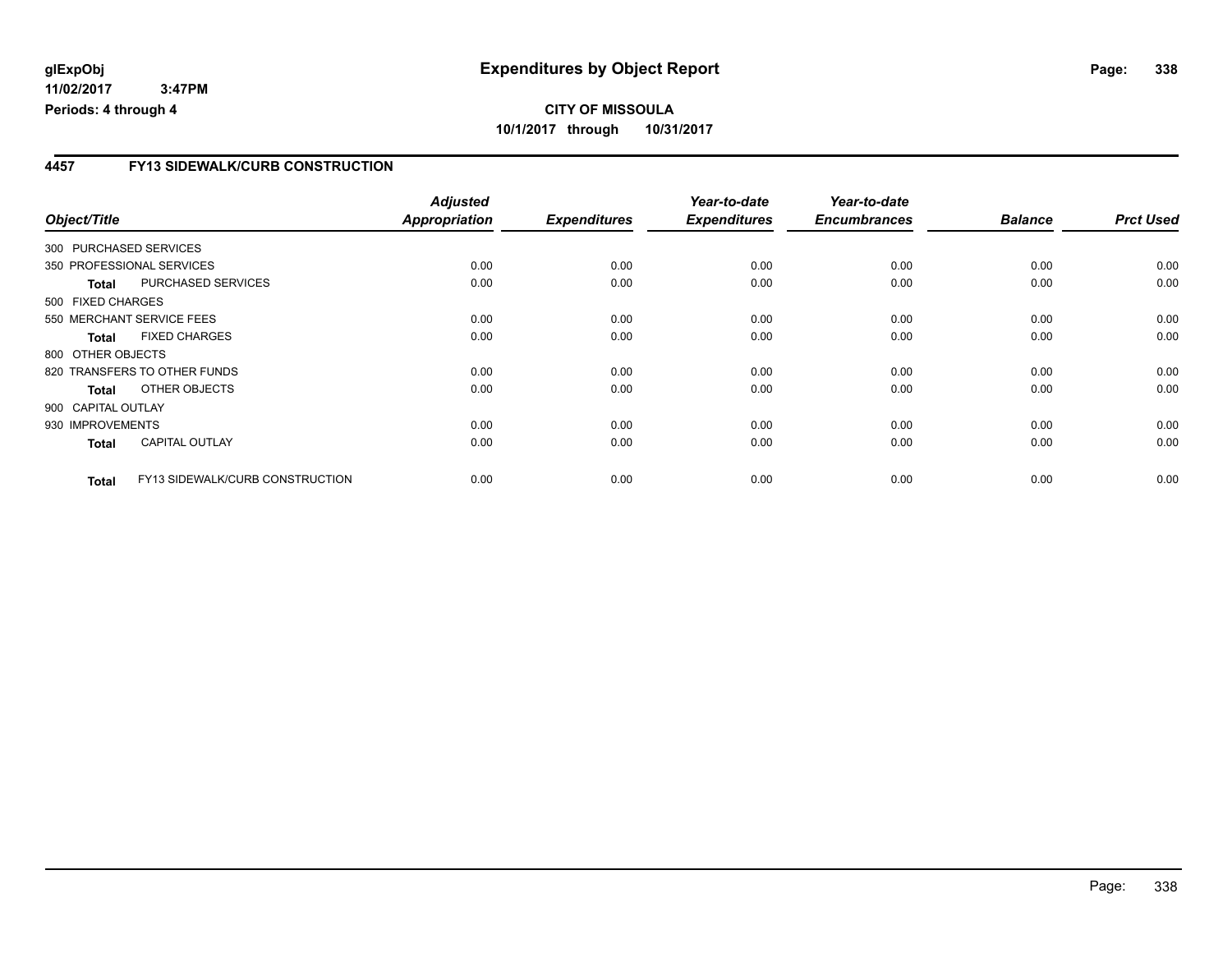**4458 FY14 SIDEWALK & CURB CONSTRUCTION**

|                    |                              | <b>Adjusted</b> |                     | Year-to-date        | Year-to-date        |                |                  |
|--------------------|------------------------------|-----------------|---------------------|---------------------|---------------------|----------------|------------------|
| Object/Title       |                              | Appropriation   | <b>Expenditures</b> | <b>Expenditures</b> | <b>Encumbrances</b> | <b>Balance</b> | <b>Prct Used</b> |
| 500 FIXED CHARGES  |                              |                 |                     |                     |                     |                |                  |
|                    | 550 MERCHANT SERVICE FEES    | 0.00            | 0.00                | 0.00                | 0.00                | 0.00           | 0.00             |
| <b>Total</b>       | <b>FIXED CHARGES</b>         | 0.00            | 0.00                | 0.00                | 0.00                | 0.00           | 0.00             |
| 800 OTHER OBJECTS  |                              |                 |                     |                     |                     |                |                  |
|                    | 820 TRANSFERS TO OTHER FUNDS | 0.00            | 0.00                | 0.00                | 0.00                | 0.00           | 0.00             |
| <b>Total</b>       | OTHER OBJECTS                | 0.00            | 0.00                | 0.00                | 0.00                | 0.00           | 0.00             |
| 900 CAPITAL OUTLAY |                              |                 |                     |                     |                     |                |                  |
| 930 IMPROVEMENTS   |                              | 0.00            | 0.00                | 0.00                | 0.00                | 0.00           | 0.00             |
| <b>Total</b>       | <b>CAPITAL OUTLAY</b>        | 0.00            | 0.00                | 0.00                | 0.00                | 0.00           | 0.00             |
| <b>Total</b>       | PUBLIC WORKS OPERATIONS      | 0.00            | 0.00                | 0.00                | 0.00                | 0.00           | 0.00             |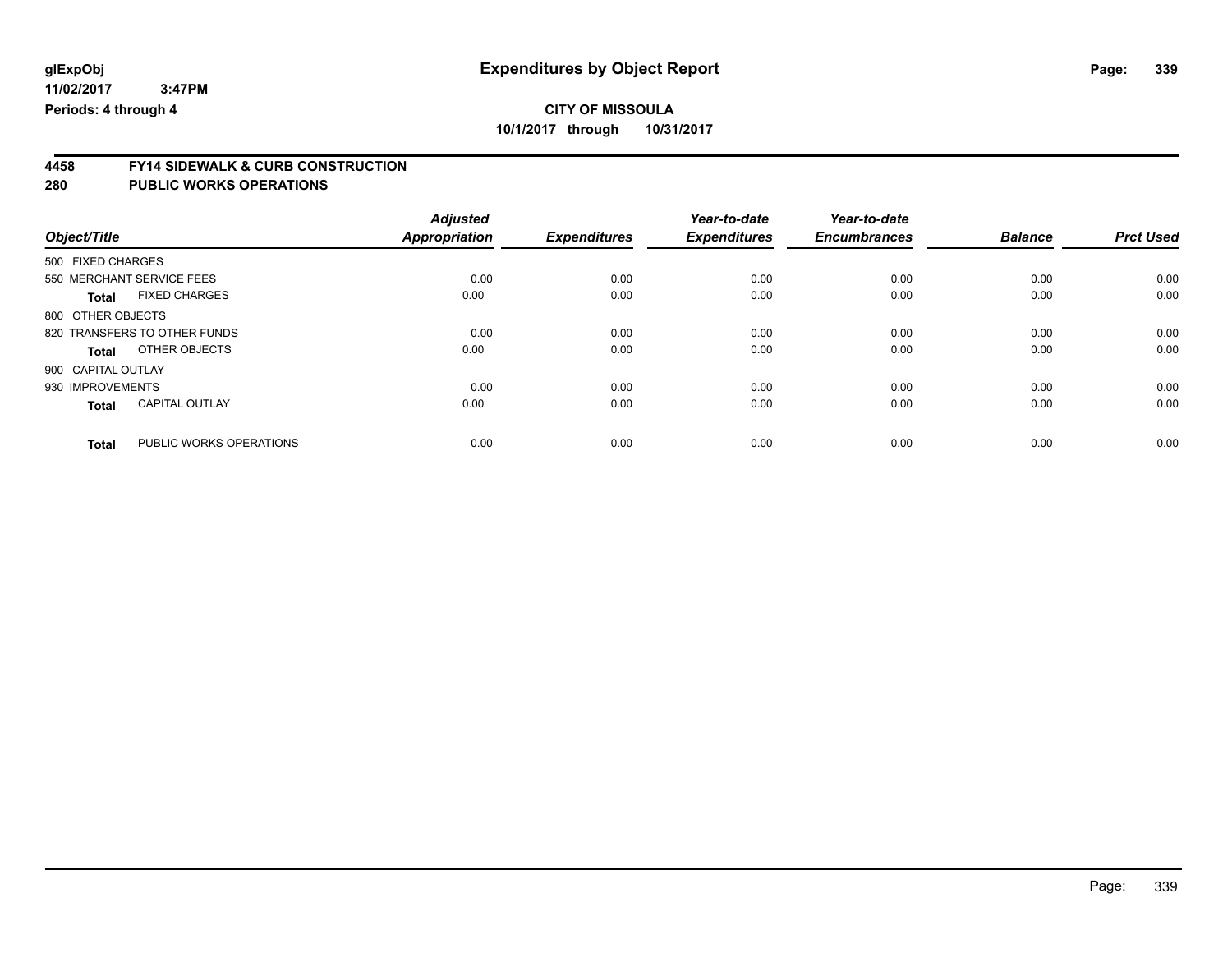#### **4458 FY14 SIDEWALK & CURB CONSTRUCTION**

| Object/Title                 |                                              | <b>Adjusted</b><br>Appropriation | <b>Expenditures</b> | Year-to-date<br><b>Expenditures</b> | Year-to-date<br><b>Encumbrances</b> | <b>Balance</b> | <b>Prct Used</b> |
|------------------------------|----------------------------------------------|----------------------------------|---------------------|-------------------------------------|-------------------------------------|----------------|------------------|
|                              |                                              |                                  |                     |                                     |                                     |                |                  |
| 500 FIXED CHARGES            |                                              |                                  |                     |                                     |                                     |                |                  |
| 550 MERCHANT SERVICE FEES    |                                              | 0.00                             | 0.00                | 0.00                                | 0.00                                | 0.00           | 0.00             |
| <b>Total</b>                 | <b>FIXED CHARGES</b>                         | 0.00                             | 0.00                | 0.00                                | 0.00                                | 0.00           | 0.00             |
| 800 OTHER OBJECTS            |                                              |                                  |                     |                                     |                                     |                |                  |
| 820 TRANSFERS TO OTHER FUNDS |                                              | 0.00                             | 0.00                | 0.00                                | 0.00                                | 0.00           | 0.00             |
| Total                        | OTHER OBJECTS                                | 0.00                             | 0.00                | 0.00                                | 0.00                                | 0.00           | 0.00             |
| 900 CAPITAL OUTLAY           |                                              |                                  |                     |                                     |                                     |                |                  |
| 930 IMPROVEMENTS             |                                              | 0.00                             | 0.00                | 0.00                                | 0.00                                | 0.00           | 0.00             |
| <b>Total</b>                 | CAPITAL OUTLAY                               | 0.00                             | 0.00                | 0.00                                | 0.00                                | 0.00           | 0.00             |
| <b>Total</b>                 | <b>FY14 SIDEWALK &amp; CURB CONSTRUCTIOL</b> | 0.00                             | 0.00                | 0.00                                | 0.00                                | 0.00           | 0.00             |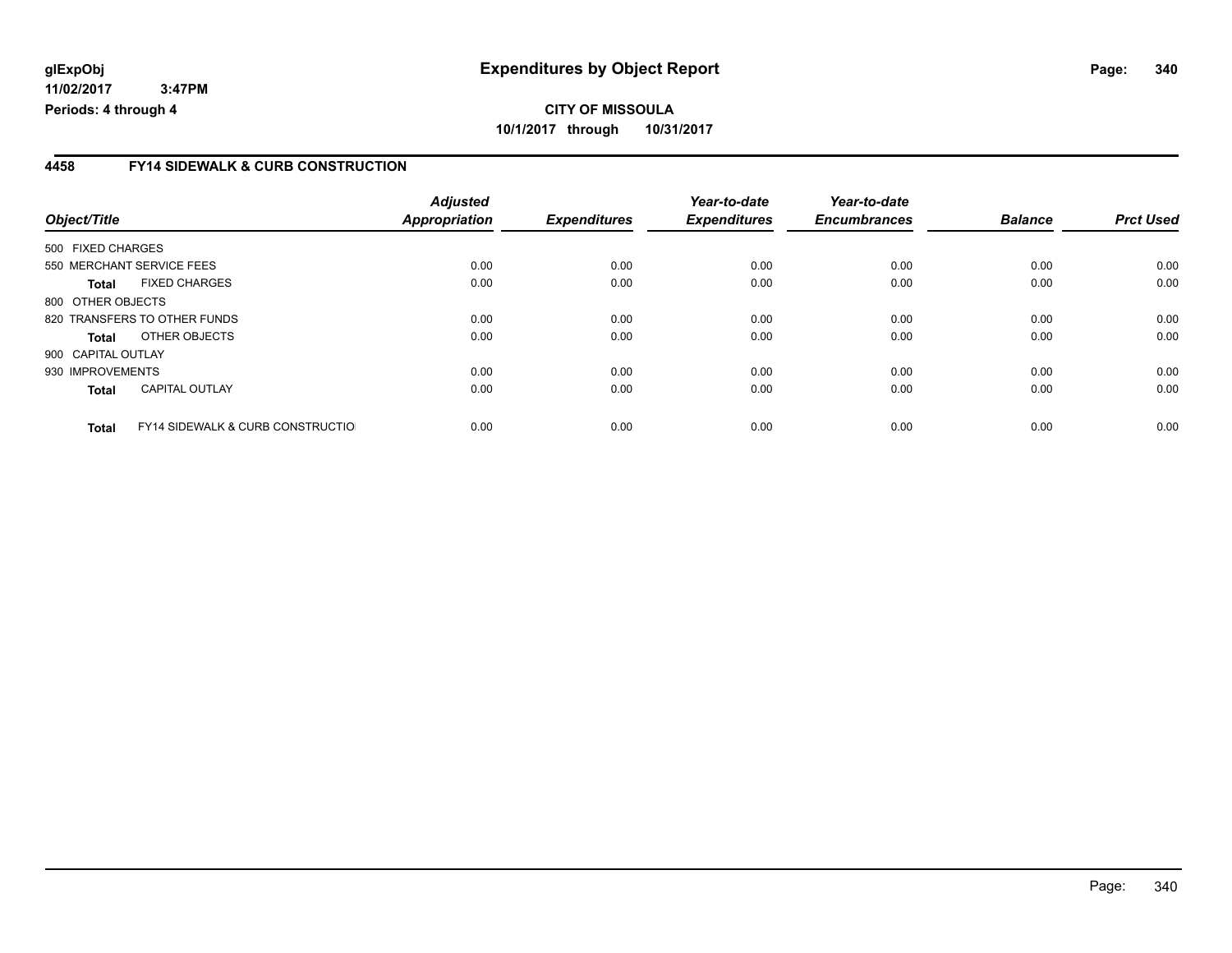# **4459 FY15 SIDEWALK/CURB CONSTRUCTION**

|                    |                              | <b>Adjusted</b>      |                     | Year-to-date        | Year-to-date        |                |                  |
|--------------------|------------------------------|----------------------|---------------------|---------------------|---------------------|----------------|------------------|
| Object/Title       |                              | <b>Appropriation</b> | <b>Expenditures</b> | <b>Expenditures</b> | <b>Encumbrances</b> | <b>Balance</b> | <b>Prct Used</b> |
| 500 FIXED CHARGES  |                              |                      |                     |                     |                     |                |                  |
|                    | 550 MERCHANT SERVICE FEES    | 0.00                 | 0.00                | 0.00                | 0.00                | 0.00           | 0.00             |
| <b>Total</b>       | <b>FIXED CHARGES</b>         | 0.00                 | 0.00                | 0.00                | 0.00                | 0.00           | 0.00             |
| 800 OTHER OBJECTS  |                              |                      |                     |                     |                     |                |                  |
|                    | 820 TRANSFERS TO OTHER FUNDS | 0.00                 | 0.00                | 0.00                | 0.00                | 0.00           | 0.00             |
| <b>Total</b>       | OTHER OBJECTS                | 0.00                 | 0.00                | 0.00                | 0.00                | 0.00           | 0.00             |
| 900 CAPITAL OUTLAY |                              |                      |                     |                     |                     |                |                  |
| 930 IMPROVEMENTS   |                              | 0.00                 | 0.00                | 0.00                | 0.00                | 0.00           | 0.00             |
| <b>Total</b>       | <b>CAPITAL OUTLAY</b>        | 0.00                 | 0.00                | 0.00                | 0.00                | 0.00           | 0.00             |
| <b>Total</b>       | PUBLIC WORKS OPERATIONS      | 0.00                 | 0.00                | 0.00                | 0.00                | 0.00           | 0.00             |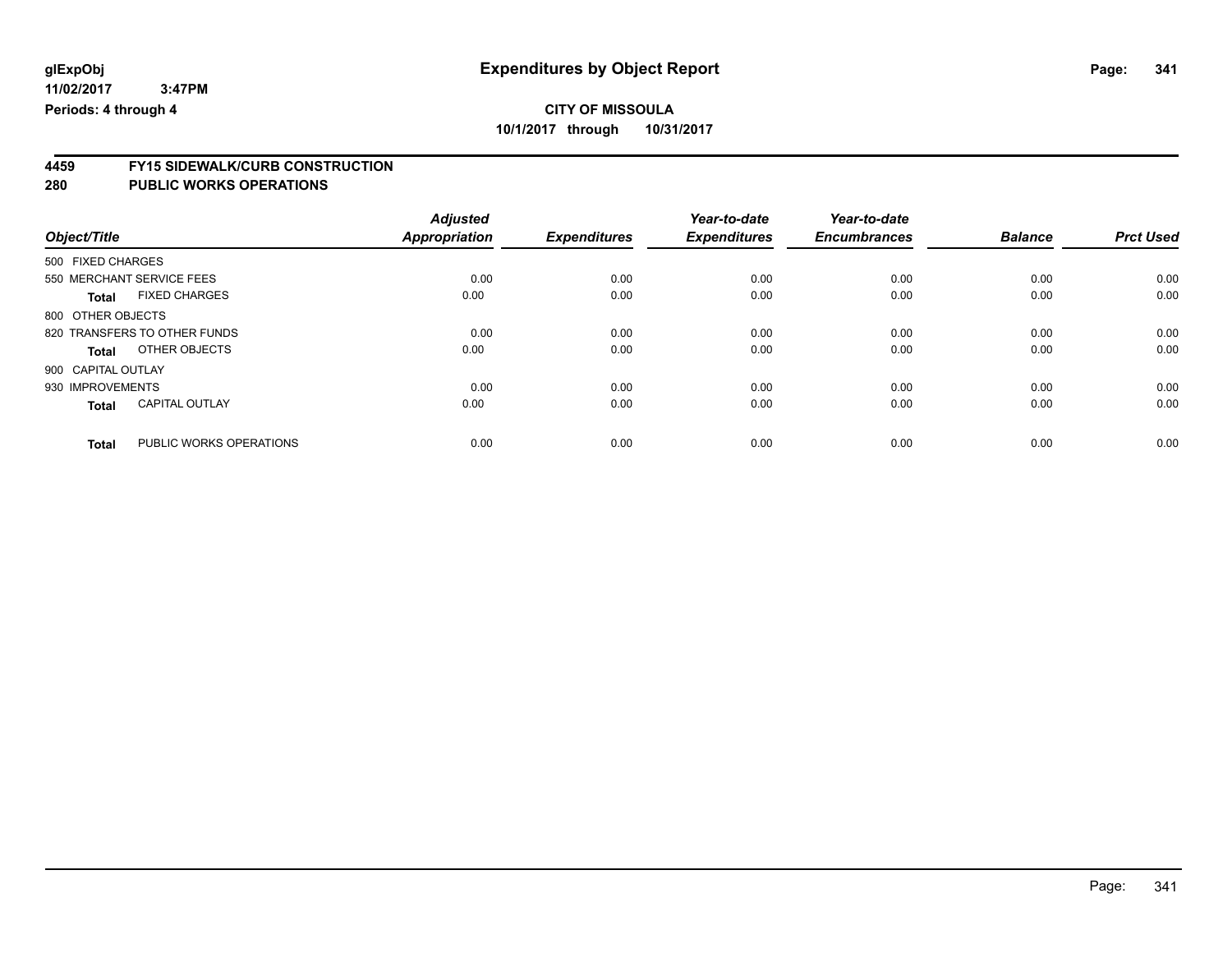## **CITY OF MISSOULA 10/1/2017 through 10/31/2017**

### **4459 FY15 SIDEWALK/CURB CONSTRUCTION**

| Object/Title       |                                        | <b>Adjusted</b><br>Appropriation | <b>Expenditures</b> | Year-to-date<br><b>Expenditures</b> | Year-to-date<br><b>Encumbrances</b> | <b>Balance</b> | <b>Prct Used</b> |
|--------------------|----------------------------------------|----------------------------------|---------------------|-------------------------------------|-------------------------------------|----------------|------------------|
|                    |                                        |                                  |                     |                                     |                                     |                |                  |
| 500 FIXED CHARGES  |                                        |                                  |                     |                                     |                                     |                |                  |
|                    | 550 MERCHANT SERVICE FEES              | 0.00                             | 0.00                | 0.00                                | 0.00                                | 0.00           | 0.00             |
| Total              | <b>FIXED CHARGES</b>                   | 0.00                             | 0.00                | 0.00                                | 0.00                                | 0.00           | 0.00             |
| 800 OTHER OBJECTS  |                                        |                                  |                     |                                     |                                     |                |                  |
|                    | 820 TRANSFERS TO OTHER FUNDS           | 0.00                             | 0.00                | 0.00                                | 0.00                                | 0.00           | 0.00             |
| Total              | OTHER OBJECTS                          | 0.00                             | 0.00                | 0.00                                | 0.00                                | 0.00           | 0.00             |
| 900 CAPITAL OUTLAY |                                        |                                  |                     |                                     |                                     |                |                  |
| 930 IMPROVEMENTS   |                                        | 0.00                             | 0.00                | 0.00                                | 0.00                                | 0.00           | 0.00             |
| <b>Total</b>       | <b>CAPITAL OUTLAY</b>                  | 0.00                             | 0.00                | 0.00                                | 0.00                                | 0.00           | 0.00             |
| <b>Total</b>       | <b>FY15 SIDEWALK/CURB CONSTRUCTION</b> | 0.00                             | 0.00                | 0.00                                | 0.00                                | 0.00           | 0.00             |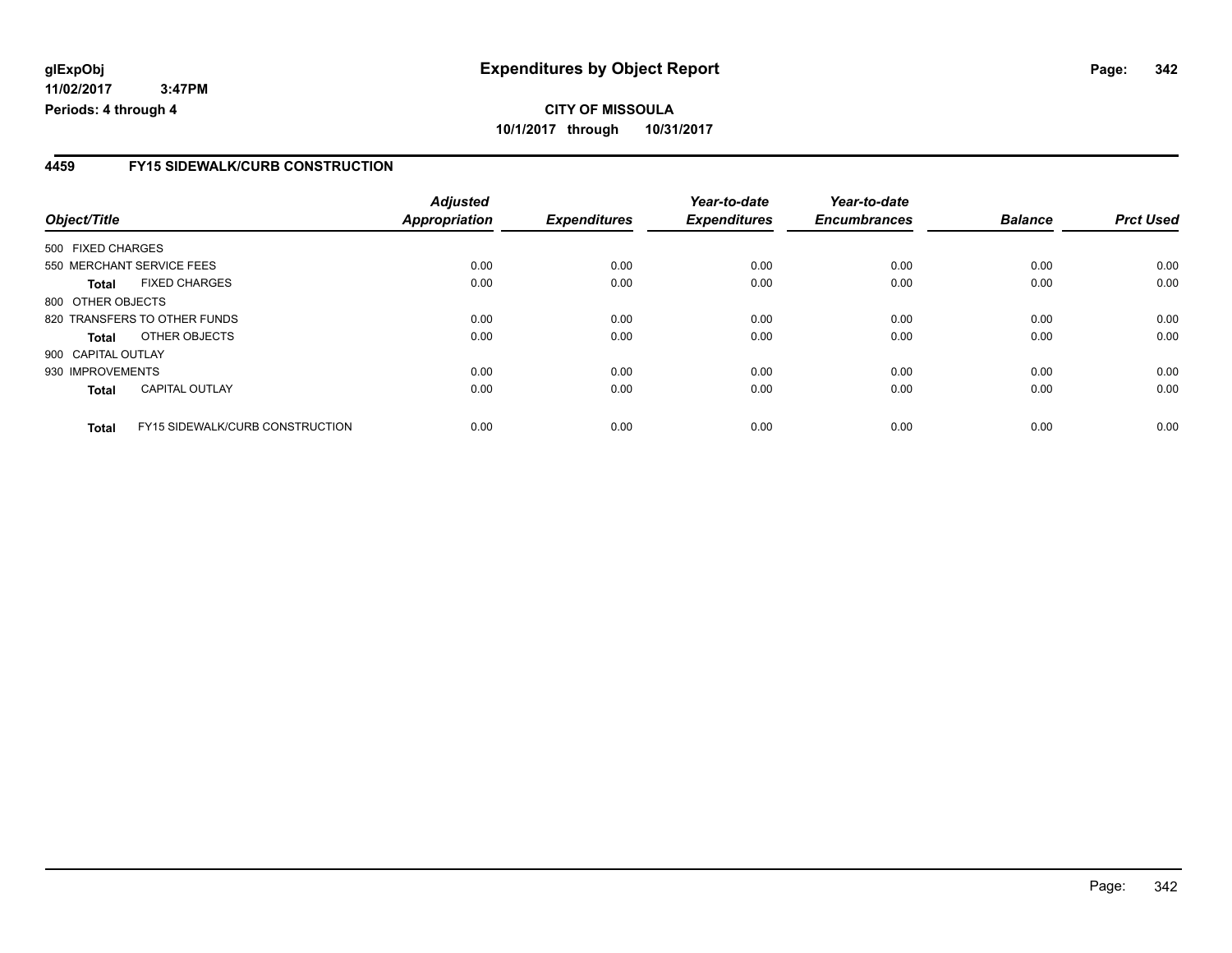# **4460 FY16 SIDEWALK/CURB CONSTRUCTION**

|                    |                              | <b>Adjusted</b>      |                     | Year-to-date        | Year-to-date        |                |                  |
|--------------------|------------------------------|----------------------|---------------------|---------------------|---------------------|----------------|------------------|
| Object/Title       |                              | <b>Appropriation</b> | <b>Expenditures</b> | <b>Expenditures</b> | <b>Encumbrances</b> | <b>Balance</b> | <b>Prct Used</b> |
| 500 FIXED CHARGES  |                              |                      |                     |                     |                     |                |                  |
|                    | 550 MERCHANT SERVICE FEES    | 0.00                 | 0.00                | 0.00                | 0.00                | 0.00           | 0.00             |
| <b>Total</b>       | <b>FIXED CHARGES</b>         | 0.00                 | 0.00                | 0.00                | 0.00                | 0.00           | 0.00             |
| 800 OTHER OBJECTS  |                              |                      |                     |                     |                     |                |                  |
|                    | 820 TRANSFERS TO OTHER FUNDS | 0.00                 | 0.00                | 0.00                | 0.00                | 0.00           | 0.00             |
| <b>Total</b>       | OTHER OBJECTS                | 0.00                 | 0.00                | 0.00                | 0.00                | 0.00           | 0.00             |
| 900 CAPITAL OUTLAY |                              |                      |                     |                     |                     |                |                  |
| 930 IMPROVEMENTS   |                              | 0.00                 | 0.00                | 0.00                | 0.00                | 0.00           | 0.00             |
| <b>Total</b>       | <b>CAPITAL OUTLAY</b>        | 0.00                 | 0.00                | 0.00                | 0.00                | 0.00           | 0.00             |
| <b>Total</b>       | PUBLIC WORKS OPERATIONS      | 0.00                 | 0.00                | 0.00                | 0.00                | 0.00           | 0.00             |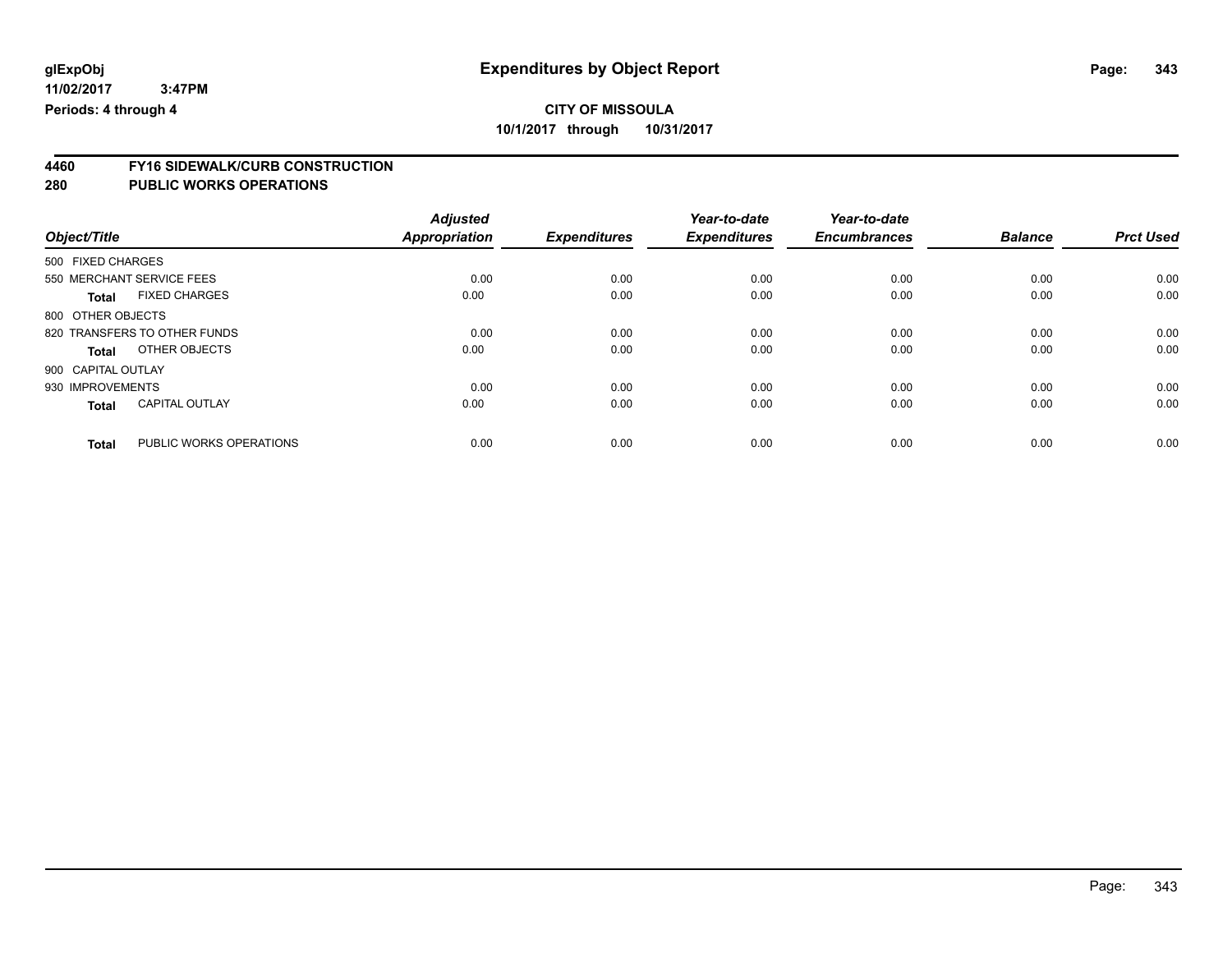## **CITY OF MISSOULA 10/1/2017 through 10/31/2017**

### **4460 FY16 SIDEWALK/CURB CONSTRUCTION**

| Object/Title       |                                 | <b>Adjusted</b><br>Appropriation | <b>Expenditures</b> | Year-to-date<br><b>Expenditures</b> | Year-to-date<br><b>Encumbrances</b> | <b>Balance</b> | <b>Prct Used</b> |
|--------------------|---------------------------------|----------------------------------|---------------------|-------------------------------------|-------------------------------------|----------------|------------------|
| 500 FIXED CHARGES  |                                 |                                  |                     |                                     |                                     |                |                  |
|                    |                                 |                                  |                     |                                     |                                     |                |                  |
|                    | 550 MERCHANT SERVICE FEES       | 0.00                             | 0.00                | 0.00                                | 0.00                                | 0.00           | 0.00             |
| Total              | <b>FIXED CHARGES</b>            | 0.00                             | 0.00                | 0.00                                | 0.00                                | 0.00           | 0.00             |
| 800 OTHER OBJECTS  |                                 |                                  |                     |                                     |                                     |                |                  |
|                    | 820 TRANSFERS TO OTHER FUNDS    | 0.00                             | 0.00                | 0.00                                | 0.00                                | 0.00           | 0.00             |
| Total              | OTHER OBJECTS                   | 0.00                             | 0.00                | 0.00                                | 0.00                                | 0.00           | 0.00             |
| 900 CAPITAL OUTLAY |                                 |                                  |                     |                                     |                                     |                |                  |
| 930 IMPROVEMENTS   |                                 | 0.00                             | 0.00                | 0.00                                | 0.00                                | 0.00           | 0.00             |
| <b>Total</b>       | <b>CAPITAL OUTLAY</b>           | 0.00                             | 0.00                | 0.00                                | 0.00                                | 0.00           | 0.00             |
| <b>Total</b>       | FY16 SIDEWALK/CURB CONSTRUCTION | 0.00                             | 0.00                | 0.00                                | 0.00                                | 0.00           | 0.00             |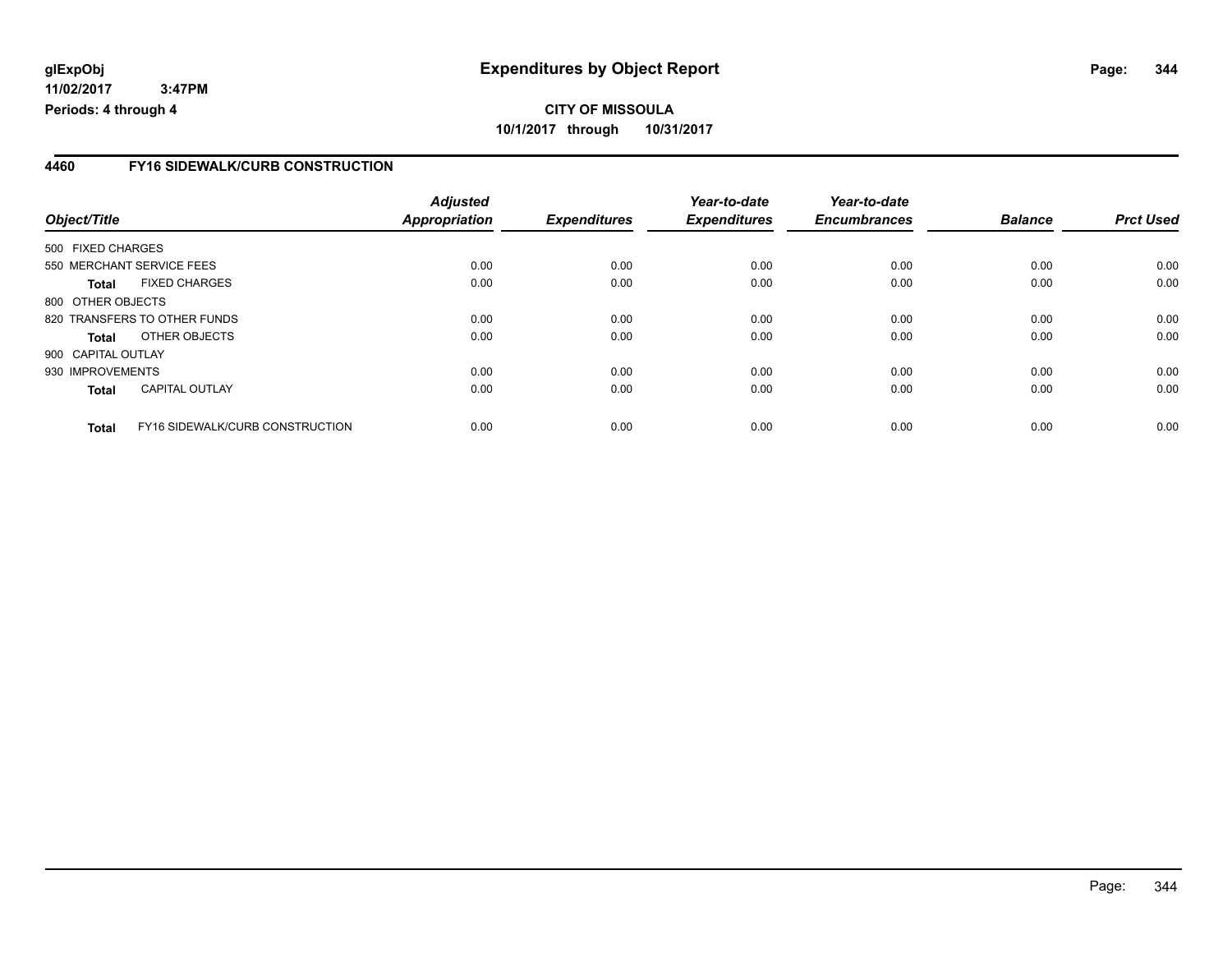**CITY OF MISSOULA**

**10/1/2017 through 10/31/2017**

# **4461 FY17 SIDEWALK/CURB CONSTRUCTION**

| Object/Title              |                         | <b>Adjusted</b><br>Appropriation | <b>Expenditures</b> | Year-to-date<br><b>Expenditures</b> | Year-to-date<br><b>Encumbrances</b> | <b>Balance</b> | <b>Prct Used</b> |
|---------------------------|-------------------------|----------------------------------|---------------------|-------------------------------------|-------------------------------------|----------------|------------------|
| 500 FIXED CHARGES         |                         |                                  |                     |                                     |                                     |                |                  |
| 550 MERCHANT SERVICE FEES |                         | 0.00                             | 0.00                | 0.00                                | 0.00                                | 0.00           | 0.00             |
| Total                     | <b>FIXED CHARGES</b>    | 0.00                             | 0.00                | 0.00                                | 0.00                                | 0.00           | 0.00             |
| 900 CAPITAL OUTLAY        |                         |                                  |                     |                                     |                                     |                |                  |
| 930 IMPROVEMENTS          |                         | 0.00                             | 0.00                | 0.00                                | 0.00                                | 0.00           | 0.00             |
| <b>Total</b>              | <b>CAPITAL OUTLAY</b>   | 0.00                             | 0.00                | 0.00                                | 0.00                                | 0.00           | 0.00             |
| <b>Total</b>              | PUBLIC WORKS OPERATIONS | 0.00                             | 0.00                | 0.00                                | 0.00                                | 0.00           | 0.00             |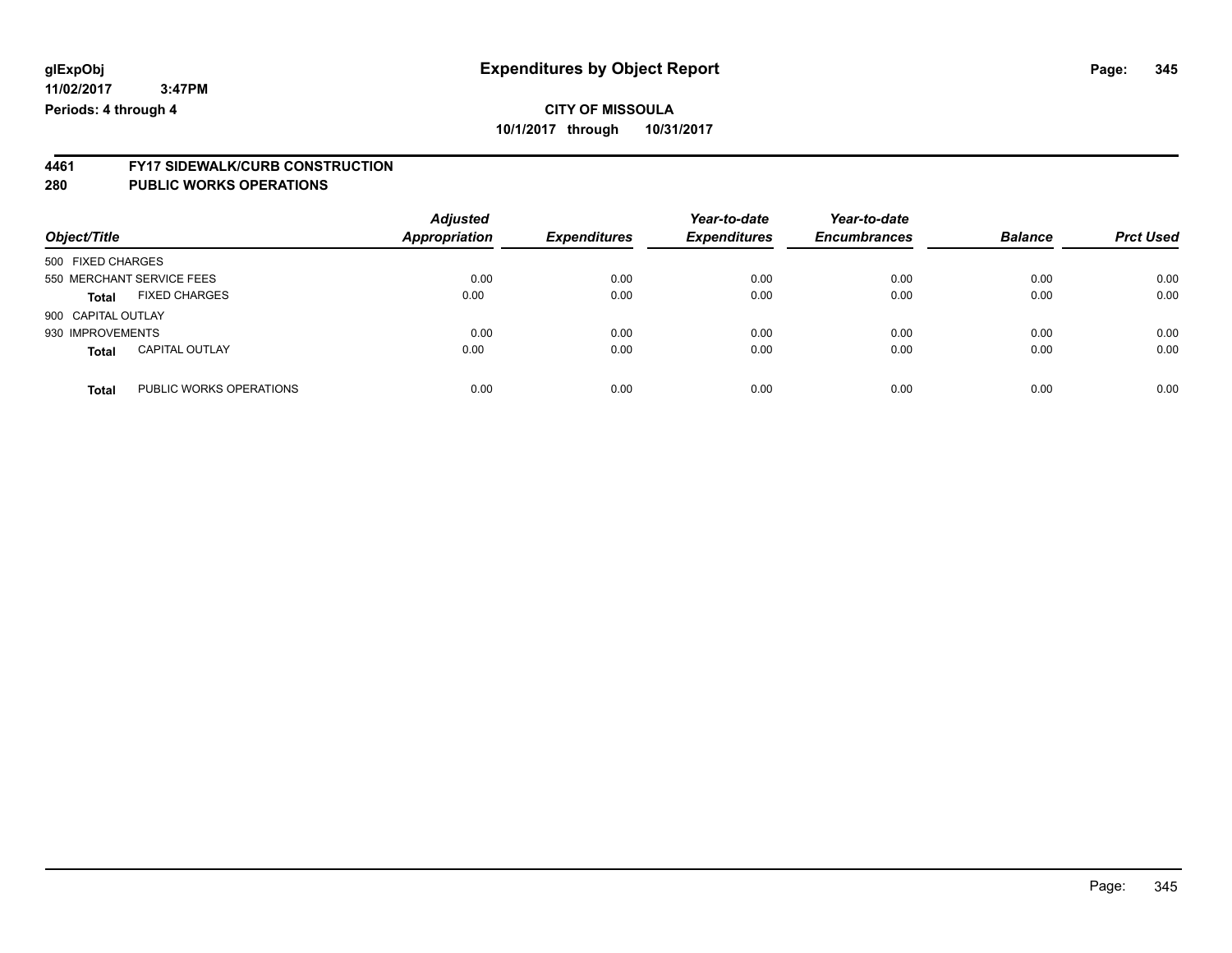#### **4461 FY17 SIDEWALK/CURB CONSTRUCTION**

| Object/Title       |                                        | <b>Adjusted</b><br><b>Appropriation</b> | <b>Expenditures</b> | Year-to-date<br><b>Expenditures</b> | Year-to-date<br><b>Encumbrances</b> | <b>Balance</b> | <b>Prct Used</b> |
|--------------------|----------------------------------------|-----------------------------------------|---------------------|-------------------------------------|-------------------------------------|----------------|------------------|
| 500 FIXED CHARGES  |                                        |                                         |                     |                                     |                                     |                |                  |
|                    | 550 MERCHANT SERVICE FEES              | 0.00                                    | 0.00                | 0.00                                | 0.00                                | 0.00           | 0.00             |
| <b>Total</b>       | <b>FIXED CHARGES</b>                   | 0.00                                    | 0.00                | 0.00                                | 0.00                                | 0.00           | 0.00             |
| 900 CAPITAL OUTLAY |                                        |                                         |                     |                                     |                                     |                |                  |
| 930 IMPROVEMENTS   |                                        | 0.00                                    | 0.00                | 0.00                                | 0.00                                | 0.00           | 0.00             |
| <b>Total</b>       | <b>CAPITAL OUTLAY</b>                  | 0.00                                    | 0.00                | 0.00                                | 0.00                                | 0.00           | 0.00             |
| <b>Total</b>       | <b>FY17 SIDEWALK/CURB CONSTRUCTION</b> | 0.00                                    | 0.00                | 0.00                                | 0.00                                | 0.00           | 0.00             |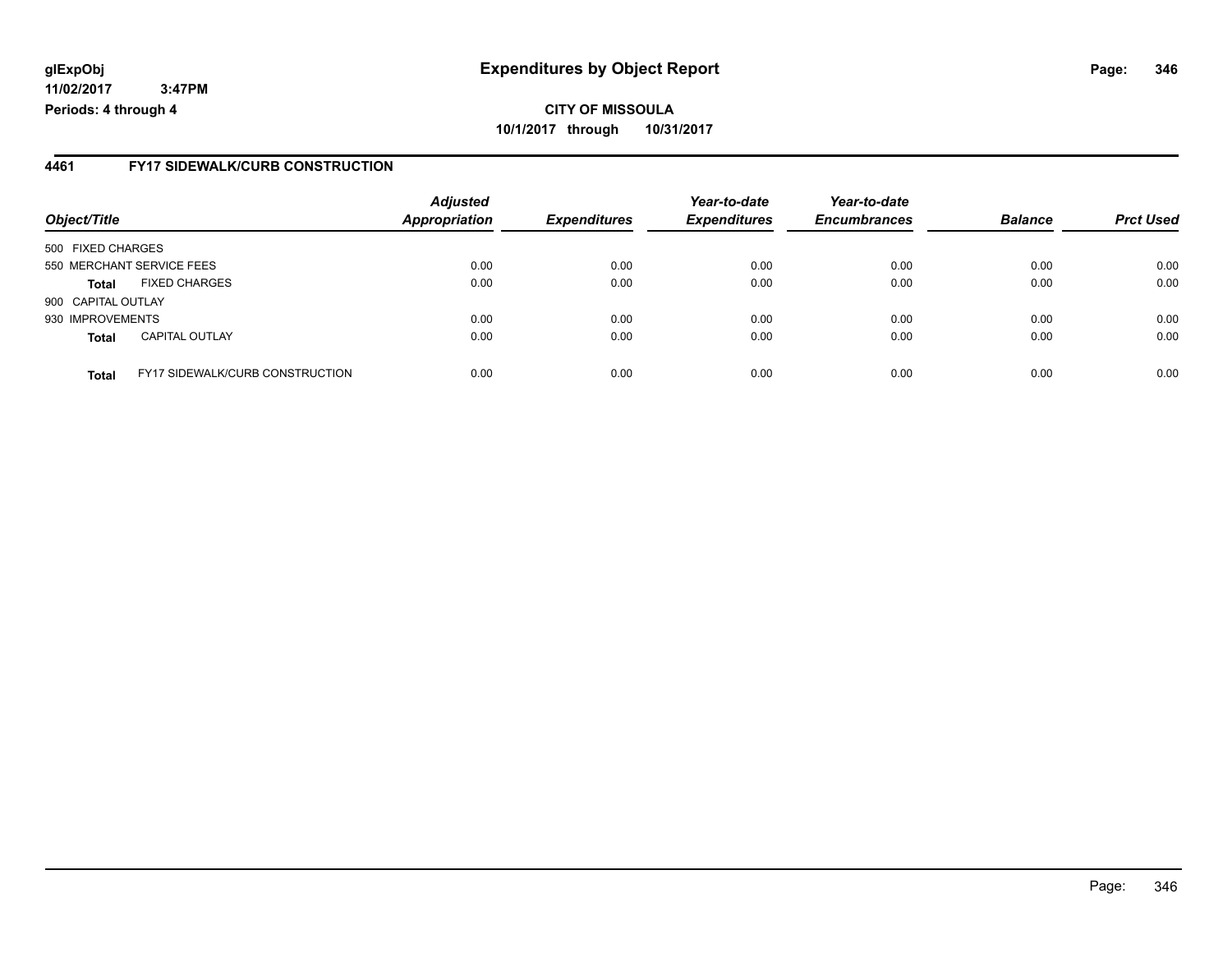# **4462 FY18 SIDEWALK/CURB CONSTRUCTION**

| Object/Title                          |                         | <b>Adjusted</b><br><b>Appropriation</b> | <b>Expenditures</b> | Year-to-date<br><b>Expenditures</b> | Year-to-date<br><b>Encumbrances</b> | <b>Balance</b> | <b>Prct Used</b> |
|---------------------------------------|-------------------------|-----------------------------------------|---------------------|-------------------------------------|-------------------------------------|----------------|------------------|
| 500 FIXED CHARGES                     |                         |                                         |                     |                                     |                                     |                |                  |
| 550 MERCHANT SERVICE FEES             |                         | 0.00                                    | 0.00                | 0.00                                | 0.00                                | 0.00           | 0.00             |
| <b>FIXED CHARGES</b><br><b>Total</b>  |                         | 0.00                                    | 0.00                | 0.00                                | 0.00                                | 0.00           | 0.00             |
| 900 CAPITAL OUTLAY                    |                         |                                         |                     |                                     |                                     |                |                  |
| 930 IMPROVEMENTS                      |                         | 0.00                                    | 229,081.15          | 555,750.57                          | 0.00                                | $-555.750.57$  | 0.00             |
| <b>CAPITAL OUTLAY</b><br><b>Total</b> |                         | 0.00                                    | 229,081.15          | 555,750.57                          | 0.00                                | -555.750.57    | 0.00             |
| <b>Total</b>                          | PUBLIC WORKS OPERATIONS | 0.00                                    | 229.081.15          | 555.750.57                          | 0.00                                | $-555.750.57$  | 0.00             |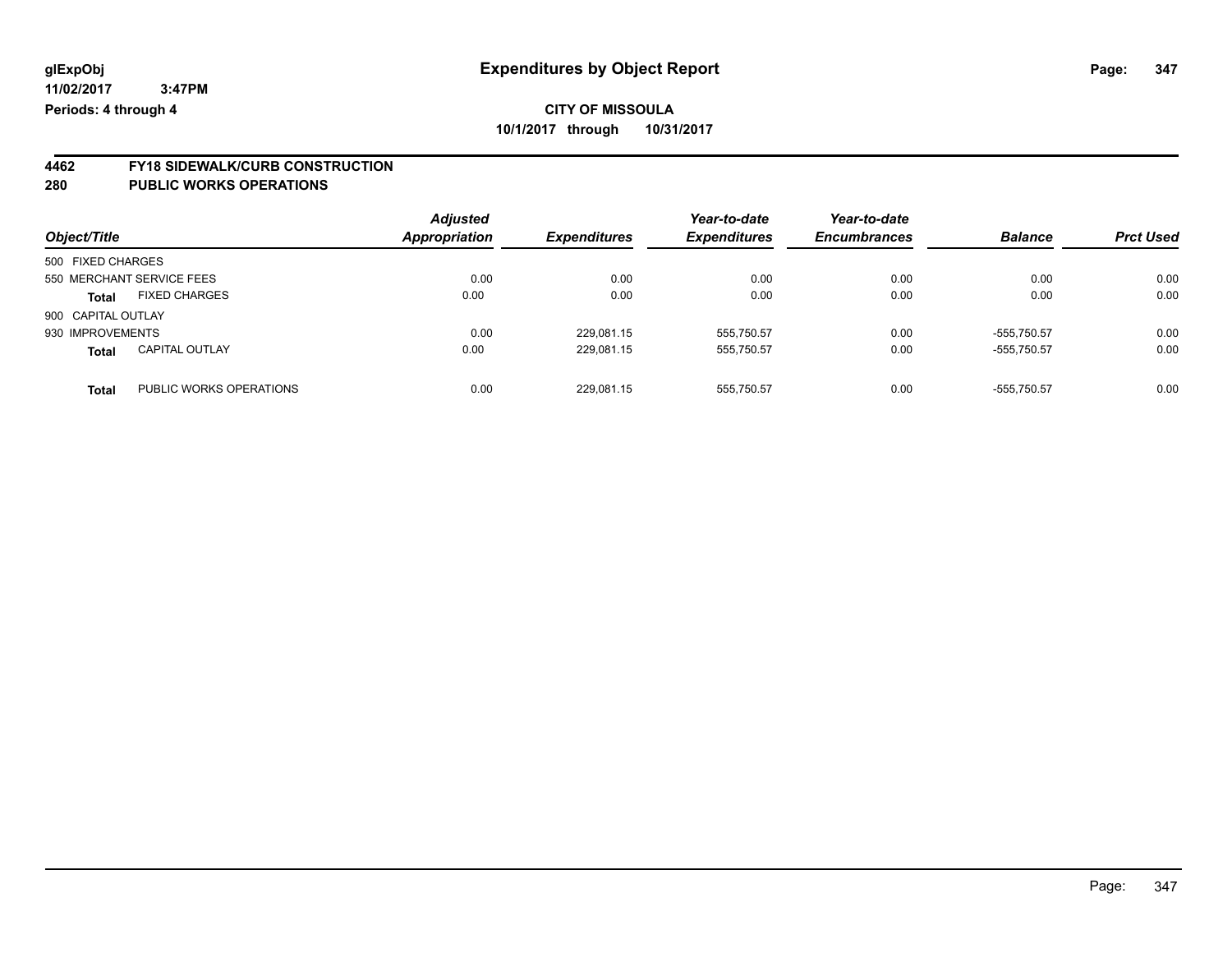## **CITY OF MISSOULA 10/1/2017 through 10/31/2017**

#### **4462 FY18 SIDEWALK/CURB CONSTRUCTION**

| Object/Title                                           | <b>Adjusted</b><br><b>Appropriation</b> | <b>Expenditures</b> | Year-to-date<br><b>Expenditures</b> | Year-to-date<br><b>Encumbrances</b> | <b>Balance</b> | <b>Prct Used</b> |
|--------------------------------------------------------|-----------------------------------------|---------------------|-------------------------------------|-------------------------------------|----------------|------------------|
|                                                        |                                         |                     |                                     |                                     |                |                  |
| 500 FIXED CHARGES                                      |                                         |                     |                                     |                                     |                |                  |
| 550 MERCHANT SERVICE FEES                              | 0.00                                    | 0.00                | 0.00                                | 0.00                                | 0.00           | 0.00             |
| <b>FIXED CHARGES</b><br><b>Total</b>                   | 0.00                                    | 0.00                | 0.00                                | 0.00                                | 0.00           | 0.00             |
| 900 CAPITAL OUTLAY                                     |                                         |                     |                                     |                                     |                |                  |
| 930 IMPROVEMENTS                                       | 0.00                                    | 229,081.15          | 555,750.57                          | 0.00                                | -555.750.57    | 0.00             |
| <b>CAPITAL OUTLAY</b><br><b>Total</b>                  | 0.00                                    | 229,081.15          | 555,750.57                          | 0.00                                | $-555,750.57$  | 0.00             |
| <b>FY18 SIDEWALK/CURB CONSTRUCTION</b><br><b>Total</b> | 0.00                                    | 229.081.15          | 555.750.57                          | 0.00                                | -555.750.57    | 0.00             |
|                                                        |                                         |                     |                                     |                                     |                |                  |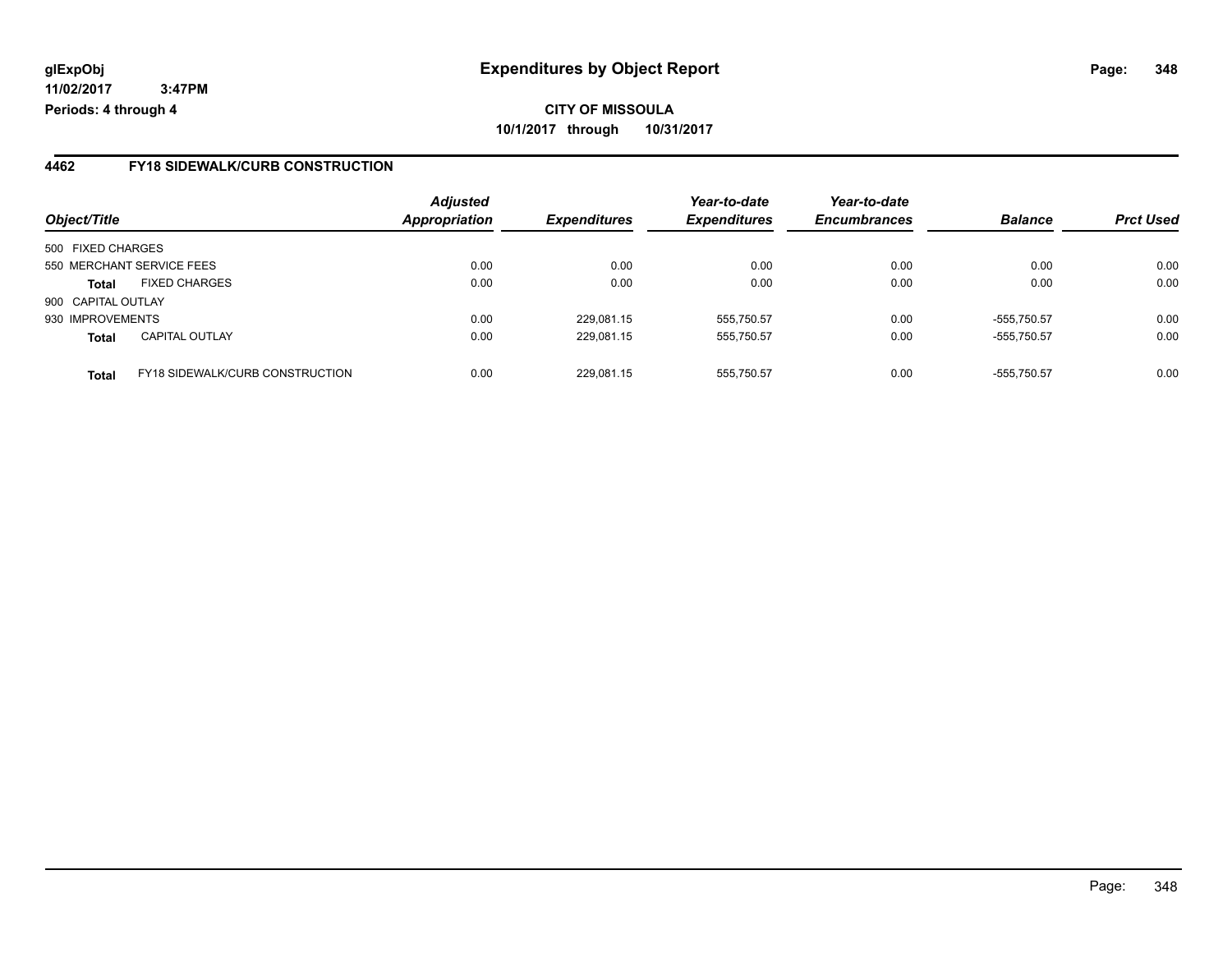# **4531 SID 531 TRAFFIC CALMING**

**000 \*\*\* Title Not Found \*\*\***

| Object/Title                            | <b>Adjusted</b><br><b>Appropriation</b> | <b>Expenditures</b> | Year-to-date<br><b>Expenditures</b> | Year-to-date<br><b>Encumbrances</b> | <b>Balance</b> | <b>Prct Used</b> |
|-----------------------------------------|-----------------------------------------|---------------------|-------------------------------------|-------------------------------------|----------------|------------------|
| 500 FIXED CHARGES                       |                                         |                     |                                     |                                     |                |                  |
| 550 MERCHANT SERVICE FEES               | 0.00                                    | 0.00                | 0.00                                | 0.00                                | 0.00           | 0.00             |
| <b>FIXED CHARGES</b><br><b>Total</b>    | 0.00                                    | 0.00                | 0.00                                | 0.00                                | 0.00           | 0.00             |
| 600 DEBT SERVICE                        |                                         |                     |                                     |                                     |                |                  |
| 620 INTEREST / SERVICE FEES             | 0.00                                    | 0.00                | 0.00                                | 0.00                                | 0.00           | 0.00             |
| <b>DEBT SERVICE</b><br><b>Total</b>     | 0.00                                    | 0.00                | 0.00                                | 0.00                                | 0.00           | 0.00             |
| *** Title Not Found ***<br><b>Total</b> | 0.00                                    | 0.00                | 0.00                                | 0.00                                | 0.00           | 0.00             |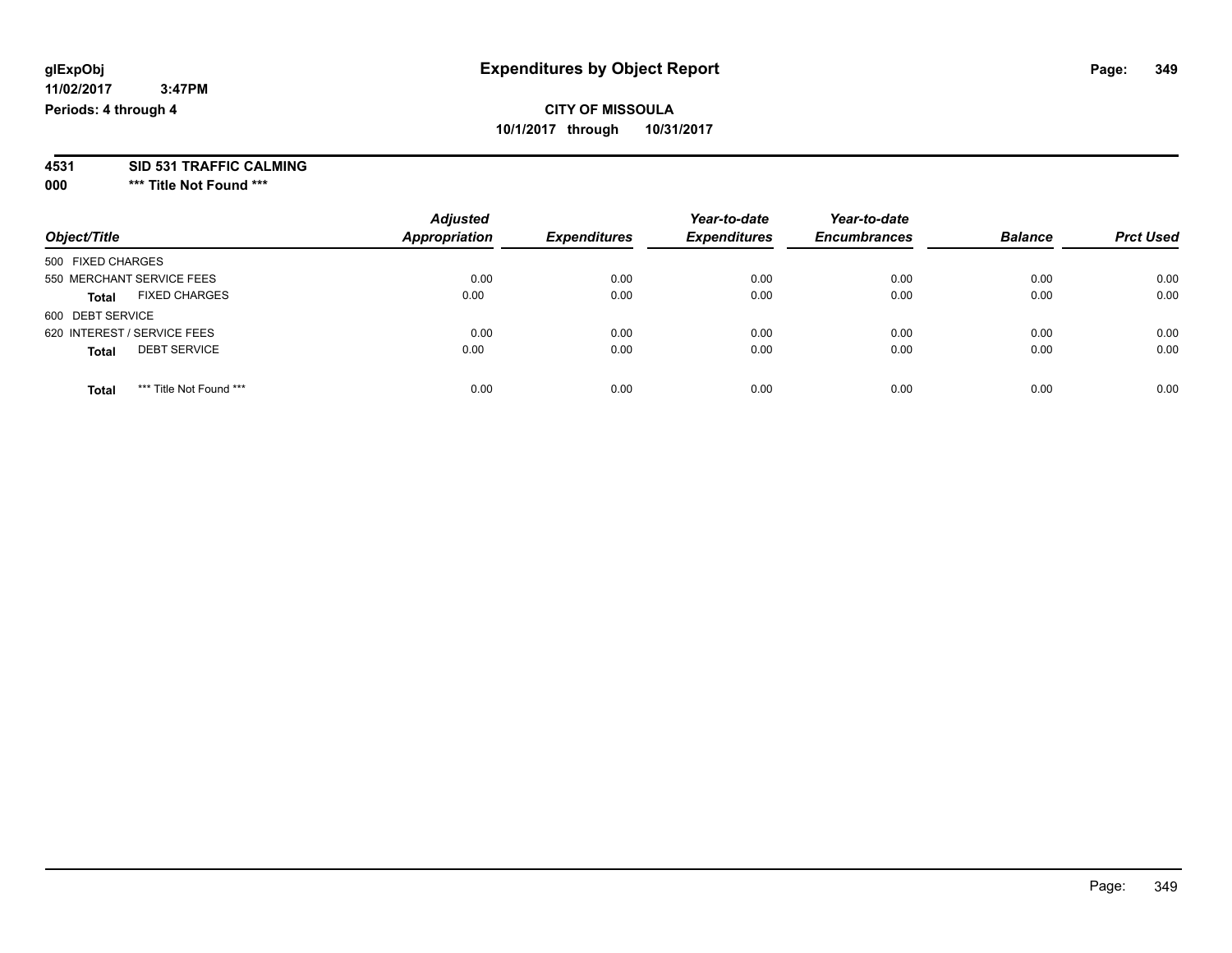**4531 SID 531 TRAFFIC CALMING 390 NON-DEPARTMENTAL**

| Object/Title                          | <b>Adjusted</b><br><b>Appropriation</b> | <b>Expenditures</b> | Year-to-date<br><b>Expenditures</b> | Year-to-date<br><b>Encumbrances</b> | <b>Balance</b> | <b>Prct Used</b> |
|---------------------------------------|-----------------------------------------|---------------------|-------------------------------------|-------------------------------------|----------------|------------------|
| 500 FIXED CHARGES                     |                                         |                     |                                     |                                     |                |                  |
| 550 MERCHANT SERVICE FEES             | 0.00                                    | 0.00                | 0.00                                | 0.00                                | 0.00           | 0.00             |
| <b>FIXED CHARGES</b><br><b>Total</b>  | 0.00                                    | 0.00                | 0.00                                | 0.00                                | 0.00           | 0.00             |
| 900 CAPITAL OUTLAY                    |                                         |                     |                                     |                                     |                |                  |
| 930 IMPROVEMENTS                      | 0.00                                    | 0.00                | 0.00                                | 0.00                                | 0.00           | 0.00             |
| <b>CAPITAL OUTLAY</b><br><b>Total</b> | 0.00                                    | 0.00                | 0.00                                | 0.00                                | 0.00           | 0.00             |
| NON-DEPARTMENTAL<br>Total             | 0.00                                    | 0.00                | 0.00                                | 0.00                                | 0.00           | 0.00             |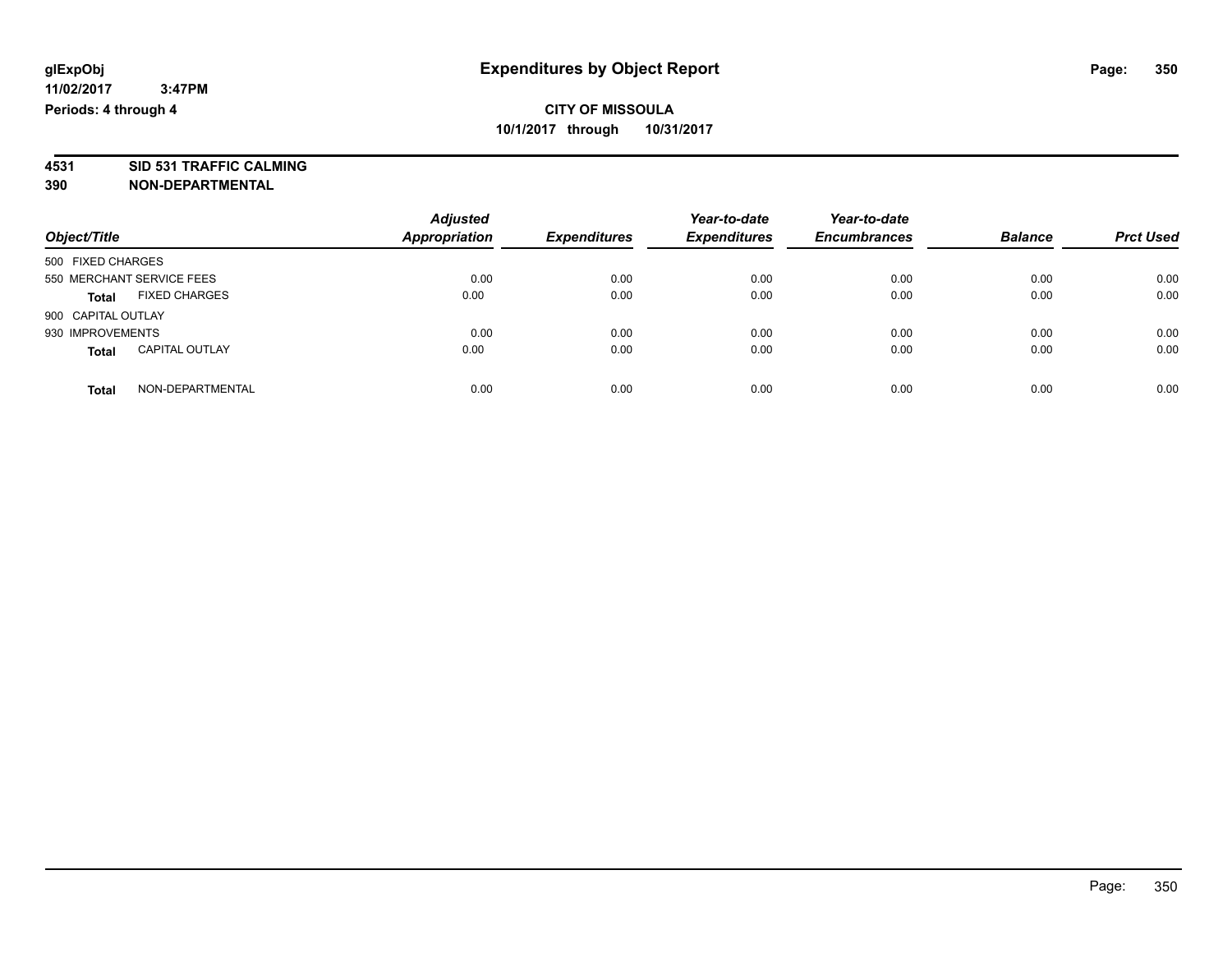#### **4531 SID 531 TRAFFIC CALMING**

|                             |                         | <b>Adjusted</b> |                     | Year-to-date        | Year-to-date        |                |                  |
|-----------------------------|-------------------------|-----------------|---------------------|---------------------|---------------------|----------------|------------------|
| Object/Title                |                         | Appropriation   | <b>Expenditures</b> | <b>Expenditures</b> | <b>Encumbrances</b> | <b>Balance</b> | <b>Prct Used</b> |
| 500 FIXED CHARGES           |                         |                 |                     |                     |                     |                |                  |
| 550 MERCHANT SERVICE FEES   |                         | 0.00            | 0.00                | 0.00                | 0.00                | 0.00           | 0.00             |
| Total                       | <b>FIXED CHARGES</b>    | 0.00            | 0.00                | 0.00                | 0.00                | 0.00           | 0.00             |
| 600 DEBT SERVICE            |                         |                 |                     |                     |                     |                |                  |
| 620 INTEREST / SERVICE FEES |                         | 0.00            | 0.00                | 0.00                | 0.00                | 0.00           | 0.00             |
| Total                       | <b>DEBT SERVICE</b>     | 0.00            | 0.00                | 0.00                | 0.00                | 0.00           | 0.00             |
| 900 CAPITAL OUTLAY          |                         |                 |                     |                     |                     |                |                  |
| 930 IMPROVEMENTS            |                         | 0.00            | 0.00                | 0.00                | 0.00                | 0.00           | 0.00             |
| <b>Total</b>                | <b>CAPITAL OUTLAY</b>   | 0.00            | 0.00                | 0.00                | 0.00                | 0.00           | 0.00             |
| <b>Total</b>                | SID 531 TRAFFIC CALMING | 0.00            | 0.00                | 0.00                | 0.00                | 0.00           | 0.00             |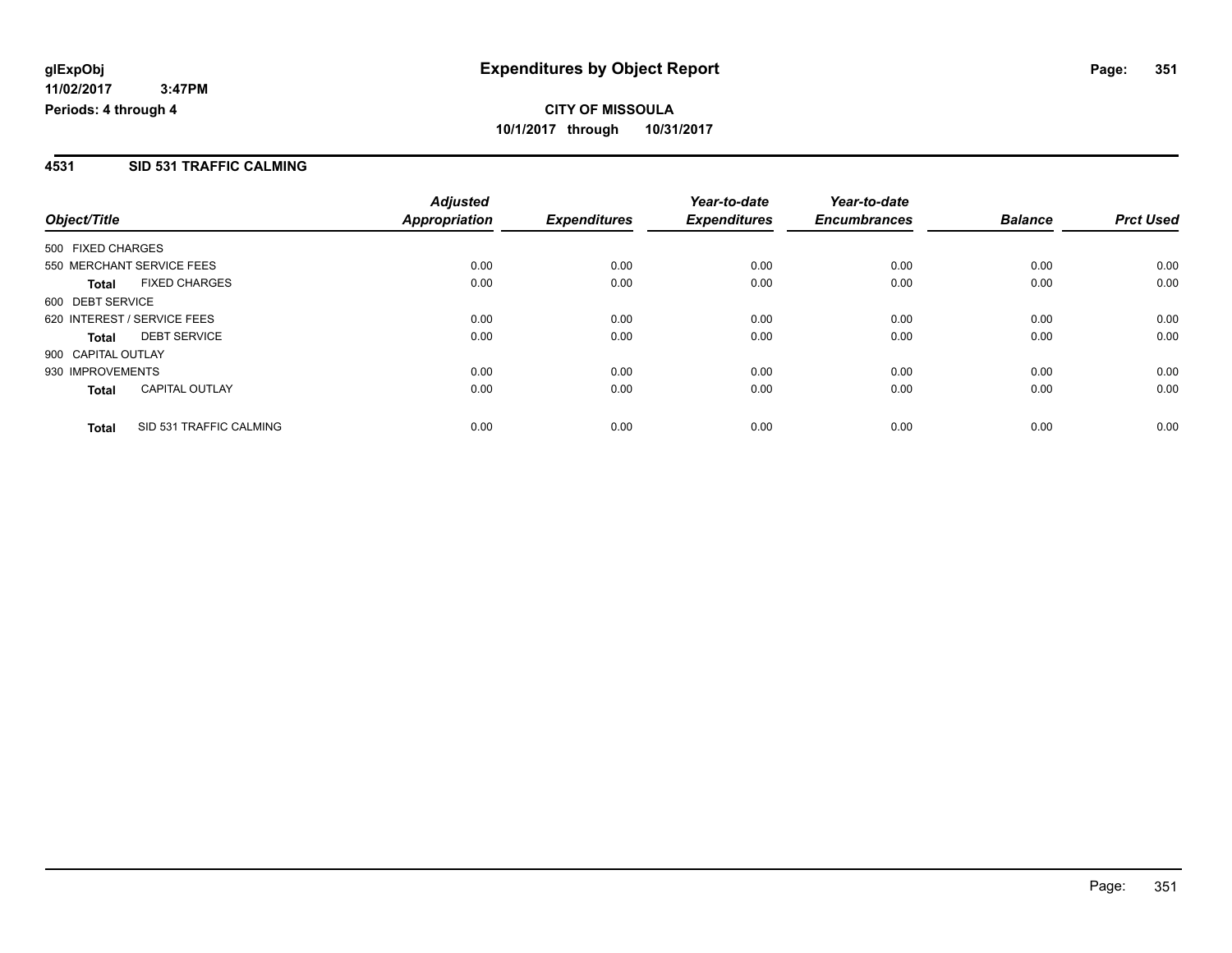# **4532 MALONEY RANCH SID**

**390 NON-DEPARTMENTAL**

|                                       | <b>Adjusted</b>      |                     | Year-to-date        | Year-to-date        |                |                  |
|---------------------------------------|----------------------|---------------------|---------------------|---------------------|----------------|------------------|
| Object/Title                          | <b>Appropriation</b> | <b>Expenditures</b> | <b>Expenditures</b> | <b>Encumbrances</b> | <b>Balance</b> | <b>Prct Used</b> |
| 500 FIXED CHARGES                     |                      |                     |                     |                     |                |                  |
| 550 MERCHANT SERVICE FEES             | 0.00                 | 0.00                | 0.00                | 0.00                | 0.00           | 0.00             |
| <b>FIXED CHARGES</b><br><b>Total</b>  | 0.00                 | 0.00                | 0.00                | 0.00                | 0.00           | 0.00             |
| 900 CAPITAL OUTLAY                    |                      |                     |                     |                     |                |                  |
| 930 IMPROVEMENTS                      | 0.00                 | 0.00                | 0.00                | 0.00                | 0.00           | 0.00             |
| <b>CAPITAL OUTLAY</b><br><b>Total</b> | 0.00                 | 0.00                | 0.00                | 0.00                | 0.00           | 0.00             |
| NON-DEPARTMENTAL<br><b>Total</b>      | 0.00                 | 0.00                | 0.00                | 0.00                | 0.00           | 0.00             |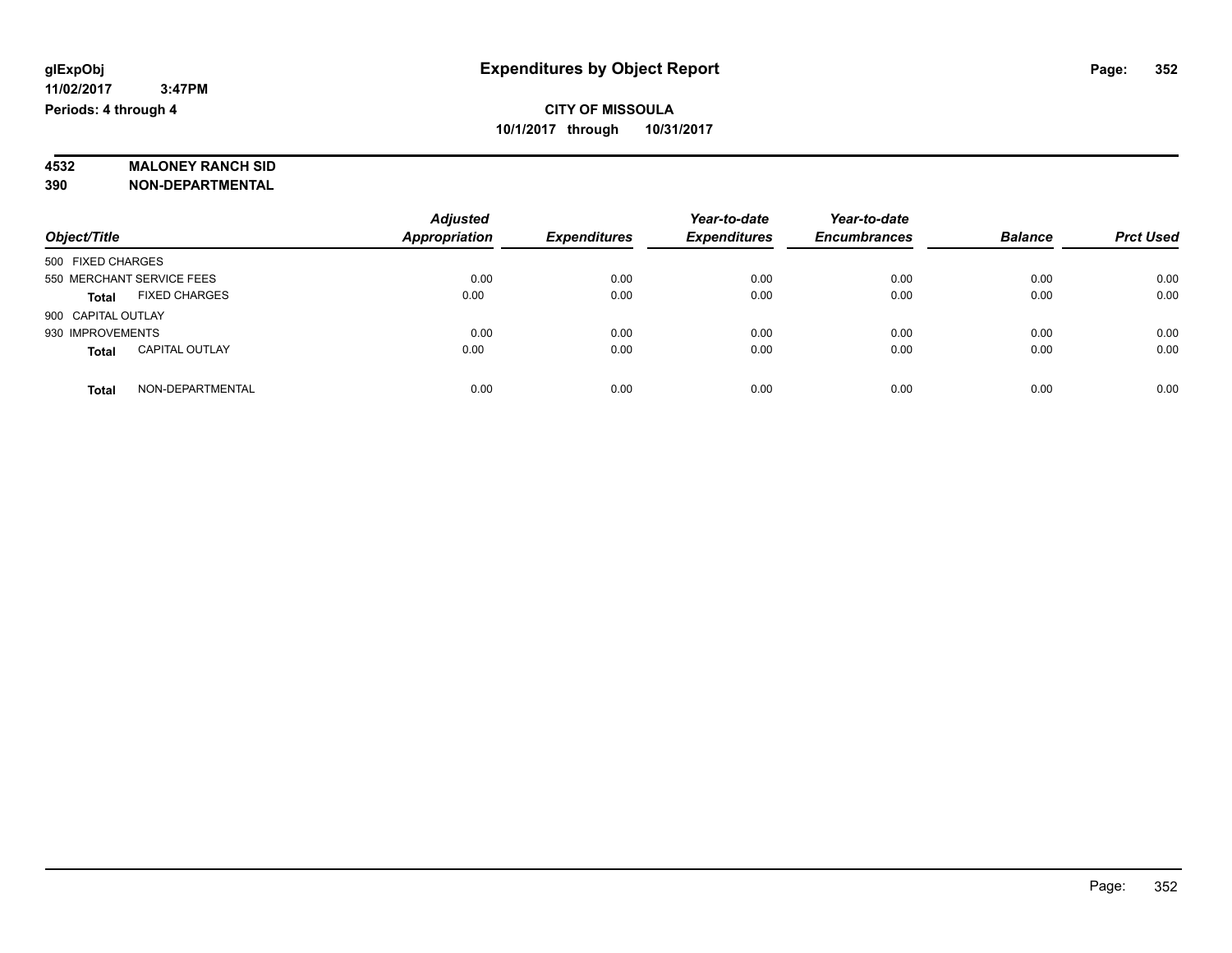#### **4532 MALONEY RANCH SID**

|                           |                          | <b>Adjusted</b><br><b>Appropriation</b> |                     | Year-to-date        | Year-to-date   |                  |      |
|---------------------------|--------------------------|-----------------------------------------|---------------------|---------------------|----------------|------------------|------|
| Object/Title              | <b>Expenditures</b>      |                                         | <b>Expenditures</b> | <b>Encumbrances</b> | <b>Balance</b> | <b>Prct Used</b> |      |
| 500 FIXED CHARGES         |                          |                                         |                     |                     |                |                  |      |
| 550 MERCHANT SERVICE FEES |                          | 0.00                                    | 0.00                | 0.00                | 0.00           | 0.00             | 0.00 |
| <b>Total</b>              | <b>FIXED CHARGES</b>     | 0.00                                    | 0.00                | 0.00                | 0.00           | 0.00             | 0.00 |
| 900 CAPITAL OUTLAY        |                          |                                         |                     |                     |                |                  |      |
| 930 IMPROVEMENTS          |                          | 0.00                                    | 0.00                | 0.00                | 0.00           | 0.00             | 0.00 |
| <b>Total</b>              | <b>CAPITAL OUTLAY</b>    | 0.00                                    | 0.00                | 0.00                | 0.00           | 0.00             | 0.00 |
| <b>Total</b>              | <b>MALONEY RANCH SID</b> | 0.00                                    | 0.00                | 0.00                | 0.00           | 0.00             | 0.00 |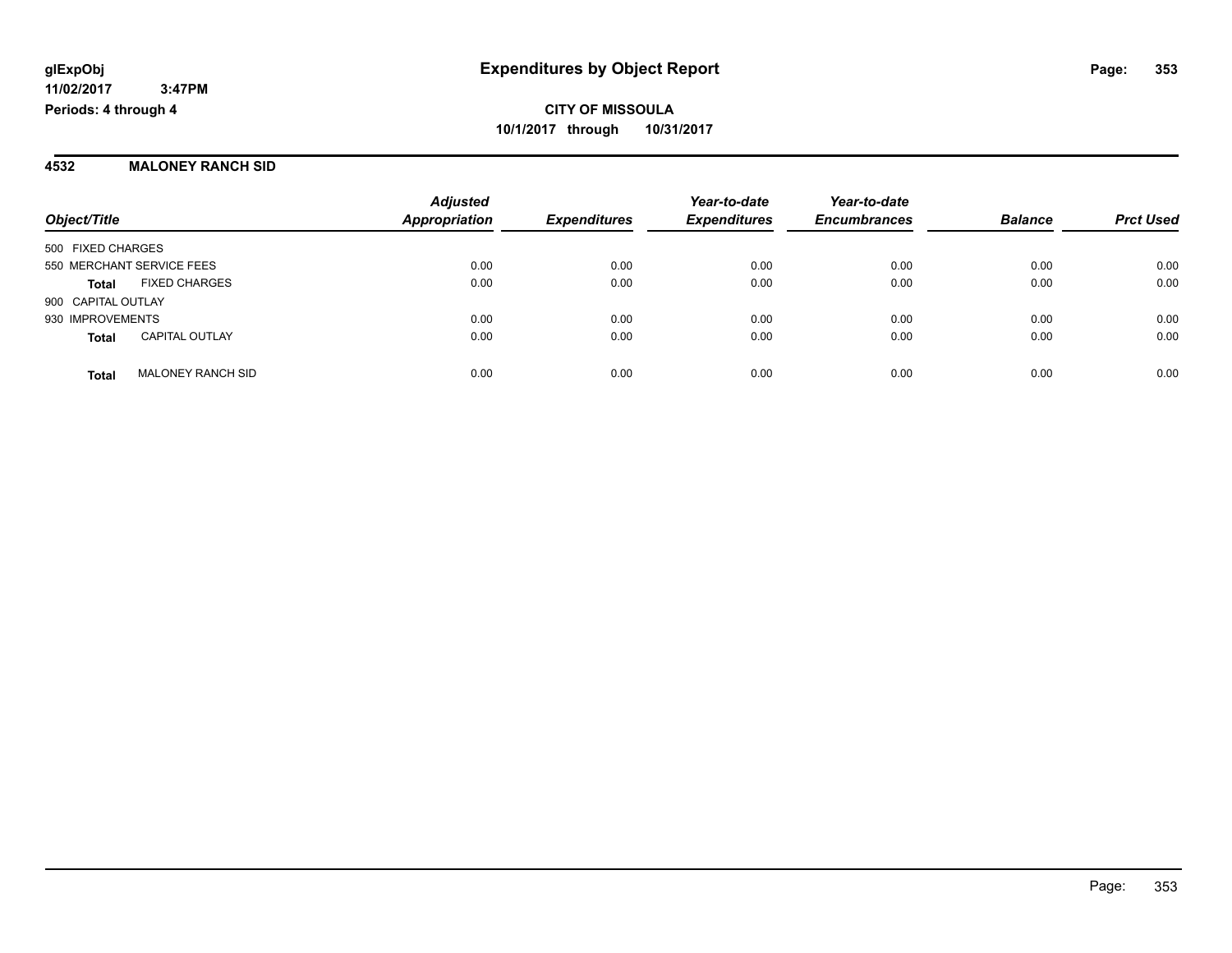**4533 RATTLESNAKE SEWER SID 390 NON-DEPARTMENTAL**

| Object/Title                         | <b>Adjusted</b><br>Appropriation | <b>Expenditures</b> | Year-to-date<br><b>Expenditures</b> | Year-to-date<br><b>Encumbrances</b> | <b>Balance</b> | <b>Prct Used</b> |
|--------------------------------------|----------------------------------|---------------------|-------------------------------------|-------------------------------------|----------------|------------------|
| 500 FIXED CHARGES                    |                                  |                     |                                     |                                     |                |                  |
| 550 MERCHANT SERVICE FEES            | 0.00                             | 0.00                | 0.00                                | 0.00                                | 0.00           | 0.00             |
| <b>FIXED CHARGES</b><br><b>Total</b> | 0.00                             | 0.00                | 0.00                                | 0.00                                | 0.00           | 0.00             |
| NON-DEPARTMENTAL<br><b>Total</b>     | 0.00                             | 0.00                | 0.00                                | 0.00                                | 0.00           | 0.00             |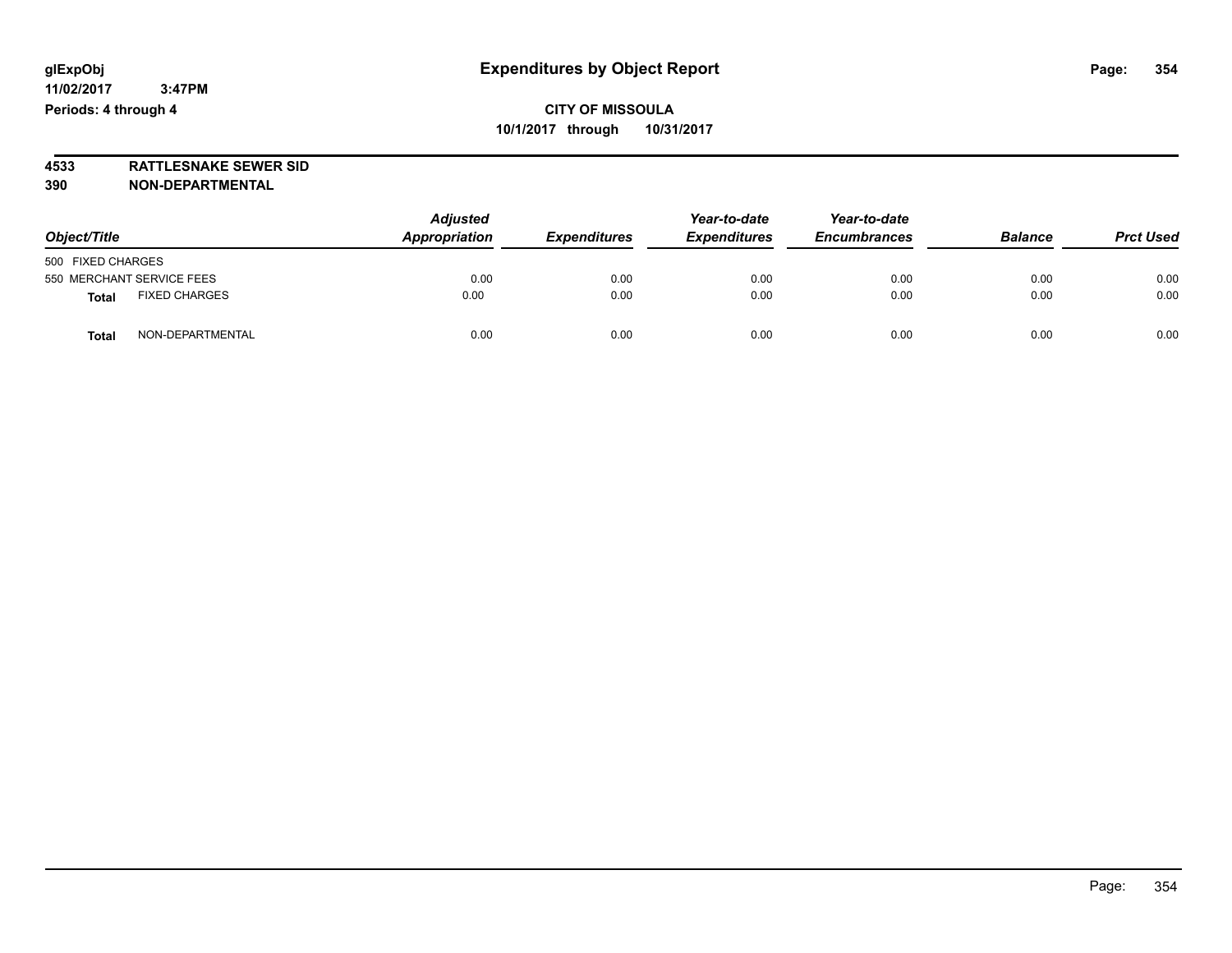**CITY OF MISSOULA 10/1/2017 through 10/31/2017**

#### **4533 RATTLESNAKE SEWER SID**

|                                | <b>Adjusted</b> |                     | Year-to-date        | Year-to-date        |                |                  |
|--------------------------------|-----------------|---------------------|---------------------|---------------------|----------------|------------------|
| Object/Title                   | Appropriation   | <b>Expenditures</b> | <b>Expenditures</b> | <b>Encumbrances</b> | <b>Balance</b> | <b>Prct Used</b> |
| 500 FIXED CHARGES              |                 |                     |                     |                     |                |                  |
| 550 MERCHANT SERVICE FEES      | 0.00            | 0.00                | 0.00                | 0.00                | 0.00           | 0.00             |
| <b>FIXED CHARGES</b><br>Total  | 0.00            | 0.00                | 0.00                | 0.00                | 0.00           | 0.00             |
| RATTLESNAKE SEWER SID<br>Total | 0.00            | 0.00                | 0.00                | 0.00                | 0.00           | 0.00             |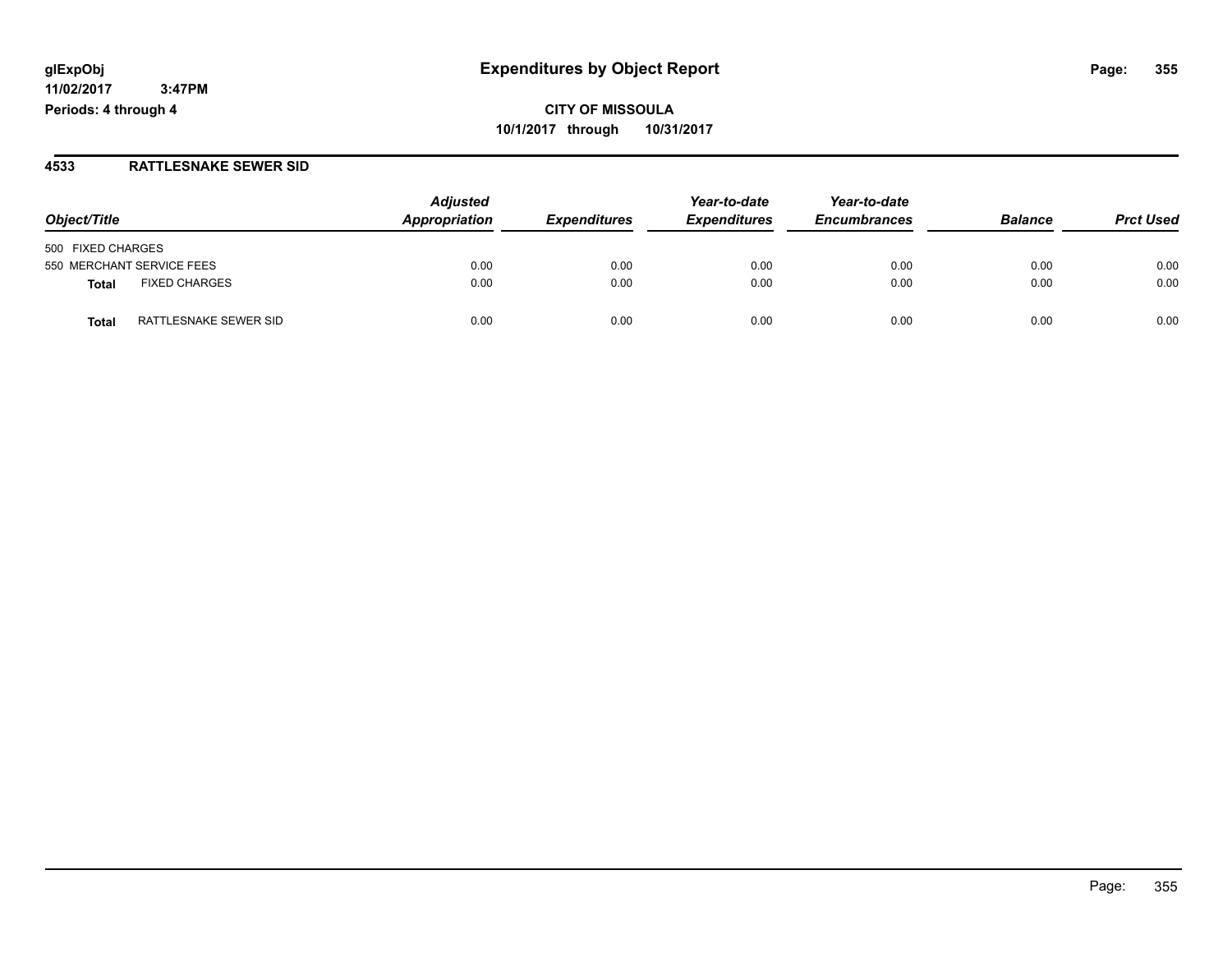# **4534 SID 534 LINCOLNWOOD**

**390 NON-DEPARTMENTAL**

|                                      | <b>Adjusted</b>      |                     | Year-to-date        | Year-to-date        |                |                  |
|--------------------------------------|----------------------|---------------------|---------------------|---------------------|----------------|------------------|
| Object/Title                         | <b>Appropriation</b> | <b>Expenditures</b> | <b>Expenditures</b> | <b>Encumbrances</b> | <b>Balance</b> | <b>Prct Used</b> |
| 500 FIXED CHARGES                    |                      |                     |                     |                     |                |                  |
| 550 MERCHANT SERVICE FEES            | 0.00                 | 0.00                | 0.00                | 0.00                | 0.00           | 0.00             |
| <b>FIXED CHARGES</b><br><b>Total</b> | 0.00                 | 0.00                | 0.00                | 0.00                | 0.00           | 0.00             |
| 800 OTHER OBJECTS                    |                      |                     |                     |                     |                |                  |
| 820 TRANSFERS TO OTHER FUNDS         | 0.00                 | 0.00                | 0.00                | 0.00                | 0.00           | 0.00             |
| OTHER OBJECTS<br><b>Total</b>        | 0.00                 | 0.00                | 0.00                | 0.00                | 0.00           | 0.00             |
| NON-DEPARTMENTAL<br>Total            | 0.00                 | 0.00                | 0.00                | 0.00                | 0.00           | 0.00             |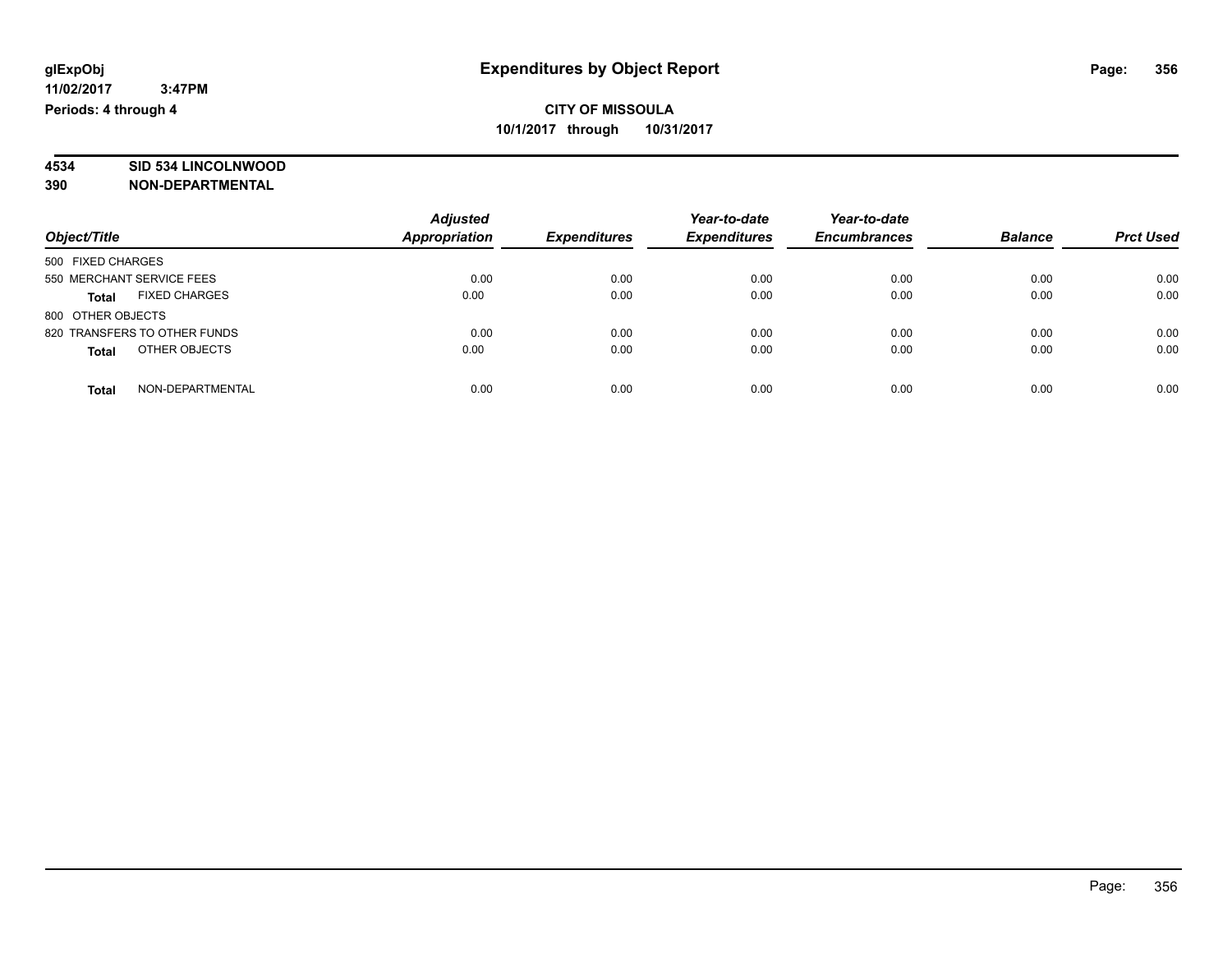#### **4534 SID 534 LINCOLNWOOD**

|                                      | <b>Adjusted</b>      |                     | Year-to-date        | Year-to-date        |                |                  |
|--------------------------------------|----------------------|---------------------|---------------------|---------------------|----------------|------------------|
| Object/Title                         | <b>Appropriation</b> | <b>Expenditures</b> | <b>Expenditures</b> | <b>Encumbrances</b> | <b>Balance</b> | <b>Prct Used</b> |
| 500 FIXED CHARGES                    |                      |                     |                     |                     |                |                  |
| 550 MERCHANT SERVICE FEES            | 0.00                 | 0.00                | 0.00                | 0.00                | 0.00           | 0.00             |
| <b>FIXED CHARGES</b><br><b>Total</b> | 0.00                 | 0.00                | 0.00                | 0.00                | 0.00           | 0.00             |
| 800 OTHER OBJECTS                    |                      |                     |                     |                     |                |                  |
| 820 TRANSFERS TO OTHER FUNDS         | 0.00                 | 0.00                | 0.00                | 0.00                | 0.00           | 0.00             |
| OTHER OBJECTS<br><b>Total</b>        | 0.00                 | 0.00                | 0.00                | 0.00                | 0.00           | 0.00             |
| SID 534 LINCOLNWOOD<br><b>Total</b>  | 0.00                 | 0.00                | 0.00                | 0.00                | 0.00           | 0.00             |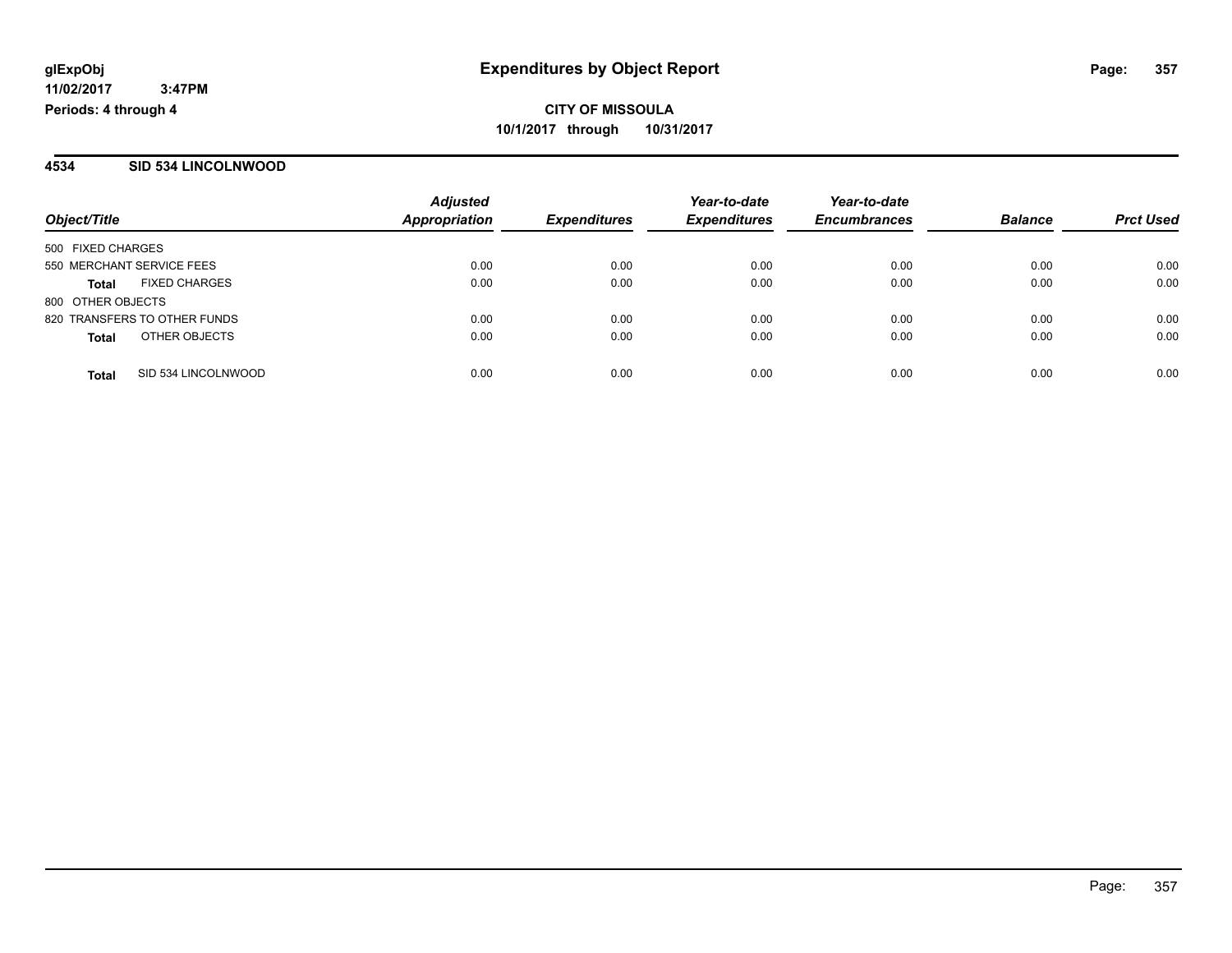### **CITY OF MISSOULA 10/1/2017 through 10/31/2017**

# **4535 SLANT STREET TRAFFIC CALMING**

**000 \*\*\* Title Not Found \*\*\***

| Object/Title                            | <b>Adjusted</b><br><b>Appropriation</b> | <b>Expenditures</b> | Year-to-date<br><b>Expenditures</b> | Year-to-date<br><b>Encumbrances</b> | <b>Balance</b> | <b>Prct Used</b> |
|-----------------------------------------|-----------------------------------------|---------------------|-------------------------------------|-------------------------------------|----------------|------------------|
| 500 FIXED CHARGES                       |                                         |                     |                                     |                                     |                |                  |
| 550 MERCHANT SERVICE FEES               | 0.00                                    | 0.00                | 0.00                                | 0.00                                | 0.00           | 0.00             |
| <b>FIXED CHARGES</b><br><b>Total</b>    | 0.00                                    | 0.00                | 0.00                                | 0.00                                | 0.00           | 0.00             |
| 600 DEBT SERVICE                        |                                         |                     |                                     |                                     |                |                  |
| 620 INTEREST / SERVICE FEES             | 0.00                                    | 0.00                | 0.00                                | 0.00                                | 0.00           | 0.00             |
| <b>DEBT SERVICE</b><br><b>Total</b>     | 0.00                                    | 0.00                | 0.00                                | 0.00                                | 0.00           | 0.00             |
| *** Title Not Found ***<br><b>Total</b> | 0.00                                    | 0.00                | 0.00                                | 0.00                                | 0.00           | 0.00             |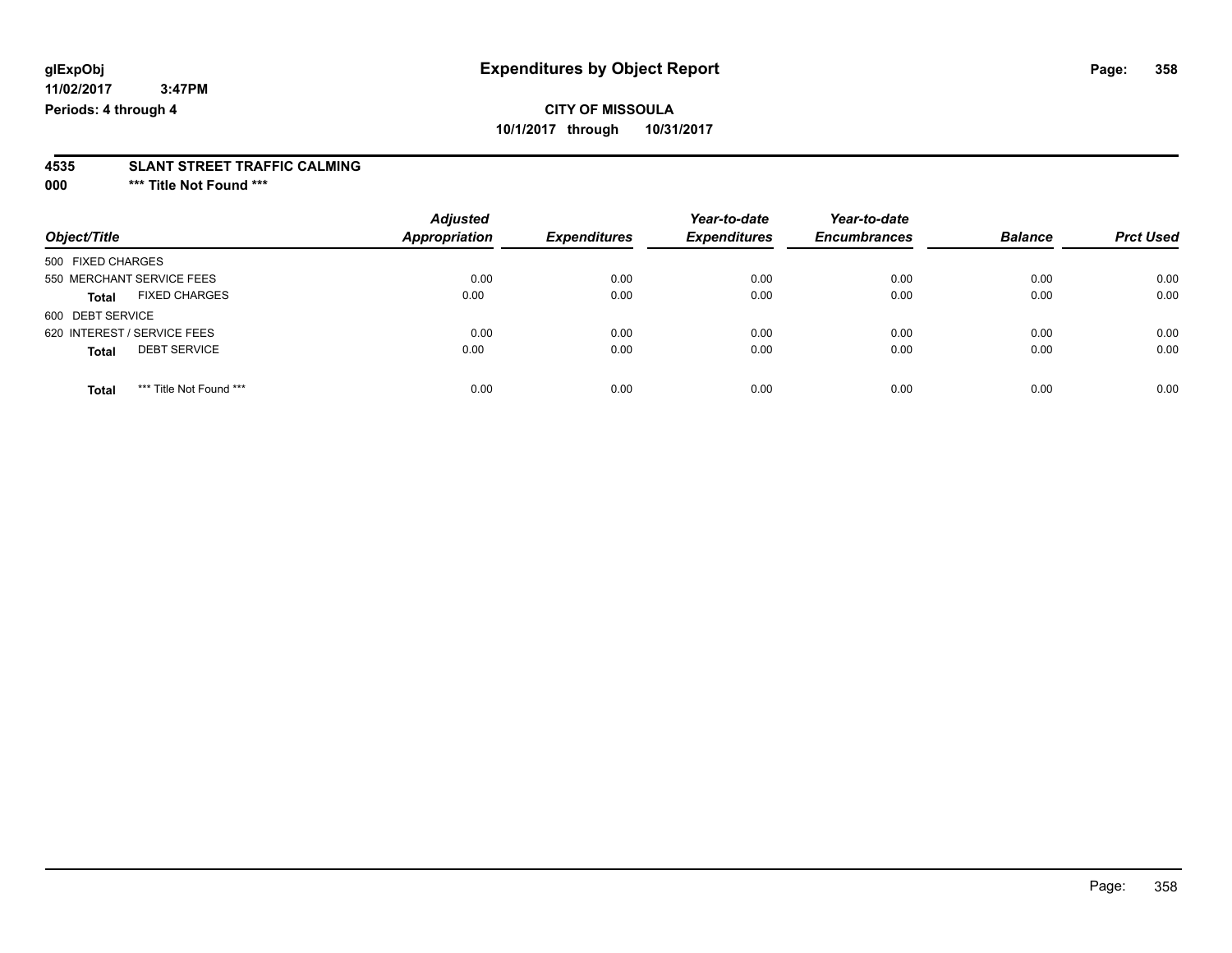**CITY OF MISSOULA 10/1/2017 through 10/31/2017**

### **4535 SLANT STREET TRAFFIC CALMING**

|                                              | <b>Adjusted</b><br>Appropriation | <b>Expenditures</b> | Year-to-date<br><b>Expenditures</b> | Year-to-date<br><b>Encumbrances</b> | <b>Balance</b> |                  |
|----------------------------------------------|----------------------------------|---------------------|-------------------------------------|-------------------------------------|----------------|------------------|
| Object/Title                                 |                                  |                     |                                     |                                     |                | <b>Prct Used</b> |
| 500 FIXED CHARGES                            |                                  |                     |                                     |                                     |                |                  |
| 550 MERCHANT SERVICE FEES                    | 0.00                             | 0.00                | 0.00                                | 0.00                                | 0.00           | 0.00             |
| <b>FIXED CHARGES</b><br><b>Total</b>         | 0.00                             | 0.00                | 0.00                                | 0.00                                | 0.00           | 0.00             |
| 600 DEBT SERVICE                             |                                  |                     |                                     |                                     |                |                  |
| 620 INTEREST / SERVICE FEES                  | 0.00                             | 0.00                | 0.00                                | 0.00                                | 0.00           | 0.00             |
| <b>DEBT SERVICE</b><br><b>Total</b>          | 0.00                             | 0.00                | 0.00                                | 0.00                                | 0.00           | 0.00             |
| SLANT STREET TRAFFIC CALMING<br><b>Total</b> | 0.00                             | 0.00                | 0.00                                | 0.00                                | 0.00           | 0.00             |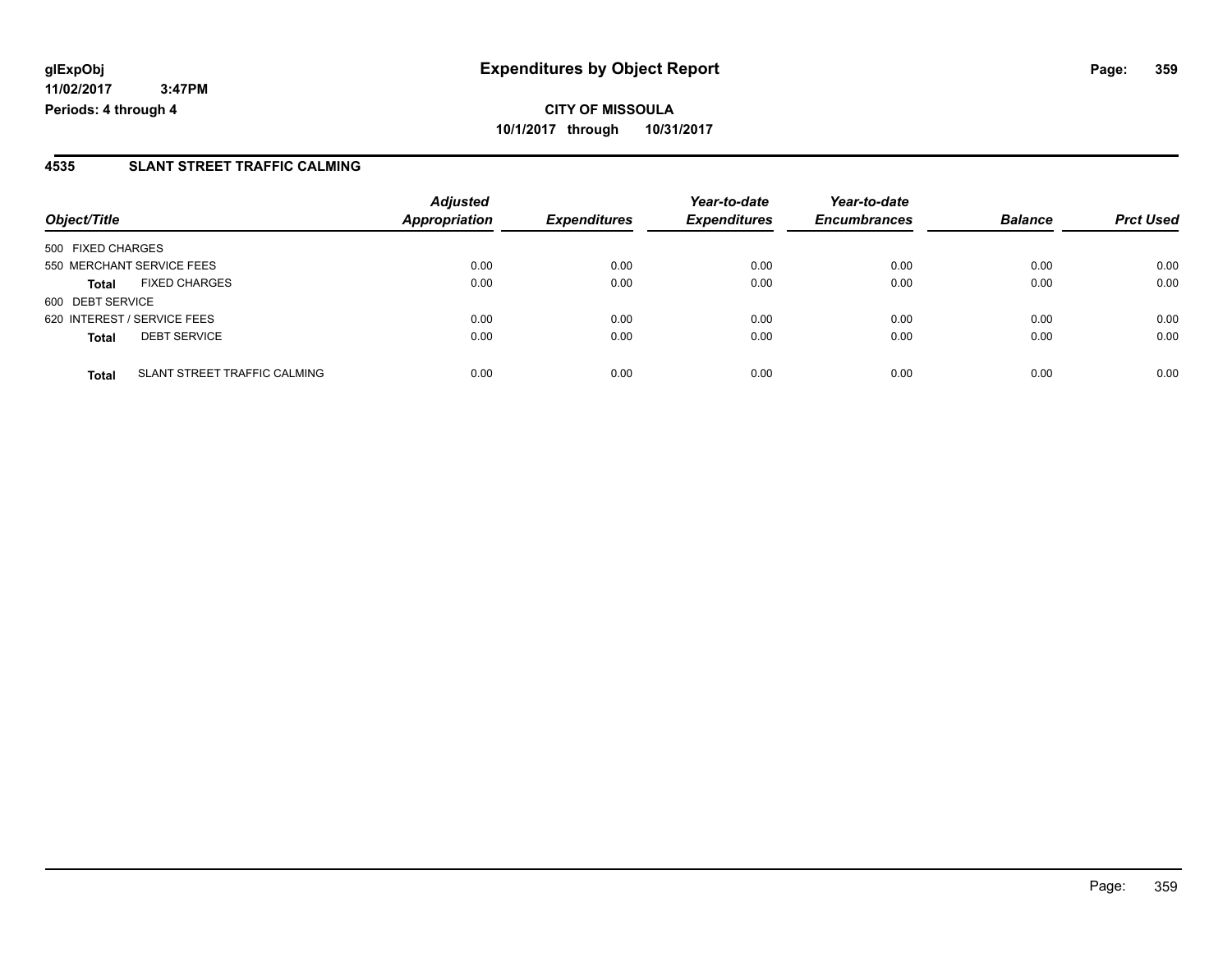# **4536 SID536 LINCOLNWOOD SWR PH2**

### **390 NON-DEPARTMENTAL**

| Object/Title                  | <b>Adjusted</b><br>Appropriation | <b>Expenditures</b> | Year-to-date<br><b>Expenditures</b> | Year-to-date<br><b>Encumbrances</b> | <b>Balance</b> | <b>Prct Used</b> |
|-------------------------------|----------------------------------|---------------------|-------------------------------------|-------------------------------------|----------------|------------------|
| 500 FIXED CHARGES             |                                  |                     |                                     |                                     |                |                  |
| 550 MERCHANT SERVICE FEES     | 0.00                             | 0.00                | 0.00                                | 0.00                                | 0.00           | 0.00             |
| <b>FIXED CHARGES</b><br>Total | 0.00                             | 0.00                | 0.00                                | 0.00                                | 0.00           | 0.00             |
| NON-DEPARTMENTAL<br>Total     | 0.00                             | 0.00                | 0.00                                | 0.00                                | 0.00           | 0.00             |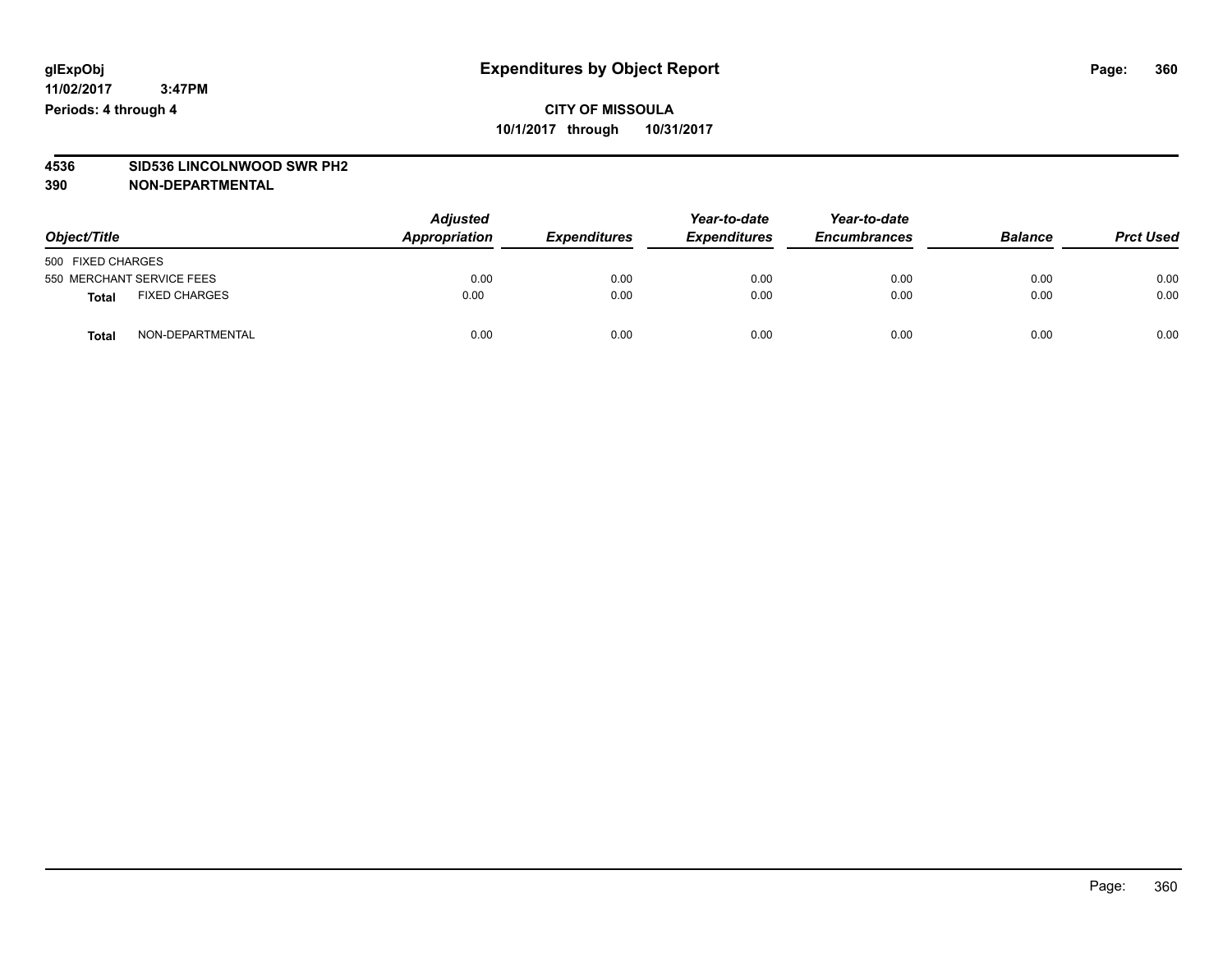**CITY OF MISSOULA 10/1/2017 through 10/31/2017**

### **4536 SID536 LINCOLNWOOD SWR PH2**

|                                      | <b>Adjusted</b> |                     | Year-to-date        | Year-to-date        |                |                  |
|--------------------------------------|-----------------|---------------------|---------------------|---------------------|----------------|------------------|
| Object/Title                         | Appropriation   | <b>Expenditures</b> | <b>Expenditures</b> | <b>Encumbrances</b> | <b>Balance</b> | <b>Prct Used</b> |
| 500 FIXED CHARGES                    |                 |                     |                     |                     |                |                  |
| 550 MERCHANT SERVICE FEES            | 0.00            | 0.00                | 0.00                | 0.00                | 0.00           | 0.00             |
| <b>FIXED CHARGES</b><br><b>Total</b> | 0.00            | 0.00                | 0.00                | 0.00                | 0.00           | 0.00             |
| SID536 LINCOLNWOOD SWR PH2<br>Total  | 0.00            | 0.00                | 0.00                | 0.00                | 0.00           | 0.00             |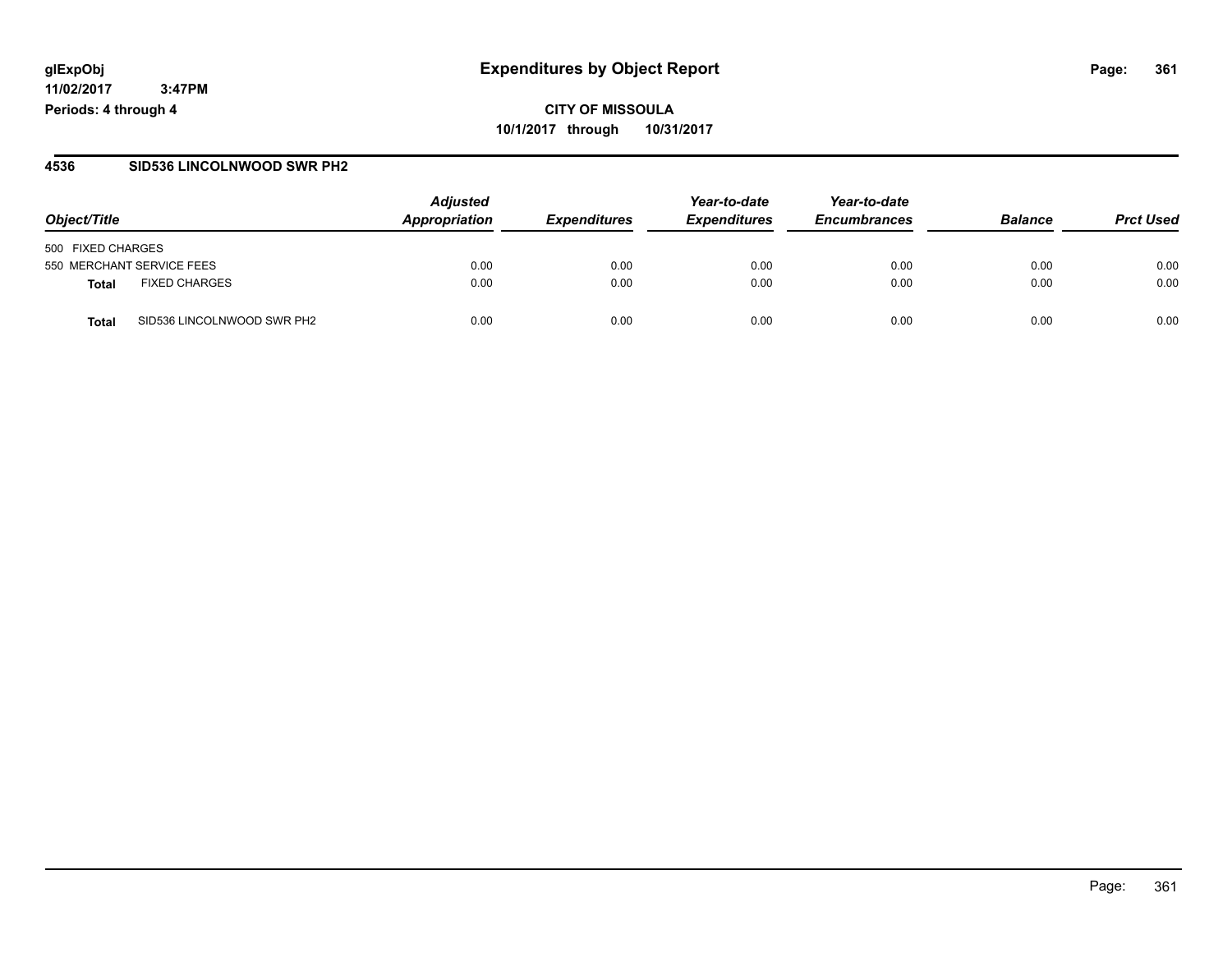**000 \*\*\* Title Not Found \*\*\***

|                                         | <b>Adjusted</b>      |                     | Year-to-date        | Year-to-date        |                |                  |
|-----------------------------------------|----------------------|---------------------|---------------------|---------------------|----------------|------------------|
| Object/Title                            | <b>Appropriation</b> | <b>Expenditures</b> | <b>Expenditures</b> | <b>Encumbrances</b> | <b>Balance</b> | <b>Prct Used</b> |
| 500 FIXED CHARGES                       |                      |                     |                     |                     |                |                  |
| 550 MERCHANT SERVICE FEES               | 0.00                 | 0.00                | 0.00                | 0.00                | 0.00           | 0.00             |
| <b>FIXED CHARGES</b><br><b>Total</b>    | 0.00                 | 0.00                | 0.00                | 0.00                | 0.00           | 0.00             |
| 600 DEBT SERVICE                        |                      |                     |                     |                     |                |                  |
| 620 INTEREST / SERVICE FEES             | 0.00                 | 0.00                | 0.00                | 0.00                | 0.00           | 0.00             |
| <b>DEBT SERVICE</b><br><b>Total</b>     | 0.00                 | 0.00                | 0.00                | 0.00                | 0.00           | 0.00             |
| *** Title Not Found ***<br><b>Total</b> | 0.00                 | 0.00                | 0.00                | 0.00                | 0.00           | 0.00             |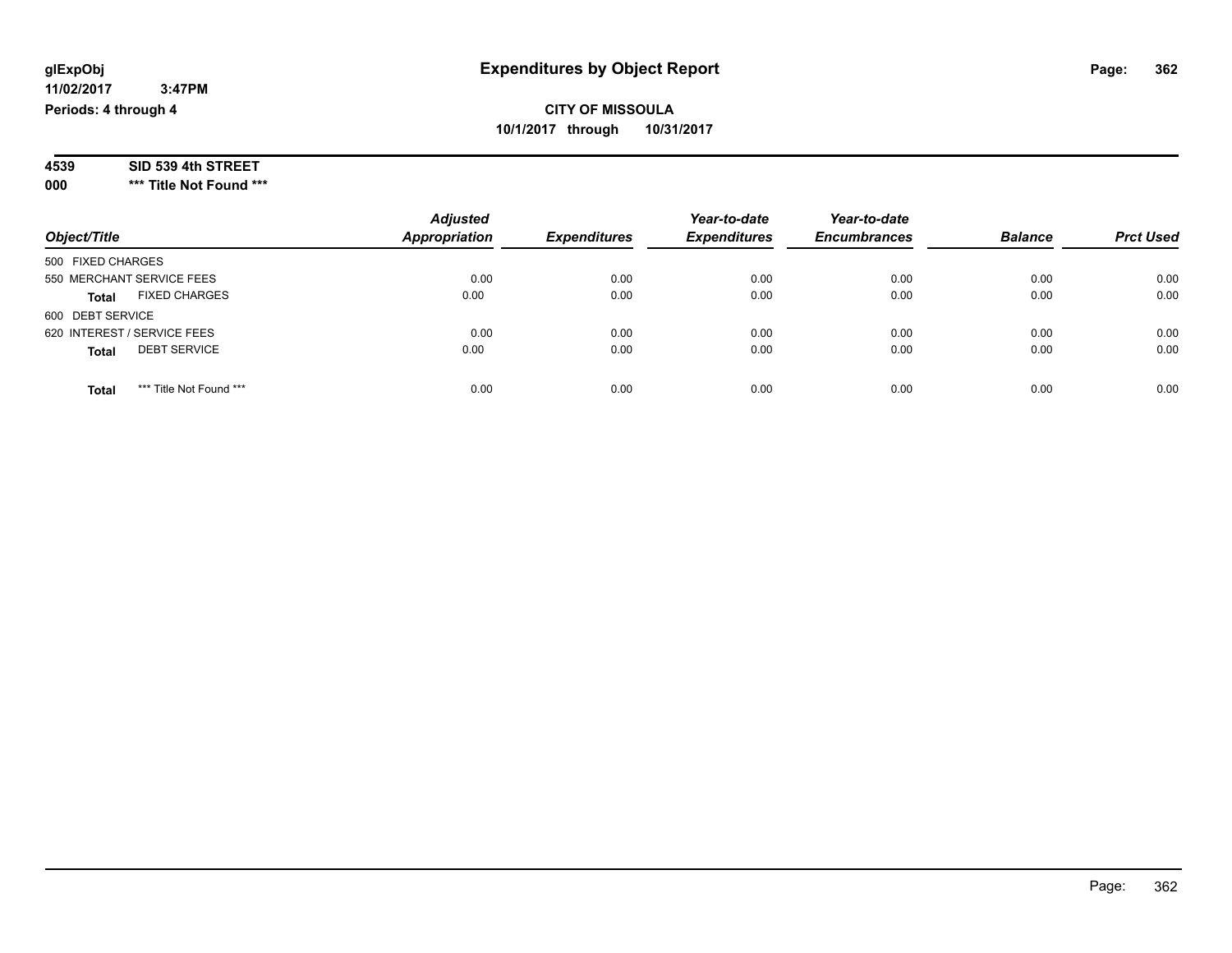**4539 SID 539 4th STREET**

|                                      | <b>Adjusted</b>      |                     | Year-to-date        | Year-to-date        |                |                  |
|--------------------------------------|----------------------|---------------------|---------------------|---------------------|----------------|------------------|
| Object/Title                         | <b>Appropriation</b> | <b>Expenditures</b> | <b>Expenditures</b> | <b>Encumbrances</b> | <b>Balance</b> | <b>Prct Used</b> |
| 500 FIXED CHARGES                    |                      |                     |                     |                     |                |                  |
| 550 MERCHANT SERVICE FEES            | 0.00                 | 0.00                | 0.00                | 0.00                | 0.00           | 0.00             |
| <b>FIXED CHARGES</b><br><b>Total</b> | 0.00                 | 0.00                | 0.00                | 0.00                | 0.00           | 0.00             |
| 600 DEBT SERVICE                     |                      |                     |                     |                     |                |                  |
| 620 INTEREST / SERVICE FEES          | 0.00                 | 0.00                | 0.00                | 0.00                | 0.00           | 0.00             |
| <b>DEBT SERVICE</b><br><b>Total</b>  | 0.00                 | 0.00                | 0.00                | 0.00                | 0.00           | 0.00             |
| SID 539 4th STREET<br><b>Total</b>   | 0.00                 | 0.00                | 0.00                | 0.00                | 0.00           | 0.00             |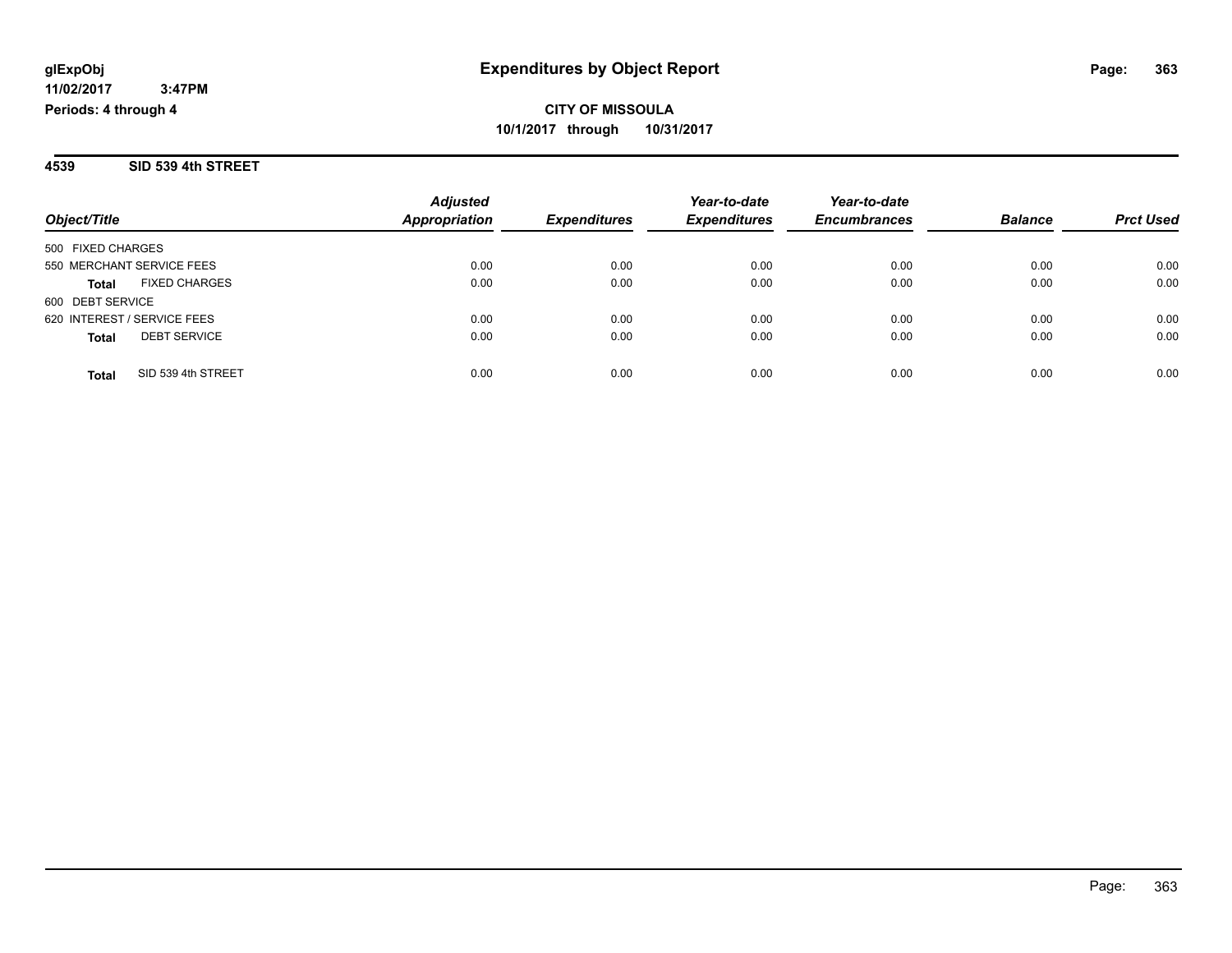# **4540 SID 540 ENGLAND BLVD**

|                        |                              | <b>Adjusted</b> |                     | Year-to-date        | Year-to-date        |                |                  |
|------------------------|------------------------------|-----------------|---------------------|---------------------|---------------------|----------------|------------------|
| Object/Title           |                              | Appropriation   | <b>Expenditures</b> | <b>Expenditures</b> | <b>Encumbrances</b> | <b>Balance</b> | <b>Prct Used</b> |
| 300 PURCHASED SERVICES |                              |                 |                     |                     |                     |                |                  |
|                        | 350 PROFESSIONAL SERVICES    | 0.00            | 2,819.00            | 2,819.00            | 0.00                | $-2,819.00$    | 0.00             |
| <b>Total</b>           | PURCHASED SERVICES           | 0.00            | 2,819.00            | 2,819.00            | 0.00                | $-2,819.00$    | 0.00             |
| 500 FIXED CHARGES      |                              |                 |                     |                     |                     |                |                  |
|                        | 550 MERCHANT SERVICE FEES    | 0.00            | 0.00                | 0.00                | 0.00                | 0.00           | 0.00             |
| <b>Total</b>           | <b>FIXED CHARGES</b>         | 0.00            | 0.00                | 0.00                | 0.00                | 0.00           | 0.00             |
| 800 OTHER OBJECTS      |                              |                 |                     |                     |                     |                |                  |
|                        | 820 TRANSFERS TO OTHER FUNDS | 0.00            | 0.00                | 0.00                | 0.00                | 0.00           | 0.00             |
| <b>Total</b>           | OTHER OBJECTS                | 0.00            | 0.00                | 0.00                | 0.00                | 0.00           | 0.00             |
| 900 CAPITAL OUTLAY     |                              |                 |                     |                     |                     |                |                  |
| 930 IMPROVEMENTS       |                              | 0.00            | 0.00                | 0.00                | 0.00                | 0.00           | 0.00             |
| <b>Total</b>           | <b>CAPITAL OUTLAY</b>        | 0.00            | 0.00                | 0.00                | 0.00                | 0.00           | 0.00             |
| <b>Total</b>           | NON-DEPARTMENTAL             | 0.00            | 2,819.00            | 2,819.00            | 0.00                | $-2,819.00$    | 0.00             |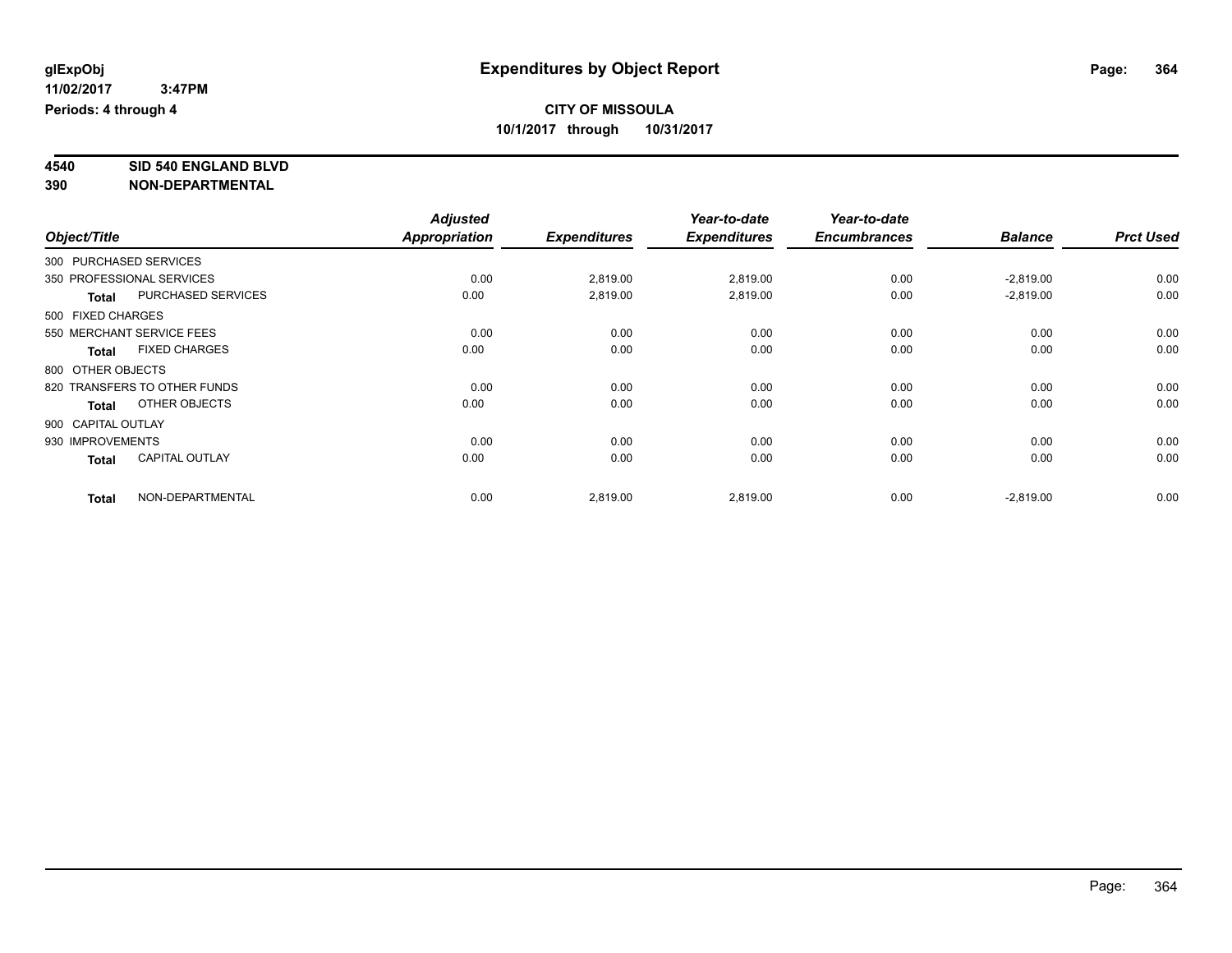### **4540 SID 540 ENGLAND BLVD**

|                        |                              | <b>Adjusted</b> |                     | Year-to-date        | Year-to-date        |                |                  |
|------------------------|------------------------------|-----------------|---------------------|---------------------|---------------------|----------------|------------------|
| Object/Title           |                              | Appropriation   | <b>Expenditures</b> | <b>Expenditures</b> | <b>Encumbrances</b> | <b>Balance</b> | <b>Prct Used</b> |
| 300 PURCHASED SERVICES |                              |                 |                     |                     |                     |                |                  |
|                        | 350 PROFESSIONAL SERVICES    | 0.00            | 2,819.00            | 2,819.00            | 0.00                | $-2,819.00$    | 0.00             |
| Total                  | PURCHASED SERVICES           | 0.00            | 2,819.00            | 2,819.00            | 0.00                | $-2,819.00$    | 0.00             |
| 500 FIXED CHARGES      |                              |                 |                     |                     |                     |                |                  |
|                        | 550 MERCHANT SERVICE FEES    | 0.00            | 0.00                | 0.00                | 0.00                | 0.00           | 0.00             |
| <b>Total</b>           | <b>FIXED CHARGES</b>         | 0.00            | 0.00                | 0.00                | 0.00                | 0.00           | 0.00             |
| 800 OTHER OBJECTS      |                              |                 |                     |                     |                     |                |                  |
|                        | 820 TRANSFERS TO OTHER FUNDS | 0.00            | 0.00                | 0.00                | 0.00                | 0.00           | 0.00             |
| <b>Total</b>           | OTHER OBJECTS                | 0.00            | 0.00                | 0.00                | 0.00                | 0.00           | 0.00             |
| 900 CAPITAL OUTLAY     |                              |                 |                     |                     |                     |                |                  |
| 930 IMPROVEMENTS       |                              | 0.00            | 0.00                | 0.00                | 0.00                | 0.00           | 0.00             |
| <b>Total</b>           | <b>CAPITAL OUTLAY</b>        | 0.00            | 0.00                | 0.00                | 0.00                | 0.00           | 0.00             |
| <b>Total</b>           | SID 540 ENGLAND BLVD         | 0.00            | 2,819.00            | 2,819.00            | 0.00                | $-2,819.00$    | 0.00             |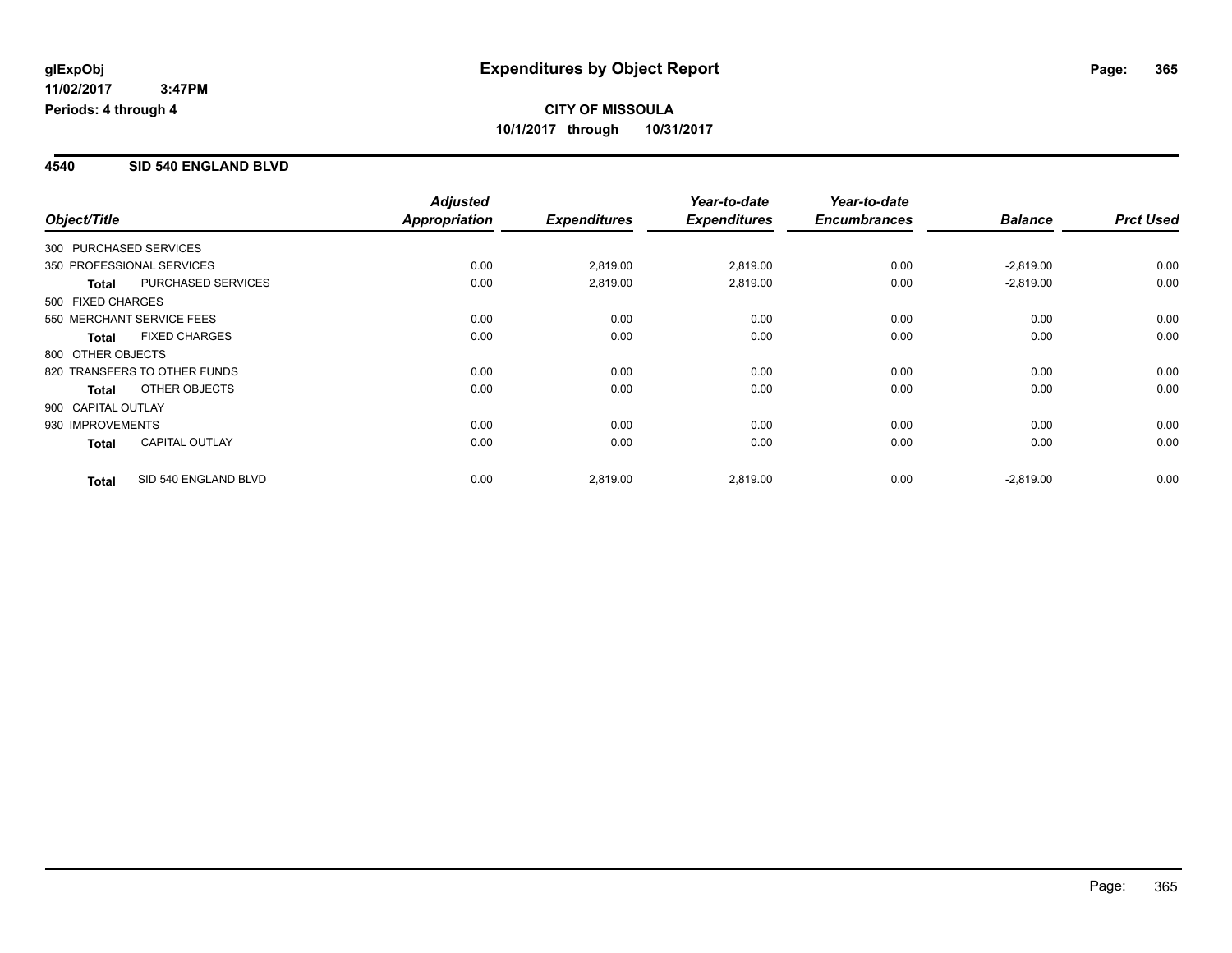# **4541 SID 541 PINEVIEW PARK**

|                                       | <b>Adjusted</b> |                     | Year-to-date        | Year-to-date        |                |                  |
|---------------------------------------|-----------------|---------------------|---------------------|---------------------|----------------|------------------|
| Object/Title                          | Appropriation   | <b>Expenditures</b> | <b>Expenditures</b> | <b>Encumbrances</b> | <b>Balance</b> | <b>Prct Used</b> |
| 500 FIXED CHARGES                     |                 |                     |                     |                     |                |                  |
| 500 FIXED CHARGES                     | 0.00            | 0.00                | 0.00                | 0.00                | 0.00           | 0.00             |
| 550 MERCHANT SERVICE FEES             | 0.00            | 0.00                | 0.00                | 0.00                | 0.00           | 0.00             |
| <b>FIXED CHARGES</b><br><b>Total</b>  | 0.00            | 0.00                | 0.00                | 0.00                | 0.00           | 0.00             |
| 900 CAPITAL OUTLAY                    |                 |                     |                     |                     |                |                  |
| 930 IMPROVEMENTS                      | 0.00            | 0.00                | 0.00                | 0.00                | 0.00           | 0.00             |
| <b>CAPITAL OUTLAY</b><br><b>Total</b> | 0.00            | 0.00                | 0.00                | 0.00                | 0.00           | 0.00             |
| NON-DEPARTMENTAL<br><b>Total</b>      | 0.00            | 0.00                | 0.00                | 0.00                | 0.00           | 0.00             |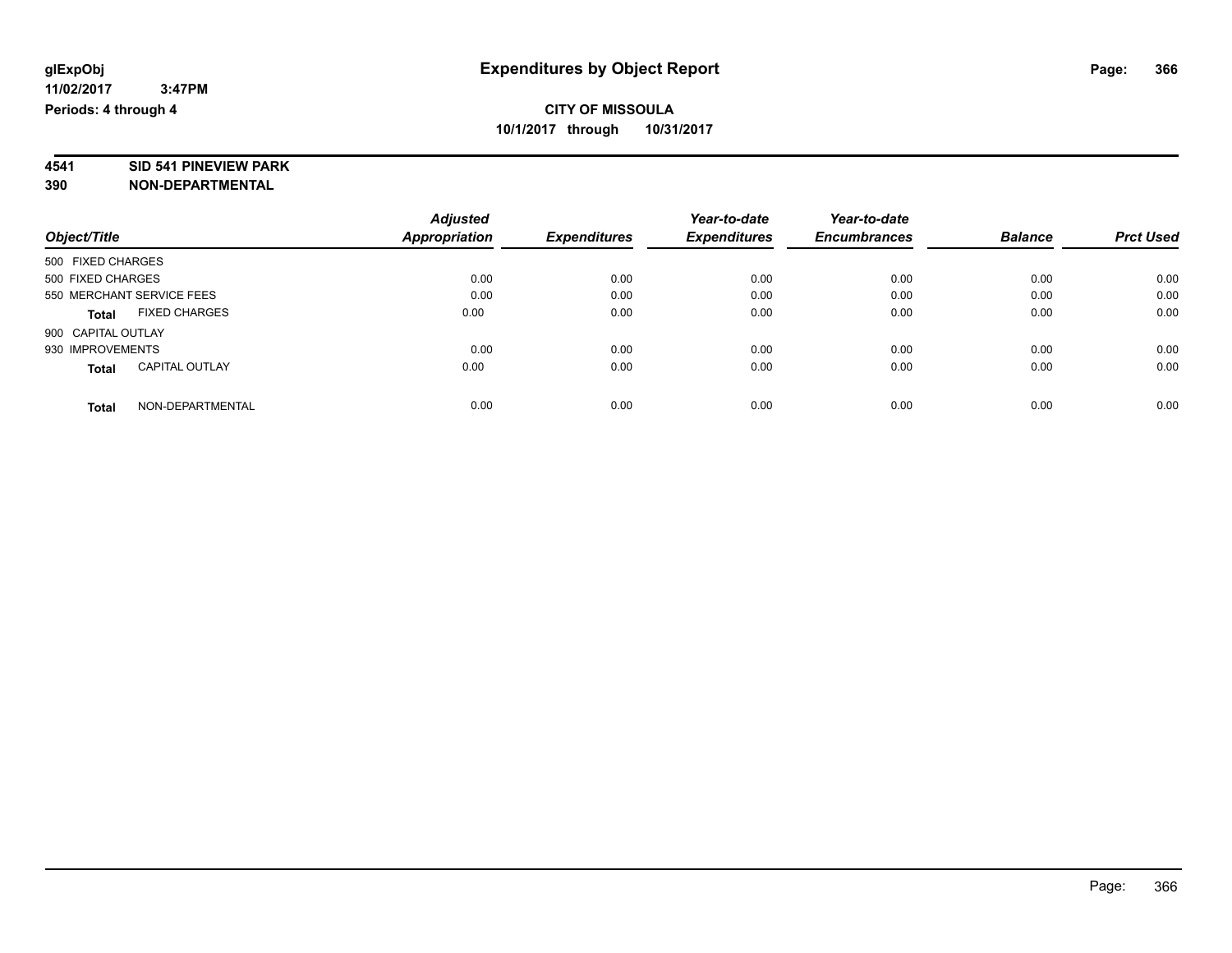### **4541 SID 541 PINEVIEW PARK**

| Object/Title                          | <b>Adjusted</b><br>Appropriation | <b>Expenditures</b> | Year-to-date<br><b>Expenditures</b> | Year-to-date<br><b>Encumbrances</b> | <b>Balance</b> | <b>Prct Used</b> |
|---------------------------------------|----------------------------------|---------------------|-------------------------------------|-------------------------------------|----------------|------------------|
| 500 FIXED CHARGES                     |                                  |                     |                                     |                                     |                |                  |
| 500 FIXED CHARGES                     | 0.00                             | 0.00                | 0.00                                | 0.00                                | 0.00           | 0.00             |
| 550 MERCHANT SERVICE FEES             | 0.00                             | 0.00                | 0.00                                | 0.00                                | 0.00           | 0.00             |
| <b>FIXED CHARGES</b><br><b>Total</b>  | 0.00                             | 0.00                | 0.00                                | 0.00                                | 0.00           | 0.00             |
| 900 CAPITAL OUTLAY                    |                                  |                     |                                     |                                     |                |                  |
| 930 IMPROVEMENTS                      | 0.00                             | 0.00                | 0.00                                | 0.00                                | 0.00           | 0.00             |
| <b>CAPITAL OUTLAY</b><br><b>Total</b> | 0.00                             | 0.00                | 0.00                                | 0.00                                | 0.00           | 0.00             |
| SID 541 PINEVIEW PARK<br><b>Total</b> | 0.00                             | 0.00                | 0.00                                | 0.00                                | 0.00           | 0.00             |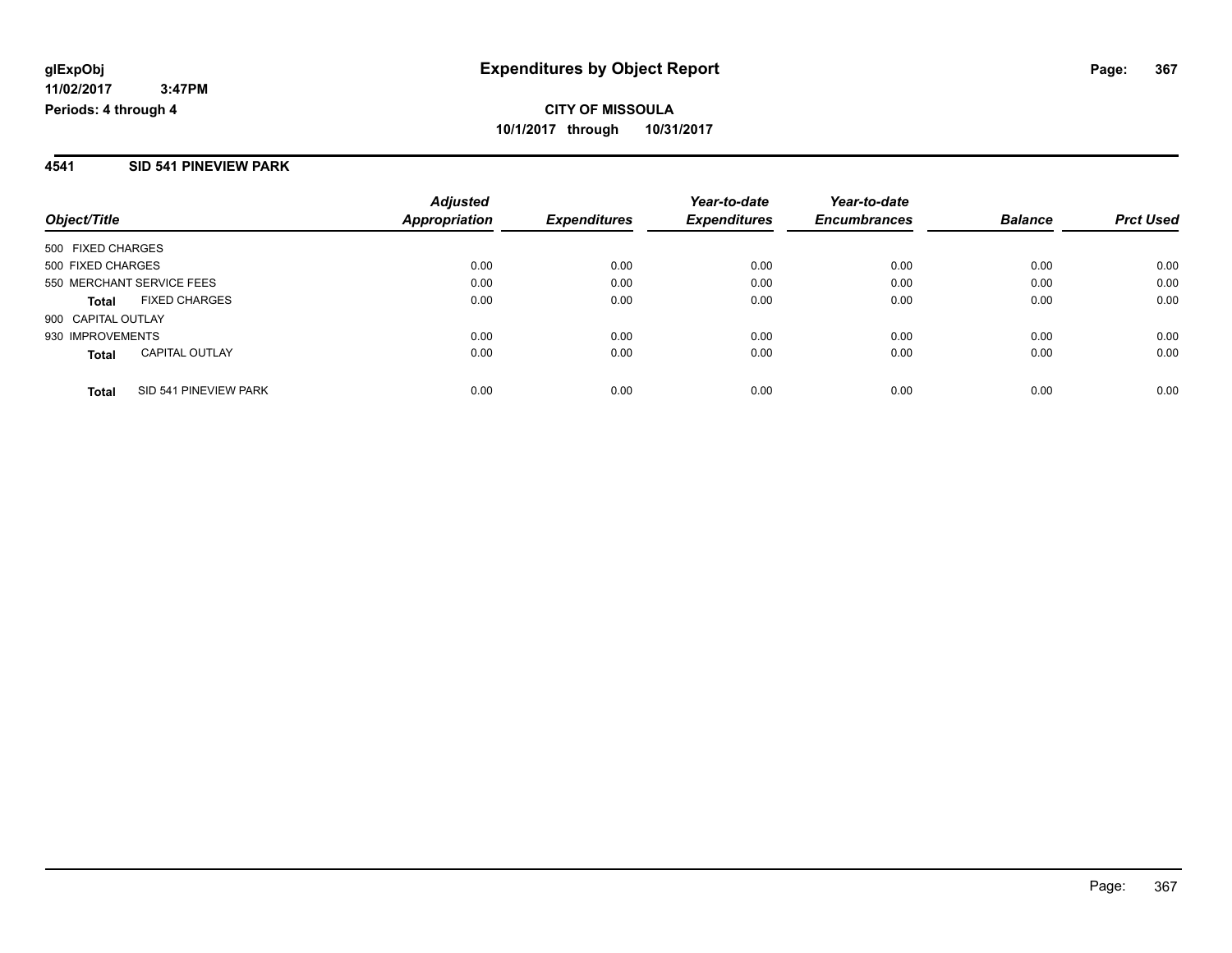# **4542 SID 542 HILLVIEW WAY**

|                                      | <b>Adjusted</b>      |                     | Year-to-date        | Year-to-date        |                |                  |
|--------------------------------------|----------------------|---------------------|---------------------|---------------------|----------------|------------------|
| Object/Title                         | <b>Appropriation</b> | <b>Expenditures</b> | <b>Expenditures</b> | <b>Encumbrances</b> | <b>Balance</b> | <b>Prct Used</b> |
| 300 PURCHASED SERVICES               |                      |                     |                     |                     |                |                  |
| 350 PROFESSIONAL SERVICES            | 0.00                 | 0.00                | 0.00                | 0.00                | 0.00           | 0.00             |
| <b>PURCHASED SERVICES</b><br>Total   | 0.00                 | 0.00                | 0.00                | 0.00                | 0.00           | 0.00             |
| 500 FIXED CHARGES                    |                      |                     |                     |                     |                |                  |
| 550 MERCHANT SERVICE FEES            | 0.00                 | 0.00                | 0.00                | 0.00                | 0.00           | 0.00             |
| <b>FIXED CHARGES</b><br><b>Total</b> | 0.00                 | 0.00                | 0.00                | 0.00                | 0.00           | 0.00             |
| NON-DEPARTMENTAL<br><b>Total</b>     | 0.00                 | 0.00                | 0.00                | 0.00                | 0.00           | 0.00             |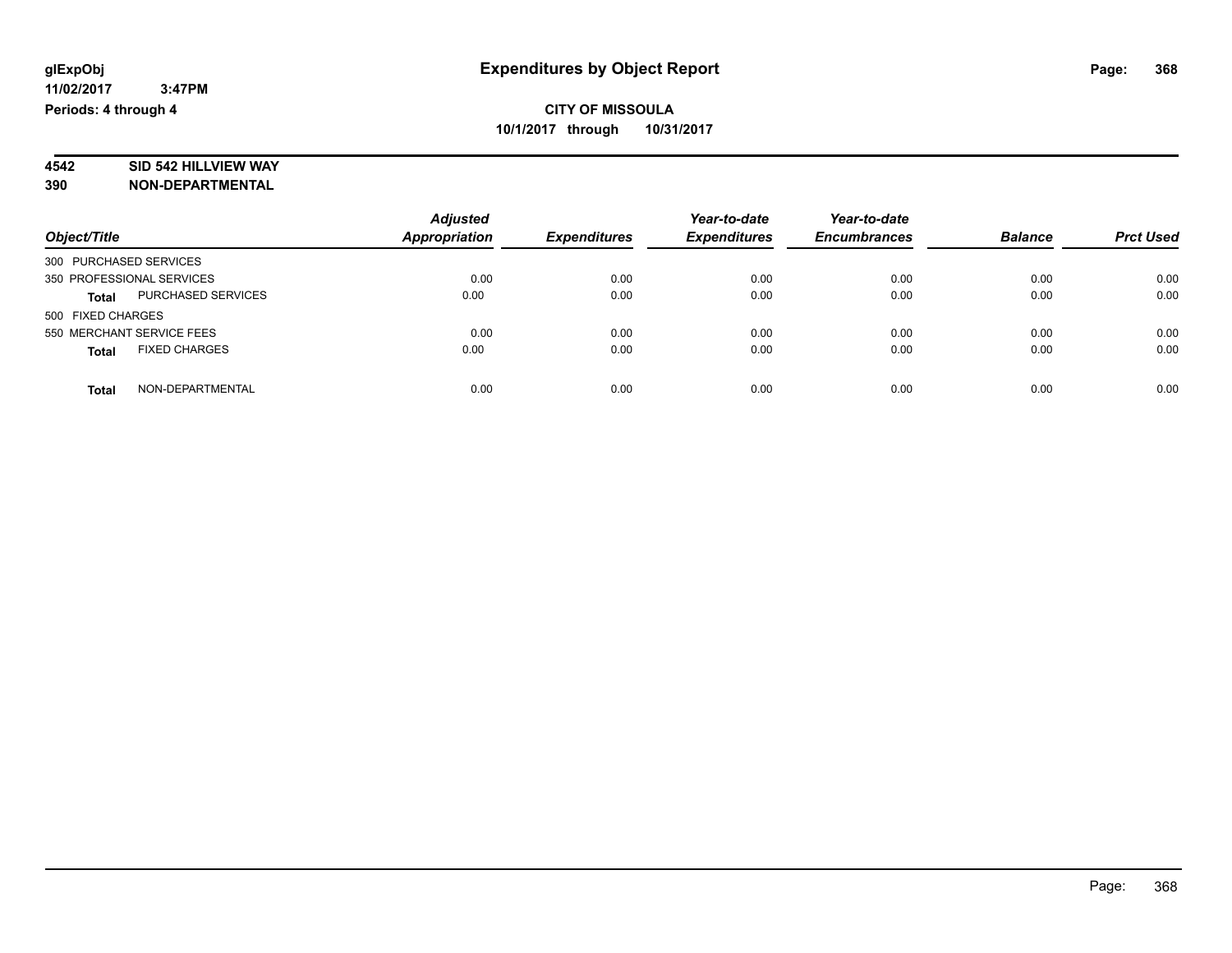#### **4542 SID 542 HILLVIEW WAY**

| Object/Title              |                      | <b>Adjusted</b>      |                                            | Year-to-date        | Year-to-date   |                  |      |
|---------------------------|----------------------|----------------------|--------------------------------------------|---------------------|----------------|------------------|------|
|                           |                      | <b>Appropriation</b> | <b>Expenditures</b><br><b>Expenditures</b> | <b>Encumbrances</b> | <b>Balance</b> | <b>Prct Used</b> |      |
| 300 PURCHASED SERVICES    |                      |                      |                                            |                     |                |                  |      |
| 350 PROFESSIONAL SERVICES |                      | 0.00                 | 0.00                                       | 0.00                | 0.00           | 0.00             | 0.00 |
| <b>Total</b>              | PURCHASED SERVICES   | 0.00                 | 0.00                                       | 0.00                | 0.00           | 0.00             | 0.00 |
| 500 FIXED CHARGES         |                      |                      |                                            |                     |                |                  |      |
| 550 MERCHANT SERVICE FEES |                      | 0.00                 | 0.00                                       | 0.00                | 0.00           | 0.00             | 0.00 |
| <b>Total</b>              | <b>FIXED CHARGES</b> | 0.00                 | 0.00                                       | 0.00                | 0.00           | 0.00             | 0.00 |
| <b>Total</b>              | SID 542 HILLVIEW WAY | 0.00                 | 0.00                                       | 0.00                | 0.00           | 0.00             | 0.00 |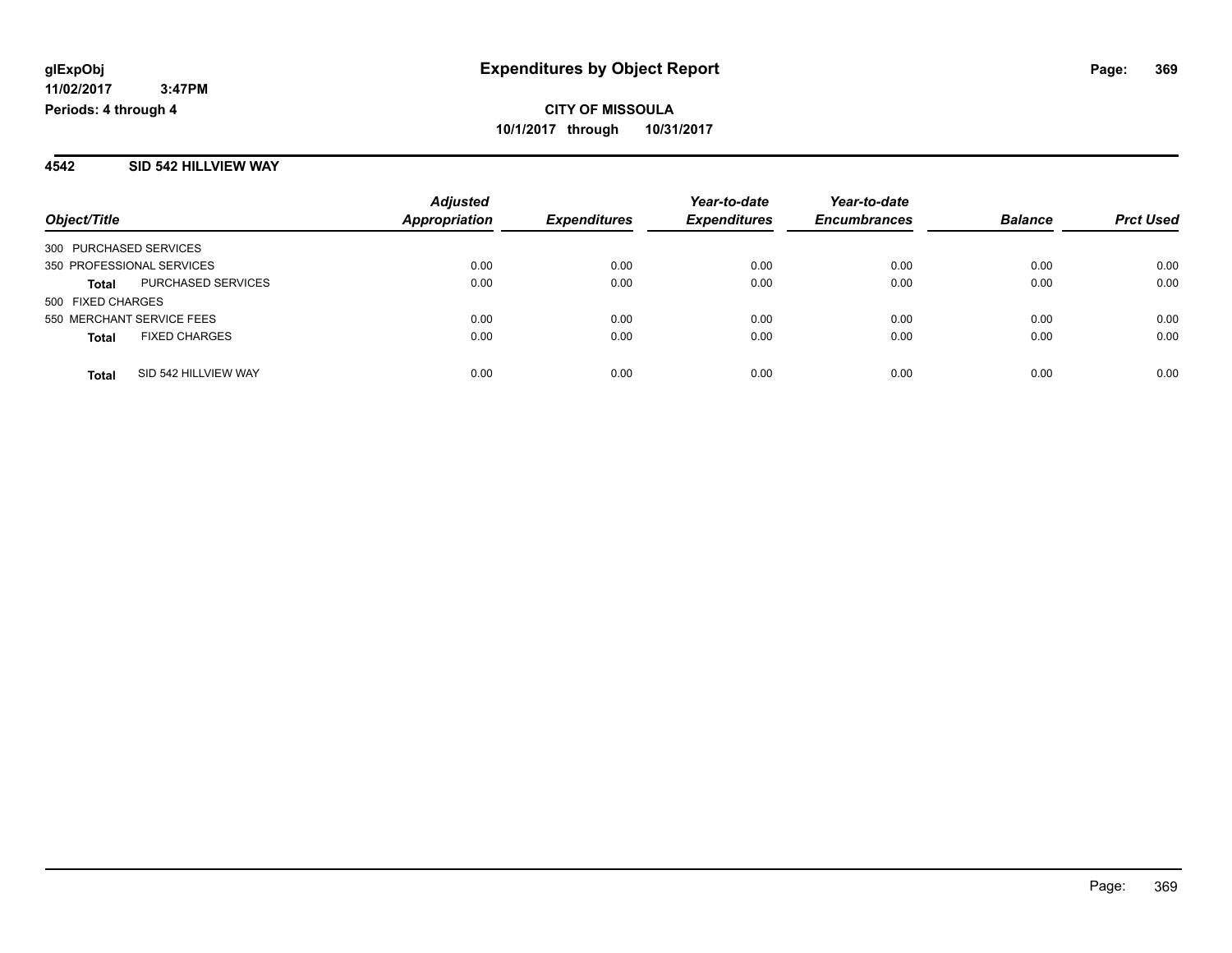**4543 SID 543 TRAFFIC CALMING**

**000 \*\*\* Title Not Found \*\*\***

| Object/Title                            | <b>Adjusted</b><br><b>Appropriation</b> | <b>Expenditures</b> | Year-to-date<br><b>Expenditures</b> | Year-to-date<br><b>Encumbrances</b> | <b>Balance</b> | <b>Prct Used</b> |
|-----------------------------------------|-----------------------------------------|---------------------|-------------------------------------|-------------------------------------|----------------|------------------|
| 500 FIXED CHARGES                       |                                         |                     |                                     |                                     |                |                  |
| 550 MERCHANT SERVICE FEES               | 0.00                                    | 0.00                | 0.00                                | 0.00                                | 0.00           | 0.00             |
| <b>FIXED CHARGES</b><br><b>Total</b>    | 0.00                                    | 0.00                | 0.00                                | 0.00                                | 0.00           | 0.00             |
| 600 DEBT SERVICE                        |                                         |                     |                                     |                                     |                |                  |
| 620 INTEREST / SERVICE FEES             | 0.00                                    | 0.00                | 0.00                                | 0.00                                | 0.00           | 0.00             |
| <b>DEBT SERVICE</b><br><b>Total</b>     | 0.00                                    | 0.00                | 0.00                                | 0.00                                | 0.00           | 0.00             |
| *** Title Not Found ***<br><b>Total</b> | 0.00                                    | 0.00                | 0.00                                | 0.00                                | 0.00           | 0.00             |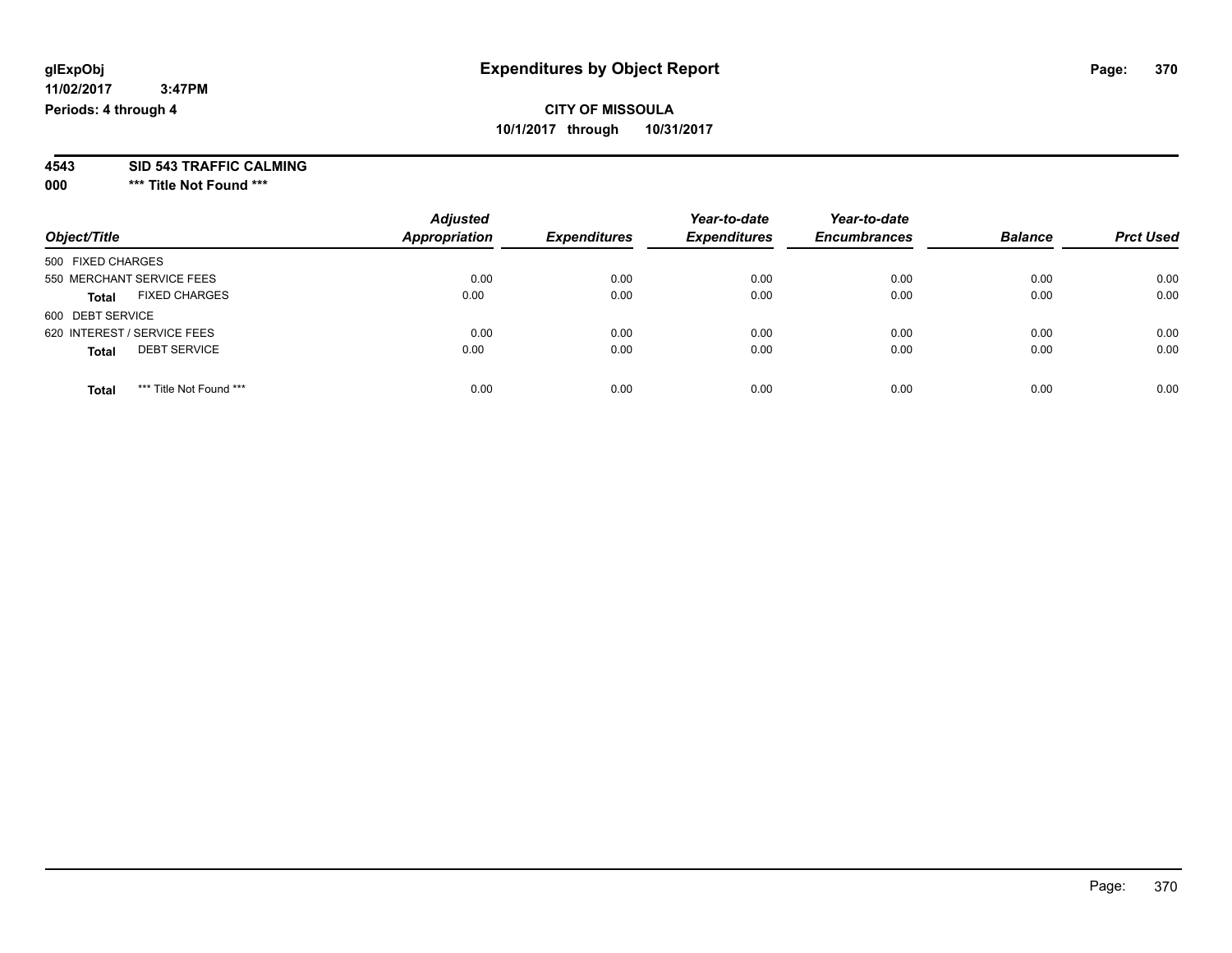**4543 SID 543 TRAFFIC CALMING 390 NON-DEPARTMENTAL**

|                        |                           | <b>Adjusted</b>      |                     | Year-to-date        | Year-to-date        |                |                  |
|------------------------|---------------------------|----------------------|---------------------|---------------------|---------------------|----------------|------------------|
| Object/Title           |                           | <b>Appropriation</b> | <b>Expenditures</b> | <b>Expenditures</b> | <b>Encumbrances</b> | <b>Balance</b> | <b>Prct Used</b> |
| 300 PURCHASED SERVICES |                           |                      |                     |                     |                     |                |                  |
|                        | 350 PROFESSIONAL SERVICES | 0.00                 | 0.00                | 0.00                | 0.00                | 0.00           | 0.00             |
| <b>Total</b>           | PURCHASED SERVICES        | 0.00                 | 0.00                | 0.00                | 0.00                | 0.00           | 0.00             |
| 500 FIXED CHARGES      |                           |                      |                     |                     |                     |                |                  |
|                        | 550 MERCHANT SERVICE FEES | 0.00                 | 0.00                | 0.00                | 0.00                | 0.00           | 0.00             |
| <b>Total</b>           | <b>FIXED CHARGES</b>      | 0.00                 | 0.00                | 0.00                | 0.00                | 0.00           | 0.00             |
| 900 CAPITAL OUTLAY     |                           |                      |                     |                     |                     |                |                  |
| 930 IMPROVEMENTS       |                           | 0.00                 | 0.00                | 0.00                | 0.00                | 0.00           | 0.00             |
| <b>Total</b>           | <b>CAPITAL OUTLAY</b>     | 0.00                 | 0.00                | 0.00                | 0.00                | 0.00           | 0.00             |
| <b>Total</b>           | NON-DEPARTMENTAL          | 0.00                 | 0.00                | 0.00                | 0.00                | 0.00           | 0.00             |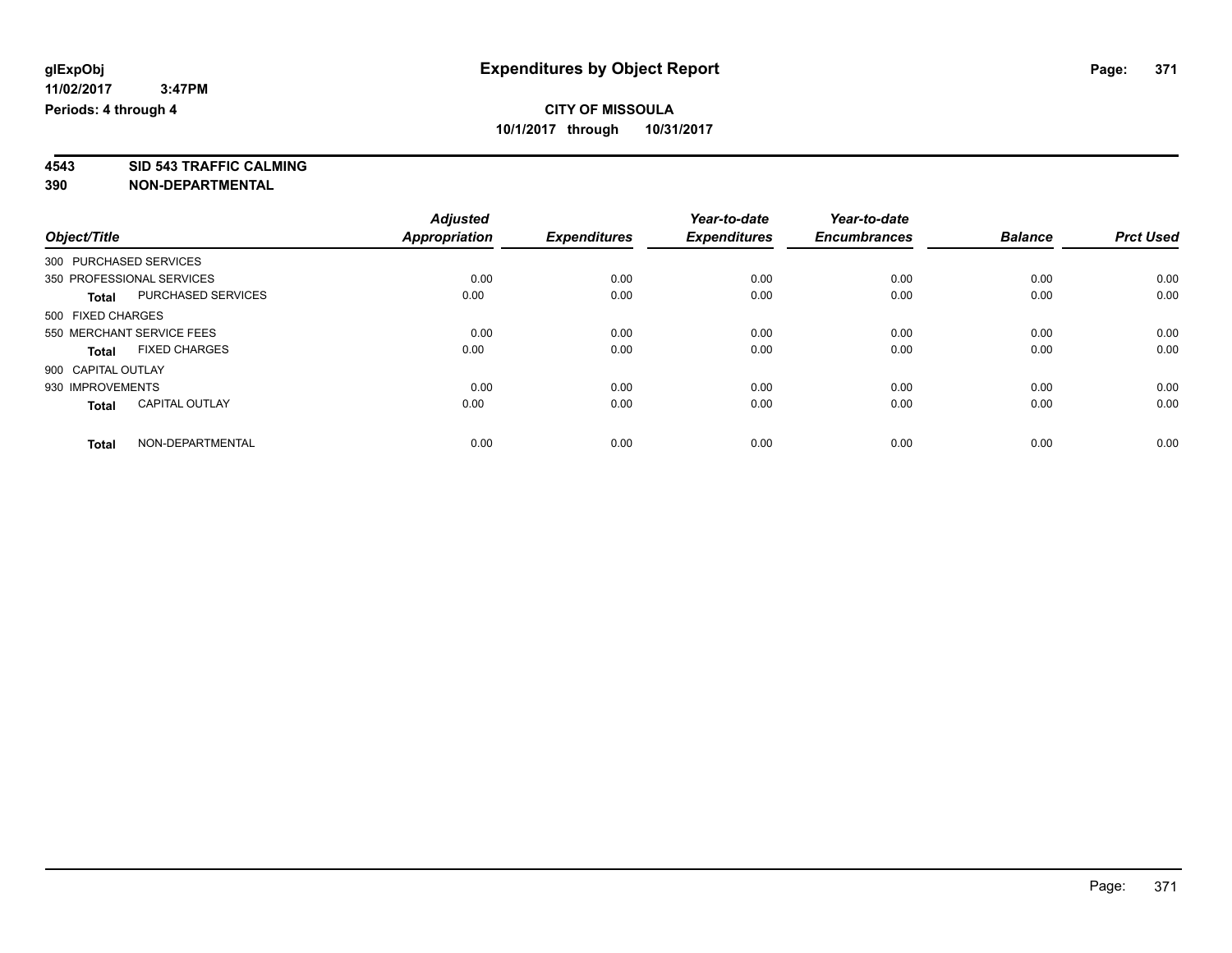### **4543 SID 543 TRAFFIC CALMING**

|                        |                             | <b>Adjusted</b> |                     | Year-to-date        | Year-to-date        |                |                  |
|------------------------|-----------------------------|-----------------|---------------------|---------------------|---------------------|----------------|------------------|
| Object/Title           |                             | Appropriation   | <b>Expenditures</b> | <b>Expenditures</b> | <b>Encumbrances</b> | <b>Balance</b> | <b>Prct Used</b> |
| 300 PURCHASED SERVICES |                             |                 |                     |                     |                     |                |                  |
|                        | 350 PROFESSIONAL SERVICES   | 0.00            | 0.00                | 0.00                | 0.00                | 0.00           | 0.00             |
| <b>Total</b>           | PURCHASED SERVICES          | 0.00            | 0.00                | 0.00                | 0.00                | 0.00           | 0.00             |
| 500 FIXED CHARGES      |                             |                 |                     |                     |                     |                |                  |
|                        | 550 MERCHANT SERVICE FEES   | 0.00            | 0.00                | 0.00                | 0.00                | 0.00           | 0.00             |
| <b>Total</b>           | <b>FIXED CHARGES</b>        | 0.00            | 0.00                | 0.00                | 0.00                | 0.00           | 0.00             |
| 600 DEBT SERVICE       |                             |                 |                     |                     |                     |                |                  |
|                        | 620 INTEREST / SERVICE FEES | 0.00            | 0.00                | 0.00                | 0.00                | 0.00           | 0.00             |
| <b>Total</b>           | <b>DEBT SERVICE</b>         | 0.00            | 0.00                | 0.00                | 0.00                | 0.00           | 0.00             |
| 900 CAPITAL OUTLAY     |                             |                 |                     |                     |                     |                |                  |
| 930 IMPROVEMENTS       |                             | 0.00            | 0.00                | 0.00                | 0.00                | 0.00           | 0.00             |
| <b>Total</b>           | <b>CAPITAL OUTLAY</b>       | 0.00            | 0.00                | 0.00                | 0.00                | 0.00           | 0.00             |
| <b>Total</b>           | SID 543 TRAFFIC CALMING     | 0.00            | 0.00                | 0.00                | 0.00                | 0.00           | 0.00             |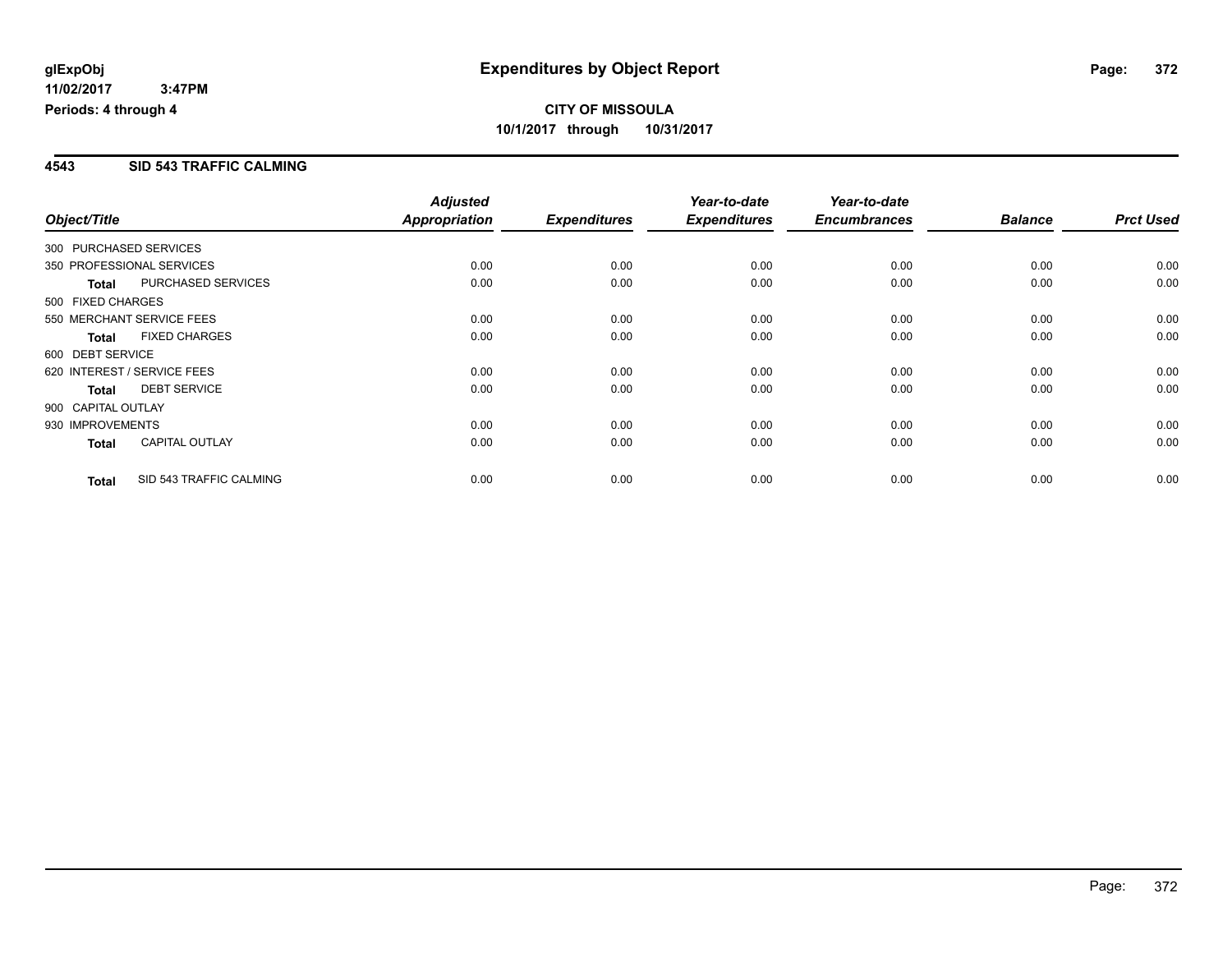# **4544 MILLER CREEK MITIGATION FUND**

| Object/Title                          | <b>Adjusted</b><br><b>Appropriation</b> | <b>Expenditures</b> | Year-to-date<br><b>Expenditures</b> | Year-to-date<br><b>Encumbrances</b> | <b>Balance</b> | <b>Prct Used</b> |
|---------------------------------------|-----------------------------------------|---------------------|-------------------------------------|-------------------------------------|----------------|------------------|
| 500 FIXED CHARGES                     |                                         |                     |                                     |                                     |                |                  |
| 550 MERCHANT SERVICE FEES             | 0.00                                    | 0.00                | 0.00                                | 0.00                                | 0.00           | 0.00             |
| <b>FIXED CHARGES</b><br><b>Total</b>  | 0.00                                    | 0.00                | 0.00                                | 0.00                                | 0.00           | 0.00             |
| 900 CAPITAL OUTLAY                    |                                         |                     |                                     |                                     |                |                  |
| 930 IMPROVEMENTS                      | 0.00                                    | 0.00                | 0.00                                | 0.00                                | 0.00           | 0.00             |
| <b>CAPITAL OUTLAY</b><br><b>Total</b> | 0.00                                    | 0.00                | 0.00                                | 0.00                                | 0.00           | 0.00             |
| NON-DEPARTMENTAL<br>Total             | 0.00                                    | 0.00                | 0.00                                | 0.00                                | 0.00           | 0.00             |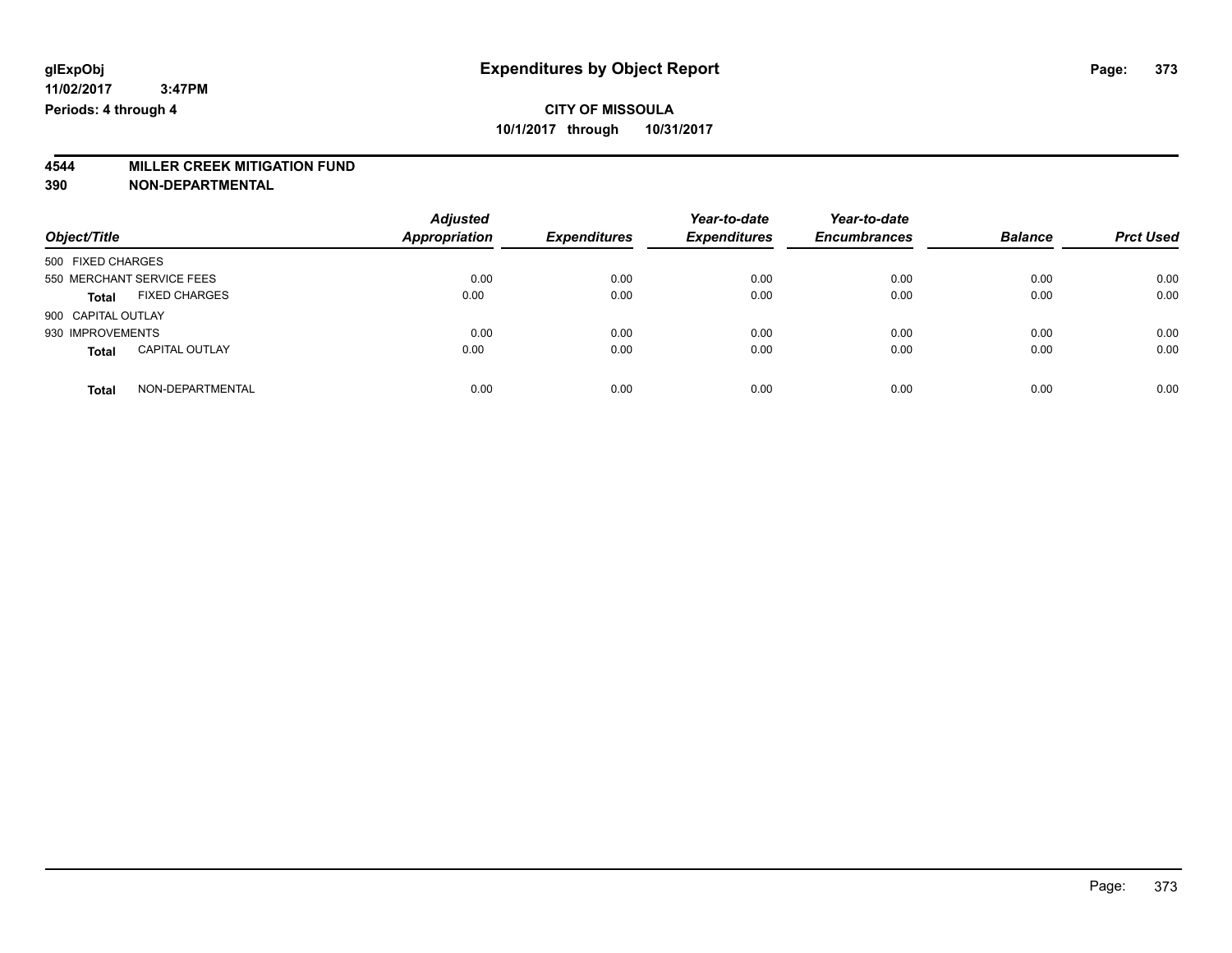**10/1/2017 through 10/31/2017**

### **4544 MILLER CREEK MITIGATION FUND**

| Object/Title              |                              | <b>Adjusted</b><br><b>Appropriation</b> | <b>Expenditures</b> | Year-to-date<br><b>Expenditures</b> | Year-to-date<br><b>Encumbrances</b> | <b>Balance</b> | <b>Prct Used</b> |
|---------------------------|------------------------------|-----------------------------------------|---------------------|-------------------------------------|-------------------------------------|----------------|------------------|
|                           |                              |                                         |                     |                                     |                                     |                |                  |
| 500 FIXED CHARGES         |                              |                                         |                     |                                     |                                     |                |                  |
| 550 MERCHANT SERVICE FEES |                              | 0.00                                    | 0.00                | 0.00                                | 0.00                                | 0.00           | 0.00             |
| <b>Total</b>              | <b>FIXED CHARGES</b>         | 0.00                                    | 0.00                | 0.00                                | 0.00                                | 0.00           | 0.00             |
| 900 CAPITAL OUTLAY        |                              |                                         |                     |                                     |                                     |                |                  |
| 930 IMPROVEMENTS          |                              | 0.00                                    | 0.00                | 0.00                                | 0.00                                | 0.00           | 0.00             |
| <b>Total</b>              | <b>CAPITAL OUTLAY</b>        | 0.00                                    | 0.00                | 0.00                                | 0.00                                | 0.00           | 0.00             |
| <b>Total</b>              | MILLER CREEK MITIGATION FUND | 0.00                                    | 0.00                | 0.00                                | 0.00                                | 0.00           | 0.00             |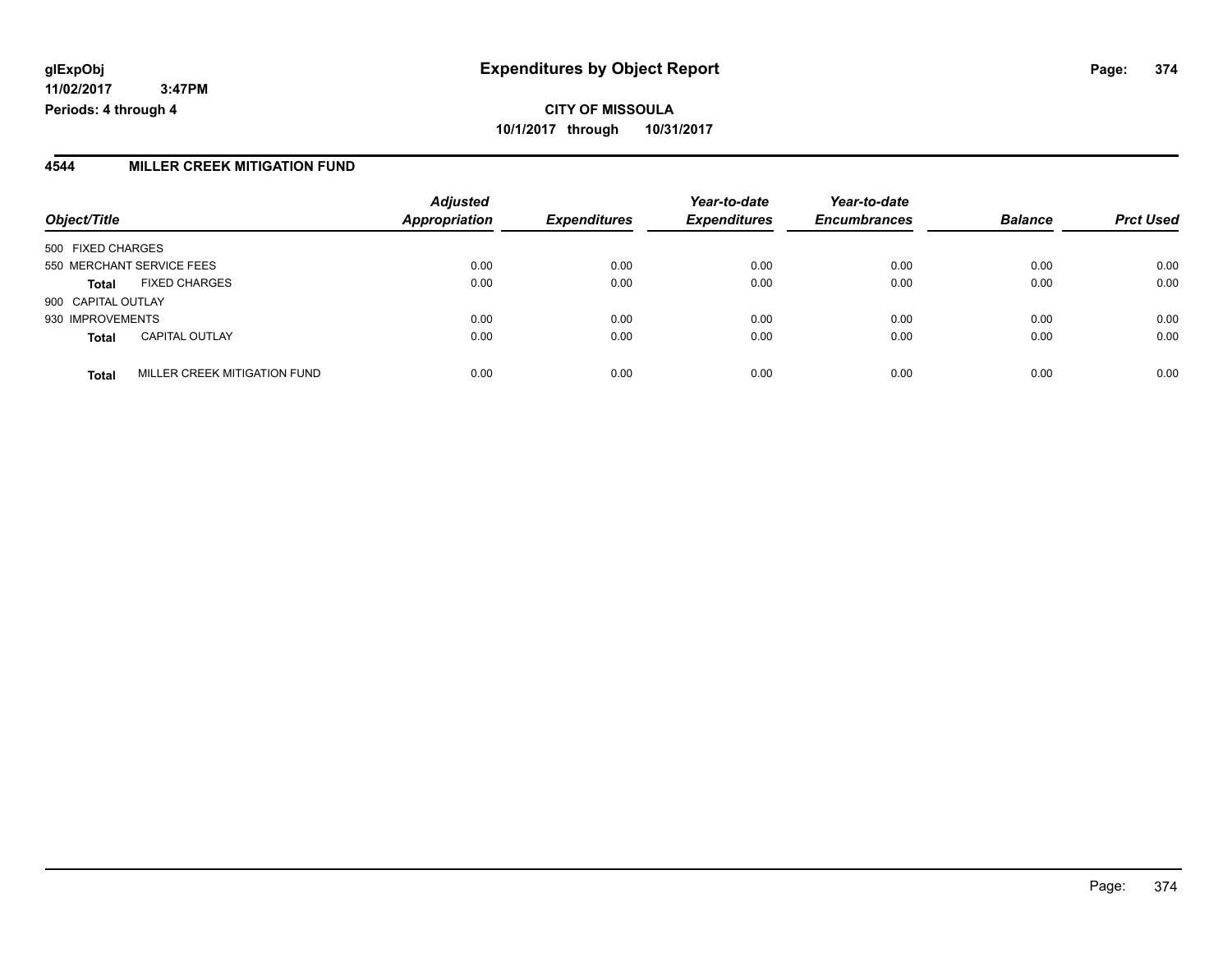# **4545 MILLER CREEK TWITE CONSTRUCTION**

|                                       | <b>Adjusted</b>      |                     | Year-to-date        | Year-to-date        |                |                  |
|---------------------------------------|----------------------|---------------------|---------------------|---------------------|----------------|------------------|
| Object/Title                          | <b>Appropriation</b> | <b>Expenditures</b> | <b>Expenditures</b> | <b>Encumbrances</b> | <b>Balance</b> | <b>Prct Used</b> |
| 300 PURCHASED SERVICES                |                      |                     |                     |                     |                |                  |
| 350 PROFESSIONAL SERVICES             | 0.00                 | 0.00                | 0.00                | 0.00                | 0.00           | 0.00             |
| PURCHASED SERVICES<br><b>Total</b>    | 0.00                 | 0.00                | 0.00                | 0.00                | 0.00           | 0.00             |
| 500 FIXED CHARGES                     |                      |                     |                     |                     |                |                  |
| 550 MERCHANT SERVICE FEES             | 0.00                 | 0.00                | 0.00                | 0.00                | 0.00           | 0.00             |
| <b>FIXED CHARGES</b><br>Total         | 0.00                 | 0.00                | 0.00                | 0.00                | 0.00           | 0.00             |
| 900 CAPITAL OUTLAY                    |                      |                     |                     |                     |                |                  |
| 930 IMPROVEMENTS                      | 0.00                 | 0.00                | 0.00                | 0.00                | 0.00           | 0.00             |
| <b>CAPITAL OUTLAY</b><br><b>Total</b> | 0.00                 | 0.00                | 0.00                | 0.00                | 0.00           | 0.00             |
|                                       |                      |                     |                     |                     |                |                  |
| NON-DEPARTMENTAL<br>Total             | 0.00                 | 0.00                | 0.00                | 0.00                | 0.00           | 0.00             |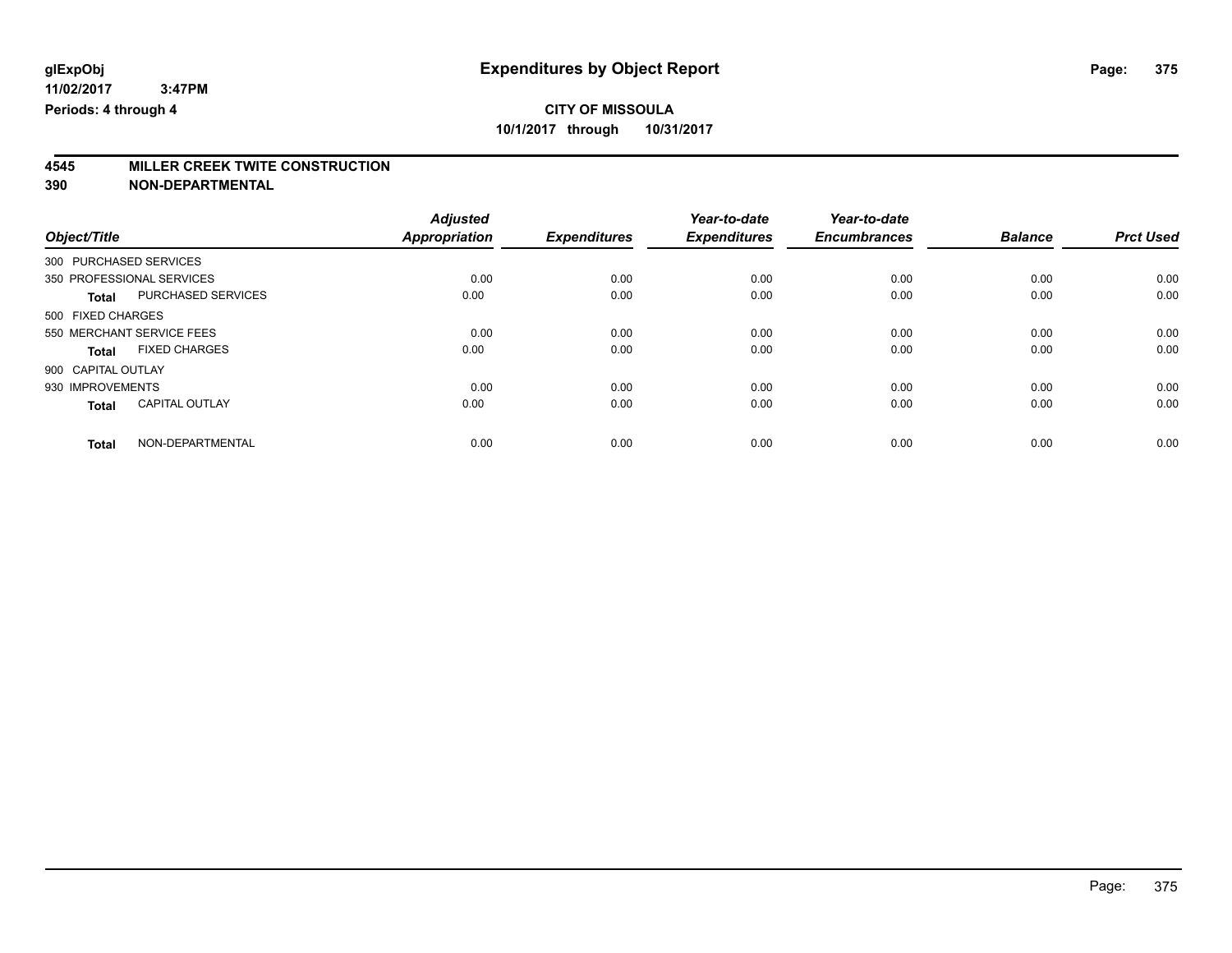### **4545 MILLER CREEK TWITE CONSTRUCTION**

|                           |                                 | <b>Adjusted</b> |                     | Year-to-date        | Year-to-date        |                |                  |
|---------------------------|---------------------------------|-----------------|---------------------|---------------------|---------------------|----------------|------------------|
| Object/Title              |                                 | Appropriation   | <b>Expenditures</b> | <b>Expenditures</b> | <b>Encumbrances</b> | <b>Balance</b> | <b>Prct Used</b> |
| 300 PURCHASED SERVICES    |                                 |                 |                     |                     |                     |                |                  |
| 350 PROFESSIONAL SERVICES |                                 | 0.00            | 0.00                | 0.00                | 0.00                | 0.00           | 0.00             |
| <b>Total</b>              | PURCHASED SERVICES              | 0.00            | 0.00                | 0.00                | 0.00                | 0.00           | 0.00             |
| 500 FIXED CHARGES         |                                 |                 |                     |                     |                     |                |                  |
| 550 MERCHANT SERVICE FEES |                                 | 0.00            | 0.00                | 0.00                | 0.00                | 0.00           | 0.00             |
| Total                     | <b>FIXED CHARGES</b>            | 0.00            | 0.00                | 0.00                | 0.00                | 0.00           | 0.00             |
| 900 CAPITAL OUTLAY        |                                 |                 |                     |                     |                     |                |                  |
| 930 IMPROVEMENTS          |                                 | 0.00            | 0.00                | 0.00                | 0.00                | 0.00           | 0.00             |
| <b>Total</b>              | <b>CAPITAL OUTLAY</b>           | 0.00            | 0.00                | 0.00                | 0.00                | 0.00           | 0.00             |
| <b>Total</b>              | MILLER CREEK TWITE CONSTRUCTION | 0.00            | 0.00                | 0.00                | 0.00                | 0.00           | 0.00             |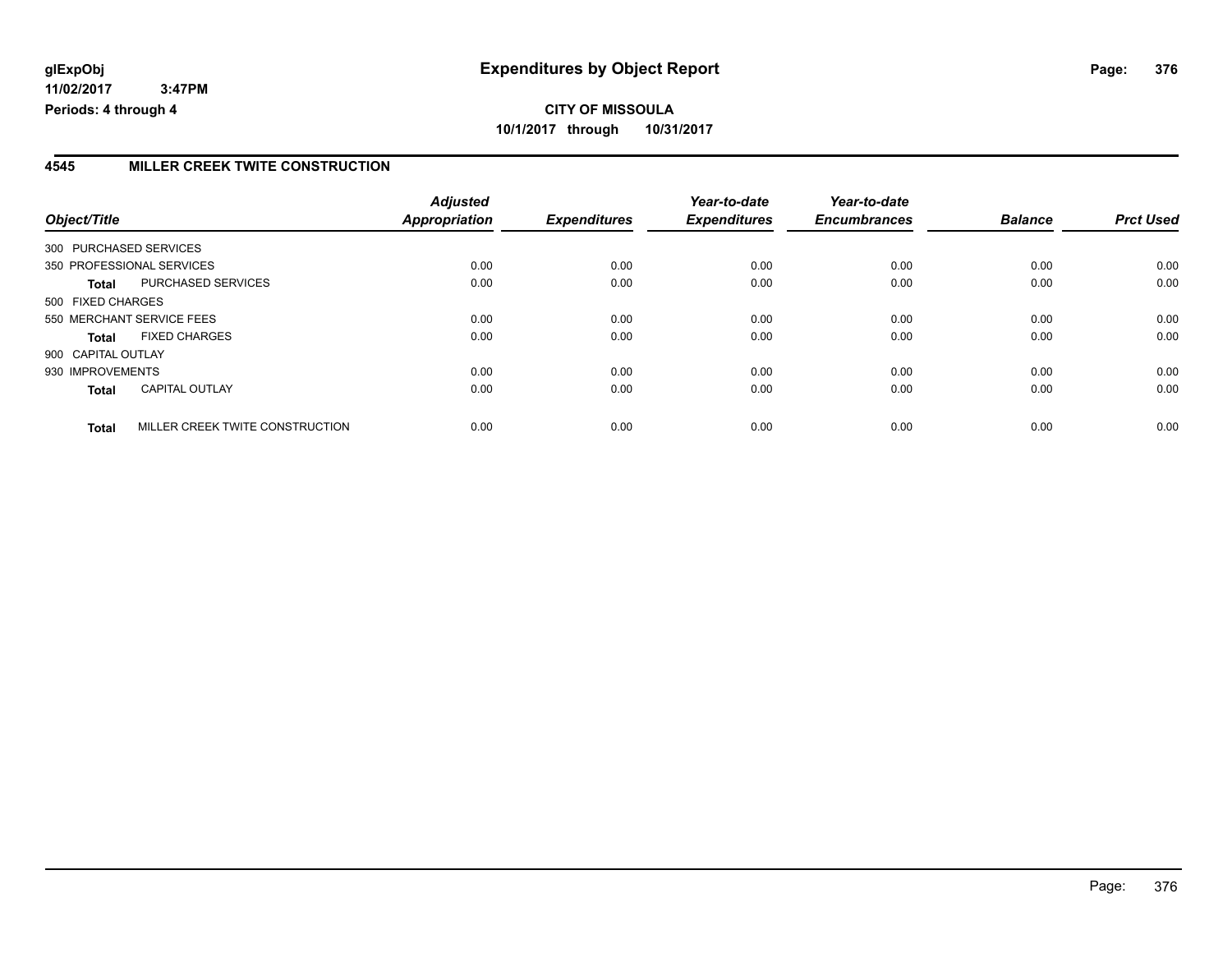# **4546 MILLER CREEK MALOHNEY CONSTRUCTION**

|                           |                       | <b>Adjusted</b>      |                     | Year-to-date        | Year-to-date        |                |                  |
|---------------------------|-----------------------|----------------------|---------------------|---------------------|---------------------|----------------|------------------|
| Object/Title              |                       | <b>Appropriation</b> | <b>Expenditures</b> | <b>Expenditures</b> | <b>Encumbrances</b> | <b>Balance</b> | <b>Prct Used</b> |
| 300 PURCHASED SERVICES    |                       |                      |                     |                     |                     |                |                  |
| 350 PROFESSIONAL SERVICES |                       | 0.00                 | 0.00                | 0.00                | 0.00                | 0.00           | 0.00             |
| <b>Total</b>              | PURCHASED SERVICES    | 0.00                 | 0.00                | 0.00                | 0.00                | 0.00           | 0.00             |
| 500 FIXED CHARGES         |                       |                      |                     |                     |                     |                |                  |
| 550 MERCHANT SERVICE FEES |                       | 0.00                 | 0.00                | 0.00                | 0.00                | 0.00           | 0.00             |
| <b>Total</b>              | <b>FIXED CHARGES</b>  | 0.00                 | 0.00                | 0.00                | 0.00                | 0.00           | 0.00             |
| 900 CAPITAL OUTLAY        |                       |                      |                     |                     |                     |                |                  |
| 930 IMPROVEMENTS          |                       | 0.00                 | 0.00                | 0.00                | 0.00                | 0.00           | 0.00             |
| <b>Total</b>              | <b>CAPITAL OUTLAY</b> | 0.00                 | 0.00                | 0.00                | 0.00                | 0.00           | 0.00             |
| <b>Total</b>              | NON-DEPARTMENTAL      | 0.00                 | 0.00                | 0.00                | 0.00                | 0.00           | 0.00             |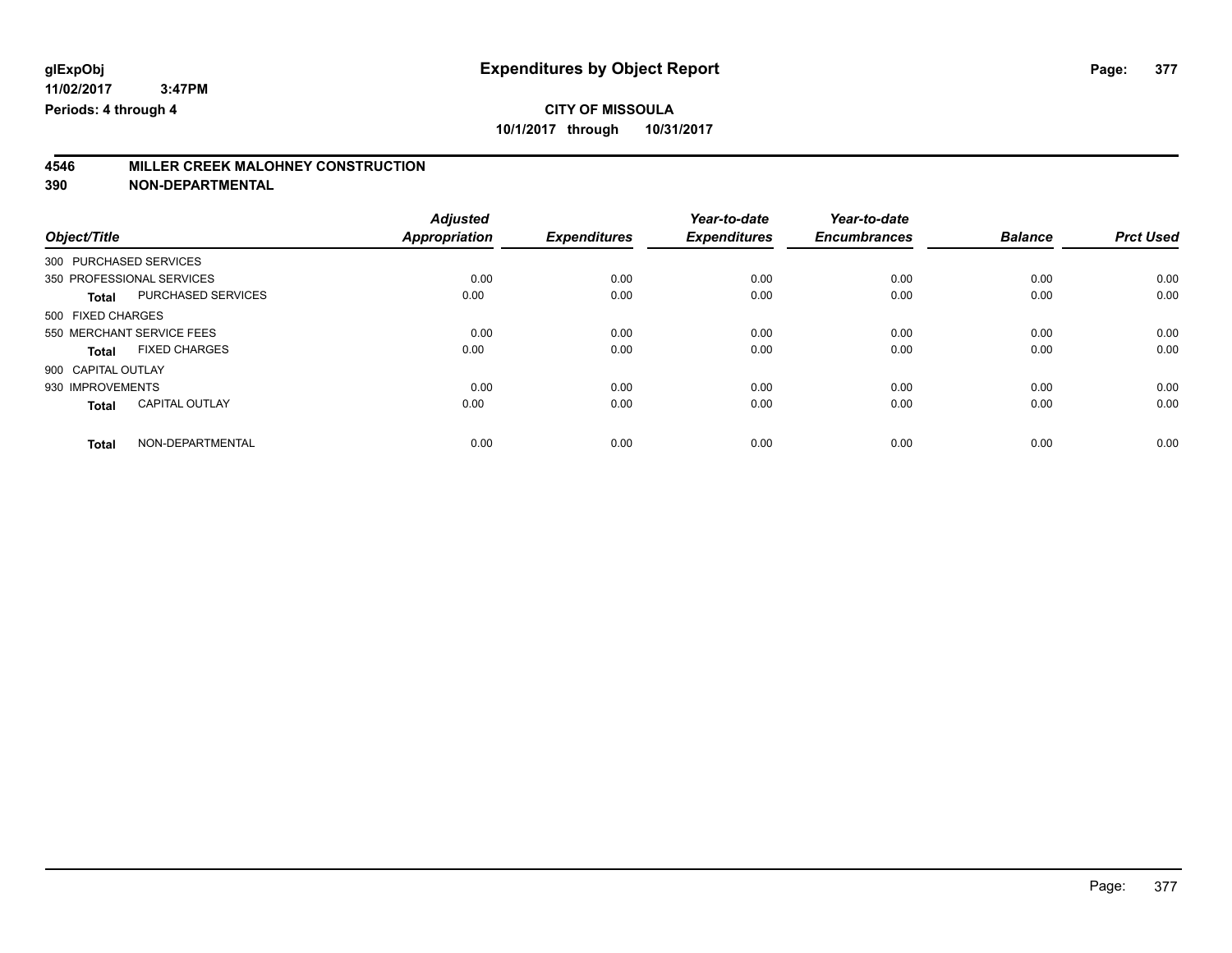### **4546 MILLER CREEK MALOHNEY CONSTRUCTION**

| Object/Title       |                                 | <b>Adjusted</b><br>Appropriation | <b>Expenditures</b> | Year-to-date<br><b>Expenditures</b> | Year-to-date<br><b>Encumbrances</b> | <b>Balance</b> | <b>Prct Used</b> |
|--------------------|---------------------------------|----------------------------------|---------------------|-------------------------------------|-------------------------------------|----------------|------------------|
|                    |                                 |                                  |                     |                                     |                                     |                |                  |
|                    | 300 PURCHASED SERVICES          |                                  |                     |                                     |                                     |                |                  |
|                    | 350 PROFESSIONAL SERVICES       | 0.00                             | 0.00                | 0.00                                | 0.00                                | 0.00           | 0.00             |
| Total              | PURCHASED SERVICES              | 0.00                             | 0.00                | 0.00                                | 0.00                                | 0.00           | 0.00             |
| 500 FIXED CHARGES  |                                 |                                  |                     |                                     |                                     |                |                  |
|                    | 550 MERCHANT SERVICE FEES       | 0.00                             | 0.00                | 0.00                                | 0.00                                | 0.00           | 0.00             |
| <b>Total</b>       | <b>FIXED CHARGES</b>            | 0.00                             | 0.00                | 0.00                                | 0.00                                | 0.00           | 0.00             |
| 900 CAPITAL OUTLAY |                                 |                                  |                     |                                     |                                     |                |                  |
| 930 IMPROVEMENTS   |                                 | 0.00                             | 0.00                | 0.00                                | 0.00                                | 0.00           | 0.00             |
| <b>Total</b>       | <b>CAPITAL OUTLAY</b>           | 0.00                             | 0.00                | 0.00                                | 0.00                                | 0.00           | 0.00             |
| <b>Total</b>       | MILLER CREEK MALOHNEY CONSTRUCT | 0.00                             | 0.00                | 0.00                                | 0.00                                | 0.00           | 0.00             |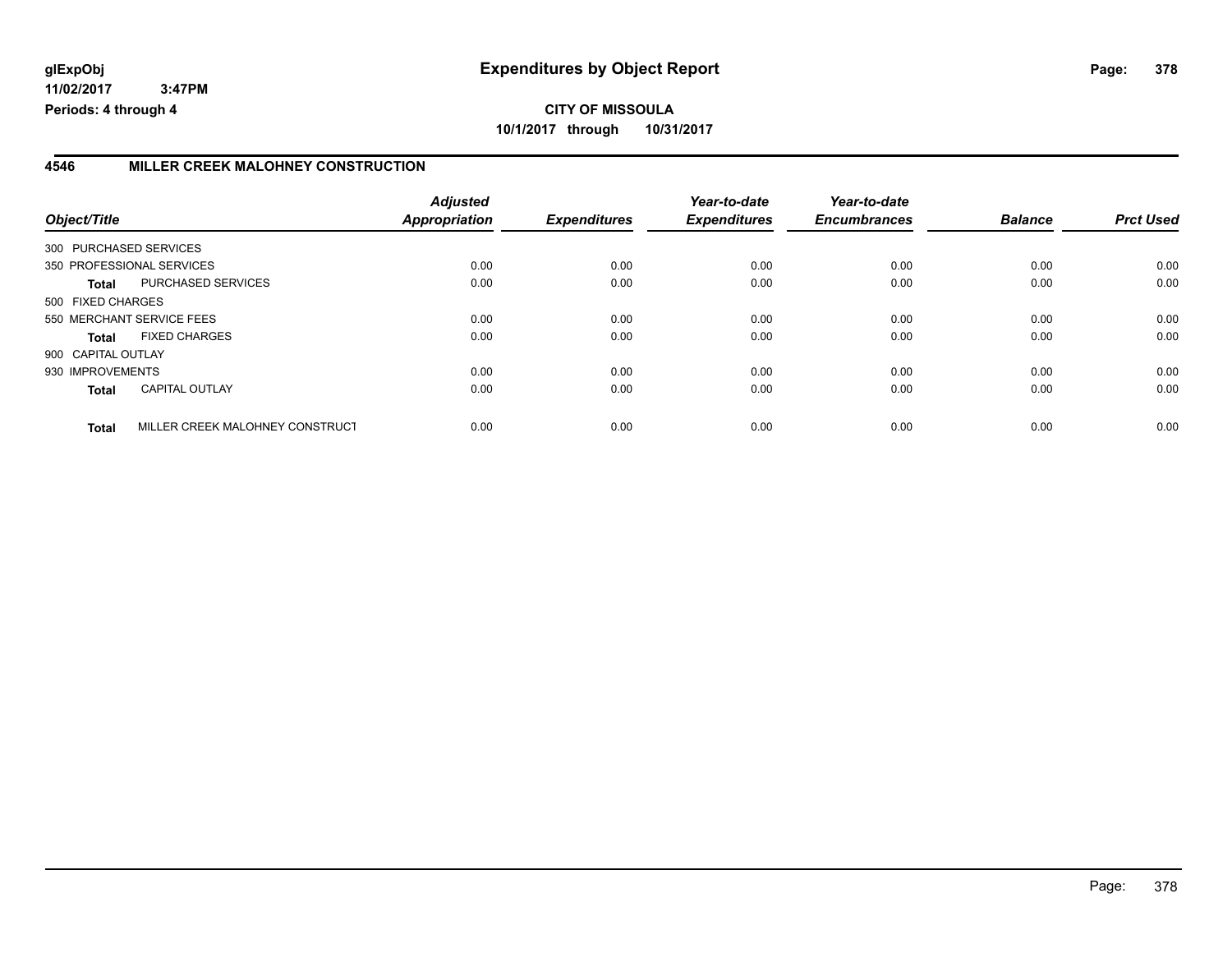# **4547 MILLER CREEK MCCARTHY CONSTRUCTION**

|                           |                       | <b>Adjusted</b>      |                     | Year-to-date        | Year-to-date        |                |                  |
|---------------------------|-----------------------|----------------------|---------------------|---------------------|---------------------|----------------|------------------|
| Object/Title              |                       | <b>Appropriation</b> | <b>Expenditures</b> | <b>Expenditures</b> | <b>Encumbrances</b> | <b>Balance</b> | <b>Prct Used</b> |
| 300 PURCHASED SERVICES    |                       |                      |                     |                     |                     |                |                  |
| 350 PROFESSIONAL SERVICES |                       | 0.00                 | 0.00                | 0.00                | 0.00                | 0.00           | 0.00             |
| <b>Total</b>              | PURCHASED SERVICES    | 0.00                 | 0.00                | 0.00                | 0.00                | 0.00           | 0.00             |
| 500 FIXED CHARGES         |                       |                      |                     |                     |                     |                |                  |
| 550 MERCHANT SERVICE FEES |                       | 0.00                 | 0.00                | 0.00                | 0.00                | 0.00           | 0.00             |
| <b>Total</b>              | <b>FIXED CHARGES</b>  | 0.00                 | 0.00                | 0.00                | 0.00                | 0.00           | 0.00             |
| 900 CAPITAL OUTLAY        |                       |                      |                     |                     |                     |                |                  |
| 930 IMPROVEMENTS          |                       | 0.00                 | 0.00                | 0.00                | 0.00                | 0.00           | 0.00             |
| <b>Total</b>              | <b>CAPITAL OUTLAY</b> | 0.00                 | 0.00                | 0.00                | 0.00                | 0.00           | 0.00             |
| <b>Total</b>              | NON-DEPARTMENTAL      | 0.00                 | 0.00                | 0.00                | 0.00                | 0.00           | 0.00             |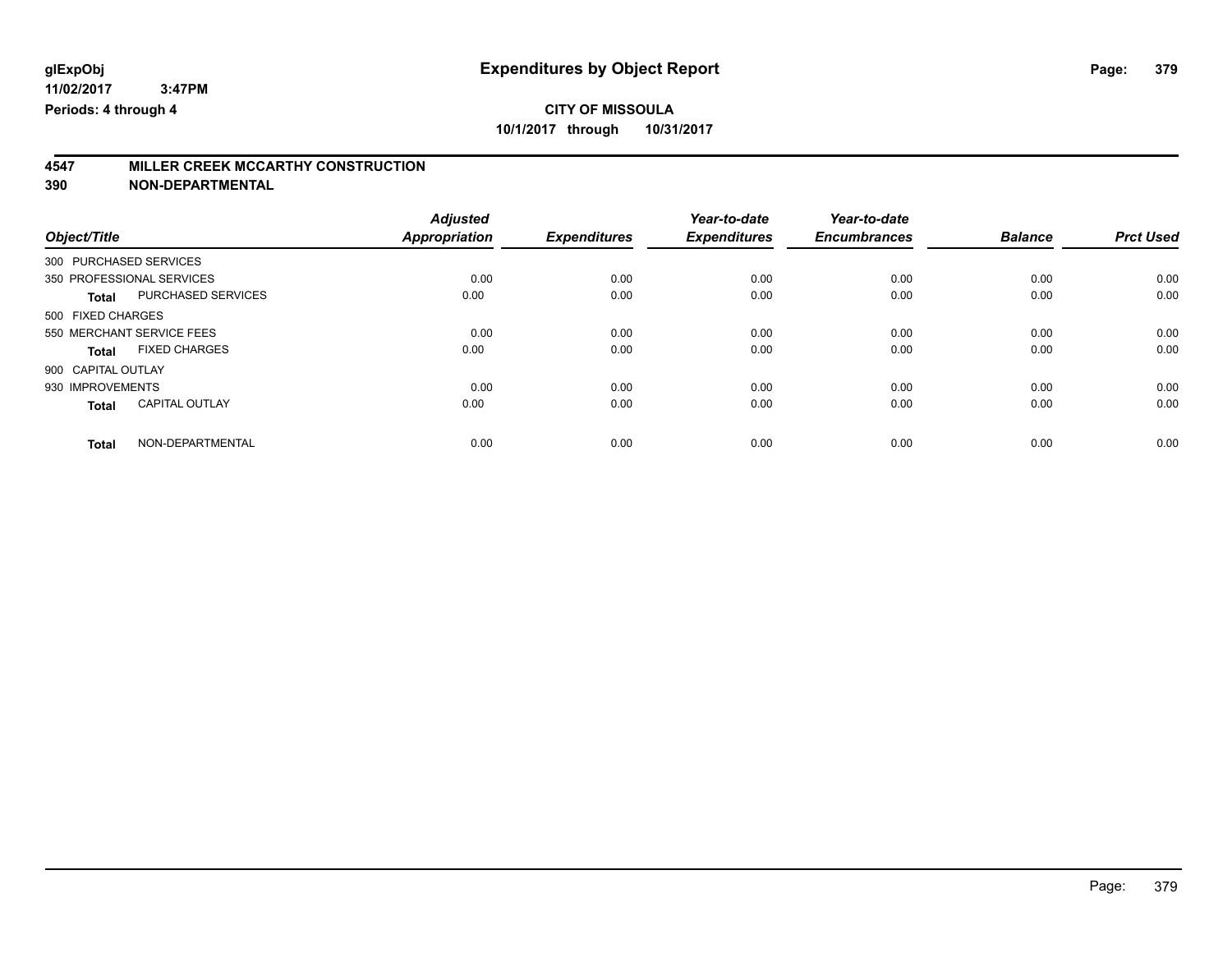### **4547 MILLER CREEK MCCARTHY CONSTRUCTION**

| Object/Title           |                                 | <b>Adjusted</b><br><b>Appropriation</b> | <b>Expenditures</b> | Year-to-date<br><b>Expenditures</b> | Year-to-date<br><b>Encumbrances</b> | <b>Balance</b> | <b>Prct Used</b> |
|------------------------|---------------------------------|-----------------------------------------|---------------------|-------------------------------------|-------------------------------------|----------------|------------------|
| 300 PURCHASED SERVICES |                                 |                                         |                     |                                     |                                     |                |                  |
|                        | 350 PROFESSIONAL SERVICES       | 0.00                                    | 0.00                | 0.00                                | 0.00                                | 0.00           | 0.00             |
|                        |                                 |                                         |                     |                                     |                                     |                |                  |
| Total                  | PURCHASED SERVICES              | 0.00                                    | 0.00                | 0.00                                | 0.00                                | 0.00           | 0.00             |
| 500 FIXED CHARGES      |                                 |                                         |                     |                                     |                                     |                |                  |
|                        | 550 MERCHANT SERVICE FEES       | 0.00                                    | 0.00                | 0.00                                | 0.00                                | 0.00           | 0.00             |
| <b>Total</b>           | <b>FIXED CHARGES</b>            | 0.00                                    | 0.00                | 0.00                                | 0.00                                | 0.00           | 0.00             |
| 900 CAPITAL OUTLAY     |                                 |                                         |                     |                                     |                                     |                |                  |
| 930 IMPROVEMENTS       |                                 | 0.00                                    | 0.00                | 0.00                                | 0.00                                | 0.00           | 0.00             |
| <b>Total</b>           | <b>CAPITAL OUTLAY</b>           | 0.00                                    | 0.00                | 0.00                                | 0.00                                | 0.00           | 0.00             |
| <b>Total</b>           | MILLER CREEK MCCARTHY CONSTRUCT | 0.00                                    | 0.00                | 0.00                                | 0.00                                | 0.00           | 0.00             |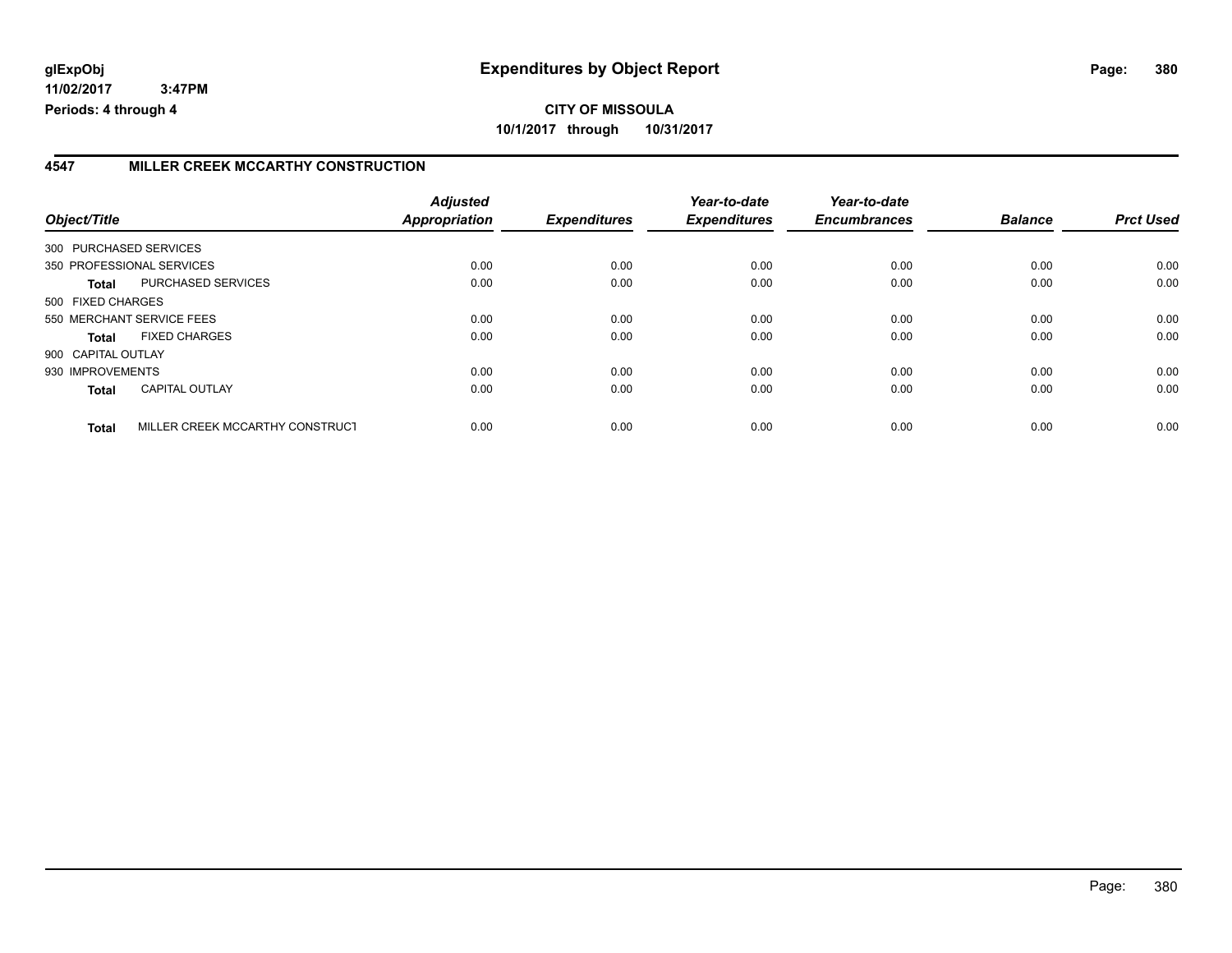# **4548 5TH,6TH & ARTHUR ROAD IMPROVEMENTS**

|                                       | <b>Adjusted</b> |                     | Year-to-date        | Year-to-date        |                |                  |
|---------------------------------------|-----------------|---------------------|---------------------|---------------------|----------------|------------------|
| Object/Title                          | Appropriation   | <b>Expenditures</b> | <b>Expenditures</b> | <b>Encumbrances</b> | <b>Balance</b> | <b>Prct Used</b> |
| 300 PURCHASED SERVICES                |                 |                     |                     |                     |                |                  |
| 350 PROFESSIONAL SERVICES             | 0.00            | 0.00                | 0.00                | 0.00                | 0.00           | 0.00             |
| PURCHASED SERVICES<br><b>Total</b>    | 0.00            | 0.00                | 0.00                | 0.00                | 0.00           | 0.00             |
| 500 FIXED CHARGES                     |                 |                     |                     |                     |                |                  |
| 550 MERCHANT SERVICE FEES             | 0.00            | 0.00                | 0.00                | 0.00                | 0.00           | 0.00             |
| <b>FIXED CHARGES</b><br><b>Total</b>  | 0.00            | 0.00                | 0.00                | 0.00                | 0.00           | 0.00             |
| 800 OTHER OBJECTS                     |                 |                     |                     |                     |                |                  |
| 820 TRANSFERS TO OTHER FUNDS          | 0.00            | 0.00                | 0.00                | 0.00                | 0.00           | 0.00             |
| OTHER OBJECTS<br><b>Total</b>         | 0.00            | 0.00                | 0.00                | 0.00                | 0.00           | 0.00             |
| 900 CAPITAL OUTLAY                    |                 |                     |                     |                     |                |                  |
| 930 IMPROVEMENTS                      | 0.00            | 0.00                | 0.00                | 0.00                | 0.00           | 0.00             |
| <b>CAPITAL OUTLAY</b><br><b>Total</b> | 0.00            | 0.00                | 0.00                | 0.00                | 0.00           | 0.00             |
| NON-DEPARTMENTAL<br><b>Total</b>      | 0.00            | 0.00                | 0.00                | 0.00                | 0.00           | 0.00             |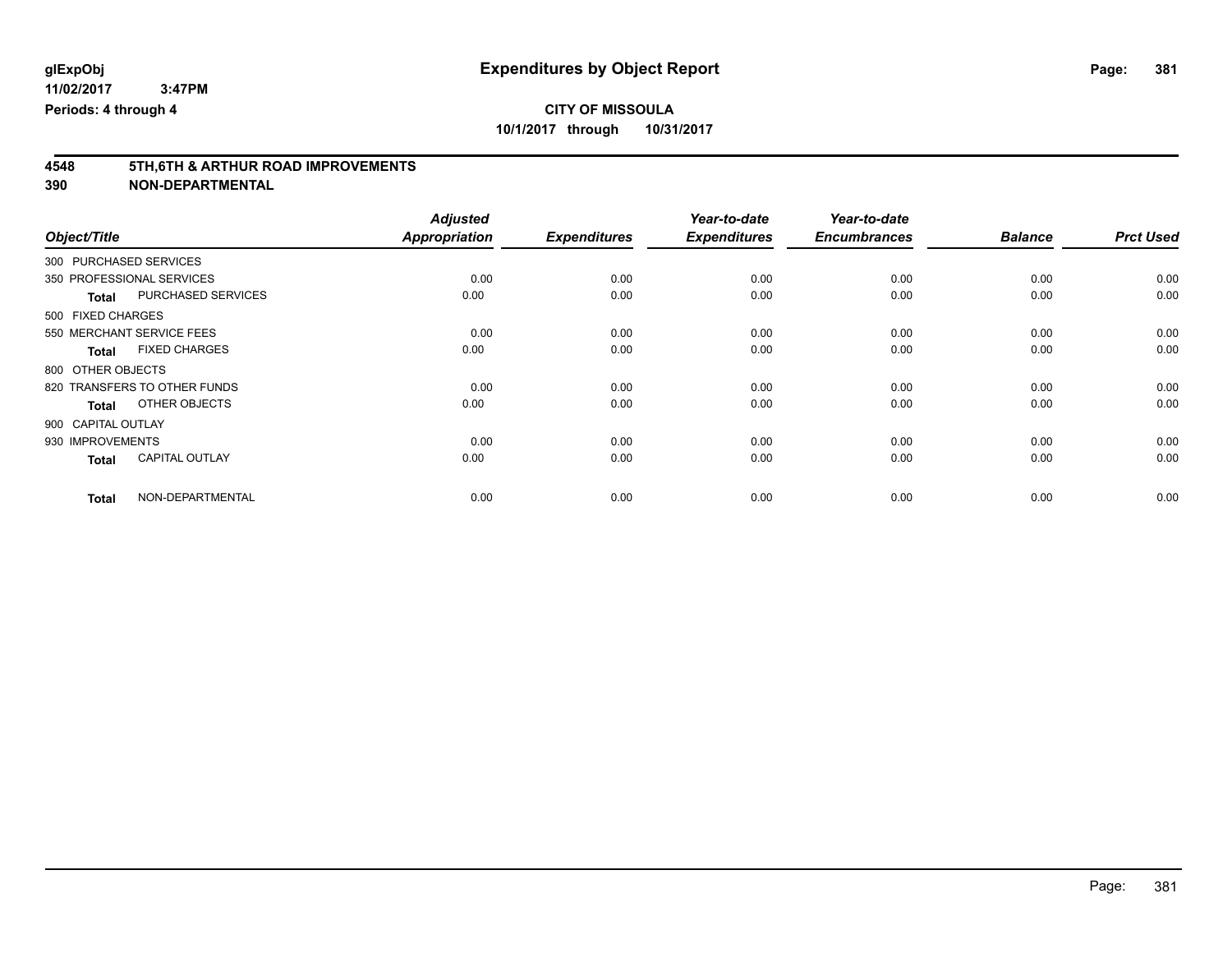# **CITY OF MISSOULA 10/1/2017 through 10/31/2017**

### **4548 5TH,6TH & ARTHUR ROAD IMPROVEMENTS**

| Object/Title       |                                   | <b>Adjusted</b><br><b>Appropriation</b> | <b>Expenditures</b> | Year-to-date<br><b>Expenditures</b> | Year-to-date<br><b>Encumbrances</b> | <b>Balance</b> | <b>Prct Used</b> |
|--------------------|-----------------------------------|-----------------------------------------|---------------------|-------------------------------------|-------------------------------------|----------------|------------------|
|                    | 300 PURCHASED SERVICES            |                                         |                     |                                     |                                     |                |                  |
|                    |                                   |                                         |                     |                                     |                                     |                |                  |
|                    | 350 PROFESSIONAL SERVICES         | 0.00                                    | 0.00                | 0.00                                | 0.00                                | 0.00           | 0.00             |
| <b>Total</b>       | <b>PURCHASED SERVICES</b>         | 0.00                                    | 0.00                | 0.00                                | 0.00                                | 0.00           | 0.00             |
| 500 FIXED CHARGES  |                                   |                                         |                     |                                     |                                     |                |                  |
|                    | 550 MERCHANT SERVICE FEES         | 0.00                                    | 0.00                | 0.00                                | 0.00                                | 0.00           | 0.00             |
| <b>Total</b>       | <b>FIXED CHARGES</b>              | 0.00                                    | 0.00                | 0.00                                | 0.00                                | 0.00           | 0.00             |
| 800 OTHER OBJECTS  |                                   |                                         |                     |                                     |                                     |                |                  |
|                    | 820 TRANSFERS TO OTHER FUNDS      | 0.00                                    | 0.00                | 0.00                                | 0.00                                | 0.00           | 0.00             |
| <b>Total</b>       | OTHER OBJECTS                     | 0.00                                    | 0.00                | 0.00                                | 0.00                                | 0.00           | 0.00             |
| 900 CAPITAL OUTLAY |                                   |                                         |                     |                                     |                                     |                |                  |
| 930 IMPROVEMENTS   |                                   | 0.00                                    | 0.00                | 0.00                                | 0.00                                | 0.00           | 0.00             |
| <b>Total</b>       | <b>CAPITAL OUTLAY</b>             | 0.00                                    | 0.00                | 0.00                                | 0.00                                | 0.00           | 0.00             |
| <b>Total</b>       | 5TH, 6TH & ARTHUR ROAD IMPROVEMEN | 0.00                                    | 0.00                | 0.00                                | 0.00                                | 0.00           | 0.00             |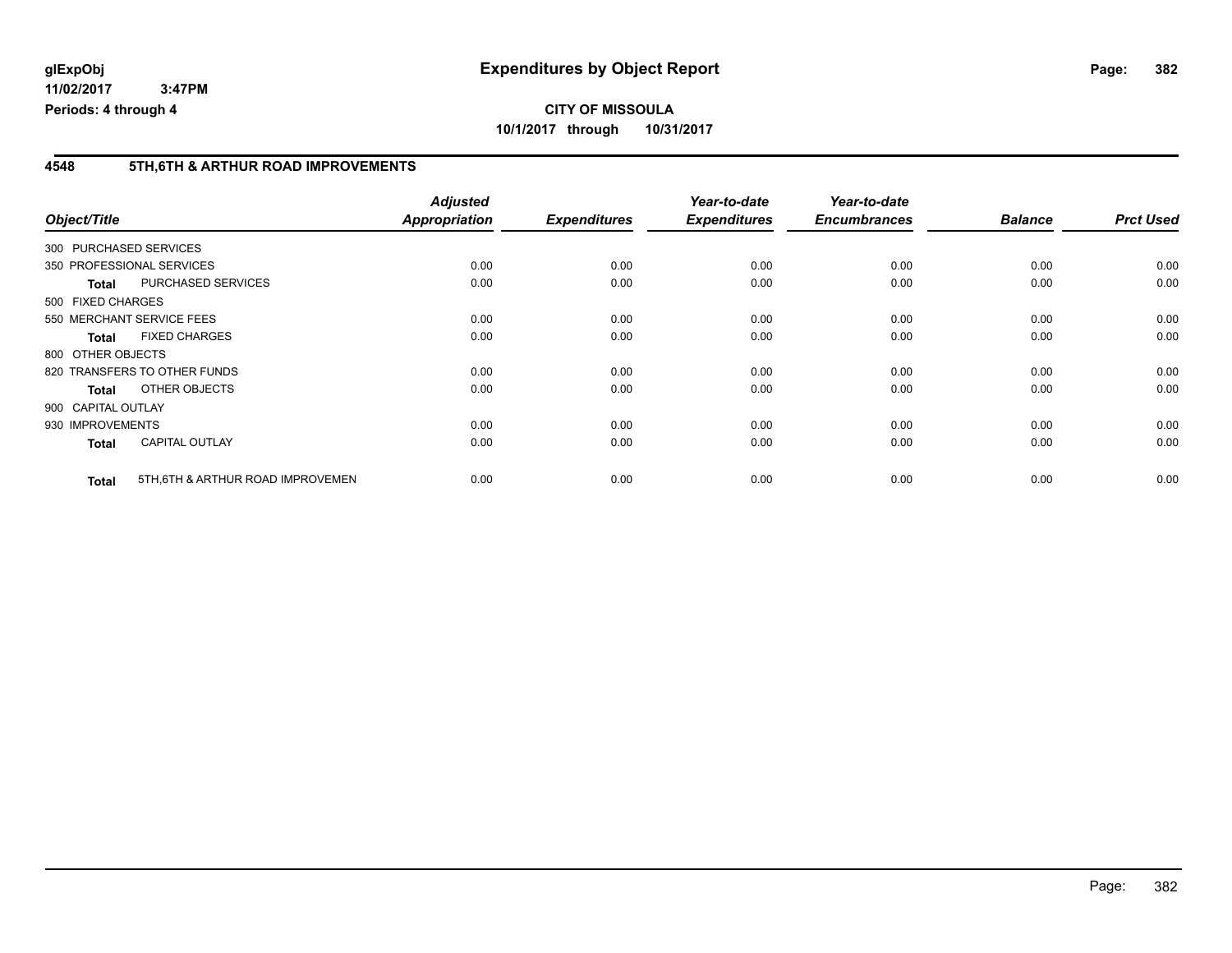# **4549 SID 549 HILLVIEW WAY**

|                    |                              | <b>Adjusted</b>      |                     | Year-to-date        | Year-to-date        |                |                  |
|--------------------|------------------------------|----------------------|---------------------|---------------------|---------------------|----------------|------------------|
| Object/Title       |                              | <b>Appropriation</b> | <b>Expenditures</b> | <b>Expenditures</b> | <b>Encumbrances</b> | <b>Balance</b> | <b>Prct Used</b> |
|                    | 300 PURCHASED SERVICES       |                      |                     |                     |                     |                |                  |
|                    | 350 PROFESSIONAL SERVICES    | 0.00                 | 0.00                | 0.00                | 0.00                | 0.00           | 0.00             |
| <b>Total</b>       | PURCHASED SERVICES           | 0.00                 | 0.00                | 0.00                | 0.00                | 0.00           | 0.00             |
| 500 FIXED CHARGES  |                              |                      |                     |                     |                     |                |                  |
|                    | 550 MERCHANT SERVICE FEES    | 0.00                 | 0.00                | 0.00                | 0.00                | 0.00           | 0.00             |
| <b>Total</b>       | <b>FIXED CHARGES</b>         | 0.00                 | 0.00                | 0.00                | 0.00                | 0.00           | 0.00             |
| 600 DEBT SERVICE   |                              |                      |                     |                     |                     |                |                  |
| 610 PRINCIPAL      |                              | 0.00                 | 0.00                | 0.00                | 0.00                | 0.00           | 0.00             |
|                    | 620 INTEREST / SERVICE FEES  | 0.00                 | 0.00                | 0.00                | 0.00                | 0.00           | 0.00             |
| <b>Total</b>       | <b>DEBT SERVICE</b>          | 0.00                 | 0.00                | 0.00                | 0.00                | 0.00           | 0.00             |
| 800 OTHER OBJECTS  |                              |                      |                     |                     |                     |                |                  |
|                    | 820 TRANSFERS TO OTHER FUNDS | 0.00                 | 0.00                | 0.00                | 0.00                | 0.00           | 0.00             |
| <b>Total</b>       | OTHER OBJECTS                | 0.00                 | 0.00                | 0.00                | 0.00                | 0.00           | 0.00             |
| 900 CAPITAL OUTLAY |                              |                      |                     |                     |                     |                |                  |
| 930 IMPROVEMENTS   |                              | 0.00                 | 0.00                | 0.00                | 0.00                | 0.00           | 0.00             |
| <b>Total</b>       | <b>CAPITAL OUTLAY</b>        | 0.00                 | 0.00                | 0.00                | 0.00                | 0.00           | 0.00             |
| <b>Total</b>       | NON-DEPARTMENTAL             | 0.00                 | 0.00                | 0.00                | 0.00                | 0.00           | 0.00             |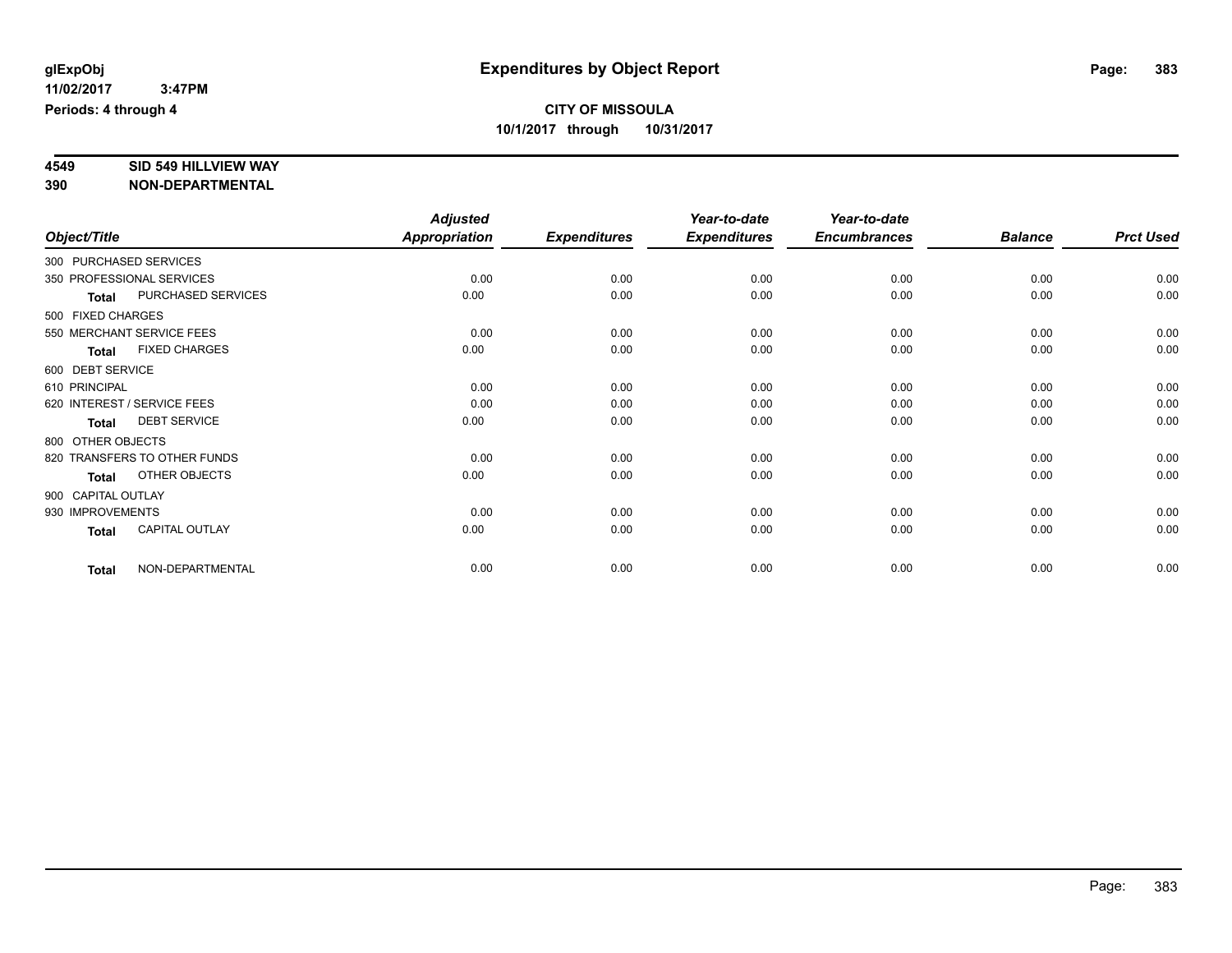### **4549 SID 549 HILLVIEW WAY**

|                        |                              | <b>Adjusted</b> |                     | Year-to-date        | Year-to-date        |                |                  |
|------------------------|------------------------------|-----------------|---------------------|---------------------|---------------------|----------------|------------------|
| Object/Title           |                              | Appropriation   | <b>Expenditures</b> | <b>Expenditures</b> | <b>Encumbrances</b> | <b>Balance</b> | <b>Prct Used</b> |
| 300 PURCHASED SERVICES |                              |                 |                     |                     |                     |                |                  |
|                        | 350 PROFESSIONAL SERVICES    | 0.00            | 0.00                | 0.00                | 0.00                | 0.00           | 0.00             |
| <b>Total</b>           | PURCHASED SERVICES           | 0.00            | 0.00                | 0.00                | 0.00                | 0.00           | 0.00             |
| 500 FIXED CHARGES      |                              |                 |                     |                     |                     |                |                  |
|                        | 550 MERCHANT SERVICE FEES    | 0.00            | 0.00                | 0.00                | 0.00                | 0.00           | 0.00             |
| <b>Total</b>           | <b>FIXED CHARGES</b>         | 0.00            | 0.00                | 0.00                | 0.00                | 0.00           | 0.00             |
| 600 DEBT SERVICE       |                              |                 |                     |                     |                     |                |                  |
| 610 PRINCIPAL          |                              | 0.00            | 0.00                | 0.00                | 0.00                | 0.00           | 0.00             |
|                        | 620 INTEREST / SERVICE FEES  | 0.00            | 0.00                | 0.00                | 0.00                | 0.00           | 0.00             |
| <b>Total</b>           | <b>DEBT SERVICE</b>          | 0.00            | 0.00                | 0.00                | 0.00                | 0.00           | 0.00             |
| 800 OTHER OBJECTS      |                              |                 |                     |                     |                     |                |                  |
|                        | 820 TRANSFERS TO OTHER FUNDS | 0.00            | 0.00                | 0.00                | 0.00                | 0.00           | 0.00             |
| <b>Total</b>           | OTHER OBJECTS                | 0.00            | 0.00                | 0.00                | 0.00                | 0.00           | 0.00             |
| 900 CAPITAL OUTLAY     |                              |                 |                     |                     |                     |                |                  |
| 930 IMPROVEMENTS       |                              | 0.00            | 0.00                | 0.00                | 0.00                | 0.00           | 0.00             |
| <b>Total</b>           | <b>CAPITAL OUTLAY</b>        | 0.00            | 0.00                | 0.00                | 0.00                | 0.00           | 0.00             |
| <b>Total</b>           | SID 549 HILLVIEW WAY         | 0.00            | 0.00                | 0.00                | 0.00                | 0.00           | 0.00             |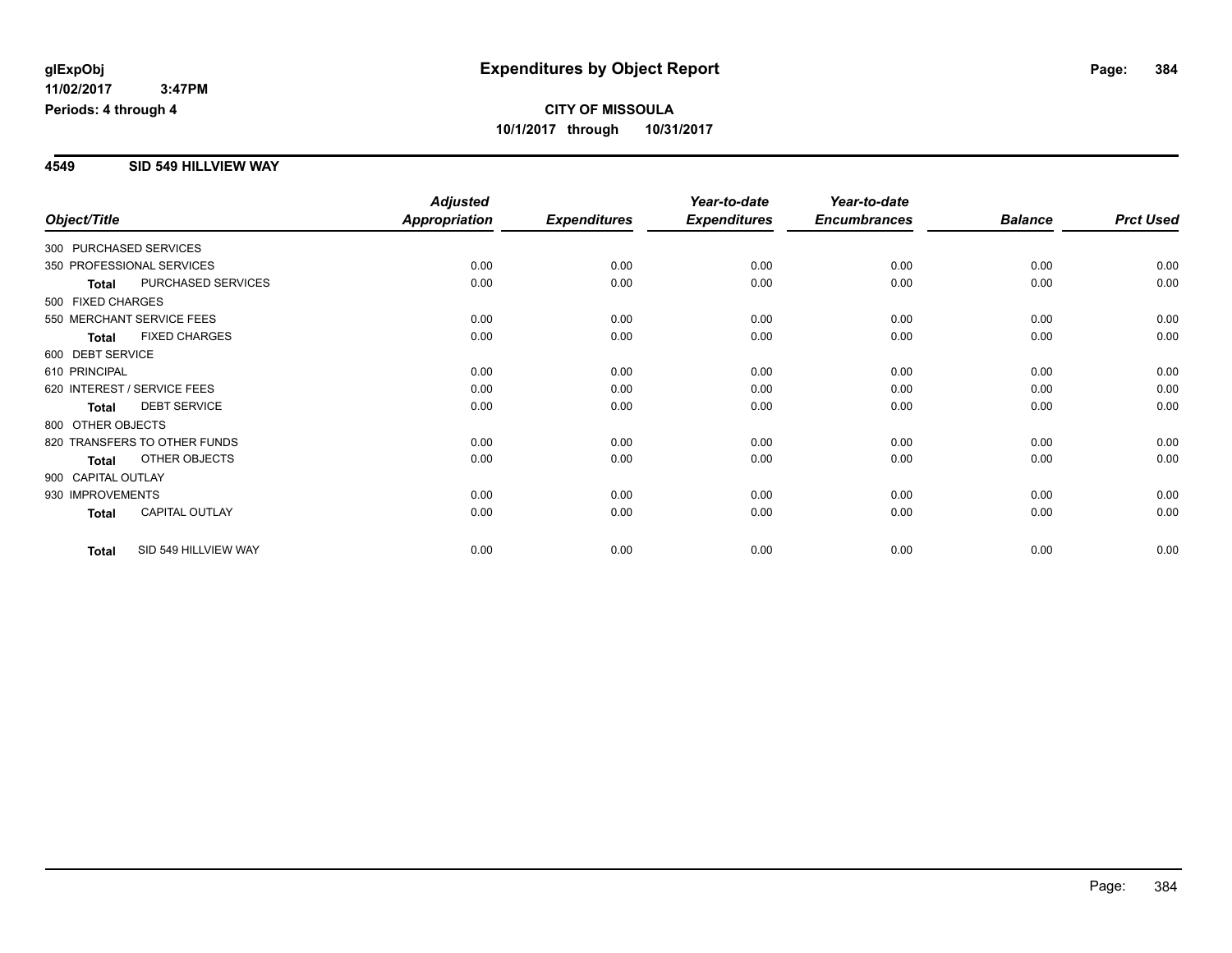# **CITY OF MISSOULA**

**10/1/2017 through 10/31/2017**

# **4745 MALONEY/TWITE MILLER CR \$1.2M CONTRIB**

|                        |                              | <b>Adjusted</b>      |                     | Year-to-date        | Year-to-date        |                |                  |
|------------------------|------------------------------|----------------------|---------------------|---------------------|---------------------|----------------|------------------|
| Object/Title           |                              | <b>Appropriation</b> | <b>Expenditures</b> | <b>Expenditures</b> | <b>Encumbrances</b> | <b>Balance</b> | <b>Prct Used</b> |
| 300 PURCHASED SERVICES |                              |                      |                     |                     |                     |                |                  |
|                        | 350 PROFESSIONAL SERVICES    | 0.00                 | 0.00                | 0.00                | 0.00                | 0.00           | 0.00             |
| <b>Total</b>           | PURCHASED SERVICES           | 0.00                 | 0.00                | 0.00                | 0.00                | 0.00           | 0.00             |
| 500 FIXED CHARGES      |                              |                      |                     |                     |                     |                |                  |
|                        | 550 MERCHANT SERVICE FEES    | 0.00                 | 0.00                | 0.00                | 0.00                | 0.00           | 0.00             |
| <b>Total</b>           | <b>FIXED CHARGES</b>         | 0.00                 | 0.00                | 0.00                | 0.00                | 0.00           | 0.00             |
| 800 OTHER OBJECTS      |                              |                      |                     |                     |                     |                |                  |
|                        | 820 TRANSFERS TO OTHER FUNDS | 0.00                 | 0.00                | 0.00                | 0.00                | 0.00           | 0.00             |
| <b>Total</b>           | OTHER OBJECTS                | 0.00                 | 0.00                | 0.00                | 0.00                | 0.00           | 0.00             |
| 900 CAPITAL OUTLAY     |                              |                      |                     |                     |                     |                |                  |
| 930 IMPROVEMENTS       |                              | 0.00                 | 0.00                | 0.00                | 0.00                | 0.00           | 0.00             |
| <b>Total</b>           | <b>CAPITAL OUTLAY</b>        | 0.00                 | 0.00                | 0.00                | 0.00                | 0.00           | 0.00             |
| <b>Total</b>           | NON-DEPARTMENTAL             | 0.00                 | 0.00                | 0.00                | 0.00                | 0.00           | 0.00             |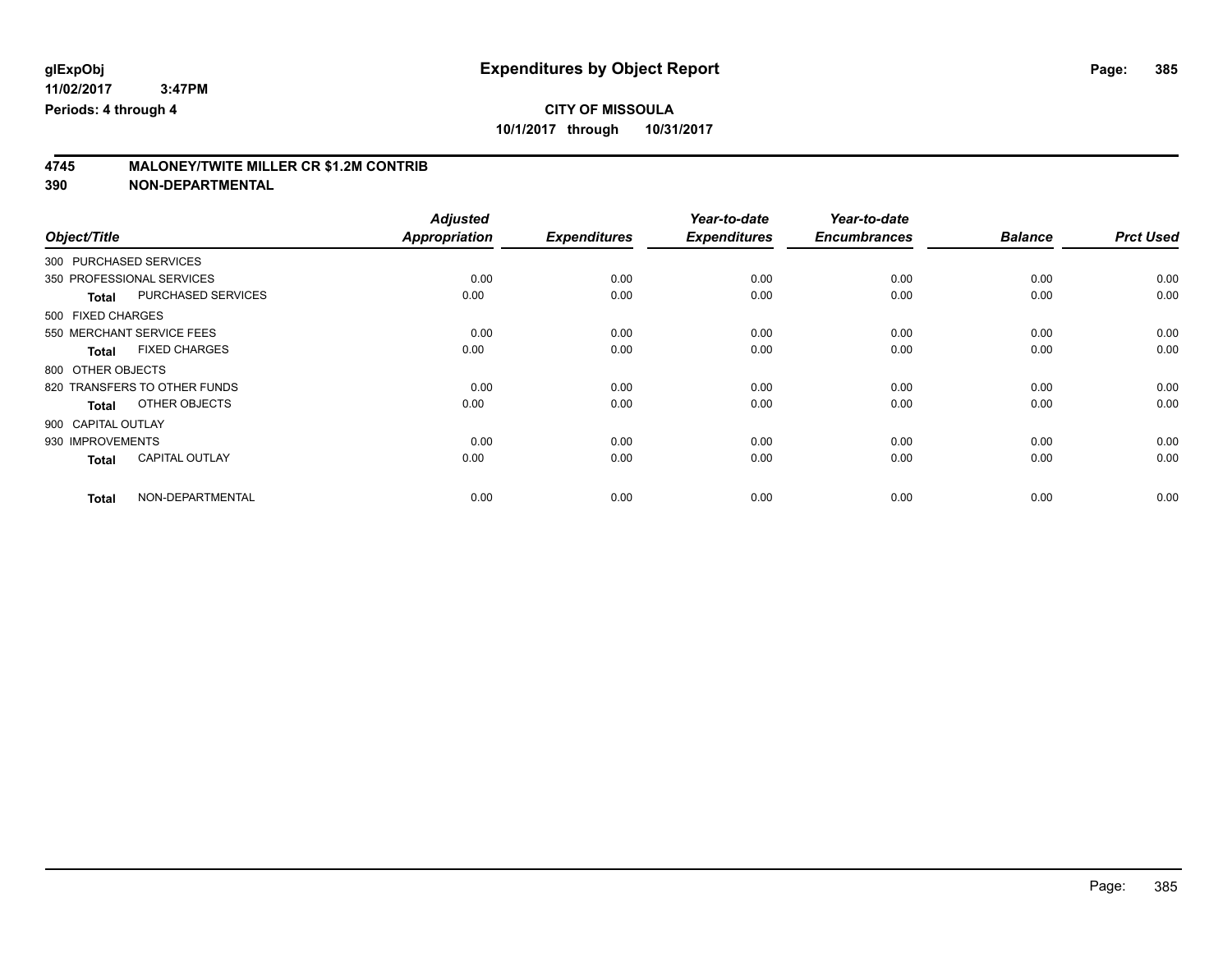### **4745 MALONEY/TWITE MILLER CR \$1.2M CONTRIB**

| Object/Title           |                                     | <b>Adjusted</b><br>Appropriation | <b>Expenditures</b> | Year-to-date<br><b>Expenditures</b> | Year-to-date<br><b>Encumbrances</b> | <b>Balance</b> | <b>Prct Used</b> |
|------------------------|-------------------------------------|----------------------------------|---------------------|-------------------------------------|-------------------------------------|----------------|------------------|
| 300 PURCHASED SERVICES |                                     |                                  |                     |                                     |                                     |                |                  |
|                        | 350 PROFESSIONAL SERVICES           | 0.00                             | 0.00                | 0.00                                | 0.00                                | 0.00           | 0.00             |
| <b>Total</b>           | PURCHASED SERVICES                  | 0.00                             | 0.00                | 0.00                                | 0.00                                | 0.00           | 0.00             |
| 500 FIXED CHARGES      |                                     |                                  |                     |                                     |                                     |                |                  |
|                        | 550 MERCHANT SERVICE FEES           | 0.00                             | 0.00                | 0.00                                | 0.00                                | 0.00           | 0.00             |
| <b>Total</b>           | <b>FIXED CHARGES</b>                | 0.00                             | 0.00                | 0.00                                | 0.00                                | 0.00           | 0.00             |
| 800 OTHER OBJECTS      |                                     |                                  |                     |                                     |                                     |                |                  |
|                        | 820 TRANSFERS TO OTHER FUNDS        | 0.00                             | 0.00                | 0.00                                | 0.00                                | 0.00           | 0.00             |
| Total                  | OTHER OBJECTS                       | 0.00                             | 0.00                | 0.00                                | 0.00                                | 0.00           | 0.00             |
| 900 CAPITAL OUTLAY     |                                     |                                  |                     |                                     |                                     |                |                  |
| 930 IMPROVEMENTS       |                                     | 0.00                             | 0.00                | 0.00                                | 0.00                                | 0.00           | 0.00             |
| <b>Total</b>           | <b>CAPITAL OUTLAY</b>               | 0.00                             | 0.00                | 0.00                                | 0.00                                | 0.00           | 0.00             |
| <b>Total</b>           | MALONEY/TWITE MILLER CR \$1.2M CONT | 0.00                             | 0.00                | 0.00                                | 0.00                                | 0.00           | 0.00             |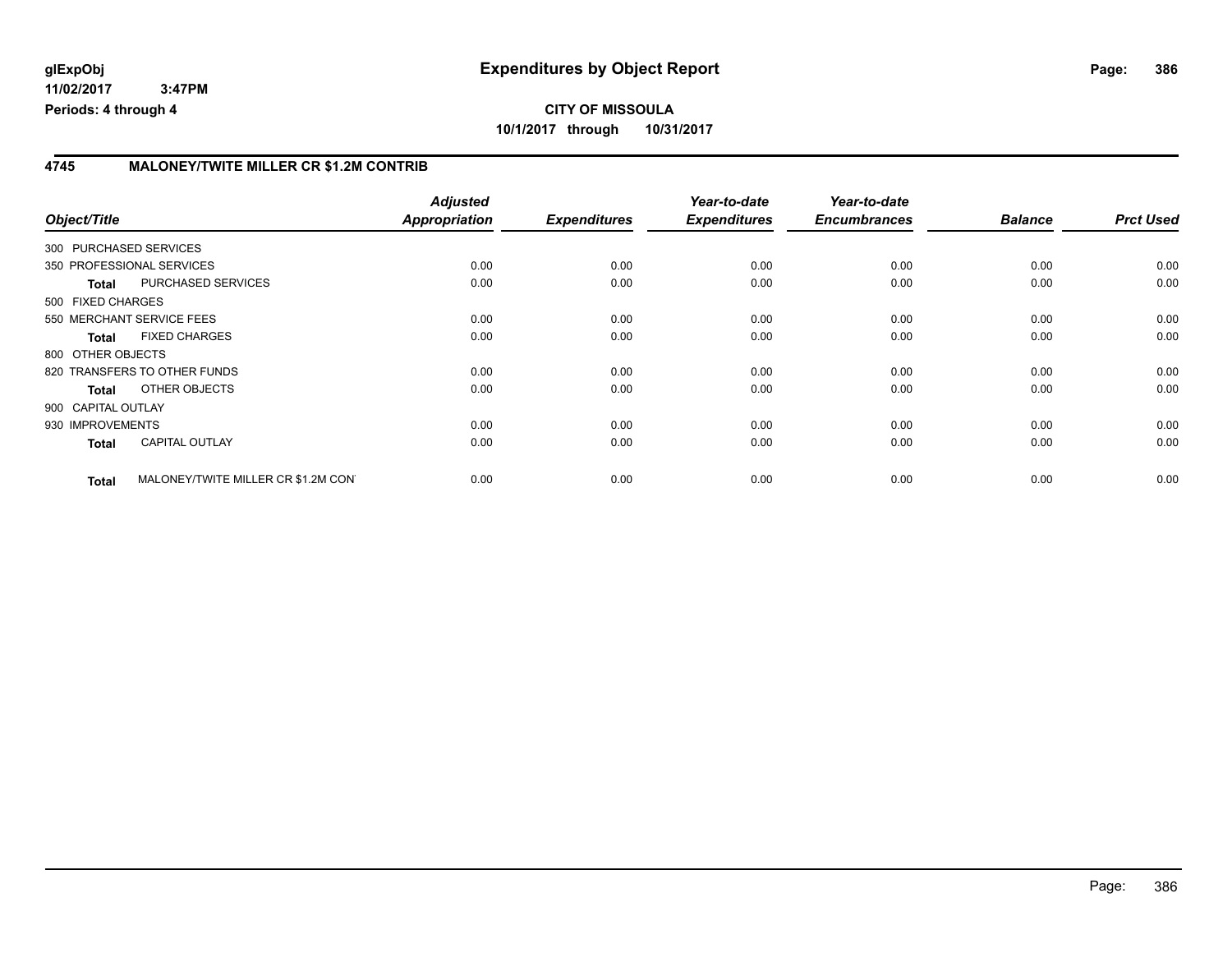**4941 HILLVIEW WAY CONSTRUCTION 280 PUBLIC WORKS OPERATIONS**

| Object/Title                          | <b>Adjusted</b><br>Appropriation | <b>Expenditures</b> | Year-to-date<br><b>Expenditures</b> | Year-to-date<br><b>Encumbrances</b> | <b>Balance</b> | <b>Prct Used</b> |
|---------------------------------------|----------------------------------|---------------------|-------------------------------------|-------------------------------------|----------------|------------------|
|                                       |                                  |                     |                                     |                                     |                |                  |
| 200 SUPPLIES                          |                                  |                     |                                     |                                     |                |                  |
| 210 OFFICE SUPPLIES                   | 0.00                             | 0.00                | 0.00                                | 0.00                                | 0.00           | 0.00             |
| <b>SUPPLIES</b><br>Total              | 0.00                             | 0.00                | 0.00                                | 0.00                                | 0.00           | 0.00             |
| 300 PURCHASED SERVICES                |                                  |                     |                                     |                                     |                |                  |
| 310 COMMUNICATIONS                    | 0.00                             | 0.00                | 0.00                                | 0.00                                | 0.00           | 0.00             |
| 320 PRINTING & DUPLICATING            | 0.00                             | 0.00                | 0.00                                | 0.00                                | 0.00           | 0.00             |
| 350 PROFESSIONAL SERVICES             | 0.00                             | 0.00                | 21,540.17                           | 0.00                                | $-21,540.17$   | 0.00             |
| PURCHASED SERVICES<br><b>Total</b>    | 0.00                             | 0.00                | 21,540.17                           | 0.00                                | $-21,540.17$   | 0.00             |
| 500 FIXED CHARGES                     |                                  |                     |                                     |                                     |                |                  |
| 550 MERCHANT SERVICE FEES             | 0.00                             | 0.00                | 0.00                                | 0.00                                | 0.00           | 0.00             |
| <b>FIXED CHARGES</b><br>Total         | 0.00                             | 0.00                | 0.00                                | 0.00                                | 0.00           | 0.00             |
| 800 OTHER OBJECTS                     |                                  |                     |                                     |                                     |                |                  |
| 820 TRANSFERS TO OTHER FUNDS          | 0.00                             | 0.00                | 0.00                                | 0.00                                | 0.00           | 0.00             |
| OTHER OBJECTS<br><b>Total</b>         | 0.00                             | 0.00                | 0.00                                | 0.00                                | 0.00           | 0.00             |
| 900 CAPITAL OUTLAY                    |                                  |                     |                                     |                                     |                |                  |
| 930 IMPROVEMENTS                      | 0.00                             | 50,254.14           | 50,254.14                           | 0.00                                | $-50,254.14$   | 0.00             |
| <b>CAPITAL OUTLAY</b><br><b>Total</b> | 0.00                             | 50,254.14           | 50,254.14                           | 0.00                                | $-50,254.14$   | 0.00             |
| PUBLIC WORKS OPERATIONS<br>Total      | 0.00                             | 50,254.14           | 71,794.31                           | 0.00                                | $-71,794.31$   | 0.00             |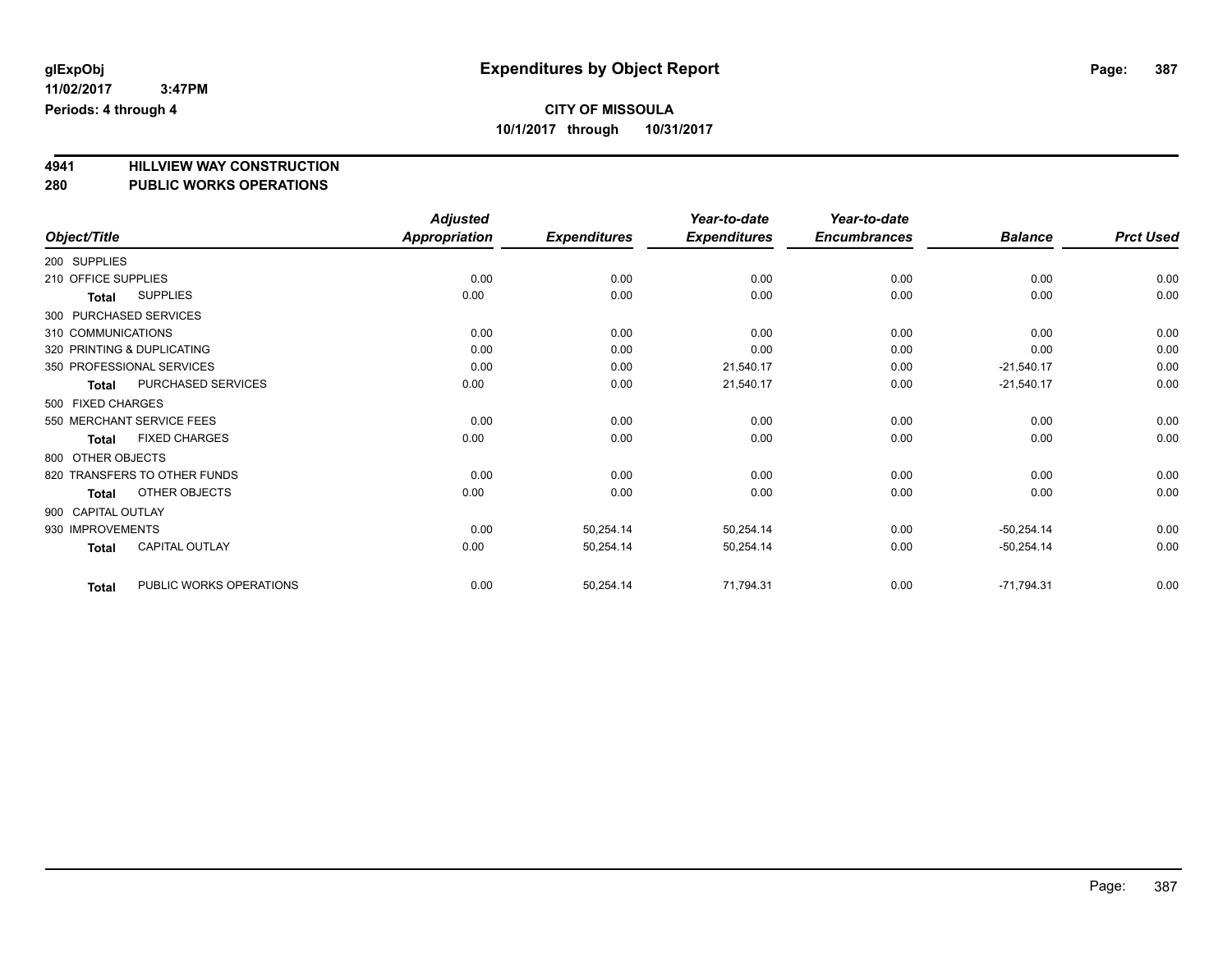### **4941 HILLVIEW WAY CONSTRUCTION**

|                            |                              | <b>Adjusted</b>      |                     | Year-to-date        | Year-to-date        |                |                  |
|----------------------------|------------------------------|----------------------|---------------------|---------------------|---------------------|----------------|------------------|
| Object/Title               |                              | <b>Appropriation</b> | <b>Expenditures</b> | <b>Expenditures</b> | <b>Encumbrances</b> | <b>Balance</b> | <b>Prct Used</b> |
| 200 SUPPLIES               |                              |                      |                     |                     |                     |                |                  |
| 210 OFFICE SUPPLIES        |                              | 0.00                 | 0.00                | 0.00                | 0.00                | 0.00           | 0.00             |
| Total                      | <b>SUPPLIES</b>              | 0.00                 | 0.00                | 0.00                | 0.00                | 0.00           | 0.00             |
| 300 PURCHASED SERVICES     |                              |                      |                     |                     |                     |                |                  |
| 310 COMMUNICATIONS         |                              | 0.00                 | 0.00                | 0.00                | 0.00                | 0.00           | 0.00             |
| 320 PRINTING & DUPLICATING |                              | 0.00                 | 0.00                | 0.00                | 0.00                | 0.00           | 0.00             |
|                            | 350 PROFESSIONAL SERVICES    | 0.00                 | 0.00                | 21,540.17           | 0.00                | $-21,540.17$   | 0.00             |
| <b>Total</b>               | PURCHASED SERVICES           | 0.00                 | 0.00                | 21,540.17           | 0.00                | $-21,540.17$   | 0.00             |
| 500 FIXED CHARGES          |                              |                      |                     |                     |                     |                |                  |
|                            | 550 MERCHANT SERVICE FEES    | 0.00                 | 0.00                | 0.00                | 0.00                | 0.00           | 0.00             |
| <b>Total</b>               | <b>FIXED CHARGES</b>         | 0.00                 | 0.00                | 0.00                | 0.00                | 0.00           | 0.00             |
| 800 OTHER OBJECTS          |                              |                      |                     |                     |                     |                |                  |
|                            | 820 TRANSFERS TO OTHER FUNDS | 0.00                 | 0.00                | 0.00                | 0.00                | 0.00           | 0.00             |
| <b>Total</b>               | OTHER OBJECTS                | 0.00                 | 0.00                | 0.00                | 0.00                | 0.00           | 0.00             |
| 900 CAPITAL OUTLAY         |                              |                      |                     |                     |                     |                |                  |
| 930 IMPROVEMENTS           |                              | 0.00                 | 50,254.14           | 50,254.14           | 0.00                | $-50,254.14$   | 0.00             |
| <b>Total</b>               | <b>CAPITAL OUTLAY</b>        | 0.00                 | 50,254.14           | 50,254.14           | 0.00                | $-50,254.14$   | 0.00             |
| <b>Total</b>               | HILLVIEW WAY CONSTRUCTION    | 0.00                 | 50,254.14           | 71,794.31           | 0.00                | $-71,794.31$   | 0.00             |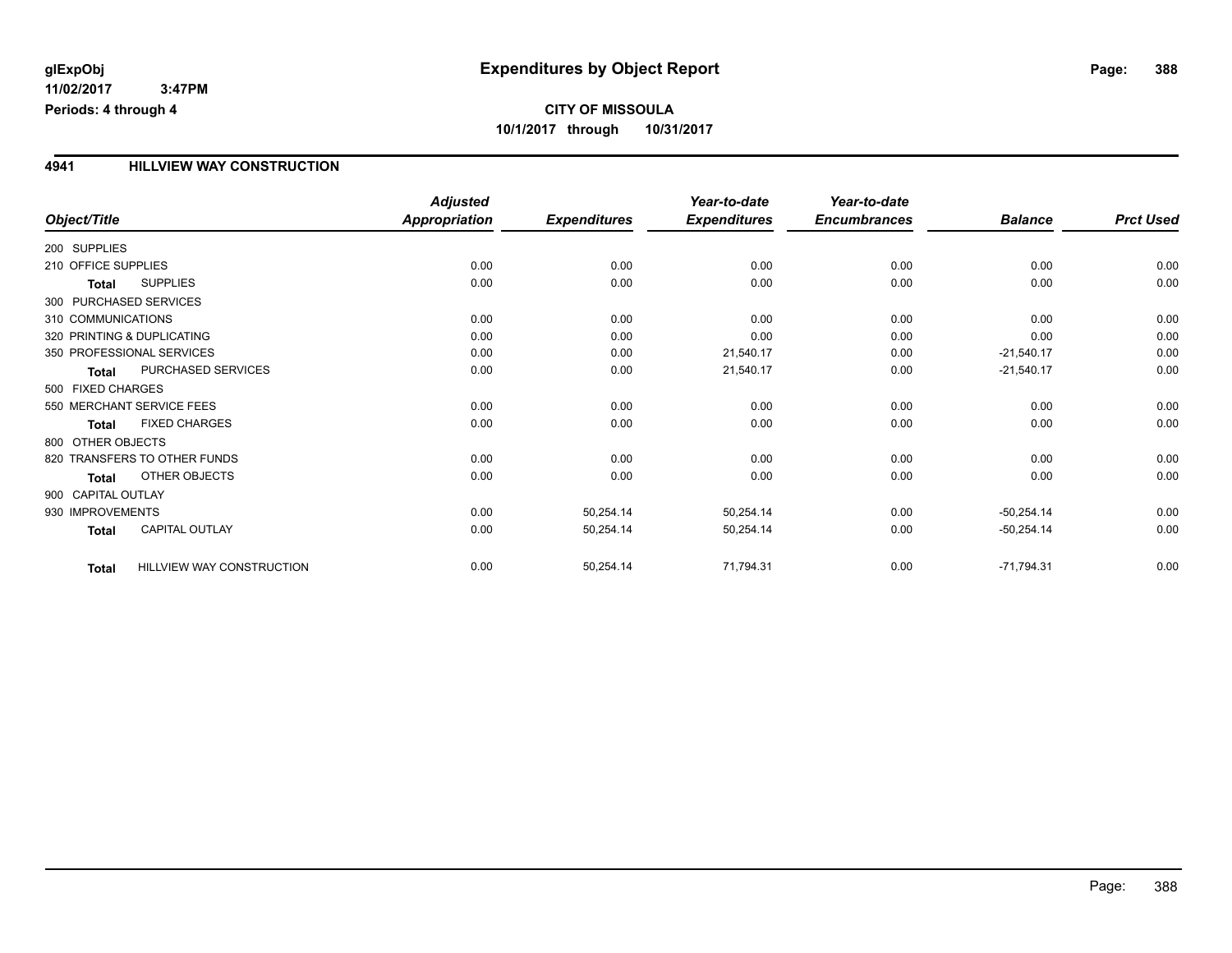## **CITY OF MISSOULA 10/1/2017 through 10/31/2017**

#### **4944 RATTLESNAKE SEWER COLLECTION (544)**

**000 \*\*\* Title Not Found \*\*\***

| Object/Title                         | <b>Adjusted</b><br>Appropriation | <b>Expenditures</b> | Year-to-date<br><b>Expenditures</b> | Year-to-date<br><b>Encumbrances</b> | <b>Balance</b> | <b>Prct Used</b> |
|--------------------------------------|----------------------------------|---------------------|-------------------------------------|-------------------------------------|----------------|------------------|
| 500 FIXED CHARGES                    |                                  |                     |                                     |                                     |                |                  |
| 550 MERCHANT SERVICE FEES            | 0.00                             | 0.00                | 0.00                                | 0.00                                | 0.00           | 0.00             |
| <b>FIXED CHARGES</b><br><b>Total</b> | 0.00                             | 0.00                | 0.00                                | 0.00                                | 0.00           | 0.00             |
| *** Title Not Found ***<br>Total     | 0.00                             | 0.00                | 0.00                                | 0.00                                | 0.00           | 0.00             |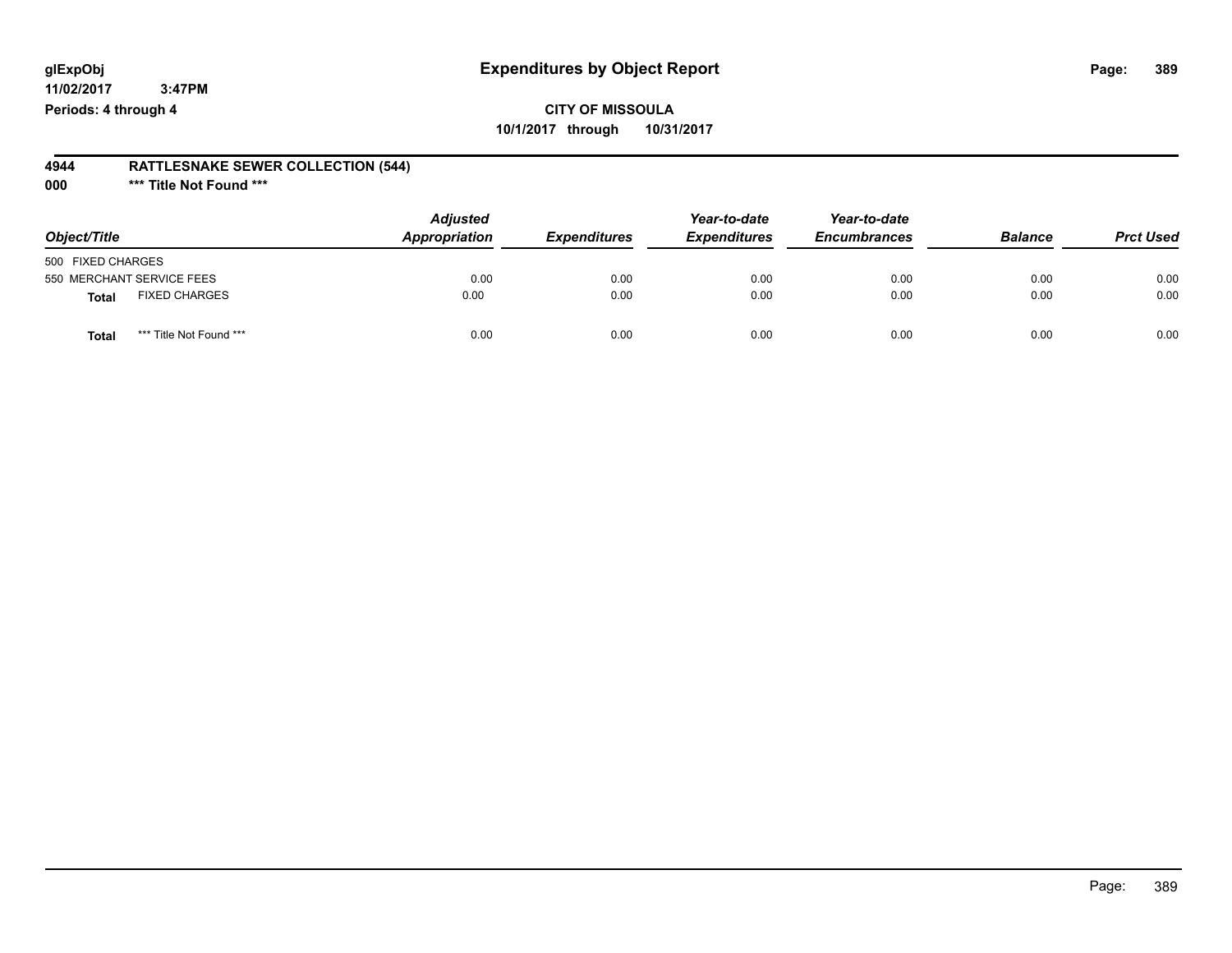# **4944 RATTLESNAKE SEWER COLLECTION (544)**

|                        |                           | <b>Adjusted</b>      |                     | Year-to-date        | Year-to-date        |                |                  |
|------------------------|---------------------------|----------------------|---------------------|---------------------|---------------------|----------------|------------------|
| Object/Title           |                           | <b>Appropriation</b> | <b>Expenditures</b> | <b>Expenditures</b> | <b>Encumbrances</b> | <b>Balance</b> | <b>Prct Used</b> |
| 300 PURCHASED SERVICES |                           |                      |                     |                     |                     |                |                  |
|                        | 350 PROFESSIONAL SERVICES | 0.00                 | 0.00                | 0.00                | 0.00                | 0.00           | 0.00             |
| <b>Total</b>           | PURCHASED SERVICES        | 0.00                 | 0.00                | 0.00                | 0.00                | 0.00           | 0.00             |
| 500 FIXED CHARGES      |                           |                      |                     |                     |                     |                |                  |
|                        | 550 MERCHANT SERVICE FEES | 0.00                 | 0.00                | 0.00                | 0.00                | 0.00           | 0.00             |
| <b>Total</b>           | <b>FIXED CHARGES</b>      | 0.00                 | 0.00                | 0.00                | 0.00                | 0.00           | 0.00             |
| 600 DEBT SERVICE       |                           |                      |                     |                     |                     |                |                  |
| 610 PRINCIPAL          |                           | 0.00                 | 0.00                | 0.00                | 0.00                | 0.00           | 0.00             |
| <b>Total</b>           | <b>DEBT SERVICE</b>       | 0.00                 | 0.00                | 0.00                | 0.00                | 0.00           | 0.00             |
| 900 CAPITAL OUTLAY     |                           |                      |                     |                     |                     |                |                  |
| 930 IMPROVEMENTS       |                           | 0.00                 | 0.00                | 0.00                | 0.00                | 0.00           | 0.00             |
| <b>Total</b>           | <b>CAPITAL OUTLAY</b>     | 0.00                 | 0.00                | 0.00                | 0.00                | 0.00           | 0.00             |
| <b>Total</b>           | NON-DEPARTMENTAL          | 0.00                 | 0.00                | 0.00                | 0.00                | 0.00           | 0.00             |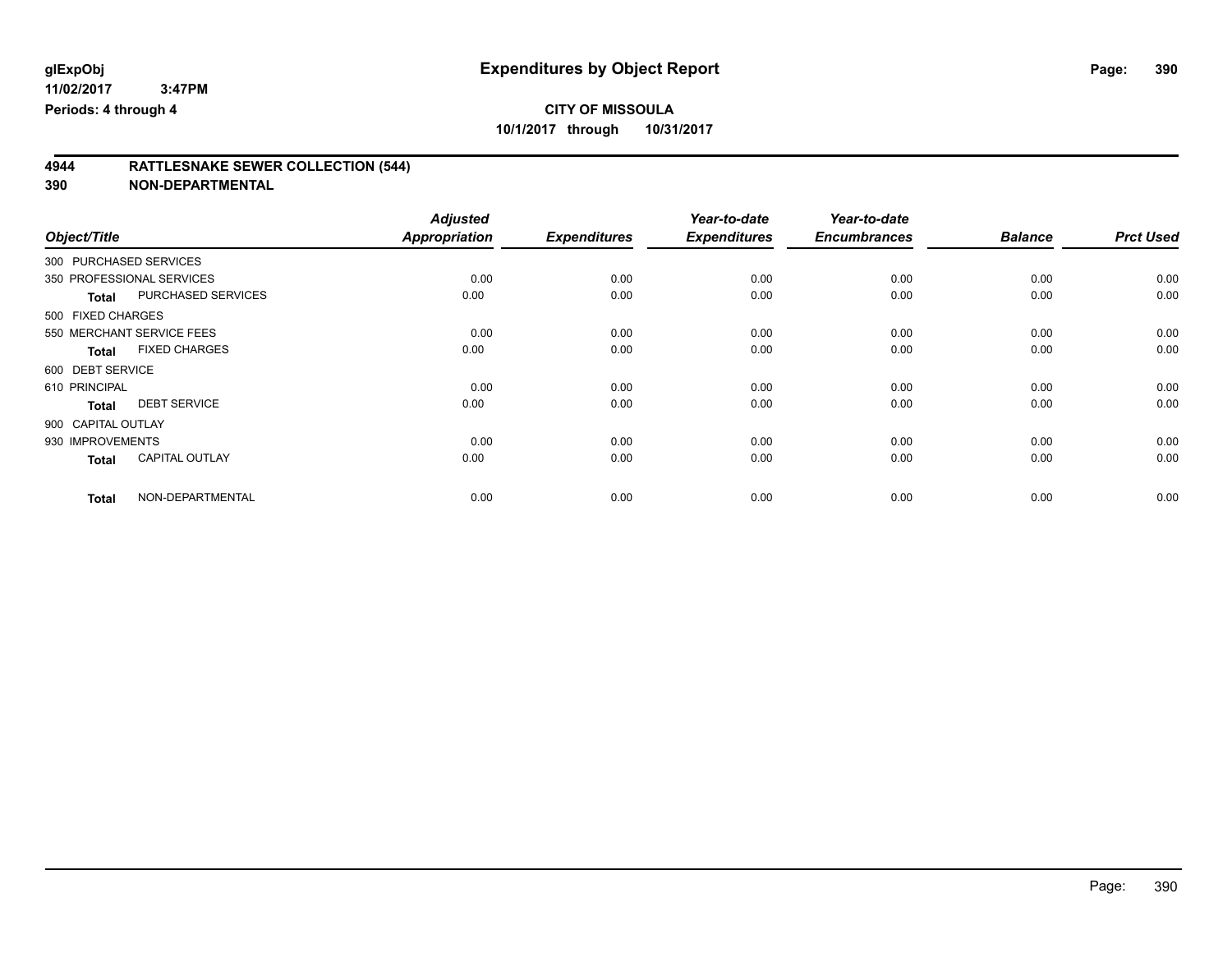# **CITY OF MISSOULA**

**10/1/2017 through 10/31/2017**

| 4944 | <b>RATTLESNAKE SEWER COLLECTION (544)</b> |  |
|------|-------------------------------------------|--|
|      |                                           |  |

**550 SID 544 PROJECT**

| Object/Title            |                           | <b>Adjusted</b><br><b>Appropriation</b> | <b>Expenditures</b> | Year-to-date<br><b>Expenditures</b> | Year-to-date<br><b>Encumbrances</b> | <b>Balance</b> | <b>Prct Used</b> |
|-------------------------|---------------------------|-----------------------------------------|---------------------|-------------------------------------|-------------------------------------|----------------|------------------|
|                         |                           |                                         |                     |                                     |                                     |                |                  |
| 300 PURCHASED SERVICES  |                           |                                         |                     |                                     |                                     |                |                  |
|                         | 350 PROFESSIONAL SERVICES | 0.00                                    | 0.00                | 0.00                                | 0.00                                | 0.00           | 0.00             |
| <b>Total</b>            | PURCHASED SERVICES        | 0.00                                    | 0.00                | 0.00                                | 0.00                                | 0.00           | 0.00             |
| 500 FIXED CHARGES       |                           |                                         |                     |                                     |                                     |                |                  |
|                         | 550 MERCHANT SERVICE FEES | 0.00                                    | 0.00                | 0.00                                | 0.00                                | 0.00           | 0.00             |
| <b>Total</b>            | <b>FIXED CHARGES</b>      | 0.00                                    | 0.00                | 0.00                                | 0.00                                | 0.00           | 0.00             |
| 900 CAPITAL OUTLAY      |                           |                                         |                     |                                     |                                     |                |                  |
| 915 EASEMENTS           |                           | 0.00                                    | 0.00                | 0.00                                | 0.00                                | 0.00           | 0.00             |
| 930 IMPROVEMENTS        |                           | 0.00                                    | 0.00                | 0.00                                | 0.00                                | 0.00           | 0.00             |
| 960 CAPITAL CONTINGENCY |                           | 0.00                                    | 0.00                | 0.00                                | 0.00                                | 0.00           | 0.00             |
| <b>Total</b>            | <b>CAPITAL OUTLAY</b>     | 0.00                                    | 0.00                | 0.00                                | 0.00                                | 0.00           | 0.00             |
| <b>Total</b>            | SID 544 PROJECT           | 0.00                                    | 0.00                | 0.00                                | 0.00                                | 0.00           | 0.00             |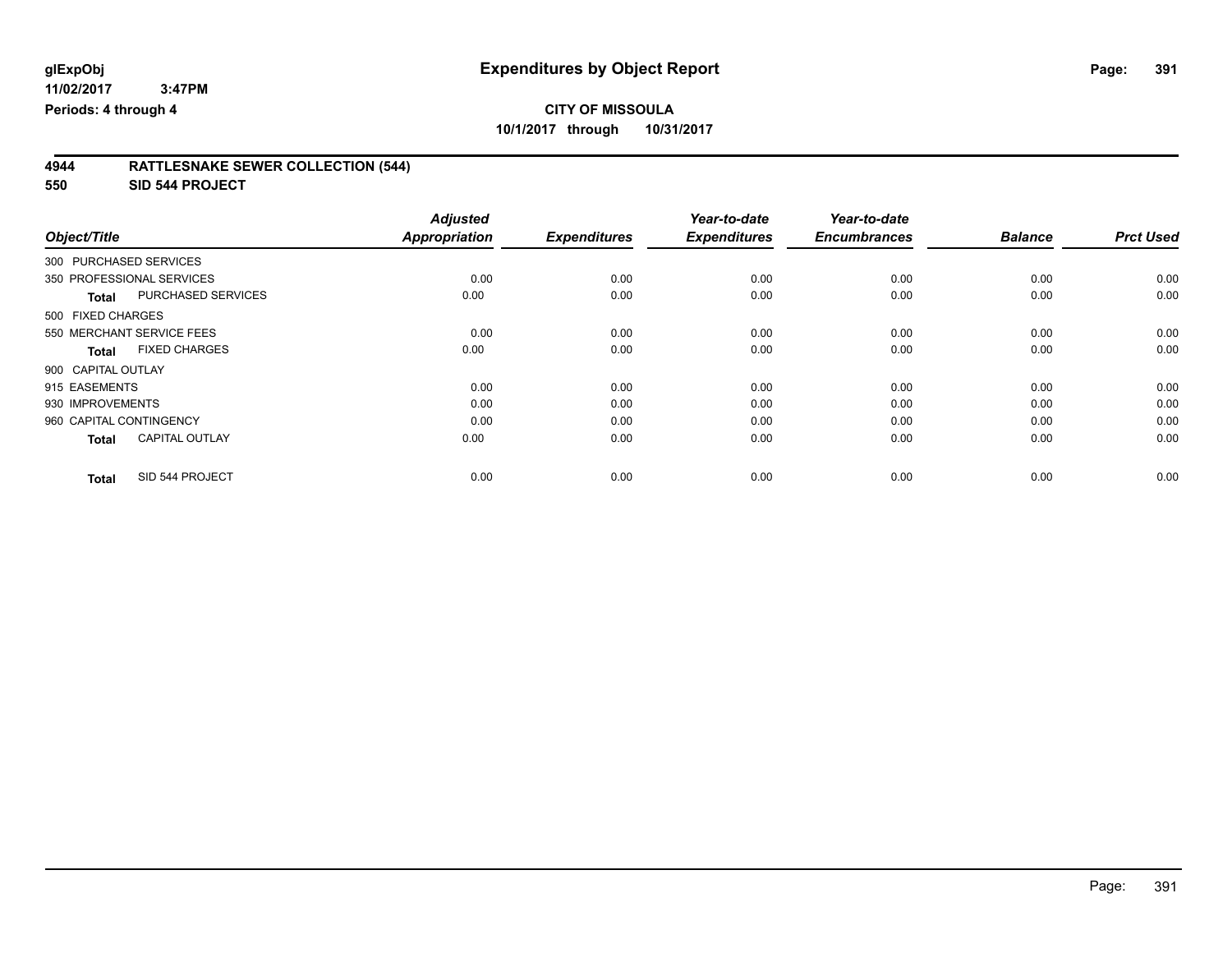#### **4944 RATTLESNAKE SEWER COLLECTION (544)**

**555 LOLO STREET PROJECT**

|                                            | <b>Adjusted</b> |                     | Year-to-date        | Year-to-date        |                |                  |
|--------------------------------------------|-----------------|---------------------|---------------------|---------------------|----------------|------------------|
| Object/Title                               | Appropriation   | <b>Expenditures</b> | <b>Expenditures</b> | <b>Encumbrances</b> | <b>Balance</b> | <b>Prct Used</b> |
| 500 FIXED CHARGES                          |                 |                     |                     |                     |                |                  |
| 550 MERCHANT SERVICE FEES                  | 0.00            | 0.00                | 0.00                | 0.00                | 0.00           | 0.00             |
| <b>FIXED CHARGES</b><br><b>Total</b>       | 0.00            | 0.00                | 0.00                | 0.00                | 0.00           | 0.00             |
| 900 CAPITAL OUTLAY                         |                 |                     |                     |                     |                |                  |
| 930 IMPROVEMENTS                           | 0.00            | 0.00                | 0.00                | 0.00                | 0.00           | 0.00             |
| 960 CAPITAL CONTINGENCY                    | 0.00            | 0.00                | 0.00                | 0.00                | 0.00           | 0.00             |
| <b>CAPITAL OUTLAY</b><br><b>Total</b>      | 0.00            | 0.00                | 0.00                | 0.00                | 0.00           | 0.00             |
| <b>LOLO STREET PROJECT</b><br><b>Total</b> | 0.00            | 0.00                | 0.00                | 0.00                | 0.00           | 0.00             |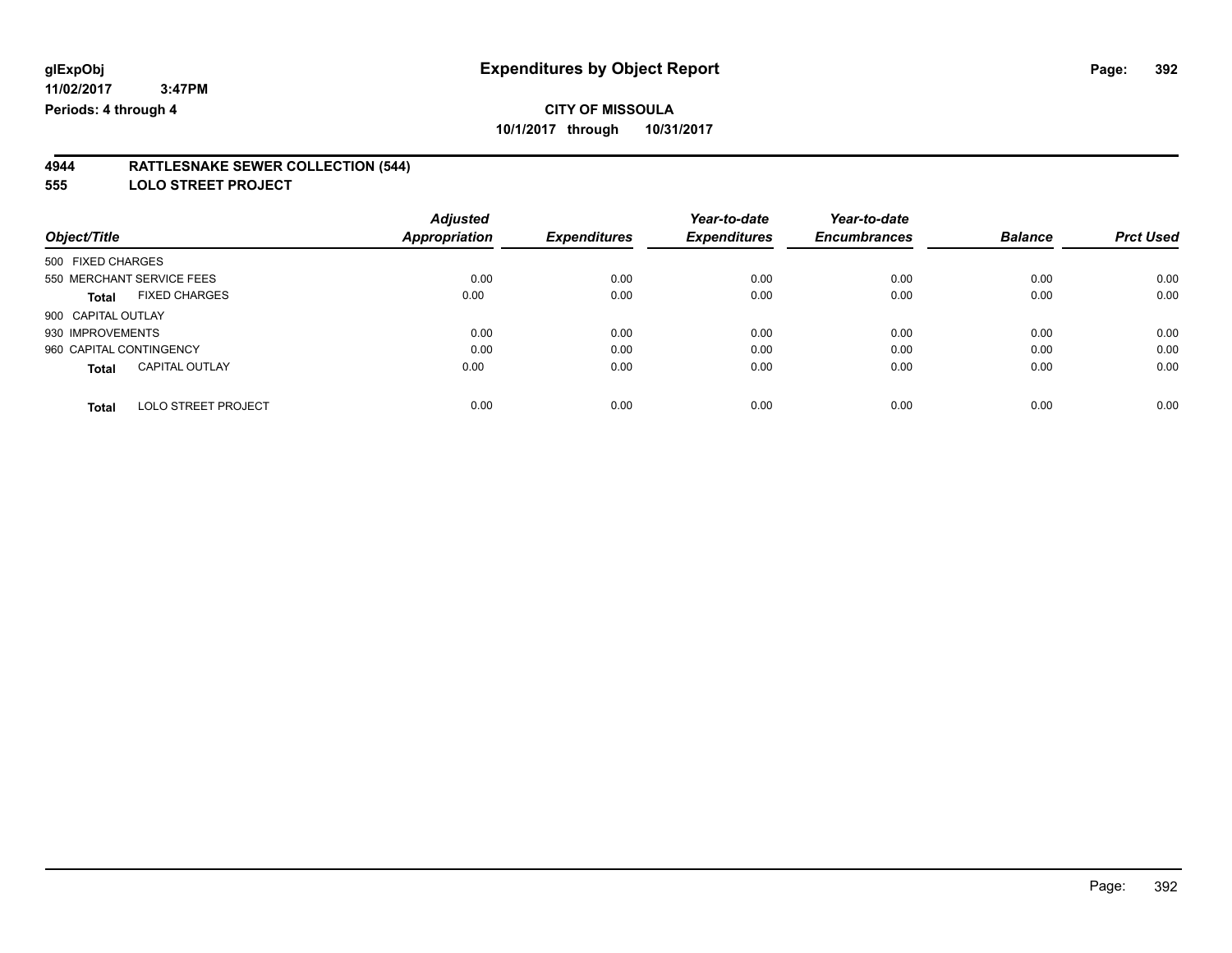### **4944 RATTLESNAKE SEWER COLLECTION (544)**

|                         |                                   | <b>Adjusted</b>      |                     | Year-to-date        | Year-to-date        |                |                  |
|-------------------------|-----------------------------------|----------------------|---------------------|---------------------|---------------------|----------------|------------------|
| Object/Title            |                                   | <b>Appropriation</b> | <b>Expenditures</b> | <b>Expenditures</b> | <b>Encumbrances</b> | <b>Balance</b> | <b>Prct Used</b> |
| 300 PURCHASED SERVICES  |                                   |                      |                     |                     |                     |                |                  |
|                         | 350 PROFESSIONAL SERVICES         | 0.00                 | 0.00                | 0.00                | 0.00                | 0.00           | 0.00             |
| <b>Total</b>            | PURCHASED SERVICES                | 0.00                 | 0.00                | 0.00                | 0.00                | 0.00           | 0.00             |
| 500 FIXED CHARGES       |                                   |                      |                     |                     |                     |                |                  |
|                         | 550 MERCHANT SERVICE FEES         | 0.00                 | 0.00                | 0.00                | 0.00                | 0.00           | 0.00             |
| <b>Total</b>            | <b>FIXED CHARGES</b>              | 0.00                 | 0.00                | 0.00                | 0.00                | 0.00           | 0.00             |
| 600 DEBT SERVICE        |                                   |                      |                     |                     |                     |                |                  |
| 610 PRINCIPAL           |                                   | 0.00                 | 0.00                | 0.00                | 0.00                | 0.00           | 0.00             |
| Total                   | <b>DEBT SERVICE</b>               | 0.00                 | 0.00                | 0.00                | 0.00                | 0.00           | 0.00             |
| 900 CAPITAL OUTLAY      |                                   |                      |                     |                     |                     |                |                  |
| 915 EASEMENTS           |                                   | 0.00                 | 0.00                | 0.00                | 0.00                | 0.00           | 0.00             |
| 930 IMPROVEMENTS        |                                   | 0.00                 | 0.00                | 0.00                | 0.00                | 0.00           | 0.00             |
| 960 CAPITAL CONTINGENCY |                                   | 0.00                 | 0.00                | 0.00                | 0.00                | 0.00           | 0.00             |
| Total                   | <b>CAPITAL OUTLAY</b>             | 0.00                 | 0.00                | 0.00                | 0.00                | 0.00           | 0.00             |
|                         |                                   |                      |                     |                     |                     |                |                  |
| <b>Total</b>            | RATTLESNAKE SEWER COLLECTION (54- | 0.00                 | 0.00                | 0.00                | 0.00                | 0.00           | 0.00             |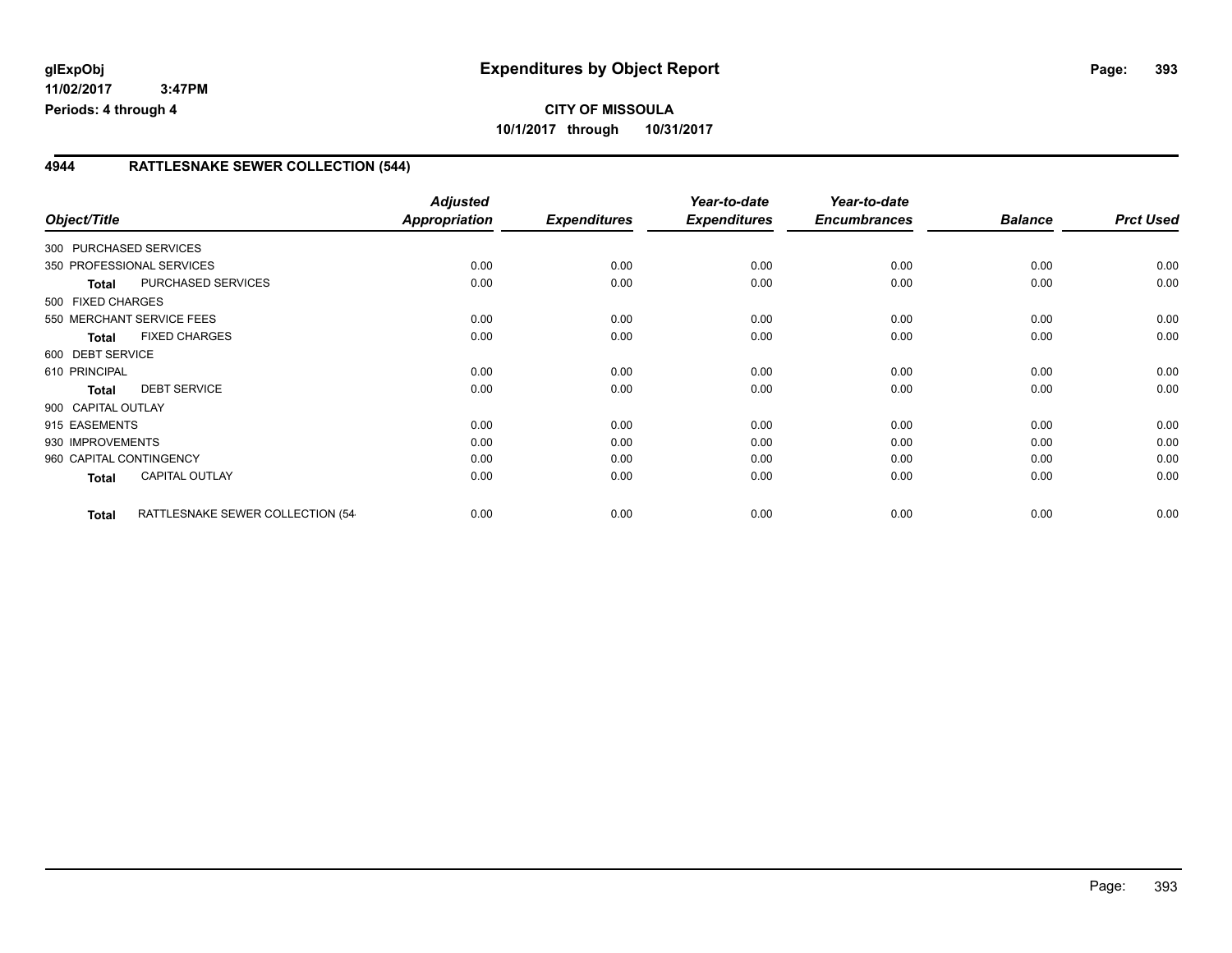## **CITY OF MISSOULA 10/1/2017 through 10/31/2017**

### **4945 PHILLIPS ST TRAFFIC CALMING**

**000 \*\*\* Title Not Found \*\*\***

|                                         | <b>Adjusted</b>      | <b>Expenditures</b> | Year-to-date<br><b>Expenditures</b> | Year-to-date<br><b>Encumbrances</b> | <b>Balance</b> | <b>Prct Used</b> |
|-----------------------------------------|----------------------|---------------------|-------------------------------------|-------------------------------------|----------------|------------------|
| Object/Title                            | <b>Appropriation</b> |                     |                                     |                                     |                |                  |
| 500 FIXED CHARGES                       |                      |                     |                                     |                                     |                |                  |
| 550 MERCHANT SERVICE FEES               | 0.00                 | 0.00                | 0.00                                | 0.00                                | 0.00           | 0.00             |
| <b>FIXED CHARGES</b><br><b>Total</b>    | 0.00                 | 0.00                | 0.00                                | 0.00                                | 0.00           | 0.00             |
| 600 DEBT SERVICE                        |                      |                     |                                     |                                     |                |                  |
| 620 INTEREST / SERVICE FEES             | 0.00                 | 0.00                | 0.00                                | 0.00                                | 0.00           | 0.00             |
| <b>DEBT SERVICE</b><br><b>Total</b>     | 0.00                 | 0.00                | 0.00                                | 0.00                                | 0.00           | 0.00             |
| *** Title Not Found ***<br><b>Total</b> | 0.00                 | 0.00                | 0.00                                | 0.00                                | 0.00           | 0.00             |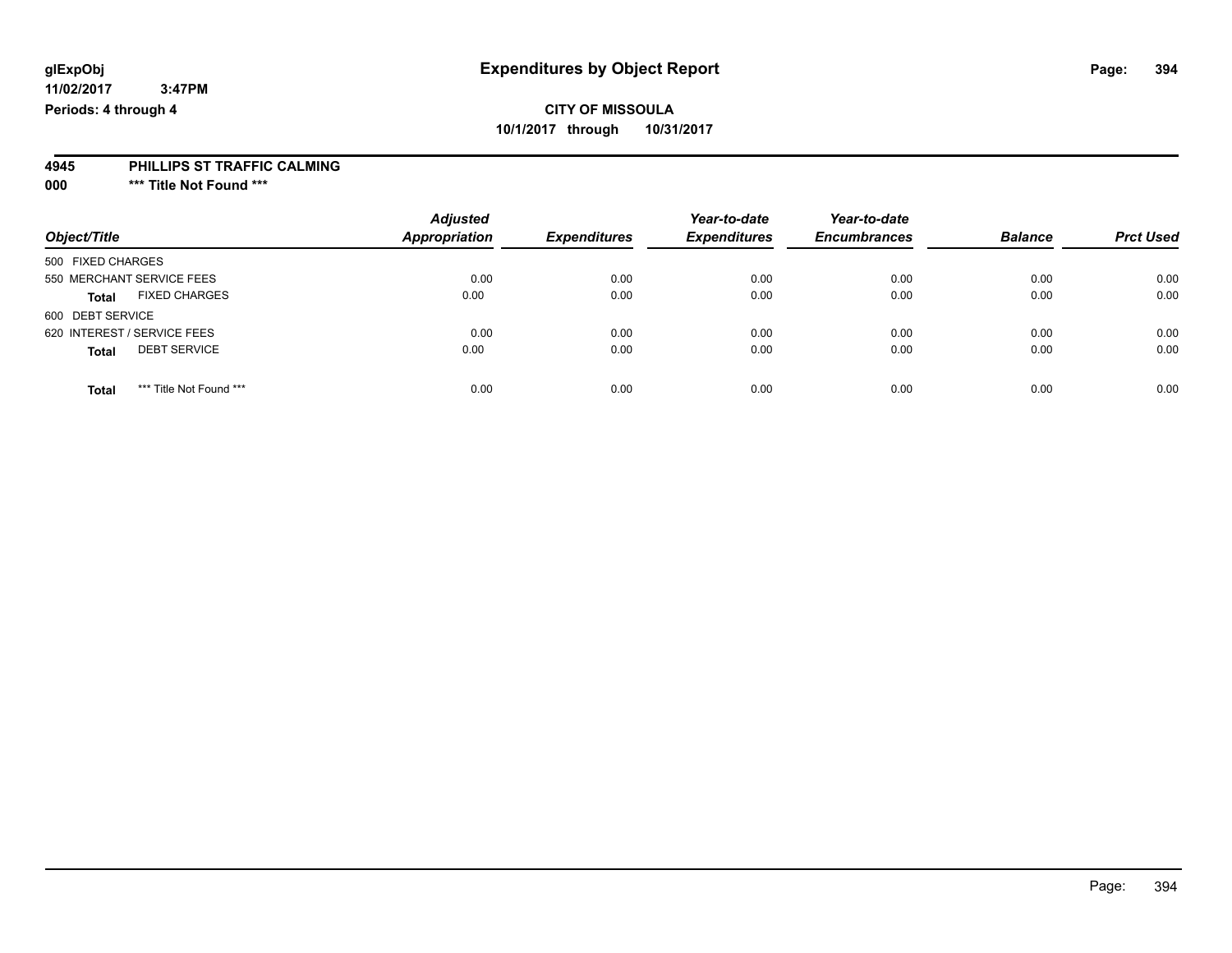**CITY OF MISSOULA 10/1/2017 through 10/31/2017**

### **4945 PHILLIPS ST TRAFFIC CALMING**

| Object/Title                |                             | <b>Adjusted</b><br><b>Appropriation</b> | <b>Expenditures</b> | Year-to-date<br><b>Expenditures</b> | Year-to-date<br><b>Encumbrances</b> | <b>Balance</b> | <b>Prct Used</b> |
|-----------------------------|-----------------------------|-----------------------------------------|---------------------|-------------------------------------|-------------------------------------|----------------|------------------|
|                             |                             |                                         |                     |                                     |                                     |                |                  |
| 550 MERCHANT SERVICE FEES   |                             | 0.00                                    | 0.00                | 0.00                                | 0.00                                | 0.00           | 0.00             |
| <b>Total</b>                | <b>FIXED CHARGES</b>        | 0.00                                    | 0.00                | 0.00                                | 0.00                                | 0.00           | 0.00             |
| 600 DEBT SERVICE            |                             |                                         |                     |                                     |                                     |                |                  |
| 620 INTEREST / SERVICE FEES |                             | 0.00                                    | 0.00                | 0.00                                | 0.00                                | 0.00           | 0.00             |
| <b>Total</b>                | <b>DEBT SERVICE</b>         | 0.00                                    | 0.00                | 0.00                                | 0.00                                | 0.00           | 0.00             |
| <b>Total</b>                | PHILLIPS ST TRAFFIC CALMING | 0.00                                    | 0.00                | 0.00                                | 0.00                                | 0.00           | 0.00             |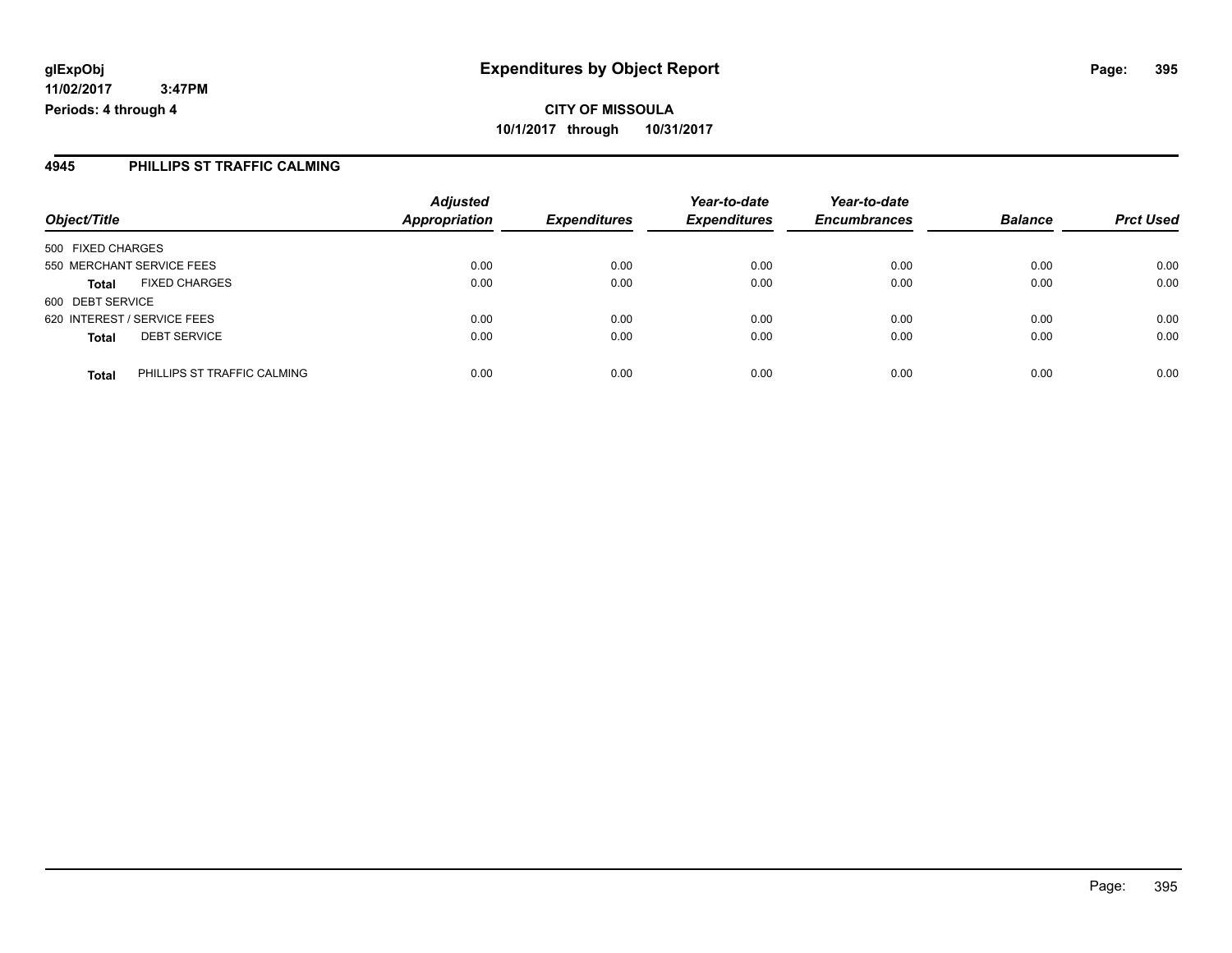## **CITY OF MISSOULA 10/1/2017 through 10/31/2017**

#### **4946 PATTEE CREEK DR. TRAFFIC CALMING**

**000 \*\*\* Title Not Found \*\*\***

| Object/Title                            | <b>Adjusted</b><br><b>Appropriation</b> | <b>Expenditures</b> | Year-to-date<br><b>Expenditures</b> | Year-to-date<br><b>Encumbrances</b> | <b>Balance</b> | <b>Prct Used</b> |
|-----------------------------------------|-----------------------------------------|---------------------|-------------------------------------|-------------------------------------|----------------|------------------|
| 500 FIXED CHARGES                       |                                         |                     |                                     |                                     |                |                  |
| 550 MERCHANT SERVICE FEES               | 0.00                                    | 0.00                | 0.00                                | 0.00                                | 0.00           | 0.00             |
| <b>FIXED CHARGES</b><br><b>Total</b>    | 0.00                                    | 0.00                | 0.00                                | 0.00                                | 0.00           | 0.00             |
| 600 DEBT SERVICE                        |                                         |                     |                                     |                                     |                |                  |
| 620 INTEREST / SERVICE FEES             | 0.00                                    | 0.00                | 0.00                                | 0.00                                | 0.00           | 0.00             |
| <b>DEBT SERVICE</b><br><b>Total</b>     | 0.00                                    | 0.00                | 0.00                                | 0.00                                | 0.00           | 0.00             |
| *** Title Not Found ***<br><b>Total</b> | 0.00                                    | 0.00                | 0.00                                | 0.00                                | 0.00           | 0.00             |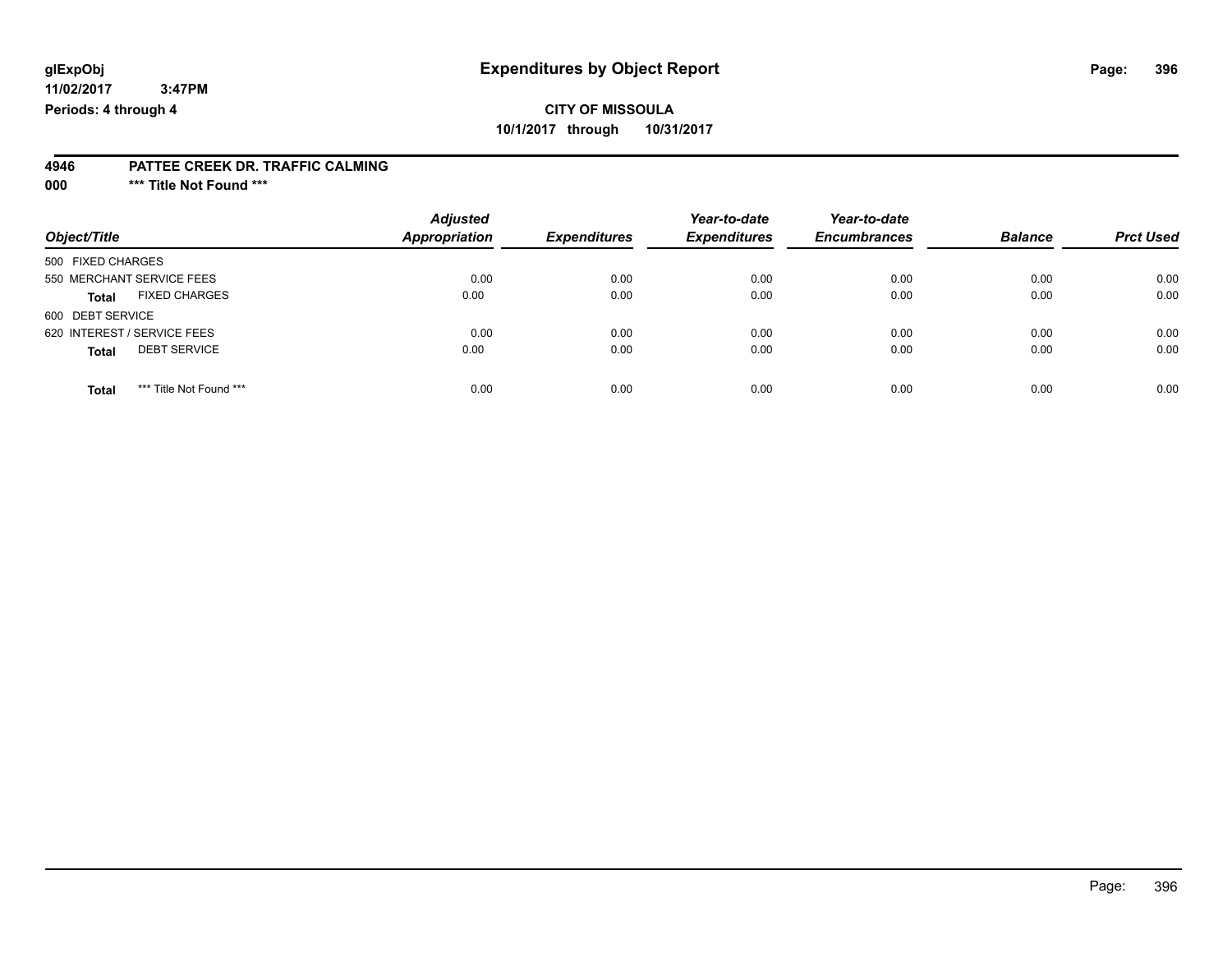### **4946 PATTEE CREEK DR. TRAFFIC CALMING**

**390 NON-DEPARTMENTAL**

|                                       | <b>Adjusted</b><br><b>Appropriation</b> | <b>Expenditures</b> | Year-to-date<br><b>Expenditures</b> | Year-to-date<br><b>Encumbrances</b> | <b>Balance</b> | <b>Prct Used</b> |
|---------------------------------------|-----------------------------------------|---------------------|-------------------------------------|-------------------------------------|----------------|------------------|
| Object/Title                          |                                         |                     |                                     |                                     |                |                  |
| 300 PURCHASED SERVICES                |                                         |                     |                                     |                                     |                |                  |
| 350 PROFESSIONAL SERVICES             | 0.00                                    | 0.00                | 0.00                                | 0.00                                | 0.00           | 0.00             |
| PURCHASED SERVICES<br><b>Total</b>    | 0.00                                    | 0.00                | 0.00                                | 0.00                                | 0.00           | 0.00             |
| 500 FIXED CHARGES                     |                                         |                     |                                     |                                     |                |                  |
| 550 MERCHANT SERVICE FEES             | 0.00                                    | 0.00                | 0.00                                | 0.00                                | 0.00           | 0.00             |
| <b>FIXED CHARGES</b><br>Total         | 0.00                                    | 0.00                | 0.00                                | 0.00                                | 0.00           | 0.00             |
| 900 CAPITAL OUTLAY                    |                                         |                     |                                     |                                     |                |                  |
| 930 IMPROVEMENTS                      | 0.00                                    | 0.00                | 0.00                                | 0.00                                | 0.00           | 0.00             |
| <b>CAPITAL OUTLAY</b><br><b>Total</b> | 0.00                                    | 0.00                | 0.00                                | 0.00                                | 0.00           | 0.00             |
|                                       |                                         |                     |                                     |                                     |                |                  |
| NON-DEPARTMENTAL<br><b>Total</b>      | 0.00                                    | 0.00                | 0.00                                | 0.00                                | 0.00           | 0.00             |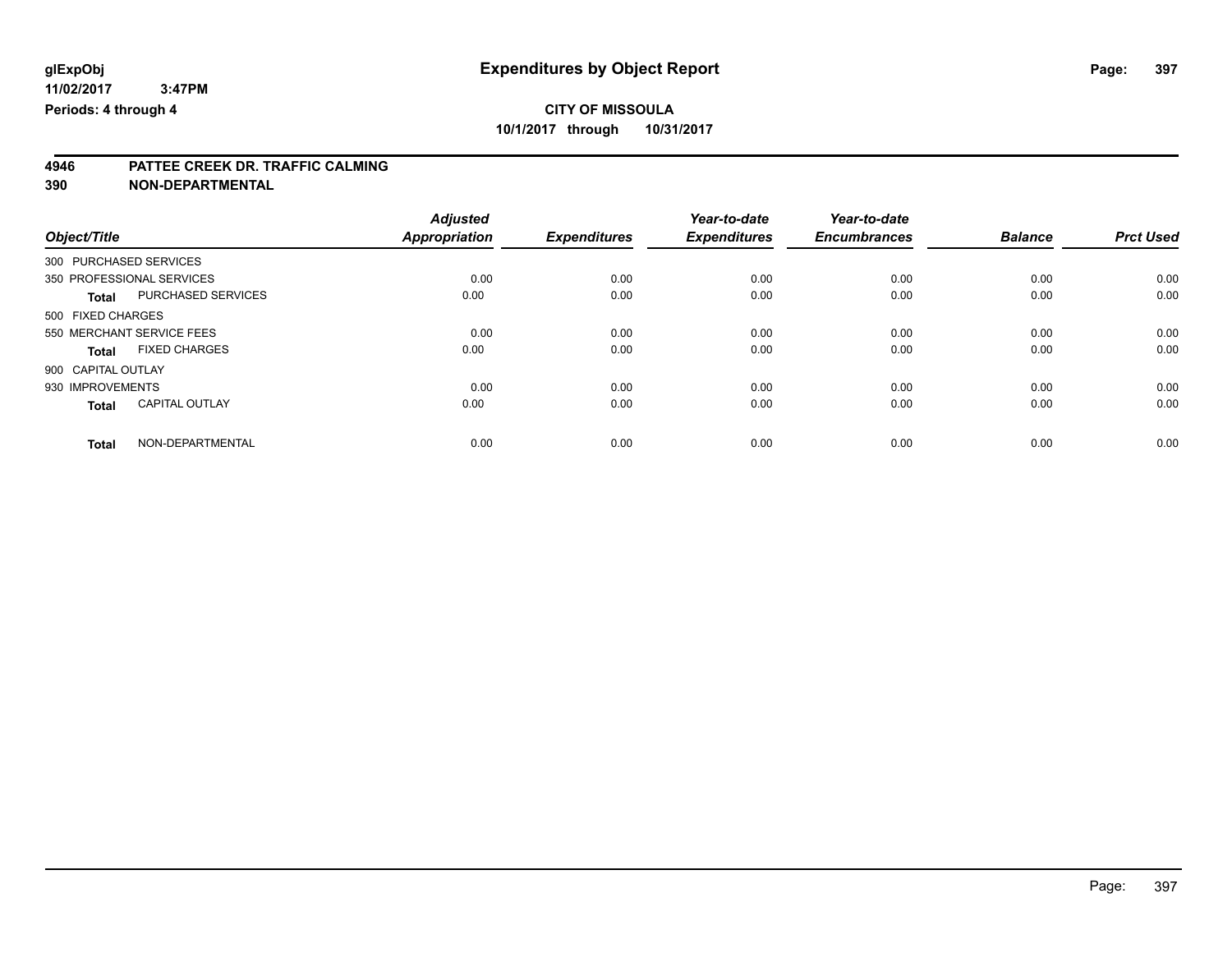#### **11/02/2017 3:47PM Periods: 4 through 4**

### **CITY OF MISSOULA 10/1/2017 through 10/31/2017**

#### **4946 PATTEE CREEK DR. TRAFFIC CALMING**

| Object/Title       |                                  | <b>Adjusted</b><br><b>Appropriation</b> | <b>Expenditures</b> | Year-to-date<br><b>Expenditures</b> | Year-to-date<br><b>Encumbrances</b> | <b>Balance</b> | <b>Prct Used</b> |
|--------------------|----------------------------------|-----------------------------------------|---------------------|-------------------------------------|-------------------------------------|----------------|------------------|
|                    | 300 PURCHASED SERVICES           |                                         |                     |                                     |                                     |                |                  |
|                    | 350 PROFESSIONAL SERVICES        | 0.00                                    | 0.00                | 0.00                                | 0.00                                | 0.00           | 0.00             |
| Total              | PURCHASED SERVICES               | 0.00                                    | 0.00                | 0.00                                | 0.00                                | 0.00           | 0.00             |
| 500 FIXED CHARGES  |                                  |                                         |                     |                                     |                                     |                |                  |
|                    | 550 MERCHANT SERVICE FEES        | 0.00                                    | 0.00                | 0.00                                | 0.00                                | 0.00           | 0.00             |
| Total              | <b>FIXED CHARGES</b>             | 0.00                                    | 0.00                | 0.00                                | 0.00                                | 0.00           | 0.00             |
| 600 DEBT SERVICE   |                                  |                                         |                     |                                     |                                     |                |                  |
|                    | 620 INTEREST / SERVICE FEES      | 0.00                                    | 0.00                | 0.00                                | 0.00                                | 0.00           | 0.00             |
| <b>Total</b>       | <b>DEBT SERVICE</b>              | 0.00                                    | 0.00                | 0.00                                | 0.00                                | 0.00           | 0.00             |
| 900 CAPITAL OUTLAY |                                  |                                         |                     |                                     |                                     |                |                  |
| 930 IMPROVEMENTS   |                                  | 0.00                                    | 0.00                | 0.00                                | 0.00                                | 0.00           | 0.00             |
| <b>Total</b>       | <b>CAPITAL OUTLAY</b>            | 0.00                                    | 0.00                | 0.00                                | 0.00                                | 0.00           | 0.00             |
| <b>Total</b>       | PATTEE CREEK DR. TRAFFIC CALMING | 0.00                                    | 0.00                | 0.00                                | 0.00                                | 0.00           | 0.00             |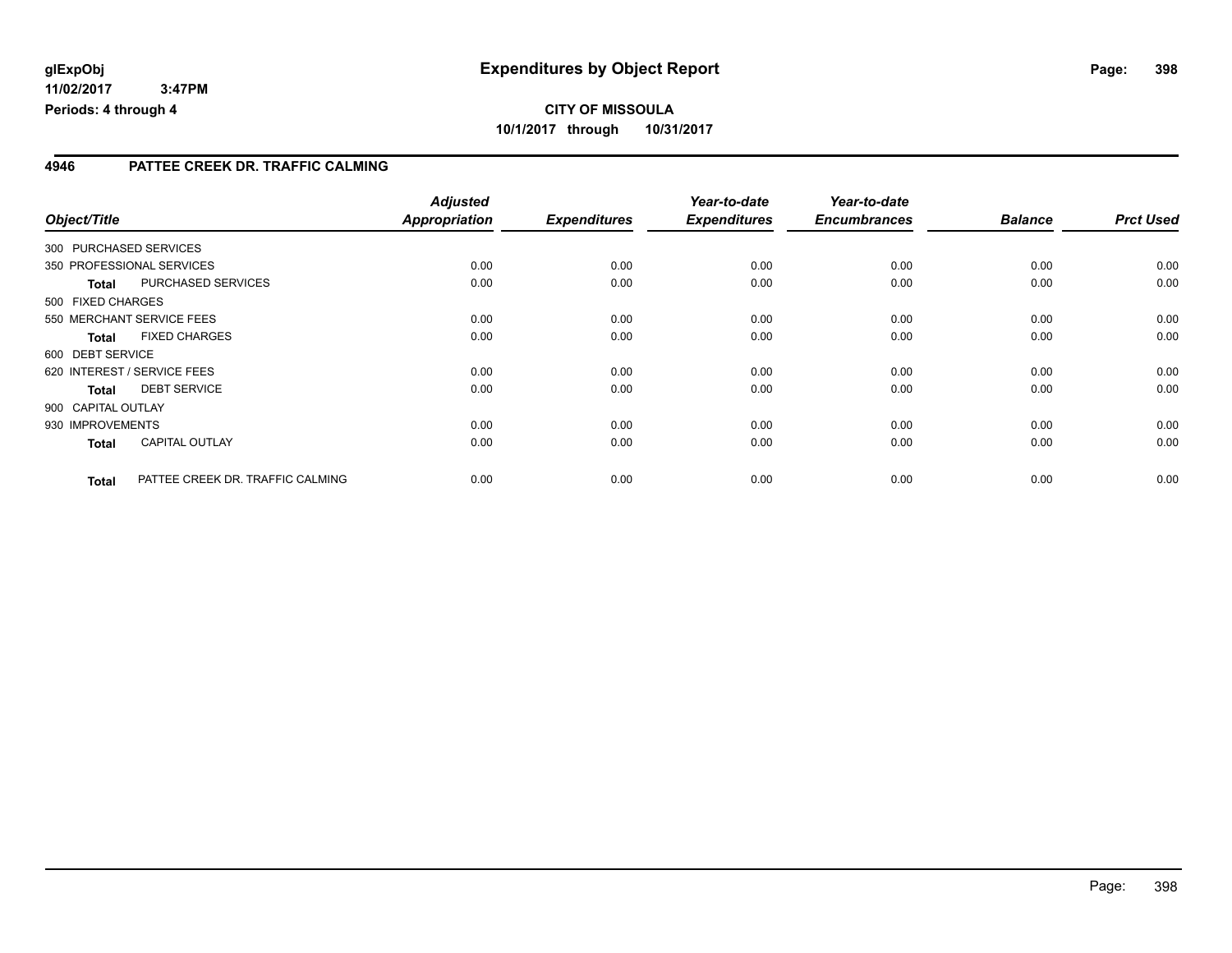# **4948 STORMWATER OUTFALL RETROFITS**

**390 NON-DEPARTMENTAL**

|                                       | <b>Adjusted</b>      |                     | Year-to-date        | Year-to-date        |                |                  |
|---------------------------------------|----------------------|---------------------|---------------------|---------------------|----------------|------------------|
| Object/Title                          | <b>Appropriation</b> | <b>Expenditures</b> | <b>Expenditures</b> | <b>Encumbrances</b> | <b>Balance</b> | <b>Prct Used</b> |
| 300 PURCHASED SERVICES                |                      |                     |                     |                     |                |                  |
| 350 PROFESSIONAL SERVICES             | 0.00                 | 0.00                | 1,136.49            | 0.00                | $-1,136.49$    | 0.00             |
| PURCHASED SERVICES<br><b>Total</b>    | 0.00                 | 0.00                | 1,136.49            | 0.00                | $-1.136.49$    | 0.00             |
| 500 FIXED CHARGES                     |                      |                     |                     |                     |                |                  |
| 550 MERCHANT SERVICE FEES             | 0.00                 | 0.00                | 0.00                | 0.00                | 0.00           | 0.00             |
| <b>FIXED CHARGES</b><br>Total         | 0.00                 | 0.00                | 0.00                | 0.00                | 0.00           | 0.00             |
| 900 CAPITAL OUTLAY                    |                      |                     |                     |                     |                |                  |
| 930 IMPROVEMENTS                      | 0.00                 | 0.00                | 0.00                | 0.00                | 0.00           | 0.00             |
| <b>CAPITAL OUTLAY</b><br><b>Total</b> | 0.00                 | 0.00                | 0.00                | 0.00                | 0.00           | 0.00             |
| NON-DEPARTMENTAL<br><b>Total</b>      | 0.00                 | 0.00                | 1,136.49            | 0.00                | $-1,136.49$    | 0.00             |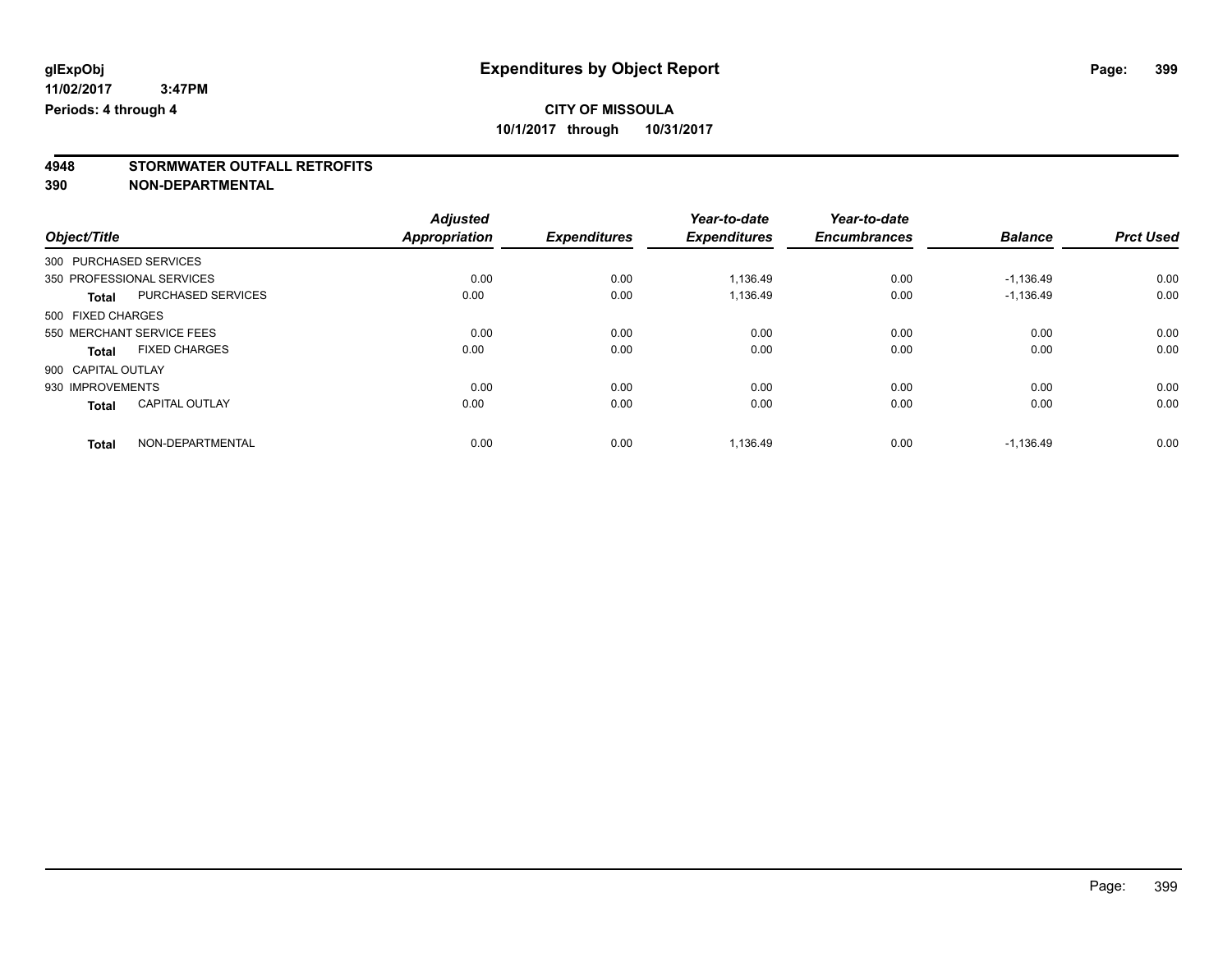**11/02/2017 3:47PM Periods: 4 through 4**

#### **4948 STORMWATER OUTFALL RETROFITS**

|                    |                              | <b>Adjusted</b> |                     | Year-to-date        | Year-to-date        |                |                  |
|--------------------|------------------------------|-----------------|---------------------|---------------------|---------------------|----------------|------------------|
| Object/Title       |                              | Appropriation   | <b>Expenditures</b> | <b>Expenditures</b> | <b>Encumbrances</b> | <b>Balance</b> | <b>Prct Used</b> |
|                    | 300 PURCHASED SERVICES       |                 |                     |                     |                     |                |                  |
|                    | 350 PROFESSIONAL SERVICES    | 0.00            | 0.00                | 1,136.49            | 0.00                | $-1,136.49$    | 0.00             |
| Total              | PURCHASED SERVICES           | 0.00            | 0.00                | 1,136.49            | 0.00                | $-1,136.49$    | 0.00             |
| 500 FIXED CHARGES  |                              |                 |                     |                     |                     |                |                  |
|                    | 550 MERCHANT SERVICE FEES    | 0.00            | 0.00                | 0.00                | 0.00                | 0.00           | 0.00             |
| <b>Total</b>       | <b>FIXED CHARGES</b>         | 0.00            | 0.00                | 0.00                | 0.00                | 0.00           | 0.00             |
| 900 CAPITAL OUTLAY |                              |                 |                     |                     |                     |                |                  |
| 930 IMPROVEMENTS   |                              | 0.00            | 0.00                | 0.00                | 0.00                | 0.00           | 0.00             |
| <b>Total</b>       | <b>CAPITAL OUTLAY</b>        | 0.00            | 0.00                | 0.00                | 0.00                | 0.00           | 0.00             |
| <b>Total</b>       | STORMWATER OUTFALL RETROFITS | 0.00            | 0.00                | 1,136.49            | 0.00                | $-1.136.49$    | 0.00             |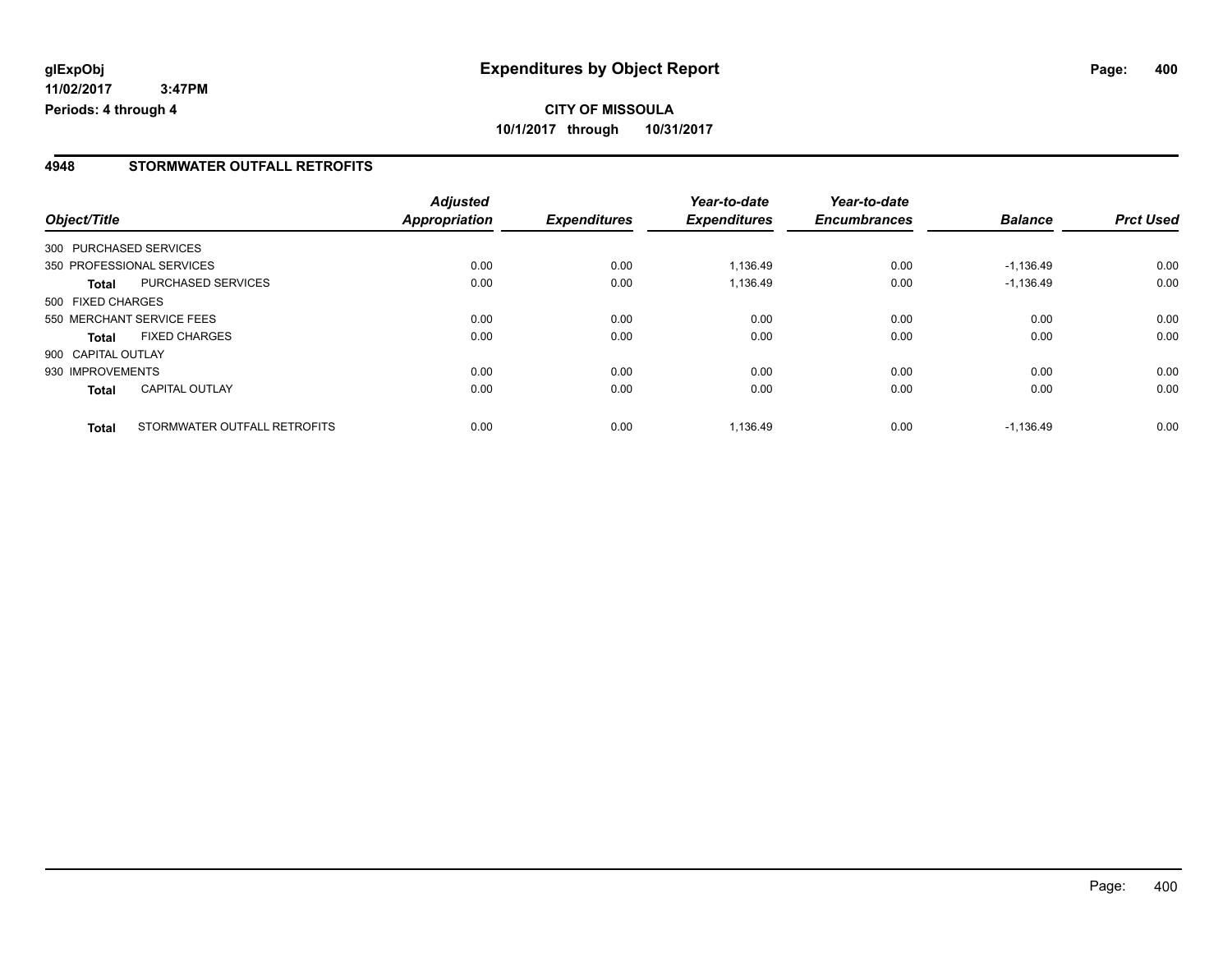# **4949 WAYFINDING PROJECT**

**390 NON-DEPARTMENTAL**

|                     |                                   | <b>Adjusted</b>      |                     | Year-to-date        | Year-to-date        |                |                  |
|---------------------|-----------------------------------|----------------------|---------------------|---------------------|---------------------|----------------|------------------|
| Object/Title        |                                   | <b>Appropriation</b> | <b>Expenditures</b> | <b>Expenditures</b> | <b>Encumbrances</b> | <b>Balance</b> | <b>Prct Used</b> |
|                     | 100 PERSONAL SERVICES             |                      |                     |                     |                     |                |                  |
|                     | 110 SALARIES AND WAGES            | 0.00                 | 0.00                | 0.00                | 0.00                | 0.00           | 0.00             |
|                     | <b>140 EMPLOYER CONTRIBUTIONS</b> | 0.00                 | 0.00                | 0.00                | 0.00                | 0.00           | 0.00             |
| <b>Total</b>        | PERSONAL SERVICES                 | 0.00                 | 0.00                | 0.00                | 0.00                | 0.00           | 0.00             |
| 200 SUPPLIES        |                                   |                      |                     |                     |                     |                |                  |
| 210 OFFICE SUPPLIES |                                   | 0.00                 | 0.00                | 0.00                | 0.00                | 0.00           | 0.00             |
| <b>Total</b>        | <b>SUPPLIES</b>                   | 0.00                 | 0.00                | 0.00                | 0.00                | 0.00           | 0.00             |
|                     | 300 PURCHASED SERVICES            |                      |                     |                     |                     |                |                  |
|                     | 350 PROFESSIONAL SERVICES         | 0.00                 | 564.66              | 564.66              | 0.00                | $-564.66$      | 0.00             |
|                     | 360 REPAIR & MAINTENANCE          | 0.00                 | 0.00                | 0.00                | 0.00                | 0.00           | 0.00             |
|                     | 390 OTHER PURCHASED SERVICES      | 0.00                 | 0.00                | 1,315.00            | 0.00                | $-1,315.00$    | 0.00             |
| <b>Total</b>        | <b>PURCHASED SERVICES</b>         | 0.00                 | 564.66              | 1,879.66            | 0.00                | $-1,879.66$    | 0.00             |
| 500 FIXED CHARGES   |                                   |                      |                     |                     |                     |                |                  |
|                     | 550 MERCHANT SERVICE FEES         | 0.00                 | 0.00                | 0.00                | 0.00                | 0.00           | 0.00             |
| <b>Total</b>        | <b>FIXED CHARGES</b>              | 0.00                 | 0.00                | 0.00                | 0.00                | 0.00           | 0.00             |
| 900 CAPITAL OUTLAY  |                                   |                      |                     |                     |                     |                |                  |
| 930 IMPROVEMENTS    |                                   | 0.00                 | 0.00                | 0.00                | 0.00                | 0.00           | 0.00             |
|                     | 940 MACHINERY & EQUIPMENT         | 0.00                 | 0.00                | 0.00                | 0.00                | 0.00           | 0.00             |
| <b>Total</b>        | <b>CAPITAL OUTLAY</b>             | 0.00                 | 0.00                | 0.00                | 0.00                | 0.00           | 0.00             |
| <b>Total</b>        | NON-DEPARTMENTAL                  | 0.00                 | 564.66              | 1,879.66            | 0.00                | $-1,879.66$    | 0.00             |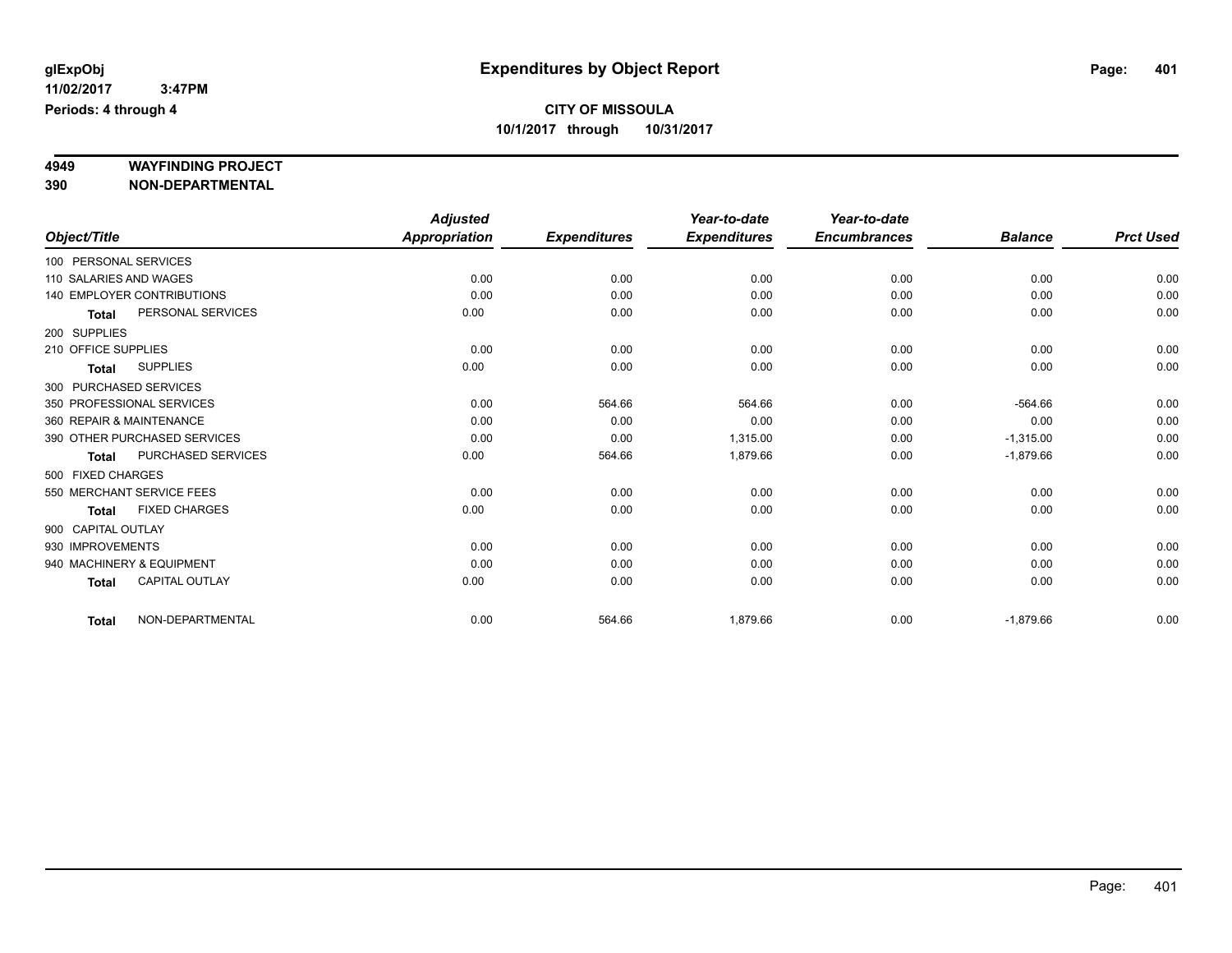#### **4949 WAYFINDING PROJECT**

|                           |                                   | <b>Adjusted</b>      |                     | Year-to-date        | Year-to-date        |                |                  |
|---------------------------|-----------------------------------|----------------------|---------------------|---------------------|---------------------|----------------|------------------|
| Object/Title              |                                   | <b>Appropriation</b> | <b>Expenditures</b> | <b>Expenditures</b> | <b>Encumbrances</b> | <b>Balance</b> | <b>Prct Used</b> |
| 100 PERSONAL SERVICES     |                                   |                      |                     |                     |                     |                |                  |
| 110 SALARIES AND WAGES    |                                   | 0.00                 | 0.00                | 0.00                | 0.00                | 0.00           | 0.00             |
|                           | <b>140 EMPLOYER CONTRIBUTIONS</b> | 0.00                 | 0.00                | 0.00                | 0.00                | 0.00           | 0.00             |
| <b>Total</b>              | PERSONAL SERVICES                 | 0.00                 | 0.00                | 0.00                | 0.00                | 0.00           | 0.00             |
| 200 SUPPLIES              |                                   |                      |                     |                     |                     |                |                  |
| 210 OFFICE SUPPLIES       |                                   | 0.00                 | 0.00                | 0.00                | 0.00                | 0.00           | 0.00             |
| Total                     | <b>SUPPLIES</b>                   | 0.00                 | 0.00                | 0.00                | 0.00                | 0.00           | 0.00             |
| 300 PURCHASED SERVICES    |                                   |                      |                     |                     |                     |                |                  |
| 350 PROFESSIONAL SERVICES |                                   | 0.00                 | 564.66              | 564.66              | 0.00                | $-564.66$      | 0.00             |
| 360 REPAIR & MAINTENANCE  |                                   | 0.00                 | 0.00                | 0.00                | 0.00                | 0.00           | 0.00             |
|                           | 390 OTHER PURCHASED SERVICES      | 0.00                 | 0.00                | 1,315.00            | 0.00                | $-1,315.00$    | 0.00             |
| <b>Total</b>              | PURCHASED SERVICES                | 0.00                 | 564.66              | 1,879.66            | 0.00                | $-1,879.66$    | 0.00             |
| 500 FIXED CHARGES         |                                   |                      |                     |                     |                     |                |                  |
|                           | 550 MERCHANT SERVICE FEES         | 0.00                 | 0.00                | 0.00                | 0.00                | 0.00           | 0.00             |
| Total                     | <b>FIXED CHARGES</b>              | 0.00                 | 0.00                | 0.00                | 0.00                | 0.00           | 0.00             |
| 900 CAPITAL OUTLAY        |                                   |                      |                     |                     |                     |                |                  |
| 930 IMPROVEMENTS          |                                   | 0.00                 | 0.00                | 0.00                | 0.00                | 0.00           | 0.00             |
| 940 MACHINERY & EQUIPMENT |                                   | 0.00                 | 0.00                | 0.00                | 0.00                | 0.00           | 0.00             |
| <b>Total</b>              | <b>CAPITAL OUTLAY</b>             | 0.00                 | 0.00                | 0.00                | 0.00                | 0.00           | 0.00             |
| <b>Total</b>              | <b>WAYFINDING PROJECT</b>         | 0.00                 | 564.66              | 1,879.66            | 0.00                | $-1,879.66$    | 0.00             |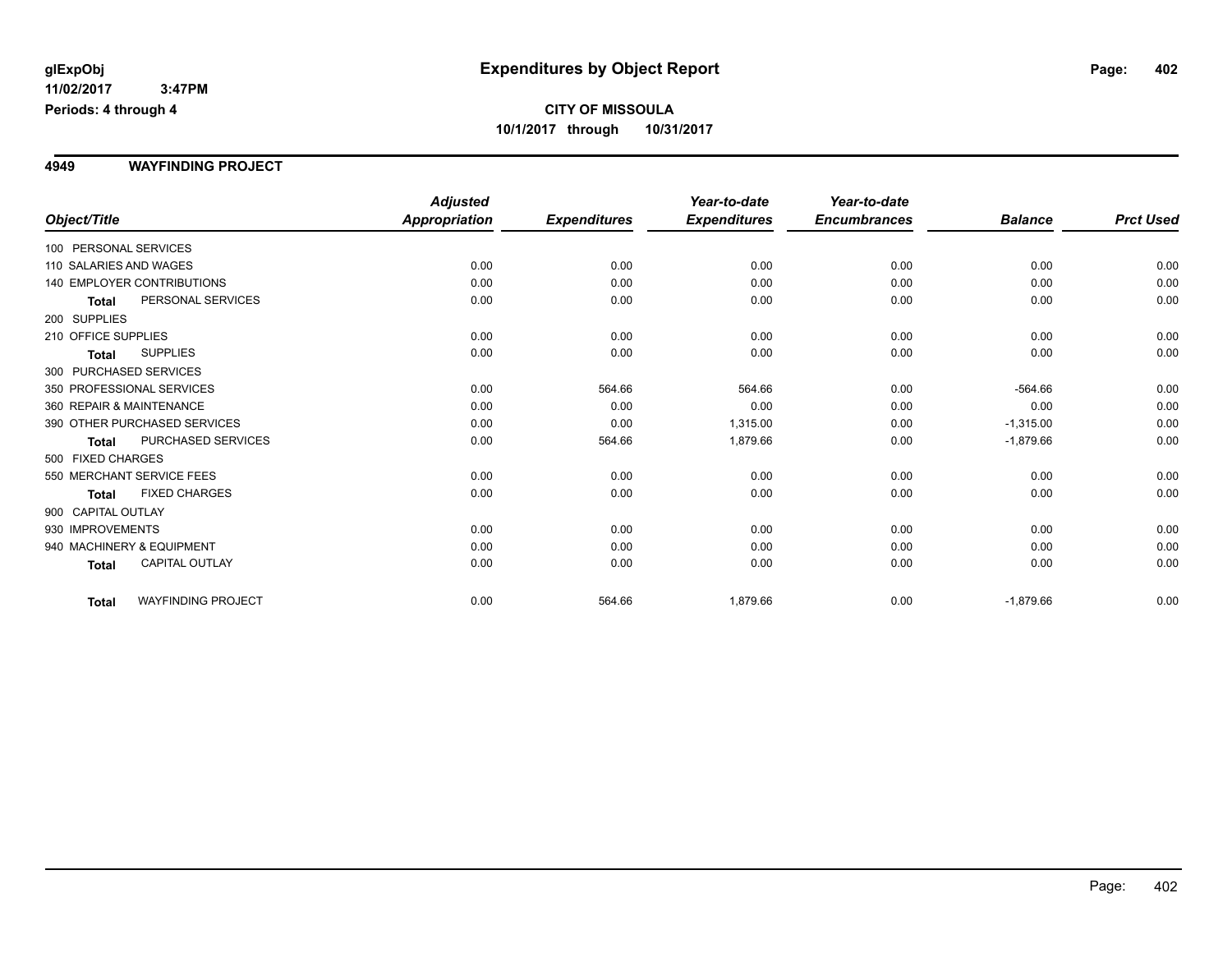### **4990 ARRA ENHANCEMENTS**

**500 N HIGGINS STREETSCAPE**

| Object/Title                          | <b>Adjusted</b><br>Appropriation | <b>Expenditures</b> | Year-to-date<br><b>Expenditures</b> | Year-to-date<br><b>Encumbrances</b> | <b>Balance</b> | <b>Prct Used</b> |
|---------------------------------------|----------------------------------|---------------------|-------------------------------------|-------------------------------------|----------------|------------------|
| 500 FIXED CHARGES                     |                                  |                     |                                     |                                     |                |                  |
| 550 MERCHANT SERVICE FEES             | 0.00                             | 0.00                | 0.00                                | 0.00                                | 0.00           | 0.00             |
| <b>FIXED CHARGES</b><br><b>Total</b>  | 0.00                             | 0.00                | 0.00                                | 0.00                                | 0.00           | 0.00             |
| 900 CAPITAL OUTLAY                    |                                  |                     |                                     |                                     |                |                  |
| 930 IMPROVEMENTS                      | 0.00                             | 0.00                | 0.00                                | 0.00                                | 0.00           | 0.00             |
| <b>CAPITAL OUTLAY</b><br><b>Total</b> | 0.00                             | 0.00                | 0.00                                | 0.00                                | 0.00           | 0.00             |
| N HIGGINS STREETSCAPE<br><b>Total</b> | 0.00                             | 0.00                | 0.00                                | 0.00                                | 0.00           | 0.00             |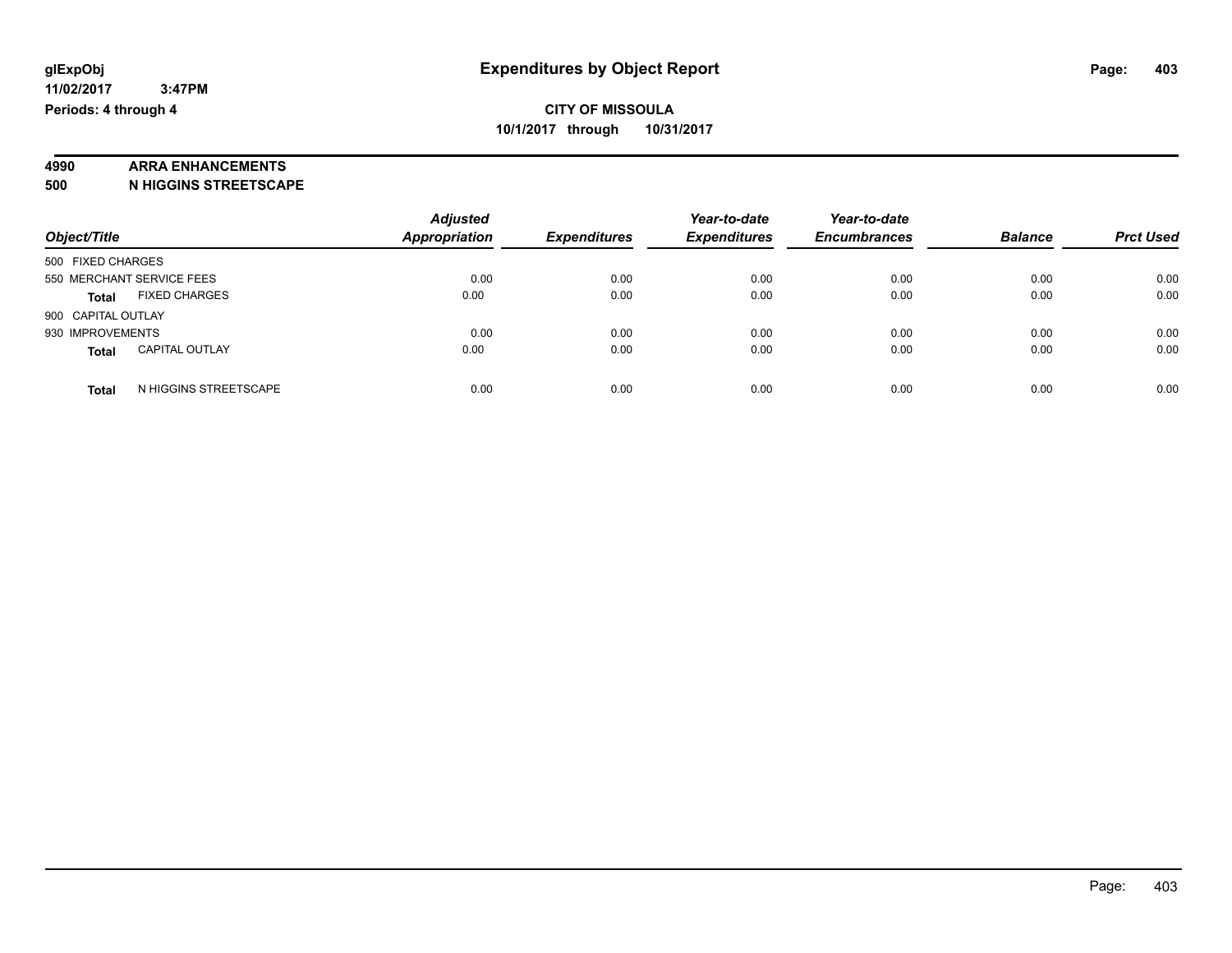**4990 ARRA ENHANCEMENTS 510 CURB RAMPS**

|                                       | <b>Adjusted</b>      |                     | Year-to-date        | Year-to-date        |                |                  |
|---------------------------------------|----------------------|---------------------|---------------------|---------------------|----------------|------------------|
| Object/Title                          | <b>Appropriation</b> | <b>Expenditures</b> | <b>Expenditures</b> | <b>Encumbrances</b> | <b>Balance</b> | <b>Prct Used</b> |
| 500 FIXED CHARGES                     |                      |                     |                     |                     |                |                  |
| 550 MERCHANT SERVICE FEES             | 0.00                 | 0.00                | 0.00                | 0.00                | 0.00           | 0.00             |
| <b>FIXED CHARGES</b><br><b>Total</b>  | 0.00                 | 0.00                | 0.00                | 0.00                | 0.00           | 0.00             |
| 900 CAPITAL OUTLAY                    |                      |                     |                     |                     |                |                  |
| 930 IMPROVEMENTS                      | 0.00                 | 0.00                | 0.00                | 0.00                | 0.00           | 0.00             |
| <b>CAPITAL OUTLAY</b><br><b>Total</b> | 0.00                 | 0.00                | 0.00                | 0.00                | 0.00           | 0.00             |
| <b>CURB RAMPS</b><br><b>Total</b>     | 0.00                 | 0.00                | 0.00                | 0.00                | 0.00           | 0.00             |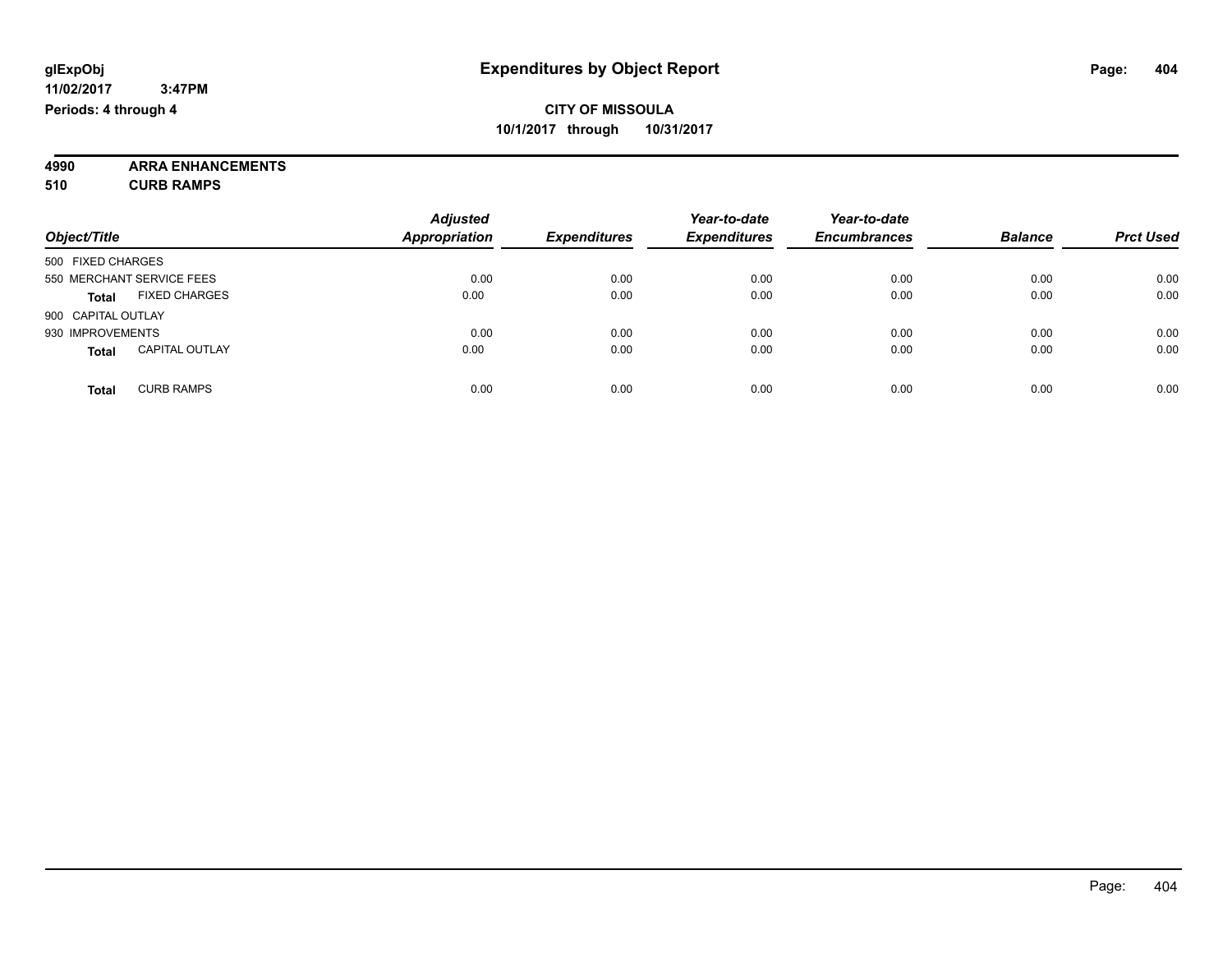**11/02/2017 3:47PM Periods: 4 through 4**

**10/1/2017 through 10/31/2017**

# **4990 ARRA ENHANCEMENTS**

**515 RSNAKE GATEWAY GREENOUGH DRIVE**

| Object/Title       |                                | <b>Adjusted</b><br>Appropriation | <b>Expenditures</b> | Year-to-date<br><b>Expenditures</b> | Year-to-date<br><b>Encumbrances</b> | <b>Balance</b> | <b>Prct Used</b> |
|--------------------|--------------------------------|----------------------------------|---------------------|-------------------------------------|-------------------------------------|----------------|------------------|
| 500 FIXED CHARGES  |                                |                                  |                     |                                     |                                     |                |                  |
|                    | 550 MERCHANT SERVICE FEES      | 0.00                             | 0.00                | 0.00                                | 0.00                                | 0.00           | 0.00             |
| <b>Total</b>       | <b>FIXED CHARGES</b>           | 0.00                             | 0.00                | 0.00                                | 0.00                                | 0.00           | 0.00             |
| 900 CAPITAL OUTLAY |                                |                                  |                     |                                     |                                     |                |                  |
| 930 IMPROVEMENTS   |                                | 0.00                             | 0.00                | 0.00                                | 0.00                                | 0.00           | 0.00             |
| <b>Total</b>       | <b>CAPITAL OUTLAY</b>          | 0.00                             | 0.00                | 0.00                                | 0.00                                | 0.00           | 0.00             |
| <b>Total</b>       | RSNAKE GATEWAY GREENOUGH DRIVE | 0.00                             | 0.00                | 0.00                                | 0.00                                | 0.00           | 0.00             |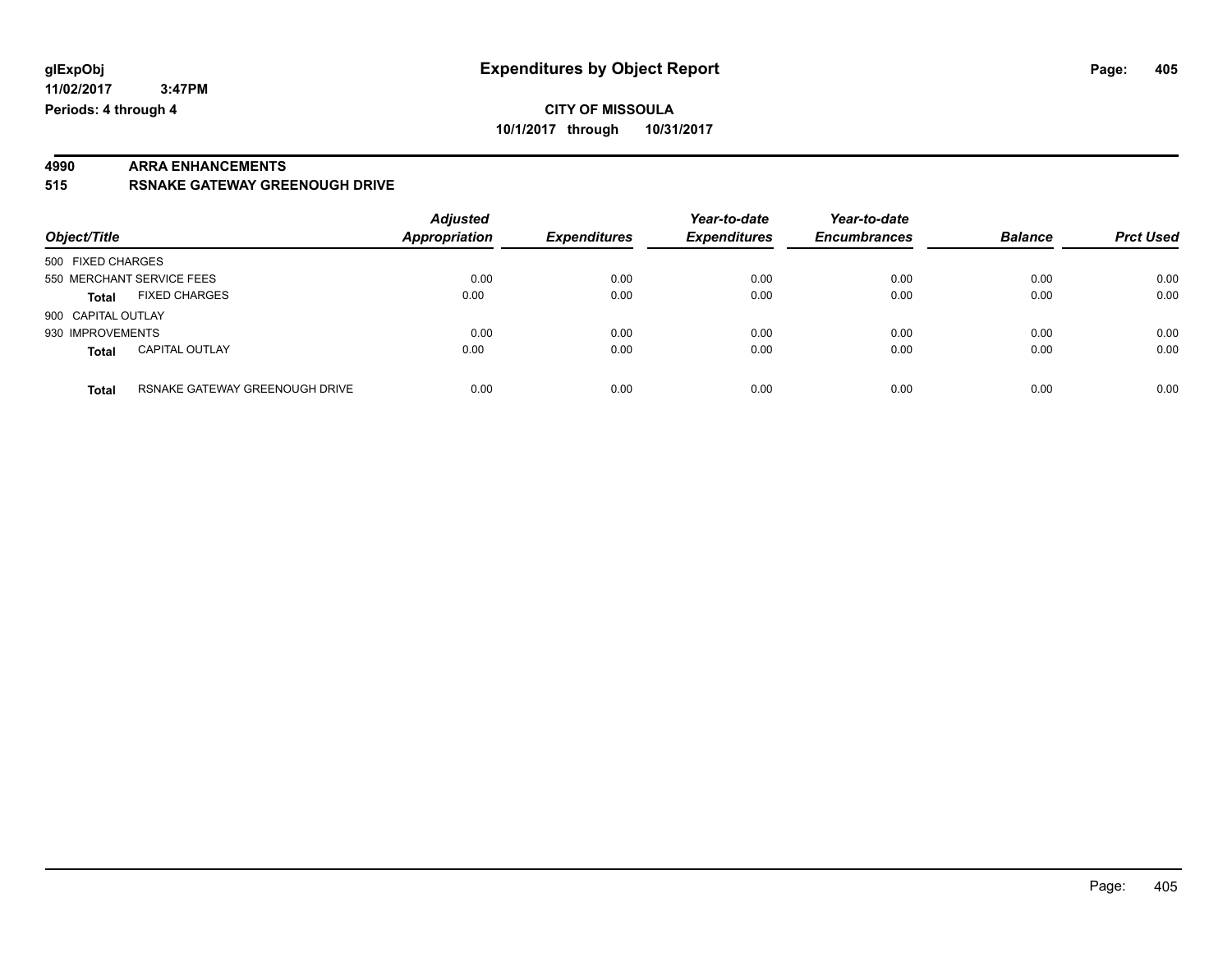#### **4990 ARRA ENHANCEMENTS**

|                                          | <b>Adjusted</b>      |                     | Year-to-date        | Year-to-date        |                |                  |
|------------------------------------------|----------------------|---------------------|---------------------|---------------------|----------------|------------------|
| Object/Title                             | <b>Appropriation</b> | <b>Expenditures</b> | <b>Expenditures</b> | <b>Encumbrances</b> | <b>Balance</b> | <b>Prct Used</b> |
| 500 FIXED CHARGES                        |                      |                     |                     |                     |                |                  |
| 550 MERCHANT SERVICE FEES                | 0.00                 | 0.00                | 0.00                | 0.00                | 0.00           | 0.00             |
| <b>FIXED CHARGES</b><br><b>Total</b>     | 0.00                 | 0.00                | 0.00                | 0.00                | 0.00           | 0.00             |
| 900 CAPITAL OUTLAY                       |                      |                     |                     |                     |                |                  |
| 930 IMPROVEMENTS                         | 0.00                 | 0.00                | 0.00                | 0.00                | 0.00           | 0.00             |
| <b>CAPITAL OUTLAY</b><br><b>Total</b>    | 0.00                 | 0.00                | 0.00                | 0.00                | 0.00           | 0.00             |
| <b>ARRA ENHANCEMENTS</b><br><b>Total</b> | 0.00                 | 0.00                | 0.00                | 0.00                | 0.00           | 0.00             |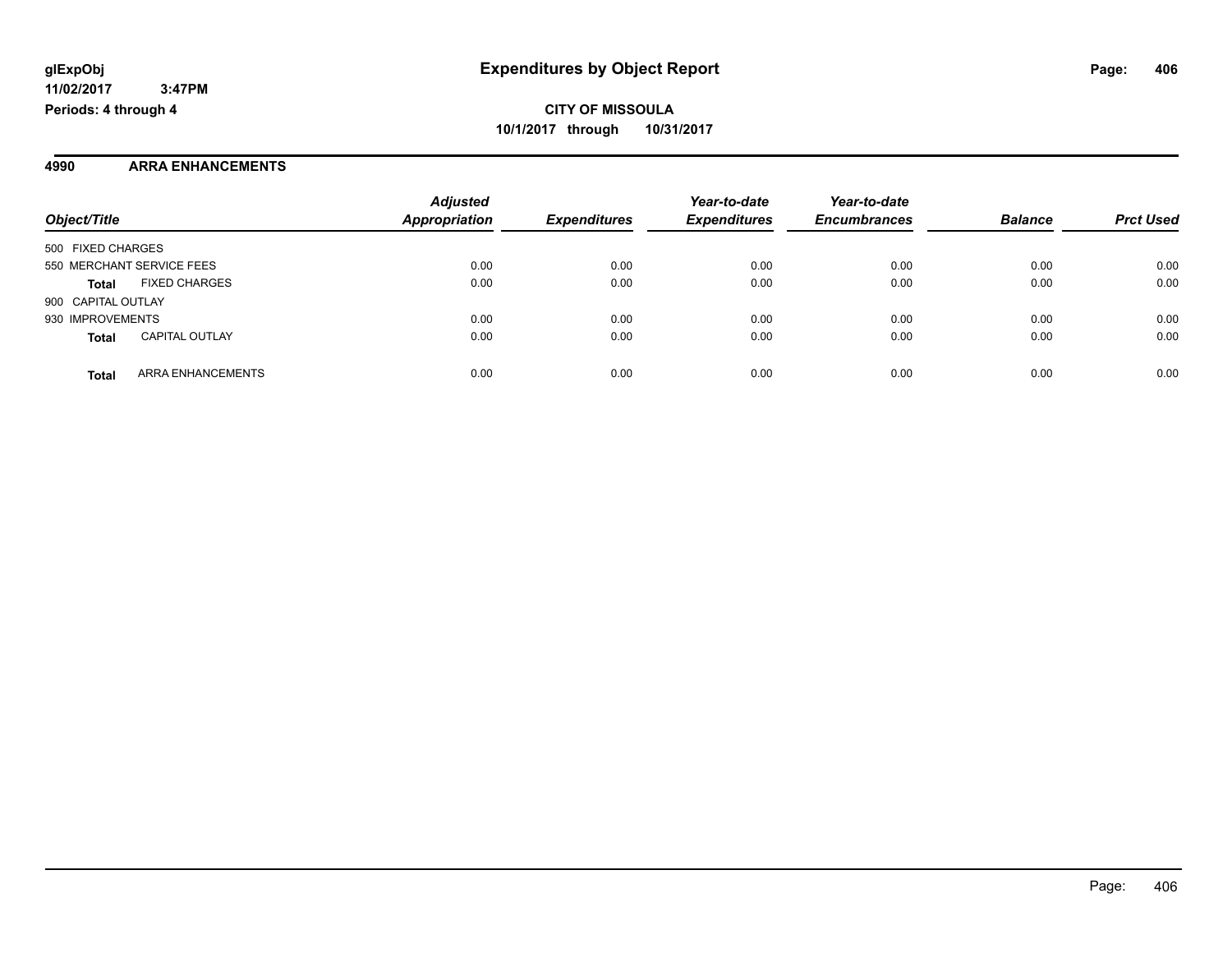### **4991 ARRA HB645**

**500 N HIGGINS STREETSCAPE**

|                                       | <b>Adjusted</b>      |                     | Year-to-date        | Year-to-date        |                |                  |
|---------------------------------------|----------------------|---------------------|---------------------|---------------------|----------------|------------------|
| Object/Title                          | <b>Appropriation</b> | <b>Expenditures</b> | <b>Expenditures</b> | <b>Encumbrances</b> | <b>Balance</b> | <b>Prct Used</b> |
| 500 FIXED CHARGES                     |                      |                     |                     |                     |                |                  |
| 550 MERCHANT SERVICE FEES             | 0.00                 | 0.00                | 0.00                | 0.00                | 0.00           | 0.00             |
| <b>FIXED CHARGES</b><br><b>Total</b>  | 0.00                 | 0.00                | 0.00                | 0.00                | 0.00           | 0.00             |
| 900 CAPITAL OUTLAY                    |                      |                     |                     |                     |                |                  |
| 930 IMPROVEMENTS                      | 0.00                 | 0.00                | 0.00                | 0.00                | 0.00           | 0.00             |
| <b>CAPITAL OUTLAY</b><br><b>Total</b> | 0.00                 | 0.00                | 0.00                | 0.00                | 0.00           | 0.00             |
| N HIGGINS STREETSCAPE<br><b>Total</b> | 0.00                 | 0.00                | 0.00                | 0.00                | 0.00           | 0.00             |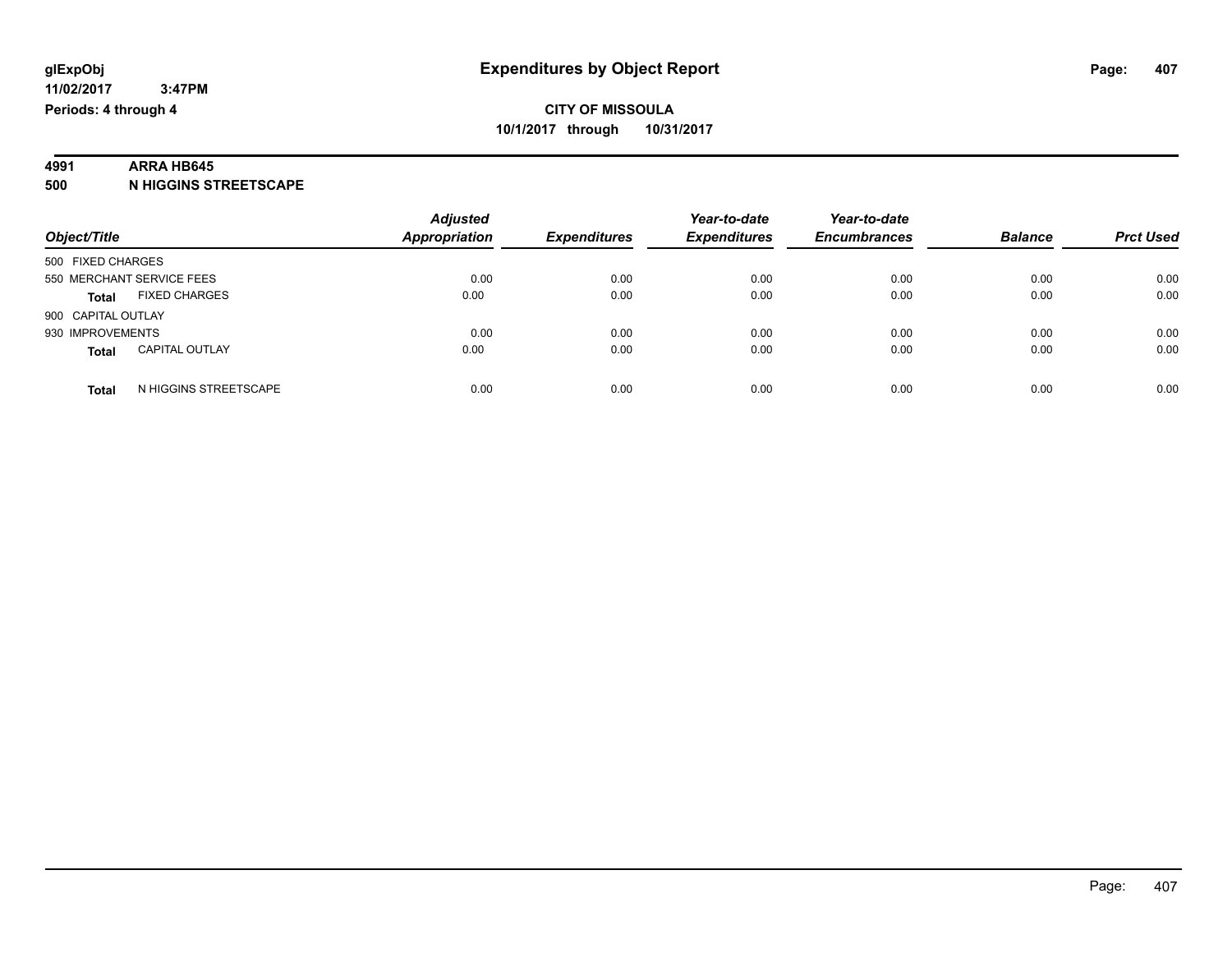### **4991 ARRA HB645**

**520 N HIGGINS PAVING**

|                                       | <b>Adjusted</b>      |                     | Year-to-date        | Year-to-date        |                |                  |
|---------------------------------------|----------------------|---------------------|---------------------|---------------------|----------------|------------------|
| Object/Title                          | <b>Appropriation</b> | <b>Expenditures</b> | <b>Expenditures</b> | <b>Encumbrances</b> | <b>Balance</b> | <b>Prct Used</b> |
| 500 FIXED CHARGES                     |                      |                     |                     |                     |                |                  |
| 550 MERCHANT SERVICE FEES             | 0.00                 | 0.00                | 0.00                | 0.00                | 0.00           | 0.00             |
| <b>FIXED CHARGES</b><br><b>Total</b>  | 0.00                 | 0.00                | 0.00                | 0.00                | 0.00           | 0.00             |
| 900 CAPITAL OUTLAY                    |                      |                     |                     |                     |                |                  |
| 930 IMPROVEMENTS                      | 0.00                 | 0.00                | 0.00                | 0.00                | 0.00           | 0.00             |
| <b>CAPITAL OUTLAY</b><br><b>Total</b> | 0.00                 | 0.00                | 0.00                | 0.00                | 0.00           | 0.00             |
| N HIGGINS PAVING<br>Total             | 0.00                 | 0.00                | 0.00                | 0.00                | 0.00           | 0.00             |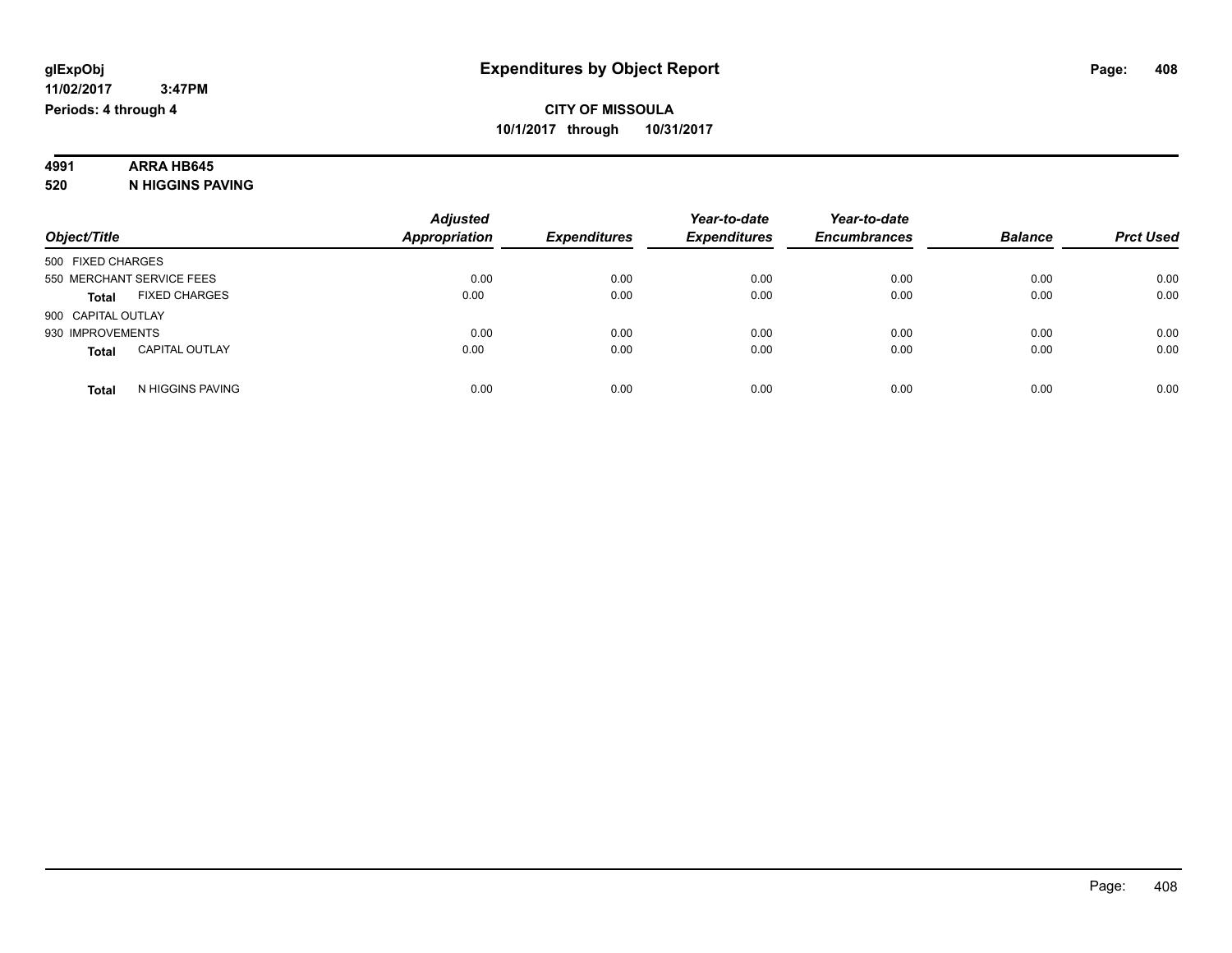**4991 ARRA HB645 525 BROOKS ST CURB & SW IMPROVEMENTS**

| Object/Title                             | <b>Adjusted</b><br>Appropriation | <b>Expenditures</b> | Year-to-date<br><b>Expenditures</b> | Year-to-date<br><b>Encumbrances</b> | <b>Balance</b> | <b>Prct Used</b> |
|------------------------------------------|----------------------------------|---------------------|-------------------------------------|-------------------------------------|----------------|------------------|
| 500 FIXED CHARGES                        |                                  |                     |                                     |                                     |                |                  |
| 550 MERCHANT SERVICE FEES                | 0.00                             | 0.00                | 0.00                                | 0.00                                | 0.00           | 0.00             |
| <b>FIXED CHARGES</b><br><b>Total</b>     | 0.00                             | 0.00                | 0.00                                | 0.00                                | 0.00           | 0.00             |
| 900 CAPITAL OUTLAY                       |                                  |                     |                                     |                                     |                |                  |
| 930 IMPROVEMENTS                         | 0.00                             | 0.00                | 0.00                                | 0.00                                | 0.00           | 0.00             |
| <b>CAPITAL OUTLAY</b><br><b>Total</b>    | 0.00                             | 0.00                | 0.00                                | 0.00                                | 0.00           | 0.00             |
| BROOKS ST CURB & SW IMPROVEMENT<br>Total | 0.00                             | 0.00                | 0.00                                | 0.00                                | 0.00           | 0.00             |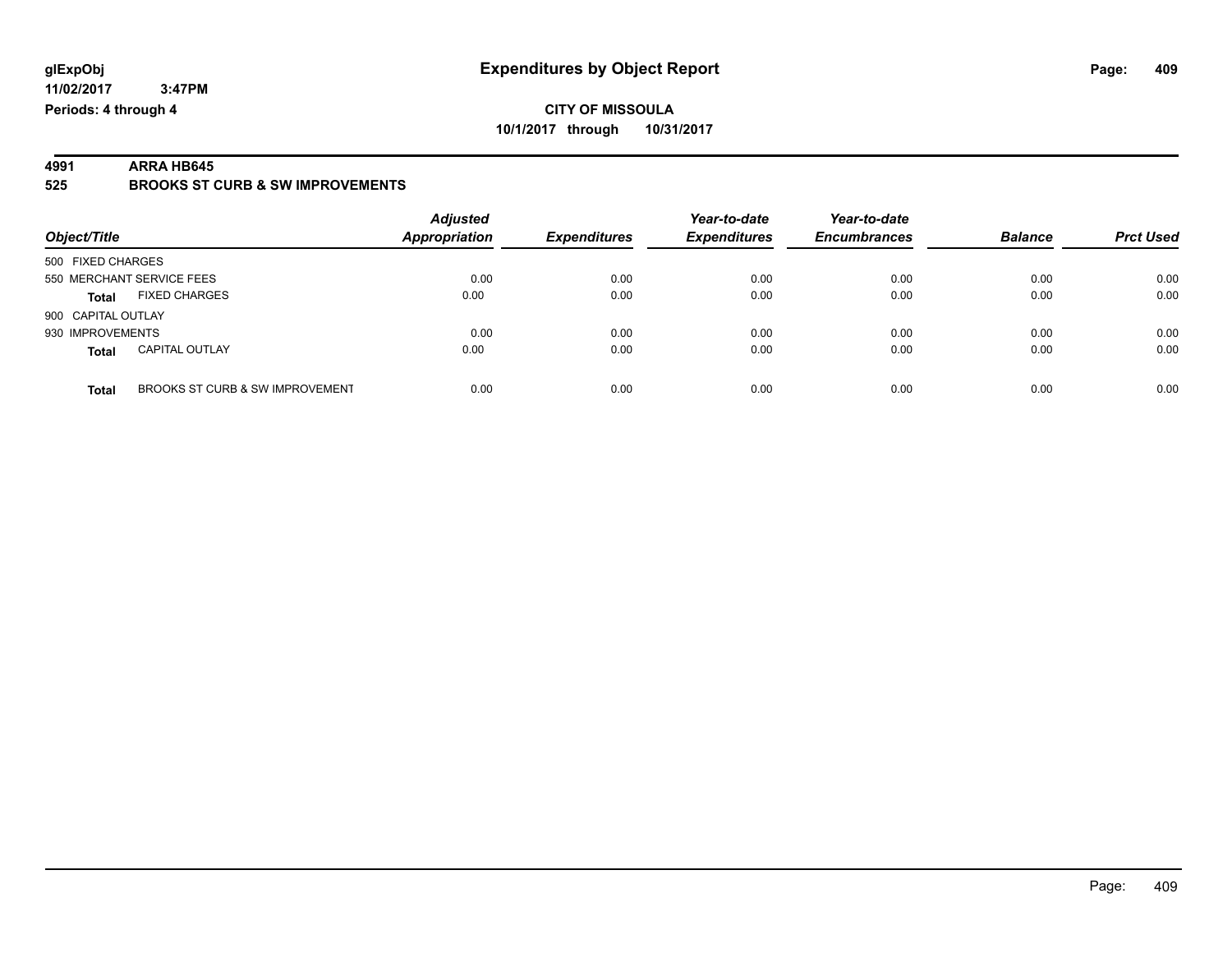| 4991 | <b>ARRA HB645</b> |  |
|------|-------------------|--|
| 530  | <b>CURB RAMPS</b> |  |

|                       |                            | <b>Adjusted</b>      |                     | Year-to-date        | Year-to-date        |                |                  |
|-----------------------|----------------------------|----------------------|---------------------|---------------------|---------------------|----------------|------------------|
| Object/Title          |                            | <b>Appropriation</b> | <b>Expenditures</b> | <b>Expenditures</b> | <b>Encumbrances</b> | <b>Balance</b> | <b>Prct Used</b> |
| 100 PERSONAL SERVICES |                            |                      |                     |                     |                     |                |                  |
|                       | 140 EMPLOYER CONTRIBUTIONS | 0.00                 | 0.00                | 0.00                | 0.00                | 0.00           | 0.00             |
| <b>Total</b>          | PERSONAL SERVICES          | 0.00                 | 0.00                | 0.00                | 0.00                | 0.00           | 0.00             |
| 500 FIXED CHARGES     |                            |                      |                     |                     |                     |                |                  |
|                       | 550 MERCHANT SERVICE FEES  | 0.00                 | 0.00                | 0.00                | 0.00                | 0.00           | 0.00             |
| <b>Total</b>          | <b>FIXED CHARGES</b>       | 0.00                 | 0.00                | 0.00                | 0.00                | 0.00           | 0.00             |
| 900 CAPITAL OUTLAY    |                            |                      |                     |                     |                     |                |                  |
| 930 IMPROVEMENTS      |                            | 0.00                 | 0.00                | 0.00                | 0.00                | 0.00           | 0.00             |
| <b>Total</b>          | <b>CAPITAL OUTLAY</b>      | 0.00                 | 0.00                | 0.00                | 0.00                | 0.00           | 0.00             |
| <b>Total</b>          | <b>CURB RAMPS</b>          | 0.00                 | 0.00                | 0.00                | 0.00                | 0.00           | 0.00             |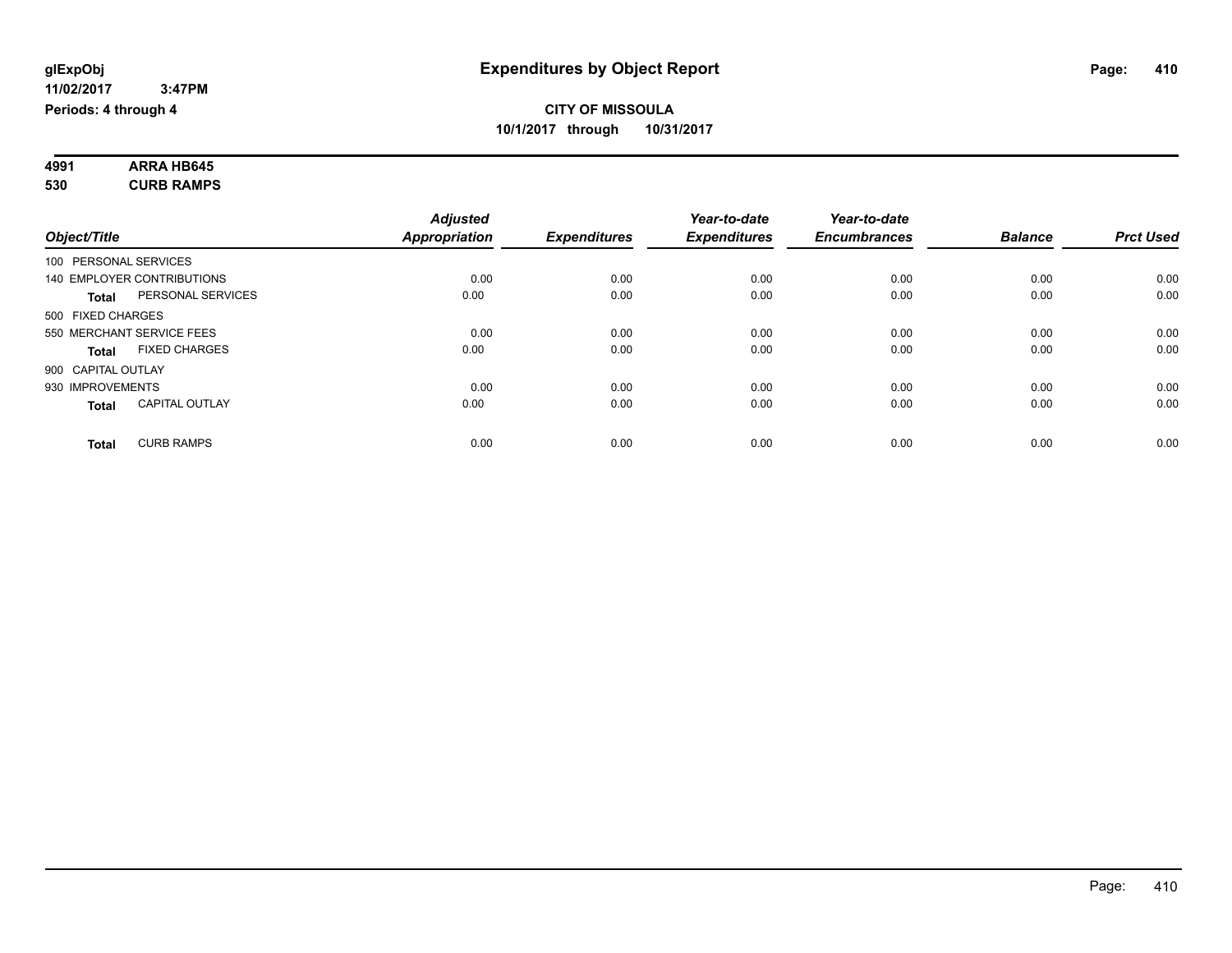# **4991 ARRA HB645**

**535 PARKS PLAYGROUND INSTALLS**

|                        |                                   | <b>Adjusted</b>      |                     | Year-to-date        | Year-to-date        |                |                  |
|------------------------|-----------------------------------|----------------------|---------------------|---------------------|---------------------|----------------|------------------|
| Object/Title           |                                   | <b>Appropriation</b> | <b>Expenditures</b> | <b>Expenditures</b> | <b>Encumbrances</b> | <b>Balance</b> | <b>Prct Used</b> |
| 100 PERSONAL SERVICES  |                                   |                      |                     |                     |                     |                |                  |
| 110 SALARIES AND WAGES |                                   | 0.00                 | 0.00                | 0.00                | 0.00                | 0.00           | 0.00             |
| 120 OVERTIME           |                                   | 0.00                 | 0.00                | 0.00                | 0.00                | 0.00           | 0.00             |
|                        | <b>140 EMPLOYER CONTRIBUTIONS</b> | 0.00                 | 0.00                | 0.00                | 0.00                | 0.00           | 0.00             |
| <b>Total</b>           | PERSONAL SERVICES                 | 0.00                 | 0.00                | 0.00                | 0.00                | 0.00           | 0.00             |
| 500 FIXED CHARGES      |                                   |                      |                     |                     |                     |                |                  |
|                        | 550 MERCHANT SERVICE FEES         | 0.00                 | 0.00                | 0.00                | 0.00                | 0.00           | 0.00             |
| <b>Total</b>           | <b>FIXED CHARGES</b>              | 0.00                 | 0.00                | 0.00                | 0.00                | 0.00           | 0.00             |
| 900 CAPITAL OUTLAY     |                                   |                      |                     |                     |                     |                |                  |
| 930 IMPROVEMENTS       |                                   | 0.00                 | 0.00                | 0.00                | 0.00                | 0.00           | 0.00             |
| <b>Total</b>           | <b>CAPITAL OUTLAY</b>             | 0.00                 | 0.00                | 0.00                | 0.00                | 0.00           | 0.00             |
| <b>Total</b>           | PARKS PLAYGROUND INSTALLS         | 0.00                 | 0.00                | 0.00                | 0.00                | 0.00           | 0.00             |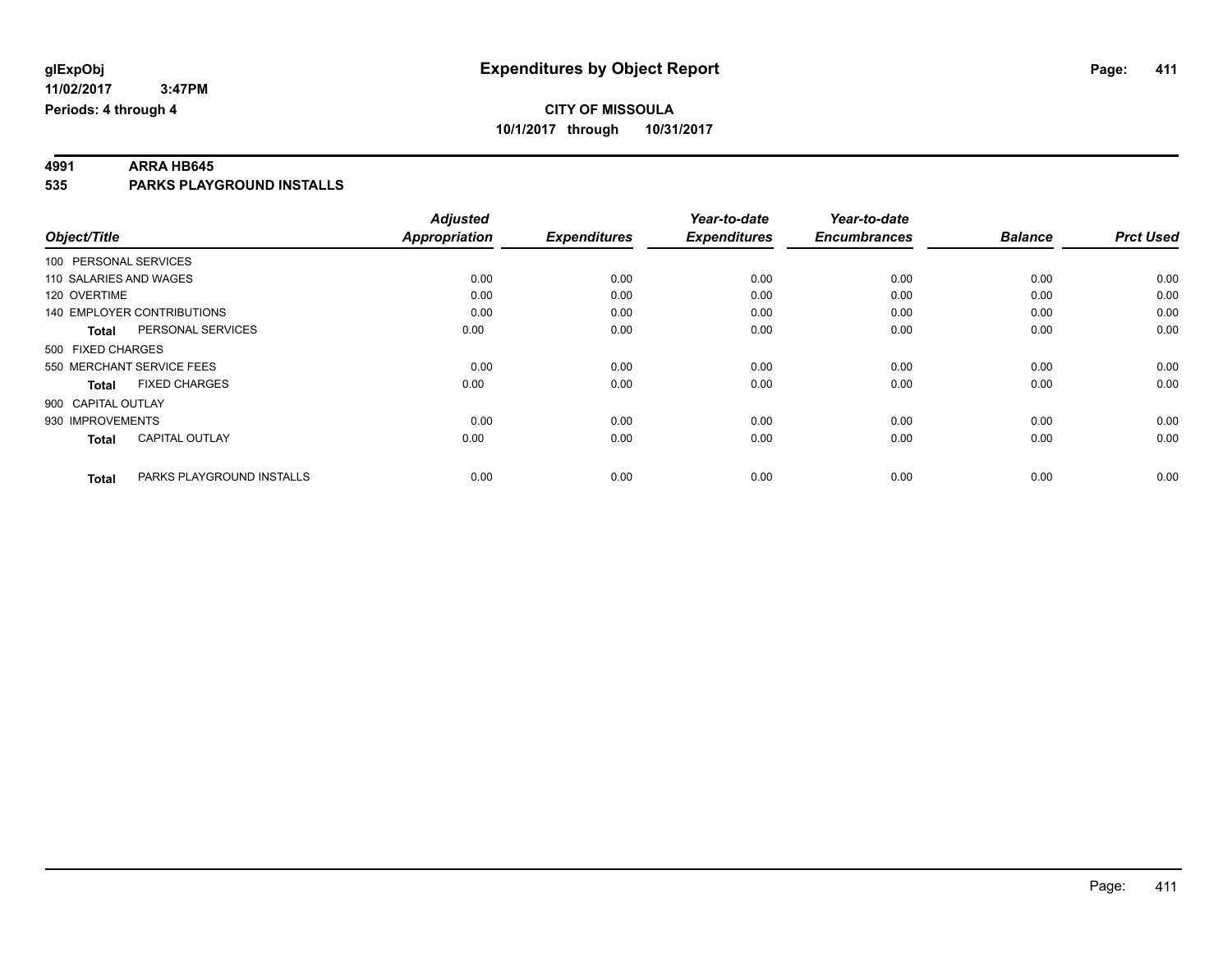# **4991 ARRA HB645**

**540 GREENOUGH PARK BRIDGE**

|                       |                                   | <b>Adjusted</b>      |                     | Year-to-date        | Year-to-date        |                |                  |
|-----------------------|-----------------------------------|----------------------|---------------------|---------------------|---------------------|----------------|------------------|
| Object/Title          |                                   | <b>Appropriation</b> | <b>Expenditures</b> | <b>Expenditures</b> | <b>Encumbrances</b> | <b>Balance</b> | <b>Prct Used</b> |
| 100 PERSONAL SERVICES |                                   |                      |                     |                     |                     |                |                  |
| 120 OVERTIME          |                                   | 0.00                 | 0.00                | 0.00                | 0.00                | 0.00           | 0.00             |
|                       | <b>140 EMPLOYER CONTRIBUTIONS</b> | 0.00                 | 0.00                | 0.00                | 0.00                | 0.00           | 0.00             |
| <b>Total</b>          | PERSONAL SERVICES                 | 0.00                 | 0.00                | 0.00                | 0.00                | 0.00           | 0.00             |
| 500 FIXED CHARGES     |                                   |                      |                     |                     |                     |                |                  |
|                       | 550 MERCHANT SERVICE FEES         | 0.00                 | 0.00                | 0.00                | 0.00                | 0.00           | 0.00             |
| <b>Total</b>          | <b>FIXED CHARGES</b>              | 0.00                 | 0.00                | 0.00                | 0.00                | 0.00           | 0.00             |
| 900 CAPITAL OUTLAY    |                                   |                      |                     |                     |                     |                |                  |
| 930 IMPROVEMENTS      |                                   | 0.00                 | 0.00                | 0.00                | 0.00                | 0.00           | 0.00             |
| <b>Total</b>          | <b>CAPITAL OUTLAY</b>             | 0.00                 | 0.00                | 0.00                | 0.00                | 0.00           | 0.00             |
|                       |                                   |                      |                     |                     |                     |                |                  |
| <b>Total</b>          | <b>GREENOUGH PARK BRIDGE</b>      | 0.00                 | 0.00                | 0.00                | 0.00                | 0.00           | 0.00             |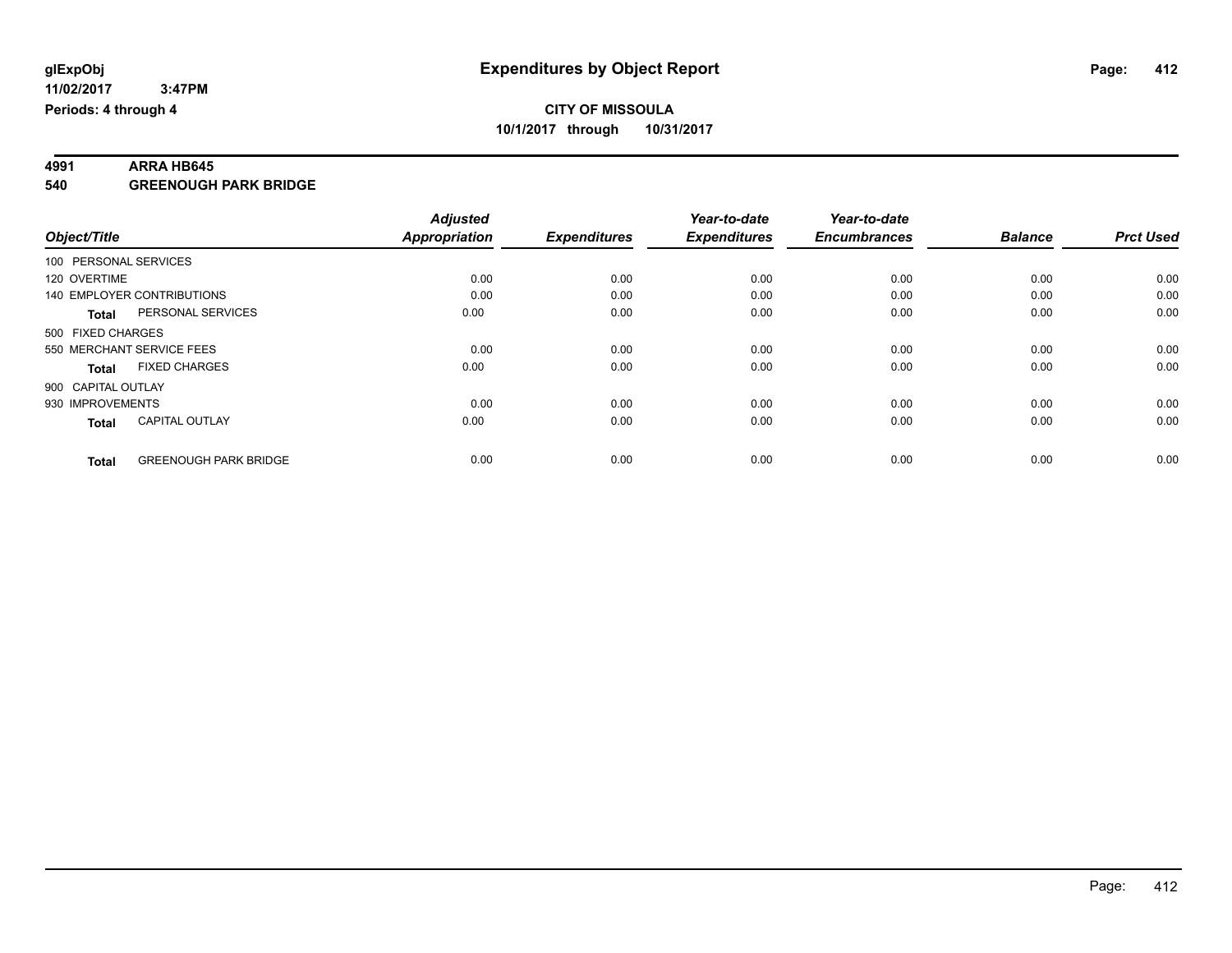**4991 ARRA HB645**

|                                       | <b>Adjusted</b>      |                     | Year-to-date        | Year-to-date        |                |                  |
|---------------------------------------|----------------------|---------------------|---------------------|---------------------|----------------|------------------|
| Object/Title                          | <b>Appropriation</b> | <b>Expenditures</b> | <b>Expenditures</b> | <b>Encumbrances</b> | <b>Balance</b> | <b>Prct Used</b> |
| 100 PERSONAL SERVICES                 |                      |                     |                     |                     |                |                  |
| 110 SALARIES AND WAGES                | 0.00                 | 0.00                | 0.00                | 0.00                | 0.00           | 0.00             |
| 120 OVERTIME                          | 0.00                 | 0.00                | 0.00                | 0.00                | 0.00           | 0.00             |
| 140 EMPLOYER CONTRIBUTIONS            | 0.00                 | 0.00                | 0.00                | 0.00                | 0.00           | 0.00             |
| PERSONAL SERVICES<br><b>Total</b>     | 0.00                 | 0.00                | 0.00                | 0.00                | 0.00           | 0.00             |
| 500 FIXED CHARGES                     |                      |                     |                     |                     |                |                  |
| 550 MERCHANT SERVICE FEES             | 0.00                 | 0.00                | 0.00                | 0.00                | 0.00           | 0.00             |
| <b>FIXED CHARGES</b><br><b>Total</b>  | 0.00                 | 0.00                | 0.00                | 0.00                | 0.00           | 0.00             |
| 900 CAPITAL OUTLAY                    |                      |                     |                     |                     |                |                  |
| 930 IMPROVEMENTS                      | 0.00                 | 0.00                | 0.00                | 0.00                | 0.00           | 0.00             |
| <b>CAPITAL OUTLAY</b><br><b>Total</b> | 0.00                 | 0.00                | 0.00                | 0.00                | 0.00           | 0.00             |
| ARRA HB645<br><b>Total</b>            | 0.00                 | 0.00                | 0.00                | 0.00                | 0.00           | 0.00             |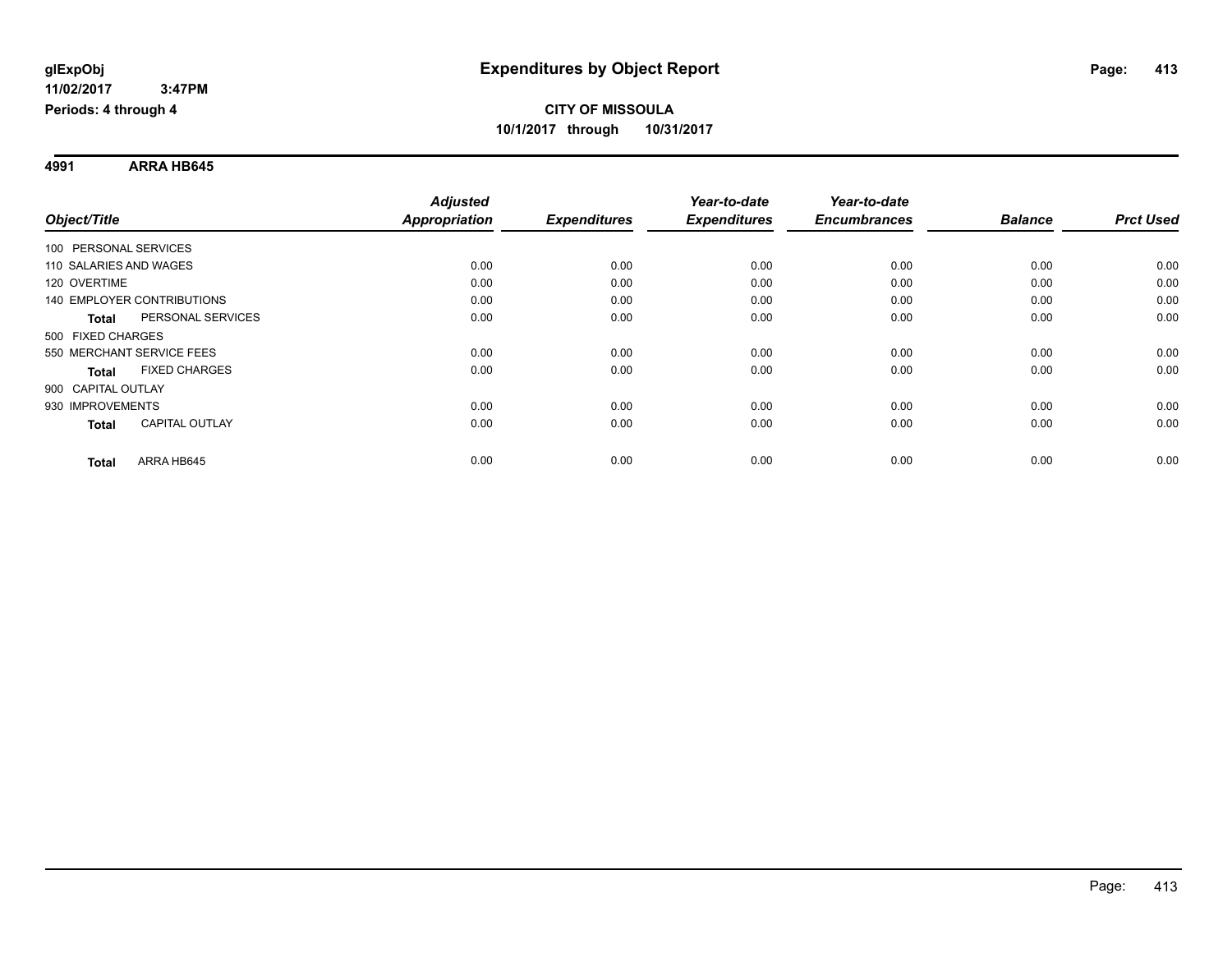**4992 WFL MILLER CREEK ROAD 390 NON-DEPARTMENTAL**

| Object/Title              |                       | <b>Adjusted</b><br><b>Appropriation</b> | <b>Expenditures</b> | Year-to-date<br><b>Expenditures</b> | Year-to-date<br><b>Encumbrances</b> | <b>Balance</b> | <b>Prct Used</b> |
|---------------------------|-----------------------|-----------------------------------------|---------------------|-------------------------------------|-------------------------------------|----------------|------------------|
| 500 FIXED CHARGES         |                       |                                         |                     |                                     |                                     |                |                  |
| 550 MERCHANT SERVICE FEES |                       | 0.00                                    | 0.00                | 0.00                                | 0.00                                | 0.00           | 0.00             |
| Total                     | <b>FIXED CHARGES</b>  | 0.00                                    | 0.00                | 0.00                                | 0.00                                | 0.00           | 0.00             |
| 900 CAPITAL OUTLAY        |                       |                                         |                     |                                     |                                     |                |                  |
| 930 IMPROVEMENTS          |                       | 0.00                                    | 0.00                | 0.00                                | 0.00                                | 0.00           | 0.00             |
| Total                     | <b>CAPITAL OUTLAY</b> | 0.00                                    | 0.00                | 0.00                                | 0.00                                | 0.00           | 0.00             |
| <b>Total</b>              | NON-DEPARTMENTAL      | 0.00                                    | 0.00                | 0.00                                | 0.00                                | 0.00           | 0.00             |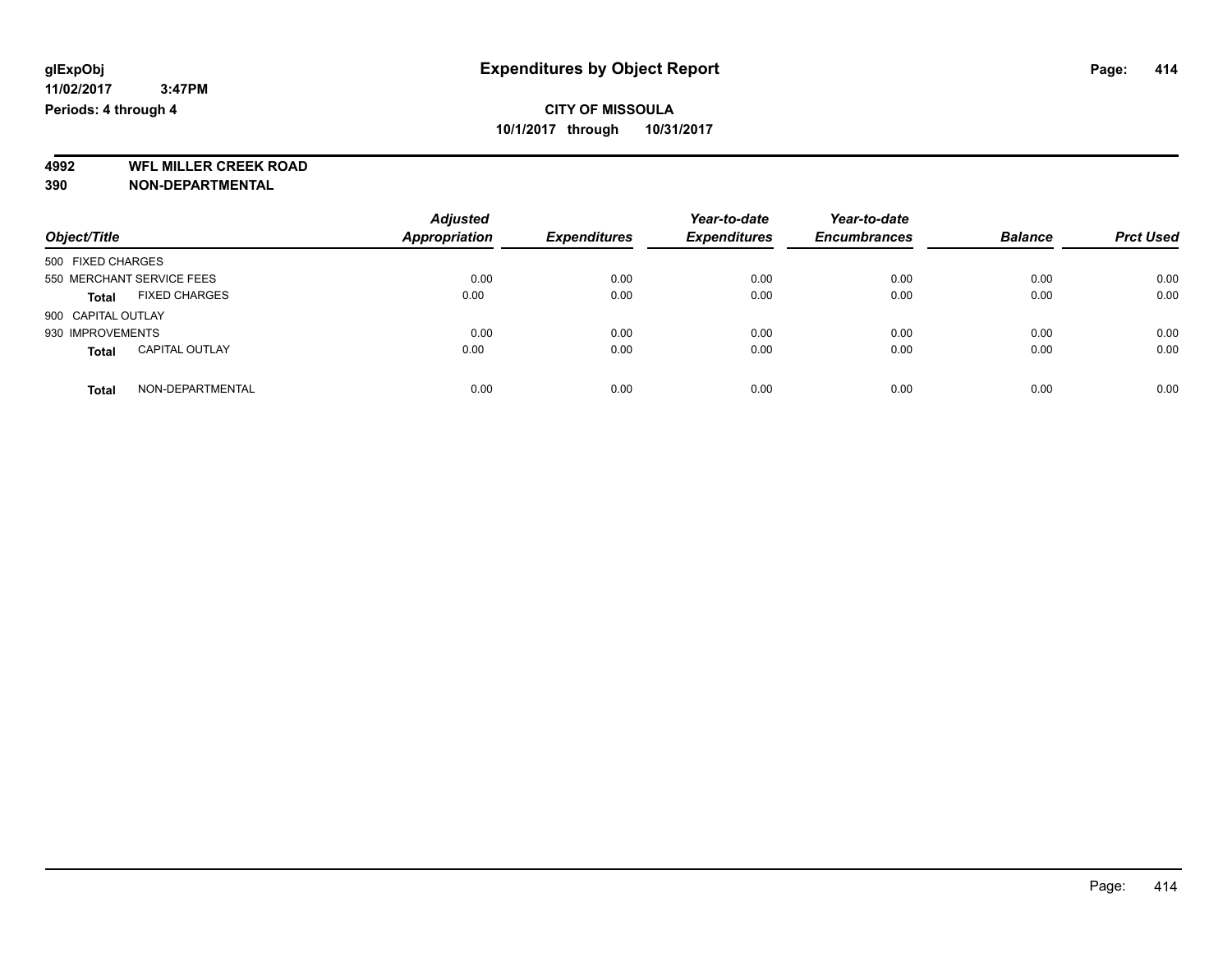#### **4992 WFL MILLER CREEK ROAD**

|                                       | <b>Adjusted</b>      |                     | Year-to-date        | Year-to-date        |                |                  |
|---------------------------------------|----------------------|---------------------|---------------------|---------------------|----------------|------------------|
| Object/Title                          | <b>Appropriation</b> | <b>Expenditures</b> | <b>Expenditures</b> | <b>Encumbrances</b> | <b>Balance</b> | <b>Prct Used</b> |
| 500 FIXED CHARGES                     |                      |                     |                     |                     |                |                  |
| 550 MERCHANT SERVICE FEES             | 0.00                 | 0.00                | 0.00                | 0.00                | 0.00           | 0.00             |
| <b>FIXED CHARGES</b><br><b>Total</b>  | 0.00                 | 0.00                | 0.00                | 0.00                | 0.00           | 0.00             |
| 900 CAPITAL OUTLAY                    |                      |                     |                     |                     |                |                  |
| 930 IMPROVEMENTS                      | 0.00                 | 0.00                | 0.00                | 0.00                | 0.00           | 0.00             |
| <b>CAPITAL OUTLAY</b><br><b>Total</b> | 0.00                 | 0.00                | 0.00                | 0.00                | 0.00           | 0.00             |
| WFL MILLER CREEK ROAD<br><b>Total</b> | 0.00                 | 0.00                | 0.00                | 0.00                | 0.00           | 0.00             |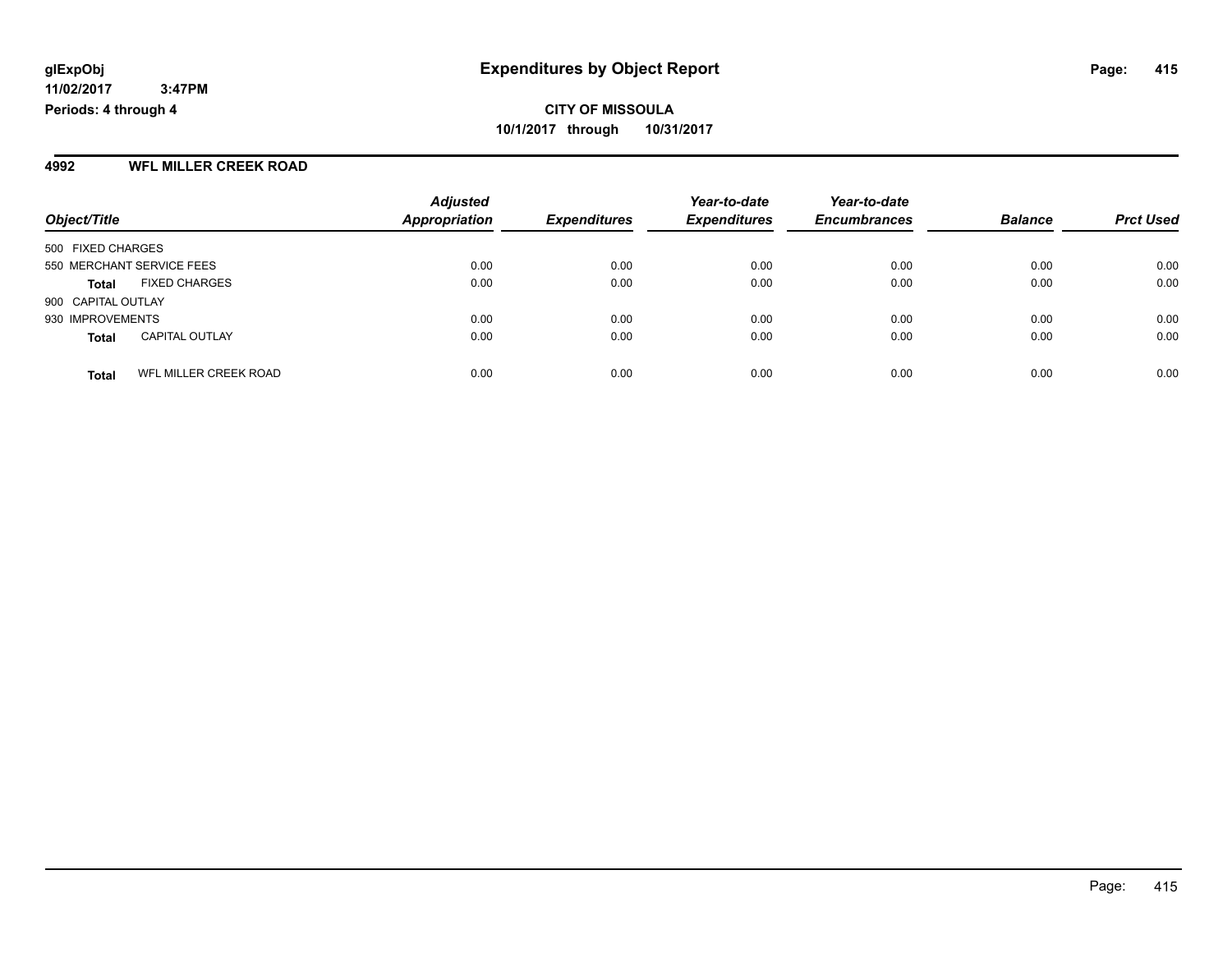# **4993 WESTERN FEDERAL LANDS**

**280 PUBLIC WORKS OPERATIONS**

|                        |                                   | <b>Adjusted</b> |                     | Year-to-date        | Year-to-date        |                |                  |
|------------------------|-----------------------------------|-----------------|---------------------|---------------------|---------------------|----------------|------------------|
| Object/Title           |                                   | Appropriation   | <b>Expenditures</b> | <b>Expenditures</b> | <b>Encumbrances</b> | <b>Balance</b> | <b>Prct Used</b> |
| 100 PERSONAL SERVICES  |                                   |                 |                     |                     |                     |                |                  |
| 110 SALARIES AND WAGES |                                   | 0.00            | 0.00                | 0.00                | 0.00                | 0.00           | 0.00             |
|                        | <b>140 EMPLOYER CONTRIBUTIONS</b> | 0.00            | 0.00                | 0.00                | 0.00                | 0.00           | 0.00             |
| Total                  | PERSONAL SERVICES                 | 0.00            | 0.00                | 0.00                | 0.00                | 0.00           | 0.00             |
|                        | 300 PURCHASED SERVICES            |                 |                     |                     |                     |                |                  |
|                        | 350 PROFESSIONAL SERVICES         | 0.00            | 0.00                | 0.00                | 0.00                | 0.00           | 0.00             |
| <b>Total</b>           | <b>PURCHASED SERVICES</b>         | 0.00            | 0.00                | 0.00                | 0.00                | 0.00           | 0.00             |
| 500 FIXED CHARGES      |                                   |                 |                     |                     |                     |                |                  |
|                        | 550 MERCHANT SERVICE FEES         | 0.00            | 0.00                | 0.00                | 0.00                | 0.00           | 0.00             |
| <b>Total</b>           | <b>FIXED CHARGES</b>              | 0.00            | 0.00                | 0.00                | 0.00                | 0.00           | 0.00             |
| 900 CAPITAL OUTLAY     |                                   |                 |                     |                     |                     |                |                  |
| 930 IMPROVEMENTS       |                                   | 0.00            | 0.00                | 0.00                | 0.00                | 0.00           | 0.00             |
| <b>Total</b>           | <b>CAPITAL OUTLAY</b>             | 0.00            | 0.00                | 0.00                | 0.00                | 0.00           | 0.00             |
| <b>Total</b>           | PUBLIC WORKS OPERATIONS           | 0.00            | 0.00                | 0.00                | 0.00                | 0.00           | 0.00             |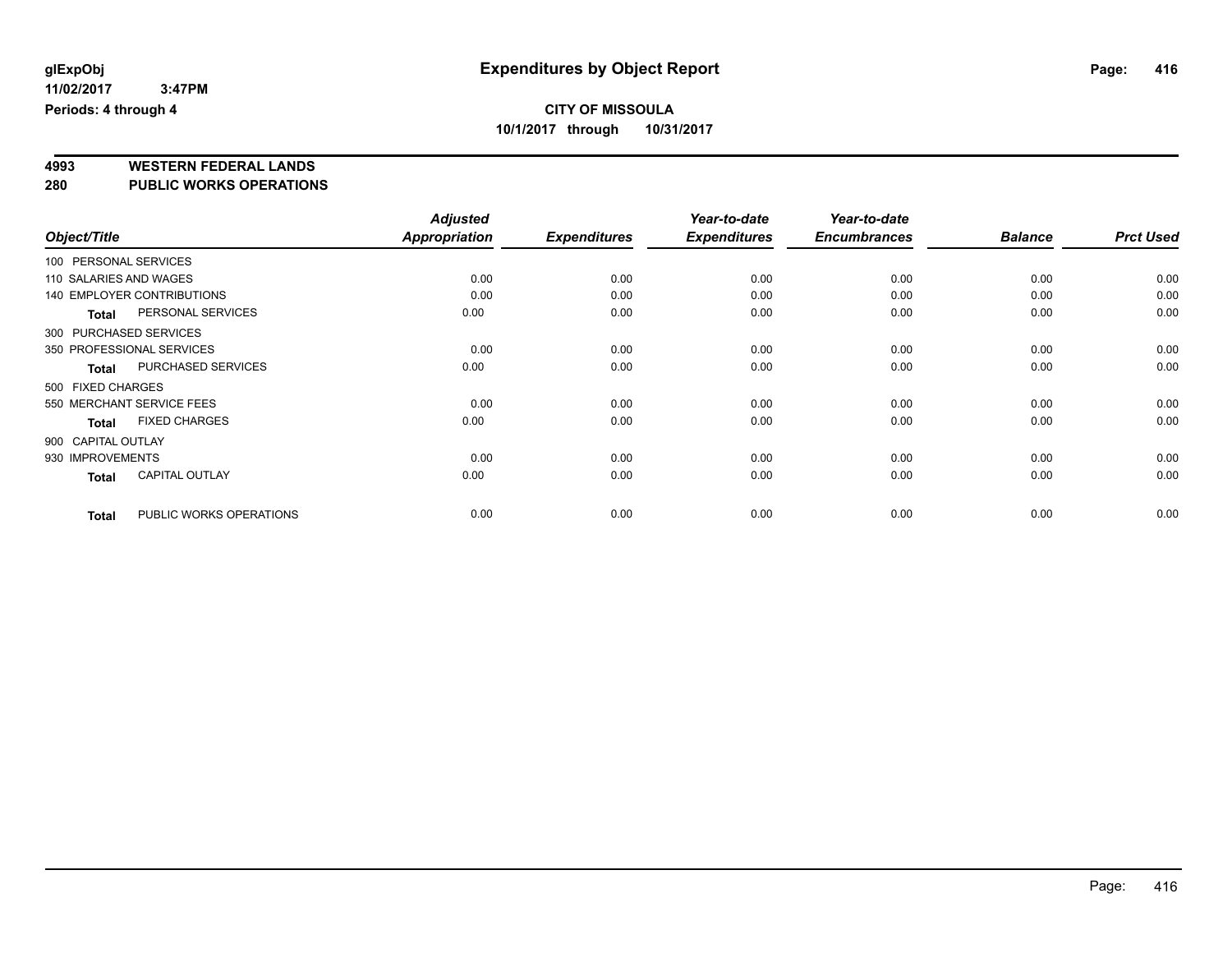#### **4993 WESTERN FEDERAL LANDS**

|                        |                                   | <b>Adjusted</b> |                     | Year-to-date        | Year-to-date        |                |                  |
|------------------------|-----------------------------------|-----------------|---------------------|---------------------|---------------------|----------------|------------------|
| Object/Title           |                                   | Appropriation   | <b>Expenditures</b> | <b>Expenditures</b> | <b>Encumbrances</b> | <b>Balance</b> | <b>Prct Used</b> |
| 100 PERSONAL SERVICES  |                                   |                 |                     |                     |                     |                |                  |
| 110 SALARIES AND WAGES |                                   | 0.00            | 0.00                | 0.00                | 0.00                | 0.00           | 0.00             |
|                        | <b>140 EMPLOYER CONTRIBUTIONS</b> | 0.00            | 0.00                | 0.00                | 0.00                | 0.00           | 0.00             |
| <b>Total</b>           | PERSONAL SERVICES                 | 0.00            | 0.00                | 0.00                | 0.00                | 0.00           | 0.00             |
|                        | 300 PURCHASED SERVICES            |                 |                     |                     |                     |                |                  |
|                        | 350 PROFESSIONAL SERVICES         | 0.00            | 0.00                | 0.00                | 0.00                | 0.00           | 0.00             |
| <b>Total</b>           | PURCHASED SERVICES                | 0.00            | 0.00                | 0.00                | 0.00                | 0.00           | 0.00             |
| 500 FIXED CHARGES      |                                   |                 |                     |                     |                     |                |                  |
|                        | 550 MERCHANT SERVICE FEES         | 0.00            | 0.00                | 0.00                | 0.00                | 0.00           | 0.00             |
| <b>Total</b>           | <b>FIXED CHARGES</b>              | 0.00            | 0.00                | 0.00                | 0.00                | 0.00           | 0.00             |
| 900 CAPITAL OUTLAY     |                                   |                 |                     |                     |                     |                |                  |
| 930 IMPROVEMENTS       |                                   | 0.00            | 0.00                | 0.00                | 0.00                | 0.00           | 0.00             |
| Total                  | <b>CAPITAL OUTLAY</b>             | 0.00            | 0.00                | 0.00                | 0.00                | 0.00           | 0.00             |
| <b>Total</b>           | <b>WESTERN FEDERAL LANDS</b>      | 0.00            | 0.00                | 0.00                | 0.00                | 0.00           | 0.00             |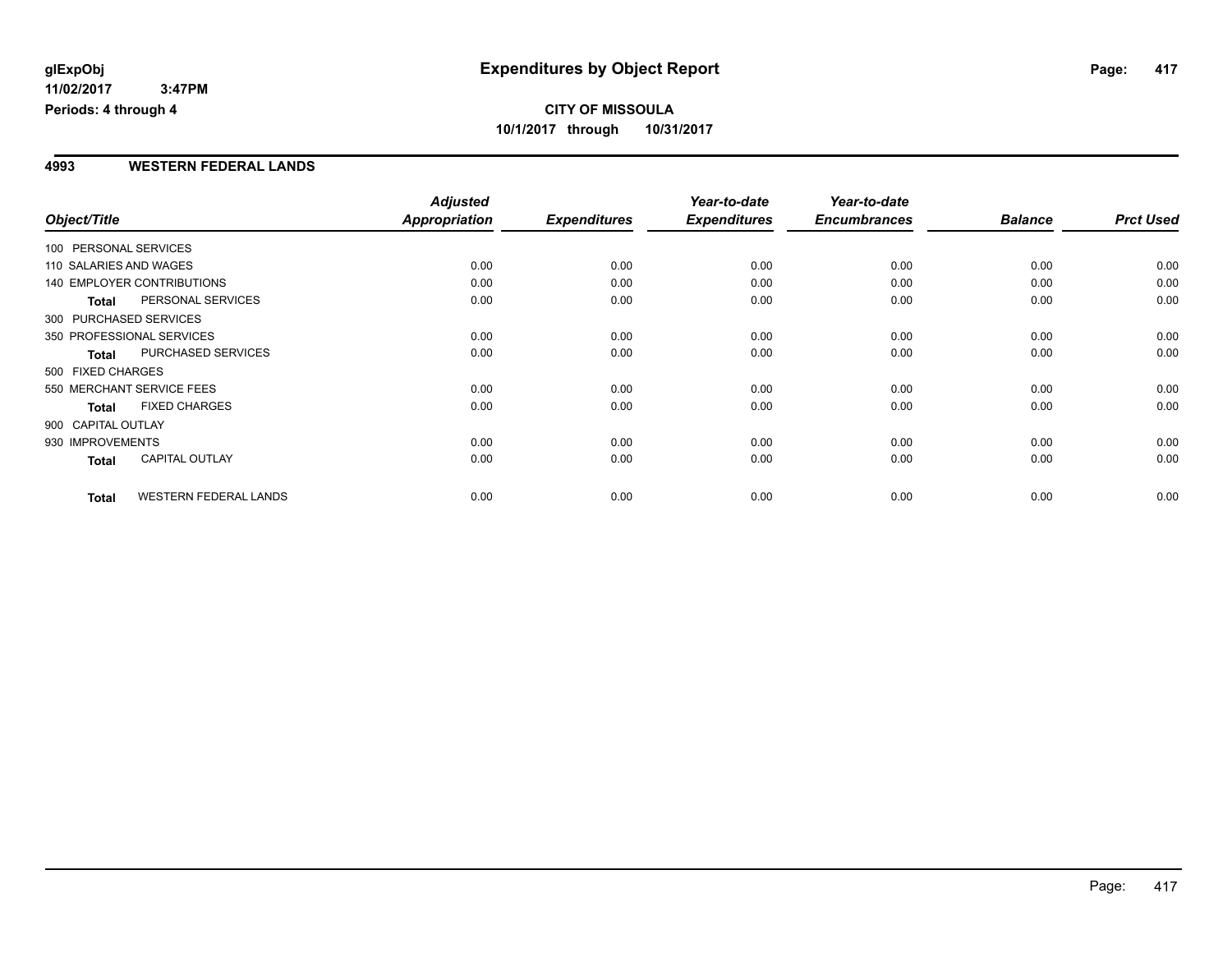#### **5020 CIVIC STADIUM 395 PARKING COMMISSION**

|                   |                             | <b>Adjusted</b> |                     | Year-to-date        | Year-to-date        |                |                  |
|-------------------|-----------------------------|-----------------|---------------------|---------------------|---------------------|----------------|------------------|
| Object/Title      |                             | Appropriation   | <b>Expenditures</b> | <b>Expenditures</b> | <b>Encumbrances</b> | <b>Balance</b> | <b>Prct Used</b> |
| 500 FIXED CHARGES |                             |                 |                     |                     |                     |                |                  |
| 500 FIXED CHARGES |                             | 0.00            | 0.00                | 0.00                | 0.00                | 0.00           | 0.00             |
|                   | 550 MERCHANT SERVICE FEES   | 0.00            | 0.00                | 0.00                | 0.00                | 0.00           | 0.00             |
| <b>Total</b>      | <b>FIXED CHARGES</b>        | 0.00            | 0.00                | 0.00                | 0.00                | 0.00           | 0.00             |
| 600 DEBT SERVICE  |                             |                 |                     |                     |                     |                |                  |
| 610 PRINCIPAL     |                             | 41,510.00       | 0.00                | 0.00                | 0.00                | 41,510.00      | 0.00             |
|                   | 620 INTEREST / SERVICE FEES | 75,006.00       | 0.00                | 0.00                | 0.00                | 75,006.00      | 0.00             |
| <b>Total</b>      | <b>DEBT SERVICE</b>         | 116,516.00      | 0.00                | 0.00                | 0.00                | 116,516.00     | 0.00             |
| 800 OTHER OBJECTS |                             |                 |                     |                     |                     |                |                  |
| 830 DEPRECIATION  |                             | 0.00            | 0.00                | 0.00                | 0.00                | 0.00           | 0.00             |
| 845 CONTINGENCY   |                             | 3,484.00        | 0.00                | 0.00                | 0.00                | 3,484.00       | 0.00             |
| <b>Total</b>      | OTHER OBJECTS               | 3,484.00        | 0.00                | 0.00                | 0.00                | 3,484.00       | 0.00             |
| <b>Total</b>      | PARKING COMMISSION          | 120,000.00      | 0.00                | 0.00                | 0.00                | 120,000.00     | 0.00             |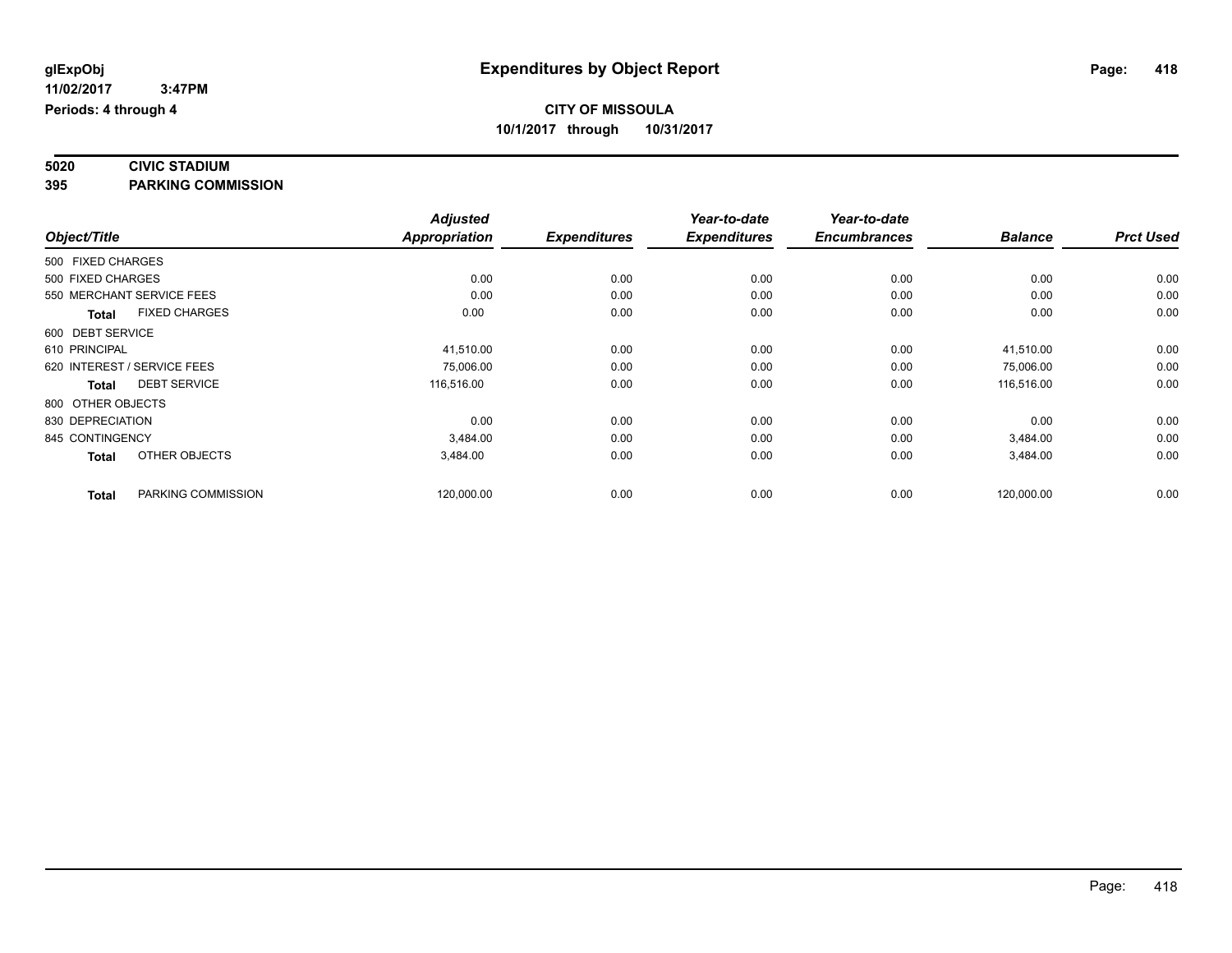**5020 CIVIC STADIUM**

|                                      | <b>Adjusted</b>      |                     | Year-to-date        | Year-to-date        |                |                  |
|--------------------------------------|----------------------|---------------------|---------------------|---------------------|----------------|------------------|
| Object/Title                         | <b>Appropriation</b> | <b>Expenditures</b> | <b>Expenditures</b> | <b>Encumbrances</b> | <b>Balance</b> | <b>Prct Used</b> |
| 500 FIXED CHARGES                    |                      |                     |                     |                     |                |                  |
| 500 FIXED CHARGES                    | 0.00                 | 0.00                | 0.00                | 0.00                | 0.00           | 0.00             |
| 550 MERCHANT SERVICE FEES            | 0.00                 | 0.00                | 0.00                | 0.00                | 0.00           | 0.00             |
| <b>FIXED CHARGES</b><br><b>Total</b> | 0.00                 | 0.00                | 0.00                | 0.00                | 0.00           | 0.00             |
| 600 DEBT SERVICE                     |                      |                     |                     |                     |                |                  |
| 610 PRINCIPAL                        | 41.510.00            | 0.00                | 0.00                | 0.00                | 41,510.00      | 0.00             |
| 620 INTEREST / SERVICE FEES          | 75,006.00            | 0.00                | 0.00                | 0.00                | 75,006.00      | 0.00             |
| <b>DEBT SERVICE</b><br><b>Total</b>  | 116,516.00           | 0.00                | 0.00                | 0.00                | 116,516.00     | 0.00             |
| 800 OTHER OBJECTS                    |                      |                     |                     |                     |                |                  |
| 830 DEPRECIATION                     | 0.00                 | 0.00                | 0.00                | 0.00                | 0.00           | 0.00             |
| 845 CONTINGENCY                      | 3,484.00             | 0.00                | 0.00                | 0.00                | 3,484.00       | 0.00             |
| OTHER OBJECTS<br><b>Total</b>        | 3,484.00             | 0.00                | 0.00                | 0.00                | 3,484.00       | 0.00             |
| <b>CIVIC STADIUM</b><br><b>Total</b> | 120,000.00           | 0.00                | 0.00                | 0.00                | 120,000.00     | 0.00             |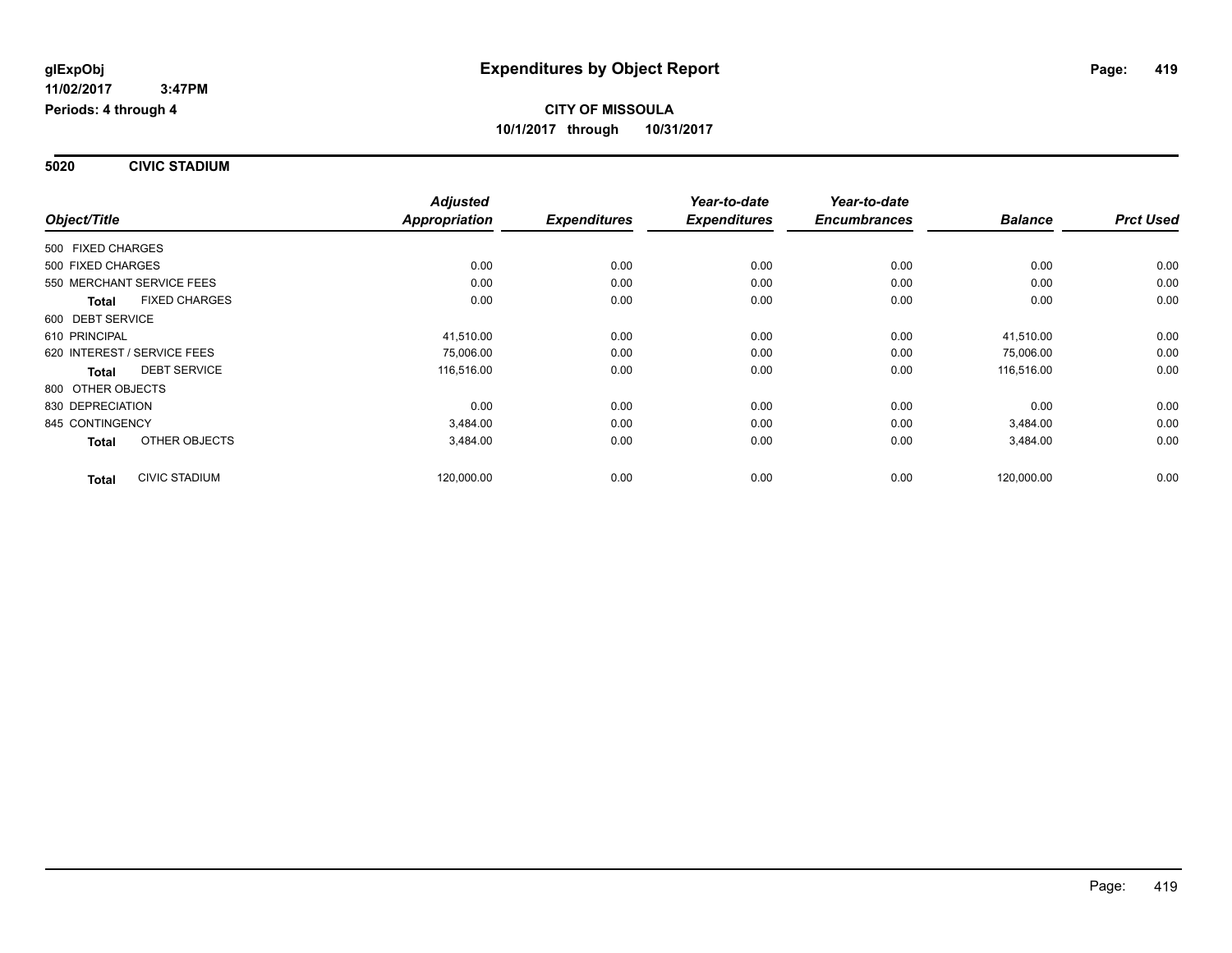#### **5210 WATER 335 WATER**

|                               |                                     | <b>Adjusted</b>      |                     | Year-to-date        | Year-to-date        |                 |                  |
|-------------------------------|-------------------------------------|----------------------|---------------------|---------------------|---------------------|-----------------|------------------|
| Object/Title                  |                                     | <b>Appropriation</b> | <b>Expenditures</b> | <b>Expenditures</b> | <b>Encumbrances</b> | <b>Balance</b>  | <b>Prct Used</b> |
| 100 PERSONAL SERVICES         |                                     |                      |                     |                     |                     |                 |                  |
| 110 SALARIES AND WAGES        |                                     | 2,538,535.00         | 182,445.99          | 795,190.54          | 0.00                | 1,743,344.46    | 31.32            |
| 120 OVERTIME                  |                                     | 0.00                 | 2,358.96            | 7,981.46            | 0.00                | $-7,981.46$     | 0.00             |
| 140 EMPLOYER CONTRIBUTIONS    |                                     | 1,461,527.00         | 68,575.72           | 449,835.41          | 0.00                | 1,011,691.59    | 30.78            |
|                               | 141 STATE RETIREMENT CONTRIBUTIONS  | 2,539.00             | 0.00                | 175.50              | 0.00                | 2,363.50        | 6.91             |
| <b>Total</b>                  | PERSONAL SERVICES                   | 4,002,601.00         | 253,380.67          | 1,253,182.91        | 0.00                | 2,749,418.09    | 31.31            |
| 200 SUPPLIES                  |                                     |                      |                     |                     |                     |                 |                  |
| 210 OFFICE SUPPLIES           |                                     | 22,000.00            | 1,425.66            | 8,987.77            | 0.00                | 13,012.23       | 40.85            |
| 220 OPERATING SUPPLIES        |                                     | 232,000.00           | 24,409.84           | 98,704.30           | 0.00                | 133,295.70      | 42.54            |
| 230 REPAIR/MAINTENANCE        |                                     | 55,000.00            | 20,597.41           | 68,825.77           | 0.00                | $-13,825.77$    | 125.14           |
| 231 GASOLINE                  |                                     | 32,760.00            | 6,463.51            | 9,151.96            | 0.00                | 23,608.04       | 27.94            |
| Total                         | <b>SUPPLIES</b>                     | 341,760.00           | 52,896.42           | 185,669.80          | 0.00                | 156,090.20      | 54.33            |
| 300 PURCHASED SERVICES        |                                     |                      |                     |                     |                     |                 |                  |
| 310 COMMUNICATIONS            |                                     | 170,000.00           | 2,791.83            | 38,119.00           | 0.00                | 131,881.00      | 22.42            |
| 320 PRINTING & DUPLICATING    |                                     | 0.00                 | 0.00                | 0.00                | 0.00                | 0.00            | 0.00             |
|                               | 330 PUBLICITY, SUBSCRIPTIONS & DUES | 20,000.00            | 1,790.67            | 18,619.97           | 0.00                | 1,380.03        | 93.10            |
| 340 SEWER                     |                                     | 500.00               | 0.00                | 170.78              | 0.00                | 329.22          | 34.16            |
| 341 ELECTRICITY & NATURAL GAS |                                     | 1,645,000.00         | 185,141.06          | 548,736.85          | 0.00                | 1,096,263.15    | 33.36            |
| 342 STORM WATER               |                                     | 140.00               | 0.00                | 0.00                | 0.00                | 140.00          | 0.00             |
| 343 WATER CHARGES             |                                     | 7,000.00             | 0.00                | 0.00                | 0.00                | 7,000.00        | 0.00             |
| 344 TELEPHONE SERVICE         |                                     | 55,000.00            | 1,524.99            | 6,016.99            | 0.00                | 48,983.01       | 10.94            |
| 345 GARBAGE                   |                                     | 2,500.00             | 0.00                | 256.61              | 0.00                | 2,243.39        | 10.26            |
| 350 PROFESSIONAL SERVICES     |                                     | 0.00                 | 1,561,845.22        | 1,605,179.52        | 0.00                | $-1,605,179.52$ | 0.00             |
| 360 REPAIR & MAINTENANCE      |                                     | 433,275.00           | 34,498.01           | 88,692.48           | 0.00                | 344,582.52      | 20.47            |
| 370 TRAVEL                    |                                     | 6,000.00             | 65.00               | 65.00               | 0.00                | 5,935.00        | 1.08             |
| 380 TRAINING                  |                                     | 3,000.00             | 4,553.66            | 4,553.66            | 0.00                | $-1,553.66$     | 151.79           |
| 390 OTHER PURCHASED SERVICES  |                                     | 0.00                 | 0.00                | 0.00                | 0.00                | 0.00            | 0.00             |
| <b>Total</b>                  | PURCHASED SERVICES                  | 2,342,415.00         | 1,792,210.44        | 2,310,410.86        | 0.00                | 32,004.14       | 98.63            |
| 500 FIXED CHARGES             |                                     |                      |                     |                     |                     |                 |                  |
| 500 FIXED CHARGES             |                                     | 0.00                 | 0.00                | 0.00                | 0.00                | 0.00            | 0.00             |
| 550 MERCHANT SERVICE FEES     |                                     | 0.00                 | 1,764.10            | 3,802.55            | 0.00                | $-3,802.55$     | 0.00             |
| 590 *** Title Not Found ***   |                                     | 1,342,474.00         | 0.00                | 0.00                | 0.00                | 1,342,474.00    | 0.00             |
| <b>Total</b>                  | <b>FIXED CHARGES</b>                | 1,342,474.00         | 1,764.10            | 3,802.55            | 0.00                | 1,338,671.45    | 0.28             |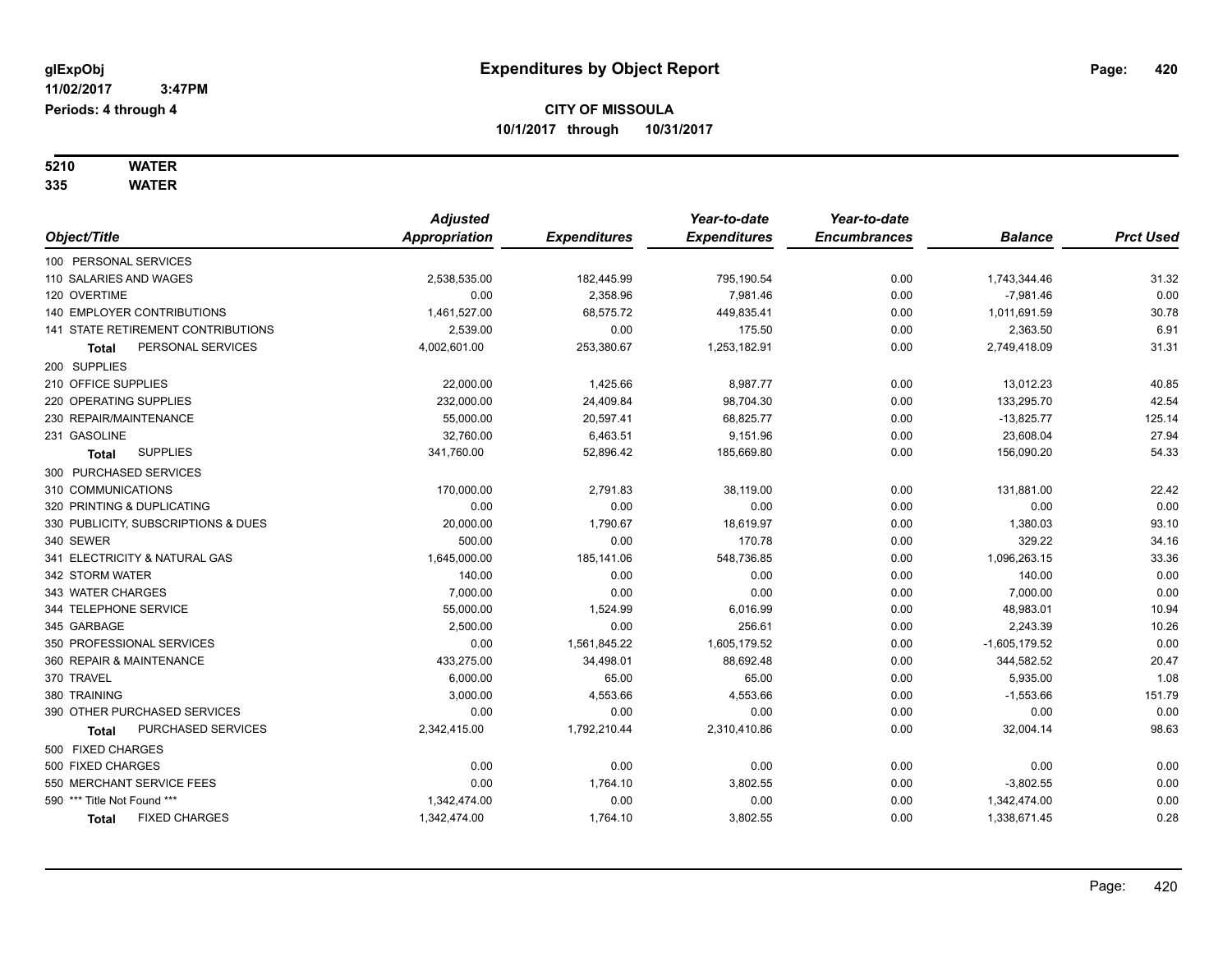#### **5210 WATER 335 WATER**

|                                       | <b>Adjusted</b>      |                     | Year-to-date        | Year-to-date        |                |                  |
|---------------------------------------|----------------------|---------------------|---------------------|---------------------|----------------|------------------|
| Object/Title                          | <b>Appropriation</b> | <b>Expenditures</b> | <b>Expenditures</b> | <b>Encumbrances</b> | <b>Balance</b> | <b>Prct Used</b> |
| 600 DEBT SERVICE                      |                      |                     |                     |                     |                |                  |
| 610 PRINCIPAL                         | 0.00                 | 0.00                | 0.00                | 0.00                | 0.00           | 0.00             |
| 620 INTEREST / SERVICE FEES           | 4,481,960.00         | 314,957.00          | 1,331,096.96        | 0.00                | 3,150,863.04   | 29.70            |
| <b>DEBT SERVICE</b><br><b>Total</b>   | 4,481,960.00         | 314,957.00          | 1,331,096.96        | 0.00                | 3,150,863.04   | 29.70            |
| 800 OTHER OBJECTS                     |                      |                     |                     |                     |                |                  |
| 830 DEPRECIATION                      | 0.00                 | 0.00                | 0.00                | 0.00                | 0.00           | 0.00             |
| 845 CONTINGENCY                       | 400,000.00           | 0.00                | 0.00                | 0.00                | 400,000.00     | 0.00             |
| OTHER OBJECTS<br><b>Total</b>         | 400,000.00           | 0.00                | 0.00                | 0.00                | 400,000.00     | 0.00             |
| 900 CAPITAL OUTLAY                    |                      |                     |                     |                     |                |                  |
| 910 LAND                              | 0.00                 | 0.00                | 0.00                | 0.00                | 0.00           | 0.00             |
| 920 BUILDINGS                         | 0.00                 | 0.00                | 0.00                | 0.00                | 0.00           | 0.00             |
| 930 IMPROVEMENTS                      | 5,381,699.00         | 126,026.02          | 788,399.33          | 0.00                | 4,593,299.67   | 14.65            |
| 940 MACHINERY & EQUIPMENT             | 1,203,301.00         | 1,122.82            | 236,571.19          | 0.00                | 966,729.81     | 19.66            |
| <b>CAPITAL OUTLAY</b><br><b>Total</b> | 6,585,000.00         | 127,148.84          | 1,024,970.52        | 0.00                | 5,560,029.48   | 15.57            |
| <b>WATER</b><br><b>Total</b>          | 19,496,210.00        | 2,542,357.47        | 6,109,133.60        | 0.00                | 13,387,076.40  | 31.33            |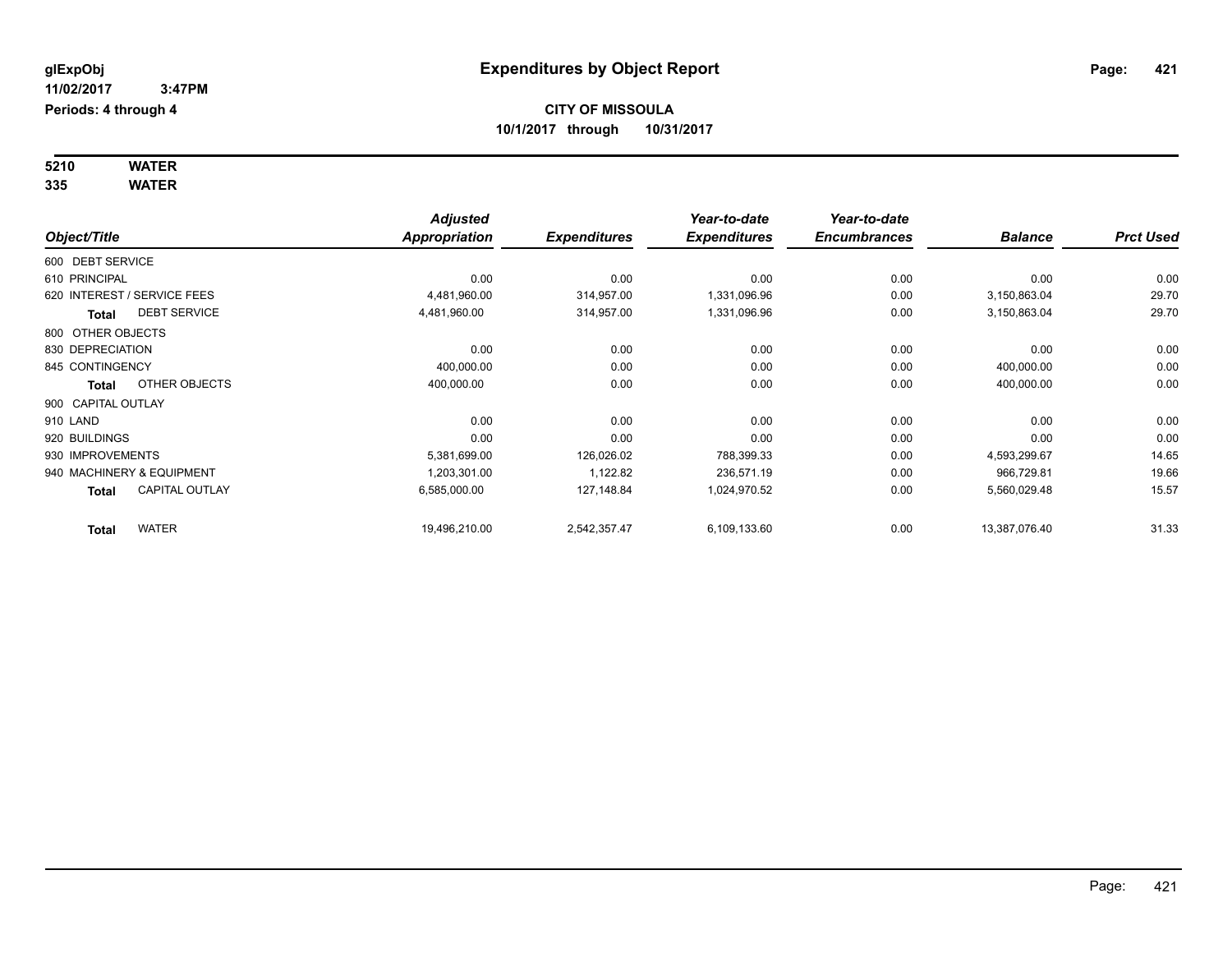**5210 WATER**

|                                           | <b>Adjusted</b> |                     | Year-to-date        | Year-to-date        |                 |                  |
|-------------------------------------------|-----------------|---------------------|---------------------|---------------------|-----------------|------------------|
| Object/Title                              | Appropriation   | <b>Expenditures</b> | <b>Expenditures</b> | <b>Encumbrances</b> | <b>Balance</b>  | <b>Prct Used</b> |
| 100 PERSONAL SERVICES                     |                 |                     |                     |                     |                 |                  |
| 110 SALARIES AND WAGES                    | 2,538,535.00    | 182,445.99          | 795,190.54          | 0.00                | 1,743,344.46    | 31.32            |
| 120 OVERTIME                              | 0.00            | 2,358.96            | 7.981.46            | 0.00                | $-7,981.46$     | 0.00             |
| <b>140 EMPLOYER CONTRIBUTIONS</b>         | 1,461,527.00    | 68,575.72           | 449,835.41          | 0.00                | 1,011,691.59    | 30.78            |
| <b>141 STATE RETIREMENT CONTRIBUTIONS</b> | 2,539.00        | 0.00                | 175.50              | 0.00                | 2,363.50        | 6.91             |
| PERSONAL SERVICES<br><b>Total</b>         | 4,002,601.00    | 253,380.67          | 1,253,182.91        | 0.00                | 2,749,418.09    | 31.31            |
| 200 SUPPLIES                              |                 |                     |                     |                     |                 |                  |
| 210 OFFICE SUPPLIES                       | 22,000.00       | 1,425.66            | 8,987.77            | 0.00                | 13,012.23       | 40.85            |
| 220 OPERATING SUPPLIES                    | 232,000.00      | 24,409.84           | 98,704.30           | 0.00                | 133,295.70      | 42.54            |
| 230 REPAIR/MAINTENANCE                    | 55,000.00       | 20,597.41           | 68,825.77           | 0.00                | $-13,825.77$    | 125.14           |
| 231 GASOLINE                              | 32,760.00       | 6,463.51            | 9,151.96            | 0.00                | 23,608.04       | 27.94            |
| <b>SUPPLIES</b><br><b>Total</b>           | 341,760.00      | 52,896.42           | 185,669.80          | 0.00                | 156,090.20      | 54.33            |
| 300 PURCHASED SERVICES                    |                 |                     |                     |                     |                 |                  |
| 310 COMMUNICATIONS                        | 170,000.00      | 2,791.83            | 38,119.00           | 0.00                | 131,881.00      | 22.42            |
| 320 PRINTING & DUPLICATING                | 0.00            | 0.00                | 0.00                | 0.00                | 0.00            | 0.00             |
| 330 PUBLICITY, SUBSCRIPTIONS & DUES       | 20,000.00       | 1,790.67            | 18,619.97           | 0.00                | 1,380.03        | 93.10            |
| 340 SEWER                                 | 500.00          | 0.00                | 170.78              | 0.00                | 329.22          | 34.16            |
| 341 ELECTRICITY & NATURAL GAS             | 1,645,000.00    | 185,141.06          | 548,736.85          | 0.00                | 1,096,263.15    | 33.36            |
| 342 STORM WATER                           | 140.00          | 0.00                | 0.00                | 0.00                | 140.00          | 0.00             |
| 343 WATER CHARGES                         | 7,000.00        | 0.00                | 0.00                | 0.00                | 7,000.00        | 0.00             |
| 344 TELEPHONE SERVICE                     | 55,000.00       | 1,524.99            | 6,016.99            | 0.00                | 48,983.01       | 10.94            |
| 345 GARBAGE                               | 2,500.00        | 0.00                | 256.61              | 0.00                | 2,243.39        | 10.26            |
| 350 PROFESSIONAL SERVICES                 | 0.00            | 1,561,845.22        | 1,605,179.52        | 0.00                | $-1,605,179.52$ | 0.00             |
| 360 REPAIR & MAINTENANCE                  | 433,275.00      | 34,498.01           | 88,692.48           | 0.00                | 344,582.52      | 20.47            |
| 370 TRAVEL                                | 6,000.00        | 65.00               | 65.00               | 0.00                | 5,935.00        | 1.08             |
| 380 TRAINING                              | 3.000.00        | 4,553.66            | 4,553.66            | 0.00                | $-1,553.66$     | 151.79           |
| 390 OTHER PURCHASED SERVICES              | 0.00            | 0.00                | 0.00                | 0.00                | 0.00            | 0.00             |
| PURCHASED SERVICES<br>Total               | 2,342,415.00    | 1,792,210.44        | 2,310,410.86        | 0.00                | 32,004.14       | 98.63            |
| 500 FIXED CHARGES                         |                 |                     |                     |                     |                 |                  |
| 500 FIXED CHARGES                         | 0.00            | 0.00                | 0.00                | 0.00                | 0.00            | 0.00             |
| 550 MERCHANT SERVICE FEES                 | 0.00            | 1,764.10            | 3,802.55            | 0.00                | $-3,802.55$     | 0.00             |
| 590 *** Title Not Found ***               | 1,342,474.00    | 0.00                | 0.00                | 0.00                | 1,342,474.00    | 0.00             |
| <b>FIXED CHARGES</b><br><b>Total</b>      | 1,342,474.00    | 1,764.10            | 3,802.55            | 0.00                | 1,338,671.45    | 0.28             |
| 600 DEBT SERVICE                          |                 |                     |                     |                     |                 |                  |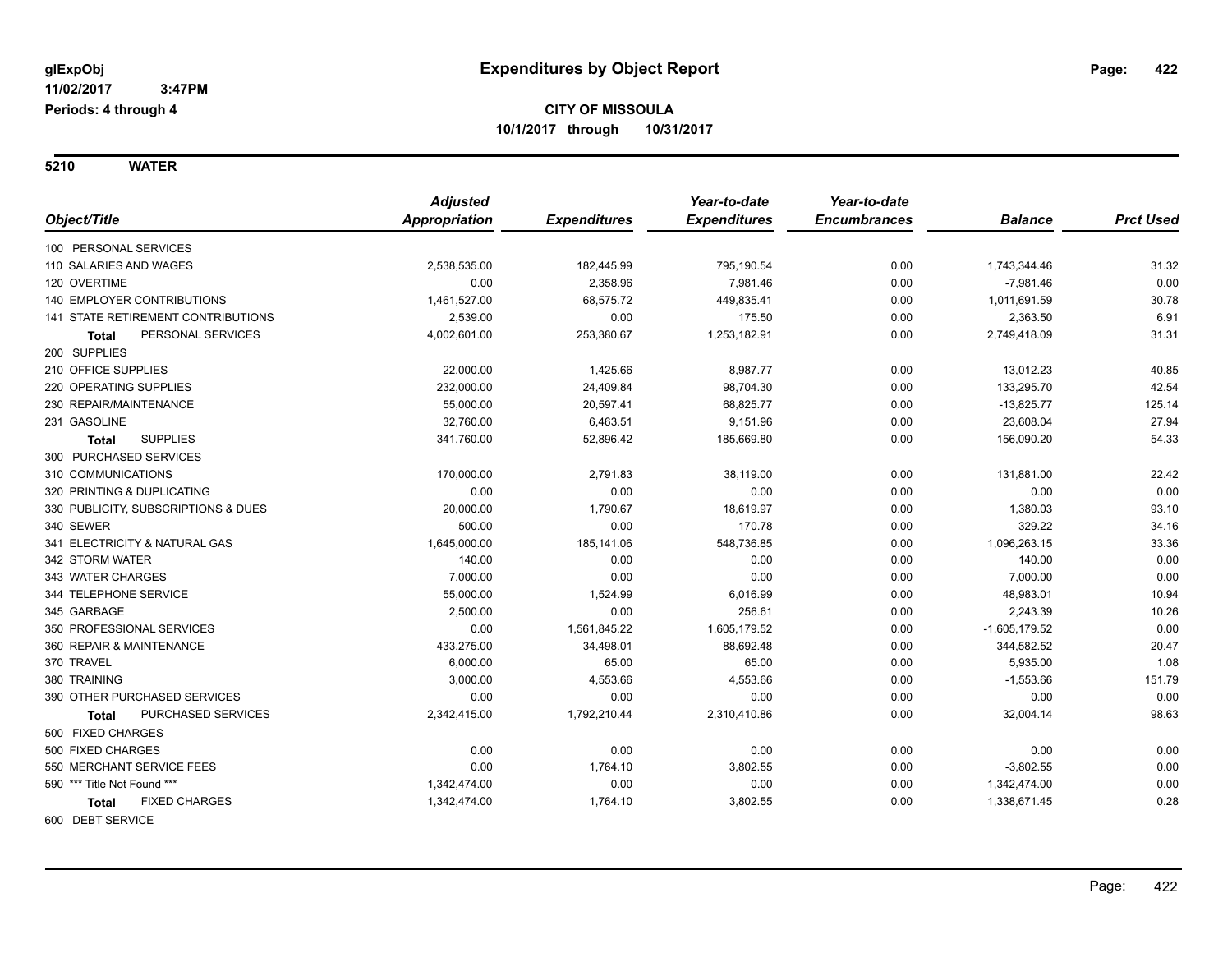**5210 WATER**

|                                       | <b>Adjusted</b>      |                     | Year-to-date        | Year-to-date        |                |                  |
|---------------------------------------|----------------------|---------------------|---------------------|---------------------|----------------|------------------|
| Object/Title                          | <b>Appropriation</b> | <b>Expenditures</b> | <b>Expenditures</b> | <b>Encumbrances</b> | <b>Balance</b> | <b>Prct Used</b> |
| 610 PRINCIPAL                         | 0.00                 | 0.00                | 0.00                | 0.00                | 0.00           | 0.00             |
| 620 INTEREST / SERVICE FEES           | 4,481,960.00         | 314,957.00          | 1,331,096.96        | 0.00                | 3,150,863.04   | 29.70            |
| <b>DEBT SERVICE</b><br><b>Total</b>   | 4,481,960.00         | 314,957.00          | 1,331,096.96        | 0.00                | 3,150,863.04   | 29.70            |
| 800 OTHER OBJECTS                     |                      |                     |                     |                     |                |                  |
| 830 DEPRECIATION                      | 0.00                 | 0.00                | 0.00                | 0.00                | 0.00           | 0.00             |
| 845 CONTINGENCY                       | 400,000.00           | 0.00                | 0.00                | 0.00                | 400,000.00     | 0.00             |
| OTHER OBJECTS<br><b>Total</b>         | 400,000.00           | 0.00                | 0.00                | 0.00                | 400,000.00     | 0.00             |
| 900 CAPITAL OUTLAY                    |                      |                     |                     |                     |                |                  |
| 910 LAND                              | 0.00                 | 0.00                | 0.00                | 0.00                | 0.00           | 0.00             |
| 920 BUILDINGS                         | 0.00                 | 0.00                | 0.00                | 0.00                | 0.00           | 0.00             |
| 930 IMPROVEMENTS                      | 5,381,699.00         | 126,026.02          | 788,399.33          | 0.00                | 4,593,299.67   | 14.65            |
| 940 MACHINERY & EQUIPMENT             | 1,203,301.00         | 1,122.82            | 236,571.19          | 0.00                | 966,729.81     | 19.66            |
| <b>CAPITAL OUTLAY</b><br><b>Total</b> | 6,585,000.00         | 127,148.84          | 1,024,970.52        | 0.00                | 5,560,029.48   | 15.57            |
| <b>WATER</b><br><b>Total</b>          | 19,496,210.00        | 2,542,357.47        | 6,109,133.60        | 0.00                | 13,387,076.40  | 31.33            |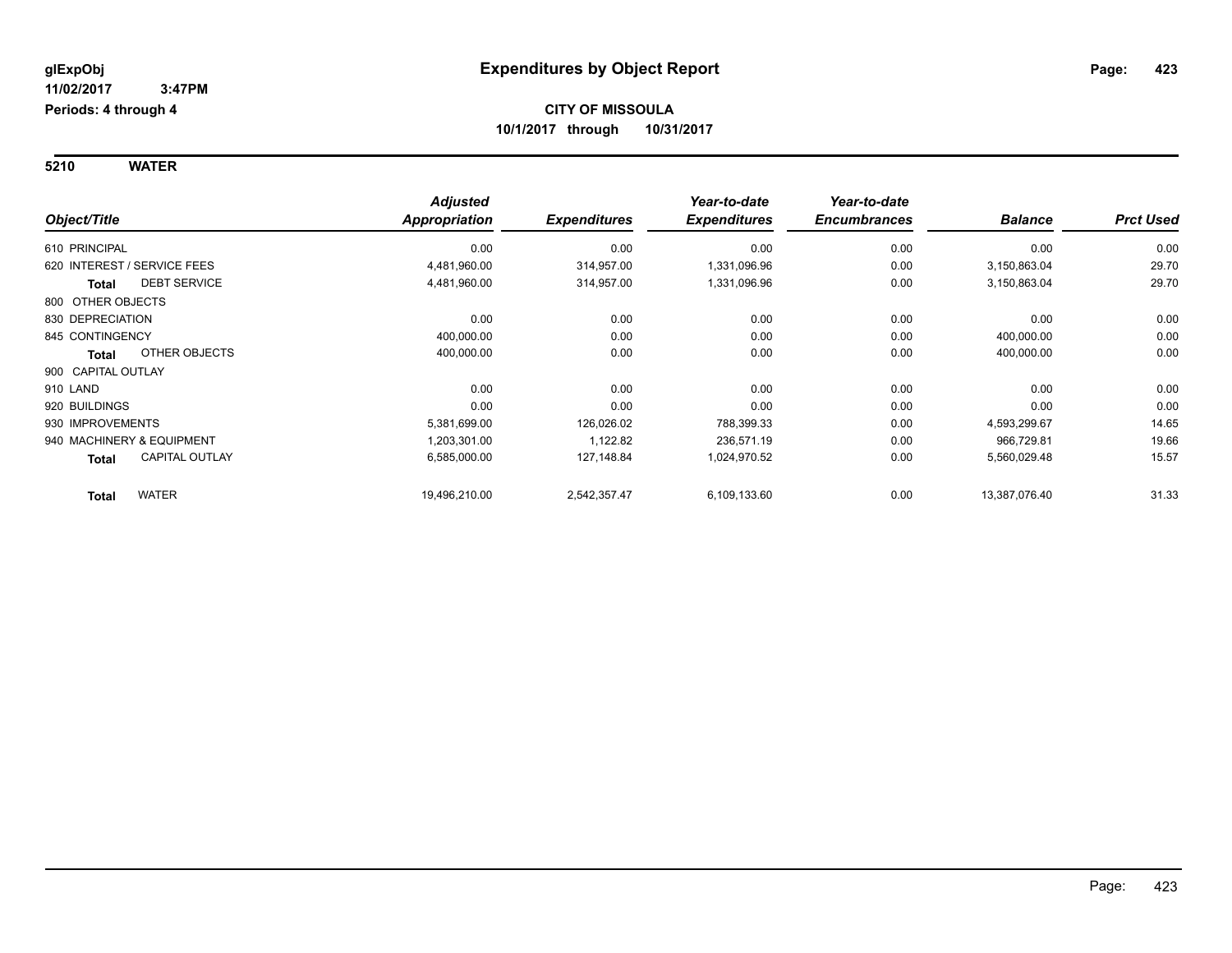#### **5215 WATER LOAN FUND 335 WATER**

| Object/Title                         | <b>Adjusted</b><br>Appropriation | <b>Expenditures</b> | Year-to-date<br><b>Expenditures</b> | Year-to-date<br><b>Encumbrances</b> | <b>Balance</b> | <b>Prct Used</b> |
|--------------------------------------|----------------------------------|---------------------|-------------------------------------|-------------------------------------|----------------|------------------|
| 500 FIXED CHARGES                    |                                  |                     |                                     |                                     |                |                  |
| 550 MERCHANT SERVICE FEES            | 0.00                             | 0.00                | 0.00                                | 0.00                                | 0.00           | 0.00             |
| <b>FIXED CHARGES</b><br><b>Total</b> | 0.00                             | 0.00                | 0.00                                | 0.00                                | 0.00           | 0.00             |
| 800 OTHER OBJECTS                    |                                  |                     |                                     |                                     |                |                  |
| 820 TRANSFERS TO OTHER FUNDS         | 0.00                             | 0.00                | 0.00                                | 0.00                                | 0.00           | 0.00             |
| OTHER OBJECTS<br><b>Total</b>        | 0.00                             | 0.00                | 0.00                                | 0.00                                | 0.00           | 0.00             |
| <b>WATER</b><br><b>Total</b>         | 0.00                             | 0.00                | 0.00                                | 0.00                                | 0.00           | 0.00             |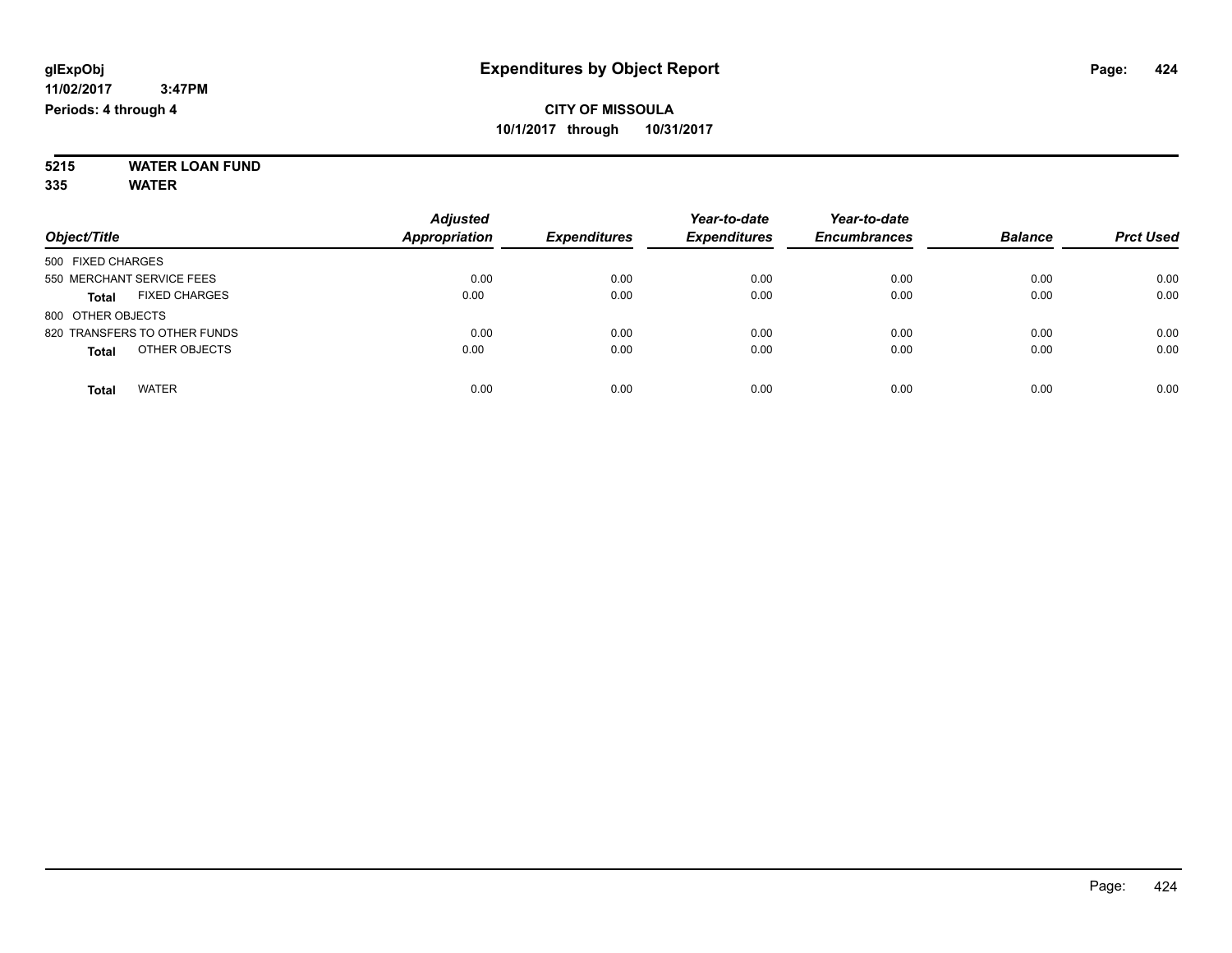#### **5215 WATER LOAN FUND**

|                                        | <b>Adjusted</b><br><b>Appropriation</b> | <b>Expenditures</b> | Year-to-date<br><b>Expenditures</b> | Year-to-date        | <b>Balance</b> |                  |
|----------------------------------------|-----------------------------------------|---------------------|-------------------------------------|---------------------|----------------|------------------|
| Object/Title                           |                                         |                     |                                     | <b>Encumbrances</b> |                | <b>Prct Used</b> |
| 500 FIXED CHARGES                      |                                         |                     |                                     |                     |                |                  |
| 550 MERCHANT SERVICE FEES              | 0.00                                    | 0.00                | 0.00                                | 0.00                | 0.00           | 0.00             |
| <b>FIXED CHARGES</b><br><b>Total</b>   | 0.00                                    | 0.00                | 0.00                                | 0.00                | 0.00           | 0.00             |
| 800 OTHER OBJECTS                      |                                         |                     |                                     |                     |                |                  |
| 820 TRANSFERS TO OTHER FUNDS           | 0.00                                    | 0.00                | 0.00                                | 0.00                | 0.00           | 0.00             |
| OTHER OBJECTS<br><b>Total</b>          | 0.00                                    | 0.00                | 0.00                                | 0.00                | 0.00           | 0.00             |
| <b>WATER LOAN FUND</b><br><b>Total</b> | 0.00                                    | 0.00                | 0.00                                | 0.00                | 0.00           | 0.00             |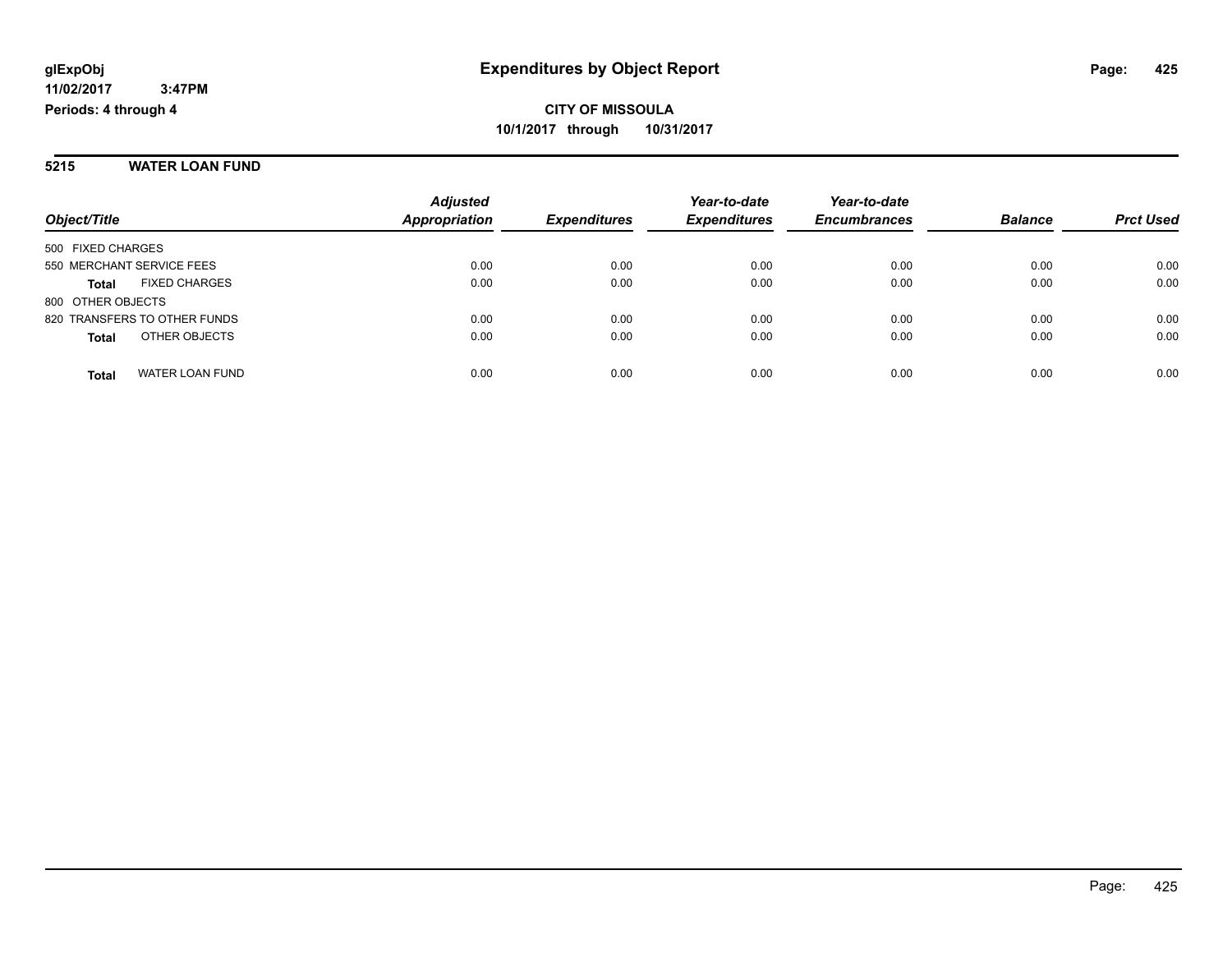**5220 WATER R&D FUND 335 WATER**

|                     |                              | <b>Adjusted</b> |                     | Year-to-date        | Year-to-date        |                |                  |
|---------------------|------------------------------|-----------------|---------------------|---------------------|---------------------|----------------|------------------|
| Object/Title        |                              | Appropriation   | <b>Expenditures</b> | <b>Expenditures</b> | <b>Encumbrances</b> | <b>Balance</b> | <b>Prct Used</b> |
| 200 SUPPLIES        |                              |                 |                     |                     |                     |                |                  |
| 210 OFFICE SUPPLIES |                              | 0.00            | 0.00                | 0.00                | 0.00                | 0.00           | 0.00             |
| <b>Total</b>        | <b>SUPPLIES</b>              | 0.00            | 0.00                | 0.00                | 0.00                | 0.00           | 0.00             |
| 500 FIXED CHARGES   |                              |                 |                     |                     |                     |                |                  |
|                     | 550 MERCHANT SERVICE FEES    | 0.00            | 0.00                | 0.00                | 0.00                | 0.00           | 0.00             |
| <b>Total</b>        | <b>FIXED CHARGES</b>         | 0.00            | 0.00                | 0.00                | 0.00                | 0.00           | 0.00             |
| 600 DEBT SERVICE    |                              |                 |                     |                     |                     |                |                  |
| 610 PRINCIPAL       |                              | 0.00            | 0.00                | 0.00                | 0.00                | 0.00           | 0.00             |
|                     | 620 INTEREST / SERVICE FEES  | 0.00            | 0.00                | 0.00                | 0.00                | 0.00           | 0.00             |
| <b>Total</b>        | <b>DEBT SERVICE</b>          | 0.00            | 0.00                | 0.00                | 0.00                | 0.00           | 0.00             |
| 800 OTHER OBJECTS   |                              |                 |                     |                     |                     |                |                  |
|                     | 820 TRANSFERS TO OTHER FUNDS | 0.00            | 0.00                | 0.00                | 0.00                | 0.00           | 0.00             |
| <b>Total</b>        | OTHER OBJECTS                | 0.00            | 0.00                | 0.00                | 0.00                | 0.00           | 0.00             |
| <b>Total</b>        | <b>WATER</b>                 | 0.00            | 0.00                | 0.00                | 0.00                | 0.00           | 0.00             |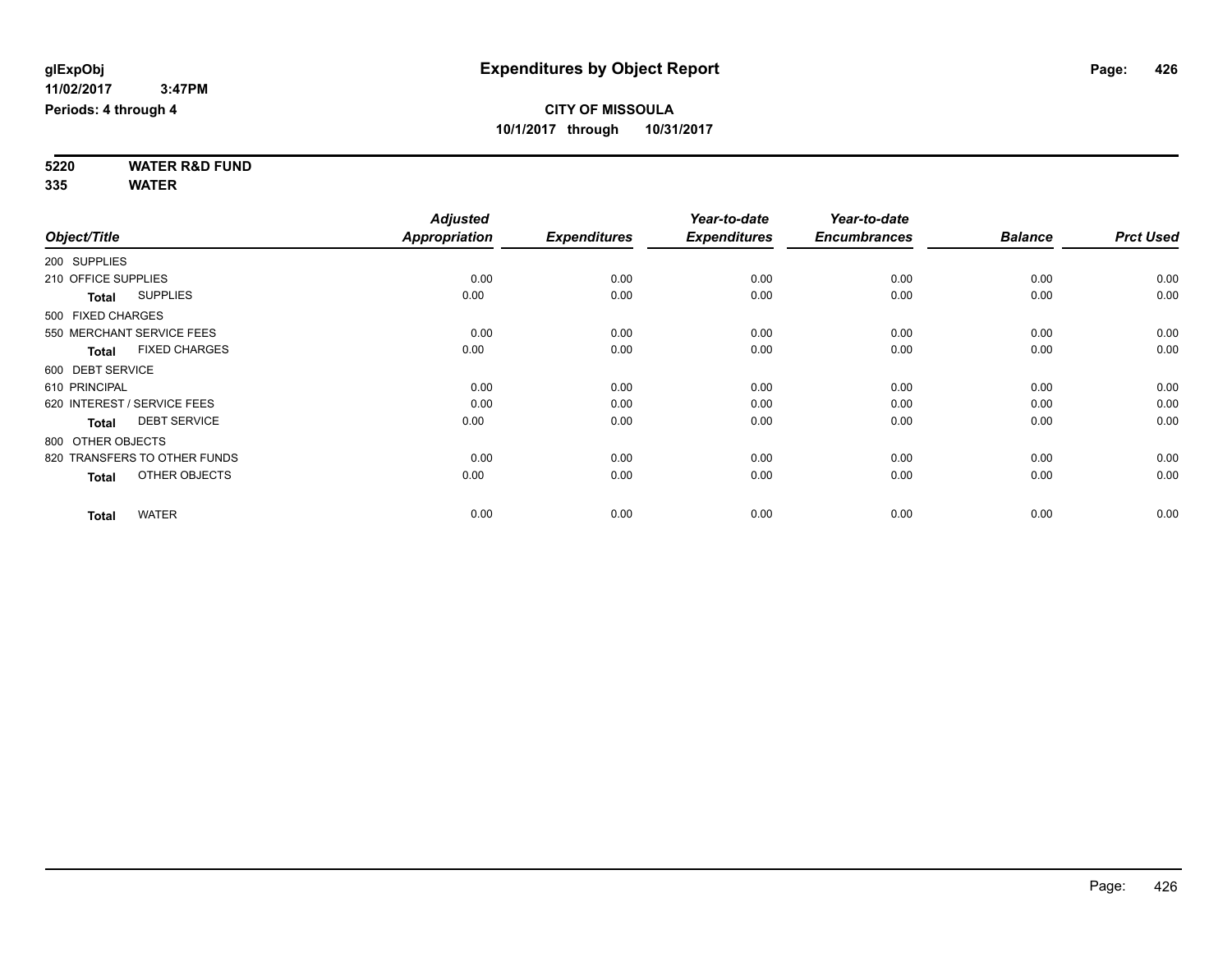#### **5220 WATER R&D FUND**

|                             |                              | <b>Adjusted</b>      |                     | Year-to-date        | Year-to-date        |                |                  |
|-----------------------------|------------------------------|----------------------|---------------------|---------------------|---------------------|----------------|------------------|
| Object/Title                |                              | <b>Appropriation</b> | <b>Expenditures</b> | <b>Expenditures</b> | <b>Encumbrances</b> | <b>Balance</b> | <b>Prct Used</b> |
| 200 SUPPLIES                |                              |                      |                     |                     |                     |                |                  |
| 210 OFFICE SUPPLIES         |                              | 0.00                 | 0.00                | 0.00                | 0.00                | 0.00           | 0.00             |
| Total                       | <b>SUPPLIES</b>              | 0.00                 | 0.00                | 0.00                | 0.00                | 0.00           | 0.00             |
| 500 FIXED CHARGES           |                              |                      |                     |                     |                     |                |                  |
| 550 MERCHANT SERVICE FEES   |                              | 0.00                 | 0.00                | 0.00                | 0.00                | 0.00           | 0.00             |
| <b>Total</b>                | <b>FIXED CHARGES</b>         | 0.00                 | 0.00                | 0.00                | 0.00                | 0.00           | 0.00             |
| 600 DEBT SERVICE            |                              |                      |                     |                     |                     |                |                  |
| 610 PRINCIPAL               |                              | 0.00                 | 0.00                | 0.00                | 0.00                | 0.00           | 0.00             |
| 620 INTEREST / SERVICE FEES |                              | 0.00                 | 0.00                | 0.00                | 0.00                | 0.00           | 0.00             |
| <b>Total</b>                | <b>DEBT SERVICE</b>          | 0.00                 | 0.00                | 0.00                | 0.00                | 0.00           | 0.00             |
| 800 OTHER OBJECTS           |                              |                      |                     |                     |                     |                |                  |
|                             | 820 TRANSFERS TO OTHER FUNDS | 0.00                 | 0.00                | 0.00                | 0.00                | 0.00           | 0.00             |
| Total                       | OTHER OBJECTS                | 0.00                 | 0.00                | 0.00                | 0.00                | 0.00           | 0.00             |
| <b>Total</b>                | <b>WATER R&amp;D FUND</b>    | 0.00                 | 0.00                | 0.00                | 0.00                | 0.00           | 0.00             |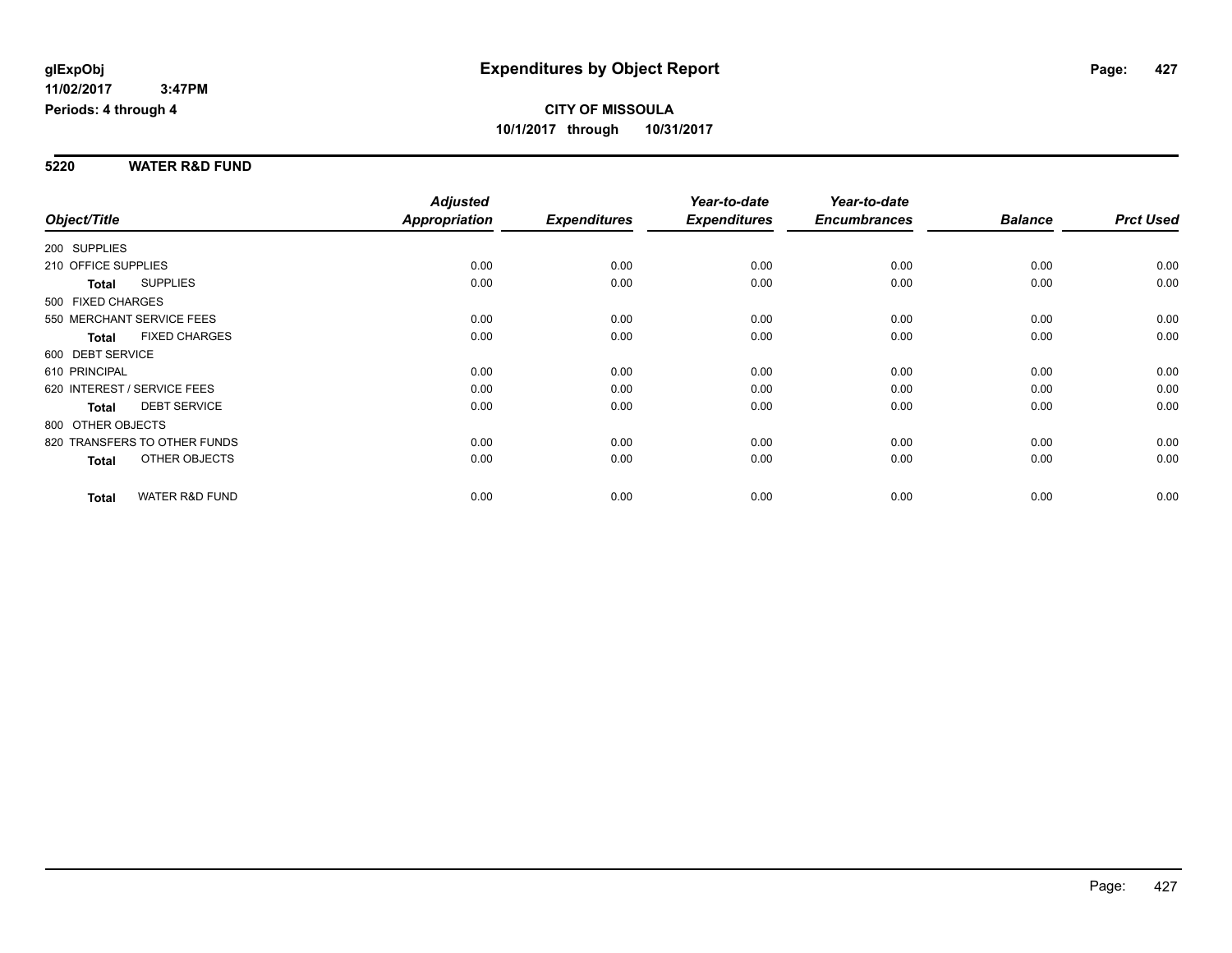# **5240 WATER CONSTRUCTION FUND**

**335 WATER**

| Object/Title                         | <b>Adjusted</b><br>Appropriation | <b>Expenditures</b> | Year-to-date<br><b>Expenditures</b> | Year-to-date<br><b>Encumbrances</b> | <b>Balance</b> | <b>Prct Used</b> |
|--------------------------------------|----------------------------------|---------------------|-------------------------------------|-------------------------------------|----------------|------------------|
| 500 FIXED CHARGES                    |                                  |                     |                                     |                                     |                |                  |
| 550 MERCHANT SERVICE FEES            | 0.00                             | 0.00                | 0.00                                | 0.00                                | 0.00           | 0.00             |
| <b>FIXED CHARGES</b><br><b>Total</b> | 0.00                             | 0.00                | 0.00                                | 0.00                                | 0.00           | 0.00             |
| <b>WATER</b><br>Total                | 0.00                             | 0.00                | 0.00                                | 0.00                                | 0.00           | 0.00             |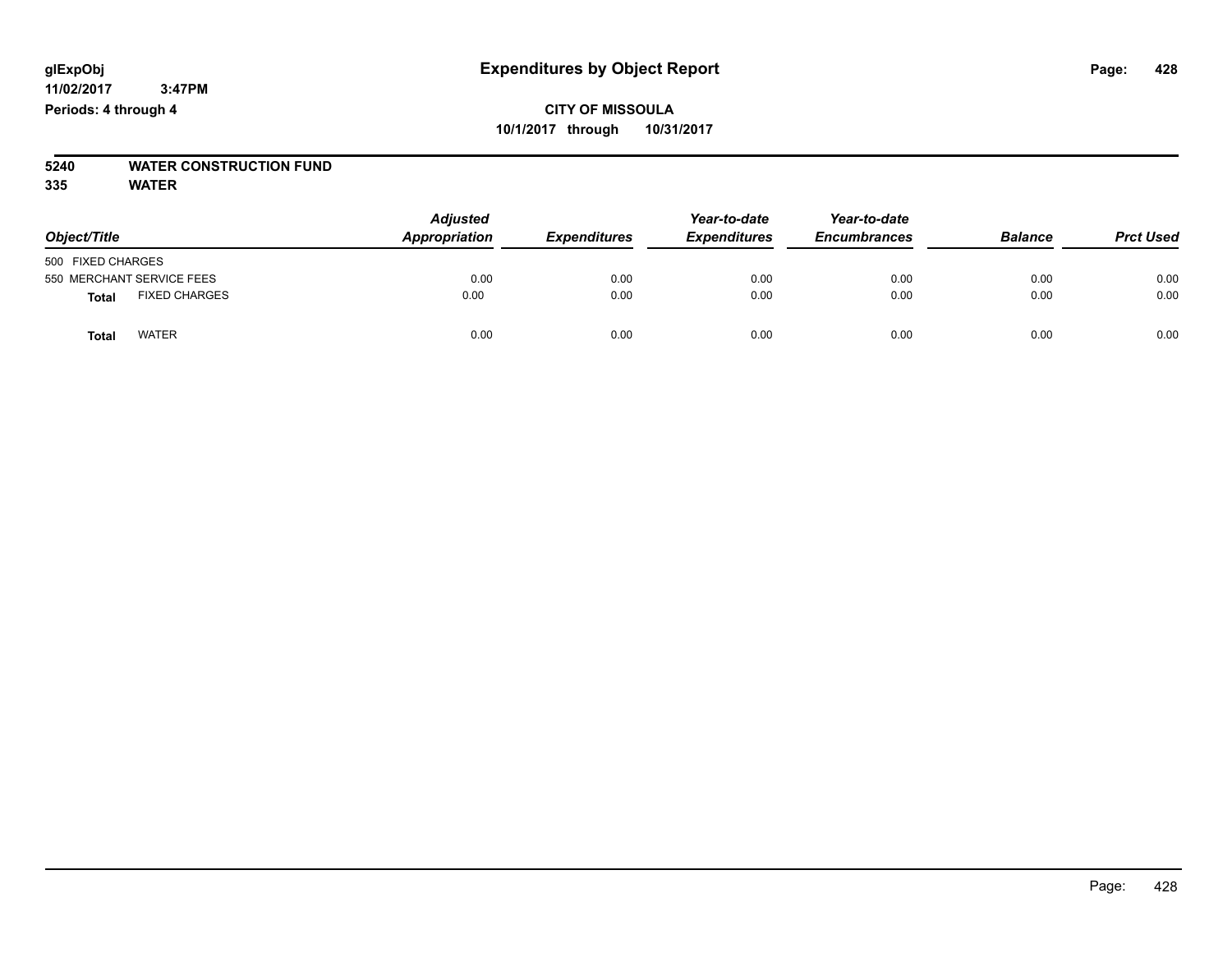**11/02/2017 3:47PM Periods: 4 through 4**

**CITY OF MISSOULA 10/1/2017 through 10/31/2017**

#### **5240 WATER CONSTRUCTION FUND**

| Object/Title                     | <b>Adjusted</b><br>Appropriation | <i><b>Expenditures</b></i> | Year-to-date<br><b>Expenditures</b> | Year-to-date<br><b>Encumbrances</b> | <b>Balance</b> | <b>Prct Used</b> |
|----------------------------------|----------------------------------|----------------------------|-------------------------------------|-------------------------------------|----------------|------------------|
|                                  |                                  |                            |                                     |                                     |                |                  |
| 500 FIXED CHARGES                |                                  |                            |                                     |                                     |                |                  |
| 550 MERCHANT SERVICE FEES        | 0.00                             | 0.00                       | 0.00                                | 0.00                                | 0.00           | 0.00             |
| <b>FIXED CHARGES</b><br>Total    | 0.00                             | 0.00                       | 0.00                                | 0.00                                | 0.00           | 0.00             |
| WATER CONSTRUCTION FUND<br>Total | 0.00                             | 0.00                       | 0.00                                | 0.00                                | 0.00           | 0.00             |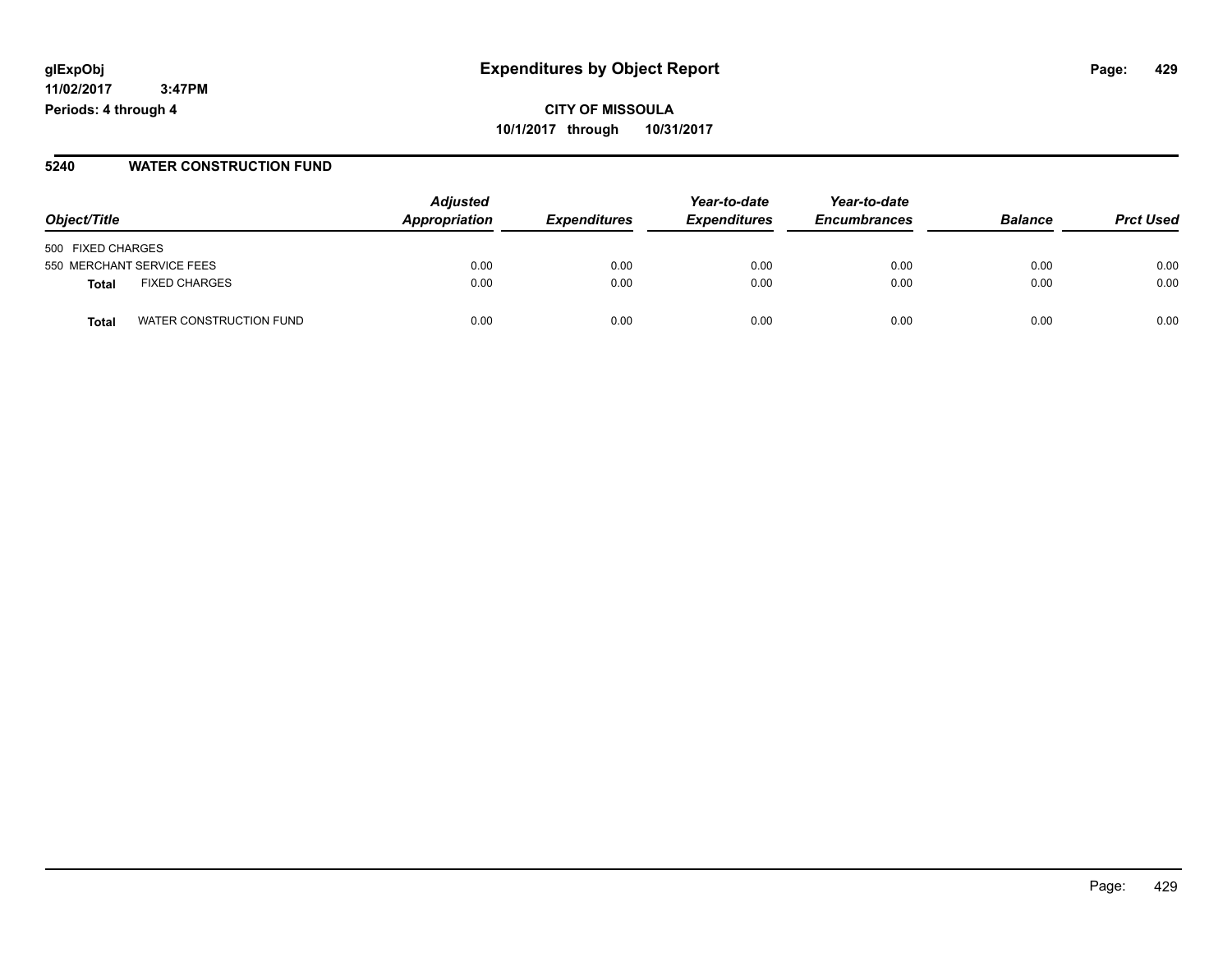**5250 WATER PURCHASE LOAN**

**330 WASTEWATER**

| <b>Adjusted</b>      | <b>Expenditures</b> | Year-to-date<br><b>Expenditures</b> | Year-to-date<br><b>Encumbrances</b> | <b>Balance</b> | <b>Prct Used</b> |
|----------------------|---------------------|-------------------------------------|-------------------------------------|----------------|------------------|
| <b>Appropriation</b> |                     |                                     |                                     |                |                  |
|                      |                     |                                     |                                     |                |                  |
| 0.00                 | 0.00                | 0.00                                | 0.00                                | 0.00           | 0.00             |
| 0.00                 | 0.00                | 0.00                                | 0.00                                | 0.00           | 0.00             |
|                      |                     |                                     |                                     |                |                  |
| 0.00                 | 0.00                | 0.00                                | 0.00                                | 0.00           | 0.00             |
| 0.00                 | 0.00                | 0.00                                | 0.00                                | 0.00           | 0.00             |
| 0.00                 | 0.00                | 0.00                                | 0.00                                | 0.00           | 0.00             |
|                      |                     |                                     |                                     |                | 0.00             |
|                      | 0.00                | 0.00                                | 0.00                                | 0.00           | 0.00             |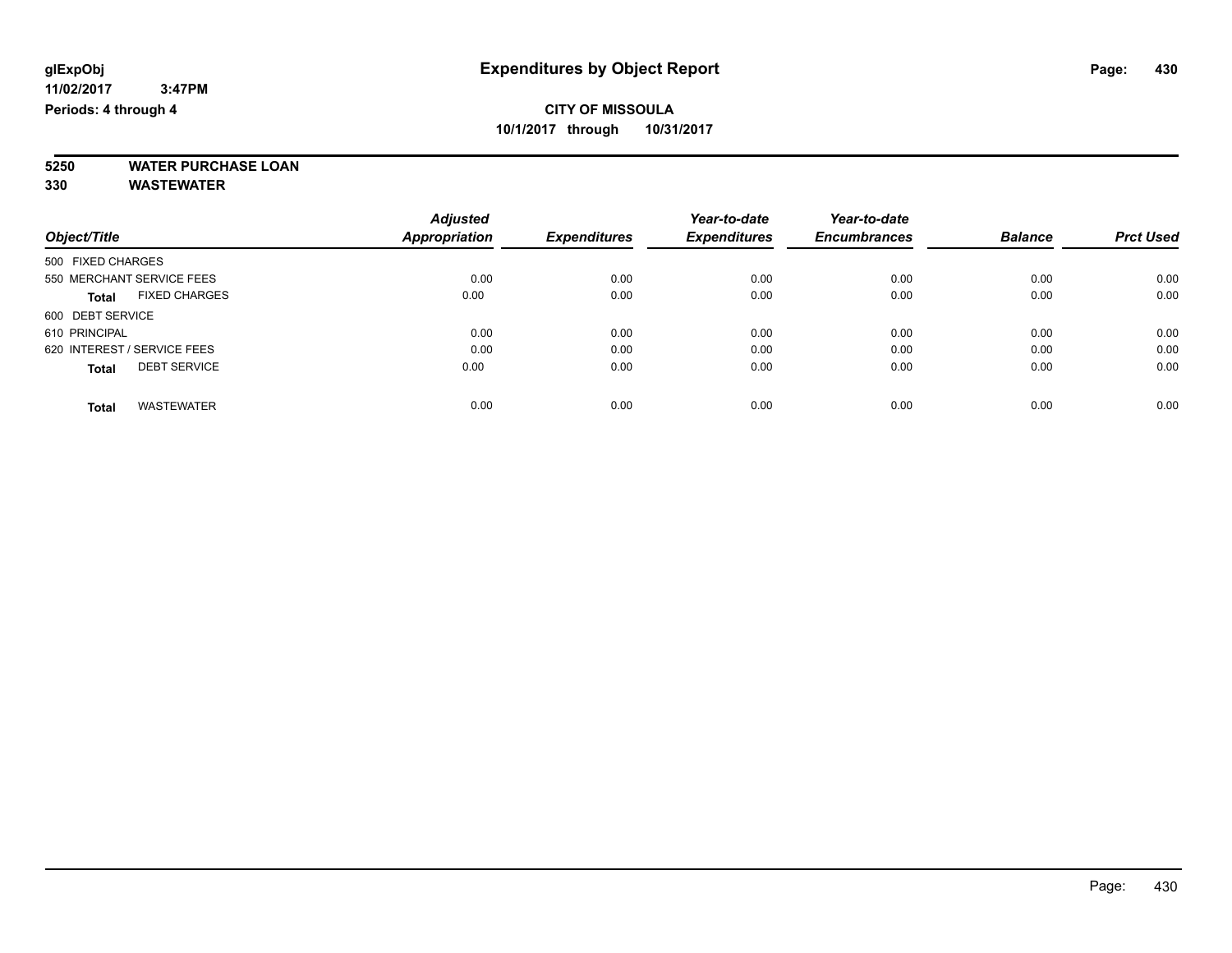#### **5250 WATER PURCHASE LOAN**

| Object/Title                               | <b>Adjusted</b><br><b>Appropriation</b> | <b>Expenditures</b> | Year-to-date<br><b>Expenditures</b> | Year-to-date<br><b>Encumbrances</b> | <b>Balance</b> | <b>Prct Used</b> |
|--------------------------------------------|-----------------------------------------|---------------------|-------------------------------------|-------------------------------------|----------------|------------------|
|                                            |                                         |                     |                                     |                                     |                |                  |
| 500 FIXED CHARGES                          |                                         |                     |                                     |                                     |                |                  |
| 550 MERCHANT SERVICE FEES                  | 0.00                                    | 0.00                | 0.00                                | 0.00                                | 0.00           | 0.00             |
| <b>FIXED CHARGES</b><br><b>Total</b>       | 0.00                                    | 0.00                | 0.00                                | 0.00                                | 0.00           | 0.00             |
| 600 DEBT SERVICE                           |                                         |                     |                                     |                                     |                |                  |
| 610 PRINCIPAL                              | 0.00                                    | 0.00                | 0.00                                | 0.00                                | 0.00           | 0.00             |
| 620 INTEREST / SERVICE FEES                | 0.00                                    | 0.00                | 0.00                                | 0.00                                | 0.00           | 0.00             |
| <b>DEBT SERVICE</b><br><b>Total</b>        | 0.00                                    | 0.00                | 0.00                                | 0.00                                | 0.00           | 0.00             |
| <b>WATER PURCHASE LOAN</b><br><b>Total</b> | 0.00                                    | 0.00                | 0.00                                | 0.00                                | 0.00           | 0.00             |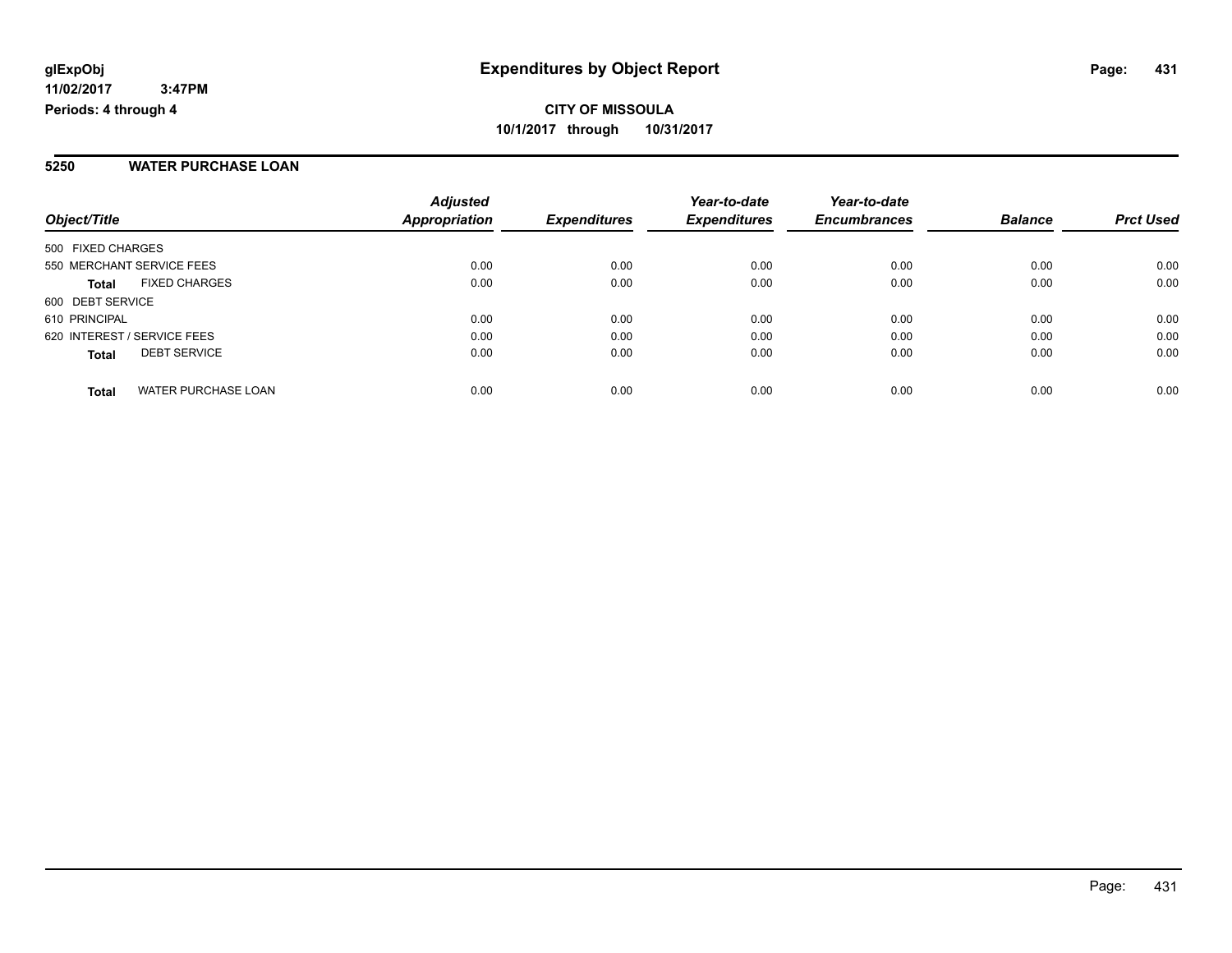# **5310 SEWER OPERATING BUDGET FUND**

**330 WASTEWATER**

| Object/Title                          | <b>Adjusted</b>      |                     | Year-to-date        | Year-to-date        |                |                  |
|---------------------------------------|----------------------|---------------------|---------------------|---------------------|----------------|------------------|
|                                       | <b>Appropriation</b> | <b>Expenditures</b> | <b>Expenditures</b> | <b>Encumbrances</b> | <b>Balance</b> | <b>Prct Used</b> |
| 100 PERSONAL SERVICES                 |                      |                     |                     |                     |                |                  |
| 110 SALARIES AND WAGES                | 0.00                 | 0.00                | 1,512.19            | 0.00                | $-1,512.19$    | 0.00             |
| 115 SALARIES/HEALTH INSURANCE BENEFIT | 0.00                 | 0.00                | 0.00                | 0.00                | 0.00           | 0.00             |
| 120 OVERTIME                          | 0.00                 | 496.64              | 1,972.05            | 0.00                | $-1,972.05$    | 0.00             |
| 130 OTHER                             | 0.00                 | 0.00                | 0.00                | 0.00                | 0.00           | 0.00             |
| 135 OPEB EXPENSE                      | 0.00                 | 0.00                | 0.00                | 0.00                | 0.00           | 0.00             |
| 140 EMPLOYER CONTRIBUTIONS            | 0.00                 | 87.59               | 23,668.29           | 0.00                | $-23,668.29$   | 0.00             |
| 141 STATE RETIREMENT CONTRIBUTIONS    | 0.00                 | 0.00                | 209.56              | 0.00                | $-209.56$      | 0.00             |
| 145 OPEB CONTRIBUTION                 | 0.00                 | 0.00                | 0.00                | 0.00                | 0.00           | 0.00             |
| <b>150 STATE RETIREMENT</b>           | 0.00                 | 0.00                | 0.00                | 0.00                | 0.00           | 0.00             |
| 190 PENSION EXPENSE                   | 0.00                 | 0.00                | 0.00                | 0.00                | 0.00           | 0.00             |
| PERSONAL SERVICES<br><b>Total</b>     | 0.00                 | 584.23              | 27,362.09           | 0.00                | $-27,362.09$   | 0.00             |
| 200 SUPPLIES                          |                      |                     |                     |                     |                |                  |
| 210 OFFICE SUPPLIES                   | 0.00                 | 194.05              | 957.82              | 0.00                | $-957.82$      | 0.00             |
| 220 OPERATING SUPPLIES                | 0.00                 | 32,327.99           | 79,485.41           | 0.00                | $-79,485.41$   | 0.00             |
| 230 REPAIR/MAINTENANCE                | 0.00                 | 28,921.69           | 98,283.16           | 0.00                | $-98,283.16$   | 0.00             |
| 231 GASOLINE                          | 0.00                 | 6,913.22            | 10,295.03           | 0.00                | $-10,295.03$   | 0.00             |
| 240 OTHER SUPPLIES                    | 0.00                 | 0.00                | 1,603.96            | 0.00                | $-1,603.96$    | 0.00             |
| 250 SUPPLIES FOR RESALE               | 0.00                 | 0.00                | 0.00                | 0.00                | 0.00           | 0.00             |
| <b>SUPPLIES</b><br>Total              | 0.00                 | 68,356.95           | 190,625.38          | 0.00                | $-190,625.38$  | 0.00             |
| 300 PURCHASED SERVICES                |                      |                     |                     |                     |                |                  |
| 310 COMMUNICATIONS                    | 0.00                 | 61.61               | 247.00              | 0.00                | $-247.00$      | 0.00             |
| 320 PRINTING & DUPLICATING            | 0.00                 | 79.95               | 777.65              | 0.00                | $-777.65$      | 0.00             |
| 330 PUBLICITY, SUBSCRIPTIONS & DUES   | 0.00                 | 604.37              | 9,655.37            | 0.00                | $-9,655.37$    | 0.00             |
| 341 ELECTRICITY & NATURAL GAS         | 0.00                 | 98,106.40           | 154,538.32          | 0.00                | $-154,538.32$  | 0.00             |
| 343 WATER CHARGES                     | 0.00                 | 527.67              | 2,000.62            | 0.00                | $-2,000.62$    | 0.00             |
| 344 TELEPHONE SERVICE                 | 0.00                 | 3,851.97            | 9,585.42            | 0.00                | $-9,585.42$    | 0.00             |
| 345 GARBAGE                           | 0.00                 | 2,370.89            | 10,879.43           | 0.00                | $-10,879.43$   | 0.00             |
| 350 PROFESSIONAL SERVICES             | 0.00                 | 4,565.49            | 21,333.95           | 0.00                | $-21,333.95$   | 0.00             |
| 360 REPAIR & MAINTENANCE              | 0.00                 | 44,641.76           | 167,594.61          | 0.00                | $-167,594.61$  | 0.00             |
| 370 TRAVEL                            | 0.00                 | 1,961.05            | 2,861.05            | 0.00                | $-2,861.05$    | 0.00             |
| 380 TRAINING                          | 0.00                 | 818.35              | 2,983.40            | 0.00                | $-2,983.40$    | 0.00             |
| 390 OTHER PURCHASED SERVICES          | 0.00                 | 0.00                | 0.00                | 0.00                | 0.00           | 0.00             |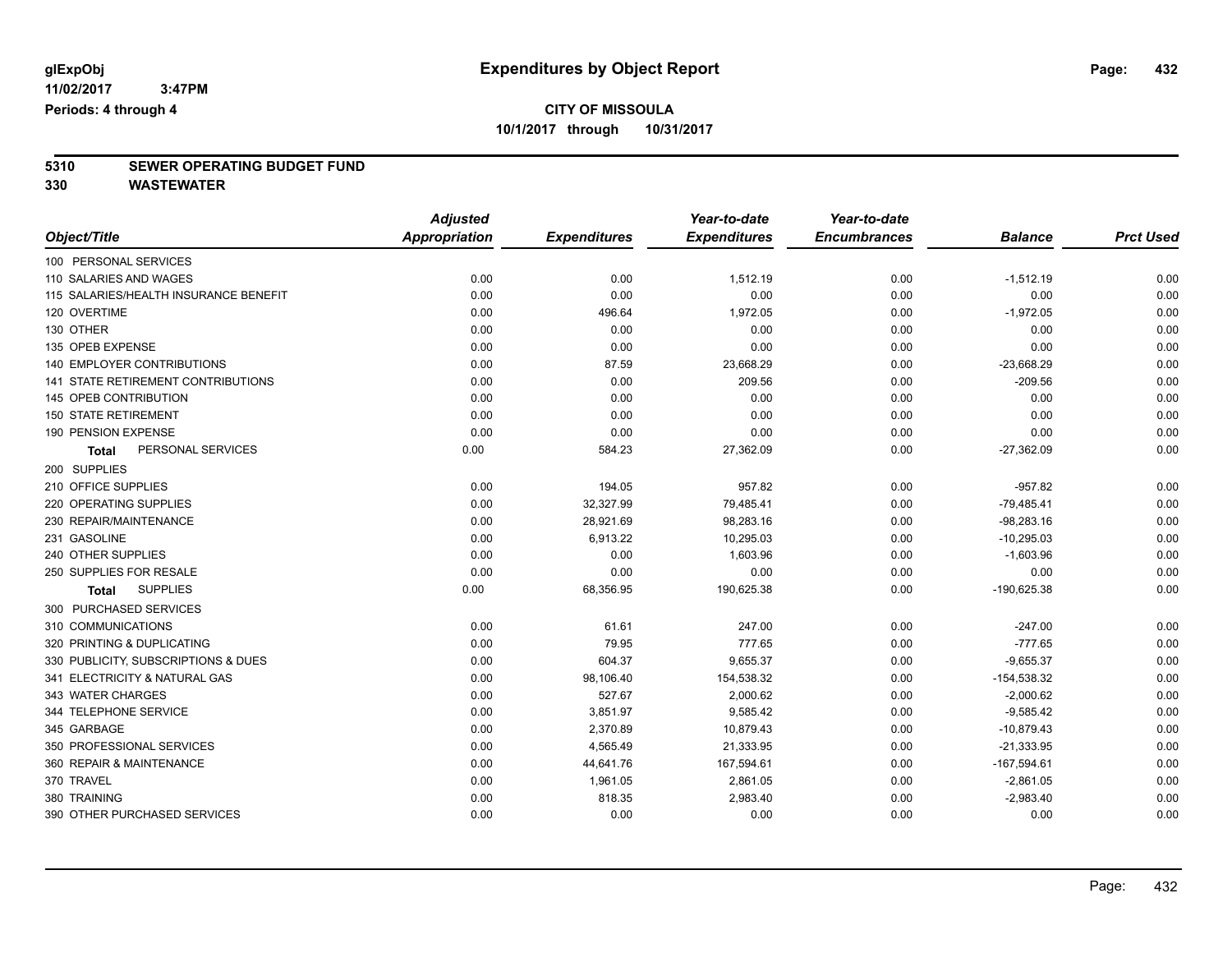# **5310 SEWER OPERATING BUDGET FUND**

|                    |                                   | <b>Adjusted</b>      |                     | Year-to-date        | Year-to-date        |                |                  |
|--------------------|-----------------------------------|----------------------|---------------------|---------------------|---------------------|----------------|------------------|
| Object/Title       |                                   | <b>Appropriation</b> | <b>Expenditures</b> | <b>Expenditures</b> | <b>Encumbrances</b> | <b>Balance</b> | <b>Prct Used</b> |
| <b>Total</b>       | PURCHASED SERVICES                | 0.00                 | 157,589.51          | 382,456.82          | 0.00                | $-382,456.82$  | 0.00             |
| 500 FIXED CHARGES  |                                   |                      |                     |                     |                     |                |                  |
| 500 FIXED CHARGES  |                                   | 0.00                 | 100.00              | 2,700.00            | 0.00                | $-2,700.00$    | 0.00             |
| <b>Total</b>       | <b>FIXED CHARGES</b>              | 0.00                 | 100.00              | 2,700.00            | 0.00                | $-2,700.00$    | 0.00             |
| 600 DEBT SERVICE   |                                   |                      |                     |                     |                     |                |                  |
| 610 PRINCIPAL      |                                   | 0.00                 | 0.00                | 0.00                | 0.00                | 0.00           | 0.00             |
|                    | 620 INTEREST / SERVICE FEES       | 0.00                 | 0.00                | $-4.27$             | 0.00                | 4.27           | 0.00             |
| <b>Total</b>       | <b>DEBT SERVICE</b>               | 0.00                 | 0.00                | $-4.27$             | 0.00                | 4.27           | 0.00             |
|                    | 700 GRANTS & CONTRIBUTIONS        |                      |                     |                     |                     |                |                  |
|                    | 700 GRANTS & CONTRIBUTIONS        | 0.00                 | 0.00                | 0.00                | 0.00                | 0.00           | 0.00             |
| <b>Total</b>       | <b>GRANTS &amp; CONTRIBUTIONS</b> | 0.00                 | 0.00                | 0.00                | 0.00                | 0.00           | 0.00             |
| 800 OTHER OBJECTS  |                                   |                      |                     |                     |                     |                |                  |
|                    | 820 TRANSFERS TO OTHER FUNDS      | 0.00                 | 0.00                | 0.00                | 0.00                | 0.00           | 0.00             |
| 830 DEPRECIATION   |                                   | 0.00                 | 0.00                | 0.00                | 0.00                | 0.00           | 0.00             |
| <b>Total</b>       | OTHER OBJECTS                     | 0.00                 | 0.00                | 0.00                | 0.00                | 0.00           | 0.00             |
| 900 CAPITAL OUTLAY |                                   |                      |                     |                     |                     |                |                  |
| 910 LAND           |                                   | 0.00                 | 0.00                | 0.00                | 0.00                | 0.00           | 0.00             |
| 920 BUILDINGS      |                                   | 0.00                 | 14,565.41           | 14,565.41           | 0.00                | $-14,565.41$   | 0.00             |
| 930 IMPROVEMENTS   |                                   | 0.00                 | 0.00                | 0.00                | 0.00                | 0.00           | 0.00             |
|                    | 940 MACHINERY & EQUIPMENT         | 0.00                 | 0.00                | 13,994.57           | 0.00                | $-13,994.57$   | 0.00             |
| <b>Total</b>       | <b>CAPITAL OUTLAY</b>             | 0.00                 | 14,565.41           | 28,559.98           | 0.00                | $-28,559.98$   | 0.00             |
| <b>Total</b>       | <b>WASTEWATER</b>                 | 0.00                 | 241,196.10          | 631,700.00          | 0.00                | $-631,700.00$  | 0.00             |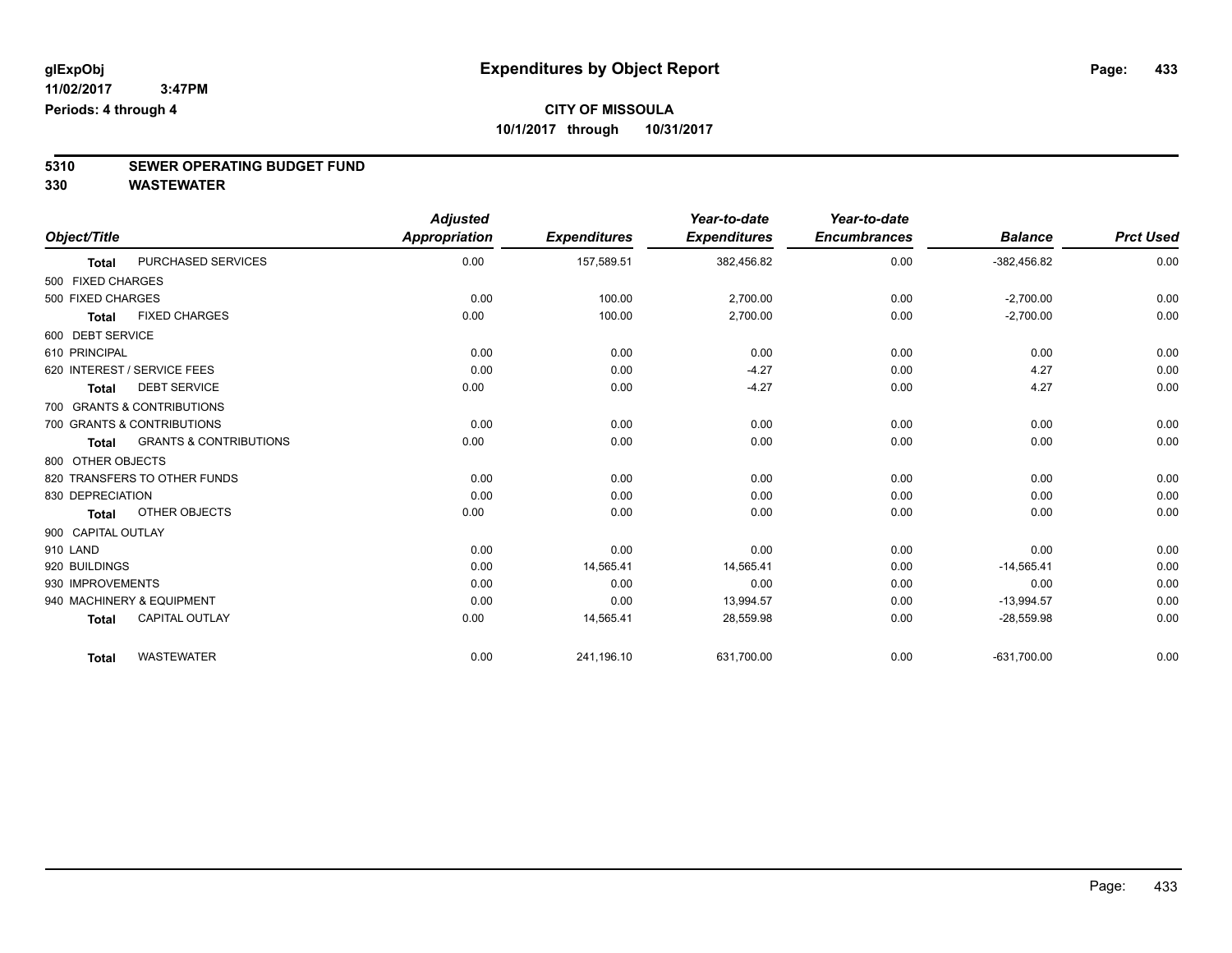## **CITY OF MISSOULA 10/1/2017 through 10/31/2017**

# **5310 SEWER OPERATING BUDGET FUND**

**335 WATER**

| Object/Title                              | <b>Adjusted</b><br>Appropriation | <b>Expenditures</b> | Year-to-date<br><b>Expenditures</b> | Year-to-date<br><b>Encumbrances</b> | <b>Balance</b> | <b>Prct Used</b> |
|-------------------------------------------|----------------------------------|---------------------|-------------------------------------|-------------------------------------|----------------|------------------|
| 300 PURCHASED SERVICES                    |                                  |                     |                                     |                                     |                |                  |
| 310 COMMUNICATIONS                        | 0.00                             | 0.00                | 0.00                                | 0.00                                | 0.00           | 0.00             |
| 330 PUBLICITY, SUBSCRIPTIONS & DUES       | 0.00                             | 0.00                | 0.00                                | 0.00                                | 0.00           | 0.00             |
| <b>PURCHASED SERVICES</b><br><b>Total</b> | 0.00                             | 0.00                | 0.00                                | 0.00                                | 0.00           | 0.00             |
| <b>WATER</b><br>Total                     | 0.00                             | 0.00                | 0.00                                | 0.00                                | 0.00           | 0.00             |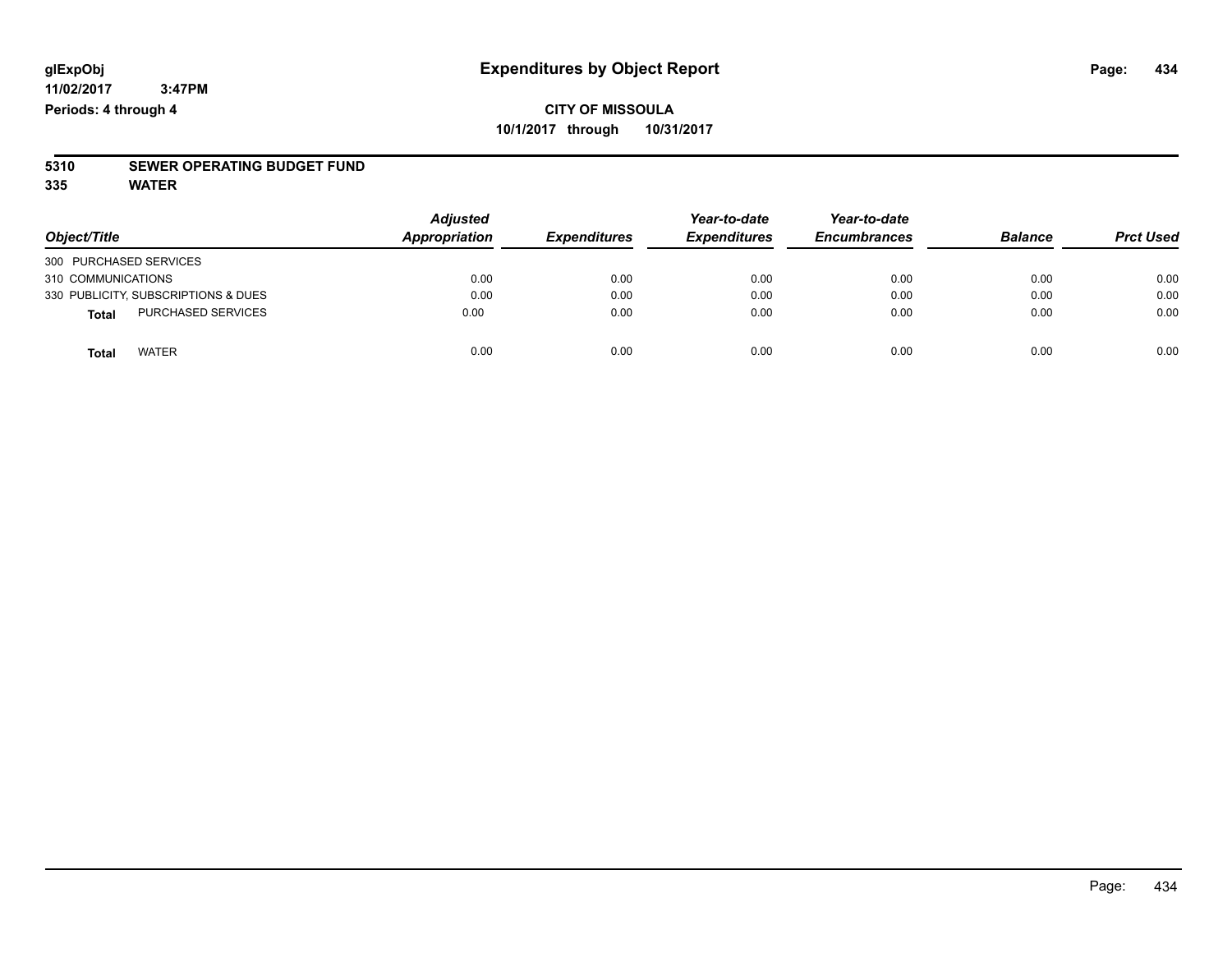## **CITY OF MISSOULA 10/1/2017 through 10/31/2017**

### **5310 SEWER OPERATING BUDGET FUND**

|                                       | <b>Adjusted</b>      |                     | Year-to-date        | Year-to-date        |                |                  |
|---------------------------------------|----------------------|---------------------|---------------------|---------------------|----------------|------------------|
| Object/Title                          | <b>Appropriation</b> | <b>Expenditures</b> | <b>Expenditures</b> | <b>Encumbrances</b> | <b>Balance</b> | <b>Prct Used</b> |
| 100 PERSONAL SERVICES                 |                      |                     |                     |                     |                |                  |
| 110 SALARIES AND WAGES                | 0.00                 | 0.00                | 1,512.19            | 0.00                | $-1,512.19$    | 0.00             |
| 115 SALARIES/HEALTH INSURANCE BENEFIT | 0.00                 | 0.00                | 0.00                | 0.00                | 0.00           | 0.00             |
| 120 OVERTIME                          | 0.00                 | 496.64              | 1,972.05            | 0.00                | $-1,972.05$    | 0.00             |
| 130 OTHER                             | 0.00                 | 0.00                | 0.00                | 0.00                | 0.00           | 0.00             |
| 135 OPEB EXPENSE                      | 0.00                 | 0.00                | 0.00                | 0.00                | 0.00           | 0.00             |
| 140 EMPLOYER CONTRIBUTIONS            | 0.00                 | 87.59               | 23,668.29           | 0.00                | $-23,668.29$   | 0.00             |
| 141 STATE RETIREMENT CONTRIBUTIONS    | 0.00                 | 0.00                | 209.56              | 0.00                | $-209.56$      | 0.00             |
| 145 OPEB CONTRIBUTION                 | 0.00                 | 0.00                | 0.00                | 0.00                | 0.00           | 0.00             |
| <b>150 STATE RETIREMENT</b>           | 0.00                 | 0.00                | 0.00                | 0.00                | 0.00           | 0.00             |
| 190 PENSION EXPENSE                   | 0.00                 | 0.00                | 0.00                | 0.00                | 0.00           | 0.00             |
| PERSONAL SERVICES<br><b>Total</b>     | 0.00                 | 584.23              | 27,362.09           | 0.00                | $-27,362.09$   | 0.00             |
| 200 SUPPLIES                          |                      |                     |                     |                     |                |                  |
| 210 OFFICE SUPPLIES                   | 0.00                 | 194.05              | 957.82              | 0.00                | $-957.82$      | 0.00             |
| 220 OPERATING SUPPLIES                | 0.00                 | 32,327.99           | 79,485.41           | 0.00                | $-79,485.41$   | 0.00             |
| 230 REPAIR/MAINTENANCE                | 0.00                 | 28,921.69           | 98,283.16           | 0.00                | $-98,283.16$   | 0.00             |
| 231 GASOLINE                          | 0.00                 | 6,913.22            | 10,295.03           | 0.00                | $-10,295.03$   | 0.00             |
| 240 OTHER SUPPLIES                    | 0.00                 | 0.00                | 1,603.96            | 0.00                | $-1,603.96$    | 0.00             |
| 250 SUPPLIES FOR RESALE               | 0.00                 | 0.00                | 0.00                | 0.00                | 0.00           | 0.00             |
| <b>SUPPLIES</b><br><b>Total</b>       | 0.00                 | 68,356.95           | 190,625.38          | 0.00                | -190,625.38    | 0.00             |
| 300 PURCHASED SERVICES                |                      |                     |                     |                     |                |                  |
| 310 COMMUNICATIONS                    | 0.00                 | 61.61               | 247.00              | 0.00                | $-247.00$      | 0.00             |
| 320 PRINTING & DUPLICATING            | 0.00                 | 79.95               | 777.65              | 0.00                | $-777.65$      | 0.00             |
| 330 PUBLICITY, SUBSCRIPTIONS & DUES   | 0.00                 | 604.37              | 9,655.37            | 0.00                | $-9,655.37$    | 0.00             |
| 341 ELECTRICITY & NATURAL GAS         | 0.00                 | 98,106.40           | 154,538.32          | 0.00                | $-154,538.32$  | 0.00             |
| 343 WATER CHARGES                     | 0.00                 | 527.67              | 2,000.62            | 0.00                | $-2,000.62$    | 0.00             |
| 344 TELEPHONE SERVICE                 | 0.00                 | 3,851.97            | 9,585.42            | 0.00                | $-9,585.42$    | 0.00             |
| 345 GARBAGE                           | 0.00                 | 2,370.89            | 10,879.43           | 0.00                | $-10,879.43$   | 0.00             |
| 350 PROFESSIONAL SERVICES             | 0.00                 | 4,565.49            | 21,333.95           | 0.00                | $-21,333.95$   | 0.00             |
| 360 REPAIR & MAINTENANCE              | 0.00                 | 44,641.76           | 167,594.61          | 0.00                | $-167,594.61$  | 0.00             |
| 370 TRAVEL                            | 0.00                 | 1,961.05            | 2,861.05            | 0.00                | $-2,861.05$    | 0.00             |
| 380 TRAINING                          | 0.00                 | 818.35              | 2,983.40            | 0.00                | $-2,983.40$    | 0.00             |
| 390 OTHER PURCHASED SERVICES          | 0.00                 | 0.00                | 0.00                | 0.00                | 0.00           | 0.00             |
| PURCHASED SERVICES<br><b>Total</b>    | 0.00                 | 157,589.51          | 382,456.82          | 0.00                | $-382,456.82$  | 0.00             |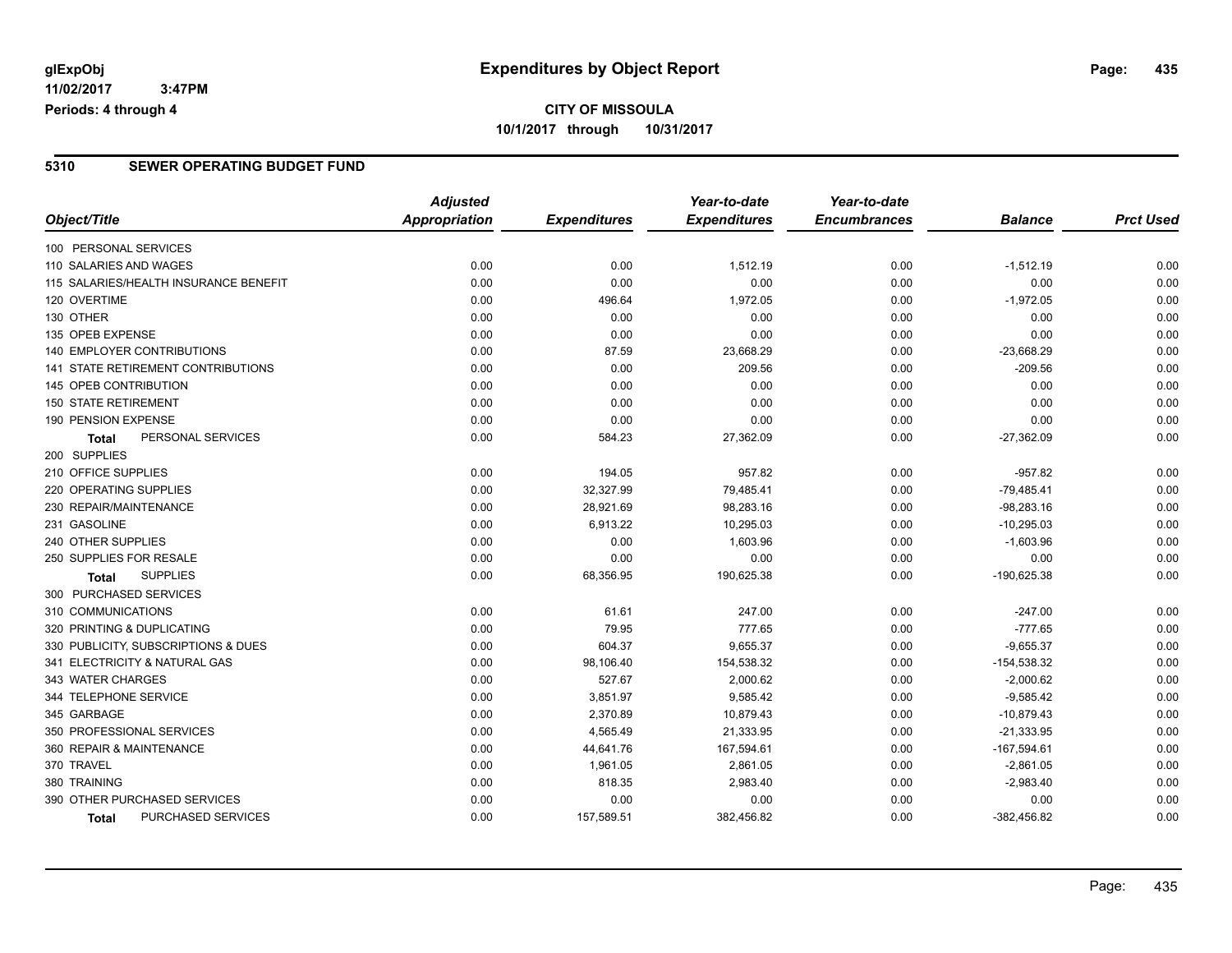**CITY OF MISSOULA 10/1/2017 through 10/31/2017**

### **5310 SEWER OPERATING BUDGET FUND**

|                    |                                   | <b>Adjusted</b>      |                     | Year-to-date        | Year-to-date        |                |                  |
|--------------------|-----------------------------------|----------------------|---------------------|---------------------|---------------------|----------------|------------------|
| Object/Title       |                                   | <b>Appropriation</b> | <b>Expenditures</b> | <b>Expenditures</b> | <b>Encumbrances</b> | <b>Balance</b> | <b>Prct Used</b> |
| 500 FIXED CHARGES  |                                   |                      |                     |                     |                     |                |                  |
| 500 FIXED CHARGES  |                                   | 0.00                 | 100.00              | 2,700.00            | 0.00                | $-2,700.00$    | 0.00             |
| <b>Total</b>       | <b>FIXED CHARGES</b>              | 0.00                 | 100.00              | 2,700.00            | 0.00                | $-2,700.00$    | 0.00             |
| 600 DEBT SERVICE   |                                   |                      |                     |                     |                     |                |                  |
| 610 PRINCIPAL      |                                   | 0.00                 | 0.00                | 0.00                | 0.00                | 0.00           | 0.00             |
|                    | 620 INTEREST / SERVICE FEES       | 0.00                 | 0.00                | $-4.27$             | 0.00                | 4.27           | 0.00             |
| <b>Total</b>       | <b>DEBT SERVICE</b>               | 0.00                 | 0.00                | $-4.27$             | 0.00                | 4.27           | 0.00             |
|                    | 700 GRANTS & CONTRIBUTIONS        |                      |                     |                     |                     |                |                  |
|                    | 700 GRANTS & CONTRIBUTIONS        | 0.00                 | 0.00                | 0.00                | 0.00                | 0.00           | 0.00             |
| <b>Total</b>       | <b>GRANTS &amp; CONTRIBUTIONS</b> | 0.00                 | 0.00                | 0.00                | 0.00                | 0.00           | 0.00             |
| 800 OTHER OBJECTS  |                                   |                      |                     |                     |                     |                |                  |
|                    | 820 TRANSFERS TO OTHER FUNDS      | 0.00                 | 0.00                | 0.00                | 0.00                | 0.00           | 0.00             |
| 830 DEPRECIATION   |                                   | 0.00                 | 0.00                | 0.00                | 0.00                | 0.00           | 0.00             |
| <b>Total</b>       | OTHER OBJECTS                     | 0.00                 | 0.00                | 0.00                | 0.00                | 0.00           | 0.00             |
| 900 CAPITAL OUTLAY |                                   |                      |                     |                     |                     |                |                  |
| 910 LAND           |                                   | 0.00                 | 0.00                | 0.00                | 0.00                | 0.00           | 0.00             |
| 920 BUILDINGS      |                                   | 0.00                 | 14,565.41           | 14,565.41           | 0.00                | $-14,565.41$   | 0.00             |
| 930 IMPROVEMENTS   |                                   | 0.00                 | 0.00                | 0.00                | 0.00                | 0.00           | 0.00             |
|                    | 940 MACHINERY & EQUIPMENT         | 0.00                 | 0.00                | 13,994.57           | 0.00                | $-13,994.57$   | 0.00             |
| <b>Total</b>       | <b>CAPITAL OUTLAY</b>             | 0.00                 | 14,565.41           | 28,559.98           | 0.00                | $-28,559.98$   | 0.00             |
| Total              | SEWER OPERATING BUDGET FUND       | 0.00                 | 241,196.10          | 631,700.00          | 0.00                | $-631,700.00$  | 0.00             |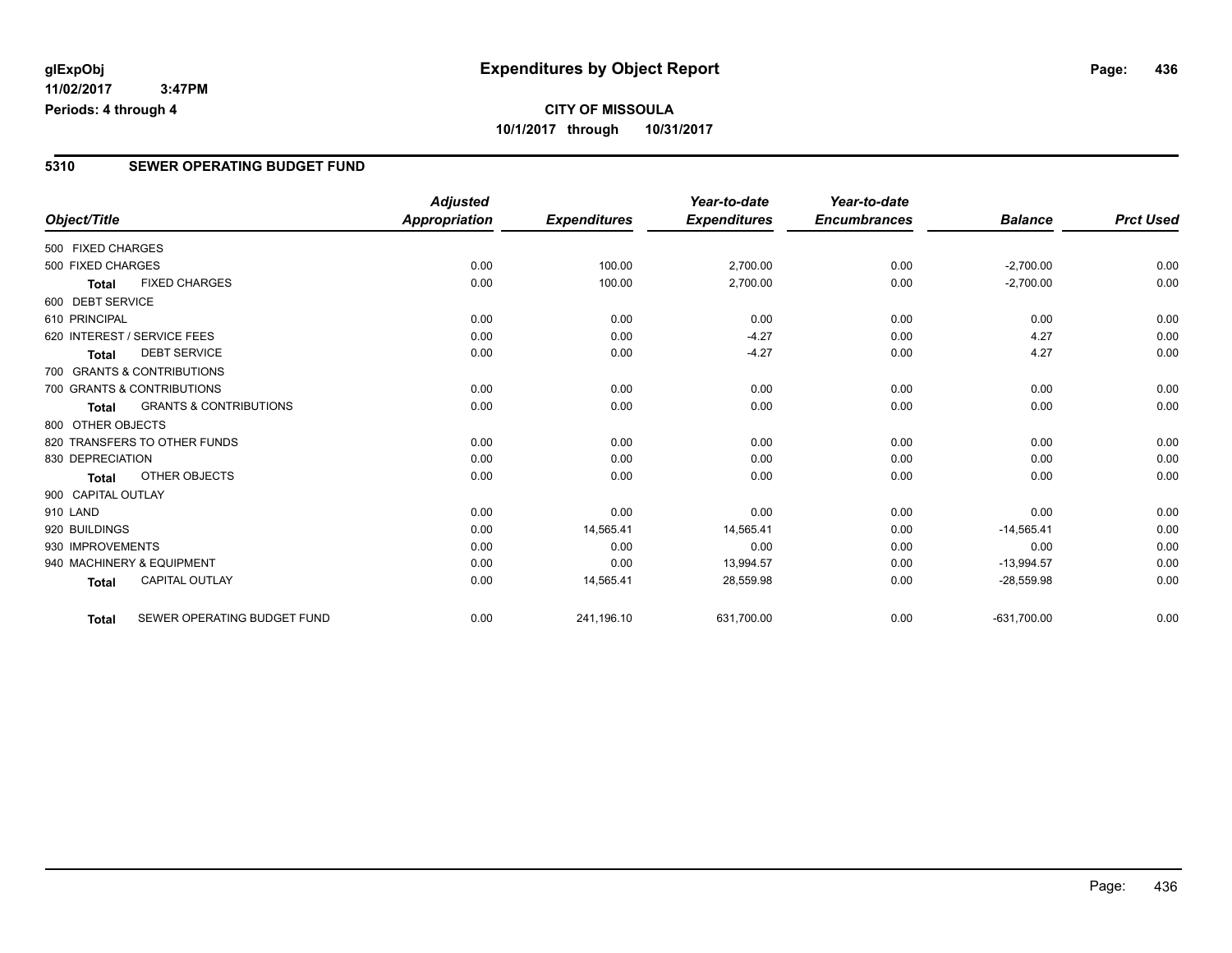# **5311 SEWER REVENUE COLLECTION & CLEARING FUND**

**330 WASTEWATER**

|                                           | <b>Adjusted</b>      |                     | Year-to-date        | Year-to-date        |                |                  |
|-------------------------------------------|----------------------|---------------------|---------------------|---------------------|----------------|------------------|
| Object/Title                              | <b>Appropriation</b> | <b>Expenditures</b> | <b>Expenditures</b> | <b>Encumbrances</b> | <b>Balance</b> | <b>Prct Used</b> |
| 100 PERSONAL SERVICES                     |                      |                     |                     |                     |                |                  |
| 110 SALARIES AND WAGES                    | 1,505,620.00         | 125,767.18          | 469,729.06          | 0.00                | 1,035,890.94   | 31.20            |
| 120 OVERTIME                              | 19,000.00            | 3,101.22            | 8,166.62            | 0.00                | 10,833.38      | 42.98            |
| 130 OTHER                                 | 51,957.00            | 0.00                | 0.00                | 0.00                | 51,957.00      | 0.00             |
| <b>140 EMPLOYER CONTRIBUTIONS</b>         | 716,874.00           | 55,170.43           | 209,662.92          | 0.00                | 507,211.08     | 29.25            |
| <b>141 STATE RETIREMENT CONTRIBUTIONS</b> | 1,558.00             | 0.00                | 0.00                | 0.00                | 1,558.00       | 0.00             |
| PERSONAL SERVICES<br>Total                | 2,295,009.00         | 184,038.83          | 687,558.60          | 0.00                | 1,607,450.40   | 29.96            |
| 200 SUPPLIES                              |                      |                     |                     |                     |                |                  |
| 210 OFFICE SUPPLIES                       | 3,400.00             | 0.00                | 0.00                | 0.00                | 3,400.00       | 0.00             |
| 220 OPERATING SUPPLIES                    | 343,220.00           | 0.00                | 0.00                | 0.00                | 343,220.00     | 0.00             |
| 230 REPAIR/MAINTENANCE                    | 422,000.00           | 0.00                | 0.00                | 0.00                | 422,000.00     | 0.00             |
| 231 GASOLINE                              | 130,000.00           | 0.00                | 0.00                | 0.00                | 130,000.00     | 0.00             |
| 240 OTHER SUPPLIES                        | 4,000.00             | 0.00                | 0.00                | 0.00                | 4,000.00       | 0.00             |
| <b>SUPPLIES</b><br>Total                  | 902,620.00           | 0.00                | 0.00                | 0.00                | 902,620.00     | 0.00             |
| 300 PURCHASED SERVICES                    |                      |                     |                     |                     |                |                  |
| 310 COMMUNICATIONS                        | 3,684.00             | 0.00                | 0.00                | 0.00                | 3,684.00       | 0.00             |
| 320 PRINTING & DUPLICATING                | 8,000.00             | 0.00                | 0.00                | 0.00                | 8,000.00       | 0.00             |
| 330 PUBLICITY, SUBSCRIPTIONS & DUES       | 3,000.00             | 0.00                | 0.00                | 0.00                | 3,000.00       | 0.00             |
| 341 ELECTRICITY & NATURAL GAS             | 658,036.00           | 0.00                | 0.00                | 0.00                | 658,036.00     | 0.00             |
| 343 WATER CHARGES                         | 10,248.00            | 0.00                | 0.00                | 0.00                | 10,248.00      | 0.00             |
| 344 TELEPHONE SERVICE                     | 19,604.00            | 0.00                | 0.00                | 0.00                | 19,604.00      | 0.00             |
| 345 GARBAGE                               | 22,285.00            | 0.00                | 0.00                | 0.00                | 22,285.00      | 0.00             |
| 350 PROFESSIONAL SERVICES                 | 358,700.00           | 0.00                | 0.00                | 0.00                | 358,700.00     | 0.00             |
| 360 REPAIR & MAINTENANCE                  | 827,212.00           | 4,104.37            | 6,645.46            | 0.00                | 820,566.54     | 0.80             |
| 370 TRAVEL                                | 14,500.00            | 0.00                | 0.00                | 0.00                | 14,500.00      | 0.00             |
| 380 TRAINING                              | 10,600.00            | 0.00                | 0.00                | 0.00                | 10,600.00      | 0.00             |
| 390 OTHER PURCHASED SERVICES              | 445,887.00           | 0.00                | 0.00                | 0.00                | 445,887.00     | 0.00             |
| PURCHASED SERVICES<br>Total               | 2,381,756.00         | 4,104.37            | 6,645.46            | 0.00                | 2,375,110.54   | 0.28             |
| 500 FIXED CHARGES                         |                      |                     |                     |                     |                |                  |
| 500 FIXED CHARGES                         | 1,460,940.00         | 0.00                | 0.00                | 0.00                | 1,460,940.00   | 0.00             |
| 550 MERCHANT SERVICE FEES                 | 0.00                 | 0.00                | 0.00                | 0.00                | 0.00           | 0.00             |
| <b>FIXED CHARGES</b><br>Total             | 1,460,940.00         | 0.00                | 0.00                | 0.00                | 1,460,940.00   | 0.00             |
| COO DEDIT CEDULOF                         |                      |                     |                     |                     |                |                  |

600 DEBT SERVICE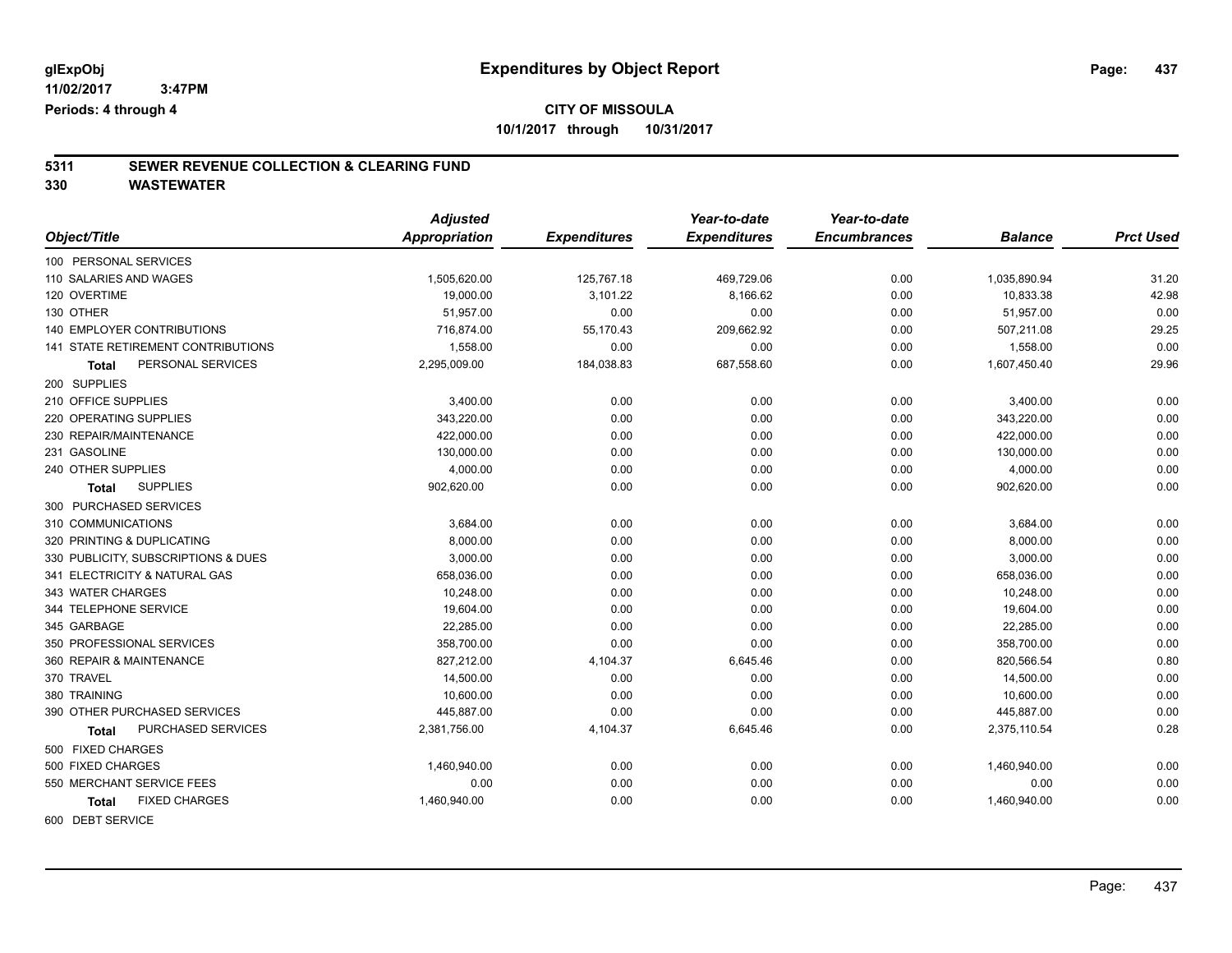## **CITY OF MISSOULA**

**10/1/2017 through 10/31/2017**

# **5311 SEWER REVENUE COLLECTION & CLEARING FUND**

| Object/Title       |                                   | <b>Adjusted</b><br>Appropriation | <b>Expenditures</b> | Year-to-date<br><b>Expenditures</b> | Year-to-date<br><b>Encumbrances</b> | <b>Balance</b> | <b>Prct Used</b> |
|--------------------|-----------------------------------|----------------------------------|---------------------|-------------------------------------|-------------------------------------|----------------|------------------|
|                    |                                   |                                  |                     |                                     |                                     |                |                  |
| 610 PRINCIPAL      |                                   | 1,868,107.00                     | 0.00                | 0.00                                | 0.00                                | 1,868,107.00   | 0.00             |
|                    | 620 INTEREST / SERVICE FEES       | 876,202.00                       | 0.00                | 0.00                                | 0.00                                | 876,202.00     | 0.00             |
| <b>Total</b>       | <b>DEBT SERVICE</b>               | 2,744,309.00                     | 0.00                | 0.00                                | 0.00                                | 2,744,309.00   | 0.00             |
|                    | 700 GRANTS & CONTRIBUTIONS        |                                  |                     |                                     |                                     |                |                  |
|                    | 700 GRANTS & CONTRIBUTIONS        | 1,500.00                         | 0.00                | 0.00                                | 0.00                                | 1,500.00       | 0.00             |
| <b>Total</b>       | <b>GRANTS &amp; CONTRIBUTIONS</b> | 1,500.00                         | 0.00                | 0.00                                | 0.00                                | 1,500.00       | 0.00             |
| 800 OTHER OBJECTS  |                                   |                                  |                     |                                     |                                     |                |                  |
| 800 OTHER OBJECTS  |                                   | 0.00                             | 0.00                | 0.00                                | 0.00                                | 0.00           | 0.00             |
|                    | 820 TRANSFERS TO OTHER FUNDS      | 0.00                             | 0.00                | 0.00                                | 0.00                                | 0.00           | 0.00             |
| Total              | OTHER OBJECTS                     | 0.00                             | 0.00                | 0.00                                | 0.00                                | 0.00           | 0.00             |
| 900 CAPITAL OUTLAY |                                   |                                  |                     |                                     |                                     |                |                  |
| 930 IMPROVEMENTS   |                                   | 1,645,452.00                     | 484,751.68          | 513,272.94                          | 0.00                                | 1,132,179.06   | 31.19            |
| <b>Total</b>       | <b>CAPITAL OUTLAY</b>             | 1,645,452.00                     | 484,751.68          | 513,272.94                          | 0.00                                | 1,132,179.06   | 31.19            |
| <b>Total</b>       | <b>WASTEWATER</b>                 | 11,431,586.00                    | 672,894.88          | 1,207,477.00                        | 0.00                                | 10,224,109.00  | 10.56            |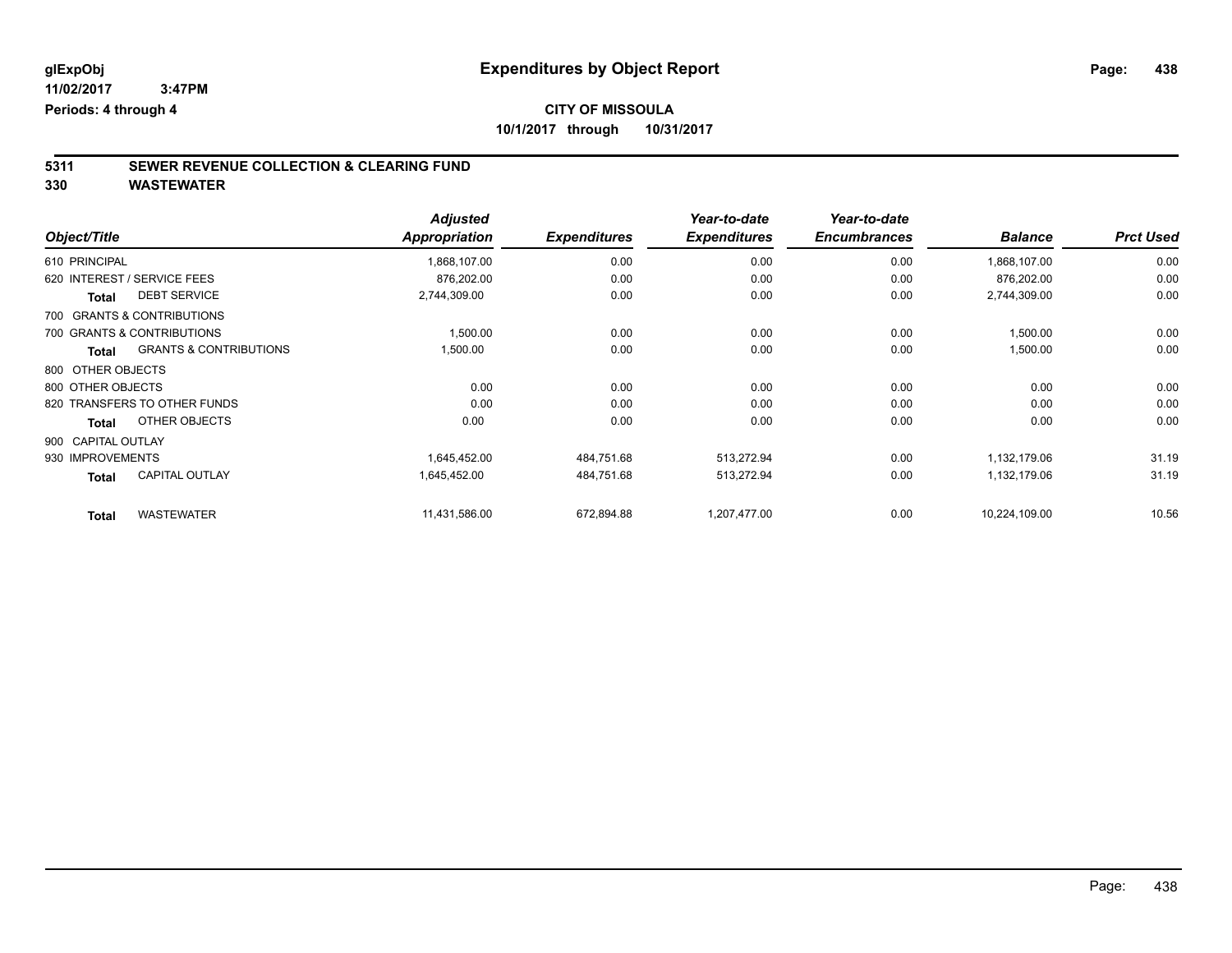**CITY OF MISSOULA 10/1/2017 through 10/31/2017**

### **5311 SEWER REVENUE COLLECTION & CLEARING FUND**

|                                     | <b>Adjusted</b> |                     | Year-to-date        | Year-to-date        |                |                  |
|-------------------------------------|-----------------|---------------------|---------------------|---------------------|----------------|------------------|
| Object/Title                        | Appropriation   | <b>Expenditures</b> | <b>Expenditures</b> | <b>Encumbrances</b> | <b>Balance</b> | <b>Prct Used</b> |
| 100 PERSONAL SERVICES               |                 |                     |                     |                     |                |                  |
| 110 SALARIES AND WAGES              | 1,505,620.00    | 125,767.18          | 469,729.06          | 0.00                | 1,035,890.94   | 31.20            |
| 120 OVERTIME                        | 19,000.00       | 3,101.22            | 8,166.62            | 0.00                | 10,833.38      | 42.98            |
| 130 OTHER                           | 51,957.00       | 0.00                | 0.00                | 0.00                | 51,957.00      | 0.00             |
| 140 EMPLOYER CONTRIBUTIONS          | 716,874.00      | 55,170.43           | 209,662.92          | 0.00                | 507,211.08     | 29.25            |
| 141 STATE RETIREMENT CONTRIBUTIONS  | 1,558.00        | 0.00                | 0.00                | 0.00                | 1,558.00       | 0.00             |
| PERSONAL SERVICES<br><b>Total</b>   | 2,295,009.00    | 184,038.83          | 687,558.60          | 0.00                | 1,607,450.40   | 29.96            |
| 200 SUPPLIES                        |                 |                     |                     |                     |                |                  |
| 210 OFFICE SUPPLIES                 | 3,400.00        | 0.00                | 0.00                | 0.00                | 3,400.00       | 0.00             |
| 220 OPERATING SUPPLIES              | 343,220.00      | 0.00                | 0.00                | 0.00                | 343,220.00     | 0.00             |
| 230 REPAIR/MAINTENANCE              | 422,000.00      | 0.00                | 0.00                | 0.00                | 422,000.00     | 0.00             |
| 231 GASOLINE                        | 130,000.00      | 0.00                | 0.00                | 0.00                | 130,000.00     | 0.00             |
| 240 OTHER SUPPLIES                  | 4,000.00        | 0.00                | 0.00                | 0.00                | 4,000.00       | 0.00             |
| <b>SUPPLIES</b><br>Total            | 902,620.00      | 0.00                | 0.00                | 0.00                | 902,620.00     | 0.00             |
| 300 PURCHASED SERVICES              |                 |                     |                     |                     |                |                  |
| 310 COMMUNICATIONS                  | 3,684.00        | 0.00                | 0.00                | 0.00                | 3,684.00       | 0.00             |
| 320 PRINTING & DUPLICATING          | 8,000.00        | 0.00                | 0.00                | 0.00                | 8,000.00       | 0.00             |
| 330 PUBLICITY, SUBSCRIPTIONS & DUES | 3,000.00        | 0.00                | 0.00                | 0.00                | 3,000.00       | 0.00             |
| 341 ELECTRICITY & NATURAL GAS       | 658,036.00      | 0.00                | 0.00                | 0.00                | 658,036.00     | 0.00             |
| 343 WATER CHARGES                   | 10,248.00       | 0.00                | 0.00                | 0.00                | 10,248.00      | 0.00             |
| 344 TELEPHONE SERVICE               | 19,604.00       | 0.00                | 0.00                | 0.00                | 19,604.00      | 0.00             |
| 345 GARBAGE                         | 22,285.00       | 0.00                | 0.00                | 0.00                | 22,285.00      | 0.00             |
| 350 PROFESSIONAL SERVICES           | 358,700.00      | 0.00                | 0.00                | 0.00                | 358,700.00     | 0.00             |
| 360 REPAIR & MAINTENANCE            | 827,212.00      | 4,104.37            | 6,645.46            | 0.00                | 820,566.54     | 0.80             |
| 370 TRAVEL                          | 14,500.00       | 0.00                | 0.00                | 0.00                | 14,500.00      | 0.00             |
| 380 TRAINING                        | 10,600.00       | 0.00                | 0.00                | 0.00                | 10,600.00      | 0.00             |
| 390 OTHER PURCHASED SERVICES        | 445,887.00      | 0.00                | 0.00                | 0.00                | 445,887.00     | 0.00             |
| PURCHASED SERVICES<br>Total         | 2,381,756.00    | 4,104.37            | 6,645.46            | 0.00                | 2,375,110.54   | 0.28             |
| 500 FIXED CHARGES                   |                 |                     |                     |                     |                |                  |
| 500 FIXED CHARGES                   | 1,460,940.00    | 0.00                | 0.00                | 0.00                | 1,460,940.00   | 0.00             |
| 550 MERCHANT SERVICE FEES           | 0.00            | 0.00                | 0.00                | 0.00                | 0.00           | 0.00             |
| <b>FIXED CHARGES</b><br>Total       | 1,460,940.00    | 0.00                | 0.00                | 0.00                | 1,460,940.00   | 0.00             |
| 600 DEBT SERVICE                    |                 |                     |                     |                     |                |                  |
| 610 PRINCIPAL                       | 1,868,107.00    | 0.00                | 0.00                | 0.00                | 1,868,107.00   | 0.00             |
|                                     |                 |                     |                     |                     |                |                  |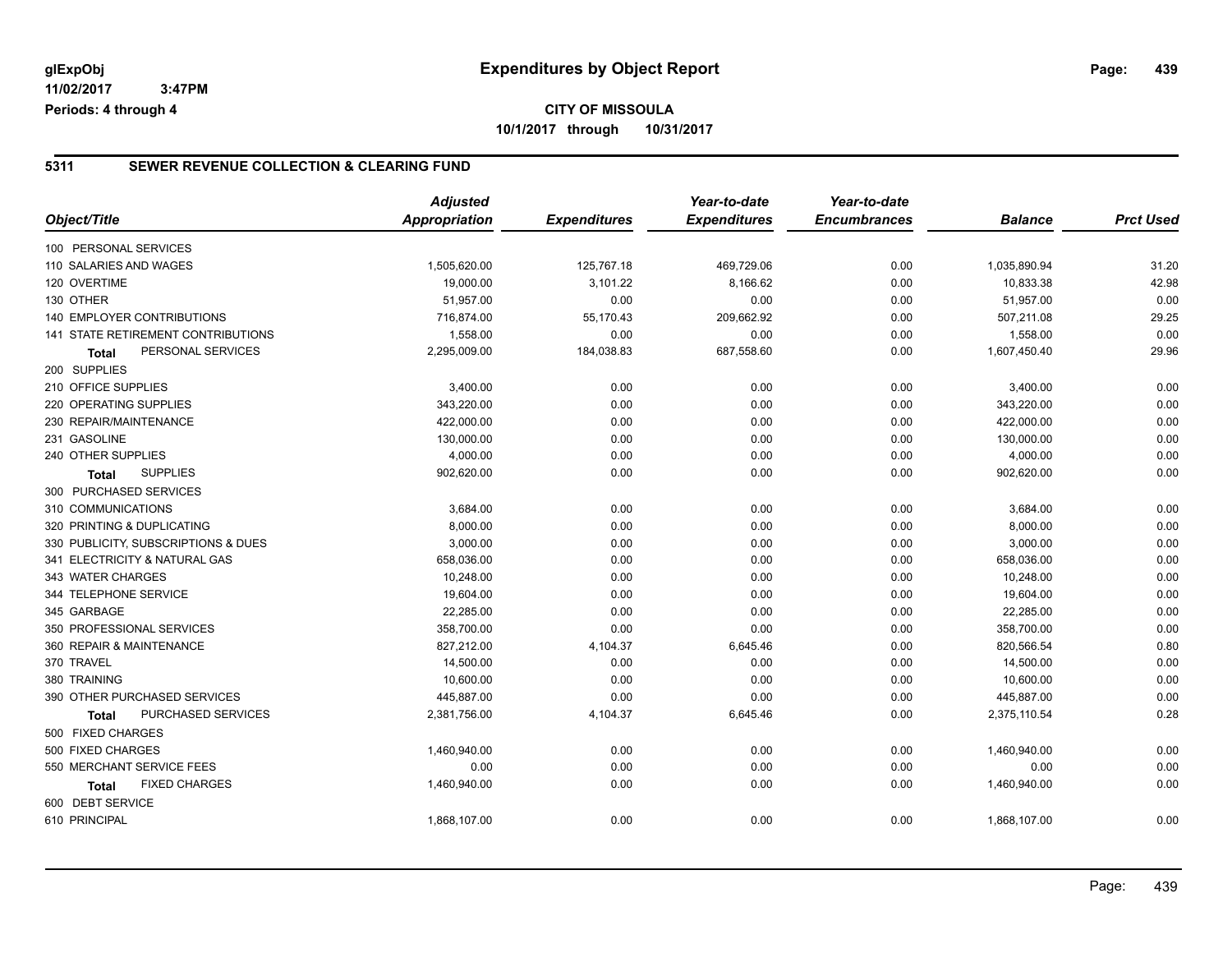## **CITY OF MISSOULA 10/1/2017 through 10/31/2017**

### **5311 SEWER REVENUE COLLECTION & CLEARING FUND**

| Object/Title       |                                   | <b>Adjusted</b><br>Appropriation | <b>Expenditures</b> | Year-to-date<br><b>Expenditures</b> | Year-to-date<br><b>Encumbrances</b> | <b>Balance</b> | <b>Prct Used</b> |
|--------------------|-----------------------------------|----------------------------------|---------------------|-------------------------------------|-------------------------------------|----------------|------------------|
|                    | 620 INTEREST / SERVICE FEES       | 876,202.00                       | 0.00                | 0.00                                | 0.00                                | 876,202.00     | 0.00             |
| <b>Total</b>       | <b>DEBT SERVICE</b>               | 2,744,309.00                     | 0.00                | 0.00                                | 0.00                                | 2,744,309.00   | 0.00             |
|                    | 700 GRANTS & CONTRIBUTIONS        |                                  |                     |                                     |                                     |                |                  |
|                    | 700 GRANTS & CONTRIBUTIONS        | 1,500.00                         | 0.00                | 0.00                                | 0.00                                | 1,500.00       | 0.00             |
| Total              | <b>GRANTS &amp; CONTRIBUTIONS</b> | 1,500.00                         | 0.00                | 0.00                                | 0.00                                | 1,500.00       | 0.00             |
| 800 OTHER OBJECTS  |                                   |                                  |                     |                                     |                                     |                |                  |
| 800 OTHER OBJECTS  |                                   | 0.00                             | 0.00                | 0.00                                | 0.00                                | 0.00           | 0.00             |
|                    | 820 TRANSFERS TO OTHER FUNDS      | 0.00                             | 0.00                | 0.00                                | 0.00                                | 0.00           | 0.00             |
| Total              | OTHER OBJECTS                     | 0.00                             | 0.00                | 0.00                                | 0.00                                | 0.00           | 0.00             |
| 900 CAPITAL OUTLAY |                                   |                                  |                     |                                     |                                     |                |                  |
| 930 IMPROVEMENTS   |                                   | 1,645,452.00                     | 484,751.68          | 513,272.94                          | 0.00                                | 1,132,179.06   | 31.19            |
| <b>Total</b>       | <b>CAPITAL OUTLAY</b>             | 1.645.452.00                     | 484,751.68          | 513,272.94                          | 0.00                                | 1,132,179.06   | 31.19            |
| <b>Total</b>       | SEWER REVENUE COLLECTION & CLEAF  | 11,431,586.00                    | 672,894.88          | 1,207,477.00                        | 0.00                                | 10,224,109.00  | 10.56            |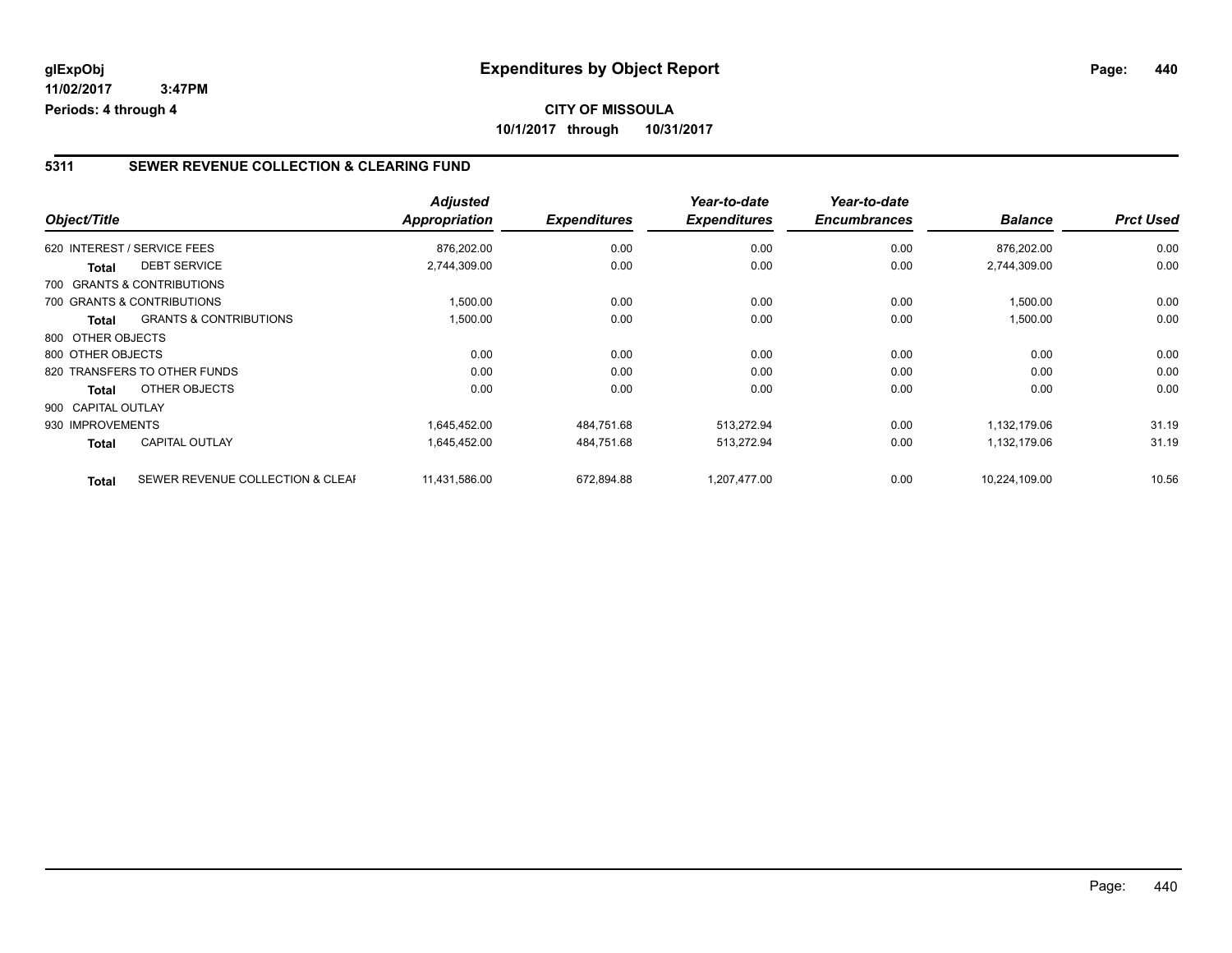**5315 SEWER LOAN FUND 330 WASTEWATER**

|                                           | <b>Adjusted</b>      |      |                     | Year-to-date        | Year-to-date        |                |                  |
|-------------------------------------------|----------------------|------|---------------------|---------------------|---------------------|----------------|------------------|
| Object/Title                              | <b>Appropriation</b> |      | <b>Expenditures</b> | <b>Expenditures</b> | <b>Encumbrances</b> | <b>Balance</b> | <b>Prct Used</b> |
| 300 PURCHASED SERVICES                    |                      |      |                     |                     |                     |                |                  |
| 390 OTHER PURCHASED SERVICES              |                      | 0.00 | 0.00                | 18.285.37           | 0.00                | $-18.285.37$   | 0.00             |
| <b>PURCHASED SERVICES</b><br><b>Total</b> |                      | 0.00 | 0.00                | 18,285.37           | 0.00                | $-18,285.37$   | 0.00             |
| 800 OTHER OBJECTS                         |                      |      |                     |                     |                     |                |                  |
| 820 TRANSFERS TO OTHER FUNDS              |                      | 0.00 | 0.00                | 0.00                | 0.00                | 0.00           | 0.00             |
| 845 CONTINGENCY                           |                      | 0.00 | 0.00                | 0.00                | 0.00                | 0.00           | 0.00             |
| OTHER OBJECTS<br><b>Total</b>             |                      | 0.00 | 0.00                | 0.00                | 0.00                | 0.00           | 0.00             |
| <b>WASTEWATER</b><br>Total                |                      | 0.00 | 0.00                | 18.285.37           | 0.00                | $-18.285.37$   | 0.00             |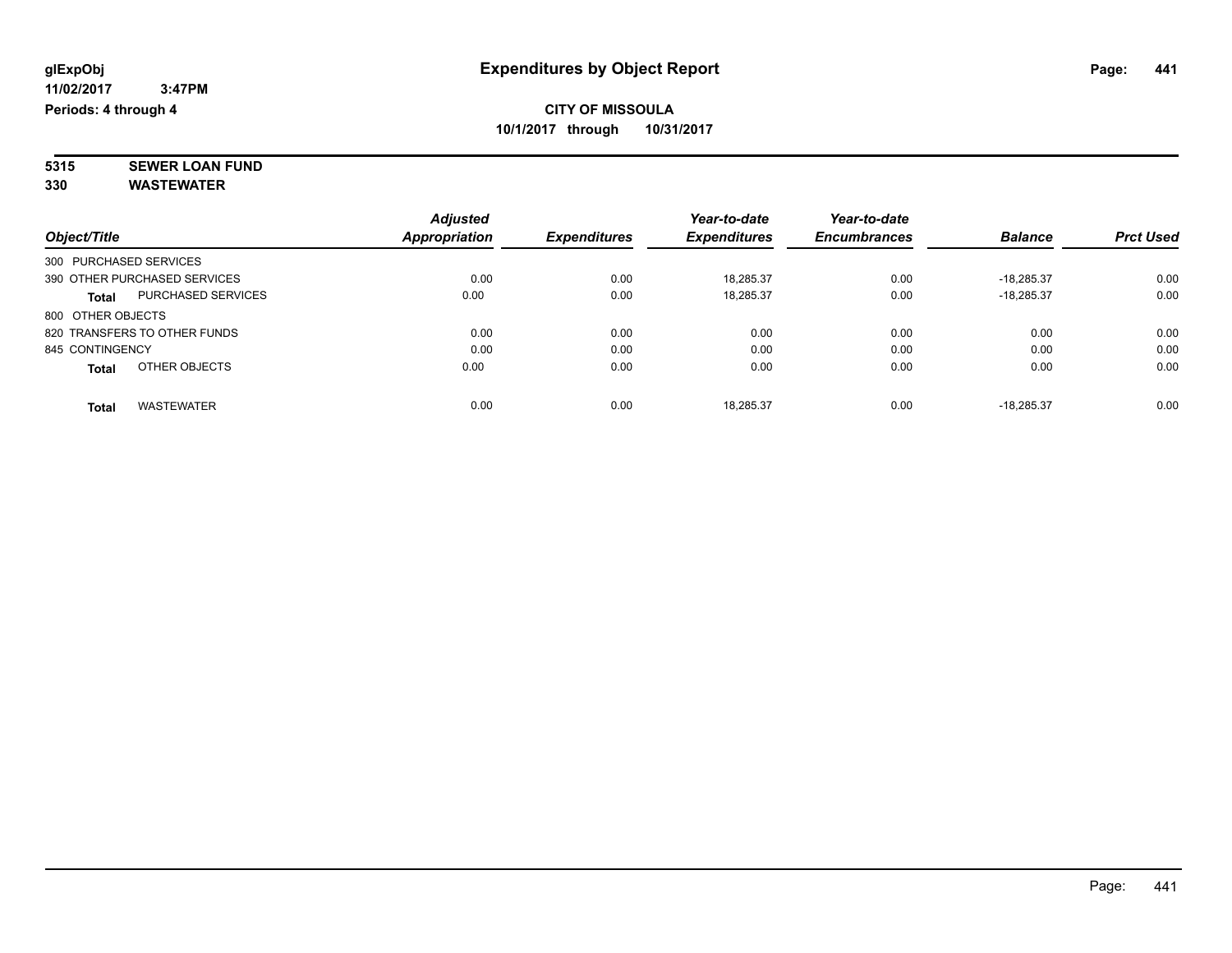#### **5315 SEWER LOAN FUND**

|                                        | <b>Adjusted</b> |                     | Year-to-date        | Year-to-date        |                |                  |
|----------------------------------------|-----------------|---------------------|---------------------|---------------------|----------------|------------------|
| Object/Title                           | Appropriation   | <b>Expenditures</b> | <b>Expenditures</b> | <b>Encumbrances</b> | <b>Balance</b> | <b>Prct Used</b> |
| 300 PURCHASED SERVICES                 |                 |                     |                     |                     |                |                  |
| 390 OTHER PURCHASED SERVICES           | 0.00            | 0.00                | 18.285.37           | 0.00                | $-18.285.37$   | 0.00             |
| PURCHASED SERVICES<br><b>Total</b>     | 0.00            | 0.00                | 18,285.37           | 0.00                | $-18.285.37$   | 0.00             |
| 800 OTHER OBJECTS                      |                 |                     |                     |                     |                |                  |
| 820 TRANSFERS TO OTHER FUNDS           | 0.00            | 0.00                | 0.00                | 0.00                | 0.00           | 0.00             |
| 845 CONTINGENCY                        | 0.00            | 0.00                | 0.00                | 0.00                | 0.00           | 0.00             |
| OTHER OBJECTS<br><b>Total</b>          | 0.00            | 0.00                | 0.00                | 0.00                | 0.00           | 0.00             |
| <b>SEWER LOAN FUND</b><br><b>Total</b> | 0.00            | 0.00                | 18.285.37           | 0.00                | $-18.285.37$   | 0.00             |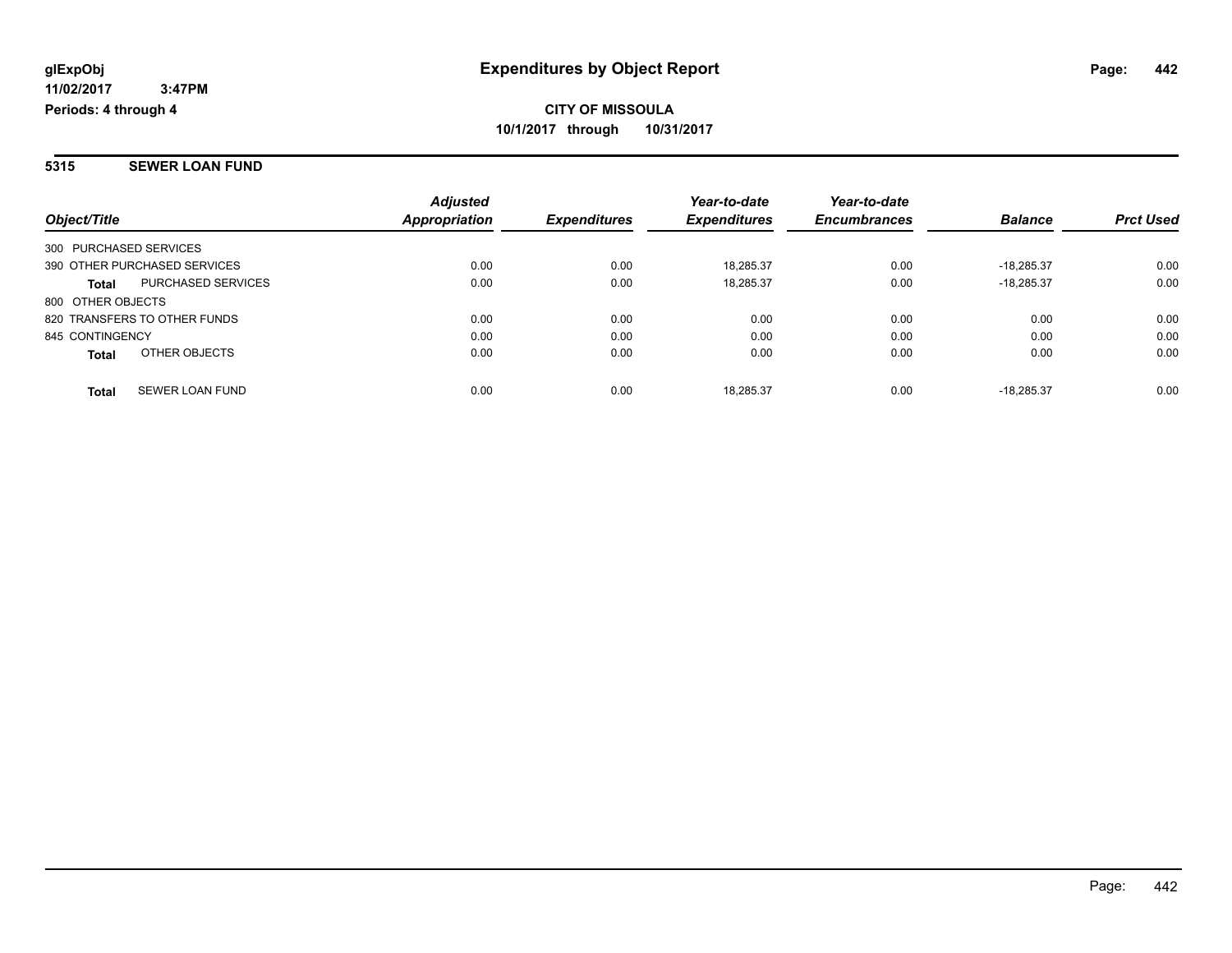# **5320 SEWER REPLACEMENT & DEPRECIATION FUND**

|                                       | <b>Adjusted</b>      |                     | Year-to-date        | Year-to-date        |                |                  |
|---------------------------------------|----------------------|---------------------|---------------------|---------------------|----------------|------------------|
| Object/Title                          | <b>Appropriation</b> | <b>Expenditures</b> | <b>Expenditures</b> | <b>Encumbrances</b> | <b>Balance</b> | <b>Prct Used</b> |
| 300 PURCHASED SERVICES                |                      |                     |                     |                     |                |                  |
| 350 PROFESSIONAL SERVICES             | 0.00                 | 0.00                | 0.00                | 0.00                | 0.00           | 0.00             |
| 360 REPAIR & MAINTENANCE              | 0.00                 | 0.00                | 0.00                | 0.00                | 0.00           | 0.00             |
| PURCHASED SERVICES<br><b>Total</b>    | 0.00                 | 0.00                | 0.00                | 0.00                | 0.00           | 0.00             |
| 600 DEBT SERVICE                      |                      |                     |                     |                     |                |                  |
| 610 PRINCIPAL                         | 0.00                 | 43,425.60           | 43,425.60           | 0.00                | $-43,425.60$   | 0.00             |
| 620 INTEREST / SERVICE FEES           | 0.00                 | 3,253.32            | 3,253.32            | 0.00                | $-3,253.32$    | 0.00             |
| <b>DEBT SERVICE</b><br><b>Total</b>   | 0.00                 | 46,678.92           | 46,678.92           | 0.00                | -46,678.92     | 0.00             |
| 800 OTHER OBJECTS                     |                      |                     |                     |                     |                |                  |
| 820 TRANSFERS TO OTHER FUNDS          | 0.00                 | 0.00                | 0.00                | 0.00                | 0.00           | 0.00             |
| 830 DEPRECIATION                      | 0.00                 | 0.00                | 0.00                | 0.00                | 0.00           | 0.00             |
| OTHER OBJECTS<br><b>Total</b>         | 0.00                 | 0.00                | 0.00                | 0.00                | 0.00           | 0.00             |
| 900 CAPITAL OUTLAY                    |                      |                     |                     |                     |                |                  |
| 910 LAND                              | 0.00                 | 0.00                | 0.00                | 0.00                | 0.00           | 0.00             |
| 920 BUILDINGS                         | 0.00                 | 0.00                | 0.00                | 0.00                | 0.00           | 0.00             |
| 930 IMPROVEMENTS                      | 0.00                 | 0.00                | 0.00                | 0.00                | 0.00           | 0.00             |
| 940 MACHINERY & EQUIPMENT             | 0.00                 | 0.00                | 0.00                | 0.00                | 0.00           | 0.00             |
| <b>CAPITAL OUTLAY</b><br><b>Total</b> | 0.00                 | 0.00                | 0.00                | 0.00                | 0.00           | 0.00             |
| <b>WASTEWATER</b><br><b>Total</b>     | 0.00                 | 46,678.92           | 46,678.92           | 0.00                | -46,678.92     | 0.00             |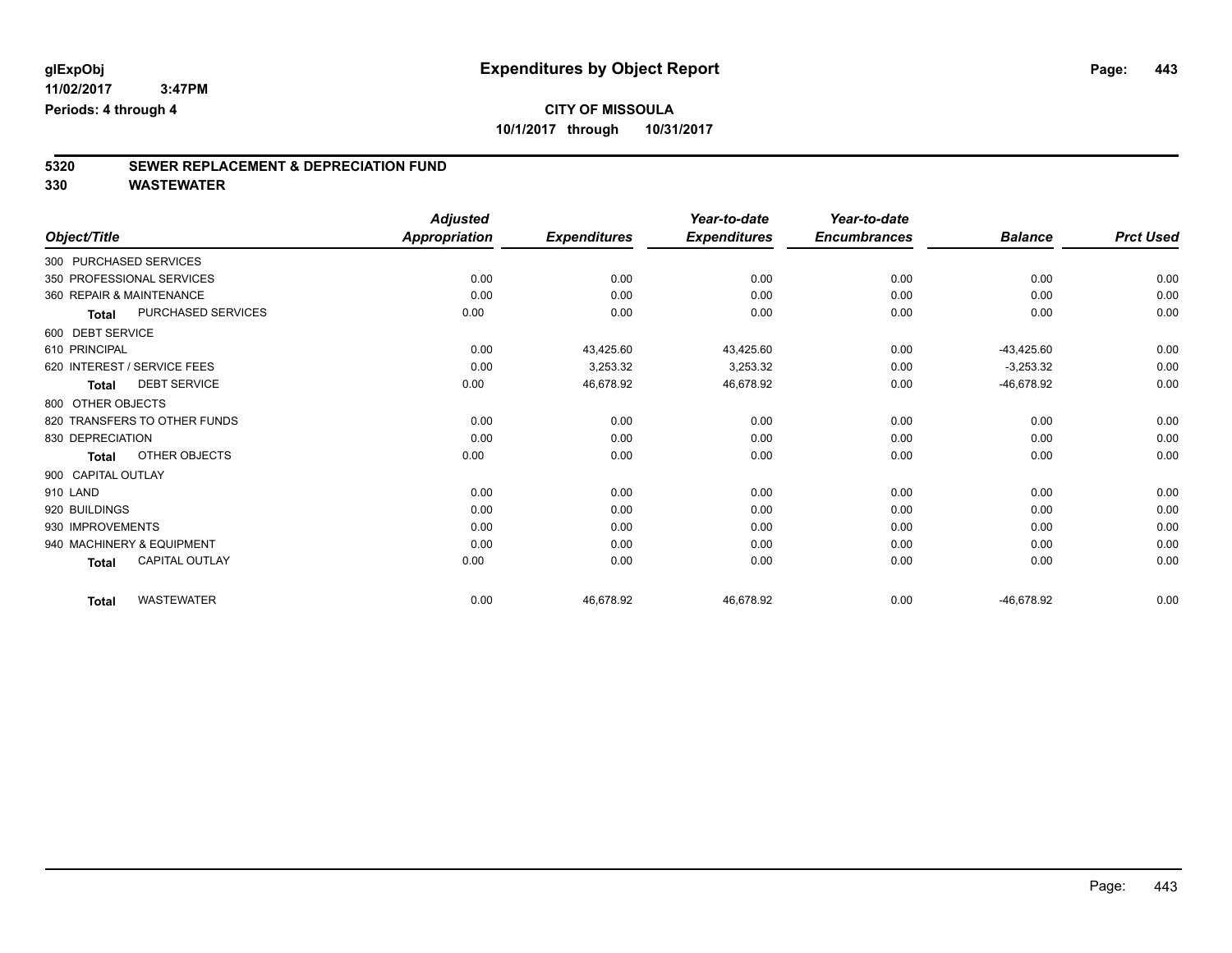## **CITY OF MISSOULA 10/1/2017 through 10/31/2017**

## **5320 SEWER REPLACEMENT & DEPRECIATION FUND**

|                          |                                  | <b>Adjusted</b>      |                     | Year-to-date        | Year-to-date        |                |                  |
|--------------------------|----------------------------------|----------------------|---------------------|---------------------|---------------------|----------------|------------------|
| Object/Title             |                                  | <b>Appropriation</b> | <b>Expenditures</b> | <b>Expenditures</b> | <b>Encumbrances</b> | <b>Balance</b> | <b>Prct Used</b> |
| 300 PURCHASED SERVICES   |                                  |                      |                     |                     |                     |                |                  |
|                          | 350 PROFESSIONAL SERVICES        | 0.00                 | 0.00                | 0.00                | 0.00                | 0.00           | 0.00             |
| 360 REPAIR & MAINTENANCE |                                  | 0.00                 | 0.00                | 0.00                | 0.00                | 0.00           | 0.00             |
| <b>Total</b>             | PURCHASED SERVICES               | 0.00                 | 0.00                | 0.00                | 0.00                | 0.00           | 0.00             |
| 600 DEBT SERVICE         |                                  |                      |                     |                     |                     |                |                  |
| 610 PRINCIPAL            |                                  | 0.00                 | 43,425.60           | 43,425.60           | 0.00                | $-43,425.60$   | 0.00             |
|                          | 620 INTEREST / SERVICE FEES      | 0.00                 | 3,253.32            | 3,253.32            | 0.00                | $-3,253.32$    | 0.00             |
| <b>Total</b>             | <b>DEBT SERVICE</b>              | 0.00                 | 46,678.92           | 46,678.92           | 0.00                | $-46,678.92$   | 0.00             |
| 800 OTHER OBJECTS        |                                  |                      |                     |                     |                     |                |                  |
|                          | 820 TRANSFERS TO OTHER FUNDS     | 0.00                 | 0.00                | 0.00                | 0.00                | 0.00           | 0.00             |
| 830 DEPRECIATION         |                                  | 0.00                 | 0.00                | 0.00                | 0.00                | 0.00           | 0.00             |
| <b>Total</b>             | <b>OTHER OBJECTS</b>             | 0.00                 | 0.00                | 0.00                | 0.00                | 0.00           | 0.00             |
| 900 CAPITAL OUTLAY       |                                  |                      |                     |                     |                     |                |                  |
| 910 LAND                 |                                  | 0.00                 | 0.00                | 0.00                | 0.00                | 0.00           | 0.00             |
| 920 BUILDINGS            |                                  | 0.00                 | 0.00                | 0.00                | 0.00                | 0.00           | 0.00             |
| 930 IMPROVEMENTS         |                                  | 0.00                 | 0.00                | 0.00                | 0.00                | 0.00           | 0.00             |
|                          | 940 MACHINERY & EQUIPMENT        | 0.00                 | 0.00                | 0.00                | 0.00                | 0.00           | 0.00             |
| <b>Total</b>             | <b>CAPITAL OUTLAY</b>            | 0.00                 | 0.00                | 0.00                | 0.00                | 0.00           | 0.00             |
| <b>Total</b>             | SEWER REPLACEMENT & DEPRECIATION | 0.00                 | 46,678.92           | 46,678.92           | 0.00                | $-46,678.92$   | 0.00             |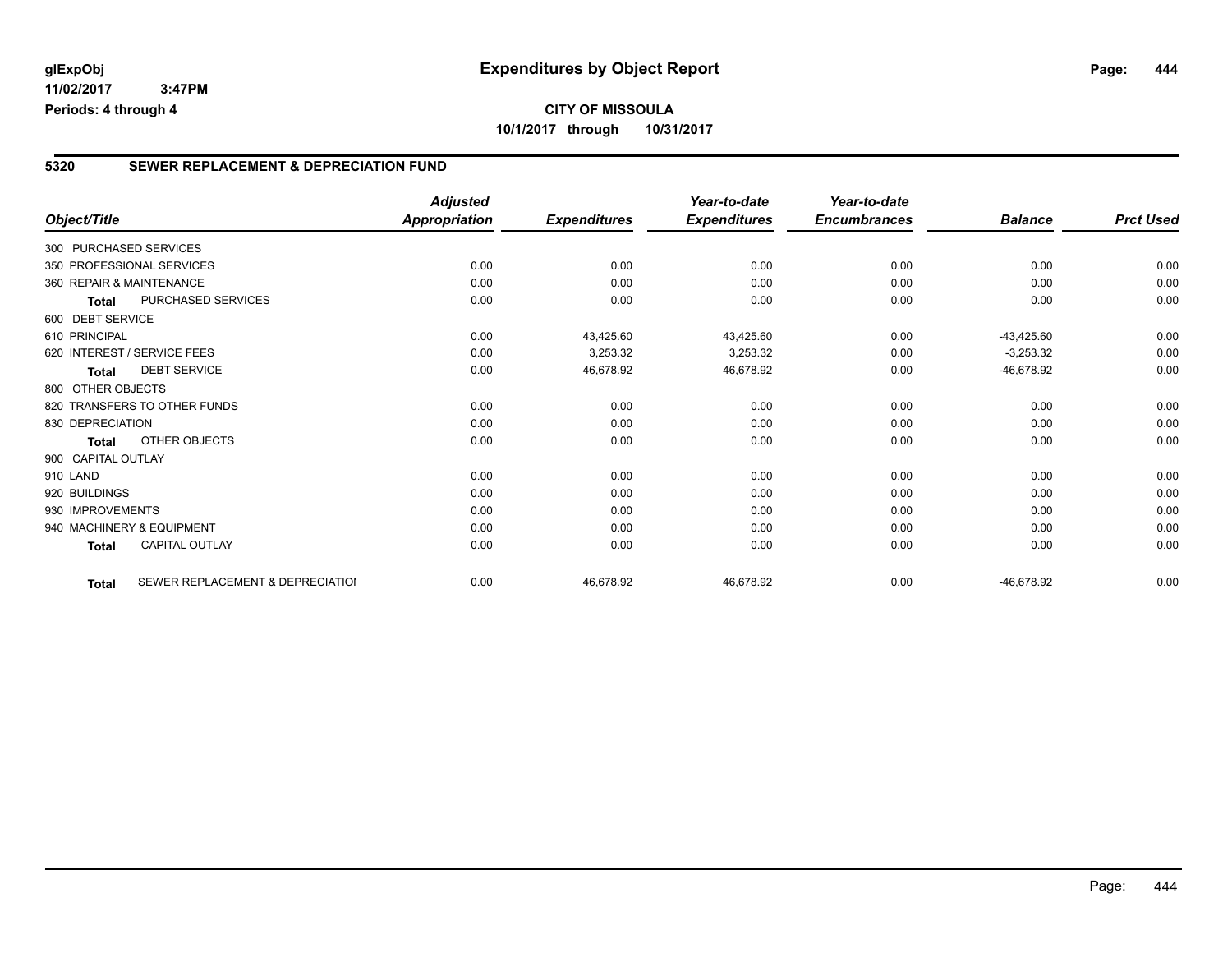# **5325 SEWER DEVELOPMENT FEE FUND**

|                          |                              | <b>Adjusted</b>      |                     | Year-to-date        | Year-to-date        |                |                  |
|--------------------------|------------------------------|----------------------|---------------------|---------------------|---------------------|----------------|------------------|
| Object/Title             |                              | <b>Appropriation</b> | <b>Expenditures</b> | <b>Expenditures</b> | <b>Encumbrances</b> | <b>Balance</b> | <b>Prct Used</b> |
| 300 PURCHASED SERVICES   |                              |                      |                     |                     |                     |                |                  |
|                          | 350 PROFESSIONAL SERVICES    | 0.00                 | 0.00                | 0.00                | 0.00                | 0.00           | 0.00             |
| 360 REPAIR & MAINTENANCE |                              | 0.00                 | 0.00                | 0.00                | 0.00                | 0.00           | 0.00             |
| <b>Total</b>             | PURCHASED SERVICES           | 0.00                 | 0.00                | 0.00                | 0.00                | 0.00           | 0.00             |
| 500 FIXED CHARGES        |                              |                      |                     |                     |                     |                |                  |
|                          | 550 MERCHANT SERVICE FEES    | 0.00                 | 0.00                | 0.00                | 0.00                | 0.00           | 0.00             |
| <b>Total</b>             | <b>FIXED CHARGES</b>         | 0.00                 | 0.00                | 0.00                | 0.00                | 0.00           | 0.00             |
| 600 DEBT SERVICE         |                              |                      |                     |                     |                     |                |                  |
| 610 PRINCIPAL            |                              | 0.00                 | 0.00                | 0.00                | 0.00                | 0.00           | 0.00             |
|                          | 620 INTEREST / SERVICE FEES  | 0.00                 | 0.00                | 0.00                | 0.00                | 0.00           | 0.00             |
| <b>Total</b>             | <b>DEBT SERVICE</b>          | 0.00                 | 0.00                | 0.00                | 0.00                | 0.00           | 0.00             |
| 800 OTHER OBJECTS        |                              |                      |                     |                     |                     |                |                  |
|                          | 820 TRANSFERS TO OTHER FUNDS | 0.00                 | 0.00                | 0.00                | 0.00                | 0.00           | 0.00             |
| <b>Total</b>             | OTHER OBJECTS                | 0.00                 | 0.00                | 0.00                | 0.00                | 0.00           | 0.00             |
| 900 CAPITAL OUTLAY       |                              |                      |                     |                     |                     |                |                  |
| 900 CAPITAL OUTLAY       |                              | 0.00                 | 0.00                | 0.00                | 0.00                | 0.00           | 0.00             |
| 910 LAND                 |                              | 0.00                 | 0.00                | 0.00                | 0.00                | 0.00           | 0.00             |
| 920 BUILDINGS            |                              | 0.00                 | 0.00                | 0.00                | 0.00                | 0.00           | 0.00             |
| 930 IMPROVEMENTS         |                              | 0.00                 | 19,517.33           | 24,563.67           | 0.00                | $-24,563.67$   | 0.00             |
| <b>Total</b>             | <b>CAPITAL OUTLAY</b>        | 0.00                 | 19,517.33           | 24,563.67           | 0.00                | $-24,563.67$   | 0.00             |
| <b>Total</b>             | <b>WASTEWATER</b>            | 0.00                 | 19,517.33           | 24,563.67           | 0.00                | $-24,563.67$   | 0.00             |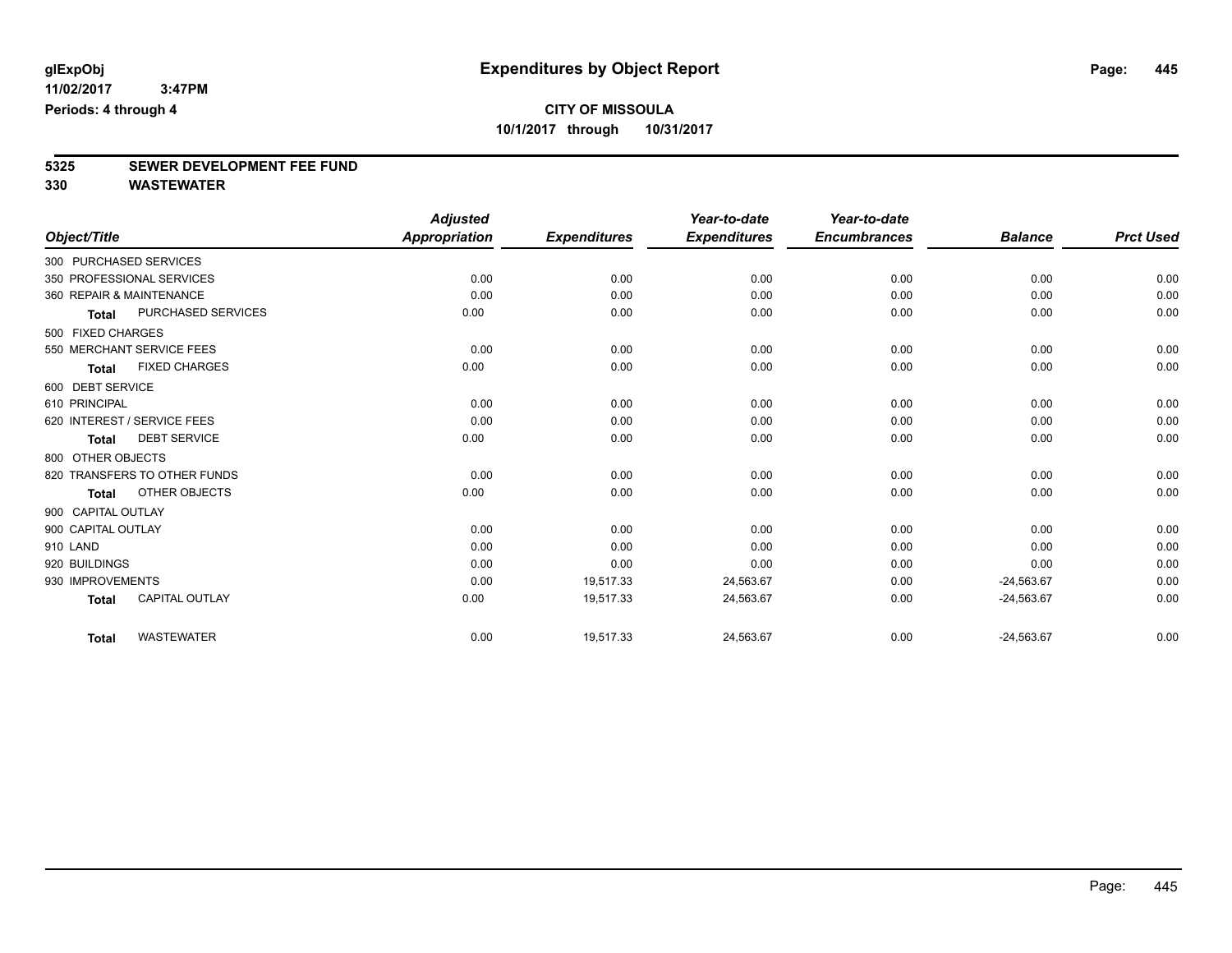## **CITY OF MISSOULA 10/1/2017 through 10/31/2017**

### **5325 SEWER DEVELOPMENT FEE FUND**

|                          |                              | <b>Adjusted</b>      |                     | Year-to-date        | Year-to-date        |                |                  |
|--------------------------|------------------------------|----------------------|---------------------|---------------------|---------------------|----------------|------------------|
| Object/Title             |                              | <b>Appropriation</b> | <b>Expenditures</b> | <b>Expenditures</b> | <b>Encumbrances</b> | <b>Balance</b> | <b>Prct Used</b> |
| 300 PURCHASED SERVICES   |                              |                      |                     |                     |                     |                |                  |
|                          | 350 PROFESSIONAL SERVICES    | 0.00                 | 0.00                | 0.00                | 0.00                | 0.00           | 0.00             |
| 360 REPAIR & MAINTENANCE |                              | 0.00                 | 0.00                | 0.00                | 0.00                | 0.00           | 0.00             |
| <b>Total</b>             | PURCHASED SERVICES           | 0.00                 | 0.00                | 0.00                | 0.00                | 0.00           | 0.00             |
| 500 FIXED CHARGES        |                              |                      |                     |                     |                     |                |                  |
|                          | 550 MERCHANT SERVICE FEES    | 0.00                 | 0.00                | 0.00                | 0.00                | 0.00           | 0.00             |
| <b>Total</b>             | <b>FIXED CHARGES</b>         | 0.00                 | 0.00                | 0.00                | 0.00                | 0.00           | 0.00             |
| 600 DEBT SERVICE         |                              |                      |                     |                     |                     |                |                  |
| 610 PRINCIPAL            |                              | 0.00                 | 0.00                | 0.00                | 0.00                | 0.00           | 0.00             |
|                          | 620 INTEREST / SERVICE FEES  | 0.00                 | 0.00                | 0.00                | 0.00                | 0.00           | 0.00             |
| <b>Total</b>             | <b>DEBT SERVICE</b>          | 0.00                 | 0.00                | 0.00                | 0.00                | 0.00           | 0.00             |
| 800 OTHER OBJECTS        |                              |                      |                     |                     |                     |                |                  |
|                          | 820 TRANSFERS TO OTHER FUNDS | 0.00                 | 0.00                | 0.00                | 0.00                | 0.00           | 0.00             |
| Total                    | OTHER OBJECTS                | 0.00                 | 0.00                | 0.00                | 0.00                | 0.00           | 0.00             |
| 900 CAPITAL OUTLAY       |                              |                      |                     |                     |                     |                |                  |
| 900 CAPITAL OUTLAY       |                              | 0.00                 | 0.00                | 0.00                | 0.00                | 0.00           | 0.00             |
| 910 LAND                 |                              | 0.00                 | 0.00                | 0.00                | 0.00                | 0.00           | 0.00             |
| 920 BUILDINGS            |                              | 0.00                 | 0.00                | 0.00                | 0.00                | 0.00           | 0.00             |
| 930 IMPROVEMENTS         |                              | 0.00                 | 19,517.33           | 24,563.67           | 0.00                | $-24,563.67$   | 0.00             |
| <b>Total</b>             | <b>CAPITAL OUTLAY</b>        | 0.00                 | 19,517.33           | 24,563.67           | 0.00                | $-24,563.67$   | 0.00             |
| <b>Total</b>             | SEWER DEVELOPMENT FEE FUND   | 0.00                 | 19,517.33           | 24,563.67           | 0.00                | $-24,563.67$   | 0.00             |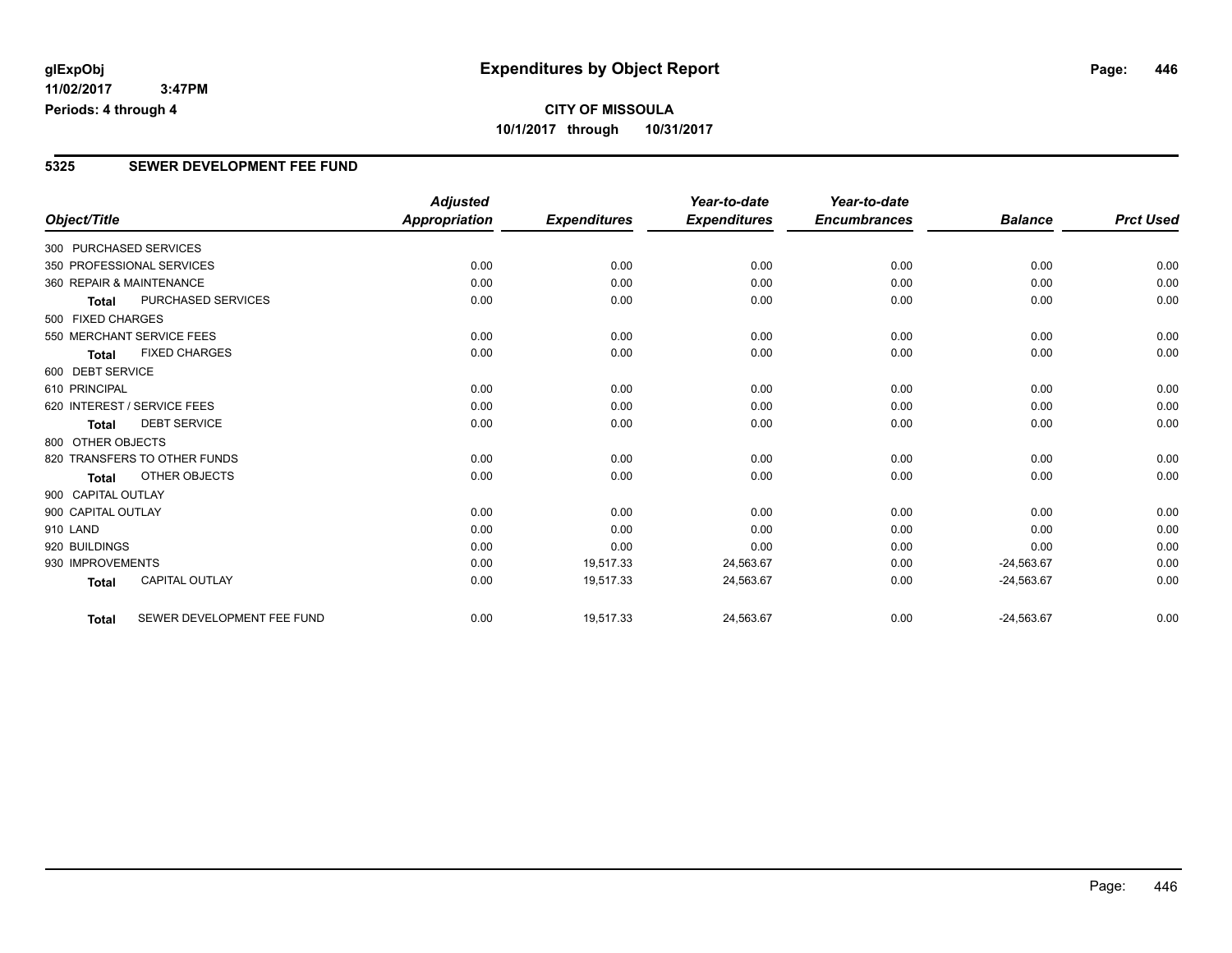# **5340 SEWER CONSTRUCTION FUND**

|                                       | <b>Adjusted</b>      |                     | Year-to-date        | Year-to-date        |                |                  |
|---------------------------------------|----------------------|---------------------|---------------------|---------------------|----------------|------------------|
| Object/Title                          | <b>Appropriation</b> | <b>Expenditures</b> | <b>Expenditures</b> | <b>Encumbrances</b> | <b>Balance</b> | <b>Prct Used</b> |
| 300 PURCHASED SERVICES                |                      |                     |                     |                     |                |                  |
| 350 PROFESSIONAL SERVICES             | 0.00                 | 0.00                | 0.00                | 0.00                | 0.00           | 0.00             |
| 360 REPAIR & MAINTENANCE              | 0.00                 | 0.00                | 0.00                | 0.00                | 0.00           | 0.00             |
| PURCHASED SERVICES<br><b>Total</b>    | 0.00                 | 0.00                | 0.00                | 0.00                | 0.00           | 0.00             |
| 500 FIXED CHARGES                     |                      |                     |                     |                     |                |                  |
| 550 MERCHANT SERVICE FEES             | 0.00                 | 0.00                | 0.00                | 0.00                | 0.00           | 0.00             |
| <b>FIXED CHARGES</b><br><b>Total</b>  | 0.00                 | 0.00                | 0.00                | 0.00                | 0.00           | 0.00             |
| 800 OTHER OBJECTS                     |                      |                     |                     |                     |                |                  |
| 820 TRANSFERS TO OTHER FUNDS          | 0.00                 | 0.00                | 0.00                | 0.00                | 0.00           | 0.00             |
| OTHER OBJECTS<br><b>Total</b>         | 0.00                 | 0.00                | 0.00                | 0.00                | 0.00           | 0.00             |
| 900 CAPITAL OUTLAY                    |                      |                     |                     |                     |                |                  |
| 930 IMPROVEMENTS                      | 0.00                 | 0.00                | 0.00                | 0.00                | 0.00           | 0.00             |
| 940 MACHINERY & EQUIPMENT             | 0.00                 | 0.00                | 0.00                | 0.00                | 0.00           | 0.00             |
| <b>CAPITAL OUTLAY</b><br><b>Total</b> | 0.00                 | 0.00                | 0.00                | 0.00                | 0.00           | 0.00             |
| <b>WASTEWATER</b><br><b>Total</b>     | 0.00                 | 0.00                | 0.00                | 0.00                | 0.00           | 0.00             |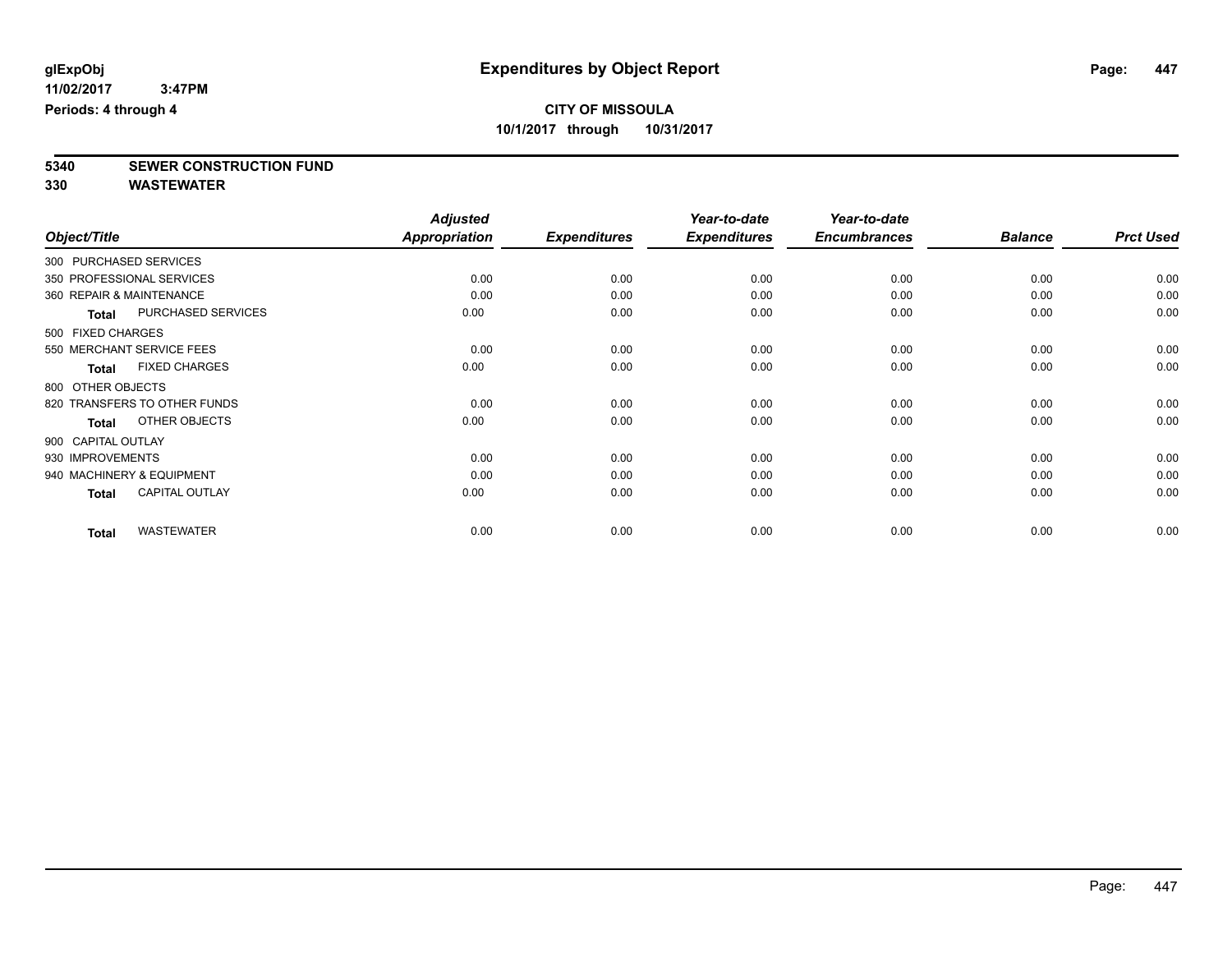# **5340 SEWER CONSTRUCTION FUND**

**390 NON-DEPARTMENTAL**

| Object/Title       |                       | <b>Adjusted</b><br><b>Appropriation</b> | <b>Expenditures</b> | Year-to-date<br><b>Expenditures</b> | Year-to-date<br><b>Encumbrances</b> | <b>Balance</b> | <b>Prct Used</b> |
|--------------------|-----------------------|-----------------------------------------|---------------------|-------------------------------------|-------------------------------------|----------------|------------------|
| 900 CAPITAL OUTLAY |                       |                                         |                     |                                     |                                     |                |                  |
| 930 IMPROVEMENTS   |                       | 0.00                                    | 0.00                | 0.00                                | 0.00                                | 0.00           | 0.00             |
| Total              | <b>CAPITAL OUTLAY</b> | 0.00                                    | 0.00                | 0.00                                | 0.00                                | 0.00           | 0.00             |
| <b>Total</b>       | NON-DEPARTMENTAL      | 0.00                                    | 0.00                | 0.00                                | 0.00                                | 0.00           | 0.00             |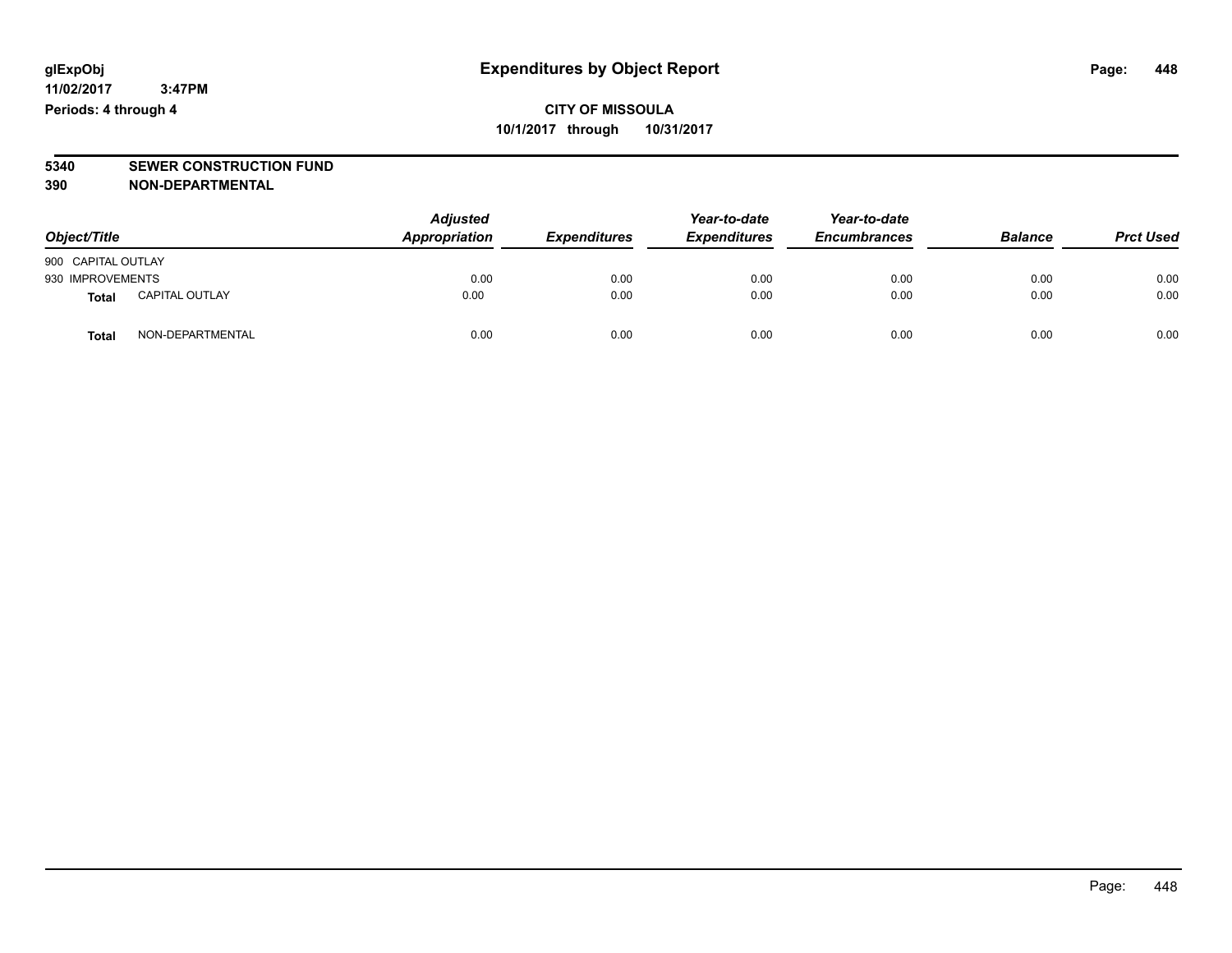## **CITY OF MISSOULA 10/1/2017 through 10/31/2017**

### **5340 SEWER CONSTRUCTION FUND**

| Object/Title             |                              | <b>Adjusted</b><br><b>Appropriation</b> | <b>Expenditures</b> | Year-to-date<br><b>Expenditures</b> | Year-to-date<br><b>Encumbrances</b> | <b>Balance</b> | <b>Prct Used</b> |
|--------------------------|------------------------------|-----------------------------------------|---------------------|-------------------------------------|-------------------------------------|----------------|------------------|
| 300 PURCHASED SERVICES   |                              |                                         |                     |                                     |                                     |                |                  |
|                          | 350 PROFESSIONAL SERVICES    | 0.00                                    | 0.00                | 0.00                                | 0.00                                | 0.00           | 0.00             |
| 360 REPAIR & MAINTENANCE |                              | 0.00                                    | 0.00                | 0.00                                | 0.00                                | 0.00           | 0.00             |
| <b>Total</b>             | PURCHASED SERVICES           | 0.00                                    | 0.00                | 0.00                                | 0.00                                | 0.00           | 0.00             |
| 500 FIXED CHARGES        |                              |                                         |                     |                                     |                                     |                |                  |
|                          | 550 MERCHANT SERVICE FEES    | 0.00                                    | 0.00                | 0.00                                | 0.00                                | 0.00           | 0.00             |
| Total                    | <b>FIXED CHARGES</b>         | 0.00                                    | 0.00                | 0.00                                | 0.00                                | 0.00           | 0.00             |
| 800 OTHER OBJECTS        |                              |                                         |                     |                                     |                                     |                |                  |
|                          | 820 TRANSFERS TO OTHER FUNDS | 0.00                                    | 0.00                | 0.00                                | 0.00                                | 0.00           | 0.00             |
| <b>Total</b>             | OTHER OBJECTS                | 0.00                                    | 0.00                | 0.00                                | 0.00                                | 0.00           | 0.00             |
| 900 CAPITAL OUTLAY       |                              |                                         |                     |                                     |                                     |                |                  |
| 930 IMPROVEMENTS         |                              | 0.00                                    | 0.00                | 0.00                                | 0.00                                | 0.00           | 0.00             |
|                          | 940 MACHINERY & EQUIPMENT    | 0.00                                    | 0.00                | 0.00                                | 0.00                                | 0.00           | 0.00             |
| <b>Total</b>             | <b>CAPITAL OUTLAY</b>        | 0.00                                    | 0.00                | 0.00                                | 0.00                                | 0.00           | 0.00             |
| <b>Total</b>             | SEWER CONSTRUCTION FUND      | 0.00                                    | 0.00                | 0.00                                | 0.00                                | 0.00           | 0.00             |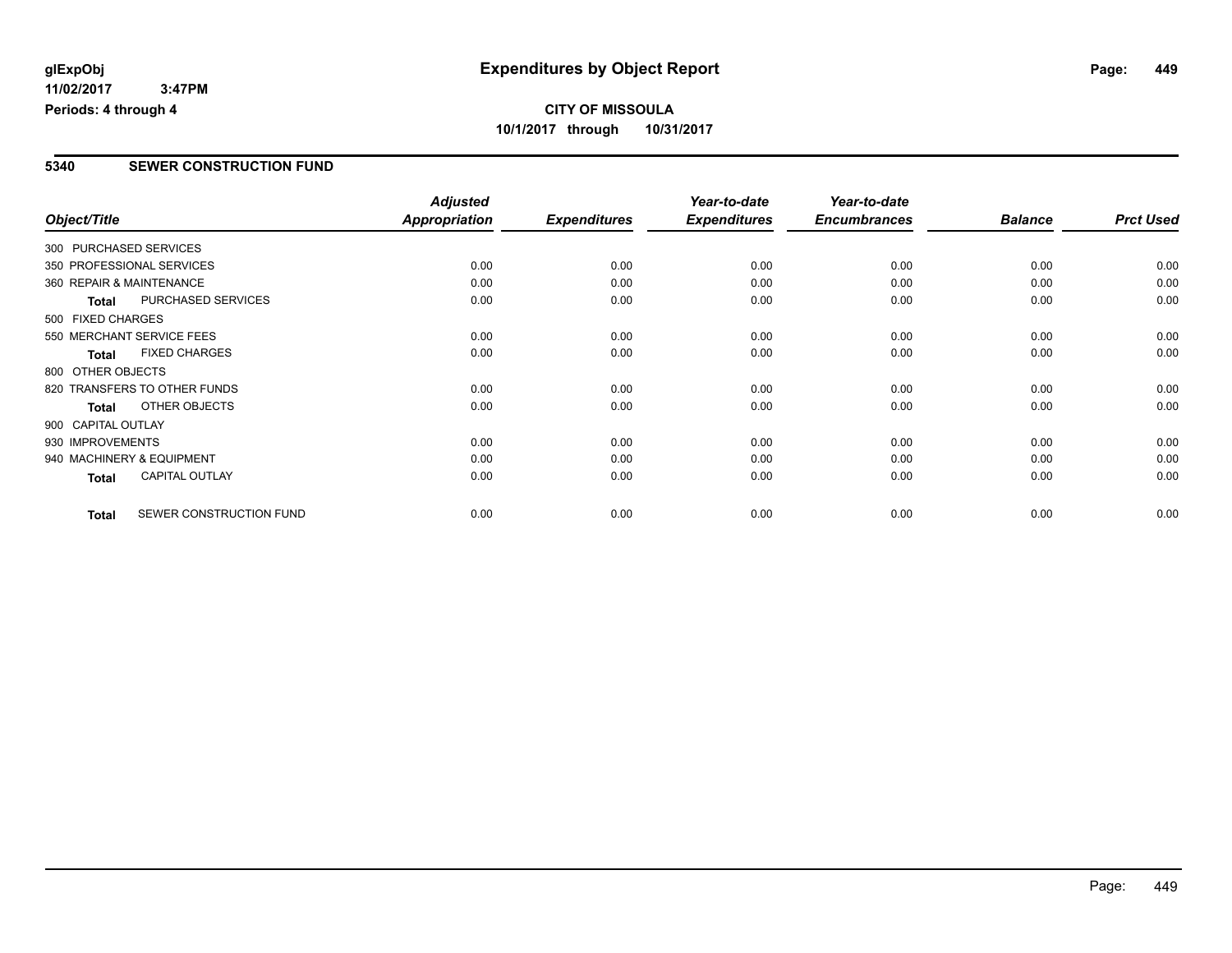## **CITY OF MISSOULA 10/1/2017 through 10/31/2017**

# **5360 UNASSIGNED WASTEWATER DEBT SERVICE**

|                                     | <b>Adjusted</b><br>Appropriation |                     | Year-to-date        | Year-to-date<br><b>Encumbrances</b> |                |                  |
|-------------------------------------|----------------------------------|---------------------|---------------------|-------------------------------------|----------------|------------------|
| Object/Title                        |                                  | <b>Expenditures</b> | <b>Expenditures</b> |                                     | <b>Balance</b> | <b>Prct Used</b> |
| 600 DEBT SERVICE                    |                                  |                     |                     |                                     |                |                  |
| 610 PRINCIPAL                       | 0.00                             | 0.00                | 0.00                | 0.00                                | 0.00           | 0.00             |
| 620 INTEREST / SERVICE FEES         | 0.00                             | 0.00                | 0.00                | 0.00                                | 0.00           | 0.00             |
| <b>DEBT SERVICE</b><br><b>Total</b> | 0.00                             | 0.00                | 0.00                | 0.00                                | 0.00           | 0.00             |
| <b>WASTEWATER</b><br><b>Total</b>   | 0.00                             | 0.00                | 0.00                | 0.00                                | 0.00           | 0.00             |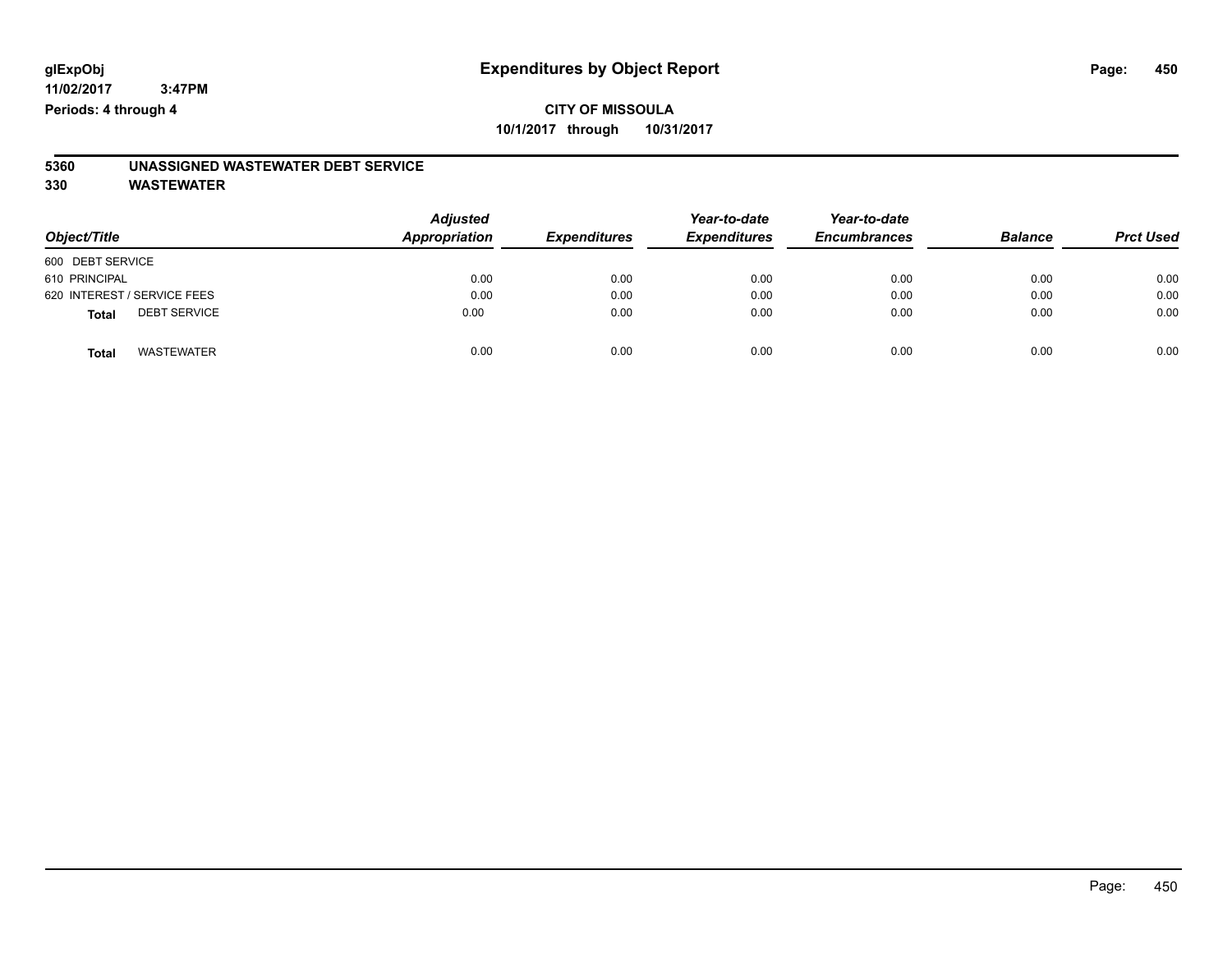## **glExpObj Expenditures by Object Report Page: 451**

**11/02/2017 3:47PM Periods: 4 through 4**

#### **5360 UNASSIGNED WASTEWATER DEBT SERVICE**

| Object/Title                                    | <b>Adjusted</b><br><b>Appropriation</b> | <b>Expenditures</b> | Year-to-date<br><b>Expenditures</b> | Year-to-date<br><b>Encumbrances</b> | <b>Balance</b> | <b>Prct Used</b> |
|-------------------------------------------------|-----------------------------------------|---------------------|-------------------------------------|-------------------------------------|----------------|------------------|
| 600 DEBT SERVICE                                |                                         |                     |                                     |                                     |                |                  |
| 610 PRINCIPAL                                   | 0.00                                    | 0.00                | 0.00                                | 0.00                                | 0.00           | 0.00             |
| 620 INTEREST / SERVICE FEES                     | 0.00                                    | 0.00                | 0.00                                | 0.00                                | 0.00           | 0.00             |
| <b>DEBT SERVICE</b><br><b>Total</b>             | 0.00                                    | 0.00                | 0.00                                | 0.00                                | 0.00           | 0.00             |
| UNASSIGNED WASTEWATER DEBT SERV<br><b>Total</b> | 0.00                                    | 0.00                | 0.00                                | 0.00                                | 0.00           | 0.00             |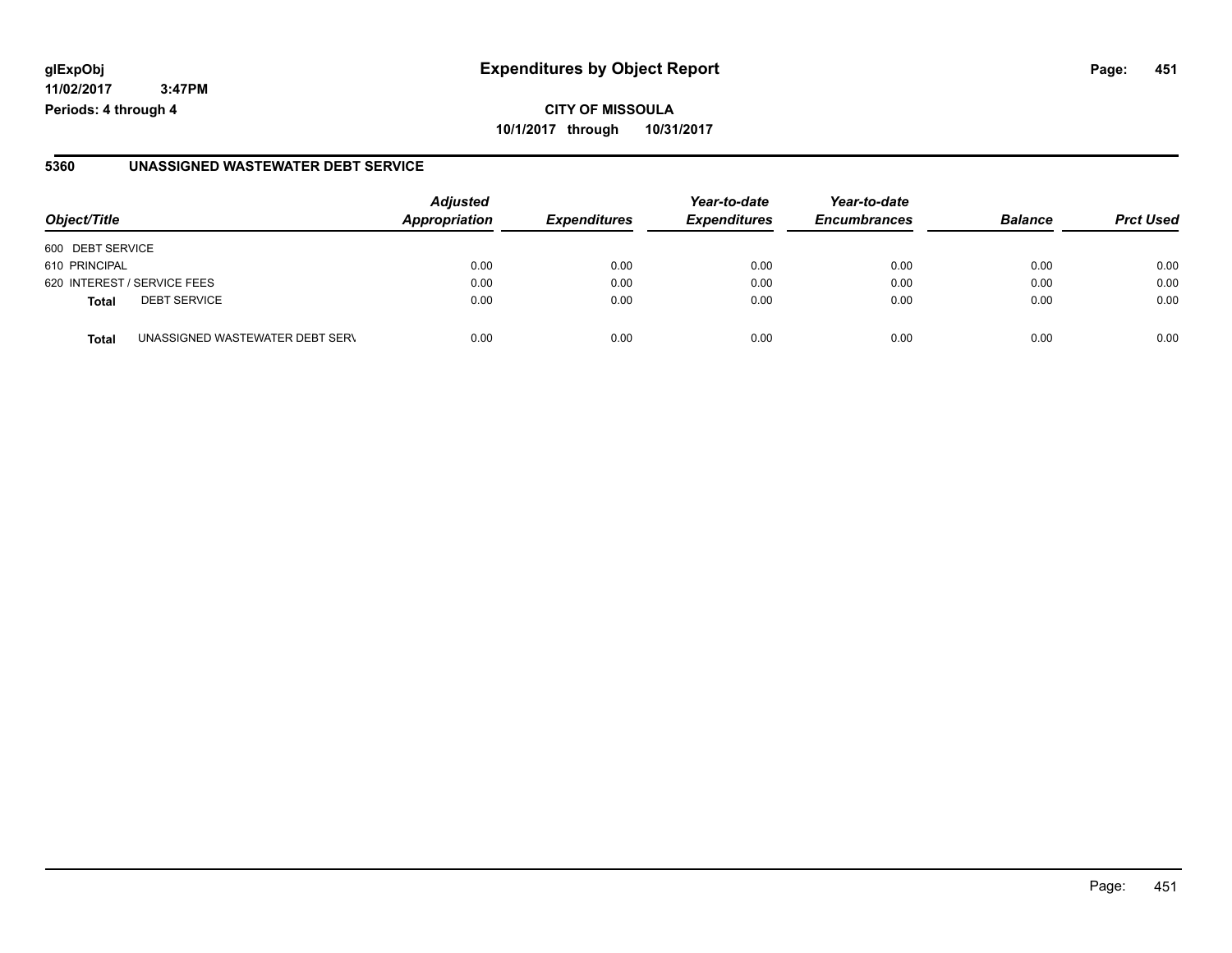### **CITY OF MISSOULA 10/1/2017 through 10/31/2017**

# **5361 2001 SEWER REVENUE BONDS-DEBT SERVICE**

|                                      | <b>Adjusted</b>      |                     | Year-to-date        | Year-to-date        |                |                  |
|--------------------------------------|----------------------|---------------------|---------------------|---------------------|----------------|------------------|
| Object/Title                         | <b>Appropriation</b> | <b>Expenditures</b> | <b>Expenditures</b> | <b>Encumbrances</b> | <b>Balance</b> | <b>Prct Used</b> |
| 500 FIXED CHARGES                    |                      |                     |                     |                     |                |                  |
| 550 MERCHANT SERVICE FEES            | 0.00                 | 0.00                | 0.00                | 0.00                | 0.00           | 0.00             |
| <b>FIXED CHARGES</b><br><b>Total</b> | 0.00                 | 0.00                | 0.00                | 0.00                | 0.00           | 0.00             |
| 600 DEBT SERVICE                     |                      |                     |                     |                     |                |                  |
| 610 PRINCIPAL                        | 0.00                 | 0.00                | 0.00                | 0.00                | 0.00           | 0.00             |
| 620 INTEREST / SERVICE FEES          | 0.00                 | 0.00                | 0.00                | 0.00                | 0.00           | 0.00             |
| <b>DEBT SERVICE</b><br><b>Total</b>  | 0.00                 | 0.00                | 0.00                | 0.00                | 0.00           | 0.00             |
| <b>WASTEWATER</b><br>Total           | 0.00                 | 0.00                | 0.00                | 0.00                | 0.00           | 0.00             |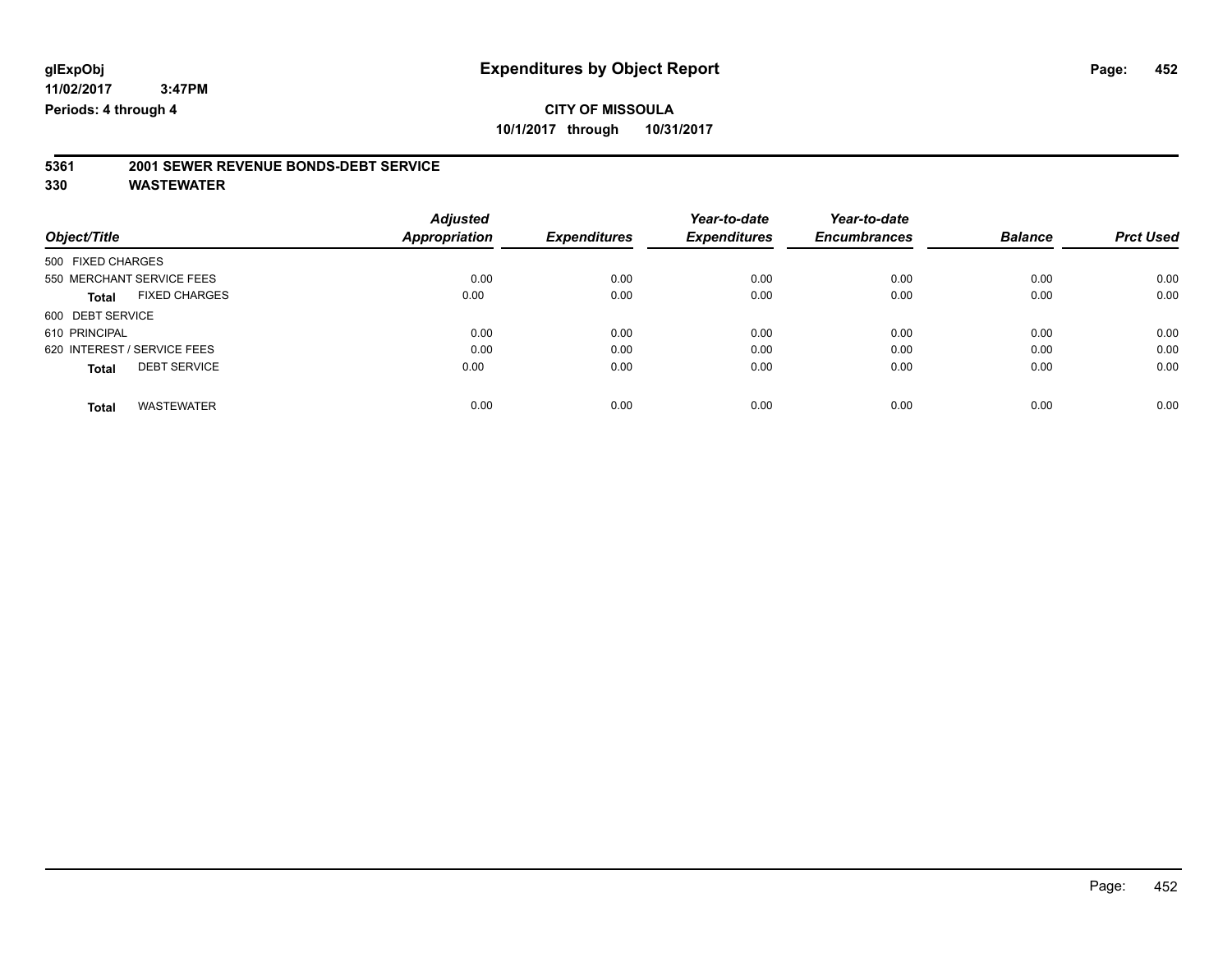## **CITY OF MISSOULA 10/1/2017 through 10/31/2017**

### **5361 2001 SEWER REVENUE BONDS-DEBT SERVICE**

| Object/Title                |                                  | <b>Adjusted</b><br>Appropriation | <b>Expenditures</b> | Year-to-date<br><b>Expenditures</b> | Year-to-date<br><b>Encumbrances</b> | <b>Balance</b> | <b>Prct Used</b> |
|-----------------------------|----------------------------------|----------------------------------|---------------------|-------------------------------------|-------------------------------------|----------------|------------------|
| 500 FIXED CHARGES           |                                  |                                  |                     |                                     |                                     |                |                  |
|                             | 550 MERCHANT SERVICE FEES        | 0.00                             | 0.00                | 0.00                                | 0.00                                | 0.00           | 0.00             |
| <b>Total</b>                | <b>FIXED CHARGES</b>             | 0.00                             | 0.00                | 0.00                                | 0.00                                | 0.00           | 0.00             |
| 600 DEBT SERVICE            |                                  |                                  |                     |                                     |                                     |                |                  |
| 610 PRINCIPAL               |                                  | 0.00                             | 0.00                | 0.00                                | 0.00                                | 0.00           | 0.00             |
| 620 INTEREST / SERVICE FEES |                                  | 0.00                             | 0.00                | 0.00                                | 0.00                                | 0.00           | 0.00             |
| <b>Total</b>                | <b>DEBT SERVICE</b>              | 0.00                             | 0.00                | 0.00                                | 0.00                                | 0.00           | 0.00             |
| <b>Total</b>                | 2001 SEWER REVENUE BONDS-DEBT SE | 0.00                             | 0.00                | 0.00                                | 0.00                                | 0.00           | 0.00             |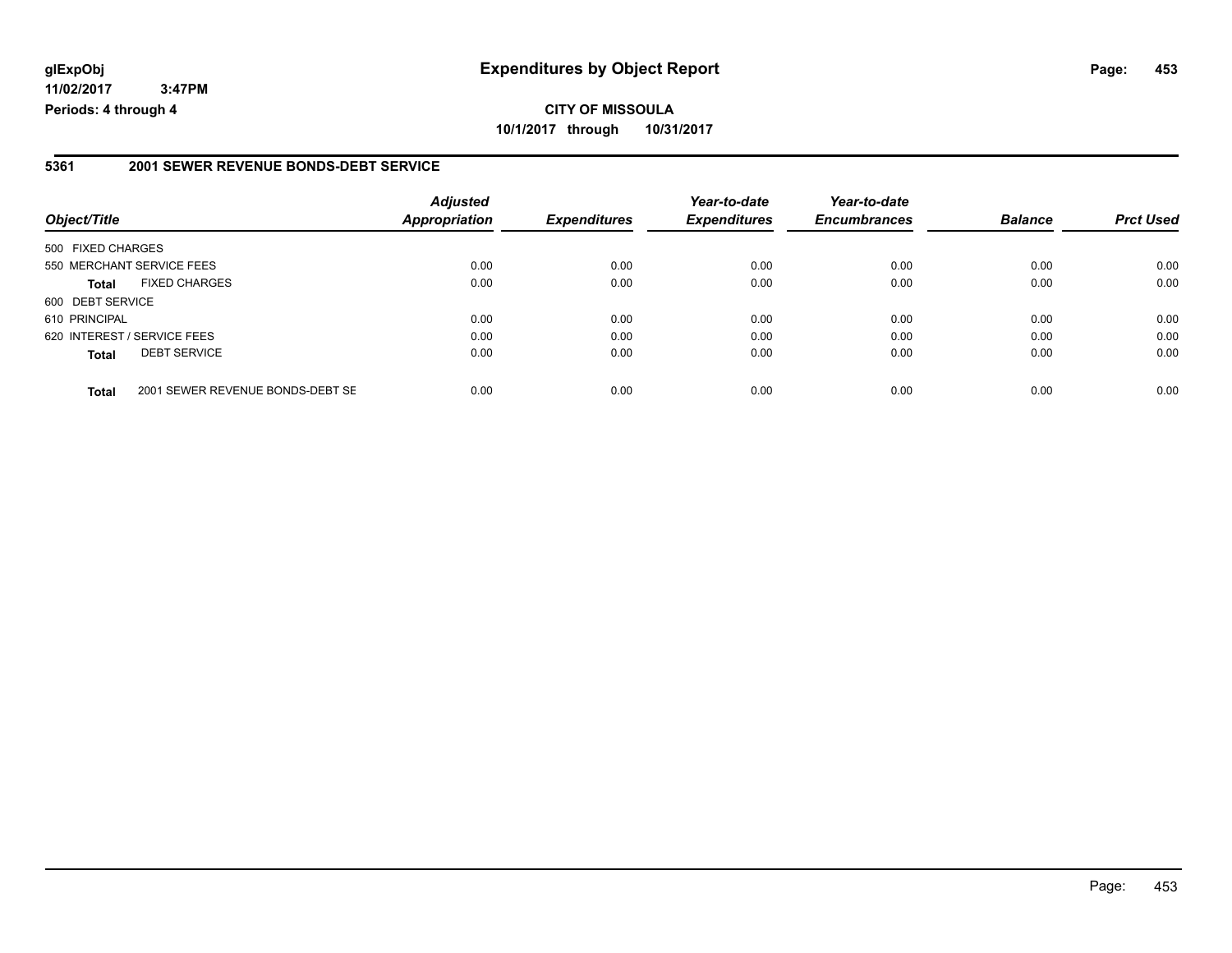**CITY OF MISSOULA 10/1/2017 through 10/31/2017**

# **5362 00 SEWER REVENUE BOND - SERIES B DEBT SE**

|                                      | <b>Adjusted</b>      |                     | Year-to-date        | Year-to-date        |                |                  |
|--------------------------------------|----------------------|---------------------|---------------------|---------------------|----------------|------------------|
| Object/Title                         | <b>Appropriation</b> | <b>Expenditures</b> | <b>Expenditures</b> | <b>Encumbrances</b> | <b>Balance</b> | <b>Prct Used</b> |
| 500 FIXED CHARGES                    |                      |                     |                     |                     |                |                  |
| 550 MERCHANT SERVICE FEES            | 0.00                 | 0.00                | 0.00                | 0.00                | 0.00           | 0.00             |
| <b>FIXED CHARGES</b><br><b>Total</b> | 0.00                 | 0.00                | 0.00                | 0.00                | 0.00           | 0.00             |
| 600 DEBT SERVICE                     |                      |                     |                     |                     |                |                  |
| 610 PRINCIPAL                        | 0.00                 | 0.00                | 0.00                | 0.00                | 0.00           | 0.00             |
| 620 INTEREST / SERVICE FEES          | 0.00                 | 0.00                | 0.00                | 0.00                | 0.00           | 0.00             |
| <b>DEBT SERVICE</b><br>Total         | 0.00                 | 0.00                | 0.00                | 0.00                | 0.00           | 0.00             |
| 800 OTHER OBJECTS                    |                      |                     |                     |                     |                |                  |
| 820 TRANSFERS TO OTHER FUNDS         | 0.00                 | 0.00                | 0.00                | 0.00                | 0.00           | 0.00             |
| OTHER OBJECTS<br><b>Total</b>        | 0.00                 | 0.00                | 0.00                | 0.00                | 0.00           | 0.00             |
|                                      |                      |                     |                     |                     |                |                  |
| <b>WASTEWATER</b><br><b>Total</b>    | 0.00                 | 0.00                | 0.00                | 0.00                | 0.00           | 0.00             |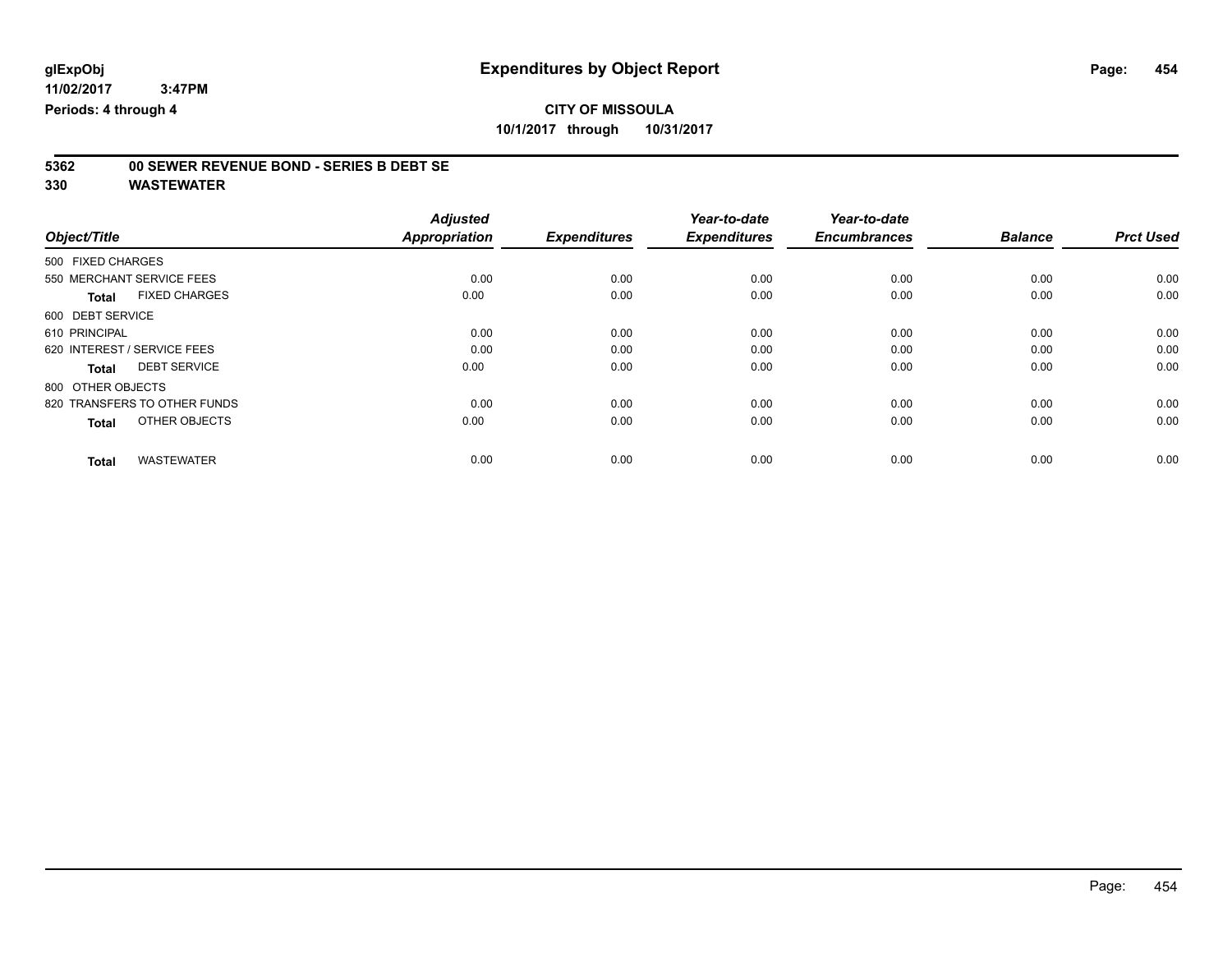## **CITY OF MISSOULA 10/1/2017 through 10/31/2017**

#### **5362 00 SEWER REVENUE BOND - SERIES B DEBT SE**

|                   |                                    | <b>Adjusted</b> |                     | Year-to-date        | Year-to-date        |                |                  |
|-------------------|------------------------------------|-----------------|---------------------|---------------------|---------------------|----------------|------------------|
| Object/Title      |                                    | Appropriation   | <b>Expenditures</b> | <b>Expenditures</b> | <b>Encumbrances</b> | <b>Balance</b> | <b>Prct Used</b> |
| 500 FIXED CHARGES |                                    |                 |                     |                     |                     |                |                  |
|                   | 550 MERCHANT SERVICE FEES          | 0.00            | 0.00                | 0.00                | 0.00                | 0.00           | 0.00             |
| <b>Total</b>      | <b>FIXED CHARGES</b>               | 0.00            | 0.00                | 0.00                | 0.00                | 0.00           | 0.00             |
| 600 DEBT SERVICE  |                                    |                 |                     |                     |                     |                |                  |
| 610 PRINCIPAL     |                                    | 0.00            | 0.00                | 0.00                | 0.00                | 0.00           | 0.00             |
|                   | 620 INTEREST / SERVICE FEES        | 0.00            | 0.00                | 0.00                | 0.00                | 0.00           | 0.00             |
| <b>Total</b>      | <b>DEBT SERVICE</b>                | 0.00            | 0.00                | 0.00                | 0.00                | 0.00           | 0.00             |
| 800 OTHER OBJECTS |                                    |                 |                     |                     |                     |                |                  |
|                   | 820 TRANSFERS TO OTHER FUNDS       | 0.00            | 0.00                | 0.00                | 0.00                | 0.00           | 0.00             |
| Total             | OTHER OBJECTS                      | 0.00            | 0.00                | 0.00                | 0.00                | 0.00           | 0.00             |
| <b>Total</b>      | 00 SEWER REVENUE BOND - SERIES B D | 0.00            | 0.00                | 0.00                | 0.00                | 0.00           | 0.00             |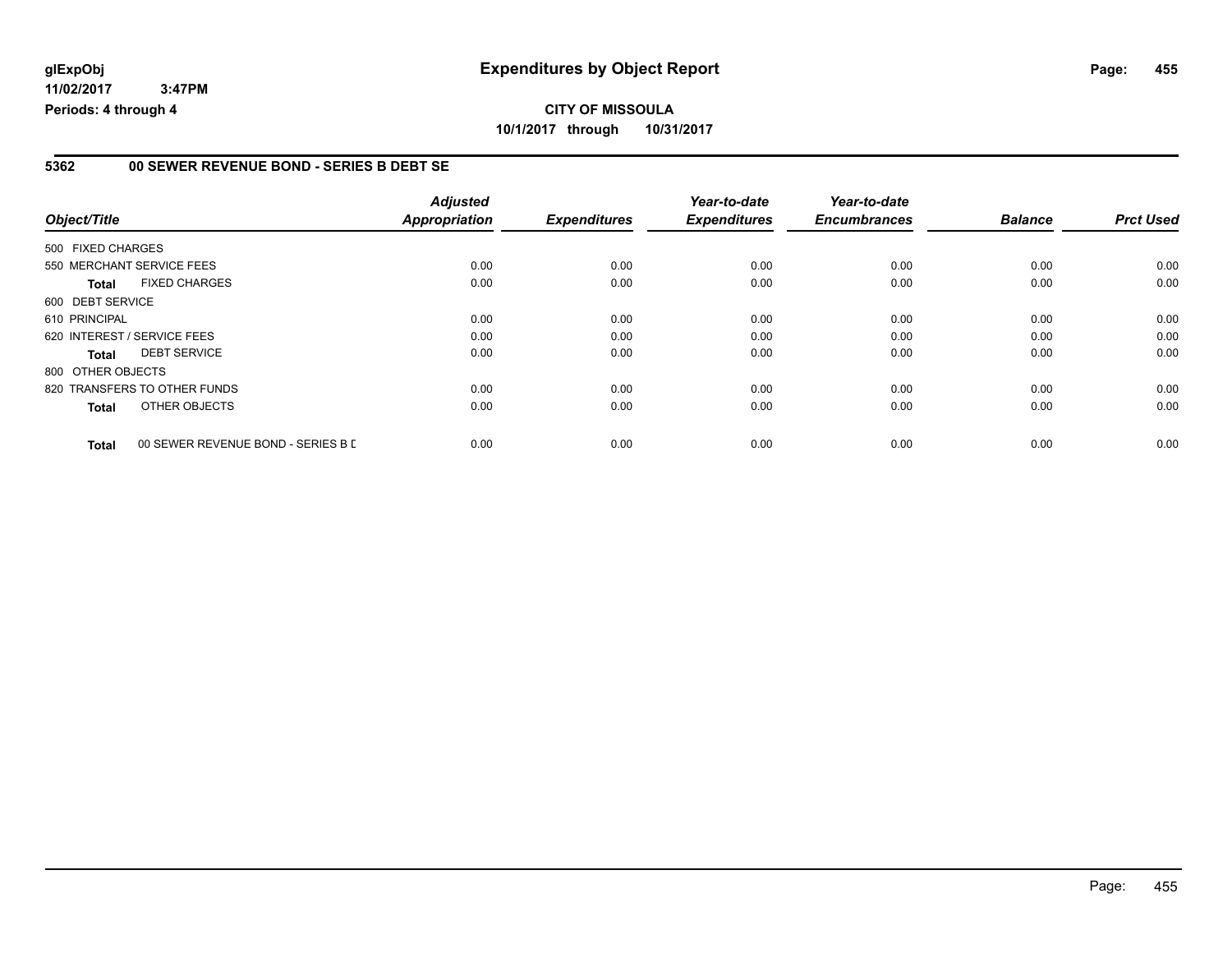**CITY OF MISSOULA 10/1/2017 through 10/31/2017**

# **5363 92 SEWER REVENUE BOND SERIES A DEBT SERV**

|                                      | <b>Adjusted</b> |                     | Year-to-date        | Year-to-date        |                |                  |
|--------------------------------------|-----------------|---------------------|---------------------|---------------------|----------------|------------------|
| Object/Title                         | Appropriation   | <b>Expenditures</b> | <b>Expenditures</b> | <b>Encumbrances</b> | <b>Balance</b> | <b>Prct Used</b> |
| 500 FIXED CHARGES                    |                 |                     |                     |                     |                |                  |
| 550 MERCHANT SERVICE FEES            | 0.00            | 0.00                | 0.00                | 0.00                | 0.00           | 0.00             |
| <b>FIXED CHARGES</b><br><b>Total</b> | 0.00            | 0.00                | 0.00                | 0.00                | 0.00           | 0.00             |
| 600 DEBT SERVICE                     |                 |                     |                     |                     |                |                  |
| 610 PRINCIPAL                        | 0.00            | 0.00                | 0.00                | 0.00                | 0.00           | 0.00             |
| 620 INTEREST / SERVICE FEES          | 0.00            | 0.00                | 0.00                | 0.00                | 0.00           | 0.00             |
| <b>DEBT SERVICE</b><br><b>Total</b>  | 0.00            | 0.00                | 0.00                | 0.00                | 0.00           | 0.00             |
| <b>WASTEWATER</b><br><b>Total</b>    | 0.00            | 0.00                | 0.00                | 0.00                | 0.00           | 0.00             |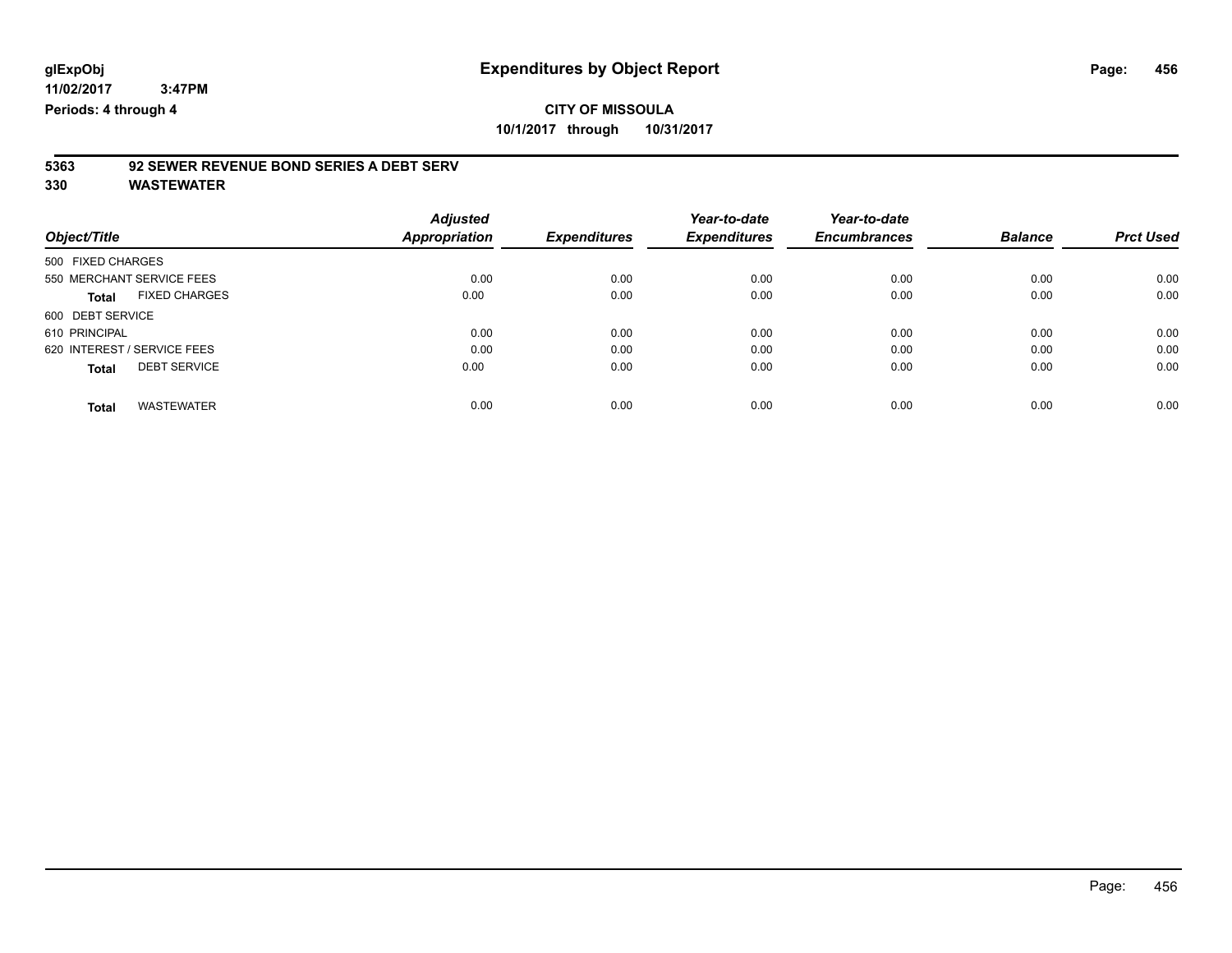### **glExpObj Expenditures by Object Report Page: 457**

**11/02/2017 3:47PM Periods: 4 through 4**

#### **5363 92 SEWER REVENUE BOND SERIES A DEBT SERV**

| Object/Title                |                                   | <b>Adjusted</b><br><b>Appropriation</b> | <b>Expenditures</b> | Year-to-date<br><b>Expenditures</b> | Year-to-date<br><b>Encumbrances</b> | <b>Balance</b> | <b>Prct Used</b> |
|-----------------------------|-----------------------------------|-----------------------------------------|---------------------|-------------------------------------|-------------------------------------|----------------|------------------|
| 500 FIXED CHARGES           |                                   |                                         |                     |                                     |                                     |                |                  |
| 550 MERCHANT SERVICE FEES   |                                   | 0.00                                    | 0.00                | 0.00                                | 0.00                                | 0.00           | 0.00             |
| <b>Total</b>                | <b>FIXED CHARGES</b>              | 0.00                                    | 0.00                | 0.00                                | 0.00                                | 0.00           | 0.00             |
| 600 DEBT SERVICE            |                                   |                                         |                     |                                     |                                     |                |                  |
| 610 PRINCIPAL               |                                   | 0.00                                    | 0.00                | 0.00                                | 0.00                                | 0.00           | 0.00             |
| 620 INTEREST / SERVICE FEES |                                   | 0.00                                    | 0.00                | 0.00                                | 0.00                                | 0.00           | 0.00             |
| <b>Total</b>                | <b>DEBT SERVICE</b>               | 0.00                                    | 0.00                | 0.00                                | 0.00                                | 0.00           | 0.00             |
| <b>Total</b>                | 92 SEWER REVENUE BOND SERIES A DE | 0.00                                    | 0.00                | 0.00                                | 0.00                                | 0.00           | 0.00             |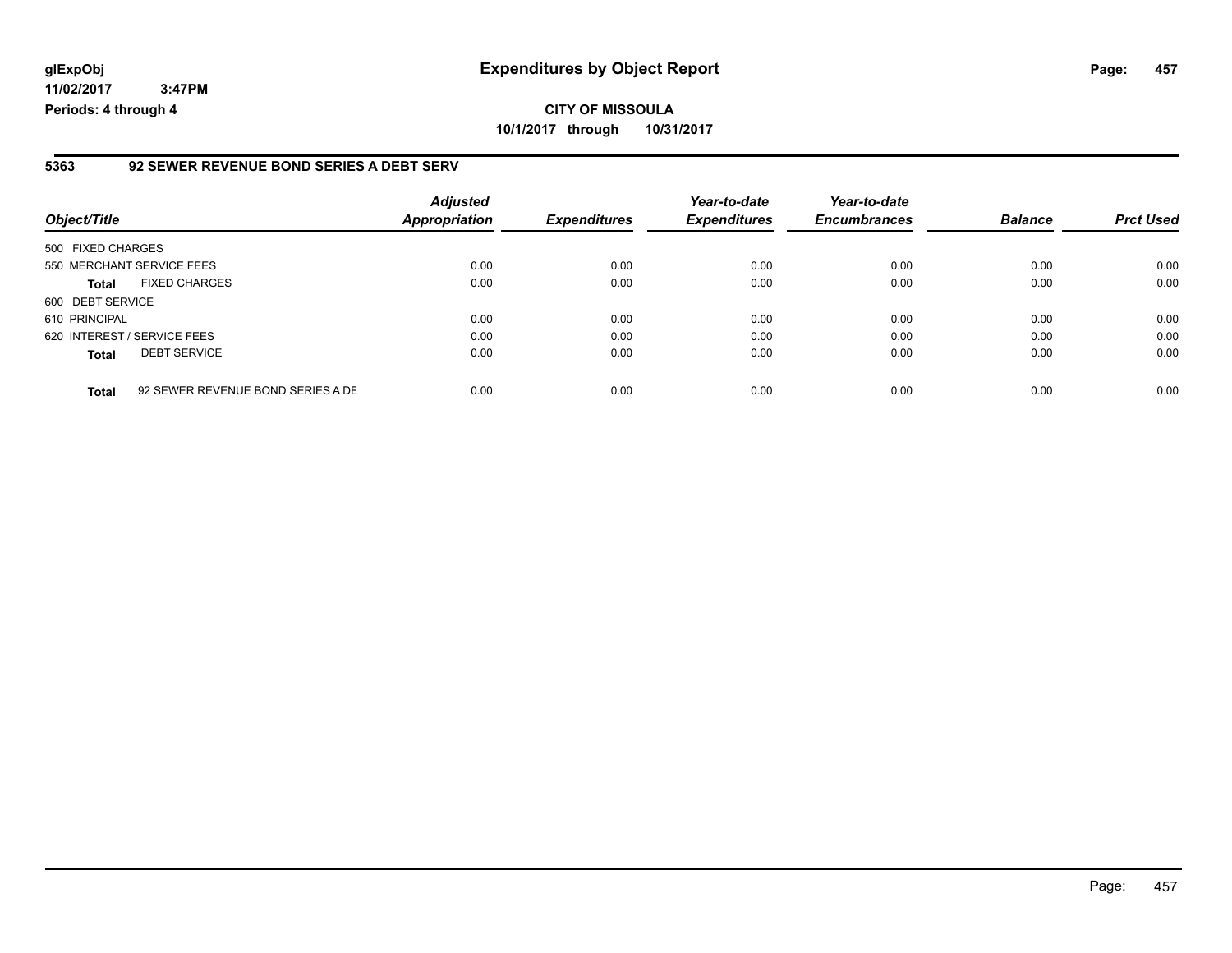### **CITY OF MISSOULA 10/1/2017 through 10/31/2017**

# **5364 92 SEWER REVENUE BOND - SERIES B DEBT S**

|                                      | <b>Adjusted</b>      |                     | Year-to-date        | Year-to-date        |                |                  |
|--------------------------------------|----------------------|---------------------|---------------------|---------------------|----------------|------------------|
| Object/Title                         | <b>Appropriation</b> | <b>Expenditures</b> | <b>Expenditures</b> | <b>Encumbrances</b> | <b>Balance</b> | <b>Prct Used</b> |
| 500 FIXED CHARGES                    |                      |                     |                     |                     |                |                  |
| 550 MERCHANT SERVICE FEES            | 0.00                 | 0.00                | 0.00                | 0.00                | 0.00           | 0.00             |
| <b>FIXED CHARGES</b><br><b>Total</b> | 0.00                 | 0.00                | 0.00                | 0.00                | 0.00           | 0.00             |
| 600 DEBT SERVICE                     |                      |                     |                     |                     |                |                  |
| 610 PRINCIPAL                        | 0.00                 | 0.00                | 0.00                | 0.00                | 0.00           | 0.00             |
| 620 INTEREST / SERVICE FEES          | 0.00                 | 0.00                | 0.00                | 0.00                | 0.00           | 0.00             |
| <b>DEBT SERVICE</b><br><b>Total</b>  | 0.00                 | 0.00                | 0.00                | 0.00                | 0.00           | 0.00             |
|                                      |                      |                     |                     |                     |                |                  |
| <b>WASTEWATER</b><br>Total           | 0.00                 | 0.00                | 0.00                | 0.00                | 0.00           | 0.00             |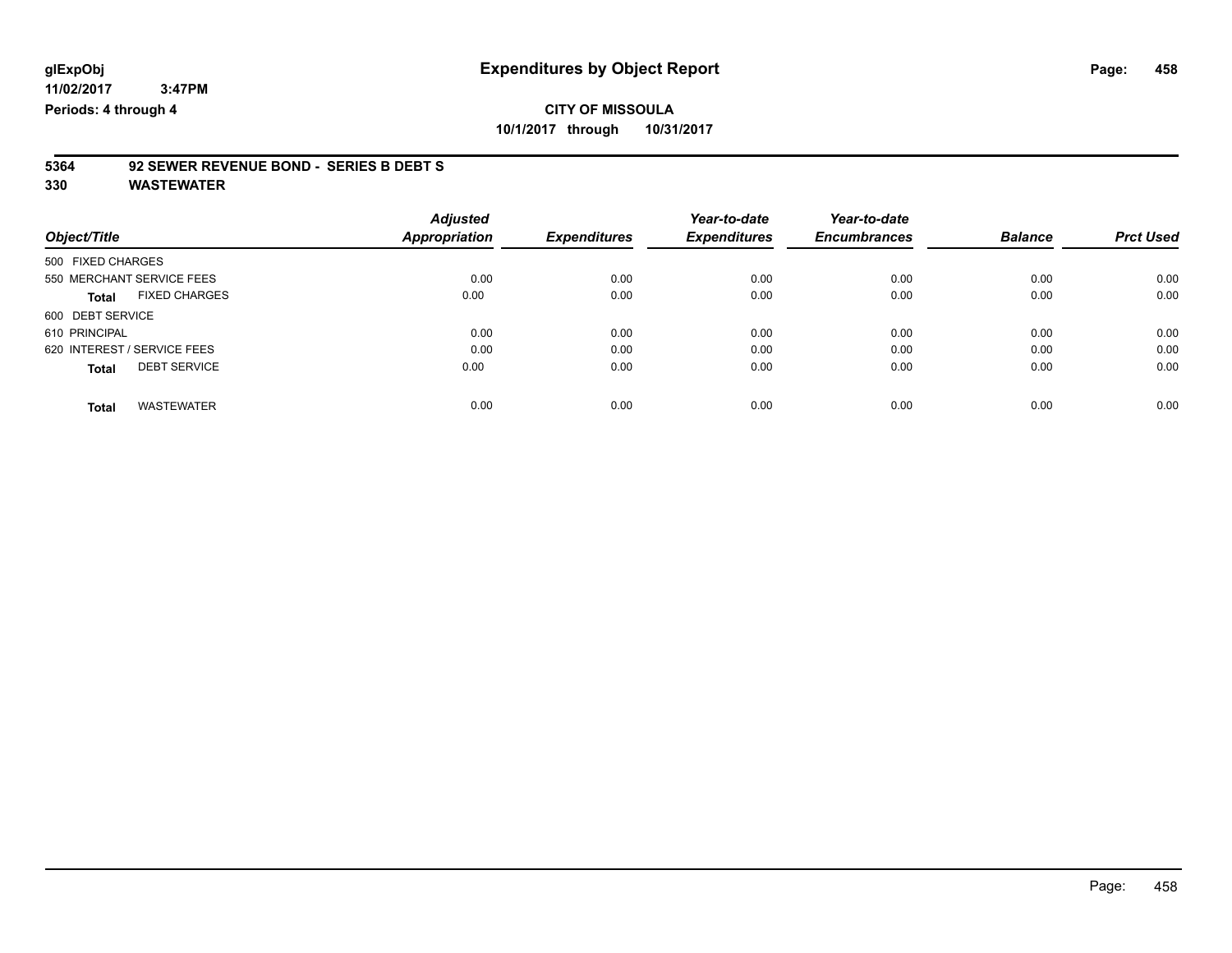#### **5364 92 SEWER REVENUE BOND - SERIES B DEBT S**

| Object/Title                                       | <b>Adjusted</b><br>Appropriation | <b>Expenditures</b> | Year-to-date<br><b>Expenditures</b> | Year-to-date<br><b>Encumbrances</b> | <b>Balance</b> | <b>Prct Used</b> |
|----------------------------------------------------|----------------------------------|---------------------|-------------------------------------|-------------------------------------|----------------|------------------|
| 500 FIXED CHARGES                                  |                                  |                     |                                     |                                     |                |                  |
| 550 MERCHANT SERVICE FEES                          | 0.00                             | 0.00                | 0.00                                | 0.00                                | 0.00           | 0.00             |
| <b>FIXED CHARGES</b><br><b>Total</b>               | 0.00                             | 0.00                | 0.00                                | 0.00                                | 0.00           | 0.00             |
| 600 DEBT SERVICE                                   |                                  |                     |                                     |                                     |                |                  |
| 610 PRINCIPAL                                      | 0.00                             | 0.00                | 0.00                                | 0.00                                | 0.00           | 0.00             |
| 620 INTEREST / SERVICE FEES                        | 0.00                             | 0.00                | 0.00                                | 0.00                                | 0.00           | 0.00             |
| <b>DEBT SERVICE</b><br><b>Total</b>                | 0.00                             | 0.00                | 0.00                                | 0.00                                | 0.00           | 0.00             |
| 92 SEWER REVENUE BOND - SERIES B I<br><b>Total</b> | 0.00                             | 0.00                | 0.00                                | 0.00                                | 0.00           | 0.00             |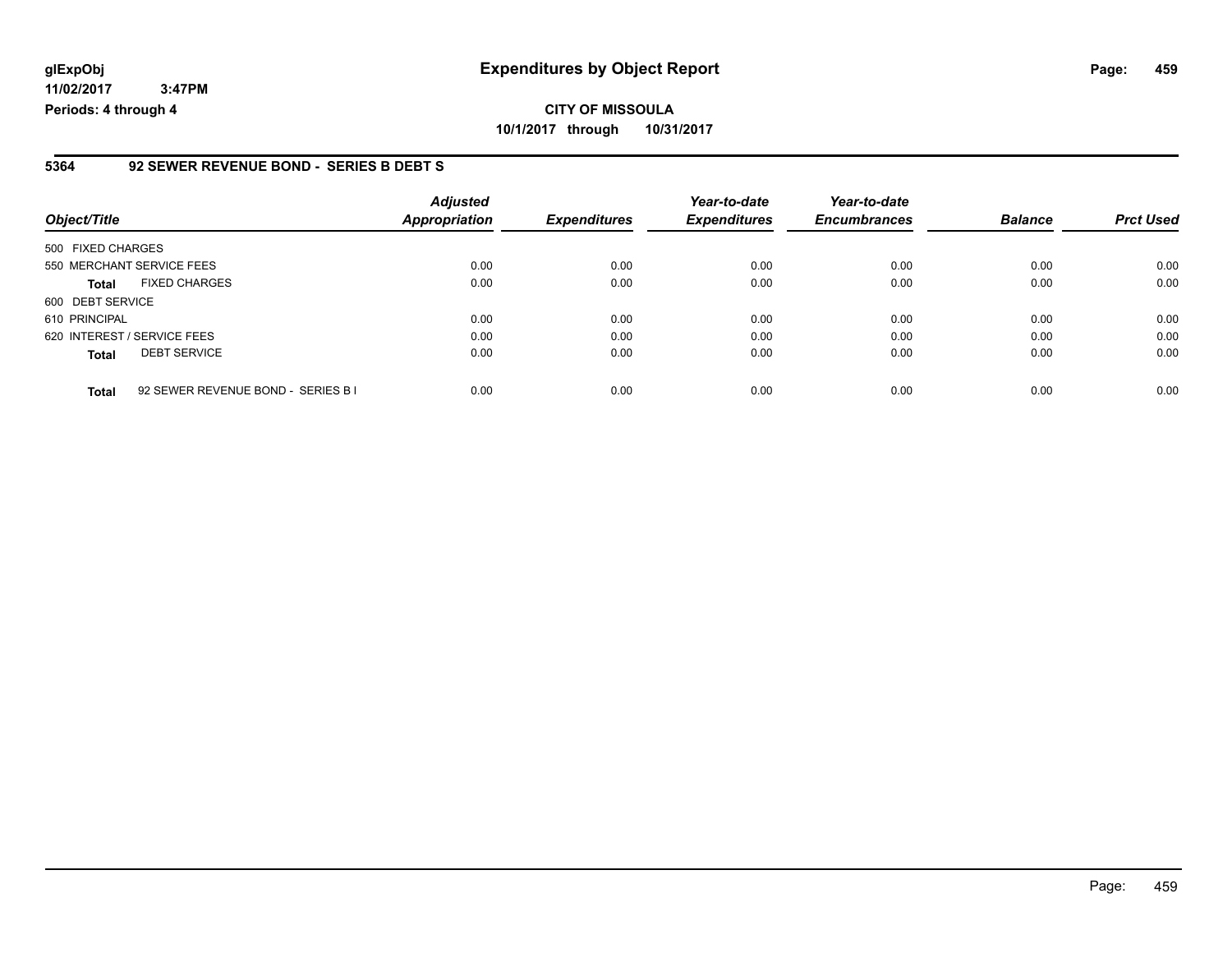# **5365 99 SEWER REVENUE BONDS DEBT SERVICE FUND**

|                             |                      | <b>Adjusted</b> |                     | Year-to-date        | Year-to-date        |                |                  |
|-----------------------------|----------------------|-----------------|---------------------|---------------------|---------------------|----------------|------------------|
| Object/Title                |                      | Appropriation   | <b>Expenditures</b> | <b>Expenditures</b> | <b>Encumbrances</b> | <b>Balance</b> | <b>Prct Used</b> |
| 500 FIXED CHARGES           |                      |                 |                     |                     |                     |                |                  |
| 550 MERCHANT SERVICE FEES   |                      | 0.00            | 0.00                | 0.00                | 0.00                | 0.00           | 0.00             |
| <b>Total</b>                | <b>FIXED CHARGES</b> | 0.00            | 0.00                | 0.00                | 0.00                | 0.00           | 0.00             |
| 600 DEBT SERVICE            |                      |                 |                     |                     |                     |                |                  |
| 610 PRINCIPAL               |                      | 0.00            | 0.00                | 0.00                | 0.00                | 0.00           | 0.00             |
| 620 INTEREST / SERVICE FEES |                      | 0.00            | 0.00                | 0.00                | 0.00                | 0.00           | 0.00             |
| <b>Total</b>                | <b>DEBT SERVICE</b>  | 0.00            | 0.00                | 0.00                | 0.00                | 0.00           | 0.00             |
| <b>Total</b>                | <b>WASTEWATER</b>    | 0.00            | 0.00                | 0.00                | 0.00                | 0.00           | 0.00             |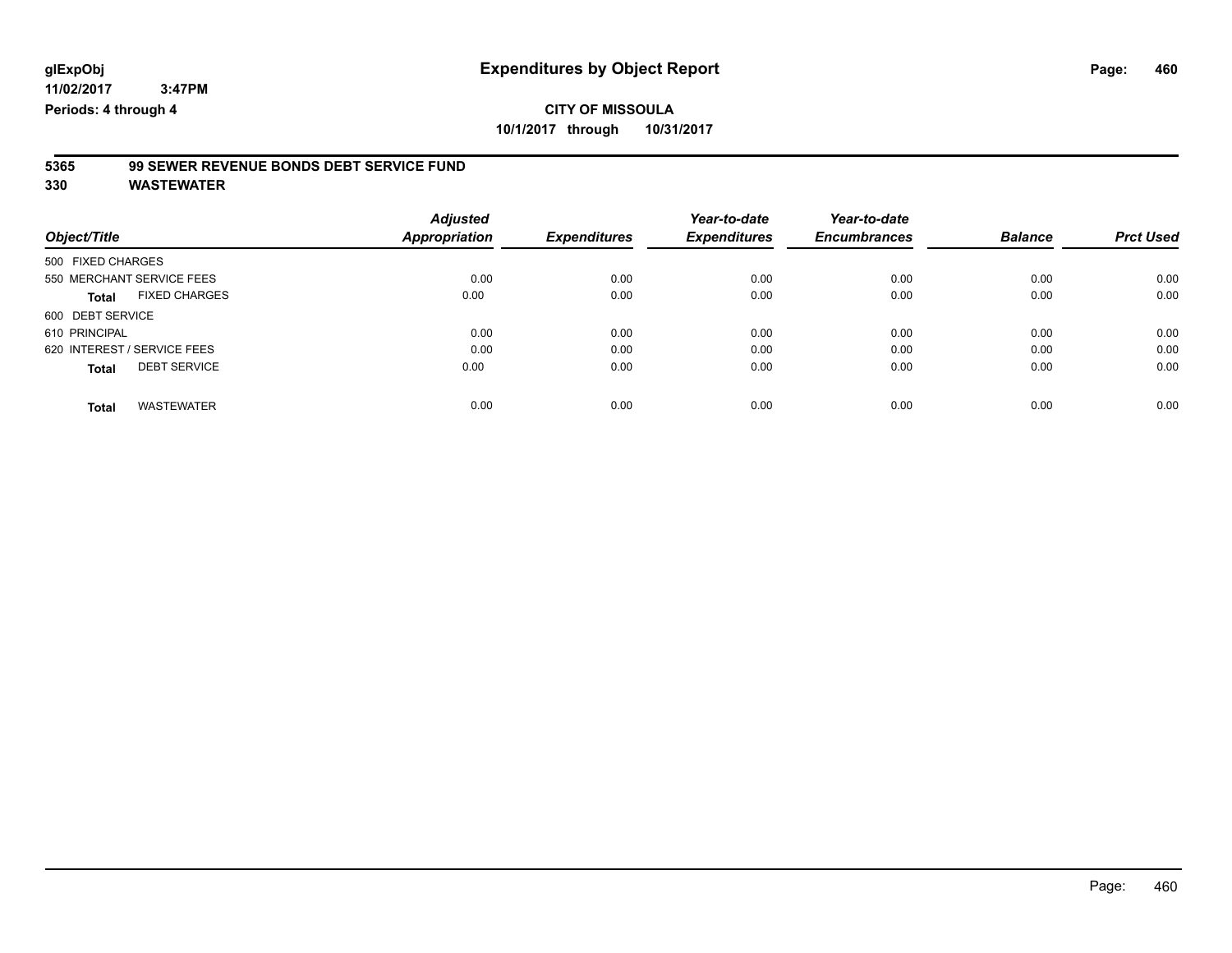### **glExpObj Expenditures by Object Report Page: 461**

**11/02/2017 3:47PM Periods: 4 through 4**

#### **5365 99 SEWER REVENUE BONDS DEBT SERVICE FUND**

| Object/Title                |                                  | <b>Adjusted</b><br>Appropriation | <b>Expenditures</b> | Year-to-date<br><b>Expenditures</b> | Year-to-date<br><b>Encumbrances</b> | <b>Balance</b> | <b>Prct Used</b> |
|-----------------------------|----------------------------------|----------------------------------|---------------------|-------------------------------------|-------------------------------------|----------------|------------------|
| 500 FIXED CHARGES           |                                  |                                  |                     |                                     |                                     |                |                  |
| 550 MERCHANT SERVICE FEES   |                                  | 0.00                             | 0.00                | 0.00                                | 0.00                                | 0.00           | 0.00             |
| <b>Total</b>                | <b>FIXED CHARGES</b>             | 0.00                             | 0.00                | 0.00                                | 0.00                                | 0.00           | 0.00             |
| 600 DEBT SERVICE            |                                  |                                  |                     |                                     |                                     |                |                  |
| 610 PRINCIPAL               |                                  | 0.00                             | 0.00                | 0.00                                | 0.00                                | 0.00           | 0.00             |
| 620 INTEREST / SERVICE FEES |                                  | 0.00                             | 0.00                | 0.00                                | 0.00                                | 0.00           | 0.00             |
| <b>Total</b>                | <b>DEBT SERVICE</b>              | 0.00                             | 0.00                | 0.00                                | 0.00                                | 0.00           | 0.00             |
| <b>Total</b>                | 99 SEWER REVENUE BONDS DEBT SERV | 0.00                             | 0.00                | 0.00                                | 0.00                                | 0.00           | 0.00             |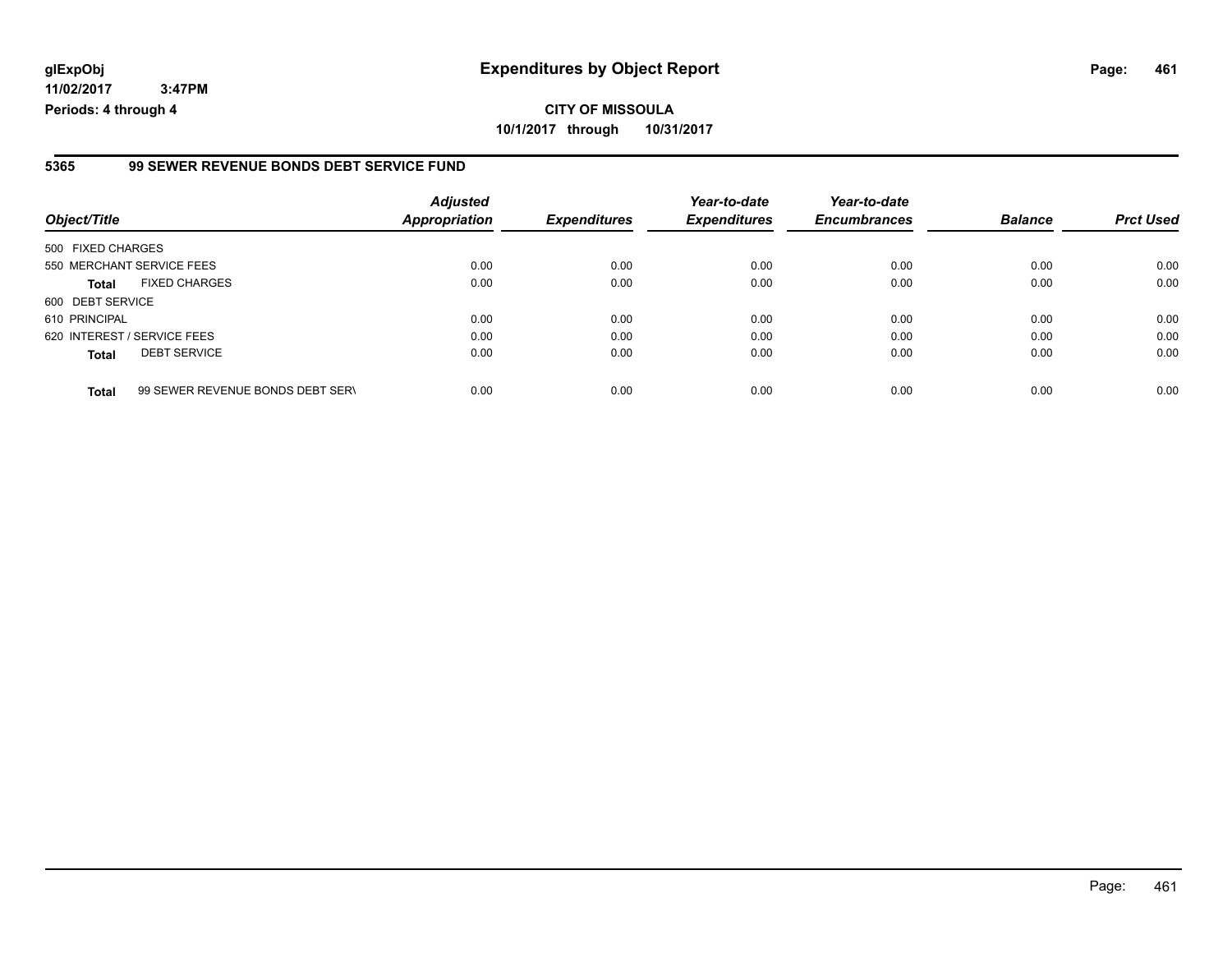**11/02/2017**

 **3:47PM Periods: 4 through 4**

## **CITY OF MISSOULA 10/1/2017 through 10/31/2017**

# **5366 92 SEWER REVENUE BOND - SERIES A BOND RE**

| Object/Title                      | <b>Adjusted</b><br><b>Appropriation</b> | <b>Expenditures</b> | Year-to-date<br><b>Expenditures</b> | Year-to-date<br><b>Encumbrances</b> | <b>Balance</b> | <b>Prct Used</b> |
|-----------------------------------|-----------------------------------------|---------------------|-------------------------------------|-------------------------------------|----------------|------------------|
| 500 FIXED CHARGES                 |                                         |                     |                                     |                                     |                |                  |
| 550 MERCHANT SERVICE FEES         | 0.00                                    | 0.00                | 0.00                                | 0.00                                | 0.00           | 0.00             |
| <b>FIXED CHARGES</b><br>Total     | 0.00                                    | 0.00                | 0.00                                | 0.00                                | 0.00           | 0.00             |
| 800 OTHER OBJECTS                 |                                         |                     |                                     |                                     |                |                  |
| 820 TRANSFERS TO OTHER FUNDS      | 0.00                                    | 0.00                | 0.00                                | 0.00                                | 0.00           | 0.00             |
| OTHER OBJECTS<br><b>Total</b>     | 0.00                                    | 0.00                | 0.00                                | 0.00                                | 0.00           | 0.00             |
| <b>WASTEWATER</b><br><b>Total</b> | 0.00                                    | 0.00                | 0.00                                | 0.00                                | 0.00           | 0.00             |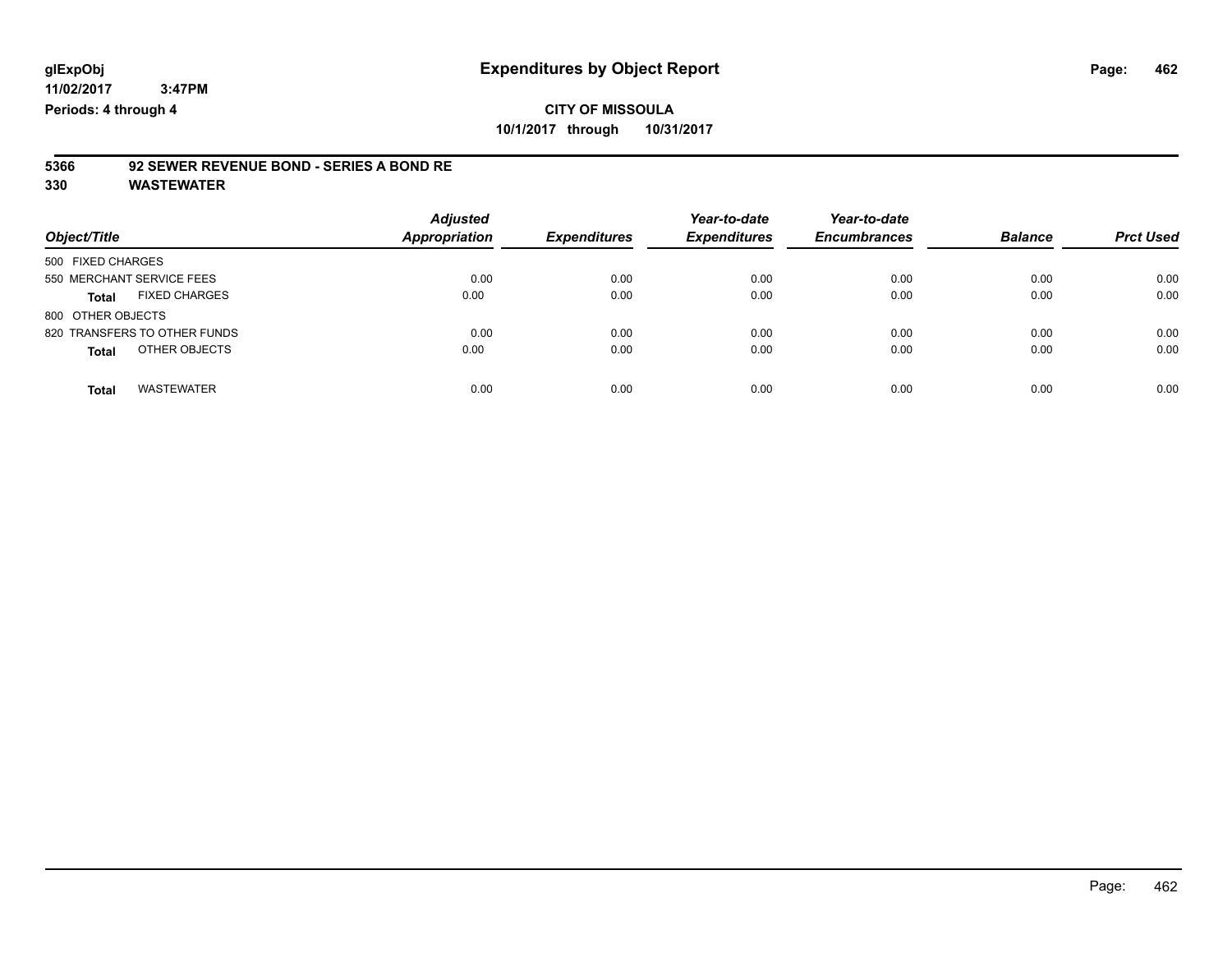### **glExpObj Expenditures by Object Report Page: 463**

**11/02/2017 3:47PM Periods: 4 through 4**

#### **5366 92 SEWER REVENUE BOND - SERIES A BOND RE**

| Object/Title              |                                    | <b>Adjusted</b><br><b>Appropriation</b> | <b>Expenditures</b> | Year-to-date<br><b>Expenditures</b> | Year-to-date<br><b>Encumbrances</b> | <b>Balance</b> | <b>Prct Used</b> |
|---------------------------|------------------------------------|-----------------------------------------|---------------------|-------------------------------------|-------------------------------------|----------------|------------------|
| 500 FIXED CHARGES         |                                    |                                         |                     |                                     |                                     |                |                  |
| 550 MERCHANT SERVICE FEES |                                    | 0.00                                    | 0.00                | 0.00                                | 0.00                                | 0.00           | 0.00             |
| <b>Total</b>              | <b>FIXED CHARGES</b>               | 0.00                                    | 0.00                | 0.00                                | 0.00                                | 0.00           | 0.00             |
| 800 OTHER OBJECTS         |                                    |                                         |                     |                                     |                                     |                |                  |
|                           | 820 TRANSFERS TO OTHER FUNDS       | 0.00                                    | 0.00                | 0.00                                | 0.00                                | 0.00           | 0.00             |
| <b>Total</b>              | OTHER OBJECTS                      | 0.00                                    | 0.00                | 0.00                                | 0.00                                | 0.00           | 0.00             |
| <b>Total</b>              | 92 SEWER REVENUE BOND - SERIES A B | 0.00                                    | 0.00                | 0.00                                | 0.00                                | 0.00           | 0.00             |

Page: 463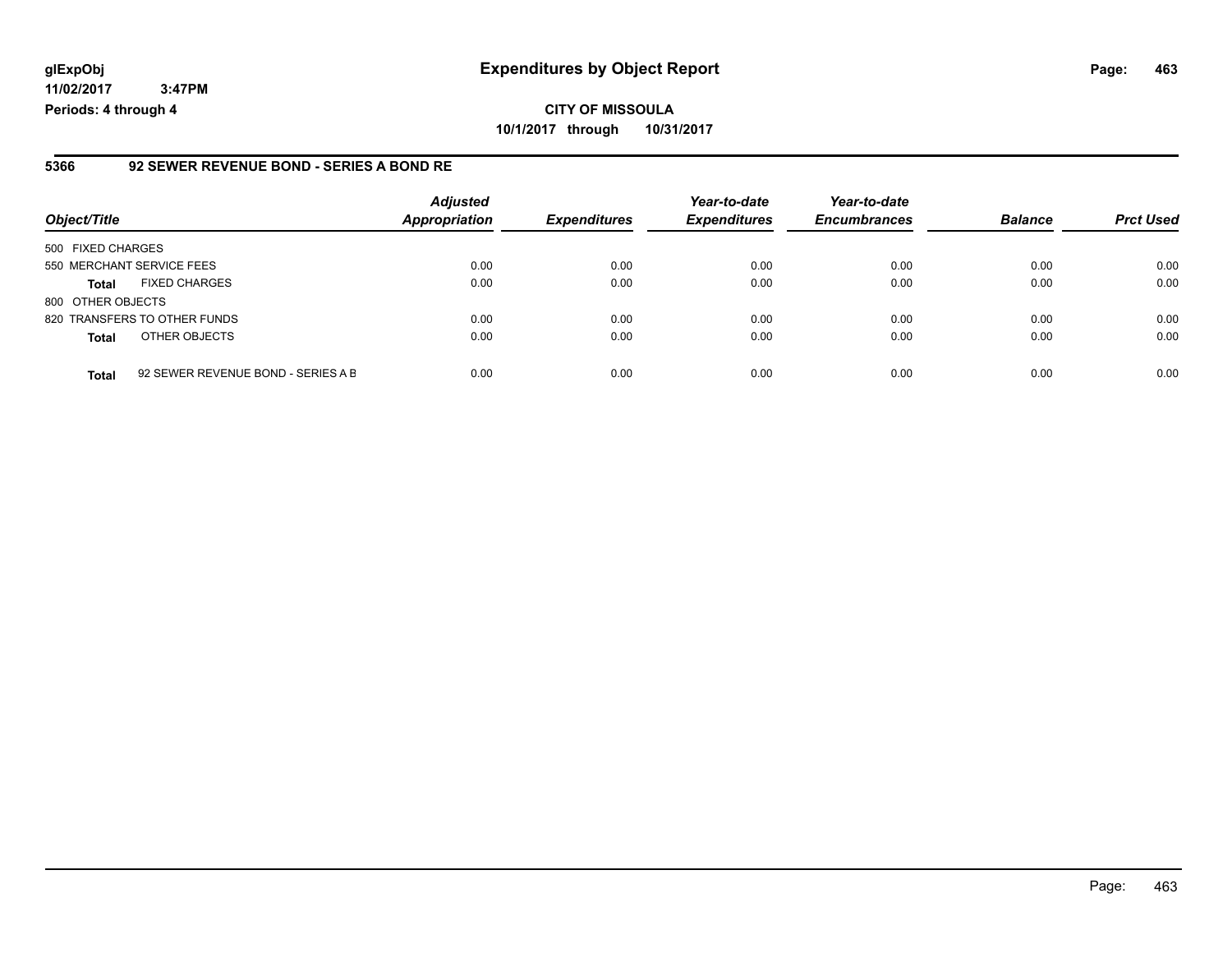### **CITY OF MISSOULA 10/1/2017 through 10/31/2017**

# **5367 92 SEWER REVENUE BOND - SERIES B BOND RE**

| Object/Title                         | <b>Adjusted</b><br><b>Appropriation</b> | <b>Expenditures</b> | Year-to-date<br><b>Expenditures</b> | Year-to-date<br><b>Encumbrances</b> | <b>Balance</b> | <b>Prct Used</b> |
|--------------------------------------|-----------------------------------------|---------------------|-------------------------------------|-------------------------------------|----------------|------------------|
| 500 FIXED CHARGES                    |                                         |                     |                                     |                                     |                |                  |
| 550 MERCHANT SERVICE FEES            | 0.00                                    | 0.00                | 0.00                                | 0.00                                | 0.00           | 0.00             |
| <b>FIXED CHARGES</b><br><b>Total</b> | 0.00                                    | 0.00                | 0.00                                | 0.00                                | 0.00           | 0.00             |
| 800 OTHER OBJECTS                    |                                         |                     |                                     |                                     |                |                  |
| 820 TRANSFERS TO OTHER FUNDS         | 0.00                                    | 0.00                | 0.00                                | 0.00                                | 0.00           | 0.00             |
| OTHER OBJECTS<br><b>Total</b>        | 0.00                                    | 0.00                | 0.00                                | 0.00                                | 0.00           | 0.00             |
| <b>WASTEWATER</b><br>Total           | 0.00                                    | 0.00                | 0.00                                | 0.00                                | 0.00           | 0.00             |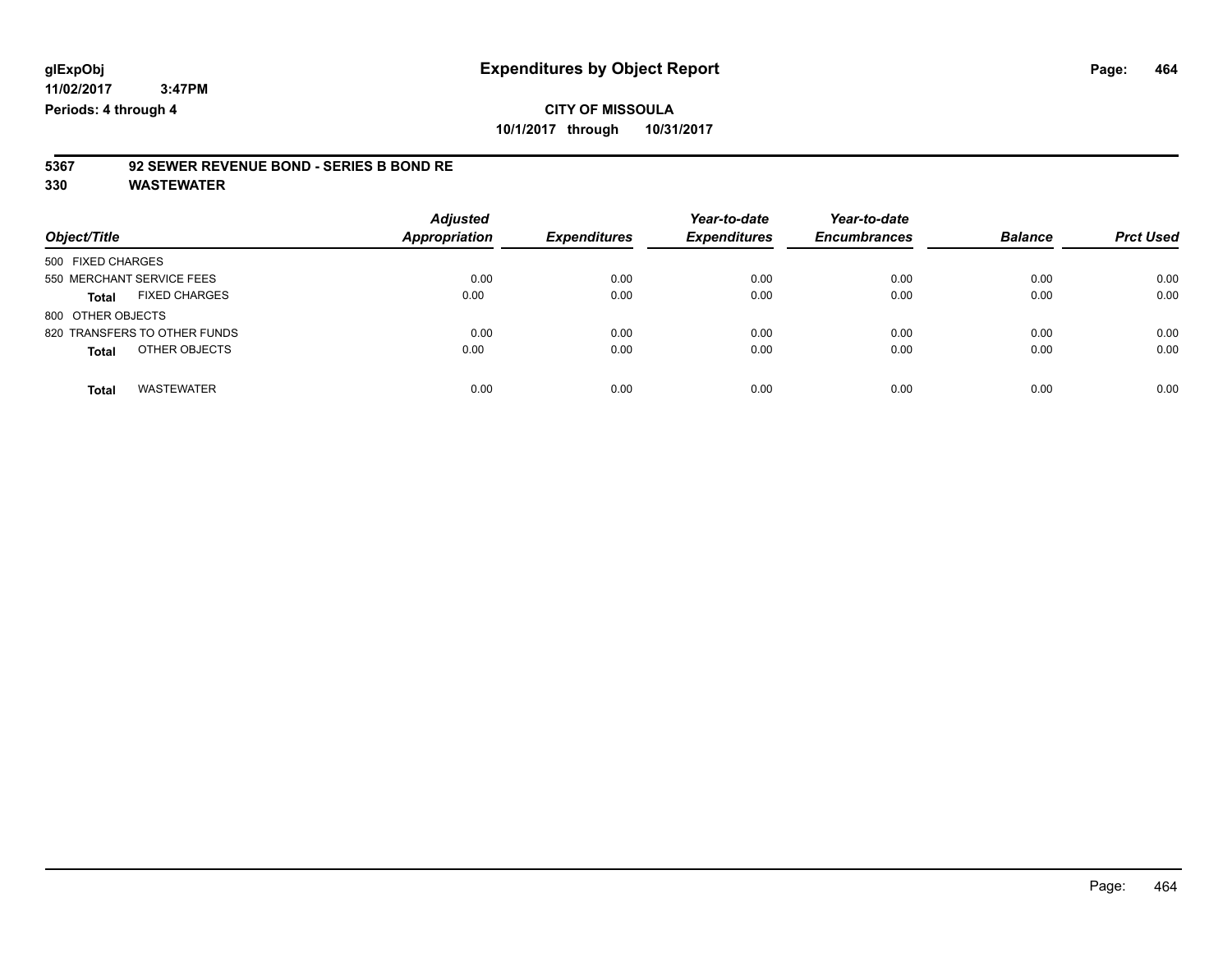### **glExpObj Expenditures by Object Report Page: 465**

**11/02/2017 3:47PM Periods: 4 through 4**

#### **5367 92 SEWER REVENUE BOND - SERIES B BOND RE**

| Object/Title              |                                    | <b>Adjusted</b><br><b>Appropriation</b> | <b>Expenditures</b> | Year-to-date<br><b>Expenditures</b> | Year-to-date<br><b>Encumbrances</b> | <b>Balance</b> | <b>Prct Used</b> |
|---------------------------|------------------------------------|-----------------------------------------|---------------------|-------------------------------------|-------------------------------------|----------------|------------------|
| 500 FIXED CHARGES         |                                    |                                         |                     |                                     |                                     |                |                  |
| 550 MERCHANT SERVICE FEES |                                    | 0.00                                    | 0.00                | 0.00                                | 0.00                                | 0.00           | 0.00             |
| <b>Total</b>              | <b>FIXED CHARGES</b>               | 0.00                                    | 0.00                | 0.00                                | 0.00                                | 0.00           | 0.00             |
| 800 OTHER OBJECTS         |                                    |                                         |                     |                                     |                                     |                |                  |
|                           | 820 TRANSFERS TO OTHER FUNDS       | 0.00                                    | 0.00                | 0.00                                | 0.00                                | 0.00           | 0.00             |
| <b>Total</b>              | OTHER OBJECTS                      | 0.00                                    | 0.00                | 0.00                                | 0.00                                | 0.00           | 0.00             |
| <b>Total</b>              | 92 SEWER REVENUE BOND - SERIES B E | 0.00                                    | 0.00                | 0.00                                | 0.00                                | 0.00           | 0.00             |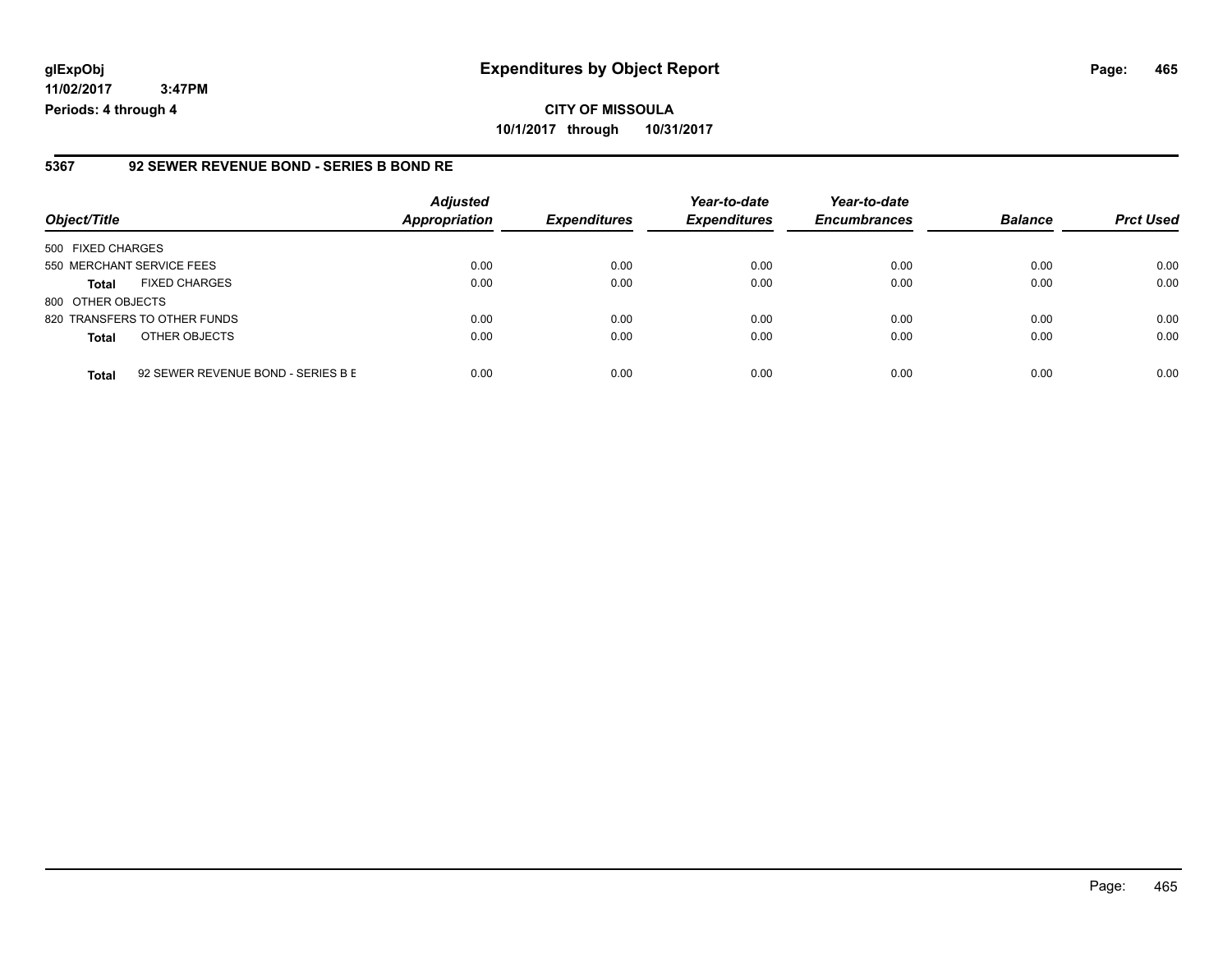# **5368 00 SEWER REVENUE BOND RESERVE FUND**

| Object/Title                  | <b>Adjusted</b><br><b>Appropriation</b> | <b>Expenditures</b> | Year-to-date<br><b>Expenditures</b> | Year-to-date<br><b>Encumbrances</b> | <b>Balance</b> | <b>Prct Used</b> |
|-------------------------------|-----------------------------------------|---------------------|-------------------------------------|-------------------------------------|----------------|------------------|
| 500 FIXED CHARGES             |                                         |                     |                                     |                                     |                |                  |
| 550 MERCHANT SERVICE FEES     | 0.00                                    | 0.00                | 0.00                                | 0.00                                | 0.00           | 0.00             |
| <b>FIXED CHARGES</b><br>Total | 0.00                                    | 0.00                | 0.00                                | 0.00                                | 0.00           | 0.00             |
| 800 OTHER OBJECTS             |                                         |                     |                                     |                                     |                |                  |
| 820 TRANSFERS TO OTHER FUNDS  | 0.00                                    | 0.00                | 0.00                                | 0.00                                | 0.00           | 0.00             |
| OTHER OBJECTS<br><b>Total</b> | 0.00                                    | 0.00                | 0.00                                | 0.00                                | 0.00           | 0.00             |
| <b>WASTEWATER</b><br>Total    | 0.00                                    | 0.00                | 0.00                                | 0.00                                | 0.00           | 0.00             |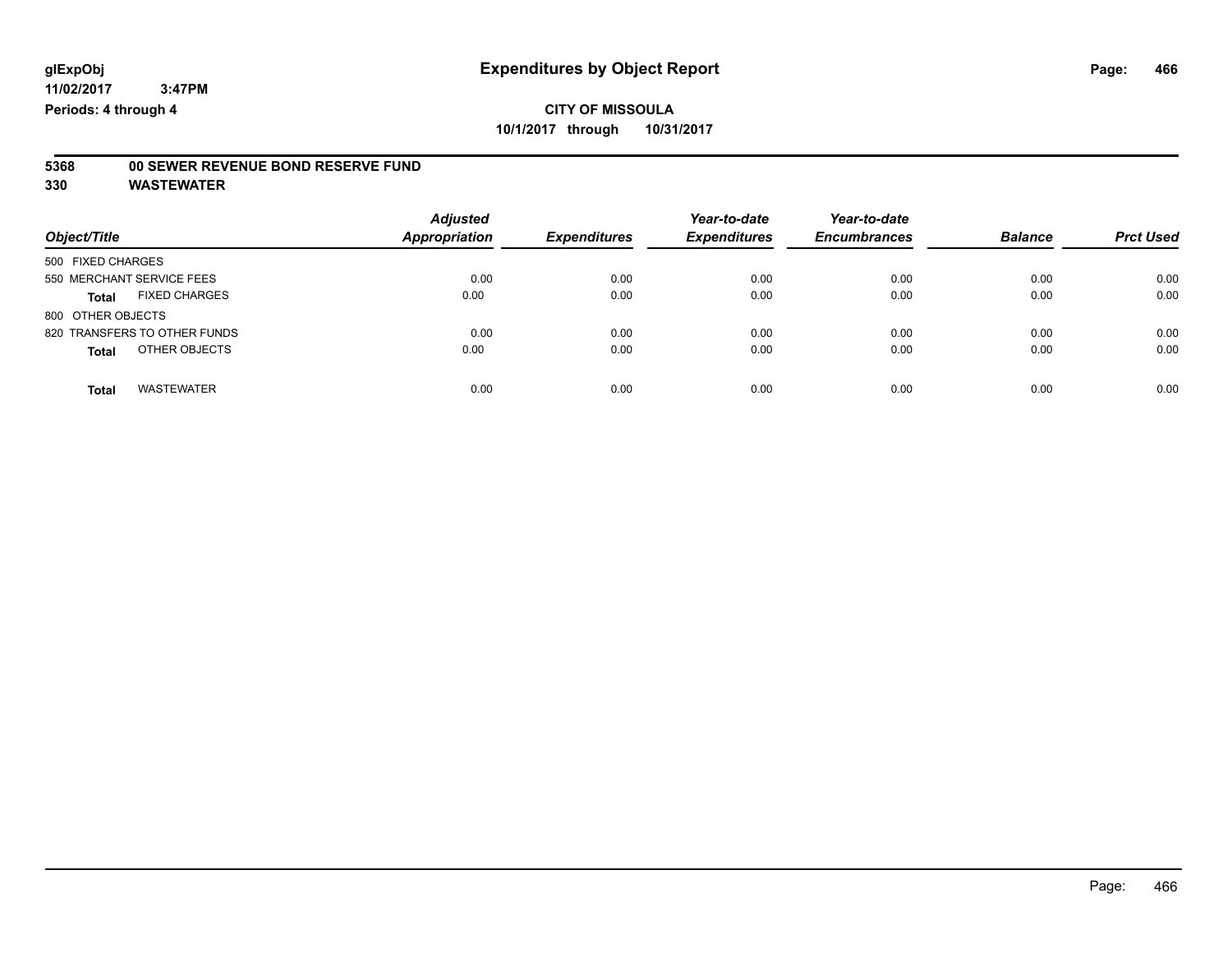#### **5368 00 SEWER REVENUE BOND RESERVE FUND**

|                           |                                  | <b>Adjusted</b>      |                     | Year-to-date        | Year-to-date        |                |                  |
|---------------------------|----------------------------------|----------------------|---------------------|---------------------|---------------------|----------------|------------------|
| Object/Title              |                                  | <b>Appropriation</b> | <b>Expenditures</b> | <b>Expenditures</b> | <b>Encumbrances</b> | <b>Balance</b> | <b>Prct Used</b> |
| 500 FIXED CHARGES         |                                  |                      |                     |                     |                     |                |                  |
| 550 MERCHANT SERVICE FEES |                                  | 0.00                 | 0.00                | 0.00                | 0.00                | 0.00           | 0.00             |
| <b>Total</b>              | <b>FIXED CHARGES</b>             | 0.00                 | 0.00                | 0.00                | 0.00                | 0.00           | 0.00             |
| 800 OTHER OBJECTS         |                                  |                      |                     |                     |                     |                |                  |
|                           | 820 TRANSFERS TO OTHER FUNDS     | 0.00                 | 0.00                | 0.00                | 0.00                | 0.00           | 0.00             |
| <b>Total</b>              | OTHER OBJECTS                    | 0.00                 | 0.00                | 0.00                | 0.00                | 0.00           | 0.00             |
| <b>Total</b>              | 00 SEWER REVENUE BOND RESERVE FU | 0.00                 | 0.00                | 0.00                | 0.00                | 0.00           | 0.00             |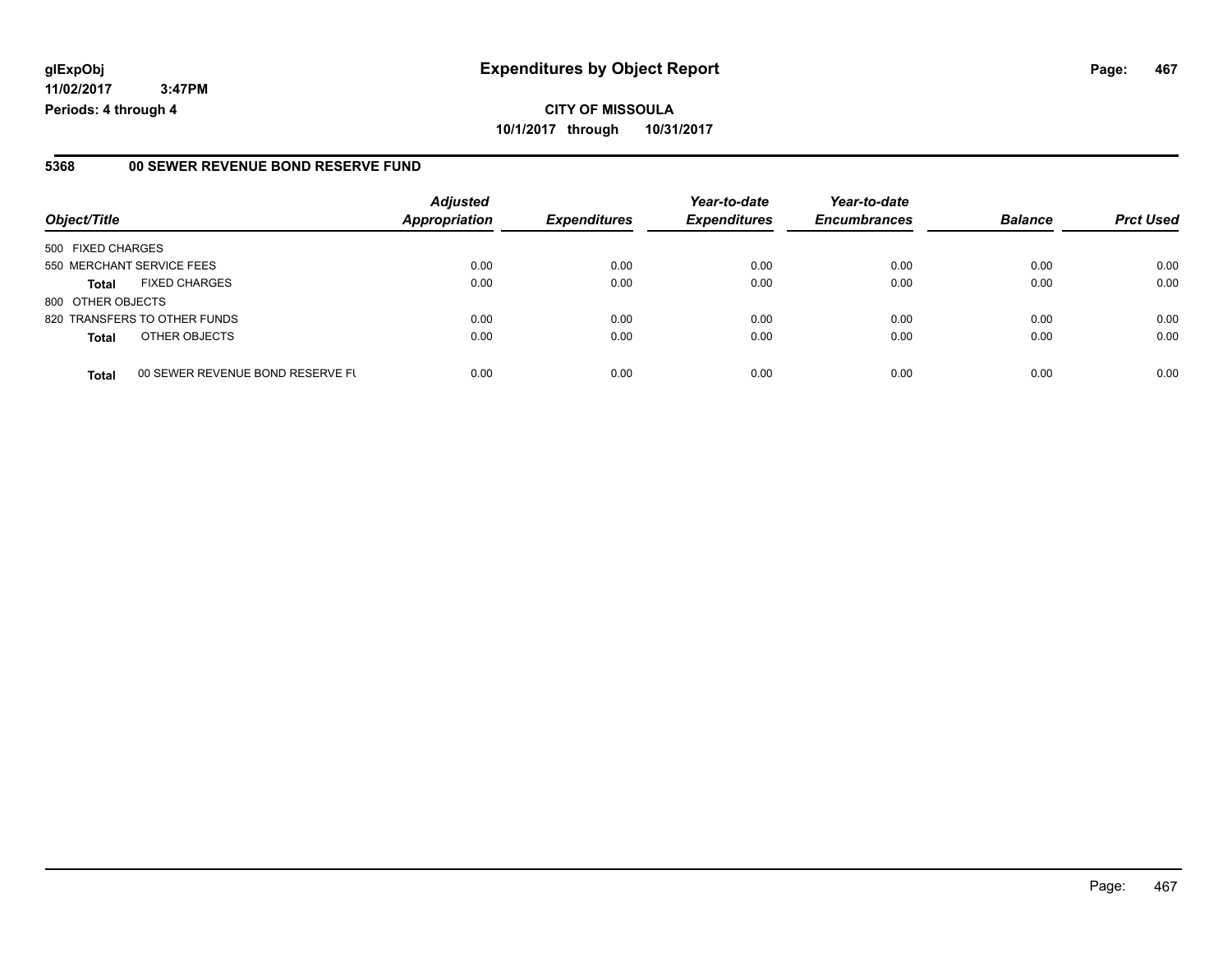# **5369 2001 SEWER REVENUE BOND**

| Object/Title                         | <b>Adjusted</b><br><b>Appropriation</b> | <b>Expenditures</b> | Year-to-date<br><b>Expenditures</b> | Year-to-date<br><b>Encumbrances</b> | <b>Balance</b> | <b>Prct Used</b> |
|--------------------------------------|-----------------------------------------|---------------------|-------------------------------------|-------------------------------------|----------------|------------------|
| 500 FIXED CHARGES                    |                                         |                     |                                     |                                     |                |                  |
| 550 MERCHANT SERVICE FEES            | 0.00                                    | 0.00                | 0.00                                | 0.00                                | 0.00           | 0.00             |
| <b>FIXED CHARGES</b><br><b>Total</b> | 0.00                                    | 0.00                | 0.00                                | 0.00                                | 0.00           | 0.00             |
| 800 OTHER OBJECTS                    |                                         |                     |                                     |                                     |                |                  |
| 820 TRANSFERS TO OTHER FUNDS         | 0.00                                    | 0.00                | 0.00                                | 0.00                                | 0.00           | 0.00             |
| OTHER OBJECTS<br><b>Total</b>        | 0.00                                    | 0.00                | 0.00                                | 0.00                                | 0.00           | 0.00             |
| <b>WASTEWATER</b><br>Total           | 0.00                                    | 0.00                | 0.00                                | 0.00                                | 0.00           | 0.00             |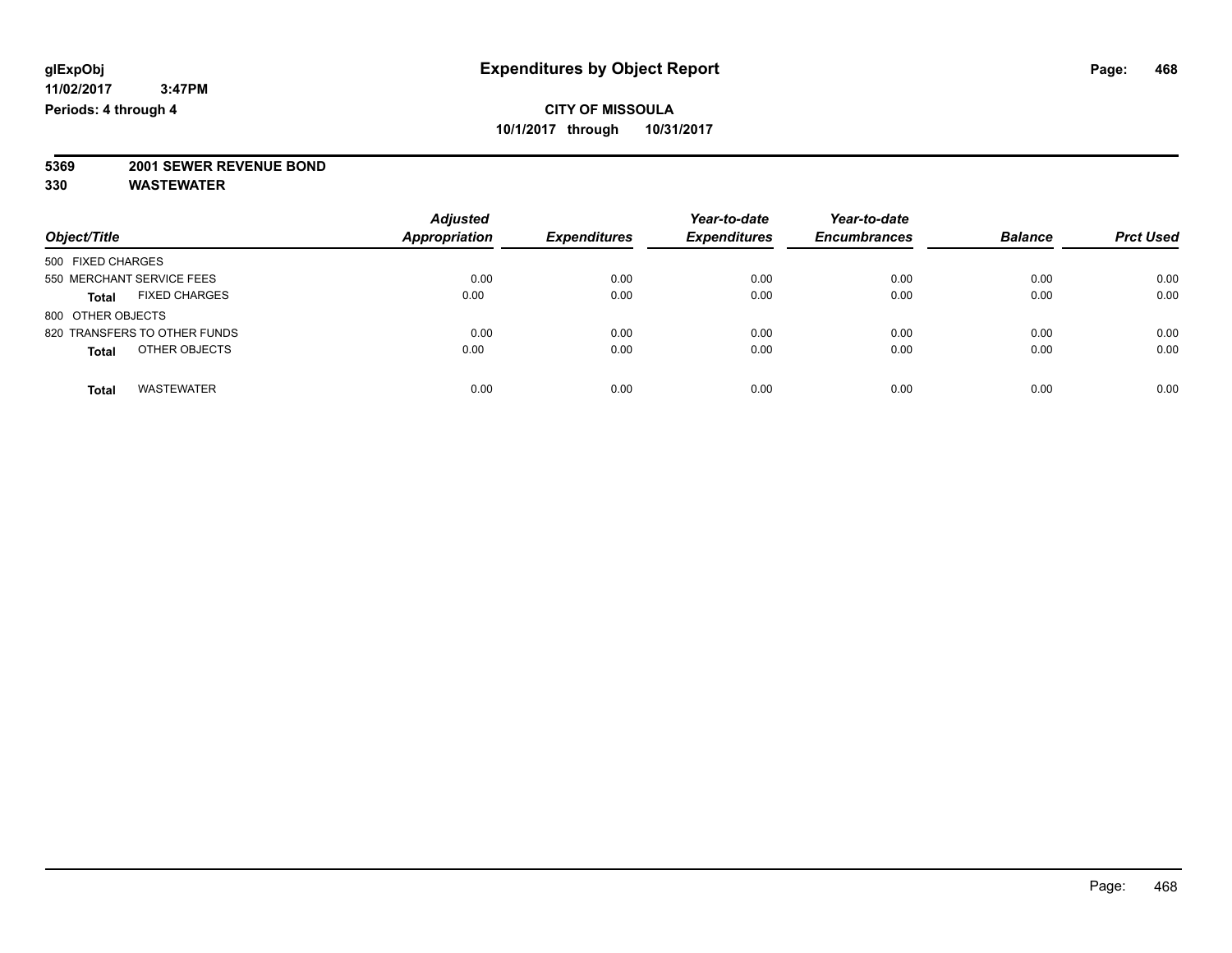**CITY OF MISSOULA 10/1/2017 through 10/31/2017**

#### **5369 2001 SEWER REVENUE BOND**

|                                         | <b>Adjusted</b><br><b>Appropriation</b> | <b>Expenditures</b> | Year-to-date        | Year-to-date<br><b>Encumbrances</b> | <b>Balance</b> |                  |
|-----------------------------------------|-----------------------------------------|---------------------|---------------------|-------------------------------------|----------------|------------------|
| Object/Title                            |                                         |                     | <b>Expenditures</b> |                                     |                | <b>Prct Used</b> |
| 500 FIXED CHARGES                       |                                         |                     |                     |                                     |                |                  |
| 550 MERCHANT SERVICE FEES               | 0.00                                    | 0.00                | 0.00                | 0.00                                | 0.00           | 0.00             |
| <b>FIXED CHARGES</b><br><b>Total</b>    | 0.00                                    | 0.00                | 0.00                | 0.00                                | 0.00           | 0.00             |
| 800 OTHER OBJECTS                       |                                         |                     |                     |                                     |                |                  |
| 820 TRANSFERS TO OTHER FUNDS            | 0.00                                    | 0.00                | 0.00                | 0.00                                | 0.00           | 0.00             |
| OTHER OBJECTS<br><b>Total</b>           | 0.00                                    | 0.00                | 0.00                | 0.00                                | 0.00           | 0.00             |
| 2001 SEWER REVENUE BOND<br><b>Total</b> | 0.00                                    | 0.00                | 0.00                | 0.00                                | 0.00           | 0.00             |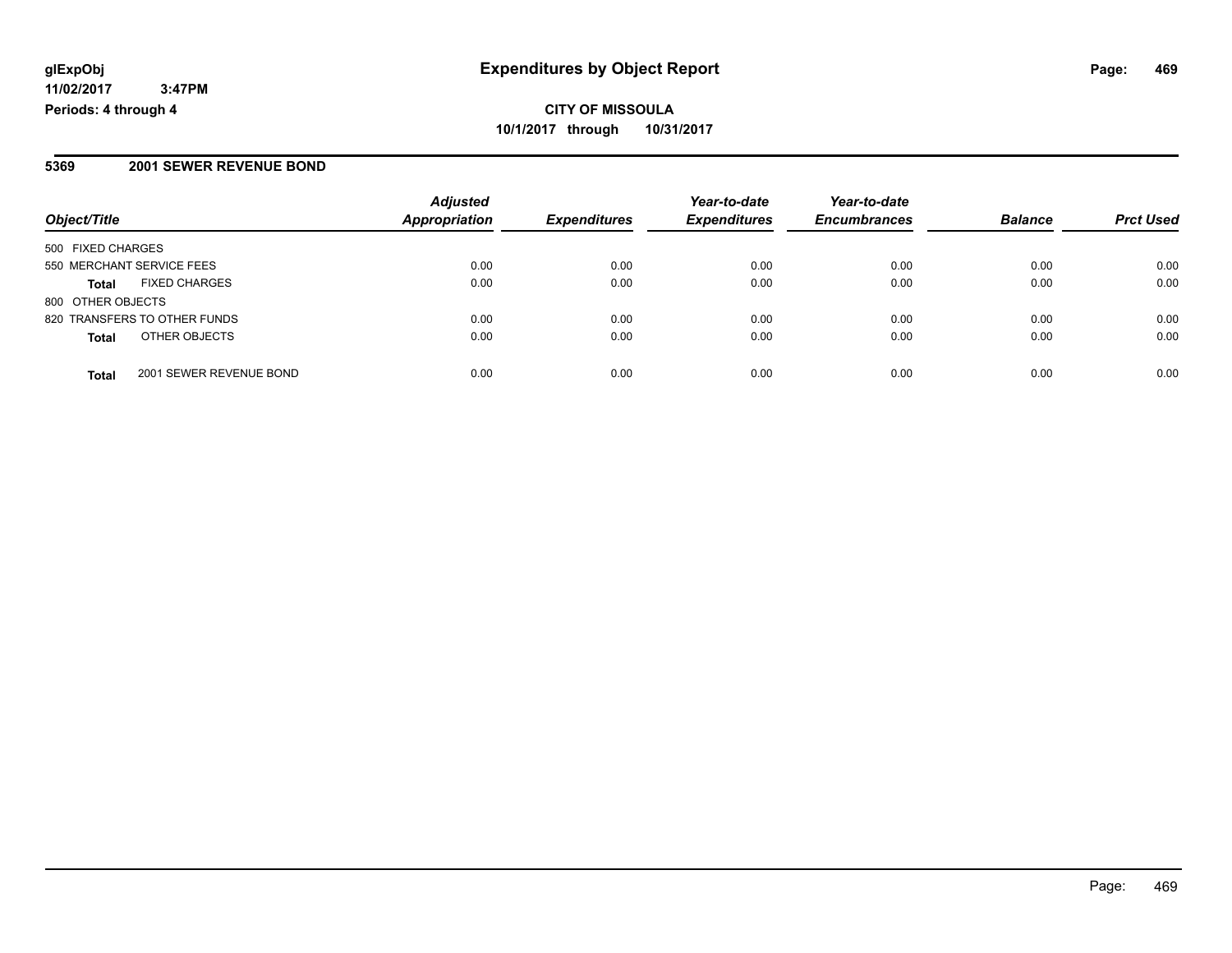# **5370 99 SEWER REVENUE BOND RESERVE FUND**

| Object/Title                         | <b>Adjusted</b><br><b>Appropriation</b> | <b>Expenditures</b> | Year-to-date<br><b>Expenditures</b> | Year-to-date<br><b>Encumbrances</b> | <b>Balance</b> | <b>Prct Used</b> |
|--------------------------------------|-----------------------------------------|---------------------|-------------------------------------|-------------------------------------|----------------|------------------|
| 500 FIXED CHARGES                    |                                         |                     |                                     |                                     |                |                  |
| 550 MERCHANT SERVICE FEES            | 0.00                                    | 0.00                | 0.00                                | 0.00                                | 0.00           | 0.00             |
| <b>FIXED CHARGES</b><br><b>Total</b> | 0.00                                    | 0.00                | 0.00                                | 0.00                                | 0.00           | 0.00             |
| 800 OTHER OBJECTS                    |                                         |                     |                                     |                                     |                |                  |
| 820 TRANSFERS TO OTHER FUNDS         | 0.00                                    | 0.00                | 0.00                                | 0.00                                | 0.00           | 0.00             |
| OTHER OBJECTS<br><b>Total</b>        | 0.00                                    | 0.00                | 0.00                                | 0.00                                | 0.00           | 0.00             |
| <b>WASTEWATER</b><br><b>Total</b>    | 0.00                                    | 0.00                | 0.00                                | 0.00                                | 0.00           | 0.00             |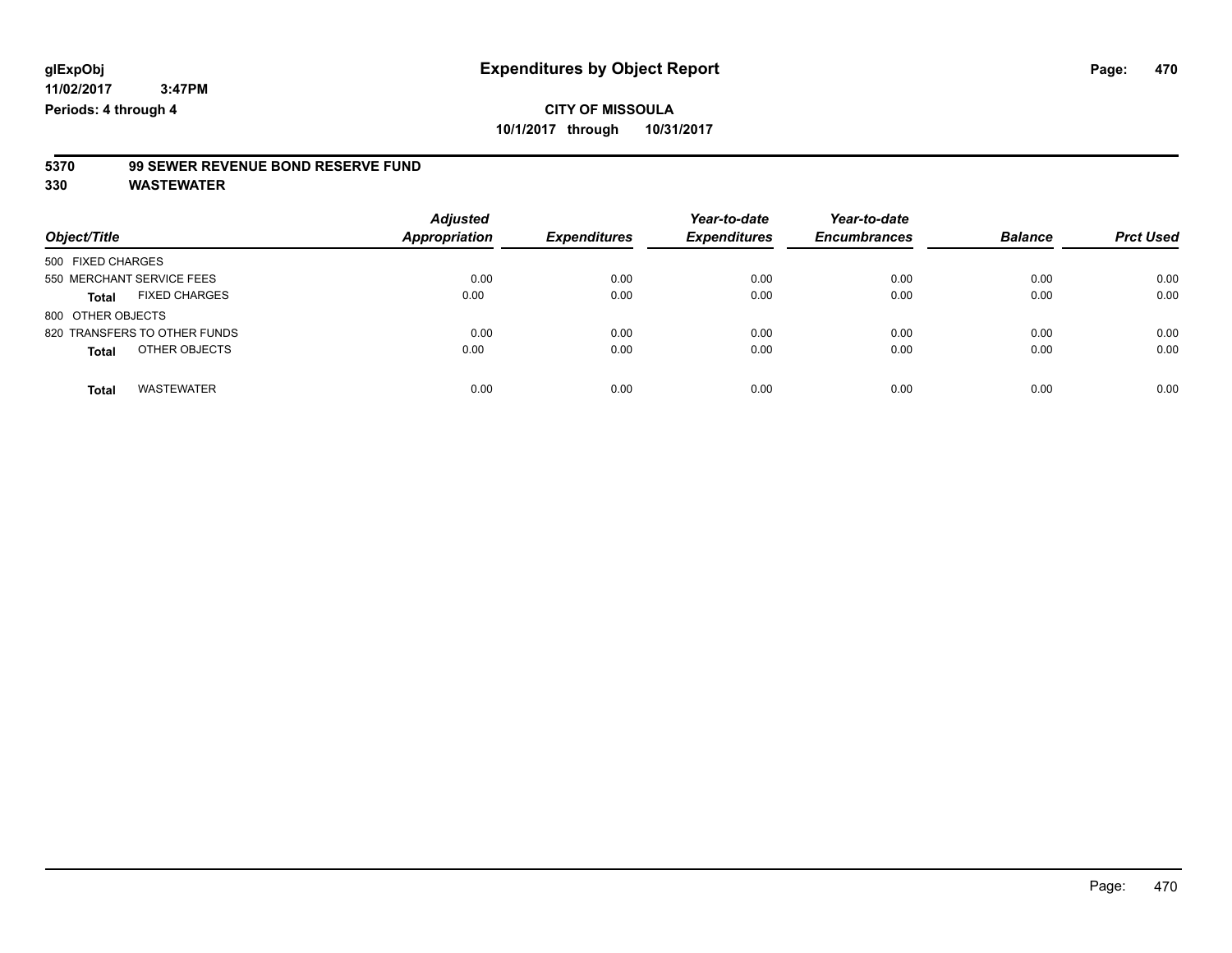#### **5370 99 SEWER REVENUE BOND RESERVE FUND**

| Object/Title              |                                  | <b>Adjusted</b><br><b>Appropriation</b> | <b>Expenditures</b> | Year-to-date<br><b>Expenditures</b> | Year-to-date<br><b>Encumbrances</b> | <b>Balance</b> | <b>Prct Used</b> |
|---------------------------|----------------------------------|-----------------------------------------|---------------------|-------------------------------------|-------------------------------------|----------------|------------------|
| 500 FIXED CHARGES         |                                  |                                         |                     |                                     |                                     |                |                  |
| 550 MERCHANT SERVICE FEES |                                  | 0.00                                    | 0.00                | 0.00                                | 0.00                                | 0.00           | 0.00             |
| <b>Total</b>              | <b>FIXED CHARGES</b>             | 0.00                                    | 0.00                | 0.00                                | 0.00                                | 0.00           | 0.00             |
| 800 OTHER OBJECTS         |                                  |                                         |                     |                                     |                                     |                |                  |
|                           | 820 TRANSFERS TO OTHER FUNDS     | 0.00                                    | 0.00                | 0.00                                | 0.00                                | 0.00           | 0.00             |
| <b>Total</b>              | OTHER OBJECTS                    | 0.00                                    | 0.00                | 0.00                                | 0.00                                | 0.00           | 0.00             |
|                           |                                  |                                         |                     |                                     |                                     |                |                  |
| <b>Total</b>              | 99 SEWER REVENUE BOND RESERVE FL | 0.00                                    | 0.00                | 0.00                                | 0.00                                | 0.00           | 0.00             |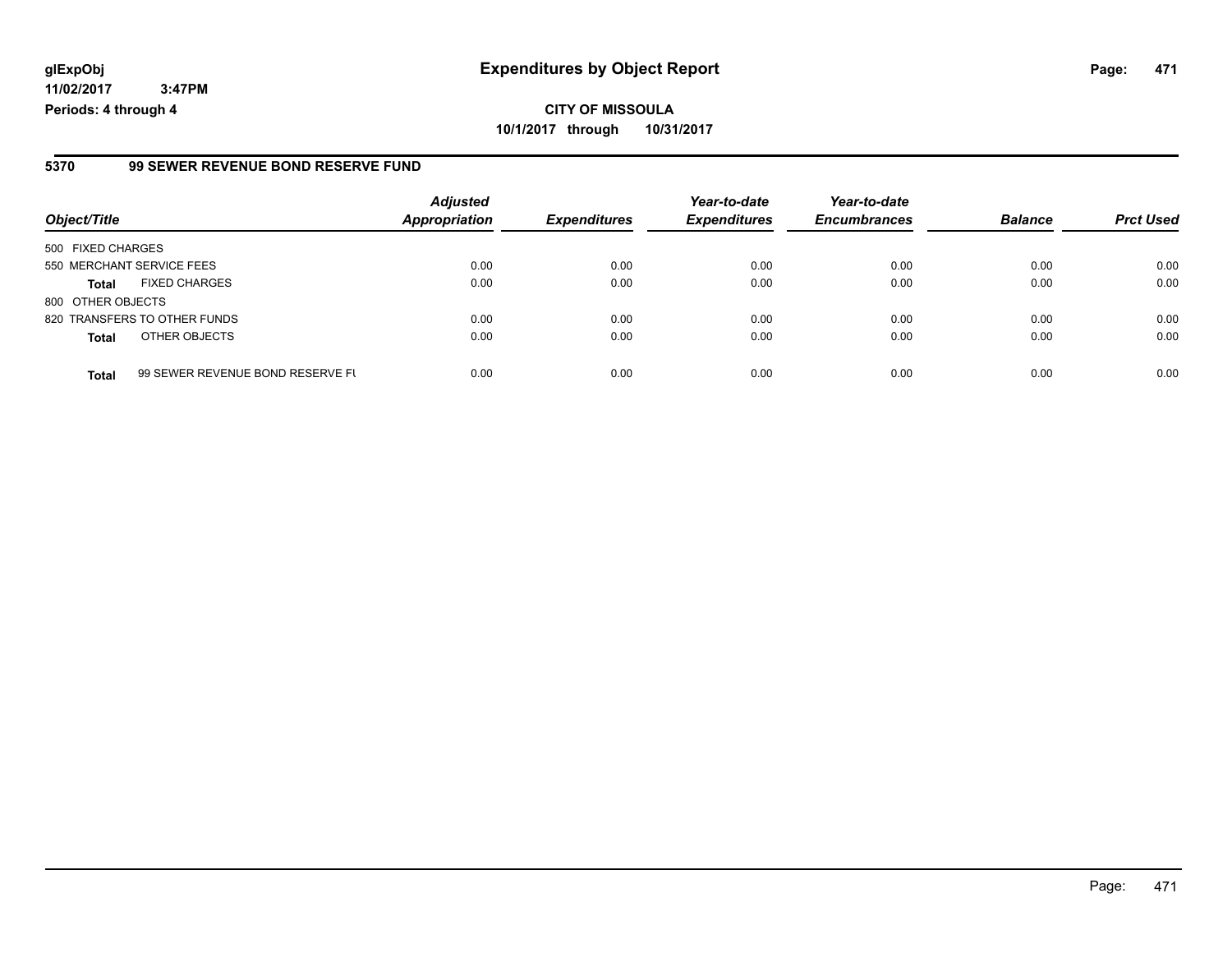**5371 2002 SEWER BONDS 330 WASTEWATER**

|                                      | <b>Adjusted</b>      | <b>Expenditures</b> | Year-to-date<br><b>Expenditures</b> | Year-to-date        | <b>Balance</b> |                  |
|--------------------------------------|----------------------|---------------------|-------------------------------------|---------------------|----------------|------------------|
| Object/Title                         | <b>Appropriation</b> |                     |                                     | <b>Encumbrances</b> |                | <b>Prct Used</b> |
| 500 FIXED CHARGES                    |                      |                     |                                     |                     |                |                  |
| 550 MERCHANT SERVICE FEES            | 0.00                 | 0.00                | 0.00                                | 0.00                | 0.00           | 0.00             |
| <b>FIXED CHARGES</b><br><b>Total</b> | 0.00                 | 0.00                | 0.00                                | 0.00                | 0.00           | 0.00             |
| 600 DEBT SERVICE                     |                      |                     |                                     |                     |                |                  |
| 610 PRINCIPAL                        | 0.00                 | 0.00                | 0.00                                | 0.00                | 0.00           | 0.00             |
| 620 INTEREST / SERVICE FEES          | 0.00                 | 0.00                | 0.00                                | 0.00                | 0.00           | 0.00             |
| <b>DEBT SERVICE</b><br><b>Total</b>  | 0.00                 | 0.00                | 0.00                                | 0.00                | 0.00           | 0.00             |
| <b>WASTEWATER</b><br><b>Total</b>    | 0.00                 | 0.00                | 0.00                                | 0.00                | 0.00           | 0.00             |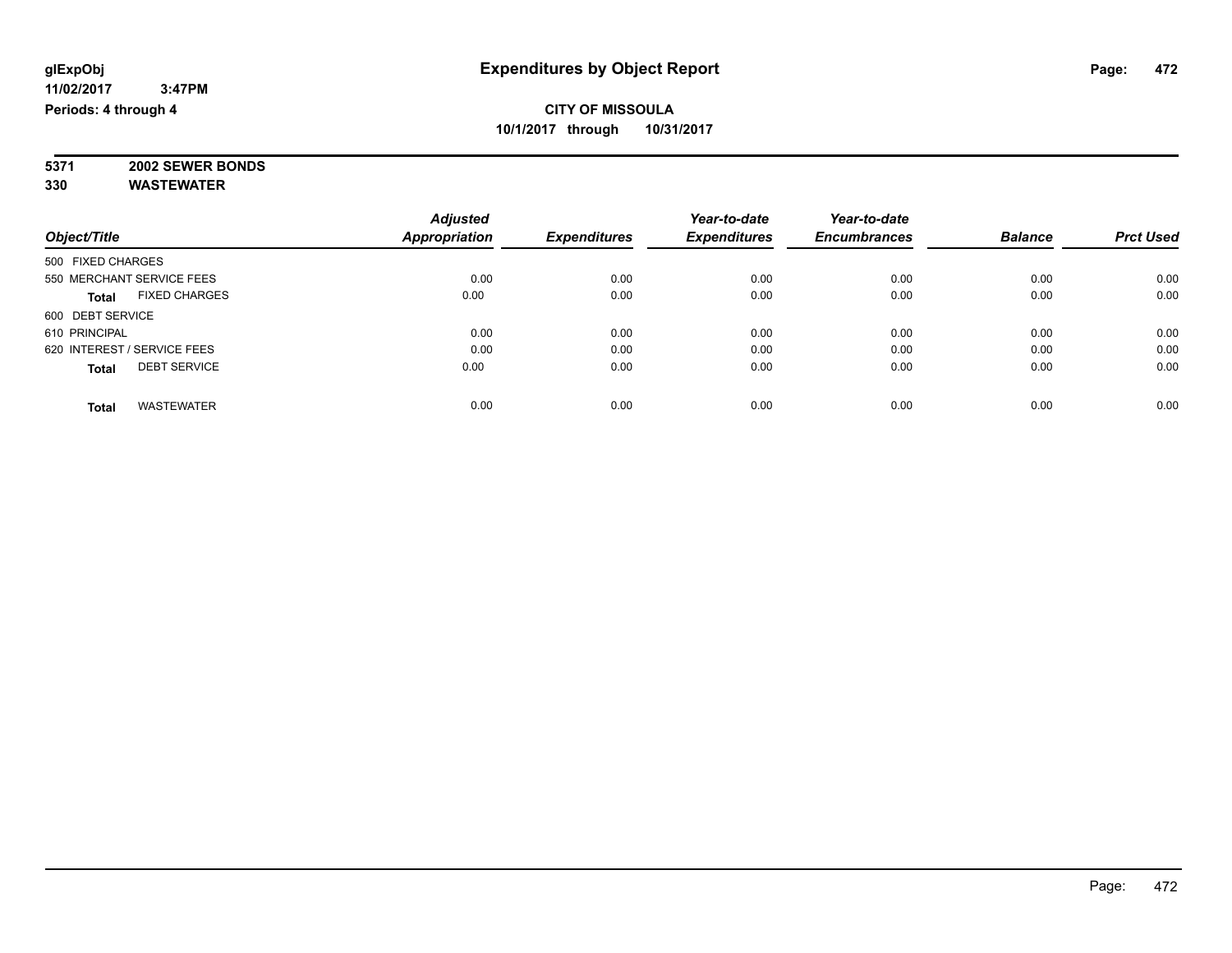**Periods: 4 through 4**

## **CITY OF MISSOULA 10/1/2017 through 10/31/2017**

### **5371 2002 SEWER BONDS**

 **3:47PM**

|                                      | <b>Adjusted</b>      |                     | Year-to-date        | Year-to-date        |                |                  |
|--------------------------------------|----------------------|---------------------|---------------------|---------------------|----------------|------------------|
| Object/Title                         | <b>Appropriation</b> | <b>Expenditures</b> | <b>Expenditures</b> | <b>Encumbrances</b> | <b>Balance</b> | <b>Prct Used</b> |
| 500 FIXED CHARGES                    |                      |                     |                     |                     |                |                  |
| 550 MERCHANT SERVICE FEES            | 0.00                 | 0.00                | 0.00                | 0.00                | 0.00           | 0.00             |
| <b>FIXED CHARGES</b><br><b>Total</b> | 0.00                 | 0.00                | 0.00                | 0.00                | 0.00           | 0.00             |
| 600 DEBT SERVICE                     |                      |                     |                     |                     |                |                  |
| 610 PRINCIPAL                        | 0.00                 | 0.00                | 0.00                | 0.00                | 0.00           | 0.00             |
| 620 INTEREST / SERVICE FEES          | 0.00                 | 0.00                | 0.00                | 0.00                | 0.00           | 0.00             |
| <b>DEBT SERVICE</b><br><b>Total</b>  | 0.00                 | 0.00                | 0.00                | 0.00                | 0.00           | 0.00             |
| 2002 SEWER BONDS<br>Total            | 0.00                 | 0.00                | 0.00                | 0.00                | 0.00           | 0.00             |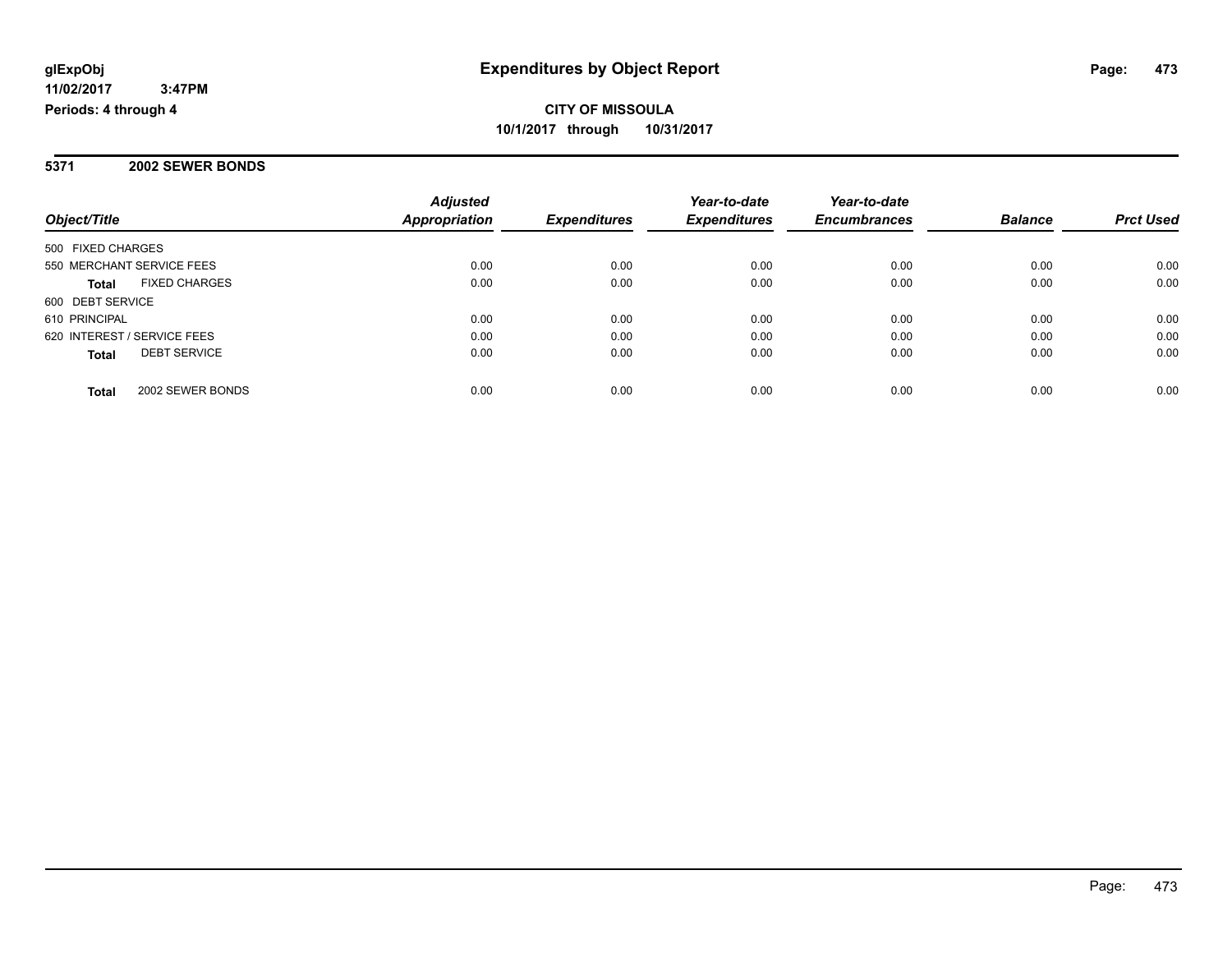# **5372 2002 SEWER REVENUE BOND**

| Object/Title                         | <b>Adjusted</b><br><b>Appropriation</b> | <b>Expenditures</b> | Year-to-date<br><b>Expenditures</b> | Year-to-date<br><b>Encumbrances</b> | <b>Balance</b> | <b>Prct Used</b> |
|--------------------------------------|-----------------------------------------|---------------------|-------------------------------------|-------------------------------------|----------------|------------------|
| 500 FIXED CHARGES                    |                                         |                     |                                     |                                     |                |                  |
| 550 MERCHANT SERVICE FEES            | 0.00                                    | 0.00                | 0.00                                | 0.00                                | 0.00           | 0.00             |
| <b>FIXED CHARGES</b><br><b>Total</b> | 0.00                                    | 0.00                | 0.00                                | 0.00                                | 0.00           | 0.00             |
| 800 OTHER OBJECTS                    |                                         |                     |                                     |                                     |                |                  |
| 820 TRANSFERS TO OTHER FUNDS         | 0.00                                    | 0.00                | 0.00                                | 0.00                                | 0.00           | 0.00             |
| OTHER OBJECTS<br><b>Total</b>        | 0.00                                    | 0.00                | 0.00                                | 0.00                                | 0.00           | 0.00             |
| <b>WASTEWATER</b><br>Total           | 0.00                                    | 0.00                | 0.00                                | 0.00                                | 0.00           | 0.00             |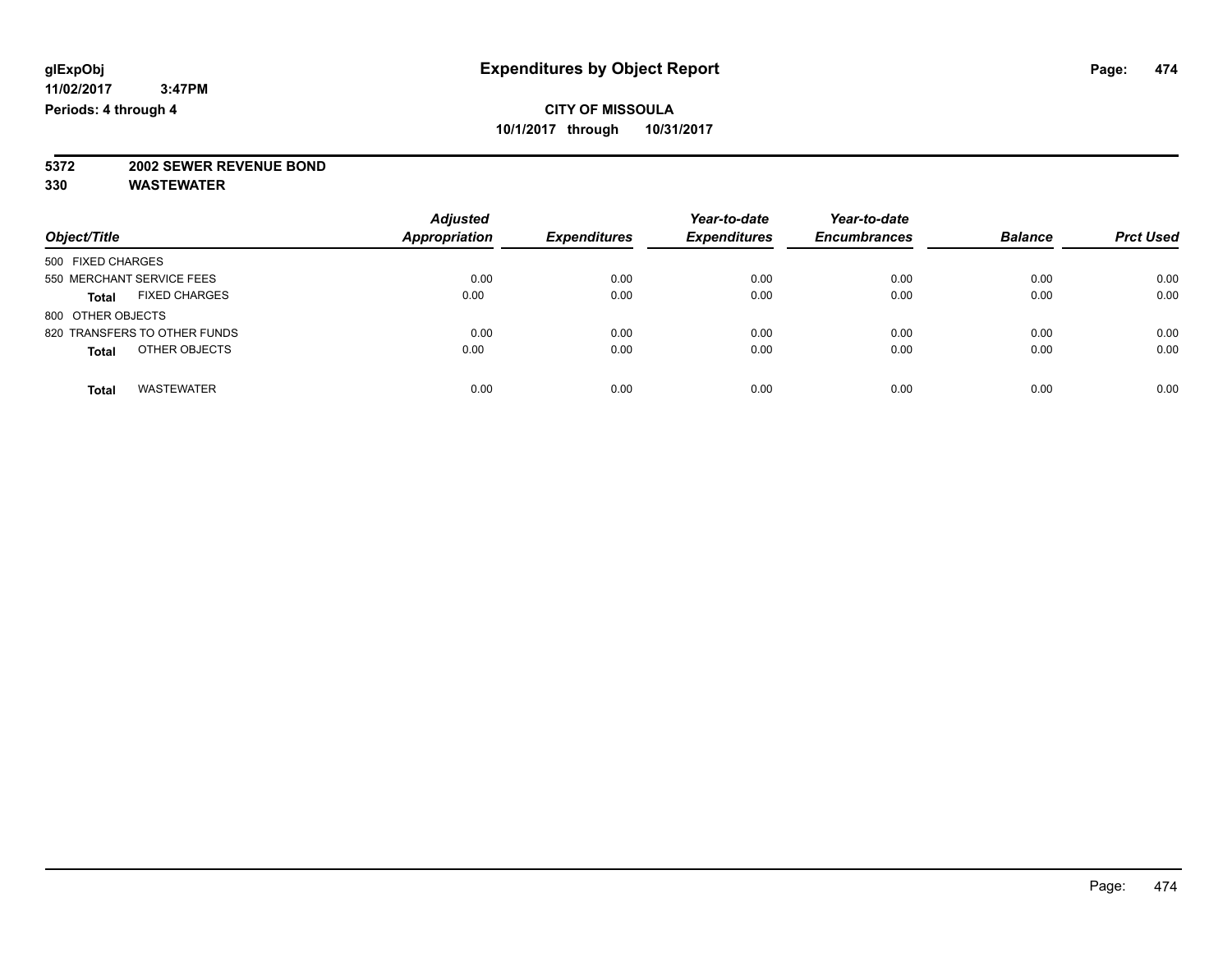## **CITY OF MISSOULA 10/1/2017 through 10/31/2017**

### **5372 2002 SEWER REVENUE BOND**

|                                         | <b>Adjusted</b>      |                     | Year-to-date        | Year-to-date        |                |                  |
|-----------------------------------------|----------------------|---------------------|---------------------|---------------------|----------------|------------------|
| Object/Title                            | <b>Appropriation</b> | <b>Expenditures</b> | <b>Expenditures</b> | <b>Encumbrances</b> | <b>Balance</b> | <b>Prct Used</b> |
| 500 FIXED CHARGES                       |                      |                     |                     |                     |                |                  |
| 550 MERCHANT SERVICE FEES               | 0.00                 | 0.00                | 0.00                | 0.00                | 0.00           | 0.00             |
| <b>FIXED CHARGES</b><br>Total           | 0.00                 | 0.00                | 0.00                | 0.00                | 0.00           | 0.00             |
| 800 OTHER OBJECTS                       |                      |                     |                     |                     |                |                  |
| 820 TRANSFERS TO OTHER FUNDS            | 0.00                 | 0.00                | 0.00                | 0.00                | 0.00           | 0.00             |
| OTHER OBJECTS<br><b>Total</b>           | 0.00                 | 0.00                | 0.00                | 0.00                | 0.00           | 0.00             |
| 2002 SEWER REVENUE BOND<br><b>Total</b> | 0.00                 | 0.00                | 0.00                | 0.00                | 0.00           | 0.00             |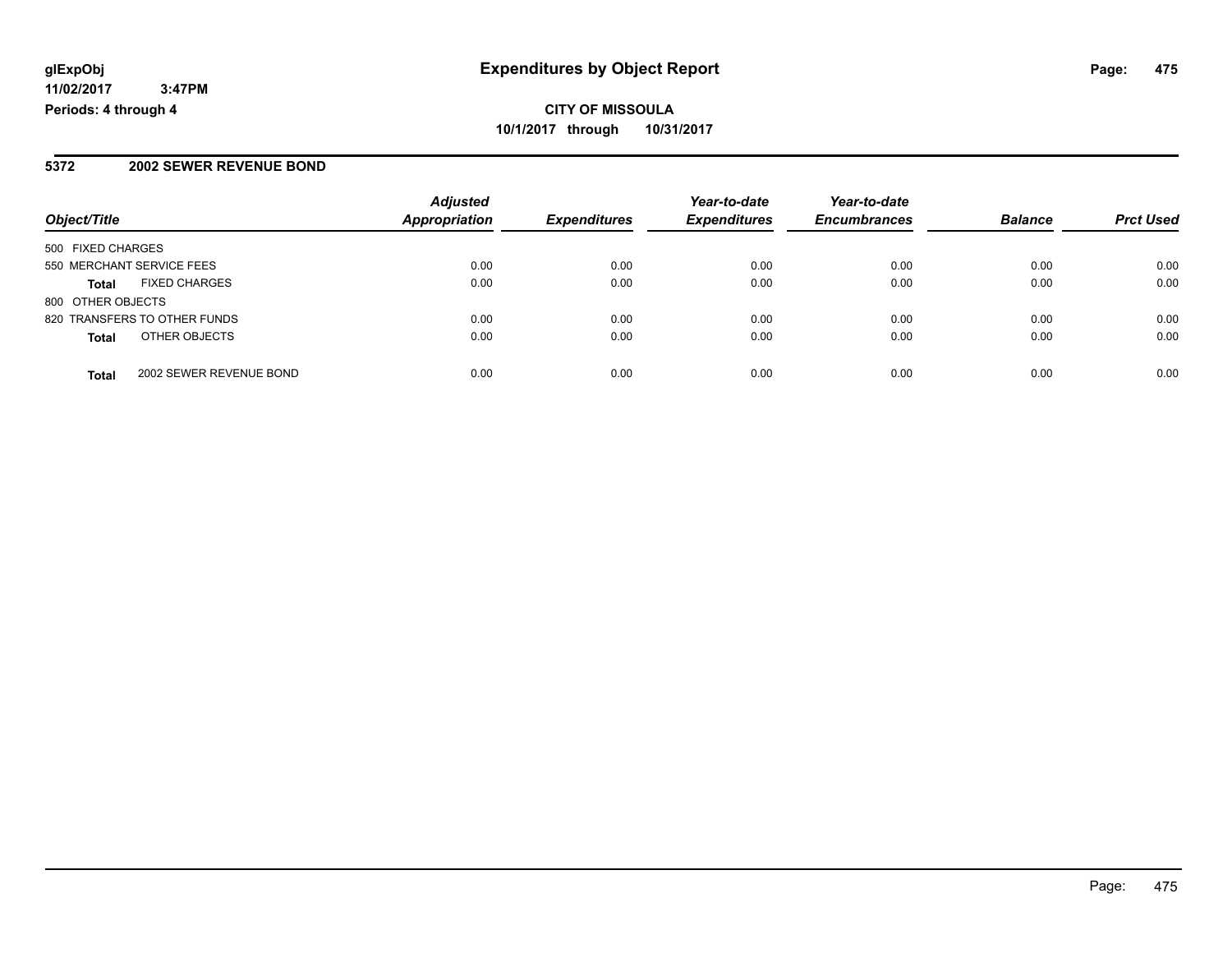# **5373 2002 WWTP UPGRADE REVENUE BOND**

| Object/Title                         | <b>Adjusted</b><br>Appropriation | <b>Expenditures</b> | Year-to-date<br><b>Expenditures</b> | Year-to-date<br><b>Encumbrances</b> | <b>Balance</b> | <b>Prct Used</b> |
|--------------------------------------|----------------------------------|---------------------|-------------------------------------|-------------------------------------|----------------|------------------|
|                                      |                                  |                     |                                     |                                     |                |                  |
| 500 FIXED CHARGES                    |                                  |                     |                                     |                                     |                |                  |
| 550 MERCHANT SERVICE FEES            | 0.00                             | 0.00                | 0.00                                | 0.00                                | 0.00           | 0.00             |
| <b>FIXED CHARGES</b><br><b>Total</b> | 0.00                             | 0.00                | 0.00                                | 0.00                                | 0.00           | 0.00             |
| 600 DEBT SERVICE                     |                                  |                     |                                     |                                     |                |                  |
| 610 PRINCIPAL                        | 0.00                             | 0.00                | 0.00                                | 0.00                                | 0.00           | 0.00             |
| 620 INTEREST / SERVICE FEES          | 0.00                             | 0.00                | 0.00                                | 0.00                                | 0.00           | 0.00             |
| <b>DEBT SERVICE</b><br><b>Total</b>  | 0.00                             | 0.00                | 0.00                                | 0.00                                | 0.00           | 0.00             |
| <b>WASTEWATER</b><br>Total           | 0.00                             | 0.00                | 0.00                                | 0.00                                | 0.00           | 0.00             |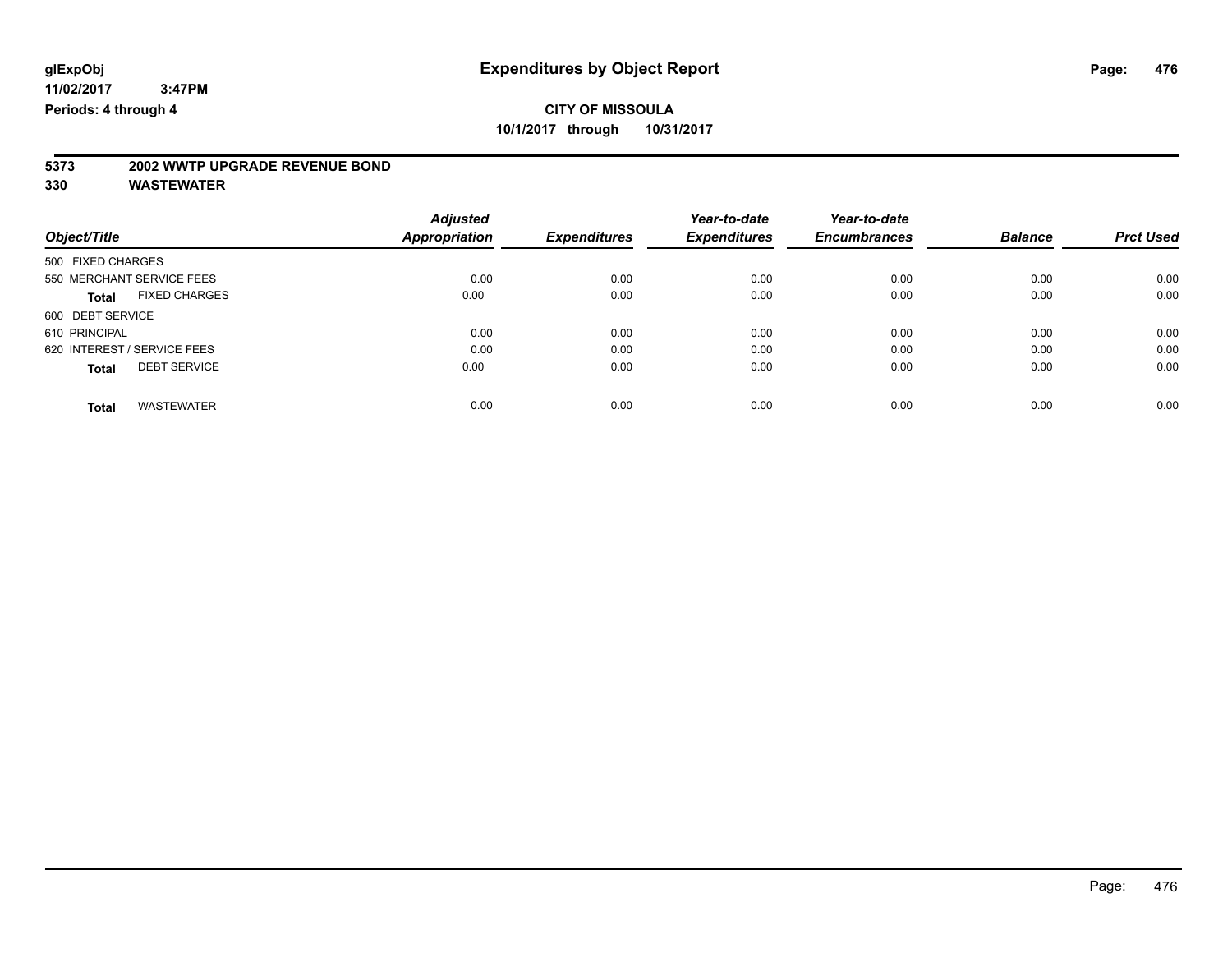### **5373 2002 WWTP UPGRADE REVENUE BOND**

| Object/Title                                   | <b>Adjusted</b><br><b>Appropriation</b> | <b>Expenditures</b> | Year-to-date<br><b>Expenditures</b> | Year-to-date<br><b>Encumbrances</b> | <b>Balance</b> | <b>Prct Used</b> |
|------------------------------------------------|-----------------------------------------|---------------------|-------------------------------------|-------------------------------------|----------------|------------------|
|                                                |                                         |                     |                                     |                                     |                |                  |
| 500 FIXED CHARGES                              |                                         |                     |                                     |                                     |                |                  |
| 550 MERCHANT SERVICE FEES                      | 0.00                                    | 0.00                | 0.00                                | 0.00                                | 0.00           | 0.00             |
| <b>FIXED CHARGES</b><br>Total                  | 0.00                                    | 0.00                | 0.00                                | 0.00                                | 0.00           | 0.00             |
| 600 DEBT SERVICE                               |                                         |                     |                                     |                                     |                |                  |
| 610 PRINCIPAL                                  | 0.00                                    | 0.00                | 0.00                                | 0.00                                | 0.00           | 0.00             |
| 620 INTEREST / SERVICE FEES                    | 0.00                                    | 0.00                | 0.00                                | 0.00                                | 0.00           | 0.00             |
| <b>DEBT SERVICE</b><br><b>Total</b>            | 0.00                                    | 0.00                | 0.00                                | 0.00                                | 0.00           | 0.00             |
|                                                |                                         |                     |                                     |                                     |                |                  |
| 2002 WWTP UPGRADE REVENUE BOND<br><b>Total</b> | 0.00                                    | 0.00                | 0.00                                | 0.00                                | 0.00           | 0.00             |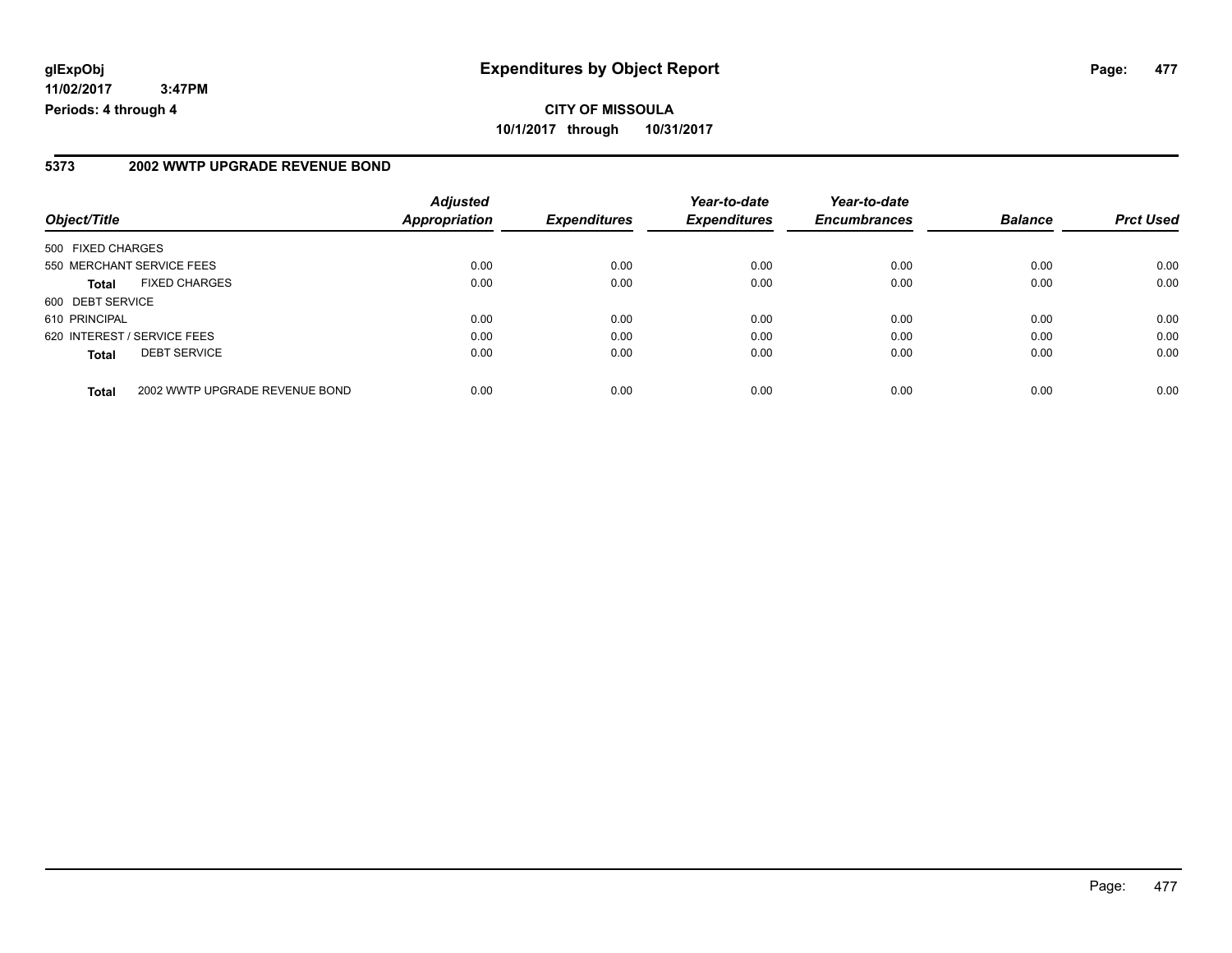# **5374 2002 WWTP UPGRADE RESERVE**

|                                      | <b>Adjusted</b>      | <b>Expenditures</b> | Year-to-date<br><b>Expenditures</b> | Year-to-date<br><b>Encumbrances</b> | <b>Balance</b> | <b>Prct Used</b> |
|--------------------------------------|----------------------|---------------------|-------------------------------------|-------------------------------------|----------------|------------------|
| Object/Title                         | <b>Appropriation</b> |                     |                                     |                                     |                |                  |
| 500 FIXED CHARGES                    |                      |                     |                                     |                                     |                |                  |
| 550 MERCHANT SERVICE FEES            | 0.00                 | 0.00                | 0.00                                | 0.00                                | 0.00           | 0.00             |
| <b>FIXED CHARGES</b><br><b>Total</b> | 0.00                 | 0.00                | 0.00                                | 0.00                                | 0.00           | 0.00             |
| 600 DEBT SERVICE                     |                      |                     |                                     |                                     |                |                  |
| 610 PRINCIPAL                        | 0.00                 | 0.00                | 0.00                                | 0.00                                | 0.00           | 0.00             |
| 620 INTEREST / SERVICE FEES          | 0.00                 | 0.00                | 0.00                                | 0.00                                | 0.00           | 0.00             |
| <b>DEBT SERVICE</b><br><b>Total</b>  | 0.00                 | 0.00                | 0.00                                | 0.00                                | 0.00           | 0.00             |
| 800 OTHER OBJECTS                    |                      |                     |                                     |                                     |                |                  |
| 820 TRANSFERS TO OTHER FUNDS         | 0.00                 | 0.00                | 0.00                                | 0.00                                | 0.00           | 0.00             |
| OTHER OBJECTS<br><b>Total</b>        | 0.00                 | 0.00                | 0.00                                | 0.00                                | 0.00           | 0.00             |
|                                      |                      |                     |                                     |                                     |                |                  |
| <b>WASTEWATER</b><br><b>Total</b>    | 0.00                 | 0.00                | 0.00                                | 0.00                                | 0.00           | 0.00             |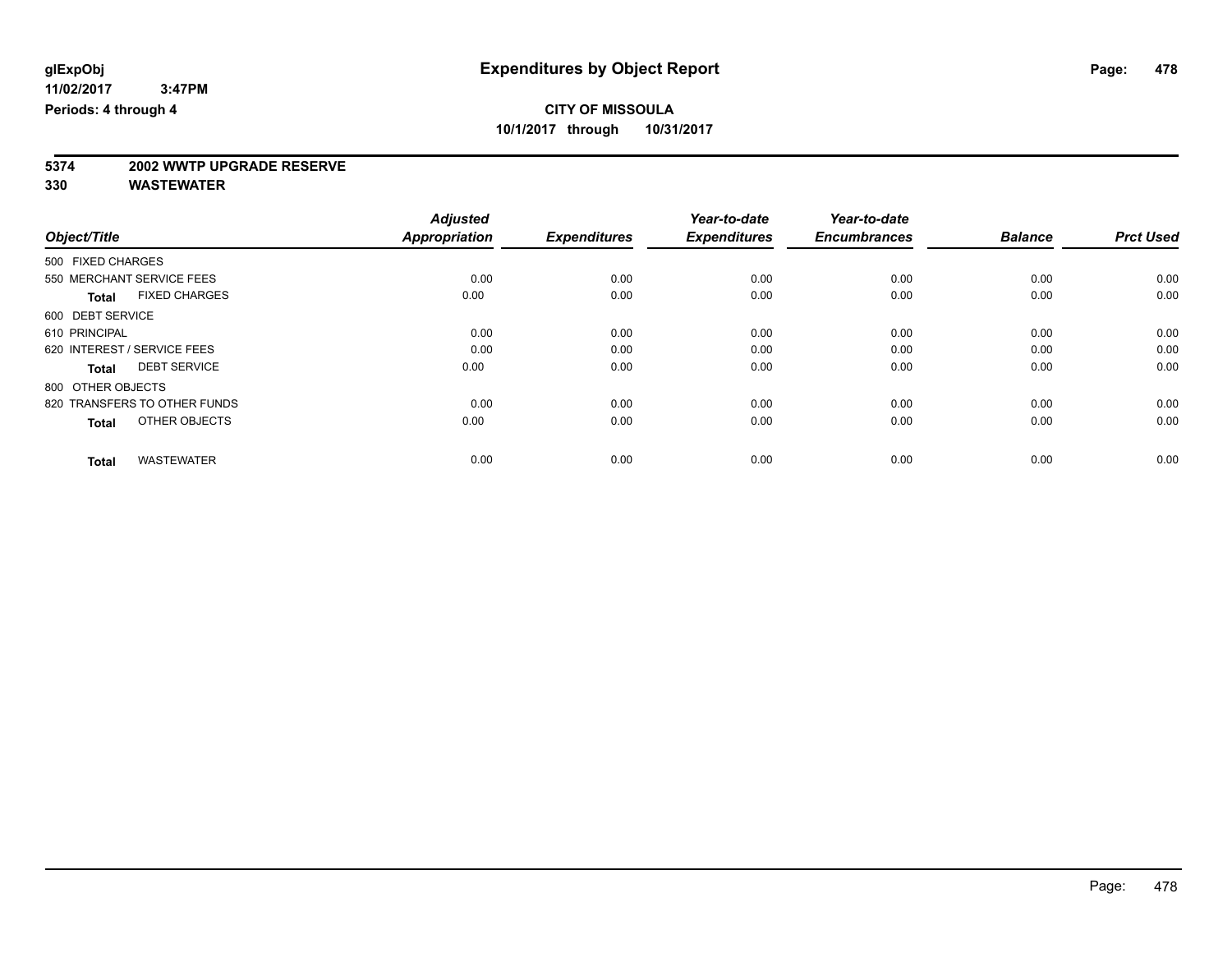### **5374 2002 WWTP UPGRADE RESERVE**

|                   |                              | <b>Adjusted</b>      |                     | Year-to-date        | Year-to-date        |                |                  |
|-------------------|------------------------------|----------------------|---------------------|---------------------|---------------------|----------------|------------------|
| Object/Title      |                              | <b>Appropriation</b> | <b>Expenditures</b> | <b>Expenditures</b> | <b>Encumbrances</b> | <b>Balance</b> | <b>Prct Used</b> |
| 500 FIXED CHARGES |                              |                      |                     |                     |                     |                |                  |
|                   | 550 MERCHANT SERVICE FEES    | 0.00                 | 0.00                | 0.00                | 0.00                | 0.00           | 0.00             |
| <b>Total</b>      | <b>FIXED CHARGES</b>         | 0.00                 | 0.00                | 0.00                | 0.00                | 0.00           | 0.00             |
| 600 DEBT SERVICE  |                              |                      |                     |                     |                     |                |                  |
| 610 PRINCIPAL     |                              | 0.00                 | 0.00                | 0.00                | 0.00                | 0.00           | 0.00             |
|                   | 620 INTEREST / SERVICE FEES  | 0.00                 | 0.00                | 0.00                | 0.00                | 0.00           | 0.00             |
| Total             | <b>DEBT SERVICE</b>          | 0.00                 | 0.00                | 0.00                | 0.00                | 0.00           | 0.00             |
| 800 OTHER OBJECTS |                              |                      |                     |                     |                     |                |                  |
|                   | 820 TRANSFERS TO OTHER FUNDS | 0.00                 | 0.00                | 0.00                | 0.00                | 0.00           | 0.00             |
| Total             | OTHER OBJECTS                | 0.00                 | 0.00                | 0.00                | 0.00                | 0.00           | 0.00             |
| <b>Total</b>      | 2002 WWTP UPGRADE RESERVE    | 0.00                 | 0.00                | 0.00                | 0.00                | 0.00           | 0.00             |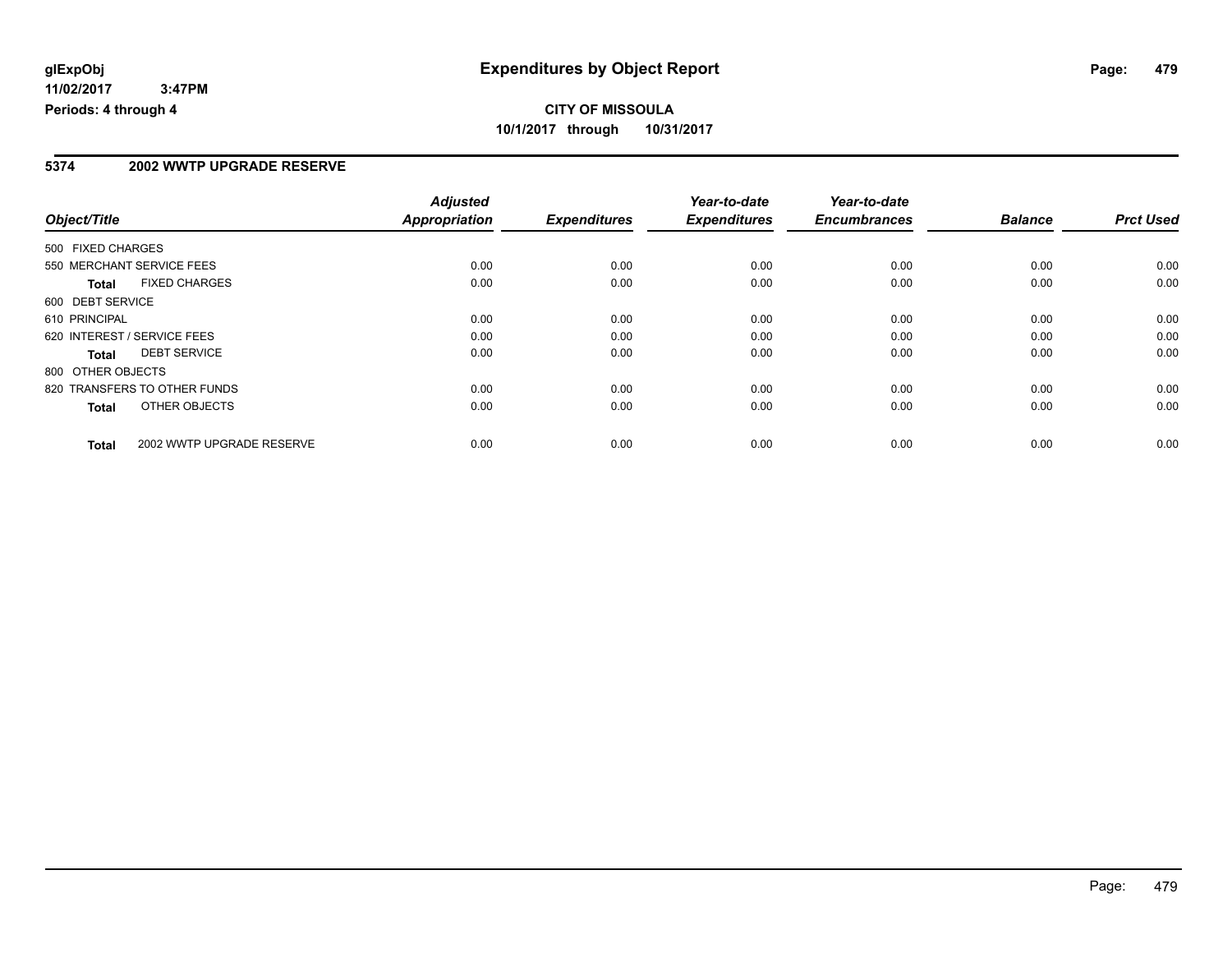# **5375 2003 WWTP SRF \$3.8M EPA DEBT**

|                                     | <b>Adjusted</b>      |                     | Year-to-date        | Year-to-date<br><b>Encumbrances</b> | <b>Balance</b> | <b>Prct Used</b> |
|-------------------------------------|----------------------|---------------------|---------------------|-------------------------------------|----------------|------------------|
| Object/Title                        | <b>Appropriation</b> | <b>Expenditures</b> | <b>Expenditures</b> |                                     |                |                  |
| 500 FIXED CHARGES                   |                      |                     |                     |                                     |                |                  |
| 550 MERCHANT SERVICE FEES           | 0.00                 | 0.00                | 0.00                | 0.00                                | 0.00           | 0.00             |
| <b>FIXED CHARGES</b><br>Total       | 0.00                 | 0.00                | 0.00                | 0.00                                | 0.00           | 0.00             |
| 600 DEBT SERVICE                    |                      |                     |                     |                                     |                |                  |
| 610 PRINCIPAL                       | 0.00                 | 0.00                | 0.00                | 0.00                                | 0.00           | 0.00             |
| 620 INTEREST / SERVICE FEES         | 0.00                 | 0.00                | 0.00                | 0.00                                | 0.00           | 0.00             |
| <b>DEBT SERVICE</b><br><b>Total</b> | 0.00                 | 0.00                | 0.00                | 0.00                                | 0.00           | 0.00             |
|                                     |                      |                     |                     |                                     |                |                  |
| <b>WASTEWATER</b><br><b>Total</b>   | 0.00                 | 0.00                | 0.00                | 0.00                                | 0.00           | 0.00             |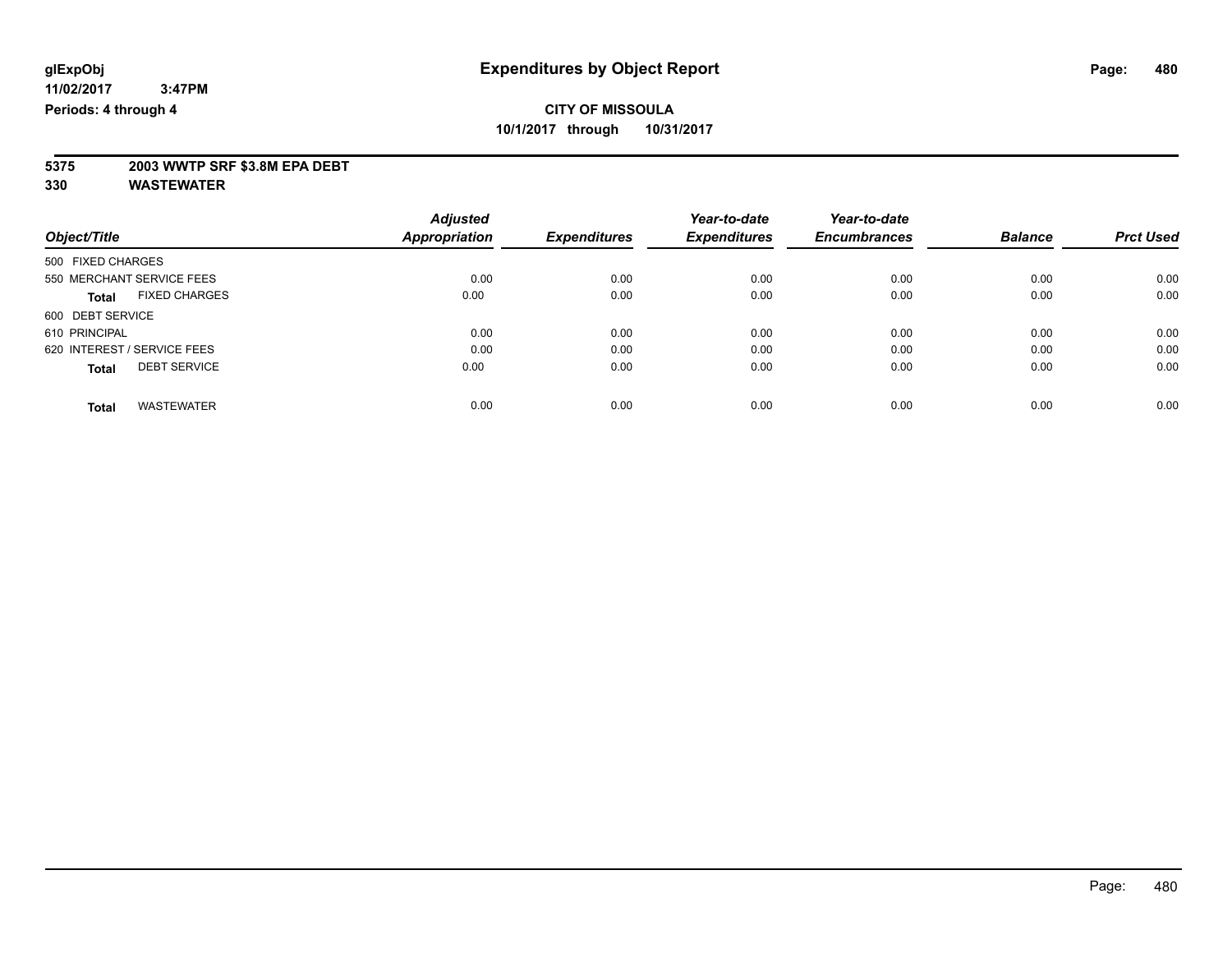# **CITY OF MISSOULA 10/1/2017 through 10/31/2017**

#### **5375 2003 WWTP SRF \$3.8M EPA DEBT**

| Object/Title                                  | <b>Adjusted</b><br><b>Appropriation</b> | <b>Expenditures</b> | Year-to-date<br><b>Expenditures</b> | Year-to-date<br><b>Encumbrances</b> | <b>Balance</b> | <b>Prct Used</b> |
|-----------------------------------------------|-----------------------------------------|---------------------|-------------------------------------|-------------------------------------|----------------|------------------|
| 500 FIXED CHARGES                             |                                         |                     |                                     |                                     |                |                  |
| 550 MERCHANT SERVICE FEES                     | 0.00                                    | 0.00                | 0.00                                | 0.00                                | 0.00           | 0.00             |
| <b>FIXED CHARGES</b><br><b>Total</b>          | 0.00                                    | 0.00                | 0.00                                | 0.00                                | 0.00           | 0.00             |
| 600 DEBT SERVICE                              |                                         |                     |                                     |                                     |                |                  |
| 610 PRINCIPAL                                 | 0.00                                    | 0.00                | 0.00                                | 0.00                                | 0.00           | 0.00             |
| 620 INTEREST / SERVICE FEES                   | 0.00                                    | 0.00                | 0.00                                | 0.00                                | 0.00           | 0.00             |
| <b>DEBT SERVICE</b><br><b>Total</b>           | 0.00                                    | 0.00                | 0.00                                | 0.00                                | 0.00           | 0.00             |
| 2003 WWTP SRF \$3.8M EPA DEBT<br><b>Total</b> | 0.00                                    | 0.00                | 0.00                                | 0.00                                | 0.00           | 0.00             |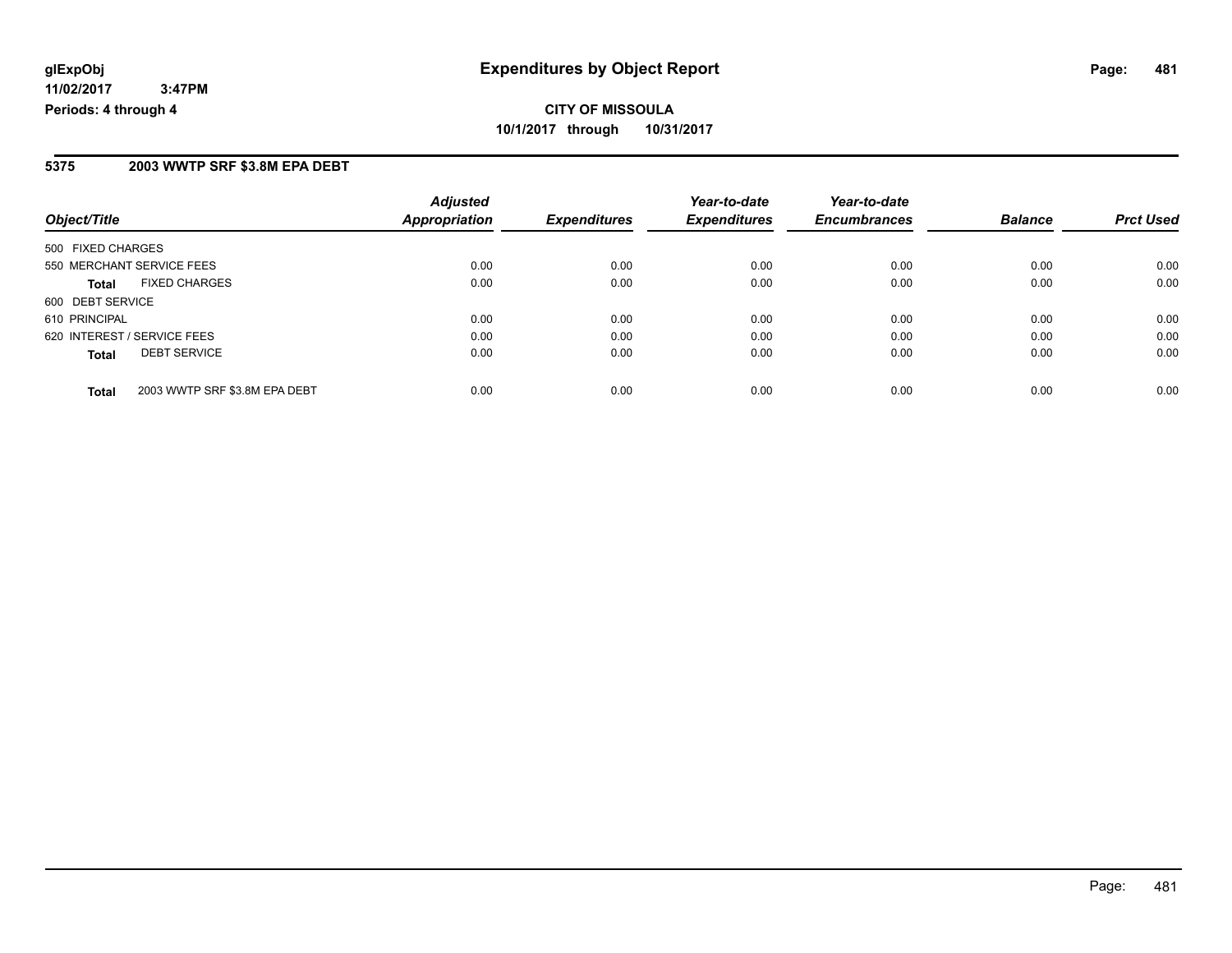# **5376 2003 WWTP SRF \$3.8M EPA RESERVE**

| Object/Title                         | <b>Adjusted</b><br><b>Appropriation</b> | <b>Expenditures</b> | Year-to-date<br><b>Expenditures</b> | Year-to-date<br><b>Encumbrances</b> | <b>Balance</b> | <b>Prct Used</b> |
|--------------------------------------|-----------------------------------------|---------------------|-------------------------------------|-------------------------------------|----------------|------------------|
| 500 FIXED CHARGES                    |                                         |                     |                                     |                                     |                |                  |
| 550 MERCHANT SERVICE FEES            | 0.00                                    | 0.00                | 0.00                                | 0.00                                | 0.00           | 0.00             |
| <b>FIXED CHARGES</b><br><b>Total</b> | 0.00                                    | 0.00                | 0.00                                | 0.00                                | 0.00           | 0.00             |
| 800 OTHER OBJECTS                    |                                         |                     |                                     |                                     |                |                  |
| 820 TRANSFERS TO OTHER FUNDS         | 0.00                                    | 0.00                | 0.00                                | 0.00                                | 0.00           | 0.00             |
| OTHER OBJECTS<br><b>Total</b>        | 0.00                                    | 0.00                | 0.00                                | 0.00                                | 0.00           | 0.00             |
| <b>WASTEWATER</b><br>Total           | 0.00                                    | 0.00                | 0.00                                | 0.00                                | 0.00           | 0.00             |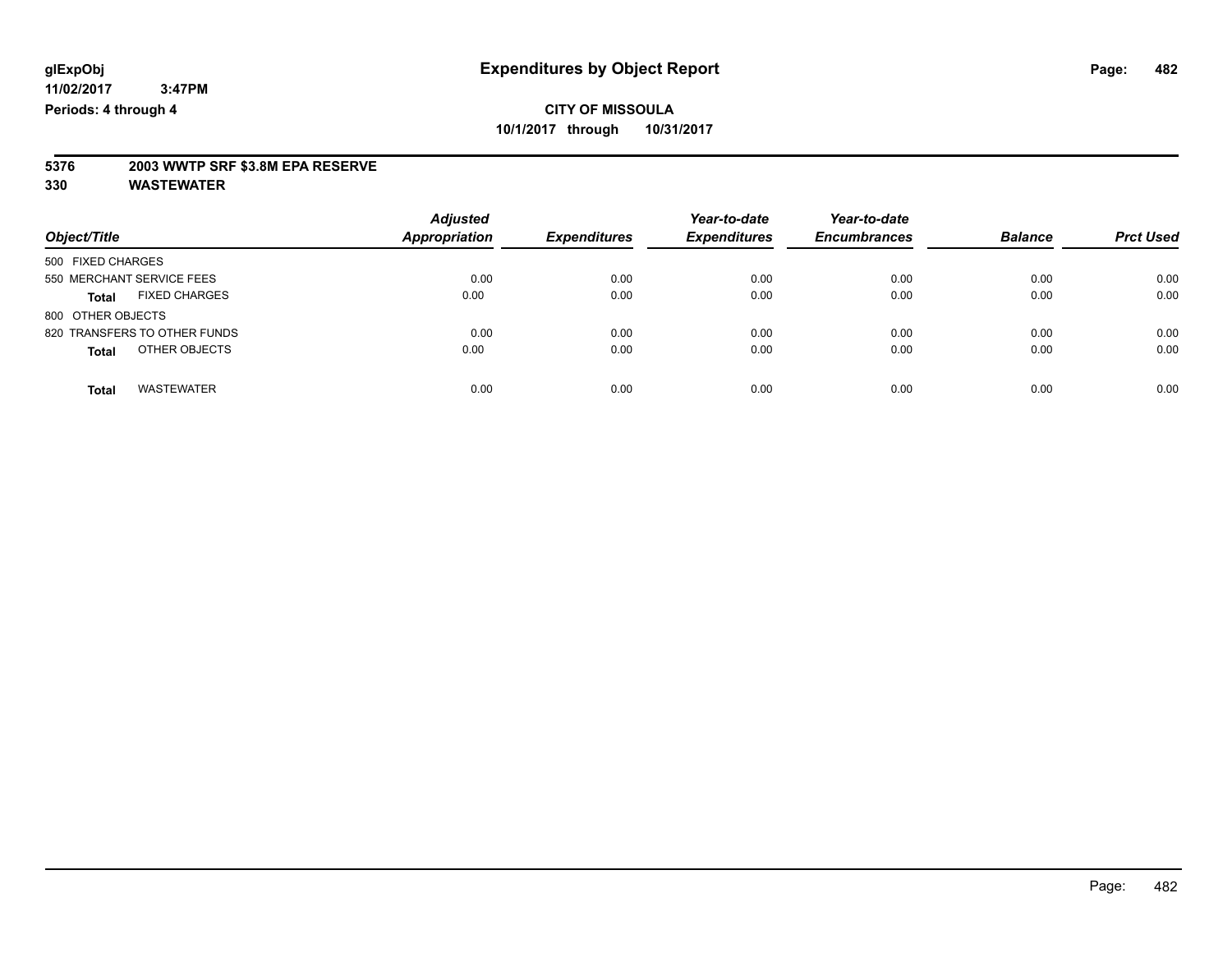#### **5376 2003 WWTP SRF \$3.8M EPA RESERVE**

| Object/Title              |                                  | <b>Adjusted</b>      |                     | Year-to-date        | Year-to-date        | <b>Balance</b> |                  |
|---------------------------|----------------------------------|----------------------|---------------------|---------------------|---------------------|----------------|------------------|
|                           |                                  | <b>Appropriation</b> | <b>Expenditures</b> | <b>Expenditures</b> | <b>Encumbrances</b> |                | <b>Prct Used</b> |
| 500 FIXED CHARGES         |                                  |                      |                     |                     |                     |                |                  |
| 550 MERCHANT SERVICE FEES |                                  | 0.00                 | 0.00                | 0.00                | 0.00                | 0.00           | 0.00             |
| <b>Total</b>              | <b>FIXED CHARGES</b>             | 0.00                 | 0.00                | 0.00                | 0.00                | 0.00           | 0.00             |
| 800 OTHER OBJECTS         |                                  |                      |                     |                     |                     |                |                  |
|                           | 820 TRANSFERS TO OTHER FUNDS     | 0.00                 | 0.00                | 0.00                | 0.00                | 0.00           | 0.00             |
| <b>Total</b>              | OTHER OBJECTS                    | 0.00                 | 0.00                | 0.00                | 0.00                | 0.00           | 0.00             |
| <b>Total</b>              | 2003 WWTP SRF \$3.8M EPA RESERVE | 0.00                 | 0.00                | 0.00                | 0.00                | 0.00           | 0.00             |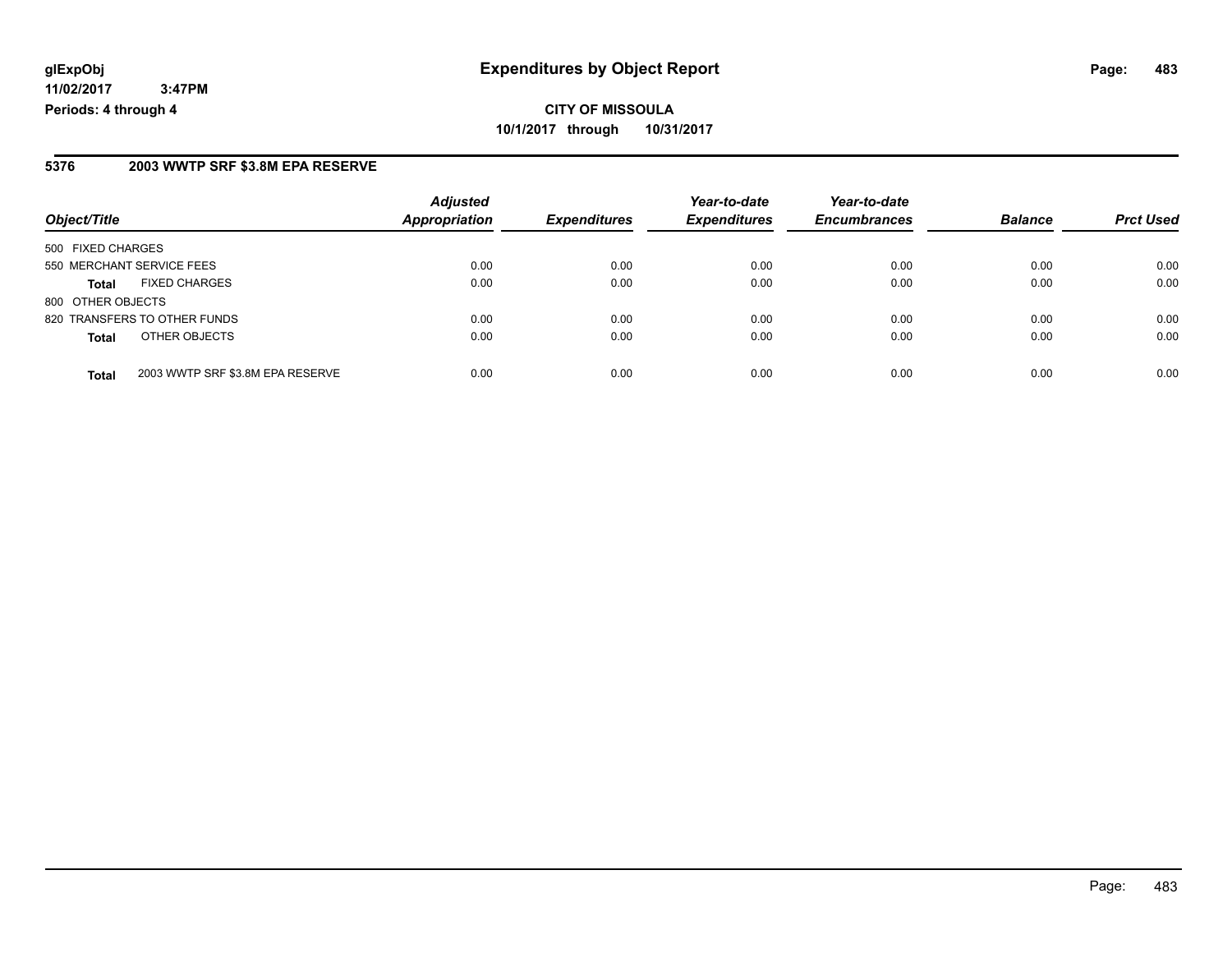# **5377 2004 WWTP \$3.023 LOAN DEBT SERVICE**

|                                      | <b>Adjusted</b>      |                     | Year-to-date        | Year-to-date        |                |                  |
|--------------------------------------|----------------------|---------------------|---------------------|---------------------|----------------|------------------|
| Object/Title                         | <b>Appropriation</b> | <b>Expenditures</b> | <b>Expenditures</b> | <b>Encumbrances</b> | <b>Balance</b> | <b>Prct Used</b> |
| 500 FIXED CHARGES                    |                      |                     |                     |                     |                |                  |
| 550 MERCHANT SERVICE FEES            | 0.00                 | 0.00                | 0.00                | 0.00                | 0.00           | 0.00             |
| <b>FIXED CHARGES</b><br><b>Total</b> | 0.00                 | 0.00                | 0.00                | 0.00                | 0.00           | 0.00             |
| 600 DEBT SERVICE                     |                      |                     |                     |                     |                |                  |
| 610 PRINCIPAL                        | 0.00                 | 0.00                | 0.00                | 0.00                | 0.00           | 0.00             |
| 620 INTEREST / SERVICE FEES          | 0.00                 | 0.00                | 0.00                | 0.00                | 0.00           | 0.00             |
| <b>DEBT SERVICE</b><br><b>Total</b>  | 0.00                 | 0.00                | 0.00                | 0.00                | 0.00           | 0.00             |
| <b>WASTEWATER</b><br>Total           | 0.00                 | 0.00                | 0.00                | 0.00                | 0.00           | 0.00             |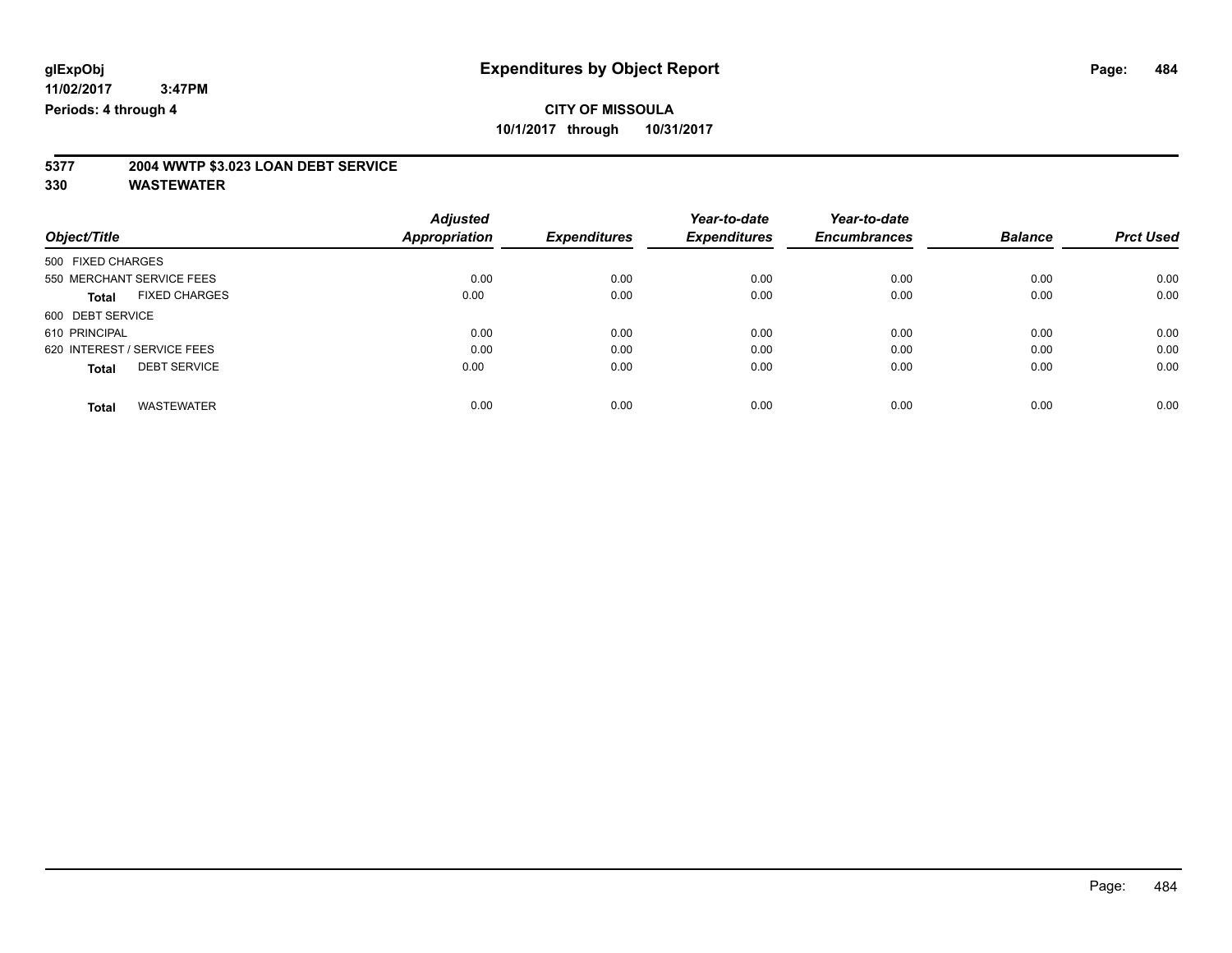### **5377 2004 WWTP \$3.023 LOAN DEBT SERVICE**

| Object/Title                |                                     | <b>Adjusted</b><br>Appropriation | <b>Expenditures</b> | Year-to-date<br><b>Expenditures</b> | Year-to-date<br><b>Encumbrances</b> | <b>Balance</b> | <b>Prct Used</b> |
|-----------------------------|-------------------------------------|----------------------------------|---------------------|-------------------------------------|-------------------------------------|----------------|------------------|
|                             |                                     |                                  |                     |                                     |                                     |                |                  |
| 500 FIXED CHARGES           |                                     |                                  |                     |                                     |                                     |                |                  |
|                             | 550 MERCHANT SERVICE FEES           | 0.00                             | 0.00                | 0.00                                | 0.00                                | 0.00           | 0.00             |
| <b>Total</b>                | <b>FIXED CHARGES</b>                | 0.00                             | 0.00                | 0.00                                | 0.00                                | 0.00           | 0.00             |
| 600 DEBT SERVICE            |                                     |                                  |                     |                                     |                                     |                |                  |
| 610 PRINCIPAL               |                                     | 0.00                             | 0.00                | 0.00                                | 0.00                                | 0.00           | 0.00             |
| 620 INTEREST / SERVICE FEES |                                     | 0.00                             | 0.00                | 0.00                                | 0.00                                | 0.00           | 0.00             |
| <b>Total</b>                | <b>DEBT SERVICE</b>                 | 0.00                             | 0.00                | 0.00                                | 0.00                                | 0.00           | 0.00             |
| <b>Total</b>                | 2004 WWTP \$3.023 LOAN DEBT SERVICE | 0.00                             | 0.00                | 0.00                                | 0.00                                | 0.00           | 0.00             |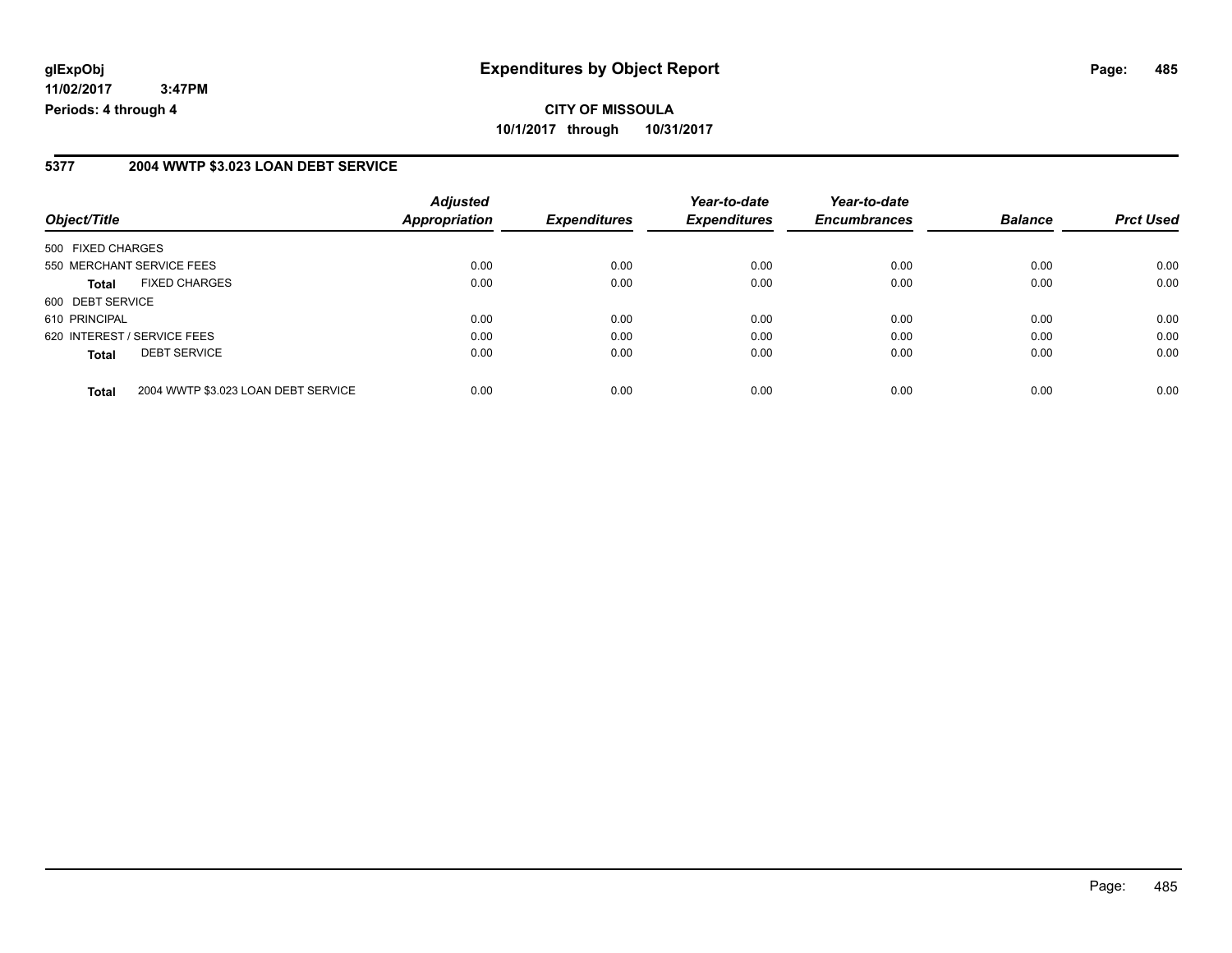# **5378 2004 WWTP \$3.023 LOAN RESERVE**

| Object/Title                         | <b>Adjusted</b><br><b>Appropriation</b> | <b>Expenditures</b> | Year-to-date<br><b>Expenditures</b> | Year-to-date<br><b>Encumbrances</b> | <b>Balance</b> | <b>Prct Used</b> |
|--------------------------------------|-----------------------------------------|---------------------|-------------------------------------|-------------------------------------|----------------|------------------|
| 500 FIXED CHARGES                    |                                         |                     |                                     |                                     |                |                  |
| 550 MERCHANT SERVICE FEES            | 0.00                                    | 0.00                | 0.00                                | 0.00                                | 0.00           | 0.00             |
| <b>FIXED CHARGES</b><br><b>Total</b> | 0.00                                    | 0.00                | 0.00                                | 0.00                                | 0.00           | 0.00             |
| 800 OTHER OBJECTS                    |                                         |                     |                                     |                                     |                |                  |
| 820 TRANSFERS TO OTHER FUNDS         | 0.00                                    | 0.00                | 0.00                                | 0.00                                | 0.00           | 0.00             |
| OTHER OBJECTS<br><b>Total</b>        | 0.00                                    | 0.00                | 0.00                                | 0.00                                | 0.00           | 0.00             |
|                                      |                                         |                     |                                     |                                     |                |                  |
| <b>WASTEWATER</b><br>Total           | 0.00                                    | 0.00                | 0.00                                | 0.00                                | 0.00           | 0.00             |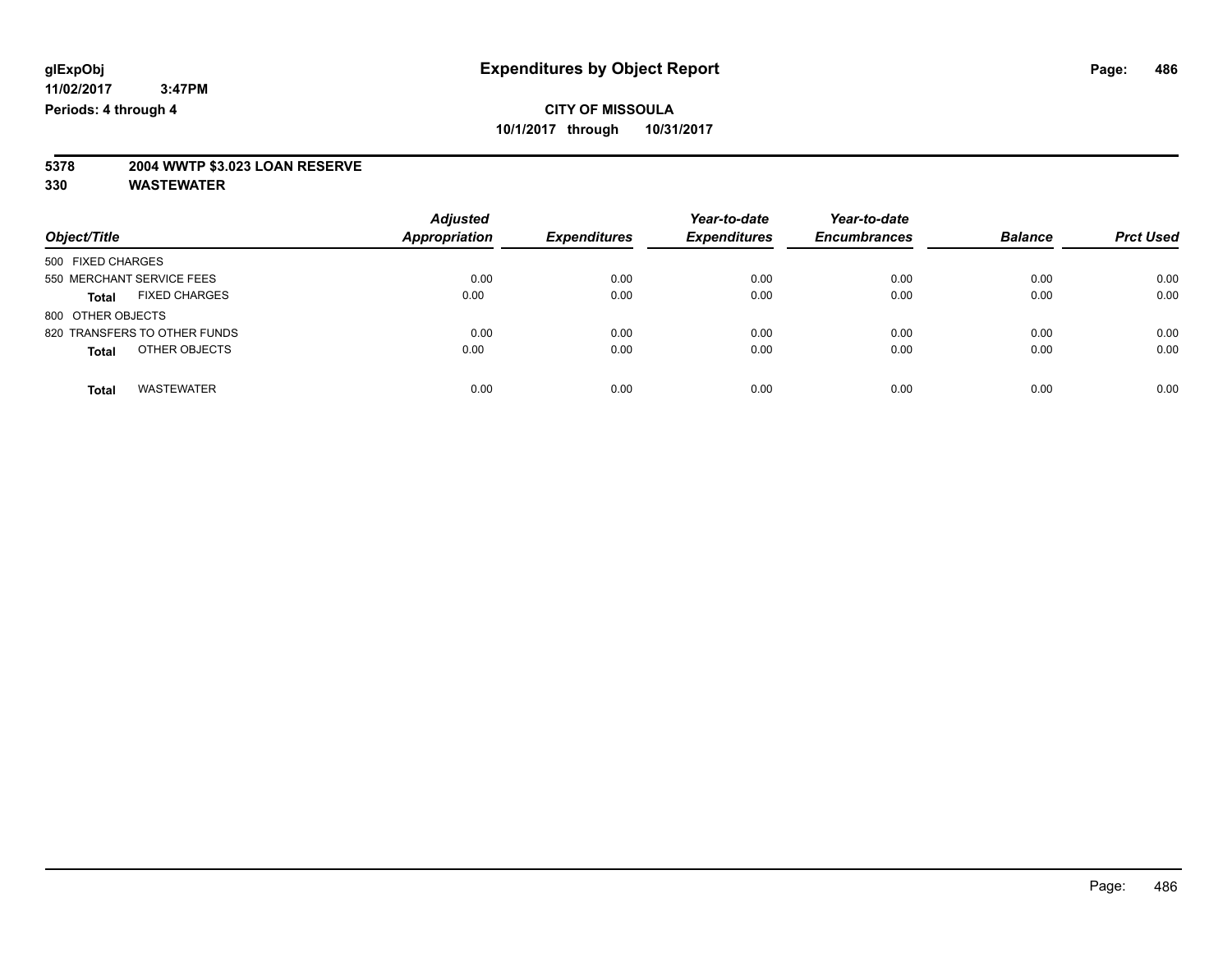#### **5378 2004 WWTP \$3.023 LOAN RESERVE**

| Object/Title                 |                                | <b>Adjusted</b>      |                     | Year-to-date        | Year-to-date        |                |                  |
|------------------------------|--------------------------------|----------------------|---------------------|---------------------|---------------------|----------------|------------------|
|                              |                                | <b>Appropriation</b> | <b>Expenditures</b> | <b>Expenditures</b> | <b>Encumbrances</b> | <b>Balance</b> | <b>Prct Used</b> |
| 500 FIXED CHARGES            |                                |                      |                     |                     |                     |                |                  |
| 550 MERCHANT SERVICE FEES    |                                | 0.00                 | 0.00                | 0.00                | 0.00                | 0.00           | 0.00             |
| Total                        | <b>FIXED CHARGES</b>           | 0.00                 | 0.00                | 0.00                | 0.00                | 0.00           | 0.00             |
| 800 OTHER OBJECTS            |                                |                      |                     |                     |                     |                |                  |
| 820 TRANSFERS TO OTHER FUNDS |                                | 0.00                 | 0.00                | 0.00                | 0.00                | 0.00           | 0.00             |
| <b>Total</b>                 | OTHER OBJECTS                  | 0.00                 | 0.00                | 0.00                | 0.00                | 0.00           | 0.00             |
| <b>Total</b>                 | 2004 WWTP \$3.023 LOAN RESERVE | 0.00                 | 0.00                | 0.00                | 0.00                | 0.00           | 0.00             |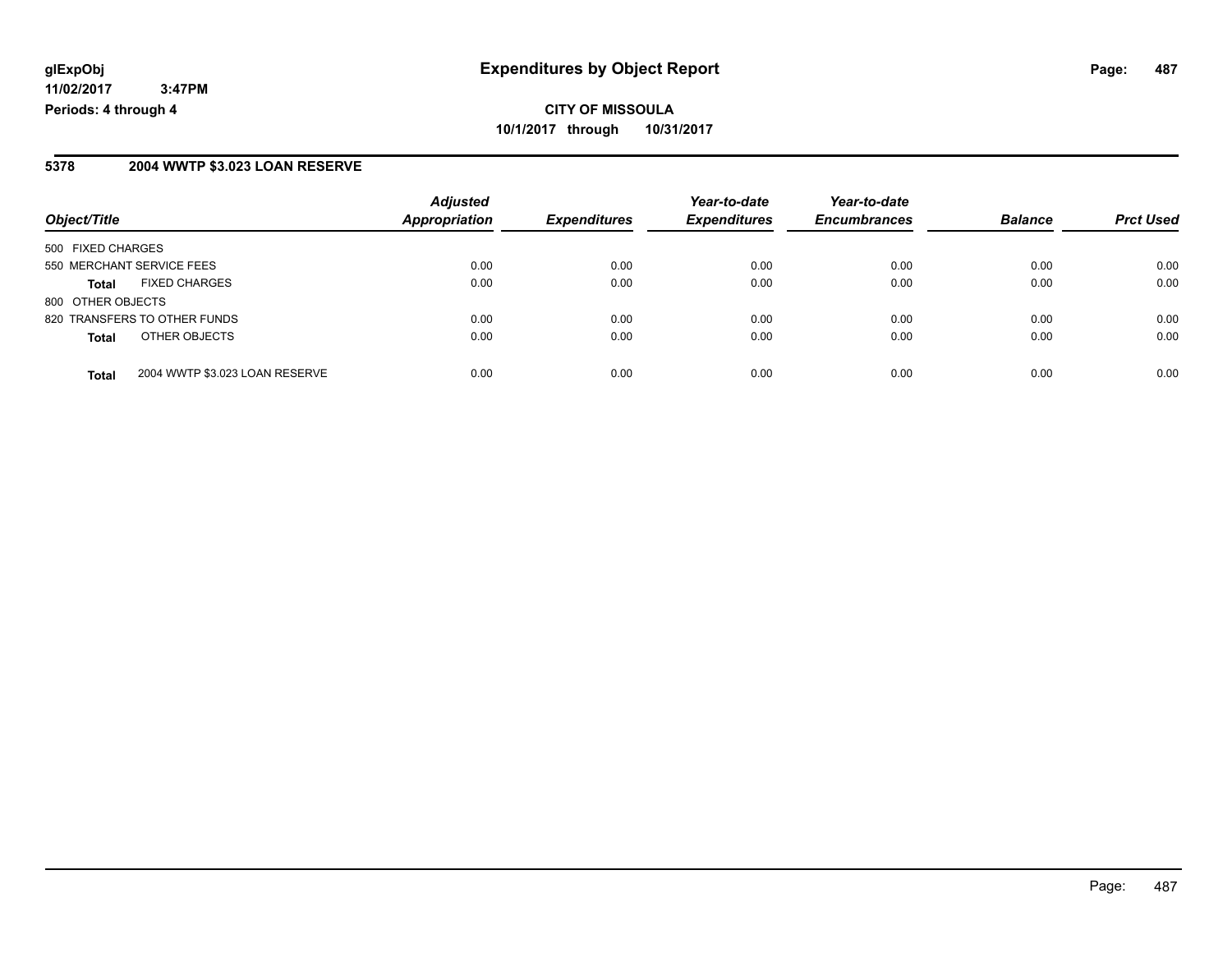# **5379 2005 BRICH/BRDY/LIN/GIL SRF DEBT**

|                                      | <b>Adjusted</b>      |                     | Year-to-date        | Year-to-date        |                |                  |
|--------------------------------------|----------------------|---------------------|---------------------|---------------------|----------------|------------------|
| Object/Title                         | <b>Appropriation</b> | <b>Expenditures</b> | <b>Expenditures</b> | <b>Encumbrances</b> | <b>Balance</b> | <b>Prct Used</b> |
| 500 FIXED CHARGES                    |                      |                     |                     |                     |                |                  |
| 550 MERCHANT SERVICE FEES            | 0.00                 | 0.00                | 0.00                | 0.00                | 0.00           | 0.00             |
| <b>FIXED CHARGES</b><br><b>Total</b> | 0.00                 | 0.00                | 0.00                | 0.00                | 0.00           | 0.00             |
| 600 DEBT SERVICE                     |                      |                     |                     |                     |                |                  |
| 610 PRINCIPAL                        | 0.00                 | 0.00                | 0.00                | 0.00                | 0.00           | 0.00             |
| 620 INTEREST / SERVICE FEES          | 0.00                 | 0.00                | 0.00                | 0.00                | 0.00           | 0.00             |
| <b>DEBT SERVICE</b><br><b>Total</b>  | 0.00                 | 0.00                | 0.00                | 0.00                | 0.00           | 0.00             |
| 800 OTHER OBJECTS                    |                      |                     |                     |                     |                |                  |
| 820 TRANSFERS TO OTHER FUNDS         | 0.00                 | 0.00                | 0.00                | 0.00                | 0.00           | 0.00             |
| OTHER OBJECTS<br><b>Total</b>        | 0.00                 | 0.00                | 0.00                | 0.00                | 0.00           | 0.00             |
|                                      |                      |                     |                     |                     |                |                  |
| <b>WASTEWATER</b><br><b>Total</b>    | 0.00                 | 0.00                | 0.00                | 0.00                | 0.00           | 0.00             |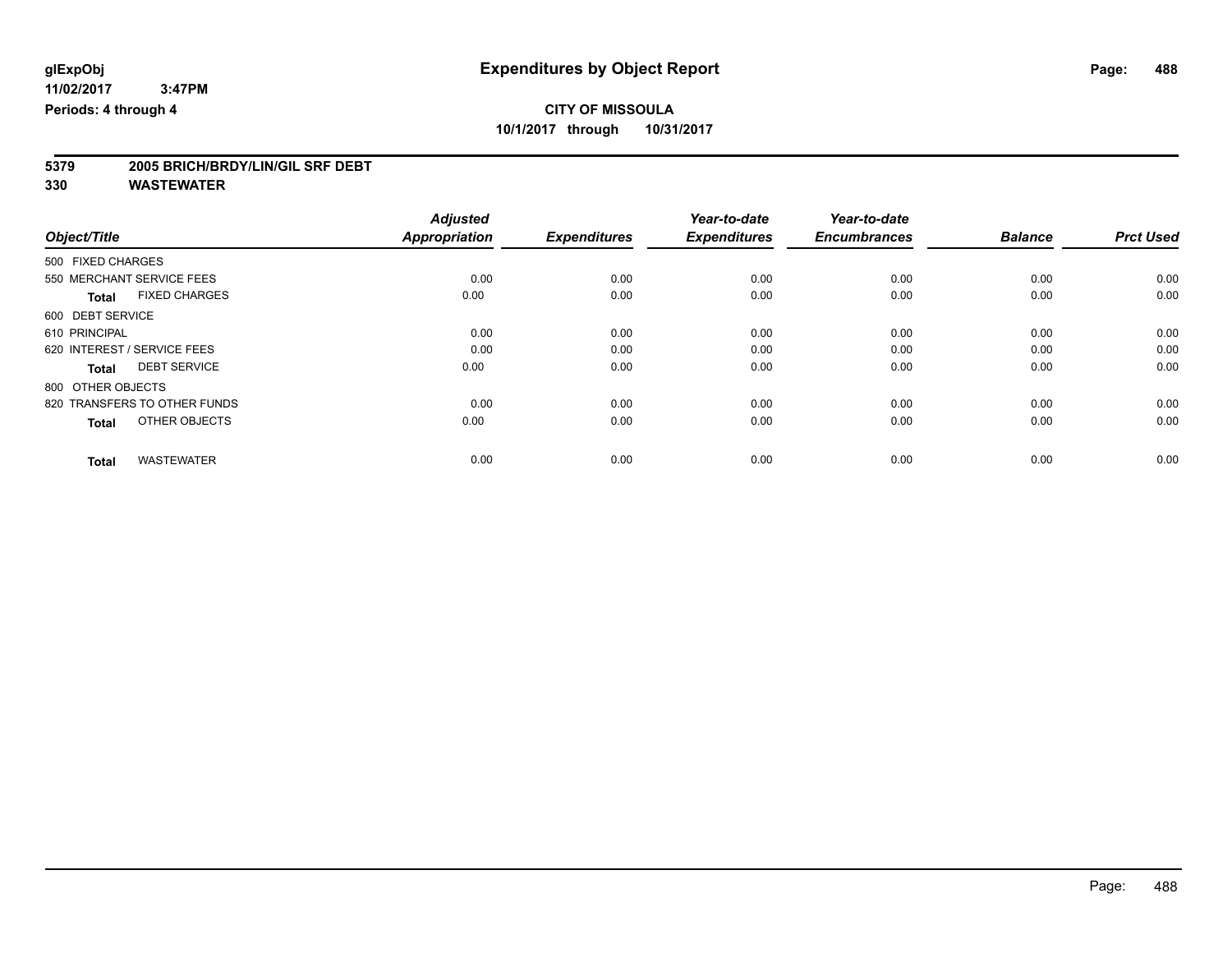# **CITY OF MISSOULA 10/1/2017 through 10/31/2017**

#### **5379 2005 BRICH/BRDY/LIN/GIL SRF DEBT**

|                   |                                  | <b>Adjusted</b>      |                     | Year-to-date        | Year-to-date        |                |                  |
|-------------------|----------------------------------|----------------------|---------------------|---------------------|---------------------|----------------|------------------|
| Object/Title      |                                  | <b>Appropriation</b> | <b>Expenditures</b> | <b>Expenditures</b> | <b>Encumbrances</b> | <b>Balance</b> | <b>Prct Used</b> |
| 500 FIXED CHARGES |                                  |                      |                     |                     |                     |                |                  |
|                   | 550 MERCHANT SERVICE FEES        | 0.00                 | 0.00                | 0.00                | 0.00                | 0.00           | 0.00             |
| <b>Total</b>      | <b>FIXED CHARGES</b>             | 0.00                 | 0.00                | 0.00                | 0.00                | 0.00           | 0.00             |
| 600 DEBT SERVICE  |                                  |                      |                     |                     |                     |                |                  |
| 610 PRINCIPAL     |                                  | 0.00                 | 0.00                | 0.00                | 0.00                | 0.00           | 0.00             |
|                   | 620 INTEREST / SERVICE FEES      | 0.00                 | 0.00                | 0.00                | 0.00                | 0.00           | 0.00             |
| <b>Total</b>      | <b>DEBT SERVICE</b>              | 0.00                 | 0.00                | 0.00                | 0.00                | 0.00           | 0.00             |
| 800 OTHER OBJECTS |                                  |                      |                     |                     |                     |                |                  |
|                   | 820 TRANSFERS TO OTHER FUNDS     | 0.00                 | 0.00                | 0.00                | 0.00                | 0.00           | 0.00             |
| <b>Total</b>      | OTHER OBJECTS                    | 0.00                 | 0.00                | 0.00                | 0.00                | 0.00           | 0.00             |
| <b>Total</b>      | 2005 BRICH/BRDY/LIN/GIL SRF DEBT | 0.00                 | 0.00                | 0.00                | 0.00                | 0.00           | 0.00             |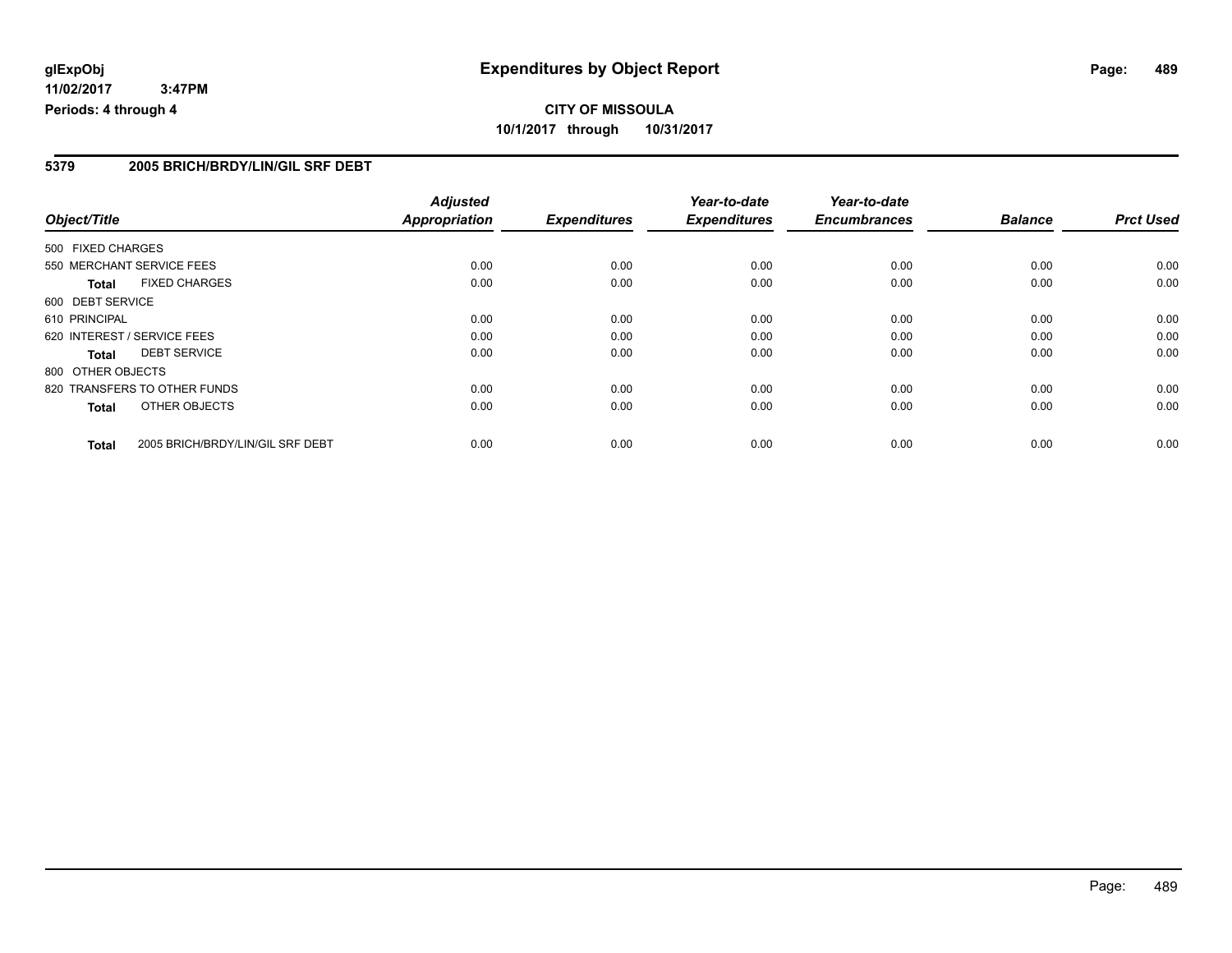| 5380 | BRDWY/BIRCH/GILBERT/LINCOLNWOOD |
|------|---------------------------------|
|------|---------------------------------|

|                                      | <b>Adjusted</b>      |                     | Year-to-date        | Year-to-date        |                |                  |
|--------------------------------------|----------------------|---------------------|---------------------|---------------------|----------------|------------------|
| Object/Title                         | <b>Appropriation</b> | <b>Expenditures</b> | <b>Expenditures</b> | <b>Encumbrances</b> | <b>Balance</b> | <b>Prct Used</b> |
| 500 FIXED CHARGES                    |                      |                     |                     |                     |                |                  |
| 550 MERCHANT SERVICE FEES            | 0.00                 | 0.00                | 0.00                | 0.00                | 0.00           | 0.00             |
| <b>FIXED CHARGES</b><br><b>Total</b> | 0.00                 | 0.00                | 0.00                | 0.00                | 0.00           | 0.00             |
| 600 DEBT SERVICE                     |                      |                     |                     |                     |                |                  |
| 610 PRINCIPAL                        | 0.00                 | 0.00                | 0.00                | 0.00                | 0.00           | 0.00             |
| 620 INTEREST / SERVICE FEES          | 0.00                 | 0.00                | 0.00                | 0.00                | 0.00           | 0.00             |
| <b>DEBT SERVICE</b><br><b>Total</b>  | 0.00                 | 0.00                | 0.00                | 0.00                | 0.00           | 0.00             |
| 800 OTHER OBJECTS                    |                      |                     |                     |                     |                |                  |
| 820 TRANSFERS TO OTHER FUNDS         | 0.00                 | 0.00                | 0.00                | 0.00                | 0.00           | 0.00             |
| OTHER OBJECTS<br><b>Total</b>        | 0.00                 | 0.00                | 0.00                | 0.00                | 0.00           | 0.00             |
|                                      |                      |                     |                     |                     |                |                  |
| <b>WASTEWATER</b><br><b>Total</b>    | 0.00                 | 0.00                | 0.00                | 0.00                | 0.00           | 0.00             |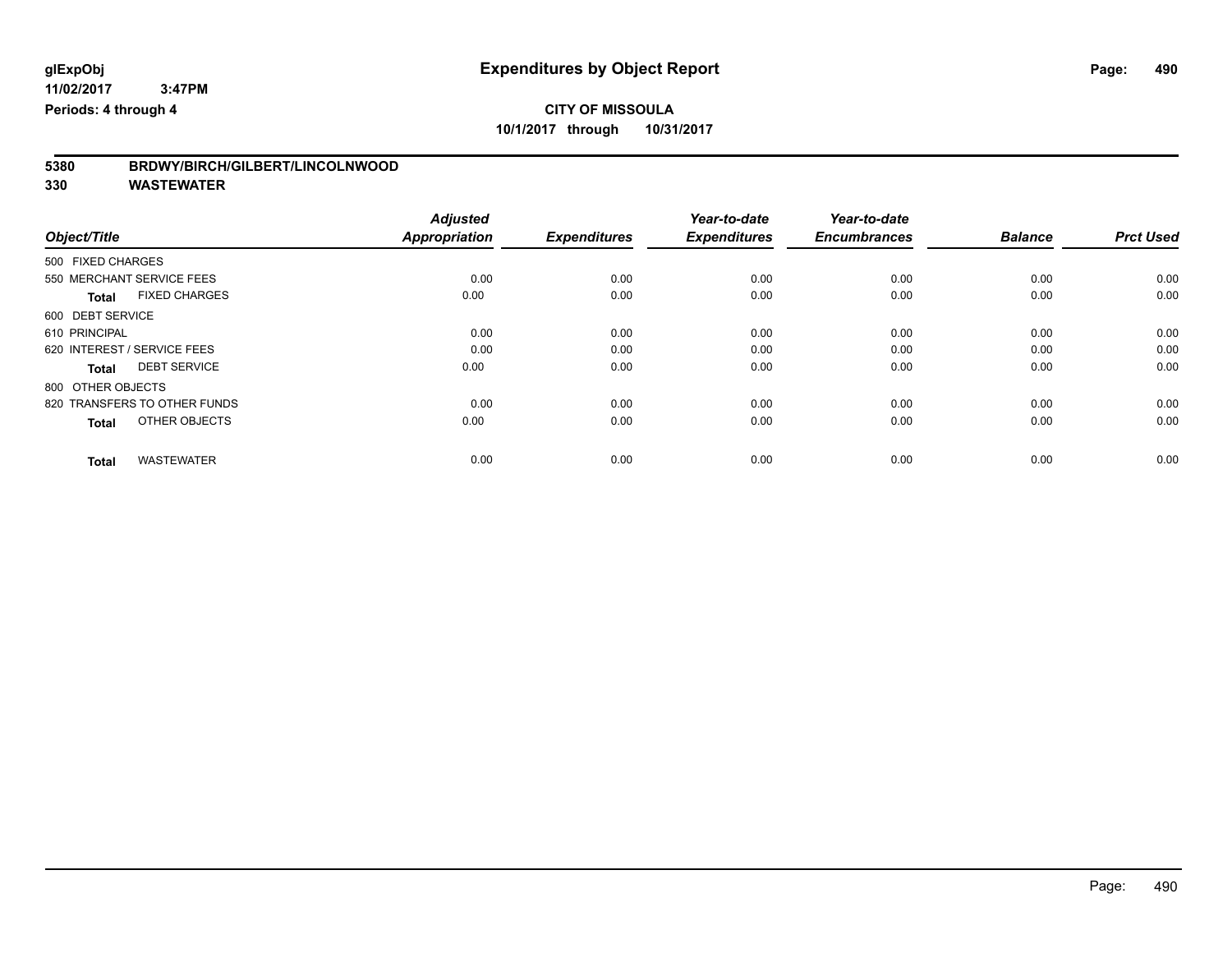# **CITY OF MISSOULA 10/1/2017 through 10/31/2017**

#### **5380 BRDWY/BIRCH/GILBERT/LINCOLNWOOD**

|                              |                                 | <b>Adjusted</b>      |                     | Year-to-date        | Year-to-date        |                |                  |
|------------------------------|---------------------------------|----------------------|---------------------|---------------------|---------------------|----------------|------------------|
| Object/Title                 |                                 | <b>Appropriation</b> | <b>Expenditures</b> | <b>Expenditures</b> | <b>Encumbrances</b> | <b>Balance</b> | <b>Prct Used</b> |
| 500 FIXED CHARGES            |                                 |                      |                     |                     |                     |                |                  |
| 550 MERCHANT SERVICE FEES    |                                 | 0.00                 | 0.00                | 0.00                | 0.00                | 0.00           | 0.00             |
| <b>Total</b>                 | <b>FIXED CHARGES</b>            | 0.00                 | 0.00                | 0.00                | 0.00                | 0.00           | 0.00             |
| 600 DEBT SERVICE             |                                 |                      |                     |                     |                     |                |                  |
| 610 PRINCIPAL                |                                 | 0.00                 | 0.00                | 0.00                | 0.00                | 0.00           | 0.00             |
| 620 INTEREST / SERVICE FEES  |                                 | 0.00                 | 0.00                | 0.00                | 0.00                | 0.00           | 0.00             |
| <b>Total</b>                 | <b>DEBT SERVICE</b>             | 0.00                 | 0.00                | 0.00                | 0.00                | 0.00           | 0.00             |
| 800 OTHER OBJECTS            |                                 |                      |                     |                     |                     |                |                  |
| 820 TRANSFERS TO OTHER FUNDS |                                 | 0.00                 | 0.00                | 0.00                | 0.00                | 0.00           | 0.00             |
| <b>Total</b>                 | OTHER OBJECTS                   | 0.00                 | 0.00                | 0.00                | 0.00                | 0.00           | 0.00             |
| <b>Total</b>                 | BRDWY/BIRCH/GILBERT/LINCOLNWOOD | 0.00                 | 0.00                | 0.00                | 0.00                | 0.00           | 0.00             |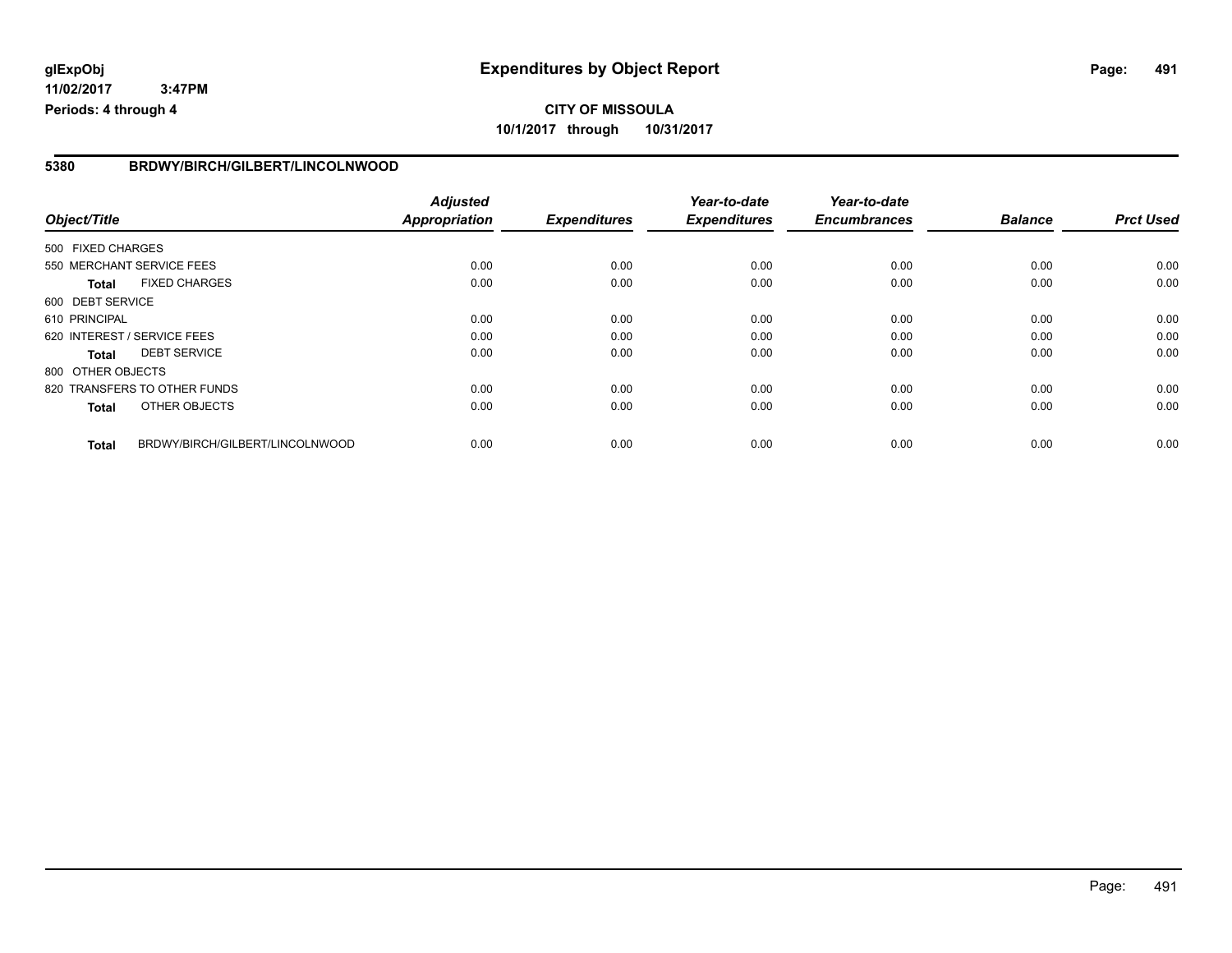# **5381 LINCOLNWOOD PH2 DEBT SERVICE**

|                                      | <b>Adjusted</b>      |                     | Year-to-date        | Year-to-date        |                |                  |
|--------------------------------------|----------------------|---------------------|---------------------|---------------------|----------------|------------------|
| Object/Title                         | <b>Appropriation</b> | <b>Expenditures</b> | <b>Expenditures</b> | <b>Encumbrances</b> | <b>Balance</b> | <b>Prct Used</b> |
| 500 FIXED CHARGES                    |                      |                     |                     |                     |                |                  |
| 550 MERCHANT SERVICE FEES            | 0.00                 | 0.00                | 0.00                | 0.00                | 0.00           | 0.00             |
| <b>FIXED CHARGES</b><br><b>Total</b> | 0.00                 | 0.00                | 0.00                | 0.00                | 0.00           | 0.00             |
| 600 DEBT SERVICE                     |                      |                     |                     |                     |                |                  |
| 610 PRINCIPAL                        | 0.00                 | 0.00                | 0.00                | 0.00                | 0.00           | 0.00             |
| 620 INTEREST / SERVICE FEES          | 0.00                 | 0.00                | 0.00                | 0.00                | 0.00           | 0.00             |
| <b>DEBT SERVICE</b><br><b>Total</b>  | 0.00                 | 0.00                | 0.00                | 0.00                | 0.00           | 0.00             |
| 800 OTHER OBJECTS                    |                      |                     |                     |                     |                |                  |
| 820 TRANSFERS TO OTHER FUNDS         | 0.00                 | 0.00                | 0.00                | 0.00                | 0.00           | 0.00             |
| OTHER OBJECTS<br><b>Total</b>        | 0.00                 | 0.00                | 0.00                | 0.00                | 0.00           | 0.00             |
|                                      |                      |                     |                     |                     |                |                  |
| <b>WASTEWATER</b><br><b>Total</b>    | 0.00                 | 0.00                | 0.00                | 0.00                | 0.00           | 0.00             |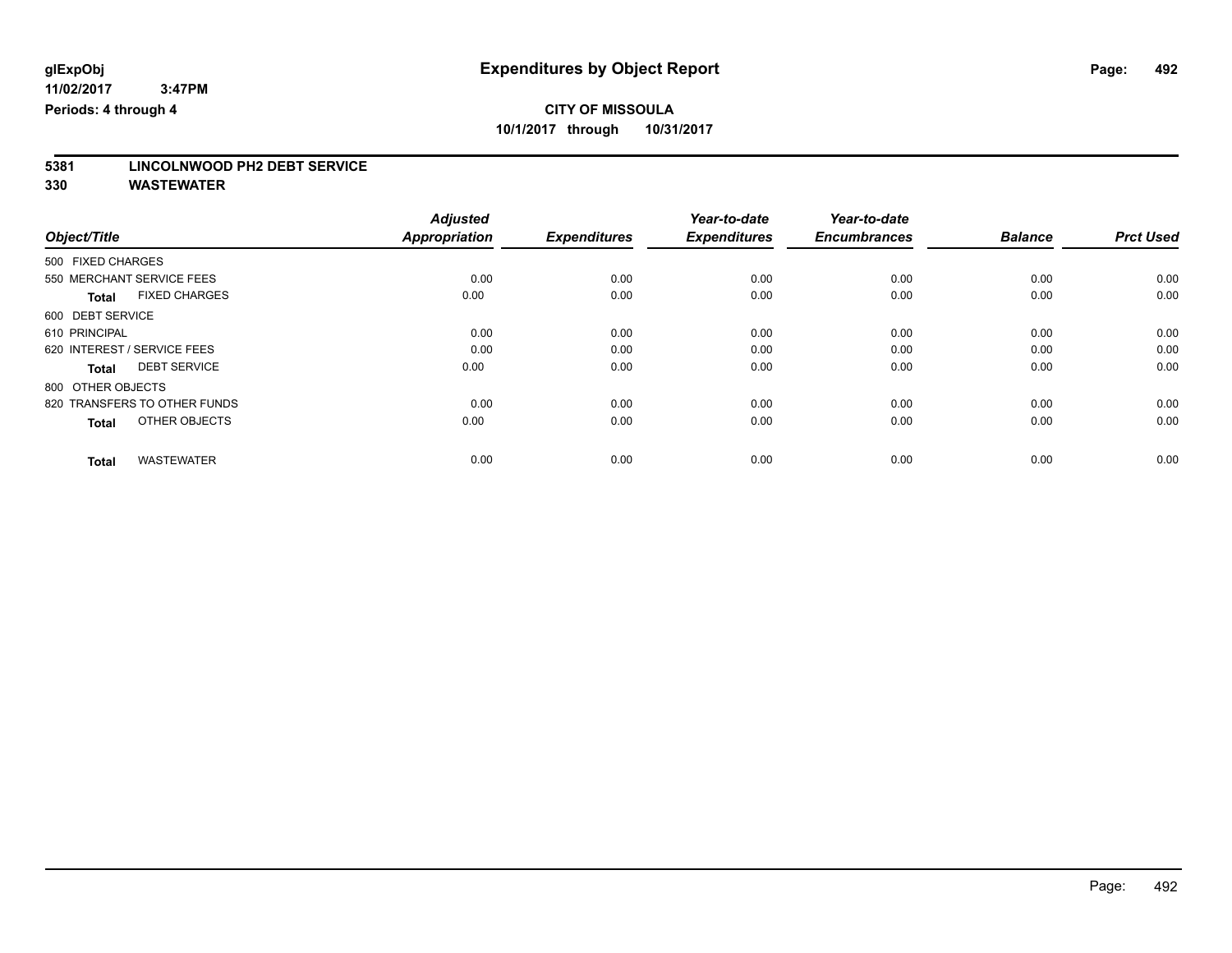# **CITY OF MISSOULA 10/1/2017 through 10/31/2017**

### **5381 LINCOLNWOOD PH2 DEBT SERVICE**

|                   |                              | <b>Adjusted</b>      |                     | Year-to-date        | Year-to-date        |                |                  |
|-------------------|------------------------------|----------------------|---------------------|---------------------|---------------------|----------------|------------------|
| Object/Title      |                              | <b>Appropriation</b> | <b>Expenditures</b> | <b>Expenditures</b> | <b>Encumbrances</b> | <b>Balance</b> | <b>Prct Used</b> |
| 500 FIXED CHARGES |                              |                      |                     |                     |                     |                |                  |
|                   | 550 MERCHANT SERVICE FEES    | 0.00                 | 0.00                | 0.00                | 0.00                | 0.00           | 0.00             |
| <b>Total</b>      | <b>FIXED CHARGES</b>         | 0.00                 | 0.00                | 0.00                | 0.00                | 0.00           | 0.00             |
| 600 DEBT SERVICE  |                              |                      |                     |                     |                     |                |                  |
| 610 PRINCIPAL     |                              | 0.00                 | 0.00                | 0.00                | 0.00                | 0.00           | 0.00             |
|                   | 620 INTEREST / SERVICE FEES  | 0.00                 | 0.00                | 0.00                | 0.00                | 0.00           | 0.00             |
| Total             | <b>DEBT SERVICE</b>          | 0.00                 | 0.00                | 0.00                | 0.00                | 0.00           | 0.00             |
| 800 OTHER OBJECTS |                              |                      |                     |                     |                     |                |                  |
|                   | 820 TRANSFERS TO OTHER FUNDS | 0.00                 | 0.00                | 0.00                | 0.00                | 0.00           | 0.00             |
| <b>Total</b>      | OTHER OBJECTS                | 0.00                 | 0.00                | 0.00                | 0.00                | 0.00           | 0.00             |
| <b>Total</b>      | LINCOLNWOOD PH2 DEBT SERVICE | 0.00                 | 0.00                | 0.00                | 0.00                | 0.00           | 0.00             |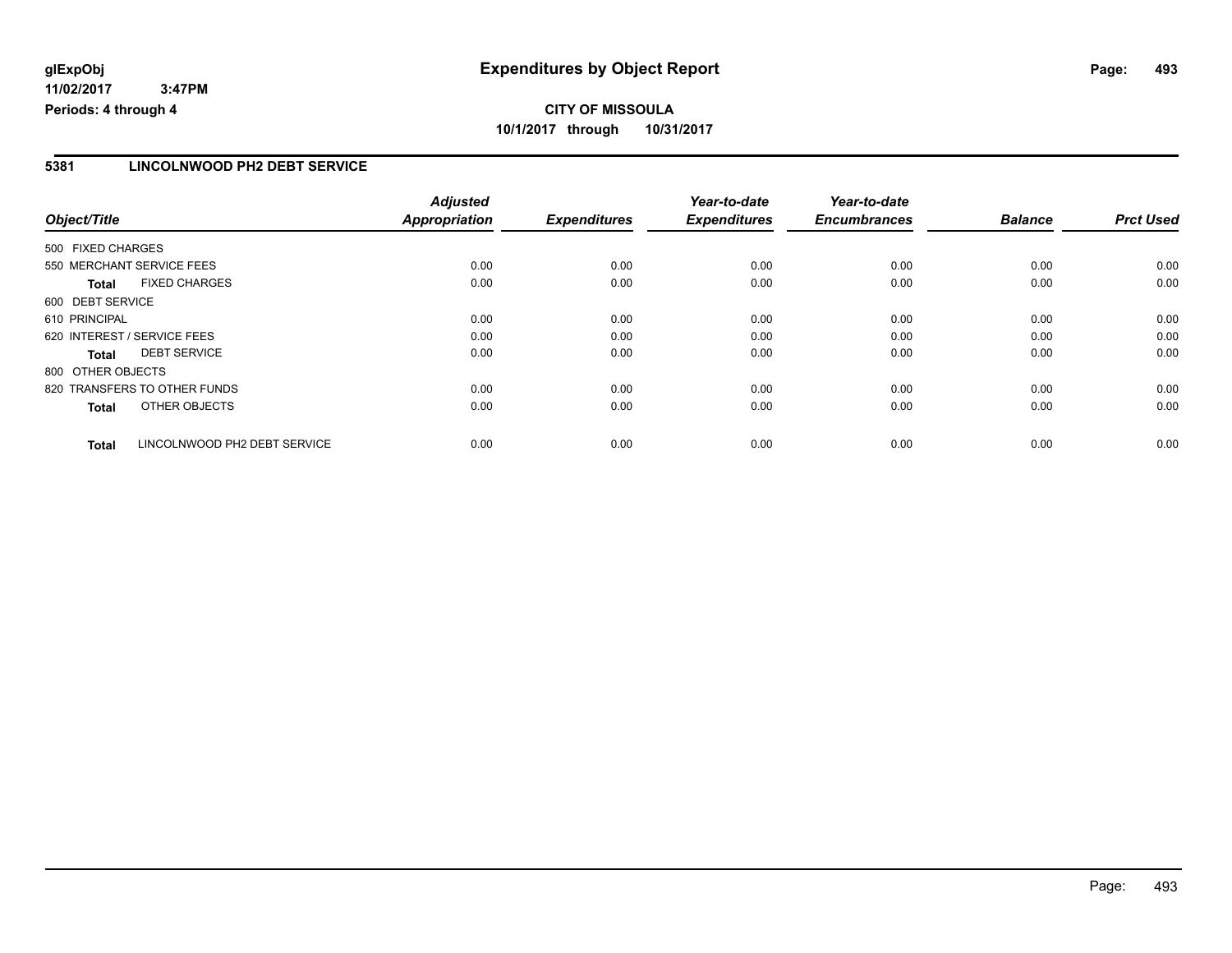# **5382 LINCOLNWOOD PH2 RESERVE FUND**

|                                      | <b>Adjusted</b>      |                     | Year-to-date        | Year-to-date        |                |                  |
|--------------------------------------|----------------------|---------------------|---------------------|---------------------|----------------|------------------|
| Object/Title                         | <b>Appropriation</b> | <b>Expenditures</b> | <b>Expenditures</b> | <b>Encumbrances</b> | <b>Balance</b> | <b>Prct Used</b> |
| 500 FIXED CHARGES                    |                      |                     |                     |                     |                |                  |
| 550 MERCHANT SERVICE FEES            | 0.00                 | 0.00                | 0.00                | 0.00                | 0.00           | 0.00             |
| <b>FIXED CHARGES</b><br><b>Total</b> | 0.00                 | 0.00                | 0.00                | 0.00                | 0.00           | 0.00             |
| 600 DEBT SERVICE                     |                      |                     |                     |                     |                |                  |
| 610 PRINCIPAL                        | 0.00                 | 0.00                | 0.00                | 0.00                | 0.00           | 0.00             |
| 620 INTEREST / SERVICE FEES          | 0.00                 | 0.00                | 0.00                | 0.00                | 0.00           | 0.00             |
| <b>DEBT SERVICE</b><br><b>Total</b>  | 0.00                 | 0.00                | 0.00                | 0.00                | 0.00           | 0.00             |
| 800 OTHER OBJECTS                    |                      |                     |                     |                     |                |                  |
| 820 TRANSFERS TO OTHER FUNDS         | 0.00                 | 0.00                | 0.00                | 0.00                | 0.00           | 0.00             |
| OTHER OBJECTS<br><b>Total</b>        | 0.00                 | 0.00                | 0.00                | 0.00                | 0.00           | 0.00             |
|                                      |                      |                     |                     |                     |                |                  |
| <b>WASTEWATER</b><br><b>Total</b>    | 0.00                 | 0.00                | 0.00                | 0.00                | 0.00           | 0.00             |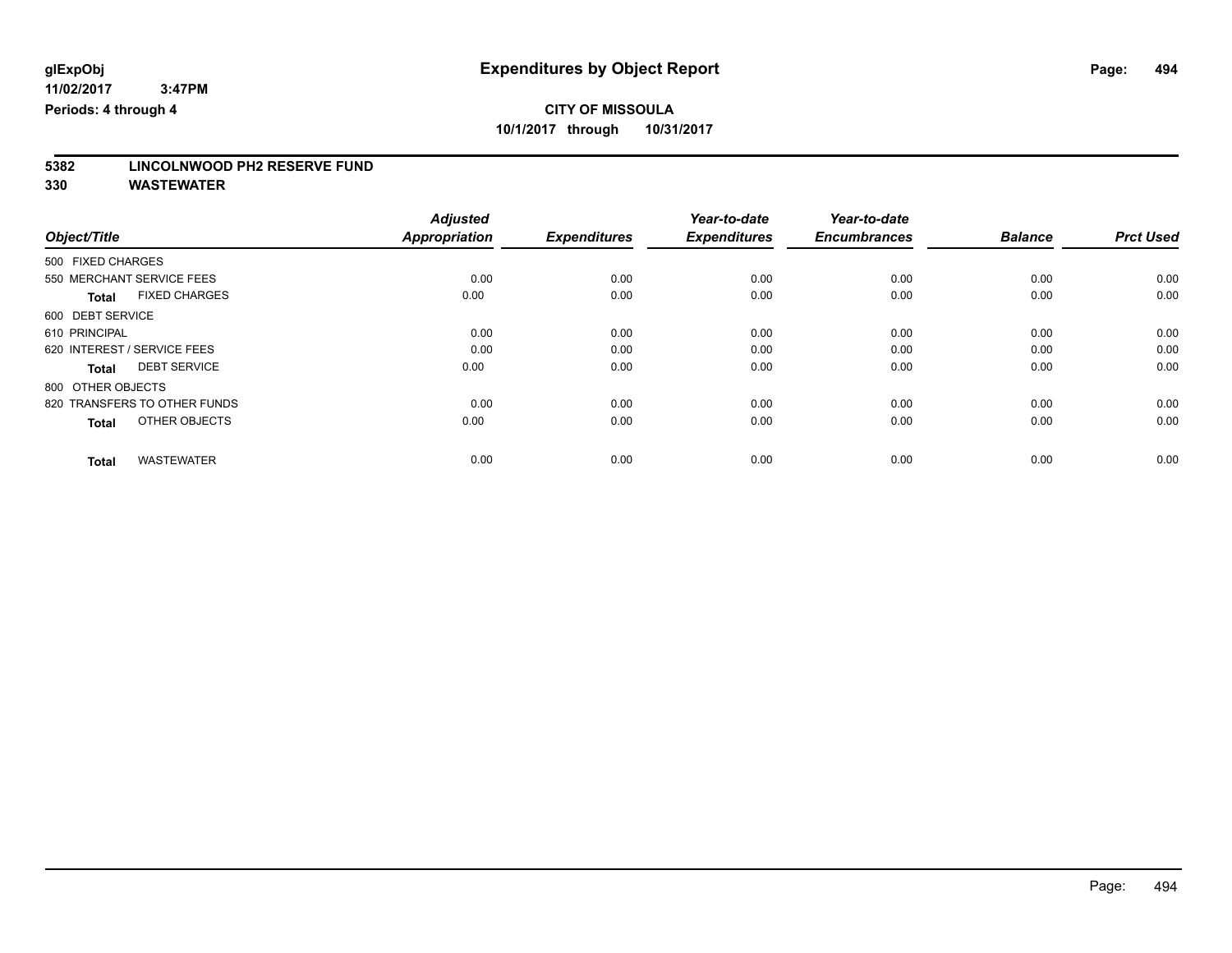# **CITY OF MISSOULA 10/1/2017 through 10/31/2017**

### **5382 LINCOLNWOOD PH2 RESERVE FUND**

|                   |                              | <b>Adjusted</b>      |                     | Year-to-date        | Year-to-date        |                |                  |
|-------------------|------------------------------|----------------------|---------------------|---------------------|---------------------|----------------|------------------|
| Object/Title      |                              | <b>Appropriation</b> | <b>Expenditures</b> | <b>Expenditures</b> | <b>Encumbrances</b> | <b>Balance</b> | <b>Prct Used</b> |
| 500 FIXED CHARGES |                              |                      |                     |                     |                     |                |                  |
|                   | 550 MERCHANT SERVICE FEES    | 0.00                 | 0.00                | 0.00                | 0.00                | 0.00           | 0.00             |
| <b>Total</b>      | <b>FIXED CHARGES</b>         | 0.00                 | 0.00                | 0.00                | 0.00                | 0.00           | 0.00             |
| 600 DEBT SERVICE  |                              |                      |                     |                     |                     |                |                  |
| 610 PRINCIPAL     |                              | 0.00                 | 0.00                | 0.00                | 0.00                | 0.00           | 0.00             |
|                   | 620 INTEREST / SERVICE FEES  | 0.00                 | 0.00                | 0.00                | 0.00                | 0.00           | 0.00             |
| <b>Total</b>      | <b>DEBT SERVICE</b>          | 0.00                 | 0.00                | 0.00                | 0.00                | 0.00           | 0.00             |
| 800 OTHER OBJECTS |                              |                      |                     |                     |                     |                |                  |
|                   | 820 TRANSFERS TO OTHER FUNDS | 0.00                 | 0.00                | 0.00                | 0.00                | 0.00           | 0.00             |
| <b>Total</b>      | OTHER OBJECTS                | 0.00                 | 0.00                | 0.00                | 0.00                | 0.00           | 0.00             |
| <b>Total</b>      | LINCOLNWOOD PH2 RESERVE FUND | 0.00                 | 0.00                | 0.00                | 0.00                | 0.00           | 0.00             |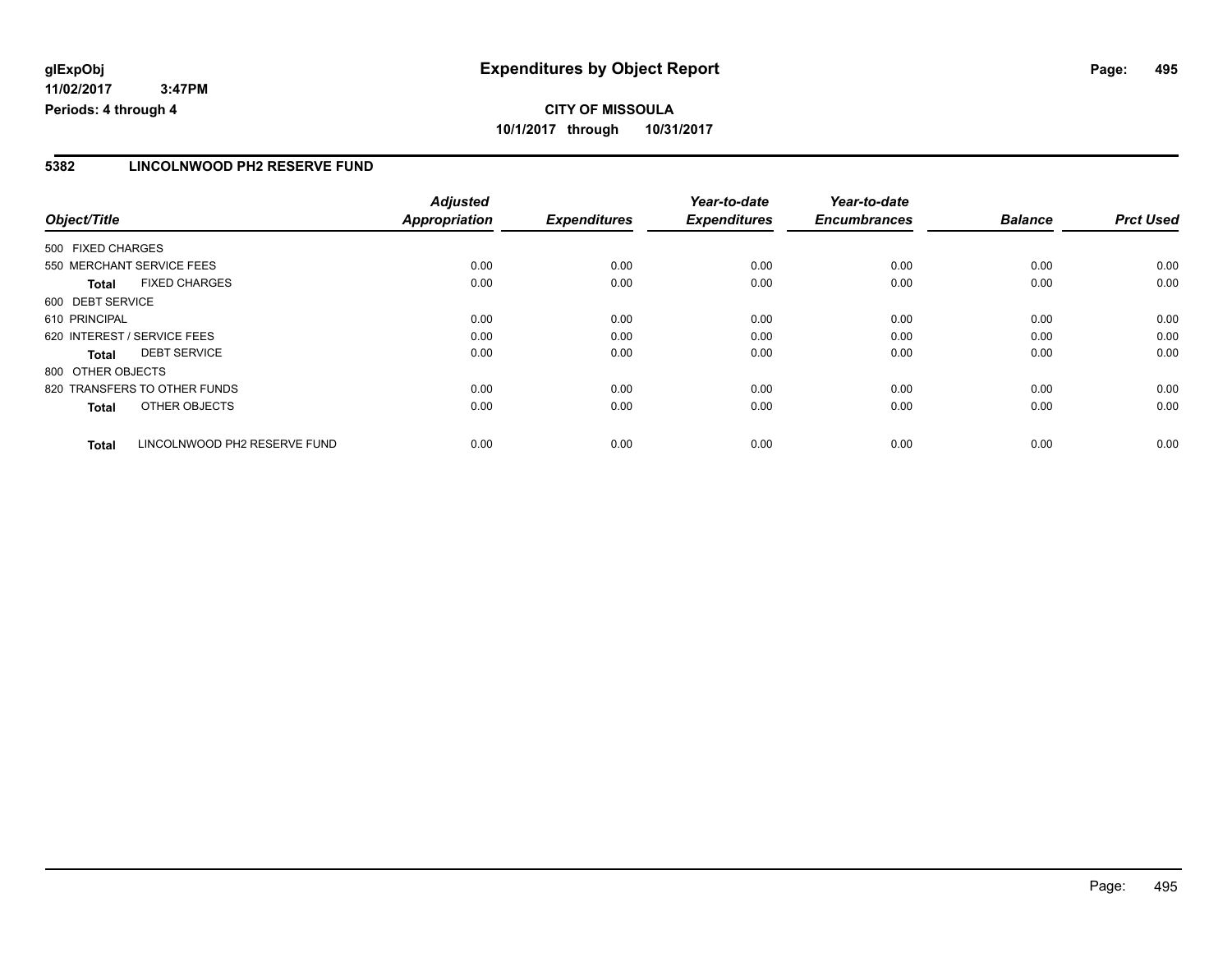# **5383 FY09 RATTLESNAKE SEWER DEBT SVS**

**550 SID 544 PROJECT**

|                                      | <b>Adjusted</b> |                     | Year-to-date        | Year-to-date        |                |                  |
|--------------------------------------|-----------------|---------------------|---------------------|---------------------|----------------|------------------|
| Object/Title                         | Appropriation   | <b>Expenditures</b> | <b>Expenditures</b> | <b>Encumbrances</b> | <b>Balance</b> | <b>Prct Used</b> |
| 500 FIXED CHARGES                    |                 |                     |                     |                     |                |                  |
| 550 MERCHANT SERVICE FEES            | 0.00            | 0.00                | 0.00                | 0.00                | 0.00           | 0.00             |
| <b>FIXED CHARGES</b><br><b>Total</b> | 0.00            | 0.00                | 0.00                | 0.00                | 0.00           | 0.00             |
| 600 DEBT SERVICE                     |                 |                     |                     |                     |                |                  |
| 610 PRINCIPAL                        | 0.00            | 0.00                | 0.00                | 0.00                | 0.00           | 0.00             |
| 620 INTEREST / SERVICE FEES          | 0.00            | 0.00                | 0.00                | 0.00                | 0.00           | 0.00             |
| <b>DEBT SERVICE</b><br><b>Total</b>  | 0.00            | 0.00                | 0.00                | 0.00                | 0.00           | 0.00             |
| SID 544 PROJECT<br><b>Total</b>      | 0.00            | 0.00                | 0.00                | 0.00                | 0.00           | 0.00             |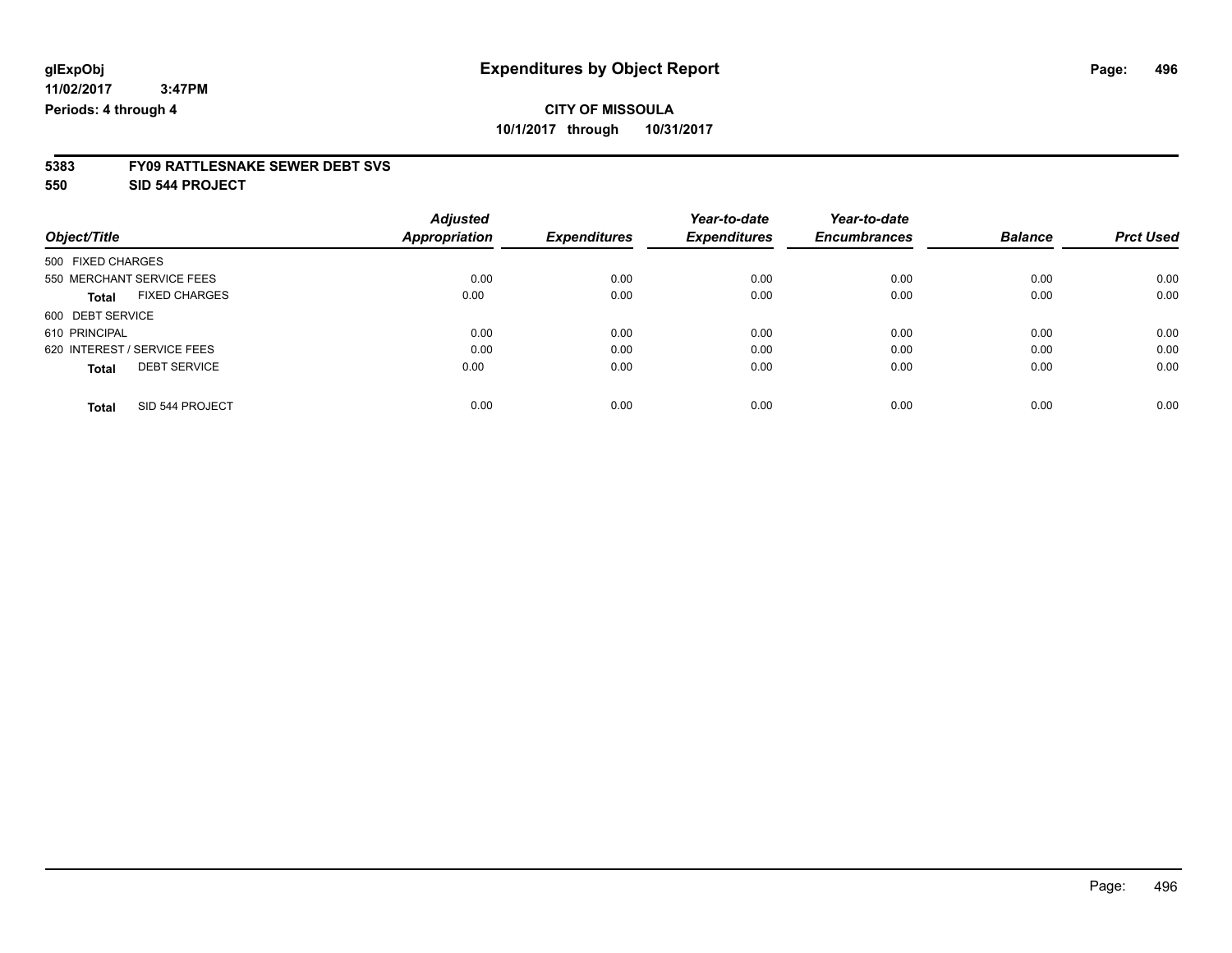### **5383 FY09 RATTLESNAKE SEWER DEBT SVS**

| Object/Title                                    | <b>Adjusted</b><br><b>Appropriation</b> | <b>Expenditures</b> | Year-to-date<br><b>Expenditures</b> | Year-to-date<br><b>Encumbrances</b> | <b>Balance</b> | <b>Prct Used</b> |
|-------------------------------------------------|-----------------------------------------|---------------------|-------------------------------------|-------------------------------------|----------------|------------------|
|                                                 |                                         |                     |                                     |                                     |                |                  |
| 500 FIXED CHARGES                               |                                         |                     |                                     |                                     |                |                  |
| 550 MERCHANT SERVICE FEES                       | 0.00                                    | 0.00                | 0.00                                | 0.00                                | 0.00           | 0.00             |
| <b>FIXED CHARGES</b><br>Total                   | 0.00                                    | 0.00                | 0.00                                | 0.00                                | 0.00           | 0.00             |
| 600 DEBT SERVICE                                |                                         |                     |                                     |                                     |                |                  |
| 610 PRINCIPAL                                   | 0.00                                    | 0.00                | 0.00                                | 0.00                                | 0.00           | 0.00             |
| 620 INTEREST / SERVICE FEES                     | 0.00                                    | 0.00                | 0.00                                | 0.00                                | 0.00           | 0.00             |
| <b>DEBT SERVICE</b><br><b>Total</b>             | 0.00                                    | 0.00                | 0.00                                | 0.00                                | 0.00           | 0.00             |
|                                                 |                                         |                     |                                     |                                     |                |                  |
| FY09 RATTLESNAKE SEWER DEBT SVS<br><b>Total</b> | 0.00                                    | 0.00                | 0.00                                | 0.00                                | 0.00           | 0.00             |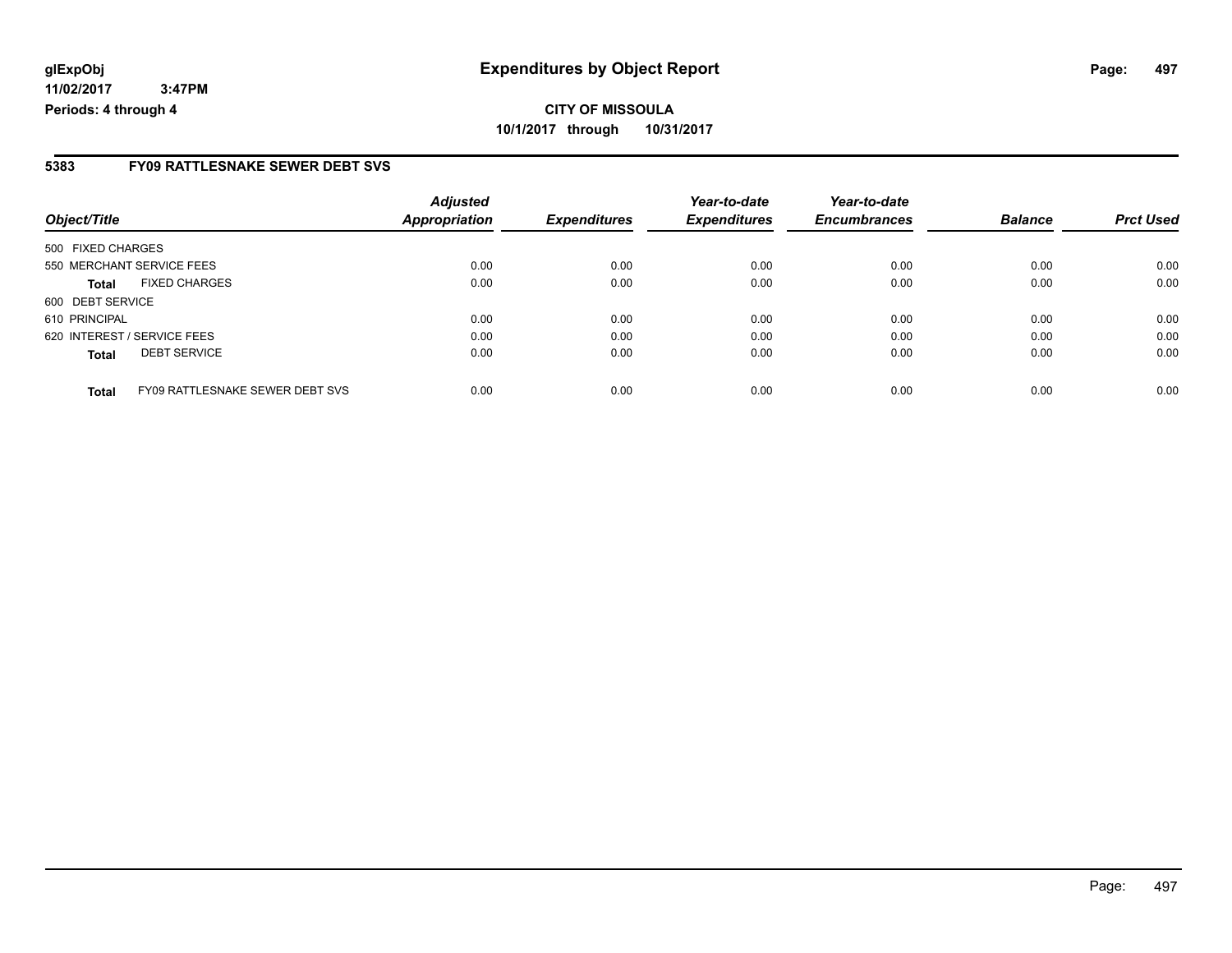**5384 09 LOLO BOND RESERVE**

| Object/Title                         | <b>Adjusted</b><br><b>Appropriation</b> | <b>Expenditures</b> | Year-to-date<br><b>Expenditures</b> | Year-to-date<br><b>Encumbrances</b> | <b>Balance</b> | <b>Prct Used</b> |
|--------------------------------------|-----------------------------------------|---------------------|-------------------------------------|-------------------------------------|----------------|------------------|
| 500 FIXED CHARGES                    |                                         |                     |                                     |                                     |                |                  |
| 550 MERCHANT SERVICE FEES            | 0.00                                    | 0.00                | 0.00                                | 0.00                                | 0.00           | 0.00             |
| <b>FIXED CHARGES</b><br><b>Total</b> | 0.00                                    | 0.00                | 0.00                                | 0.00                                | 0.00           | 0.00             |
| 800 OTHER OBJECTS                    |                                         |                     |                                     |                                     |                |                  |
| 820 TRANSFERS TO OTHER FUNDS         | 0.00                                    | 0.00                | 0.00                                | 0.00                                | 0.00           | 0.00             |
| OTHER OBJECTS<br><b>Total</b>        | 0.00                                    | 0.00                | 0.00                                | 0.00                                | 0.00           | 0.00             |
| <b>WASTEWATER</b><br>Total           | 0.00                                    | 0.00                | 0.00                                | 0.00                                | 0.00           | 0.00             |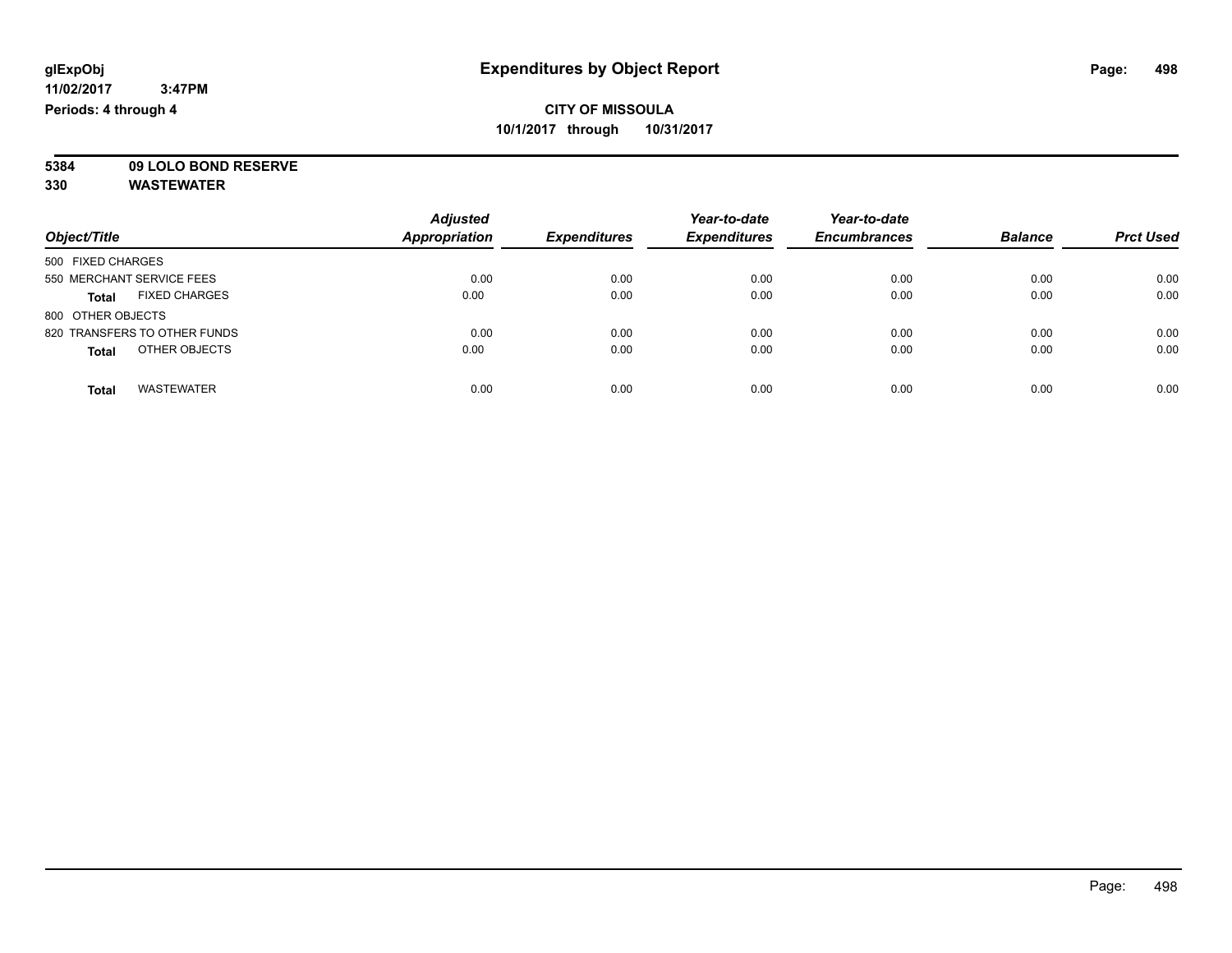#### **5384 09 LOLO BOND RESERVE**

|                              |                      | <b>Adjusted</b>      |                     | Year-to-date        | Year-to-date        |                |                  |
|------------------------------|----------------------|----------------------|---------------------|---------------------|---------------------|----------------|------------------|
| Object/Title                 |                      | <b>Appropriation</b> | <b>Expenditures</b> | <b>Expenditures</b> | <b>Encumbrances</b> | <b>Balance</b> | <b>Prct Used</b> |
| 500 FIXED CHARGES            |                      |                      |                     |                     |                     |                |                  |
| 550 MERCHANT SERVICE FEES    |                      | 0.00                 | 0.00                | 0.00                | 0.00                | 0.00           | 0.00             |
| <b>Total</b>                 | <b>FIXED CHARGES</b> | 0.00                 | 0.00                | 0.00                | 0.00                | 0.00           | 0.00             |
| 800 OTHER OBJECTS            |                      |                      |                     |                     |                     |                |                  |
| 820 TRANSFERS TO OTHER FUNDS |                      | 0.00                 | 0.00                | 0.00                | 0.00                | 0.00           | 0.00             |
| <b>Total</b>                 | OTHER OBJECTS        | 0.00                 | 0.00                | 0.00                | 0.00                | 0.00           | 0.00             |
| <b>Total</b>                 | 09 LOLO BOND RESERVE | 0.00                 | 0.00                | 0.00                | 0.00                | 0.00           | 0.00             |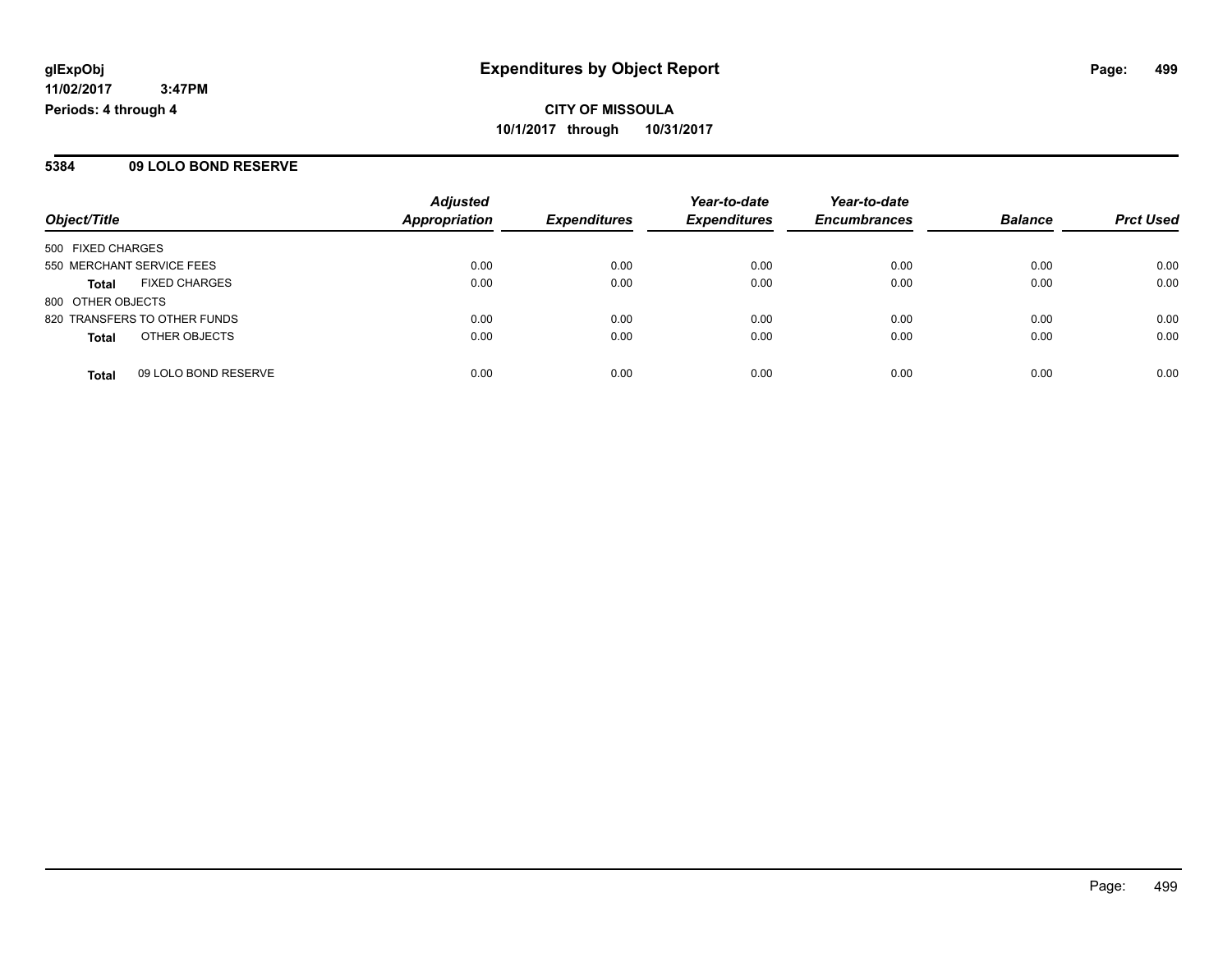## **CITY OF MISSOULA 10/1/2017 through 10/31/2017**

# **5385 HEADWORKS 2010 BOND RESERVE**

| Object/Title                      | <b>Adjusted</b><br>Appropriation | <b>Expenditures</b> | Year-to-date<br><b>Expenditures</b> | Year-to-date<br><b>Encumbrances</b> | <b>Balance</b> | <b>Prct Used</b> |
|-----------------------------------|----------------------------------|---------------------|-------------------------------------|-------------------------------------|----------------|------------------|
| 800 OTHER OBJECTS                 |                                  |                     |                                     |                                     |                |                  |
| 820 TRANSFERS TO OTHER FUNDS      | 0.00                             | 0.00                | 0.00                                | 0.00                                | 0.00           | 0.00             |
| OTHER OBJECTS<br><b>Total</b>     | 0.00                             | 0.00                | 0.00                                | 0.00                                | 0.00           | 0.00             |
| <b>WASTEWATER</b><br><b>Total</b> | 0.00                             | 0.00                | 0.00                                | 0.00                                | 0.00           | 0.00             |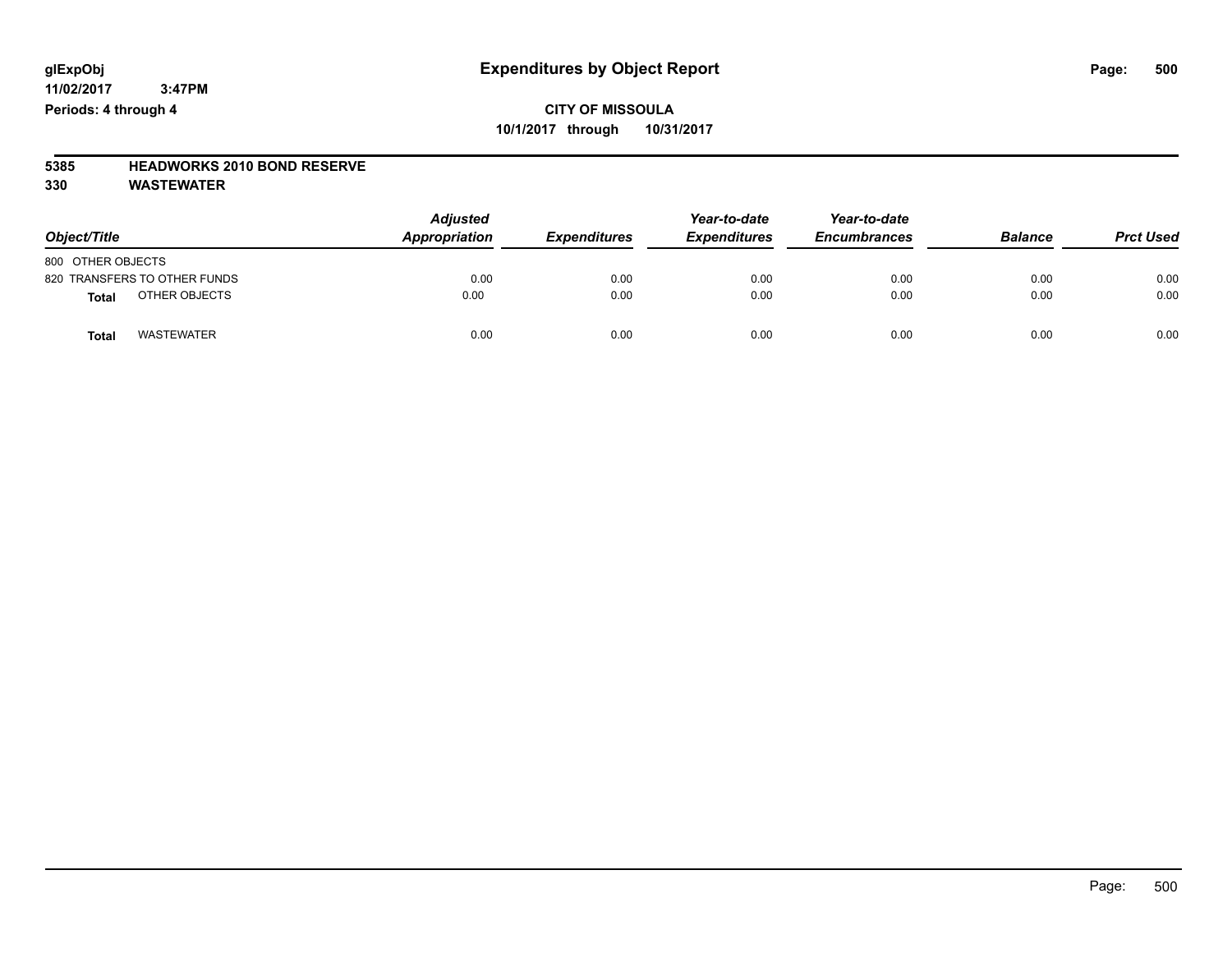**CITY OF MISSOULA 10/1/2017 through 10/31/2017**

#### **5385 HEADWORKS 2010 BOND RESERVE**

| Object/Title                                | <b>Adjusted</b><br>Appropriation | <b>Expenditures</b> | Year-to-date<br><b>Expenditures</b> | Year-to-date<br><b>Encumbrances</b> | <b>Balance</b> | <b>Prct Used</b> |
|---------------------------------------------|----------------------------------|---------------------|-------------------------------------|-------------------------------------|----------------|------------------|
| 800 OTHER OBJECTS                           |                                  |                     |                                     |                                     |                |                  |
| 820 TRANSFERS TO OTHER FUNDS                | 0.00                             | 0.00                | 0.00                                | 0.00                                | 0.00           | 0.00             |
| OTHER OBJECTS<br>Total                      | 0.00                             | 0.00                | 0.00                                | 0.00                                | 0.00           | 0.00             |
| <b>HEADWORKS 2010 BOND RESERVE</b><br>Total | 0.00                             | 0.00                | 0.00                                | 0.00                                | 0.00           | 0.00             |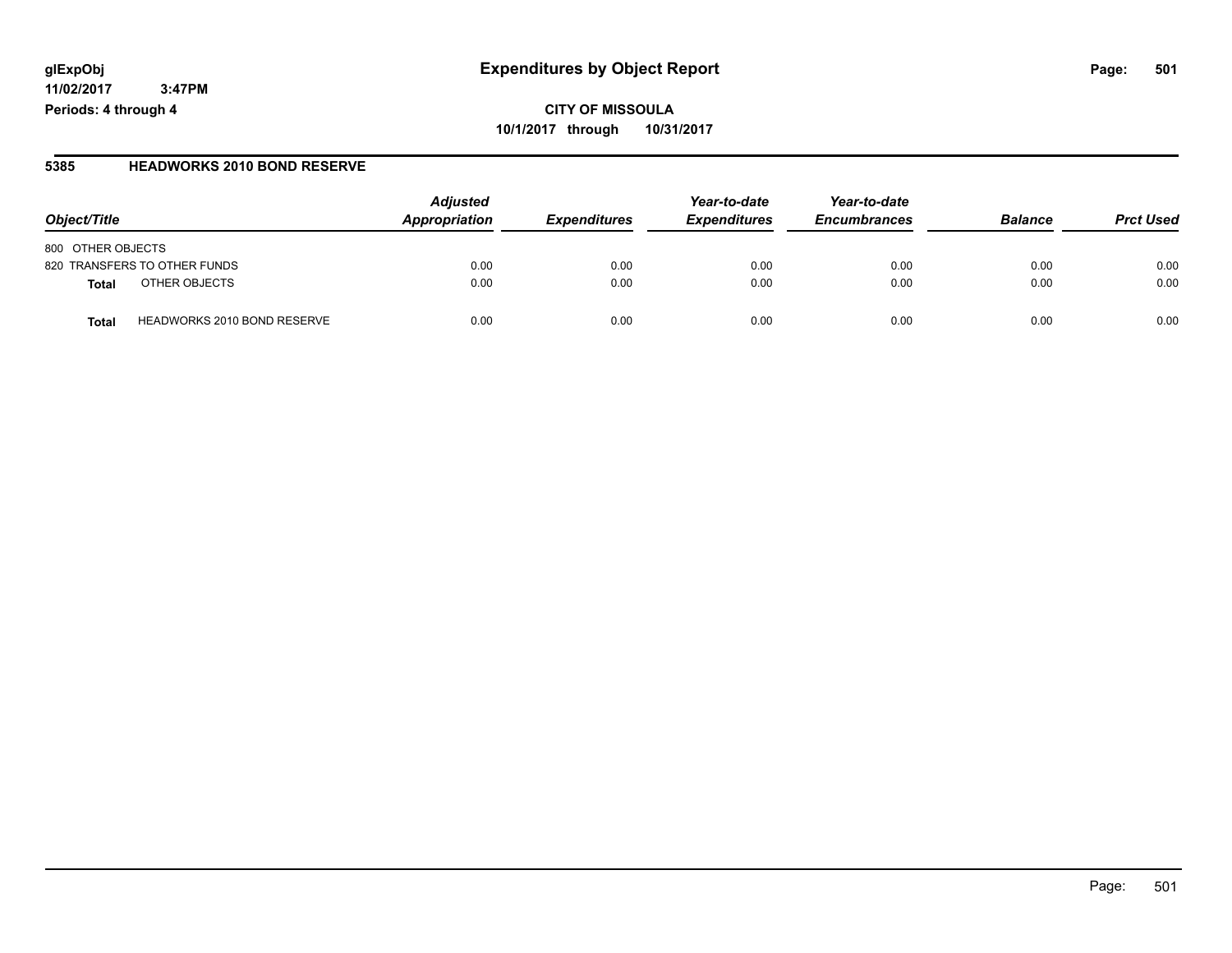# **5386 FY10 HEADWORKS DEBT SERVICE**

|                                      | <b>Adjusted</b> | <b>Expenditures</b> | Year-to-date<br><b>Expenditures</b> | Year-to-date<br><b>Encumbrances</b> | <b>Balance</b> | <b>Prct Used</b> |
|--------------------------------------|-----------------|---------------------|-------------------------------------|-------------------------------------|----------------|------------------|
| Object/Title                         | Appropriation   |                     |                                     |                                     |                |                  |
| 500 FIXED CHARGES                    |                 |                     |                                     |                                     |                |                  |
| 550 MERCHANT SERVICE FEES            | 0.00            | 0.00                | 0.00                                | 0.00                                | 0.00           | 0.00             |
| <b>FIXED CHARGES</b><br><b>Total</b> | 0.00            | 0.00                | 0.00                                | 0.00                                | 0.00           | 0.00             |
| 600 DEBT SERVICE                     |                 |                     |                                     |                                     |                |                  |
| 610 PRINCIPAL                        | 0.00            | 0.00                | 0.00                                | 0.00                                | 0.00           | 0.00             |
| 620 INTEREST / SERVICE FEES          | 0.00            | 0.00                | 0.00                                | 0.00                                | 0.00           | 0.00             |
| <b>DEBT SERVICE</b><br><b>Total</b>  | 0.00            | 0.00                | 0.00                                | 0.00                                | 0.00           | 0.00             |
| <b>WASTEWATER</b><br><b>Total</b>    | 0.00            | 0.00                | 0.00                                | 0.00                                | 0.00           | 0.00             |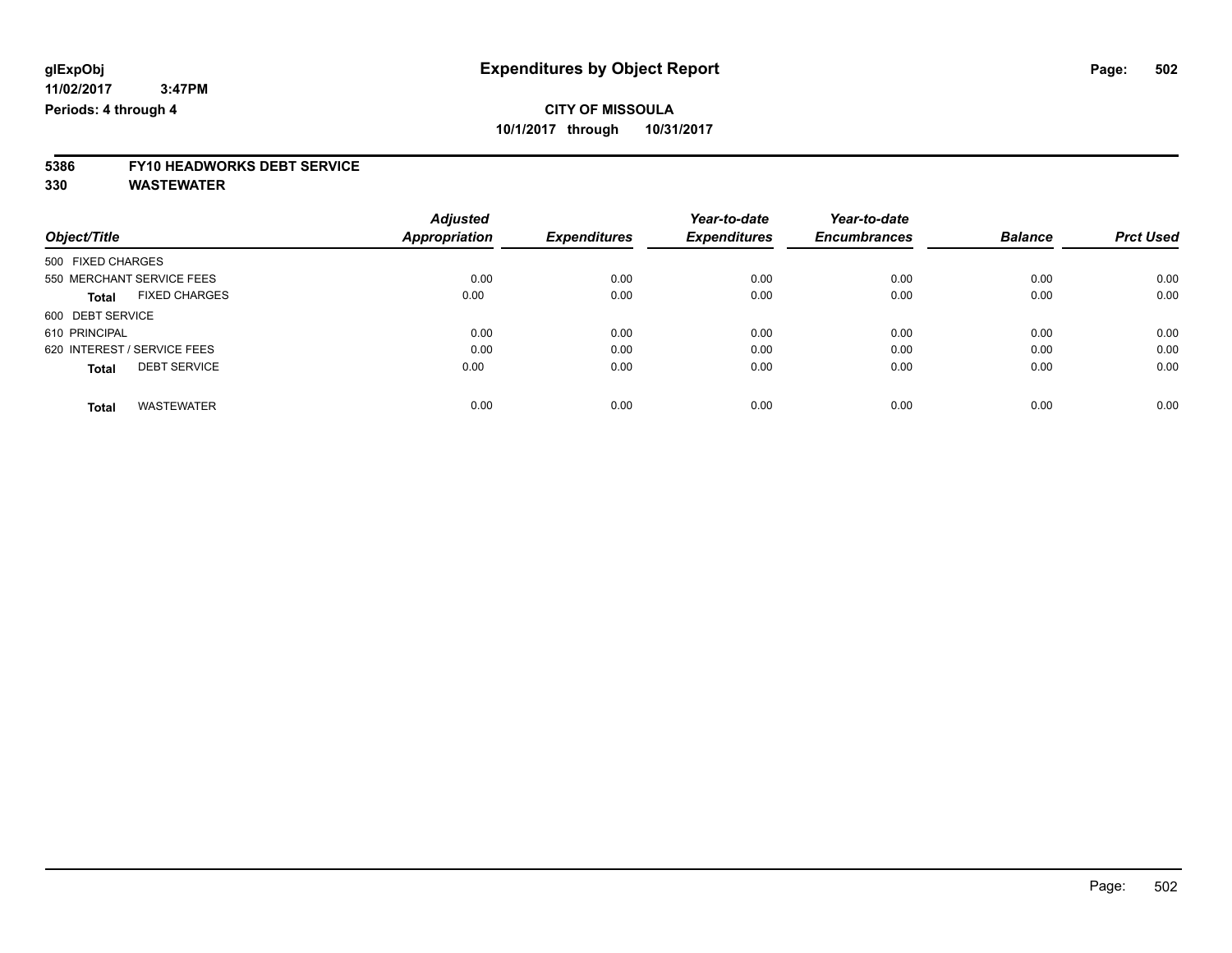### **5386 FY10 HEADWORKS DEBT SERVICE**

| Object/Title                                | <b>Adjusted</b><br><b>Appropriation</b> | <b>Expenditures</b> | Year-to-date<br><b>Expenditures</b> | Year-to-date<br><b>Encumbrances</b> | <b>Balance</b> | <b>Prct Used</b> |
|---------------------------------------------|-----------------------------------------|---------------------|-------------------------------------|-------------------------------------|----------------|------------------|
| 500 FIXED CHARGES                           |                                         |                     |                                     |                                     |                |                  |
| 550 MERCHANT SERVICE FEES                   | 0.00                                    | 0.00                | 0.00                                | 0.00                                | 0.00           | 0.00             |
| <b>FIXED CHARGES</b><br><b>Total</b>        | 0.00                                    | 0.00                | 0.00                                | 0.00                                | 0.00           | 0.00             |
| 600 DEBT SERVICE                            |                                         |                     |                                     |                                     |                |                  |
| 610 PRINCIPAL                               | 0.00                                    | 0.00                | 0.00                                | 0.00                                | 0.00           | 0.00             |
| 620 INTEREST / SERVICE FEES                 | 0.00                                    | 0.00                | 0.00                                | 0.00                                | 0.00           | 0.00             |
| <b>DEBT SERVICE</b><br><b>Total</b>         | 0.00                                    | 0.00                | 0.00                                | 0.00                                | 0.00           | 0.00             |
| FY10 HEADWORKS DEBT SERVICE<br><b>Total</b> | 0.00                                    | 0.00                | 0.00                                | 0.00                                | 0.00           | 0.00             |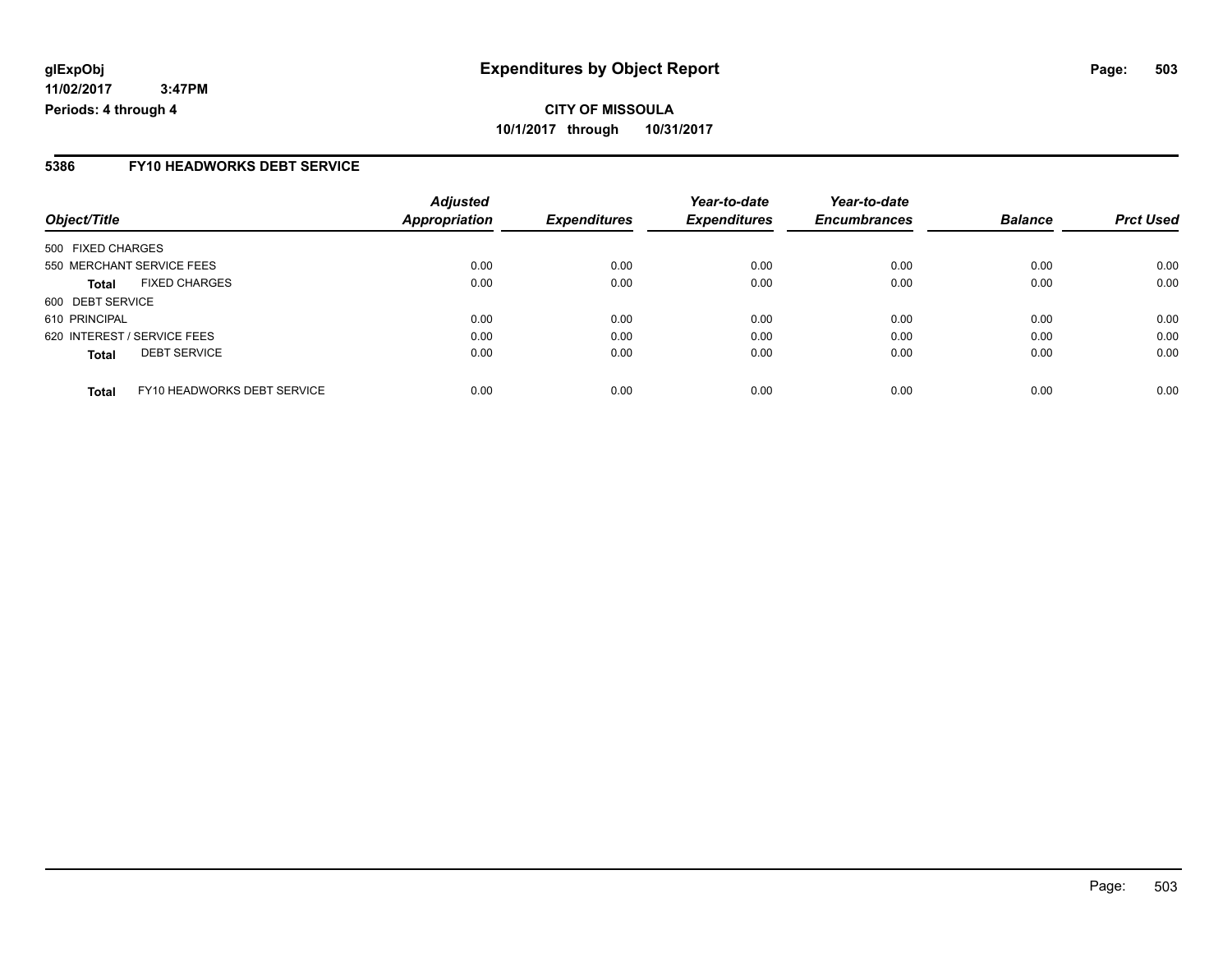# **5387 FY11 SEWER \$1.29M BOND DEBT SERVICE**

| Object/Title                         | <b>Adjusted</b><br>Appropriation | <b>Expenditures</b> | Year-to-date<br><b>Expenditures</b> | Year-to-date<br><b>Encumbrances</b> | <b>Balance</b> | <b>Prct Used</b> |
|--------------------------------------|----------------------------------|---------------------|-------------------------------------|-------------------------------------|----------------|------------------|
|                                      |                                  |                     |                                     |                                     |                |                  |
| 550 MERCHANT SERVICE FEES            | 0.00                             | 0.00                | 0.00                                | 0.00                                | 0.00           | 0.00             |
| <b>FIXED CHARGES</b><br><b>Total</b> | 0.00                             | 0.00                | 0.00                                | 0.00                                | 0.00           | 0.00             |
| 600 DEBT SERVICE                     |                                  |                     |                                     |                                     |                |                  |
| 610 PRINCIPAL                        | 0.00                             | 0.00                | 0.00                                | 0.00                                | 0.00           | 0.00             |
| 620 INTEREST / SERVICE FEES          | 0.00                             | 0.00                | 0.00                                | 0.00                                | 0.00           | 0.00             |
| <b>DEBT SERVICE</b><br><b>Total</b>  | 0.00                             | 0.00                | 0.00                                | 0.00                                | 0.00           | 0.00             |
| <b>WASTEWATER</b><br>Total           | 0.00                             | 0.00                | 0.00                                | 0.00                                | 0.00           | 0.00             |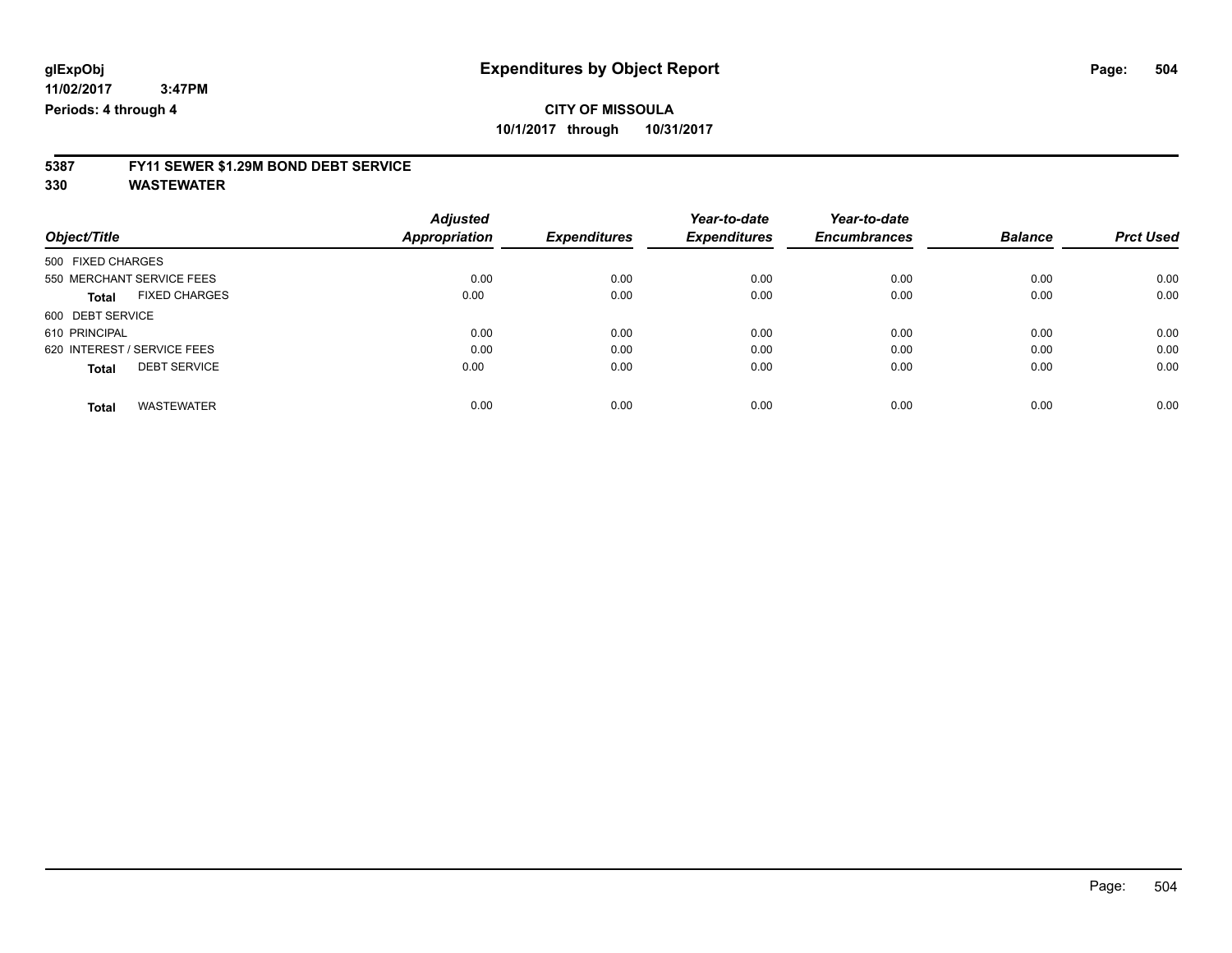#### **5387 FY11 SEWER \$1.29M BOND DEBT SERVICE**

| Object/Title      |                                     | <b>Adjusted</b><br><b>Appropriation</b> | <b>Expenditures</b> | Year-to-date<br><b>Expenditures</b> | Year-to-date<br><b>Encumbrances</b> | <b>Balance</b> | <b>Prct Used</b> |
|-------------------|-------------------------------------|-----------------------------------------|---------------------|-------------------------------------|-------------------------------------|----------------|------------------|
| 500 FIXED CHARGES |                                     |                                         |                     |                                     |                                     |                |                  |
|                   | 550 MERCHANT SERVICE FEES           | 0.00                                    | 0.00                | 0.00                                | 0.00                                | 0.00           | 0.00             |
| Total             | <b>FIXED CHARGES</b>                | 0.00                                    | 0.00                | 0.00                                | 0.00                                | 0.00           | 0.00             |
| 600 DEBT SERVICE  |                                     |                                         |                     |                                     |                                     |                |                  |
| 610 PRINCIPAL     |                                     | 0.00                                    | 0.00                | 0.00                                | 0.00                                | 0.00           | 0.00             |
|                   | 620 INTEREST / SERVICE FEES         | 0.00                                    | 0.00                | 0.00                                | 0.00                                | 0.00           | 0.00             |
| <b>Total</b>      | <b>DEBT SERVICE</b>                 | 0.00                                    | 0.00                | 0.00                                | 0.00                                | 0.00           | 0.00             |
| <b>Total</b>      | FY11 SEWER \$1.29M BOND DEBT SERVIC | 0.00                                    | 0.00                | 0.00                                | 0.00                                | 0.00           | 0.00             |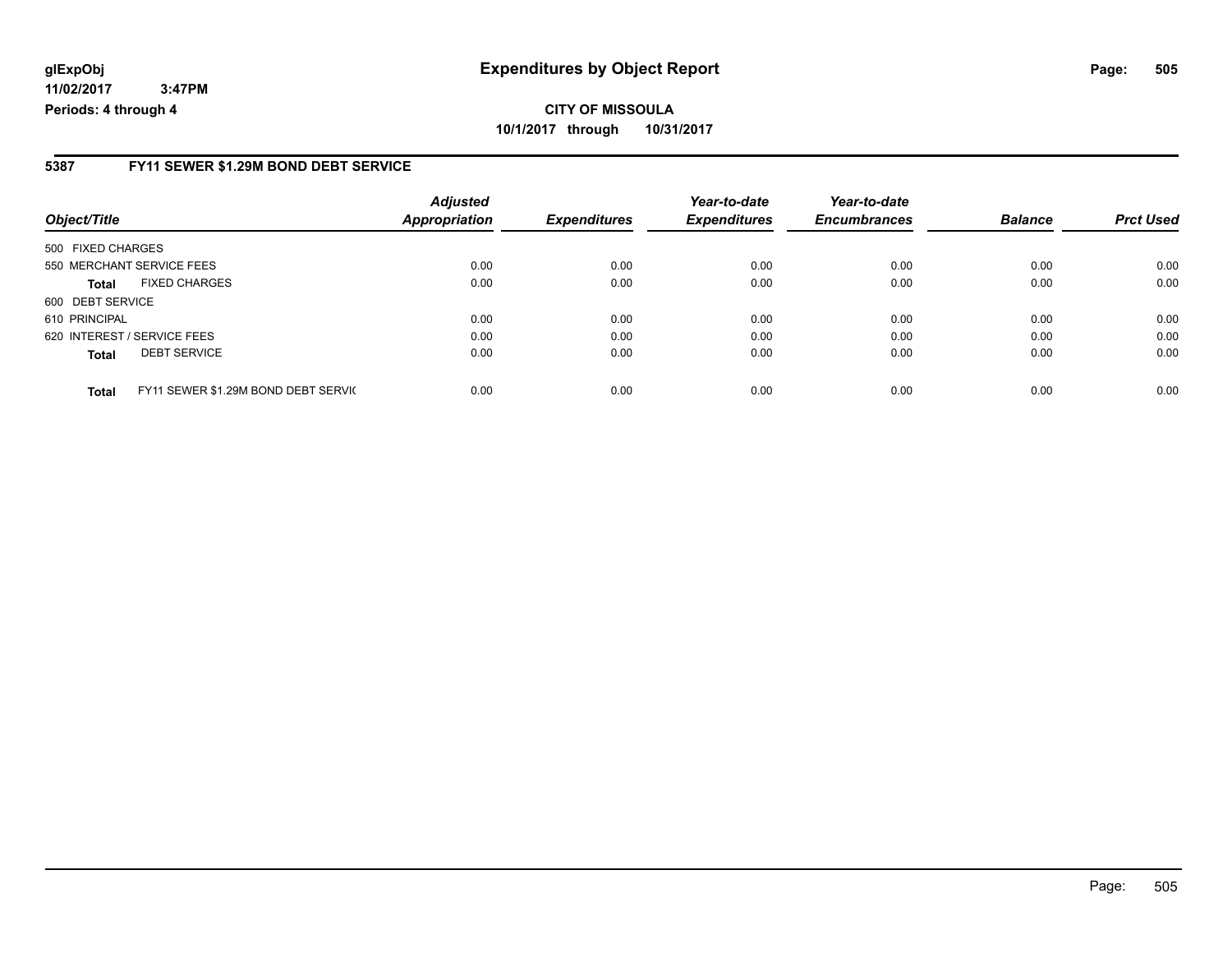# **5388 FY11 \$1.29M SEWER BOND RESERVE**

**330 WASTEWATER**

| Object/Title                         | <b>Adjusted</b><br><b>Appropriation</b> | <b>Expenditures</b> | Year-to-date<br><b>Expenditures</b> | Year-to-date<br><b>Encumbrances</b> | <b>Balance</b> | <b>Prct Used</b> |
|--------------------------------------|-----------------------------------------|---------------------|-------------------------------------|-------------------------------------|----------------|------------------|
| 500 FIXED CHARGES                    |                                         |                     |                                     |                                     |                |                  |
| 550 MERCHANT SERVICE FEES            | 0.00                                    | 0.00                | 0.00                                | 0.00                                | 0.00           | 0.00             |
| <b>FIXED CHARGES</b><br><b>Total</b> | 0.00                                    | 0.00                | 0.00                                | 0.00                                | 0.00           | 0.00             |
| 800 OTHER OBJECTS                    |                                         |                     |                                     |                                     |                |                  |
| 820 TRANSFERS TO OTHER FUNDS         | 0.00                                    | 0.00                | 0.00                                | 0.00                                | 0.00           | 0.00             |
| OTHER OBJECTS<br><b>Total</b>        | 0.00                                    | 0.00                | 0.00                                | 0.00                                | 0.00           | 0.00             |
| <b>WASTEWATER</b><br><b>Total</b>    | 0.00                                    | 0.00                | 0.00                                | 0.00                                | 0.00           | 0.00             |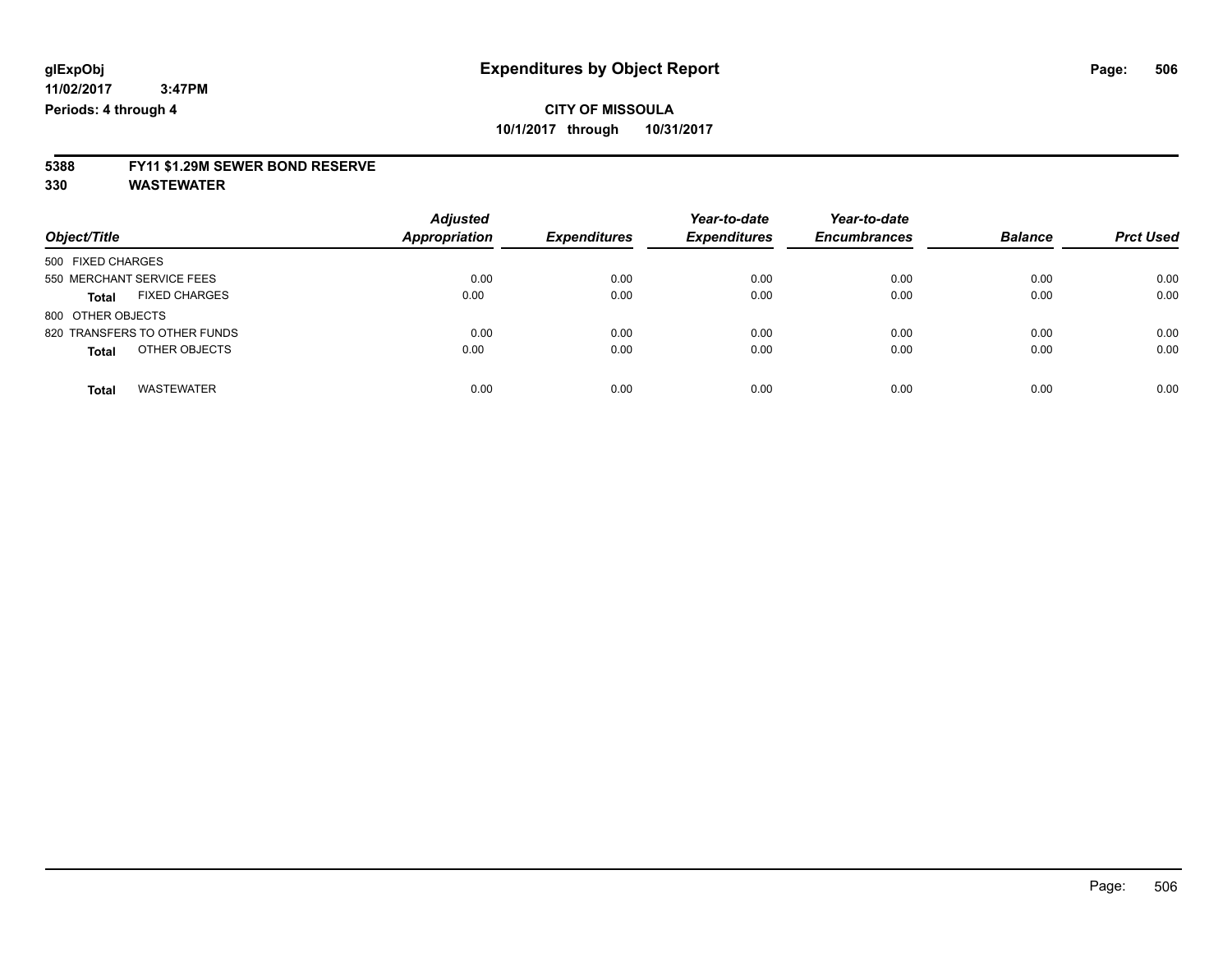# **CITY OF MISSOULA 10/1/2017 through 10/31/2017**

#### **5388 FY11 \$1.29M SEWER BOND RESERVE**

| Object/Title                                    | <b>Adjusted</b><br><b>Appropriation</b> | <b>Expenditures</b> | Year-to-date<br><b>Expenditures</b> | Year-to-date<br><b>Encumbrances</b> | <b>Balance</b> | <b>Prct Used</b> |
|-------------------------------------------------|-----------------------------------------|---------------------|-------------------------------------|-------------------------------------|----------------|------------------|
|                                                 |                                         |                     |                                     |                                     |                |                  |
| 500 FIXED CHARGES                               |                                         |                     |                                     |                                     |                |                  |
| 550 MERCHANT SERVICE FEES                       | 0.00                                    | 0.00                | 0.00                                | 0.00                                | 0.00           | 0.00             |
| <b>FIXED CHARGES</b><br><b>Total</b>            | 0.00                                    | 0.00                | 0.00                                | 0.00                                | 0.00           | 0.00             |
| 800 OTHER OBJECTS                               |                                         |                     |                                     |                                     |                |                  |
| 820 TRANSFERS TO OTHER FUNDS                    | 0.00                                    | 0.00                | 0.00                                | 0.00                                | 0.00           | 0.00             |
| OTHER OBJECTS<br><b>Total</b>                   | 0.00                                    | 0.00                | 0.00                                | 0.00                                | 0.00           | 0.00             |
|                                                 |                                         |                     |                                     |                                     |                |                  |
| FY11 \$1.29M SEWER BOND RESERVE<br><b>Total</b> | 0.00                                    | 0.00                | 0.00                                | 0.00                                | 0.00           | 0.00             |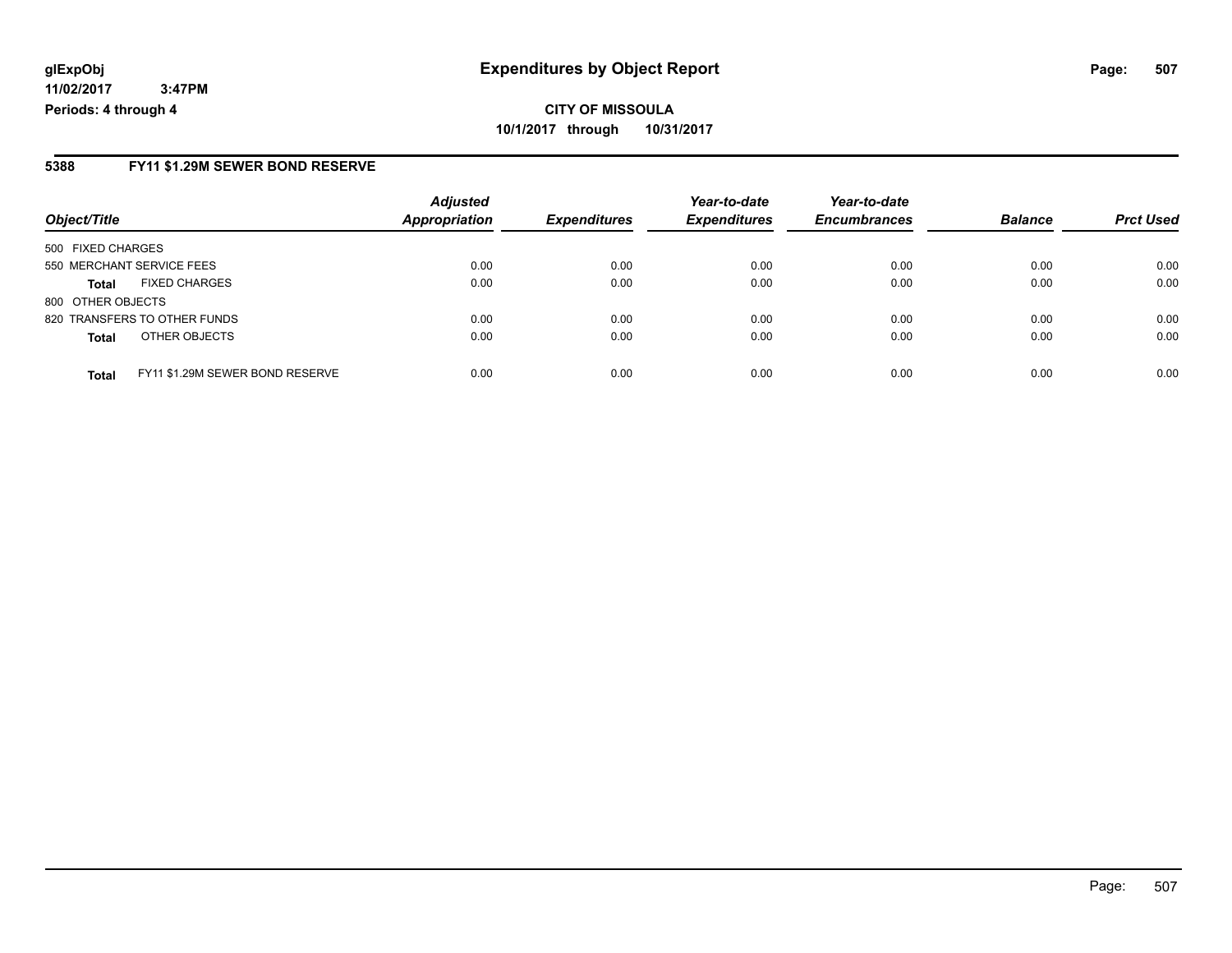### **CITY OF MISSOULA 10/1/2017 through 10/31/2017**

# **5389 FY15 SEWER REVENUE BOND DEBT SERVICE**

**330 WASTEWATER**

| Object/Title                         | <b>Adjusted</b><br><b>Appropriation</b> | <b>Expenditures</b> | Year-to-date<br><b>Expenditures</b> | Year-to-date<br><b>Encumbrances</b> | <b>Balance</b> | <b>Prct Used</b> |
|--------------------------------------|-----------------------------------------|---------------------|-------------------------------------|-------------------------------------|----------------|------------------|
|                                      |                                         |                     |                                     |                                     |                |                  |
| 500 FIXED CHARGES                    |                                         |                     |                                     |                                     |                |                  |
| 550 MERCHANT SERVICE FEES            | 0.00                                    | 0.00                | 0.00                                | 0.00                                | 0.00           | 0.00             |
| <b>FIXED CHARGES</b><br><b>Total</b> | 0.00                                    | 0.00                | 0.00                                | 0.00                                | 0.00           | 0.00             |
| 600 DEBT SERVICE                     |                                         |                     |                                     |                                     |                |                  |
| 610 PRINCIPAL                        | 0.00                                    | 0.00                | 0.00                                | 0.00                                | 0.00           | 0.00             |
| 620 INTEREST / SERVICE FEES          | 0.00                                    | 0.00                | 0.00                                | 0.00                                | 0.00           | 0.00             |
| <b>DEBT SERVICE</b><br><b>Total</b>  | 0.00                                    | 0.00                | 0.00                                | 0.00                                | 0.00           | 0.00             |
| <b>WASTEWATER</b><br>Total           | 0.00                                    | 0.00                | 0.00                                | 0.00                                | 0.00           | 0.00             |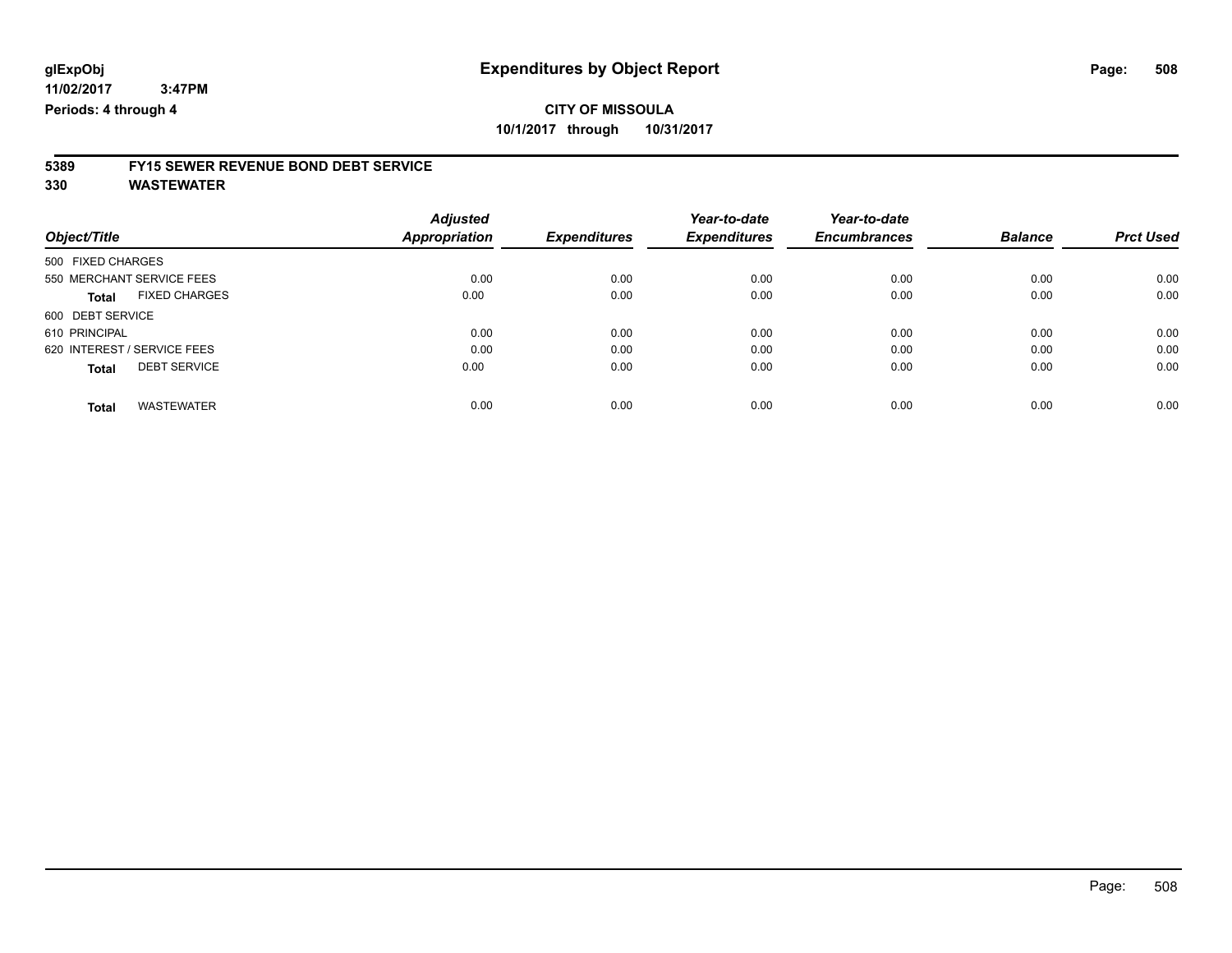# **glExpObj Expenditures by Object Report Page: 509**

**11/02/2017 3:47PM Periods: 4 through 4**

#### **5389 FY15 SEWER REVENUE BOND DEBT SERVICE**

| Object/Title                                     | <b>Adjusted</b><br>Appropriation | <b>Expenditures</b> | Year-to-date<br><b>Expenditures</b> | Year-to-date<br><b>Encumbrances</b> | <b>Balance</b> | <b>Prct Used</b> |
|--------------------------------------------------|----------------------------------|---------------------|-------------------------------------|-------------------------------------|----------------|------------------|
| 500 FIXED CHARGES                                |                                  |                     |                                     |                                     |                |                  |
| 550 MERCHANT SERVICE FEES                        | 0.00                             | 0.00                | 0.00                                | 0.00                                | 0.00           | 0.00             |
| <b>FIXED CHARGES</b><br><b>Total</b>             | 0.00                             | 0.00                | 0.00                                | 0.00                                | 0.00           | 0.00             |
| 600 DEBT SERVICE                                 |                                  |                     |                                     |                                     |                |                  |
| 610 PRINCIPAL                                    | 0.00                             | 0.00                | 0.00                                | 0.00                                | 0.00           | 0.00             |
| 620 INTEREST / SERVICE FEES                      | 0.00                             | 0.00                | 0.00                                | 0.00                                | 0.00           | 0.00             |
| <b>DEBT SERVICE</b><br><b>Total</b>              | 0.00                             | 0.00                | 0.00                                | 0.00                                | 0.00           | 0.00             |
| FY15 SEWER REVENUE BOND DEBT SEF<br><b>Total</b> | 0.00                             | 0.00                | 0.00                                | 0.00                                | 0.00           | 0.00             |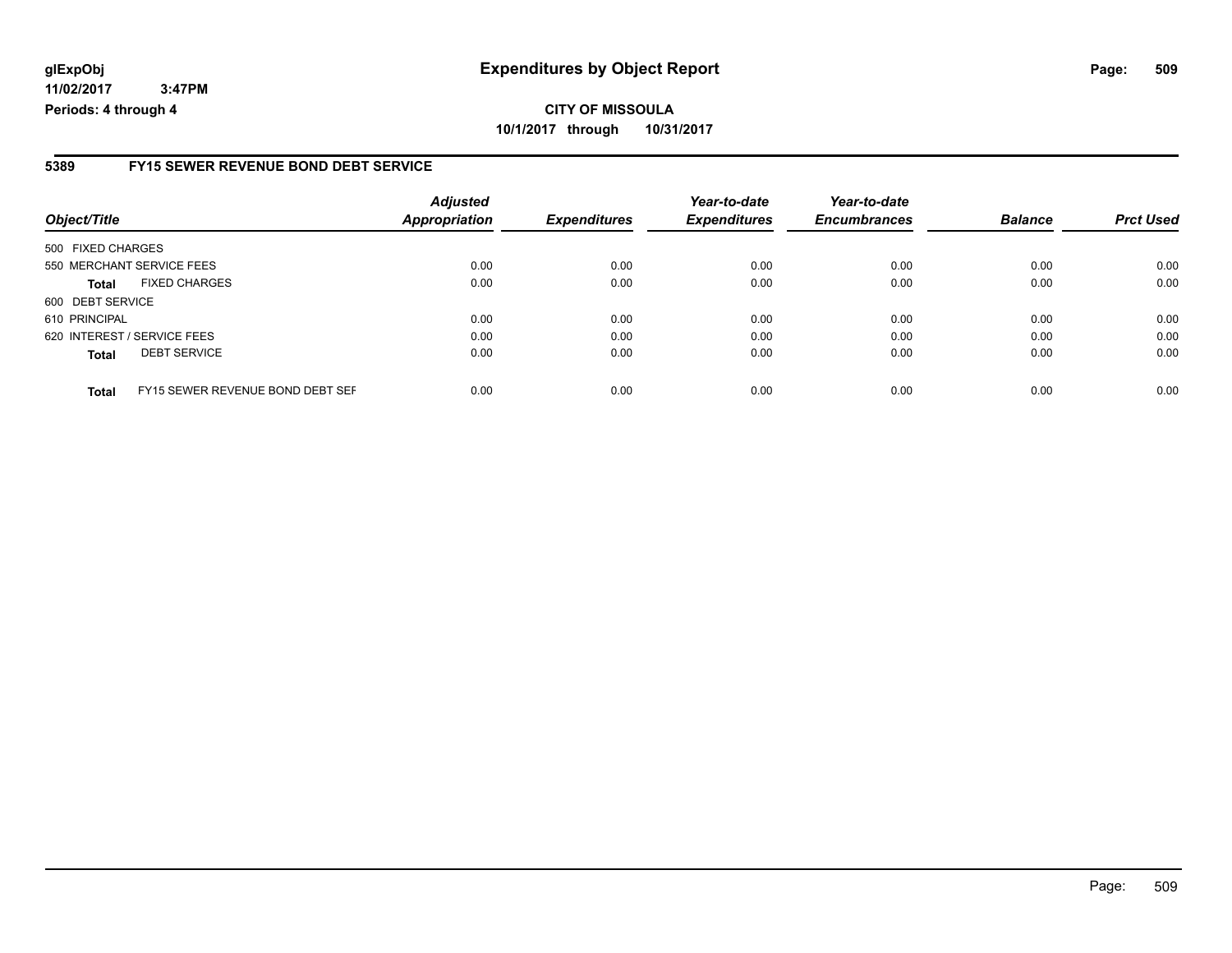# **5390 FY15 SEWER BOND DEBT RESERVE**

**330 WASTEWATER**

| Object/Title                         | <b>Adjusted</b><br>Appropriation | <b>Expenditures</b> | Year-to-date<br><b>Expenditures</b> | Year-to-date<br><b>Encumbrances</b> | <b>Balance</b> | <b>Prct Used</b> |
|--------------------------------------|----------------------------------|---------------------|-------------------------------------|-------------------------------------|----------------|------------------|
| 500 FIXED CHARGES                    |                                  |                     |                                     |                                     |                |                  |
| 550 MERCHANT SERVICE FEES            | 0.00                             | 0.00                | 0.00                                | 0.00                                | 0.00           | 0.00             |
| <b>FIXED CHARGES</b><br><b>Total</b> | 0.00                             | 0.00                | 0.00                                | 0.00                                | 0.00           | 0.00             |
| 800 OTHER OBJECTS                    |                                  |                     |                                     |                                     |                |                  |
| 820 TRANSFERS TO OTHER FUNDS         | 0.00                             | 0.00                | 0.00                                | 0.00                                | 0.00           | 0.00             |
| OTHER OBJECTS<br><b>Total</b>        | 0.00                             | 0.00                | 0.00                                | 0.00                                | 0.00           | 0.00             |
| <b>WASTEWATER</b><br><b>Total</b>    | 0.00                             | 0.00                | 0.00                                | 0.00                                | 0.00           | 0.00             |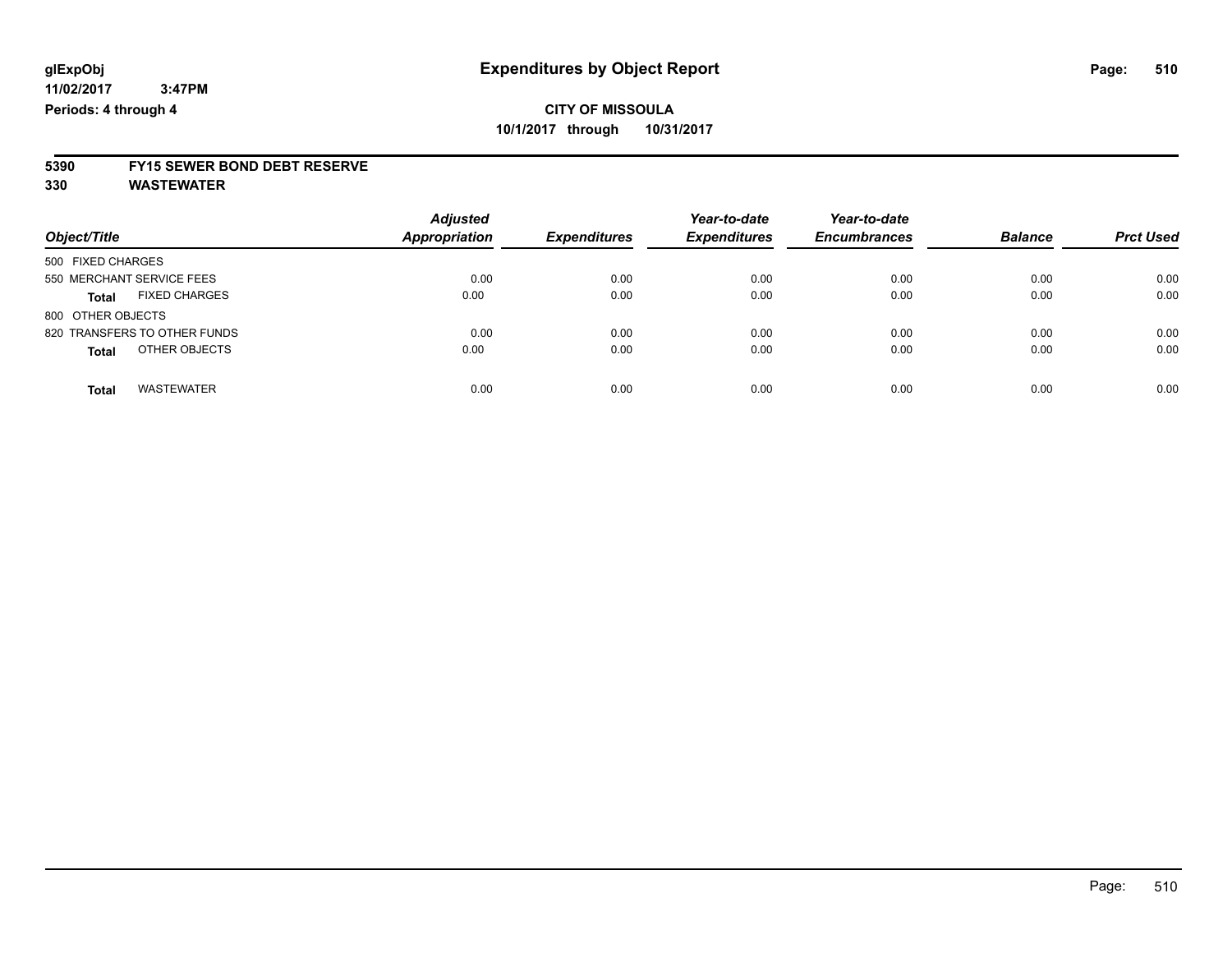# **CITY OF MISSOULA 10/1/2017 through 10/31/2017**

### **5390 FY15 SEWER BOND DEBT RESERVE**

|                   |                              | <b>Adjusted</b>      |                     | Year-to-date        | Year-to-date        |                |                  |
|-------------------|------------------------------|----------------------|---------------------|---------------------|---------------------|----------------|------------------|
| Object/Title      |                              | <b>Appropriation</b> | <b>Expenditures</b> | <b>Expenditures</b> | <b>Encumbrances</b> | <b>Balance</b> | <b>Prct Used</b> |
| 500 FIXED CHARGES |                              |                      |                     |                     |                     |                |                  |
|                   | 550 MERCHANT SERVICE FEES    | 0.00                 | 0.00                | 0.00                | 0.00                | 0.00           | 0.00             |
| <b>Total</b>      | <b>FIXED CHARGES</b>         | 0.00                 | 0.00                | 0.00                | 0.00                | 0.00           | 0.00             |
| 800 OTHER OBJECTS |                              |                      |                     |                     |                     |                |                  |
|                   | 820 TRANSFERS TO OTHER FUNDS | 0.00                 | 0.00                | 0.00                | 0.00                | 0.00           | 0.00             |
| <b>Total</b>      | OTHER OBJECTS                | 0.00                 | 0.00                | 0.00                | 0.00                | 0.00           | 0.00             |
| <b>Total</b>      | FY15 SEWER BOND DEBT RESERVE | 0.00                 | 0.00                | 0.00                | 0.00                | 0.00           | 0.00             |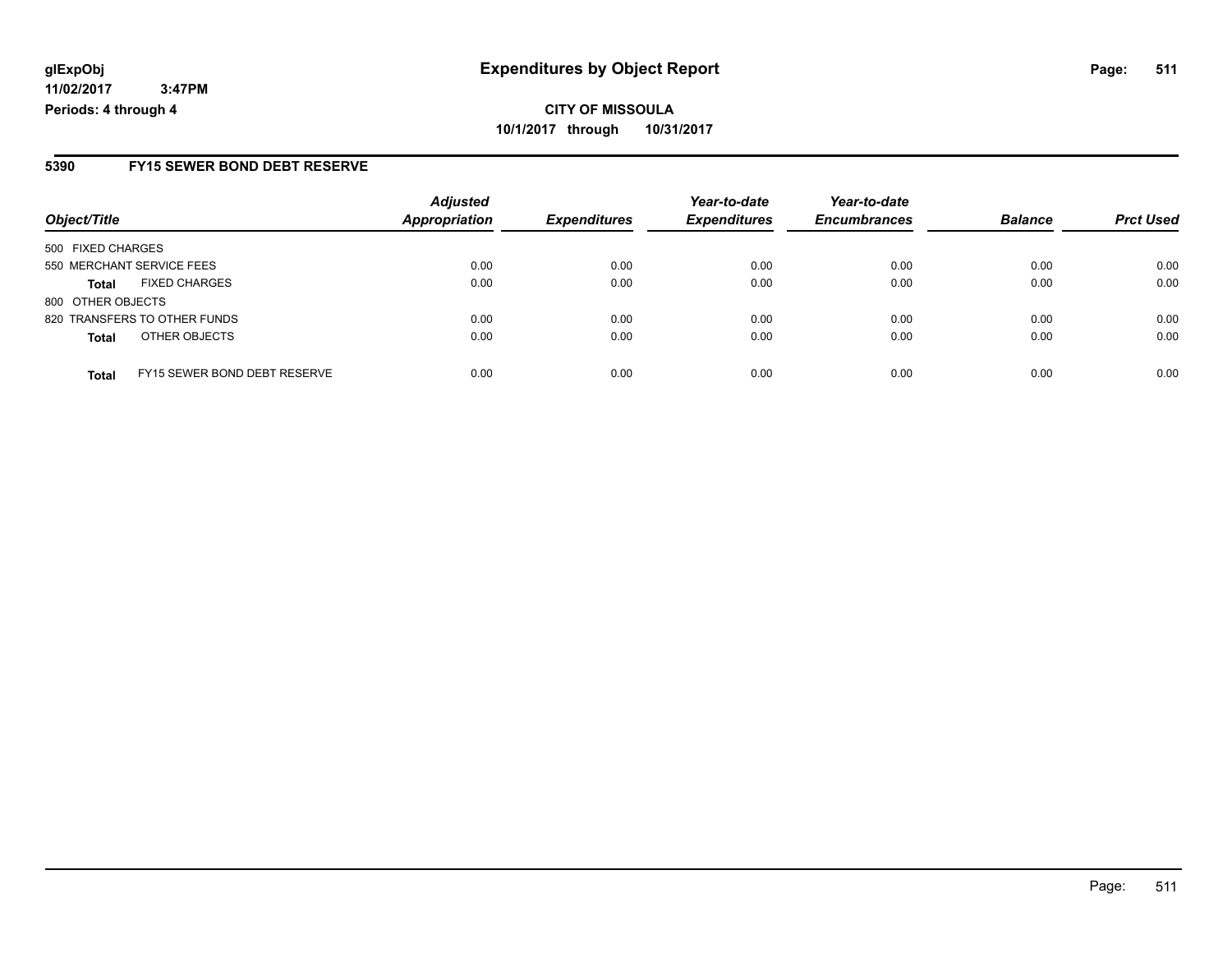**5450 STORMWATER UTILITIY 334 STORM WATER**

|                                     | <b>Adjusted</b>      |                     | Year-to-date        | Year-to-date        |                |                  |
|-------------------------------------|----------------------|---------------------|---------------------|---------------------|----------------|------------------|
| Object/Title                        | <b>Appropriation</b> | <b>Expenditures</b> | <b>Expenditures</b> | <b>Encumbrances</b> | <b>Balance</b> | <b>Prct Used</b> |
| 100 PERSONAL SERVICES               |                      |                     |                     |                     |                |                  |
| 110 SALARIES AND WAGES              | 155,543.00           | 7,463.39            | 27,987.72           | 0.00                | 127,555.28     | 17.99            |
| 120 OVERTIME                        | 0.00                 | 0.00                | 0.00                | 0.00                | 0.00           | 0.00             |
| 130 OTHER                           | 0.00                 | 0.00                | 0.00                | 0.00                | 0.00           | 0.00             |
| 140 EMPLOYER CONTRIBUTIONS          | 60,621.00            | 2,933.04            | 12,919.90           | 0.00                | 47,701.10      | 21.31            |
| 141 STATE RETIREMENT CONTRIBUTIONS  | 153.00               | 0.00                | 12.70               | 0.00                | 140.30         | 8.30             |
| PERSONAL SERVICES<br><b>Total</b>   | 216,317.00           | 10,396.43           | 40,920.32           | 0.00                | 175,396.68     | 18.92            |
| 200 SUPPLIES                        |                      |                     |                     |                     |                |                  |
| 210 OFFICE SUPPLIES                 | 728.00               | 0.00                | 959.95              | 0.00                | $-231.95$      | 131.86           |
| 220 OPERATING SUPPLIES              | 24,970.00            | 26.50               | 527.76              | 0.00                | 24,442.24      | 2.11             |
| 230 REPAIR/MAINTENANCE              | 1,020.00             | 270.00              | 615.56              | 0.00                | 404.44         | 60.35            |
| 231 GASOLINE                        | 7,308.00             | 0.00                | 76.23               | 0.00                | 7,231.77       | 1.04             |
| 240 OTHER SUPPLIES                  | 520.00               | 0.00                | 0.00                | 0.00                | 520.00         | 0.00             |
| <b>SUPPLIES</b><br><b>Total</b>     | 34,546.00            | 296.50              | 2,179.50            | 0.00                | 32,366.50      | 6.31             |
| 300 PURCHASED SERVICES              |                      |                     |                     |                     |                |                  |
| 310 COMMUNICATIONS                  | 0.00                 | 0.00                | 0.00                | 0.00                | 0.00           | 0.00             |
| 320 PRINTING & DUPLICATING          | 2,000.00             | 59.52               | 89.86               | 0.00                | 1,910.14       | 4.49             |
| 330 PUBLICITY, SUBSCRIPTIONS & DUES | 10,803.00            | 0.00                | 0.00                | 0.00                | 10,803.00      | 0.00             |
| 344 TELEPHONE SERVICE               | 1,710.00             | 44.38               | 135.92              | 0.00                | 1,574.08       | 7.95             |
| 350 PROFESSIONAL SERVICES           | 0.00                 | 0.00                | 0.00                | 0.00                | 0.00           | 0.00             |
| 360 REPAIR & MAINTENANCE            | 4,950.00             | 0.00                | 0.00                | 0.00                | 4,950.00       | 0.00             |
| 370 TRAVEL                          | 2,700.00             | 1,764.15            | 1,829.80            | 0.00                | 870.20         | 67.77            |
| 380 TRAINING                        | 5,400.00             | 0.00                | 2,115.00            | 0.00                | 3,285.00       | 39.17            |
| PURCHASED SERVICES<br><b>Total</b>  | 27,563.00            | 1,868.05            | 4,170.58            | 0.00                | 23,392.42      | 15.13            |
| 500 FIXED CHARGES                   |                      |                     |                     |                     |                |                  |
| 500 FIXED CHARGES                   | 0.00                 | 0.00                | 0.00                | 0.00                | 0.00           | 0.00             |
| <b>FIXED CHARGES</b><br>Total       | 0.00                 | 0.00                | 0.00                | 0.00                | 0.00           | 0.00             |
| 600 DEBT SERVICE                    |                      |                     |                     |                     |                |                  |
| 620 INTEREST / SERVICE FEES         | 53,772.00            | 0.00                | 0.00                | 0.00                | 53,772.00      | 0.00             |
| <b>DEBT SERVICE</b><br>Total        | 53,772.00            | 0.00                | 0.00                | 0.00                | 53,772.00      | 0.00             |
| 800 OTHER OBJECTS                   |                      |                     |                     |                     |                |                  |
| 820 TRANSFERS TO OTHER FUNDS        | 26,988.00            | 0.00                | 0.00                | 0.00                | 26,988.00      | 0.00             |
| 830 DEPRECIATION                    | 0.00                 | 0.00                | 0.00                | 0.00                | 0.00           | 0.00             |
|                                     |                      |                     |                     |                     |                |                  |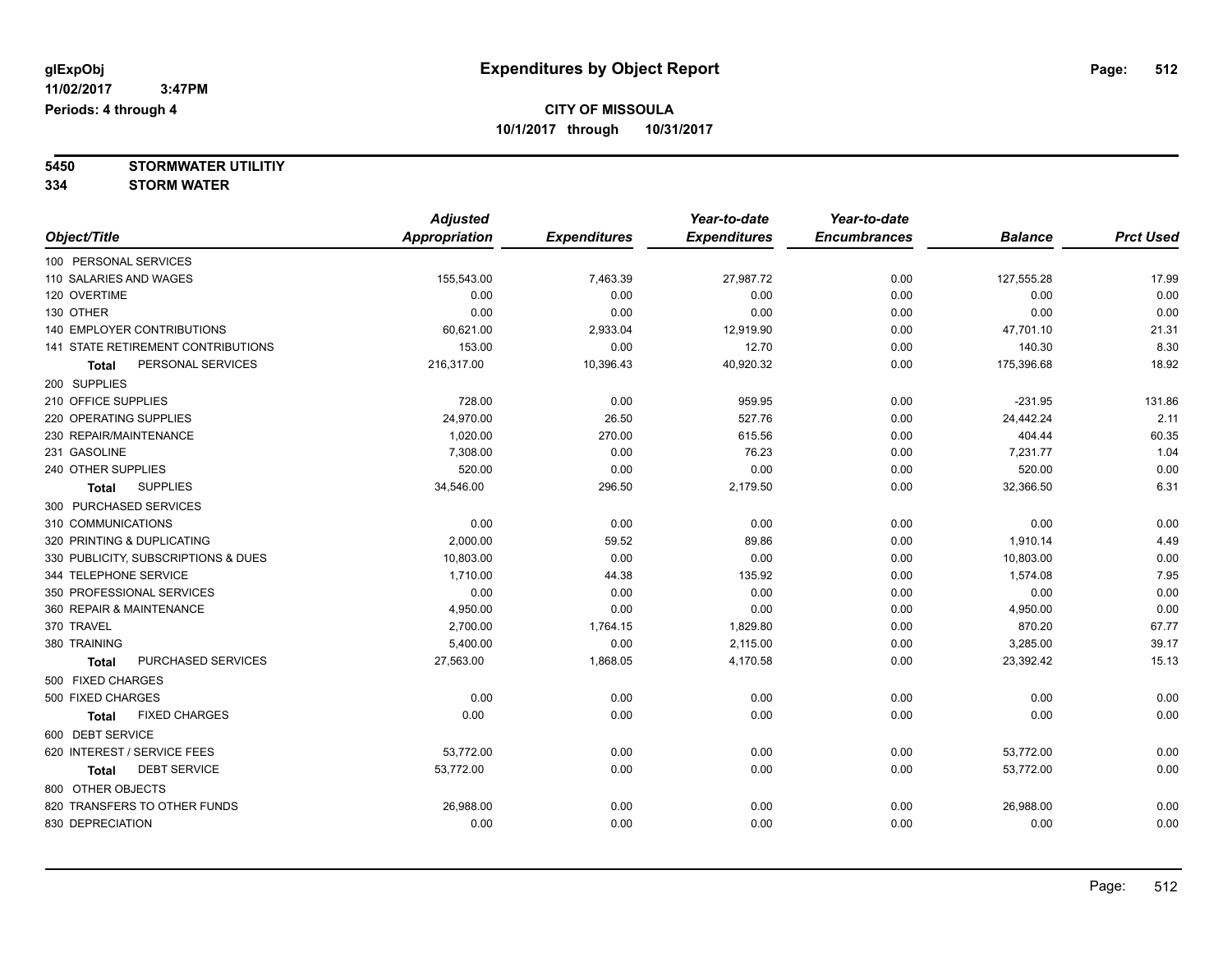**5450 STORMWATER UTILITIY 334 STORM WATER**

| Object/Title                          | <b>Adjusted</b><br>Appropriation | <b>Expenditures</b> | Year-to-date<br><b>Expenditures</b> | Year-to-date<br><b>Encumbrances</b> | <b>Balance</b> | <b>Prct Used</b> |
|---------------------------------------|----------------------------------|---------------------|-------------------------------------|-------------------------------------|----------------|------------------|
| 845 CONTINGENCY                       | 0.00                             | 0.00                | 0.00                                | 0.00                                | 0.00           | 0.00             |
| OTHER OBJECTS<br><b>Total</b>         | 26,988.00                        | 0.00                | 0.00                                | 0.00                                | 26,988.00      | 0.00             |
| 900 CAPITAL OUTLAY                    |                                  |                     |                                     |                                     |                |                  |
| 930 IMPROVEMENTS                      | 26.498.00                        | 4.101.49            | 11.018.57                           | 0.00                                | 15.479.43      | 41.58            |
| 940 MACHINERY & EQUIPMENT             | 0.00                             | 0.00                | 0.00                                | 0.00                                | 0.00           | 0.00             |
| <b>CAPITAL OUTLAY</b><br><b>Total</b> | 26,498.00                        | 4.101.49            | 11,018.57                           | 0.00                                | 15,479.43      | 41.58            |
| <b>STORM WATER</b><br>Total           | 385,684.00                       | 16.662.47           | 58,288.97                           | 0.00                                | 327.395.03     | 15.11            |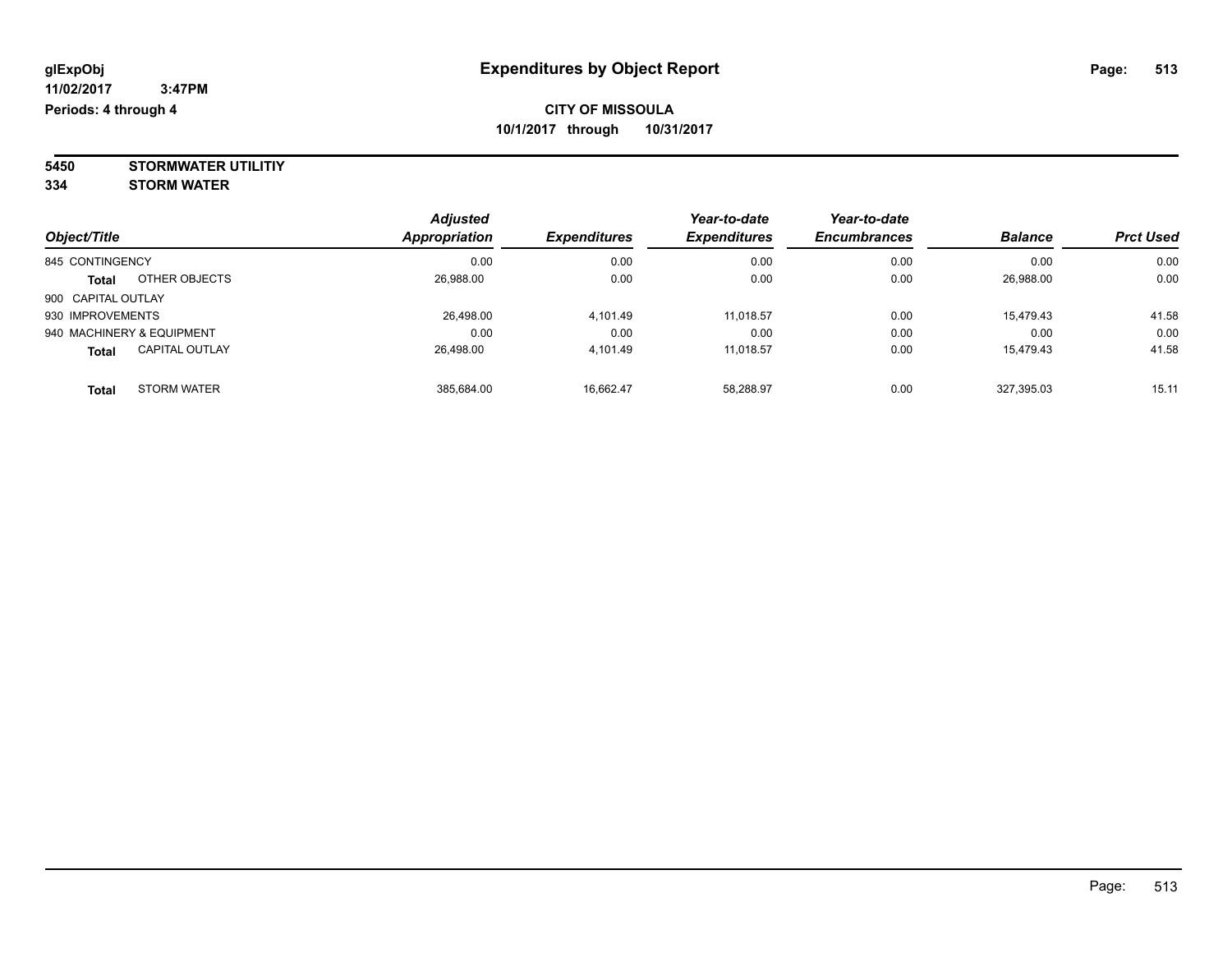#### **5450 STORMWATER UTILITIY**

|                                     | <b>Adjusted</b>      |                     | Year-to-date        | Year-to-date        |                |                  |
|-------------------------------------|----------------------|---------------------|---------------------|---------------------|----------------|------------------|
| Object/Title                        | <b>Appropriation</b> | <b>Expenditures</b> | <b>Expenditures</b> | <b>Encumbrances</b> | <b>Balance</b> | <b>Prct Used</b> |
| 100 PERSONAL SERVICES               |                      |                     |                     |                     |                |                  |
| 110 SALARIES AND WAGES              | 155,543.00           | 7,463.39            | 27,987.72           | 0.00                | 127,555.28     | 17.99            |
| 120 OVERTIME                        | 0.00                 | 0.00                | 0.00                | 0.00                | 0.00           | 0.00             |
| 130 OTHER                           | 0.00                 | 0.00                | 0.00                | 0.00                | 0.00           | 0.00             |
| <b>140 EMPLOYER CONTRIBUTIONS</b>   | 60,621.00            | 2,933.04            | 12,919.90           | 0.00                | 47,701.10      | 21.31            |
| 141 STATE RETIREMENT CONTRIBUTIONS  | 153.00               | 0.00                | 12.70               | 0.00                | 140.30         | 8.30             |
| PERSONAL SERVICES<br><b>Total</b>   | 216,317.00           | 10,396.43           | 40,920.32           | 0.00                | 175,396.68     | 18.92            |
| 200 SUPPLIES                        |                      |                     |                     |                     |                |                  |
| 210 OFFICE SUPPLIES                 | 728.00               | 0.00                | 959.95              | 0.00                | $-231.95$      | 131.86           |
| 220 OPERATING SUPPLIES              | 24,970.00            | 26.50               | 527.76              | 0.00                | 24,442.24      | 2.11             |
| 230 REPAIR/MAINTENANCE              | 1,020.00             | 270.00              | 615.56              | 0.00                | 404.44         | 60.35            |
| 231 GASOLINE                        | 7,308.00             | 0.00                | 76.23               | 0.00                | 7,231.77       | 1.04             |
| 240 OTHER SUPPLIES                  | 520.00               | 0.00                | 0.00                | 0.00                | 520.00         | 0.00             |
| <b>SUPPLIES</b><br><b>Total</b>     | 34,546.00            | 296.50              | 2,179.50            | 0.00                | 32,366.50      | 6.31             |
| 300 PURCHASED SERVICES              |                      |                     |                     |                     |                |                  |
| 310 COMMUNICATIONS                  | 0.00                 | 0.00                | 0.00                | 0.00                | 0.00           | 0.00             |
| 320 PRINTING & DUPLICATING          | 2,000.00             | 59.52               | 89.86               | 0.00                | 1,910.14       | 4.49             |
| 330 PUBLICITY, SUBSCRIPTIONS & DUES | 10,803.00            | 0.00                | 0.00                | 0.00                | 10,803.00      | 0.00             |
| 344 TELEPHONE SERVICE               | 1,710.00             | 44.38               | 135.92              | 0.00                | 1,574.08       | 7.95             |
| 350 PROFESSIONAL SERVICES           | 0.00                 | 0.00                | 0.00                | 0.00                | 0.00           | 0.00             |
| 360 REPAIR & MAINTENANCE            | 4,950.00             | 0.00                | 0.00                | 0.00                | 4,950.00       | 0.00             |
| 370 TRAVEL                          | 2,700.00             | 1,764.15            | 1,829.80            | 0.00                | 870.20         | 67.77            |
| 380 TRAINING                        | 5,400.00             | 0.00                | 2,115.00            | 0.00                | 3,285.00       | 39.17            |
| PURCHASED SERVICES<br><b>Total</b>  | 27,563.00            | 1,868.05            | 4,170.58            | 0.00                | 23,392.42      | 15.13            |
| 500 FIXED CHARGES                   |                      |                     |                     |                     |                |                  |
| 500 FIXED CHARGES                   | 0.00                 | 0.00                | 0.00                | 0.00                | 0.00           | 0.00             |
| <b>FIXED CHARGES</b><br>Total       | 0.00                 | 0.00                | 0.00                | 0.00                | 0.00           | 0.00             |
| 600 DEBT SERVICE                    |                      |                     |                     |                     |                |                  |
| 620 INTEREST / SERVICE FEES         | 53,772.00            | 0.00                | 0.00                | 0.00                | 53,772.00      | 0.00             |
| <b>DEBT SERVICE</b><br><b>Total</b> | 53,772.00            | 0.00                | 0.00                | 0.00                | 53,772.00      | 0.00             |
| 800 OTHER OBJECTS                   |                      |                     |                     |                     |                |                  |
| 820 TRANSFERS TO OTHER FUNDS        | 26,988.00            | 0.00                | 0.00                | 0.00                | 26,988.00      | 0.00             |
| 830 DEPRECIATION                    | 0.00                 | 0.00                | 0.00                | 0.00                | 0.00           | 0.00             |
| 845 CONTINGENCY                     | 0.00                 | 0.00                | 0.00                | 0.00                | 0.00           | 0.00             |
|                                     |                      |                     |                     |                     |                |                  |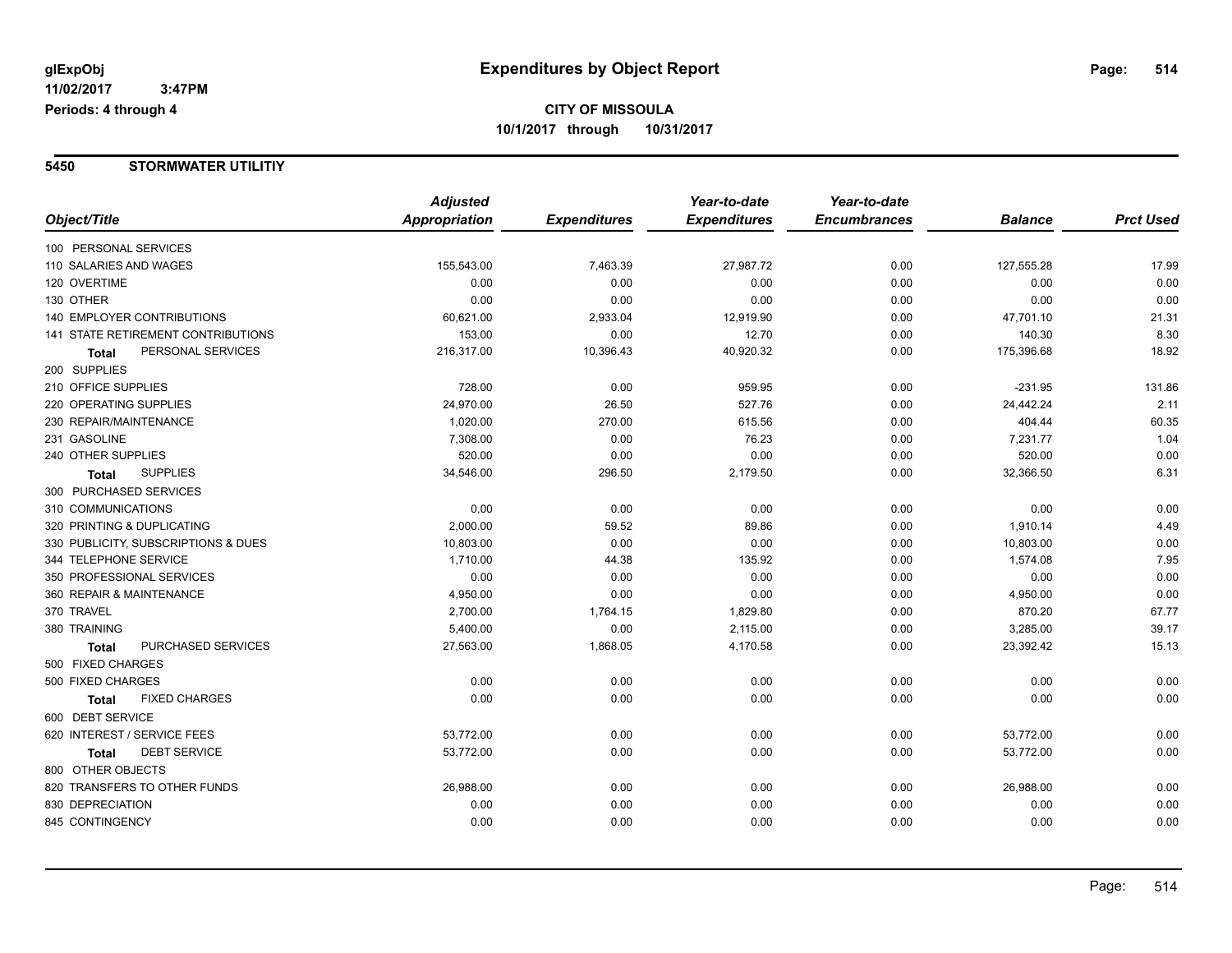#### **5450 STORMWATER UTILITIY**

| Object/Title       |                           | <b>Adjusted</b><br>Appropriation | <b>Expenditures</b> | Year-to-date<br><b>Expenditures</b> | Year-to-date<br><b>Encumbrances</b> | <b>Balance</b> | <b>Prct Used</b> |
|--------------------|---------------------------|----------------------------------|---------------------|-------------------------------------|-------------------------------------|----------------|------------------|
| <b>Total</b>       | OTHER OBJECTS             | 26,988.00                        | 0.00                | 0.00                                | 0.00                                | 26,988.00      | 0.00             |
| 900 CAPITAL OUTLAY |                           |                                  |                     |                                     |                                     |                |                  |
| 930 IMPROVEMENTS   |                           | 26,498.00                        | 4.101.49            | 11.018.57                           | 0.00                                | 15,479.43      | 41.58            |
|                    | 940 MACHINERY & EQUIPMENT | 0.00                             | 0.00                | 0.00                                | 0.00                                | 0.00           | 0.00             |
| <b>Total</b>       | <b>CAPITAL OUTLAY</b>     | 26,498.00                        | 4.101.49            | 11.018.57                           | 0.00                                | 15,479.43      | 41.58            |
| <b>Total</b>       | STORMWATER UTILITIY       | 385,684.00                       | 16,662.47           | 58.288.97                           | 0.00                                | 327,395.03     | 15.11            |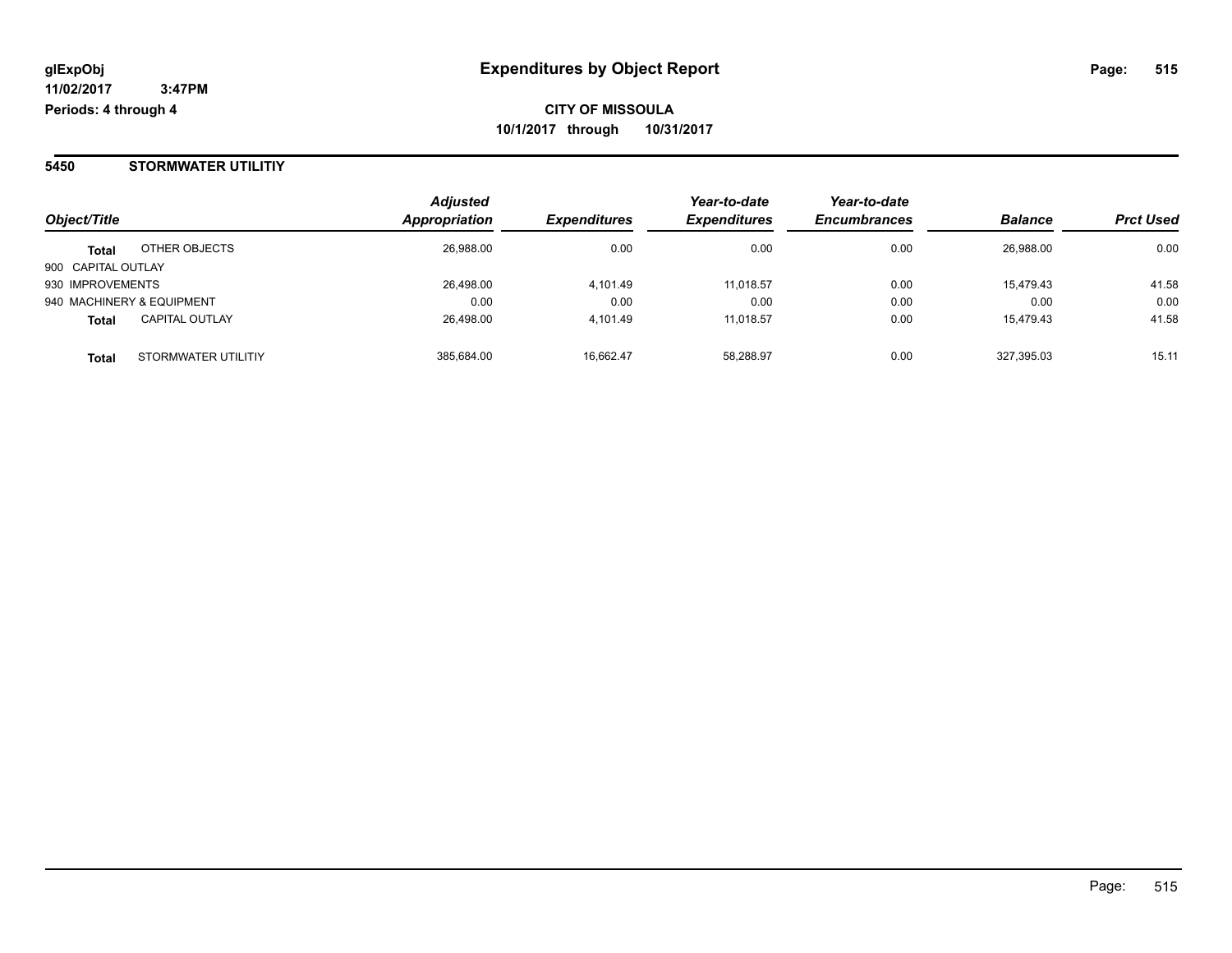# **5711 AQUATICS**

**370 PARKS & RECREATION**

|                                       | <b>Adjusted</b>      |                     | Year-to-date        | Year-to-date        |                |                  |
|---------------------------------------|----------------------|---------------------|---------------------|---------------------|----------------|------------------|
| Object/Title                          | <b>Appropriation</b> | <b>Expenditures</b> | <b>Expenditures</b> | <b>Encumbrances</b> | <b>Balance</b> | <b>Prct Used</b> |
| 100 PERSONAL SERVICES                 |                      |                     |                     |                     |                |                  |
| 110 SALARIES AND WAGES                | 616,930.00           | 40,252.83           | 289,560.99          | 0.00                | 327,369.01     | 46.94            |
| 115 SALARIES/HEALTH INSURANCE BENEFIT | 0.00                 | 0.00                | 0.00                | 0.00                | 0.00           | 0.00             |
| 120 OVERTIME                          | 1,000.00             | 0.00                | 907.08              | 0.00                | 92.92          | 90.71            |
| 135 OPEB EXPENSE                      | 0.00                 | 0.00                | 0.00                | 0.00                | 0.00           | 0.00             |
| 140 EMPLOYER CONTRIBUTIONS            | 153,663.00           | 11,378.32           | 65,195.03           | 0.00                | 88,467.97      | 42.43            |
| 141 STATE RETIREMENT CONTRIBUTIONS    | 220.00               | 0.00                | 130.68              | 0.00                | 89.32          | 59.40            |
| 145 OPEB CONTRIBUTION                 | 0.00                 | 0.00                | 0.00                | 0.00                | 0.00           | 0.00             |
| <b>150 STATE RETIREMENT</b>           | 0.00                 | 0.00                | 0.00                | 0.00                | 0.00           | 0.00             |
| 190 PENSION EXPENSE                   | 0.00                 | 0.00                | 0.00                | 0.00                | 0.00           | 0.00             |
| PERSONAL SERVICES<br><b>Total</b>     | 771,813.00           | 51,631.15           | 355,793.78          | 0.00                | 416,019.22     | 46.10            |
| 200 SUPPLIES                          |                      |                     |                     |                     |                |                  |
| 210 OFFICE SUPPLIES                   | 2,000.00             | 97.77               | 387.64              | 0.00                | 1,612.36       | 19.38            |
| 220 OPERATING SUPPLIES                | 10,000.00            | 308.75              | $-41,606.33$        | 0.00                | 51,606.33      | $-416.06$        |
| 230 REPAIR/MAINTENANCE                | 80,500.00            | 2,457.02            | 38,705.10           | 0.00                | 41,794.90      | 48.08            |
| 231 GASOLINE                          | 0.00                 | 0.00                | 0.00                | 0.00                | 0.00           | 0.00             |
| 240 OTHER SUPPLIES                    | 121,000.00           | 1,085.54            | 56,762.40           | 0.00                | 64,237.60      | 46.91            |
| 250 SUPPLIES FOR RESALE               | 0.00                 | 0.00                | 0.00                | 0.00                | 0.00           | 0.00             |
| <b>SUPPLIES</b><br>Total              | 213,500.00           | 3,949.08            | 54,248.81           | 0.00                | 159,251.19     | 25.41            |
| 300 PURCHASED SERVICES                |                      |                     |                     |                     |                |                  |
| 310 COMMUNICATIONS                    | 500.00               | 0.00                | 0.00                | 0.00                | 500.00         | 0.00             |
| 320 PRINTING & DUPLICATING            | 10,500.00            | 0.00                | 0.00                | 0.00                | 10,500.00      | 0.00             |
| 330 PUBLICITY, SUBSCRIPTIONS & DUES   | 17,200.00            | 90.00               | 4,837.75            | 0.00                | 12,362.25      | 28.13            |
| 340 SEWER                             | 13,711.00            | 0.00                | 2,466.88            | 0.00                | 11,244.12      | 17.99            |
| 341 ELECTRICITY & NATURAL GAS         | 202,390.00           | 14,902.14           | 44,210.36           | 0.00                | 158,179.64     | 21.84            |
| 343 WATER CHARGES                     | 19,644.00            | 2,945.27            | 10,207.38           | 0.00                | 9,436.62       | 51.96            |
| 344 TELEPHONE SERVICE                 | 8,160.00             | 748.90              | 2,687.90            | 0.00                | 5,472.10       | 32.94            |
| 345 GARBAGE                           | 4,152.00             | 323.75              | 1,506.55            | 0.00                | 2,645.45       | 36.28            |
| 350 PROFESSIONAL SERVICES             | 35,000.00            | 1,100.00            | 6,536.00            | 0.00                | 28,464.00      | 18.67            |
| 360 REPAIR & MAINTENANCE              | 21,594.00            | 3,333.88            | 20,699.47           | 0.00                | 894.53         | 95.86            |
| 370 TRAVEL                            | 2,000.00             | 0.00                | 0.00                | 0.00                | 2,000.00       | 0.00             |
| 380 TRAINING                          | 5,000.00             | 0.00                | 0.00                | 0.00                | 5,000.00       | 0.00             |
| 390 OTHER PURCHASED SERVICES          | 3,206.00             | 675.00              | 819.96              | 0.00                | 2,386.04       | 25.58            |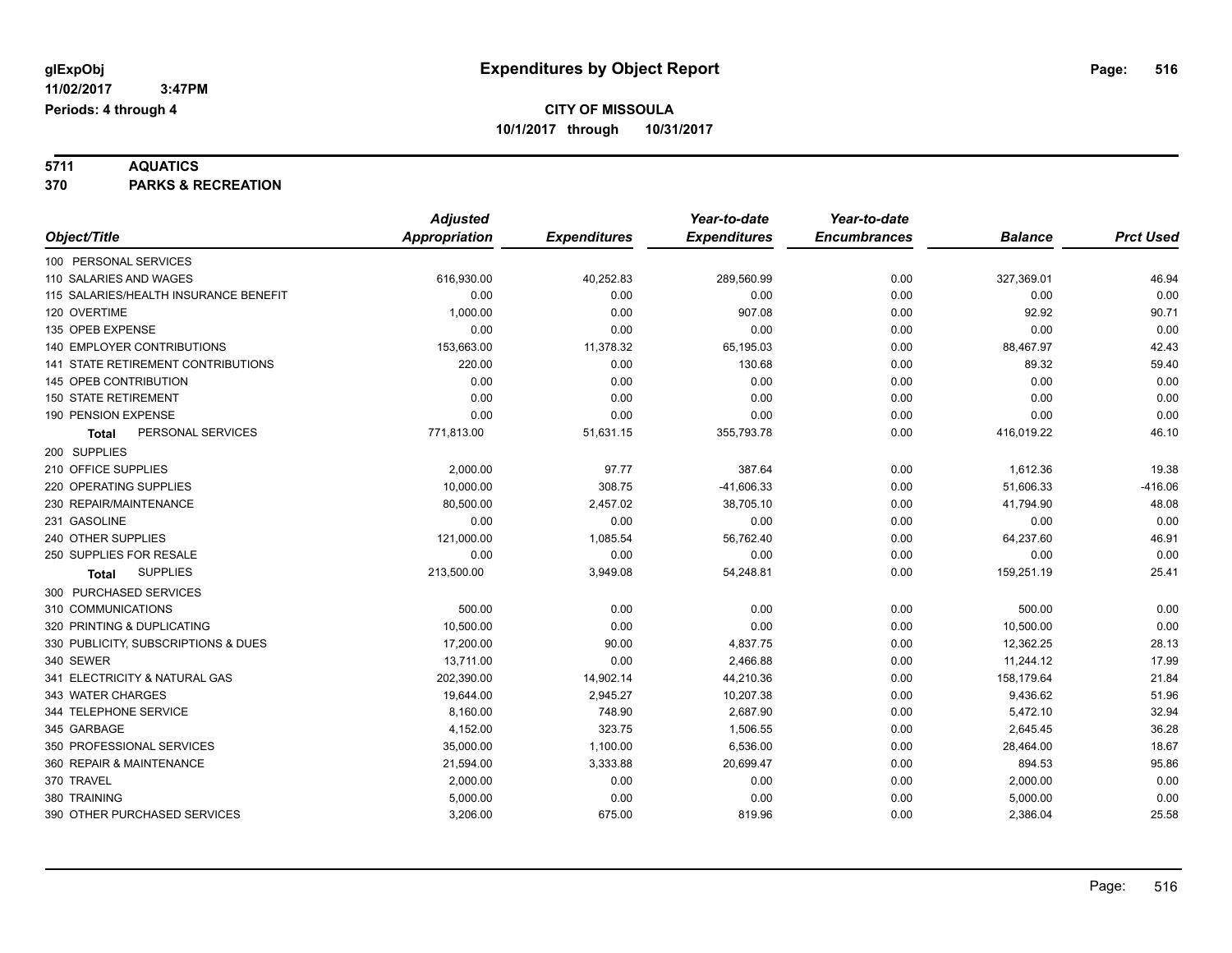# **5711 AQUATICS**

**370 PARKS & RECREATION**

|                    |                              | <b>Adjusted</b> |                     | Year-to-date        | Year-to-date        |                |                  |
|--------------------|------------------------------|-----------------|---------------------|---------------------|---------------------|----------------|------------------|
| Object/Title       |                              | Appropriation   | <b>Expenditures</b> | <b>Expenditures</b> | <b>Encumbrances</b> | <b>Balance</b> | <b>Prct Used</b> |
| <b>Total</b>       | PURCHASED SERVICES           | 343,057.00      | 24,118.94           | 93,972.25           | 0.00                | 249,084.75     | 27.39            |
| 500 FIXED CHARGES  |                              |                 |                     |                     |                     |                |                  |
| 500 FIXED CHARGES  |                              | 4,647.00        | 0.00                | 0.00                | 0.00                | 4,647.00       | 0.00             |
|                    | 550 MERCHANT SERVICE FEES    | 12,000.00       | 0.00                | 0.00                | 0.00                | 12,000.00      | 0.00             |
| <b>Total</b>       | <b>FIXED CHARGES</b>         | 16,647.00       | 0.00                | 0.00                | 0.00                | 16,647.00      | 0.00             |
| 600 DEBT SERVICE   |                              |                 |                     |                     |                     |                |                  |
| 610 PRINCIPAL      |                              | 0.00            | 0.00                | 0.00                | 0.00                | 0.00           | 0.00             |
| <b>Total</b>       | <b>DEBT SERVICE</b>          | 0.00            | 0.00                | 0.00                | 0.00                | 0.00           | 0.00             |
| 800 OTHER OBJECTS  |                              |                 |                     |                     |                     |                |                  |
|                    | 820 TRANSFERS TO OTHER FUNDS | 0.00            | 0.00                | 0.00                | 0.00                | 0.00           | 0.00             |
| <b>Total</b>       | OTHER OBJECTS                | 0.00            | 0.00                | 0.00                | 0.00                | 0.00           | 0.00             |
| 900 CAPITAL OUTLAY |                              |                 |                     |                     |                     |                |                  |
| 920 BUILDINGS      |                              | 35,000.00       | 0.00                | 0.00                | 0.00                | 35,000.00      | 0.00             |
| 930 IMPROVEMENTS   |                              | 0.00            | 0.00                | 0.00                | 0.00                | 0.00           | 0.00             |
|                    | 940 MACHINERY & EQUIPMENT    | 0.00            | 0.00                | 0.00                | 0.00                | 0.00           | 0.00             |
| <b>Total</b>       | <b>CAPITAL OUTLAY</b>        | 35,000.00       | 0.00                | 0.00                | 0.00                | 35,000.00      | 0.00             |
| <b>Total</b>       | PARKS & RECREATION           | 1,380,017.00    | 79,699.17           | 504,014.84          | 0.00                | 876,002.16     | 36.52            |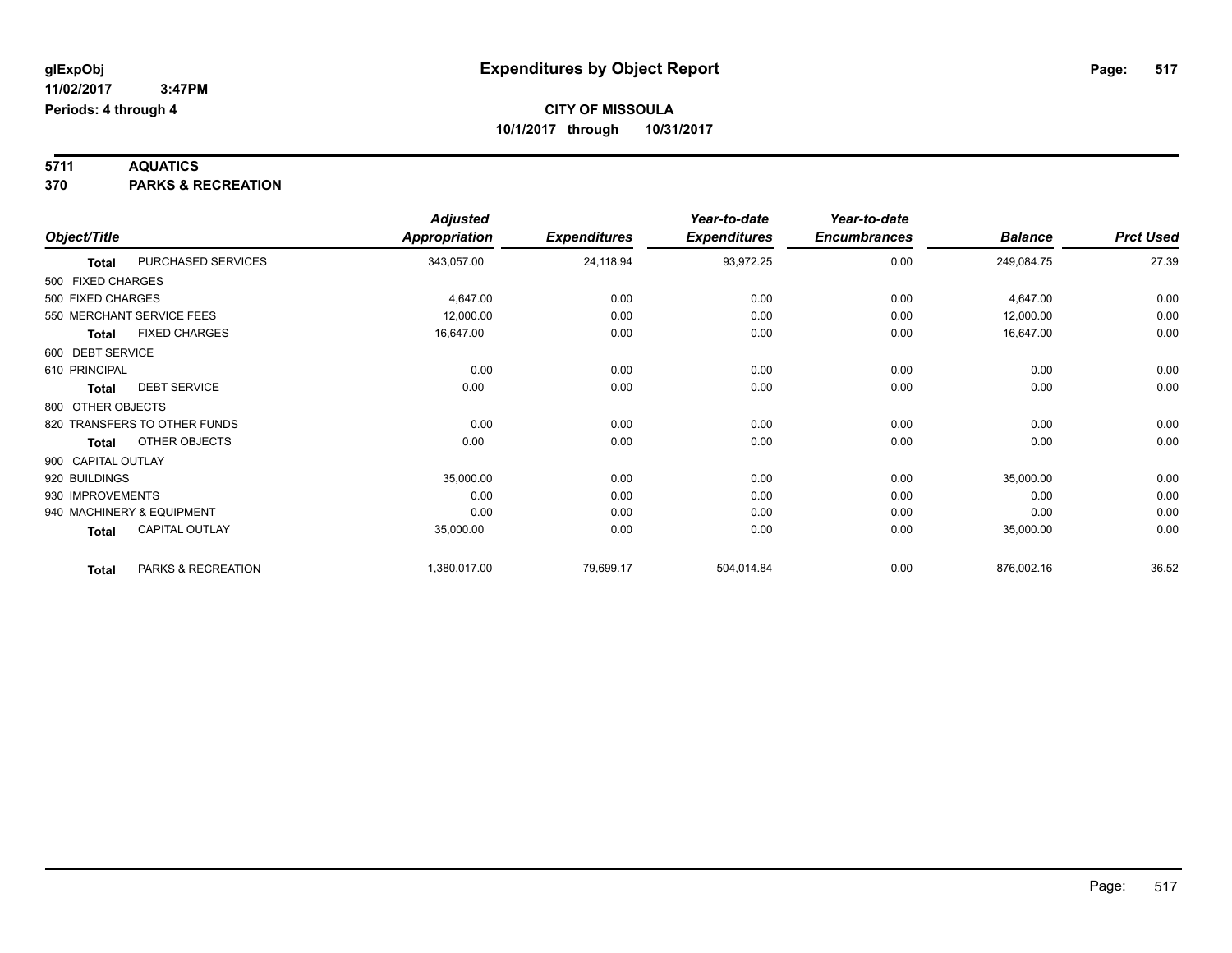# **5711 AQUATICS**

**390 NON-DEPARTMENTAL**

| Object/Title                          | <b>Adjusted</b><br>Appropriation | <b>Expenditures</b> | Year-to-date<br><b>Expenditures</b> | Year-to-date<br><b>Encumbrances</b> | <b>Balance</b> | <b>Prct Used</b> |
|---------------------------------------|----------------------------------|---------------------|-------------------------------------|-------------------------------------|----------------|------------------|
|                                       |                                  |                     |                                     |                                     |                |                  |
| 800 OTHER OBJECTS                     |                                  |                     |                                     |                                     |                |                  |
| 830 DEPRECIATION                      | 0.00                             | 0.00                | 0.00                                | 0.00                                | 0.00           | 0.00             |
| OTHER OBJECTS<br><b>Total</b>         | 0.00                             | 0.00                | 0.00                                | 0.00                                | 0.00           | 0.00             |
| 900 CAPITAL OUTLAY                    |                                  |                     |                                     |                                     |                |                  |
| 900 CAPITAL OUTLAY                    | 0.00                             | 0.00                | 0.00                                | 0.00                                | 0.00           | 0.00             |
| <b>CAPITAL OUTLAY</b><br><b>Total</b> | 0.00                             | 0.00                | 0.00                                | 0.00                                | 0.00           | 0.00             |
| NON-DEPARTMENTAL<br>Total             | 0.00                             | 0.00                | 0.00                                | 0.00                                | 0.00           | 0.00             |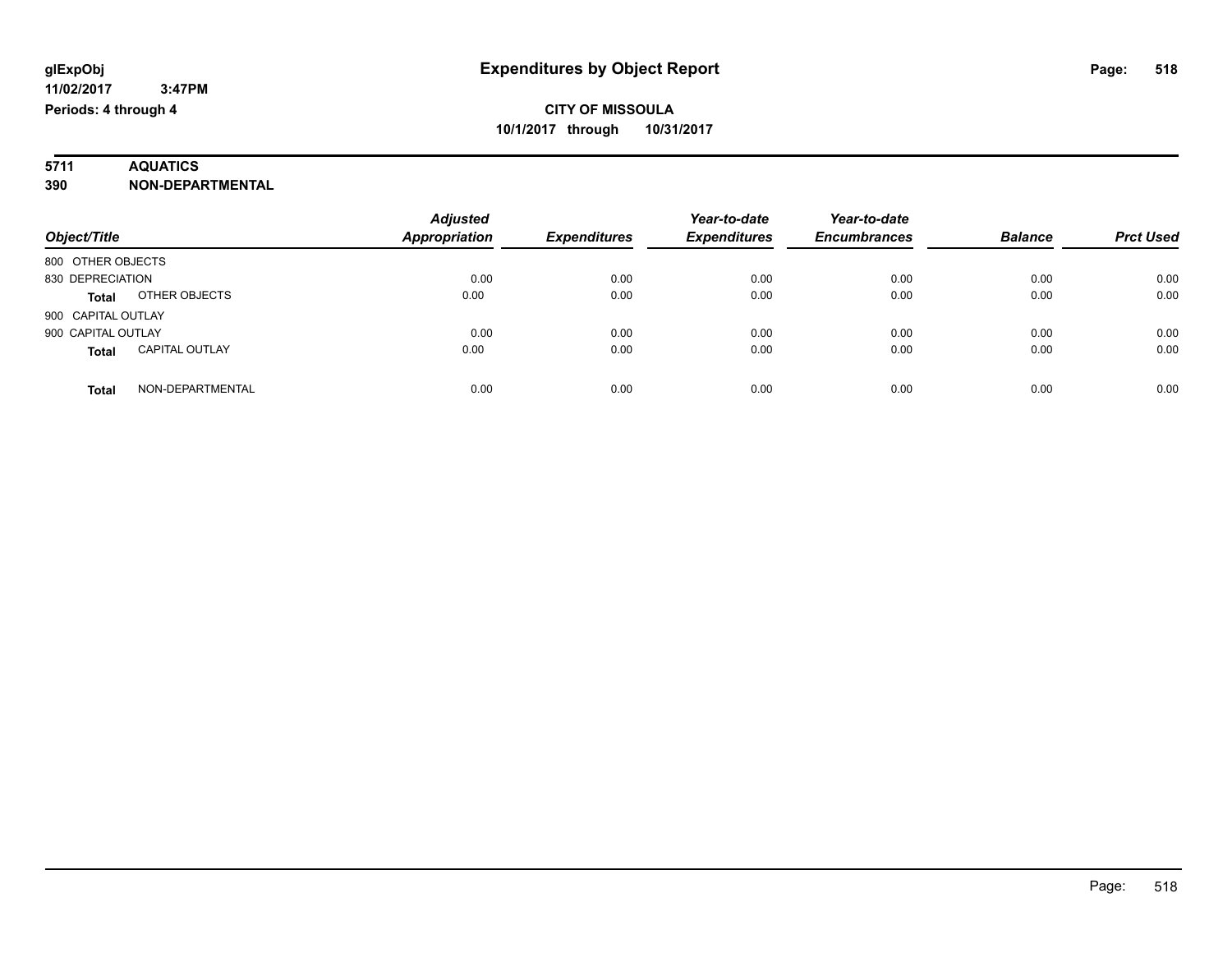**5711 AQUATICS**

|                                           | <b>Adjusted</b> |                     | Year-to-date        | Year-to-date        |                |                  |
|-------------------------------------------|-----------------|---------------------|---------------------|---------------------|----------------|------------------|
| Object/Title                              | Appropriation   | <b>Expenditures</b> | <b>Expenditures</b> | <b>Encumbrances</b> | <b>Balance</b> | <b>Prct Used</b> |
| 100 PERSONAL SERVICES                     |                 |                     |                     |                     |                |                  |
| 110 SALARIES AND WAGES                    | 616,930.00      | 40,252.83           | 289,560.99          | 0.00                | 327,369.01     | 46.94            |
| 115 SALARIES/HEALTH INSURANCE BENEFIT     | 0.00            | 0.00                | 0.00                | 0.00                | 0.00           | 0.00             |
| 120 OVERTIME                              | 1,000.00        | 0.00                | 907.08              | 0.00                | 92.92          | 90.71            |
| 135 OPEB EXPENSE                          | 0.00            | 0.00                | 0.00                | 0.00                | 0.00           | 0.00             |
| <b>140 EMPLOYER CONTRIBUTIONS</b>         | 153,663.00      | 11,378.32           | 65,195.03           | 0.00                | 88,467.97      | 42.43            |
| 141 STATE RETIREMENT CONTRIBUTIONS        | 220.00          | 0.00                | 130.68              | 0.00                | 89.32          | 59.40            |
| 145 OPEB CONTRIBUTION                     | 0.00            | 0.00                | 0.00                | 0.00                | 0.00           | 0.00             |
| <b>150 STATE RETIREMENT</b>               | 0.00            | 0.00                | 0.00                | 0.00                | 0.00           | 0.00             |
| 190 PENSION EXPENSE                       | 0.00            | 0.00                | 0.00                | 0.00                | 0.00           | 0.00             |
| PERSONAL SERVICES<br><b>Total</b>         | 771,813.00      | 51,631.15           | 355,793.78          | 0.00                | 416,019.22     | 46.10            |
| 200 SUPPLIES                              |                 |                     |                     |                     |                |                  |
| 210 OFFICE SUPPLIES                       | 2,000.00        | 97.77               | 387.64              | 0.00                | 1,612.36       | 19.38            |
| 220 OPERATING SUPPLIES                    | 10,000.00       | 308.75              | $-41,606.33$        | 0.00                | 51,606.33      | $-416.06$        |
| 230 REPAIR/MAINTENANCE                    | 80,500.00       | 2,457.02            | 38,705.10           | 0.00                | 41,794.90      | 48.08            |
| 231 GASOLINE                              | 0.00            | 0.00                | 0.00                | 0.00                | 0.00           | 0.00             |
| 240 OTHER SUPPLIES                        | 121,000.00      | 1,085.54            | 56,762.40           | 0.00                | 64,237.60      | 46.91            |
| 250 SUPPLIES FOR RESALE                   | 0.00            | 0.00                | 0.00                | 0.00                | 0.00           | 0.00             |
| <b>SUPPLIES</b><br><b>Total</b>           | 213,500.00      | 3,949.08            | 54,248.81           | 0.00                | 159,251.19     | 25.41            |
| 300 PURCHASED SERVICES                    |                 |                     |                     |                     |                |                  |
| 310 COMMUNICATIONS                        | 500.00          | 0.00                | 0.00                | 0.00                | 500.00         | 0.00             |
| 320 PRINTING & DUPLICATING                | 10,500.00       | 0.00                | 0.00                | 0.00                | 10,500.00      | 0.00             |
| 330 PUBLICITY, SUBSCRIPTIONS & DUES       | 17,200.00       | 90.00               | 4,837.75            | 0.00                | 12,362.25      | 28.13            |
| 340 SEWER                                 | 13,711.00       | 0.00                | 2,466.88            | 0.00                | 11,244.12      | 17.99            |
| 341 ELECTRICITY & NATURAL GAS             | 202,390.00      | 14,902.14           | 44,210.36           | 0.00                | 158,179.64     | 21.84            |
| 343 WATER CHARGES                         | 19,644.00       | 2,945.27            | 10,207.38           | 0.00                | 9,436.62       | 51.96            |
| 344 TELEPHONE SERVICE                     | 8,160.00        | 748.90              | 2,687.90            | 0.00                | 5,472.10       | 32.94            |
| 345 GARBAGE                               | 4,152.00        | 323.75              | 1,506.55            | 0.00                | 2,645.45       | 36.28            |
| 350 PROFESSIONAL SERVICES                 | 35,000.00       | 1,100.00            | 6,536.00            | 0.00                | 28,464.00      | 18.67            |
| 360 REPAIR & MAINTENANCE                  | 21,594.00       | 3,333.88            | 20,699.47           | 0.00                | 894.53         | 95.86            |
| 370 TRAVEL                                | 2,000.00        | 0.00                | 0.00                | 0.00                | 2,000.00       | 0.00             |
| 380 TRAINING                              | 5,000.00        | 0.00                | 0.00                | 0.00                | 5,000.00       | 0.00             |
| 390 OTHER PURCHASED SERVICES              | 3,206.00        | 675.00              | 819.96              | 0.00                | 2,386.04       | 25.58            |
| <b>PURCHASED SERVICES</b><br><b>Total</b> | 343,057.00      | 24,118.94           | 93,972.25           | 0.00                | 249,084.75     | 27.39            |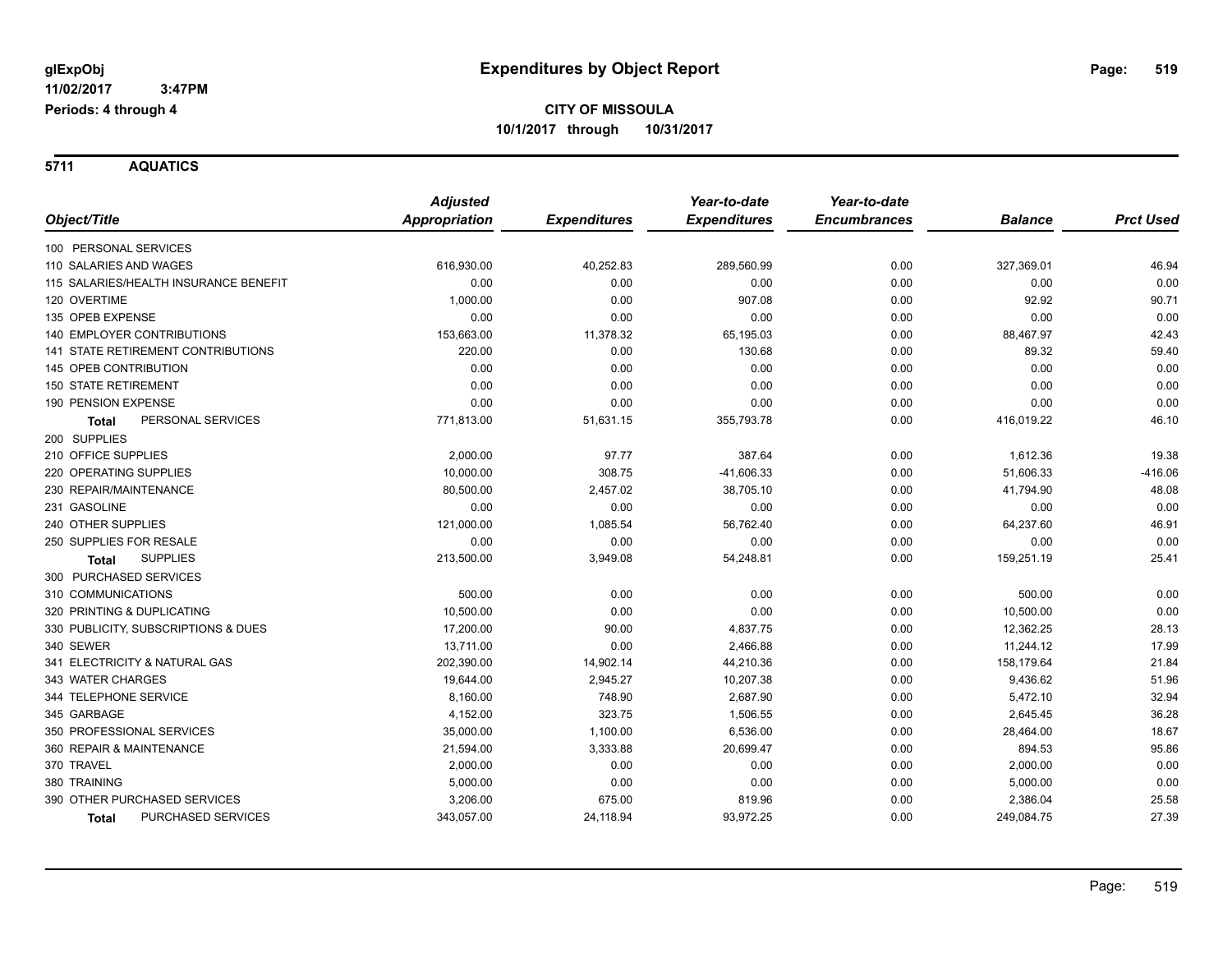**5711 AQUATICS**

|                    |                              | <b>Adjusted</b>      |                     | Year-to-date        | Year-to-date        |                |                  |
|--------------------|------------------------------|----------------------|---------------------|---------------------|---------------------|----------------|------------------|
| Object/Title       |                              | <b>Appropriation</b> | <b>Expenditures</b> | <b>Expenditures</b> | <b>Encumbrances</b> | <b>Balance</b> | <b>Prct Used</b> |
| 500 FIXED CHARGES  |                              |                      |                     |                     |                     |                |                  |
| 500 FIXED CHARGES  |                              | 4,647.00             | 0.00                | 0.00                | 0.00                | 4,647.00       | 0.00             |
|                    | 550 MERCHANT SERVICE FEES    | 12,000.00            | 0.00                | 0.00                | 0.00                | 12,000.00      | 0.00             |
| <b>Total</b>       | <b>FIXED CHARGES</b>         | 16,647.00            | 0.00                | 0.00                | 0.00                | 16,647.00      | 0.00             |
| 600 DEBT SERVICE   |                              |                      |                     |                     |                     |                |                  |
| 610 PRINCIPAL      |                              | 0.00                 | 0.00                | 0.00                | 0.00                | 0.00           | 0.00             |
| <b>Total</b>       | <b>DEBT SERVICE</b>          | 0.00                 | 0.00                | 0.00                | 0.00                | 0.00           | 0.00             |
| 800 OTHER OBJECTS  |                              |                      |                     |                     |                     |                |                  |
|                    | 820 TRANSFERS TO OTHER FUNDS | 0.00                 | 0.00                | 0.00                | 0.00                | 0.00           | 0.00             |
| 830 DEPRECIATION   |                              | 0.00                 | 0.00                | 0.00                | 0.00                | 0.00           | 0.00             |
| Total              | OTHER OBJECTS                | 0.00                 | 0.00                | 0.00                | 0.00                | 0.00           | 0.00             |
| 900 CAPITAL OUTLAY |                              |                      |                     |                     |                     |                |                  |
| 900 CAPITAL OUTLAY |                              | 0.00                 | 0.00                | 0.00                | 0.00                | 0.00           | 0.00             |
| 920 BUILDINGS      |                              | 35,000.00            | 0.00                | 0.00                | 0.00                | 35,000.00      | 0.00             |
| 930 IMPROVEMENTS   |                              | 0.00                 | 0.00                | 0.00                | 0.00                | 0.00           | 0.00             |
|                    | 940 MACHINERY & EQUIPMENT    | 0.00                 | 0.00                | 0.00                | 0.00                | 0.00           | 0.00             |
| Total              | <b>CAPITAL OUTLAY</b>        | 35,000.00            | 0.00                | 0.00                | 0.00                | 35,000.00      | 0.00             |
| <b>Total</b>       | <b>AQUATICS</b>              | 1,380,017.00         | 79,699.17           | 504,014.84          | 0.00                | 876,002.16     | 36.52            |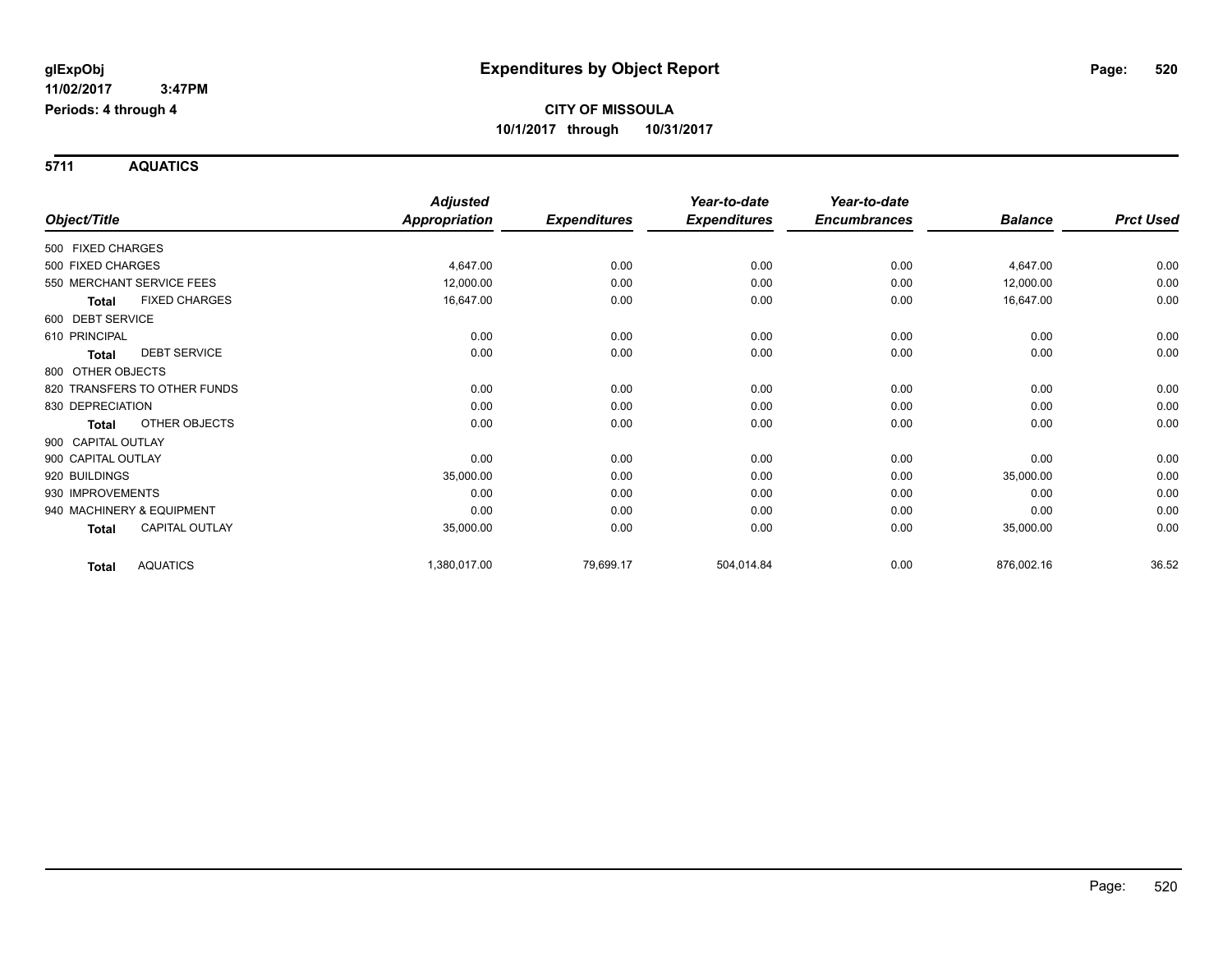**6050 EMPLOYEE BENEFIT PLAN FUND**<br>390 NON-DEPARTMENTAL

**390 NON-DEPARTMENTAL**

|                      |                                      | <b>Adjusted</b>      |                     | Year-to-date        | Year-to-date        |                |                  |
|----------------------|--------------------------------------|----------------------|---------------------|---------------------|---------------------|----------------|------------------|
| Object/Title         |                                      | <b>Appropriation</b> | <b>Expenditures</b> | <b>Expenditures</b> | <b>Encumbrances</b> | <b>Balance</b> | <b>Prct Used</b> |
|                      | 300 PURCHASED SERVICES               |                      |                     |                     |                     |                |                  |
|                      | 350 PROFESSIONAL SERVICES            | 50,325.00            | 0.00                | 0.00                | 0.00                | 50,325.00      | 0.00             |
| 351 INSURANCE CLAIMS |                                      | 6,490,000.00         | 499,808.85          | 1,645,870.61        | 0.00                | 4,844,129.39   | 25.36            |
| 352 HEALTH PROGRAMS  |                                      | 94,532.00            | 259.76              | 5,196.36            | 0.00                | 89,335.64      | 5.50             |
|                      | 353 ADMINISTRATION EXPENDITURES      | 846,720.00           | 136,545.88          | 334,098.12          | 0.00                | 512,621.88     | 39.46            |
|                      | 354 TRANSITIONAL REINSURANCE PROGRAM | 16,432.00            | 0.00                | 2,949.30            | 0.00                | 13,482.70      | 17.95            |
| <b>Total</b>         | PURCHASED SERVICES                   | 7,498,009.00         | 636,614.49          | 1,988,114.39        | 0.00                | 5,509,894.61   | 26.52            |
| 500 FIXED CHARGES    |                                      |                      |                     |                     |                     |                |                  |
|                      | 550 MERCHANT SERVICE FEES            | 0.00                 | 0.00                | 0.00                | 0.00                | 0.00           | 0.00             |
| <b>Total</b>         | <b>FIXED CHARGES</b>                 | 0.00                 | 0.00                | 0.00                | 0.00                | 0.00           | 0.00             |
|                      | 700 GRANTS & CONTRIBUTIONS           |                      |                     |                     |                     |                |                  |
|                      | 700 GRANTS & CONTRIBUTIONS           | 0.00                 | 0.00                | 0.00                | 0.00                | 0.00           | 0.00             |
| <b>Total</b>         | <b>GRANTS &amp; CONTRIBUTIONS</b>    | 0.00                 | 0.00                | 0.00                | 0.00                | 0.00           | 0.00             |
| 800 OTHER OBJECTS    |                                      |                      |                     |                     |                     |                |                  |
|                      | 820 TRANSFERS TO OTHER FUNDS         | 0.00                 | 0.00                | 0.00                | 0.00                | 0.00           | 0.00             |
| <b>Total</b>         | <b>OTHER OBJECTS</b>                 | 0.00                 | 0.00                | 0.00                | 0.00                | 0.00           | 0.00             |
| <b>Total</b>         | NON-DEPARTMENTAL                     | 7,498,009.00         | 636,614.49          | 1,988,114.39        | 0.00                | 5,509,894.61   | 26.52            |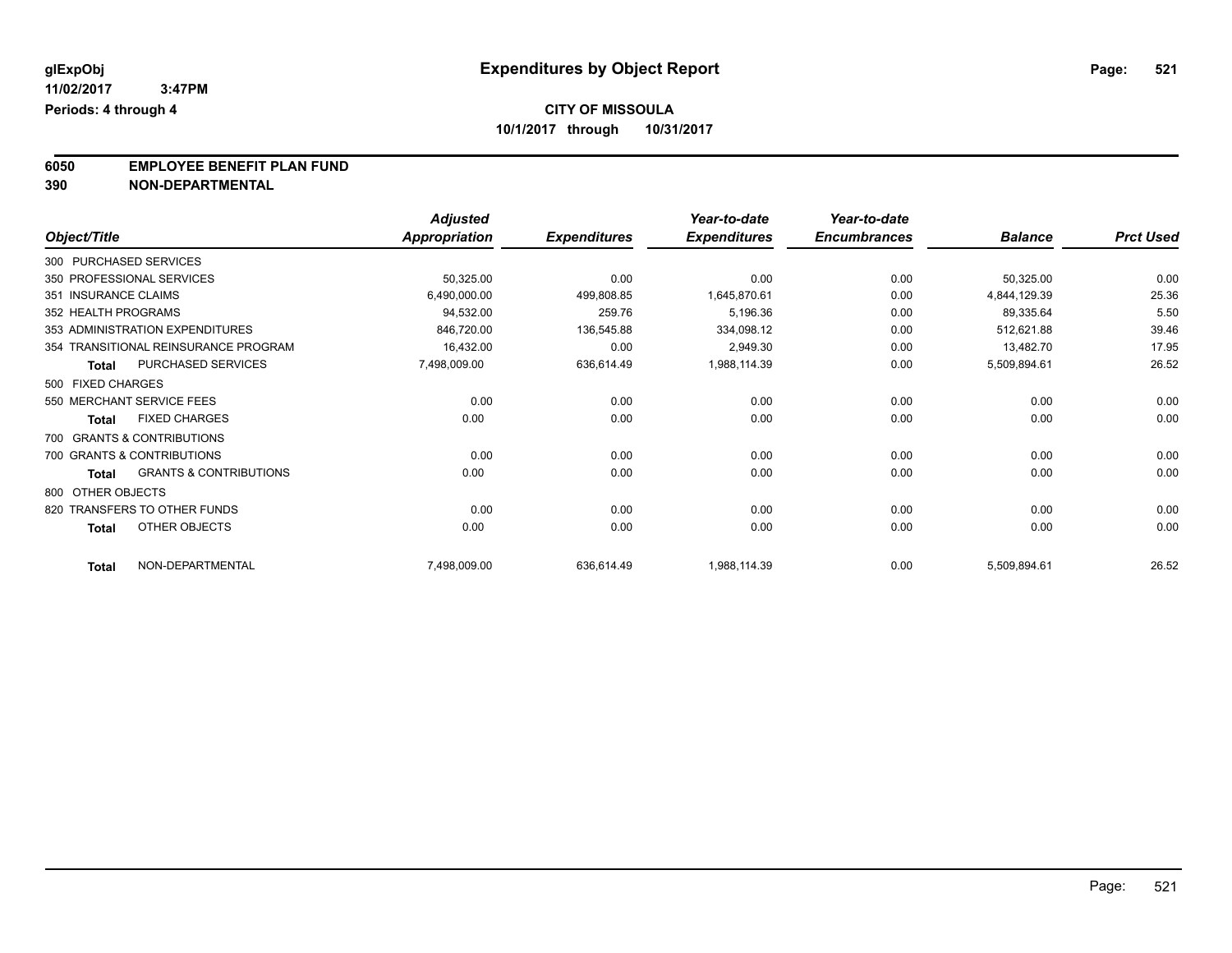### **6050 EMPLOYEE BENEFIT PLAN FUND**

|                      |                                      | <b>Adjusted</b> |                     | Year-to-date        | Year-to-date        |                |                  |
|----------------------|--------------------------------------|-----------------|---------------------|---------------------|---------------------|----------------|------------------|
| Object/Title         |                                      | Appropriation   | <b>Expenditures</b> | <b>Expenditures</b> | <b>Encumbrances</b> | <b>Balance</b> | <b>Prct Used</b> |
|                      | 300 PURCHASED SERVICES               |                 |                     |                     |                     |                |                  |
|                      | 350 PROFESSIONAL SERVICES            | 50,325.00       | 0.00                | 0.00                | 0.00                | 50,325.00      | 0.00             |
| 351 INSURANCE CLAIMS |                                      | 6,490,000.00    | 499,808.85          | 1,645,870.61        | 0.00                | 4,844,129.39   | 25.36            |
| 352 HEALTH PROGRAMS  |                                      | 94,532.00       | 259.76              | 5,196.36            | 0.00                | 89,335.64      | 5.50             |
|                      | 353 ADMINISTRATION EXPENDITURES      | 846,720.00      | 136,545.88          | 334,098.12          | 0.00                | 512,621.88     | 39.46            |
|                      | 354 TRANSITIONAL REINSURANCE PROGRAM | 16,432.00       | 0.00                | 2,949.30            | 0.00                | 13,482.70      | 17.95            |
| <b>Total</b>         | PURCHASED SERVICES                   | 7,498,009.00    | 636,614.49          | 1,988,114.39        | 0.00                | 5,509,894.61   | 26.52            |
| 500 FIXED CHARGES    |                                      |                 |                     |                     |                     |                |                  |
|                      | 550 MERCHANT SERVICE FEES            | 0.00            | 0.00                | 0.00                | 0.00                | 0.00           | 0.00             |
| <b>Total</b>         | <b>FIXED CHARGES</b>                 | 0.00            | 0.00                | 0.00                | 0.00                | 0.00           | 0.00             |
|                      | 700 GRANTS & CONTRIBUTIONS           |                 |                     |                     |                     |                |                  |
|                      | 700 GRANTS & CONTRIBUTIONS           | 0.00            | 0.00                | 0.00                | 0.00                | 0.00           | 0.00             |
| Total                | <b>GRANTS &amp; CONTRIBUTIONS</b>    | 0.00            | 0.00                | 0.00                | 0.00                | 0.00           | 0.00             |
| 800 OTHER OBJECTS    |                                      |                 |                     |                     |                     |                |                  |
|                      | 820 TRANSFERS TO OTHER FUNDS         | 0.00            | 0.00                | 0.00                | 0.00                | 0.00           | 0.00             |
| Total                | OTHER OBJECTS                        | 0.00            | 0.00                | 0.00                | 0.00                | 0.00           | 0.00             |
| <b>Total</b>         | EMPLOYEE BENEFIT PLAN FUND           | 7,498,009.00    | 636,614.49          | 1,988,114.39        | 0.00                | 5,509,894.61   | 26.52            |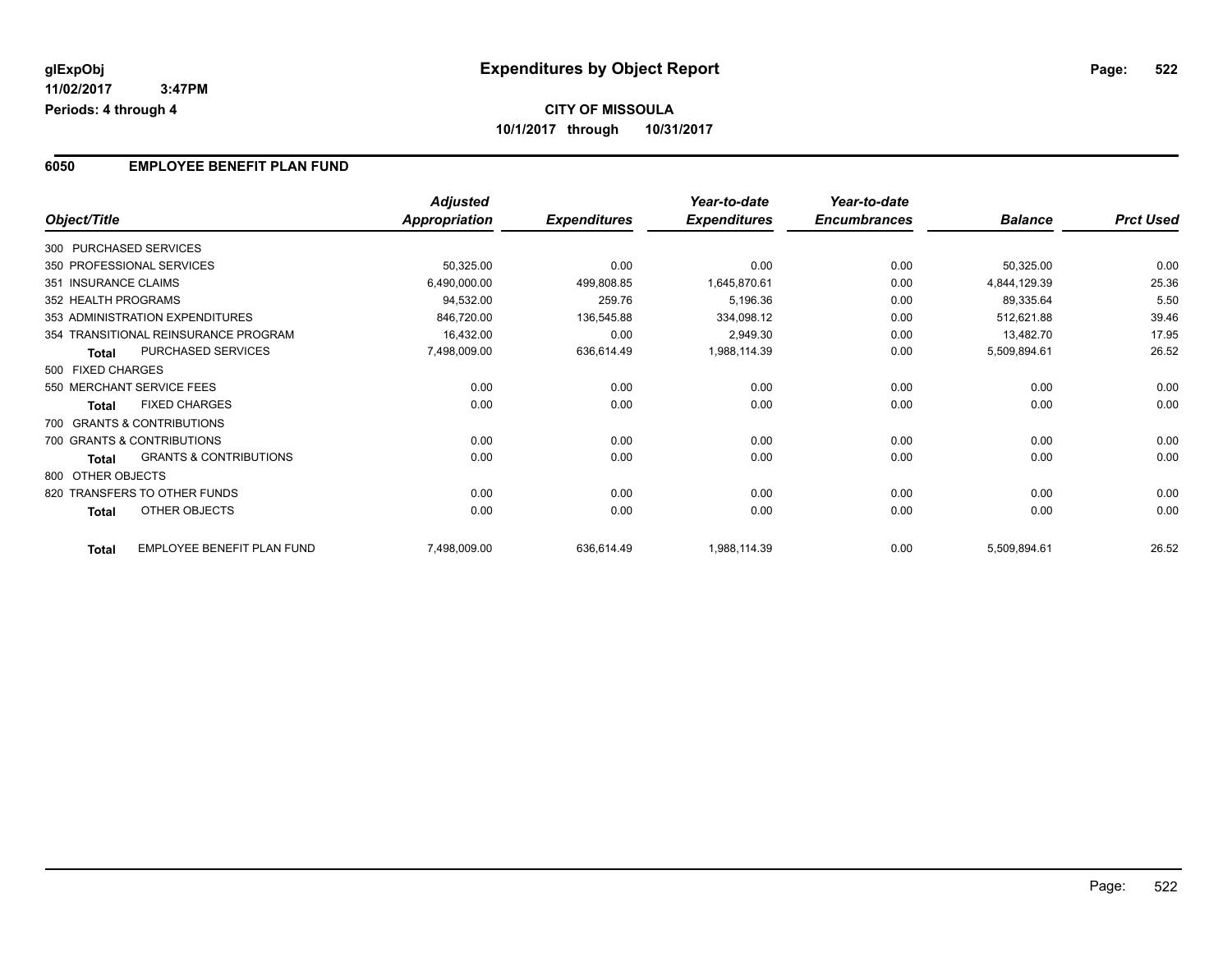**7370 PARKING COMMISSION FUND**

**395 PARKING COMMISSION**

|                                       | <b>Adjusted</b>      |                     | Year-to-date        | Year-to-date        |                |                  |
|---------------------------------------|----------------------|---------------------|---------------------|---------------------|----------------|------------------|
| Object/Title                          | <b>Appropriation</b> | <b>Expenditures</b> | <b>Expenditures</b> | <b>Encumbrances</b> | <b>Balance</b> | <b>Prct Used</b> |
| 100 PERSONAL SERVICES                 |                      |                     |                     |                     |                |                  |
| 110 SALARIES AND WAGES                | 473,289.00           | 38,184.85           | 138,497.89          | 0.00                | 334,791.11     | 29.26            |
| 115 SALARIES/HEALTH INSURANCE BENEFIT | 0.00                 | 0.00                | 0.00                | 0.00                | 0.00           | 0.00             |
| 120 OVERTIME                          | 7,234.00             | 40.96               | 98.86               | 0.00                | 7,135.14       | 1.37             |
| 130 OTHER                             | 0.00                 | 0.00                | 0.00                | 0.00                | 0.00           | 0.00             |
| 135 OPEB EXPENSE                      | 0.00                 | 0.00                | 0.00                | 0.00                | 0.00           | 0.00             |
| <b>140 EMPLOYER CONTRIBUTIONS</b>     | 213,737.00           | 17,872.57           | 77,576.96           | 0.00                | 136,160.04     | 36.30            |
| 141 STATE RETIREMENT CONTRIBUTIONS    | 479.00               | 0.00                | 60.95               | 0.00                | 418.05         | 12.72            |
| 145 OPEB CONTRIBUTION                 | 0.00                 | 0.00                | 0.00                | 0.00                | 0.00           | 0.00             |
| PERSONAL SERVICES<br>Total            | 694,739.00           | 56,098.38           | 216,234.66          | 0.00                | 478,504.34     | 31.12            |
| 200 SUPPLIES                          |                      |                     |                     |                     |                |                  |
| 210 OFFICE SUPPLIES                   | 5,700.00             | 450.55              | 1,051.64            | 0.00                | 4,648.36       | 18.45            |
| 220 OPERATING SUPPLIES                | 33,050.00            | 1,866.50            | 8,466.62            | 0.00                | 24,583.38      | 25.62            |
| 230 REPAIR/MAINTENANCE                | 18,000.00            | 1,392.19            | 1,819.58            | 0.00                | 16,180.42      | 10.11            |
| 231 GASOLINE                          | 7,200.00             | 842.93              | 1,209.50            | 0.00                | 5,990.50       | 16.80            |
| <b>SUPPLIES</b><br><b>Total</b>       | 63,950.00            | 4,552.17            | 12,547.34           | 0.00                | 51,402.66      | 19.62            |
| 300 PURCHASED SERVICES                |                      |                     |                     |                     |                |                  |
| 310 COMMUNICATIONS                    | 18,075.00            | 210.99              | 1,261.38            | 0.00                | 16,813.62      | 6.98             |
| 320 PRINTING & DUPLICATING            | 10,000.00            | 2,758.35            | 6,337.80            | 0.00                | 3,662.20       | 63.38            |
| 330 PUBLICITY, SUBSCRIPTIONS & DUES   | 5,000.00             | 595.00              | 838.92              | 0.00                | 4,161.08       | 16.78            |
| 340 SEWER                             | 145.00               | 0.00                | 85.31               | 0.00                | 59.69          | 58.83            |
| 341 ELECTRICITY & NATURAL GAS         | 40,096.00            | 3,304.89            | 8,819.69            | 0.00                | 31,276.31      | 22.00            |
| 343 WATER CHARGES                     | 4,000.00             | 485.75              | 1,942.93            | 0.00                | 2,057.07       | 48.57            |
| 344 TELEPHONE SERVICE                 | 6,325.00             | 533.00              | 1,638.09            | 0.00                | 4,686.91       | 25.90            |
| 345 GARBAGE                           | 3,856.00             | 575.75              | 2,416.82            | 0.00                | 1,439.18       | 62.68            |
| 350 PROFESSIONAL SERVICES             | 61,250.00            | 23,777.62           | 70,302.01           | 0.00                | $-9,052.01$    | 114.78           |
| 360 REPAIR & MAINTENANCE              | 174,800.00           | 11,828.81           | 24,046.74           | 0.00                | 150,753.26     | 13.76            |
| 370 TRAVEL                            | 6,000.00             | 130.00              | 118.80              | 0.00                | 5,881.20       | 1.98             |
| 380 TRAINING                          | 3,500.00             | 1,034.00            | 1,034.00            | 0.00                | 2,466.00       | 29.54            |
| 390 OTHER PURCHASED SERVICES          | 199,699.00           | 223.17              | 2,926.75            | 0.00                | 196,772.25     | 1.47             |
| PURCHASED SERVICES<br>Total           | 532,746.00           | 45,457.33           | 121,769.24          | 0.00                | 410,976.76     | 22.86            |
| 500 FIXED CHARGES                     |                      |                     |                     |                     |                |                  |
| 500 FIXED CHARGES                     | 168,621.00           | 4,200.00            | 7,109.00            | 0.00                | 161,512.00     | 4.22             |
|                                       |                      |                     |                     |                     |                |                  |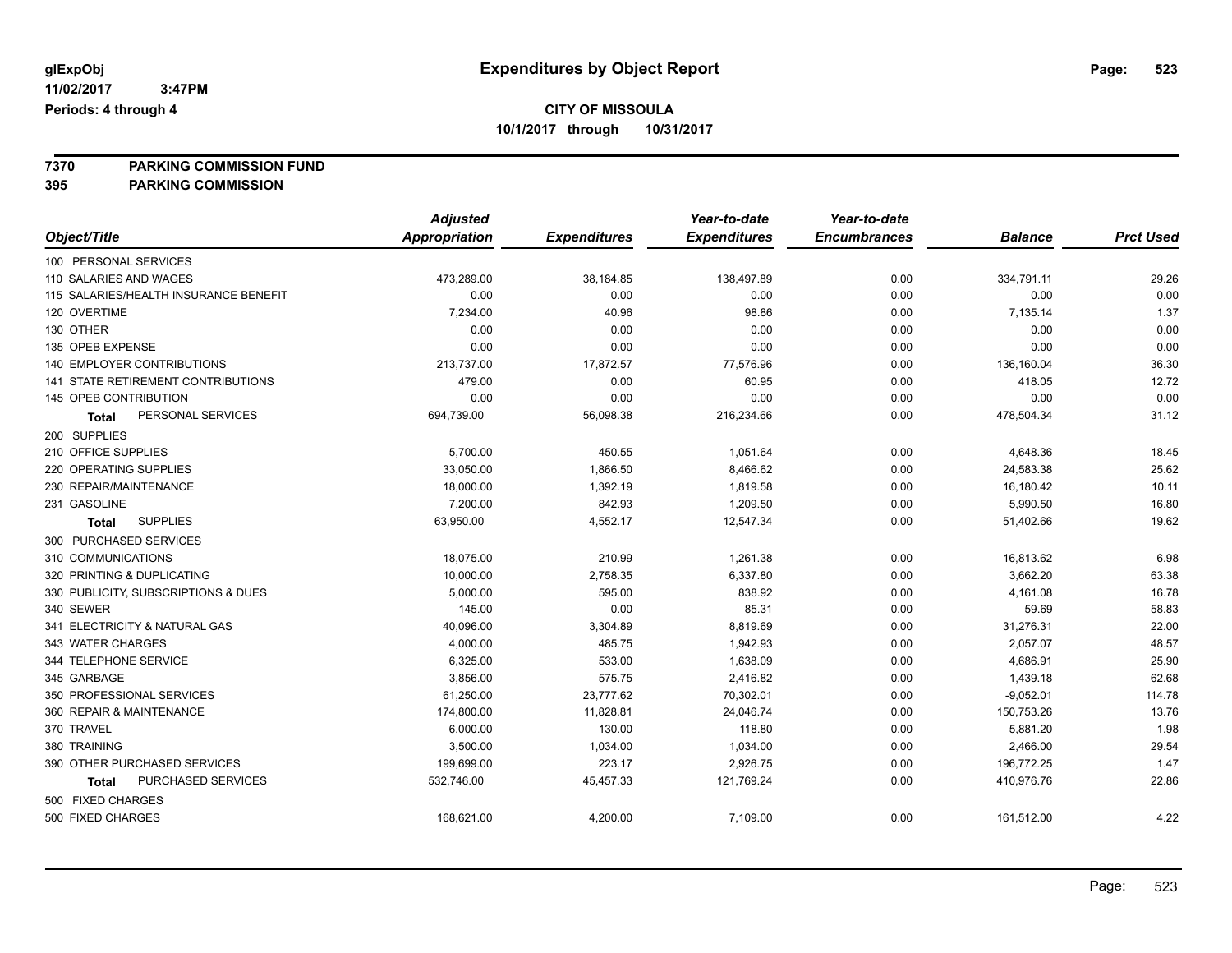**7370 PARKING COMMISSION FUND**

**395 PARKING COMMISSION**

|                   |                                   | <b>Adjusted</b>      |                     | Year-to-date        | Year-to-date        |                |                  |
|-------------------|-----------------------------------|----------------------|---------------------|---------------------|---------------------|----------------|------------------|
| Object/Title      |                                   | <b>Appropriation</b> | <b>Expenditures</b> | <b>Expenditures</b> | <b>Encumbrances</b> | <b>Balance</b> | <b>Prct Used</b> |
|                   | 550 MERCHANT SERVICE FEES         | 21,500.00            | 0.00                | 0.00                | 0.00                | 21,500.00      | 0.00             |
| Total             | <b>FIXED CHARGES</b>              | 190,121.00           | 4,200.00            | 7,109.00            | 0.00                | 183,012.00     | 3.74             |
| 600 DEBT SERVICE  |                                   |                      |                     |                     |                     |                |                  |
| 610 PRINCIPAL     |                                   | 185,600.00           | 0.00                | 92,300.00           | 0.00                | 93,300.00      | 49.73            |
|                   | 620 INTEREST / SERVICE FEES       | 25,478.00            | 0.00                | 13,258.13           | 0.00                | 12,219.87      | 52.04            |
| <b>Total</b>      | <b>DEBT SERVICE</b>               | 211.078.00           | 0.00                | 105,558.13          | 0.00                | 105,519.87     | 50.01            |
|                   | 700 GRANTS & CONTRIBUTIONS        |                      |                     |                     |                     |                |                  |
|                   | 700 GRANTS & CONTRIBUTIONS        | 85,000.00            | 8,500.00            | 13,500.00           | 0.00                | 71,500.00      | 15.88            |
| Total             | <b>GRANTS &amp; CONTRIBUTIONS</b> | 85,000.00            | 8,500.00            | 13,500.00           | 0.00                | 71,500.00      | 15.88            |
| 800 OTHER OBJECTS |                                   |                      |                     |                     |                     |                |                  |
|                   | 820 TRANSFERS TO OTHER FUNDS      | 307,290.00           | 26,416.25           | 103.812.50          | 0.00                | 203,477.50     | 33.78            |
| 845 CONTINGENCY   |                                   | 48,965.00            | 0.00                | 0.00                | 0.00                | 48,965.00      | 0.00             |
| <b>Total</b>      | OTHER OBJECTS                     | 356,255.00           | 26,416.25           | 103,812.50          | 0.00                | 252,442.50     | 29.14            |
| <b>Total</b>      | PARKING COMMISSION                | 2,133,889.00         | 145,224.13          | 580,530.87          | 0.00                | 1,553,358.13   | 27.21            |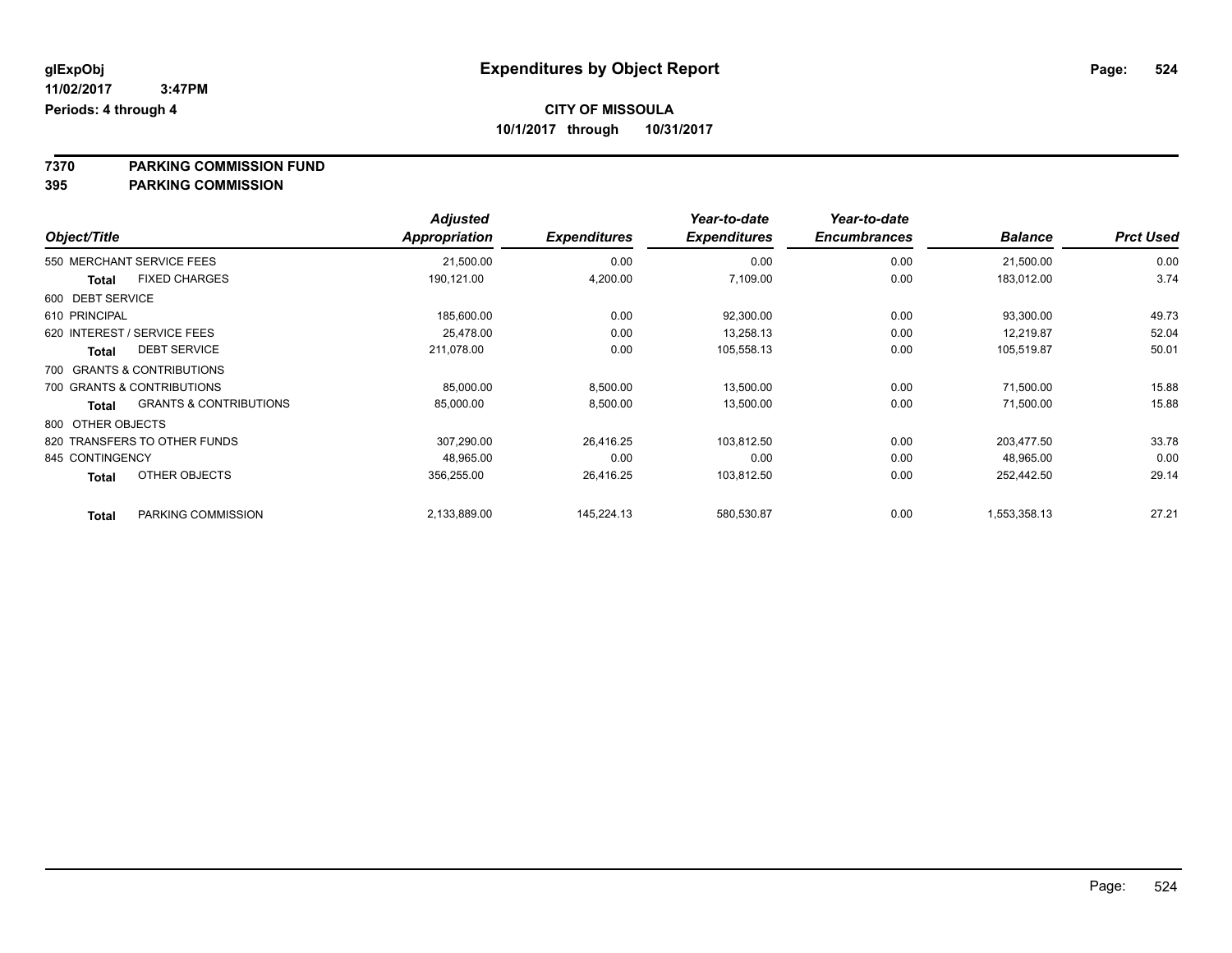# **7370 PARKING COMMISSION FUND**

**900 DEPRECIATION**

| Object/Title                          | <b>Adjusted</b><br><b>Appropriation</b> | <b>Expenditures</b> | Year-to-date<br><b>Expenditures</b> | Year-to-date<br><b>Encumbrances</b> | <b>Balance</b> | <b>Prct Used</b> |
|---------------------------------------|-----------------------------------------|---------------------|-------------------------------------|-------------------------------------|----------------|------------------|
| 800 OTHER OBJECTS                     |                                         |                     |                                     |                                     |                |                  |
| 830 DEPRECIATION                      | 0.00                                    | 0.00                | 0.00                                | 0.00                                | 0.00           | 0.00             |
| OTHER OBJECTS<br><b>Total</b>         | 0.00                                    | 0.00                | 0.00                                | 0.00                                | 0.00           | 0.00             |
| 900 CAPITAL OUTLAY                    |                                         |                     |                                     |                                     |                |                  |
| 940 MACHINERY & EQUIPMENT             | 0.00                                    | 0.00                | 0.00                                | 0.00                                | 0.00           | 0.00             |
| <b>CAPITAL OUTLAY</b><br><b>Total</b> | 0.00                                    | 0.00                | 0.00                                | 0.00                                | 0.00           | 0.00             |
| <b>DEPRECIATION</b><br><b>Total</b>   | 0.00                                    | 0.00                | 0.00                                | 0.00                                | 0.00           | 0.00             |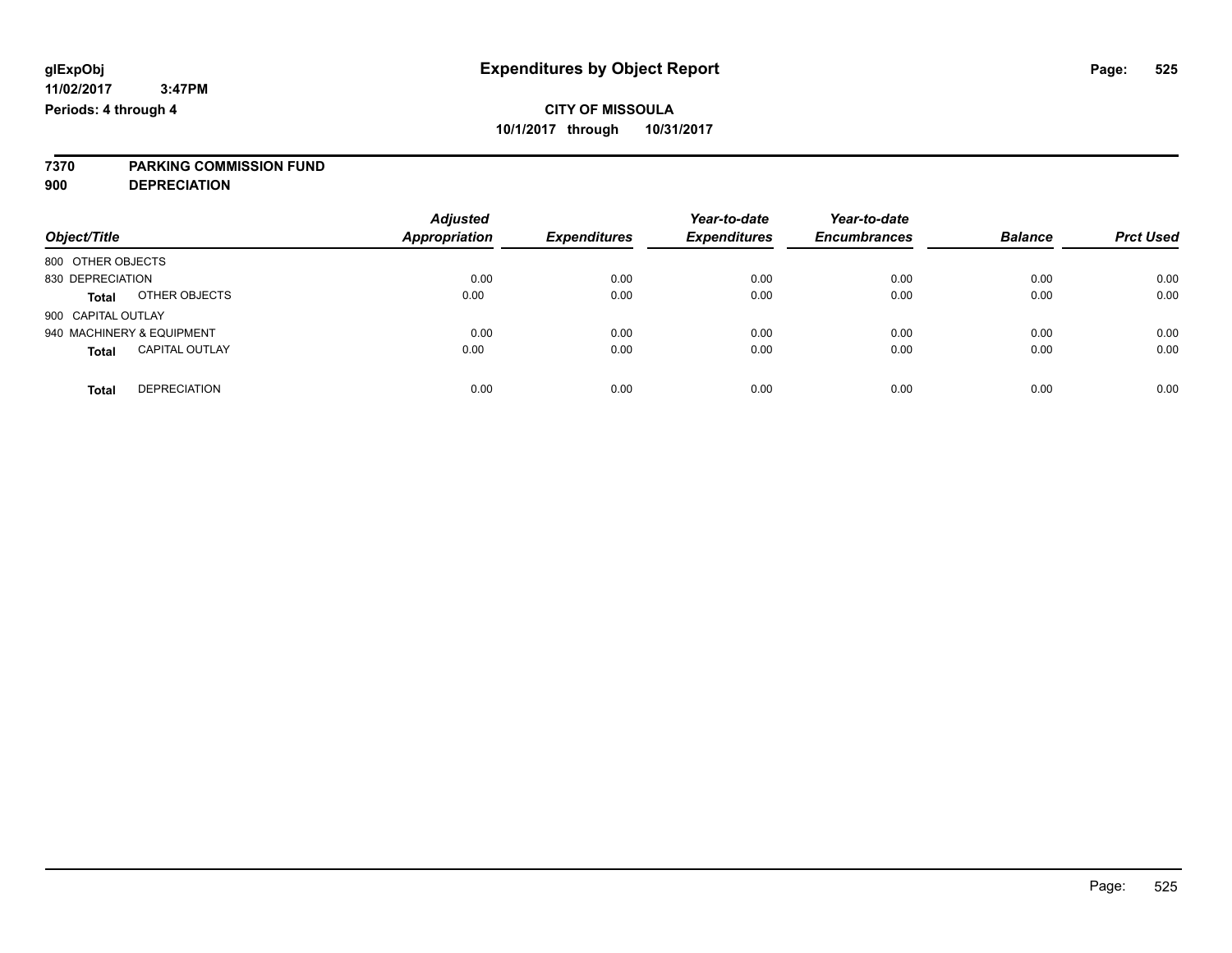### **7370 PARKING COMMISSION FUND**

|                                           | <b>Adjusted</b> |                     | Year-to-date        | Year-to-date        |                |                  |
|-------------------------------------------|-----------------|---------------------|---------------------|---------------------|----------------|------------------|
| Object/Title                              | Appropriation   | <b>Expenditures</b> | <b>Expenditures</b> | <b>Encumbrances</b> | <b>Balance</b> | <b>Prct Used</b> |
| 100 PERSONAL SERVICES                     |                 |                     |                     |                     |                |                  |
| 110 SALARIES AND WAGES                    | 473,289.00      | 38,184.85           | 138,497.89          | 0.00                | 334,791.11     | 29.26            |
| 115 SALARIES/HEALTH INSURANCE BENEFIT     | 0.00            | 0.00                | 0.00                | 0.00                | 0.00           | 0.00             |
| 120 OVERTIME                              | 7,234.00        | 40.96               | 98.86               | 0.00                | 7,135.14       | 1.37             |
| 130 OTHER                                 | 0.00            | 0.00                | 0.00                | 0.00                | 0.00           | 0.00             |
| 135 OPEB EXPENSE                          | 0.00            | 0.00                | 0.00                | 0.00                | 0.00           | 0.00             |
| <b>140 EMPLOYER CONTRIBUTIONS</b>         | 213,737.00      | 17,872.57           | 77,576.96           | 0.00                | 136,160.04     | 36.30            |
| 141 STATE RETIREMENT CONTRIBUTIONS        | 479.00          | 0.00                | 60.95               | 0.00                | 418.05         | 12.72            |
| 145 OPEB CONTRIBUTION                     | 0.00            | 0.00                | 0.00                | 0.00                | 0.00           | 0.00             |
| PERSONAL SERVICES<br><b>Total</b>         | 694,739.00      | 56,098.38           | 216,234.66          | 0.00                | 478,504.34     | 31.12            |
| 200 SUPPLIES                              |                 |                     |                     |                     |                |                  |
| 210 OFFICE SUPPLIES                       | 5,700.00        | 450.55              | 1,051.64            | 0.00                | 4,648.36       | 18.45            |
| 220 OPERATING SUPPLIES                    | 33,050.00       | 1,866.50            | 8,466.62            | 0.00                | 24,583.38      | 25.62            |
| 230 REPAIR/MAINTENANCE                    | 18,000.00       | 1,392.19            | 1,819.58            | 0.00                | 16,180.42      | 10.11            |
| 231 GASOLINE                              | 7,200.00        | 842.93              | 1,209.50            | 0.00                | 5,990.50       | 16.80            |
| <b>SUPPLIES</b><br>Total                  | 63,950.00       | 4,552.17            | 12,547.34           | 0.00                | 51,402.66      | 19.62            |
| 300 PURCHASED SERVICES                    |                 |                     |                     |                     |                |                  |
| 310 COMMUNICATIONS                        | 18,075.00       | 210.99              | 1,261.38            | 0.00                | 16,813.62      | 6.98             |
| 320 PRINTING & DUPLICATING                | 10,000.00       | 2,758.35            | 6,337.80            | 0.00                | 3,662.20       | 63.38            |
| 330 PUBLICITY, SUBSCRIPTIONS & DUES       | 5,000.00        | 595.00              | 838.92              | 0.00                | 4,161.08       | 16.78            |
| 340 SEWER                                 | 145.00          | 0.00                | 85.31               | 0.00                | 59.69          | 58.83            |
| 341 ELECTRICITY & NATURAL GAS             | 40,096.00       | 3,304.89            | 8,819.69            | 0.00                | 31,276.31      | 22.00            |
| 343 WATER CHARGES                         | 4,000.00        | 485.75              | 1,942.93            | 0.00                | 2,057.07       | 48.57            |
| 344 TELEPHONE SERVICE                     | 6,325.00        | 533.00              | 1,638.09            | 0.00                | 4,686.91       | 25.90            |
| 345 GARBAGE                               | 3,856.00        | 575.75              | 2,416.82            | 0.00                | 1,439.18       | 62.68            |
| 350 PROFESSIONAL SERVICES                 | 61,250.00       | 23,777.62           | 70,302.01           | 0.00                | $-9,052.01$    | 114.78           |
| 360 REPAIR & MAINTENANCE                  | 174,800.00      | 11,828.81           | 24,046.74           | 0.00                | 150,753.26     | 13.76            |
| 370 TRAVEL                                | 6,000.00        | 130.00              | 118.80              | 0.00                | 5,881.20       | 1.98             |
| 380 TRAINING                              | 3,500.00        | 1,034.00            | 1,034.00            | 0.00                | 2,466.00       | 29.54            |
| 390 OTHER PURCHASED SERVICES              | 199,699.00      | 223.17              | 2,926.75            | 0.00                | 196,772.25     | 1.47             |
| <b>PURCHASED SERVICES</b><br><b>Total</b> | 532,746.00      | 45,457.33           | 121,769.24          | 0.00                | 410,976.76     | 22.86            |
| 500 FIXED CHARGES                         |                 |                     |                     |                     |                |                  |
| 500 FIXED CHARGES                         | 168,621.00      | 4,200.00            | 7,109.00            | 0.00                | 161,512.00     | 4.22             |
| 550 MERCHANT SERVICE FEES                 | 21,500.00       | 0.00                | 0.00                | 0.00                | 21,500.00      | 0.00             |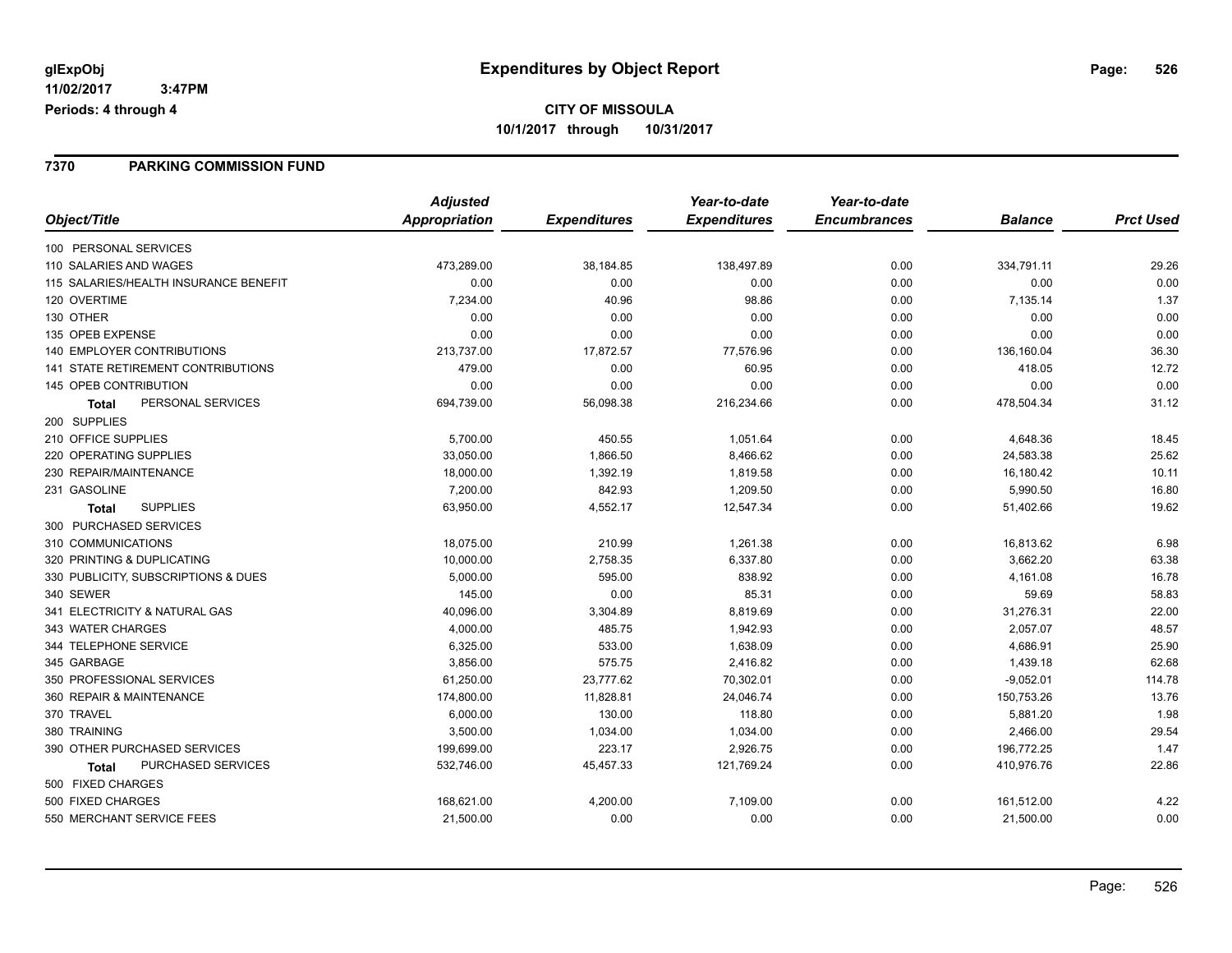#### **7370 PARKING COMMISSION FUND**

|                    |                                   | <b>Adjusted</b> |                     | Year-to-date        | Year-to-date        |                |                  |
|--------------------|-----------------------------------|-----------------|---------------------|---------------------|---------------------|----------------|------------------|
| Object/Title       |                                   | Appropriation   | <b>Expenditures</b> | <b>Expenditures</b> | <b>Encumbrances</b> | <b>Balance</b> | <b>Prct Used</b> |
| <b>Total</b>       | <b>FIXED CHARGES</b>              | 190,121.00      | 4,200.00            | 7,109.00            | 0.00                | 183,012.00     | 3.74             |
| 600 DEBT SERVICE   |                                   |                 |                     |                     |                     |                |                  |
| 610 PRINCIPAL      |                                   | 185,600.00      | 0.00                | 92,300.00           | 0.00                | 93,300.00      | 49.73            |
|                    | 620 INTEREST / SERVICE FEES       | 25,478.00       | 0.00                | 13,258.13           | 0.00                | 12,219.87      | 52.04            |
| <b>Total</b>       | <b>DEBT SERVICE</b>               | 211,078.00      | 0.00                | 105,558.13          | 0.00                | 105,519.87     | 50.01            |
|                    | 700 GRANTS & CONTRIBUTIONS        |                 |                     |                     |                     |                |                  |
|                    | 700 GRANTS & CONTRIBUTIONS        | 85,000.00       | 8,500.00            | 13,500.00           | 0.00                | 71,500.00      | 15.88            |
| <b>Total</b>       | <b>GRANTS &amp; CONTRIBUTIONS</b> | 85,000.00       | 8,500.00            | 13,500.00           | 0.00                | 71,500.00      | 15.88            |
| 800 OTHER OBJECTS  |                                   |                 |                     |                     |                     |                |                  |
|                    | 820 TRANSFERS TO OTHER FUNDS      | 307,290.00      | 26,416.25           | 103,812.50          | 0.00                | 203,477.50     | 33.78            |
| 830 DEPRECIATION   |                                   | 0.00            | 0.00                | 0.00                | 0.00                | 0.00           | 0.00             |
| 845 CONTINGENCY    |                                   | 48,965.00       | 0.00                | 0.00                | 0.00                | 48,965.00      | 0.00             |
| Total              | OTHER OBJECTS                     | 356,255.00      | 26,416.25           | 103,812.50          | 0.00                | 252,442.50     | 29.14            |
| 900 CAPITAL OUTLAY |                                   |                 |                     |                     |                     |                |                  |
|                    | 940 MACHINERY & EQUIPMENT         | 0.00            | 0.00                | 0.00                | 0.00                | 0.00           | 0.00             |
| Total              | <b>CAPITAL OUTLAY</b>             | 0.00            | 0.00                | 0.00                | 0.00                | 0.00           | 0.00             |
| <b>Total</b>       | PARKING COMMISSION FUND           | 2,133,889.00    | 145,224.13          | 580,530.87          | 0.00                | 1,553,358.13   | 27.21            |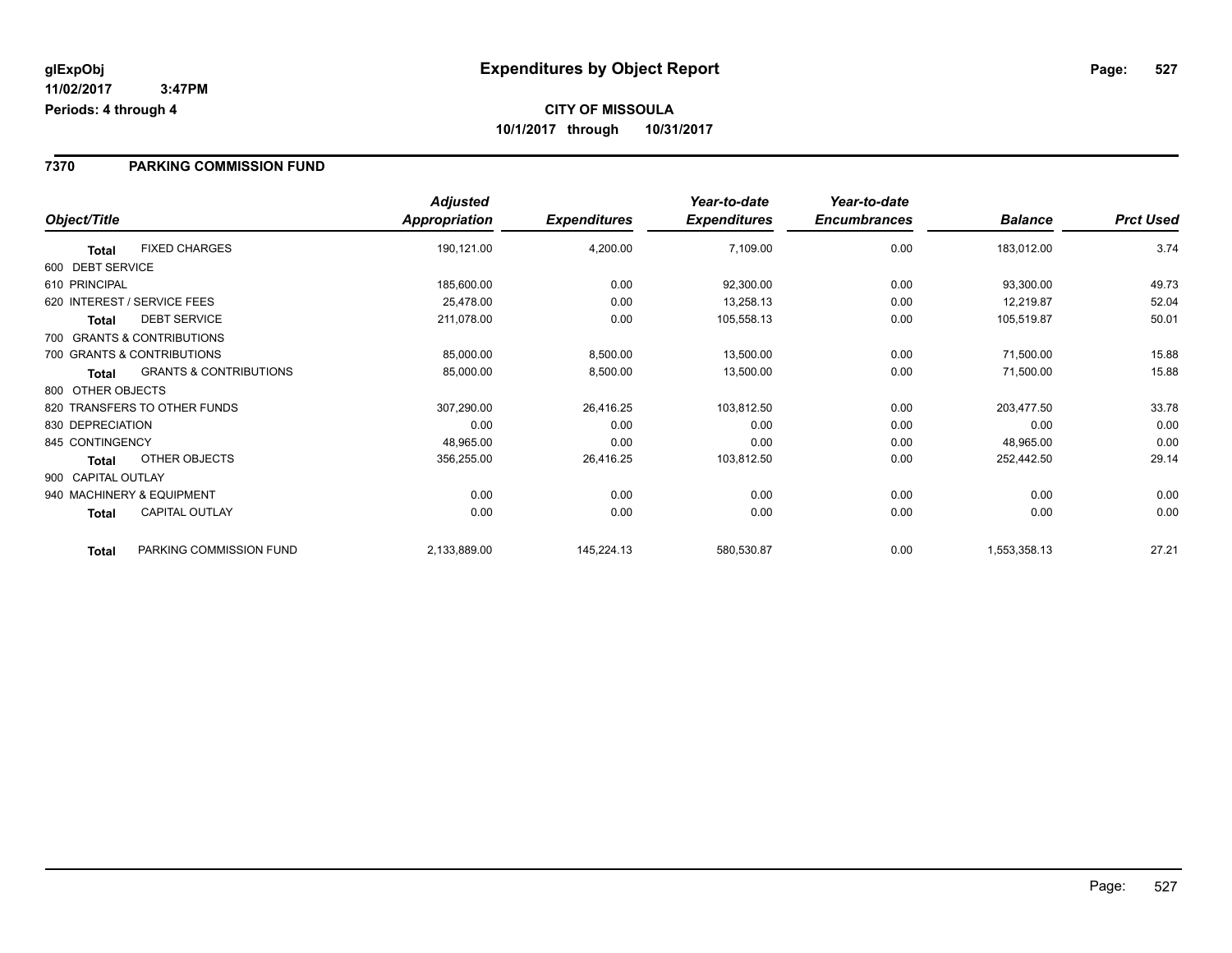**7371 FRONT STREET PARKING BONDS**

**395 PARKING COMMISSION**

|                   |                             | <b>Adjusted</b> |                     | Year-to-date        | Year-to-date        |                |                  |
|-------------------|-----------------------------|-----------------|---------------------|---------------------|---------------------|----------------|------------------|
| Object/Title      |                             | Appropriation   | <b>Expenditures</b> | <b>Expenditures</b> | <b>Encumbrances</b> | <b>Balance</b> | <b>Prct Used</b> |
| 500 FIXED CHARGES |                             |                 |                     |                     |                     |                |                  |
|                   | 550 MERCHANT SERVICE FEES   | 350.00          | 0.00                | 0.00                | 0.00                | 350.00         | 0.00             |
| <b>Total</b>      | <b>FIXED CHARGES</b>        | 350.00          | 0.00                | 0.00                | 0.00                | 350.00         | 0.00             |
| 600 DEBT SERVICE  |                             |                 |                     |                     |                     |                |                  |
| 610 PRINCIPAL     |                             | 154,290.00      | 0.00                | 0.00                | 0.00                | 154.290.00     | 0.00             |
|                   | 620 INTEREST / SERVICE FEES | 102,860.00      | 0.00                | 130,487.51          | 0.00                | $-27.627.51$   | 126.86           |
| <b>Total</b>      | <b>DEBT SERVICE</b>         | 257.150.00      | 0.00                | 130.487.51          | 0.00                | 126.662.49     | 50.74            |
| <b>Total</b>      | PARKING COMMISSION          | 257.500.00      | 0.00                | 130.487.51          | 0.00                | 127.012.49     | 50.67            |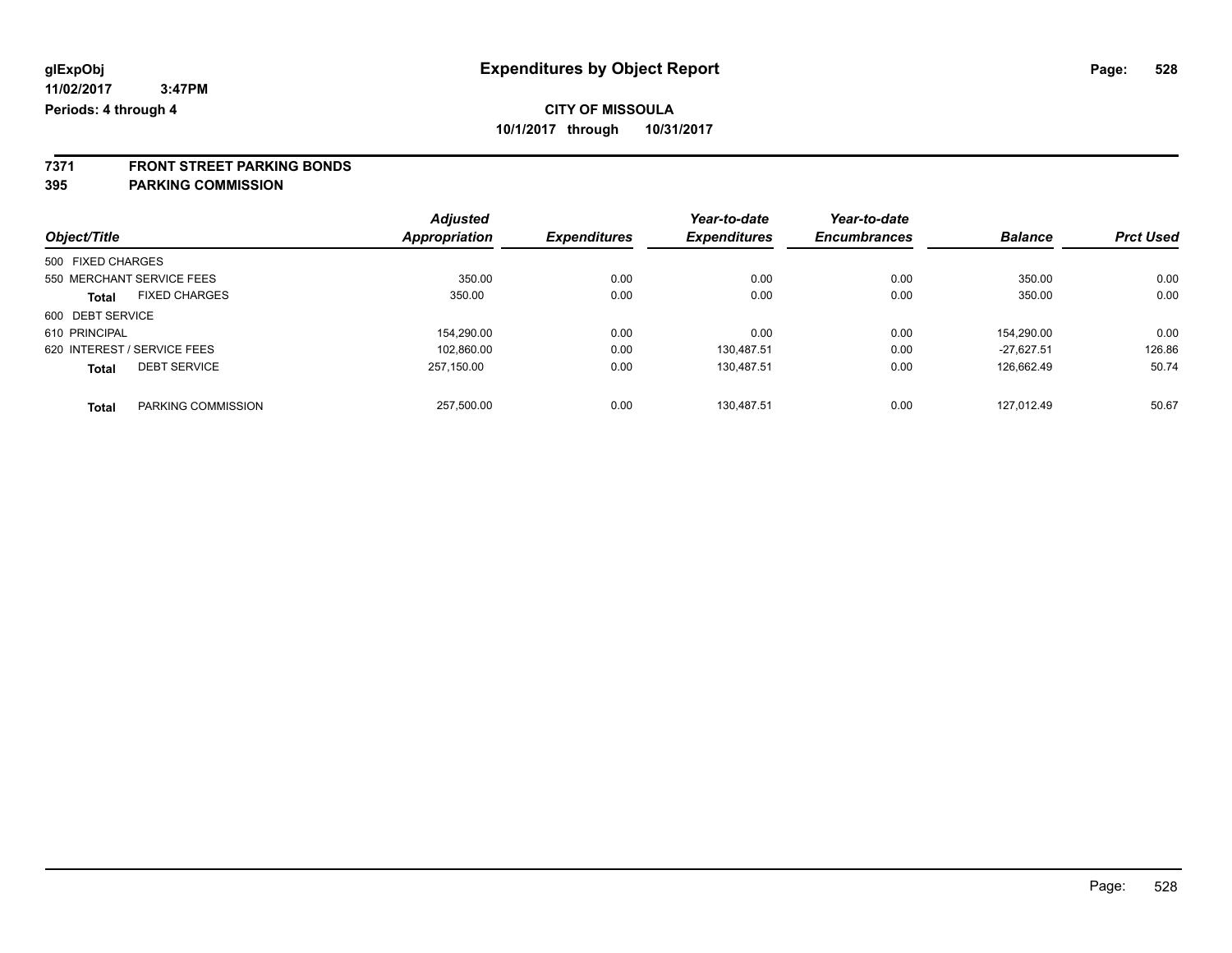### **7371 FRONT STREET PARKING BONDS**

| Object/Title                                      | <b>Adjusted</b><br>Appropriation | <b>Expenditures</b> | Year-to-date<br><b>Expenditures</b> | Year-to-date<br><b>Encumbrances</b> | <b>Balance</b> | <b>Prct Used</b> |
|---------------------------------------------------|----------------------------------|---------------------|-------------------------------------|-------------------------------------|----------------|------------------|
|                                                   |                                  |                     |                                     |                                     |                |                  |
| 500 FIXED CHARGES                                 |                                  |                     |                                     |                                     |                |                  |
| 550 MERCHANT SERVICE FEES                         | 350.00                           | 0.00                | 0.00                                | 0.00                                | 350.00         | 0.00             |
| <b>FIXED CHARGES</b><br><b>Total</b>              | 350.00                           | 0.00                | 0.00                                | 0.00                                | 350.00         | 0.00             |
| 600 DEBT SERVICE                                  |                                  |                     |                                     |                                     |                |                  |
| 610 PRINCIPAL                                     | 154.290.00                       | 0.00                | 0.00                                | 0.00                                | 154,290.00     | 0.00             |
| 620 INTEREST / SERVICE FEES                       | 102,860.00                       | 0.00                | 130.487.51                          | 0.00                                | $-27.627.51$   | 126.86           |
| <b>DEBT SERVICE</b><br><b>Total</b>               | 257.150.00                       | 0.00                | 130.487.51                          | 0.00                                | 126.662.49     | 50.74            |
| <b>FRONT STREET PARKING BONDS</b><br><b>Total</b> | 257.500.00                       | 0.00                | 130.487.51                          | 0.00                                | 127.012.49     | 50.67            |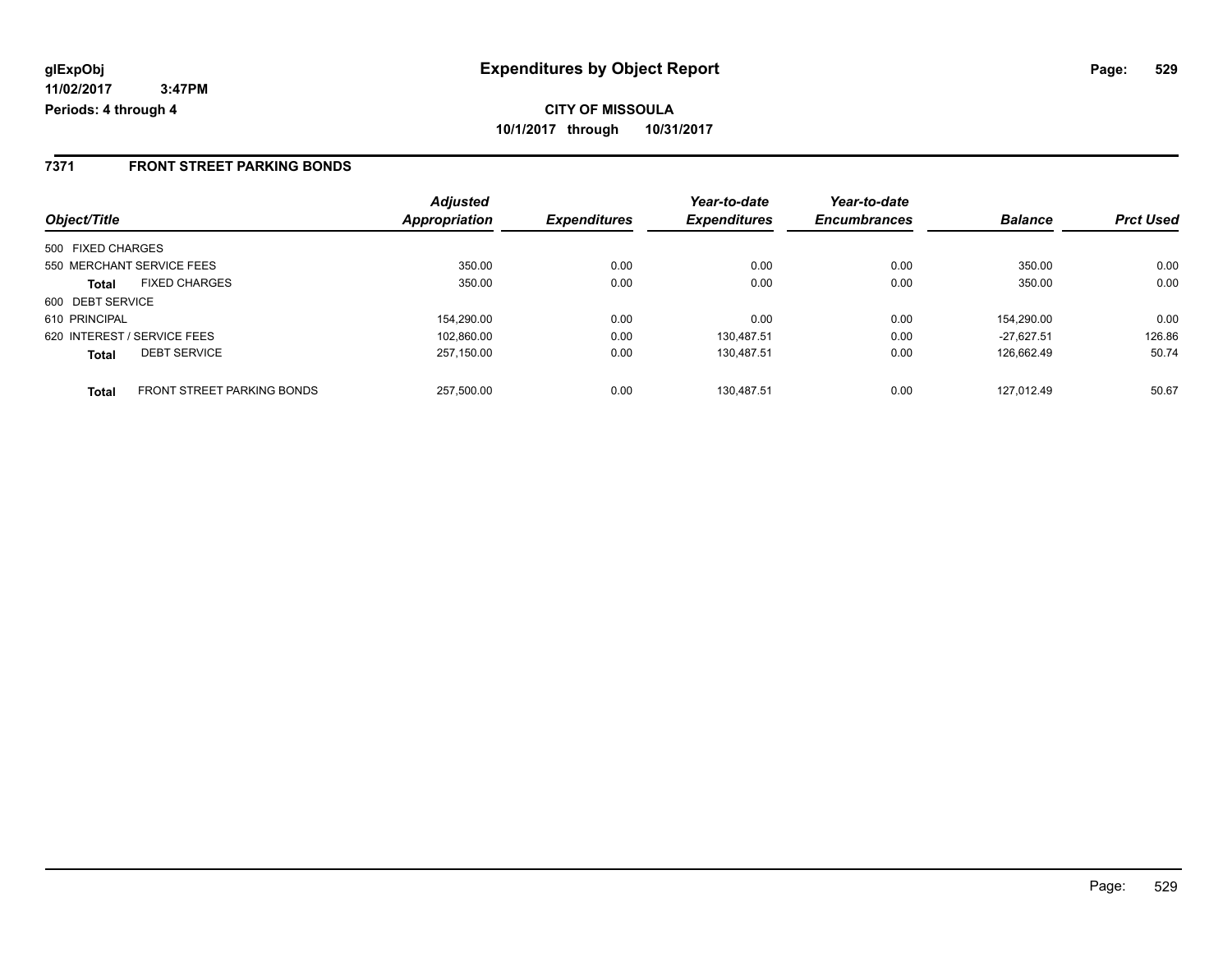# **7372 SINKING FUND/FRONT ST PARKING BONDS**

**395 PARKING COMMISSION**

| Object/Title                        | Adjusted<br>Appropriation | <b>Expenditures</b> | Year-to-date<br><b>Expenditures</b> | Year-to-date<br><b>Encumbrances</b> | <b>Balance</b> | <b>Prct Used</b> |
|-------------------------------------|---------------------------|---------------------|-------------------------------------|-------------------------------------|----------------|------------------|
| 600 DEBT SERVICE                    |                           |                     |                                     |                                     |                |                  |
| 610 PRINCIPAL                       | 153,000.00                | 0.00                | 255.000.00                          | 0.00                                | $-102.000.00$  | 166.67           |
| 620 INTEREST / SERVICE FEES         | 102,000.00                | 0.00                | 0.00                                | 0.00                                | 102.000.00     | 0.00             |
| <b>DEBT SERVICE</b><br><b>Total</b> | 255.000.00                | 0.00                | 255,000.00                          | 0.00                                | 0.00           | 100.00           |
| PARKING COMMISSION<br>Total         | 255,000.00                | 0.00                | 255.000.00                          | 0.00                                | 0.00           | 100.00           |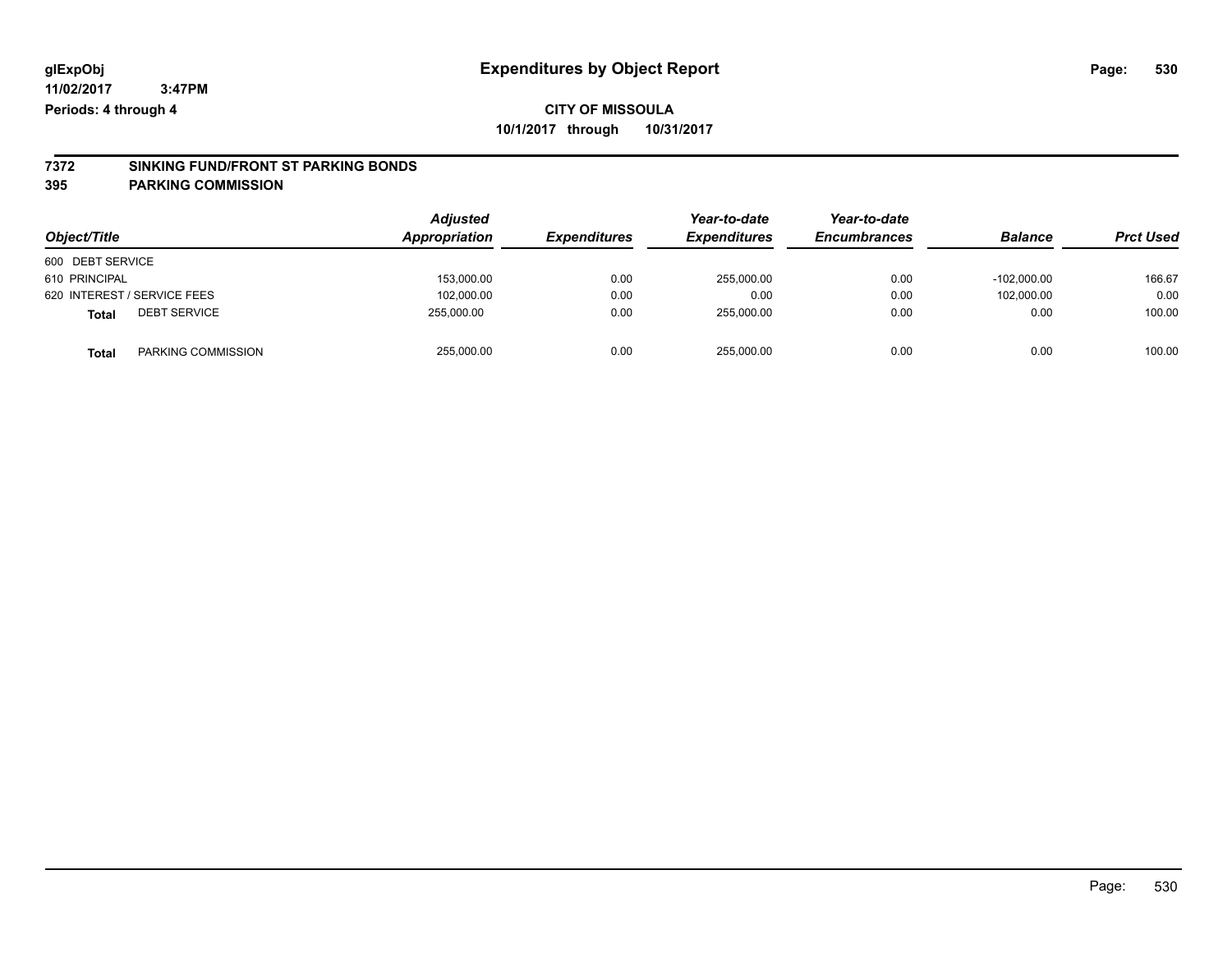### **7372 SINKING FUND/FRONT ST PARKING BONDS**

| Object/Title                |                                   | <b>Adjusted</b><br><b>Appropriation</b> | <b>Expenditures</b> | Year-to-date<br><b>Expenditures</b> | Year-to-date<br><b>Encumbrances</b> | <b>Balance</b> | <b>Prct Used</b> |
|-----------------------------|-----------------------------------|-----------------------------------------|---------------------|-------------------------------------|-------------------------------------|----------------|------------------|
| 600 DEBT SERVICE            |                                   |                                         |                     |                                     |                                     |                |                  |
| 610 PRINCIPAL               |                                   | 153,000.00                              | 0.00                | 255,000.00                          | 0.00                                | $-102.000.00$  | 166.67           |
| 620 INTEREST / SERVICE FEES |                                   | 102,000.00                              | 0.00                | 0.00                                | 0.00                                | 102.000.00     | 0.00             |
| <b>Total</b>                | <b>DEBT SERVICE</b>               | 255,000.00                              | 0.00                | 255.000.00                          | 0.00                                | 0.00           | 100.00           |
| <b>Total</b>                | SINKING FUND/FRONT ST PARKING BON | 255.000.00                              | 0.00                | 255.000.00                          | 0.00                                | 0.00           | 100.00           |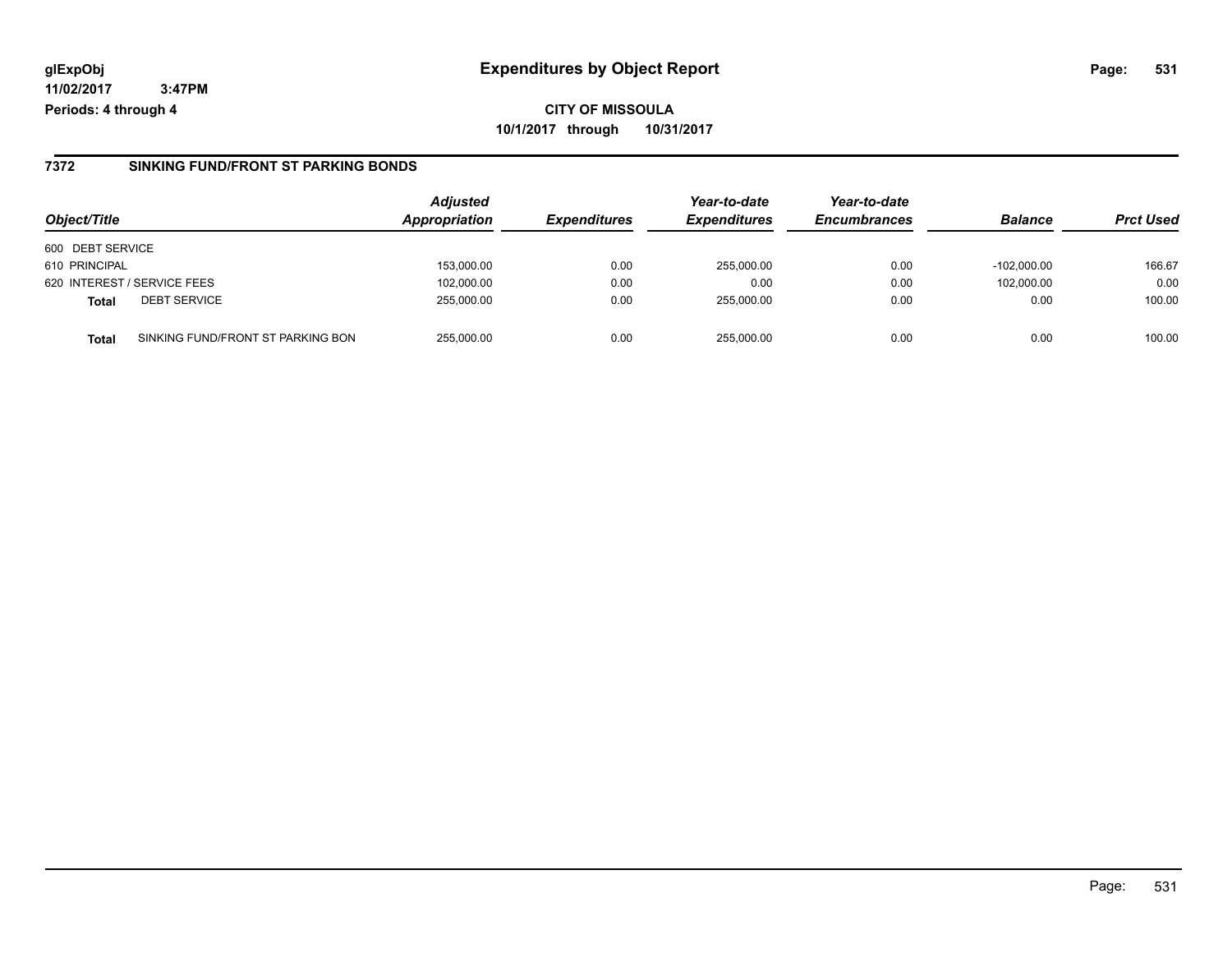# **7375 PLEDGED TAX INCREMENT-2010B BOND**

### **395 PARKING COMMISSION**

| Object/Title                       | <b>Adjusted</b><br>Appropriation | <b>Expenditures</b> | Year-to-date<br><b>Expenditures</b> | Year-to-date<br><b>Encumbrances</b> | <b>Balance</b> | <b>Prct Used</b> |
|------------------------------------|----------------------------------|---------------------|-------------------------------------|-------------------------------------|----------------|------------------|
| 800 OTHER OBJECTS                  |                                  |                     |                                     |                                     |                |                  |
| 820 TRANSFERS TO OTHER FUNDS       | 204.860.00                       | 0.00                | 0.00                                | 0.00                                | 204.860.00     | 0.00             |
| OTHER OBJECTS<br><b>Total</b>      | 204.860.00                       | 0.00                | 0.00                                | 0.00                                | 204.860.00     | 0.00             |
| PARKING COMMISSION<br><b>Total</b> | 204,860.00                       | 0.00                | 0.00                                | 0.00                                | 204,860.00     | 0.00             |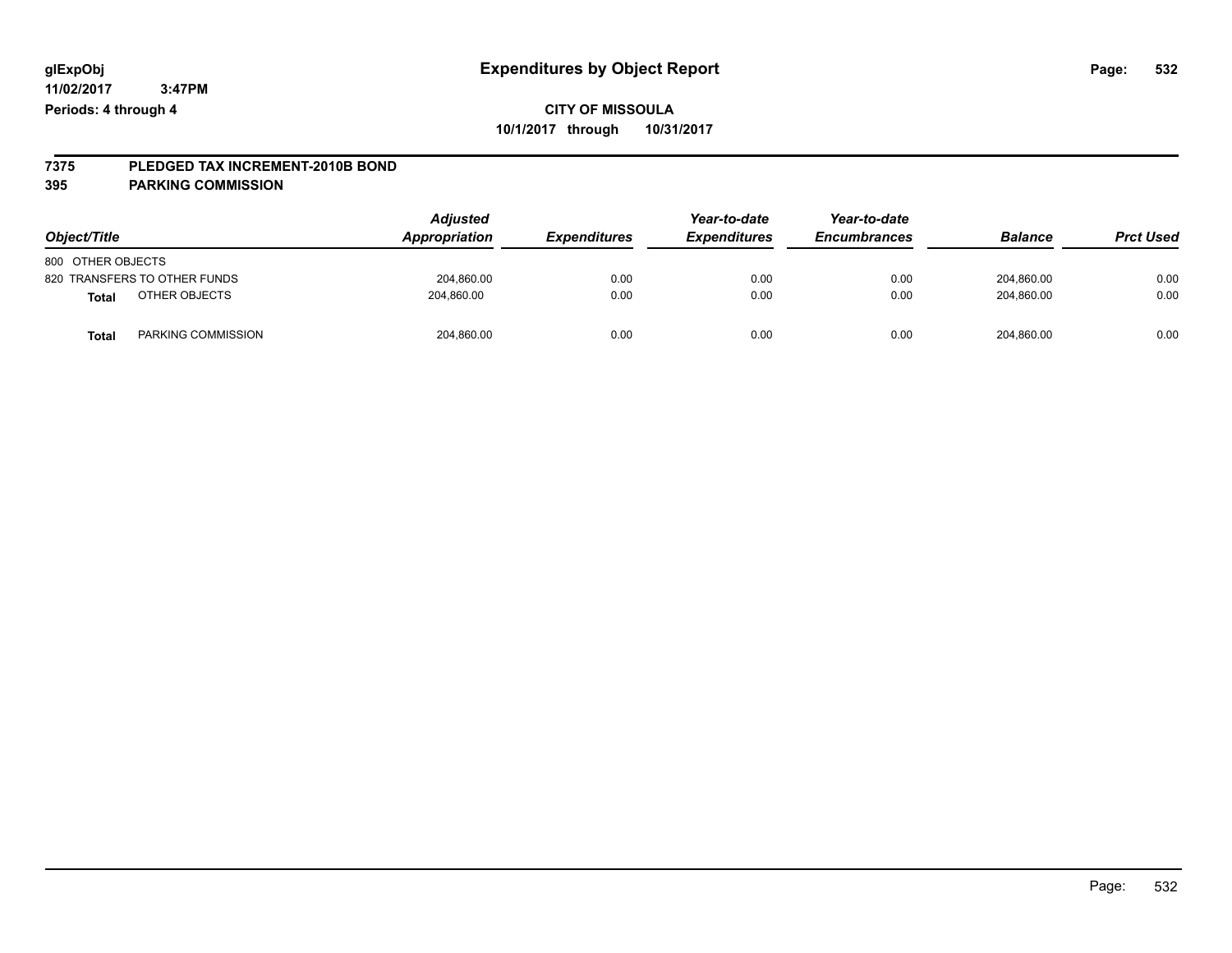**CITY OF MISSOULA 10/1/2017 through 10/31/2017**

### **7375 PLEDGED TAX INCREMENT-2010B BOND**

| Object/Title                              | <b>Adjusted</b><br>Appropriation | <i><b>Expenditures</b></i> | Year-to-date<br><b>Expenditures</b> | Year-to-date<br><b>Encumbrances</b> | <b>Balance</b> | <b>Prct Used</b> |
|-------------------------------------------|----------------------------------|----------------------------|-------------------------------------|-------------------------------------|----------------|------------------|
| 800 OTHER OBJECTS                         |                                  |                            |                                     |                                     |                |                  |
| 820 TRANSFERS TO OTHER FUNDS              | 204,860.00                       | 0.00                       | 0.00                                | 0.00                                | 204,860.00     | 0.00             |
| OTHER OBJECTS<br>Total                    | 204,860.00                       | 0.00                       | 0.00                                | 0.00                                | 204,860.00     | 0.00             |
| PLEDGED TAX INCREMENT-2010B BOND<br>Total | 204.860.00                       | 0.00                       | 0.00                                | 0.00                                | 204.860.00     | 0.00             |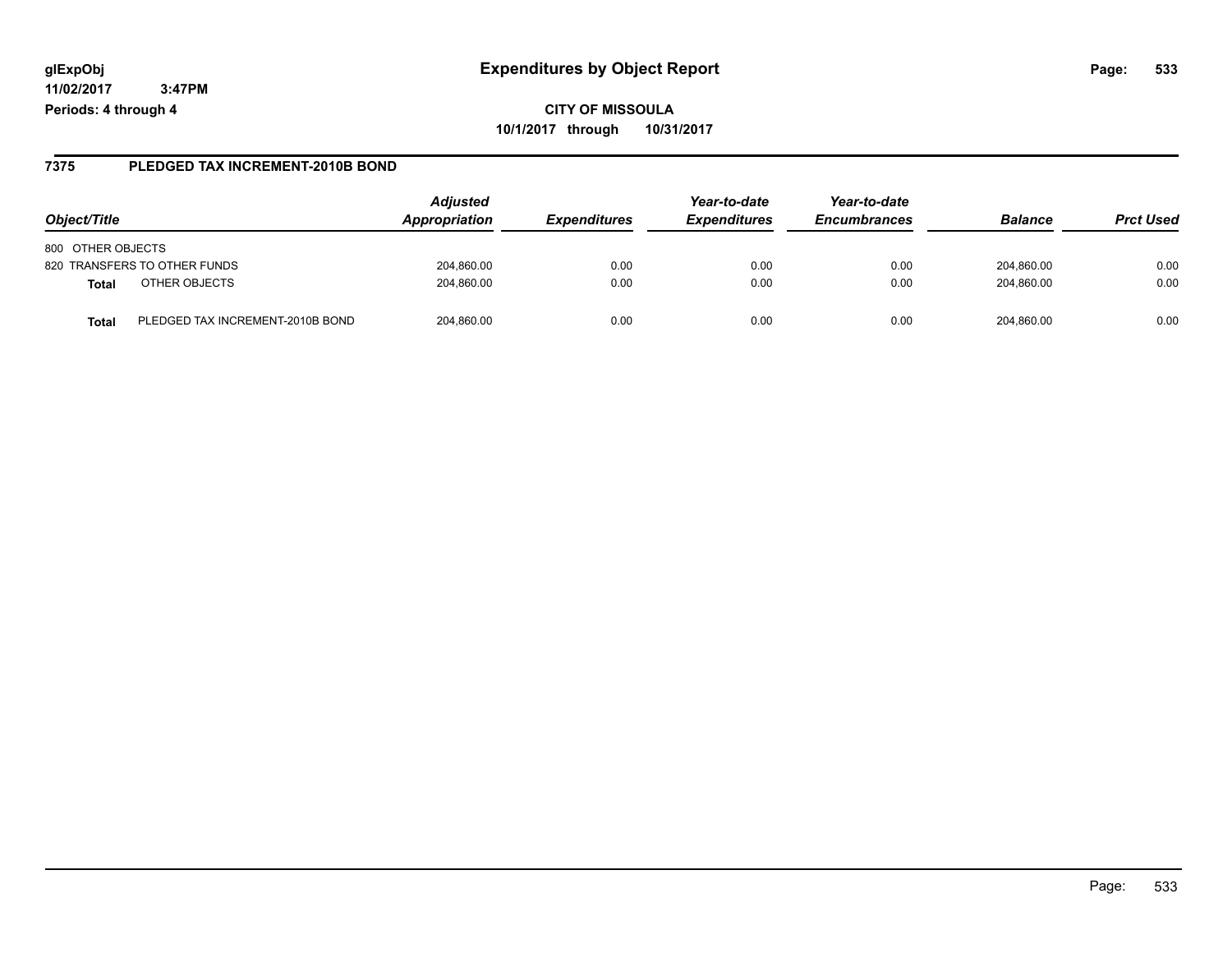**CITY OF MISSOULA 10/1/2017 through 10/31/2017**

# **7380 BUSINESS IMPROVEMENT DISTRICT**

**375 BUSINESS IMPROVEMENT DISTRICT**

| Object/Title                                  | <b>Adjusted</b><br><b>Appropriation</b> | <b>Expenditures</b> | Year-to-date<br><b>Expenditures</b> | Year-to-date<br><b>Encumbrances</b> | <b>Balance</b> | <b>Prct Used</b> |
|-----------------------------------------------|-----------------------------------------|---------------------|-------------------------------------|-------------------------------------|----------------|------------------|
| 300 PURCHASED SERVICES                        |                                         |                     |                                     |                                     |                |                  |
| 345 GARBAGE                                   | 0.00                                    | 0.00                | 0.00                                | 0.00                                | 0.00           | 0.00             |
| 350 PROFESSIONAL SERVICES                     | 457.737.00                              | 70,000.00           | 110,000.00                          | 0.00                                | 347.737.00     | 24.03            |
| PURCHASED SERVICES<br>Total                   | 457.737.00                              | 70.000.00           | 110.000.00                          | 0.00                                | 347.737.00     | 24.03            |
| <b>BUSINESS IMPROVEMENT DISTRICT</b><br>Total | 457,737.00                              | 70.000.00           | 110,000.00                          | 0.00                                | 347.737.00     | 24.03            |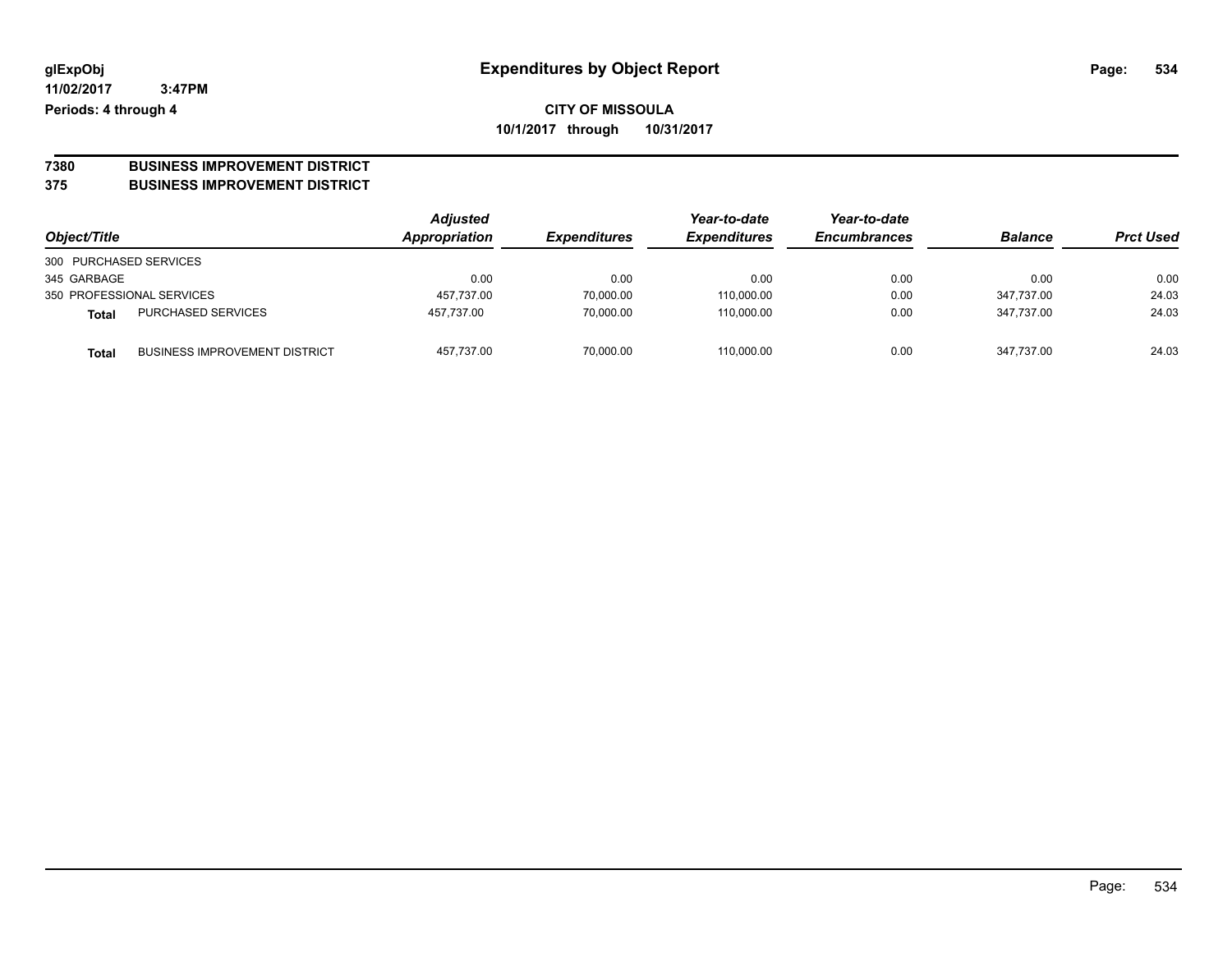**CITY OF MISSOULA 10/1/2017 through 10/31/2017**

#### **7380 BUSINESS IMPROVEMENT DISTRICT**

| Object/Title           |                                      | <b>Adjusted</b><br>Appropriation | <b>Expenditures</b> | Year-to-date<br><b>Expenditures</b> | Year-to-date<br><b>Encumbrances</b> | <b>Balance</b> | <b>Prct Used</b> |
|------------------------|--------------------------------------|----------------------------------|---------------------|-------------------------------------|-------------------------------------|----------------|------------------|
| 300 PURCHASED SERVICES |                                      |                                  |                     |                                     |                                     |                |                  |
| 345 GARBAGE            |                                      | 0.00                             | 0.00                | 0.00                                | 0.00                                | 0.00           | 0.00             |
|                        | 350 PROFESSIONAL SERVICES            | 457,737.00                       | 70,000.00           | 110,000.00                          | 0.00                                | 347.737.00     | 24.03            |
| <b>Total</b>           | <b>PURCHASED SERVICES</b>            | 457.737.00                       | 70.000.00           | 110.000.00                          | 0.00                                | 347.737.00     | 24.03            |
| <b>Total</b>           | <b>BUSINESS IMPROVEMENT DISTRICT</b> | 457.737.00                       | 70.000.00           | 110.000.00                          | 0.00                                | 347.737.00     | 24.03            |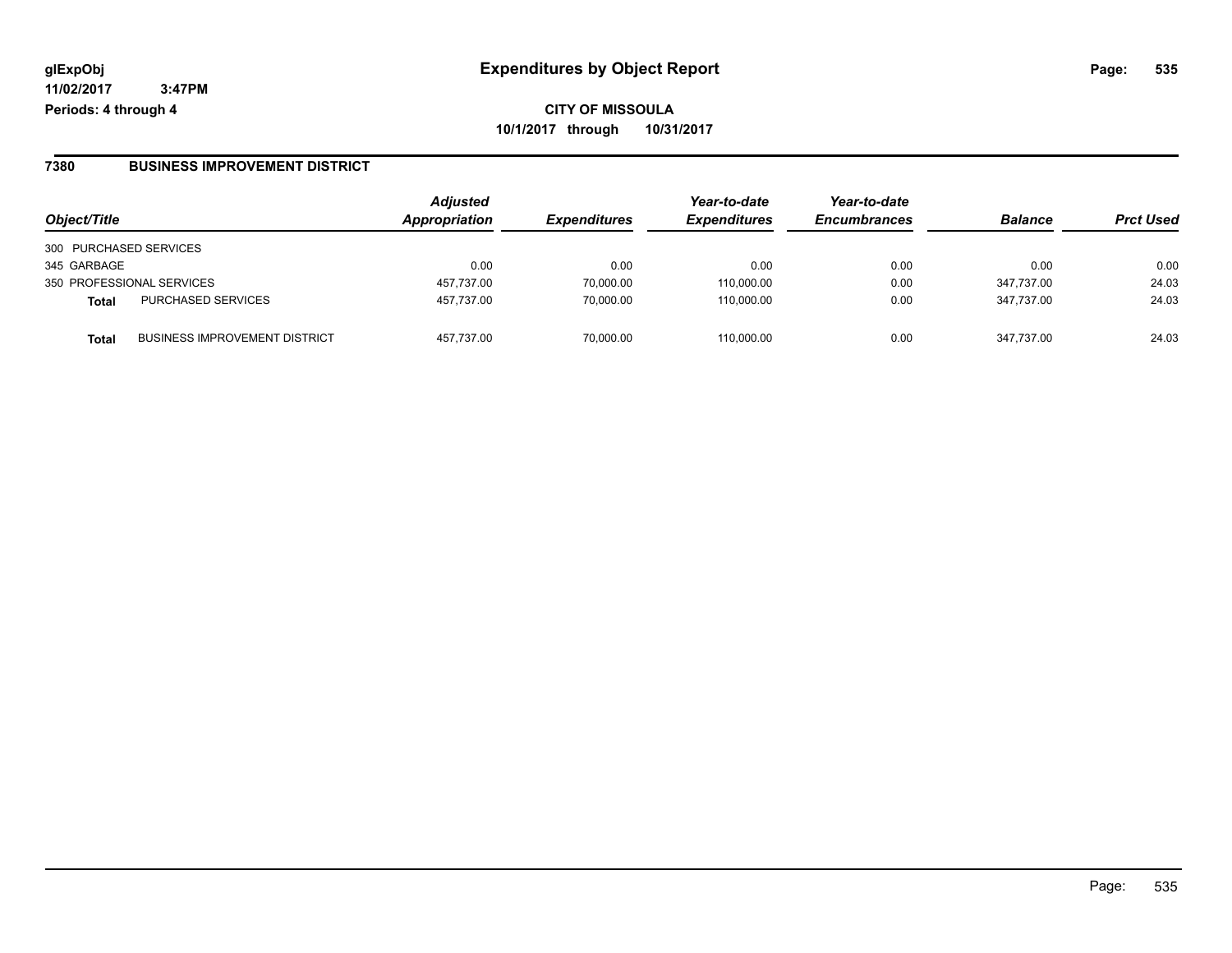### **CITY OF MISSOULA 10/1/2017 through 10/31/2017**

#### **7381 TOURISM BUSINESS IMPROVEMENT DISTRICT 375 BUSINESS IMPROVEMENT DISTRICT**

| Object/Title                                         | <b>Adjusted</b><br>Appropriation | <b>Expenditures</b> | Year-to-date<br><b>Expenditures</b> | Year-to-date<br><b>Encumbrances</b> | <b>Balance</b> | <b>Prct Used</b> |
|------------------------------------------------------|----------------------------------|---------------------|-------------------------------------|-------------------------------------|----------------|------------------|
| 300 PURCHASED SERVICES                               |                                  |                     |                                     |                                     |                |                  |
| 390 OTHER PURCHASED SERVICES                         | 837.644.00                       | 0.00                | 0.00                                | 0.00                                | 837.644.00     | 0.00             |
| <b>PURCHASED SERVICES</b><br>Total                   | 837.644.00                       | 0.00                | 0.00                                | 0.00                                | 837.644.00     | 0.00             |
| <b>BUSINESS IMPROVEMENT DISTRICT</b><br><b>Total</b> | 837,644.00                       | 0.00                | 0.00                                | 0.00                                | 837,644.00     | 0.00             |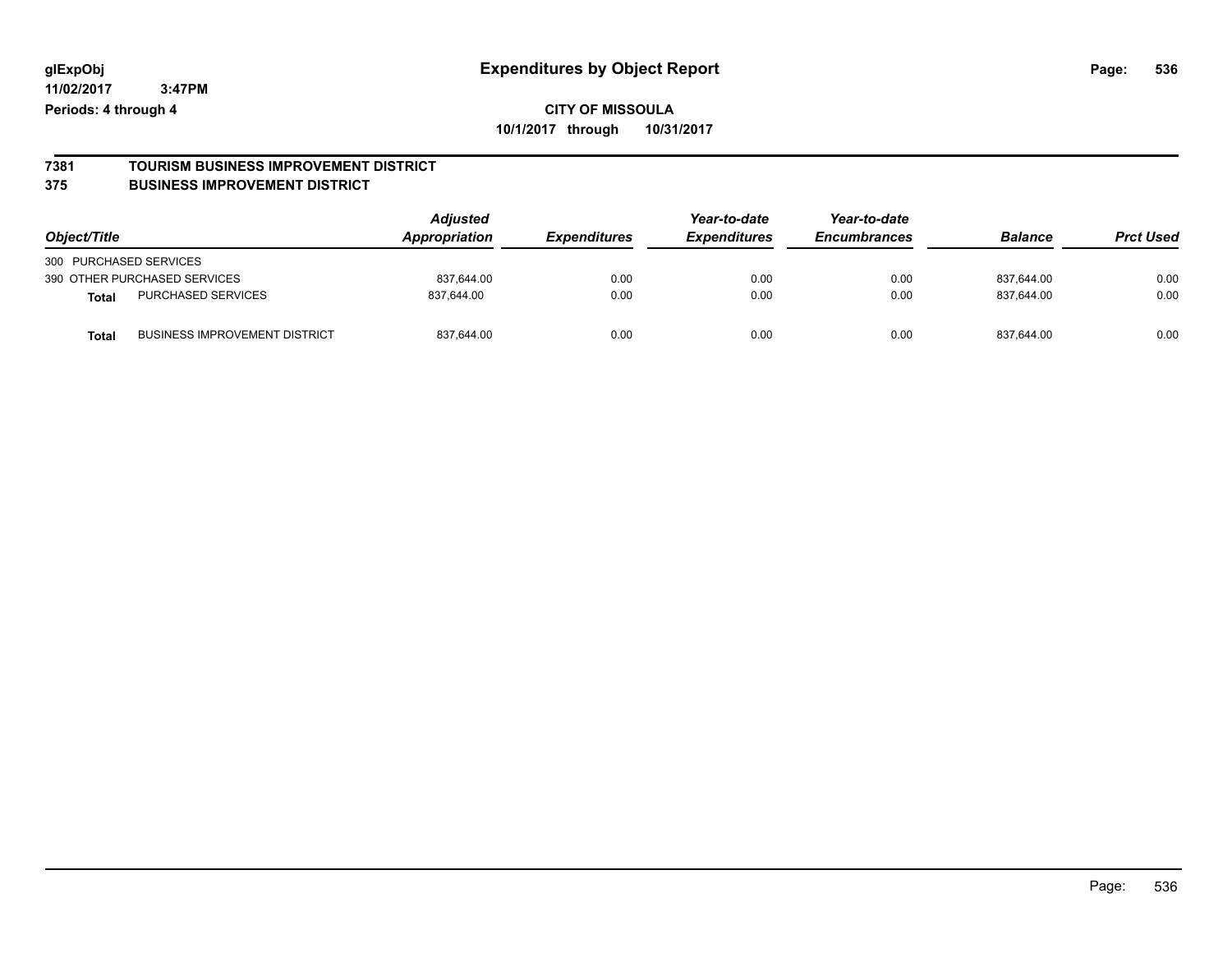### **7381 TOURISM BUSINESS IMPROVEMENT DISTRICT**

| Object/Title           |                                  | <b>Adjusted</b><br><b>Appropriation</b> | <b>Expenditures</b> | Year-to-date<br><b>Expenditures</b> | Year-to-date<br><b>Encumbrances</b> | <b>Balance</b> | <b>Prct Used</b> |
|------------------------|----------------------------------|-----------------------------------------|---------------------|-------------------------------------|-------------------------------------|----------------|------------------|
|                        |                                  |                                         |                     |                                     |                                     |                |                  |
| 300 PURCHASED SERVICES |                                  |                                         |                     |                                     |                                     |                |                  |
|                        | 390 OTHER PURCHASED SERVICES     | 837.644.00                              | 0.00                | 0.00                                | 0.00                                | 837.644.00     | 0.00             |
| <b>Total</b>           | PURCHASED SERVICES               | 837,644.00                              | 0.00                | 0.00                                | 0.00                                | 837.644.00     | 0.00             |
| Tota                   | TOURISM BUSINESS IMPROVEMENT DIS | 837.644.00                              | 0.00                | 0.00                                | 0.00                                | 837.644.00     | 0.00             |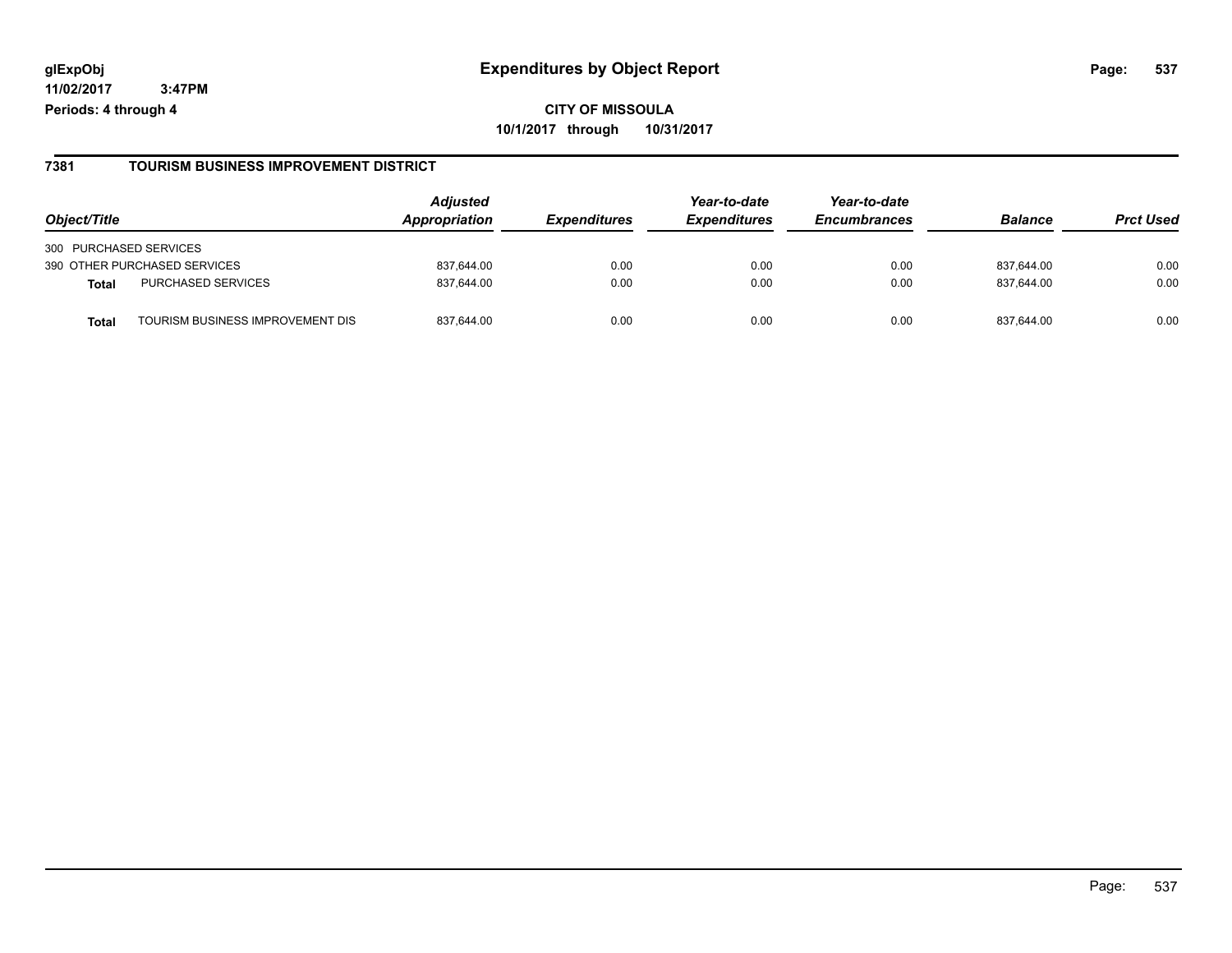**7383 RIVERFRONT TRIANGLE URD**

**385 MRA**

|                        |                                   | <b>Adjusted</b> |                     | Year-to-date        | Year-to-date        |                |                  |
|------------------------|-----------------------------------|-----------------|---------------------|---------------------|---------------------|----------------|------------------|
| Object/Title           |                                   | Appropriation   | <b>Expenditures</b> | <b>Expenditures</b> | <b>Encumbrances</b> | <b>Balance</b> | <b>Prct Used</b> |
| 300 PURCHASED SERVICES |                                   |                 |                     |                     |                     |                |                  |
|                        | 350 PROFESSIONAL SERVICES         | 0.00            | 0.00                | 500.00              | 0.00                | $-500.00$      | 0.00             |
| <b>Total</b>           | <b>PURCHASED SERVICES</b>         | 0.00            | 0.00                | 500.00              | 0.00                | $-500.00$      | 0.00             |
|                        | 700 GRANTS & CONTRIBUTIONS        |                 |                     |                     |                     |                |                  |
|                        | 700 GRANTS & CONTRIBUTIONS        | 1.512.105.00    | 0.00                | 0.00                | 0.00                | 1,512,105.00   | 0.00             |
| <b>Total</b>           | <b>GRANTS &amp; CONTRIBUTIONS</b> | 1.512.105.00    | 0.00                | 0.00                | 0.00                | 1,512,105.00   | 0.00             |
| 800 OTHER OBJECTS      |                                   |                 |                     |                     |                     |                |                  |
| 845 CONTINGENCY        |                                   | 46.277.00       | 0.00                | 0.00                | 0.00                | 46.277.00      | 0.00             |
| <b>Total</b>           | OTHER OBJECTS                     | 46.277.00       | 0.00                | 0.00                | 0.00                | 46,277.00      | 0.00             |
| <b>Total</b>           | <b>MRA</b>                        | 1,558,382.00    | 0.00                | 500.00              | 0.00                | 1,557,882.00   | 0.03             |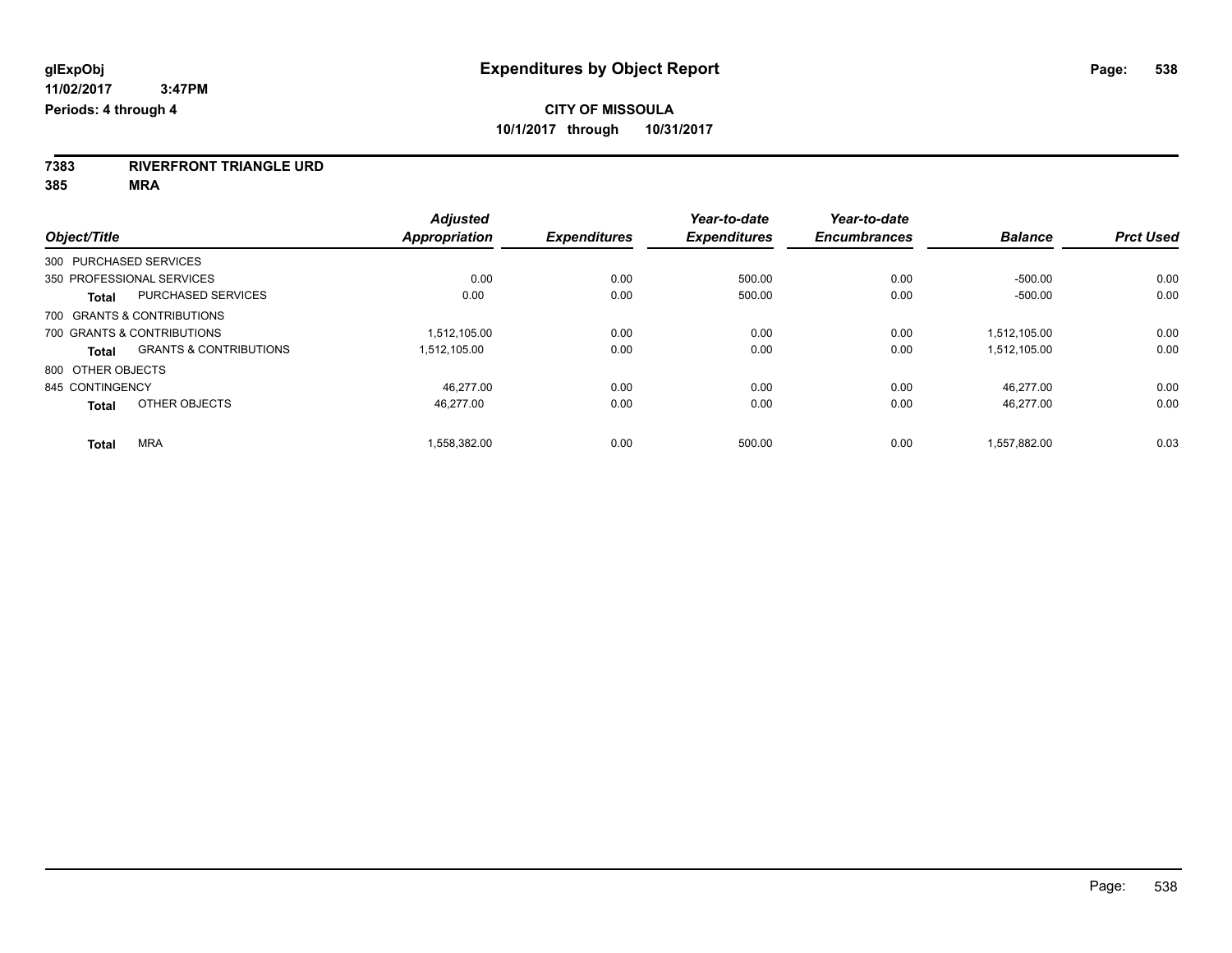### **7383 RIVERFRONT TRIANGLE URD**

|                        |                                   | <b>Adjusted</b>      |                     | Year-to-date        | Year-to-date        |                |                  |
|------------------------|-----------------------------------|----------------------|---------------------|---------------------|---------------------|----------------|------------------|
| Object/Title           |                                   | <b>Appropriation</b> | <b>Expenditures</b> | <b>Expenditures</b> | <b>Encumbrances</b> | <b>Balance</b> | <b>Prct Used</b> |
| 300 PURCHASED SERVICES |                                   |                      |                     |                     |                     |                |                  |
|                        | 350 PROFESSIONAL SERVICES         | 0.00                 | 0.00                | 500.00              | 0.00                | $-500.00$      | 0.00             |
| Total                  | <b>PURCHASED SERVICES</b>         | 0.00                 | 0.00                | 500.00              | 0.00                | $-500.00$      | 0.00             |
|                        | 700 GRANTS & CONTRIBUTIONS        |                      |                     |                     |                     |                |                  |
|                        | 700 GRANTS & CONTRIBUTIONS        | 1.512.105.00         | 0.00                | 0.00                | 0.00                | 1.512.105.00   | 0.00             |
| <b>Total</b>           | <b>GRANTS &amp; CONTRIBUTIONS</b> | 1,512,105.00         | 0.00                | 0.00                | 0.00                | 1.512.105.00   | 0.00             |
| 800 OTHER OBJECTS      |                                   |                      |                     |                     |                     |                |                  |
| 845 CONTINGENCY        |                                   | 46.277.00            | 0.00                | 0.00                | 0.00                | 46.277.00      | 0.00             |
| <b>Total</b>           | OTHER OBJECTS                     | 46.277.00            | 0.00                | 0.00                | 0.00                | 46.277.00      | 0.00             |
| <b>Total</b>           | <b>RIVERFRONT TRIANGLE URD</b>    | 1.558.382.00         | 0.00                | 500.00              | 0.00                | 1.557.882.00   | 0.03             |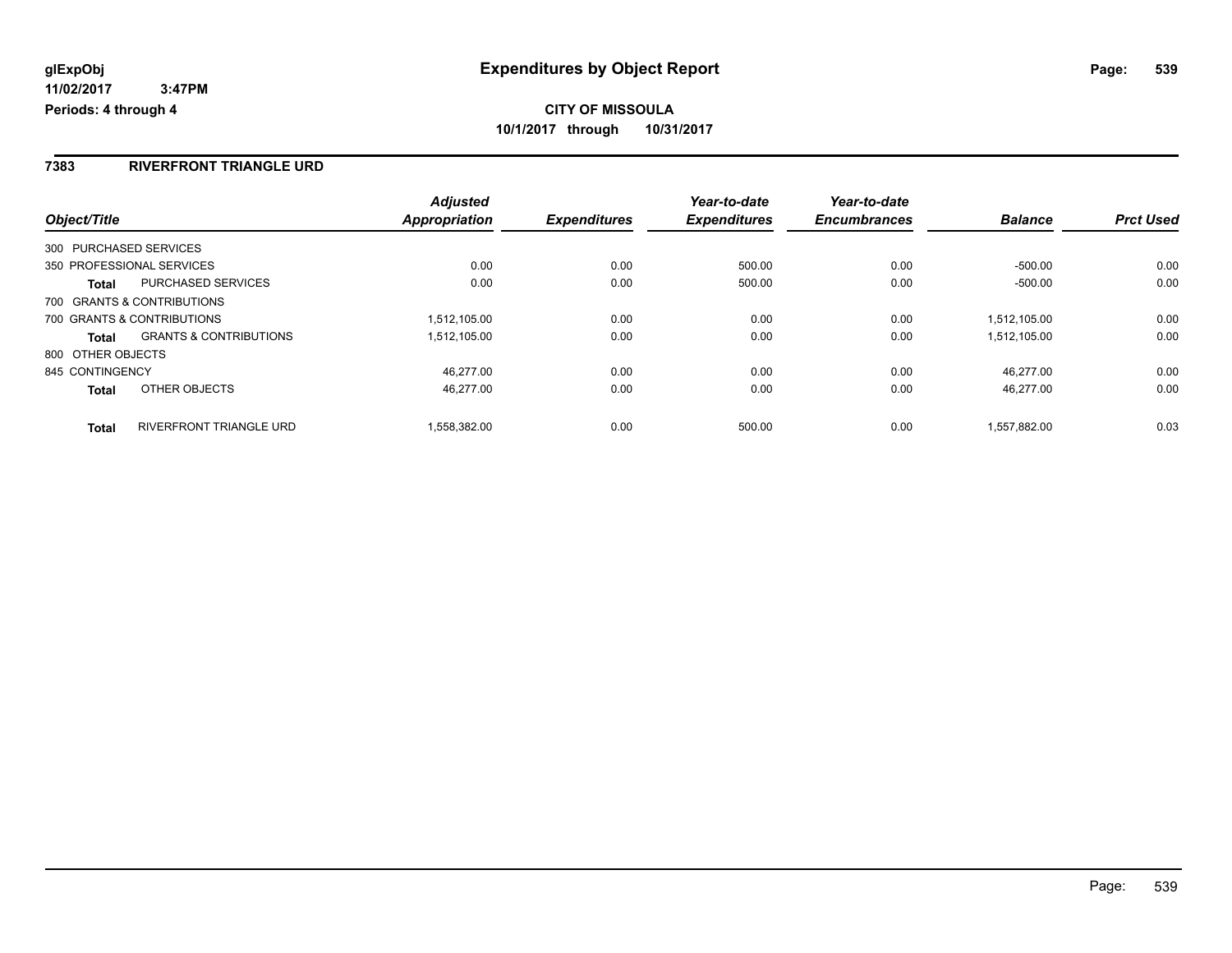# **7384 NRSS DEBT SERVICE CLEARING**

**385 MRA**

| Object/Title                 | <b>Adjusted</b><br>Appropriation | <b>Expenditures</b> | Year-to-date<br><b>Expenditures</b> | Year-to-date<br><b>Encumbrances</b> | <b>Balance</b> | <b>Prct Used</b> |
|------------------------------|----------------------------------|---------------------|-------------------------------------|-------------------------------------|----------------|------------------|
| 800 OTHER OBJECTS            |                                  |                     |                                     |                                     |                |                  |
| 820 TRANSFERS TO OTHER FUNDS | 60,183.00                        | 0.00                | 0.00                                | 0.00                                | 60,183.00      | 0.00             |
| OTHER OBJECTS<br>Total       | 60,183.00                        | 0.00                | 0.00                                | 0.00                                | 60,183.00      | 0.00             |
| <b>MRA</b><br>Total          | 60,183.00                        | 0.00                | 0.00                                | 0.00                                | 60,183.00      | 0.00             |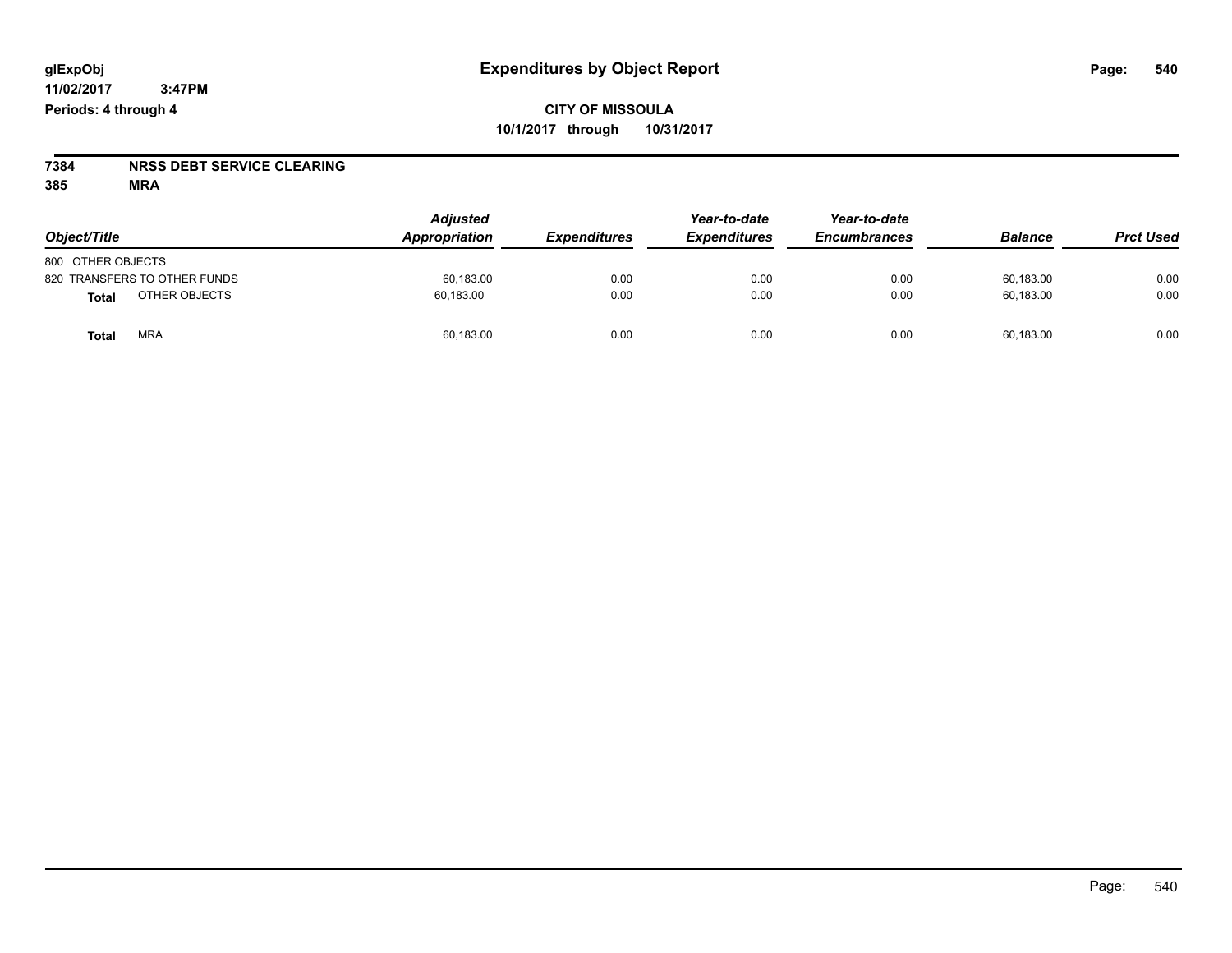#### **7384 NRSS DEBT SERVICE CLEARING**

| Object/Title                       | <b>Adjusted</b><br>Appropriation | <i><b>Expenditures</b></i> | Year-to-date<br><b>Expenditures</b> | Year-to-date<br><b>Encumbrances</b> | <b>Balance</b> | <b>Prct Used</b> |
|------------------------------------|----------------------------------|----------------------------|-------------------------------------|-------------------------------------|----------------|------------------|
| 800 OTHER OBJECTS                  |                                  |                            |                                     |                                     |                |                  |
| 820 TRANSFERS TO OTHER FUNDS       | 60,183.00                        | 0.00                       | 0.00                                | 0.00                                | 60.183.00      | 0.00             |
| OTHER OBJECTS<br>Total             | 60,183.00                        | 0.00                       | 0.00                                | 0.00                                | 60.183.00      | 0.00             |
| NRSS DEBT SERVICE CLEARING<br>Tota | 60.183.00                        | 0.00                       | 0.00                                | 0.00                                | 60.183.00      | 0.00             |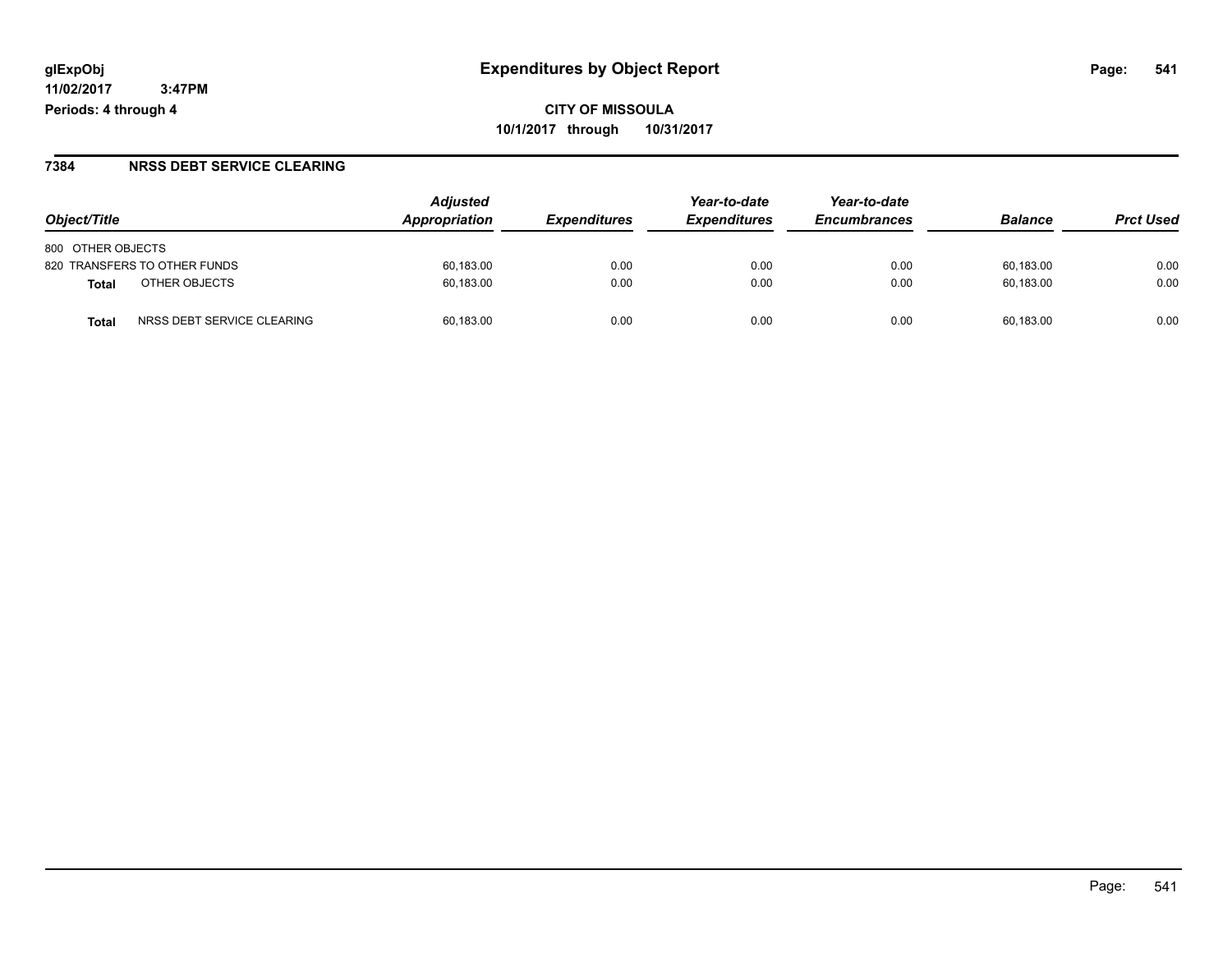**7385 FRONT STREET URD 385 MRA**

|                        |                                   | <b>Adjusted</b>      |                     | Year-to-date        | Year-to-date        |                |                  |
|------------------------|-----------------------------------|----------------------|---------------------|---------------------|---------------------|----------------|------------------|
| Object/Title           |                                   | <b>Appropriation</b> | <b>Expenditures</b> | <b>Expenditures</b> | <b>Encumbrances</b> | <b>Balance</b> | <b>Prct Used</b> |
| 300 PURCHASED SERVICES |                                   |                      |                     |                     |                     |                |                  |
|                        | 350 PROFESSIONAL SERVICES         | 0.00                 | 0.00                | 0.00                | 0.00                | 0.00           | 0.00             |
| <b>Total</b>           | PURCHASED SERVICES                | 0.00                 | 0.00                | 0.00                | 0.00                | 0.00           | 0.00             |
|                        | 700 GRANTS & CONTRIBUTIONS        |                      |                     |                     |                     |                |                  |
|                        | 700 GRANTS & CONTRIBUTIONS        | 91,220.00            | 0.00                | 1,500.00            | 0.00                | 89,720.00      | 1.64             |
| <b>Total</b>           | <b>GRANTS &amp; CONTRIBUTIONS</b> | 91,220.00            | 0.00                | 1,500.00            | 0.00                | 89,720.00      | 1.64             |
| 800 OTHER OBJECTS      |                                   |                      |                     |                     |                     |                |                  |
| 845 CONTINGENCY        |                                   | 717,447.00           | 0.00                | 0.00                | 0.00                | 717,447.00     | 0.00             |
| <b>Total</b>           | OTHER OBJECTS                     | 717,447.00           | 0.00                | 0.00                | 0.00                | 717,447.00     | 0.00             |
| 900 CAPITAL OUTLAY     |                                   |                      |                     |                     |                     |                |                  |
| 920 BUILDINGS          |                                   | 3,200,012.00         | 0.00                | 0.00                | 0.00                | 3,200,012.00   | 0.00             |
| 930 IMPROVEMENTS       |                                   | 56,103.00            | 0.00                | 0.00                | 0.00                | 56,103.00      | 0.00             |
| <b>Total</b>           | <b>CAPITAL OUTLAY</b>             | 3,256,115.00         | 0.00                | 0.00                | 0.00                | 3,256,115.00   | 0.00             |
| <b>Total</b>           | <b>MRA</b>                        | 4,064,782.00         | 0.00                | 1,500.00            | 0.00                | 4,063,282.00   | 0.04             |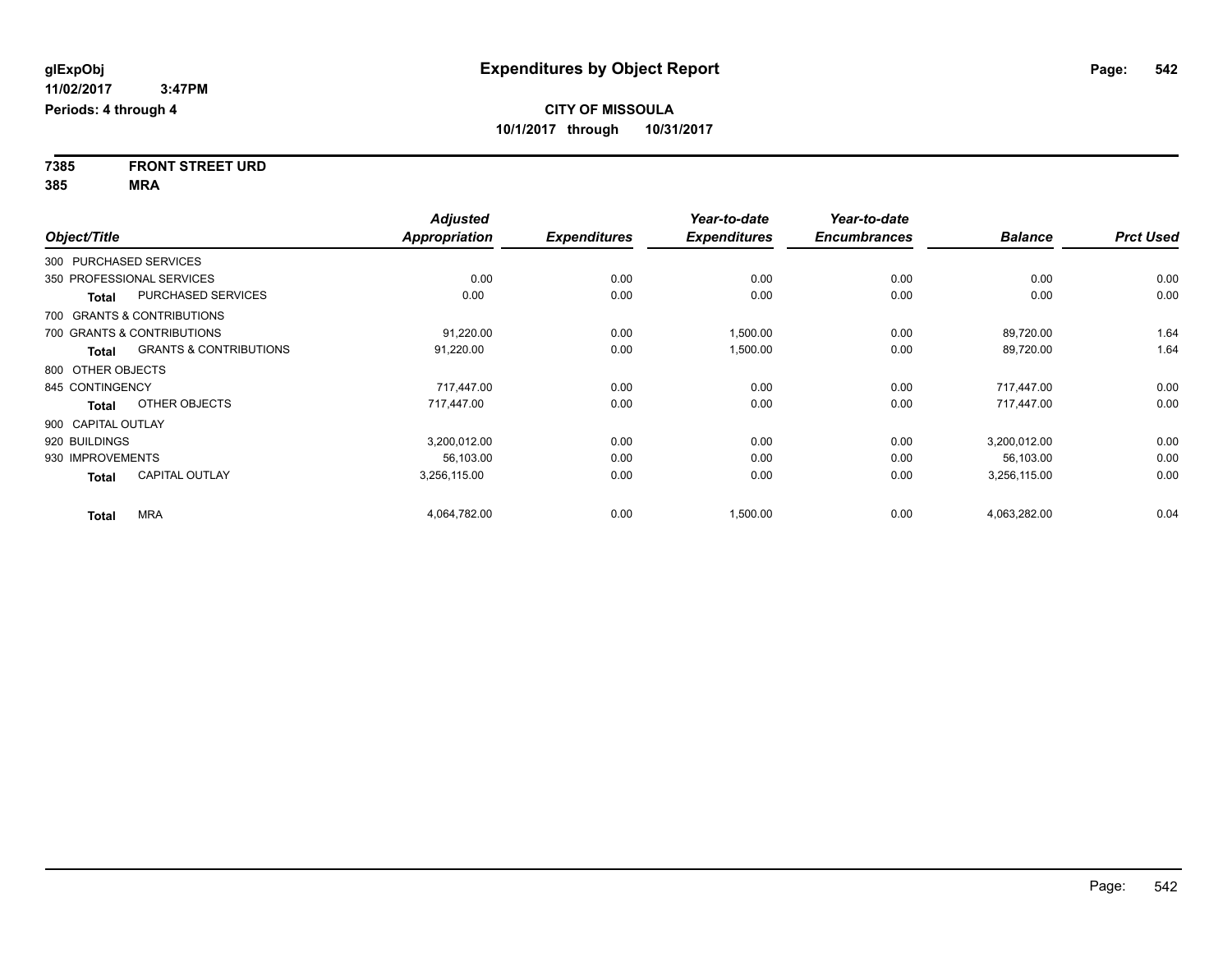#### **7385 FRONT STREET URD**

|                        |                                   | <b>Adjusted</b> |                     | Year-to-date        | Year-to-date        |                |                  |
|------------------------|-----------------------------------|-----------------|---------------------|---------------------|---------------------|----------------|------------------|
| Object/Title           |                                   | Appropriation   | <b>Expenditures</b> | <b>Expenditures</b> | <b>Encumbrances</b> | <b>Balance</b> | <b>Prct Used</b> |
| 300 PURCHASED SERVICES |                                   |                 |                     |                     |                     |                |                  |
|                        | 350 PROFESSIONAL SERVICES         | 0.00            | 0.00                | 0.00                | 0.00                | 0.00           | 0.00             |
| Total                  | PURCHASED SERVICES                | 0.00            | 0.00                | 0.00                | 0.00                | 0.00           | 0.00             |
|                        | 700 GRANTS & CONTRIBUTIONS        |                 |                     |                     |                     |                |                  |
|                        | 700 GRANTS & CONTRIBUTIONS        | 91,220.00       | 0.00                | 1,500.00            | 0.00                | 89,720.00      | 1.64             |
| Total                  | <b>GRANTS &amp; CONTRIBUTIONS</b> | 91,220.00       | 0.00                | 1,500.00            | 0.00                | 89,720.00      | 1.64             |
| 800 OTHER OBJECTS      |                                   |                 |                     |                     |                     |                |                  |
| 845 CONTINGENCY        |                                   | 717,447.00      | 0.00                | 0.00                | 0.00                | 717.447.00     | 0.00             |
| Total                  | OTHER OBJECTS                     | 717.447.00      | 0.00                | 0.00                | 0.00                | 717.447.00     | 0.00             |
| 900 CAPITAL OUTLAY     |                                   |                 |                     |                     |                     |                |                  |
| 920 BUILDINGS          |                                   | 3,200,012.00    | 0.00                | 0.00                | 0.00                | 3,200,012.00   | 0.00             |
| 930 IMPROVEMENTS       |                                   | 56,103.00       | 0.00                | 0.00                | 0.00                | 56,103.00      | 0.00             |
| Total                  | <b>CAPITAL OUTLAY</b>             | 3,256,115.00    | 0.00                | 0.00                | 0.00                | 3,256,115.00   | 0.00             |
| <b>Total</b>           | <b>FRONT STREET URD</b>           | 4,064,782.00    | 0.00                | 1,500.00            | 0.00                | 4,063,282.00   | 0.04             |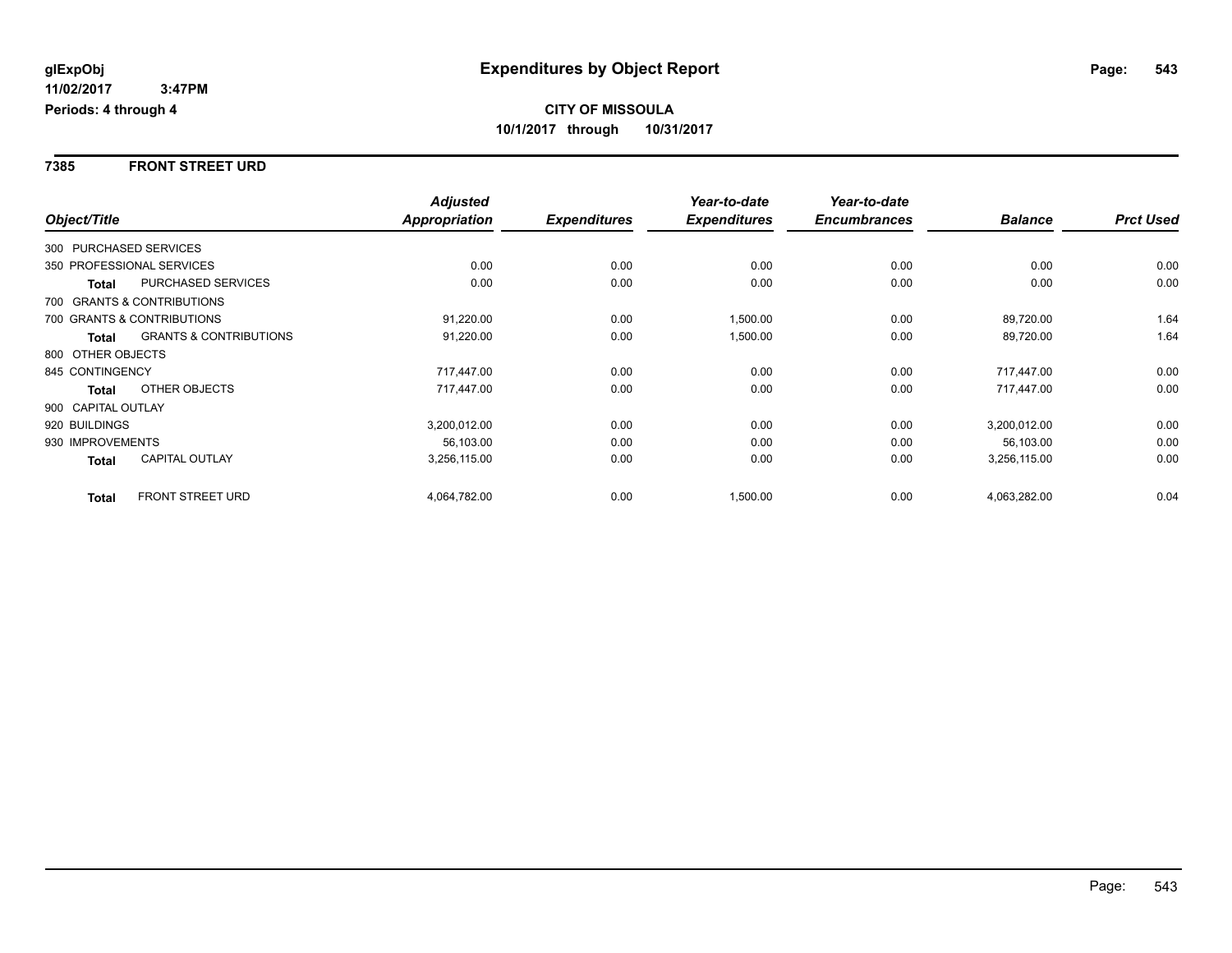# **7386 DEBT SERVICE-SAFEWAY/ST PAT 1.5M**

**390 NON-DEPARTMENTAL**

| Object/Title                        | <b>Adjusted</b><br>Appropriation | <b>Expenditures</b> | Year-to-date<br><b>Expenditures</b> | Year-to-date<br><b>Encumbrances</b> | <b>Balance</b> | <b>Prct Used</b> |
|-------------------------------------|----------------------------------|---------------------|-------------------------------------|-------------------------------------|----------------|------------------|
| 600 DEBT SERVICE                    |                                  |                     |                                     |                                     |                |                  |
| 610 PRINCIPAL                       | 30.279.00                        | 0.00                | 14.080.75                           | 0.00                                | 16.198.25      | 46.50            |
| 620 INTEREST / SERVICE FEES         | 84,824.00                        | 0.00                | 43.471.25                           | 0.00                                | 41.352.75      | 51.25            |
| <b>DEBT SERVICE</b><br><b>Total</b> | 115.103.00                       | 0.00                | 57,552.00                           | 0.00                                | 57.551.00      | 50.00            |
| NON-DEPARTMENTAL<br><b>Total</b>    | 115.103.00                       | 0.00                | 57.552.00                           | 0.00                                | 57.551.00      | 50.00            |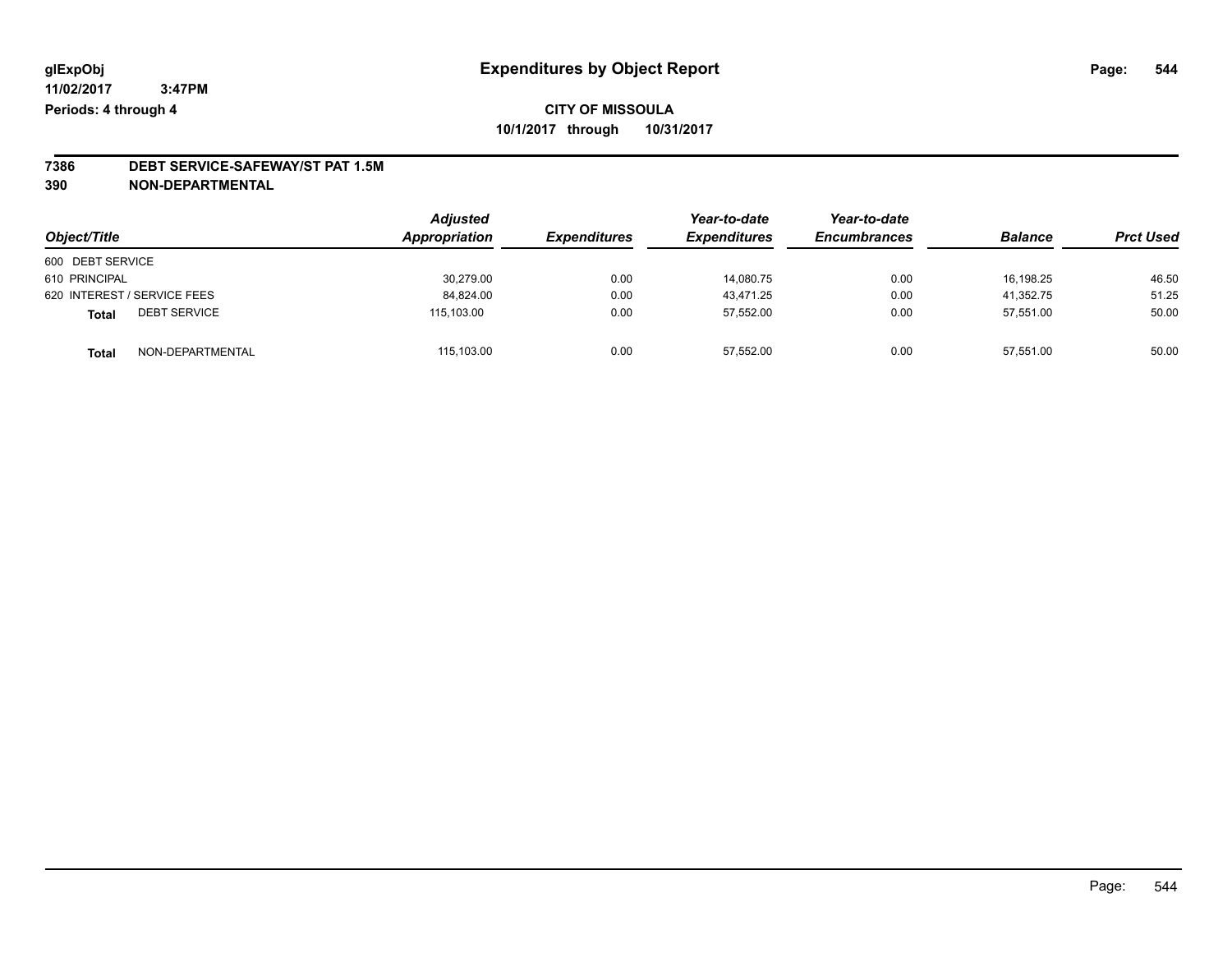#### **7386 DEBT SERVICE-SAFEWAY/ST PAT 1.5M**

| Object/Title                                     | <b>Adjusted</b><br>Appropriation | <b>Expenditures</b> | Year-to-date<br><b>Expenditures</b> | Year-to-date<br><b>Encumbrances</b> | <b>Balance</b> | <b>Prct Used</b> |
|--------------------------------------------------|----------------------------------|---------------------|-------------------------------------|-------------------------------------|----------------|------------------|
| 600 DEBT SERVICE                                 |                                  |                     |                                     |                                     |                |                  |
| 610 PRINCIPAL                                    | 30.279.00                        | 0.00                | 14.080.75                           | 0.00                                | 16.198.25      | 46.50            |
| 620 INTEREST / SERVICE FEES                      | 84.824.00                        | 0.00                | 43.471.25                           | 0.00                                | 41.352.75      | 51.25            |
| <b>DEBT SERVICE</b><br><b>Total</b>              | 115,103.00                       | 0.00                | 57.552.00                           | 0.00                                | 57.551.00      | 50.00            |
| DEBT SERVICE-SAFEWAY/ST PAT 1.5M<br><b>Total</b> | 115.103.00                       | 0.00                | 57.552.00                           | 0.00                                | 57.551.00      | 50.00            |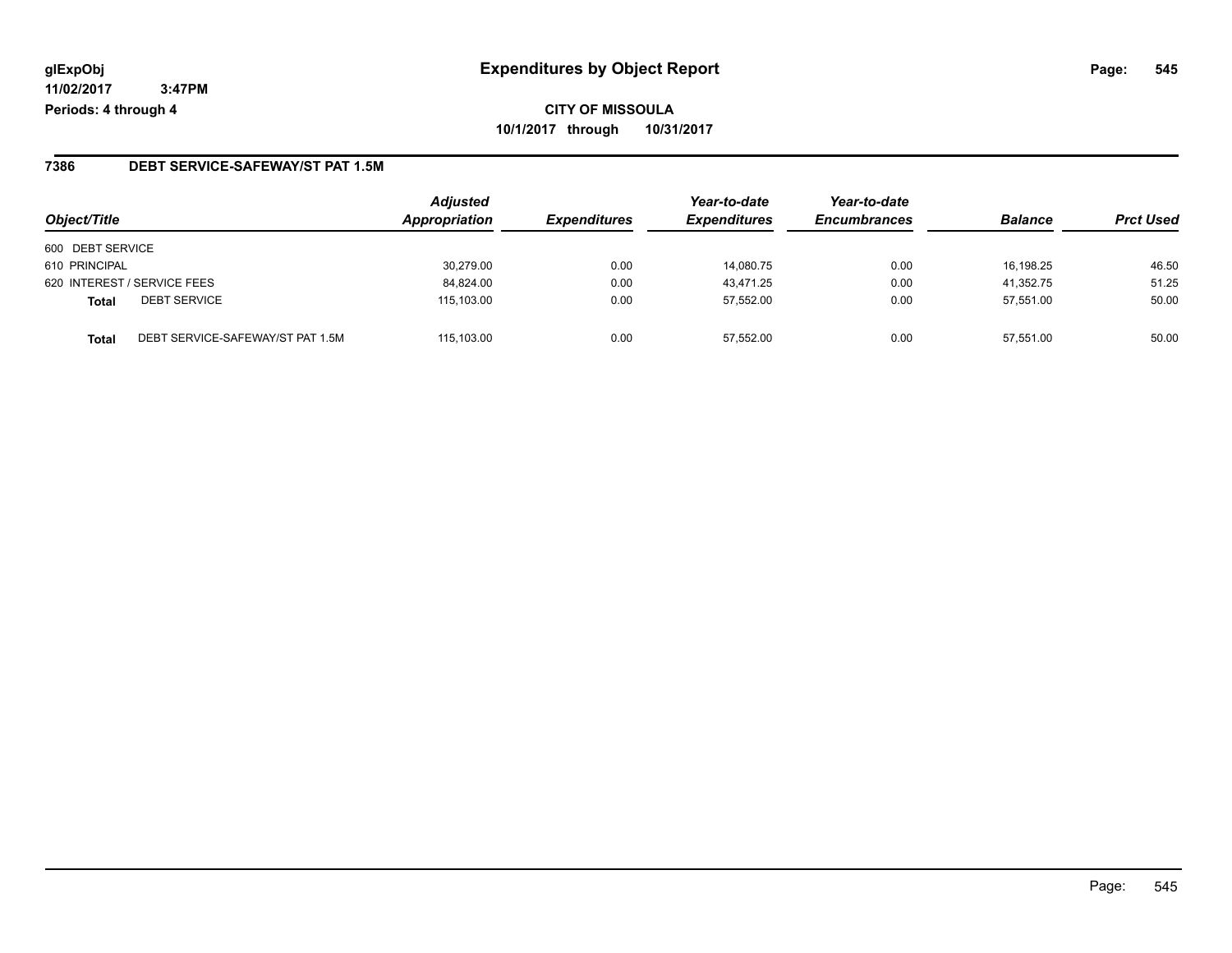# **7387 DEBT SERVICE-BROWNFIELD RLF 1.125M**

**390 NON-DEPARTMENTAL**

| Object/Title                        | <b>Adjusted</b><br>Appropriation | <b>Expenditures</b> | Year-to-date<br><b>Expenditures</b> | Year-to-date<br><b>Encumbrances</b> | <b>Balance</b> | <b>Prct Used</b> |
|-------------------------------------|----------------------------------|---------------------|-------------------------------------|-------------------------------------|----------------|------------------|
| 600 DEBT SERVICE                    |                                  |                     |                                     |                                     |                |                  |
| 610 PRINCIPAL                       | 33,623.00                        | 0.00                | 0.00                                | 0.00                                | 33.623.00      | 0.00             |
| 620 INTEREST / SERVICE FEES         | 24,469.00                        | 0.00                | 0.00                                | 0.00                                | 24.469.00      | 0.00             |
| <b>DEBT SERVICE</b><br><b>Total</b> | 58,092.00                        | 0.00                | 0.00                                | 0.00                                | 58,092.00      | 0.00             |
| NON-DEPARTMENTAL<br><b>Total</b>    | 58,092.00                        | 0.00                | 0.00                                | 0.00                                | 58.092.00      | 0.00             |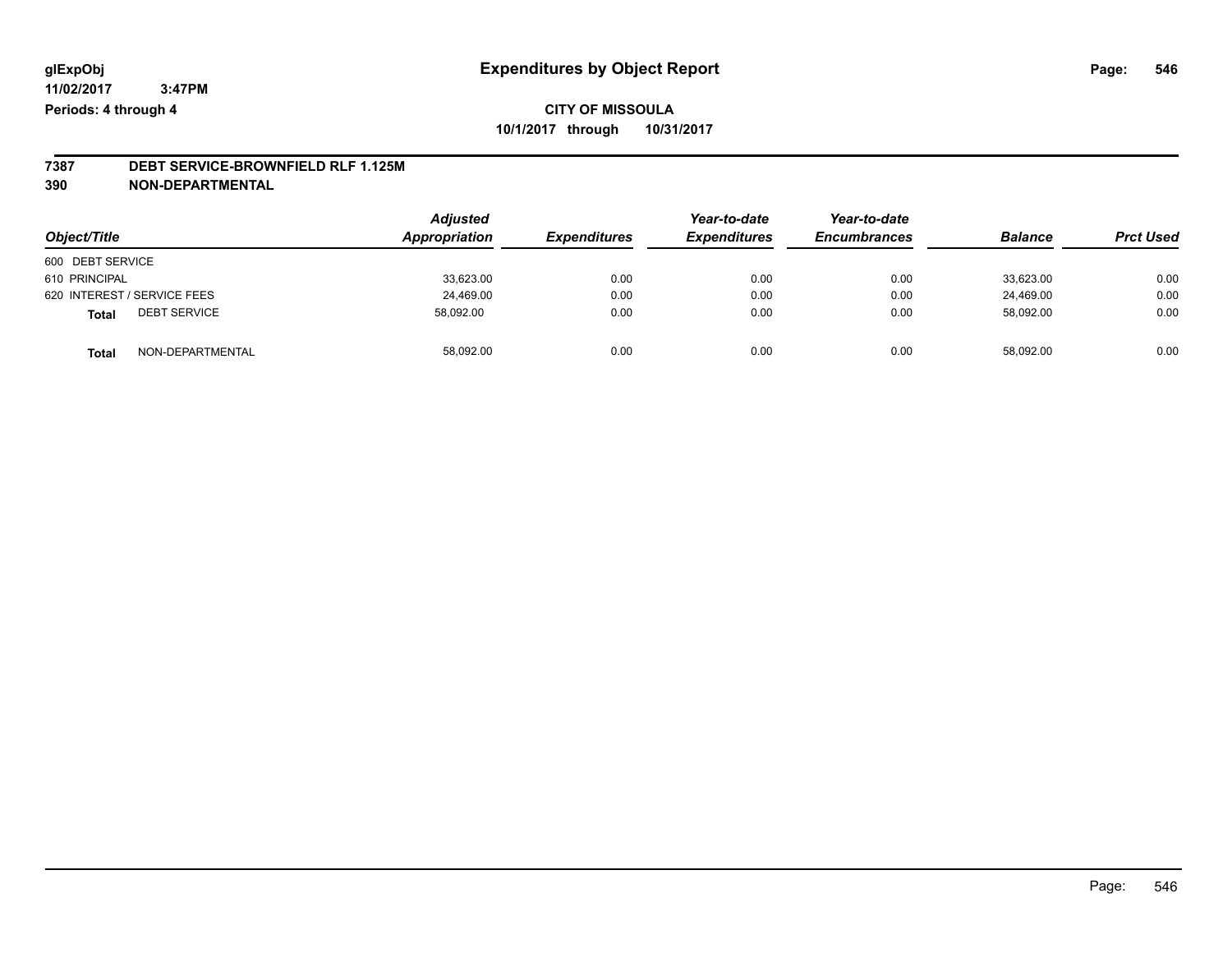#### **glExpObj Expenditures by Object Report Page: 547**

**11/02/2017 3:47PM Periods: 4 through 4**

#### **7387 DEBT SERVICE-BROWNFIELD RLF 1.125M**

| Object/Title                                       | <b>Adjusted</b><br>Appropriation | <b>Expenditures</b> | Year-to-date<br><b>Expenditures</b> | Year-to-date<br><b>Encumbrances</b> | <b>Balance</b> | <b>Prct Used</b> |
|----------------------------------------------------|----------------------------------|---------------------|-------------------------------------|-------------------------------------|----------------|------------------|
| 600 DEBT SERVICE                                   |                                  |                     |                                     |                                     |                |                  |
| 610 PRINCIPAL                                      | 33,623.00                        | 0.00                | 0.00                                | 0.00                                | 33,623.00      | 0.00             |
| 620 INTEREST / SERVICE FEES                        | 24,469.00                        | 0.00                | 0.00                                | 0.00                                | 24,469.00      | 0.00             |
| <b>DEBT SERVICE</b><br><b>Total</b>                | 58,092.00                        | 0.00                | 0.00                                | 0.00                                | 58.092.00      | 0.00             |
| DEBT SERVICE-BROWNFIELD RLF 1.125M<br><b>Total</b> | 58.092.00                        | 0.00                | 0.00                                | 0.00                                | 58.092.00      | 0.00             |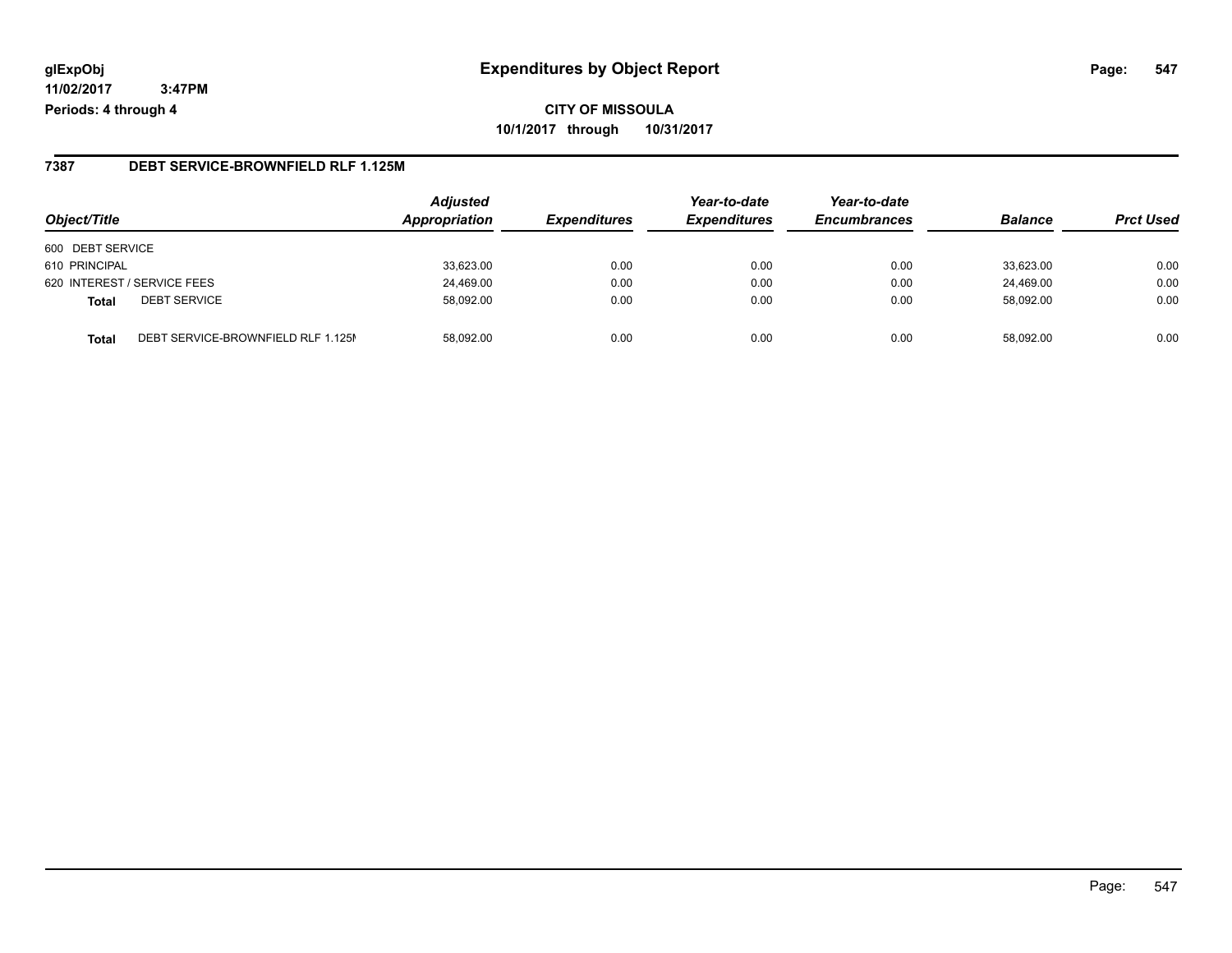**7389 DEBT SERVICE - 3.6M/5.75M**

**390 NON-DEPARTMENTAL**

|                              | <b>Adjusted</b> |                     | Year-to-date        | Year-to-date        | <b>Balance</b> | <b>Prct Used</b> |
|------------------------------|-----------------|---------------------|---------------------|---------------------|----------------|------------------|
| Object/Title                 | Appropriation   | <b>Expenditures</b> | <b>Expenditures</b> | <b>Encumbrances</b> |                |                  |
| 600 DEBT SERVICE             |                 |                     |                     |                     |                |                  |
| 610 PRINCIPAL                | 406.000.00      | 0.00                | 0.00                | 0.00                | 406.000.00     | 0.00             |
| 620 INTEREST / SERVICE FEES  | 269.282.00      | 0.00                | 350.00              | 0.00                | 268.932.00     | 0.13             |
| <b>DEBT SERVICE</b><br>Total | 675,282.00      | 0.00                | 350.00              | 0.00                | 674,932.00     | 0.05             |
| NON-DEPARTMENTAL<br>Total    | 675,282.00      | 0.00                | 350.00              | 0.00                | 674,932.00     | 0.05             |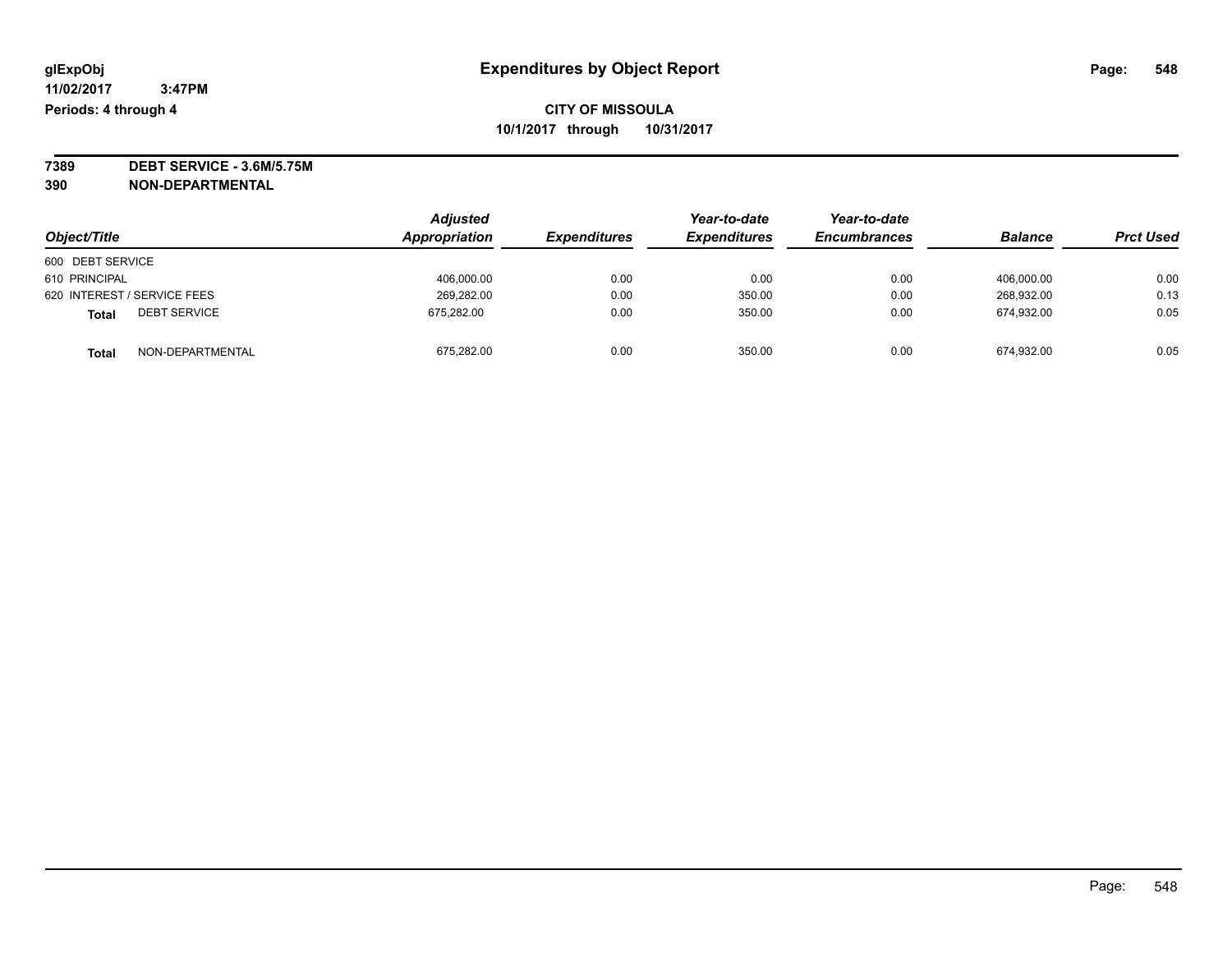**7389 DEBT SERVICE - 3.6M/5.75M**

| Object/Title                              | <b>Adjusted</b><br>Appropriation | <i><b>Expenditures</b></i> | Year-to-date<br><b>Expenditures</b> | Year-to-date<br><b>Encumbrances</b> | <b>Balance</b> | <b>Prct Used</b> |
|-------------------------------------------|----------------------------------|----------------------------|-------------------------------------|-------------------------------------|----------------|------------------|
| 600 DEBT SERVICE                          |                                  |                            |                                     |                                     |                |                  |
| 610 PRINCIPAL                             | 406,000.00                       | 0.00                       | 0.00                                | 0.00                                | 406.000.00     | 0.00             |
| 620 INTEREST / SERVICE FEES               | 269,282.00                       | 0.00                       | 350.00                              | 0.00                                | 268.932.00     | 0.13             |
| <b>DEBT SERVICE</b><br><b>Total</b>       | 675,282.00                       | 0.00                       | 350.00                              | 0.00                                | 674.932.00     | 0.05             |
| DEBT SERVICE - 3.6M/5.75M<br><b>Total</b> | 675.282.00                       | 0.00                       | 350.00                              | 0.00                                | 674.932.00     | 0.05             |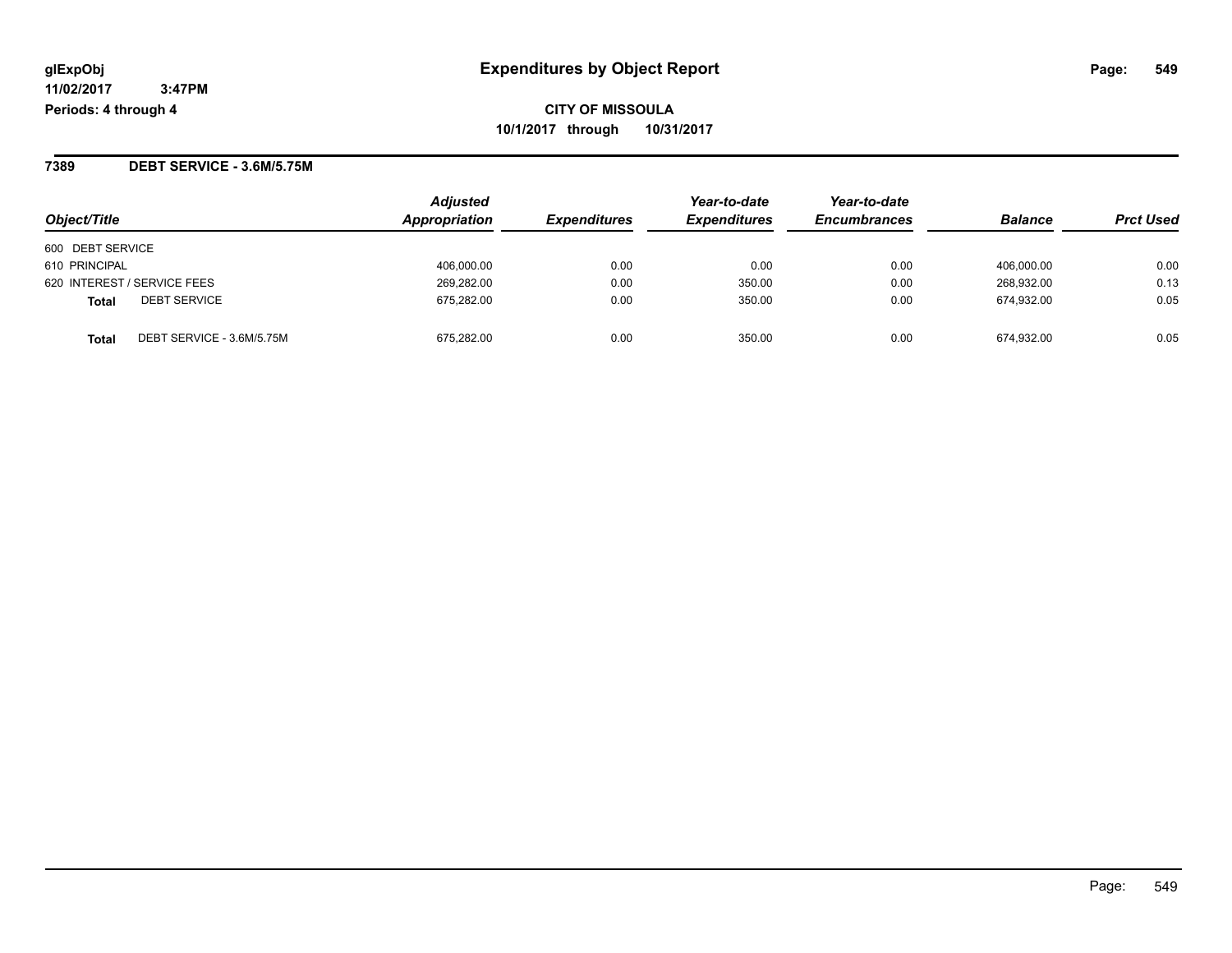# **CITY OF MISSOULA 10/1/2017 through 10/31/2017**

**7390 URDII CLEARING - 3.6M TIF**

| Object/Title                  | <b>Adjusted</b><br>Appropriation | <b>Expenditures</b> | Year-to-date<br><b>Expenditures</b> | Year-to-date<br><b>Encumbrances</b> | <b>Balance</b> | <b>Prct Used</b> |
|-------------------------------|----------------------------------|---------------------|-------------------------------------|-------------------------------------|----------------|------------------|
| 800 OTHER OBJECTS             |                                  |                     |                                     |                                     |                |                  |
| 820 TRANSFERS TO OTHER FUNDS  | 0.00                             | 0.00                | 0.00                                | 0.00                                | 0.00           | 0.00             |
| OTHER OBJECTS<br><b>Total</b> | 0.00                             | 0.00                | 0.00                                | 0.00                                | 0.00           | 0.00             |
| <b>MRA</b><br>Total           | 0.00                             | 0.00                | 0.00                                | 0.00                                | 0.00           | 0.00             |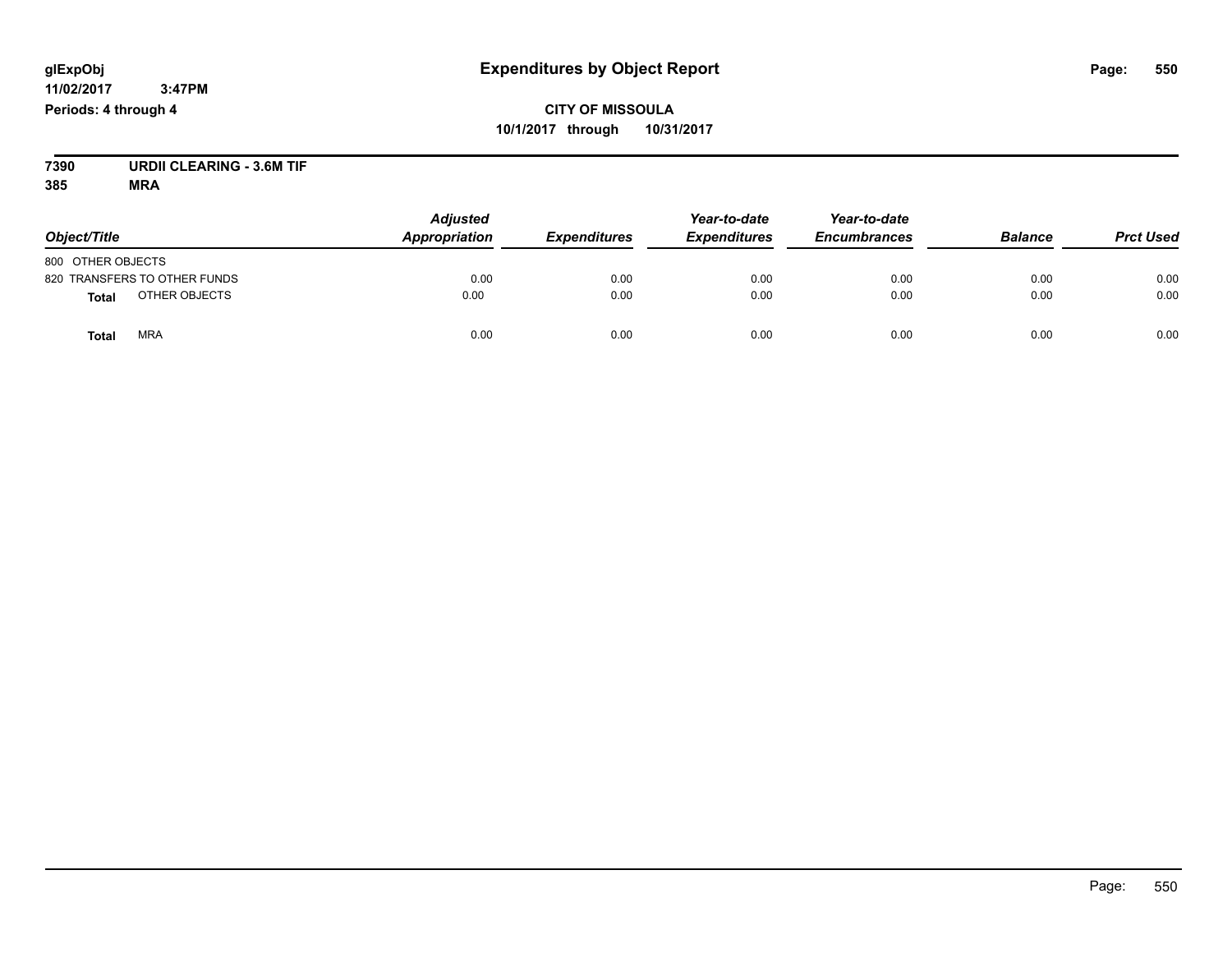**7390 URDII CLEARING - 3.6M TIF 390 NON-DEPARTMENTAL**

| Object/Title                  | <b>Adjusted</b><br>Appropriation | <i><b>Expenditures</b></i> | Year-to-date<br><b>Expenditures</b> | Year-to-date<br><b>Encumbrances</b> | <b>Balance</b> | <b>Prct Used</b> |
|-------------------------------|----------------------------------|----------------------------|-------------------------------------|-------------------------------------|----------------|------------------|
| 800 OTHER OBJECTS             |                                  |                            |                                     |                                     |                |                  |
| 820 TRANSFERS TO OTHER FUNDS  | 2,274,167.00                     | 0.00                       | 0.00                                | 0.00                                | 2,274,167.00   | 0.00             |
| OTHER OBJECTS<br><b>Total</b> | 2,274,167.00                     | 0.00                       | 0.00                                | 0.00                                | 2,274,167.00   | 0.00             |
| NON-DEPARTMENTAL<br>Tota      | 2,274,167.00                     | 0.00                       | 0.00                                | 0.00                                | 2,274,167.00   | 0.00             |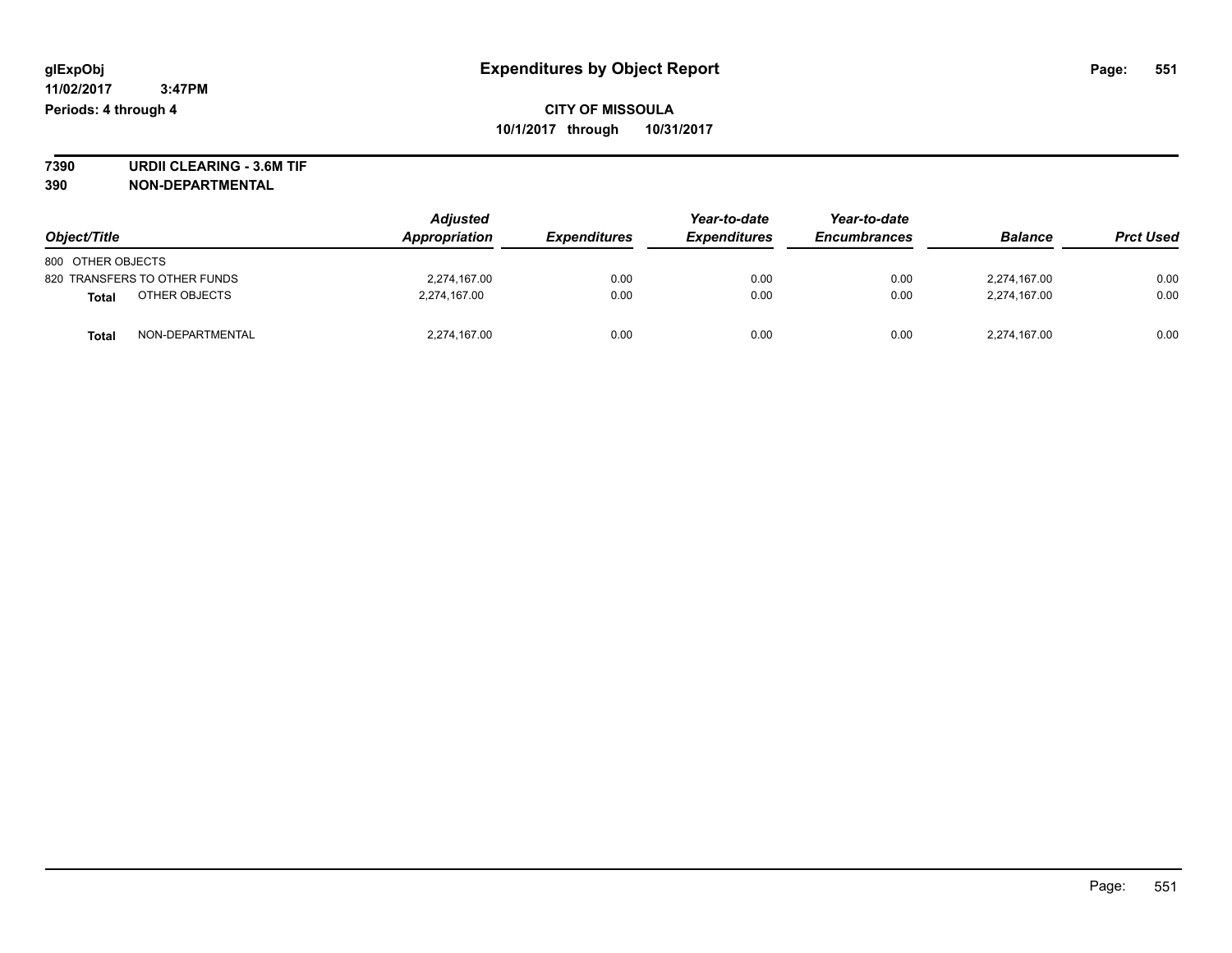**7390 URDII CLEARING - 3.6M TIF**

|                                           | <b>Adjusted</b>      |                            | Year-to-date               | Year-to-date        |                |                  |
|-------------------------------------------|----------------------|----------------------------|----------------------------|---------------------|----------------|------------------|
| Object/Title                              | <b>Appropriation</b> | <i><b>Expenditures</b></i> | <i><b>Expenditures</b></i> | <b>Encumbrances</b> | <b>Balance</b> | <b>Prct Used</b> |
| 800 OTHER OBJECTS                         |                      |                            |                            |                     |                |                  |
| 820 TRANSFERS TO OTHER FUNDS              | 2,274,167.00         | 0.00                       | 0.00                       | 0.00                | 2,274,167.00   | 0.00             |
| OTHER OBJECTS<br><b>Total</b>             | 2,274,167.00         | 0.00                       | 0.00                       | 0.00                | 2,274,167.00   | 0.00             |
| URDII CLEARING - 3.6M TIF<br><b>Total</b> | 2,274,167.00         | 0.00                       | 0.00                       | 0.00                | 2,274,167.00   | 0.00             |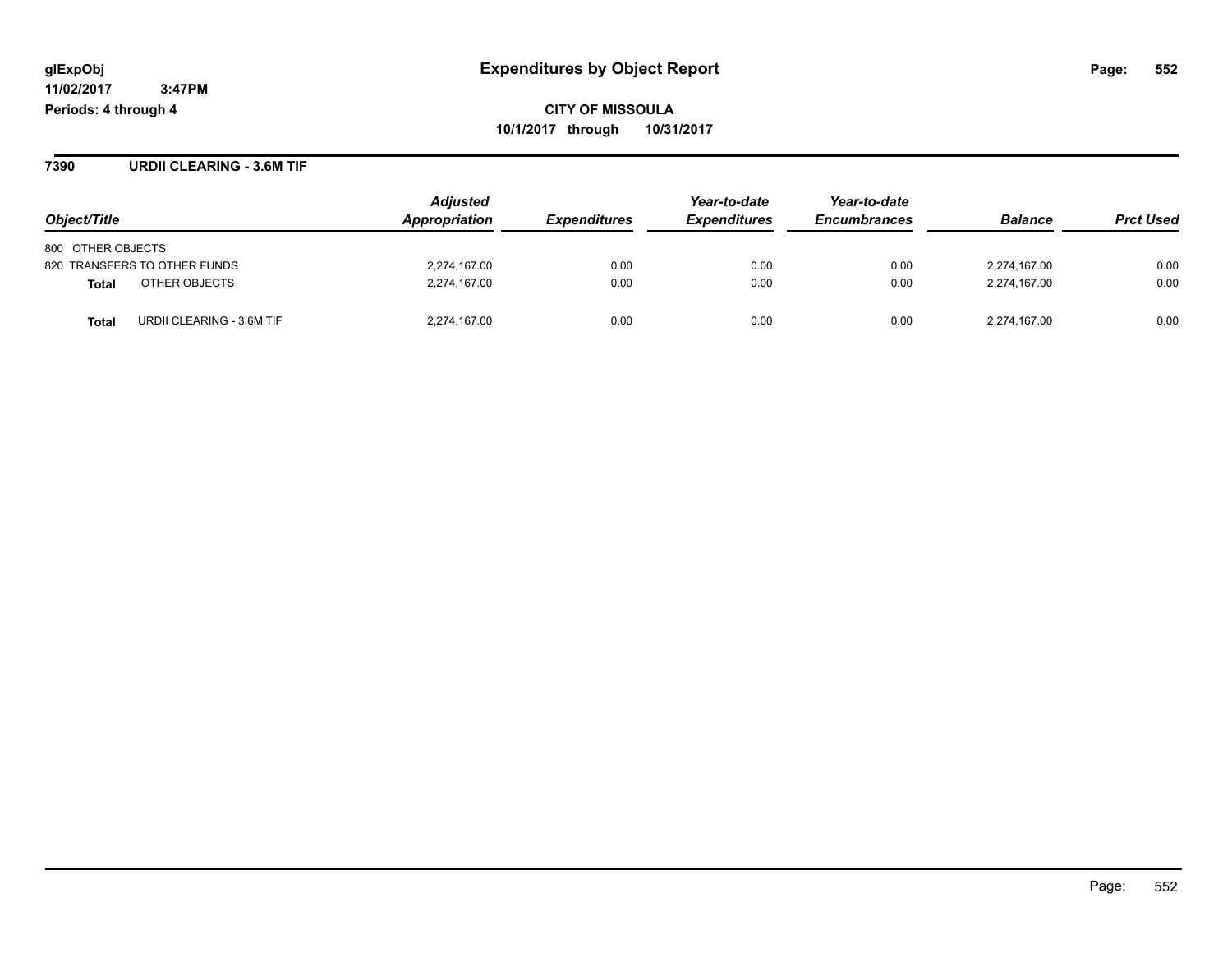**7392 MRA - URD II FUND 385 MRA**

| Object/Title                 |                                   | <b>Adjusted</b><br><b>Appropriation</b> | <b>Expenditures</b> | Year-to-date<br><b>Expenditures</b> | Year-to-date<br><b>Encumbrances</b> | <b>Balance</b> | <b>Prct Used</b> |
|------------------------------|-----------------------------------|-----------------------------------------|---------------------|-------------------------------------|-------------------------------------|----------------|------------------|
| 300 PURCHASED SERVICES       |                                   |                                         |                     |                                     |                                     |                |                  |
| 350 PROFESSIONAL SERVICES    |                                   | 32,551.00                               | 15,531.32           | 16,021.82                           | 0.00                                | 16,529.18      | 49.22            |
| Total                        | PURCHASED SERVICES                | 32,551.00                               | 15,531.32           | 16,021.82                           | 0.00                                | 16,529.18      | 49.22            |
| 700 GRANTS & CONTRIBUTIONS   |                                   |                                         |                     |                                     |                                     |                |                  |
| 700 GRANTS & CONTRIBUTIONS   |                                   | 261,500.00                              | 0.00                | 0.00                                | 0.00                                | 261,500.00     | 0.00             |
| Total                        | <b>GRANTS &amp; CONTRIBUTIONS</b> | 261,500.00                              | 0.00                | 0.00                                | 0.00                                | 261,500.00     | 0.00             |
| 800 OTHER OBJECTS            |                                   |                                         |                     |                                     |                                     |                |                  |
| 820 TRANSFERS TO OTHER FUNDS |                                   | 250,000.00                              | 0.00                | 0.00                                | 0.00                                | 250,000.00     | 0.00             |
| 845 CONTINGENCY              |                                   | 2,432,132.00                            | 0.00                | 0.00                                | 0.00                                | 2,432,132.00   | 0.00             |
| Total                        | OTHER OBJECTS                     | 2,682,132.00                            | 0.00                | 0.00                                | 0.00                                | 2,682,132.00   | 0.00             |
| 900 CAPITAL OUTLAY           |                                   |                                         |                     |                                     |                                     |                |                  |
| 930 IMPROVEMENTS             |                                   | 77,750.00                               | 0.00                | 0.00                                | 0.00                                | 77,750.00      | 0.00             |
| Total                        | <b>CAPITAL OUTLAY</b>             | 77.750.00                               | 0.00                | 0.00                                | 0.00                                | 77,750.00      | 0.00             |
| <b>MRA</b><br>Total          |                                   | 3,053,933.00                            | 15,531.32           | 16,021.82                           | 0.00                                | 3,037,911.18   | 0.52             |

Page: 553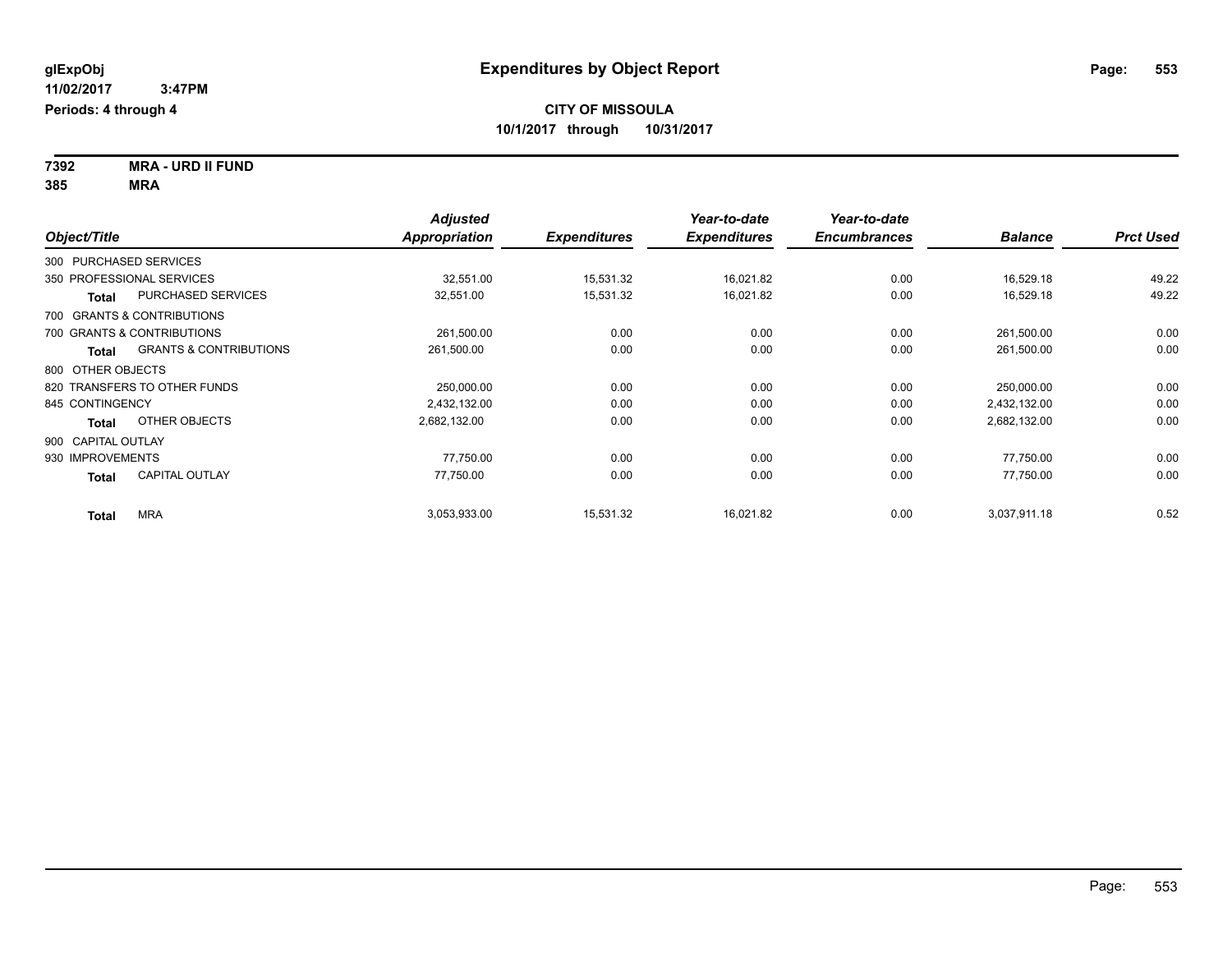**7392 MRA - URD II FUND**

|                        |                                   | <b>Adjusted</b> |                     | Year-to-date        | Year-to-date        |                |                  |
|------------------------|-----------------------------------|-----------------|---------------------|---------------------|---------------------|----------------|------------------|
| Object/Title           |                                   | Appropriation   | <b>Expenditures</b> | <b>Expenditures</b> | <b>Encumbrances</b> | <b>Balance</b> | <b>Prct Used</b> |
| 300 PURCHASED SERVICES |                                   |                 |                     |                     |                     |                |                  |
|                        | 350 PROFESSIONAL SERVICES         | 32,551.00       | 15,531.32           | 16,021.82           | 0.00                | 16,529.18      | 49.22            |
| Total                  | PURCHASED SERVICES                | 32,551.00       | 15,531.32           | 16,021.82           | 0.00                | 16,529.18      | 49.22            |
|                        | 700 GRANTS & CONTRIBUTIONS        |                 |                     |                     |                     |                |                  |
|                        | 700 GRANTS & CONTRIBUTIONS        | 261,500.00      | 0.00                | 0.00                | 0.00                | 261,500.00     | 0.00             |
| <b>Total</b>           | <b>GRANTS &amp; CONTRIBUTIONS</b> | 261,500.00      | 0.00                | 0.00                | 0.00                | 261,500.00     | 0.00             |
| 800 OTHER OBJECTS      |                                   |                 |                     |                     |                     |                |                  |
|                        | 820 TRANSFERS TO OTHER FUNDS      | 250,000.00      | 0.00                | 0.00                | 0.00                | 250,000.00     | 0.00             |
| 845 CONTINGENCY        |                                   | 2,432,132.00    | 0.00                | 0.00                | 0.00                | 2,432,132.00   | 0.00             |
| <b>Total</b>           | OTHER OBJECTS                     | 2,682,132.00    | 0.00                | 0.00                | 0.00                | 2,682,132.00   | 0.00             |
| 900 CAPITAL OUTLAY     |                                   |                 |                     |                     |                     |                |                  |
| 930 IMPROVEMENTS       |                                   | 77,750.00       | 0.00                | 0.00                | 0.00                | 77,750.00      | 0.00             |
| Total                  | <b>CAPITAL OUTLAY</b>             | 77,750.00       | 0.00                | 0.00                | 0.00                | 77,750.00      | 0.00             |
| <b>Total</b>           | <b>MRA - URD II FUND</b>          | 3,053,933.00    | 15,531.32           | 16,021.82           | 0.00                | 3,037,911.18   | 0.52             |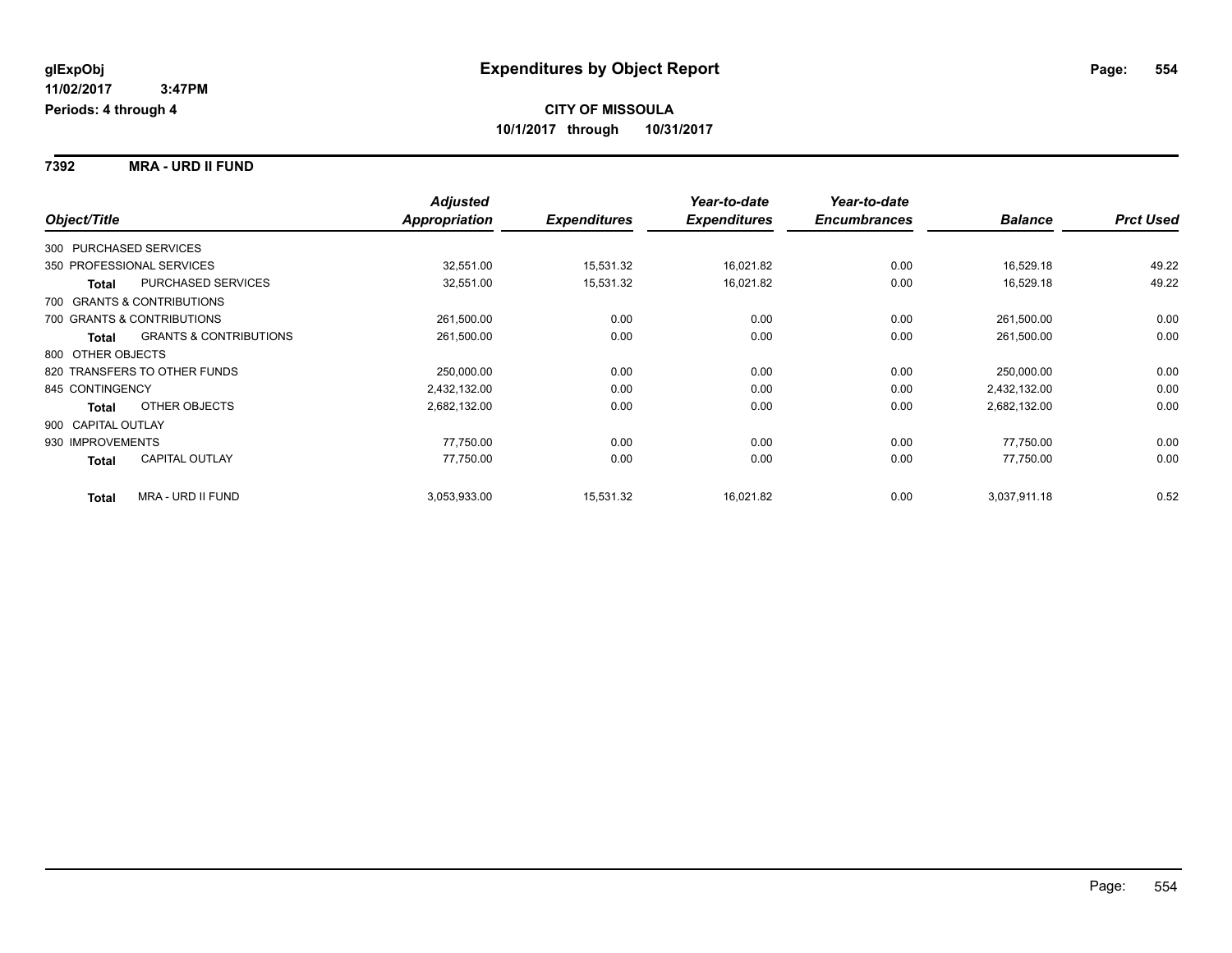**7393 MRA - URD III FUND 385 MRA**

|                                            | <b>Adjusted</b> |                     | Year-to-date        | Year-to-date        |                |                  |
|--------------------------------------------|-----------------|---------------------|---------------------|---------------------|----------------|------------------|
| Object/Title                               | Appropriation   | <b>Expenditures</b> | <b>Expenditures</b> | <b>Encumbrances</b> | <b>Balance</b> | <b>Prct Used</b> |
| 100 PERSONAL SERVICES                      |                 |                     |                     |                     |                |                  |
| 110 SALARIES AND WAGES                     | 420,876.00      | 33,219.18           | 124,399.22          | 0.00                | 296,476.78     | 29.56            |
| 120 OVERTIME                               | 5.000.00        | 0.00                | 0.00                | 0.00                | 5,000.00       | 0.00             |
| <b>140 EMPLOYER CONTRIBUTIONS</b>          | 135.737.00      | 10,894.38           | 46,576.76           | 0.00                | 89,160.24      | 34.31            |
| 141 STATE RETIREMENT CONTRIBUTIONS         | 426.00          | 0.00                | 55.93               | 0.00                | 370.07         | 13.13            |
| 190 PENSION EXPENSE                        | 0.00            | 0.00                | 0.00                | 0.00                | 0.00           | 0.00             |
| PERSONAL SERVICES<br>Total                 | 562,039.00      | 44,113.56           | 171,031.91          | 0.00                | 391,007.09     | 30.43            |
| 200 SUPPLIES                               |                 |                     |                     |                     |                |                  |
| 210 OFFICE SUPPLIES                        | 4,000.00        | 339.97              | 641.56              | 0.00                | 3,358.44       | 16.04            |
| 220 OPERATING SUPPLIES                     | 500.00          | 0.00                | 0.00                | 0.00                | 500.00         | 0.00             |
| 230 REPAIR/MAINTENANCE                     | 828.00          | 0.00                | 0.00                | 0.00                | 828.00         | 0.00             |
| 231 GASOLINE                               | 400.00          | 82.25               | 82.25               | 0.00                | 317.75         | 20.56            |
| 240 OTHER SUPPLIES                         | 3,398.00        | 922.08              | 922.08              | 0.00                | 2,475.92       | 27.14            |
| <b>SUPPLIES</b><br>Total                   | 9,126.00        | 1,344.30            | 1,645.89            | 0.00                | 7,480.11       | 18.04            |
| 300 PURCHASED SERVICES                     |                 |                     |                     |                     |                |                  |
| 310 COMMUNICATIONS                         | 800.00          | 0.00                | 16.08               | 0.00                | 783.92         | 2.01             |
| 320 PRINTING & DUPLICATING                 | 3,000.00        | 487.21              | 487.21              | 0.00                | 2,512.79       | 16.24            |
| 330 PUBLICITY, SUBSCRIPTIONS & DUES        | 3,000.00        | 140.00              | 1,267.82            | 0.00                | 1,732.18       | 42.26            |
| 344 TELEPHONE SERVICE                      | 1,300.00        | 19.57               | 25.05               | 0.00                | 1,274.95       | 1.93             |
| 345 GARBAGE                                | 565.00          | 0.00                | 0.00                | 0.00                | 565.00         | 0.00             |
| 350 PROFESSIONAL SERVICES                  | 1,076,507.00    | 85,393.43           | 144,151.03          | 0.00                | 932,355.97     | 13.39            |
| 360 REPAIR & MAINTENANCE                   | 6,990.00        | 347.30              | 1,041.90            | 0.00                | 5,948.10       | 14.91            |
| 370 TRAVEL                                 | 3,500.00        | 718.65              | 718.65              | 0.00                | 2,781.35       | 20.53            |
| 380 TRAINING                               | 4,500.00        | 288.24              | 1,735.54            | 0.00                | 2,764.46       | 38.57            |
| 390 OTHER PURCHASED SERVICES               | 500.00          | 0.00                | 0.00                | 0.00                | 500.00         | 0.00             |
| PURCHASED SERVICES<br><b>Total</b>         | 1,100,662.00    | 87,394.40           | 149,443.28          | 0.00                | 951,218.72     | 13.58            |
| 600 DEBT SERVICE                           |                 |                     |                     |                     |                |                  |
| 610 PRINCIPAL                              | 0.00            | 0.00                | 0.00                | 0.00                | 0.00           | 0.00             |
| <b>DEBT SERVICE</b><br><b>Total</b>        | 0.00            | 0.00                | 0.00                | 0.00                | 0.00           | 0.00             |
| 700 GRANTS & CONTRIBUTIONS                 |                 |                     |                     |                     |                |                  |
| 700 GRANTS & CONTRIBUTIONS                 | 6,514,995.00    | 62,575.00           | 112,575.00          | 0.00                | 6,402,420.00   | 1.73             |
| <b>GRANTS &amp; CONTRIBUTIONS</b><br>Total | 6,514,995.00    | 62,575.00           | 112,575.00          | 0.00                | 6,402,420.00   | 1.73             |
| 0.00000711500015070                        |                 |                     |                     |                     |                |                  |

800 OTHER OBJECTS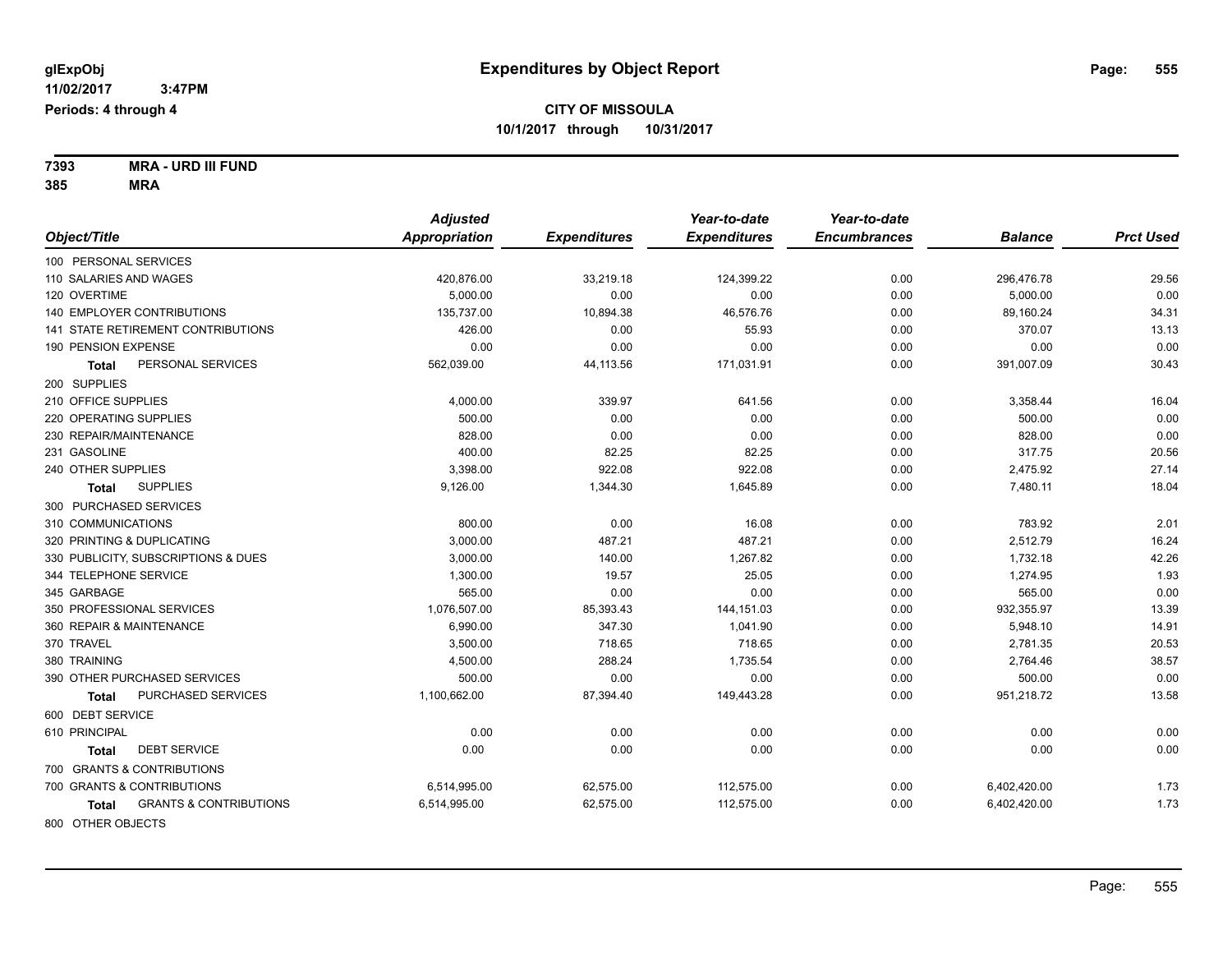| 7393 | <b>MRA - URD III FUND</b> |
|------|---------------------------|
| 385  | MRA                       |

| Object/Title       |                              | <b>Adjusted</b><br>Appropriation<br><b>Expenditures</b> | Year-to-date | Year-to-date        |                     |                |                  |
|--------------------|------------------------------|---------------------------------------------------------|--------------|---------------------|---------------------|----------------|------------------|
|                    |                              |                                                         |              | <b>Expenditures</b> | <b>Encumbrances</b> | <b>Balance</b> | <b>Prct Used</b> |
|                    | 820 TRANSFERS TO OTHER FUNDS | 0.00                                                    | 0.00         | 0.00                | 0.00                | 0.00           | 0.00             |
| 845 CONTINGENCY    |                              | 166.188.00                                              | 0.00         | 0.00                | 0.00                | 166.188.00     | 0.00             |
| <b>Total</b>       | OTHER OBJECTS                | 166.188.00                                              | 0.00         | 0.00                | 0.00                | 166,188.00     | 0.00             |
| 900 CAPITAL OUTLAY |                              |                                                         |              |                     |                     |                |                  |
| 910 LAND           |                              | 1.611.000.00                                            | 25.815.70    | $-1.584.55$         | 0.00                | 1.612.584.55   | $-0.10$          |
| 930 IMPROVEMENTS   |                              | 4.546.517.00                                            | 779.551.14   | 1.178.956.23        | 0.00                | 3.367.560.77   | 25.93            |
| <b>Total</b>       | <b>CAPITAL OUTLAY</b>        | 6.157.517.00                                            | 805,366.84   | 1,177,371.68        | 0.00                | 4,980,145.32   | 19.12            |
| <b>Total</b>       | <b>MRA</b>                   | 14.510.527.00                                           | 1.000.794.10 | 1.612.067.76        | 0.00                | 12.898.459.24  | 11.11            |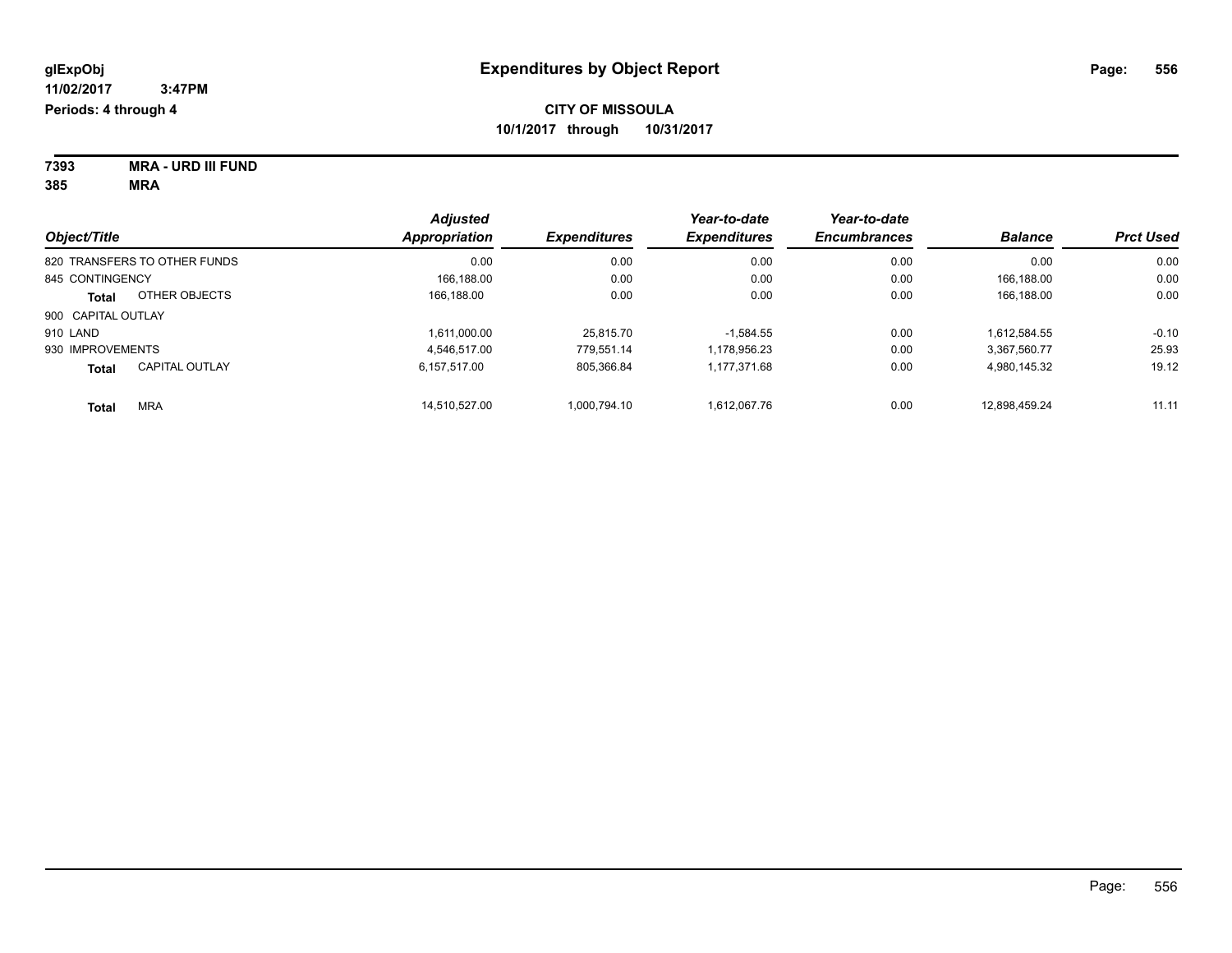**7393 MRA - URD III FUND**

|                                                   | <b>Adjusted</b> |                     | Year-to-date        | Year-to-date        |                |                  |
|---------------------------------------------------|-----------------|---------------------|---------------------|---------------------|----------------|------------------|
| Object/Title                                      | Appropriation   | <b>Expenditures</b> | <b>Expenditures</b> | <b>Encumbrances</b> | <b>Balance</b> | <b>Prct Used</b> |
| 100 PERSONAL SERVICES                             |                 |                     |                     |                     |                |                  |
| 110 SALARIES AND WAGES                            | 420,876.00      | 33,219.18           | 124,399.22          | 0.00                | 296,476.78     | 29.56            |
| 120 OVERTIME                                      | 5,000.00        | 0.00                | 0.00                | 0.00                | 5,000.00       | 0.00             |
| <b>140 EMPLOYER CONTRIBUTIONS</b>                 | 135,737.00      | 10,894.38           | 46,576.76           | 0.00                | 89,160.24      | 34.31            |
| 141 STATE RETIREMENT CONTRIBUTIONS                | 426.00          | 0.00                | 55.93               | 0.00                | 370.07         | 13.13            |
| 190 PENSION EXPENSE                               | 0.00            | 0.00                | 0.00                | 0.00                | 0.00           | 0.00             |
| PERSONAL SERVICES<br><b>Total</b>                 | 562,039.00      | 44,113.56           | 171,031.91          | 0.00                | 391,007.09     | 30.43            |
| 200 SUPPLIES                                      |                 |                     |                     |                     |                |                  |
| 210 OFFICE SUPPLIES                               | 4,000.00        | 339.97              | 641.56              | 0.00                | 3,358.44       | 16.04            |
| 220 OPERATING SUPPLIES                            | 500.00          | 0.00                | 0.00                | 0.00                | 500.00         | 0.00             |
| 230 REPAIR/MAINTENANCE                            | 828.00          | 0.00                | 0.00                | 0.00                | 828.00         | 0.00             |
| 231 GASOLINE                                      | 400.00          | 82.25               | 82.25               | 0.00                | 317.75         | 20.56            |
| 240 OTHER SUPPLIES                                | 3,398.00        | 922.08              | 922.08              | 0.00                | 2,475.92       | 27.14            |
| <b>SUPPLIES</b><br><b>Total</b>                   | 9,126.00        | 1,344.30            | 1,645.89            | 0.00                | 7,480.11       | 18.04            |
| 300 PURCHASED SERVICES                            |                 |                     |                     |                     |                |                  |
| 310 COMMUNICATIONS                                | 800.00          | 0.00                | 16.08               | 0.00                | 783.92         | 2.01             |
| 320 PRINTING & DUPLICATING                        | 3,000.00        | 487.21              | 487.21              | 0.00                | 2,512.79       | 16.24            |
| 330 PUBLICITY, SUBSCRIPTIONS & DUES               | 3,000.00        | 140.00              | 1,267.82            | 0.00                | 1,732.18       | 42.26            |
| 344 TELEPHONE SERVICE                             | 1,300.00        | 19.57               | 25.05               | 0.00                | 1,274.95       | 1.93             |
| 345 GARBAGE                                       | 565.00          | 0.00                | 0.00                | 0.00                | 565.00         | 0.00             |
| 350 PROFESSIONAL SERVICES                         | 1,076,507.00    | 85,393.43           | 144, 151.03         | 0.00                | 932,355.97     | 13.39            |
| 360 REPAIR & MAINTENANCE                          | 6,990.00        | 347.30              | 1,041.90            | 0.00                | 5,948.10       | 14.91            |
| 370 TRAVEL                                        | 3,500.00        | 718.65              | 718.65              | 0.00                | 2,781.35       | 20.53            |
| 380 TRAINING                                      | 4,500.00        | 288.24              | 1,735.54            | 0.00                | 2,764.46       | 38.57            |
| 390 OTHER PURCHASED SERVICES                      | 500.00          | 0.00                | 0.00                | 0.00                | 500.00         | 0.00             |
| PURCHASED SERVICES<br><b>Total</b>                | 1,100,662.00    | 87,394.40           | 149,443.28          | 0.00                | 951,218.72     | 13.58            |
| 600 DEBT SERVICE                                  |                 |                     |                     |                     |                |                  |
| 610 PRINCIPAL                                     | 0.00            | 0.00                | 0.00                | 0.00                | 0.00           | 0.00             |
| <b>DEBT SERVICE</b><br><b>Total</b>               | 0.00            | 0.00                | 0.00                | 0.00                | 0.00           | 0.00             |
| 700 GRANTS & CONTRIBUTIONS                        |                 |                     |                     |                     |                |                  |
| 700 GRANTS & CONTRIBUTIONS                        | 6,514,995.00    | 62,575.00           | 112,575.00          | 0.00                | 6,402,420.00   | 1.73             |
| <b>GRANTS &amp; CONTRIBUTIONS</b><br><b>Total</b> | 6,514,995.00    | 62,575.00           | 112,575.00          | 0.00                | 6,402,420.00   | 1.73             |
| 800 OTHER OBJECTS                                 |                 |                     |                     |                     |                |                  |
| 820 TRANSFERS TO OTHER FUNDS                      | 0.00            | 0.00                | 0.00                | 0.00                | 0.00           | 0.00             |
|                                                   |                 |                     |                     |                     |                |                  |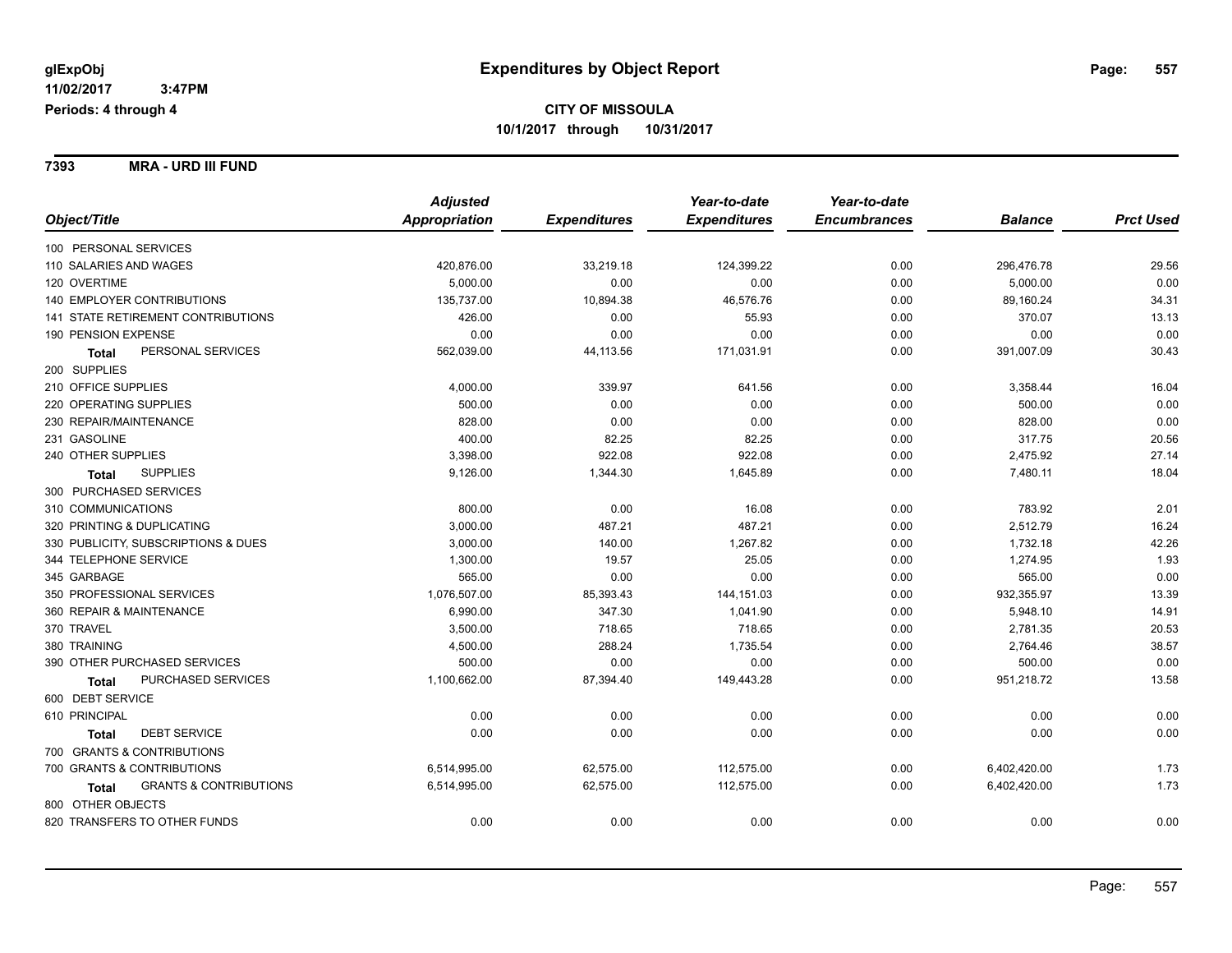**7393 MRA - URD III FUND**

| Object/Title       |                       | <b>Adjusted</b><br><b>Appropriation</b> | <b>Expenditures</b> | Year-to-date<br><b>Expenditures</b> | Year-to-date<br><b>Encumbrances</b> | <b>Balance</b> | <b>Prct Used</b> |
|--------------------|-----------------------|-----------------------------------------|---------------------|-------------------------------------|-------------------------------------|----------------|------------------|
| 845 CONTINGENCY    |                       | 166,188.00                              | 0.00                | 0.00                                | 0.00                                | 166.188.00     | 0.00             |
| <b>Total</b>       | OTHER OBJECTS         | 166,188.00                              | 0.00                | 0.00                                | 0.00                                | 166.188.00     | 0.00             |
| 900 CAPITAL OUTLAY |                       |                                         |                     |                                     |                                     |                |                  |
| 910 LAND           |                       | 1,611,000.00                            | 25,815.70           | $-1,584.55$                         | 0.00                                | 1,612,584.55   | $-0.10$          |
| 930 IMPROVEMENTS   |                       | 4.546.517.00                            | 779.551.14          | 1,178,956.23                        | 0.00                                | 3,367,560.77   | 25.93            |
| <b>Total</b>       | <b>CAPITAL OUTLAY</b> | 6,157,517.00                            | 805,366.84          | 1,177,371.68                        | 0.00                                | 4,980,145.32   | 19.12            |
| <b>Total</b>       | MRA - URD III FUND    | 14,510,527.00                           | 1,000,794.10        | 1,612,067.76                        | 0.00                                | 12,898,459.24  | 11.11            |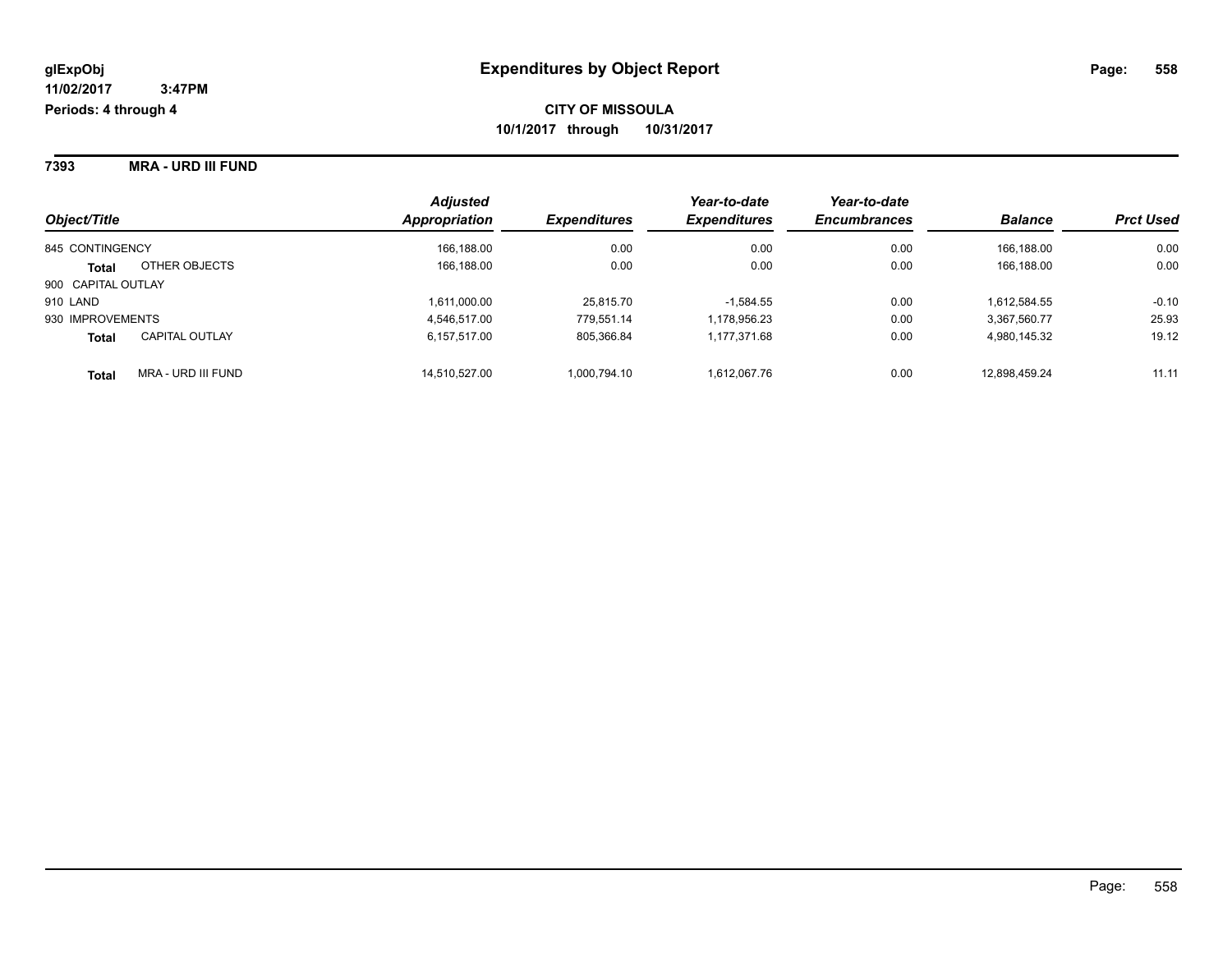## **CITY OF MISSOULA 10/1/2017 through 10/31/2017**

# **7394 MRA URD III TI DEBT CLEARING FUND**

| Object/Title                  | <b>Adjusted</b><br><b>Appropriation</b> | <i><b>Expenditures</b></i> | Year-to-date<br><b>Expenditures</b> | Year-to-date<br><b>Encumbrances</b> | <b>Balance</b> | <b>Prct Used</b> |
|-------------------------------|-----------------------------------------|----------------------------|-------------------------------------|-------------------------------------|----------------|------------------|
| 800 OTHER OBJECTS             |                                         |                            |                                     |                                     |                |                  |
| 820 TRANSFERS TO OTHER FUNDS  | 1,975,456.00                            | 0.00                       | 0.00                                | 0.00                                | 1.975.456.00   | 0.00             |
| OTHER OBJECTS<br><b>Total</b> | 1,975,456.00                            | 0.00                       | 0.00                                | 0.00                                | 1,975,456.00   | 0.00             |
| <b>MRA</b><br><b>Total</b>    | 1,975,456.00                            | 0.00                       | 0.00                                | 0.00                                | 1,975,456.00   | 0.00             |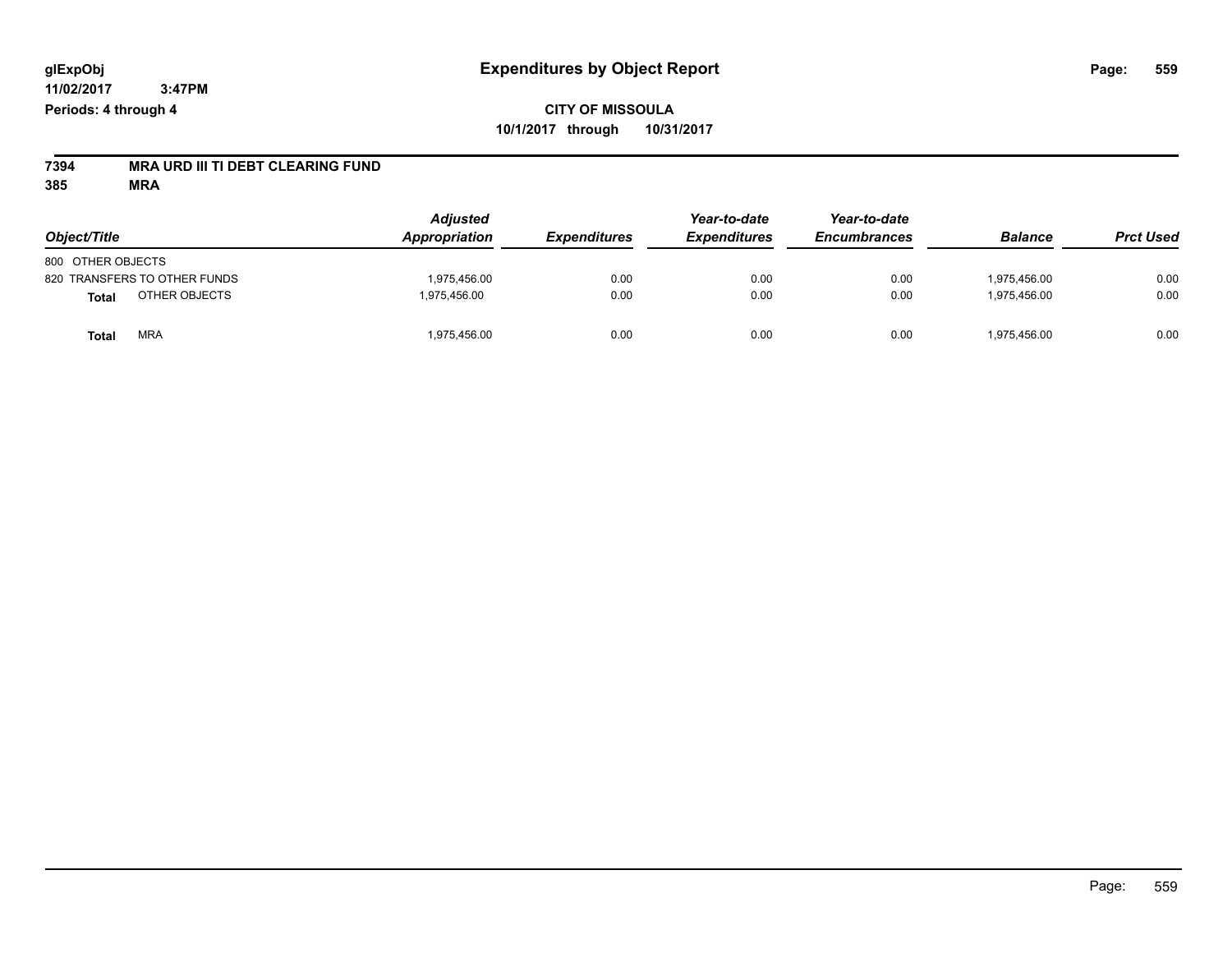#### **7394 MRA URD III TI DEBT CLEARING FUND**

| Object/Title                               | <b>Adjusted</b><br>Appropriation | <i><b>Expenditures</b></i> | Year-to-date<br><b>Expenditures</b> | Year-to-date<br><b>Encumbrances</b> | <b>Balance</b> | <b>Prct Used</b> |
|--------------------------------------------|----------------------------------|----------------------------|-------------------------------------|-------------------------------------|----------------|------------------|
| 800 OTHER OBJECTS                          |                                  |                            |                                     |                                     |                |                  |
| 820 TRANSFERS TO OTHER FUNDS               | 1.975.456.00                     | 0.00                       | 0.00                                | 0.00                                | 1.975.456.00   | 0.00             |
| OTHER OBJECTS<br><b>Total</b>              | 1.975.456.00                     | 0.00                       | 0.00                                | 0.00                                | 1.975.456.00   | 0.00             |
| MRA URD III TI DEBT CLEARING FUND<br>Total | 1.975.456.00                     | 0.00                       | 0.00                                | 0.00                                | 1.975.456.00   | 0.00             |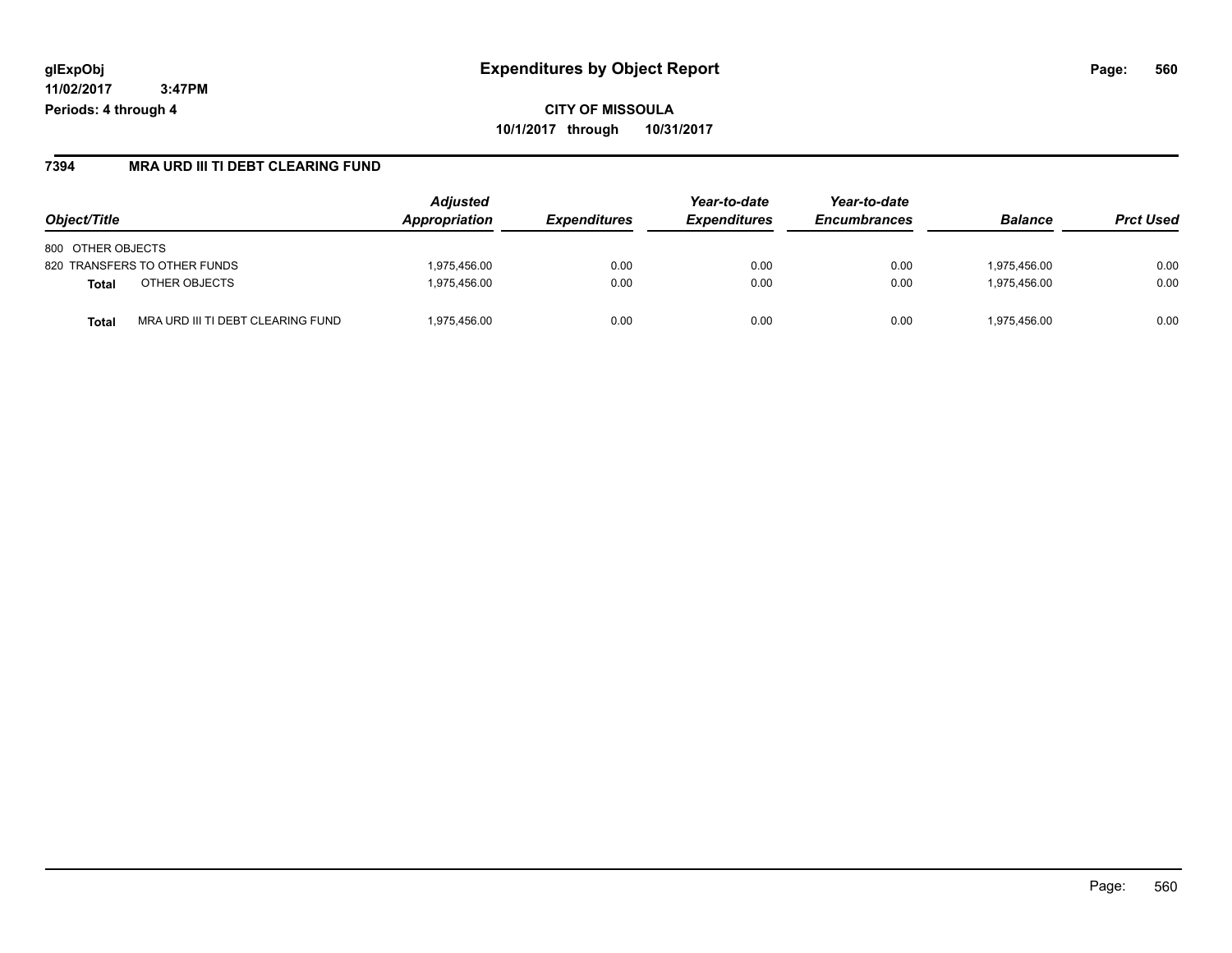### **CITY OF MISSOULA 10/1/2017 through 10/31/2017**

# **7395 MRA TAX INCREMENT DEBT SERVICE**

| Object/Title                 | <b>Adjusted</b><br>Appropriation | <b>Expenditures</b> | Year-to-date<br><b>Expenditures</b> | Year-to-date<br><b>Encumbrances</b> | <b>Balance</b> | <b>Prct Used</b> |
|------------------------------|----------------------------------|---------------------|-------------------------------------|-------------------------------------|----------------|------------------|
| 600 DEBT SERVICE             |                                  |                     |                                     |                                     |                |                  |
| 610 PRINCIPAL                | 440,000.00                       | 0.00                | 0.00                                | 0.00                                | 440.000.00     | 0.00             |
| 620 INTEREST / SERVICE FEES  | 744,513.00                       | 0.00                | 0.00                                | 0.00                                | 744.513.00     | 0.00             |
| <b>DEBT SERVICE</b><br>Total | 1,184,513.00                     | 0.00                | 0.00                                | 0.00                                | 1.184.513.00   | 0.00             |
| <b>MRA</b><br><b>Total</b>   | 1,184,513.00                     | 0.00                | 0.00                                | 0.00                                | 1,184,513.00   | 0.00             |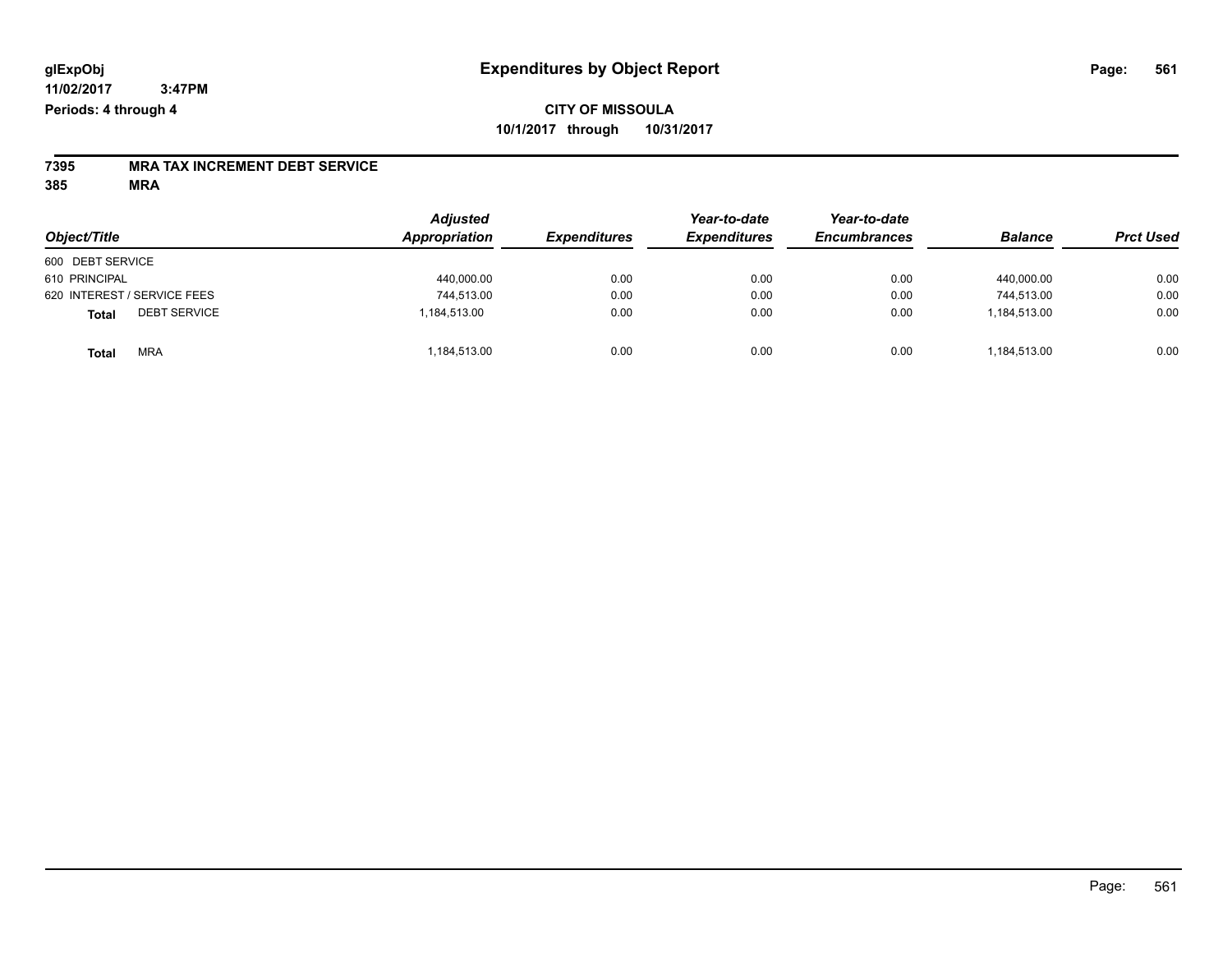**CITY OF MISSOULA 10/1/2017 through 10/31/2017**

#### **7395 MRA TAX INCREMENT DEBT SERVICE**

| Object/Title                            | <b>Adjusted</b><br>Appropriation | <b>Expenditures</b> | Year-to-date<br><b>Expenditures</b> | Year-to-date<br><b>Encumbrances</b> | <b>Balance</b> | <b>Prct Used</b> |
|-----------------------------------------|----------------------------------|---------------------|-------------------------------------|-------------------------------------|----------------|------------------|
| 600 DEBT SERVICE                        |                                  |                     |                                     |                                     |                |                  |
| 610 PRINCIPAL                           | 440,000.00                       | 0.00                | 0.00                                | 0.00                                | 440.000.00     | 0.00             |
| 620 INTEREST / SERVICE FEES             | 744,513.00                       | 0.00                | 0.00                                | 0.00                                | 744,513.00     | 0.00             |
| <b>DEBT SERVICE</b><br><b>Total</b>     | 1,184,513.00                     | 0.00                | 0.00                                | 0.00                                | 1,184,513.00   | 0.00             |
| MRA TAX INCREMENT DEBT SERVICE<br>Total | 1.184.513.00                     | 0.00                | 0.00                                | 0.00                                | 1,184,513.00   | 0.00             |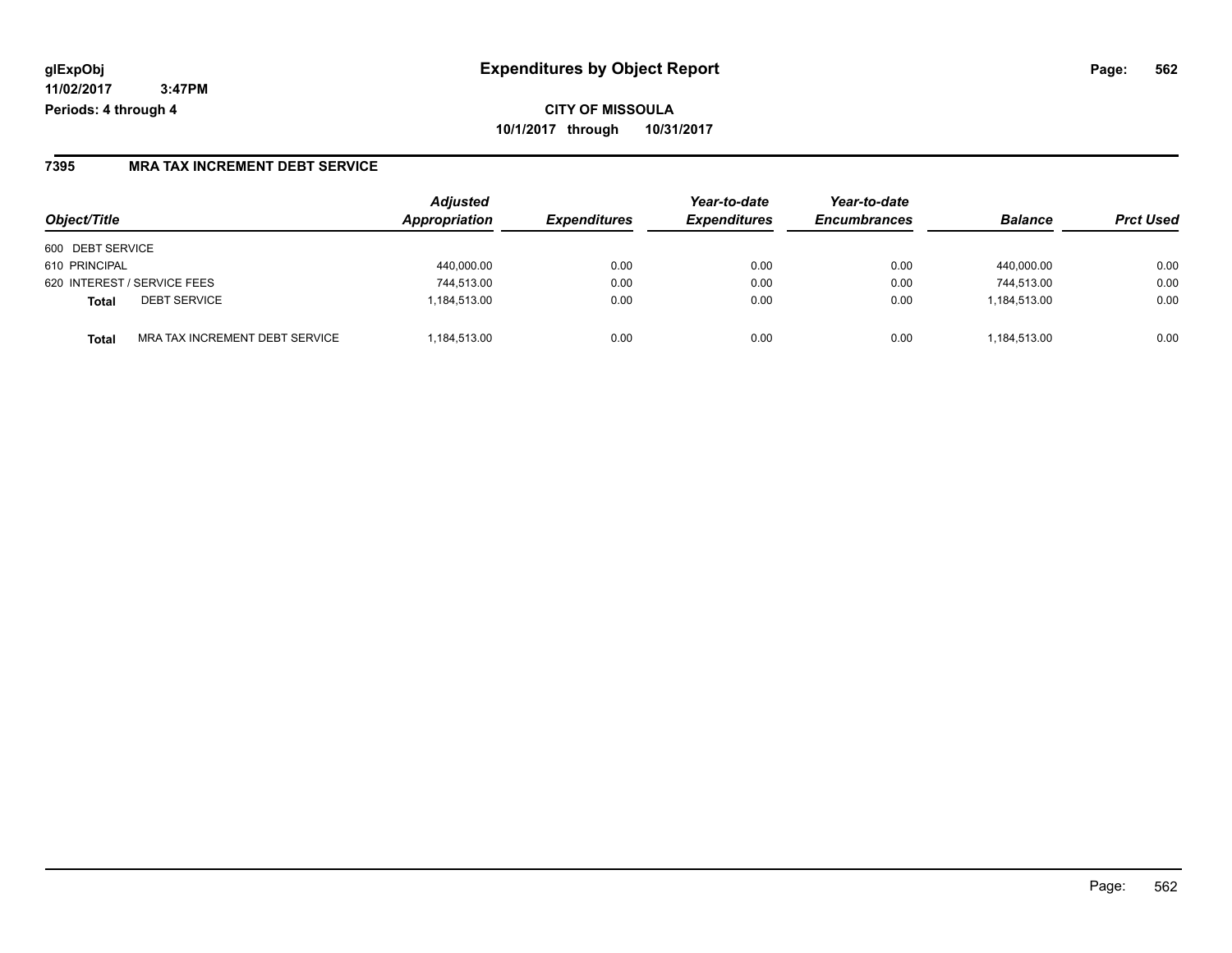# **7396 NRSS DEBT SERVICE SINKING FUND**

|                               | <b>Adjusted</b>      |                     | Year-to-date        | Year-to-date        |                |                  |
|-------------------------------|----------------------|---------------------|---------------------|---------------------|----------------|------------------|
| Object/Title                  | <b>Appropriation</b> | <b>Expenditures</b> | <b>Expenditures</b> | <b>Encumbrances</b> | <b>Balance</b> | <b>Prct Used</b> |
| 600 DEBT SERVICE              |                      |                     |                     |                     |                |                  |
| 610 PRINCIPAL                 | 30,300.00            | 0.00                | 0.00                | 0.00                | 30.300.00      | 0.00             |
| 620 INTEREST / SERVICE FEES   | 57.524.00            | 0.00                | 0.00                | 0.00                | 57.524.00      | 0.00             |
| <b>DEBT SERVICE</b><br>Total  | 87,824.00            | 0.00                | 0.00                | 0.00                | 87,824.00      | 0.00             |
| 800 OTHER OBJECTS             |                      |                     |                     |                     |                |                  |
| 820 TRANSFERS TO OTHER FUNDS  | 0.00                 | 0.00                | 0.00                | 0.00                | 0.00           | 0.00             |
| OTHER OBJECTS<br><b>Total</b> | 0.00                 | 0.00                | 0.00                | 0.00                | 0.00           | 0.00             |
| <b>MRA</b><br><b>Total</b>    | 87.824.00            | 0.00                | 0.00                | 0.00                | 87.824.00      | 0.00             |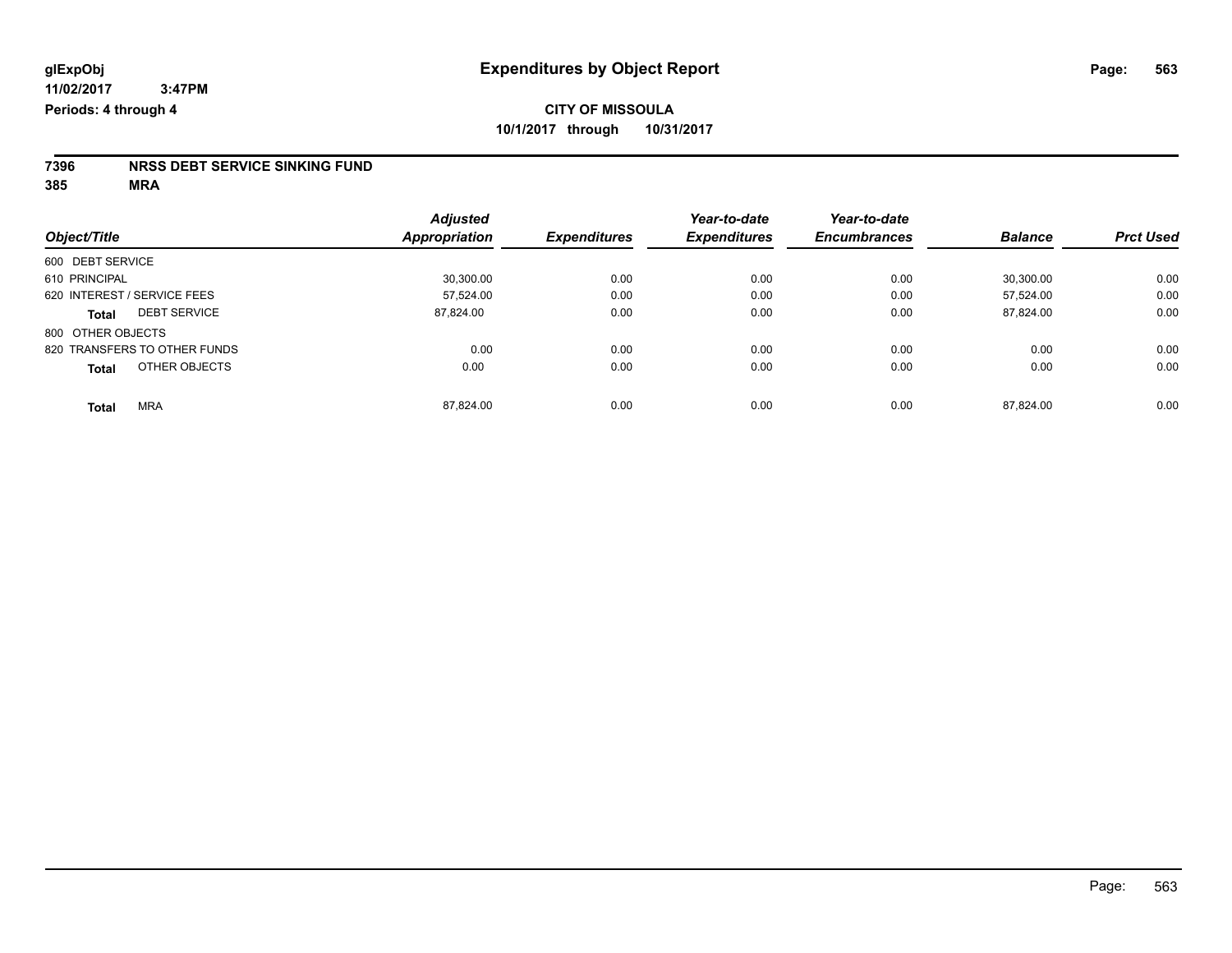#### **7396 NRSS DEBT SERVICE SINKING FUND**

|                                         | <b>Adjusted</b> |                     | Year-to-date        | Year-to-date        |                |                  |
|-----------------------------------------|-----------------|---------------------|---------------------|---------------------|----------------|------------------|
| Object/Title                            | Appropriation   | <b>Expenditures</b> | <b>Expenditures</b> | <b>Encumbrances</b> | <b>Balance</b> | <b>Prct Used</b> |
| 600 DEBT SERVICE                        |                 |                     |                     |                     |                |                  |
| 610 PRINCIPAL                           | 30.300.00       | 0.00                | 0.00                | 0.00                | 30.300.00      | 0.00             |
| 620 INTEREST / SERVICE FEES             | 57,524.00       | 0.00                | 0.00                | 0.00                | 57.524.00      | 0.00             |
| <b>DEBT SERVICE</b><br><b>Total</b>     | 87,824.00       | 0.00                | 0.00                | 0.00                | 87.824.00      | 0.00             |
| 800 OTHER OBJECTS                       |                 |                     |                     |                     |                |                  |
| 820 TRANSFERS TO OTHER FUNDS            | 0.00            | 0.00                | 0.00                | 0.00                | 0.00           | 0.00             |
| OTHER OBJECTS<br><b>Total</b>           | 0.00            | 0.00                | 0.00                | 0.00                | 0.00           | 0.00             |
| NRSS DEBT SERVICE SINKING FUND<br>Total | 87.824.00       | 0.00                | 0.00                | 0.00                | 87.824.00      | 0.00             |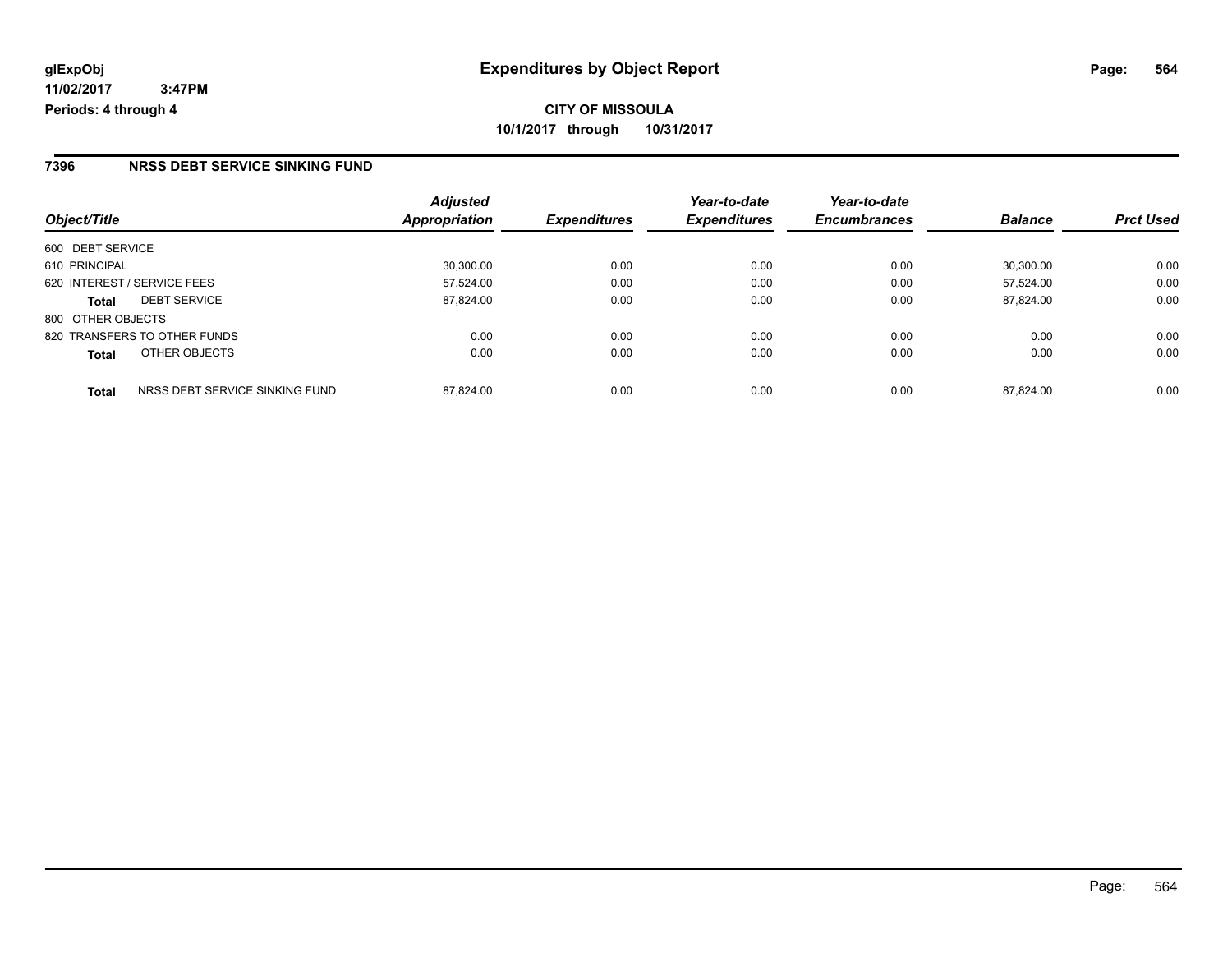**7397 NORTH RESERVE/SCOTT ST URD**

|                            |                                   | <b>Adjusted</b> |                     | Year-to-date        | Year-to-date        |                |                  |
|----------------------------|-----------------------------------|-----------------|---------------------|---------------------|---------------------|----------------|------------------|
| Object/Title               |                                   | Appropriation   | <b>Expenditures</b> | <b>Expenditures</b> | <b>Encumbrances</b> | <b>Balance</b> | <b>Prct Used</b> |
| 300 PURCHASED SERVICES     |                                   |                 |                     |                     |                     |                |                  |
| 350 PROFESSIONAL SERVICES  |                                   | 47.000.00       | 0.00                | 0.00                | 0.00                | 47.000.00      | 0.00             |
| <b>Total</b>               | <b>PURCHASED SERVICES</b>         | 47,000.00       | 0.00                | 0.00                | 0.00                | 47.000.00      | 0.00             |
| 700 GRANTS & CONTRIBUTIONS |                                   |                 |                     |                     |                     |                |                  |
| 700 GRANTS & CONTRIBUTIONS |                                   | 865,730.00      | 0.00                | 0.00                | 0.00                | 865,730.00     | 0.00             |
| Total                      | <b>GRANTS &amp; CONTRIBUTIONS</b> | 865,730.00      | 0.00                | 0.00                | 0.00                | 865,730.00     | 0.00             |
| 800 OTHER OBJECTS          |                                   |                 |                     |                     |                     |                |                  |
|                            | 820 TRANSFERS TO OTHER FUNDS      | 49.431.00       | 0.00                | 15,881.03           | 0.00                | 33.549.97      | 32.13            |
| 845 CONTINGENCY            |                                   | 99.624.00       | 0.00                | 0.00                | 0.00                | 99.624.00      | 0.00             |
| <b>Total</b>               | OTHER OBJECTS                     | 149,055.00      | 0.00                | 15,881.03           | 0.00                | 133.173.97     | 10.65            |
| <b>Total</b>               | <b>MRA</b>                        | 1,061,785.00    | 0.00                | 15,881.03           | 0.00                | 1,045,903.97   | 1.50             |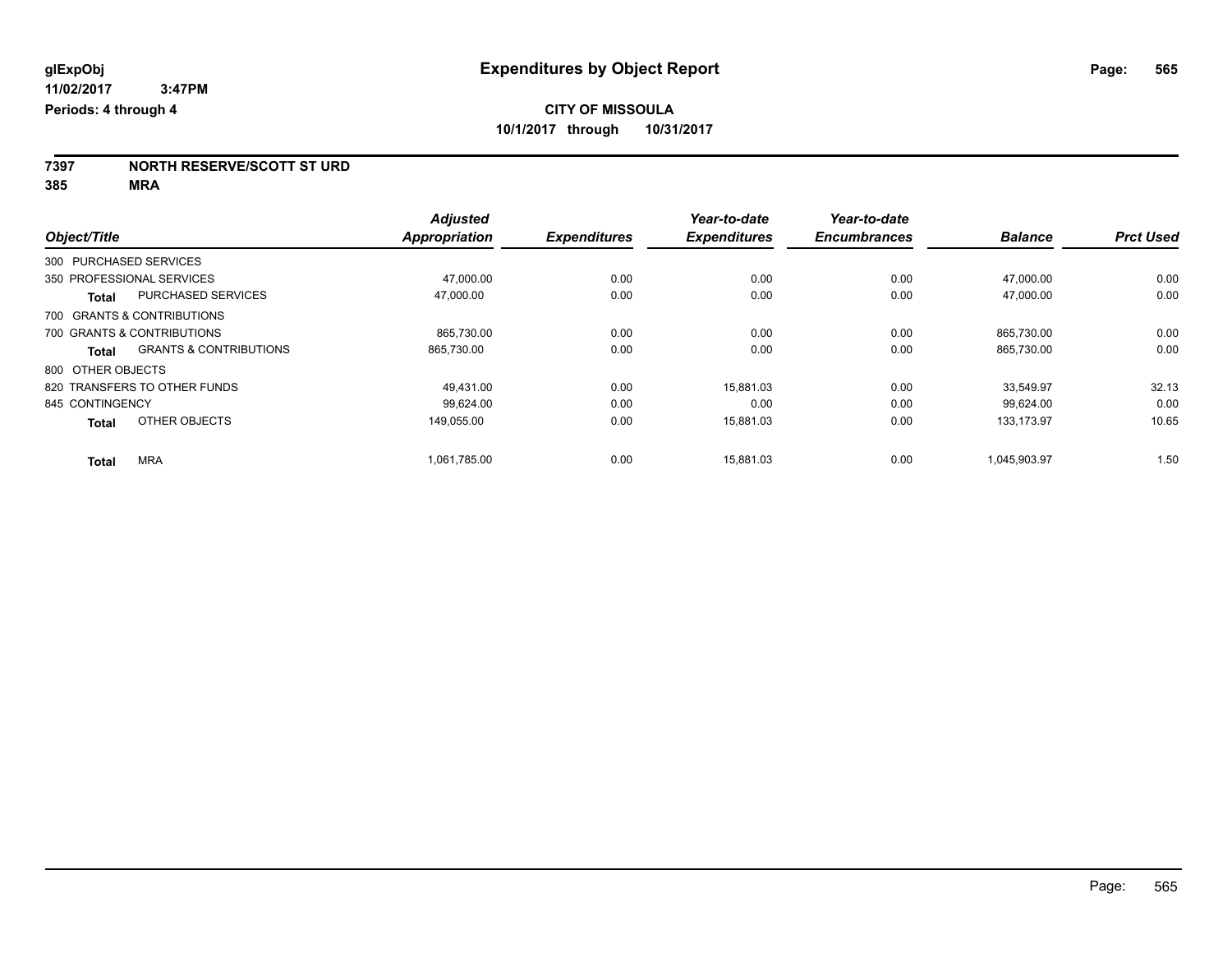#### **7397 NORTH RESERVE/SCOTT ST URD**

|                        |                                   | <b>Adjusted</b> |                     | Year-to-date        | Year-to-date        |                |                  |
|------------------------|-----------------------------------|-----------------|---------------------|---------------------|---------------------|----------------|------------------|
| Object/Title           |                                   | Appropriation   | <b>Expenditures</b> | <b>Expenditures</b> | <b>Encumbrances</b> | <b>Balance</b> | <b>Prct Used</b> |
| 300 PURCHASED SERVICES |                                   |                 |                     |                     |                     |                |                  |
|                        | 350 PROFESSIONAL SERVICES         | 47,000.00       | 0.00                | 0.00                | 0.00                | 47.000.00      | 0.00             |
| Total                  | PURCHASED SERVICES                | 47,000.00       | 0.00                | 0.00                | 0.00                | 47,000.00      | 0.00             |
|                        | 700 GRANTS & CONTRIBUTIONS        |                 |                     |                     |                     |                |                  |
|                        | 700 GRANTS & CONTRIBUTIONS        | 865,730.00      | 0.00                | 0.00                | 0.00                | 865.730.00     | 0.00             |
| Total                  | <b>GRANTS &amp; CONTRIBUTIONS</b> | 865,730.00      | 0.00                | 0.00                | 0.00                | 865,730.00     | 0.00             |
| 800 OTHER OBJECTS      |                                   |                 |                     |                     |                     |                |                  |
|                        | 820 TRANSFERS TO OTHER FUNDS      | 49,431.00       | 0.00                | 15,881.03           | 0.00                | 33,549.97      | 32.13            |
| 845 CONTINGENCY        |                                   | 99.624.00       | 0.00                | 0.00                | 0.00                | 99.624.00      | 0.00             |
| <b>Total</b>           | OTHER OBJECTS                     | 149,055.00      | 0.00                | 15,881.03           | 0.00                | 133.173.97     | 10.65            |
| <b>Total</b>           | NORTH RESERVE/SCOTT ST URD        | 1.061.785.00    | 0.00                | 15.881.03           | 0.00                | 1.045.903.97   | 1.50             |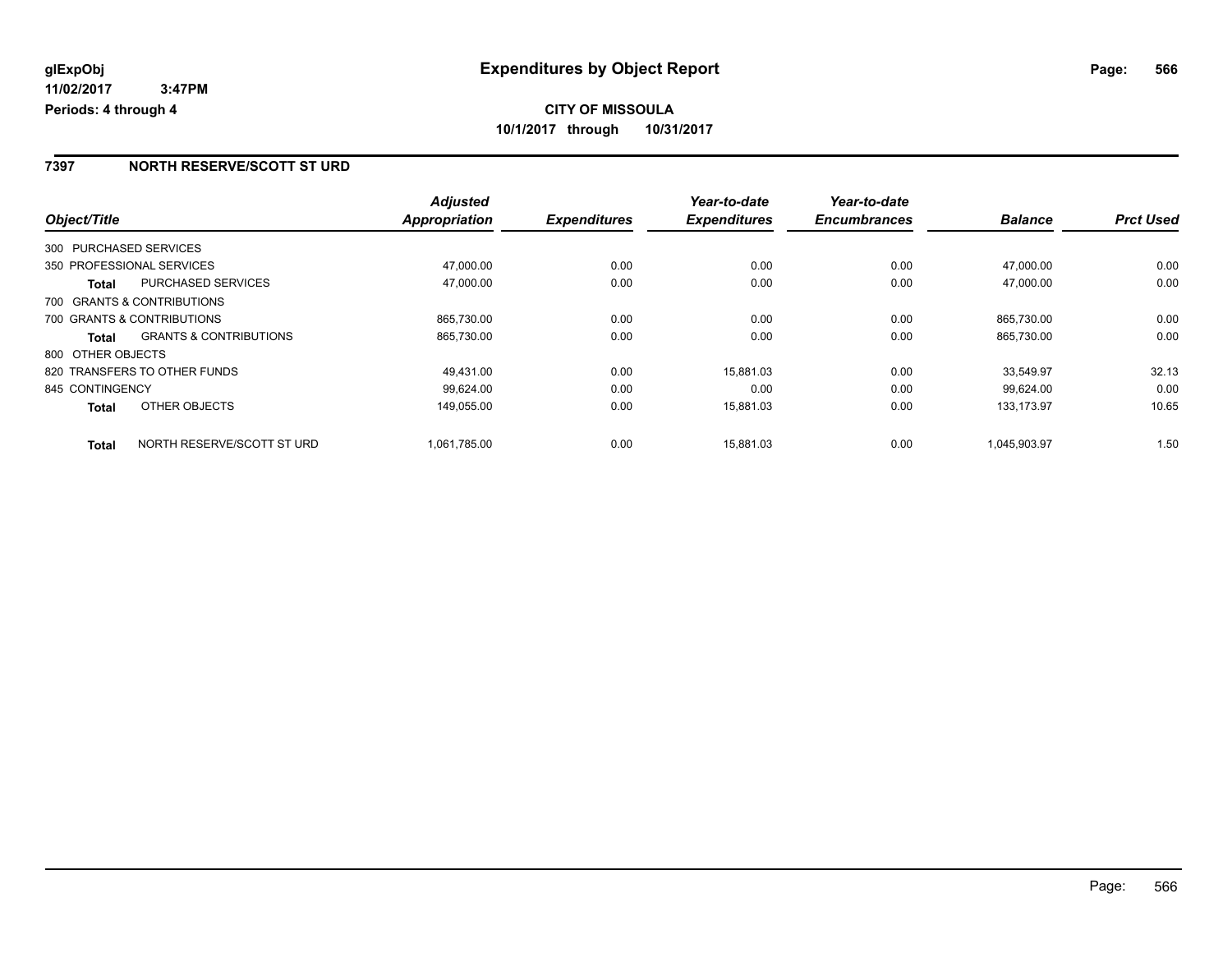#### **CITY OF MISSOULA 10/1/2017 through 10/31/2017**

# **7399 INTERMOUNTAIN BOND DEBT SERVICE**

|                                     | <b>Adjusted</b><br>Appropriation |                     | Year-to-date        | Year-to-date        |                |                  |
|-------------------------------------|----------------------------------|---------------------|---------------------|---------------------|----------------|------------------|
| Object/Title                        |                                  | <b>Expenditures</b> | <b>Expenditures</b> | <b>Encumbrances</b> | <b>Balance</b> | <b>Prct Used</b> |
| 600 DEBT SERVICE                    |                                  |                     |                     |                     |                |                  |
| 610 PRINCIPAL                       | 81,500.00                        | 0.00                | 0.00                | 0.00                | 81,500.00      | 0.00             |
| 620 INTEREST / SERVICE FEES         | 64,658.00                        | 0.00                | 0.00                | 0.00                | 64,658.00      | 0.00             |
| <b>DEBT SERVICE</b><br><b>Total</b> | 146.158.00                       | 0.00                | 0.00                | 0.00                | 146.158.00     | 0.00             |
| <b>MRA</b><br><b>Total</b>          | 146,158.00                       | 0.00                | 0.00                | 0.00                | 146.158.00     | 0.00             |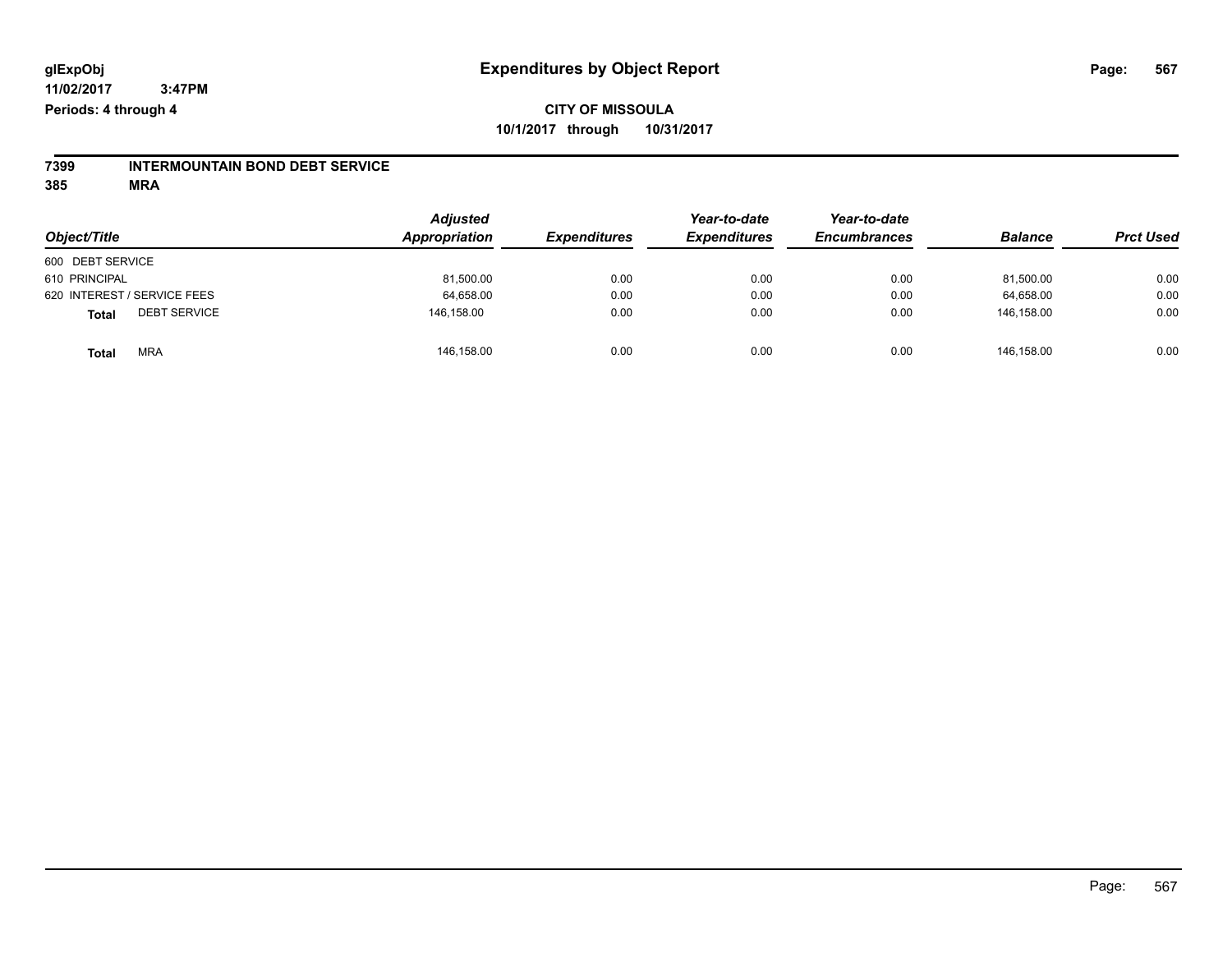#### **7399 INTERMOUNTAIN BOND DEBT SERVICE**

| Object/Title     |                                 | <b>Adjusted</b><br>Appropriation | <b>Expenditures</b> | Year-to-date<br><b>Expenditures</b> | Year-to-date<br><b>Encumbrances</b> | <b>Balance</b> | <b>Prct Used</b> |
|------------------|---------------------------------|----------------------------------|---------------------|-------------------------------------|-------------------------------------|----------------|------------------|
| 600 DEBT SERVICE |                                 |                                  |                     |                                     |                                     |                |                  |
| 610 PRINCIPAL    |                                 | 81,500.00                        | 0.00                | 0.00                                | 0.00                                | 81,500.00      | 0.00             |
|                  | 620 INTEREST / SERVICE FEES     | 64,658.00                        | 0.00                | 0.00                                | 0.00                                | 64,658.00      | 0.00             |
| Total            | <b>DEBT SERVICE</b>             | 146.158.00                       | 0.00                | 0.00                                | 0.00                                | 146.158.00     | 0.00             |
| Total            | INTERMOUNTAIN BOND DEBT SERVICE | 146.158.00                       | 0.00                | 0.00                                | 0.00                                | 146.158.00     | 0.00             |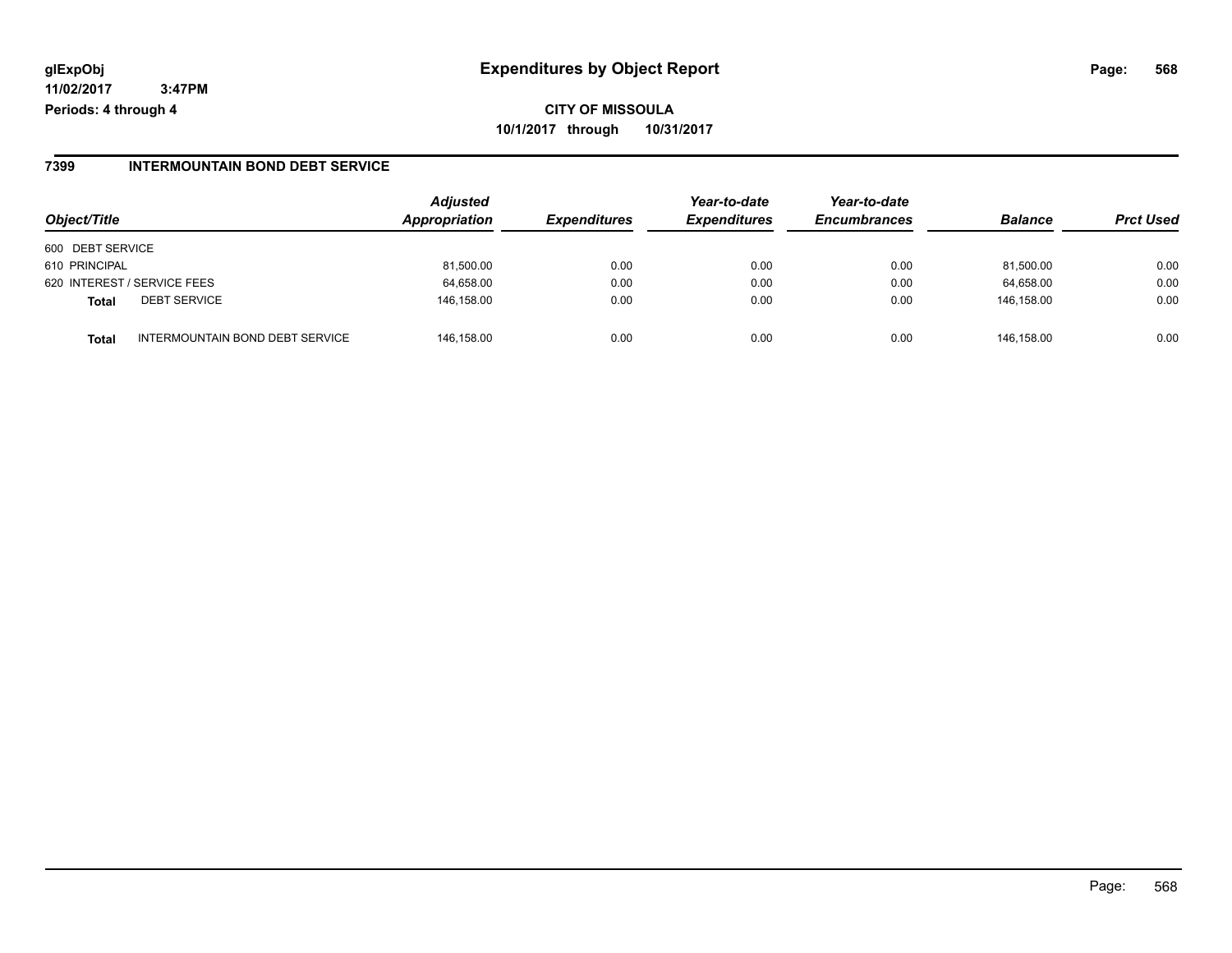**7400 FRONT ST BOND CLEARING**

| Object/Title                 | <b>Adjusted</b><br>Appropriation | <b>Expenditures</b> | Year-to-date<br><b>Expenditures</b> | Year-to-date<br><b>Encumbrances</b> | <b>Balance</b> | <b>Prct Used</b> |
|------------------------------|----------------------------------|---------------------|-------------------------------------|-------------------------------------|----------------|------------------|
| 800 OTHER OBJECTS            |                                  |                     |                                     |                                     |                |                  |
| 820 TRANSFERS TO OTHER FUNDS | 411,730.00                       | 0.00                | 0.00                                | 0.00                                | 411.730.00     | 0.00             |
| OTHER OBJECTS<br>Total       | 411.730.00                       | 0.00                | 0.00                                | 0.00                                | 411.730.00     | 0.00             |
| <b>MRA</b><br>Total          | 411,730.00                       | 0.00                | 0.00                                | 0.00                                | 411,730.00     | 0.00             |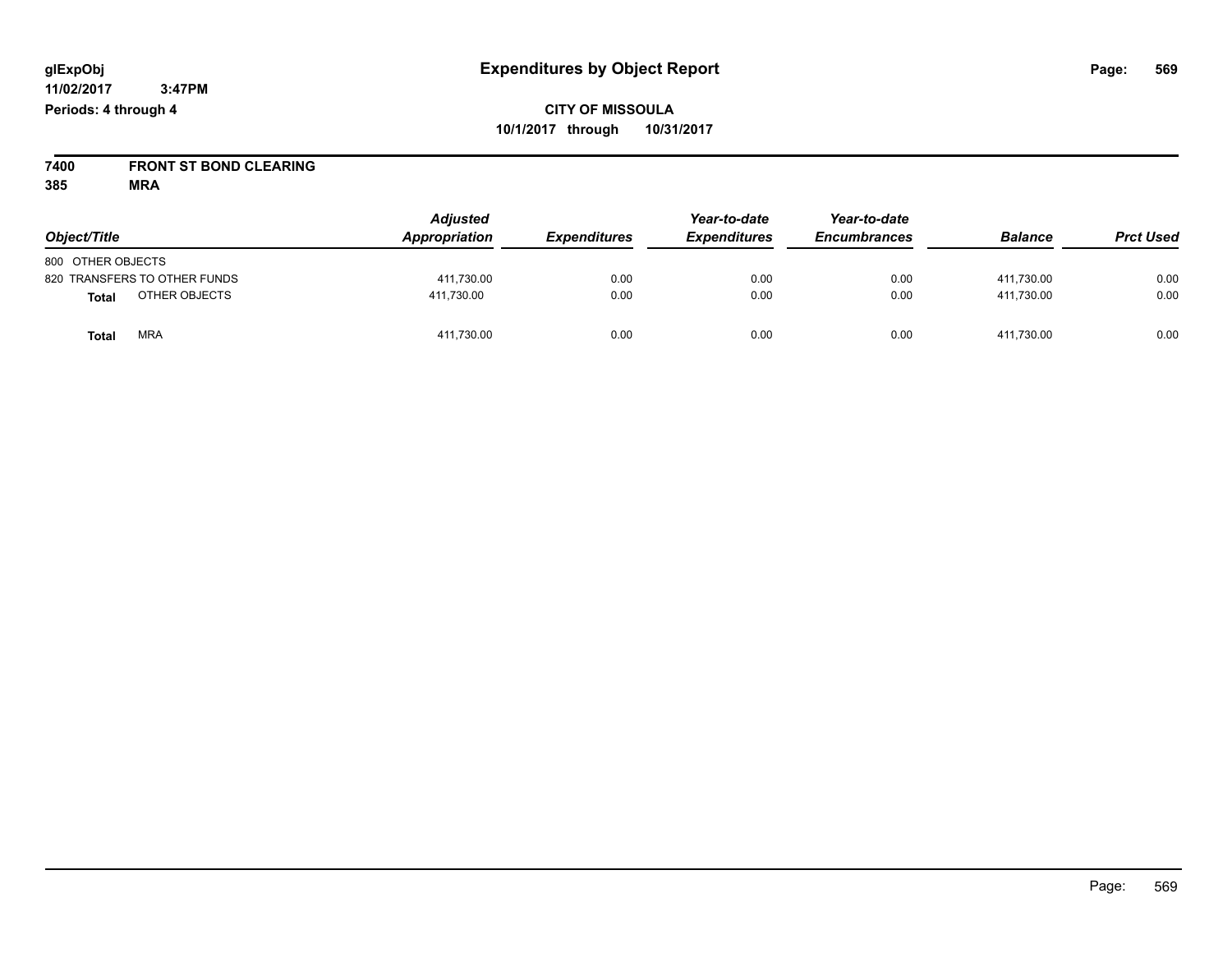#### **7400 FRONT ST BOND CLEARING**

| Object/Title                           | <b>Adjusted</b><br>Appropriation | <b>Expenditures</b> | Year-to-date<br><b>Expenditures</b> | Year-to-date<br><b>Encumbrances</b> | <b>Balance</b> | <b>Prct Used</b> |
|----------------------------------------|----------------------------------|---------------------|-------------------------------------|-------------------------------------|----------------|------------------|
| 800 OTHER OBJECTS                      |                                  |                     |                                     |                                     |                |                  |
| 820 TRANSFERS TO OTHER FUNDS           | 411,730.00                       | 0.00                | 0.00                                | 0.00                                | 411.730.00     | 0.00             |
| OTHER OBJECTS<br>Total                 | 411.730.00                       | 0.00                | 0.00                                | 0.00                                | 411.730.00     | 0.00             |
| FRONT ST BOND CLEARING<br><b>Total</b> | 411,730.00                       | 0.00                | 0.00                                | 0.00                                | 411.730.00     | 0.00             |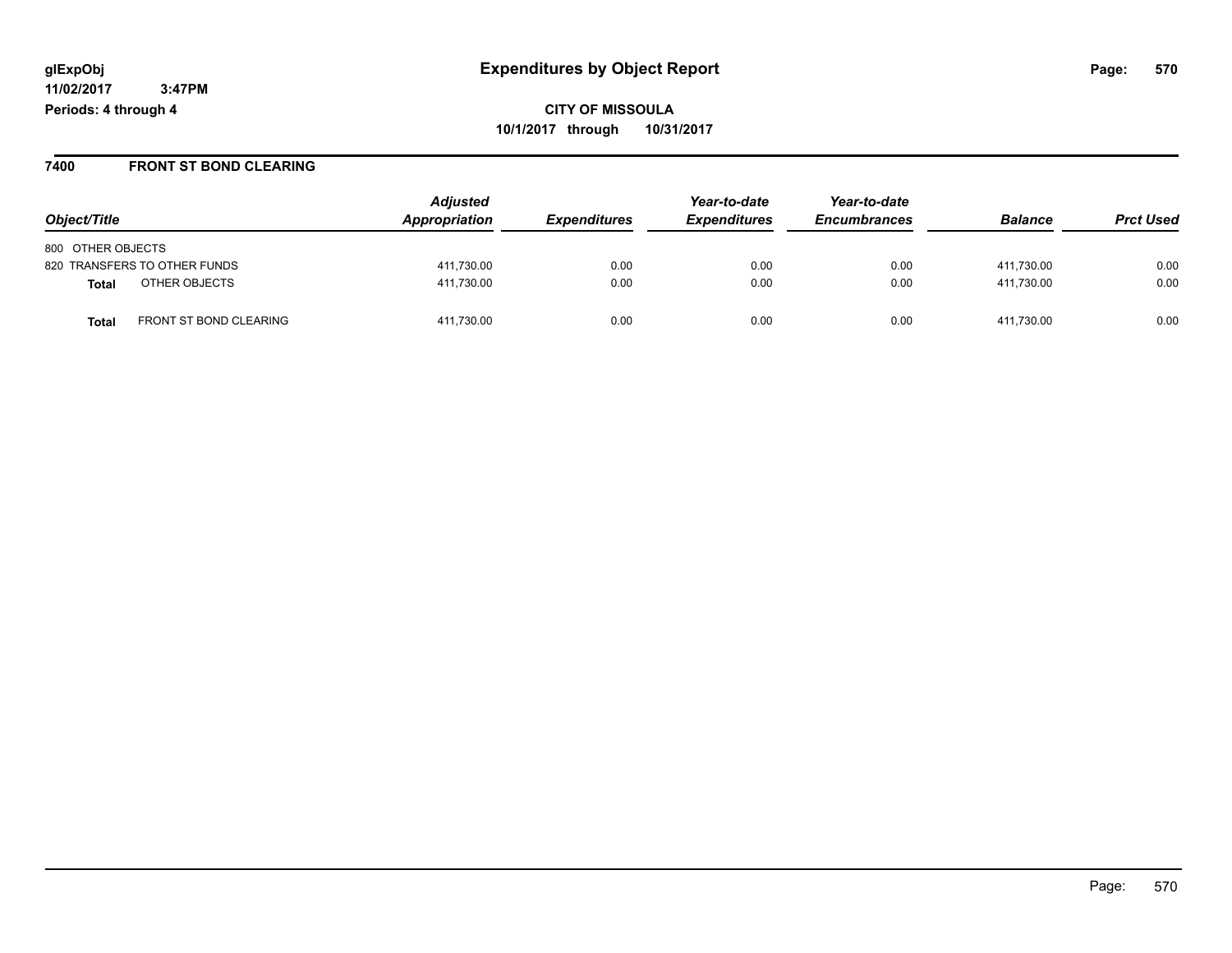# **7401 FRONT ST PARKING STRUCTURE**

|                               | <b>Adjusted</b> |                     | Year-to-date        | Year-to-date        |                |                  |
|-------------------------------|-----------------|---------------------|---------------------|---------------------|----------------|------------------|
| Object/Title                  | Appropriation   | <b>Expenditures</b> | <b>Expenditures</b> | <b>Encumbrances</b> | <b>Balance</b> | <b>Prct Used</b> |
| 600 DEBT SERVICE              |                 |                     |                     |                     |                |                  |
| 610 PRINCIPAL                 | 102.000.00      | 0.00                | 102,000.00          | 0.00                | 0.00           | 100.00           |
| 620 INTEREST / SERVICE FEES   | 102.860.00      | 0.00                | 52.195.00           | 0.00                | 50.665.00      | 50.74            |
| <b>DEBT SERVICE</b><br>Total  | 204.860.00      | 0.00                | 154.195.00          | 0.00                | 50,665.00      | 75.27            |
| 800 OTHER OBJECTS             |                 |                     |                     |                     |                |                  |
| 820 TRANSFERS TO OTHER FUNDS  | 0.00            | 0.00                | 0.00                | 0.00                | 0.00           | 0.00             |
| OTHER OBJECTS<br><b>Total</b> | 0.00            | 0.00                | 0.00                | 0.00                | 0.00           | 0.00             |
| <b>MRA</b><br><b>Total</b>    | 204,860.00      | 0.00                | 154.195.00          | 0.00                | 50.665.00      | 75.27            |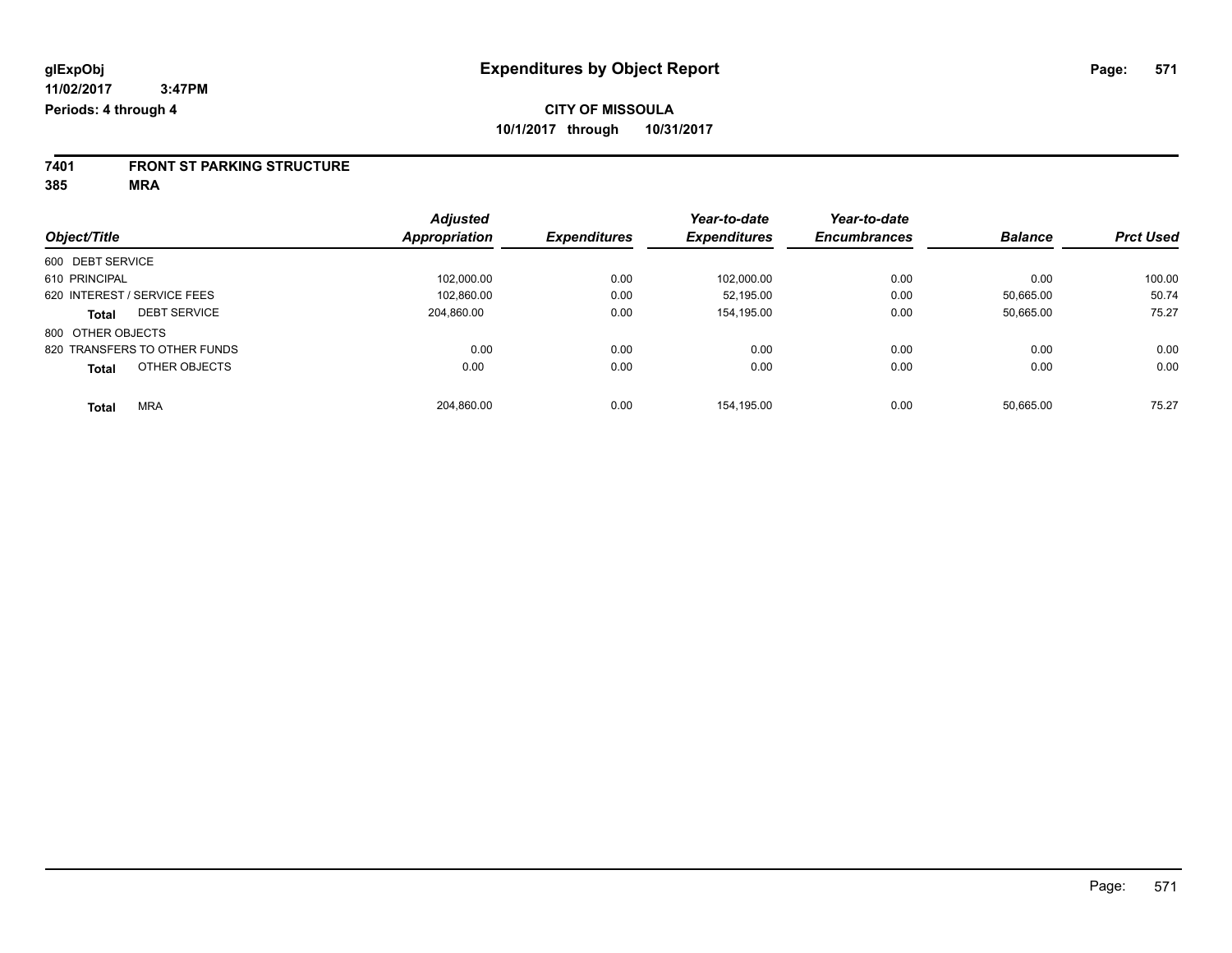#### **7401 FRONT ST PARKING STRUCTURE**

|                                            | <b>Adjusted</b> | <b>Expenditures</b> | Year-to-date<br><b>Expenditures</b> | Year-to-date<br><b>Encumbrances</b> | <b>Balance</b> | <b>Prct Used</b> |
|--------------------------------------------|-----------------|---------------------|-------------------------------------|-------------------------------------|----------------|------------------|
| Object/Title                               | Appropriation   |                     |                                     |                                     |                |                  |
| 600 DEBT SERVICE                           |                 |                     |                                     |                                     |                |                  |
| 610 PRINCIPAL                              | 102.000.00      | 0.00                | 102.000.00                          | 0.00                                | 0.00           | 100.00           |
| 620 INTEREST / SERVICE FEES                | 102,860.00      | 0.00                | 52.195.00                           | 0.00                                | 50.665.00      | 50.74            |
| <b>DEBT SERVICE</b><br><b>Total</b>        | 204.860.00      | 0.00                | 154,195.00                          | 0.00                                | 50.665.00      | 75.27            |
| 800 OTHER OBJECTS                          |                 |                     |                                     |                                     |                |                  |
| 820 TRANSFERS TO OTHER FUNDS               | 0.00            | 0.00                | 0.00                                | 0.00                                | 0.00           | 0.00             |
| OTHER OBJECTS<br><b>Total</b>              | 0.00            | 0.00                | 0.00                                | 0.00                                | 0.00           | 0.00             |
| <b>FRONT ST PARKING STRUCTURE</b><br>Total | 204.860.00      | 0.00                | 154.195.00                          | 0.00                                | 50.665.00      | 75.27            |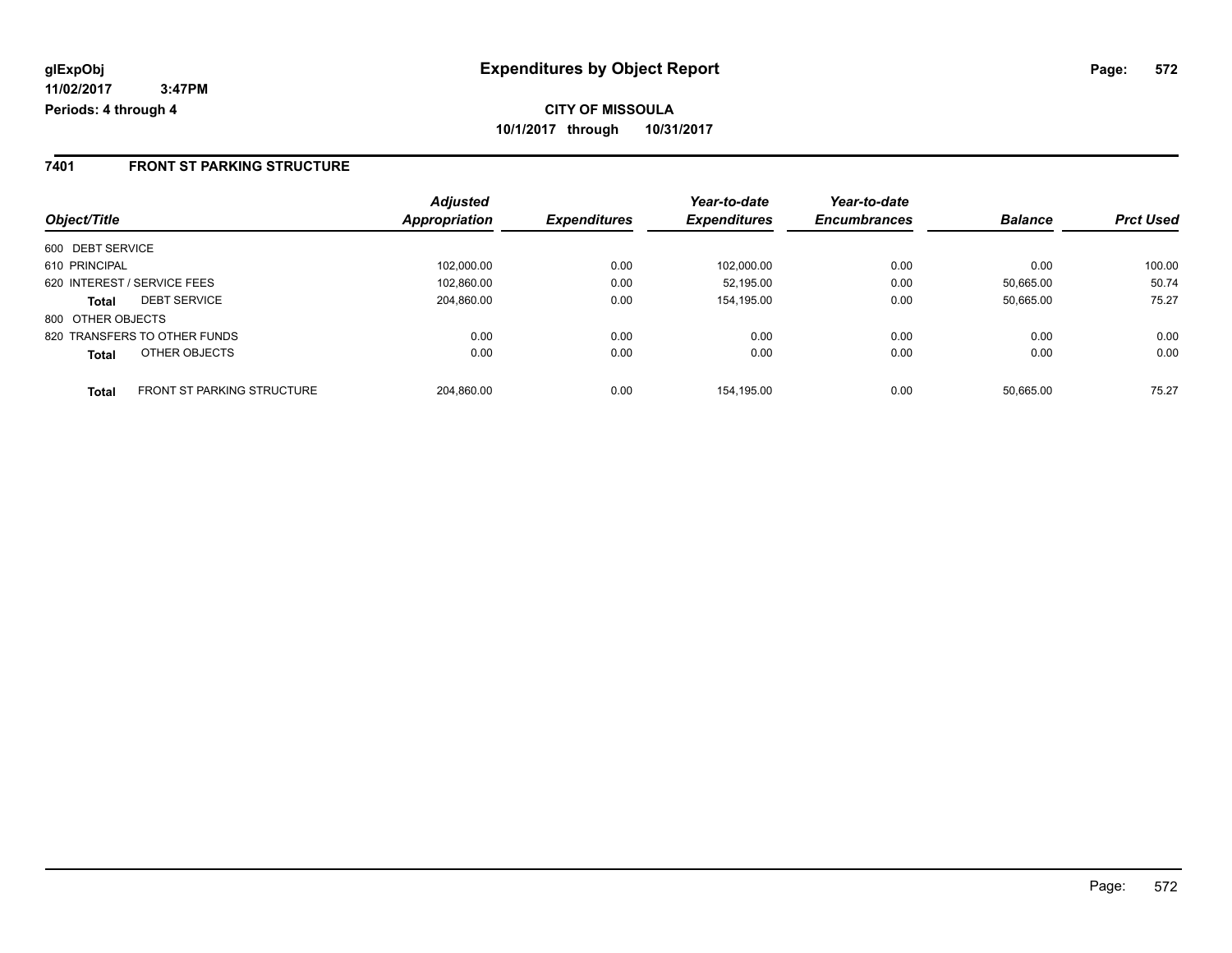# **7402 FRONT ST SUBORDINATE LIEN NOTE**

|                                      | <b>Adjusted</b> |                     | Year-to-date        | Year-to-date        |                |                  |
|--------------------------------------|-----------------|---------------------|---------------------|---------------------|----------------|------------------|
| Object/Title                         | Appropriation   | <b>Expenditures</b> | <b>Expenditures</b> | <b>Encumbrances</b> | <b>Balance</b> | <b>Prct Used</b> |
| 500 FIXED CHARGES                    |                 |                     |                     |                     |                |                  |
| 550 MERCHANT SERVICE FEES            | 0.00            | 0.00                | 0.00                | 0.00                | 0.00           | 0.00             |
| <b>FIXED CHARGES</b><br><b>Total</b> | 0.00            | 0.00                | 0.00                | 0.00                | 0.00           | 0.00             |
| 600 DEBT SERVICE                     |                 |                     |                     |                     |                |                  |
| 610 PRINCIPAL                        | 30,000.00       | 0.00                | 0.00                | 0.00                | 30.000.00      | 0.00             |
| 620 INTEREST / SERVICE FEES          | 95.717.00       | 0.00                | 0.00                | 0.00                | 95.717.00      | 0.00             |
| <b>DEBT SERVICE</b><br><b>Total</b>  | 125.717.00      | 0.00                | 0.00                | 0.00                | 125.717.00     | 0.00             |
| <b>MRA</b><br><b>Total</b>           | 125.717.00      | 0.00                | 0.00                | 0.00                | 125.717.00     | 0.00             |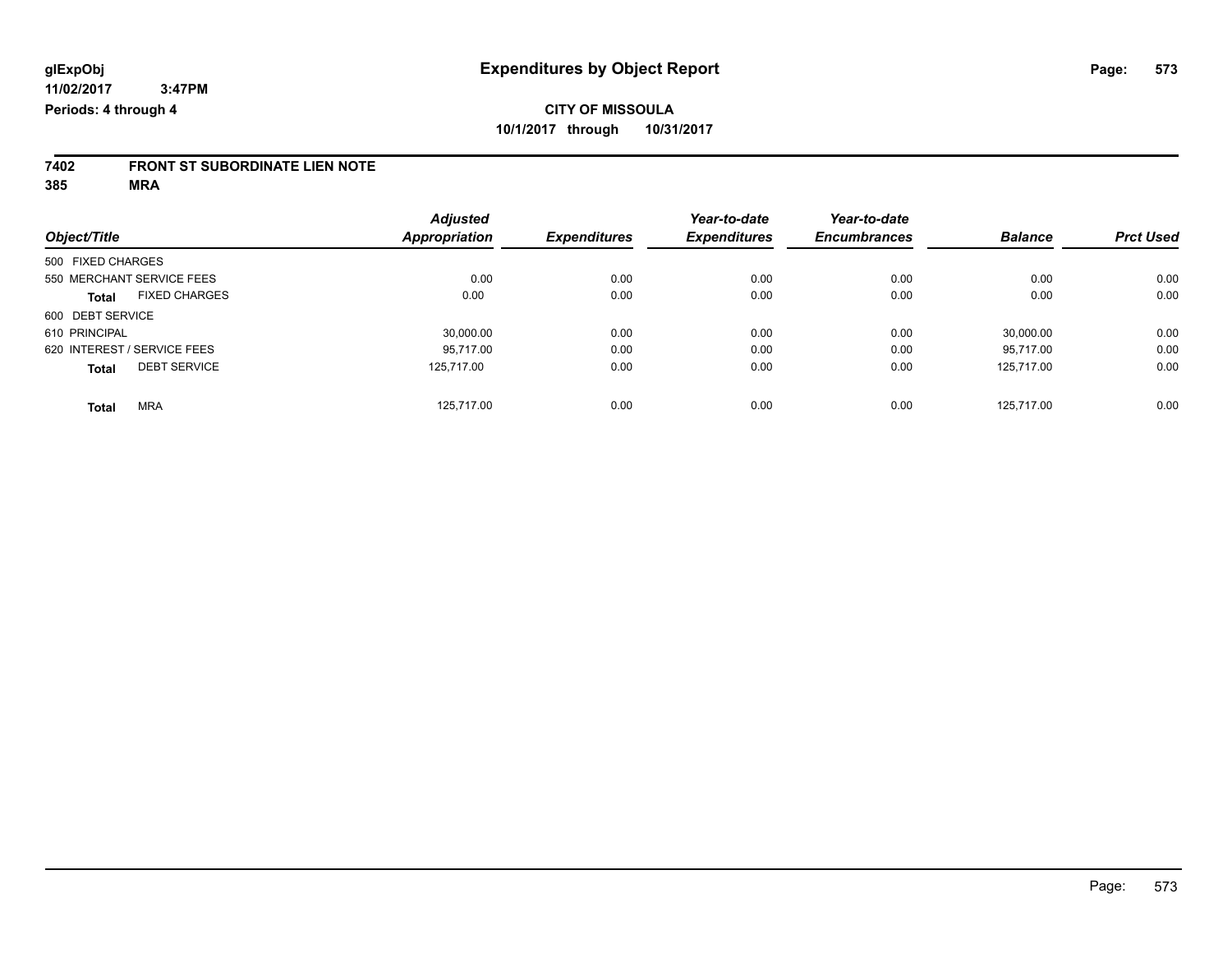#### **7402 FRONT ST SUBORDINATE LIEN NOTE**

| Object/Title                                          | <b>Adjusted</b><br><b>Appropriation</b> | <b>Expenditures</b> | Year-to-date<br><b>Expenditures</b> | Year-to-date<br><b>Encumbrances</b> | <b>Balance</b> | <b>Prct Used</b> |
|-------------------------------------------------------|-----------------------------------------|---------------------|-------------------------------------|-------------------------------------|----------------|------------------|
|                                                       |                                         |                     |                                     |                                     |                |                  |
| 500 FIXED CHARGES                                     |                                         |                     |                                     |                                     |                |                  |
| 550 MERCHANT SERVICE FEES                             | 0.00                                    | 0.00                | 0.00                                | 0.00                                | 0.00           | 0.00             |
| <b>FIXED CHARGES</b><br><b>Total</b>                  | 0.00                                    | 0.00                | 0.00                                | 0.00                                | 0.00           | 0.00             |
| 600 DEBT SERVICE                                      |                                         |                     |                                     |                                     |                |                  |
| 610 PRINCIPAL                                         | 30.000.00                               | 0.00                | 0.00                                | 0.00                                | 30.000.00      | 0.00             |
| 620 INTEREST / SERVICE FEES                           | 95.717.00                               | 0.00                | 0.00                                | 0.00                                | 95.717.00      | 0.00             |
| <b>DEBT SERVICE</b><br><b>Total</b>                   | 125.717.00                              | 0.00                | 0.00                                | 0.00                                | 125.717.00     | 0.00             |
| <b>FRONT ST SUBORDINATE LIEN NOTE</b><br><b>Total</b> | 125.717.00                              | 0.00                | 0.00                                | 0.00                                | 125.717.00     | 0.00             |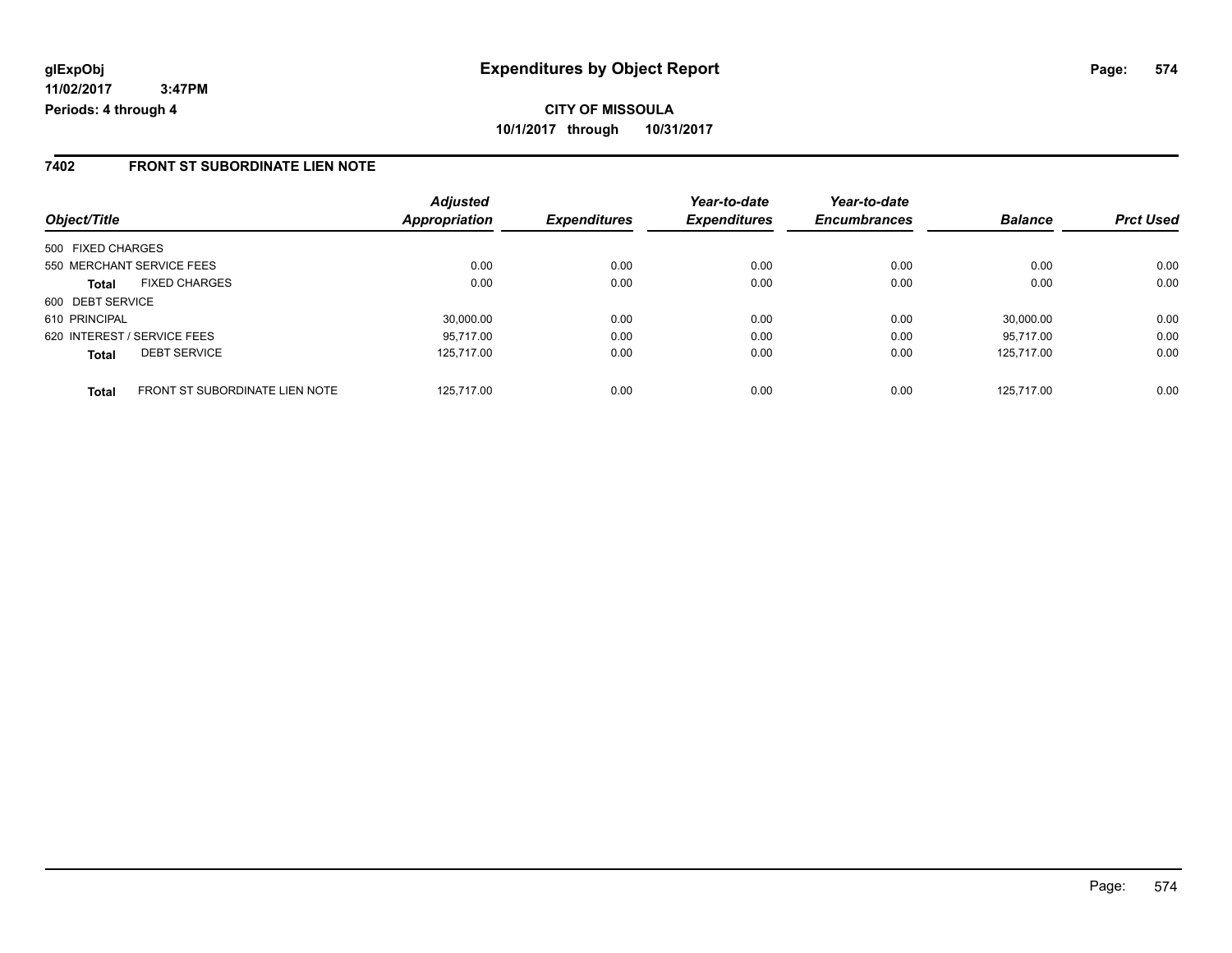# **7447 COURT COLLECTED PARKING FINES**

**230 MUNICIPAL COURT**

| Object/Title      |                      | <b>Adjusted</b><br>Appropriation | <b>Expenditures</b> | Year-to-date<br><b>Expenditures</b> | Year-to-date<br><b>Encumbrances</b> | <b>Balance</b> | <b>Prct Used</b> |
|-------------------|----------------------|----------------------------------|---------------------|-------------------------------------|-------------------------------------|----------------|------------------|
| 500 FIXED CHARGES |                      |                                  |                     |                                     |                                     |                |                  |
| 500 FIXED CHARGES |                      | 0.00                             | 0.00                | 0.00                                | 0.00                                | 0.00           | 0.00             |
| <b>Total</b>      | <b>FIXED CHARGES</b> | 0.00                             | 0.00                | 0.00                                | 0.00                                | 0.00           | 0.00             |
| <b>Total</b>      | MUNICIPAL COURT      | 0.00                             | 0.00                | 0.00                                | 0.00                                | 0.00           | 0.00             |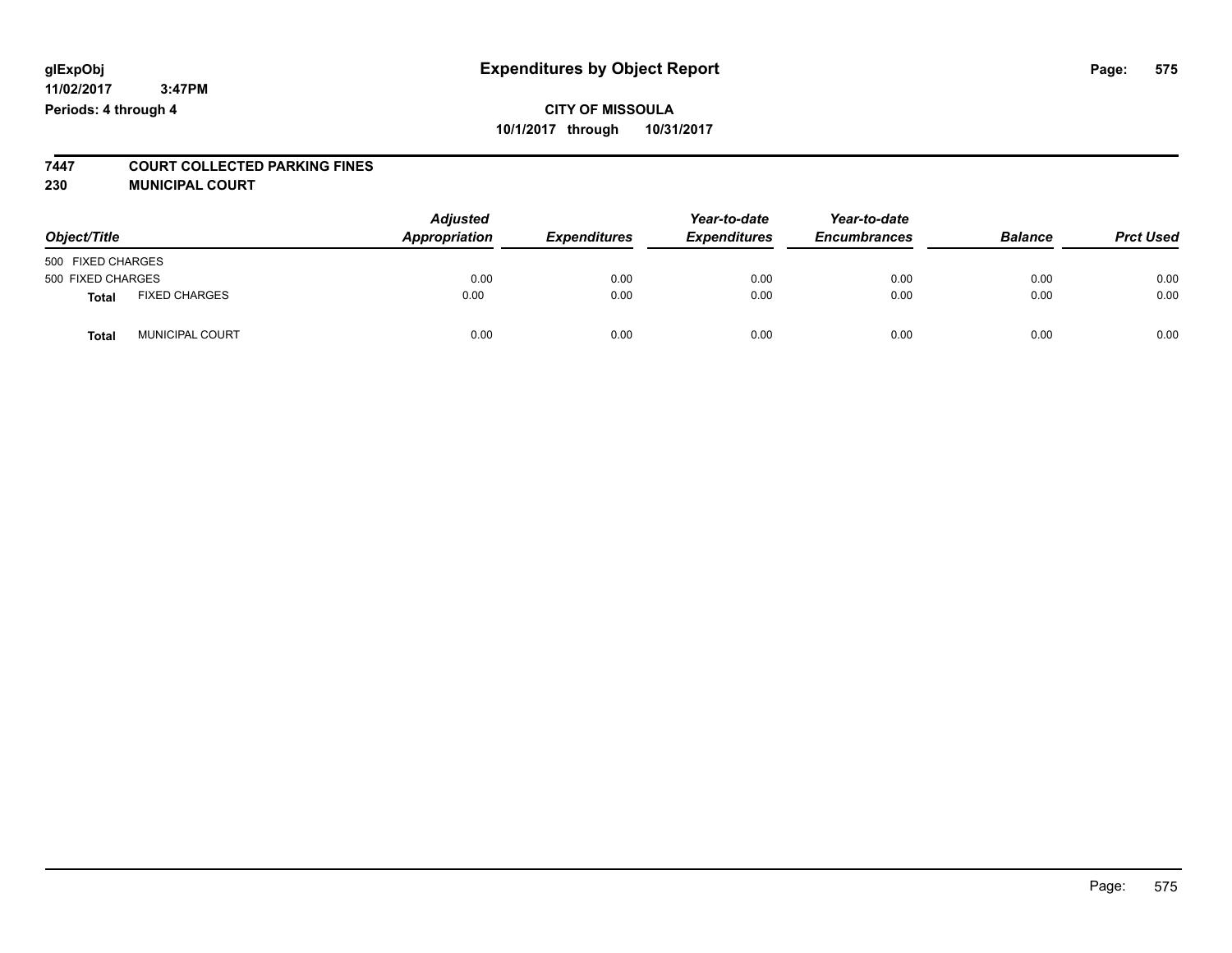#### **glExpObj Expenditures by Object Report Page: 576**

**11/02/2017 3:47PM Periods: 4 through 4**

#### **7447 COURT COLLECTED PARKING FINES**

| Object/Title                                  | <b>Adjusted</b><br>Appropriation | <b>Expenditures</b> | Year-to-date<br><b>Expenditures</b> | Year-to-date<br><b>Encumbrances</b> | <b>Balance</b> | <b>Prct Used</b> |
|-----------------------------------------------|----------------------------------|---------------------|-------------------------------------|-------------------------------------|----------------|------------------|
| 500 FIXED CHARGES                             |                                  |                     |                                     |                                     |                |                  |
| 500 FIXED CHARGES                             | 0.00                             | 0.00                | 0.00                                | 0.00                                | 0.00           | 0.00             |
| <b>FIXED CHARGES</b><br><b>Total</b>          | 0.00                             | 0.00                | 0.00                                | 0.00                                | 0.00           | 0.00             |
| <b>COURT COLLECTED PARKING FINES</b><br>Total | 0.00                             | 0.00                | 0.00                                | 0.00                                | 0.00           | 0.00             |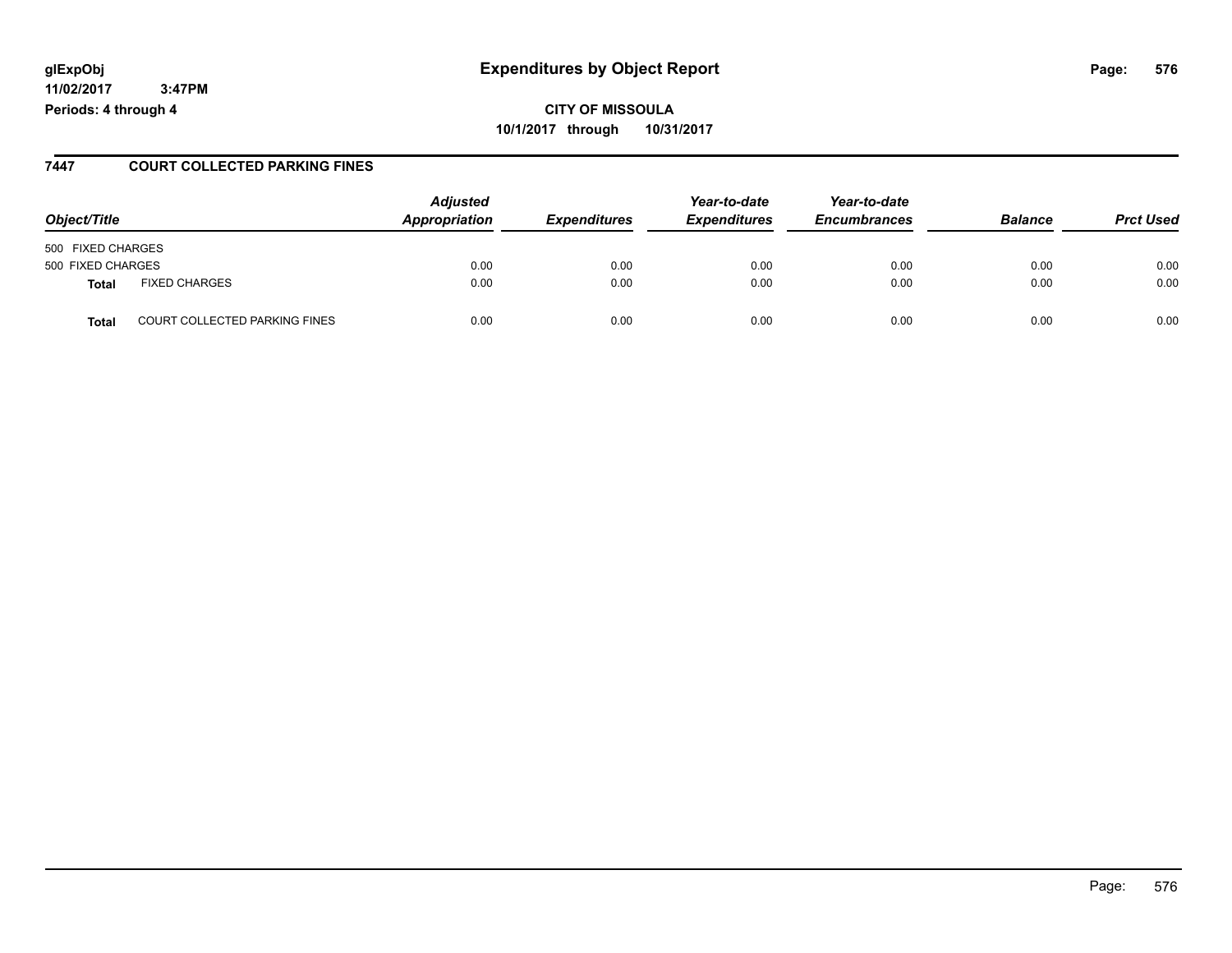**7458 COURT SURCHARGE 230 MUNICIPAL COURT**

| Object/Title      |                        | <b>Adjusted</b><br>Appropriation | <b>Expenditures</b> | Year-to-date<br><b>Expenditures</b> | Year-to-date<br><b>Encumbrances</b> | <b>Balance</b> | <b>Prct Used</b> |
|-------------------|------------------------|----------------------------------|---------------------|-------------------------------------|-------------------------------------|----------------|------------------|
| 500 FIXED CHARGES |                        |                                  |                     |                                     |                                     |                |                  |
| 500 FIXED CHARGES |                        | 0.00                             | 0.00                | 0.00                                | 0.00                                | 0.00           | 0.00             |
| Total             | <b>FIXED CHARGES</b>   | 0.00                             | 0.00                | 0.00                                | 0.00                                | 0.00           | 0.00             |
| Total             | <b>MUNICIPAL COURT</b> | 0.00                             | 0.00                | 0.00                                | 0.00                                | 0.00           | 0.00             |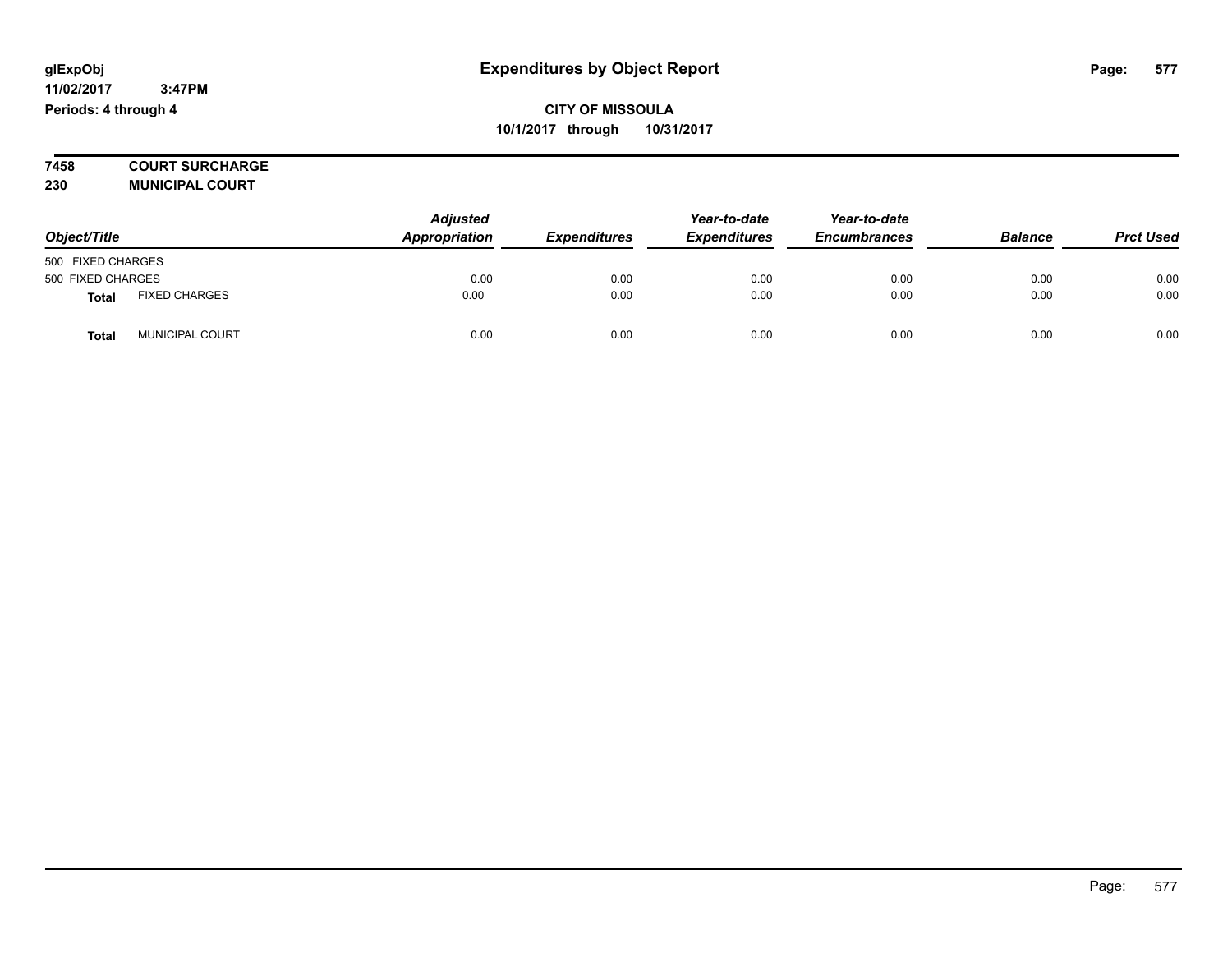**11/02/2017 3:47PM Periods: 4 through 4**

**CITY OF MISSOULA 10/1/2017 through 10/31/2017**

### **7458 COURT SURCHARGE**

|                   |                        | <b>Adjusted</b> |                     | Year-to-date        | Year-to-date        |                |                  |
|-------------------|------------------------|-----------------|---------------------|---------------------|---------------------|----------------|------------------|
| Object/Title      |                        | Appropriation   | <b>Expenditures</b> | <b>Expenditures</b> | <b>Encumbrances</b> | <b>Balance</b> | <b>Prct Used</b> |
| 500 FIXED CHARGES |                        |                 |                     |                     |                     |                |                  |
| 500 FIXED CHARGES |                        | 0.00            | 0.00                | 0.00                | 0.00                | 0.00           | 0.00             |
| <b>Total</b>      | <b>FIXED CHARGES</b>   | 0.00            | 0.00                | 0.00                | 0.00                | 0.00           | 0.00             |
| <b>Total</b>      | <b>COURT SURCHARGE</b> | 0.00            | 0.00                | 0.00                | 0.00                | 0.00           | 0.00             |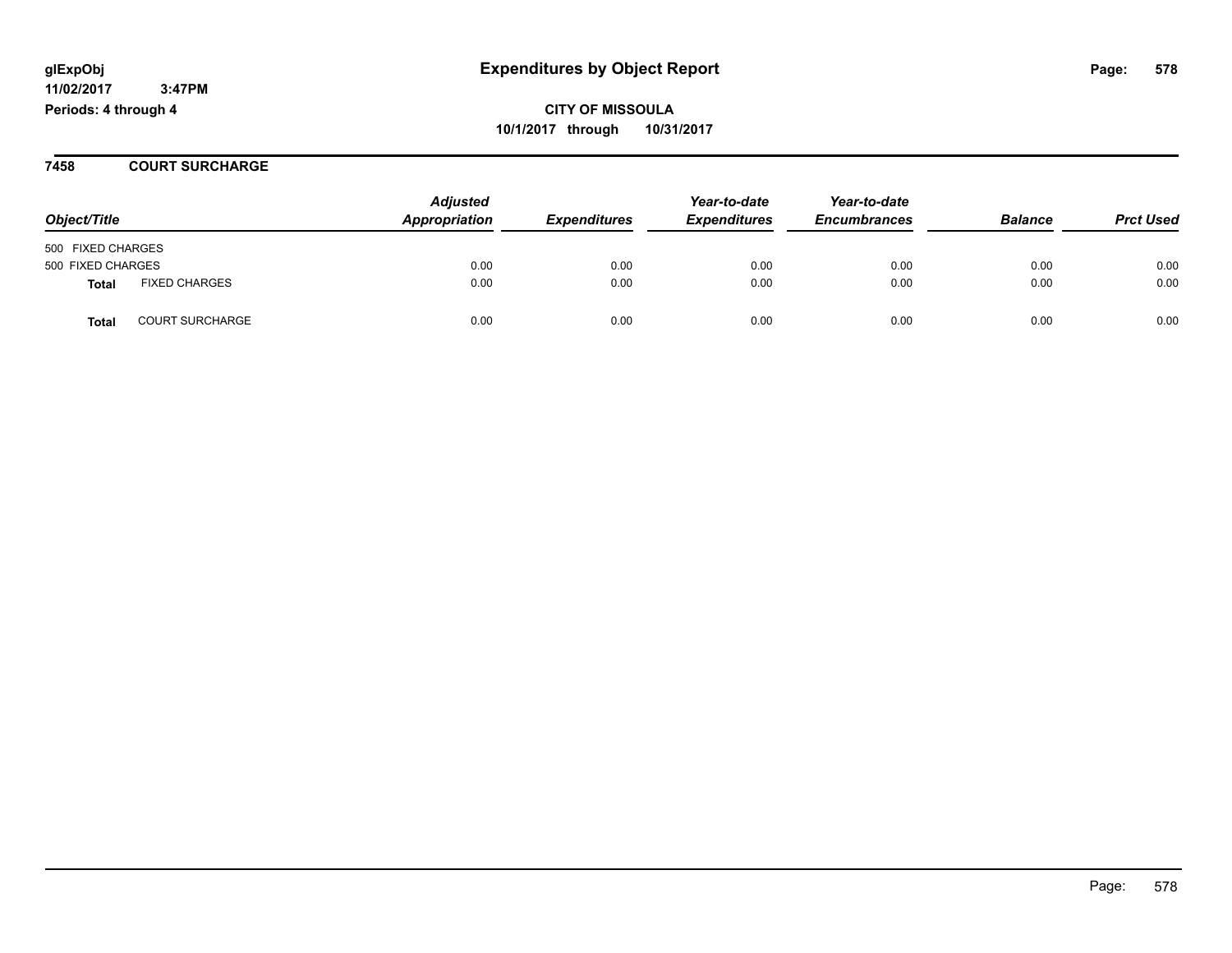**7469 PUBLIC DEFENDER FEES 230 MUNICIPAL COURT**

| Object/Title      |                        | <b>Adjusted</b><br>Appropriation | <b>Expenditures</b> | Year-to-date<br><b>Expenditures</b> | Year-to-date<br><b>Encumbrances</b> | <b>Balance</b> | <b>Prct Used</b> |
|-------------------|------------------------|----------------------------------|---------------------|-------------------------------------|-------------------------------------|----------------|------------------|
| 500 FIXED CHARGES |                        |                                  |                     |                                     |                                     |                |                  |
| 500 FIXED CHARGES |                        | 0.00                             | 0.00                | 0.00                                | 0.00                                | 0.00           | 0.00             |
| Total             | <b>FIXED CHARGES</b>   | 0.00                             | 0.00                | 0.00                                | 0.00                                | 0.00           | 0.00             |
| Tota              | <b>MUNICIPAL COURT</b> | 0.00                             | 0.00                | 0.00                                | 0.00                                | 0.00           | 0.00             |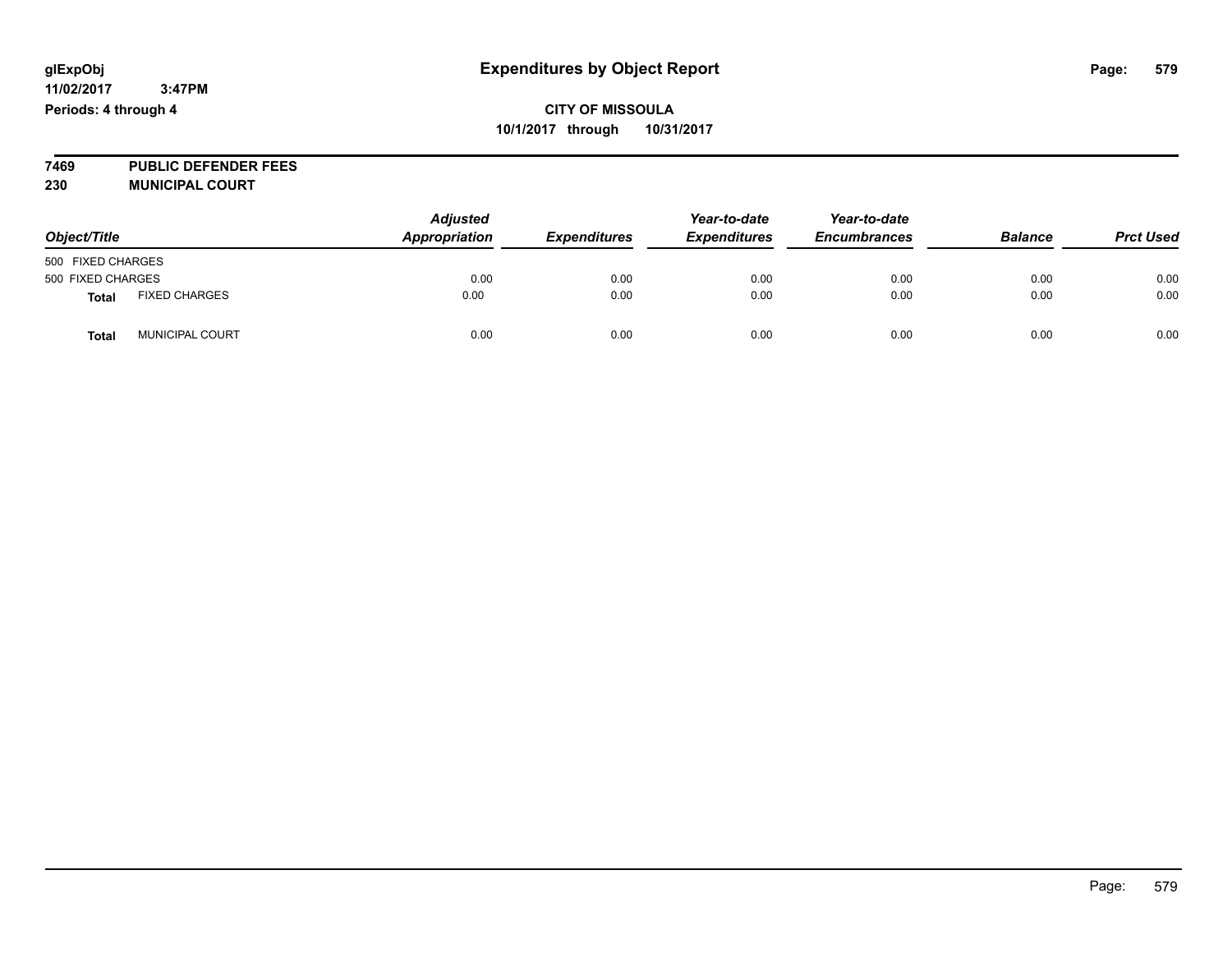**11/02/2017 3:47PM Periods: 4 through 4**

**CITY OF MISSOULA 10/1/2017 through 10/31/2017**

### **7469 PUBLIC DEFENDER FEES**

| Object/Title                         | <b>Adjusted</b><br>Appropriation | <b>Expenditures</b> | Year-to-date<br><b>Expenditures</b> | Year-to-date<br><b>Encumbrances</b> | <b>Balance</b> | <b>Prct Used</b> |
|--------------------------------------|----------------------------------|---------------------|-------------------------------------|-------------------------------------|----------------|------------------|
| 500 FIXED CHARGES                    |                                  |                     |                                     |                                     |                |                  |
| 500 FIXED CHARGES                    | 0.00                             | 0.00                | 0.00                                | 0.00                                | 0.00           | 0.00             |
| <b>FIXED CHARGES</b><br>Total        | 0.00                             | 0.00                | 0.00                                | 0.00                                | 0.00           | 0.00             |
| PUBLIC DEFENDER FEES<br><b>Total</b> | 0.00                             | 0.00                | 0.00                                | 0.00                                | 0.00           | 0.00             |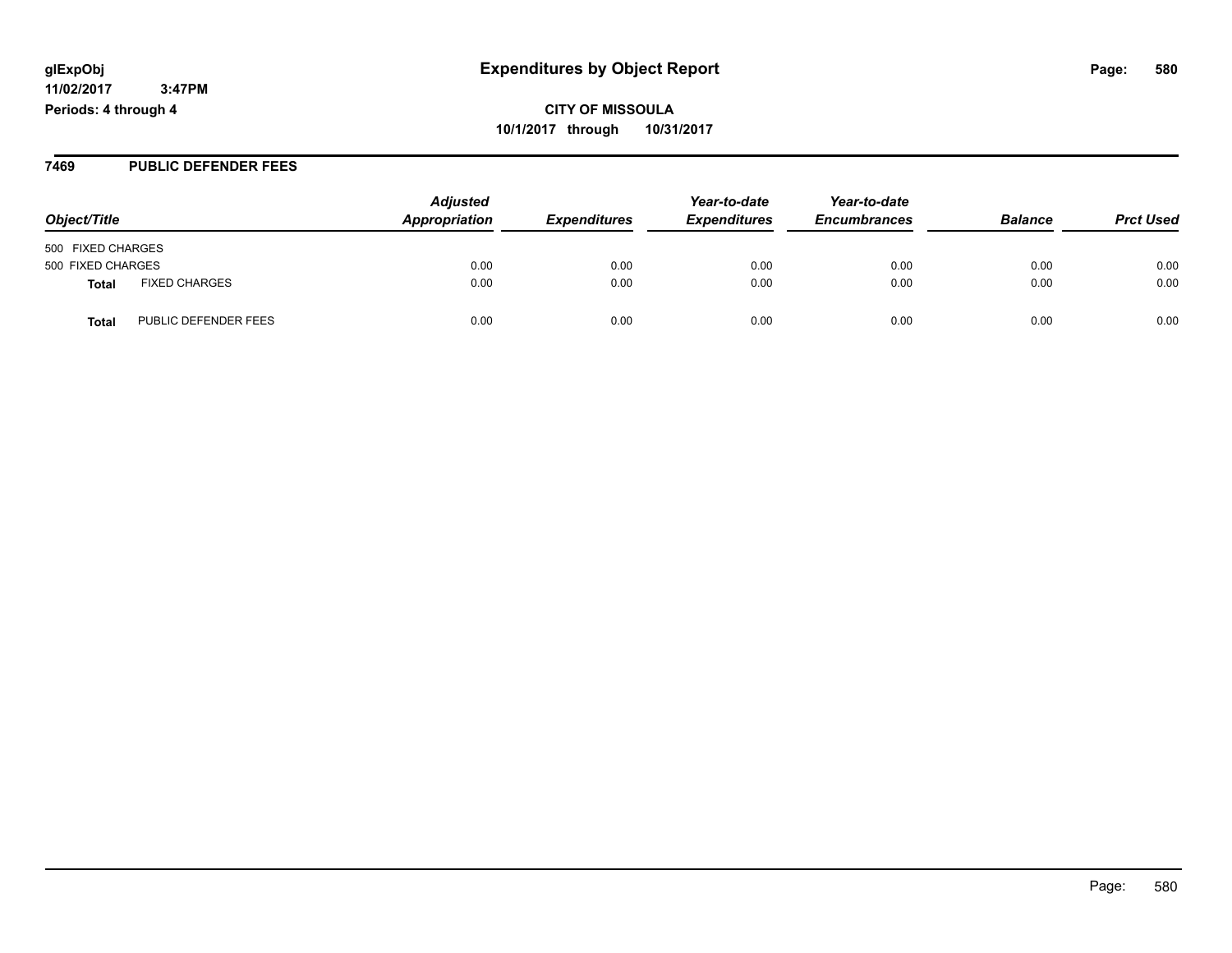### **7903 COUNTY CLEARING 390 NON-DEPARTMENTAL**

|                   |                           | <b>Adjusted</b> |                     | Year-to-date        | Year-to-date        |                |                  |
|-------------------|---------------------------|-----------------|---------------------|---------------------|---------------------|----------------|------------------|
| Object/Title      |                           | Appropriation   | <b>Expenditures</b> | <b>Expenditures</b> | <b>Encumbrances</b> | <b>Balance</b> | <b>Prct Used</b> |
| 500 FIXED CHARGES |                           |                 |                     |                     |                     |                |                  |
|                   | 550 MERCHANT SERVICE FEES | 0.00            | 0.00                | 0.00                | 0.00                | 0.00           | 0.00             |
| <b>Total</b>      | <b>FIXED CHARGES</b>      | 0.00            | 0.00                | 0.00                | 0.00                | 0.00           | 0.00             |
| 800 OTHER OBJECTS |                           |                 |                     |                     |                     |                |                  |
| 845 CONTINGENCY   |                           | 0.00            | 2,959.17            | 2,959.17            | 0.00                | $-2,959.17$    | 0.00             |
| <b>Total</b>      | OTHER OBJECTS             | 0.00            | 2,959.17            | 2,959.17            | 0.00                | $-2.959.17$    | 0.00             |
| <b>Total</b>      | NON-DEPARTMENTAL          | 0.00            | 2.959.17            | 2.959.17            | 0.00                | $-2.959.17$    | 0.00             |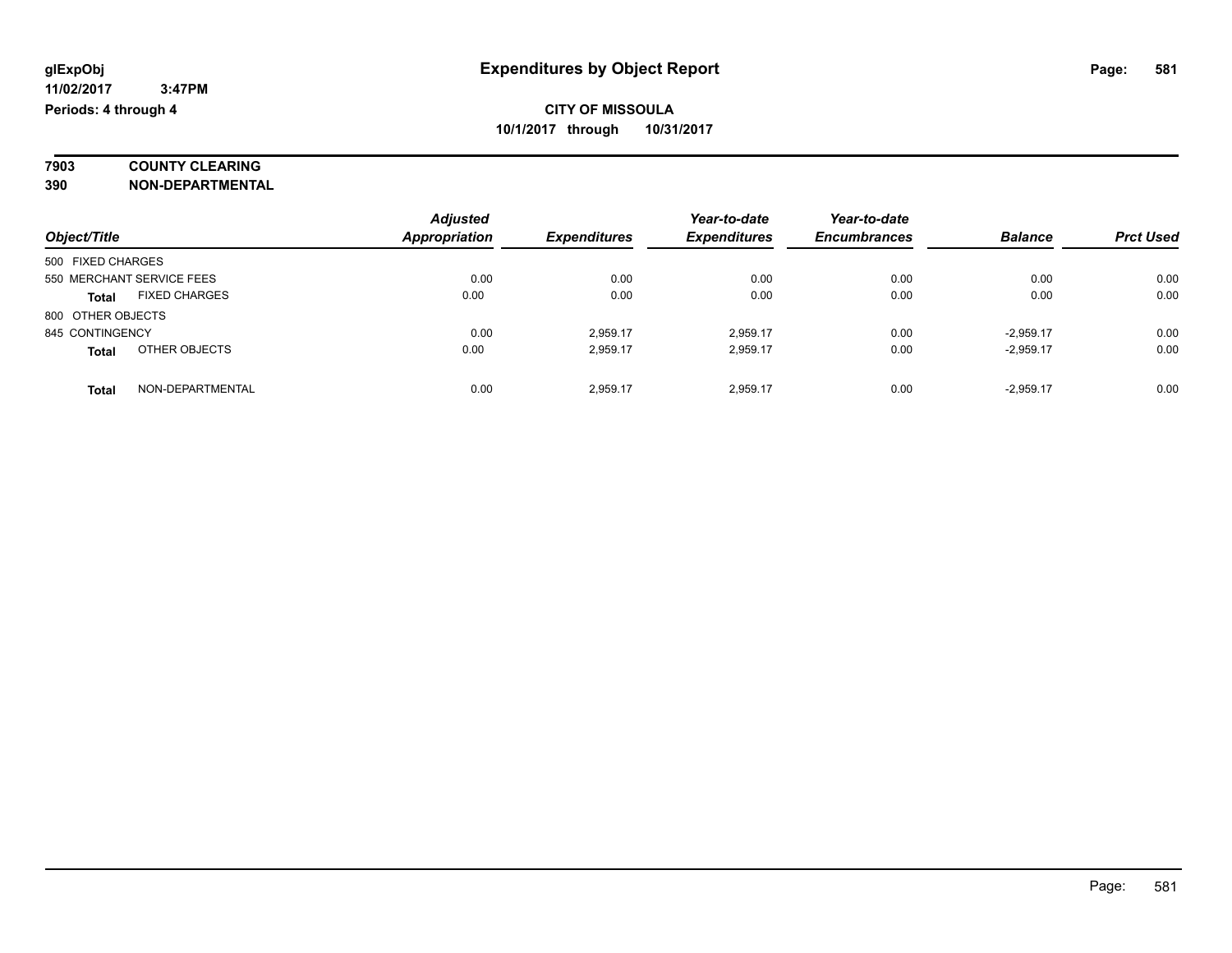**7903 COUNTY CLEARING**

| Object/Title      |                           | <b>Adjusted</b><br>Appropriation | <b>Expenditures</b> | Year-to-date<br><b>Expenditures</b> | Year-to-date<br><b>Encumbrances</b> | <b>Balance</b> | <b>Prct Used</b> |
|-------------------|---------------------------|----------------------------------|---------------------|-------------------------------------|-------------------------------------|----------------|------------------|
| 500 FIXED CHARGES |                           |                                  |                     |                                     |                                     |                |                  |
|                   | 550 MERCHANT SERVICE FEES | 0.00                             | 0.00                | 0.00                                | 0.00                                | 0.00           | 0.00             |
| <b>Total</b>      | <b>FIXED CHARGES</b>      | 0.00                             | 0.00                | 0.00                                | 0.00                                | 0.00           | 0.00             |
| 800 OTHER OBJECTS |                           |                                  |                     |                                     |                                     |                |                  |
| 845 CONTINGENCY   |                           | 0.00                             | 2,959.17            | 2.959.17                            | 0.00                                | $-2.959.17$    | 0.00             |
| <b>Total</b>      | OTHER OBJECTS             | 0.00                             | 2,959.17            | 2.959.17                            | 0.00                                | $-2,959.17$    | 0.00             |
| <b>Total</b>      | <b>COUNTY CLEARING</b>    | 0.00                             | 2.959.17            | 2.959.17                            | 0.00                                | $-2.959.17$    | 0.00             |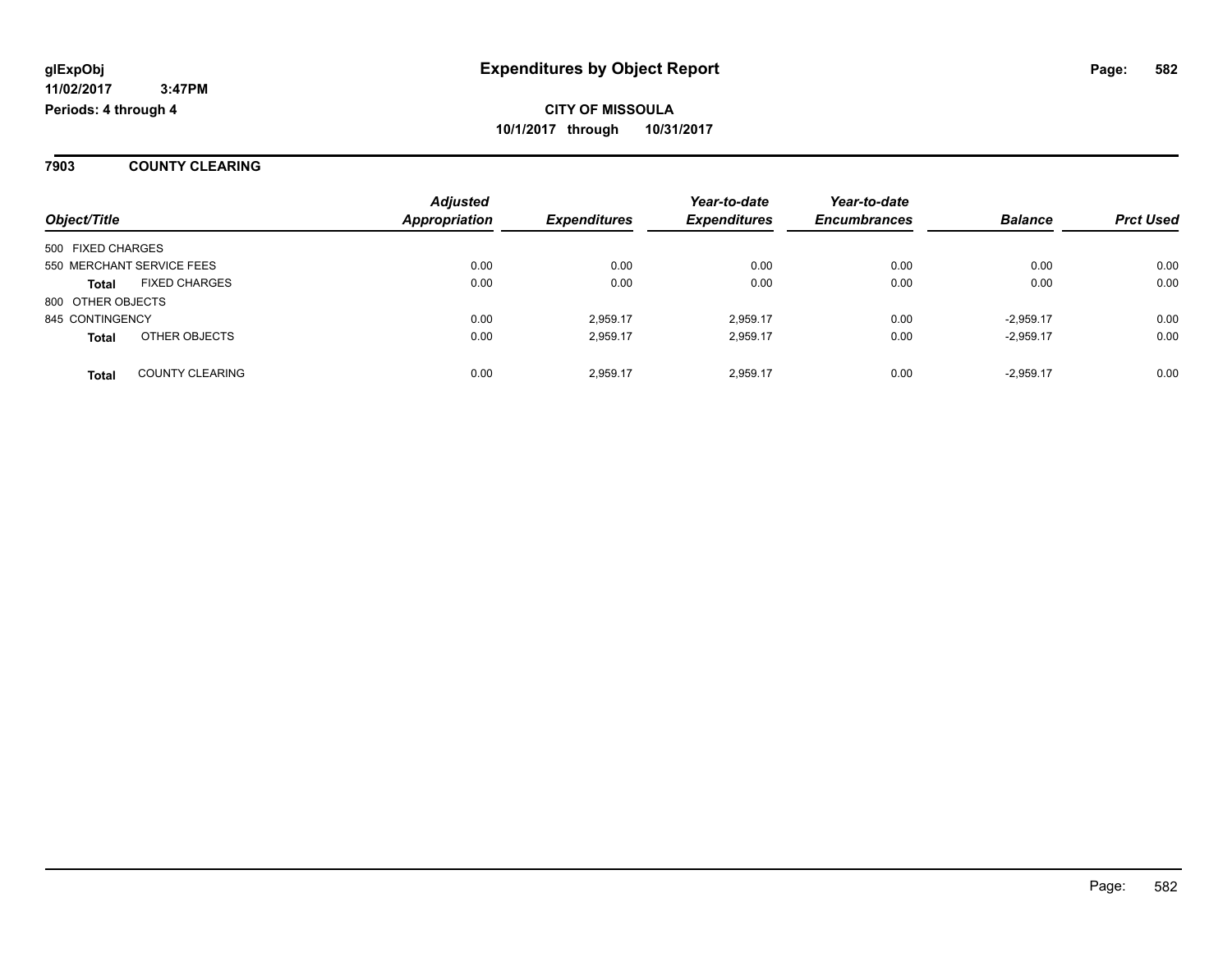#### **7904 SEWER REBATE 280 PUBLIC WORKS OPERATIONS**

| zou | <b>FUBLIC WORKS OF ERAITONS</b> |  |
|-----|---------------------------------|--|
|     |                                 |  |
|     |                                 |  |

| Object/Title                            | <b>Adjusted</b><br><b>Appropriation</b> | <b>Expenditures</b> | Year-to-date<br><b>Expenditures</b> | Year-to-date<br><b>Encumbrances</b> | <b>Balance</b> | <b>Prct Used</b> |
|-----------------------------------------|-----------------------------------------|---------------------|-------------------------------------|-------------------------------------|----------------|------------------|
| 500 FIXED CHARGES                       |                                         |                     |                                     |                                     |                |                  |
| 500 FIXED CHARGES                       | 0.00                                    | 0.00                | 0.00                                | 0.00                                | 0.00           | 0.00             |
| 550 MERCHANT SERVICE FEES               | 0.00                                    | 0.00                | 0.00                                | 0.00                                | 0.00           | 0.00             |
| <b>FIXED CHARGES</b><br><b>Total</b>    | 0.00                                    | 0.00                | 0.00                                | 0.00                                | 0.00           | 0.00             |
| 800 OTHER OBJECTS                       |                                         |                     |                                     |                                     |                |                  |
| 820 TRANSFERS TO OTHER FUNDS            | 0.00                                    | 0.00                | 0.00                                | 0.00                                | 0.00           | 0.00             |
| OTHER OBJECTS<br><b>Total</b>           | 0.00                                    | 0.00                | 0.00                                | 0.00                                | 0.00           | 0.00             |
| PUBLIC WORKS OPERATIONS<br><b>Total</b> | 0.00                                    | 0.00                | 0.00                                | 0.00                                | 0.00           | 0.00             |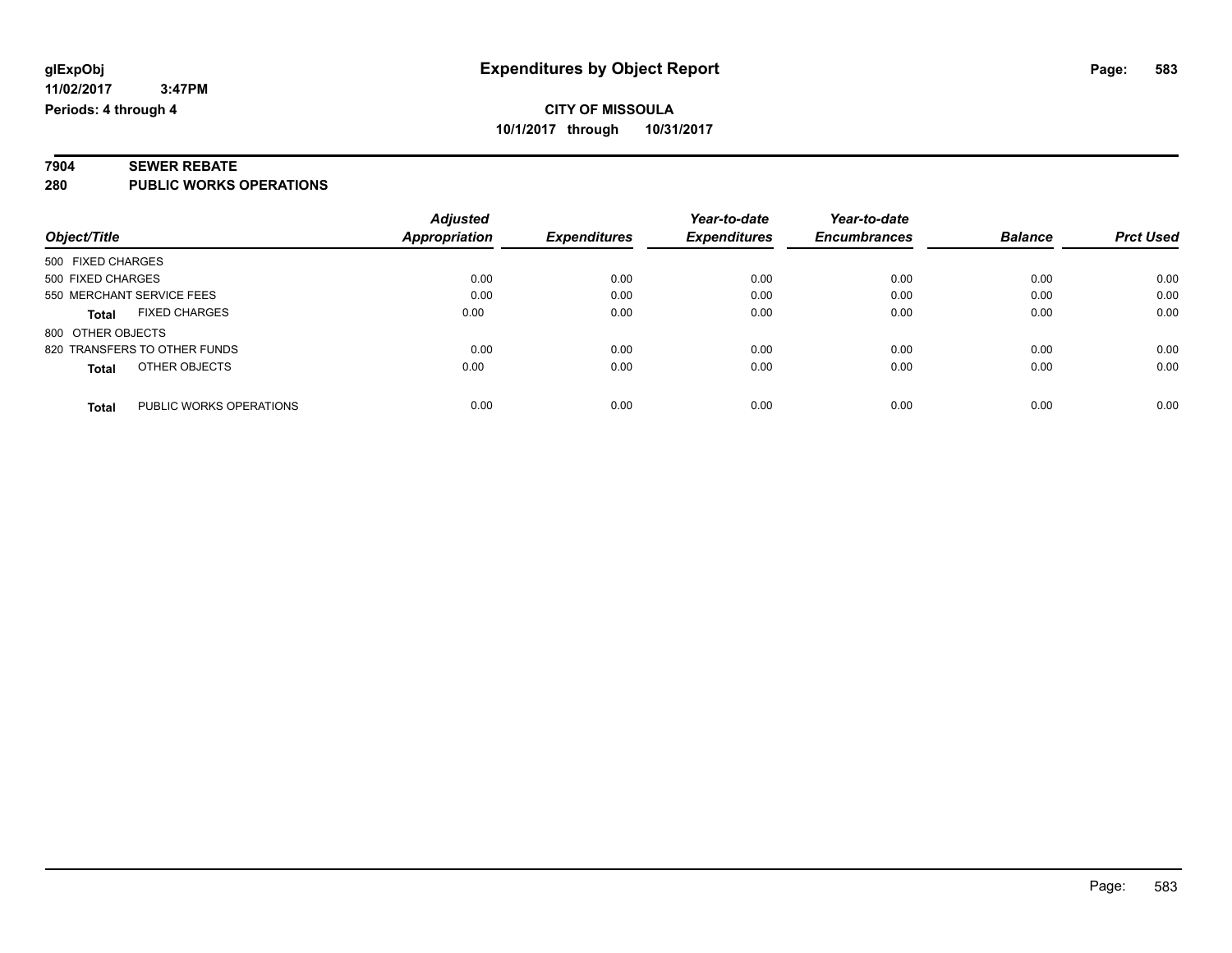**7904 SEWER REBATE**

|                                      | <b>Adjusted</b> |                     | Year-to-date        | Year-to-date        |                |                  |
|--------------------------------------|-----------------|---------------------|---------------------|---------------------|----------------|------------------|
| Object/Title                         | Appropriation   | <b>Expenditures</b> | <b>Expenditures</b> | <b>Encumbrances</b> | <b>Balance</b> | <b>Prct Used</b> |
| 500 FIXED CHARGES                    |                 |                     |                     |                     |                |                  |
| 500 FIXED CHARGES                    | 0.00            | 0.00                | 0.00                | 0.00                | 0.00           | 0.00             |
| 550 MERCHANT SERVICE FEES            | 0.00            | 0.00                | 0.00                | 0.00                | 0.00           | 0.00             |
| <b>FIXED CHARGES</b><br><b>Total</b> | 0.00            | 0.00                | 0.00                | 0.00                | 0.00           | 0.00             |
| 800 OTHER OBJECTS                    |                 |                     |                     |                     |                |                  |
| 820 TRANSFERS TO OTHER FUNDS         | 0.00            | 0.00                | 0.00                | 0.00                | 0.00           | 0.00             |
| OTHER OBJECTS<br><b>Total</b>        | 0.00            | 0.00                | 0.00                | 0.00                | 0.00           | 0.00             |
| <b>SEWER REBATE</b><br><b>Total</b>  | 0.00            | 0.00                | 0.00                | 0.00                | 0.00           | 0.00             |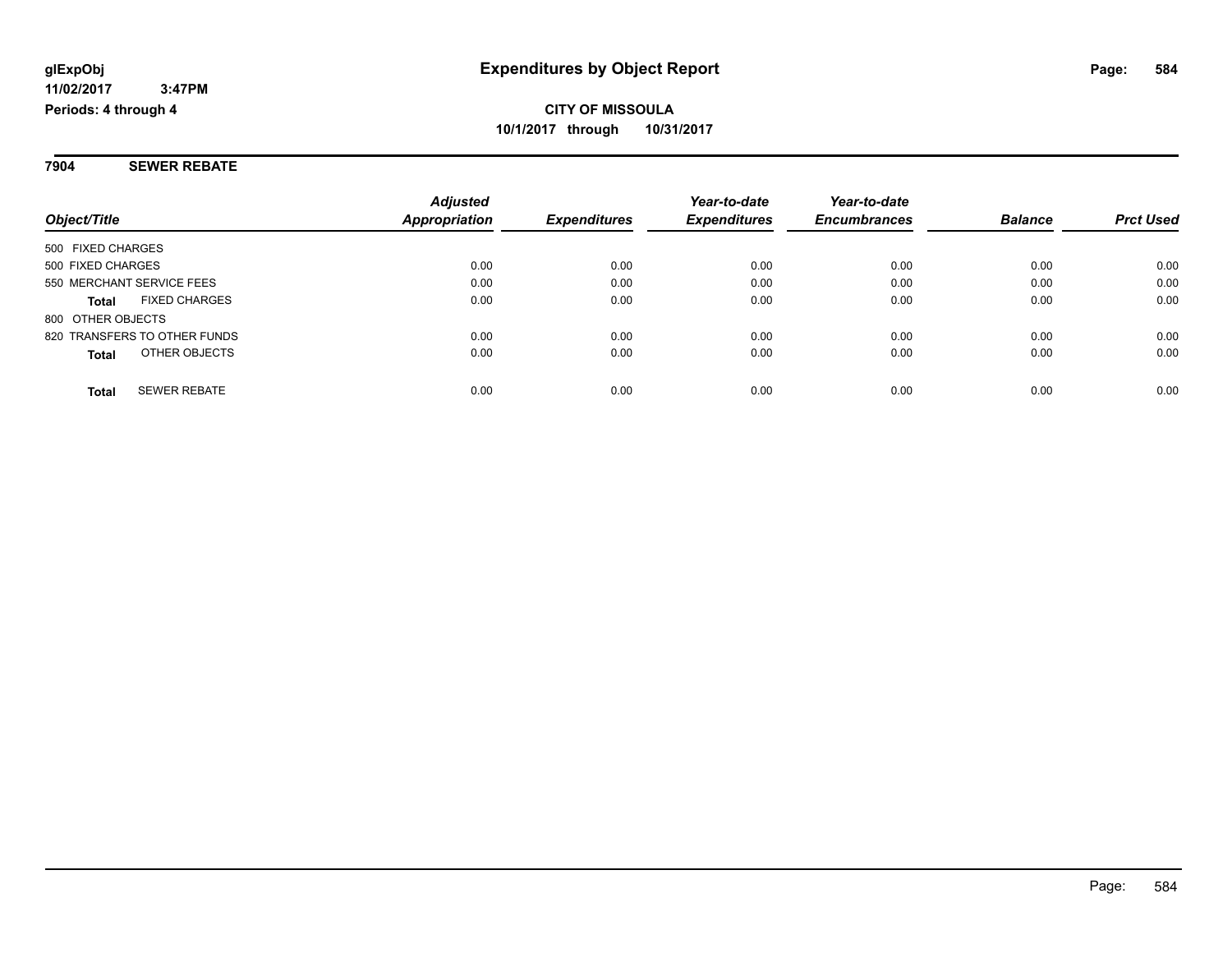# **7905 WYE SEWER RSID 8489**

**280 PUBLIC WORKS OPERATIONS**

| Object/Title                            | <b>Adjusted</b><br>Appropriation | <b>Expenditures</b> | Year-to-date<br><b>Expenditures</b> | Year-to-date<br><b>Encumbrances</b> | <b>Balance</b> | <b>Prct Used</b> |
|-----------------------------------------|----------------------------------|---------------------|-------------------------------------|-------------------------------------|----------------|------------------|
| 500 FIXED CHARGES                       |                                  |                     |                                     |                                     |                |                  |
| 500 FIXED CHARGES                       | 0.00                             | 0.00                | 0.00                                | 0.00                                | 0.00           | 0.00             |
| 550 MERCHANT SERVICE FEES               | 0.00                             | 0.00                | 0.00                                | 0.00                                | 0.00           | 0.00             |
| <b>FIXED CHARGES</b><br><b>Total</b>    | 0.00                             | 0.00                | 0.00                                | 0.00                                | 0.00           | 0.00             |
| PUBLIC WORKS OPERATIONS<br><b>Total</b> | 0.00                             | 0.00                | 0.00                                | 0.00                                | 0.00           | 0.00             |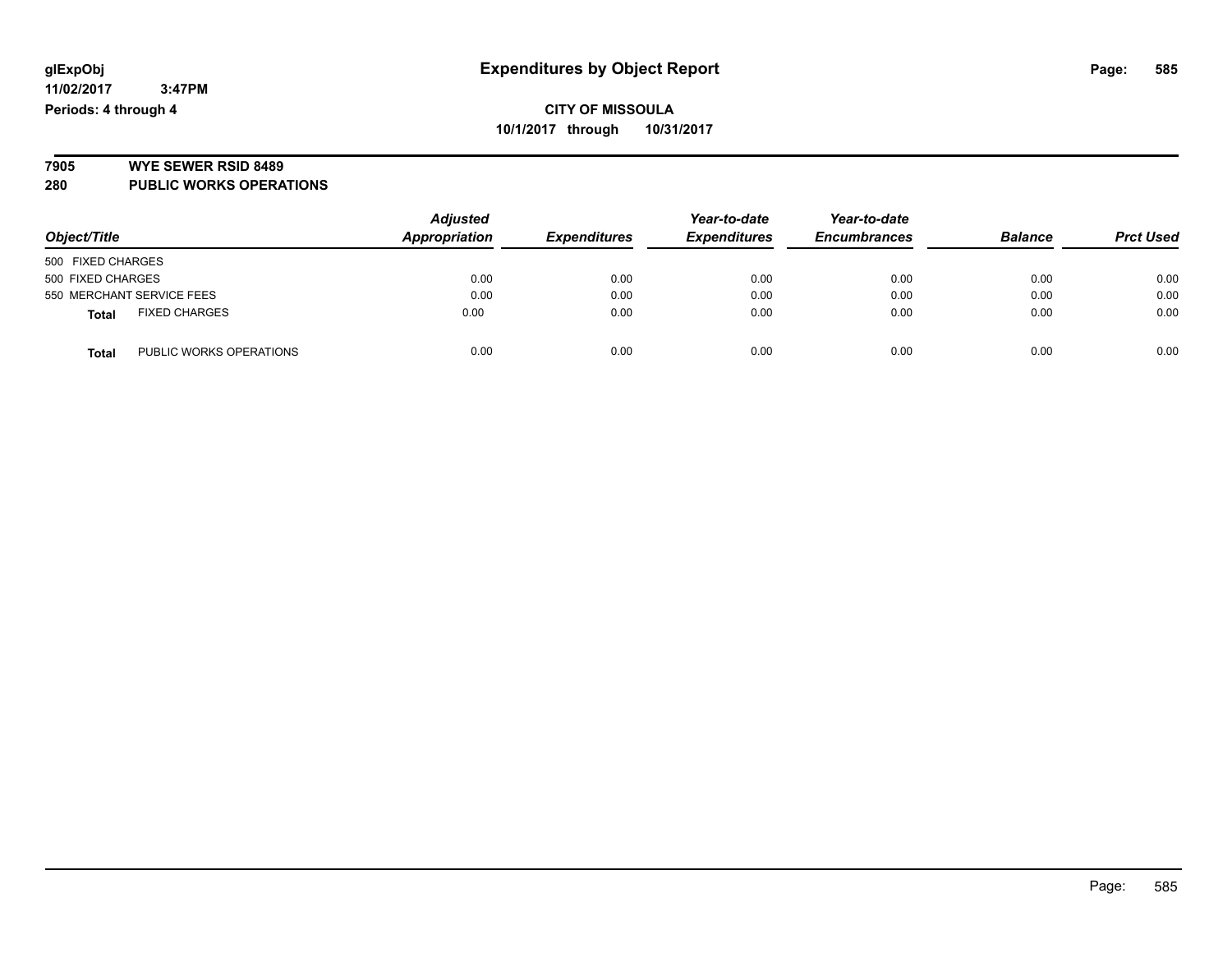**7905 WYE SEWER RSID 8489**

| Object/Title                         | <b>Adjusted</b><br>Appropriation | <b>Expenditures</b> | Year-to-date<br><b>Expenditures</b> | Year-to-date<br><b>Encumbrances</b> | <b>Balance</b> | <b>Prct Used</b> |
|--------------------------------------|----------------------------------|---------------------|-------------------------------------|-------------------------------------|----------------|------------------|
| 500 FIXED CHARGES                    |                                  |                     |                                     |                                     |                |                  |
| 500 FIXED CHARGES                    | 0.00                             | 0.00                | 0.00                                | 0.00                                | 0.00           | 0.00             |
| 550 MERCHANT SERVICE FEES            | 0.00                             | 0.00                | 0.00                                | 0.00                                | 0.00           | 0.00             |
| <b>FIXED CHARGES</b><br><b>Total</b> | 0.00                             | 0.00                | 0.00                                | 0.00                                | 0.00           | 0.00             |
| WYE SEWER RSID 8489<br><b>Total</b>  | 0.00                             | 0.00                | 0.00                                | 0.00                                | 0.00           | 0.00             |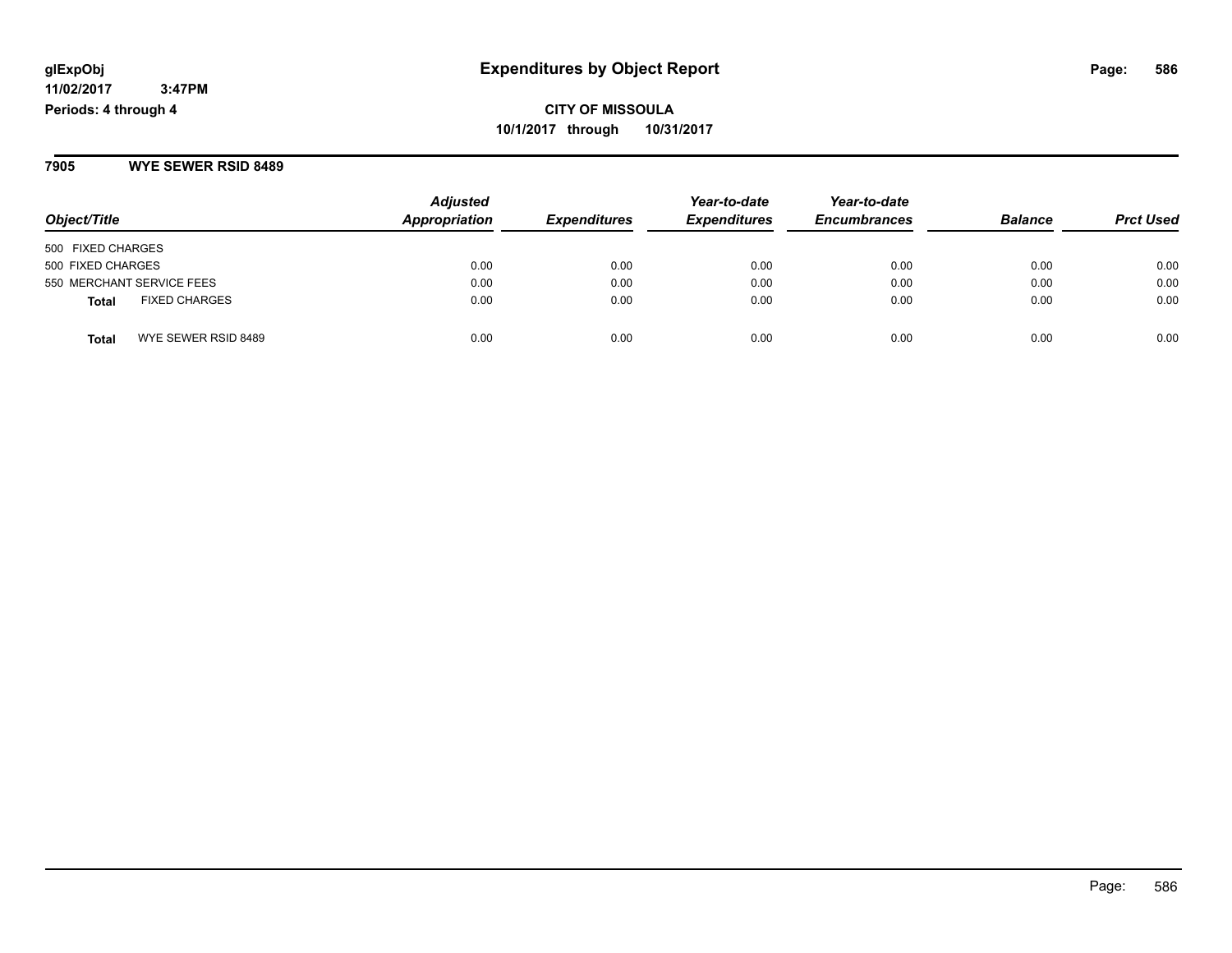# **7911 RESIDENTIAL INSPECTION FUND**

**310 BUILDING INSPECTION**

|                                            | <b>Adjusted</b>      |                     | Year-to-date        | Year-to-date        |                |                  |
|--------------------------------------------|----------------------|---------------------|---------------------|---------------------|----------------|------------------|
| Object/Title                               | <b>Appropriation</b> | <b>Expenditures</b> | <b>Expenditures</b> | <b>Encumbrances</b> | <b>Balance</b> | <b>Prct Used</b> |
| 200 SUPPLIES                               |                      |                     |                     |                     |                |                  |
| 220 OPERATING SUPPLIES                     | 0.00                 | 0.00                | 0.00                | 0.00                | 0.00           | 0.00             |
| 240 OTHER SUPPLIES                         | 0.00                 | 0.00                | 0.00                | 0.00                | 0.00           | 0.00             |
| <b>SUPPLIES</b><br>Total                   | 0.00                 | 0.00                | 0.00                | 0.00                | 0.00           | 0.00             |
| 300 PURCHASED SERVICES                     |                      |                     |                     |                     |                |                  |
| 310 COMMUNICATIONS                         | 0.00                 | 0.00                | 0.00                | 0.00                | 0.00           | 0.00             |
| 320 PRINTING & DUPLICATING                 | 0.00                 | 0.00                | 0.00                | 0.00                | 0.00           | 0.00             |
| 330 PUBLICITY, SUBSCRIPTIONS & DUES        | 0.00                 | 0.00                | 0.00                | 0.00                | 0.00           | 0.00             |
| PURCHASED SERVICES<br><b>Total</b>         | 0.00                 | 0.00                | 0.00                | 0.00                | 0.00           | 0.00             |
| 500 FIXED CHARGES                          |                      |                     |                     |                     |                |                  |
| 550 MERCHANT SERVICE FEES                  | 0.00                 | 0.00                | 0.00                | 0.00                | 0.00           | 0.00             |
| <b>FIXED CHARGES</b><br><b>Total</b>       | 0.00                 | 0.00                | 0.00                | 0.00                | 0.00           | 0.00             |
| <b>BUILDING INSPECTION</b><br><b>Total</b> | 0.00                 | 0.00                | 0.00                | 0.00                | 0.00           | 0.00             |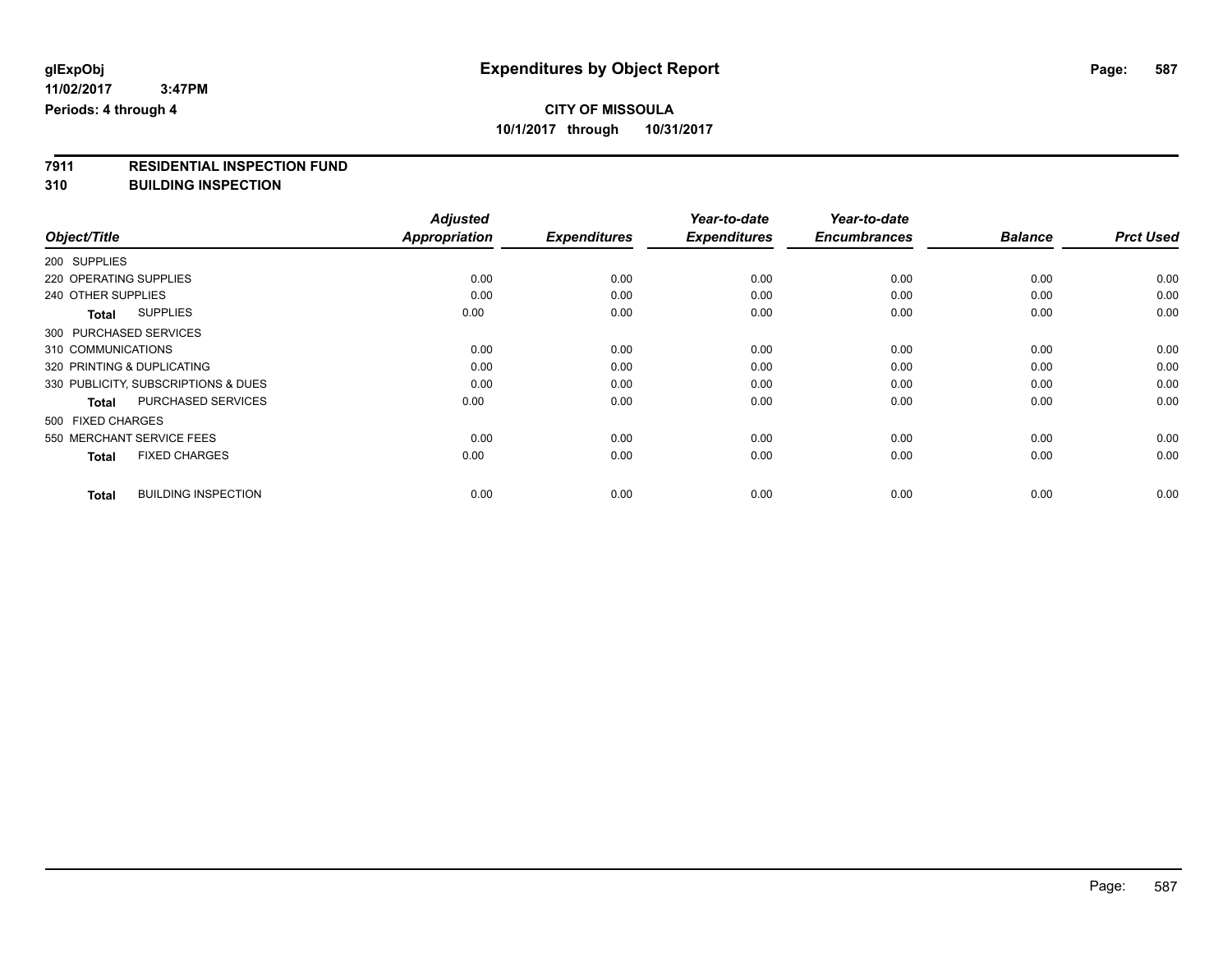**11/02/2017 3:47PM Periods: 4 through 4**

# **CITY OF MISSOULA 10/1/2017 through 10/31/2017**

### **7911 RESIDENTIAL INSPECTION FUND**

|                                                    | <b>Adjusted</b>      |                     | Year-to-date        | Year-to-date<br><b>Encumbrances</b> |                |                  |
|----------------------------------------------------|----------------------|---------------------|---------------------|-------------------------------------|----------------|------------------|
| Object/Title                                       | <b>Appropriation</b> | <b>Expenditures</b> | <b>Expenditures</b> |                                     | <b>Balance</b> | <b>Prct Used</b> |
| 200 SUPPLIES                                       |                      |                     |                     |                                     |                |                  |
| 220 OPERATING SUPPLIES                             | 0.00                 | 0.00                | 0.00                | 0.00                                | 0.00           | 0.00             |
| 240 OTHER SUPPLIES                                 | 0.00                 | 0.00                | 0.00                | 0.00                                | 0.00           | 0.00             |
| <b>SUPPLIES</b><br>Total                           | 0.00                 | 0.00                | 0.00                | 0.00                                | 0.00           | 0.00             |
| 300 PURCHASED SERVICES                             |                      |                     |                     |                                     |                |                  |
| 310 COMMUNICATIONS                                 | 0.00                 | 0.00                | 0.00                | 0.00                                | 0.00           | 0.00             |
| 320 PRINTING & DUPLICATING                         | 0.00                 | 0.00                | 0.00                | 0.00                                | 0.00           | 0.00             |
| 330 PUBLICITY, SUBSCRIPTIONS & DUES                | 0.00                 | 0.00                | 0.00                | 0.00                                | 0.00           | 0.00             |
| <b>PURCHASED SERVICES</b><br><b>Total</b>          | 0.00                 | 0.00                | 0.00                | 0.00                                | 0.00           | 0.00             |
| 500 FIXED CHARGES                                  |                      |                     |                     |                                     |                |                  |
| 550 MERCHANT SERVICE FEES                          | 0.00                 | 0.00                | 0.00                | 0.00                                | 0.00           | 0.00             |
| <b>FIXED CHARGES</b><br><b>Total</b>               | 0.00                 | 0.00                | 0.00                | 0.00                                | 0.00           | 0.00             |
| <b>RESIDENTIAL INSPECTION FUND</b><br><b>Total</b> | 0.00                 | 0.00                | 0.00                | 0.00                                | 0.00           | 0.00             |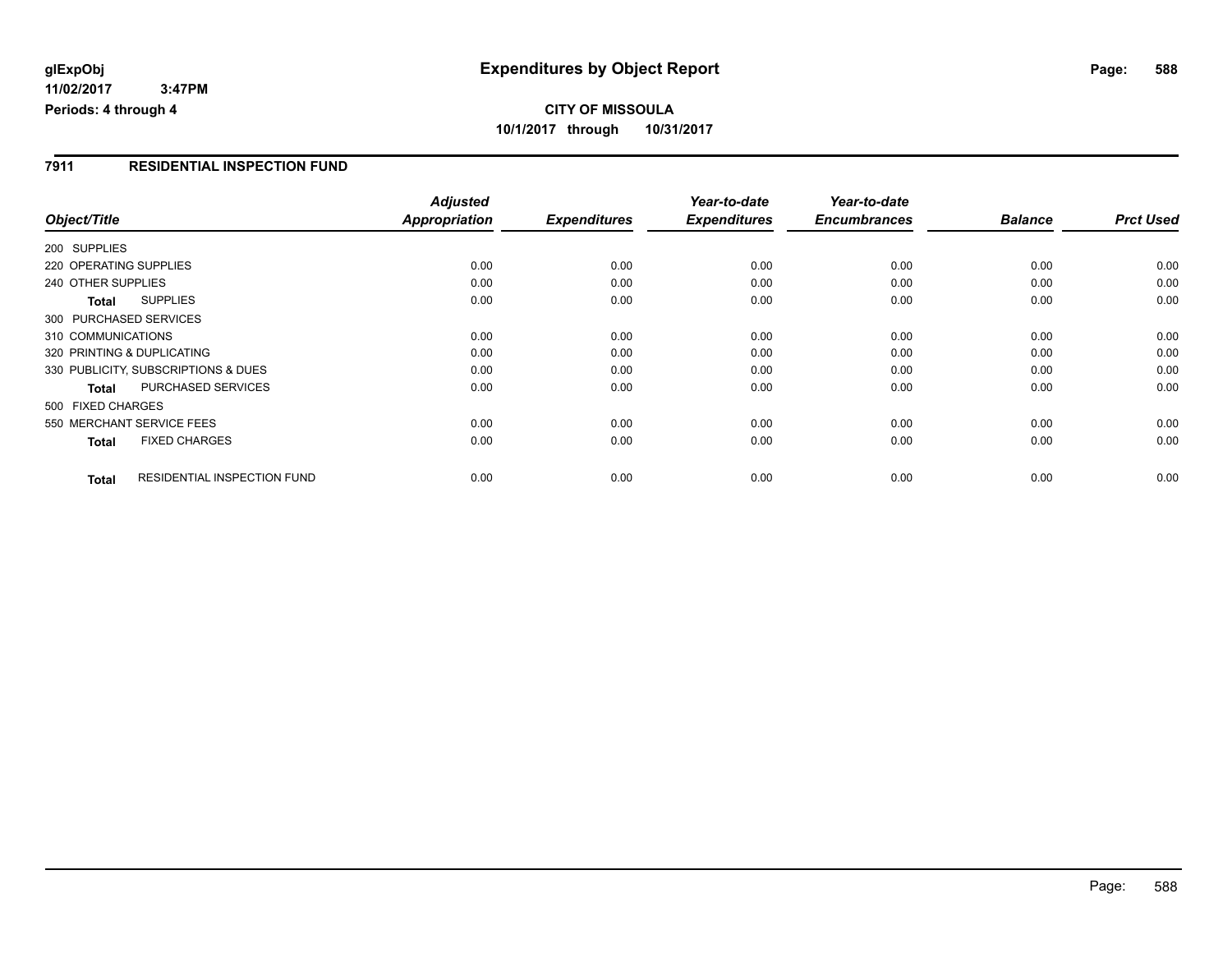# **9000 GENERAL FIXED ASSETS ACCOUNT GROUP**

**900 DEPRECIATION**

| Object/Title                          | <b>Adjusted</b><br><b>Appropriation</b> | <b>Expenditures</b> | Year-to-date<br><b>Expenditures</b> | Year-to-date<br><b>Encumbrances</b> | <b>Balance</b> | <b>Prct Used</b> |
|---------------------------------------|-----------------------------------------|---------------------|-------------------------------------|-------------------------------------|----------------|------------------|
| 800 OTHER OBJECTS                     |                                         |                     |                                     |                                     |                |                  |
| 830 DEPRECIATION                      | 0.00                                    | 0.00                | 0.00                                | 0.00                                | 0.00           | 0.00             |
| OTHER OBJECTS<br><b>Total</b>         | 0.00                                    | 0.00                | 0.00                                | 0.00                                | 0.00           | 0.00             |
| 900 CAPITAL OUTLAY                    |                                         |                     |                                     |                                     |                |                  |
| 900 CAPITAL OUTLAY                    | 0.00                                    | 0.00                | 0.00                                | 0.00                                | 0.00           | 0.00             |
| <b>CAPITAL OUTLAY</b><br><b>Total</b> | 0.00                                    | 0.00                | 0.00                                | 0.00                                | 0.00           | 0.00             |
| <b>DEPRECIATION</b><br><b>Total</b>   | 0.00                                    | 0.00                | 0.00                                | 0.00                                | 0.00           | 0.00             |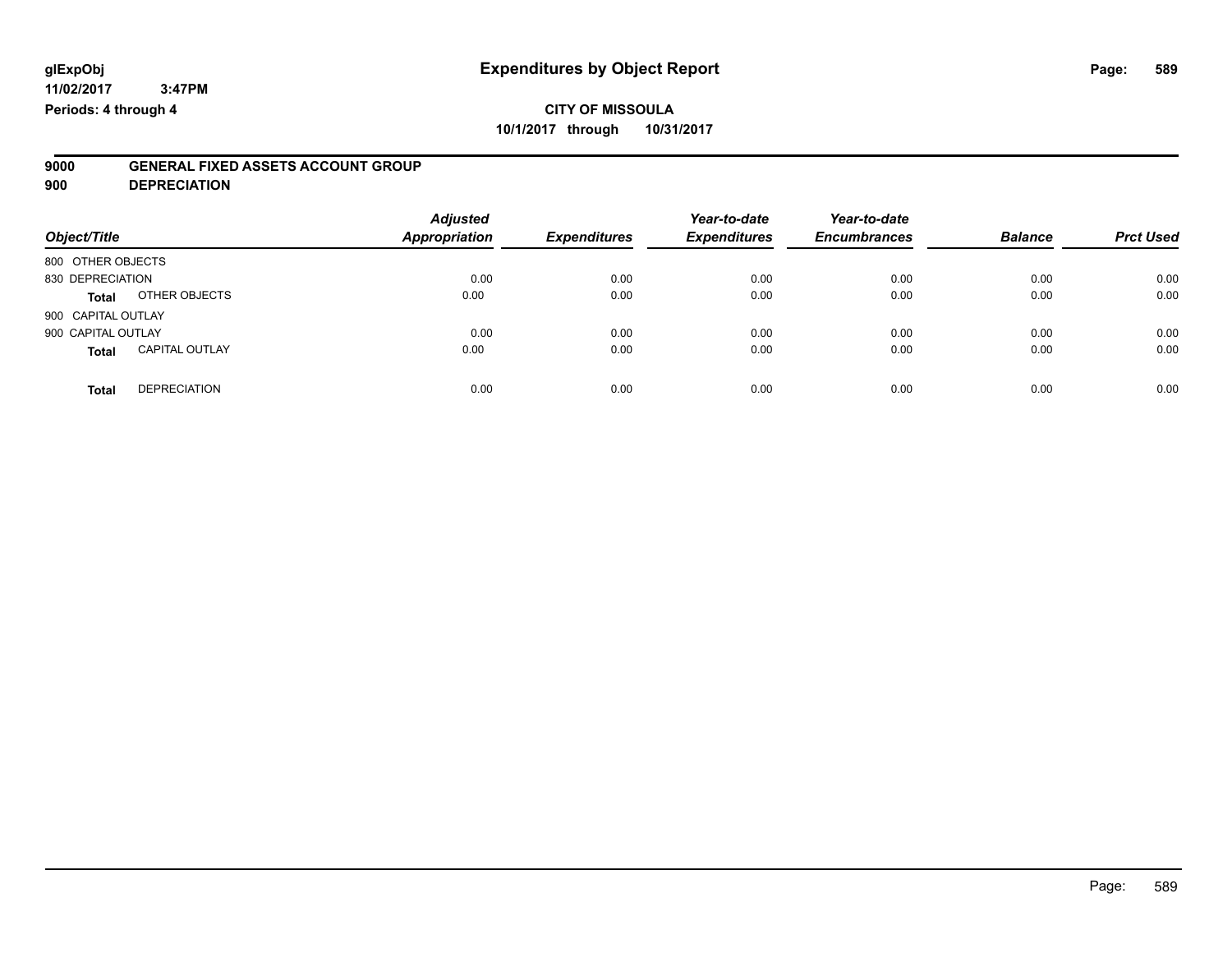## **glExpObj Expenditures by Object Report Page: 590**

**11/02/2017 3:47PM Periods: 4 through 4**

### **9000 GENERAL FIXED ASSETS ACCOUNT GROUP**

| Object/Title       |                                         | <b>Adjusted</b><br>Appropriation | <b>Expenditures</b> | Year-to-date<br><b>Expenditures</b> | Year-to-date<br><b>Encumbrances</b> | <b>Balance</b> | <b>Prct Used</b> |
|--------------------|-----------------------------------------|----------------------------------|---------------------|-------------------------------------|-------------------------------------|----------------|------------------|
|                    |                                         |                                  |                     |                                     |                                     |                |                  |
| 800 OTHER OBJECTS  |                                         |                                  |                     |                                     |                                     |                |                  |
| 830 DEPRECIATION   |                                         | 0.00                             | 0.00                | 0.00                                | 0.00                                | 0.00           | 0.00             |
| Total              | OTHER OBJECTS                           | 0.00                             | 0.00                | 0.00                                | 0.00                                | 0.00           | 0.00             |
| 900 CAPITAL OUTLAY |                                         |                                  |                     |                                     |                                     |                |                  |
| 900 CAPITAL OUTLAY |                                         | 0.00                             | 0.00                | 0.00                                | 0.00                                | 0.00           | 0.00             |
| <b>Total</b>       | <b>CAPITAL OUTLAY</b>                   | 0.00                             | 0.00                | 0.00                                | 0.00                                | 0.00           | 0.00             |
| <b>Total</b>       | <b>GENERAL FIXED ASSETS ACCOUNT GRC</b> | 0.00                             | 0.00                | 0.00                                | 0.00                                | 0.00           | 0.00             |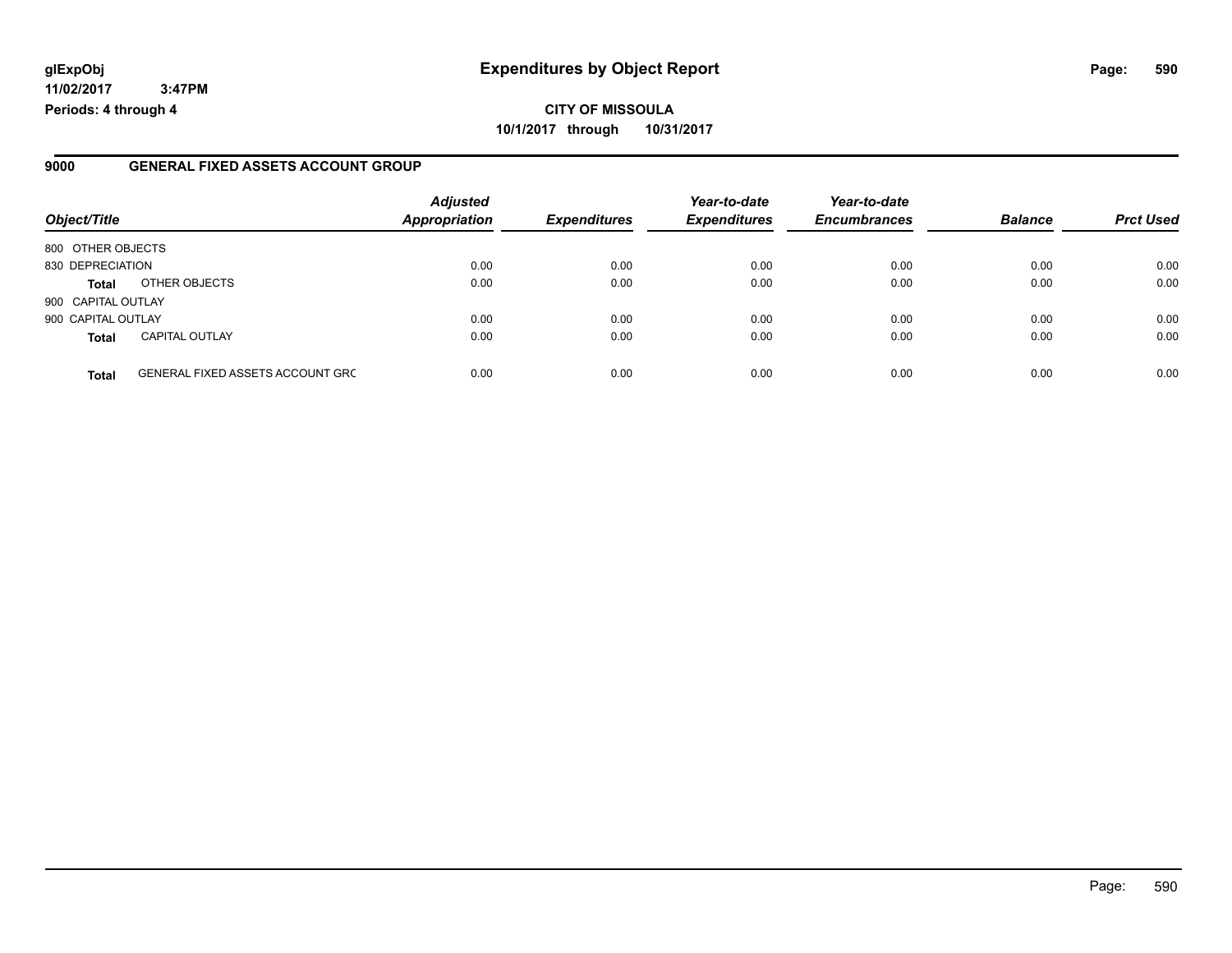### *Grand Totals*

|                                           | <b>Adjusted</b> |                     | Year-to-date        | Year-to-date        |                |                  |
|-------------------------------------------|-----------------|---------------------|---------------------|---------------------|----------------|------------------|
| Object/Title                              | Appropriation   | <b>Expenditures</b> | <b>Expenditures</b> | <b>Encumbrances</b> | <b>Balance</b> | <b>Prct Uset</b> |
| 100 PERSONAL SERVICES                     |                 |                     |                     |                     |                |                  |
| 110 SALARIES AND WAGES                    | 35,349,781.00   | 2,655,276.48        | 10,307,214.62       | 0.00                | 25,042,566.38  | 29.1             |
| 115 SALARIES/HEALTH INSURANCE BENEFIT     | 847,872.00      | 146,688.00          | 567,234.00          | 0.00                | 280,638.00     | 66.9             |
| 120 OVERTIME                              | 1,337,218.00    | 203,338.80          | 813,932.57          | 0.00                | 523,285.43     | 60.8             |
| 121 OUTSIDE HIRE OVERTIME                 | 75,000.00       | 10,548.82           | 81,311.96           | 0.00                | $-6,311.96$    | 108.4            |
| 122 COURT OVERTIME                        | 23,365.00       | 4,864.57            | 15,412.30           | 0.00                | 7,952.70       | 65.9             |
| 123 CELL PHONE OVERTIME                   | 60,690.00       | 0.00                | 719.93              | 0.00                | 59,970.07      | 1.1              |
| 130 OTHER                                 | 404,947.00      | $-361.78$           | 133,195.24          | 0.00                | 271,751.76     | 32.8             |
| 133 EDUCATION COMPENSATION                | 0.00            | 1,410.00            | 5,262.50            | 0.00                | $-5,262.50$    | 0.0              |
| 135 OPEB EXPENSE                          | 0.00            | 0.00                | 0.00                | 0.00                | 0.00           | 0.0              |
| <b>140 EMPLOYER CONTRIBUTIONS</b>         | 13,322,585.00   | 892,266.26          | 3,917,307.47        | 0.00                | 9,405,277.53   | 29.4             |
| <b>141 STATE RETIREMENT CONTRIBUTIONS</b> | 5,127,365.00    | 0.00                | 387,105.05          | 0.00                | 4,740,259.95   | 7.5              |
| 145 OPEB CONTRIBUTION                     | 0.00            | 0.00                | 0.00                | 0.00                | 0.00           | 0.0              |
| <b>150 STATE RETIREMENT</b>               | 119.00          | 0.00                | 0.00                | 0.00                | 119.00         | 0.0              |
| 190 PENSION EXPENSE                       | 0.00            | 0.00                | 0.00                | 0.00                | 0.00           | 0.0              |
| PERSONAL SERVICES<br><b>Total</b>         | 56,548,942.00   | 3,914,031.15        | 16,228,695.64       | 0.00                | 40,320,246.36  | 28.7             |
| 200 SUPPLIES                              |                 |                     |                     |                     |                |                  |
| 210 OFFICE SUPPLIES                       | 181,135.00      | 9,436.77            | 40,396.61           | 0.00                | 140,738.39     | 22.3             |
| 220 OPERATING SUPPLIES                    | 2,003,652.00    | 199,493.99          | 549,586.07          | 0.00                | 1,454,065.93   | 27.4             |
| 230 REPAIR/MAINTENANCE                    | 1,286,464.00    | 96,777.08           | 356,539.23          | 0.00                | 929,924.77     | 27.7             |
| 231 GASOLINE                              | 801,026.00      | 103,969.31          | 159,856.52          | 0.00                | 641,169.48     | 19.9             |
| 240 OTHER SUPPLIES                        | 208,140.00      | 8,657.23            | 75,556.38           | 0.00                | 132,583.62     | 36.3             |
| 250 SUPPLIES FOR RESALE                   | 1,500.00        | 0.00                | 0.00                | 0.00                | 1,500.00       | 0.0              |
| <b>SUPPLIES</b><br><b>Total</b>           | 4,481,917.00    | 418,334.38          | 1,181,934.81        | 0.00                | 3,299,982.19   | 26.3             |
| 300 PURCHASED SERVICES                    |                 |                     |                     |                     |                |                  |
| 310 COMMUNICATIONS                        | 321,011.00      | 11,523.00           | 100,338.49          | 0.00                | 220,672.51     | 31.2             |
| 320 PRINTING & DUPLICATING                | 120,401.00      | 7,704.08            | 15,447.28           | 0.00                | 104,953.72     | 12.8             |
| 330 PUBLICITY, SUBSCRIPTIONS & DUES       | 239,378.00      | 47,448.66           | 131,549.03          | 0.00                | 107,828.97     | 54.9             |
| 340 SEWER                                 | 21,957.00       | 0.00                | 5,487.66            | 0.00                | 16,469.34      | 24.9             |
| 341 ELECTRICITY & NATURAL GAS             | 3,579,970.00    | 418,651.90          | 987,016.11          | 0.00                | 2,592,953.89   | 27.5             |
|                                           |                 |                     |                     |                     |                |                  |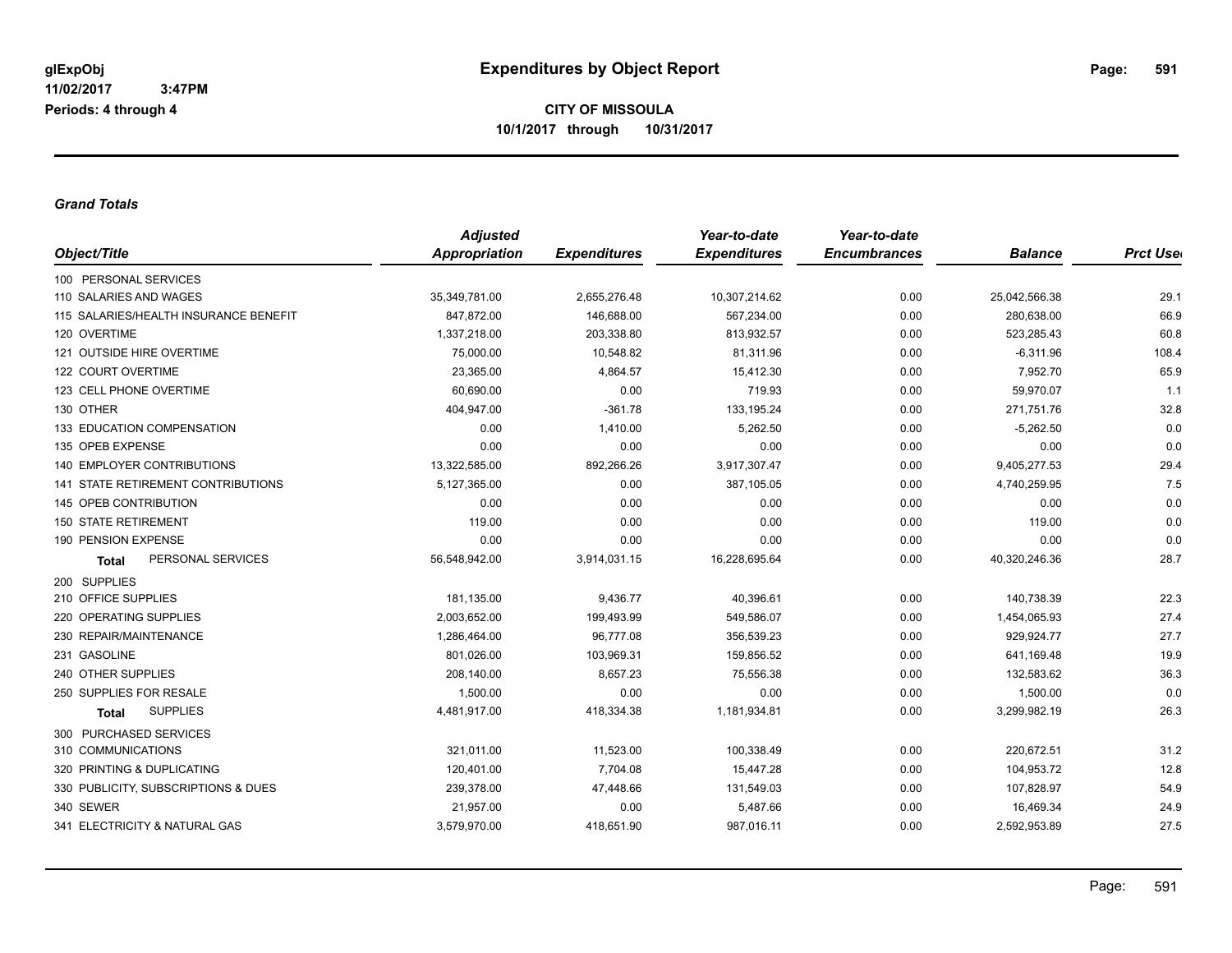*Grand Totals [Continued]*

|                                           | <b>Adjusted</b> |                     | Year-to-date        | Year-to-date        |                 |                  |
|-------------------------------------------|-----------------|---------------------|---------------------|---------------------|-----------------|------------------|
| Object/Title                              | Appropriation   | <b>Expenditures</b> | <b>Expenditures</b> | <b>Encumbrances</b> | <b>Balance</b>  | <b>Prct Uset</b> |
| 342 STORM WATER                           | 22,163.00       | 0.00                | 0.00                | 0.00                | 22,163.00       | 0.0              |
| 343 WATER CHARGES                         | 244,373.00      | 54,644.15           | 163,215.53          | 0.00                | 81,157.47       | 66.7             |
| 344 TELEPHONE SERVICE                     | 407,161.00      | 39,396.52           | 103,857.35          | 0.00                | 303,303.65      | 25.5             |
| 345 GARBAGE                               | 166,691.00      | 15,241.85           | 59,764.32           | 0.00                | 106,926.68      | 35.8             |
| 350 PROFESSIONAL SERVICES                 | 3,744,356.00    | 1,865,103.75        | 2,205,957.97        | 0.00                | 1,538,398.03    | 58.9             |
| 351 INSURANCE CLAIMS                      | 6,490,000.00    | 499,808.85          | 1,645,870.61        | 0.00                | 4,844,129.39    | 25.3             |
| 352 HEALTH PROGRAMS                       | 94,532.00       | 259.76              | 5,196.36            | 0.00                | 89,335.64       | 5.5              |
| 353 ADMINISTRATION EXPENDITURES           | 846,720.00      | 136,545.88          | 334,098.12          | 0.00                | 512,621.88      | 39.4             |
| 354 TRANSITIONAL REINSURANCE PROGRAM      | 16,432.00       | 0.00                | 2,949.30            | 0.00                | 13,482.70       | 17.9             |
| 360 REPAIR & MAINTENANCE                  | 2,747,065.00    | 321,322.59          | 819,732.28          | 0.00                | 1,927,332.72    | 29.8             |
| 370 TRAVEL                                | 228,633.00      | 15,338.04           | 42,426.00           | 0.00                | 186,207.00      | 18.5             |
| 380 TRAINING                              | 211,656.00      | 20,891.90           | 55,345.10           | 0.00                | 156,310.90      | 26.1             |
| 390 OTHER PURCHASED SERVICES              | 1,756,287.00    | 25,797.78           | 84,923.24           | 0.00                | 1,671,363.76    | 4.8              |
| 392 DONATIONS AND SALES                   | 0.00            | 1,853.13            | 3,220.38            | 0.00                | $-3,220.38$     | 0.0              |
| PURCHASED SERVICES<br>Total               | 21,258,786.00   | 3,481,531.84        | 6,766,395.13        | 0.00                | 14,492,390.87   | 31.8             |
| 400 BUILDING MATERIALS                    |                 |                     |                     |                     |                 |                  |
| <b>400 BUILDING MATERIALS</b>             | 337,464.00      | 85,807.97           | 251,054.65          | 0.00                | 86,409.35       | 74.3             |
| <b>BUILDING MATERIALS</b><br><b>Total</b> | 337,464.00      | 85,807.97           | 251,054.65          | 0.00                | 86,409.35       | 74.3             |
| 500 FIXED CHARGES                         |                 |                     |                     |                     |                 |                  |
| 500 FIXED CHARGES                         | 3,476,699.00    | 58,732.33           | 723,798.57          | 0.00                | 2,752,900.43    | 20.8             |
| 530 EQUIPMENT RENTAL                      | 117,714.00      | 72.50               | 417.78              | 0.00                | 117,296.22      | 0.3              |
| 550 MERCHANT SERVICE FEES                 | 36,300.00       | 1,764.10            | 3,802.55            | 0.00                | 32,497.45       | 10.4             |
| 590 *** Title Not Found ***               | 1,342,474.00    | 0.00                | 0.00                | 0.00                | 1,342,474.00    | 0.0              |
| <b>FIXED CHARGES</b><br><b>Total</b>      | 4,973,187.00    | 60,568.93           | 728,018.90          | 0.00                | 4,245,168.10    | 14.6             |
| 600 DEBT SERVICE                          |                 |                     |                     |                     |                 |                  |
| 610 PRINCIPAL                             | 7,193,365.00    | 236, 171.43         | 1,036,020.76        | 0.00                | 6, 157, 344. 24 | 14.4             |
| 615 JUDGMENT LEVY DEBT PAYMENT            | 0.00            | 0.00                | 0.00                | 0.00                | 0.00            | 0.0              |
| 620 INTEREST / SERVICE FEES               | 7,909,722.00    | 330,983.59          | 1,623,383.53        | 0.00                | 6,286,338.47    | 20.5             |
| <b>DEBT SERVICE</b><br><b>Total</b>       | 15,103,087.00   | 567,155.02          | 2,659,404.29        | 0.00                | 12,443,682.71   | 17.6             |
| 700 GRANTS & CONTRIBUTIONS                |                 |                     |                     |                     |                 |                  |
| 700 GRANTS & CONTRIBUTIONS                | 14,541,566.00   | 231,059.39          | 601,653.75          | 0.00                | 13,939,912.25   | 4.1              |
|                                           |                 |                     |                     |                     |                 |                  |